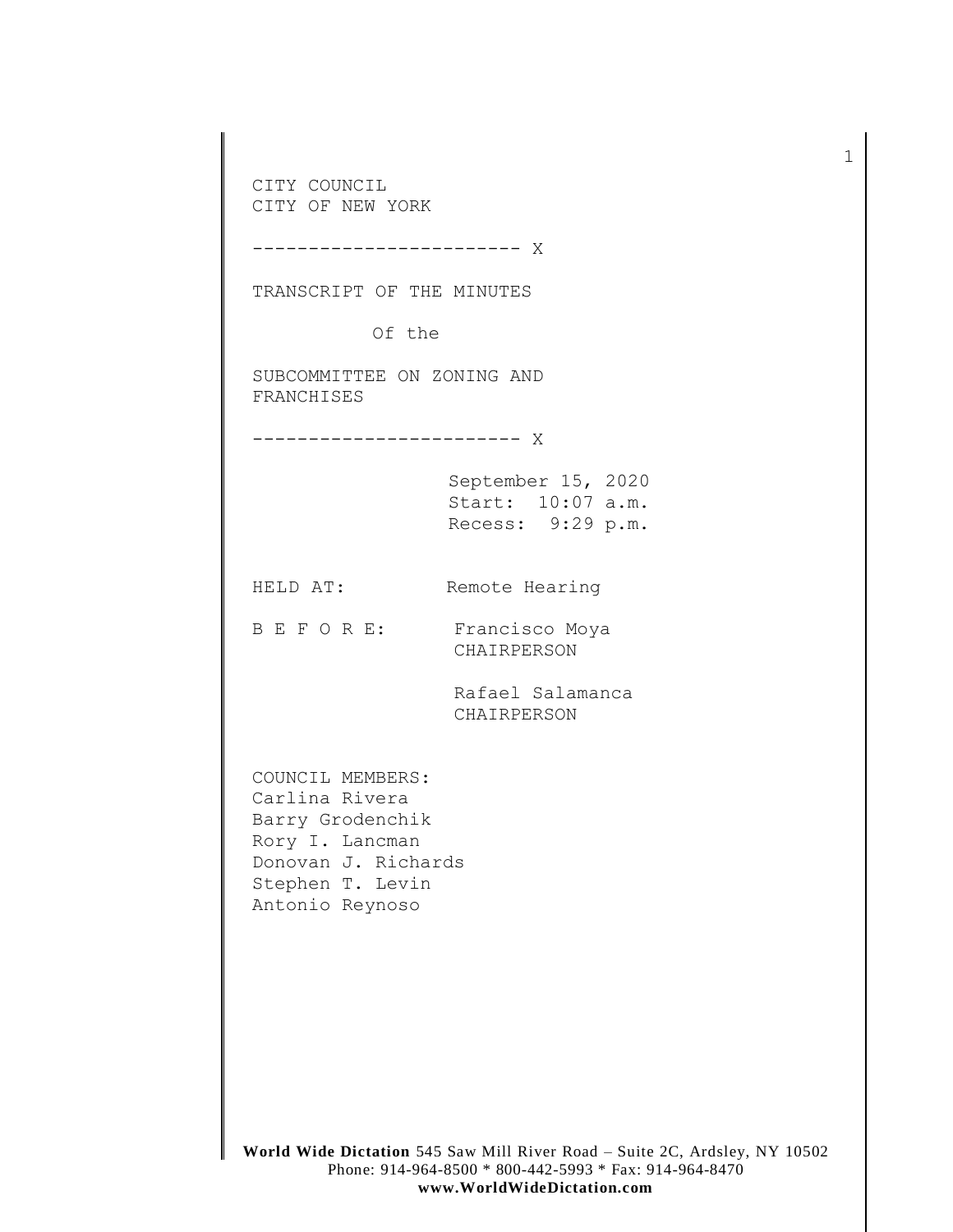A P P E A R A N C E S (CONTINUED)

Rachel Scall, Land Use Counsel on behalf of SUW 4 LLC Greenbert Traurig LLP

Andrew Kimball, CEO Industry City

Nydia Velasquez, Congresswoman New York State

Eddie Bautista, New York Resident

Tamara Toles O'Laughlin, Policy Coordinator and Green Deal Policy Lead Climate Justice Alliance

David Cohen, Deputy Political Director 32 BJ

Ruben Colon, Brooklyn Area Standard Representative

Martin Tuozzo, President Brooklyn Local 926

Santos Rodriguez, on behalf of Gary La Barbara

Cesar Zuniga, Chairperson Community Board Seven

Edline Jacquet, on behalf of State Senator Zellnor Myrie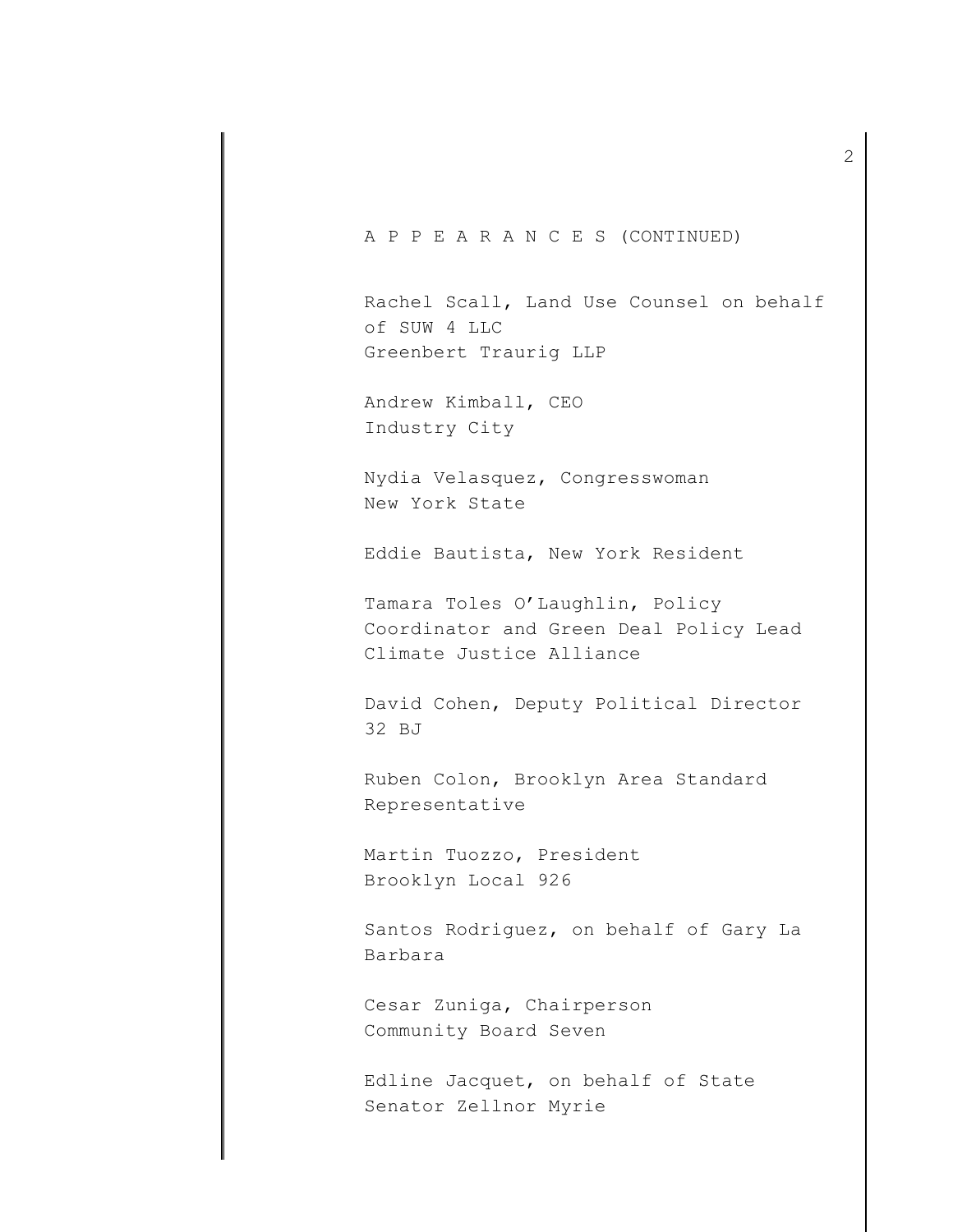John Fontillas, Chair of Land Use Committee Community Board Seven

Marcel Mitaynes, New York City Resident

Randy Peers Brooklyn Chamber of Commerce

Tom Grech, President and CEO Queens Chamber of Commerce

Regina Myer, President Downtown Brooklyn Partnership

Eric Goldstein, New York City Environment Director Natural Resources Defense Council

Lew Daly, Senior Policy Analyst DEMOS

Peter Iwanowizc, Representative Environmental Advocates of New York

Shay O'Reilly, Senior Organizing Representative Sierra Club

Pat Whelan, Managing Director Sahadi Foods

Jacqueline Capriles New York City Resident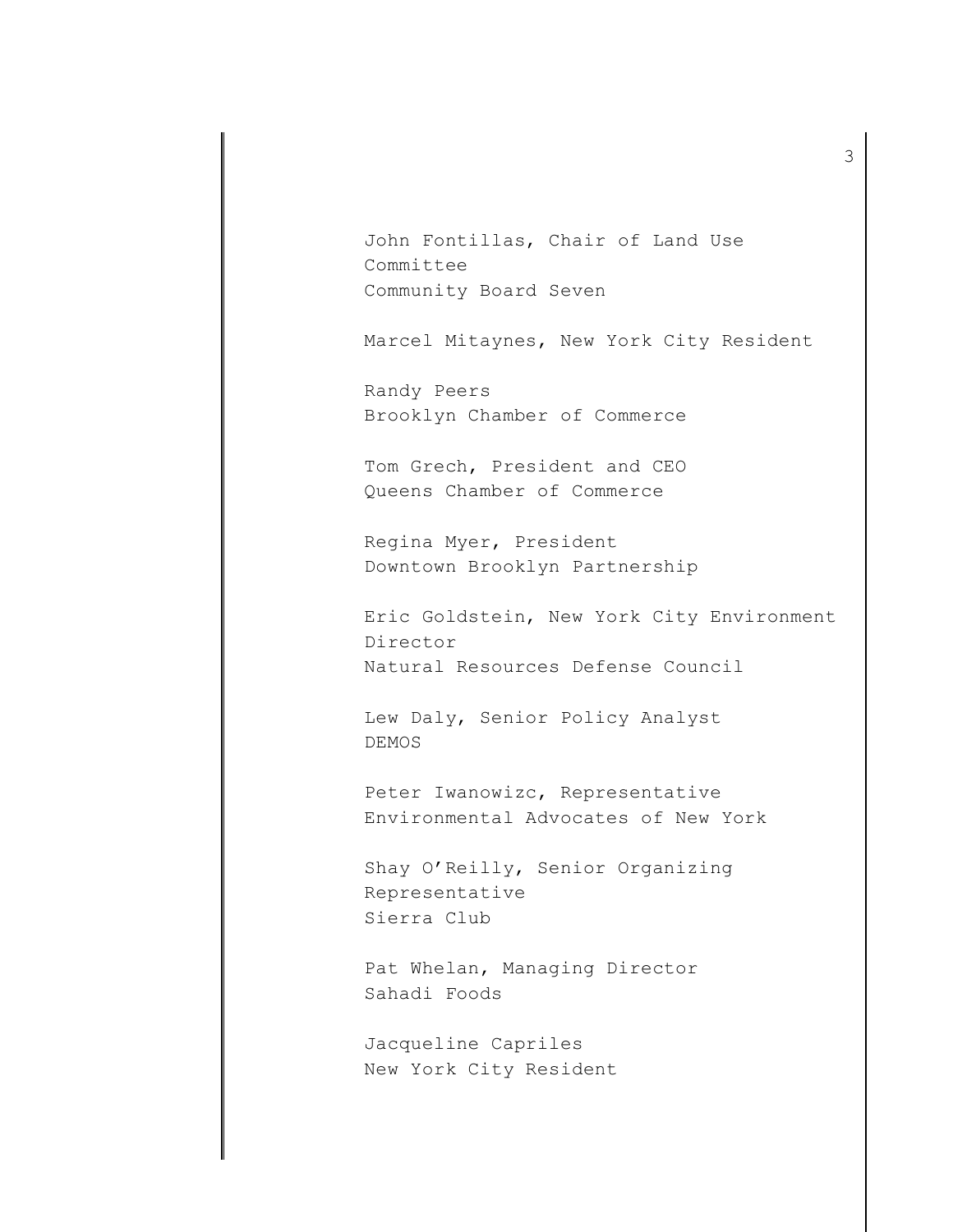Eric Aleman New York City Resident

Shalini Norman Small Business Owner

Kathryn Wylde New York City Resident

Velmanette Montgomery, Senator New York State

Ben Margolis, Executive Director SBIDC

Liliana Polo-McKenna, Chief Executive Officer Opportunities for a Better Tomorrow

Julio Pena, Chairperson Neighbors Helping Neighbors

David Estrada, Executive Director Sunset Part Business Improvement District

Cynthia Felix, Member Sunset Park Community Coalition

Jonathan Bowles, Executive Director Center for an Urban Future

Michael Stamatis, President Redhook Container Terminal and South Brooklyn Marine Terminal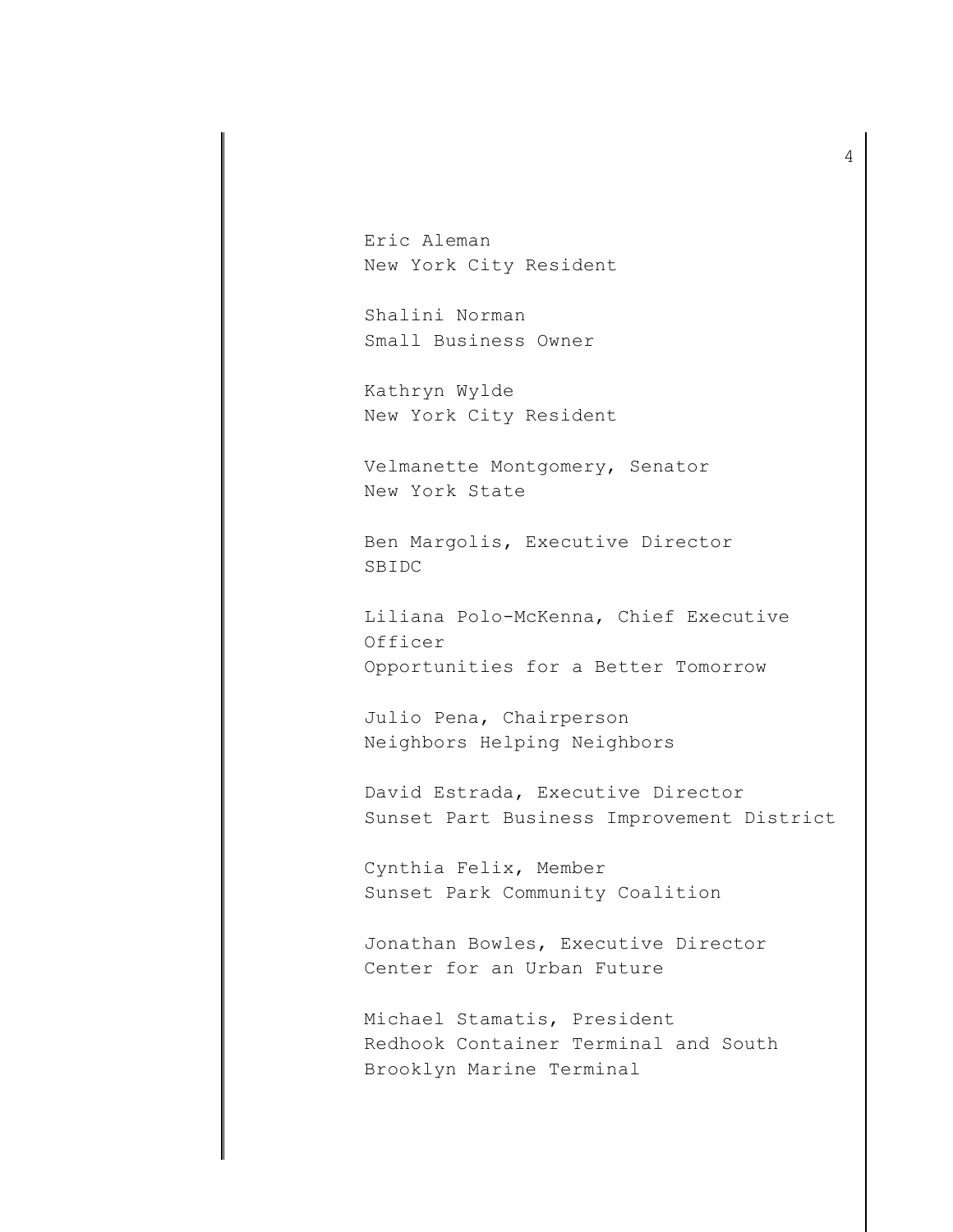David Craballoso, President Highrise, Concrete, Carpenters Local 212

Jessica Ortiz, 32 BJ on behalf of Humberto Rodriguez

Eva Hanhardt, Urban Planner City Planning

Davyani Guha, Urban Planner

Juan Camilo Osorio, Assistant Professor in Urban Planning Pratt Institute

Ronald Shiffman Pratt GCPE

George James, Urban Planner

Ni, Mandarin Interpreter

Jay Li, New York Resident

Angie Suarez, New York Resident

James Smith, New York Resident

Kristin Fernandez, Employee Sahadi Fine Foods

Jocelyn Suriel, New York Resident

Tarry Hum, Faculty member City University of New York 5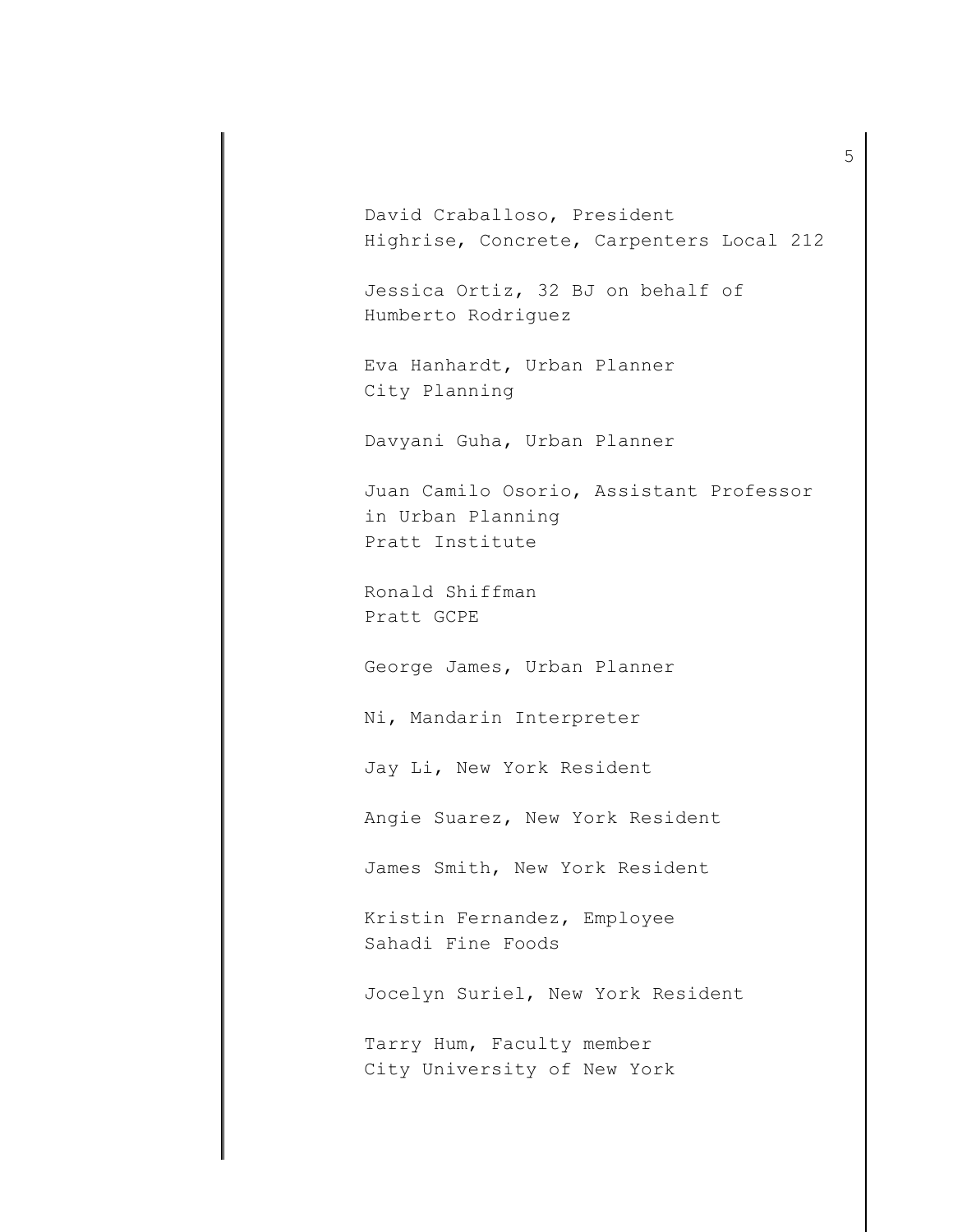Rob Solano, Executive Director and cofounder Churches United for Fair Housing

Antoinette Martinez, Land Use Committee Community Board Seven

George Cardon Small business owner

Karen Rolnick, Sunset Park Resident

Ana Diaz, Owner Diaz Electric

Kenny Guan, Member Community Board Seven

Jorge Jauregui, Spanish Interpreter

Willie Baez, Member 32 BJ

Danny Gonzalez, Member 32 BJ

Oscar Gomez, Sunset Park Resident

Jose Collado, Member 32 BJ

Rodrigo Camarena, Sunset Park Resident

Julio Vallares [sp?], on behalf of Solano Rosado Sunset Park Resident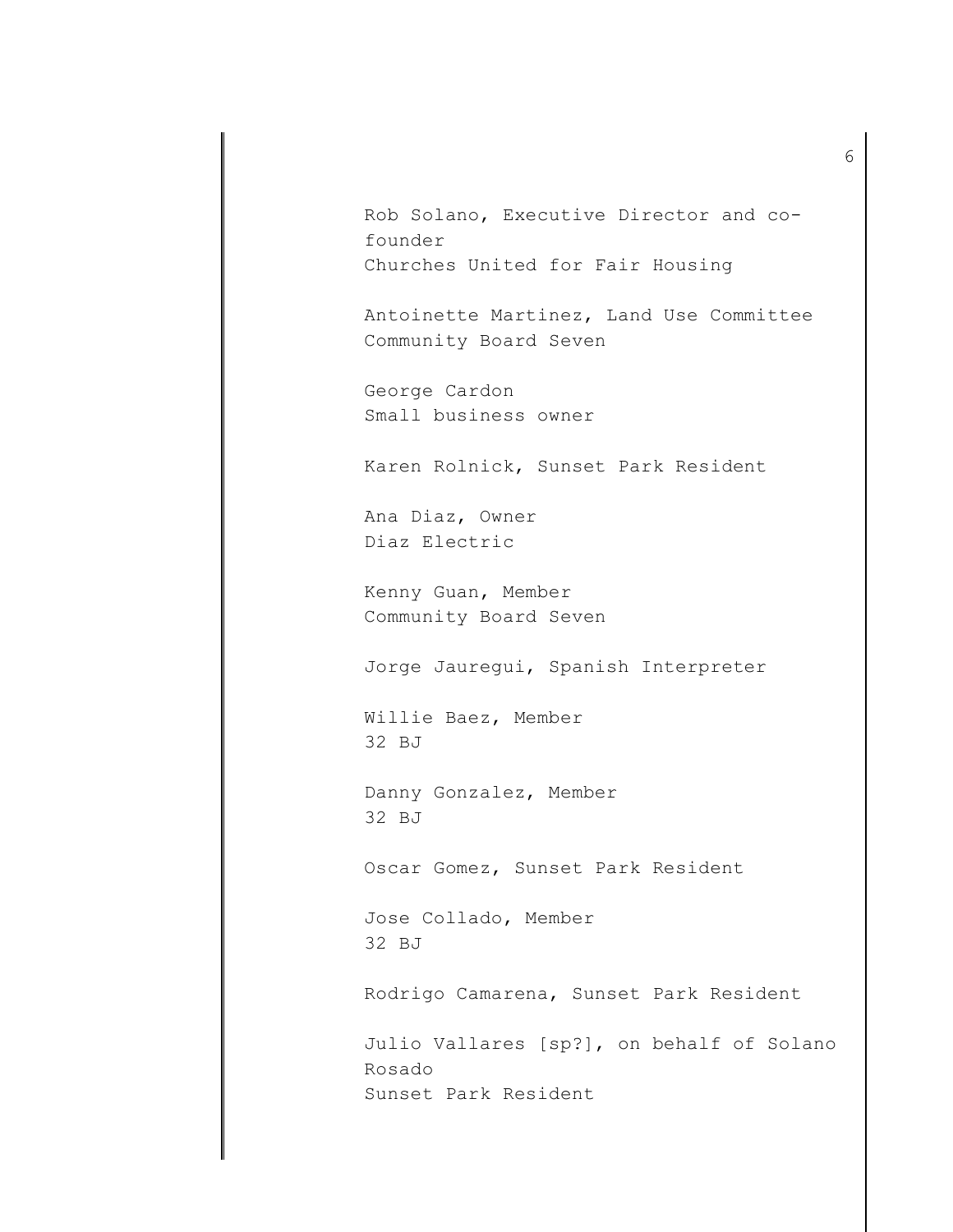Pablo Felipe Tapia, Member 32 BJ Jorge Muniz, Sunset Park Resident Jorge Lima Rodriguez, Sunset Park Resident Maria Roca, Founder Friends of Sunset Park Rob Santos, Sunset Park Resident John Santore, Sunset Park Resident Elena Schwolsky, Sunset Park Resident Jennifer Dundas, Founder Blue Marble Ice Cream Jack Keum, Owner I Make A Jacqui Painter, Evnironmental Activist David Vibert, Sunset Park Resident Joseph Lara, Sunset Park Resident Manuel Arboleda, Property Manager Industry City Katherine Walsh, Chairperson Brooklyn Democratic Party Assembly

7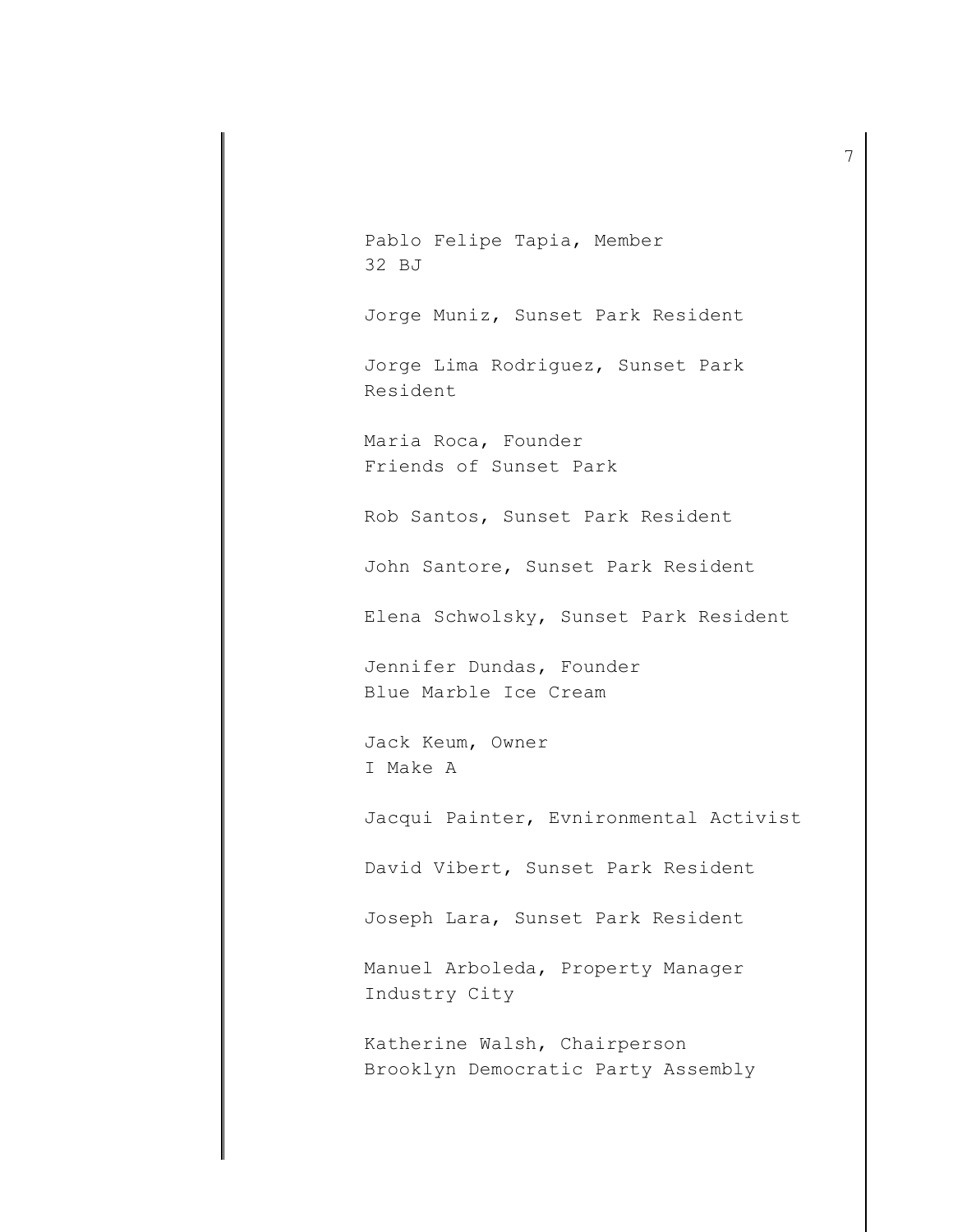Whitney Hu, Sunset Park Resident Eric Fretz, Sunset Park Resident William Carabano, Sunset Park Resident Jennifer Wertz, Sunset Park Resident Zachary Jasie, Sunset Park Resident Elizabeth Norman, Sunset Park Resident Marcos Diaz Gonzalez, Business Owner Alexa Aviles, Sunset Park Resident Jeremy Kaplan, Sunset Park Resident Felicia DeVita, Sunset Park Resident Laura Tinervia, Business Owner Alondra Vargas Soto, Sunset Park Resident Madeline Borrelli, Sunset Park Resident Vanessa Thill, Sunset Park Resident Patrick Robbins, Sunset Park Resident Adam Kwapich, Sunset Park Resident Darren Goldner, Organizer Democratic Socialists of America Aidee Canongo, Sunset Park Resident

8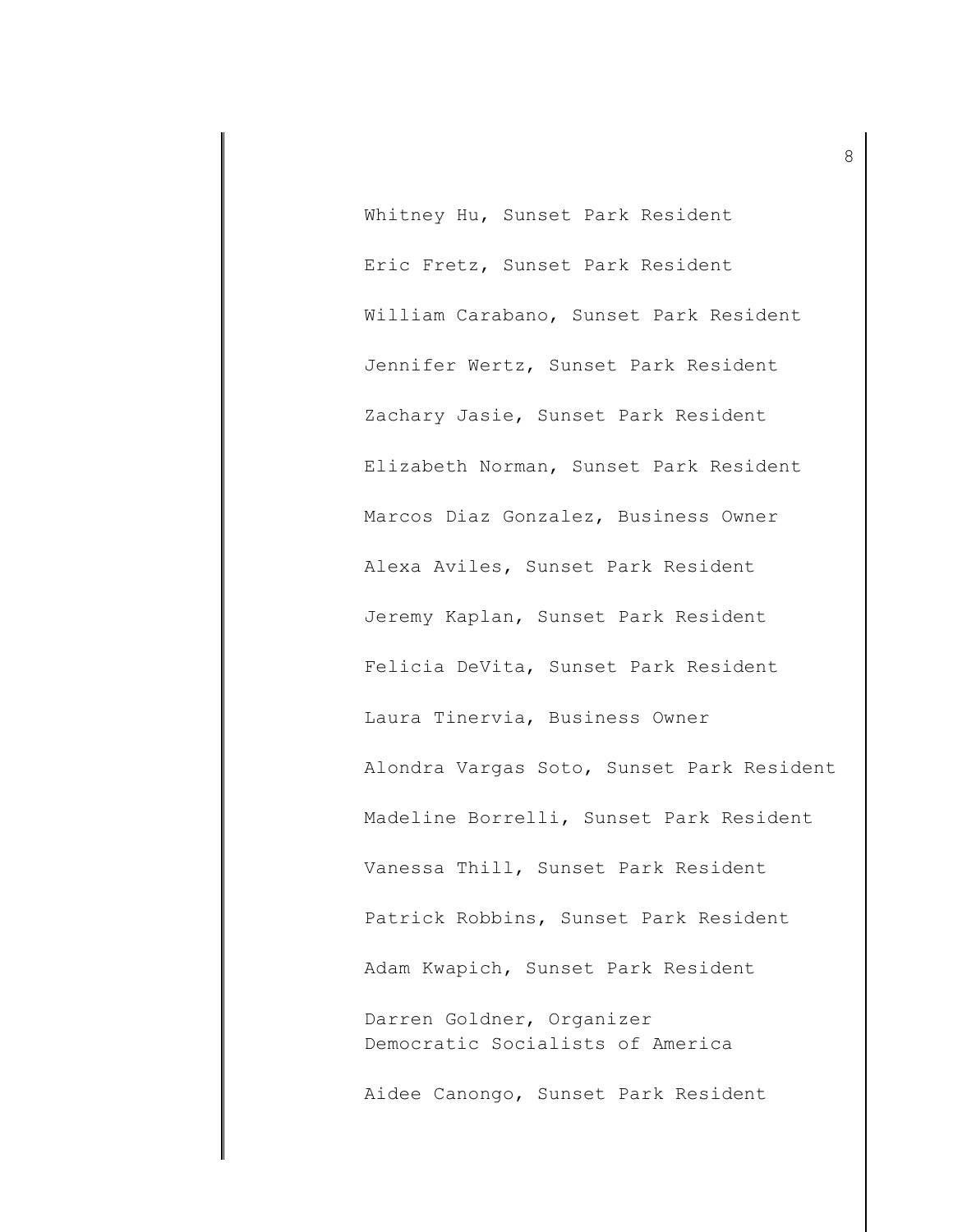Cynthia VandenBosch, Business owner and Sunset Park Resident

Frankie Correa, Sunset Park Resident

Paul Demuro, Sunset Park Resident

Eve Mitchell Sunset Park Popular Assembly

Gloria Novoa, Sunset Park Resident

Paul Stein, Sunset Park Resident

Brian Garita, Sunset Park Resident

Carinn Candelaria, Sunset Park Resident

Jess Kulig, Sunset Park Resident

Lita Hakoda, Member Sunset Park Tenant Union and Sunset Park Popular Assembly

Helen Filion Onsert, Sunset Park Resident

Rachel Meyer, Sunset Park Resident

Shanna Castillo, Sunset Park Resident

Blanca Carabajo, Sunset Park Resident

Elise Schuck, Translator for Blanca Carabajo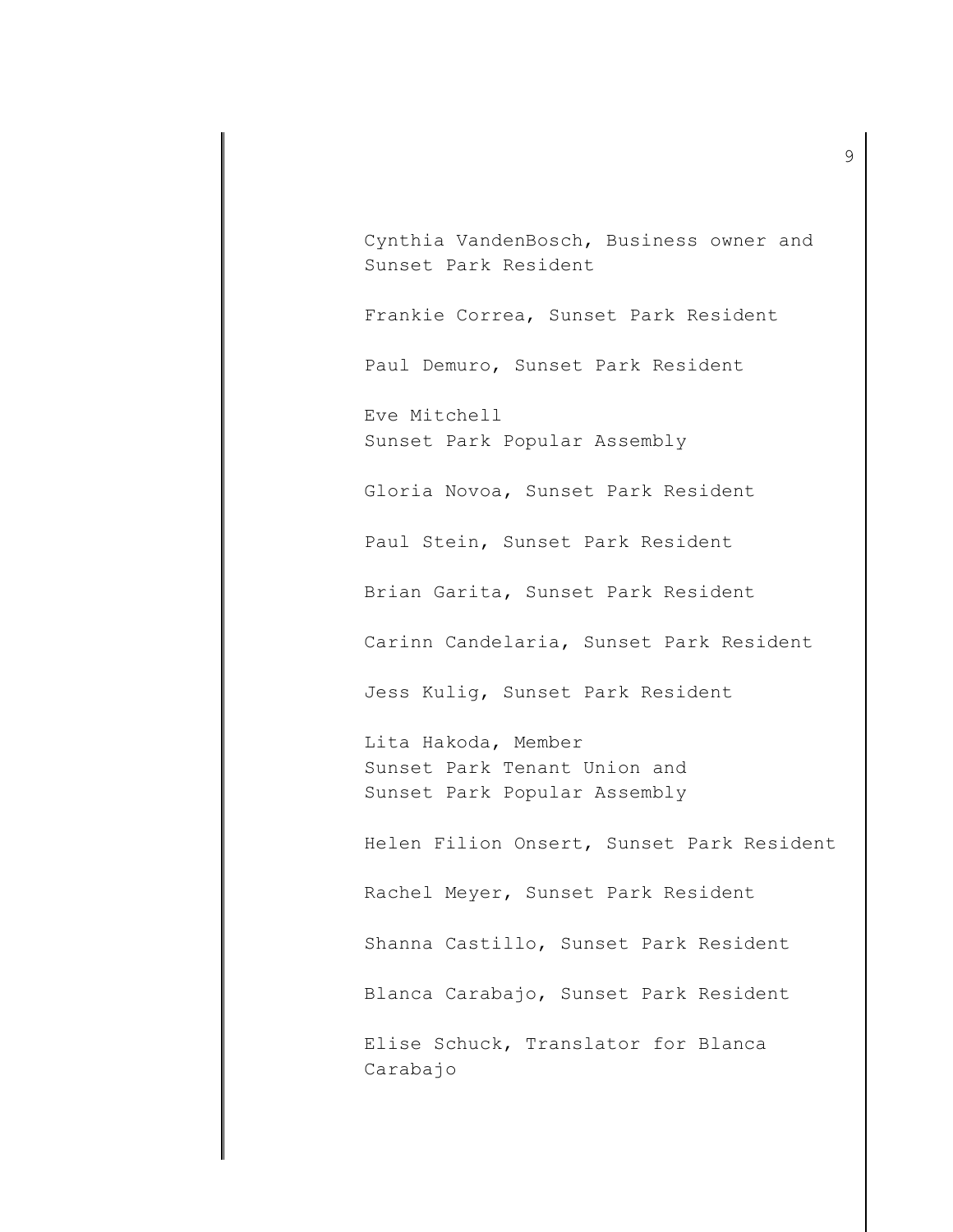Grace Bothwell, Sunset Park Resident Jane Li, Sunset Park Resident Corbin Ledline, Sunset Park Resident Emmitt Mendoza, Sunset Park Resident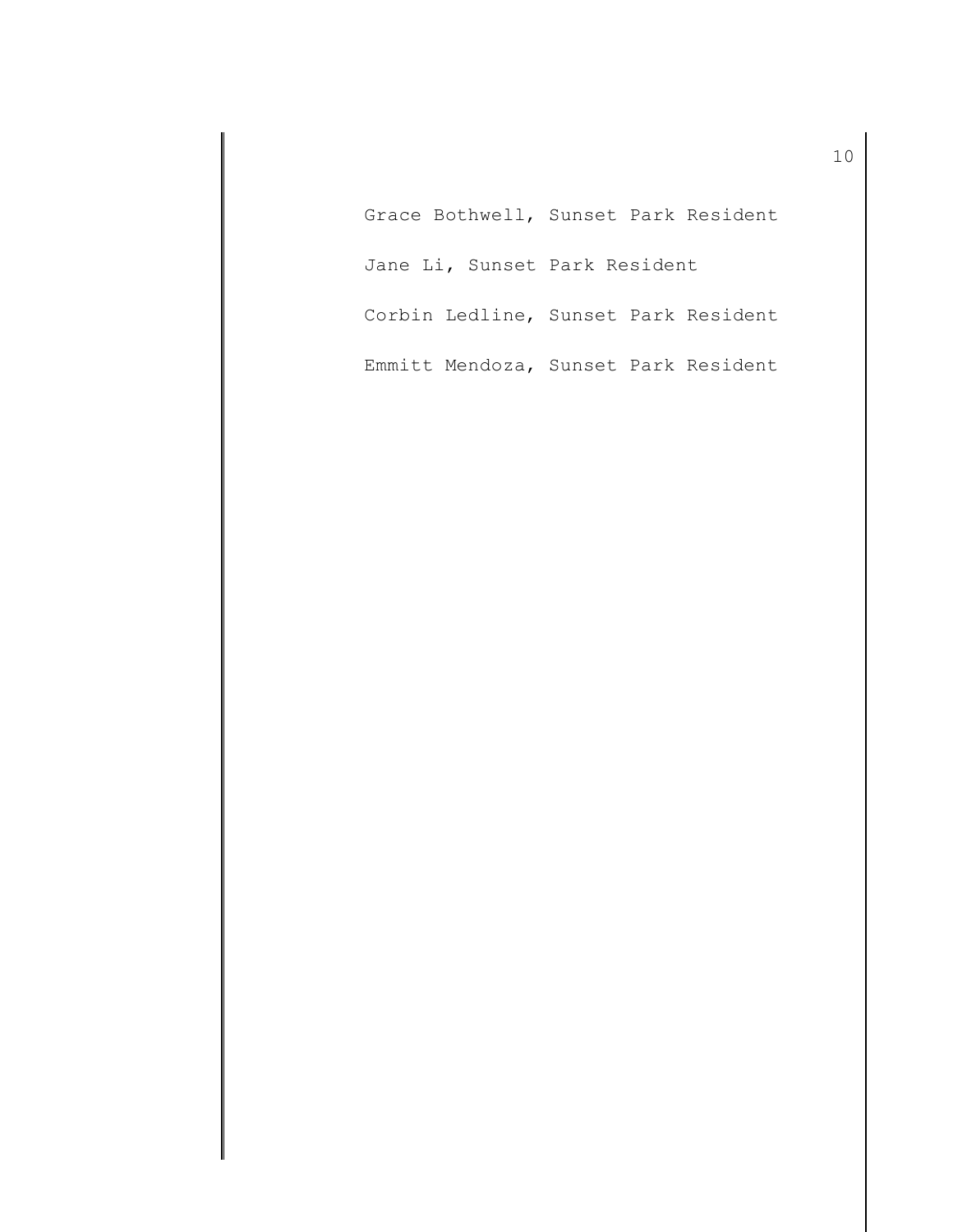SERGEANT-AT-ARMS: Good morning, ladies and gentleman, and welcome to today's New York City Council remote hearing on the Subcommittee of Zoning and Franchises. At this time, everybody please turn on your cameras. If you have any electronic devices that are going to make any disruptions, please set them to vibration or turn them off. Ladies and gentlemen, we want to make sure that we respect everybody's right to express their opinions today, so, make sure that when it-- Everybody will have a turn to testify. Make sure that, when it is your turn to testify, please do not use any offensive language. We will have many different people testifying here today in various languages. Anybody that attempts to disrupt the meeting will be removed from the meeting, so we need everybody's cooperation. We have a very long list of people to testify. I will repeat the same thing in Spanish for some of our Spanish-speaking folks. [Speaking foreign language]

Chairman, we are ready to begin, sir.

CHAIRPERSON MOYA: Good morning. I am Council member Francisco Moya, Chair on the Subcommittee on Zoning Franchises. I am joined here today remotely but members of the subcommittee.

**World Wide Dictation** 545 Saw Mill River Road – Suite 2C, Ardsley, NY 10502 Phone: 914-964-8500 \* 800-442-5993 \* Fax: 914-964-8470 **www.WorldWideDictation.com**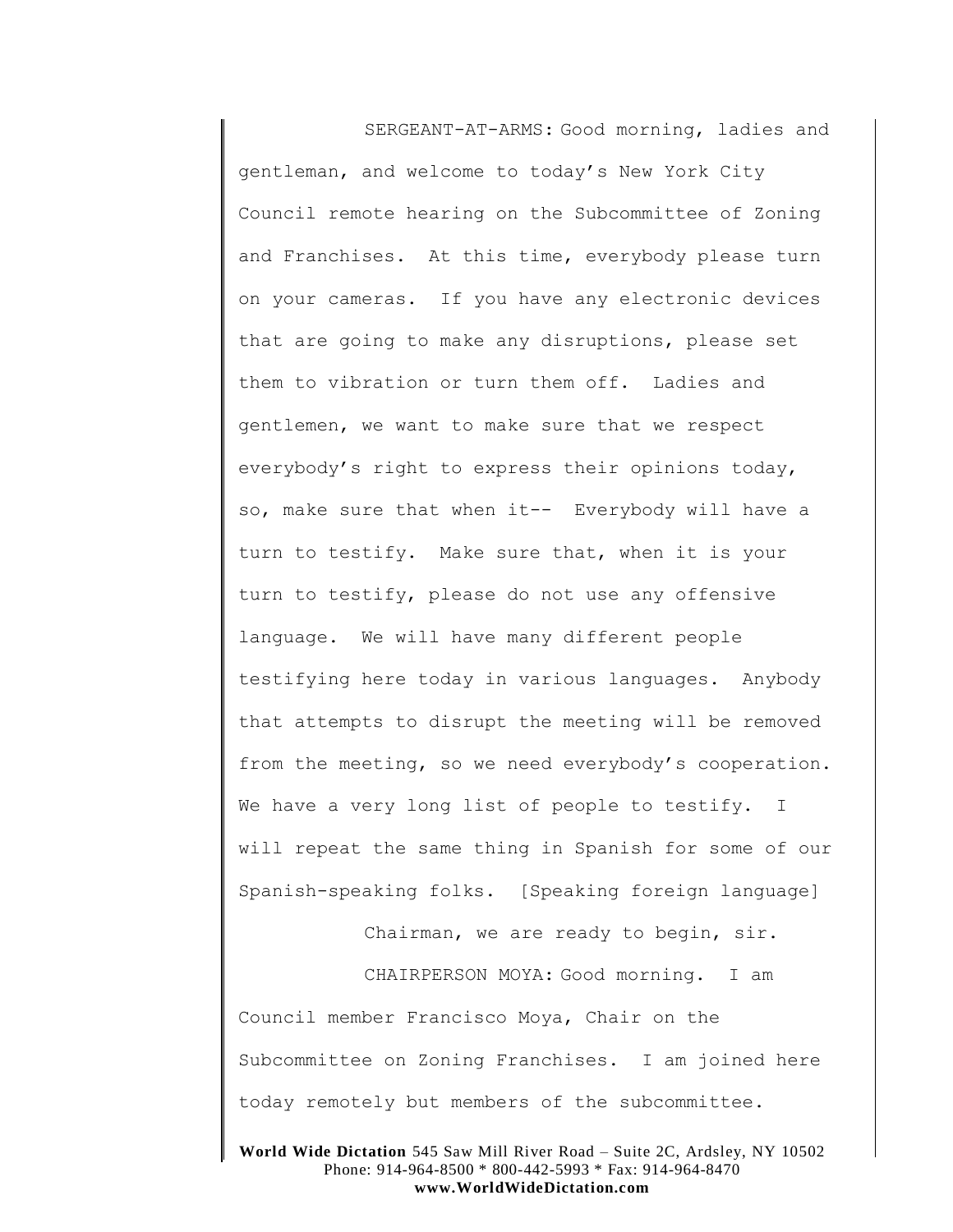Members Grodenchik, Rivera, Reynoso, Levin. We have also been joined by Council member Menchaca, Yeger, Adams, and Ayala. Today, we will be holding public hearings on to read zoning proposals. Before we begin, I would like to recognize the subcommittee counsel to review the remote hearing procedures.

COMMITTEE COUNSEL: Thank you, Chair Moya. I am Arthur Huh, counsel to the subcommittee. Members of the public wishing to testify were asked to register for today's hearing. As part of the registration process for today's hearing, counsel staff have made and continue to make efforts to facilitate language translation services for those who request such services. We ask that all speakers bear with us to ensure that everyone has their opportunity to testify. If you wish to testify and have not already done so, we ask that you please register now by visiting the Council's website at [www.council.NYC.GOV](http://www.council.nyc.gov/) to sign up. For members of the public who are viewing this meeting online, Counsel is providing multilingual live stream viewing [options@Council.NYC.gov](mailto:options@Council.NYC.gov) with audio translations in Arabic, Cantonese, Mandarin, and Spanish, ASL interpretation, and card translation services. Once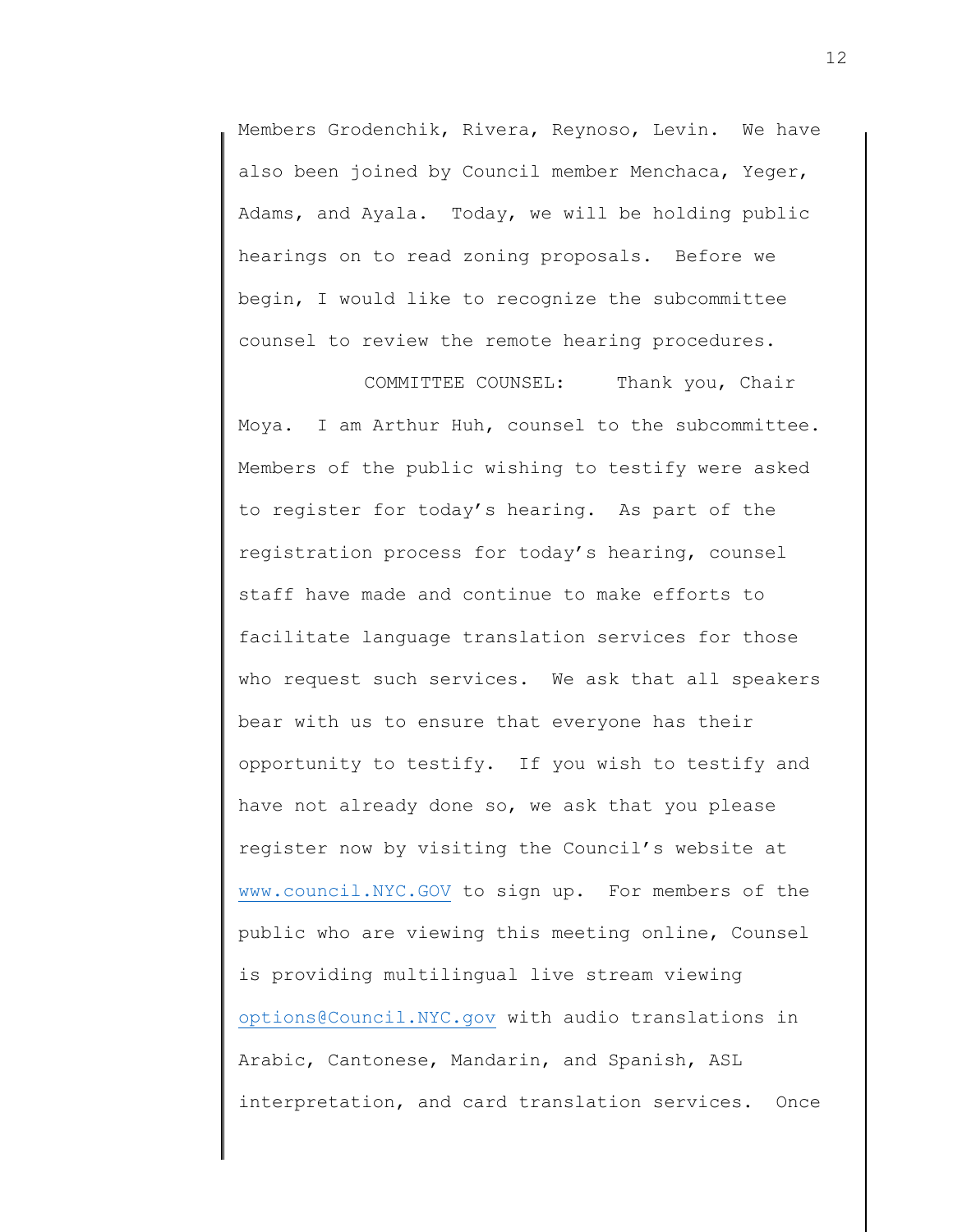again, these options can be found at the Council main website at [www.council.NYC.GOV.](http://www.council.nyc.gov/) We also ask that anyone registered to testify who requires translation services please tune into one of the live stream channel options on the Council website in order to keep track of where we are in the overall meeting schedule into anticipate the approximate timing of your own testimony. When cold and admitted into the virtual hearing space, individuals about to testify before the subcommittee will remain muted until recognized by the Chair to speak. Witnesses, not members of the public who have signed up to testify, will be called in groups or panels. The applicant panel will be called first, followed by a witness panel from the public who will be called in groups of four names at a time. Once the Chair recognizes you, your microphone well be unmuted. Please take a moment to check your device and confirm that your microphone is on before you begin speaking and I will remind all participants that there is a slight delay in the process of un-muting. Public testimony will be limited to two minutes per witness. If you have additional testimony you would like the subcommittee to consider, or if you have written testimony you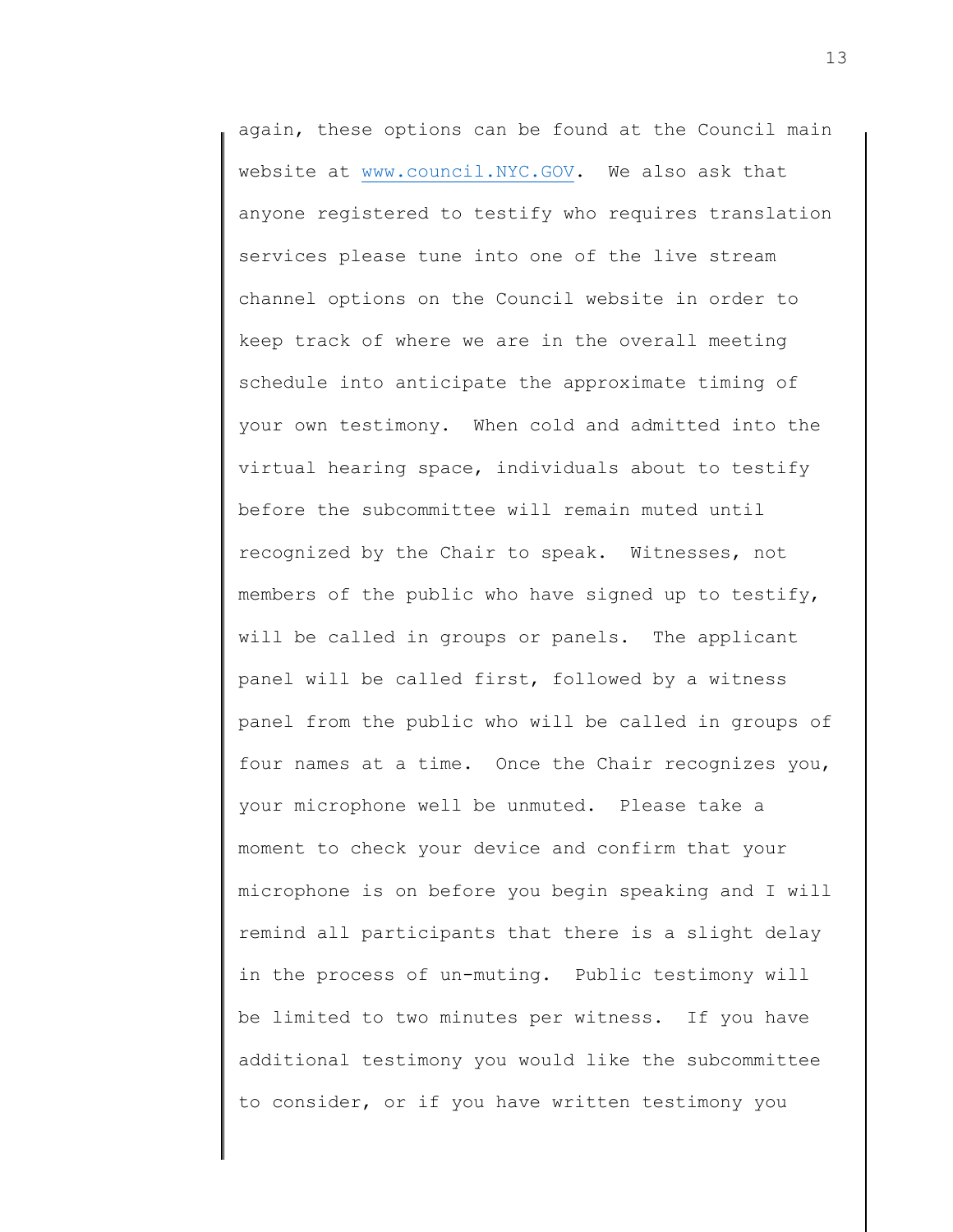would like to submit instead of appearing before the subcommittee, you may email it to landusetestimony@council.NYC.gov. Please indicate the LU number and or project name in the subject line of your email. During the hearing, council members with questions should use the zoom raise hand function. The raise hand but should appear at the bottom of your participant panel. During the question-and-answer portion, I will announce council members with questions in the order that they raise their hands and, Chair Moya will recognize members to speak. Each Council member will have five minutes for questions and answers inclusive of questions. Finally, there will be pauses over the course of this hearing for various technical reasons and we ask that you please be patient as we work through any and all issues. Chair Moya will now continue with today's agenda items.

CHAIRPERSON MOYA: Thank you to our counsel. I now open the public hearing on LU's six 7080 and 679 for the 5914 Bay Parkway rezoning relating to property and Council member Yeger's district in Brooklyn. The applicant seeks approval of the zoning map amendment to change an R5 district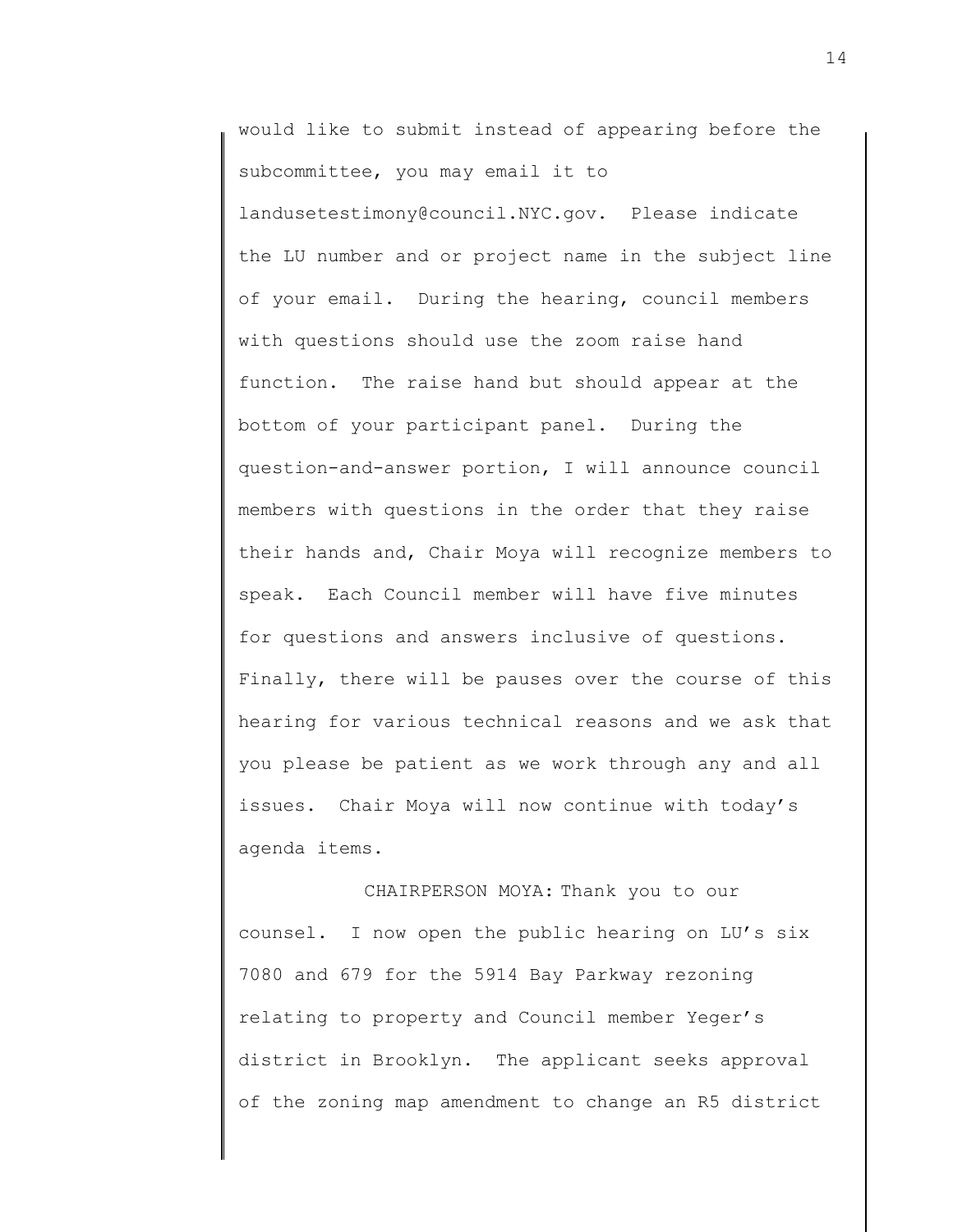to an R6C24 district and the zoning district-- and a zoning text amendment to map a mandatory inclusionary housing area on the east side of the Bay Parkway between 59th and 60th streets to facilitate the development of a nine story mixed-use building with ground-floor retail, community facility use, and residential use. Estimates for the residential uses are as follows: 36 dwelling units, 11 of which would be affordable units, and 25 below grade parking spaces. I now would like to take this opportunity to recognize Council member Yeger offers some remarks on this project.

COUNCIL MEMBER YEGER: Good morning, Mr. Chairman. Thank you very much. In light of today's calendar and the work that the subcommittee has to do, I'm going to defer on opening remarks and his statement simply to allow the committee to get to its work today. I do want to, however, express my thanks to you, Mr. Chairman, for the work you put into looking at this project and understanding it and understanding and knowing my district and our community and, especially, and light of the heavy burdens that you are carrying with the work that the subcommittee has to do today. But, for now, I would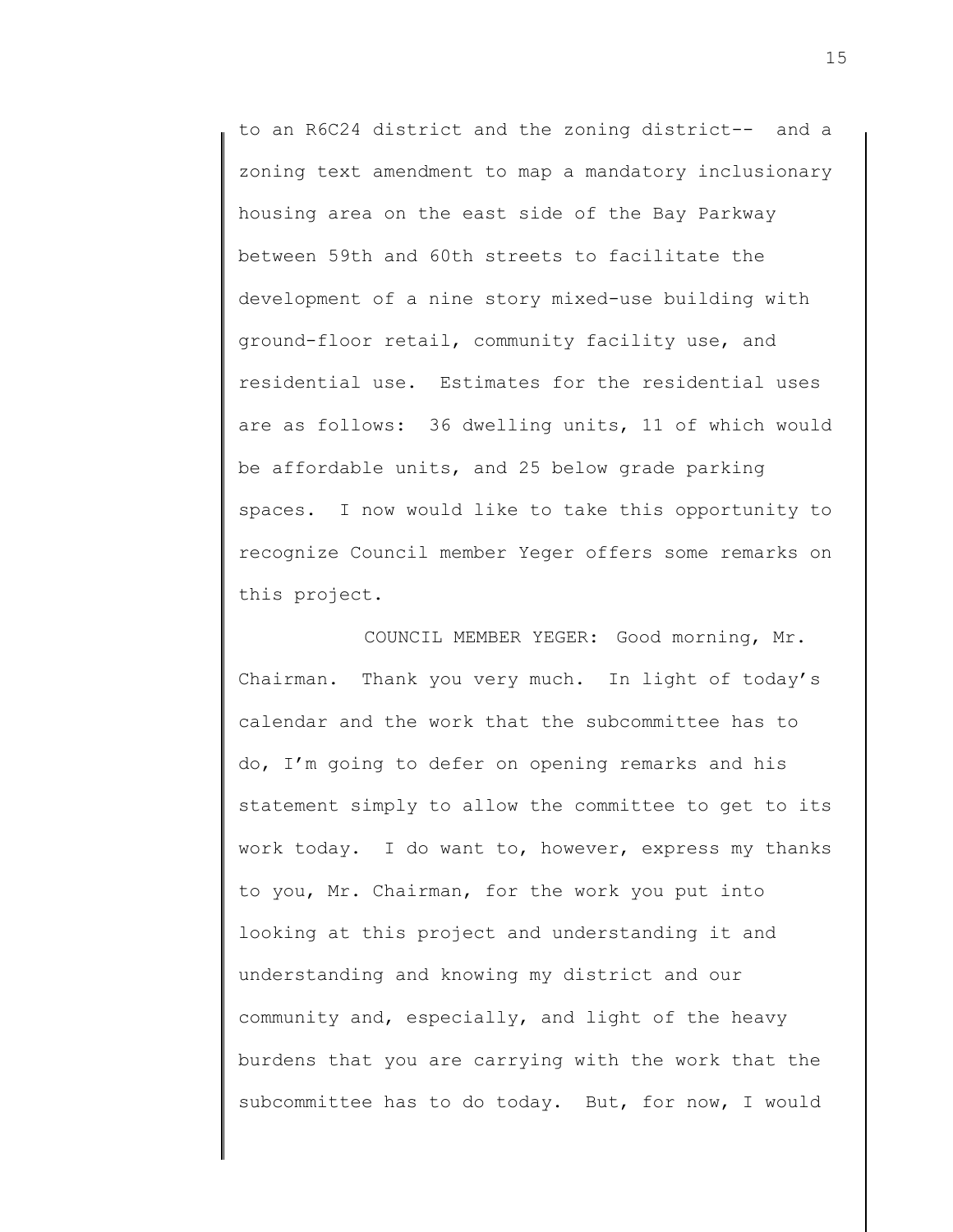yield back to you, Mr. Chairman, to get on with today's business and allow the subcommittee to do its work.

CHAIRPERSON MOYA: Thank you, Council member Yeger. Council, if you could please call the first panel for this item?

COMMITTEE COUNSEL: The applicant panel will include Rachel Scall and Jay Siegel, land use counsel appearing on the half of the sponsor, SUW4 LLC. Panelists, if you've not already done so, please accept the unmute request in order to begin to speak.

CHAIRPERSON MOYA: Counsel, can you please administer the affirmation?

COMMITTEE COUNSEL: Panelists, please raise your right hands. Do you affirm to tell the truth, the whole truth, and nothing but the truth in your testimony before this subcommittee and an answer to all Council member questions?

RACHEL SCALL: Yes. Good morning. Before I get started, is someone controlling the slides from another computer?

CHAIRPERSON MOYA: Ms. Scall, please stand by.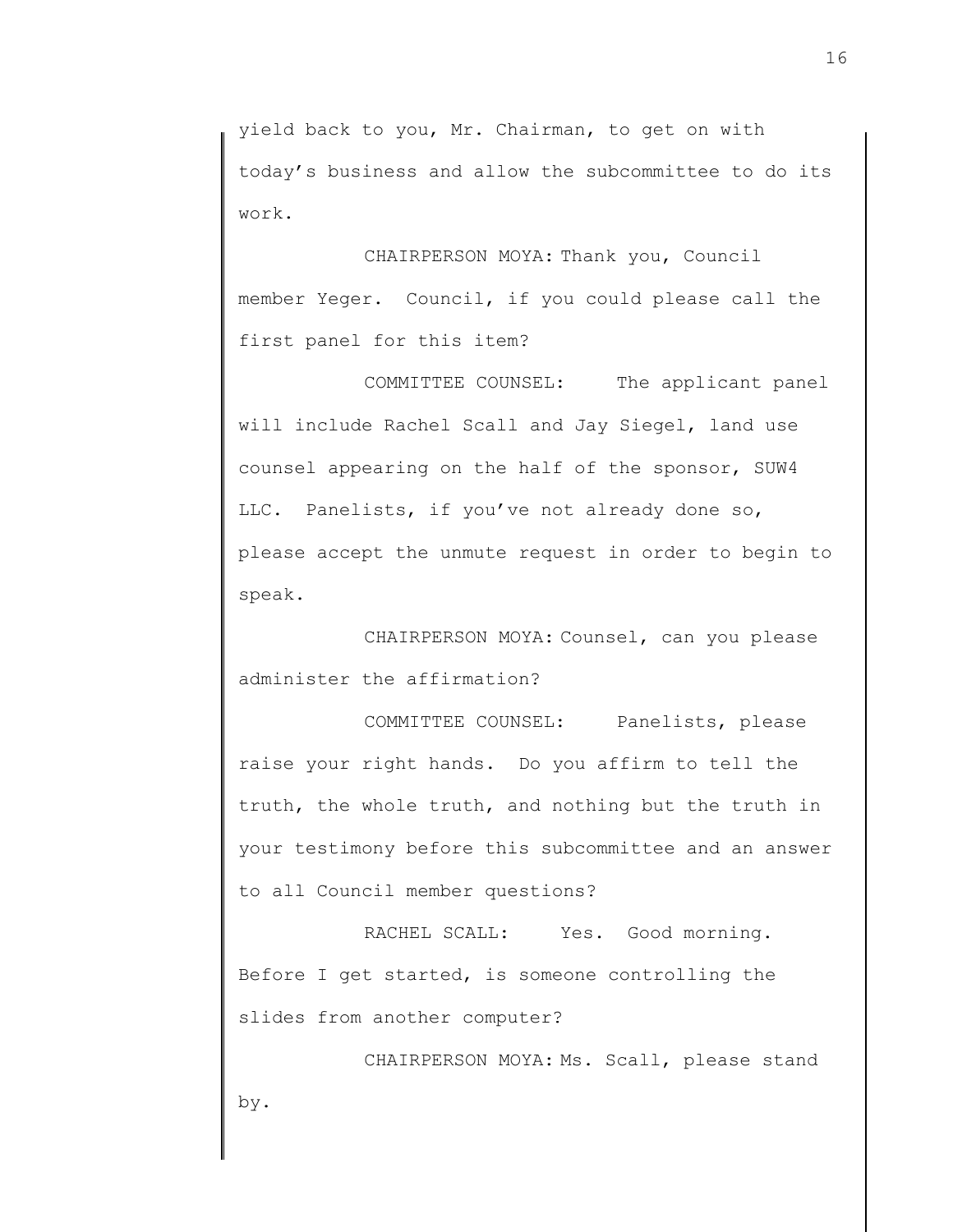RACHEL SCALL: Sorry. I don't know what happened. Okay. We're going to try again. Good morning. My name is Rachel Scall. I'm an associate at Greenberg Traurig. We represent SUW 4 LLC, the applicant seeking to raise zone 5914 Bay Parkway from its current R5 zoning district to an R67 district with a C24 commercial overlay. It should also be mapped for mandatory inclusionary housing. I am joined today by my colleague, Jay Siegel. Could I get the next slide, please?

CHAIRPERSON MOYA: Just quickly before you being, I just want to thank you. Again, we are in receipt of the proposal. When you are ready to present the slideshow, as you see, it's already been displayed on the screen, but to advance to the next slide just saying next and please note that there might be a slight delay as the presentation is loaded, as well, further advancing slides. And, finally, just before you begin, I know you already stated your name and me affirmation for the record, but I just wanted to let you know sort of the protocols of this. So, you may begin now. Thank you.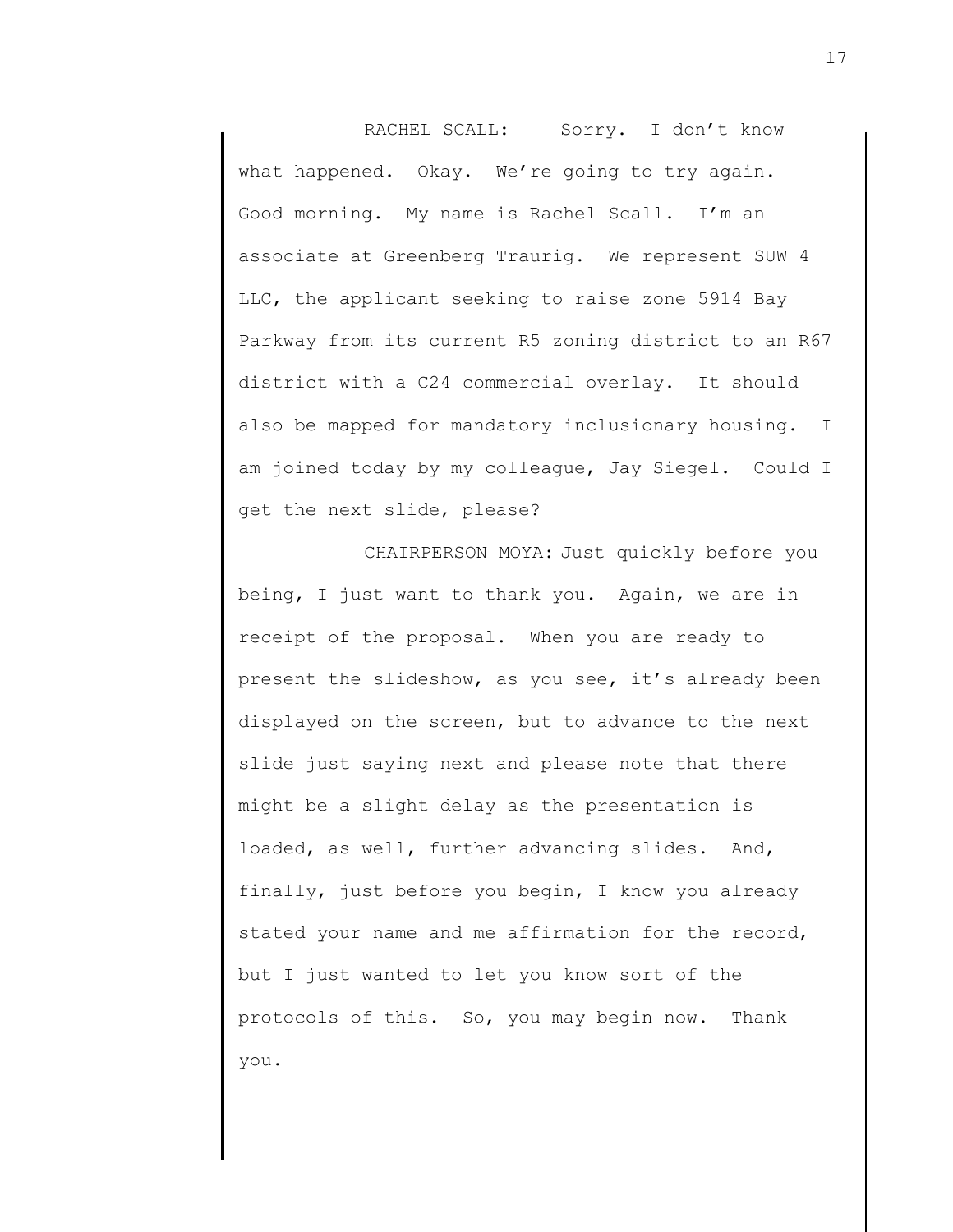RACHEL SCALL: Okay. Thank you. Sorry. Can you hear me? Can someone just confirm? CHAIRPERSON MOYA: Yes.

RACHEL SCALL: Thank you. Okay. So, I'm just going to start over. Sorry. My name is Rachel Scall. I'm an associate at Greenberg Traurig. We represent SUW 4 LLC. As you can see on the screen, the proposed rezoning is located at the corner of Bay Parkway and 60th Street. It's currently and R5 district about two blocks south of Washington Cemetery and two blocks west of McDonald Avenue at the eastern edge of Borough Park. Next slide, please. Our client owns the approximately 100 by 100 foot development site, which is currently unimproved. The development site is at the intersection of two wide streets. There is and R6 zoning district to the development site South and R5 district continues to the west and north and a C8-2 district, proved with auto and warehouse uses to the east. Next, please. The development site sits across 60th Street from a nine story medical facility, catty corner from the approximately 90,000 square foot Bishop Ernie high school and across Bay Parkway from a Rite Aid with accessory outdoor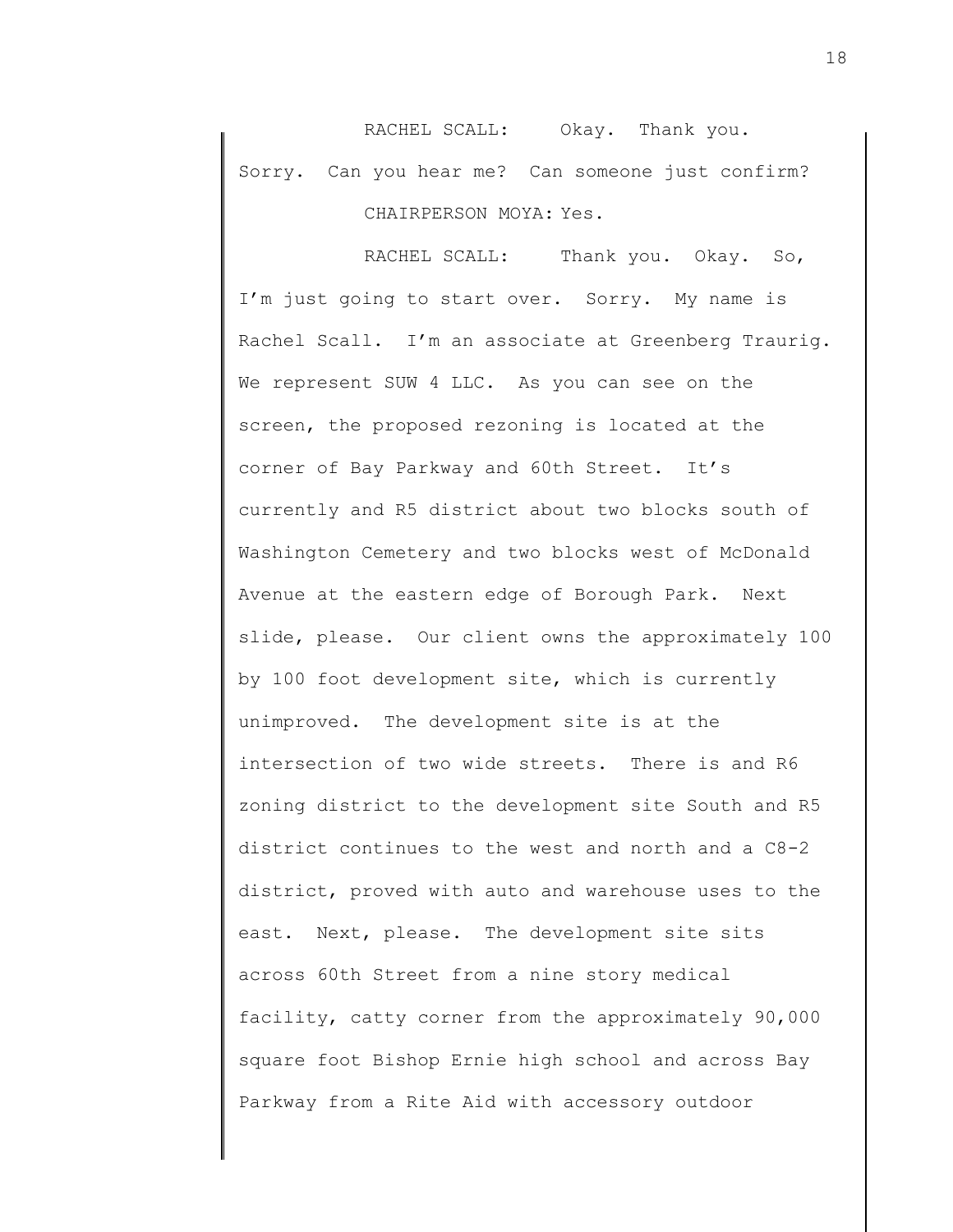parking. And there you can see the nine story medical facility and the three photos there, the tall building, the development site is the green construction fence that you see. On the top right on the left-hand side, you see the high school and on the bottom right, in that image, you have the Rite-Aide. Next, please. The proposed R6C24 district would allow up to four point FAR or approximately 48,000 square feet of development on the development site. Our client is proposing to construct an approximately 46,300 square foot new building which would contain approximately 5800 square feet of commercial use on the ground floor, which would likely be local retail, approximately 6200 square feet of second-floor community facilities space, and the remaining approximately 34,300 square feet would be used for residential uses. Approximately 10,300 square feet of the residential floor area would be affordable pursuant to the proposed MIH workforce option. The proposed new building would rise to a maximum of 95 feet, but significant setbacks mandated by zoning one program the new building from overwhelming the lower rise residential buildings to its north and west. Parking is required for 50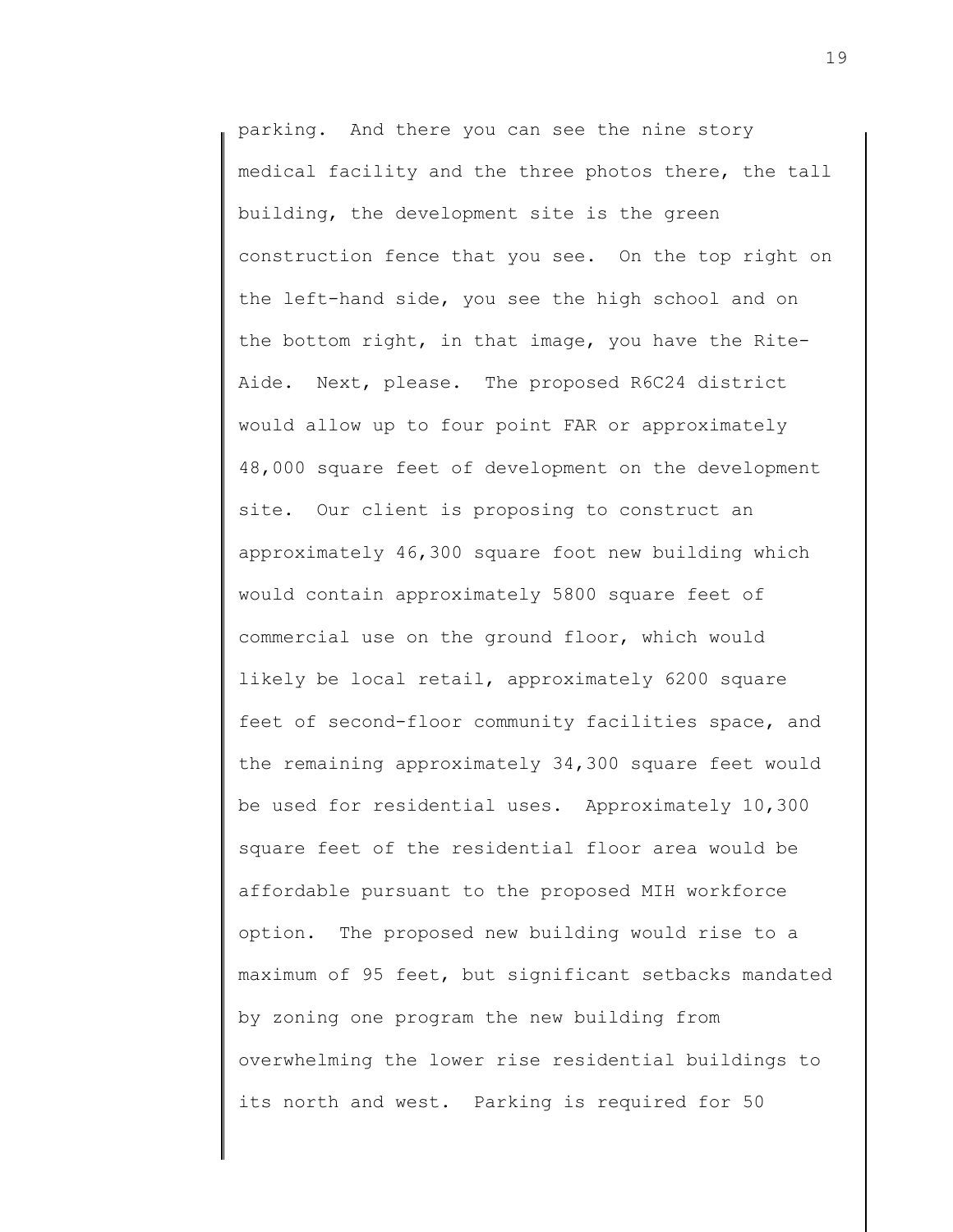percent of the new buildings dwelling units, however, we understand from the community board in our client's knowledge from living in the area, that parking is in short supply in this part of Brooklyn. Our client plans to provide the 25 parking spaces requested by the community board. The spaces would be provided a cellar level semi-automated parking facility. The proposed work force option will help offset the significant costs of providing the additional parking, which is almost double what would be required by zoning. The proposed rezoning, which was voted on favorably by the community board and the borough president would create a transition between the lower rise residences to the west and north and the dense intersection of Bay Parkway and 60th Street, while bringing local retail community, facility uses, and affordable housing to the development site. And were happy to answer any questions that you have this morning.

CHAIRPERSON MOYA: Great. Thank you so much. I would just like to say that we have been joined by Council members Lancman, Richards, Ampry-Samuel, and Gibson. Also, I advise the public that, if you need an accessible version of this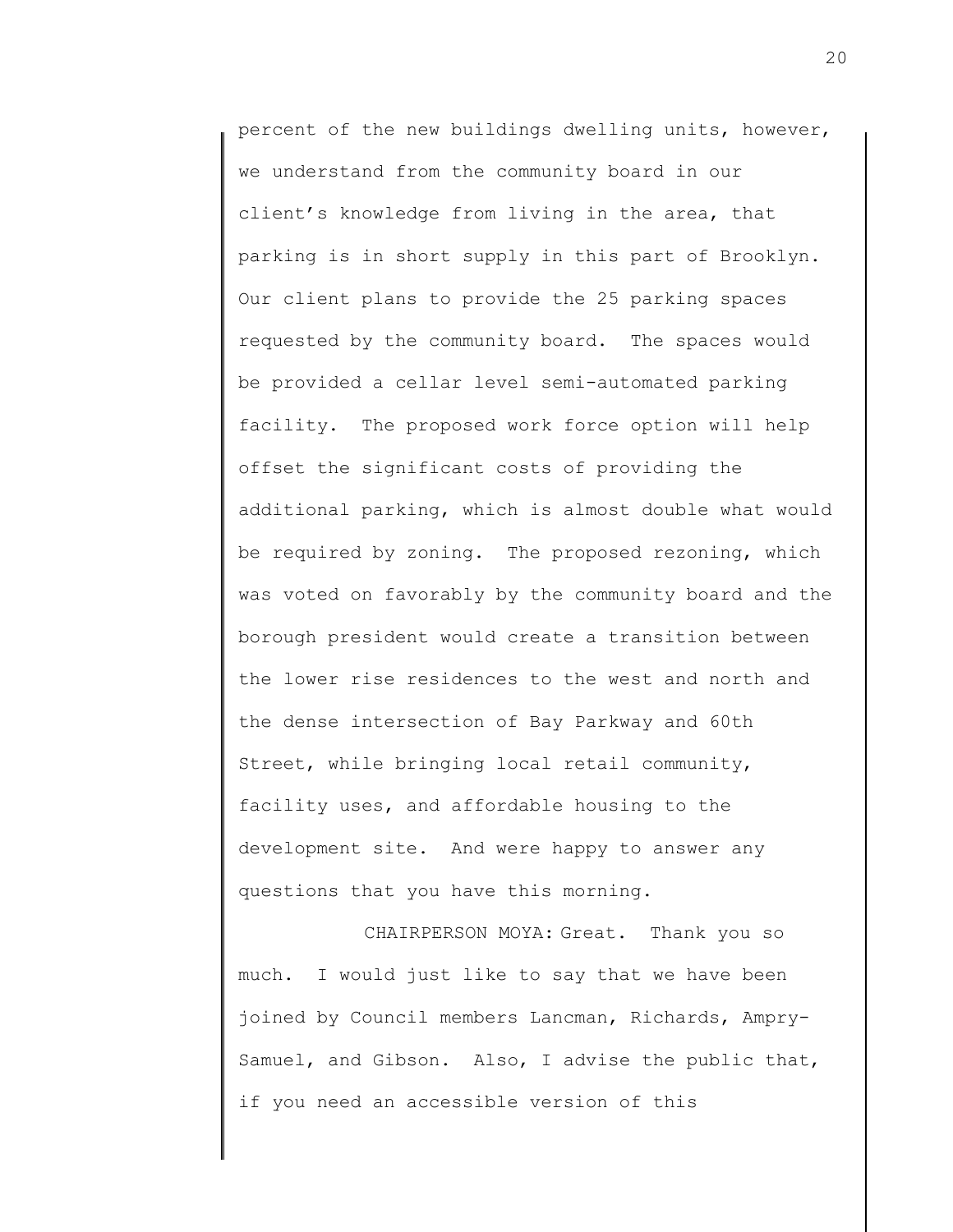announcement or this presentation, please send your email request to the

[landusetestimony@council.nyc.gov.](mailto:landusetestimony@council.nyc.gov) And I just have two quick questions for you before I turn it over to our Councilman. Can you give an example-- this is dealing with your affordability issue. Can you give an example of what eligible and common sample rents are under the workforce MIH option and how that compares to the local neighborhood?

RACHEL SCALL: So, the MIH levels for workforce, so it's 30 percent of the residential floor area has to be affordable at an average AMI of 115 percent. For a family of four, that's about 123,000 dollars. The maximum income band cannot exceed 135 percent AMI, which would be 144,000 for a family of four. Five percent of the residential floor area must be affordable at 90 percent AMI or lower. That's 96,000 for a family of four and five percent must be affordable at 70 percent AMI or lower, which is about 75,000 dollars for a family of four. I don't have the income levels for the area, but I do have comparative rents. The maximum rent that we could charge under the workforce option in conjunction with Affordable New York, which is what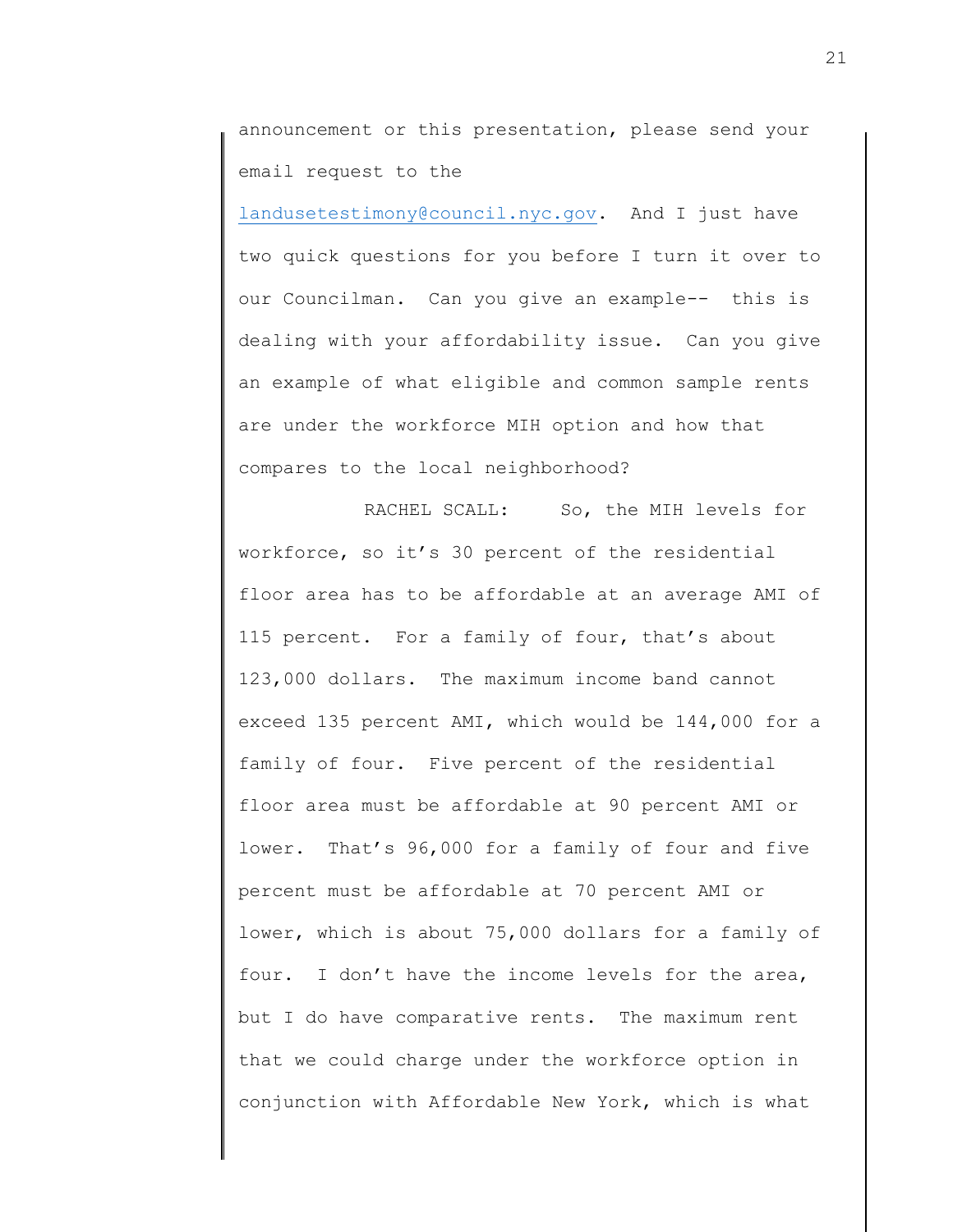our client is seeking to do here, would be 130 percent AMI which is-- Those maximum rents are still lower than the market rate rents in the area. However, our client feels that what is actually marketable as affordable housing here would be closer to the maximum that could be charged for 105 percent AMI which makes the maximum rents being charged for their workforce units significantly lower than the market rate.

CHAIRPERSON MOYA: Okay. And also, can you describe your plans for the local-based contractors and subcontractors participating in the development?

RACHEL SCALL: We haven't gotten to the point of seeking bids yet. I know that our client is going to be seeking bids locally and from minority and women owned businesses. I can get more details on that plan and respond in writing.

CHAIRPERSON MOYA: And is there a commitment to good jobs for the future property service and maintenance workers at the completed development?

RACHEL SCALL: Yeah. That's something I can speak to my client about. We can respond in writing with our commitment.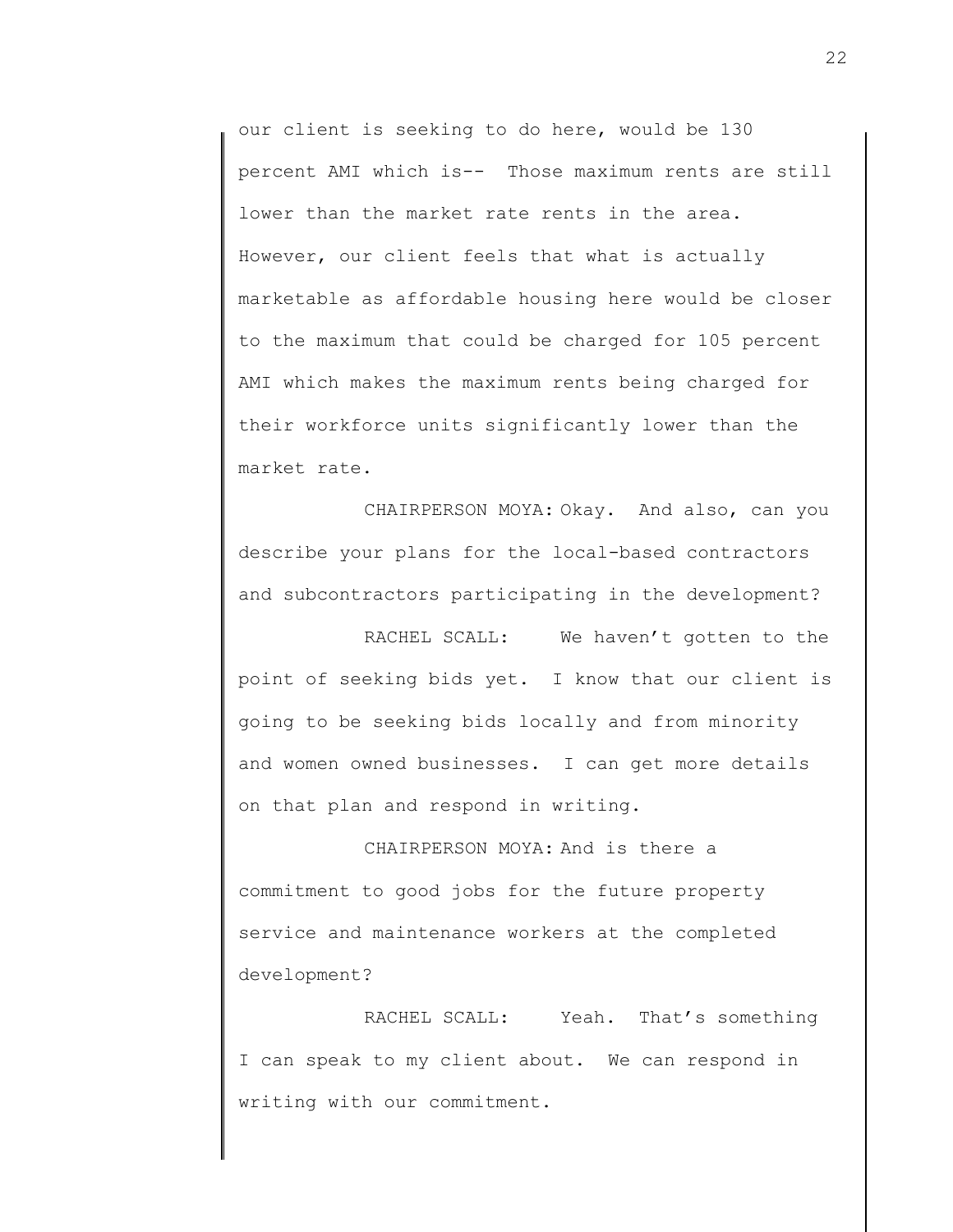CHAIRPERSON MOYA: Thank you. That would be greatly appreciated. That's it for questions for me. I want to know turn it over to our counsel to see if there are any members who have questions.

COMMITTEE COUNSEL: Chair Moya, Council member Yeger has a question who will be followed by Council member Reynoso.

CHAIRPERSON MOYA: Council member Yeger, you may begin.

COUNCIL MEMBER YEGER: Chair, I see Council member Reynoso also has his hand up. Can I defer to my colleague who is a member of the subcommittee and then just come in after that?

CHAIRPERSON MOYA: Sure.

COUNCIL MEMBER YEGER: Thank you.

CHAIRPERSON MOYA: Council member Reynoso?

COUNCIL MEMBER REYNOSO: A couple of questions, but this in Council member Kalman Yeger's district? Can I confirm?

CHAIRPERSON MOYA: Say that again? I'm sorry?

COUNCIL MEMBER REYNOSO: In whose district is this application?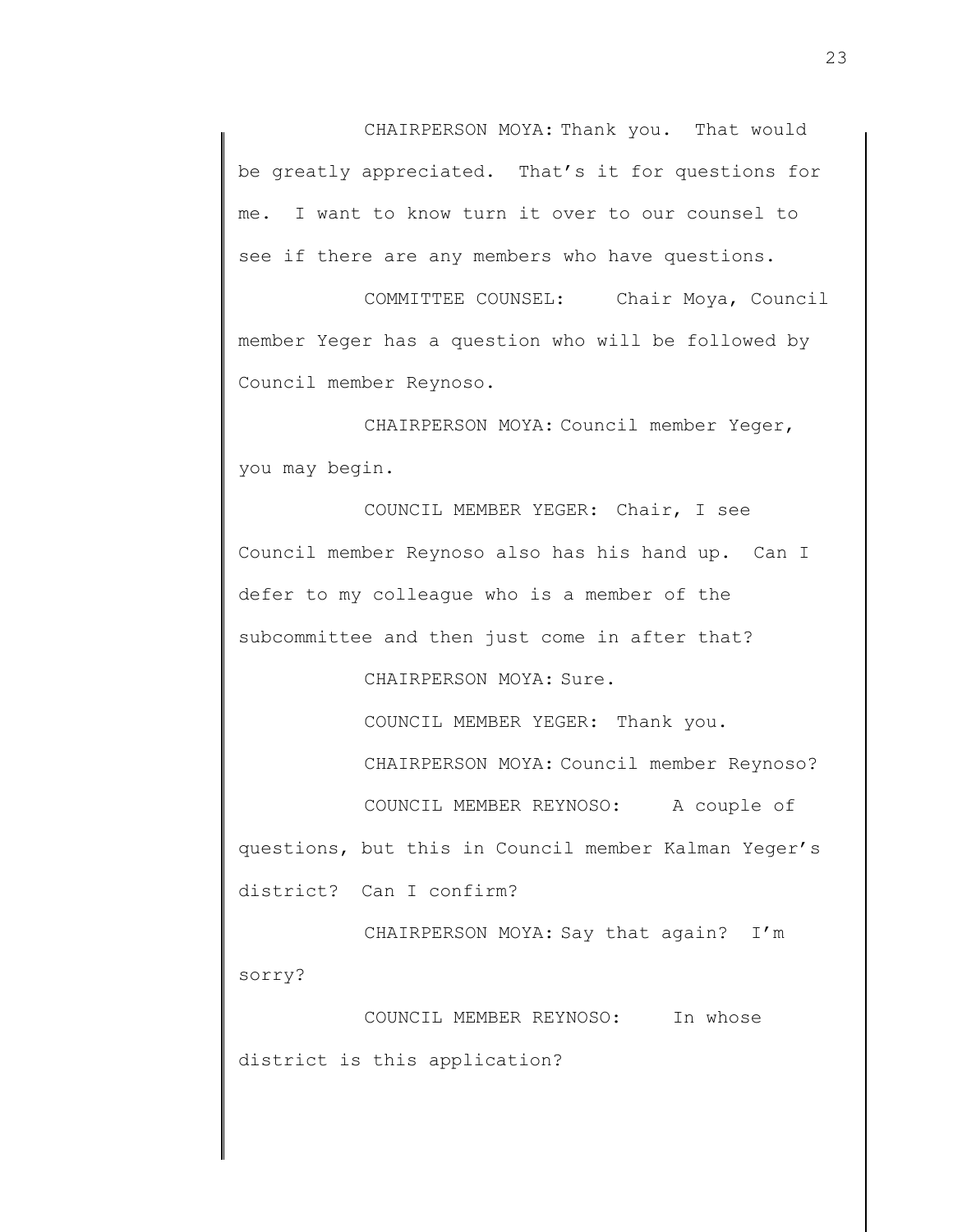CHAIRPERSON MOYA: Council member Yeger's. yes.

COUNCIL MEMBER REYNOSO: So, I'm going to do this. With all due respect to Council member Yeger, I would've loved for him to go first to understand why the workforce option is something that we should be considering here. But to the applicant, can you please again speak to why 123,000 dollars a year is the option that is being chosen by this developer?

RACHEL SCALL: Sure. So we're seeking the workforce option more for the flexibility than the maximum rents allowed. It will help offset the parking that was extremely important to this community. We understand that parking is very important here. We also are looking to help some of the community members who are maybe being pushed out of the area because, as rents rise, we understand that it's much more common to see one and two family homes constructed here rather than apartments and we feel that we're able to contribute more middle income affordable housing here and fact that it will also be rent stabilized, we hope, will bring some stable affordable housing to the neighborhood.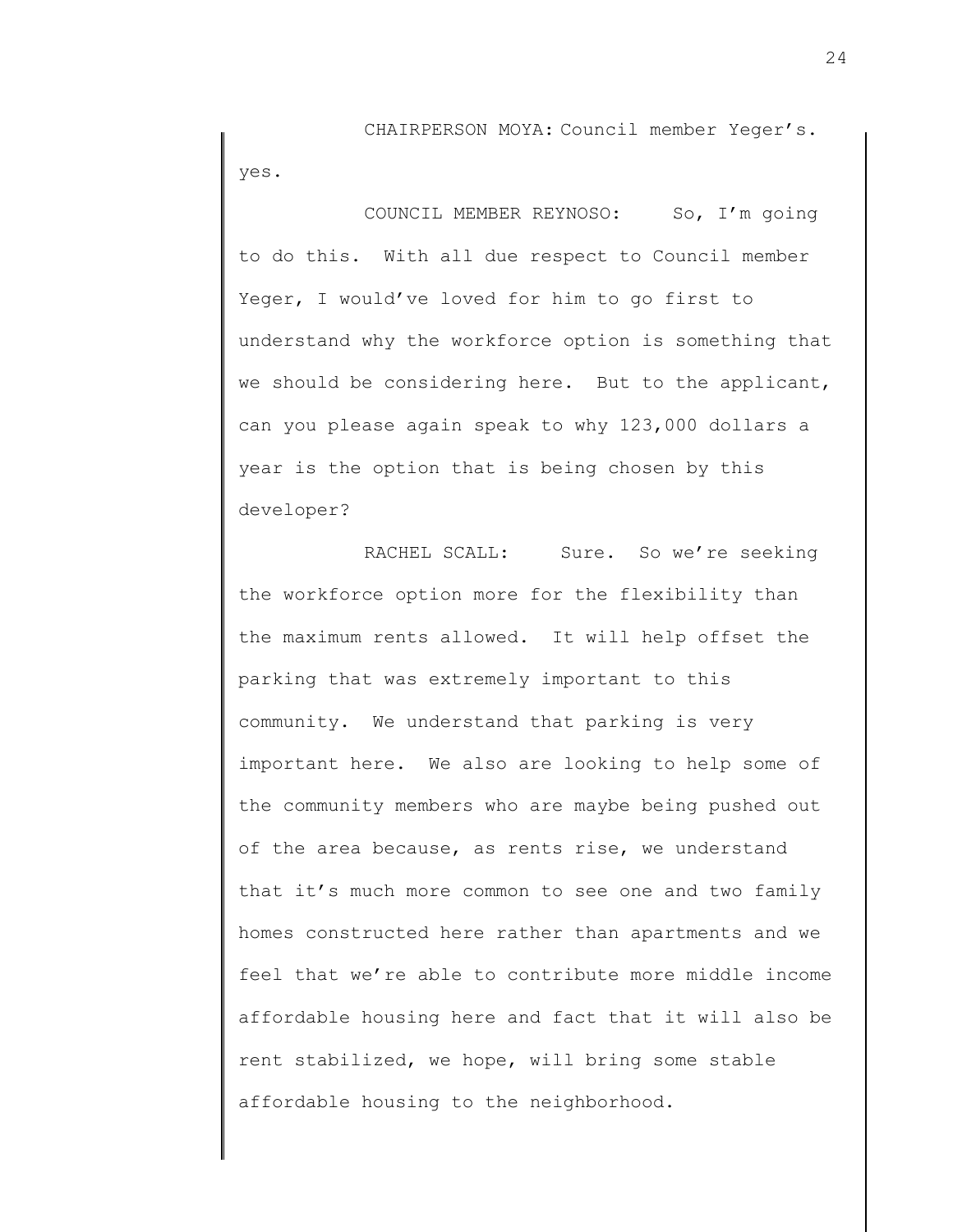COUNCIL MEMBER REYNOSO: So, can you speak to the changes to the parking? So there's been a request for an increase in the parking requirements in this property?

RACHEL SCALL: Sure. So, if we did option two, because parking is required for 50 percent of units rented at greater than 80 percent AMI, if we were doing option two and sticking with 80 percent AMI, the building's market rate units would only require 13 spaces, but by providing the 25 spaces that are required, that's almost double and, in order to provide those spaces, we need to use a semi-automated facility in order to fit them on the small footprint of this building without having to go down two level underground. And so the... the workforce housing is really helping to offset those significant costs.

COUNCIL MEMBER REYNOSO: What is the current zoning of the lot and what is the proposed zoning?

RACHEL SCALL: The current zoning is R5 and we're proposing and R6 with a C24 commercial overlay.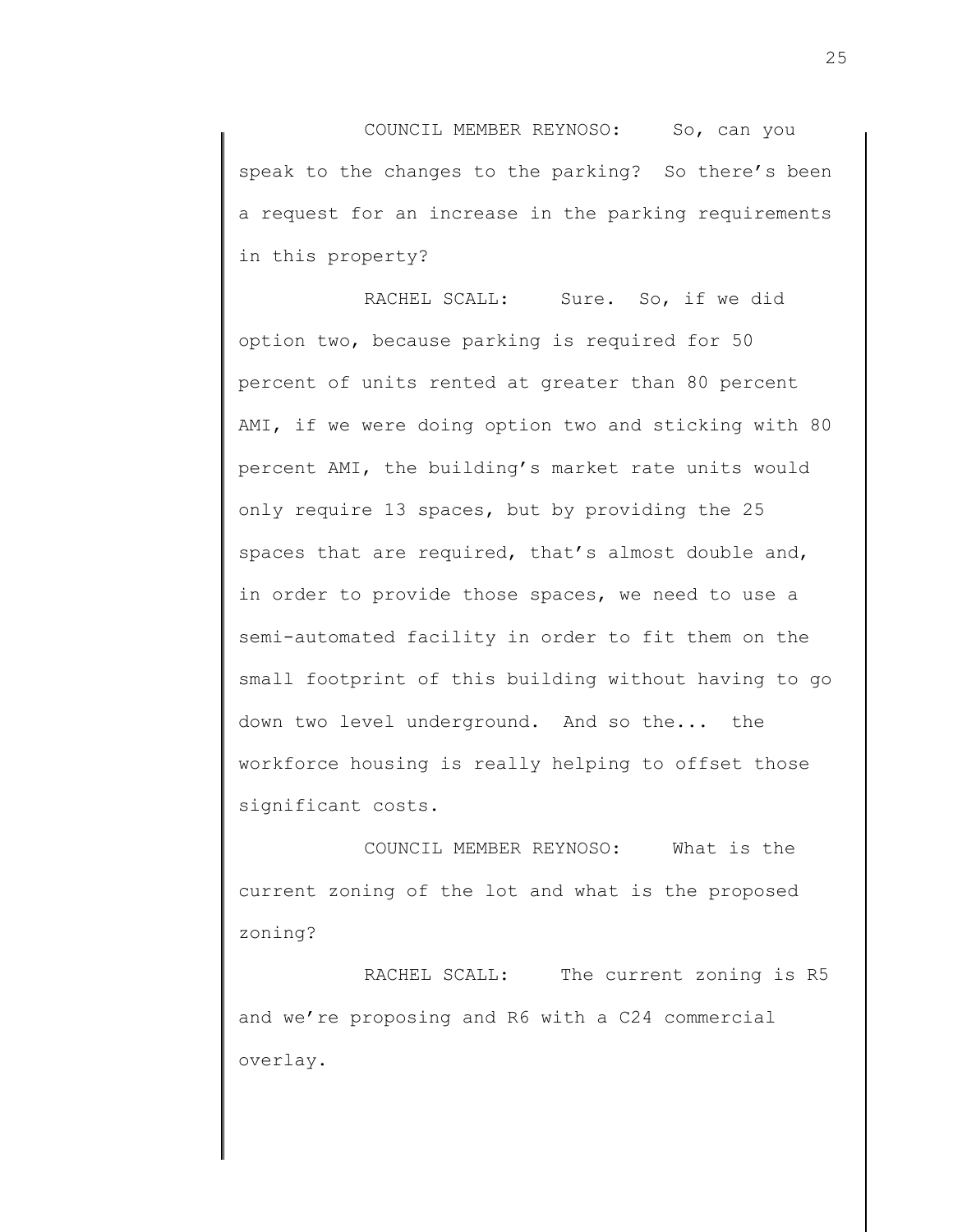COUNCIL MEMBER REYNOSO: How many apartment units are currently in the project and how many are going to be in the project?

RACHEL SCALL: The project cite is currently vacant. The current proposal is 36 apartment units.

COUNCIL MEMBER REYNOSO: What is the rent of a one bedroom apartment at 100 and-- what is it? 130 AMI through workforce option?

RACHEL SCALL: Sure. A one bedroom apartment would about 2500 dollars a month. Our client is not proposing rents that high. They understand that is not--

COUNCIL MEMBER REYNOSO: That is not [inaudible 00:21:51] Well, by law, that is not the case. The applicant is-- One second. [inaudible 00:22:00] So, the applicant is actually asking for up to 130 percent AMI. Am I correct?

RACHEL SCALL: That is part of the workforce option. Yes. It's actually the workforce option. The maximum would be 135 percent AMI. The reason we're discussing 130, that is the maximum for Affordable New York.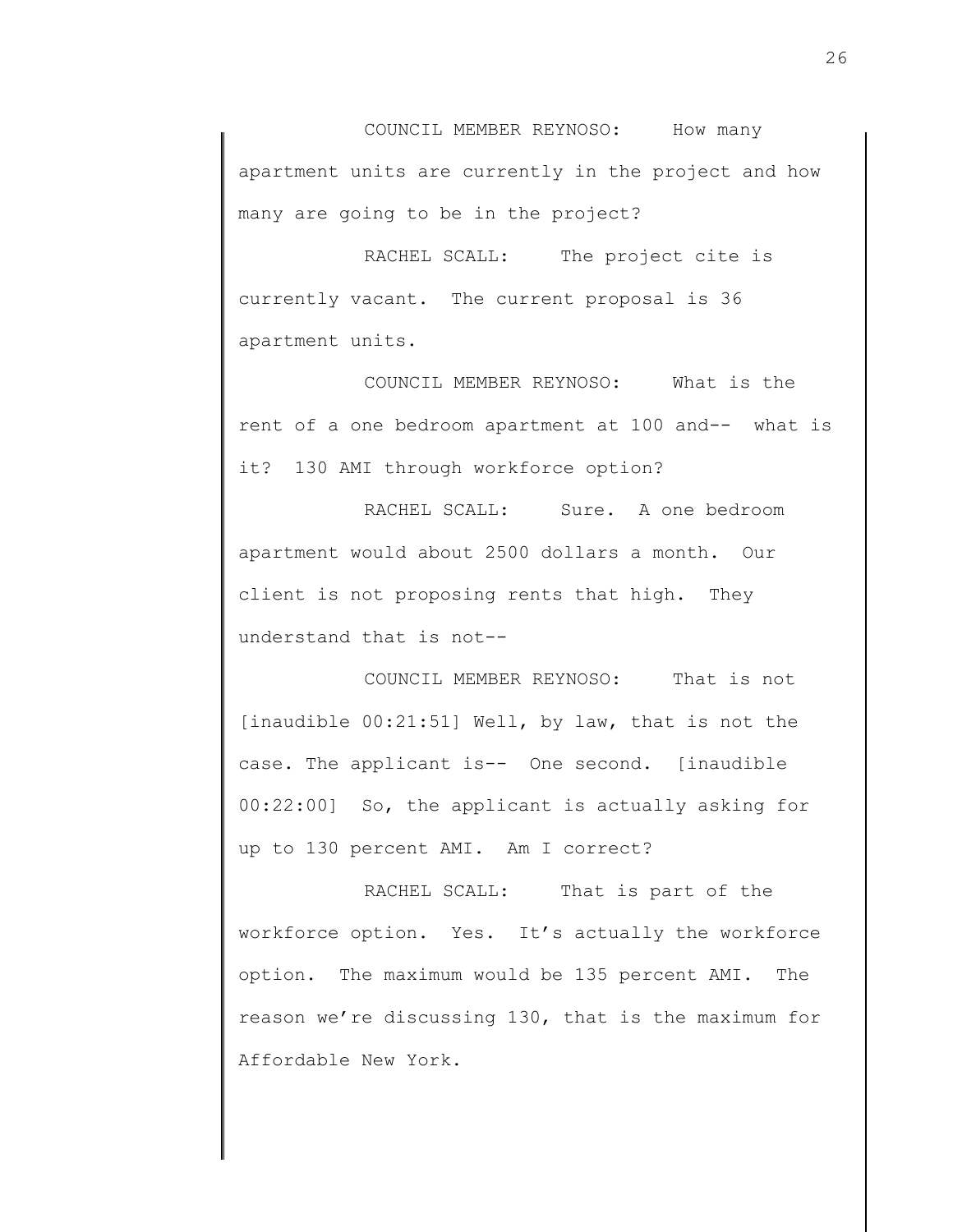COUNCIL MEMBER REYNOSO: Which I want to be very clear with you [inaudible 00:22:22] for a long time. It's almost always at the top of the maximum-- the minimum requirement of these projects. Very rarely do landlords take the option to go lower out of the goodness of their hearts. So, at 130 percent, you're saying the one bedroom for 2500 dollars. Considering the crisis that we are currently in when it comes to housing and considering that this is in the district that has-- that is, let's say, more white, I am extremely concerned about the bird in the building deeply affordable housing go in almost exclusively to the black and brown neighborhoods and there is a perfect example. Oh workforce option and worm concern that, even in any district, including Kalman Yeger's district, that 2500 dollars for a one bedroom is questionable and the fact that we're giving a bonus to this property or an opportunity for growth from an R5 to an R6 to this property, to allow them to charge rent at 2500, I don't want to ask for two and three-bedroom apartments. Or talking about going above 3000 dollars. We have a crisis and everybody needs to do their part and I don't think that this applicant is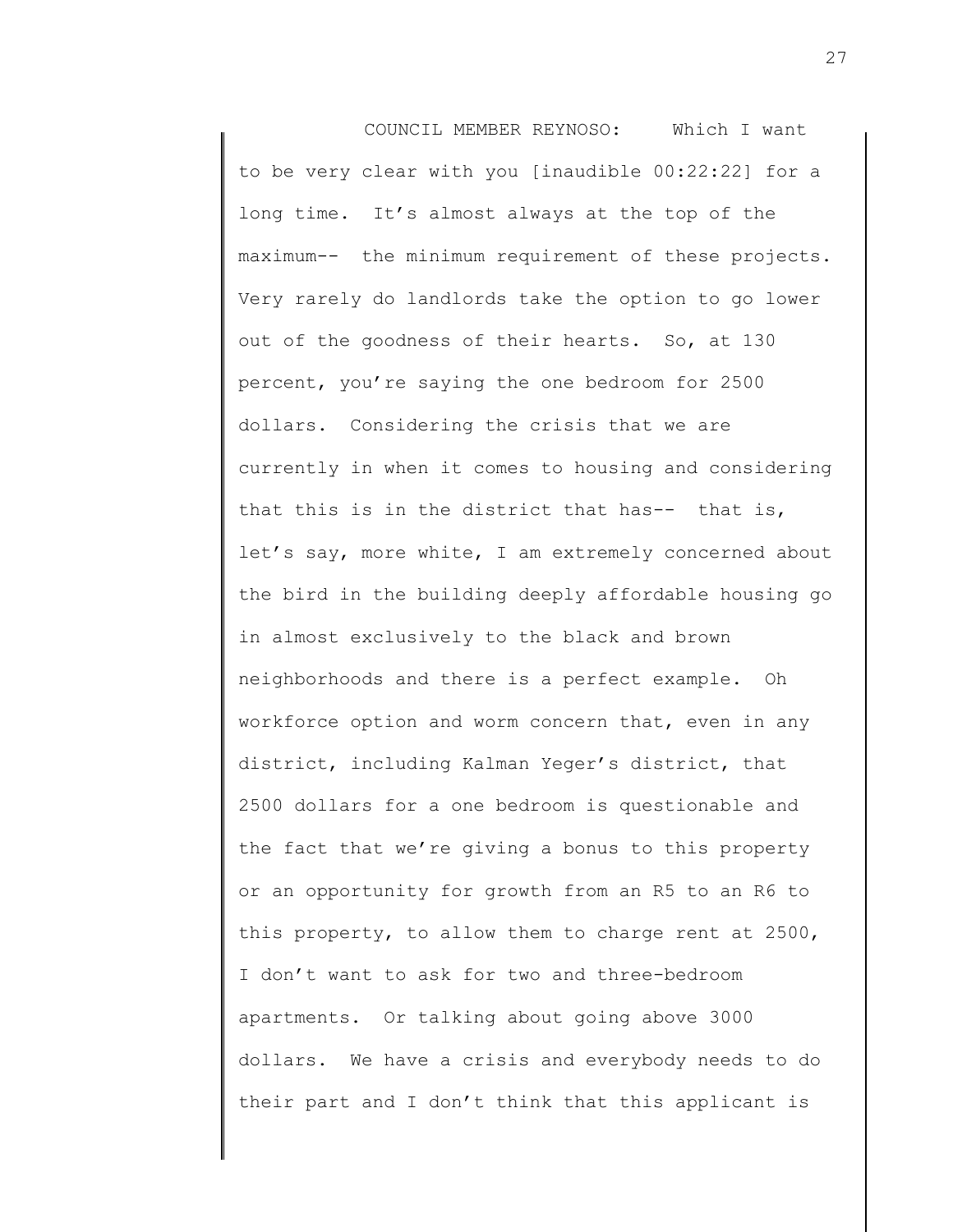necessarily doing that. But my decision on what I'm going to do with this flow is going to fall on the opinions and the testimony of Council member Yeger, which I am excited to hear, but I'm very concerned about this applicant on face value. Thank you.

CHAIRPERSON MOYA: Thank you, Council member Reynoso. I now hand it over to Council member Yeger.

COUNCIL MEMBER YEGER: Thank you, Mr. Chairman and thank you, Council member Reynoso. I asked that McCauley go first because I wanted to be in a position answer some of his concerns and I do recognize the crisis of affordability very much and I have, in this Council, voted for every single application that is, before this Council for rezoning the as proposed affordable housing without regard to my personal opinions simply because I think that we have to develop affordable housing anywhere we can in the city. On this particular site, this is what I would call in urban blight site. There is nothing there. It is a decrepit lot in a neighborhood that we would like to see something the bill here. Right now, throw my neighborhood, what people are doing their building one into family homes. I'm not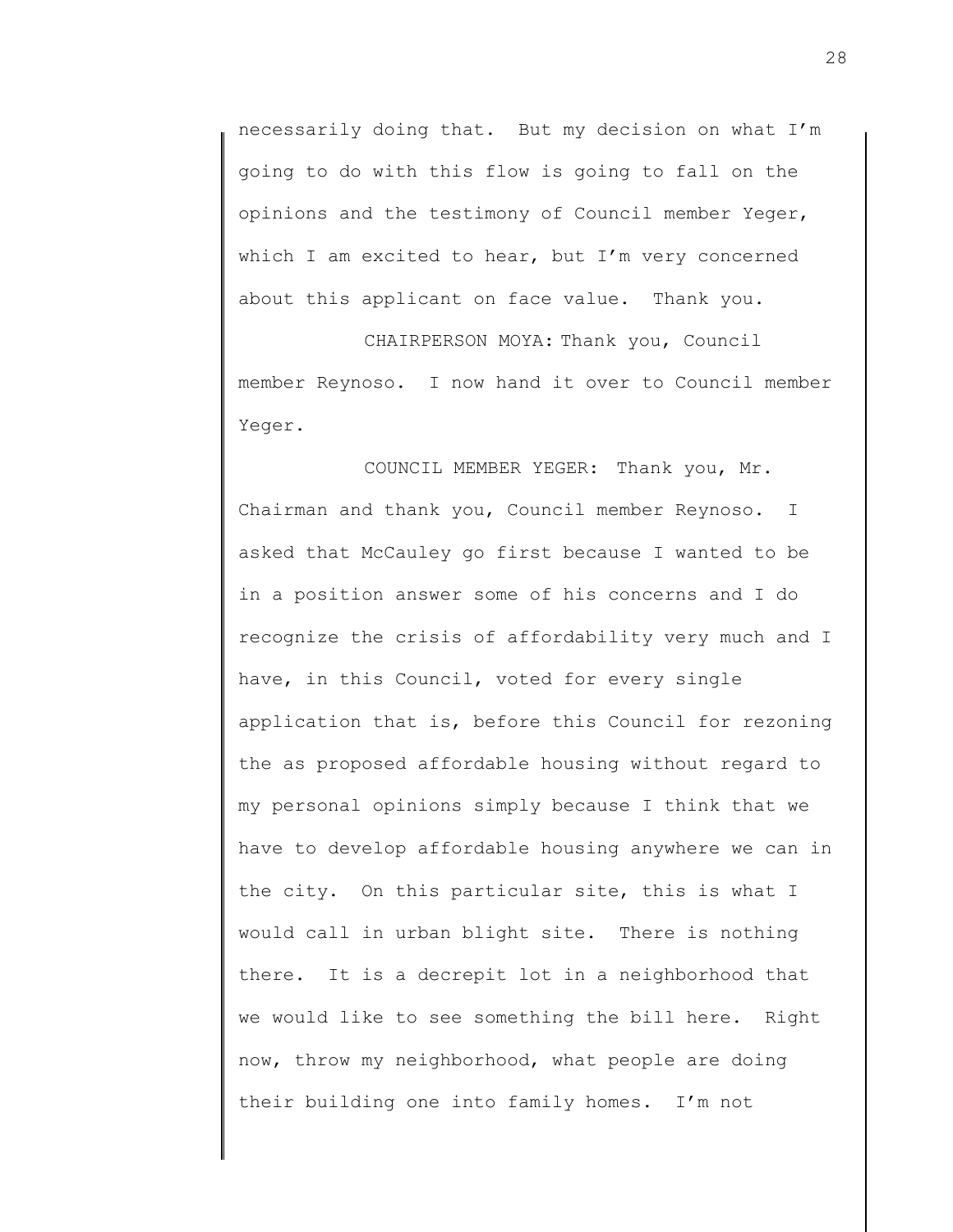seeing-- and in my time here and there Council, this is, literally, the first project where somebody has come before the Council, since I've been here, to ask for more space to build. People are not building in my district. They're just not. I need to be in a position where we can incentivize the building here and I also recognize that, without the additional space, the applicant has the ability to build market, perhaps a few less apartments, but market and we will get nothing out of it and I won't get those stabilization which, to me, is amongst the most important concerns. I want people to know that, when they sign a lease, what their rent is today is what they can count on their rent being tomorrow and the next day and the next year and the year after that. I'm constantly worried about people's rents not being counted on for their future. What I'm seeing my neighborhood is people who are living in rented multiple dwellings, three or four or five family homes and their rents are going up every year. They are not stabilized. They're not controlled in any way and they are being priced out of the neighborhood. 2500 dollars is a lot, but 2500 dollars is affordable in my neighborhood. This is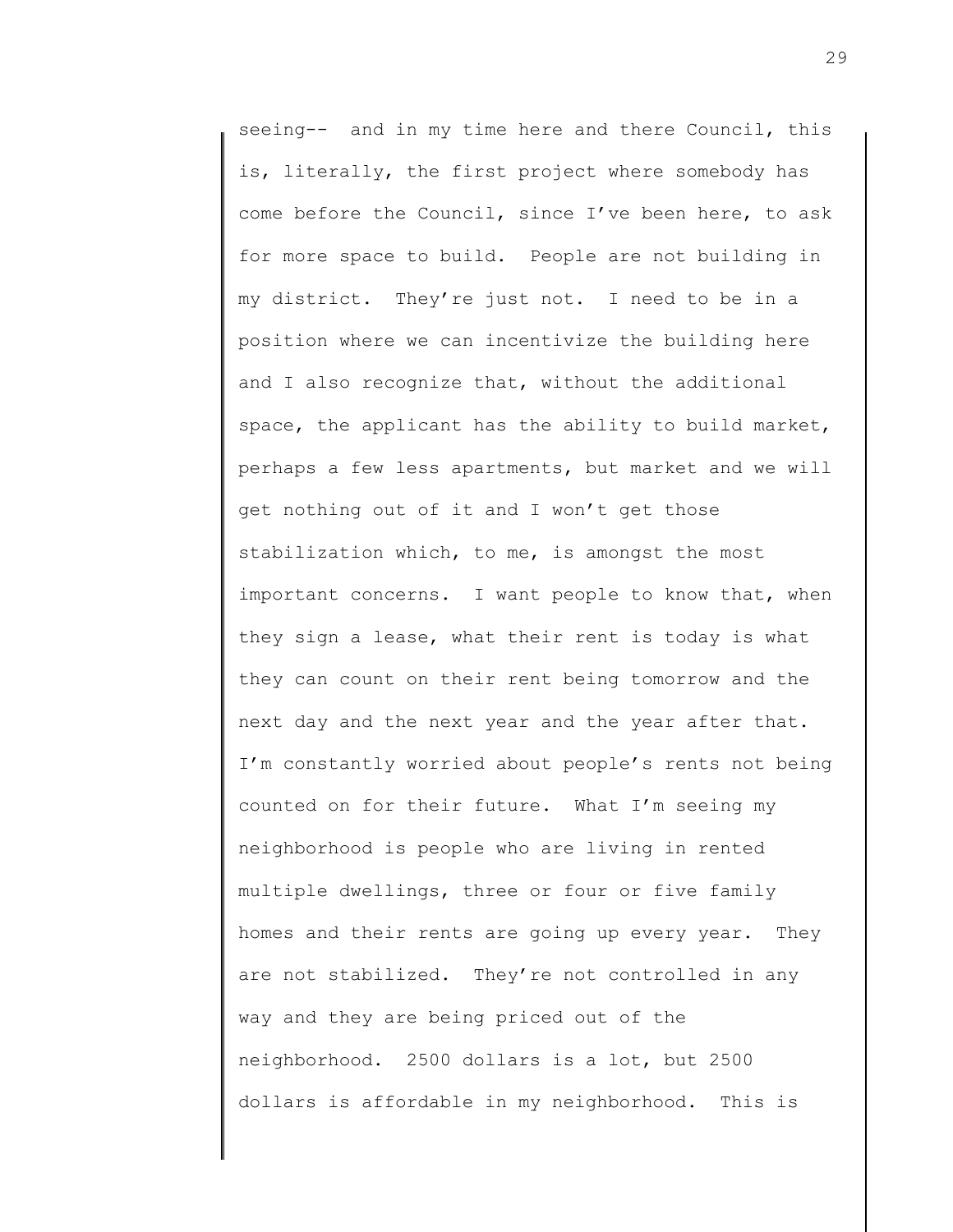the kind of trade-off. And when they came before the community board, I had not taken a position on and I wanted to hear what people would say and I made no statement at the community board. There was not a single person from the surrounding area that objected and the community board voted in favor of this to the tune of 100 percent of the members less one vote. And I'd like to defer to a community board when they see a project like this for the same reason that, when I was on a community board for 18 years, I wanted our opinions to be respected as well as projects move up. This also had a hearing in front of the borough president. Borough president Adam looked at the project, he supports the project, as well, with his recommendation. So, for me, getting the ability to bring 36 units with a mix of affordability and market is important. One of the greatest challenges in that area and building anything is my concern about parking. This is not a transit zone, if you will, where Subway is right around the corner. Virtually everybody who is going to rent one of these apartments is going to have a car. I know we like to hope that New York City gets to the place where we are not in exclusively cars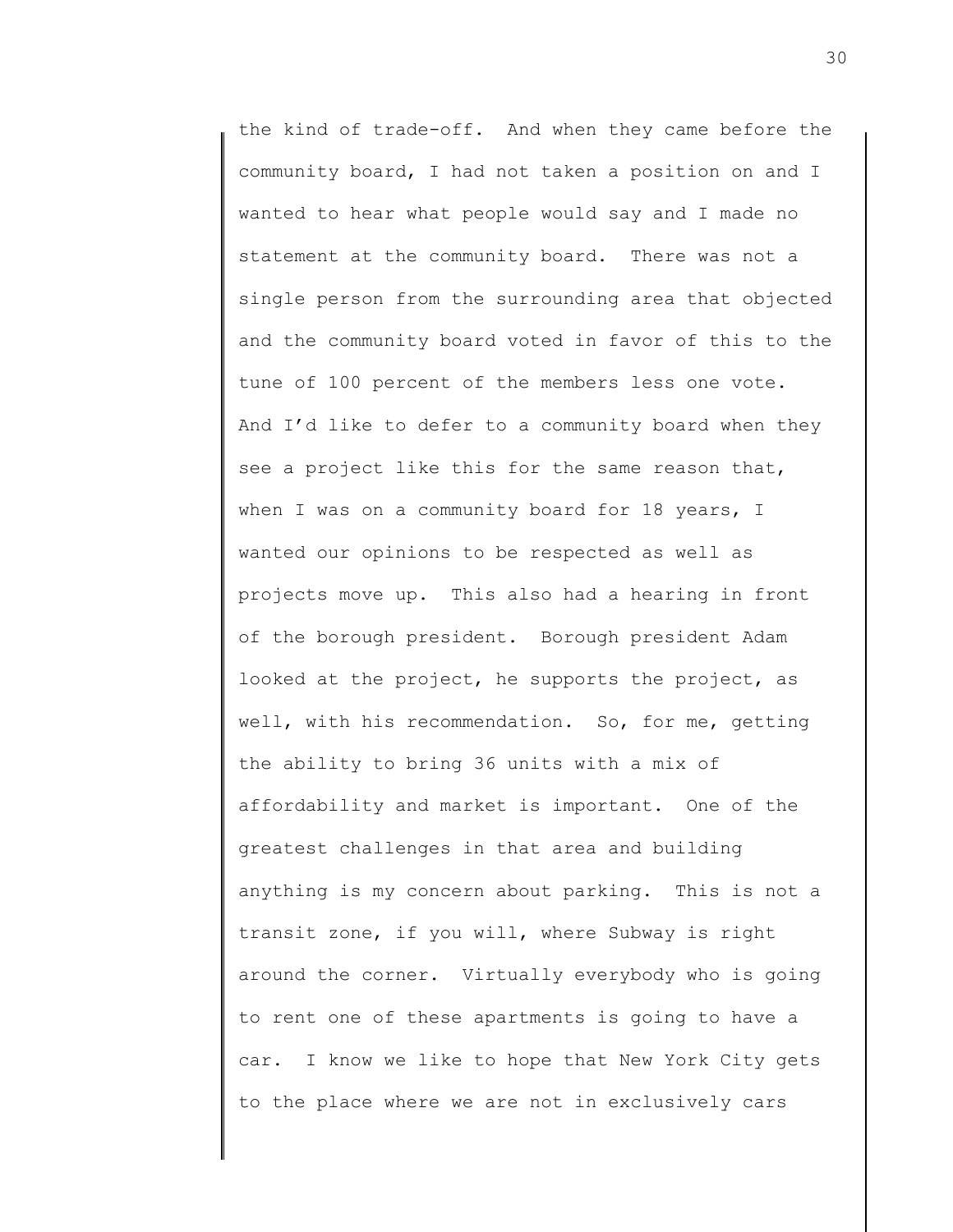city, but the reality is not every part of New York City is Greenwich Village or downtown. There are places in the city where people do rely on cars to get around. This is more of a suburban part of the city, but we are, I know-- it's not merely anecdotal. Look around. Everybody is going to have a car. The ability to take these cars and get them off the street and get them underneath the building was incredibly important to the community board. I heard that concerned there and that makes it incredibly important to me, as well. For me, it's also important that the applicant is stating on the record's commitment to going to 25 spaces, even though it is not required to do so. That is a giveback back, then, is important. The giveback of offering up space in the building for use by community institutions, as well, as also important. They are going to have community facilities space. That is important, as well, because it gives us the ability to have local doctors. It is the ability to have local institutions stay and be local. And that is important, as well. And in terms of the retail, you know, I don't know what they're going to do doing, but anytime somebody wants to create jobs in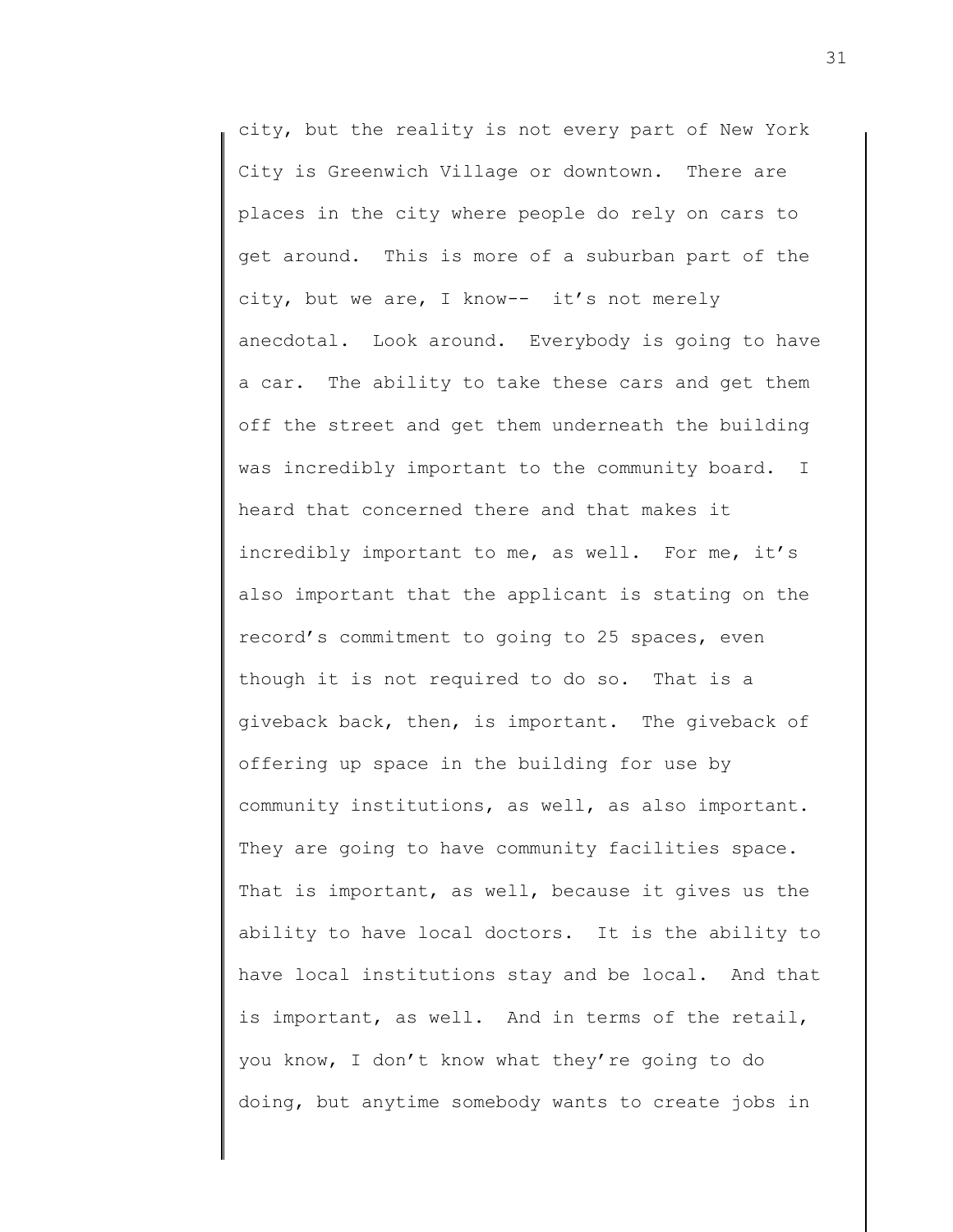my neighborhood, I say, did me a shovel. Let me start digging because I know who gets employed there and it is people from all over the city. I want them to have jobs and we have to do everything we can to get jobs. I believe this project is going to be a good project. I believe it is going to be a union project. Hopefully that will be. I want that to be the case. I know they're going to hire locally-based companies because I insisted when I spoke with him a few weeks ago. I know that the Chair, this is what he would insist and I spoke to the applicant about my desire to make sure that people who live in Brooklyn are employed by his work and building in Brooklyn. Mr. Chairman, I yield back to you unless the Chair has a question for me or--

CHAIRPERSON MOYA: No.

COUNCIL MEMBER YEGER: Council member Reynoso.

CHAIRPERSON MOYA: Thank you, Council member Yeger. Thank you. Okay. Are there any other Council members who wish to ask questions?

COMMITTEE COUNSEL: Chair Moya, I see no members with further questions for the panel.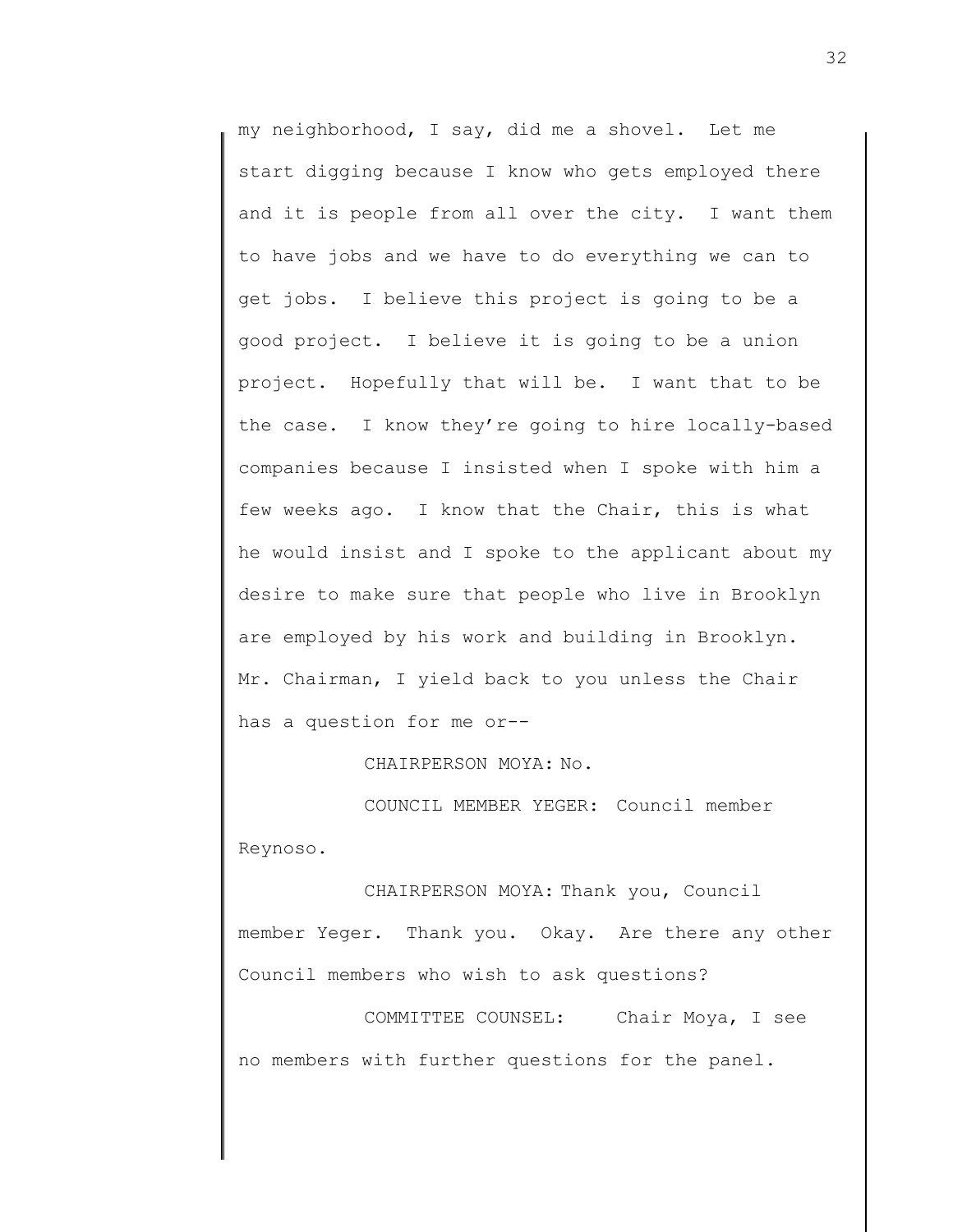CHAIRPERSON MOYA: Okay. Are there any members of the public who wish to testify on this application?

COMMITTEE COUNSEL: Yes, Chair Moya.

CHAIRPERSON MOYA: Thank you. So, thank you. I'd like to now think the panel and excuse them from this panel right now and, as I said, we think you very much for your testimony and, counsel, if you could please call up any members of the public who have signed up to testify. Thank you so much.

COMMITTEE COUNSEL: The first witness panel for this item will be Joselyn Sutillo and William Rodriguez.

CHAIRPERSON MOYA: Okay. Members of the public will be given two minutes to speak. Please do not begin until the Sergeant-at-arms has started the clock and, before you begin, please state your name and the affiliation, if any, and either the LU number or the project name on which you are testifying.

COMMITTEE COUNSEL: Chair Moya, please stand by. Chair Moya, we will seek members of the public to testify at this time. This is not available at the moment, but we public testimony. If there are any members of the public who wish to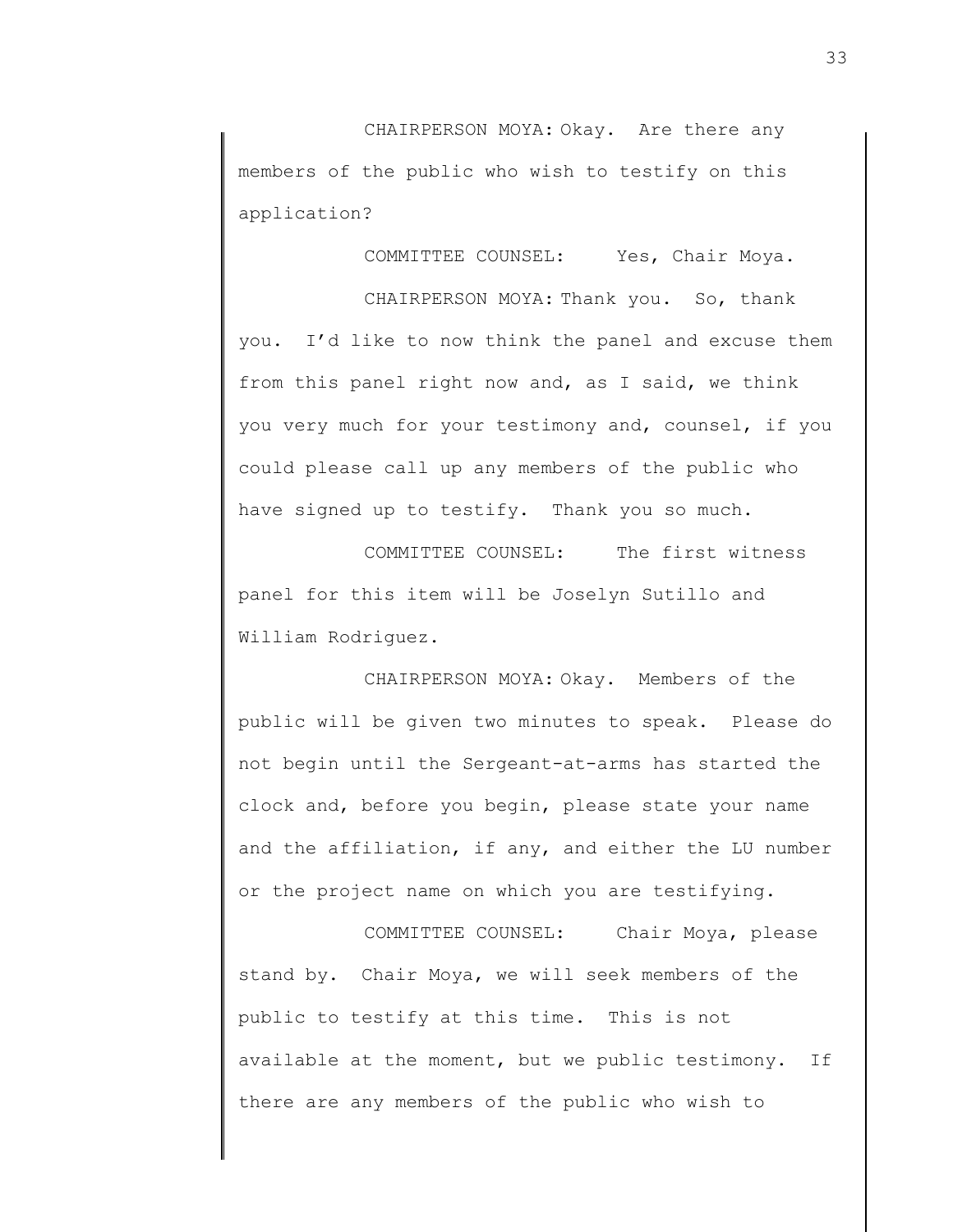testify on LU number 678 and 679 for the 5914 Bay Parkway rezoning, please press the raise hand but now. The meeting will stand at ease while we check for member of the public.

COMMITTEE COUNSEL: Chair Moya, I see no member of the public who wish to testify on this item.

CHAIRPERSON MOYA: Okay. Since there is no additional members of the public who wish to testify on the 15 914 Bay Parkway rezoning proposal? I now turn it over to you, counsel.

COMMITTEE COUNSEL: Yes, Chair Moya. There are no members of the public signed up to testify. You will announce the closing of [inaudible 00:33:31].

CHAIRPERSON MOYA: Thank you. There being no other members of the public who wish to testify on the public hearing on LU's 678, 679 for the 5914 Bay Parkway rezoning is now closed.

Okay. Now we will move to the next item that we will be hearing is for LU 674 through 677. The Industry City proposal relating to the property located in Council member Menchaca's district in Brooklyn. The applicant seeks approval for a series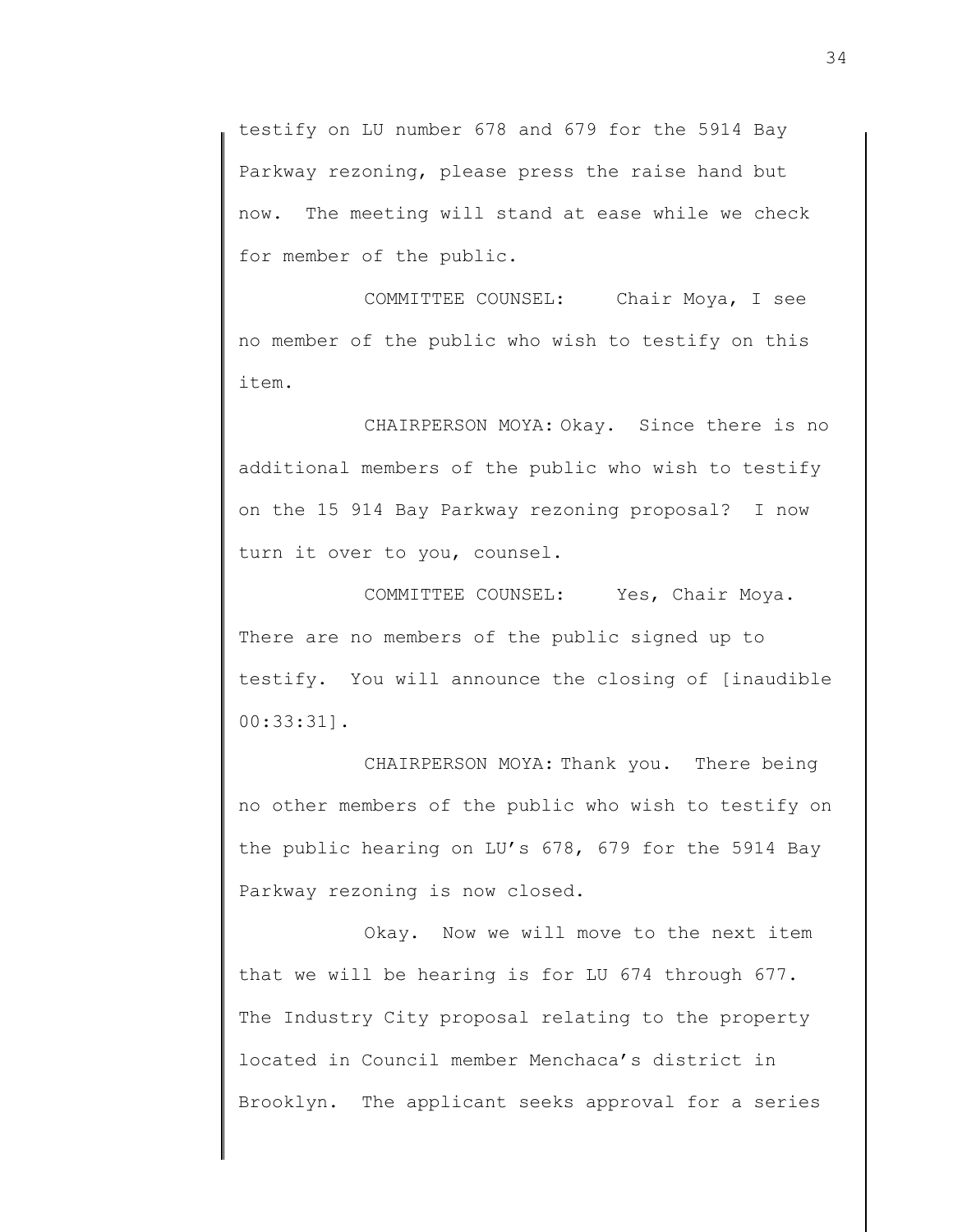of related land use actions to facilitate the expansion of industries city. A 16 building 5.3 million square-foot complex of historic laws to buildings located in the industrial waterfront section of Sunset Park, Brooklyn. The requested actions include a city map change, zoning map amendment, zoning text amendment, and a zoning special permit and would establish the special industries city district. The proposed action would facilitate the development of up to 1.45 million additional square feet as part of three new buildings and or vertical additions to the existing buildings, bringing the fall complex to a total of 6.6 million square feet, 4.97 FAR, and allowing retail, academic, and hotel use that are not permitted by the current zoning. Sunset Park waterfront stretches from the border of Bay Ridge at the 65th Street rail yards to the mouth of the Gowanis Canal and is one of the last active industrial waterfront in New York. It is home to large city-owned properties where the city has invested hundreds of millions of dollars in industrial, economic development, including the Brooklyn Army terminal, Bush terminal, and South Brooklyn Marine terminal. The Industry City proposal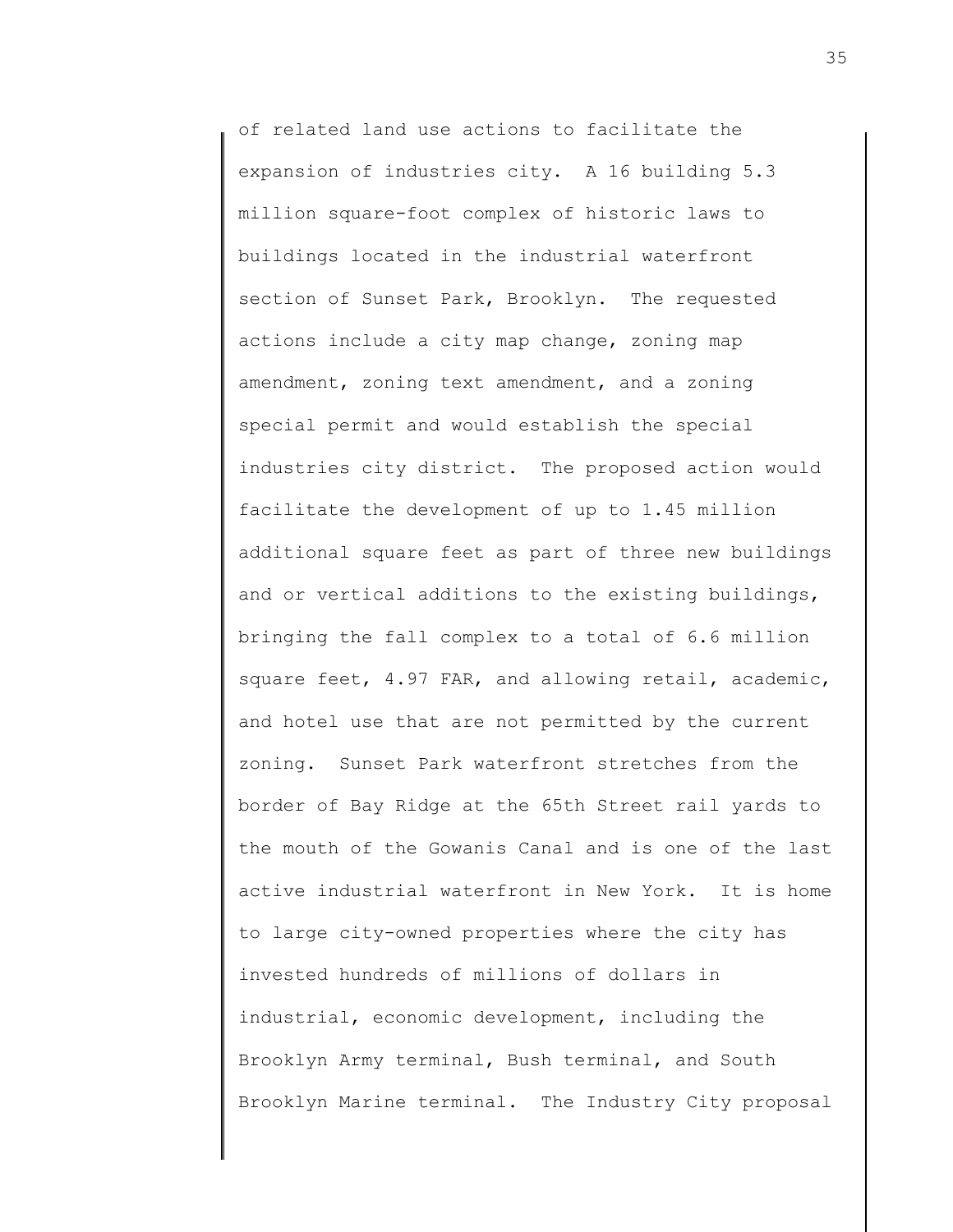poses difficult questions about how to balance industrial and commercial development, public and private investment, and achieve more and more of an equitable, inclusive, and sustainable economy in our city. While New York is in need of investment to help drive recovery from COVID-19, proposals that affect land use at this scale also have long-term impacts we must consider, especially in an area as sensitive as the industrial waterfront. We look forward to digging deeper on the details of the proposal and its implications today. Many sunset parkers and residents from across the city have raised their voices and feel passionately about the future of this property and the Sunset Park waterfront. We know this project has been a contentious one, but we ask that everyone remain respectful in their testimony. Due to the number of speakers we have signed up, we will be limiting testimony the two minutes per person. We will hear first from the applicant and, then the public panels of four speakers each, but first we will go to my colleague, Council member Menchaca, for a statement. Council member Menchaca?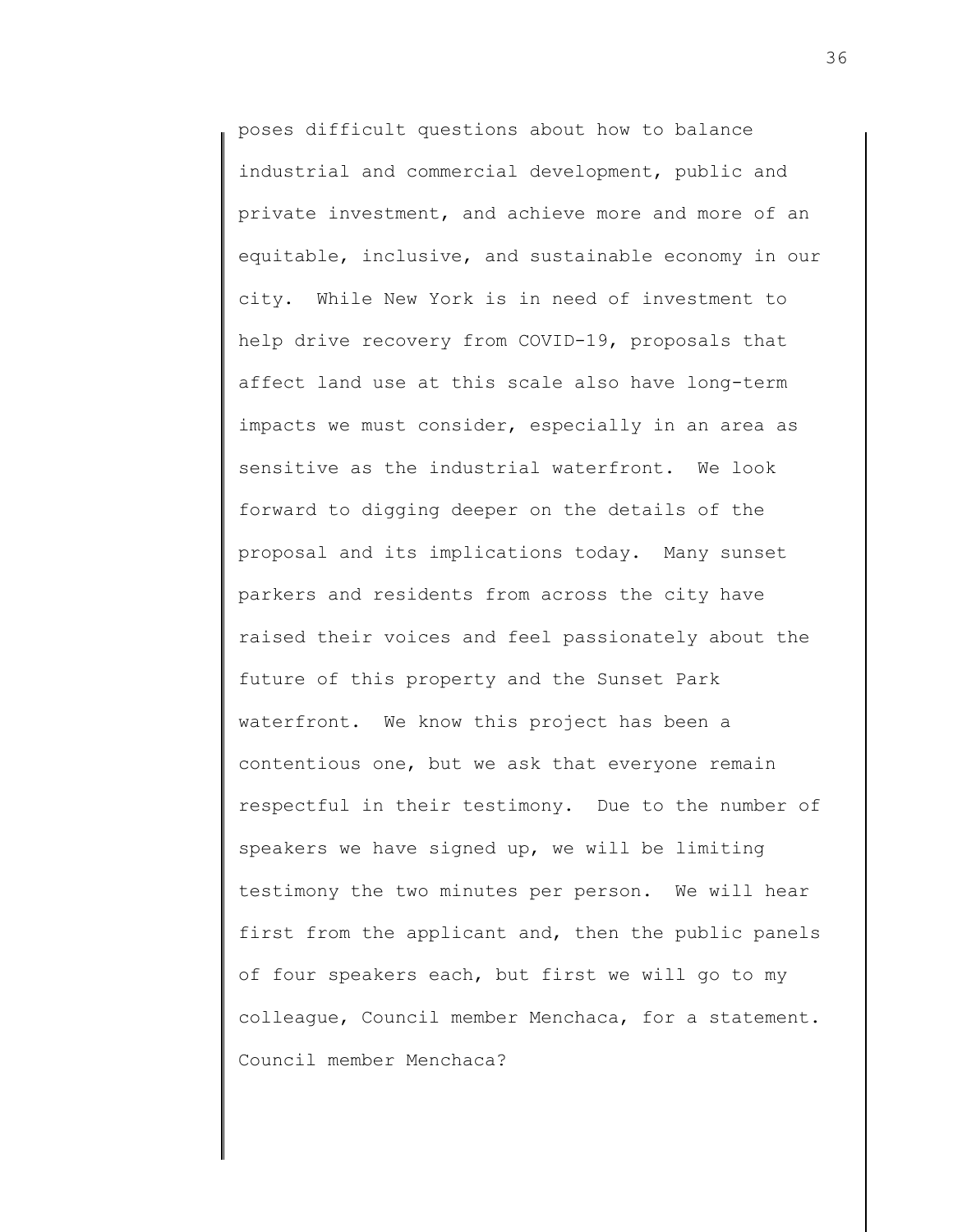COUNCIL MEMBER MENCHACA: Can you hear me?

CHAIRPERSON MOYA: Yes.

COUNCIL MEMBER MENCHACA: Wonderful. Chair, I want to say thank you to you, the land-use team, and the entire City Council, including Speaker Johnson who have made today's hearing a new engagement opportunity. We know that there are many-- there are a few rooms that are being translated and so I just want to say thank you on behalf of my community who are now connecting in a new way. That couldn't happen without your leadership on I want to say thank you, Chair.

In 2014, a year after arriving in Sunset Park, the owners of Industry City announced plans for a rezoning. They argued the rezoning was necessary to develop their industrial property and attract thousands of jobs. It is 2020. Industry City has not been rezoned, but jobs have come. And, if you visit, you can see firsthand the mix of jobs already allowed in the industrial zone. Restaurant workers and bartenders, furniture salespeople and architects, carpenters and chocolate makers. All of these jobs are allowed at Industry City without a rezoning.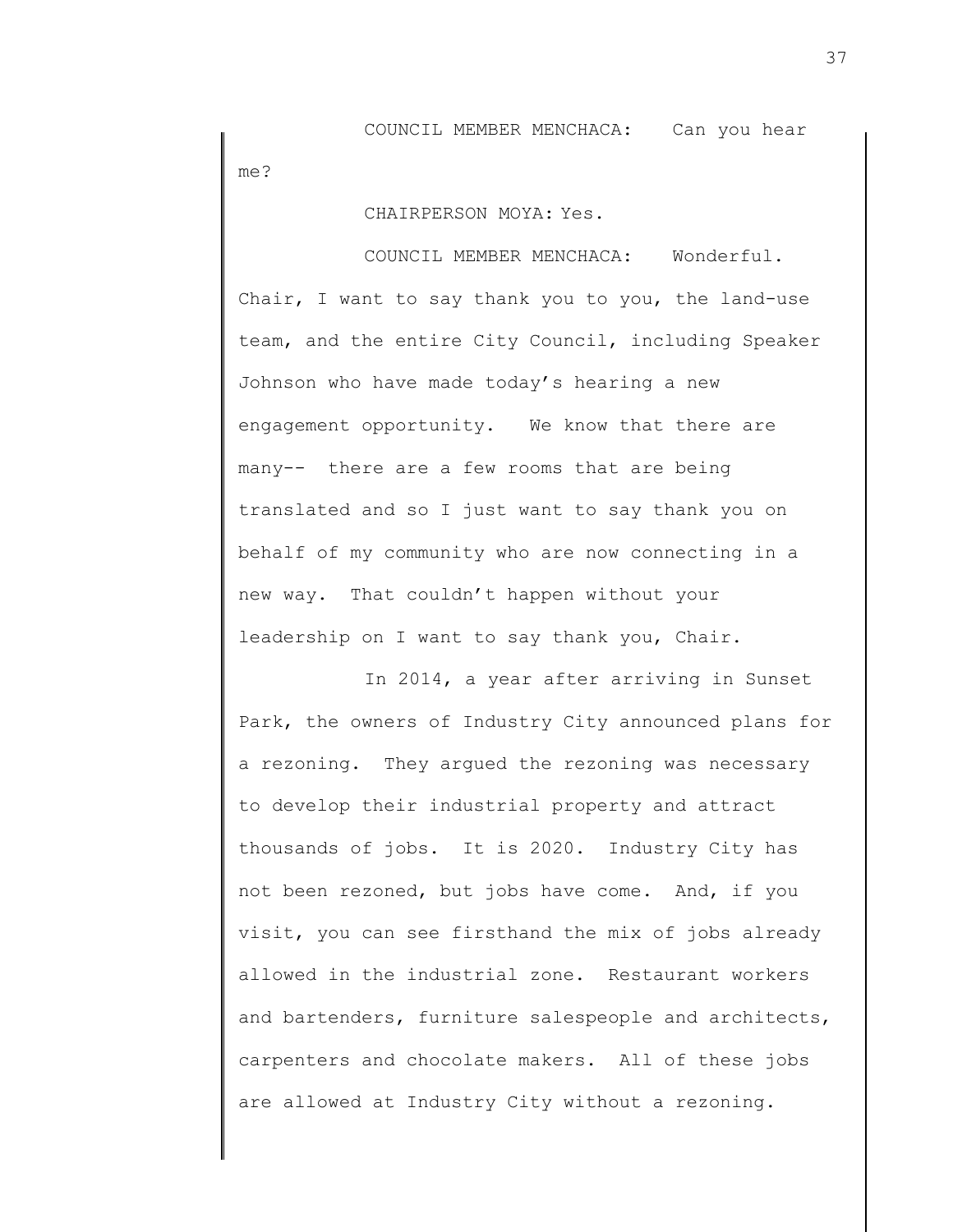Today, 500 diverse businesses call Industry City home and 2.5 million square feet at Industry City remains under-utilized awaiting redevelopment and activation. Just months ago, in the middle of a pandemic in the worst economy in a century, their investors outbid the EDC to purchase more property on Sunset Park's industrial waterfront. For Industry City, cash and vacant space are not in short supply. Industry City can bring more jobs without a rezoning. For years, I worked to understand the nuance and complexity of this proposal. I listened to everyone who wanted to talk to me and, ultimately, I felt compelled to try. To try to make a rezoning work. The current zoning is far from perfect. My community is suffering from overcrowded schools and underemployment and 70 percent of my neighbors have no housing protections. I thought, may be, may be a rezoning could address our existing challenges. Maybe we could use a rezoning to protect to the IBZ and encourage green industrial jobs. Maybe we could finally secure substantial city investments for schools and housing. But, I also know, like many of you, my colleagues on not just this Committee, but at this Council, that Andy rezoning calms with steep costs and impacts.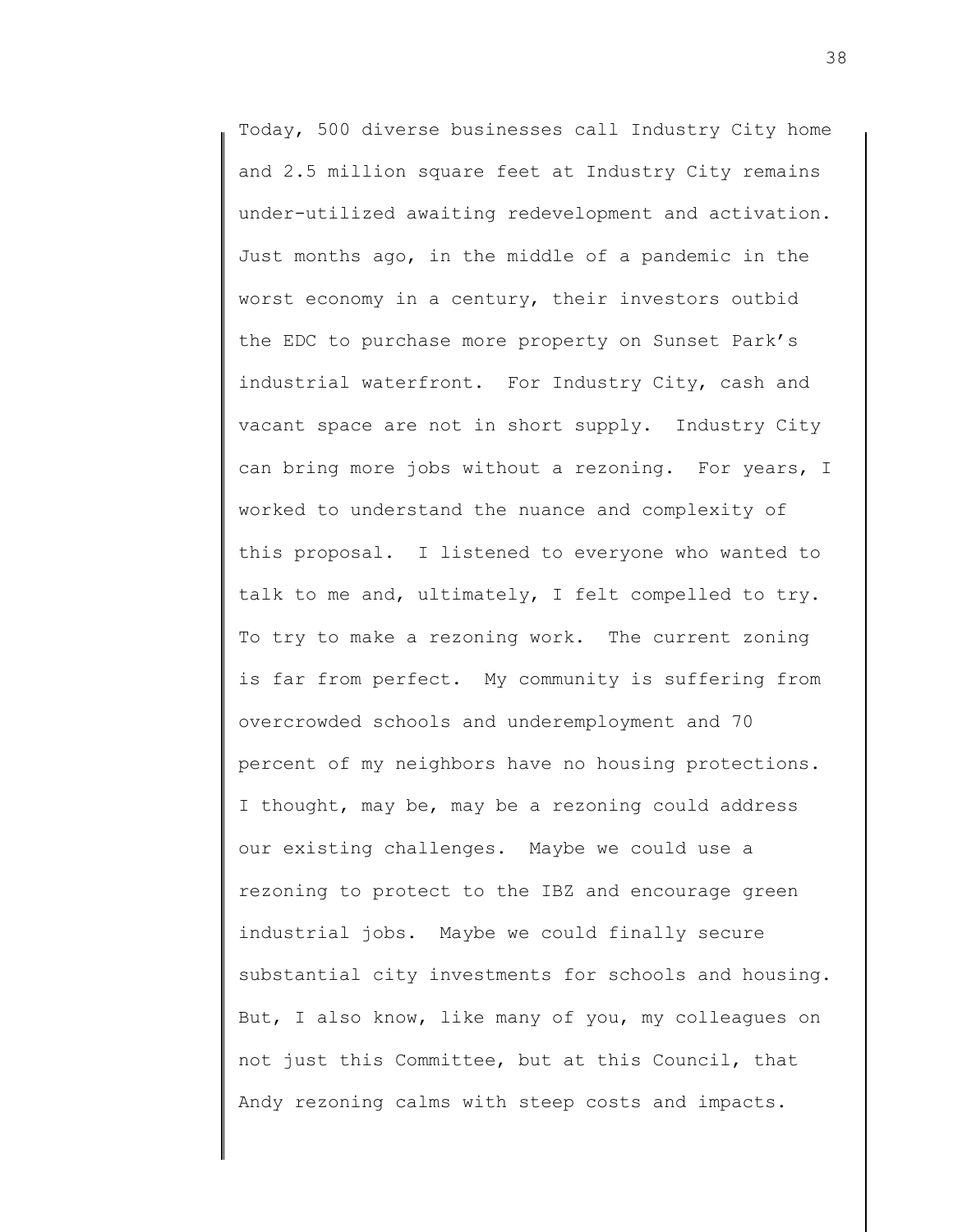Thousands of working-class immigrant families would be displaced in Sunset Park. Thousands of car trips destined to industries city to their shopping mall would choke the BQE and exacerbate the deadly conditions on Third Avenue. And, most insidious, Industry City's job promise actually threatens jobs. By adding 1 million square feet of retail, bars, restaurants, hotel and even open spaces, we put Sunset Park's current 14,000 industrial workers at risk. In other words, their proposal was not just an opportunity. It was also a threat. And without substantial changes, industries city's promise of jobs would mean little. So, for two years, I worked with Sunset Park neighbors to develop a framework to address these threats and ensure accountability. I have made those-- that framework very, very clear. Industries city had to change the application. The Mayor and his agencies had to commit investments. And Industry City had to sign an ironclad legally binding contract with the communities so that they and any future owner would be accountable to the community. This framework was designed to ensure that the city would not benefit by sacrificing Sunset Park. To their credit, Industry City agreed to this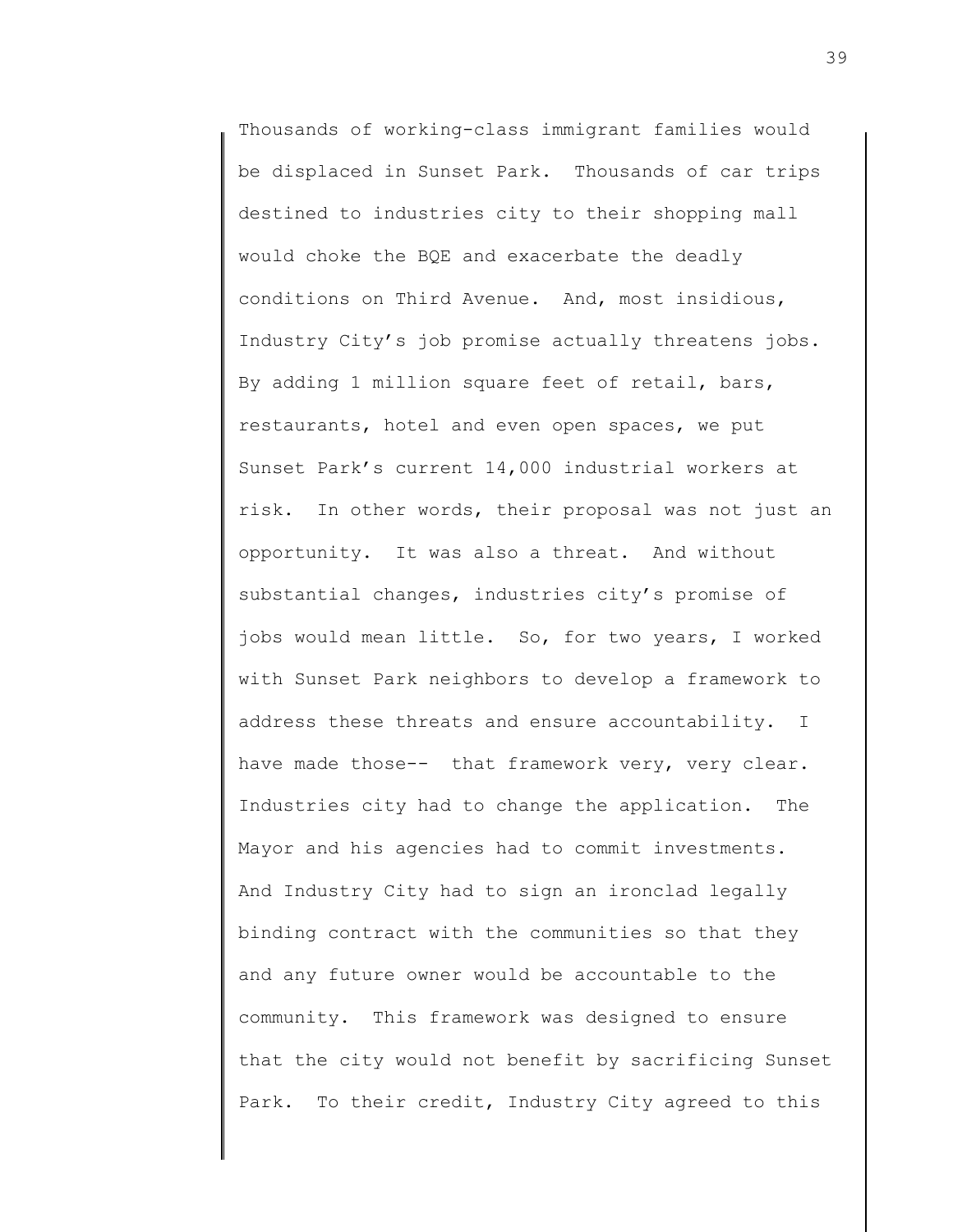framework in principle. But, while they agreed to discussions, the declines to do it on the communities terms. When they initiated ULRP in October 2019, both for community coalition had emerged and legally had representation, they made it clear that it wasn't about accountability. It was about expedience. The Mayor has repeatedly shut down conversations about investing in our housing and workforce needs and, to this day, a community coalition does not even have a lawyer. In other words, the framework that I have set, failed. Industry City promises opportunities for Sunset Park. For the city as a whole. An iron Jew, colleagues, and to remember that promises by major developers are broken every day. If we cannot protect current businesses and residents, what good is there promise? I have worked on this application for years and I have been driven by a principle that binds us, all of us, as members of this Council, to create meaningful opportunities while protecting the most honorable in our communities. You will hear from 160 people today who have signed up to speak and there will be tension. And I ask you to remember at this point, with less than two months ago, that there is no way to reach a level of accountability my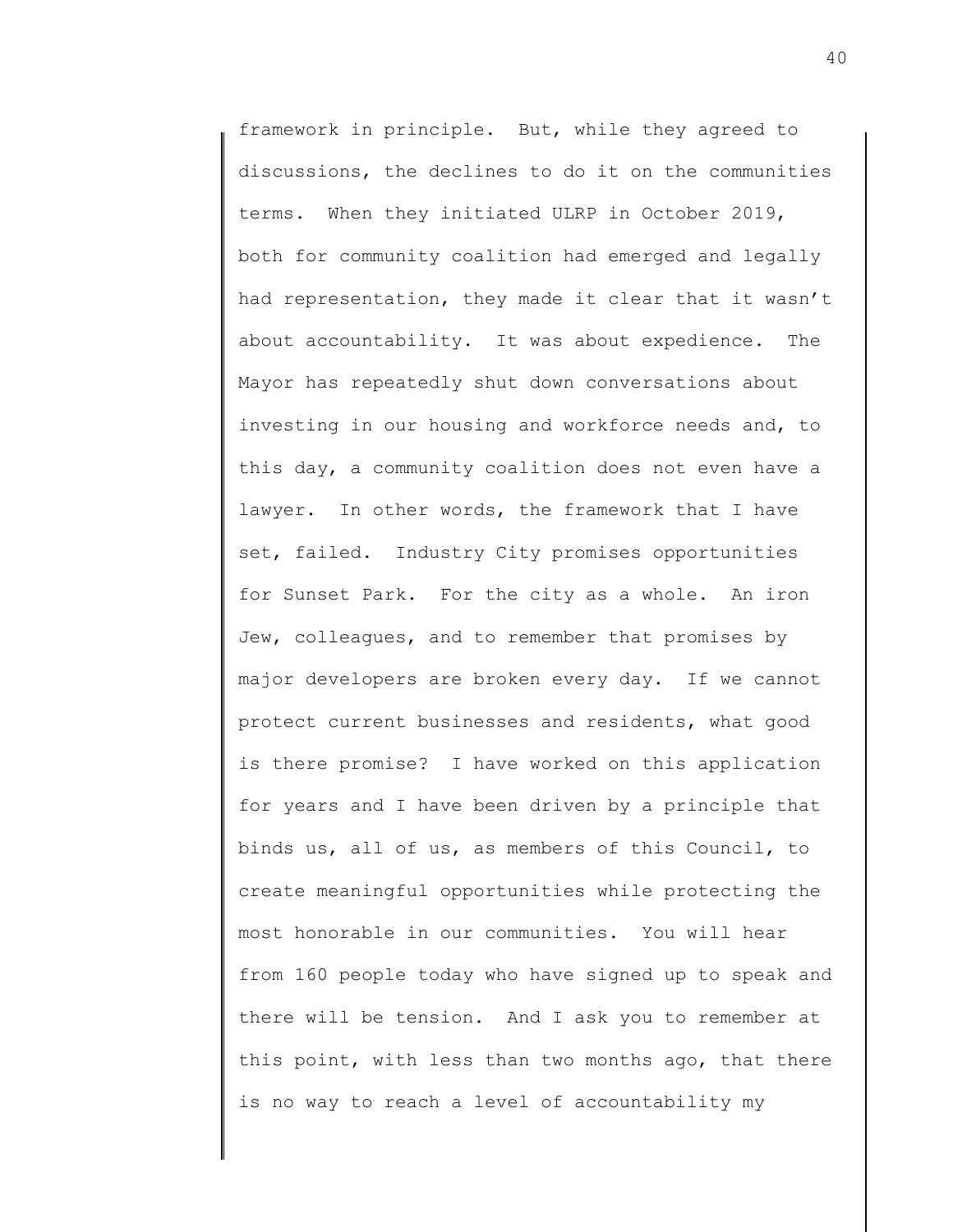community both demands and deserves. Our residents are also not alone. Congress member Nydia Velasquez, Congress member Jerry Nadler, State Senator Zellnor Myrie, and the incoming Democratic primary winter, state Senator Jabari Bruce Port and Assembly Member Marcela Mitaynes, are all opposed to this application. So, I say thank you. For being here, for listening to our community, and to the community who has shown up today and has submitted testimony. I look forward to the conversation today. Thank you, Chair.

CHAIRPERSON MOYA: Thank you, Council member Menchaca. I'd like to mention that we have been joined by Council member Cornegy. Just one quick procedural note here we are anticipating taking a very short break of approximately five minutes around 2 p.m. And now I just want to turn it over to our counsel to please call the first panel for this item. And also, I just want to remind her colleagues that we will be getting to questions that you may have read after the panel does its presentation.

COMMITTEE COUNSEL: The applicant panel for this item will include Andrew Kimball of Industry City and Jesse Maizer and Ethan Goodman, land use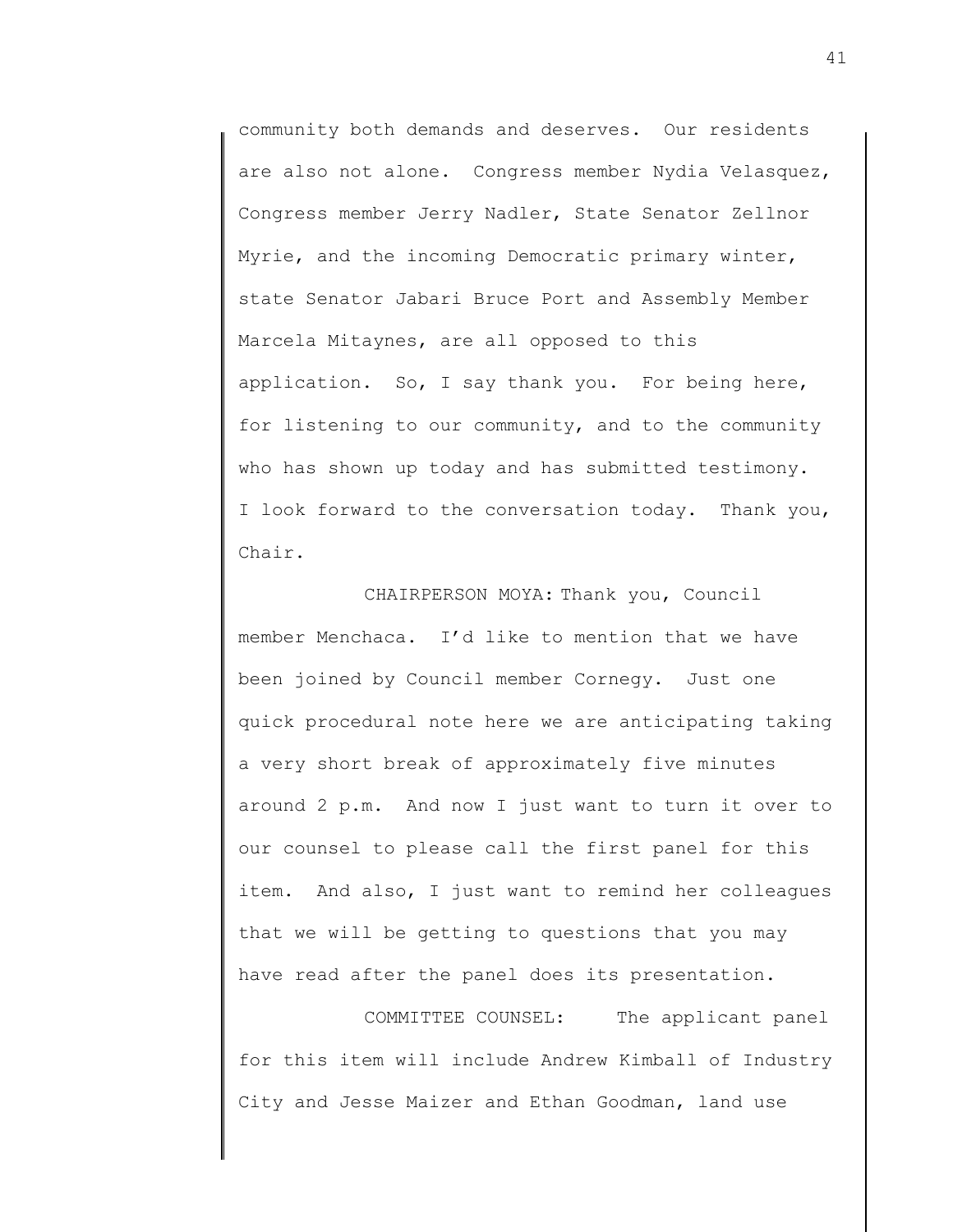counsel, appearing on behalf of the sponsor.

Applicant panelists, if you have not already done so, please accept to the unmute request in order to begin to speak.

CHAIRPERSON MOYA: Counsel, if you could please administer the affirmation.

COMMITTEE COUNSEL: Panelists, please raise your right hands. Do you affirm to tell the truth, the whole truth, and nothing but the truth and your testimony before the subcommittee and in answer to all Council member questions?

PANEL: I do.

CHAIRPERSON MOYA: Thank you. We have a slideshow presentation that will be displayed one see you are ready to take us through it and slides will be advanced for you when you say the word next. Please just say your name and affirmation for the record and, with that, you may begin. Thank you.

ANDREW KIMBALL: Good morning. My name is Andrew Kimball and I am CEO of Industry City. I am here today after almost 7 years of listening, engaging, plan aimed, investing, rebuilding an opportunity generating task you to approve adjustments to outdated zoning regulations that will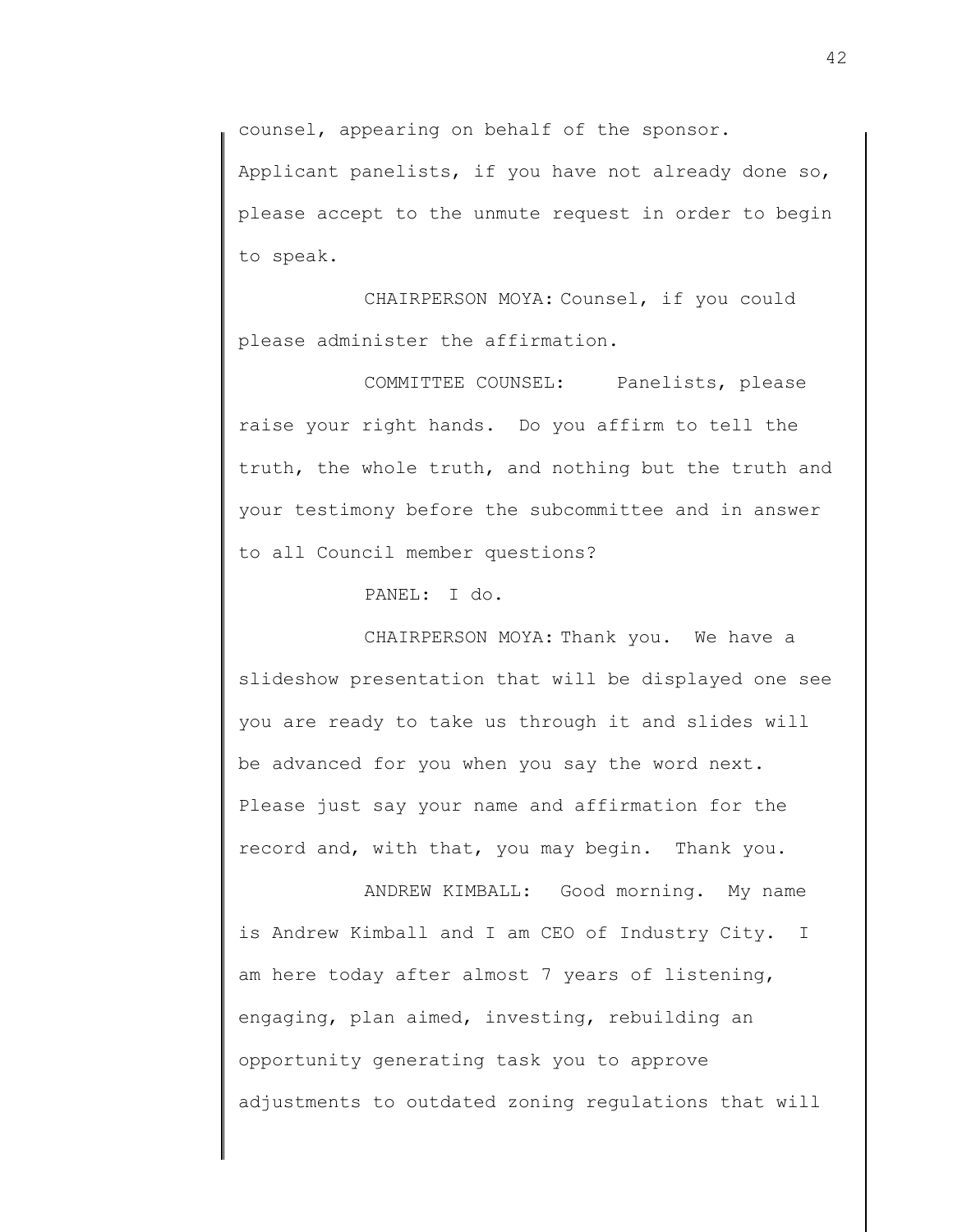facilitate and expand the already unprecedented private-sector rebirth of a massive long dormant industrial campus on the Brooklyn waterfront. Your approval will generate real benefits for Sunset Park and the city of New York. More than 20,000 jobs, 1 billion dollars in private investment, the largest private-sector commitment to preserve manufacturing anytime, anyplace, and 100 million dollars a year in annual tax revenue. Even as the COVID-19 pandemic continues to touch so many lives, devastating Sunset Park and other areas of the city, the economic impact is already clear. One in five New Yorkers have lost their jobs in the city faces the largest budget deficit in history. Approving this plan, the only viable job planned to come before the city Council since the pandemic began, and a plan of this magnitude that is likely to reach the Council before this term expires, will send a clear message that business and investment are welcome in New York City. While unprecedented in many ways, the reactivation of Industry City mirrors other successful initiatives. Brooklyn is home to three massive industrial complexes on the waterfront. The city owned and managed Brooklyn Navy Yard, the Brooklyn Army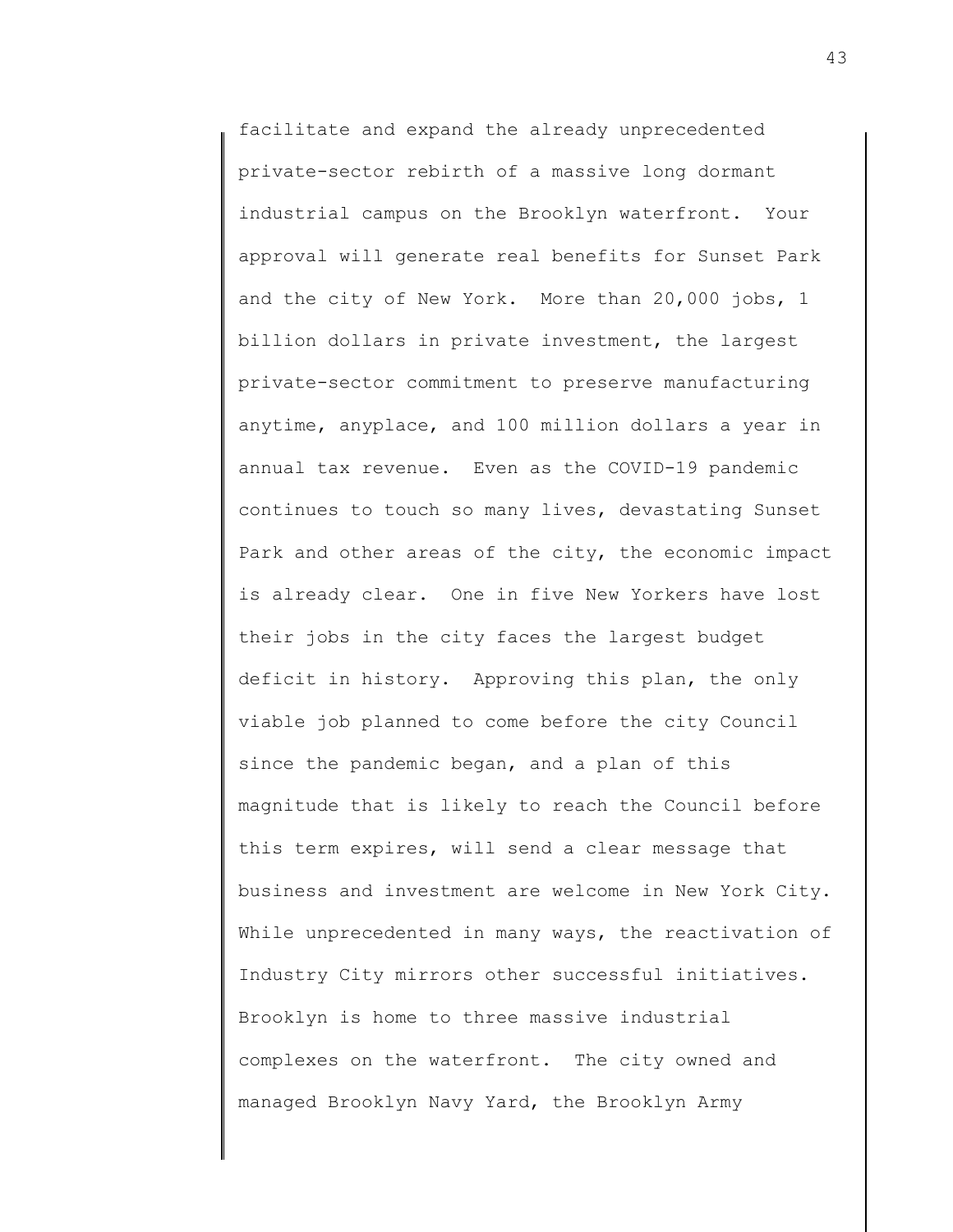terminal, and a privately owned Industry City. For the last 15 years, I have devoted my career to reactivating two of these facilities. I'm proud to say that, with teams of incredibly talented people, we've been able to achieve something remarkable, an uptick in Brooklyn-based manufacturing for the first time in decades. And, by working with mostly small businesses and dreamed chasing entrepreneurs, the creation of tens of thousands of jobs. Prior to joining Industry City, I led the Navy Yard redevelopment for eight years. Turning a long abandoned, underutilized eyes sore into a national model for urban, industrial adaptive reuse. By embracing the innovation economy, the broad range of businesses and jobs that go into making physical, digital, or engineered products or relentlessly focusing on workforce development opportunities, we were able to track 250 million dollars in public funding that, in turn, leveraged over 1 billion dollars in private funds and now the city is doubling down on its success at the Navy Yard walls so investing significantly in the Brooklyn Army terminal. In 2013, I joined the new ownership group at Industry City who are committed to bringing the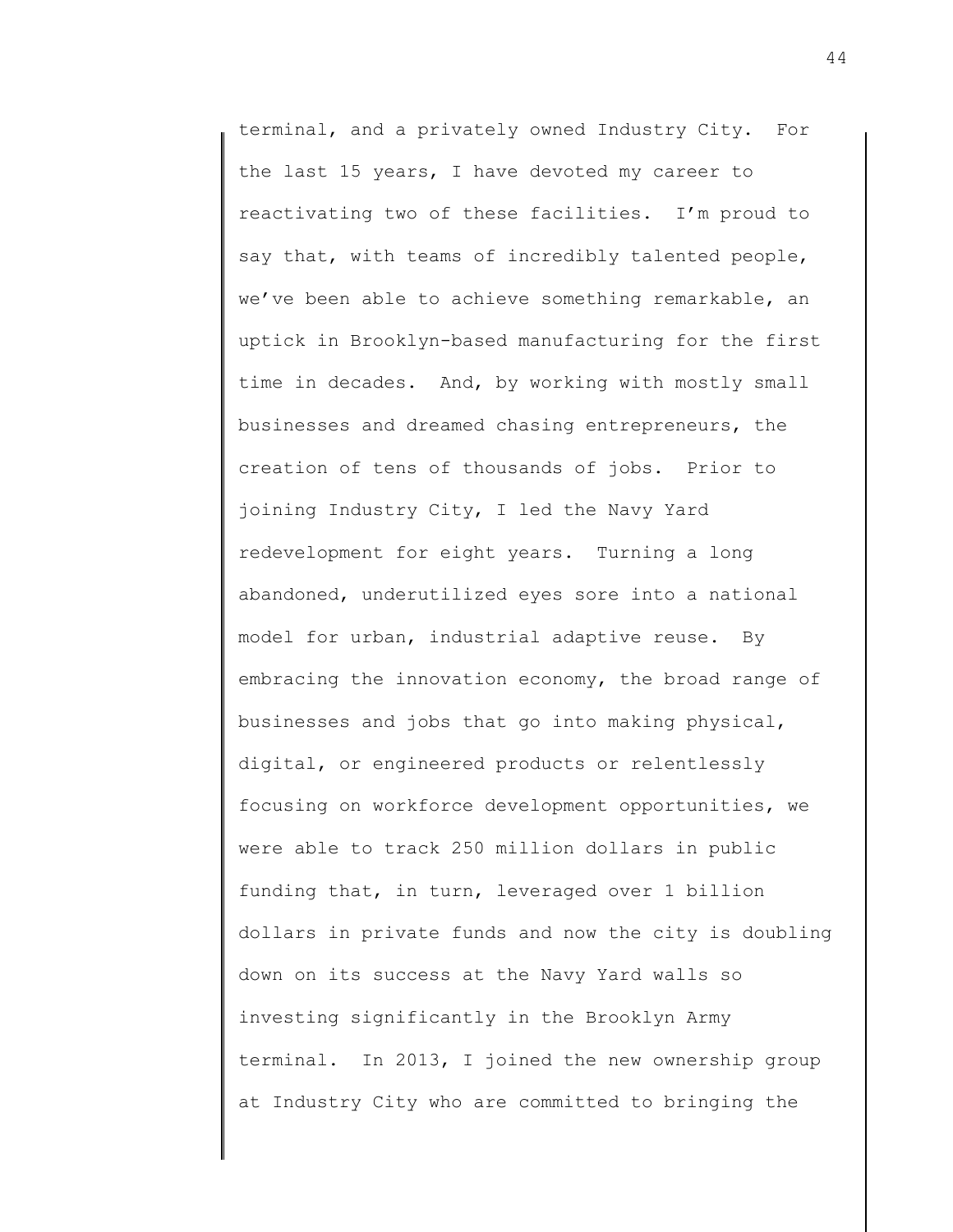long, decrypted, underutilized complex back to life with a similar focus on the innovation economy, local engagement, and opportunity. While in the Navy Yard and industry city have similar histories and both are meant to accommodate the same segments of New York economy, there is one big difference. As a private property, government funding cannot and should not be used to rebuild Industry City. But government did show what was possible at the Navy Yard and set the challenge to the private sector. Build in economic future for New York that is inclusive, community centric, and achievable without the expenditure of public tax dollars. To achieve success is going to take a private investment of truly unprecedented levels. At Industry City, that started by pumping 20 million gallons of water left by super storm Sandy out of the buildings basements while investing and infrastructure that had been allowed to crumble for generations. Rebuilding basic systems like plumbing, electrical, and elevators to make the campus resilient in the face of climate change. Replacing broken windows with 15,000 energy-efficient windows, adding 55 new loading docks and installing pedestrian friendly elevated sidewalks. The adaptive reuse of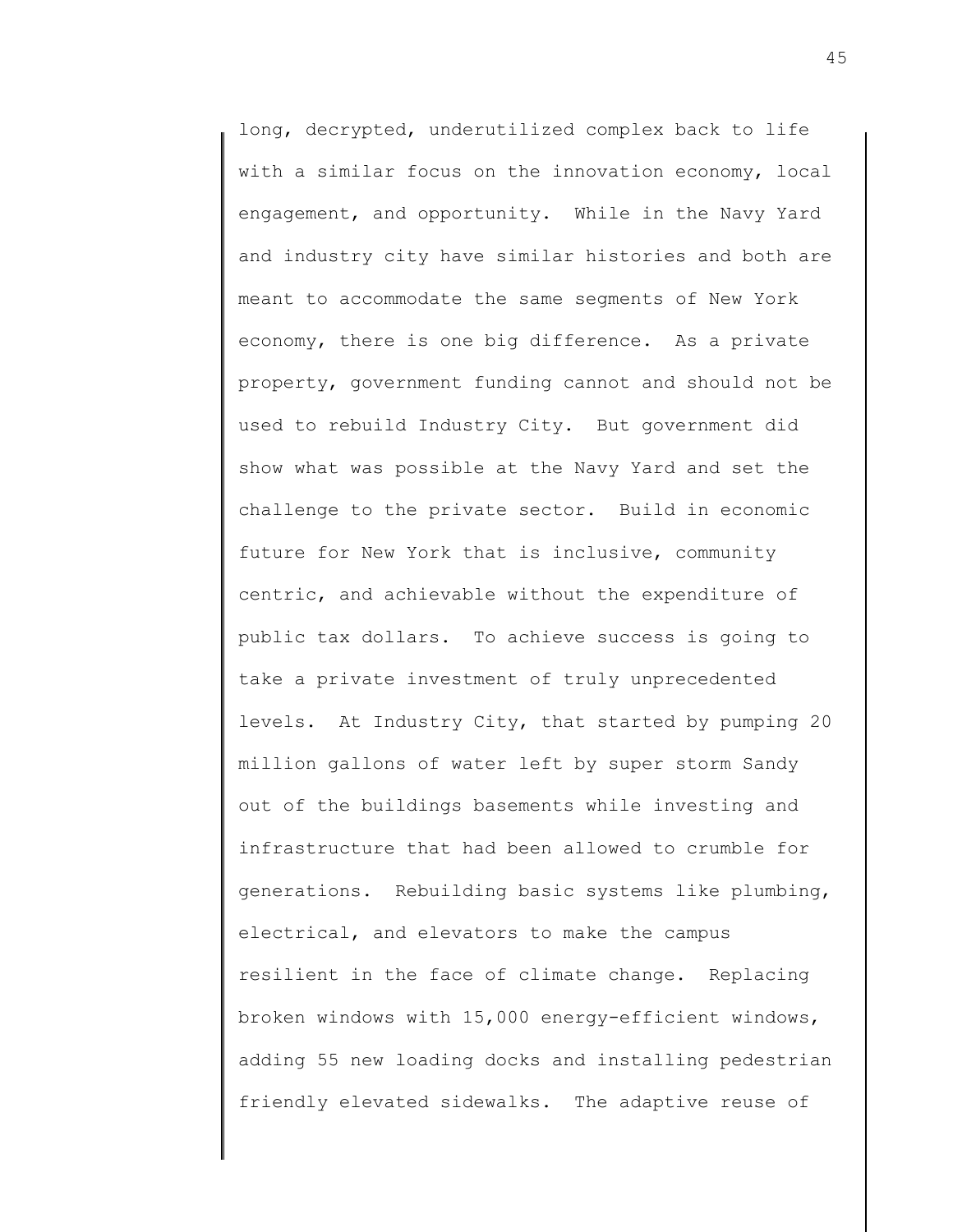16 buildings for their original, industrial commercial purpose is now one of the largest and most environmentally sustainable projects in the country. I've brought and applied to Industry City everything that I learned at the Brooklyn Navy Yard, including where to start. By listening. In industry city, both for a single architect or planner was hired, before any design was drawn, and before we landed on a plan, we will send. To the community. To tenants that were already in place. To neighborhood service providers and nonprofit organizations. To elected officials and agency representatives. We knew that nothing would be achieved unless real partnerships were forged and meaningful ways to gather and incorporate community input were not only developed, but actually used. We invited people to come tour campus and asked if we could come visit them. We surveyed area businesses, went door-to-door to meet area residents, brainstormed and swapped ideas with dozens of organizations and study the existing data and plans to explore our way forward. What we found was remarkable. Historically, the economic vitality of Sunset Park and others surrounding neighbor's has been tied to the activities within this 16 building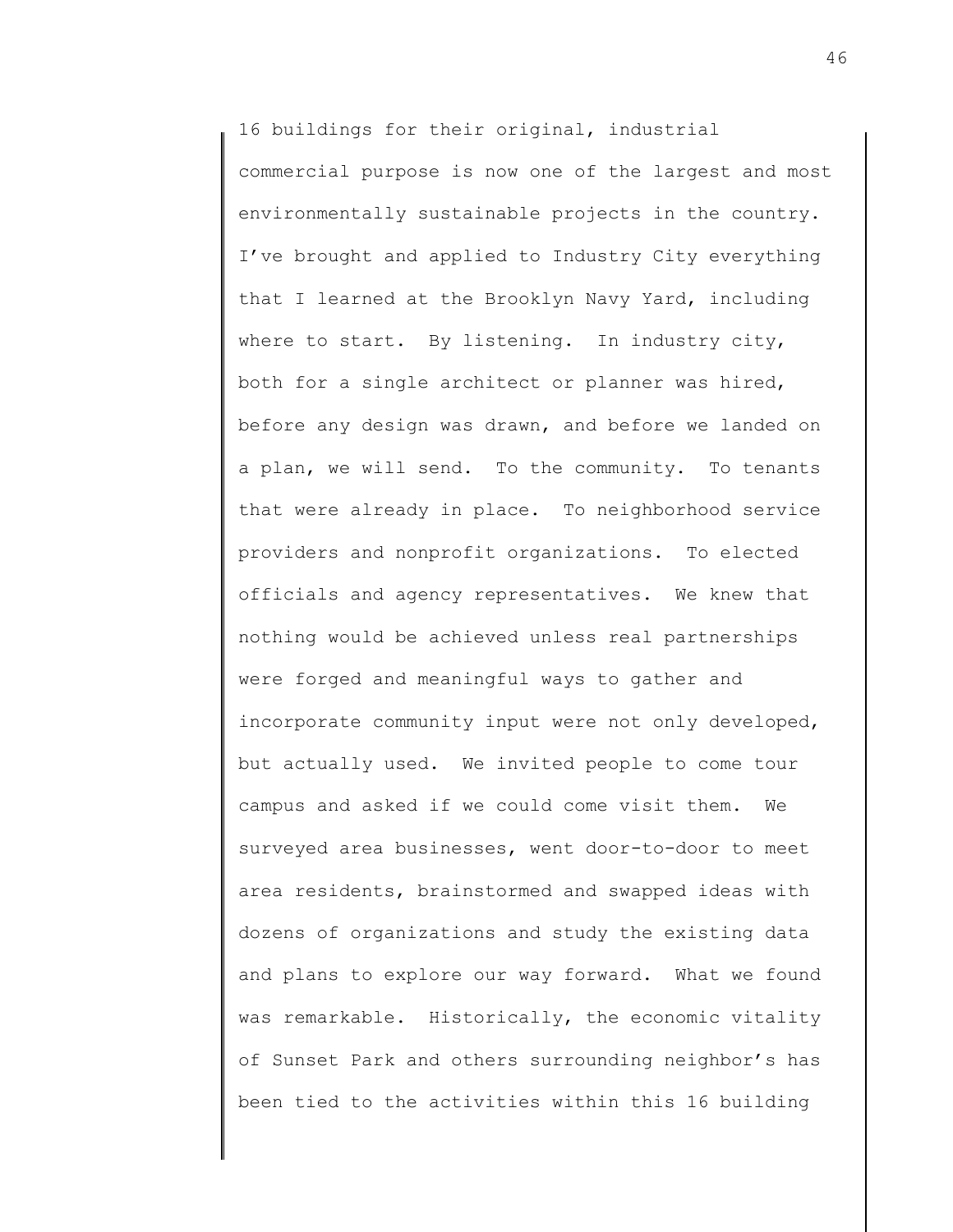campus. At peak activity levels in World War II through the early 1960s, more than 25,000 people worked at Industry City in Sunset Park flourished as a working class neighborhood with thriving retail strips and waterfront shipping. We also learned what many in the community already knew firsthand. As World War II ended and manufacturing began its long decline, Sunset Park suffered. But people didn't give up. They had a vision for what the waterfront could become and how it would give the rest of the area of the boost it needed. That vision became a plan. Specifically, the community board sevens 197 A plan. And that plan became the foundation of our plan, the basis of how we would reactivate Industry City. In studying the 197 A plan and in all of our conversations, the number one thing we heard-- and I would say loud and clear-- is that we, the private owners, should do everything we can to create opportunities for our neighbors. People needed jobs some local entrepreneurs wanted to be nurtured, so we launched to the Innovation Lab, the first such facility to be started by a private landlord in New York City. The areas elected officials at every level stepped up to supported and community-based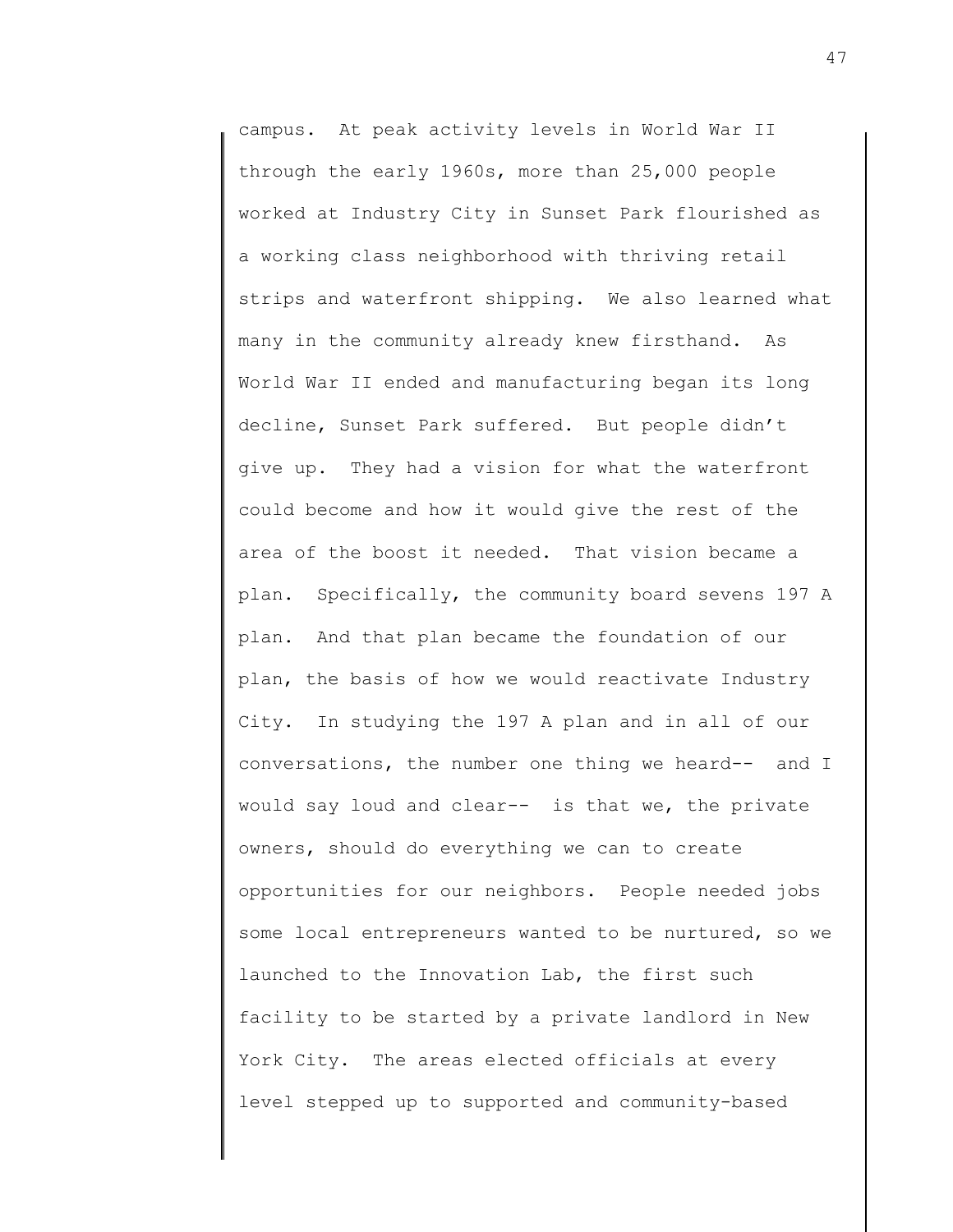organizations and New York City colleges and universities became our partners. Now, more than 5000 area residents have been trained, served as interns, been placed in jobs, receive support for new business, or otherwise benefited from the Innovation Lab. Makers wanted places to make things and manufacturers needed room to grow. To meet this demand, we transformed wide-open warehouse floors into small workshops where artists and innovators could make and sell their products. In fact, our range of businesses is so diverse we, literally, have the butcher, the baker, and the candlestick maker on our campus. To help New York remain a viable option for manufacturers of all kinds, we built spaces for garment companies, distilleries, jewelry makers, and many others. And now we're prepared to make the largest private commitment to the preservation of manufacturing in New York City's history. Nearby retailers, service providers, and contractors wanted to do business with us and so we aggressively sought participation by local contractors with over 100 million of the 400 million already invested spent at area businesses. And local residents wanted access to local events and amenities in their neighborhoods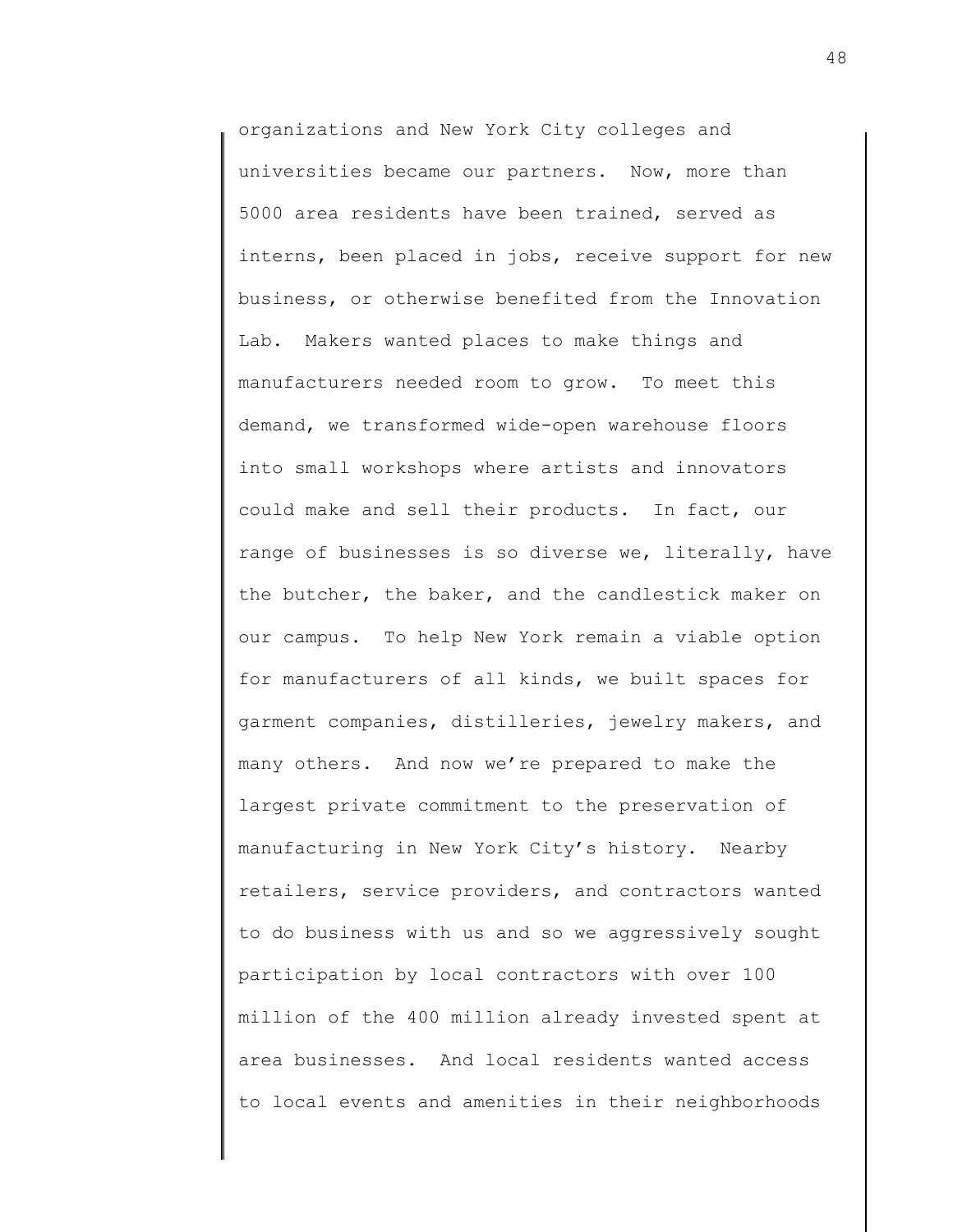and are tenants wanting to be engaged. And not just with each other, but with the broader Sunset Park community. Hundreds of community events have taken place at Industry City, often in collaboration with our tenants. And when the COVID-19 pandemic devastated our communities, we collaborated with our tenants to produce PPE for local hospitals and provide food donations to local food pantries. All of this was done because we listened and because we know our future and that of the local community are fully linked. We only succeed if Sunset Park and the city of New York succeed. Moreover, between the time we originally shared the plan some six years ago and the start of ULRP, substantial changes were made to reflect the input we had received. For instance, our original plan included dormitories to serve the colleges and universities we would like to bring here. But some community members and elected officials were concerned that was too strong a step towards residential development, so we eliminated them. And now, despite the important role that business hotels and conference space play in successful innovation districts across the country, we are prepared to drop the element of our plan, as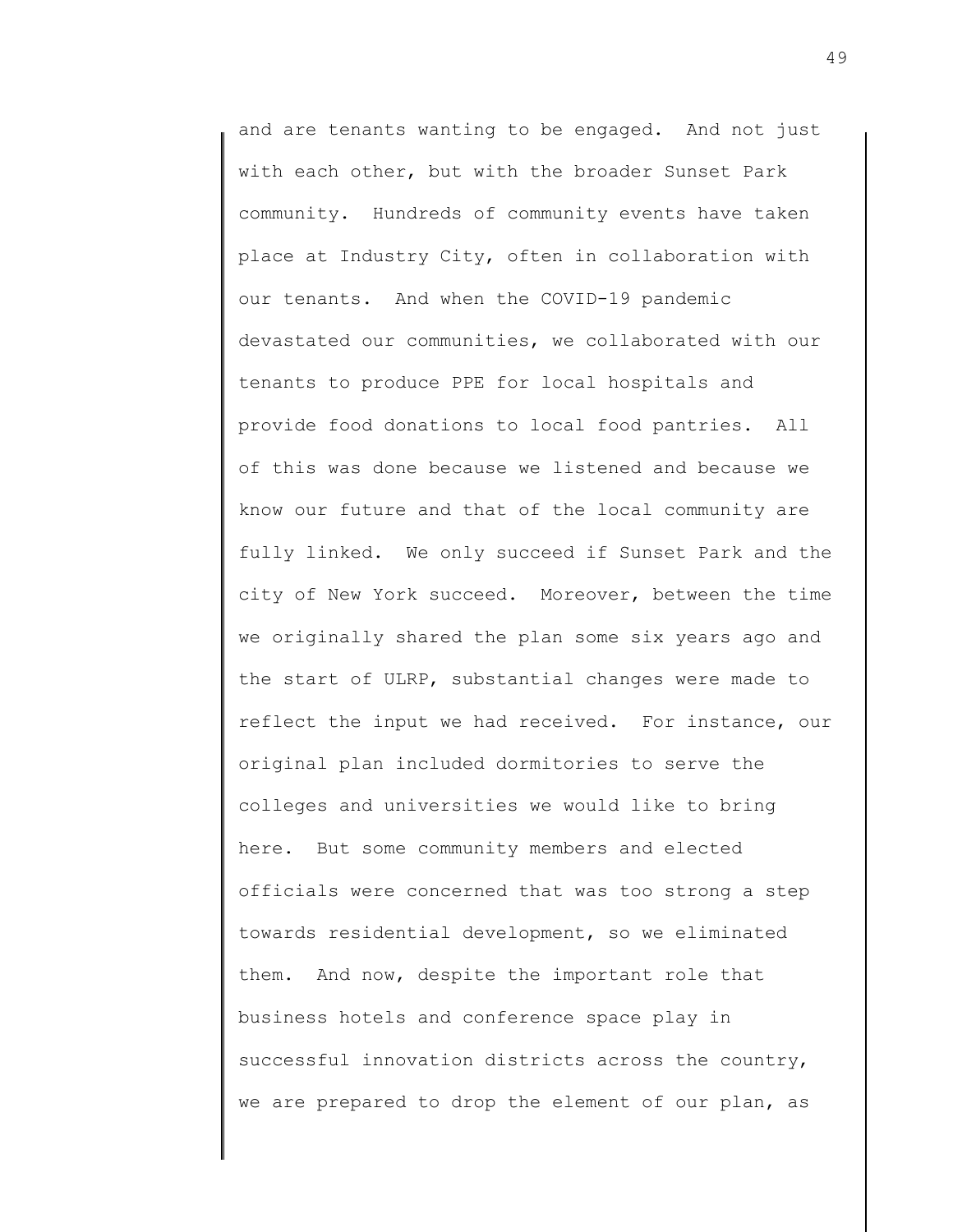well. Industry City has come alive over the last six years thanks to hundreds of local entrepreneurs and small businesses who have embraced our vision. Employment has grown from 1900 to 8000. New businesses have grown from 150 to over 500. 400 million dollars have been invested. One in five people who live and work in Sunset Park are now working at Industry City. Key sectors of growth have mirrored those we counted on for the rebirth of the Navy Yard. Design, engineering, Thelmen media, tech and art. Over 80 percent of our companies have fewer than five employees and operating out of space and smaller than 2500 square feet. Many companies that Industry City utilized some element of production or light manufacturing. In fact, today, we had more manufacturing at Industry City than at any point in 40 years. In the limited capacity in which we are allowed, under current zoning, CUNY City Tech, NYU Tandon, RPI, Saint Francis, and Parsons all have outposts at Industry City. Scores of partnerships and programs have been established with local high schools, as well as with middle and elementary schools. Other key elements to the success of Industry City today and the other successful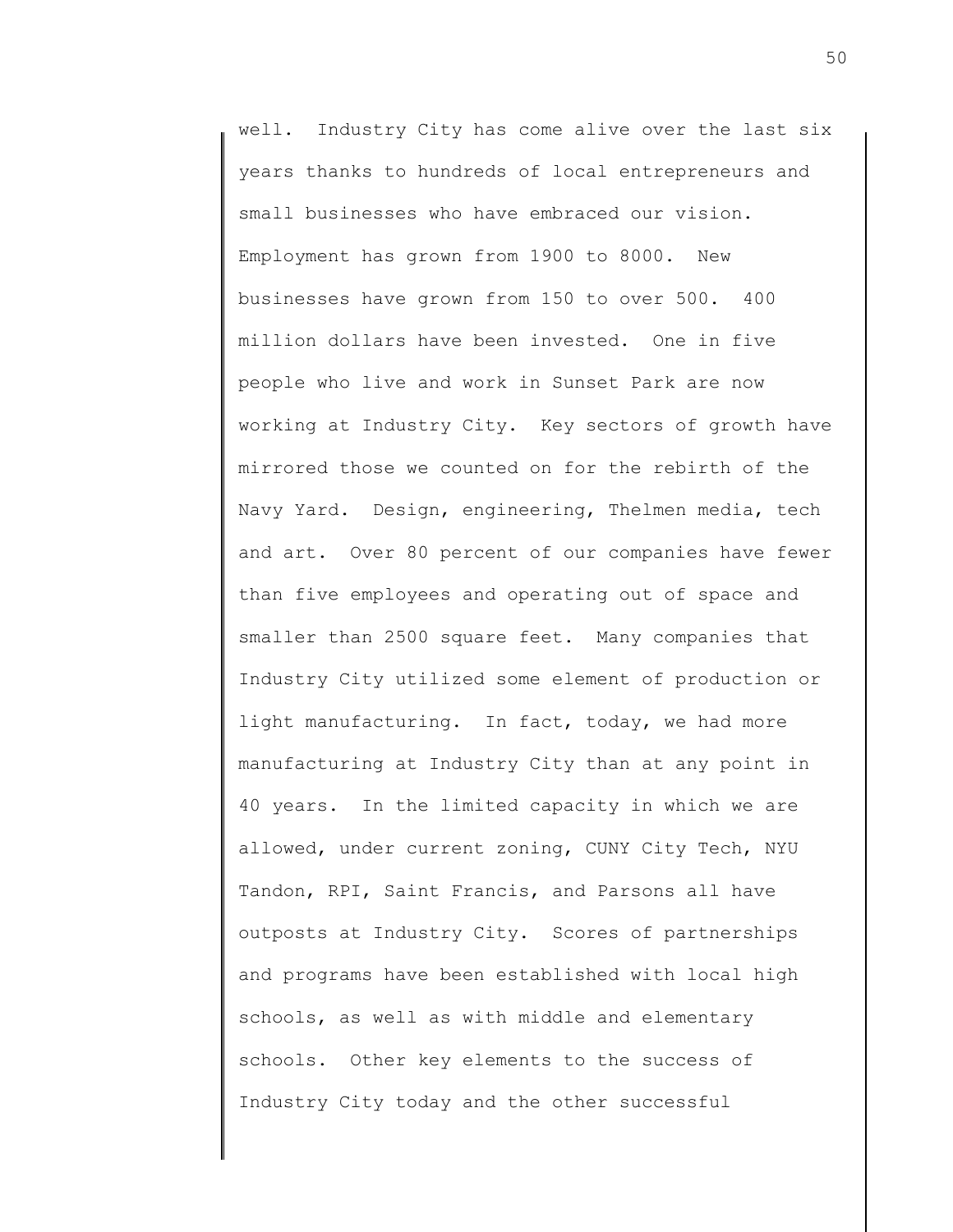innovation districts across the country are, first, proximity of innovation economy businesses, including manufacturing, to academic institutions and workforce development entities, resulting in internships, guest lectures, partnerships, and technology transfer. Second, a common and open space which encourages networking and community building and, third, retail, entertainment, and wellness amenities. So, why is rezoning needed? Outdated land-use rules created some 60 years ago for the days of the smokestack are restricting our ability to grow in ways that best support local small business, job creation, and academic pathways. We need a zoning framework that supports the industrial manufacturing, and the innovation economy companies competing in the economy of 2020, not 1960. For instance, because we can't have academic classrooms, we are only scratching the surface of what can be achieved by integrating colleges and universities and do a campus to maximize the creation of on ramps to the jobs of today in the future. This is already happening at similar campuses across the country. Innovation districts in Philadelphia, Pittsburgh, Boston have embedded elements of such schools as Penn State, Carnegie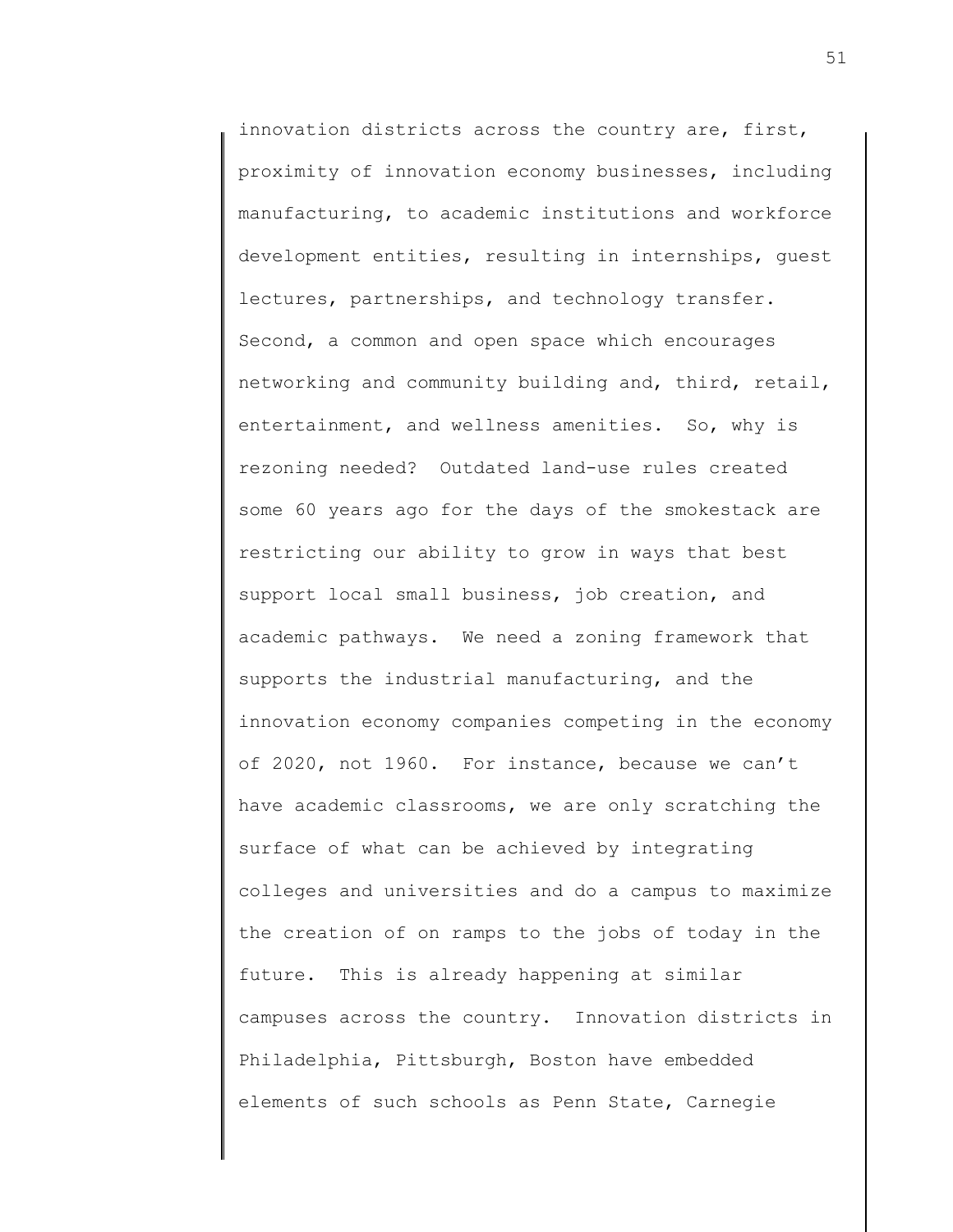Mellon, Babson College, U Mass, and Northeastern. Close to home, at the Brooklyn Navy Yard, Brooklyn College opened the first school of Cinema embedded in a working studio lot. Academic collaborations that industry city have begun and will really flourish with the new zoning framework in key innovation economy industries such as film and media, design, engineering, and green energy. For example, through a joint venture with Red Hook Container Terminal and in partnership with the city and state, we are working to bring the offshore wind industry to the South Brooklyn Marine Terminal just across the street from Industry City. Many of the companies operating at SBMT will also take space in our buildings for all foods, R&D, and support space. Local high schools, colleges, and universities will be key players in not only selling the hundreds of green jobs at SBMT, but also working on R&D and other initiatives that advance the offshore wind industry, pioneering the green jobs of the future. But that is far from the only reason is rezoning as needed. The inability to lease to larger retail tenants limits our ability to draw people to the location that does not have been well not have housing. Shoppers at larger stores on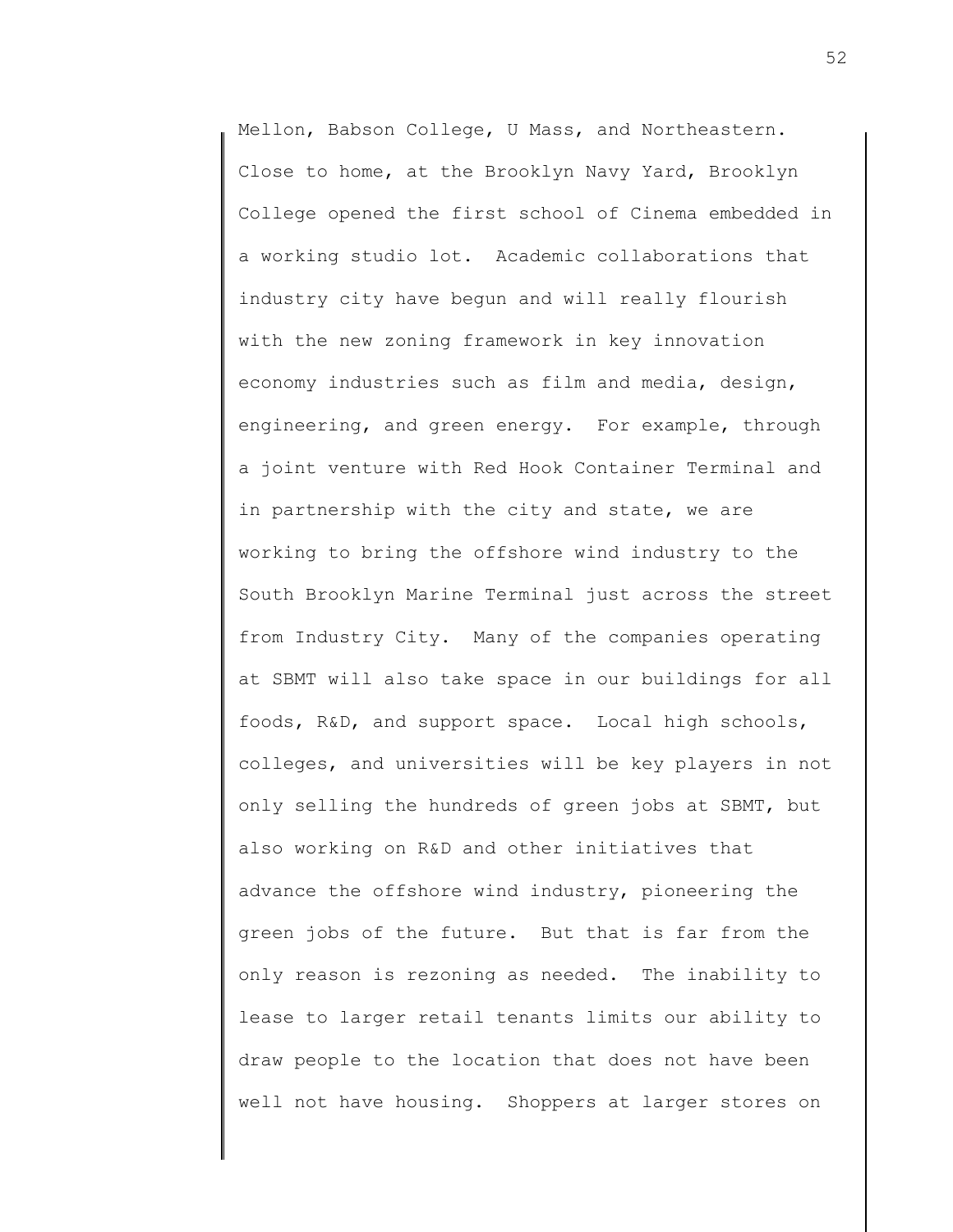our campus will, in turn, support the scores of small businesses that are both maker and retail that have opened at Industry City under the existing zoning. Finally, the inability to build on vacant and adjacent properties limits our ability to serve the broadest set of innovation economy tenants, particularly those that need high ceilings and column free space. The tremendous success of the new building 77 at the Brooklyn Navy Yard has proven incredible value of and demand for such space. The new zoning will allow us to lease faster, creating more jobs in providing the returns necessary to build out a commercial industrial campus that is 100 percent privately financed. The alternative as of right strategy will create far fewer jobs than forfeit the dynamic academic collaborations we proposed. It will also force us to look closer at the highest return opportunities available in a heavy manufacturing zone today, namely pure office and last mile warehouse distribution. While it is certainly not been our leasing strategy the date, last mile warehouse pays more and is growing faster than any other industrial use in the city right now. For all of us who love the city, these are challenging times.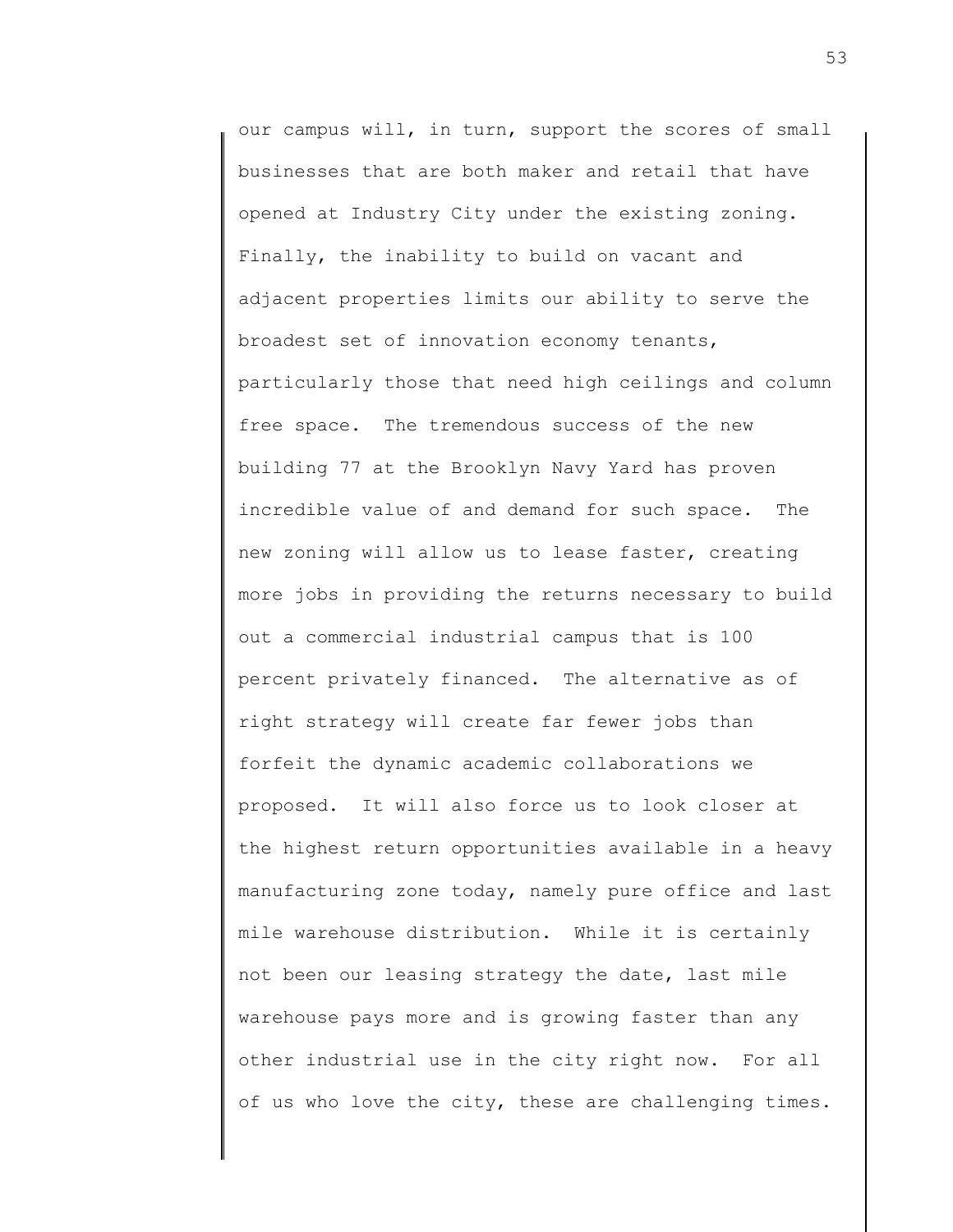Unfortunately, overheated rhetoric and unfounded accusations that are supported by the facts continued to be offered about this project. Even buys some people whose commitment to remain uninformed has included an absolute refusal to visit Industry City or engage in meaningful dialogue. Given what you may hear today, I'm going to take the opportunity to directly address some of what we have already heard and what you may be hearing today from the people who oppose this plan. Gentrification is real and it needs real solutions. It is, in fact, happening in Sunset Park and in many other areas of New York. But there is no evidence linking the creation of jobs at Industry City to gentrification in the neighborhood. In fact, rents and housing prices and other objective measures of gentrification show that the rate of gentrification in Sunset Park is occurring at a similar pace to other neighborhoods and in the years after 2013 when we began to bring jobs and businesses to industries city, as in the years before we began that revitalization. In other words, there was no spike in gentrification as a result of our investment. Regardless, the answer to gentrification is not to kill jobs, but to create jobs and ensure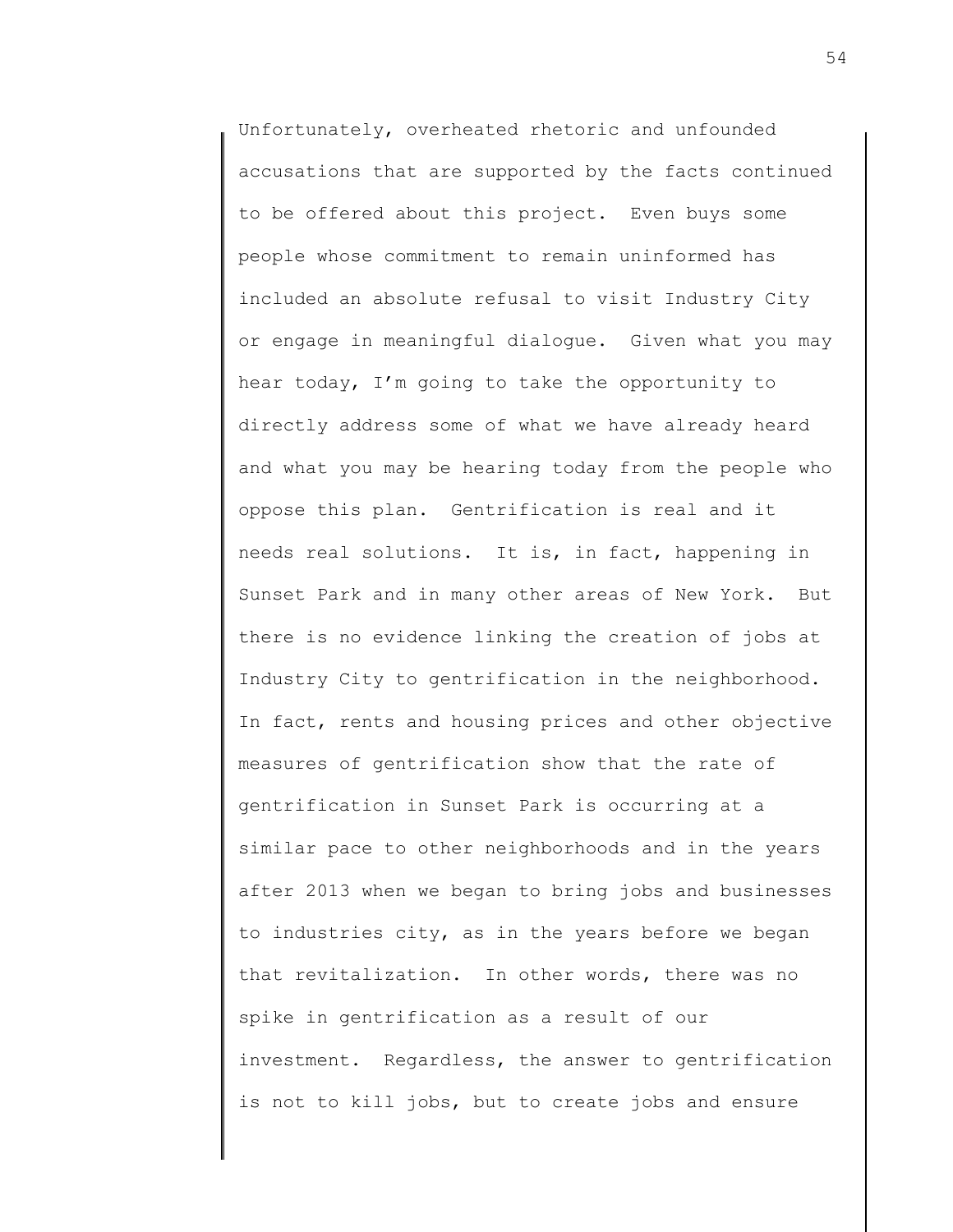that local residents have access to them. They insert to the gentrification is also to build affordable and workforce housing near to where jobs are being created. That will require local leadership that supports greater density on sites near Industry City. And on jobs, we have heard that these-- those openings, this plan-- those created by this plan won't go to local folks, despite all evidence to the contrary. Today, if you live and work in Sunset Park, chances are you work at Industry City. That's because 20 percent of the people who live and work in the neighborhood work at Industry City. More than anywhere else. 35 percent of the 8000 jobs at Industry City are held by people from the surrounding neighborhoods and nearly 70 percent by the people who live in Brooklyn. Move also heard the calls for preservation of the site for green jobs and, again, we are happy to say that Industry City and our partners directly across the street at SBMT and creating the city's largest hub of green manufacturing. As we undertake one of the nations most significant and adaptive reuse projects sent hurdle in bringing historic, but took rapid, buildings back to life. We've heard that Industry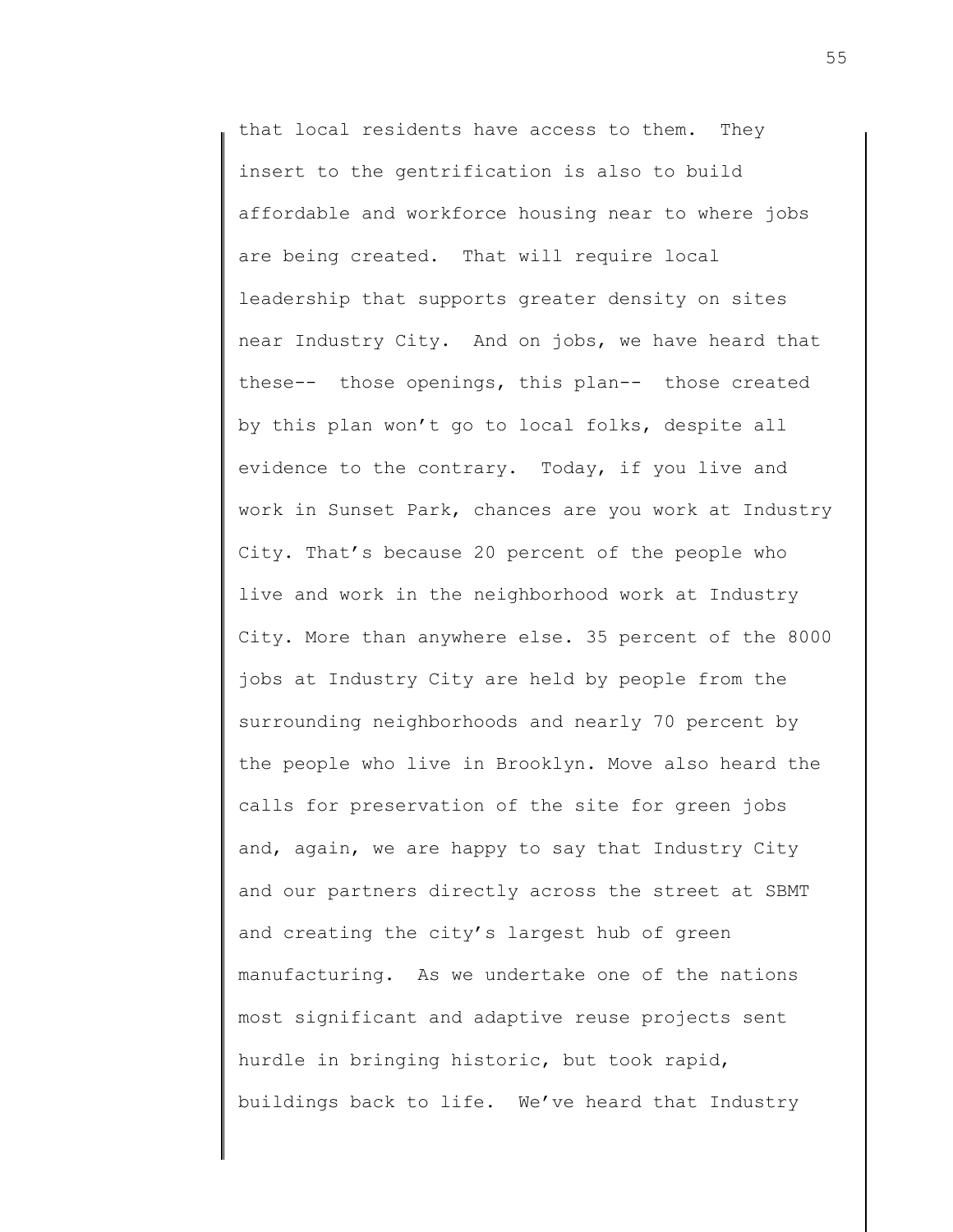City's vision is not compatible with the community's vision and that the true voice of the neighborhood is opposed to this plan. As I have already demonstrated, our plan mirrors the community boards 197 A plan. We have also heard that a plan of this scale should be considered as a public application. That the city should devote resources to its fullest implementation. While we agree that the city should address the need to upgrade the area's infrastructure, I think it is a worthwhile reminding everybody that this is a private application and covers privately owned property. That is different from area wide rezonings where the city puts forward a plan to rezone large sections of the neighborhood with properties owned by numerous private interests and individuals and almost always includes public land. We have heard that there is no way to lock in all these promises to ensure they come to pass. Our promises are real and our seven year track record has been proven. However, area stakeholders are right to be uncertain of what any entity will do in the future. That is why we are willing to lock into our commitments into an enforceable CBA that binds the property, no matter who owns it, to certain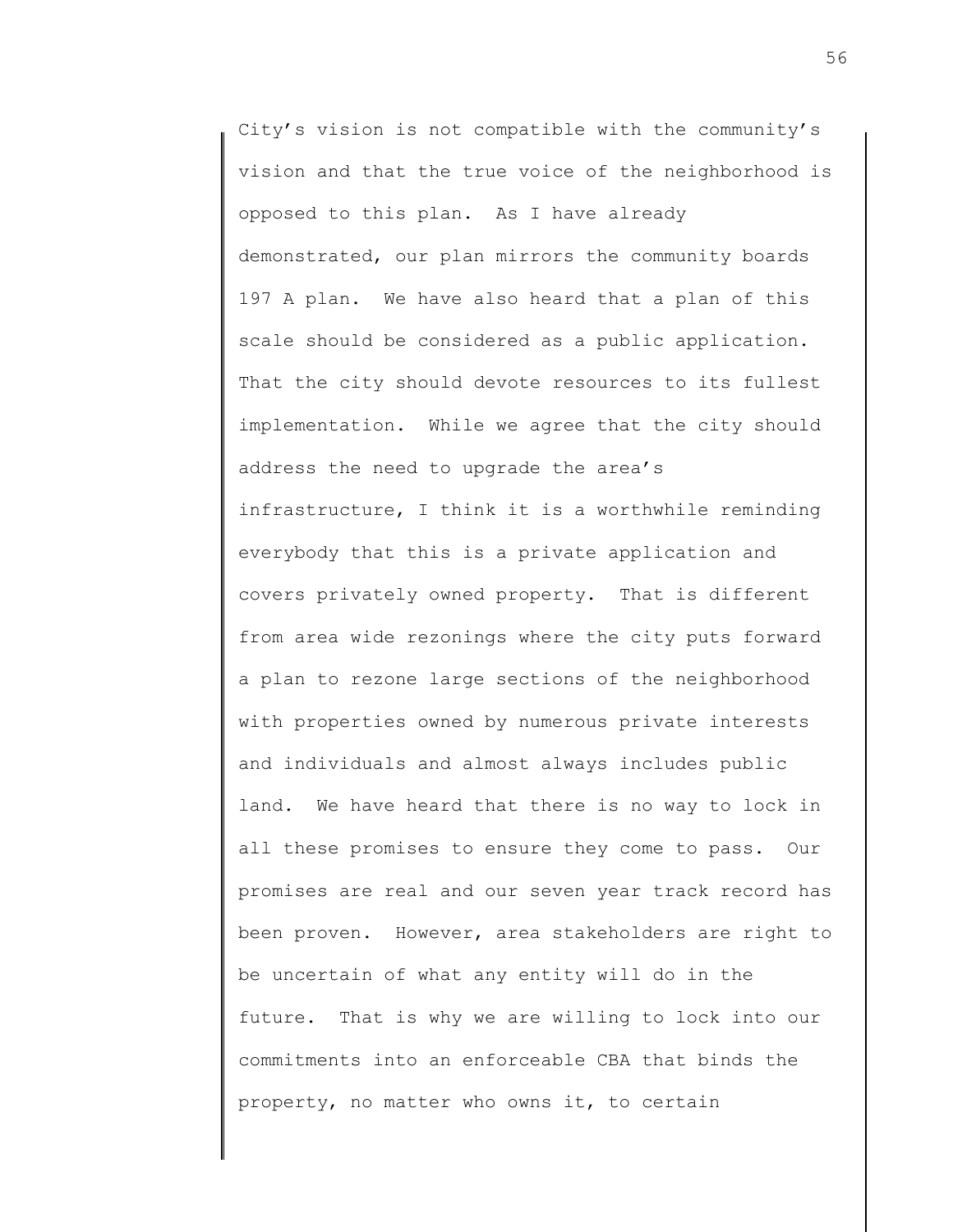commitments. These include preserving manufacturing as we take advantage of retail and new buildings that we can't do today. It means not fully unlocking our ability to add new retail and new buildings until we have demonstrated the jobs are going to local residents. We know you will hear criticisms like those I mentioned from many people waiting to testify the day, but you are also going to hear from manufacturers who came to Industry City so that New York City could have and the jobs they create before they moved to another state. You'll hear from business owners who grew up in Sunset Park and still find it hard to believe that they are achieving their version of the American dream in the neighborhood they love and still call home. Through the tough times and are a testament to the areas tenacity. From a curious passerby who noticed a banner on the side of the building where Innovation Lab is and now has a job as a senior manager at a company manufacturing eyeglasses. You'll hear from people who were born in Sunset Park, still live there, and are counting on this plan to help the neighborhood to become a place full of opportunity for their children. Where people have a chance to get the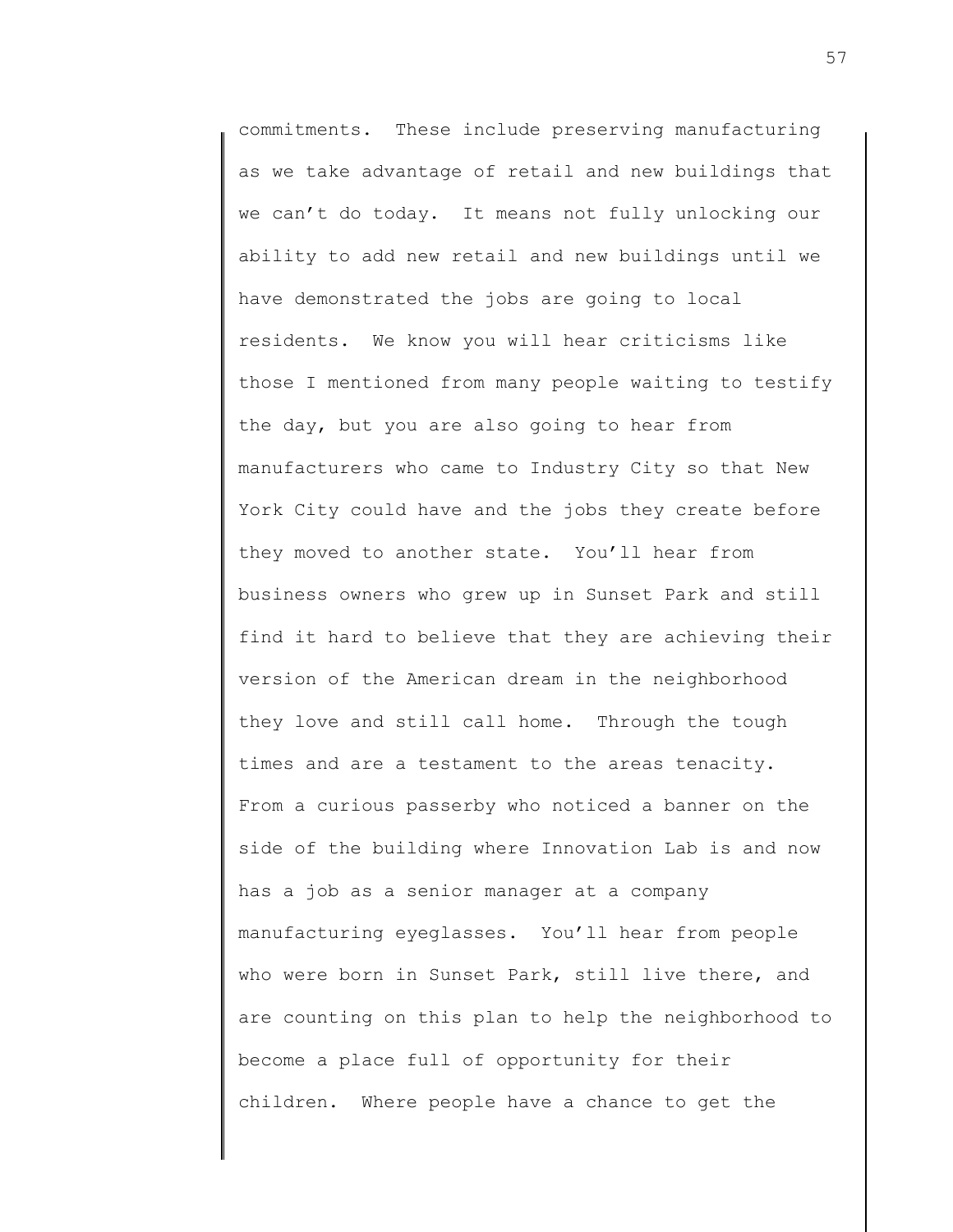education they need, the waterfront they want, and a future that is not only full of hope, but provides a real promise. And because New York City's economic future is on the line, you will hear from civic leaders and people from organized labor and from community organizations who never gave up on New York. So many refused to give up in the seventies when we were on the brink of bankruptcy or in the 80s when crack and aliens threatened our future or in any other crisis. They have refused to do so now when so many others have declared that New York has met its demise. And that your approval will help New York recover from the nightmarish situation that confronts us. Thank you for your consideration.

CHAIRPERSON MOYA: Thank you so much for your testimony. Before I get to questions, I just want to remind the public that you can email your request to landus[etestimony@counsel.nyc.gov](mailto:testimony@counsel.nyc.gov) if you need an accessible version of the presentation that was shown today. I also just want to make a quick reminder to my colleagues that, once I am done Council member Menchaca, we will allow five minutes for members to do Q&A and I will remind everyone as we proceed, as well. And we have also been joined by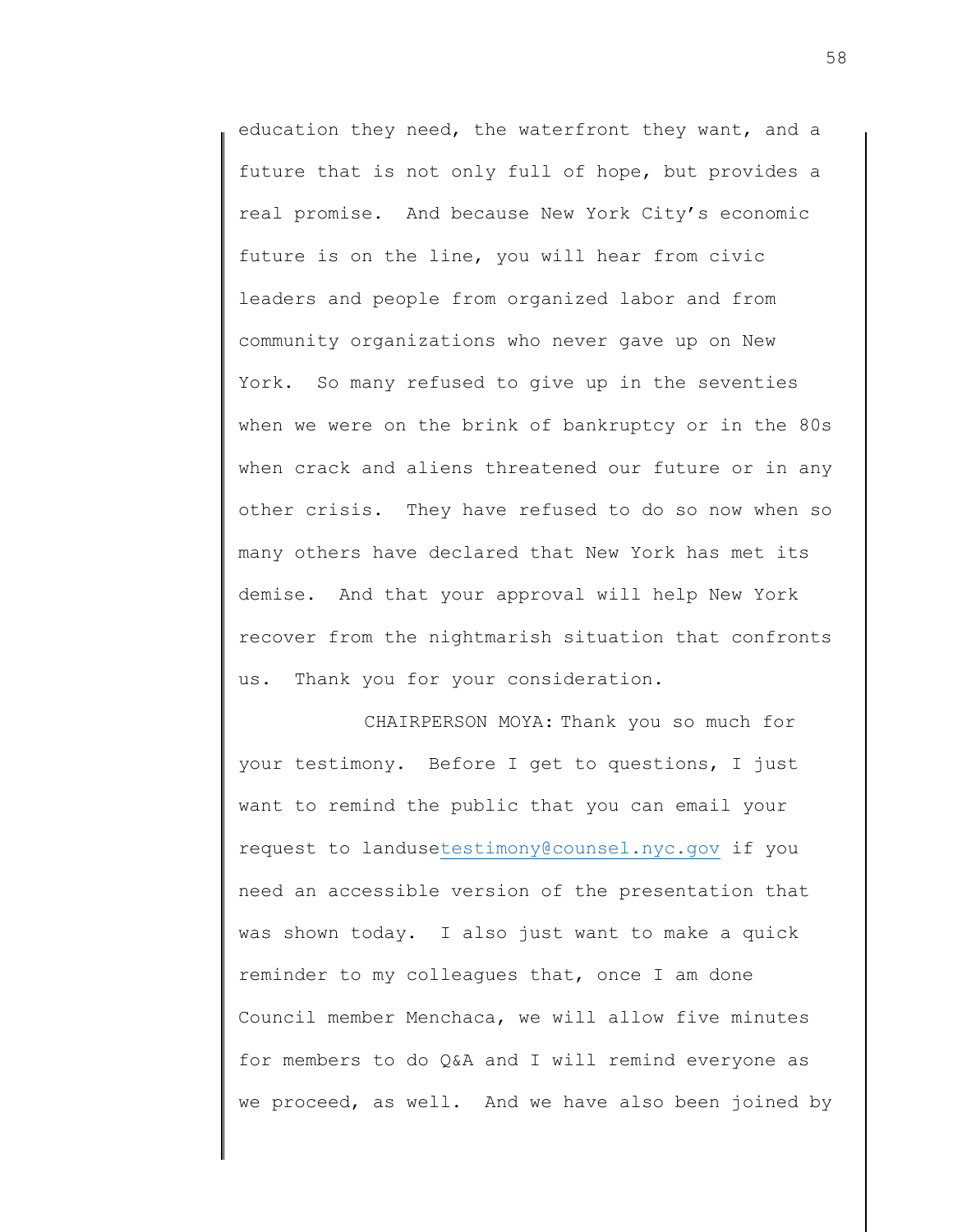a Council member Powers. And so, before I open it up to questions, I just have a couple questions of my own. Thank you, Mr. Kimball, again. The question of rezoning. So, according to information that you have provided here, the economic activity act Industry City has grown by hundreds of businesses and thousands of jobs since 2013 as its ownership group invested over 400 million dollars. If the development under the current zoning and mix use has been so successful, why do you need the changes to the zoning?

ANDREW KIMBALL: Thank you for the question, Mr. Chairman. I appreciate the time today. Look, what is clear is that we have a track record of success. Council member Menchaca mentioned it, you just mentioned it. There is no doubt and we are proud of that. What I would argue is that that is all the evidence you should need to figure out how to support that success and grow that success when the time that the city is facing massive unemployment north of 20 percent, budget deficits we have seen since the 1970s that are historic. So, what I would hope this Council would be figuring out what to do is how to find projects like this and how to support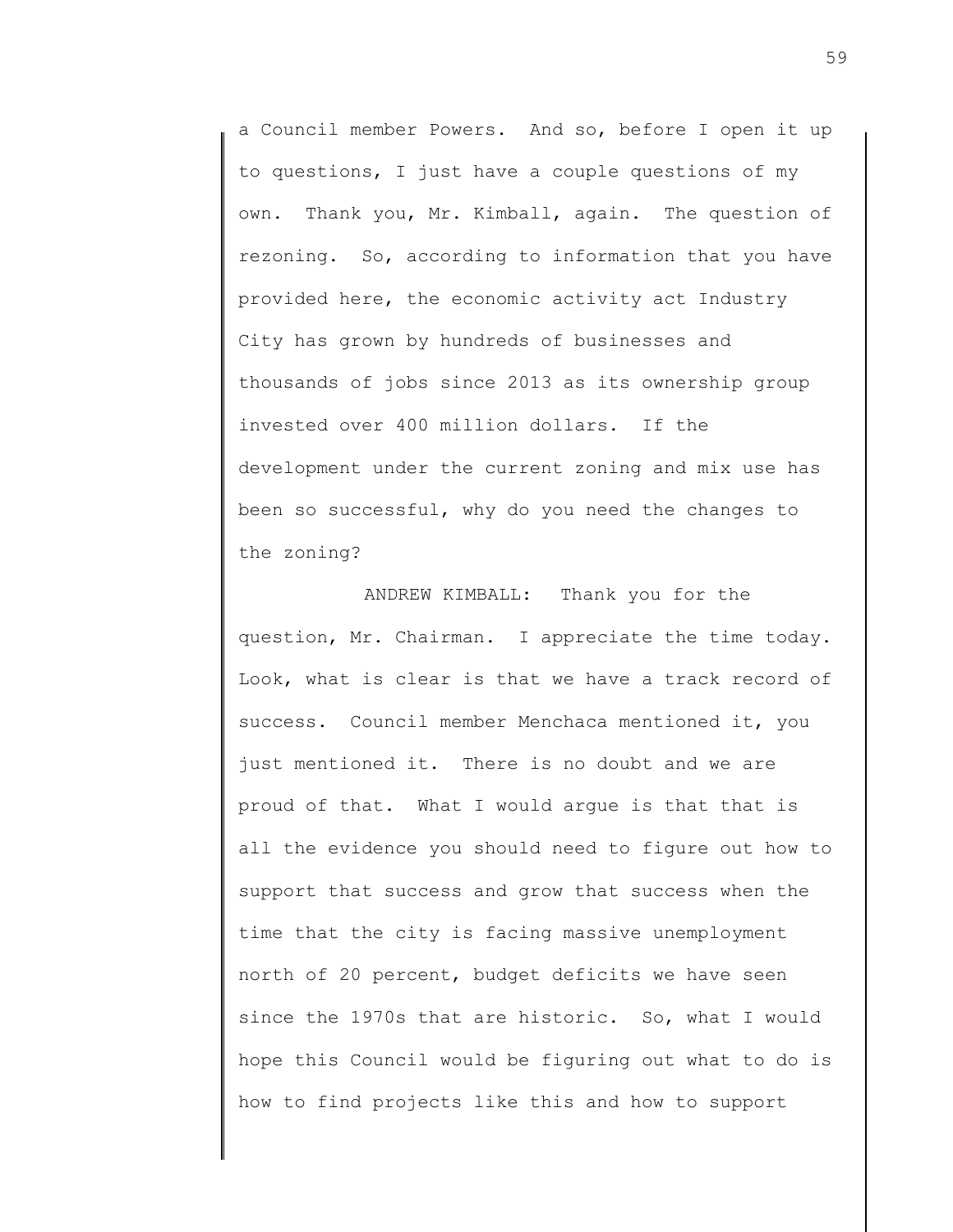them, number one. Number two, I would say, pathways into good jobs that are career pathways, can be enhanced by this zoning by bringing more businesses here, by bringing colleges and universities here, by bringing a vocational high school, something that Council member Menchaca, to his credit, has advocated for. There is one at the Brooklyn Navy Yard right now that is astonishingly impressive. We would love to bring a replica of that here. Now, we currently do scores of internships at the local schools, the high schools, but having schools embedded in our campus, where they are next door to the businesses that are here, will facilitate those internships, that kind of tech transfer, that kind of entrepreneurship that will allow those individuals that to either join those companies or start their own business here. And we will need more space for that. There have been questions raised about the amount of vacant space we have now. Sure. We have vacant space, but we have also leased over 3,000,000 feet in the last six years, so we have shown that we can fill space. A significant portion of that vacant space today cannot be leased. It is decrepit. It needs massive investment. This summary zoning will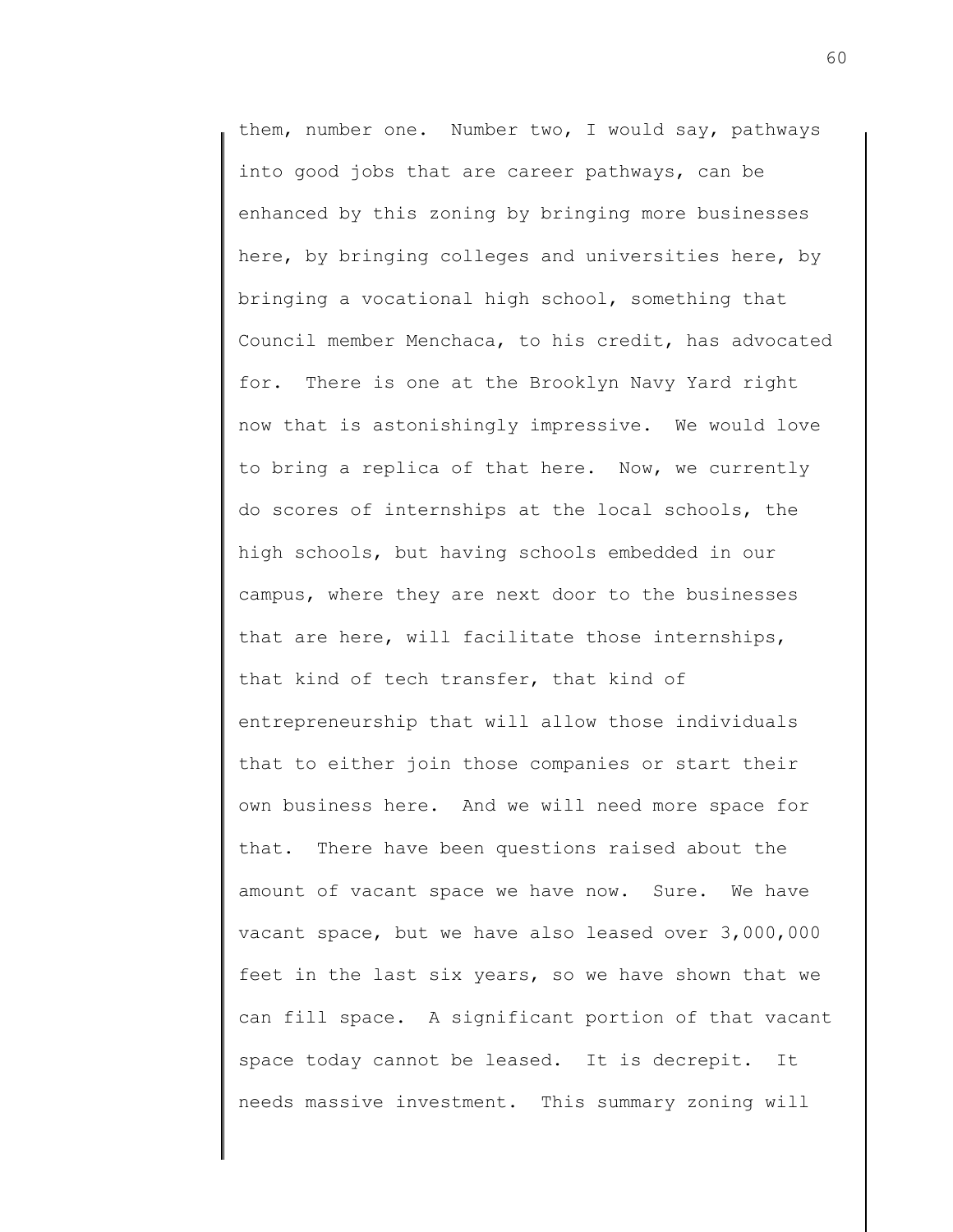create the economic resources that will allow us both to invest in that last portion and to build new for those kinds of companies that don't fit into buildings that were built in 1890s to 1910 that have 15 foot high ceilings. Many innovation companies, modern businesses need high ceilings. They need more space. They need modern systems. They can't be outfitted in old, historic buildings. So we need more space to grow. So, again, it is my hope that the Council would recognize-- and we appreciate the recognition-- of the outstanding work we've done in the last seven years. Let's build on that together and let's help New York City come back from this crisis.

CHAIRPERSON MOYA: So, just staying on that topic, as well, what is the most likely scenario for the future of Industry City if the zoning remains the same? So, kind of maybe walk us through what that as of right would be that you currently have.

ANDREW KIMBALL: Right. We are all New Yorkers. I speak on behalf of myself and ownership here who care deeply about this city. We're not going to run away from the site. We're going to keep investing, but it comes much harder to create the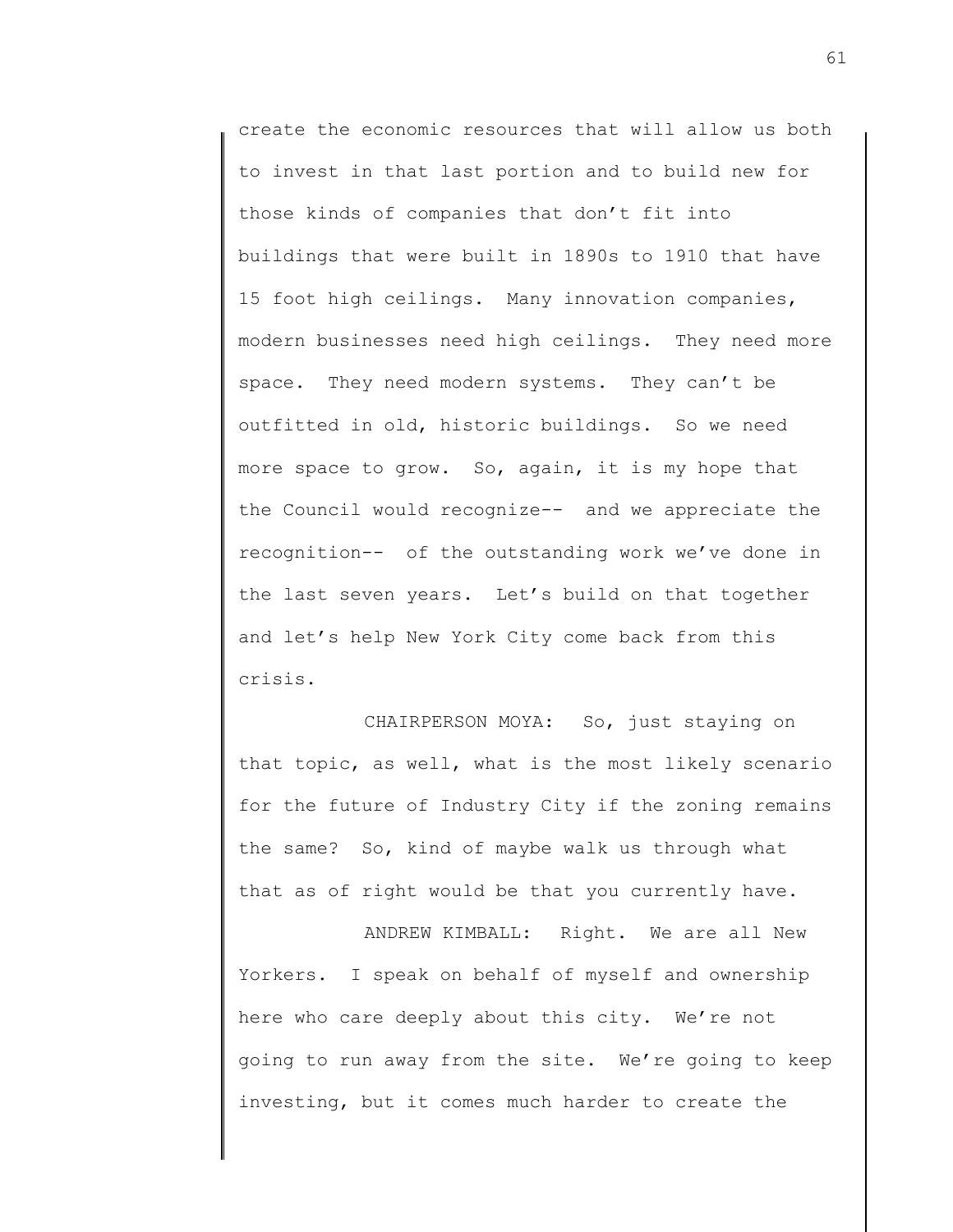economics to allow us to grow at the same pace, even more so in an economic recession now. Or an economic crisis, I should say. So, sure. We will continue to try to attract small business 100 percent. It costs a lot of money to cut up space into small units. We will continue to try to attract innovators here. But we're also going to have to look at those things that are available to us under the heavy manufacturing zoning. So, again, as I said in my testimony, if anybody looks-- and I really hope the city Council looks at this-- because to me-- and I'm speaking as an individual here-- this is a real crisis in New York City. This massive last mile distribution facilities, many of which are getting built in Bread Hook in Sunset Park, as we speak, but also Maspeth in Queens, the South Bronx, where you take a tractortrailer, you drive into a 250 square foot building, you go up one floor, three floors, four floors with a tractor-trailer. You pick up the electric toothbrush that somebody ordered at 2 A.M. and deliver it to their neighborhood by 2 P.M. just the way I'll need it the same day. That is not healthy economic development in my view. That puts more trucks on the street. That puts more pollution in our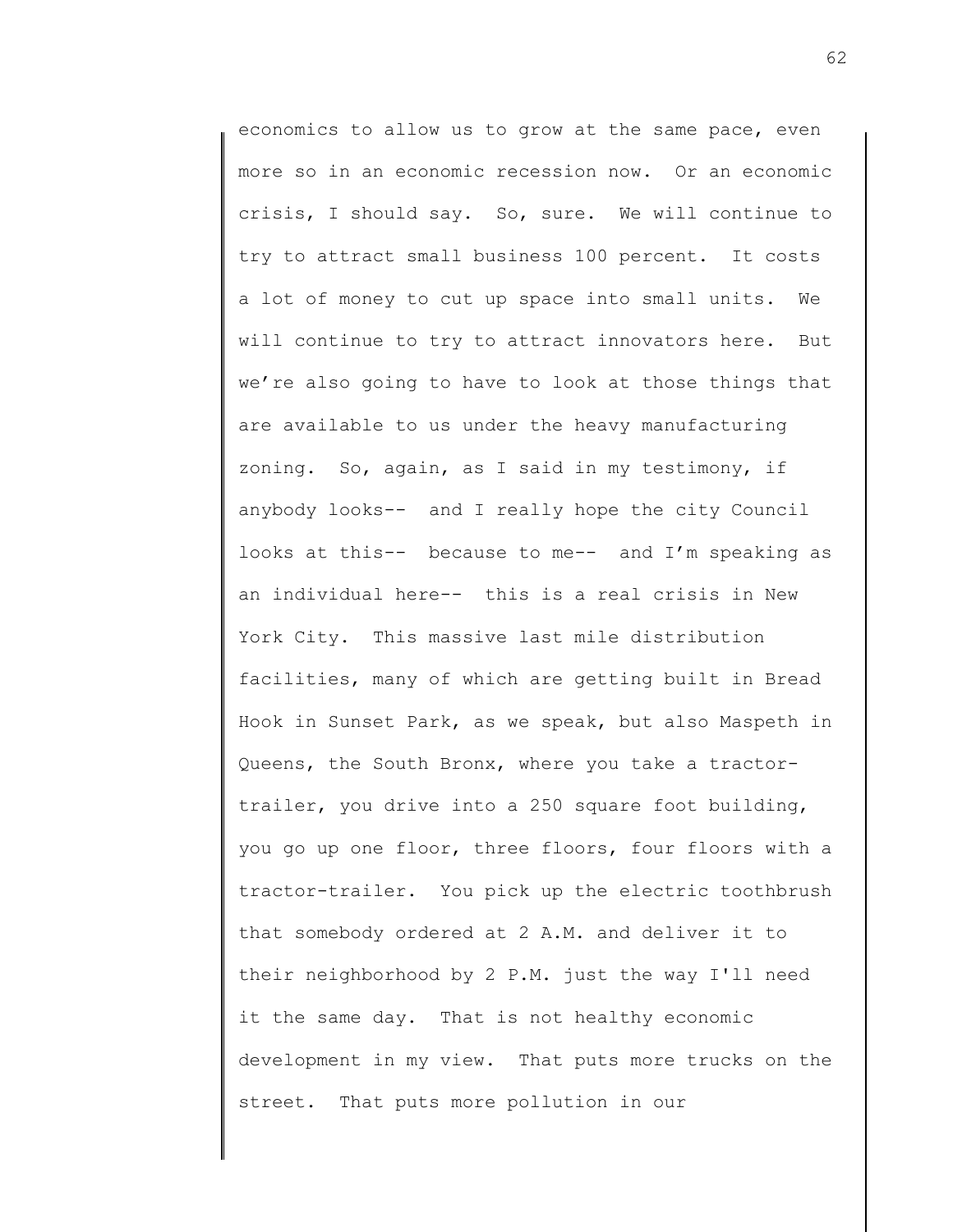neighborhoods. It causes more traffic. So, I would argue that the diversity of you says we have, the ecosystem movies since we have, which, of course, will include some e-commerce, but will be overly dependent on it is what we need to be incentivized to do. And to do that, you have to have an eclectic mixture of uses. You have to have more flexibility on academic and other things. So, that is one track. The other track is that, under M-3-- and, again, what we're talking about here is a zoning that was designed in 1950-1960 for the days of the smokestack where you wanted to have things like tanneries, chemical plants, asphalt plants, nuclear waste storage away from where people lived, away from other businesses. We don't live in 1950 or 1960. We live in 2020. Okay? You can have those things near to each other sustainable ways. So, that is the eclectic kind of ecosystem we are looking to build. But under the M-3, you can also do pure office. So, tomorrow, if somebody wanted to lease the whole place for an office complex, they could do it. Again, that is not our vision. We are proud that we have grown manufacturing year. That is part of why innovation companies that may look more like tech or design or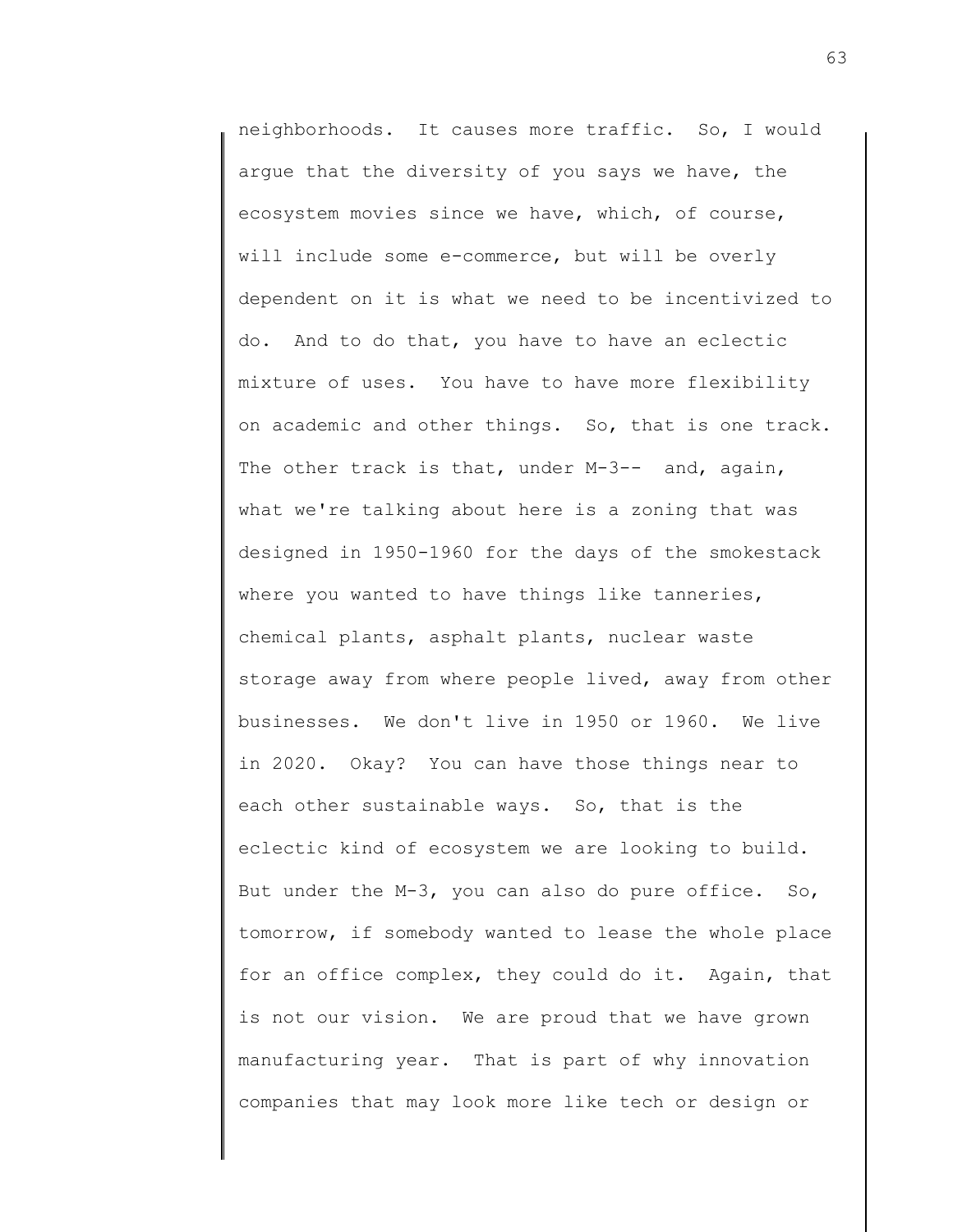office want to be here also. They want to be in that environment. I know that you may not have had too many projects come before you like this, but that is the reality of what is working for us. And, by the way, that's what worked for me at the Brooklyn Navy Yard.

CHAIRPERSON MOYA: Thank you. So, you had brought up the question about gentrification and I want to kind of get into that a little bit right now. We know that this has been a growing concern throughout the city, but, mostly the community has concerns about gentrification in general and they are also concerned that the new commercial businesses are going to attract a new workforce of higher income workers who will help drive up local housing costs. Let's get into some of the numbers here. What is the current mix of the type of business tenants at Industry City and what are the current ranges of rents and Industry City?

ANDREW KIMBALL: Sure. We have about a million square feet of warehouse distribution today. We have about a million square feet of manufacturing. We have about 900,000 square feet of office. We have about 400,000 square feet of art and design and we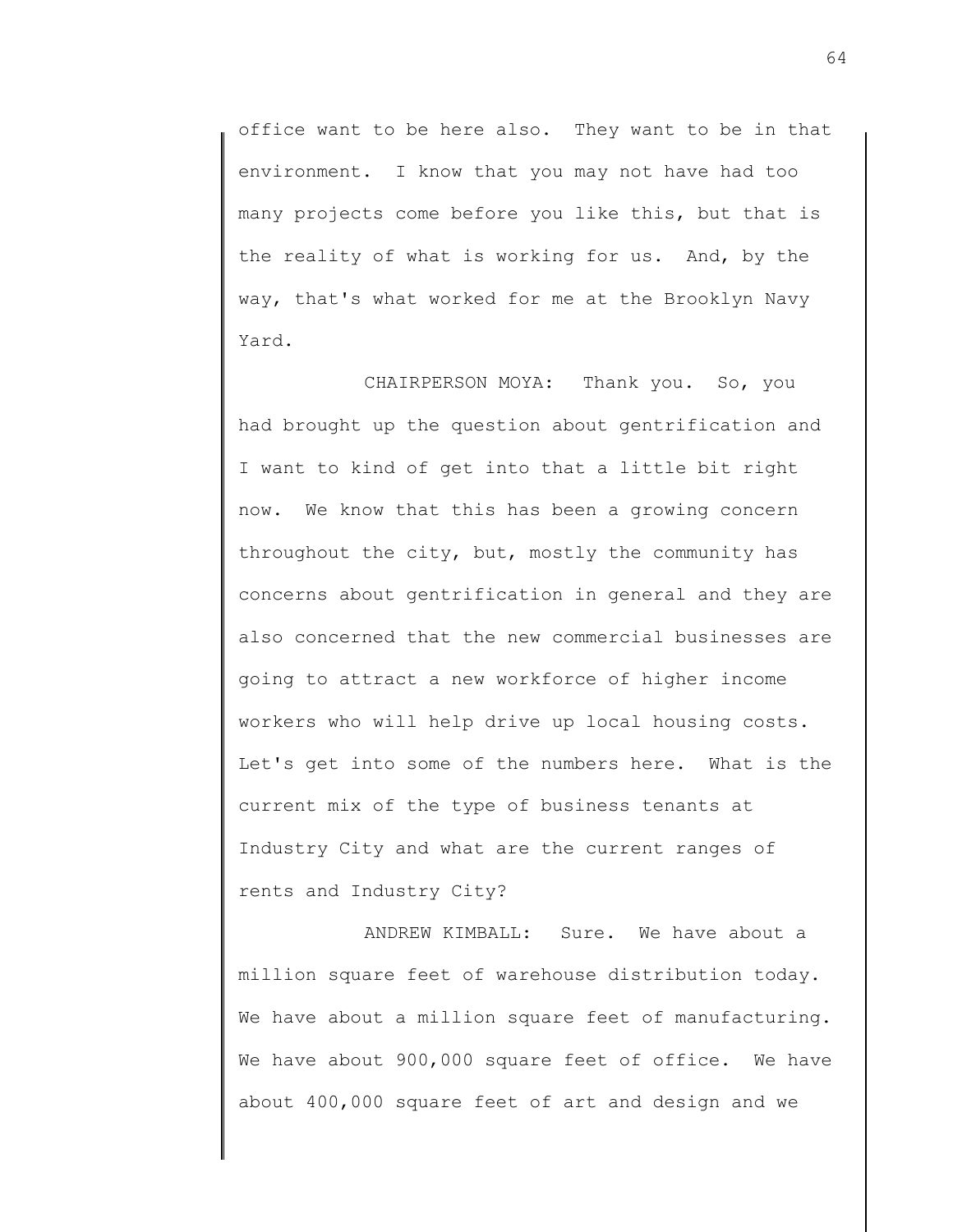have about 120,000 square feet of retail. So, it is a very eclectic and interesting mixture of spaces and, by the way, for any of the members on the phone who haven't visited, I would love to walk you through this campus. You certainly are allowed to do it on your own, but I would love to take you through it. The rent range is incredibly broad. The bulk of the rents are between 15 and 30 dollars a square foot, but they go as low as 12 dollars a square foot and as high as 40. And, by the way, those rents happen to be fairly in-line with the rents and recently developed spaces at places like the Brooklyn Navy camp yard.

CHAIRPERSON MOYA: And do they vary based on the type of business?

ANDREW KIMBALL: Absolutely. You know, but there is not a straight rule. Typically, you would think that warehouse distribution would pay the least, but, today and industrial, as I just said, that is paying the most. Exponential increases in the last 10 years on last mile warehouse distribution. Exponential. Certainly for spaces that are more designed in engineering that you walk into when people are on computers, that there are 3D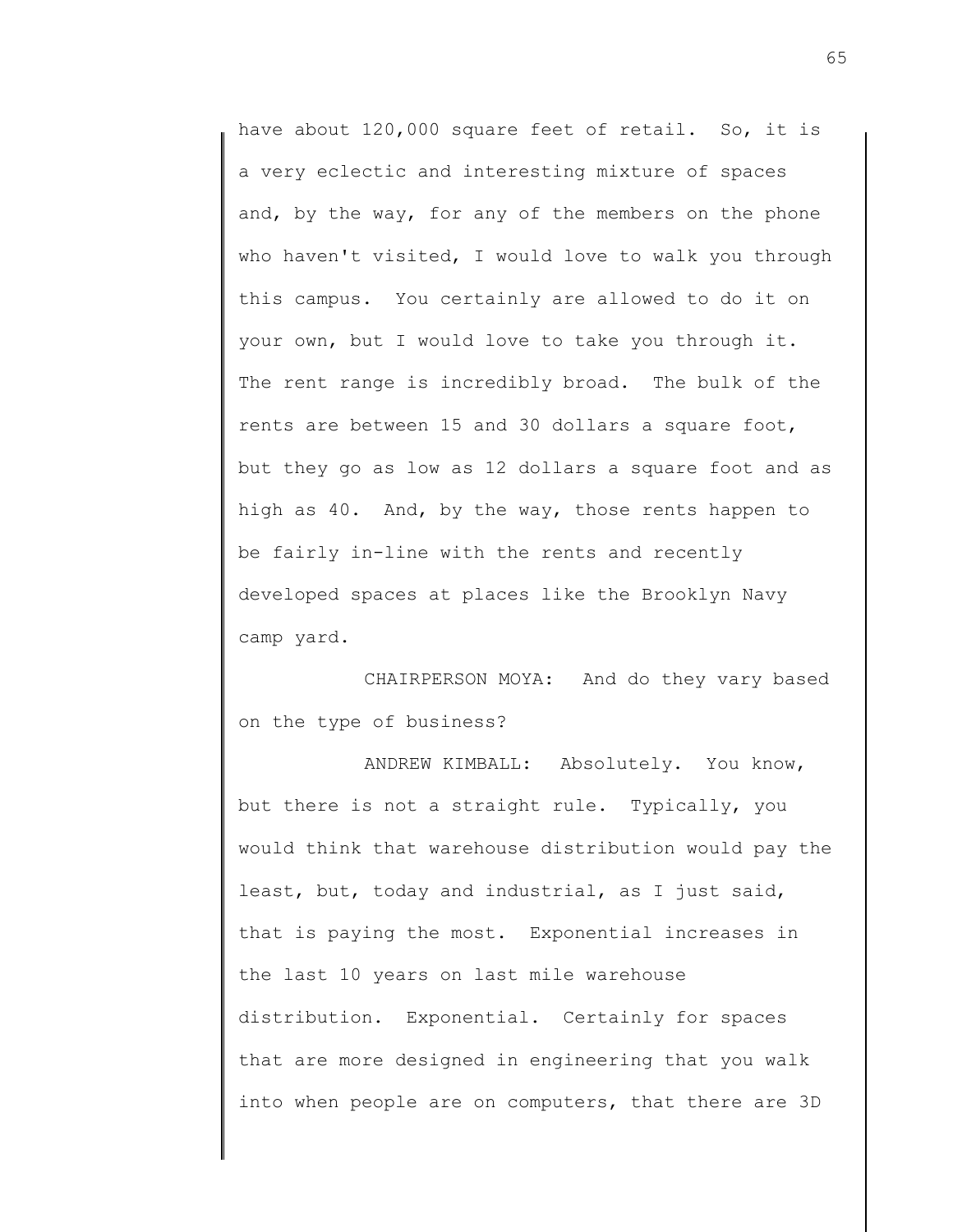printers or plotters in the corner, they are likely to be paying on the higher end. Absolutely. So, you have a range.

CHAIRPERSON MOYA: And so, just going back to the sort of the ongoing concern that, you know, this will sort of displace many of the businesses and local communities, do you think it's fair to argue that gentrification is part of the development vision proposed here and kind of how do you respond to those arguments? And I know you touched a little bit on that during your presentation. Can you walk me through that one more time?

ANDREW KIMBALL: Yeah. So, I will say this and I've been saying this for a long time publicly, both that this position and when I was at the Navy Yard. But to me, the answer to gentrification, which is very real, a concern for all of us who live in New York. And I am a lifelong New Yorker. We need to maintain the diversity of our neighborhoods, but the way you do that is by creating, particularly in places like the Bronx and Queens and Brooklyn, particularly along the waterfront where you have seen growth, you need to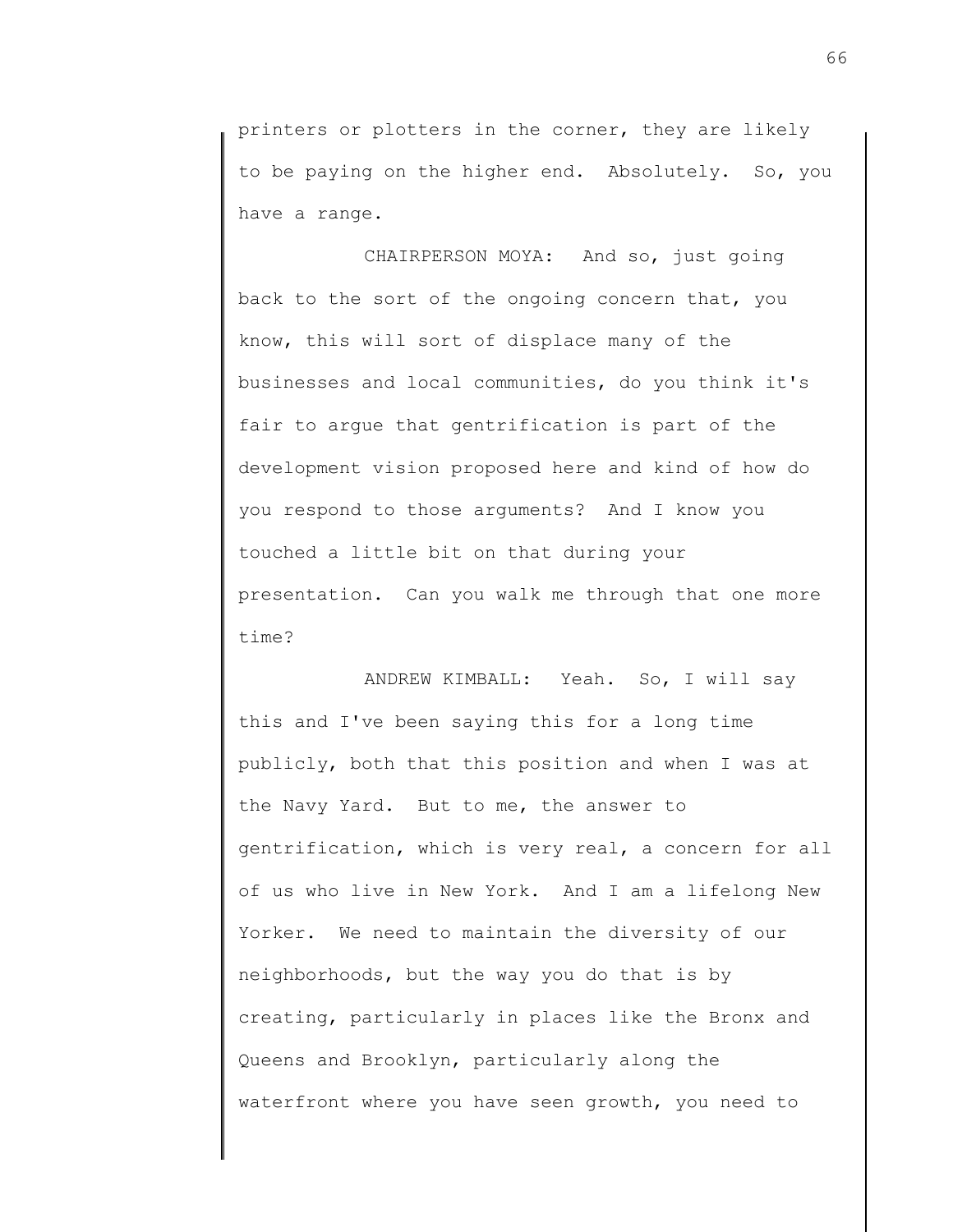build affordable and workforce housing near to where the jobs are being created. So, there is been very little affordable and workforce housing built in the area near to Industry City. I hope that, going in the future, there will be the commitment to do that, but that is going to require density, as well. And so, that is going to take real leadership and I hope that that happens. But the answer to gentrification is not slowing down and killing jobs, particularly jobs that are accessible in the broadest possible way and create pathways to careers that will give people the incomes it is certainly in our interest to have this property remain a heavy walk to work property. That is in the businesses interest, that is, candidly, big reason that we set up the Innovation Lab. So that we were prescreening, placing, in some cases, training folks from the surrounding ZIP Codes to come to work. All of our tenants love the fact that they are hiring locally, but they are not just doing it out of the goodness of their heart. They are doing it because it is really smart business. If you're who has a short commute, particularly a walk to work, they are much more likely to stay in their job more than six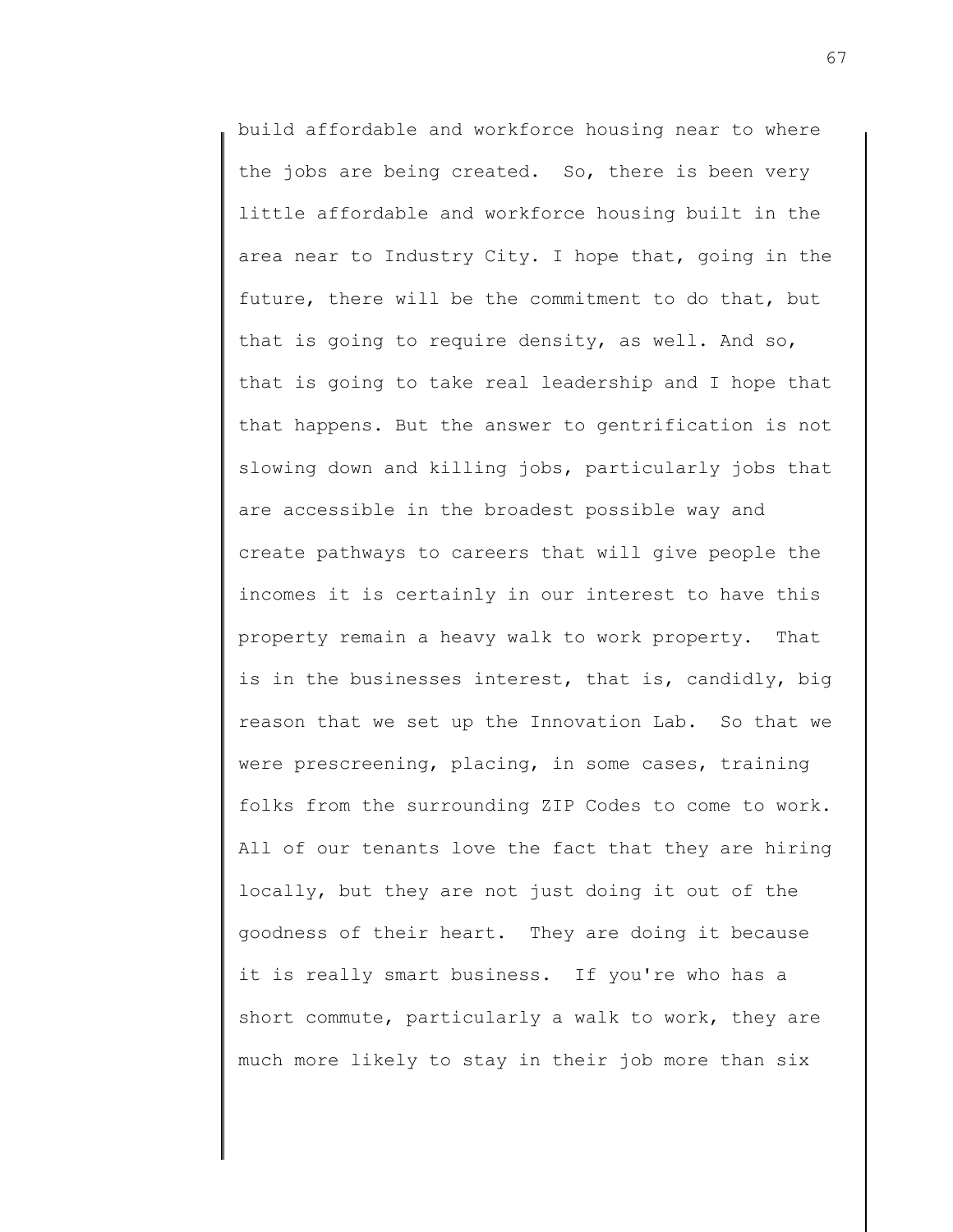months. That helps the business. That helps the landlord.

CHAIRPERSON MOYA: So, the city has invested hundreds of millions of dollars in industrial economic development on the Sunset Park waterfront. How do you see the future of Industry City in relation to this public investment at sites like the Brooklyn Army Terminal, Bush Terminal, at BMT, and many of the public and community plans that call for this waterfront to remain focused just on industrial uses?

ANDREW KIMBALL: Yeah. I am, obviously, huge fan of what happened at the Navy Yard, but it hasn't just happened there. It's also happened at the Brooklyn Army Terminal and now it is happening at Bush Terminal and just south of Industry City where government, our tax dollars, are invested heavily, heavily in cross subsidizing, keeping industry, industrial businesses, manufacturing local and creating local pathways. That is fantastic. That is good public policy. I wish we had another 10 or 15 Brooklyn Navy Yard's and Brooklyn Army Terminals in New York City. That would be a great thing for New York and I would encourage the city to identify other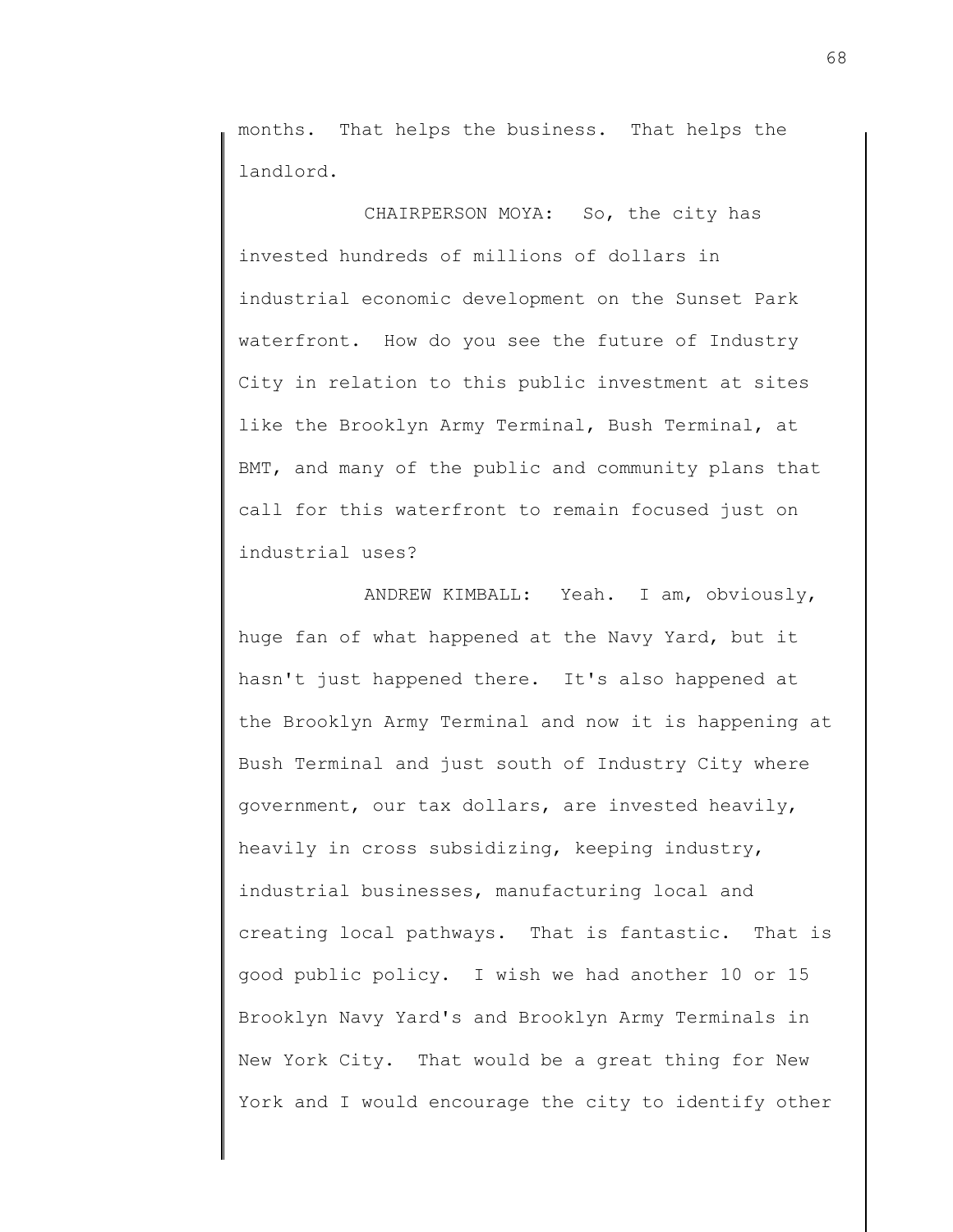public sites where you could do that. Some of it is happening at Hunt's Point. I wish it was happening in more locations. But New York is not going to address its issues of equity and opportunity and really tackle the gentrification issue unless the private sector also invests in this space. There is not enough public money to go around. There is zero public money today, as we all know. So, I would argue that this kind of project is exactly what the city should be supporting, directly or indirectly, both here and in other locations. I would also say that some of the success that the city is seeing at a place like Bush Terminal where they recently announced a huge movie studio coming there and thousands of new jobs. That's directly related to the investment that we're making in this property. People now see Sunset Park as a fantastic place to grow a business. Great local workforce, great space, place where people can walk to work, a park down on the waterfront. So I think these things are creative and connected and I think the Sunset Park waterfront is one of the most exciting commercial industrial districts anywhere in the city of New York.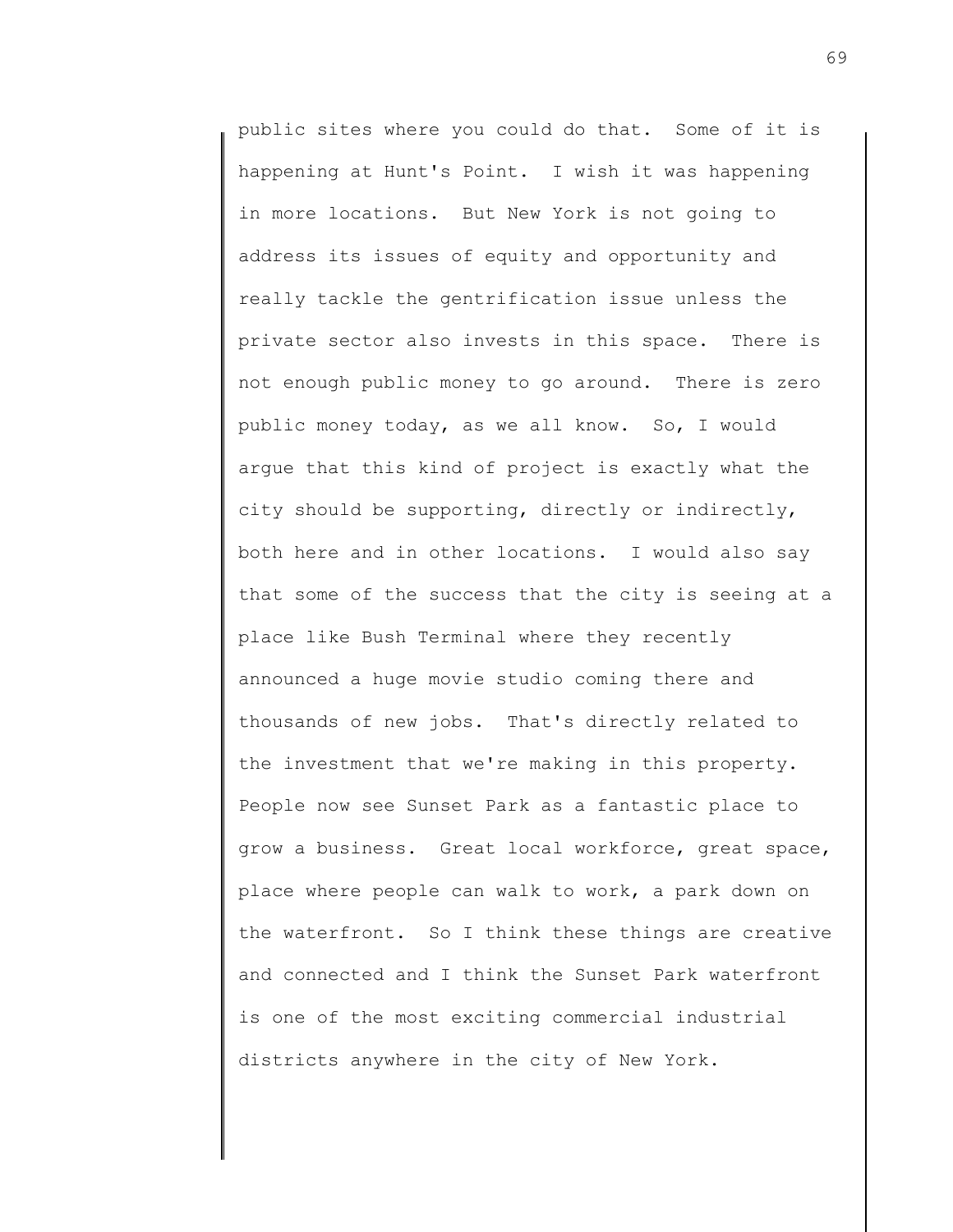CHAIRPERSON MOYA: So, just going back to sort of the-- you talked about density. Why the additional density? The ability to contrast new ground up buildings or rooftop additions important to your vision, but also your application states that half of the current buildings are vacant or storage. So, why is any of this new space needed?

ANDREW KIMBALL: Sure. So, the application was made many, many years ago, in part because we have deferred it several times at the Council members request before deciding to go forward in the fall. When I got to Industry City, we were about 70 percent occupied. 40 percent of that was static storage because that was the leasing strategy of previous ownership because they couldn't figure out how to attract the dynamism, the high employment businesses of today in the future. So, the easy thing to do was fill it up with boxes and take a low rent, but don't put any money in the building, let the buildings continue to decay. Okay. So, here we are now, seven years in. We have taken that 40 percent static warehouse, new jobs, and we have cut it in half. So, that is very significant. We have leased that space to businesses that are actually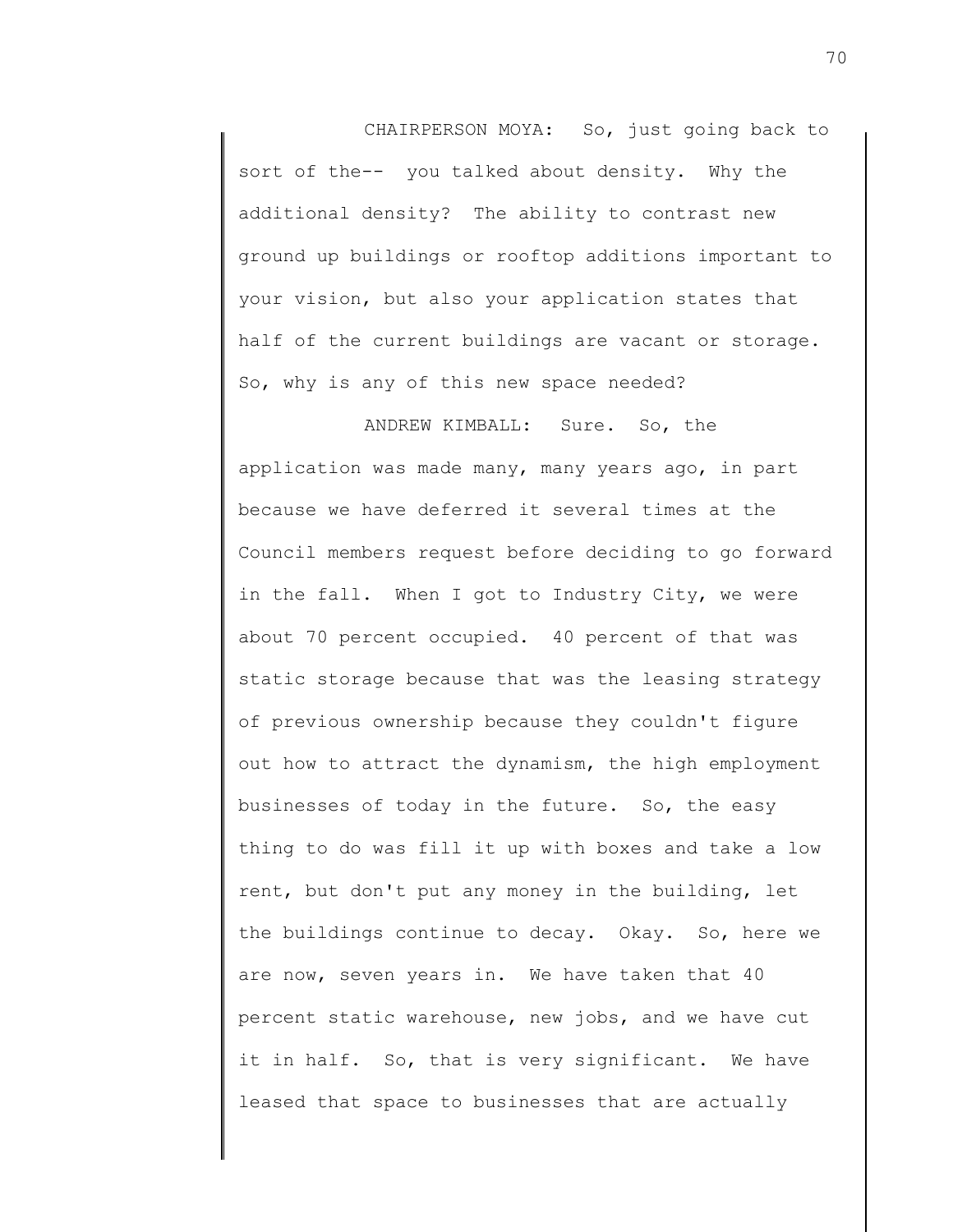creating jobs and we've also cut into the vacancy by about five percent. So overall, the total amount of leasing we've done is about three and a half million square feet of space. That's extraordinary. And, again, what I would say is that is an example of what we can do. And so, we are asking the City Council to recognize that and say, wow. At this moment of massive unemployment and budget deficits, we need projects like this to lift not only the community, but the city out of this economic crisis. So, let's give them the flexibility in the future of when a company or an academic institution may come along and say, hey, it doesn't work for us to be in the building that was built in 1890. We would like to be in a modern building, a green building, that we have an opportunity to build that building and create more jobs as a result of it.

CHAIRPERSON MOYA: So, another big concern and issue that we have seen across the city is sort of big box retail taking over, displacing mom-and-pop shops throughout here. In addition to the added density, the application would remove existing restrictions on the size and types of retail use. So, my question is, how many square feet of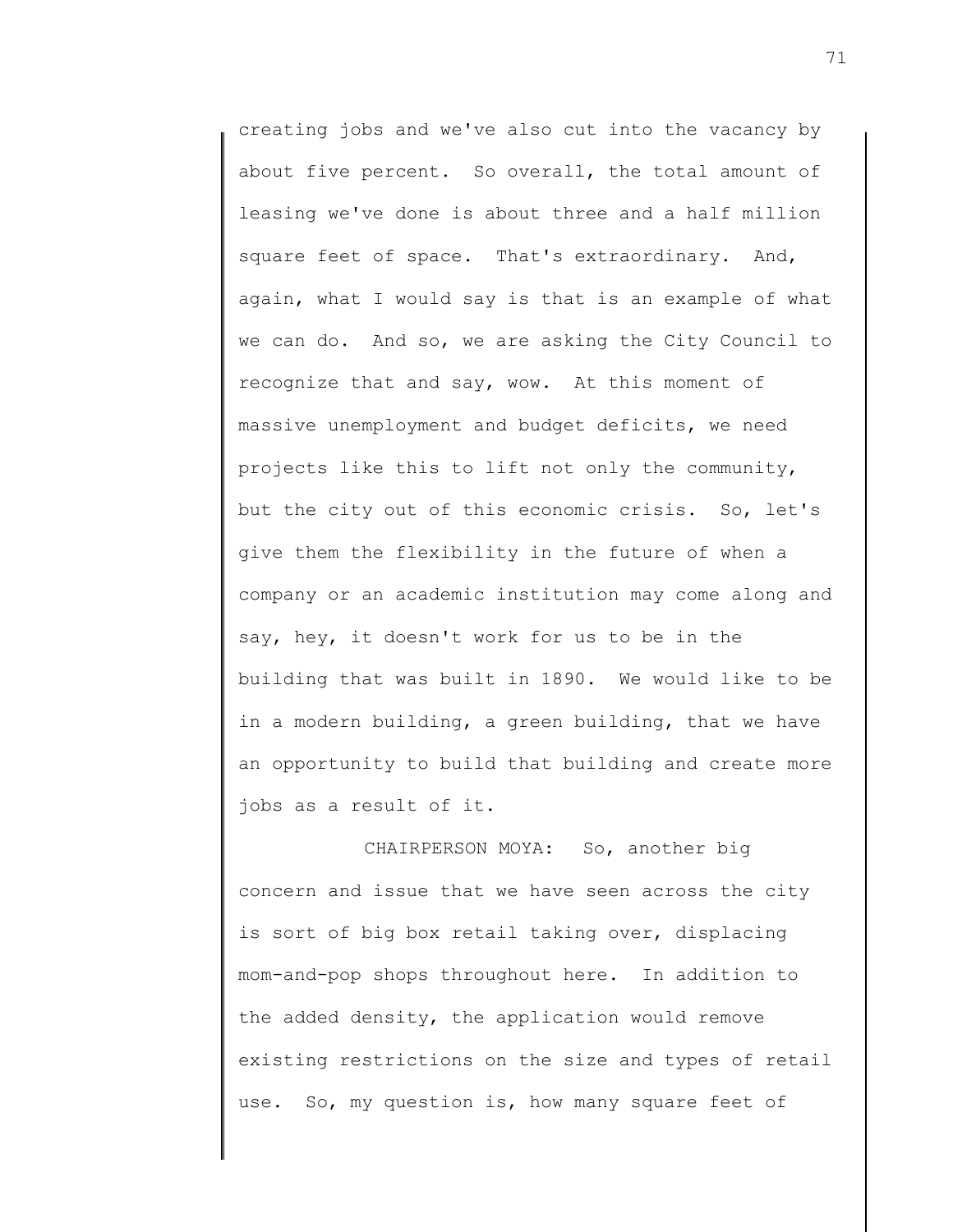retail is at Industry City today and what is wrong with the existing zoning restrictions in your view? What are the types of retails that are not allowed today that you might want to see in Industry City in the future? I know that's a lot.

ANDREW KIMBALL: No. Great question. So, we're at about 120,000 square feet today. We are very restricted in the types of retail we can use limited intent under 20-- and there are certain categories that we can't do today. So, for instance, a middle-market home goods retailer like a T.J. Maxx, if they wanted to lease over 10,000 square feet today, a broadly accessible store, I will note. They can't lease here. If we wanted to do a sporting goods store underneath where the Brooklyn Mets has their practice facility-- and that didn't come up in my testimony, but we are thrilled to have them here and they have about 70,000 square feet of office space but if a sporting goods store came to the base of that building, they couldn't today because under the 1950 design M-3, they could sell a baseball bat, but they couldn't sell a baseball glove because the hard good would be okay in a noxious environment, but not as soft good. Okay? So, these are the kinds of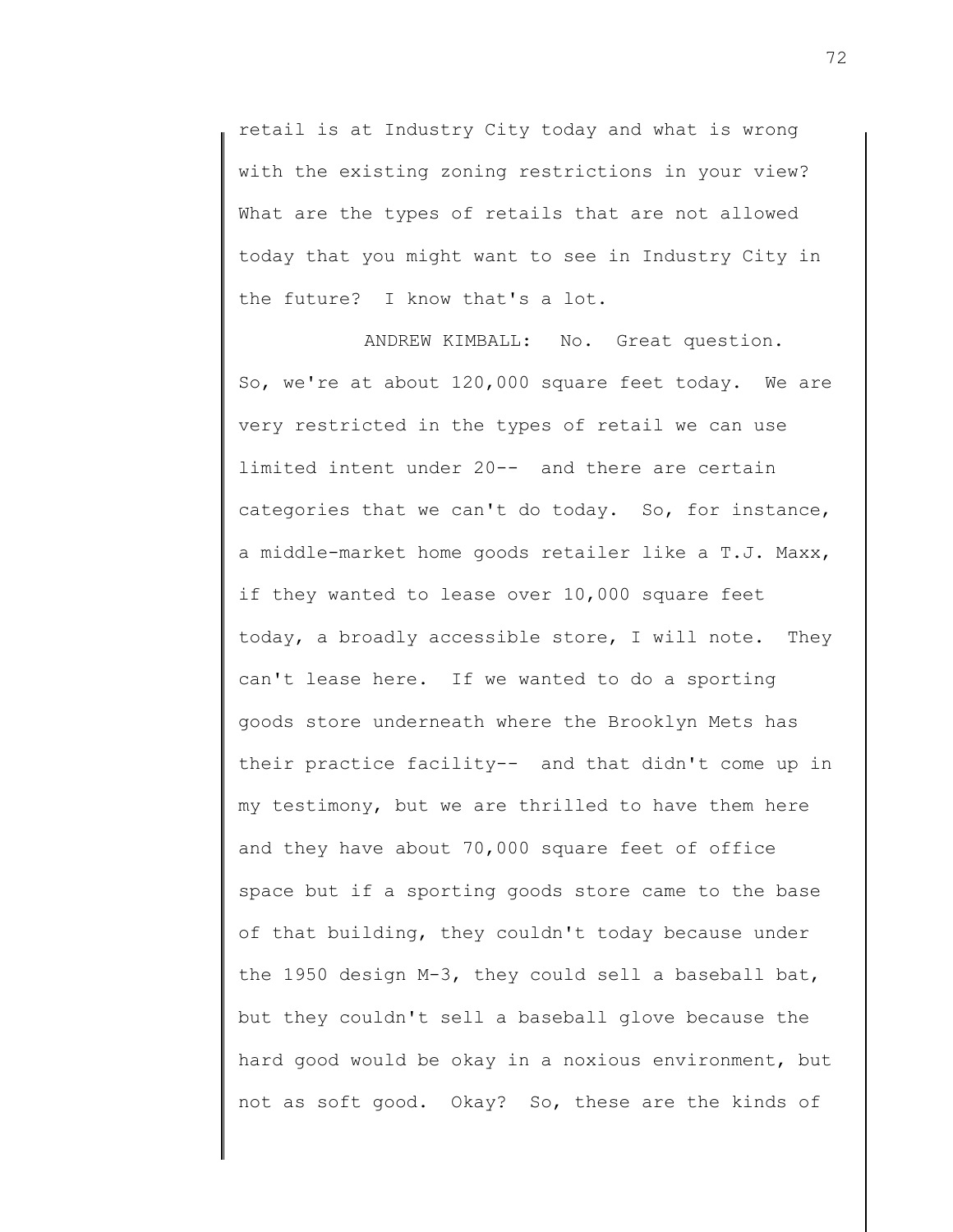challenges we face. Big box retail has changed radically over the last 10 years and that is only accelerated over the last five years. So, there is no danger of a massive big-box investment here. And, by the way, most of those stores that people might call big-box-- like take a Target. Most of any new Targets that are getting built anywhere are 25,000 square feet or under. So we would be delighted in the course of this process, because the Council member has raised this as one of his 10 concerns that he wrote to us in September and we immediately wrote back that we can work with him on all 10 of his concerns. We are open to reducing the overall amount of retail and exploring location. The overall goal for retail-- and some people, you know, they think they're very clever at describing this as a luxury mall. Well, please come down and take a tour with me. I think that would disabuse that notion, but we are talking about, overall in our plan, at full build out, 14 percent being retail. And we would be willing to reduce that as part of this process because that is something the Council member has said is important.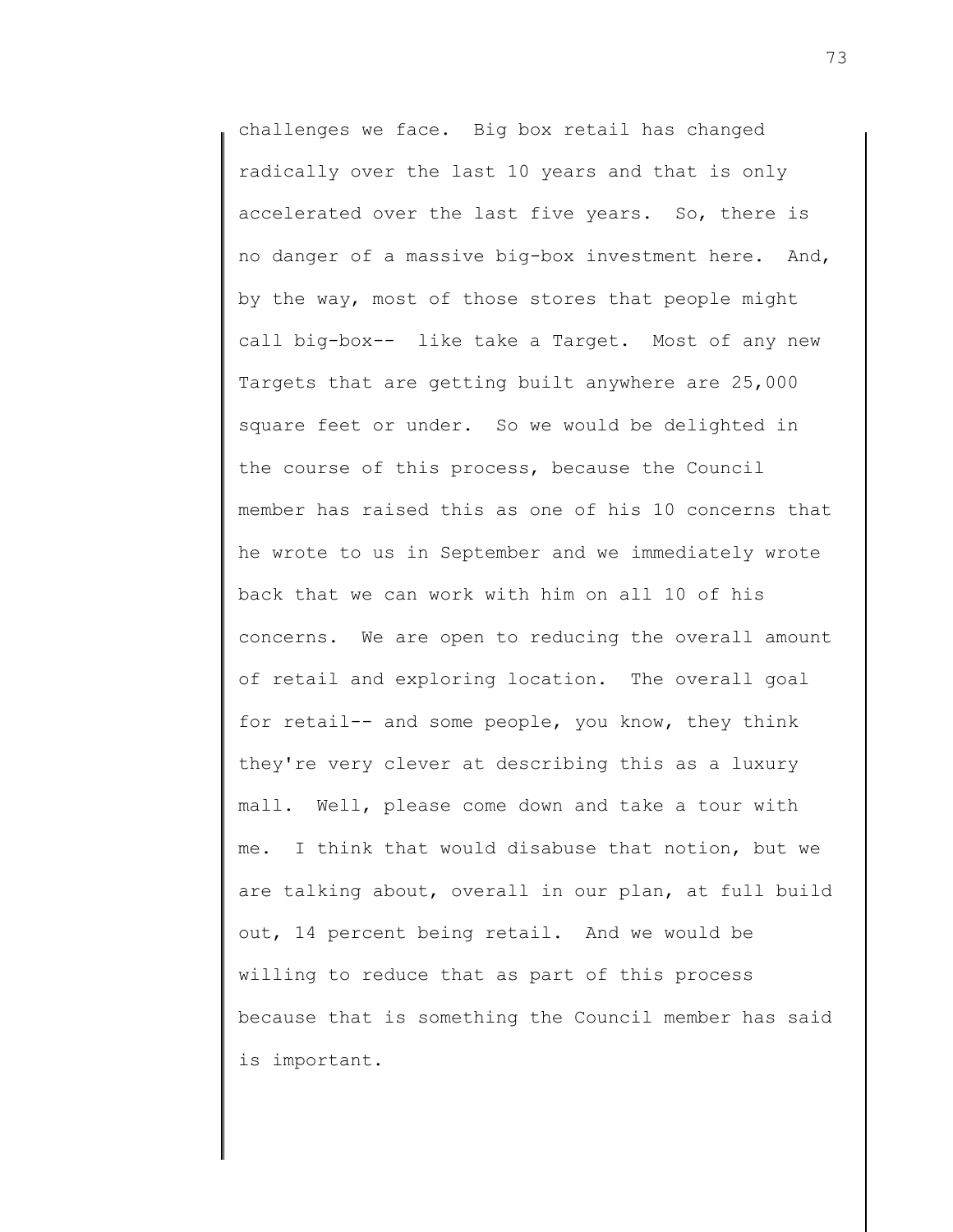CHAIRPERSON MOYA: Thank you. Let's get to the jobs here. And kind of let's clear up the numbers on that. There are currently how many jobs that Industry City?

ANDREW KIMBALL: About 8000 jobs.

CHAIRPERSON MOYA: And how many are projected if the proposal presented today was fully built out?

ANDREW KIMBALL: We're projecting a little over 15,000 on site and then another 8000 offsite because of all the economic activity that is generated here.

CHAIRPERSON MOYA: So, the future with action, the scenario presented today represents an addition of how many jobs compared to what we have today? What is that? I'm trying to do the math here.

ANDREW KIMBALL: Oh, it's the math is an additional 15,000 jobs overall.

CHAIRPERSON MOYA: 15 in total. ANDREW KIMBALL: Correct. Because it goes from eight on-site to 15 on-site and an additional eight off-site. A total of 15.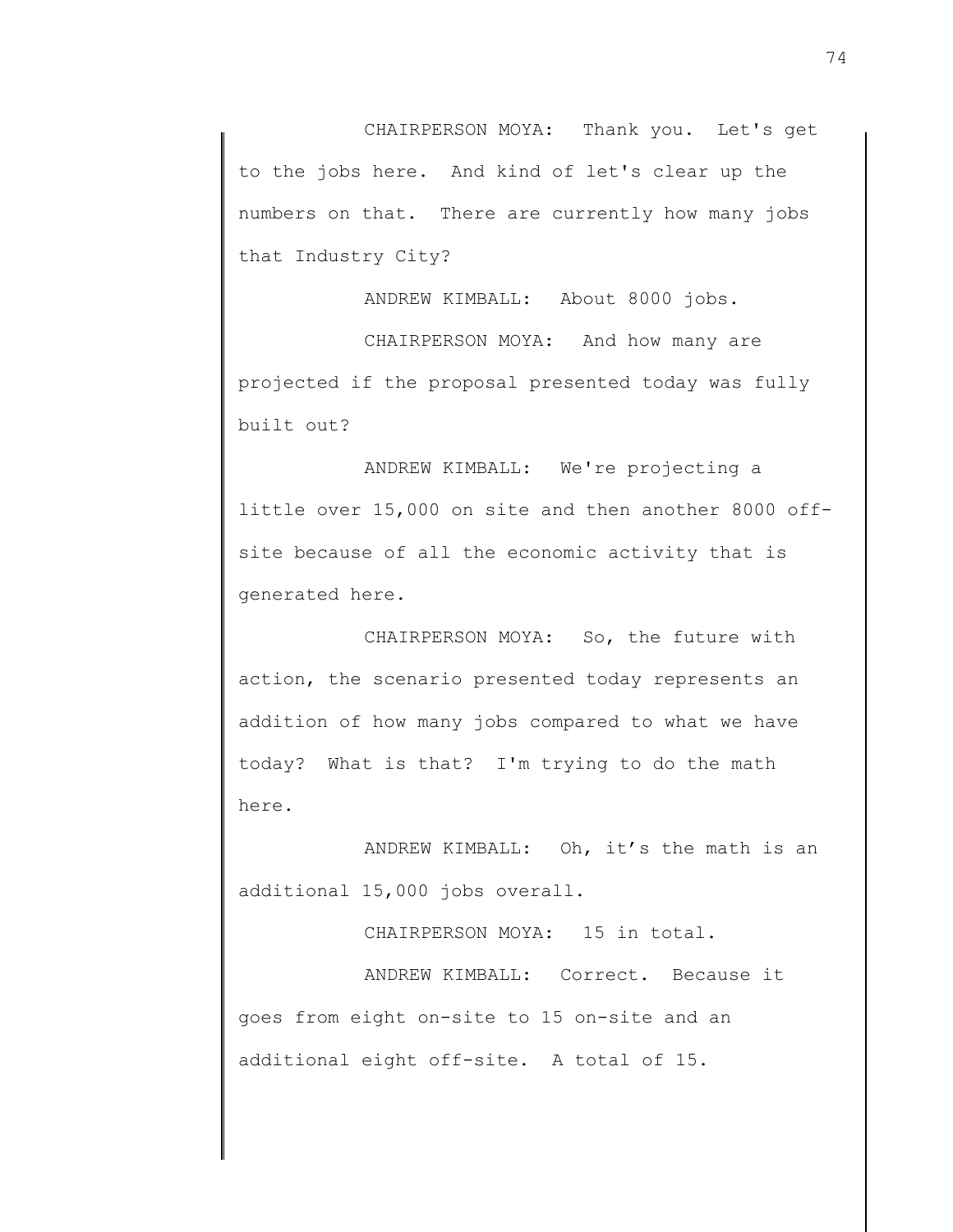CHAIRPERSON MOYA: So, as you know, much of the argument that people have said in favor of this proposal is based on job creations, but Industry City, you, the applicant, the property owner, said that the jobs would provide indirectly by tenants. So, how are you calculating the job creation estimates and, since these are not jobs directly generated by Industry City, you can't truly guarantee that these jobs will exist, correct?

ANDREW KIMBALL: I'm not sure I understand the question. You're saying that if we get approved for this rezoning and we don't invest anything or build any new buildings, maybe the jobs won't grow? Is that what you are--

CHAIRPERSON MOYA: So, based on-- Right. The jobs that are being provided are indirect by the tenants that you bring in.

ANDREW KIMBALL: Uh-huh.

CHAIRPERSON MOYA: so, for the tenants that are coming in, you're not providing those jobs directly. They are.

ANDREW KIMBALL: That's right.

CHAIRPERSON MOYA: Okay. So, how are you calculating your job creation estimates?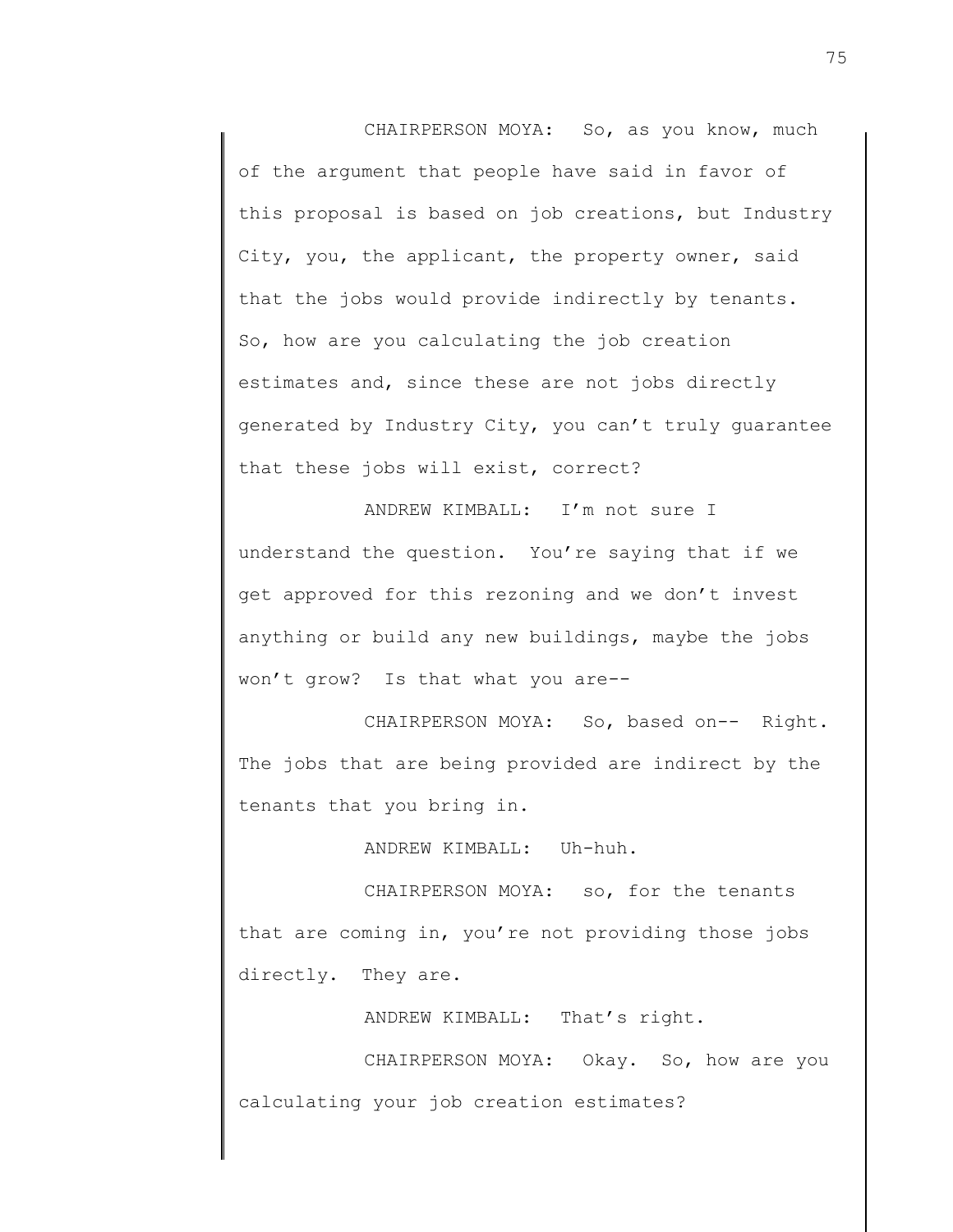ANDREW KIMBALL: How are we calculating the job creation estimates? Got it. So, they were based on track record, right? So, when we filed this application, we had a blend of jobs that was not dissimilar. There were lower numbers, but the numbers that I just gave you. The mixture of manufacturing, offices, design, art. And we projected out into the future using a REMS model. This is very common. This is part of our EIS and done by HR and A for us and that is something that we are required to do the EIS. And that's how we came up with those projections for the future because we expect the blend of uses to calm. So, a few things there. Somebody might say, well, what prevents you from just eliminating all of the manufacturing? Right? Manufacturing has changed radically in the last 15 years. What happens in 10 years when everything is AI or robotics? Well, we hear that and we believe that manufacturing is a key part of our ecosystem, but we are willing to put skin in the game here. So, what we are saying and what we are prepared to sign-- part of this could be in the zoning. Part of this could be in a legally binding CBA, but as we add new retail that we can't do today,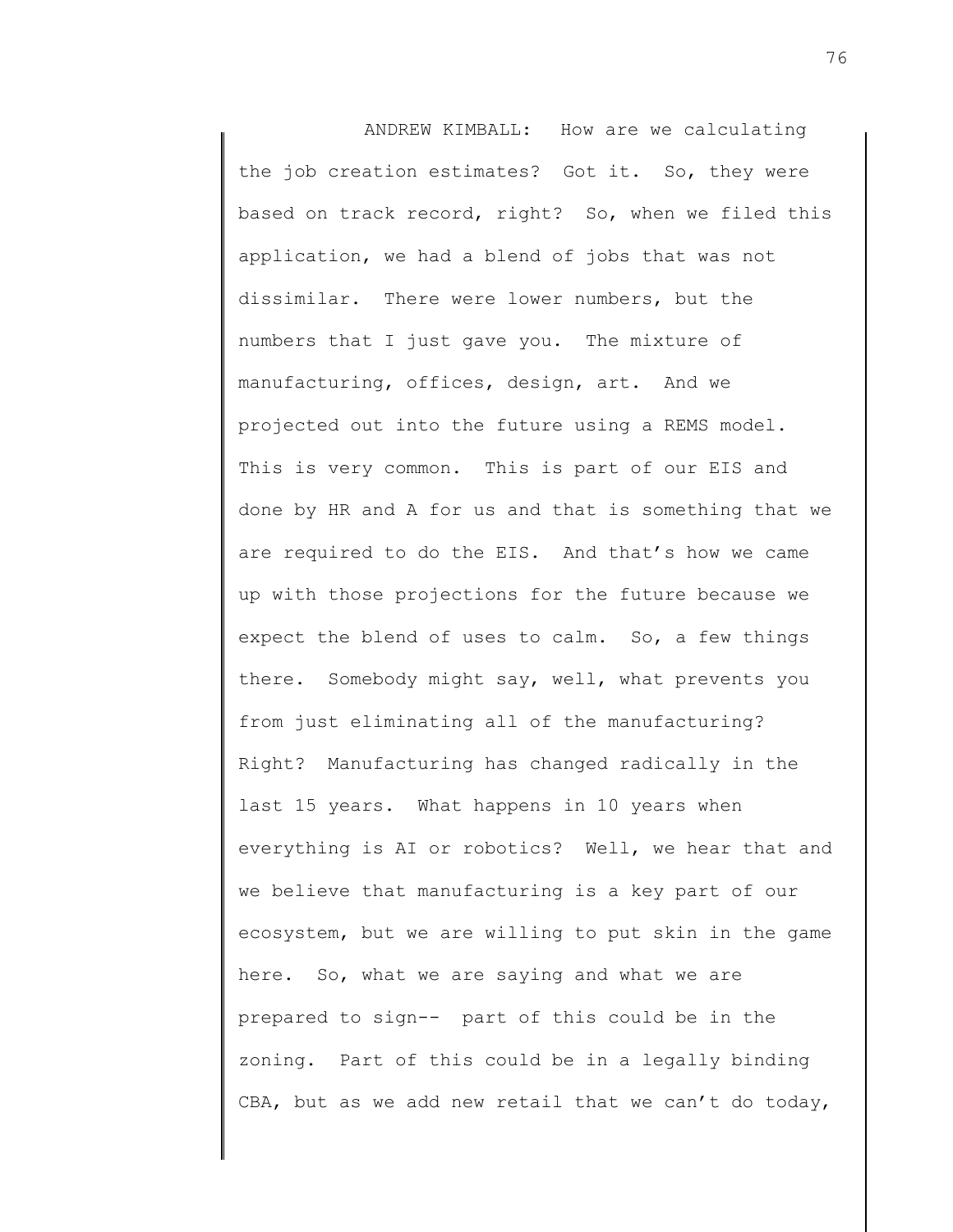as we are new buildings that we can't do today, through a formula, we would preserve manufacturing space. Right? Going forward. On top of that, we would provide space for a local not-for-profit operate at Industry City, similar to what GMDC has done. If you guys have been 10 GMDC's spaces, they are extraordinary. They are a mission driven notfor-profit Bentleys student primarily manufacturers makers. So, we would have that outpost here. If, for some reason, in the future, we fell below the overall amount that we are prepared to commit to, which is in the many hundreds of thousands for manufacturing space that we couldn't lease it for a year, then the not-for-profit would come in and take over that space and tried to lease it for the next year. If they could leave sick, fantastic. It stays. If they can't leave, I think that suggests that manufacturing is possibly gone. So, then that space will come back to us. So, that is one scenario that ensures the diversity of uses going forward. So, let's talk about jobs and how it is related to the future. So I think our numbers are pretty extraordinary of what we have done to date, but, as I said in my testimony, you know, you need more proof.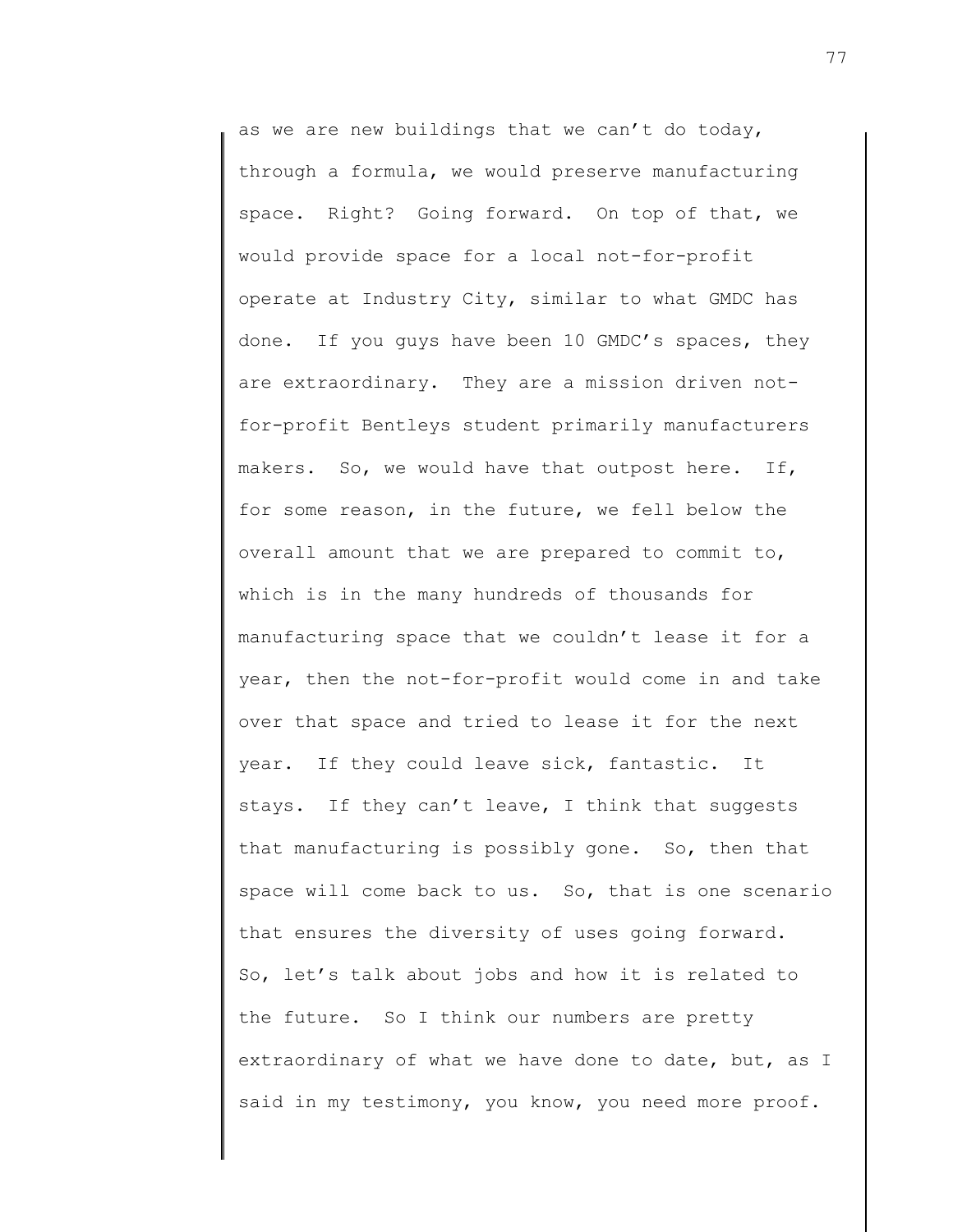You need more commitments to ensure that, in the future, for us or any future owner, there will continue to be that mix of walk to work and local folks getting jobs across every sector. Not just retail, but innovation jobs, manufacturing jobs, a very sector we have.

CHAIRPERSON MOYA: I hear you, Andrew. I guess what I'm trying to get at his side, since these jobs are not directly generated by--

ANDREW KIMBALL: Yeah.

CHAIRPERSON MOYA: Industry City, then you can't truly guarantee these jobs will exist, correct?

ANDREW KIMBALL: I don't know that anybody can make that guarantee. Yeah. Any landlord that is leasing commercial space could make the guarantee that they will lease every single space. I don't--

CHAIRPERSON MOYA: Well, I guess it is, you know, how are we going to achieve this 15,000 new jobs that are coming in here?

ANDREW KIMBALL: Right.

CHAIRPERSON MOYA: Just considering like how can the city hold Industry City account to Paul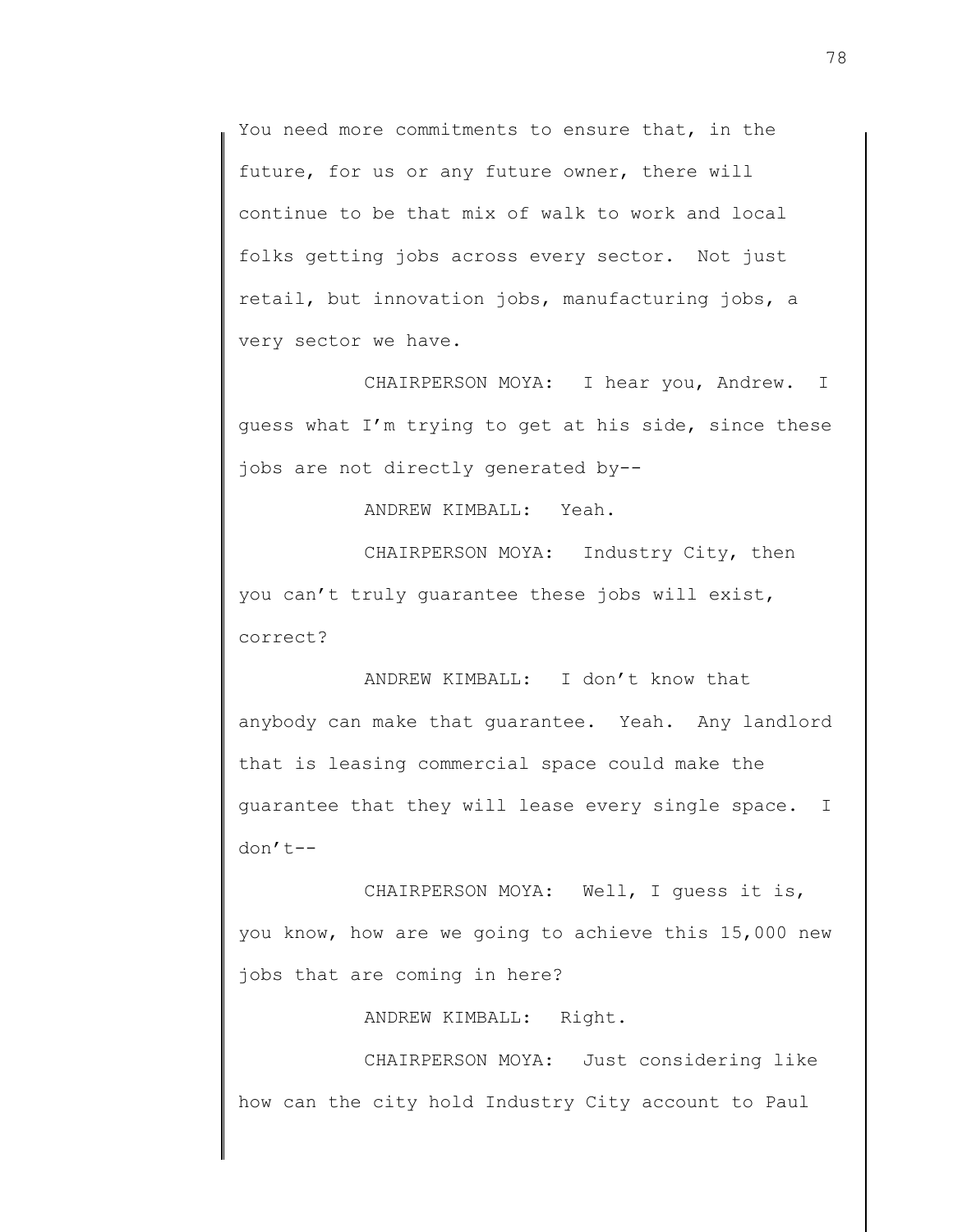for the economic benefits that are being promised? And also with that, would you be willing to work with a third party? Perhaps a city agency? EDC, SBS to monitor and publish jobs data?

ANDREW KIMBALL: 100 percent. And I apologize for going on too long and not answering it. Just to finish my point before because I think it's important, Mr. Chair, is that, on the jobs-- and this is something that we announced yesterday. That in the future we will not be able to fully utilize the things we get out of this rezoning. It will not be able to fully utilize the retail that we can't do today. We will not be able to fully utilize a new buildable unless we can demonstrate, through a thirdparty-- and it could be a city agency or whatever the city or community decides along with us as an independent arbiter of this-- that the jobs are continuing to go local across all job types.

CHAIRPERSON MOYA: So, I'm just going to stick to this for just a couple more minutes. The question we ask about sort of the economic development proposal, according to the information that you provided, 35 percent of the people who work at Industry City, from the surrounding neighborhoods.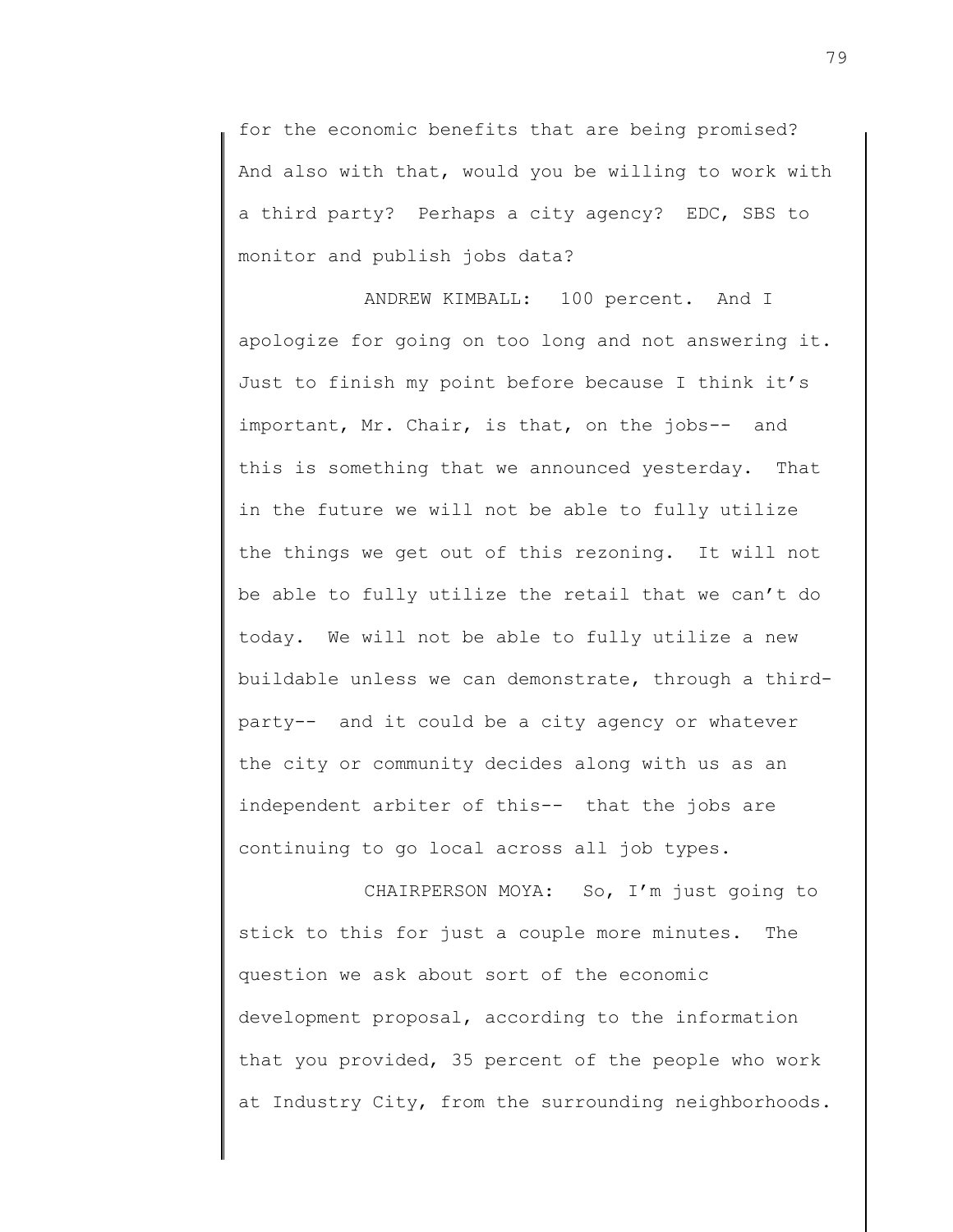And one in five Sunset Parkers who live and work in Sunset Park work at industry city. My question is, what is the source of this information and sort of how much of-- well, just tell me what the source of that information is first.

ANDREW KIMBALL: Sure. We did an extensive survey towards the end of 2017. So, after about four and a half of heavy investment and job growth, think we are at about 6500 jobs then. We are now at 8000. It was statistically relevant survey and went across every sector. So, proportionally, again, as I laid out what we have today, we've got a certain number of warehouse distribution companies, a certain amount of manufacturing companies, a certain amount of what might be called office or art and tech. And we surveyed them and we did that, again, with our colleagues at HR and A and we got individuals to fill out data and then we also got ZIP code data from those companies. And so, the analysis of that data showed that about 35 percent came from the surrounding ZIP codes. Now, that's South Brooklyn. That includes Redhook. It includes Sunset Park. It includes the other ZIPs surrounding Sunset Park. And I will say, at the Brooklyn Navy Yard, we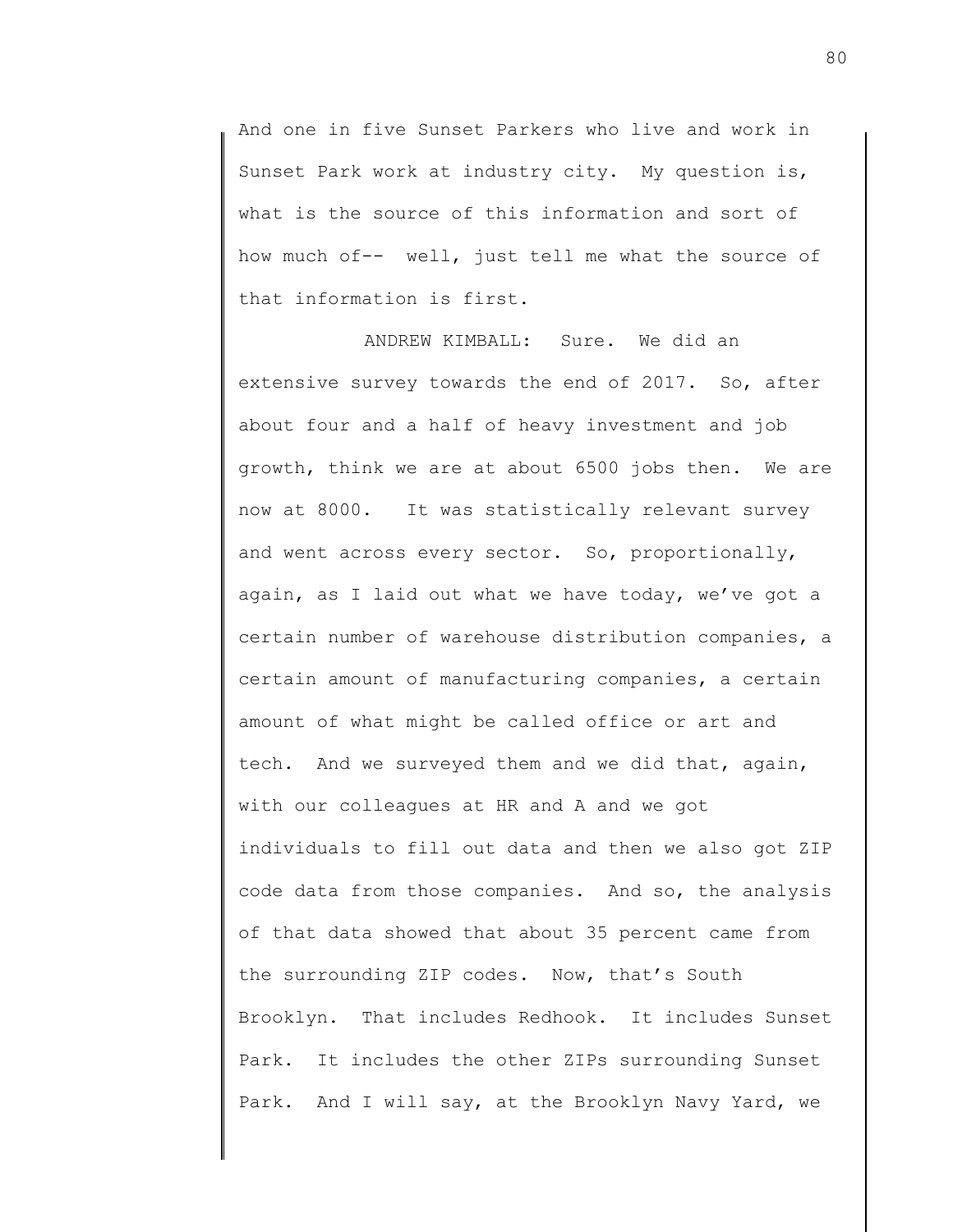had a very similar statistical set of data going to the neighborhoods around the Brooklyn Navy Yard. It's just the reality of these big industrial campuses that it's really smart to recruit and hire locally from the local community.

CHAIRPERSON MOYA: So, much of Industry City's branding has been focused on the innovation economy, but people of color remain highly underrepresented in both the technology and creative sector like arts and design while only 35 percent of the total New York City workforce is non-Hispanic, white. 51 percent of computer, engineering, science occupations and 65 percent of the arts and design and entertainment and media occupation are held by white New Yorkers, according to the most recent available census data. So how do you see your role as a landlord of millions of square feet in working class majority minority neighborhoods in addressing this disparity?

ANDREW KIMBALL: Yep. It's a really great question. I appreciate it. That same survey, by the way, showed that over 60 percent of the folks who work here are people of color. 70 percent come from--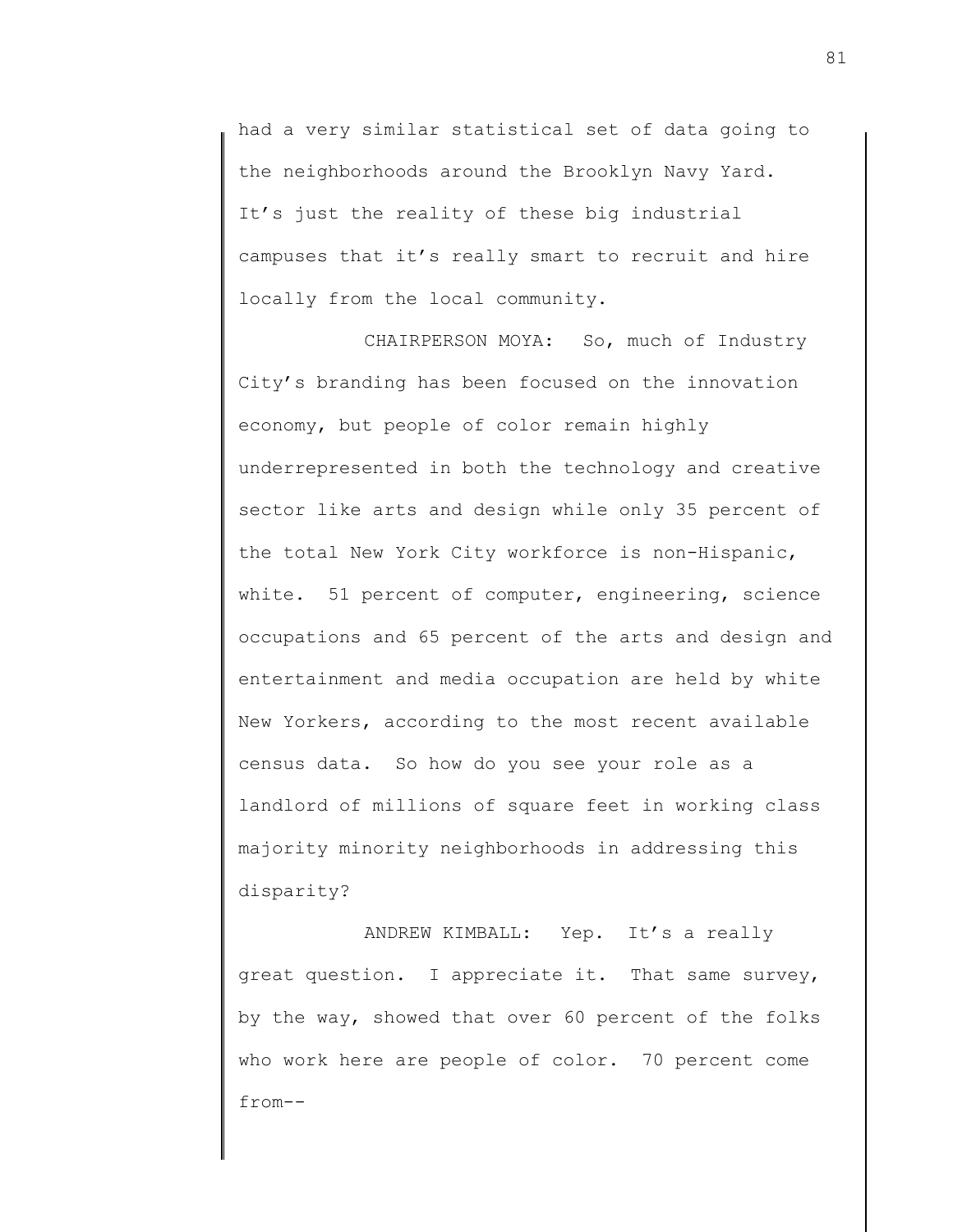CHAIRPERSON MOYA: [interposing] Can you pause real quick? We're just having some technical difficulties right now. If you could pause until we're able to fix this. So, we've paused for a moment just to ensure that our closed captioning is working.

ANDREW KIMBALL: Great. So, should I proceed?

CHAIRPERSON MOYA: Give me one second before I get the--

ANDREW KIMBALL: Okay.

CHAIRPERSON MOYA: green light and then-- ANDREW KIMBALL: Got it.

CHAIRPERSON MOYA: So, while we're waiting to get our closed captioning up, I just want to make the announcement. We know that a lot of members of the public have signed up to speak and we're eager to hear from all of you. So we really appreciate your patience, but we understand if you are not able to stay on. We ask that you please email your testimony to

[landusetestimony@Council.NYC.gov.](mailto:landusetestimony@Council.NYC.gov)

[landusetestimony@Council.NYC.gov.](mailto:landusetestimony@Council.NYC.gov) And we'll come back to you as soon as we get clearance. So, our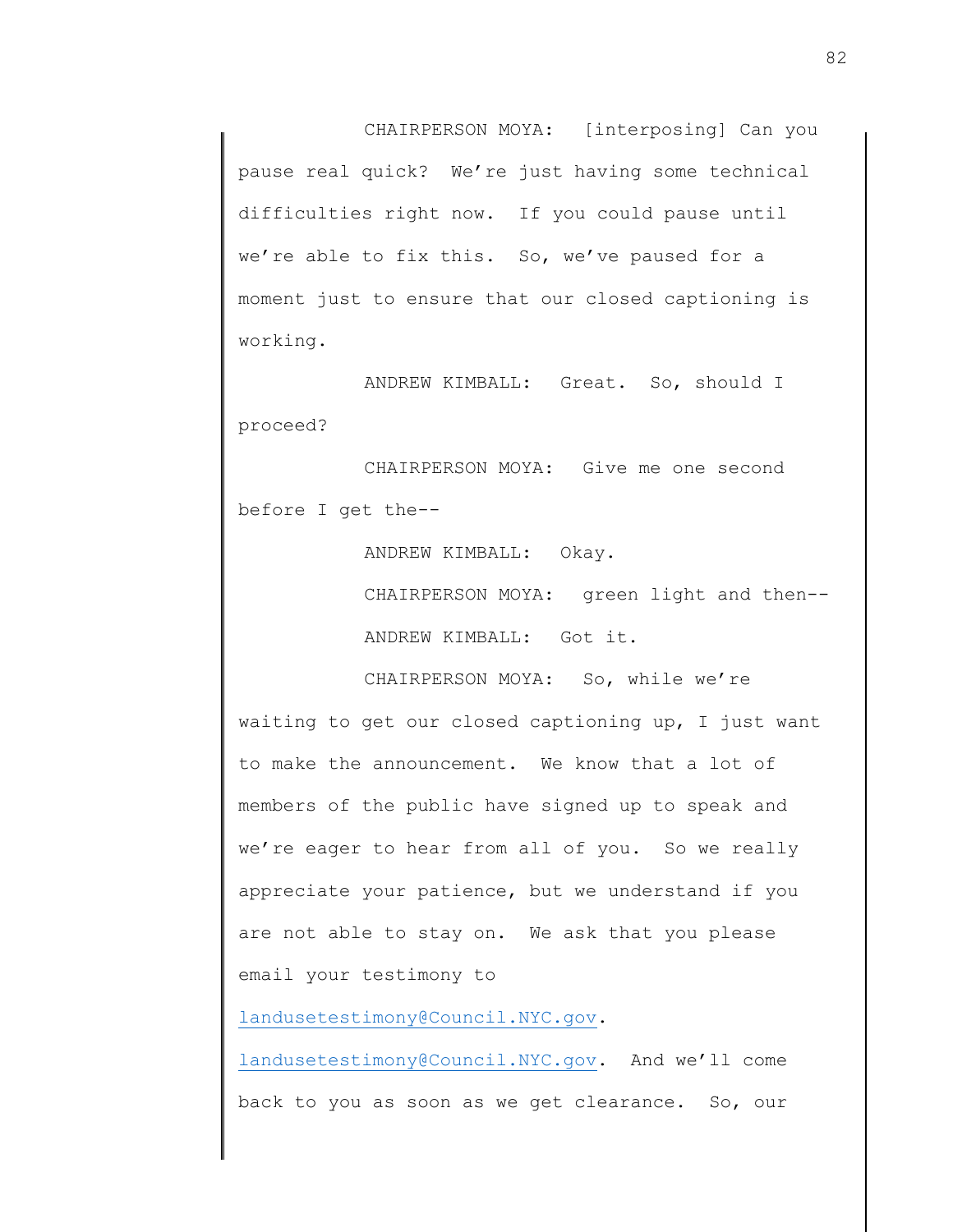meeting will now stand at ease until we figure out this problem and then we will come back momentarily. Thank you. Okay. We're not going to proceed. We were able to resume. We have our closed captioning issues solved and so, Andrew, I don't know if you want me to ask you the question again or if you're-- I know you might of lost--

ANDREW KIMBALL: I heard the question and I really appreciate the question. It's something I feel like I've dedicated the last 15 years of my life too, so I feel strongly about it. So, this issue of making sure that a diverse pipeline is coming into the sectors that are relevant to New York City's economy today and in the future, could not be more important. So, I agree 100 percent on that. So, there is no silver bullet here. It is going to be really hard work on a lot of different fronts and a lot of different programs. Some of the different programs I've worked on, including at the Brooklyn Navy Yard, where we set up with Brooklyn Workforce Innovations, a not-for-profit that works in Brooklyn, both at the Navy Yard and now with me at Industry City that would do production training assistant programs to get folks with limited educational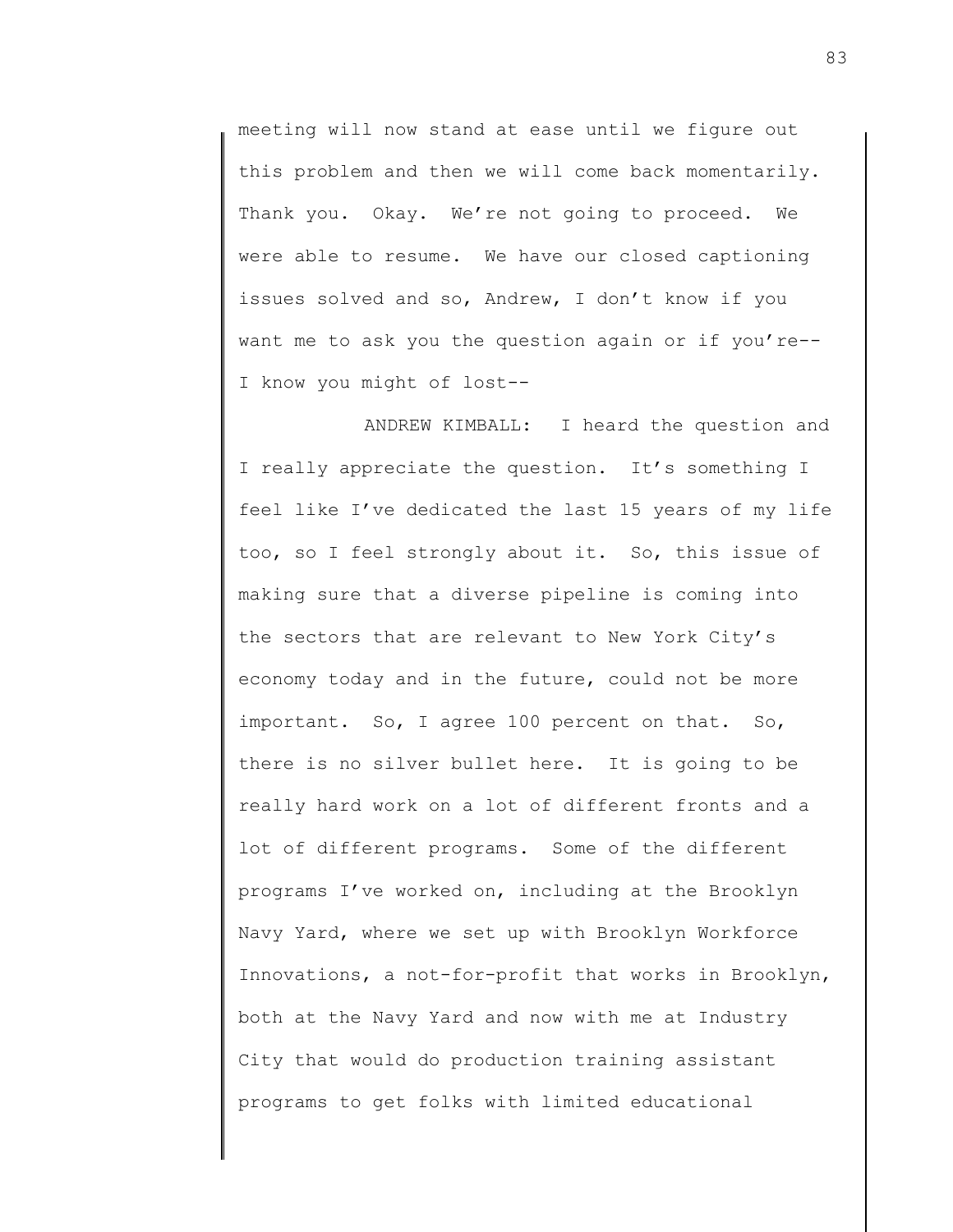backgrounds into union pathways in the film and television industry. That is one example. Also, the Brooklyn Navy Yard, through the new vocational high school there, again, if you go there, some of it is traditional manufacturing, but there is a space where young people learn about design. There is a space where people learn about postproduction and innovation. There is a space where people learn about coding and then there is a space where people learn about culinary careers. All vocational, all working, all experiential. And, again, we hope to replicate that school at Industry City and, again, all credit to Council member Menchaca who has pushed that concept and we fully agree. Other programs here that we have run through the Innovation Lab have included cloud computing training done by Opportunities for a Better Tomorrow. The cyber security training program working with young women Sunset Park high school. An engineering internship that has been working with about 25 Sunset Park students, high school students over multiple years to train them to get them into the engineering sector. These are the real challenges. Getting into the sectors needs to start very early on in education,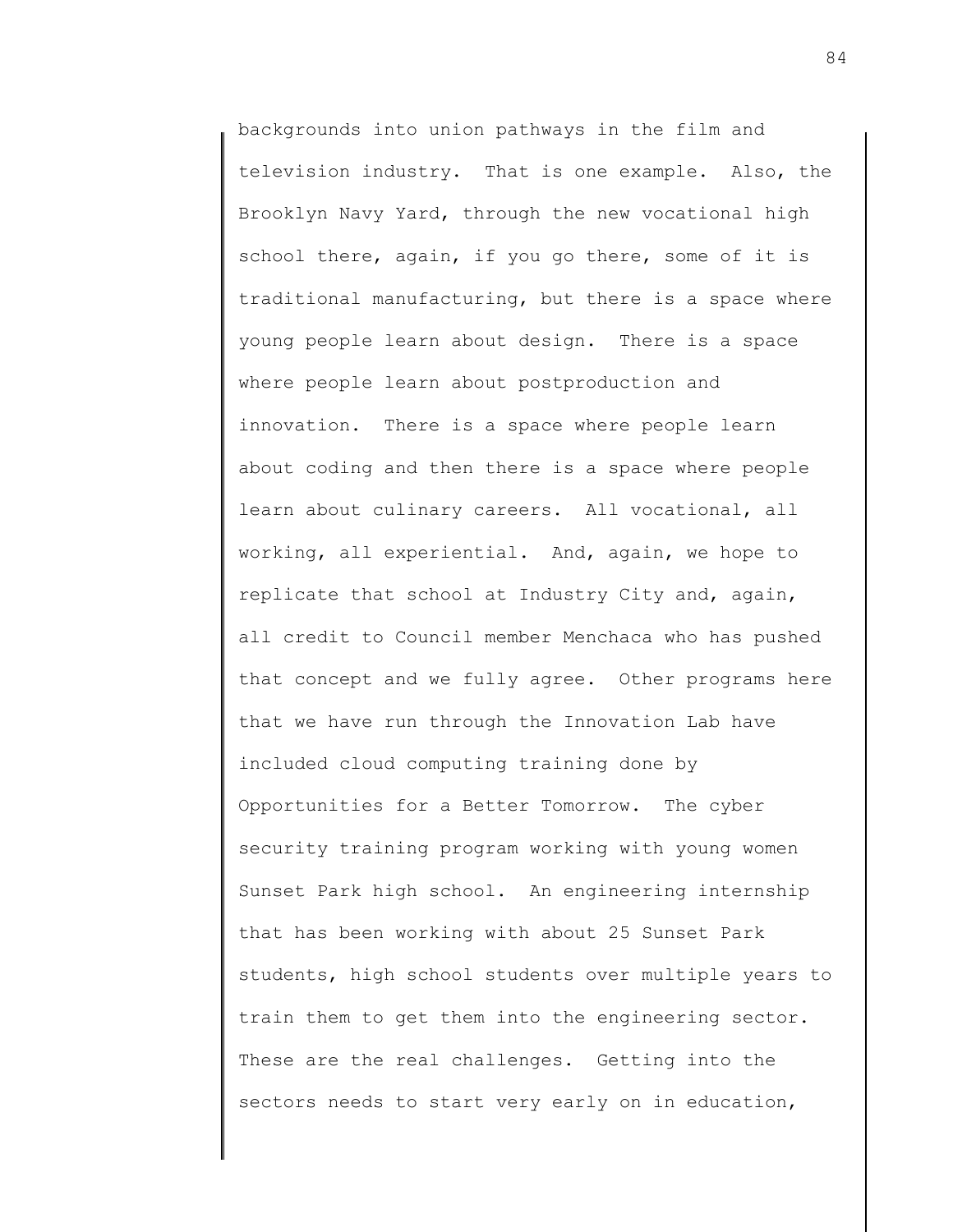even before high school, but we can accelerate that by embedding the schools in Industry City. High schools and colleges and universities, particularly schools like CUNY, to create the pathways for the diverse set of New Yorkers that we all want to see you succeed there. I would say entrepreneurship is another key area among folks of color to support them, nurture them. It's something we've tried to do through the Innovation Lab. We would love to do more of it and I am all ears for folks who have really successful programs in their districts to see what we can learn there, but we are working very hard on that issue.

CHAIRPERSON MOYA: Thanks. And now, on the other hand, the workforce. Sort of the more traditional, industrial jobs: manufacturing, construction, transportation, maintenance, repair, etc., is over 80 percent people of color and, again, this just brings me back to the question how can we ensure that that industrial business will have a place long-term Industry City?

ANDREW KIMBALL: Yeah. And I'll highlight again the two key areas there because they are very unique, but one is we don't get to benefit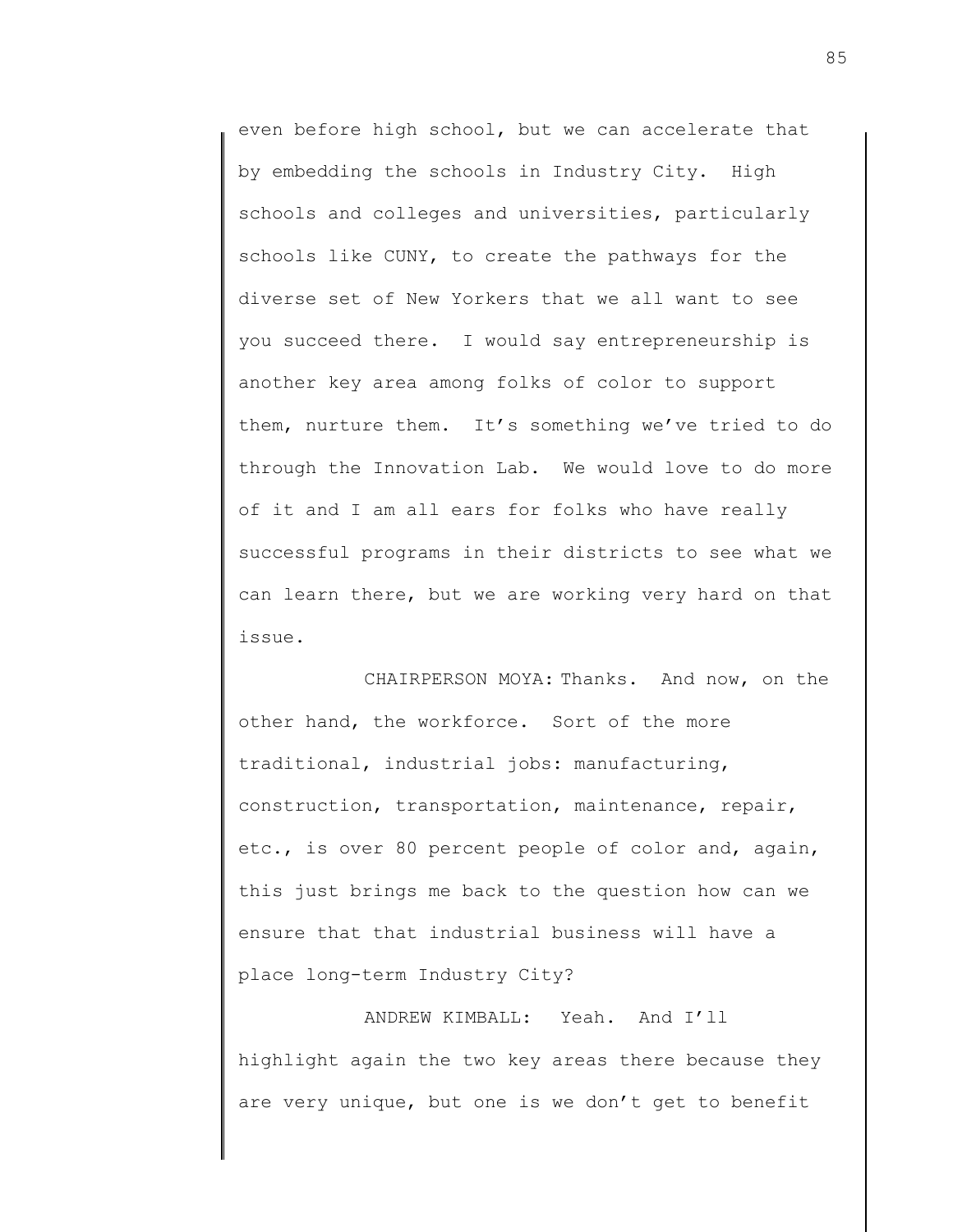from this rezoning unless we are also setting aside manufacturing space. So, those two things are going to be linked. So, again, some of those manufacturing businesses will be higher end manufacturing. Some of them will be much accessible assembly line where folks who just have a GED or a high school degree can get access. And we have a blend of both. And, again, we are prepared to embed a not-for-profit, like a GMDC, in our campus to ensure that they also have the opportunity to bring companies like here.

CHAIRPERSON MOYA: And sticking with the job front here, are you committed to providing good paying jobs at this site and what have you done to secure those?

ANDREW KIMBALL: We're very committed to that and I would say that you are going to hear later today both from the building trades and from 32 BJ about their strong support for this project. So, I think nothing speaks louder than that in terms of creating good paying union jobs. Secondly, I would say that, you know, the kinds of sectors that we are developing year-- not all, but a considerable portion of them, do pay more than 50,000 dollars a year entry level with career pathways. And so,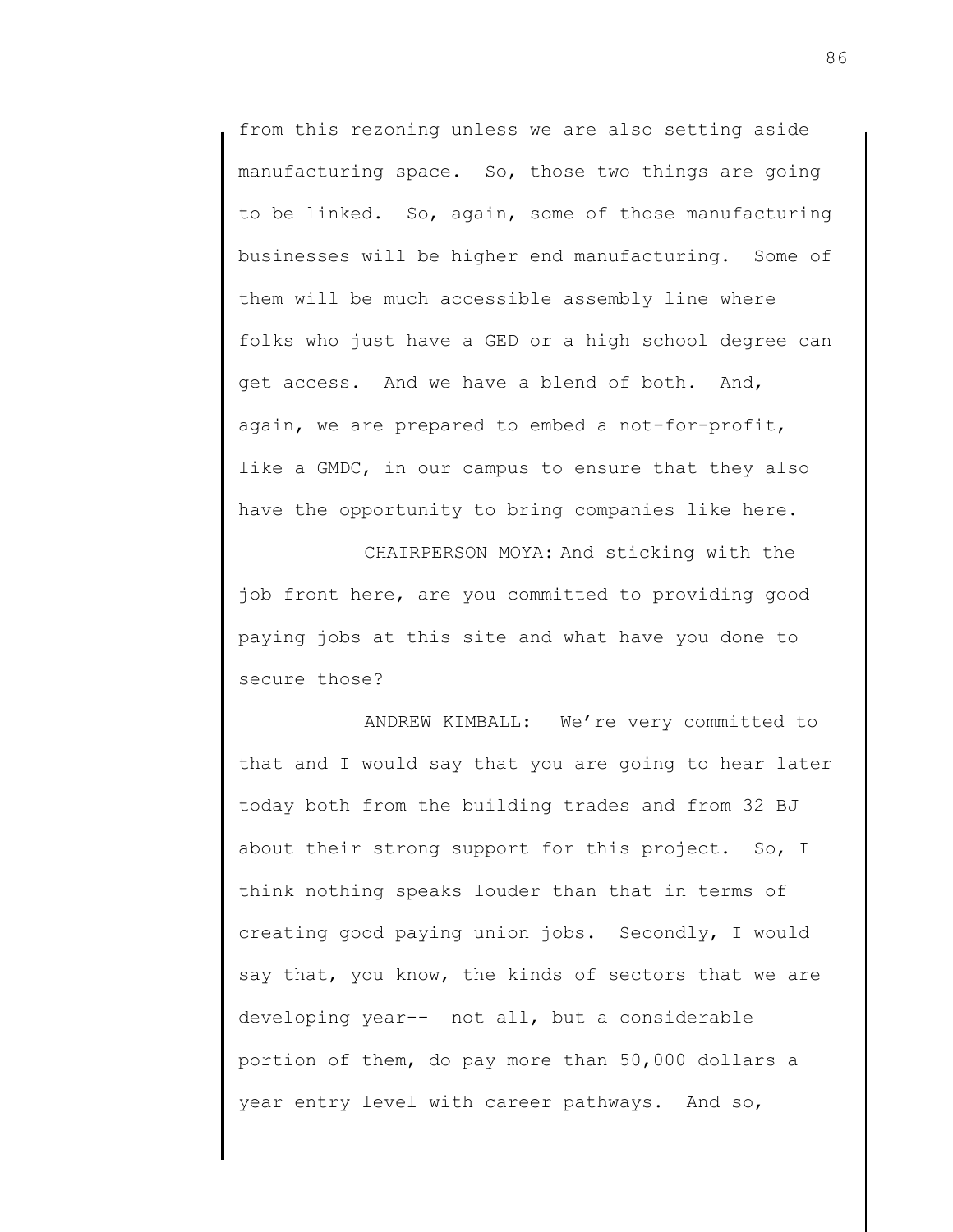again, to go back to your preceding question, the key challenge, the key metric is how do we make sure local folks, and a diverse set of folks are accessing those jobs? And that is something we are prepared to work on together. Yeah.

CHAIRPERSON MOYA: Okay. Thank you. Just got one-- I've just got two more questions and then I'll turn it over to my colleague. We've noted that the development will undertake-- the development will be undertaken without the expenditure of public funds, but I just want to clear up some things here. So, if you could just bear with me and we will walk through this. There are tax exemptions, tax breaks, that Industry City is receiving, correct?

ANDREW KIMBALL: We receive ICAP. That is correct. Almost always in economic development projects like this, particularly if it involves public land, there are direct expenditures of public money, meaning public capital money. Over 1 billion dollars at the Navy Yard. Same it Brooklyn Army Terminal. There is no money of that sort going into this project. We are benefiting from ICAP. Which any business that is adaptively free using an old building is likely to be benefiting from,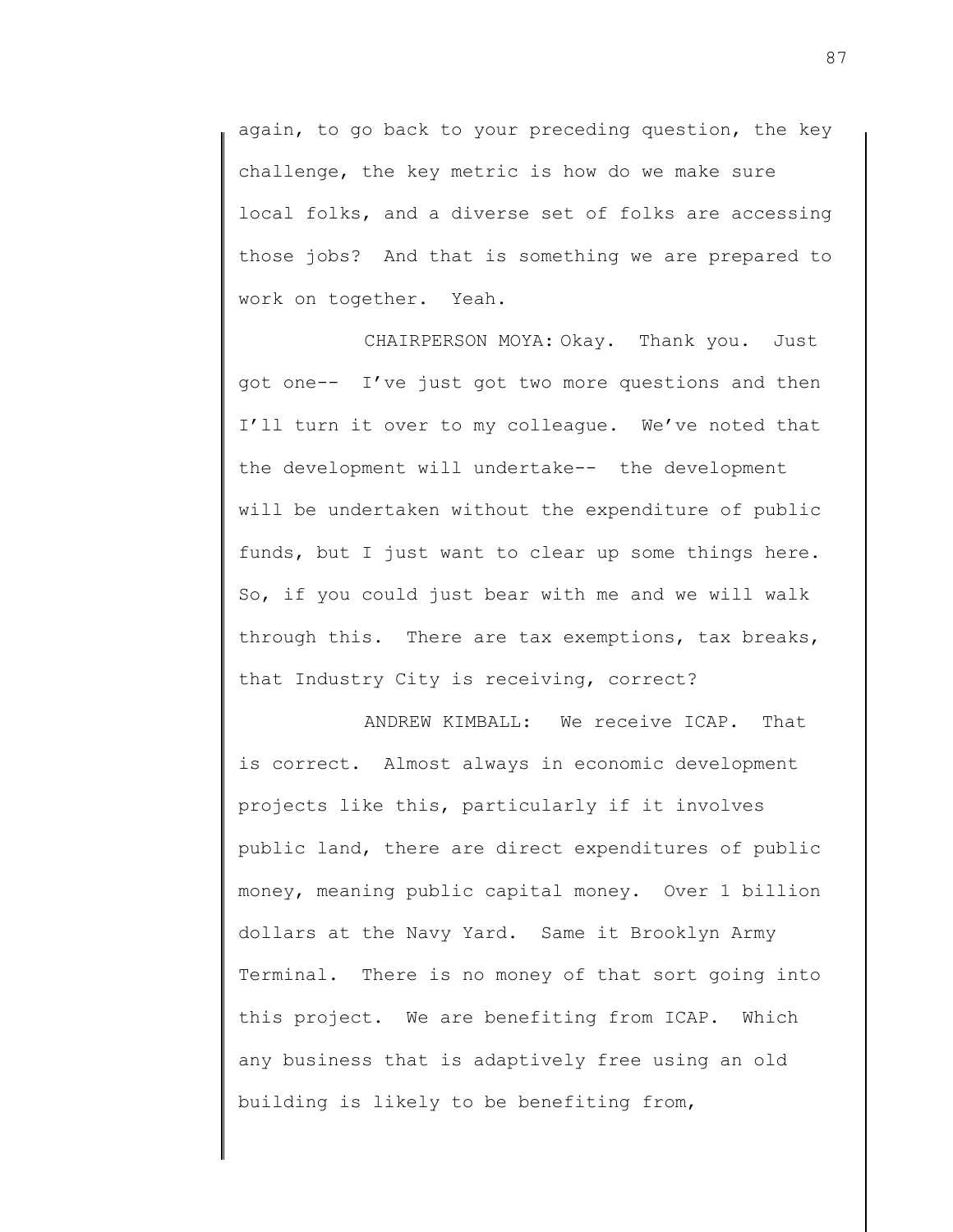particularly if they are building and creating jobs in the outer boroughs.

CHAIRPERSON MOYA: Right. So, the only tax exemption that you are currently receiving is ICAP?

ANDREW KIMBALL: Correct. We benefit from Energy Cost Savings Program, as well, which is an energy cost saving program directly targeting industrial and manufacturing businesses.

CHAIRPERSON MOYA: Would you know what the estimated value of that is? ICAP and--

ANDREW KIMBALL: Yeah. I don't have that off the top my head, but this is-- let me try to explain this in the most simple terms and why these programs are valuable. So, private investment wouldn't be made in these buildings if there wasn't some certainty about property tax break going forward. So, what ICAP does is incentivizes your investment that then benefit the businesses that are brought in because it creates the space that can be used by that business and then those businesses pay taxes, as well as the landlord. So, the overall tax impact to the city far exceeds any increased property tax that might've happened due to those investments because the investments wouldn't have happened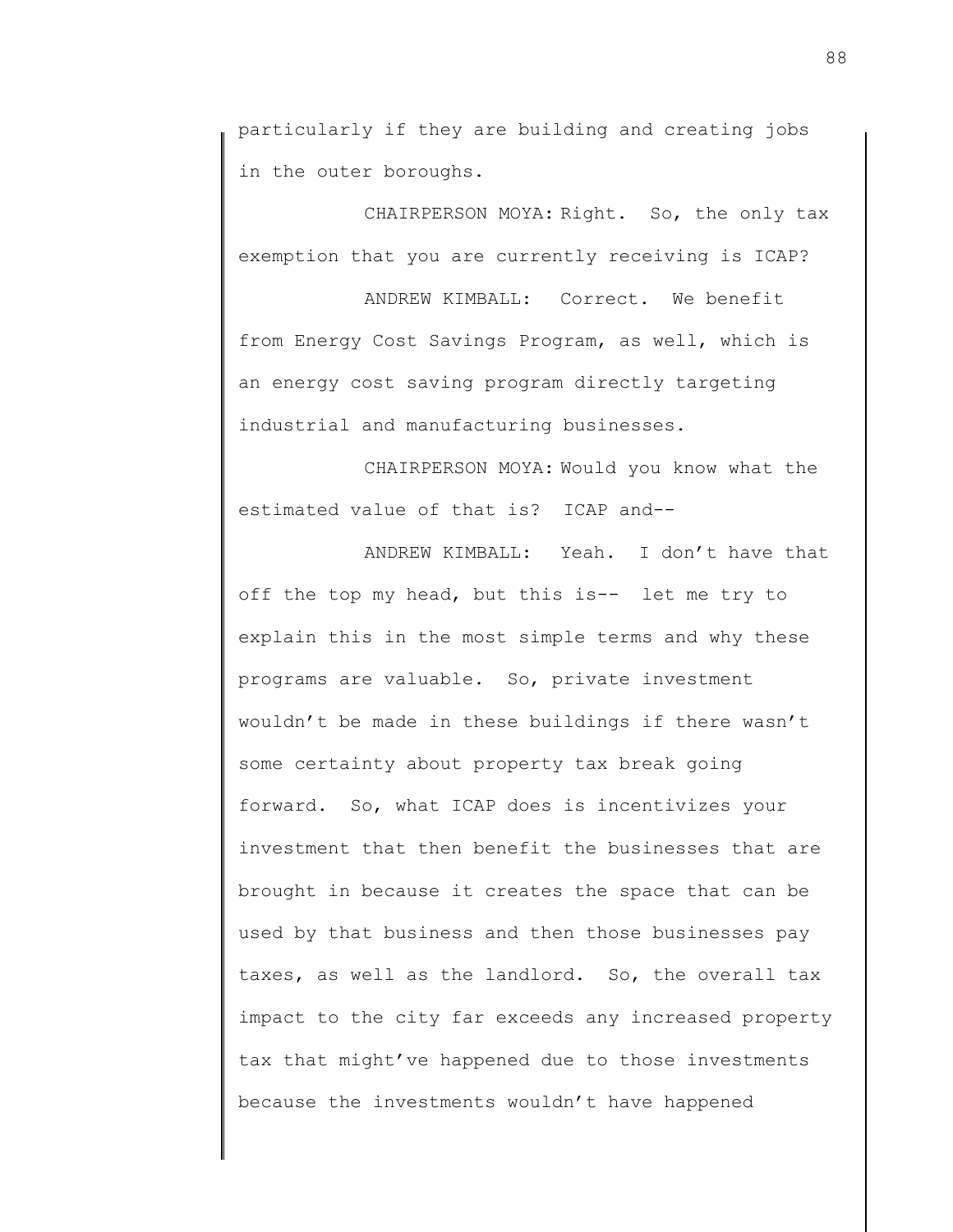without them. Okay. So, in our case, were talking about a situation where, as a result of being able to lock in taxes, we are investing 400 million dollars. That is creating lots of jobs and businesses. Those businesses pay taxes and, ultimately, this is going to create 100 million dollars a year in annual tax revenue for the city.

CHAIRPERSON MOYA: And, lastly, others exemptions important to the economic success of the complex?

ANDREW KIMBALL: 100 percent. And I think many of you heard broadly the business community, chambers of commerce across the city coming together every few years when these programs are up for renewal saying how critical they are, as well as the businesses that actually benefit from them that wouldn't otherwise have been able to move here if it wasn't for those incentives.

CHAIRPERSON MOYA: Okay. And just lastly, and prior testimony and comments, Industry City has stated the willingness to remove the hotel aspect of the development. Is that correct?

ANDREW KIMBALL: That is correct.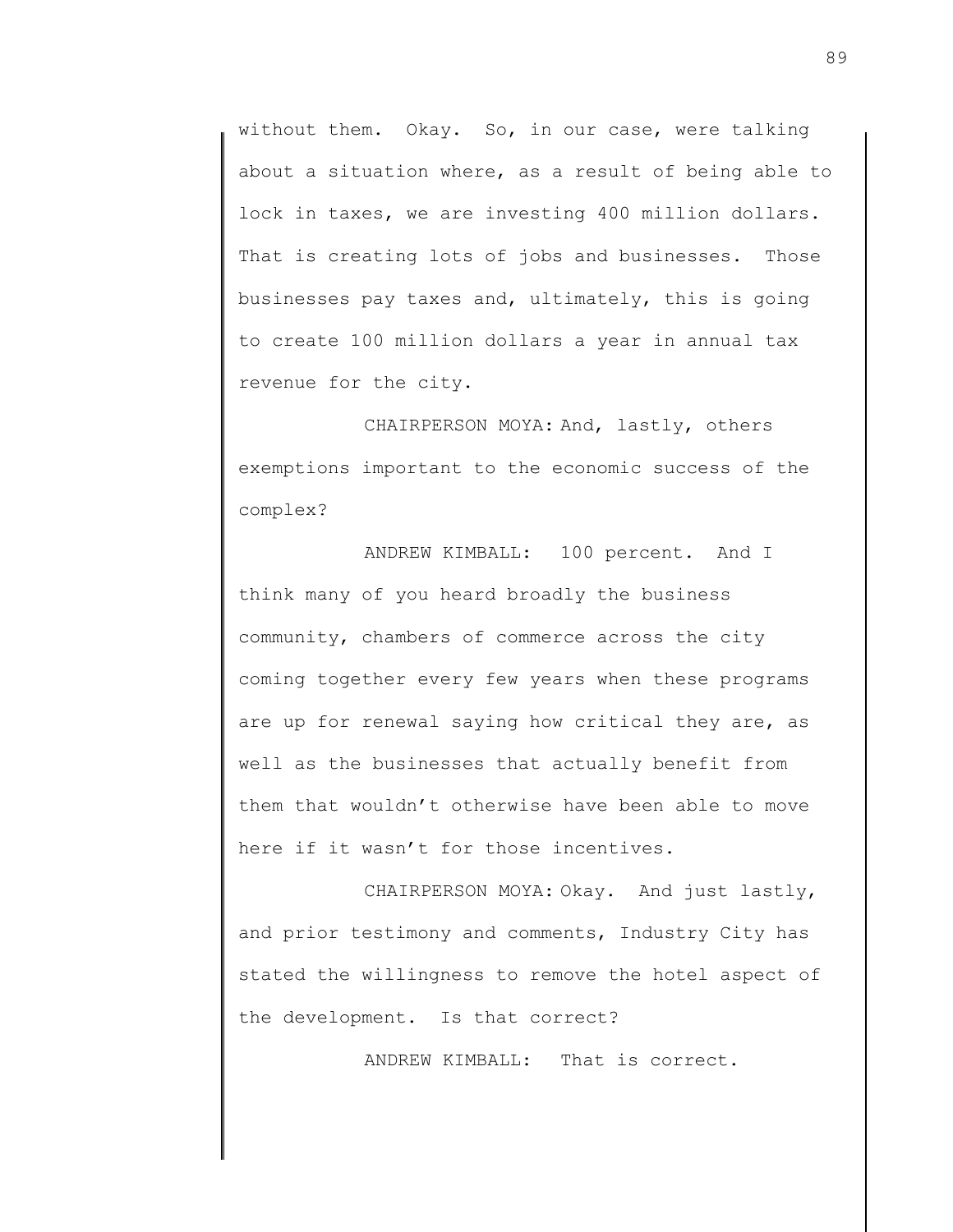CHAIRPERSON MOYA: Okay. And also CUNY has expressed an interest in locating an academic use at Industry City. Is there any conversations happening there?

ANDREW KIMBALL: What I can say is pre-COVID, we're having very positive conversations that are gone on for several years. We were very optimistic. Obviously, they are facing a major budget crisis like every other entity is, economic crisis. So those are on hold for the moment, but I am quite confident that they will restart, particularly once the economy restarts and we all hope that is relatively soon, but let's assume there is a vaccine in the next six months and, maybe, by this time next year, things are starting to move back to normal. But we are very optimistic that there will be an opportunity to partner with CUNY and it is for the same reason that I said. All of these schools that have approached us over the years, their students want the experiential learning that comes being embedded in an innovation district like this.

CHAIRPERSON MOYA: And this is my last question. The borough president, the community board, recommended modifying zoning to ensure that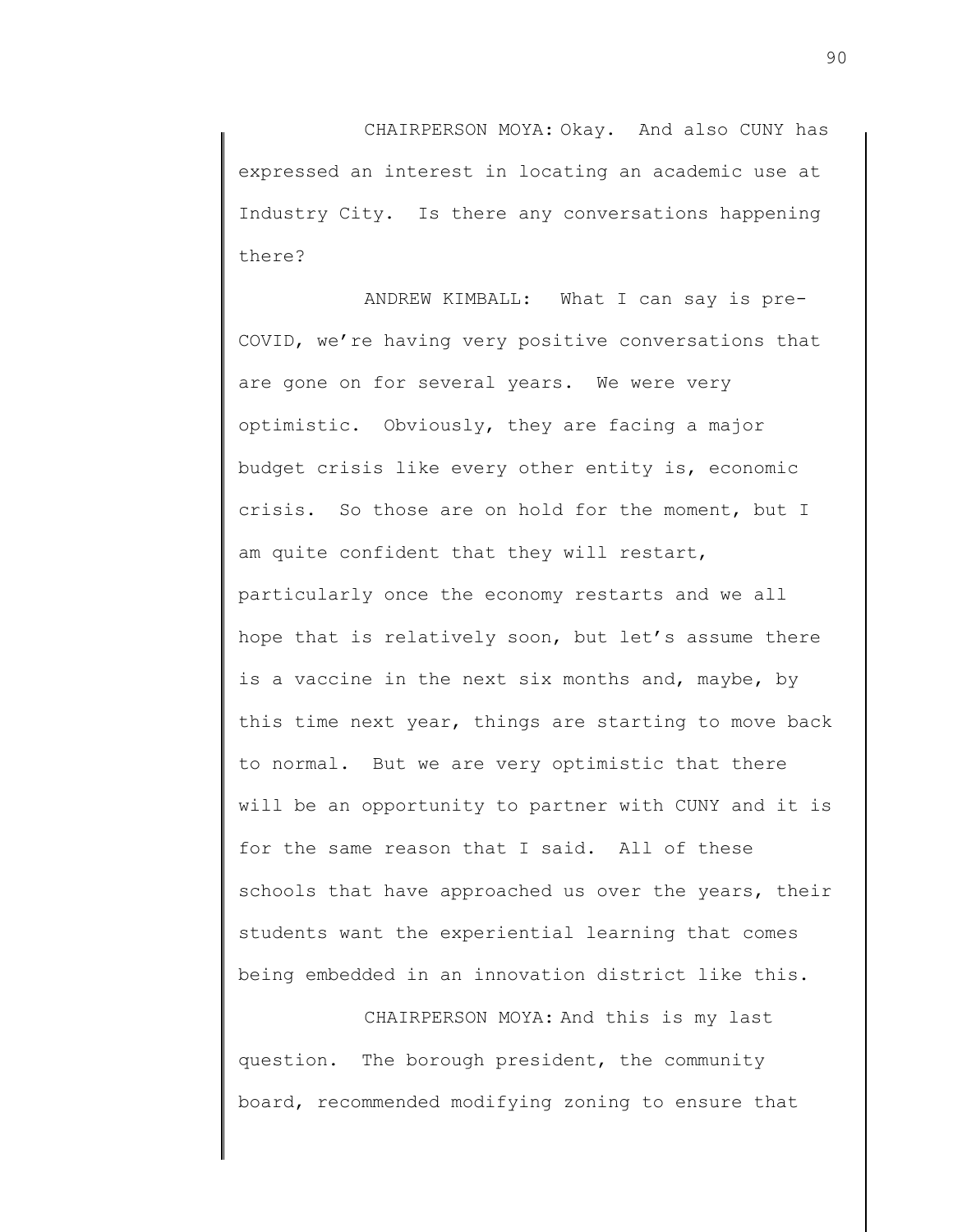the finger buildings that are privately owned, but publicly accessible, the streets, the courtyards, remain open to the public in perpetuity. Are you willing to support this?

ANDREW KIMBALL: The commitment we have made is to keep the streets open. Those are privately owned streets. The courtyards we have invested enormously in in creating open green space for the community and we expect it to stay that way. I believe the borough president had a request to that, if we were to build over them at some point, that it be at a certain height so that the open public space could remain in place.

CHAIRPERSON MOYA: Thank you, Mr. Kimball. I now want to acknowledge that we have been joined by a Chair Salamanca and I want to see if the Chair has any questions.

COMMITTEE COUNSEL: Chair Moya, Chair Salamanca has no questions at this time.

CHAIRPERSON MOYA: Okay. Thank you, Chair, for joining us. Thank you, Mr. Kimball. I want to now turn it over to Council member Menchaca and I just want to, again, remind everyone, my colleagues, Council member Menchaca will have 10 minutes, but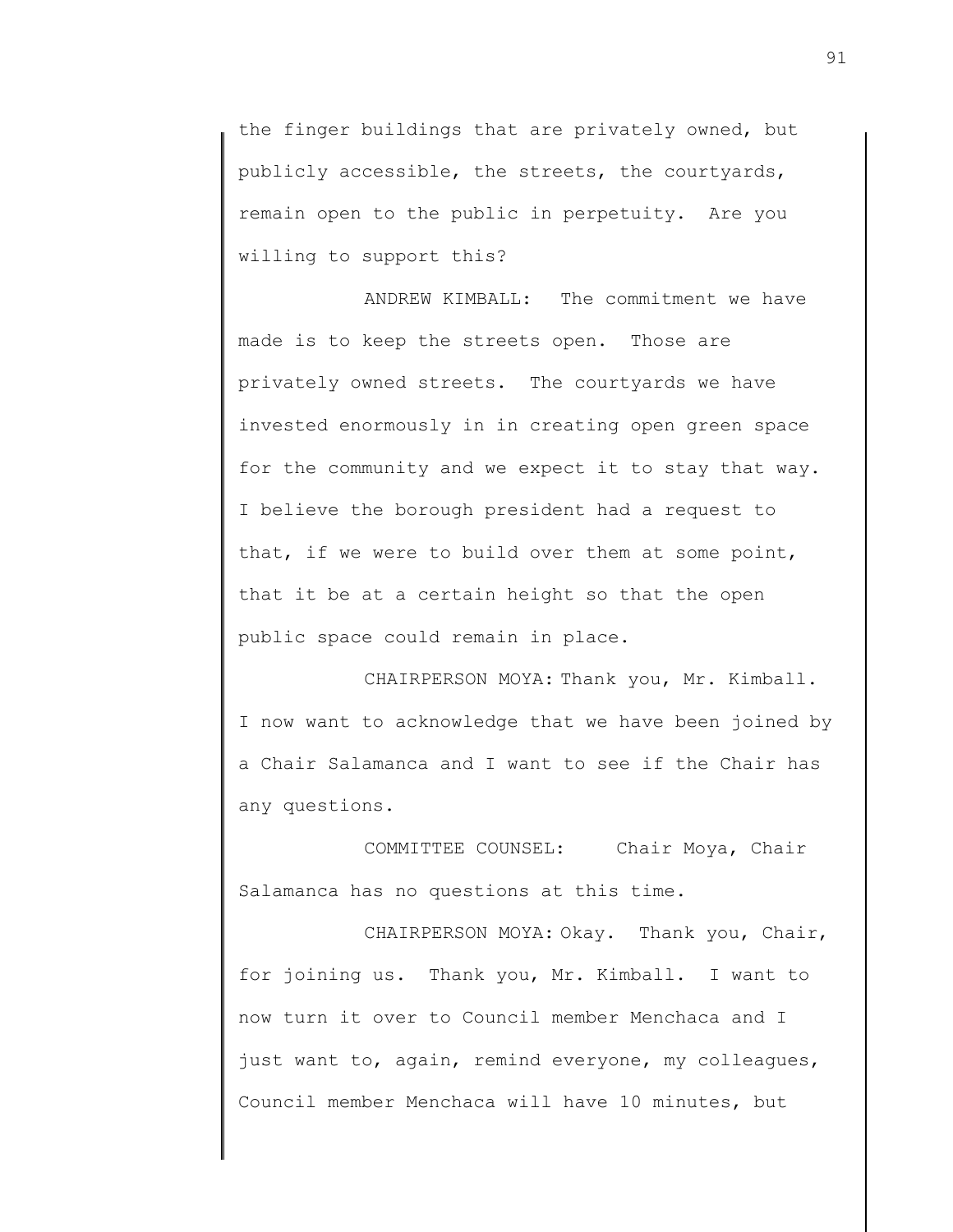everyone else will have a five minute time limit. And I appreciate your patience and all those that are waiting, as well, to testify. So thank you and I now turn it over to my colleague, Council member Menchaca, for questions.

SERGEANT-AT-ARMS: Time begins now.

COUNCIL MEMBER MENCHACA: Thank you, Chair, for those questions. I think you've highlighted, not just concerns, but ideas that we've been going back and forth on. And so, I'm going to use my time just to kind of pin down a couple more pieces in the areas around jobs, the Community Benefits Coalition, and a couple other items. Andrew, Ethan, and Jesse, good to see you all. It's been a while since we have been in the room again and so, I want to say thank you, again, for being here today. Specifically you, Andrew. You have done an incredible work in Brooklyn to do great by the community and manufacturing and so I just want to start by saying that I know that you calm with a lot of good work and I not only appreciate that, but I have seen that. The conversation that is happening today, in some ways, respects that, but will confront the place that you are in right now, private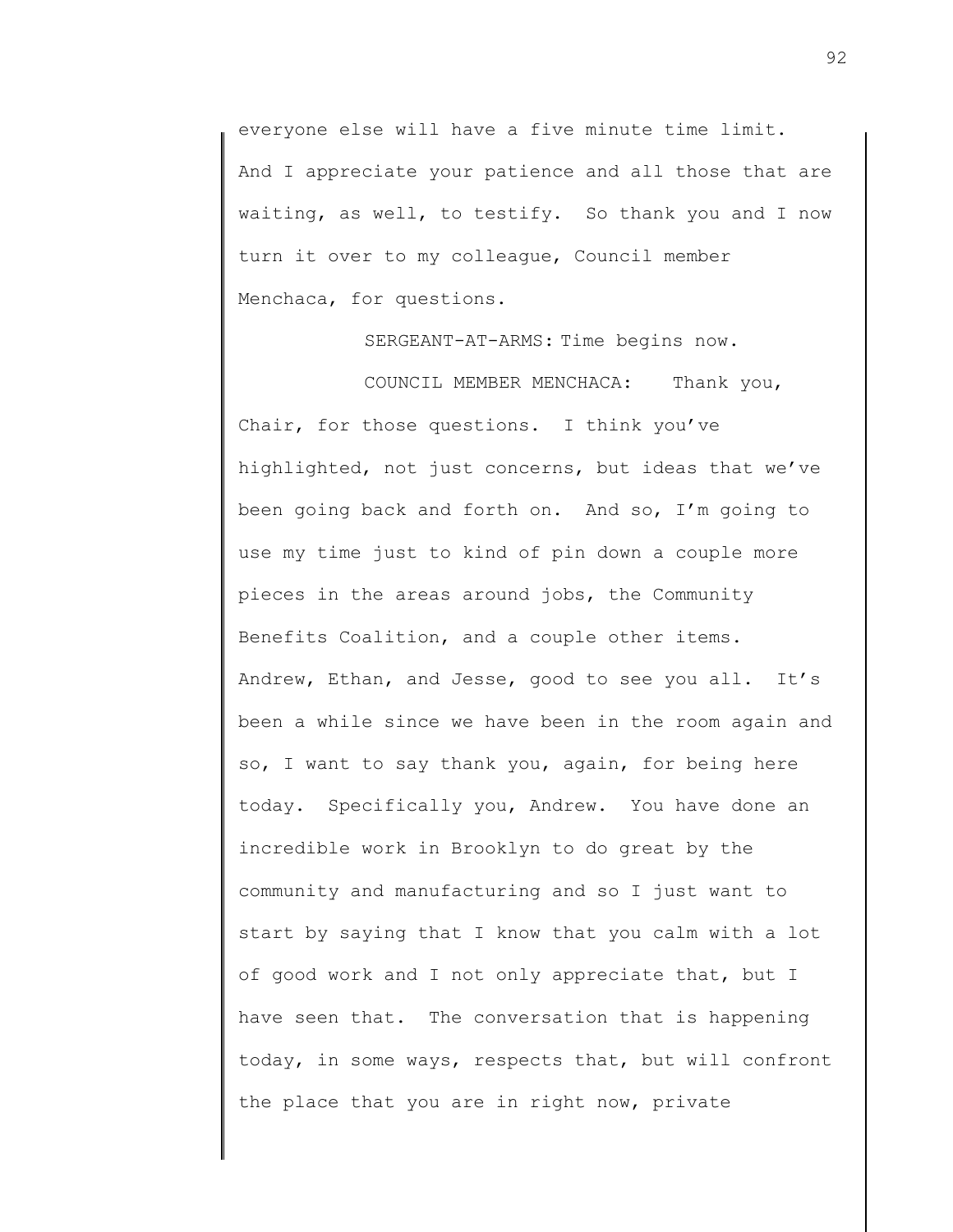application. And so, I'm glad that we're going to be having this discussion. You've talked a lot about jobs. In fact, I think your whole presentation really asks us to give you what you want because of these jobs. And so, I want to get a better sense of about some of those pieces as we understand the future that you are painting for us. How many people directly work for Industry Sent me today? Directly. Chair Moya really spoke about the fact that you are landlord and so it is hard to really count.

ANDREW KIMBALL: Right.

COUNCIL MEMBER MENCHACA: But the people that you send a check to--

ANDREW KIMBALL: I believe that today we have about 80 people under our employ and that is a mixture of folks that do leasing, design, development, folks who run the elevators, folks who do demo. That the general range of folks who work on electrical systems. But that's about 80 today. I will follow up in writing just to confirm that, but I believe that's the number today.

COUNCIL MEMBER MENCHACA: Wonderful. So, really, the bulk of the jobs are really the kind of expansion and, on top of what you've already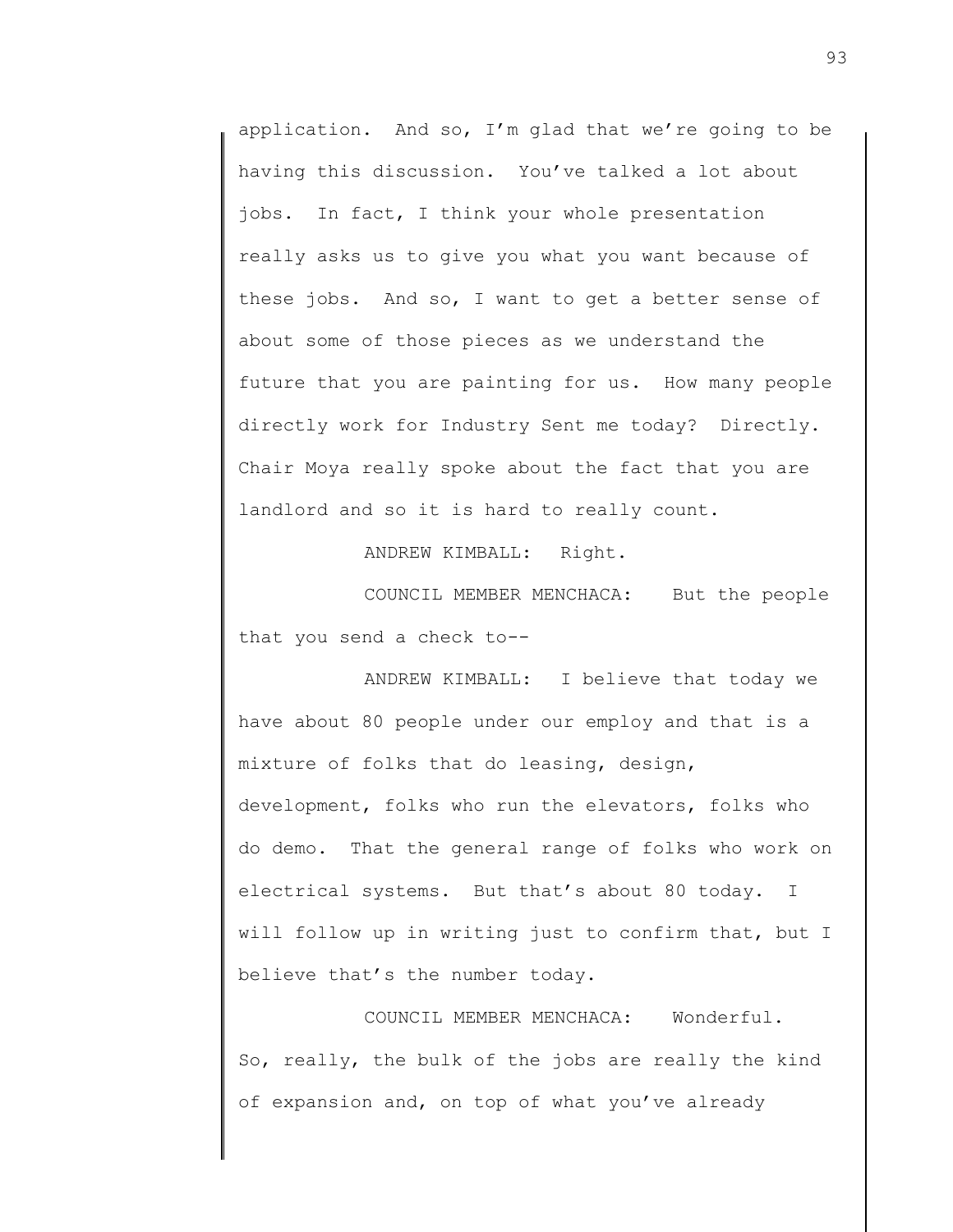brought today, of the 15000 includes the 8000 that you have currently on campus.

ANDREW KIMBALL: Correct. 7000 more on campus. Another 8000 that comes because of the investment and business growth here. Uh-hm.

COUNCIL MEMBER MENCHACA: Okay. So, we're really talking about 7000 jobs on-site that you are leasing. Let's talk about the lease really quick. I know that we've had a lot of conversations about how do you create accountability? That's the major issue here for me. We asked you to put items on the lease to require anyone that you are leasing, local hiring measures. What prevented you from doing that?

ANDREW KIMBALL: We are very open know a conversation about putting in leases, commercial and reasonable efforts, to work with us. Let me just talk a little bit about that because I think this is a key point.

COUNCIL MEMBER MENCHACA: I'll just remind you that I'm on clock. So--

ANDREW KIMBALL: Okay. I'll be very, very quick. I'm sorry. But just I want to say both the Brooklyn Navy Yard in here, it's the same story.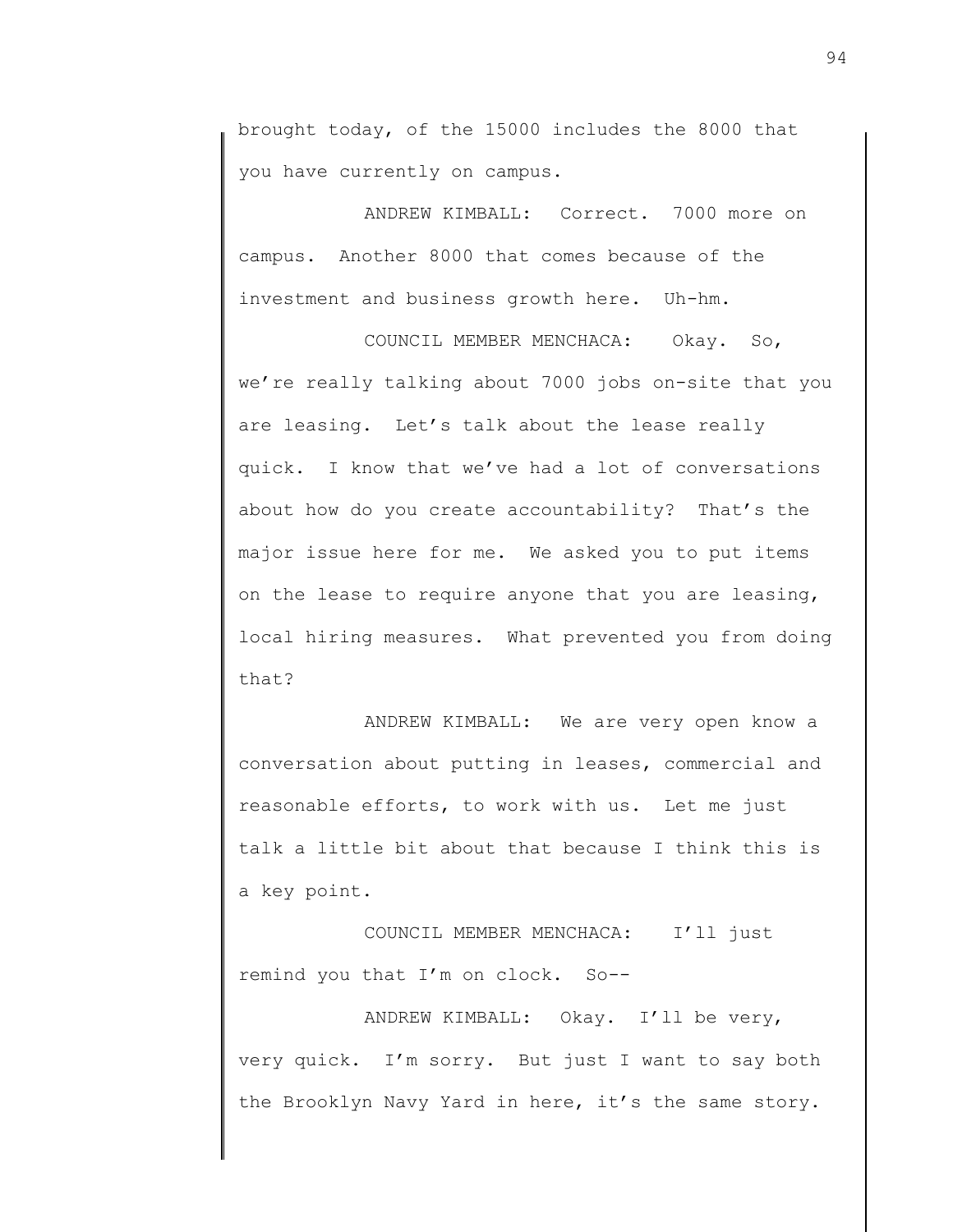The way you are successful with workforce development and with on-site employment centers is by making it an amenity for the tenants, not a penalty. The minute a small business-- you show up in a small business's space and say, you have to sign all these legally binding things are not going to lease the space to you, that's the moment they say goodbye. We'll go somewhere else.

> COUNCIL MEMBER MENCHACA: Got it. ANDREW KIMBALL: So--

COUNCIL MEMBER MENCHACA: Okay. That's pretty fair, so thank you for that.

ANDREW KIMBALL: Okay. Okay.

COUNCIL MEMBER MENCHACA: Let's talk about job quality and wages. But my understanding is we will be hearing from workers today later on that have been working for over 15 years of the complex who are making 15 dollars an hour. And so, I just want to make sure that we understand that discrepancy and that panel will be here soon. But those are the kind of conversations that we need to have here and members need to understand about what is actually going on Industry City with workers that you are directly supervising and paying.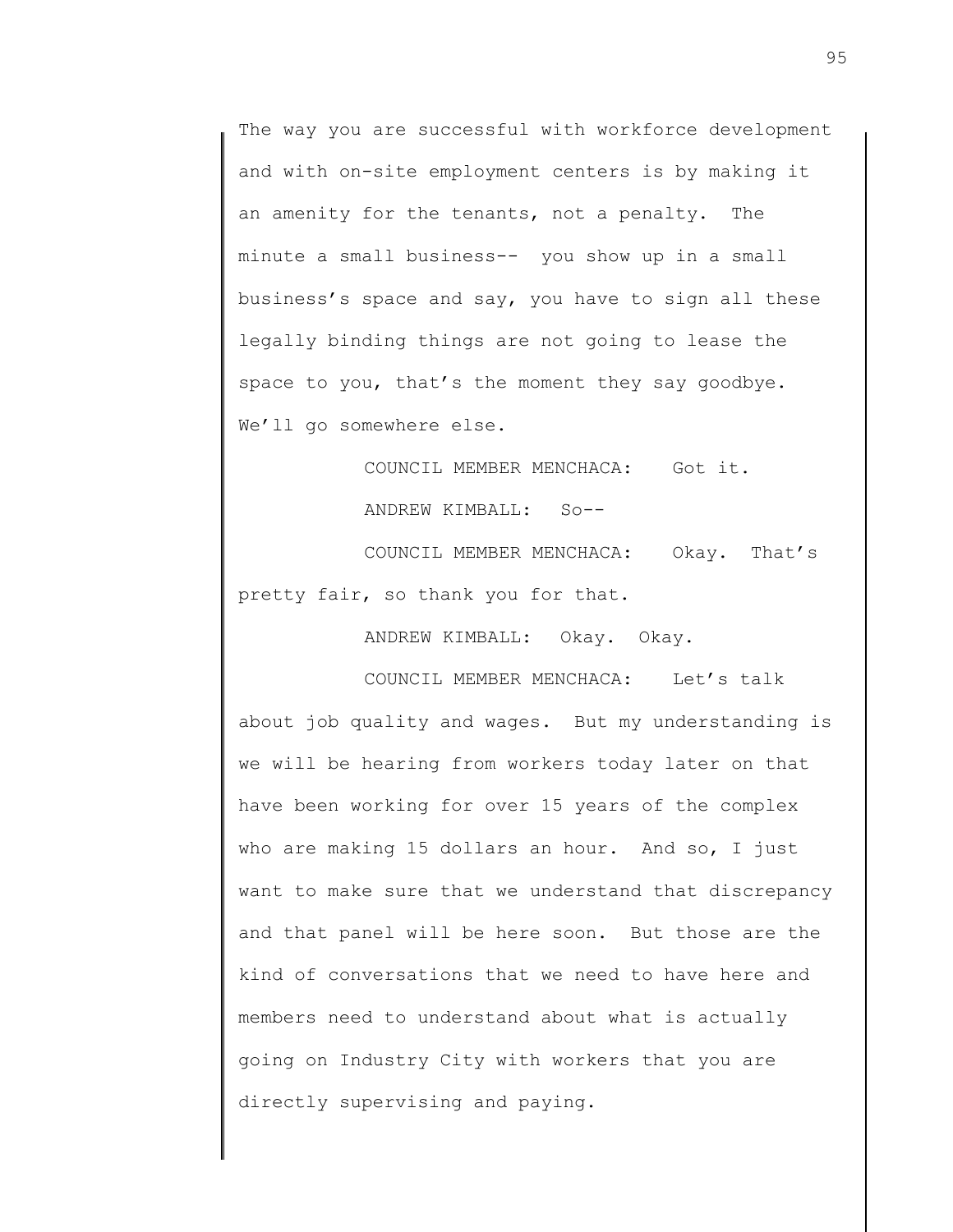ANDREW KIMBALL: I think the support of organized labor is going to speak for itself.

COUNCIL MEMBER MENCHACA: Great. Thank you. We will get to that. You've talked about union agreements and so-- but if you don't employ most of the people, how can we make the promises about the quality jobs and commitment to those jobs? So, if you can just kind of give us a quick picture of Bo though organized labor and the conversations you are having with them.

ANDREW KIMBALL: So, as it relates to the building trades-- and I can't go very far. You're certainly welcome to ask Gary LaBarber about it, but they are enthusiastically supporting this because of the opportunity to build new here, which is really where organized labor always benefits the most. We have certainly had projects that have been both union and nonunion. For instance, we have spent 50 million dollars on electrical upgrades here. That's mostly been union work. We have also spent 10 million dollars were building our street, which was all done by a nonunion, minority owned, MWBE from the community.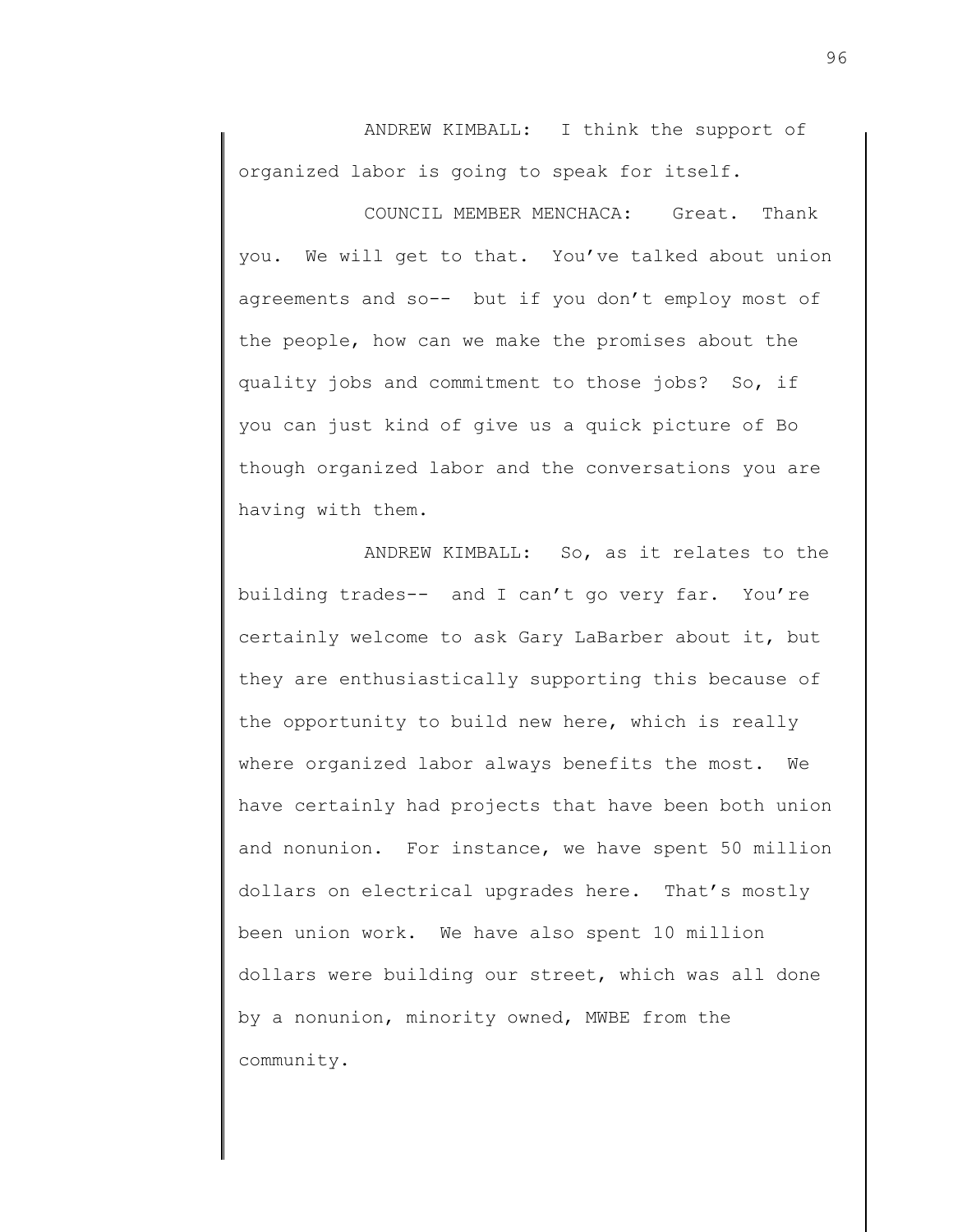COUNCIL MEMBER MENCHACA: [interposing0 hold you there. And just on a date, when do you expect the construction to actually begin for all those jobs?

ANDREW KIMBALL: I think it's very hard to tell you in a pandemic and economic crisis, but even if we weren't there, I still would probably have a hard time telling you because that will be at someday in the future. I can't tell you whether that is two years or five years from now, but this will create the conditions, this rezoning, that when we come out of this economic crisis, we will be ready to go. It gives us the opportunity when we are talking the colleges, for instance, that may be they don't want to be in low ceiling historical buildings. They like modern, new structures.

COUNCIL MEMBER MENCHACA: Okay.

ANDREW KIMBALL: And they are [inaudible 02:03:10]

> COUNCIL MEMBER MENCHACA: Thank you. ANDREW KIMBALL: flood plain.

COUNCIL MEMBER MENCHACA: Thank you for that. So, do you believe that the 900 square feet of destination retail is supportive of an industrial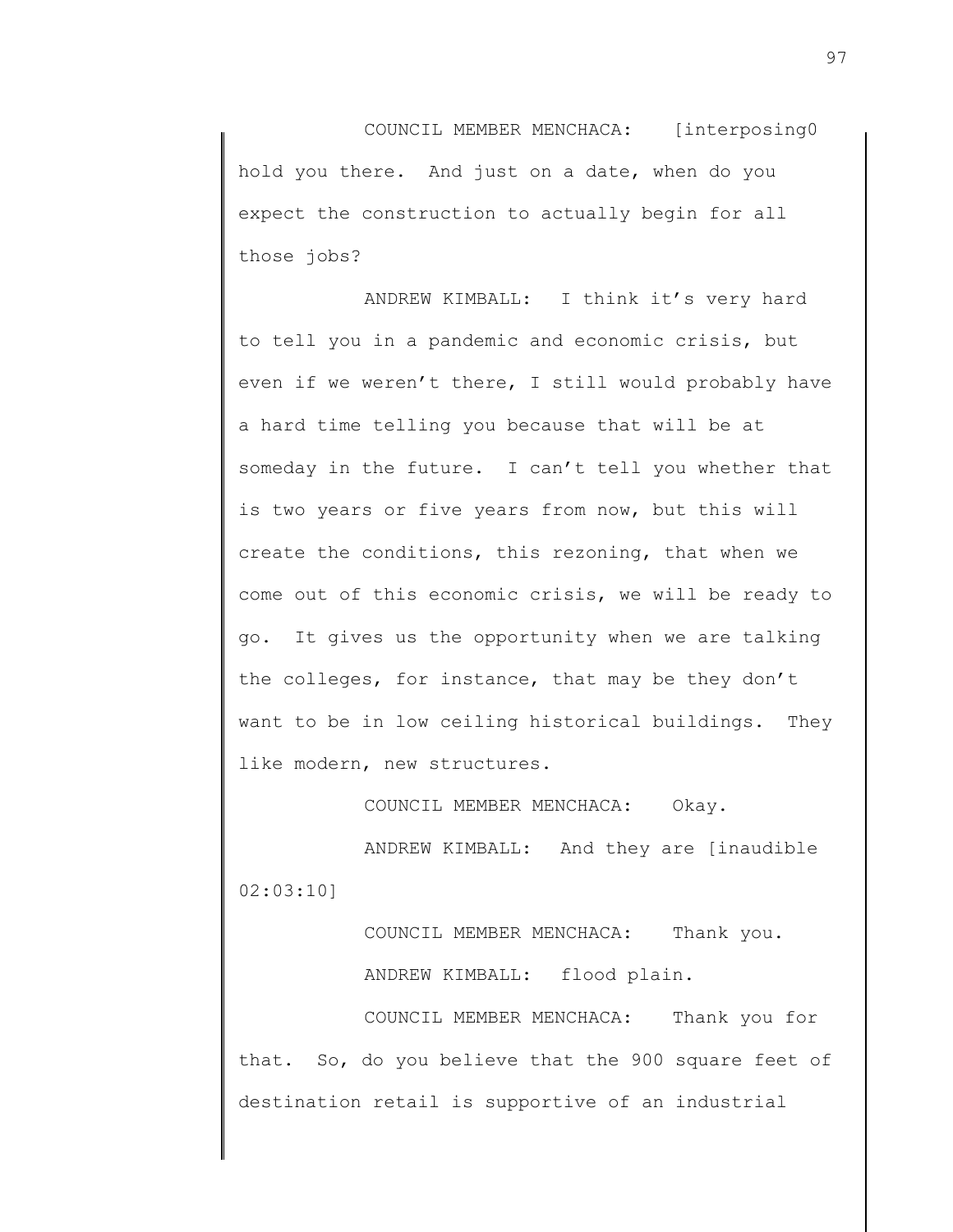district that is designed to support industrial manufacturing businesses? You're someone who is champion those for a long time. Do you--

ANDREW KIMBALL: Sure.

COUNCIL MEMBER MENCHACA: [inaudible 02:03:29] make sense to put together?

ANDREW KIMBALL: Destination retail is not an appropriate description. Much of this will be locally accessible retail that is not accessible to the community today were, in fact, folks in the community are getting in their car and driving somewhere else to make use of. So, that's number one. We expect a lot of people will be coming on foot. Retail is changed radically. We will continue to have lots of those small and maker retail. But, again, the retail were talking about-- and I just want to emphasize this point for everybody on this Zoom-- today-- and we've agreed to reduce said working with you and the community-- it is 14 percent of the overall plan. It is not a destination mall.

COUNCIL MEMBER MENCHACA: But it comes first, right?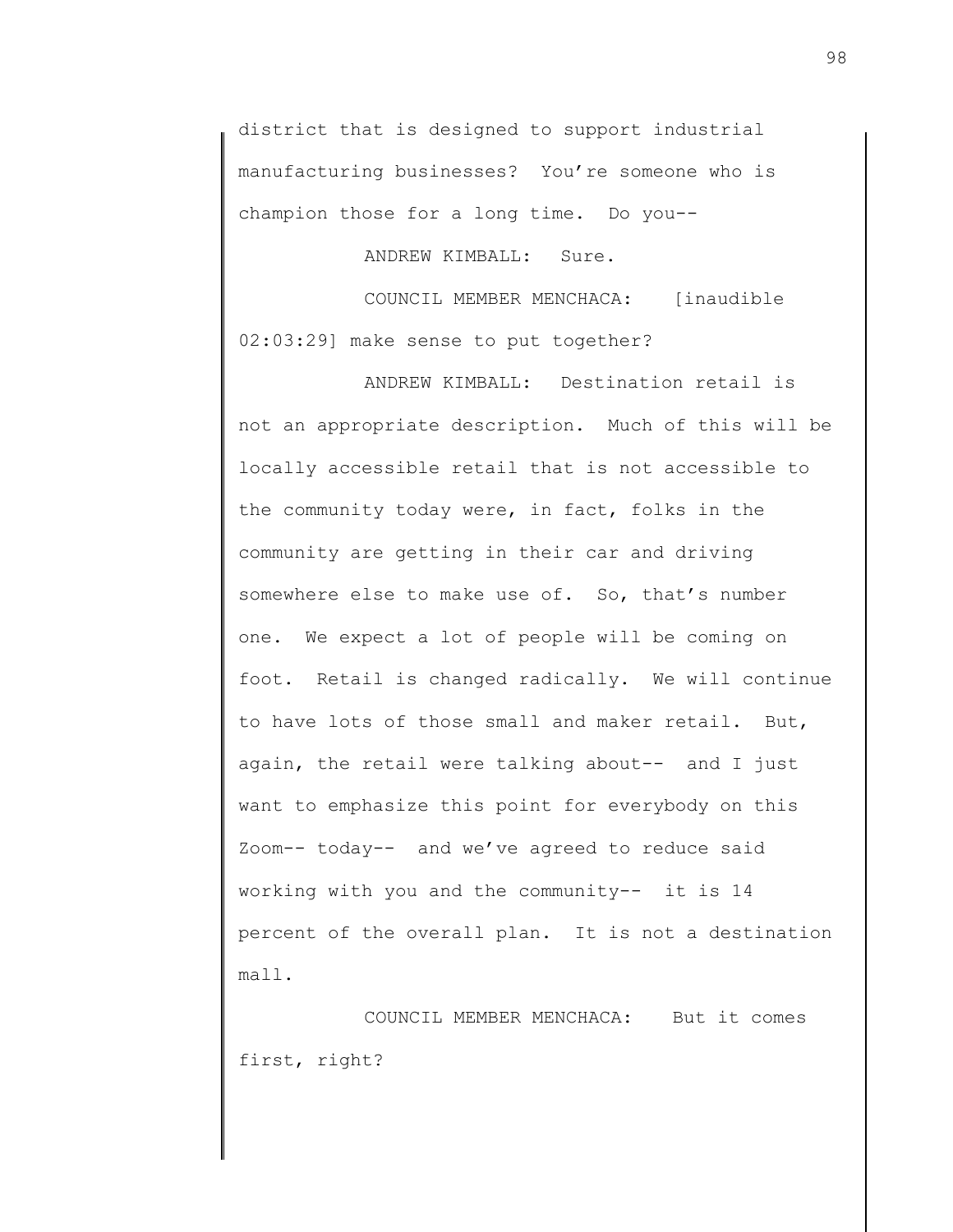ANDREW KIMBALL: That we've invested in 55 new loading docks throughout the campus that serve our industrial manufacturing tenants. You and I want to those. They will have separate loading for retail and that comes and there will be no conflict. So, I believe that the two, in fact, live very well together.

COUNCIL MEMBER MENCHACA: Well, I think that's where we differ. I only have two more minutes, so let's talk about the community benefits agreement and the framework that I laid out a very long time ago. Goalposts have not moved. In fact, you have known what we have been wanting for a very long time and you were with us in those conversations. So, do you believe that it's possible for this condition, the legally binding condition, to be met before November 3 when the Council's 50 day ULRP clock-- you know, that's when it expires. Do you think that that's possible from your point of view?

ANDREW KIMBALL: It's 100 percent possible. And I love the 10 commitments you gave us, we remain committed to all 10 of them. Some of those can be accomplished through the rezoning, working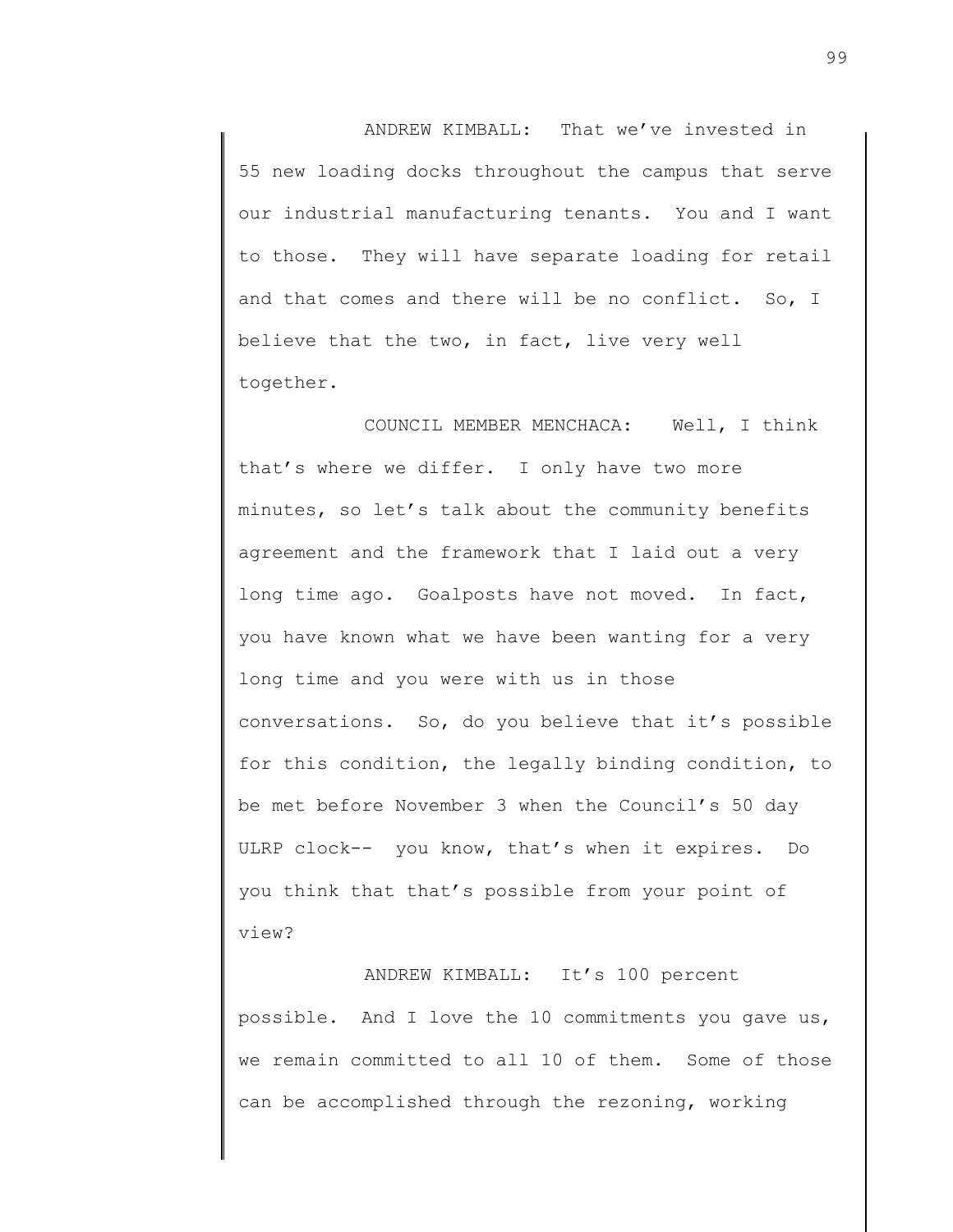with you and your colleagues. Some of them can be [inaudible 02:05:25] CBA.

COUNCIL MEMBER MENCHACA: Thank you. Thank you. And, I guess, my next question is have you been in contact with that coalition to begin discussions about that component?

ANDREW KIMBALL: I can't comment on any conversations that are taking place at this point, but I am optimistic that people of goodwill will emerge who believe that it is better to have a rezoning than not have a rezoning for all of the community benefits that can result from it.

COUNCIL MEMBER MENCHACA: So, you're not going to be able to answer my colleagues today that you have had conversations or not had conversations, but you believe that there will be an emergence of people that will, and sign a legally binding document?

ANDREW KIMBALL: I am optimistic. Yes. COUNCIL MEMBER MENCHACA: Okay. Second is do you know if they have legal representation at this point?

ANDREW KIMBALL: I can't comment on.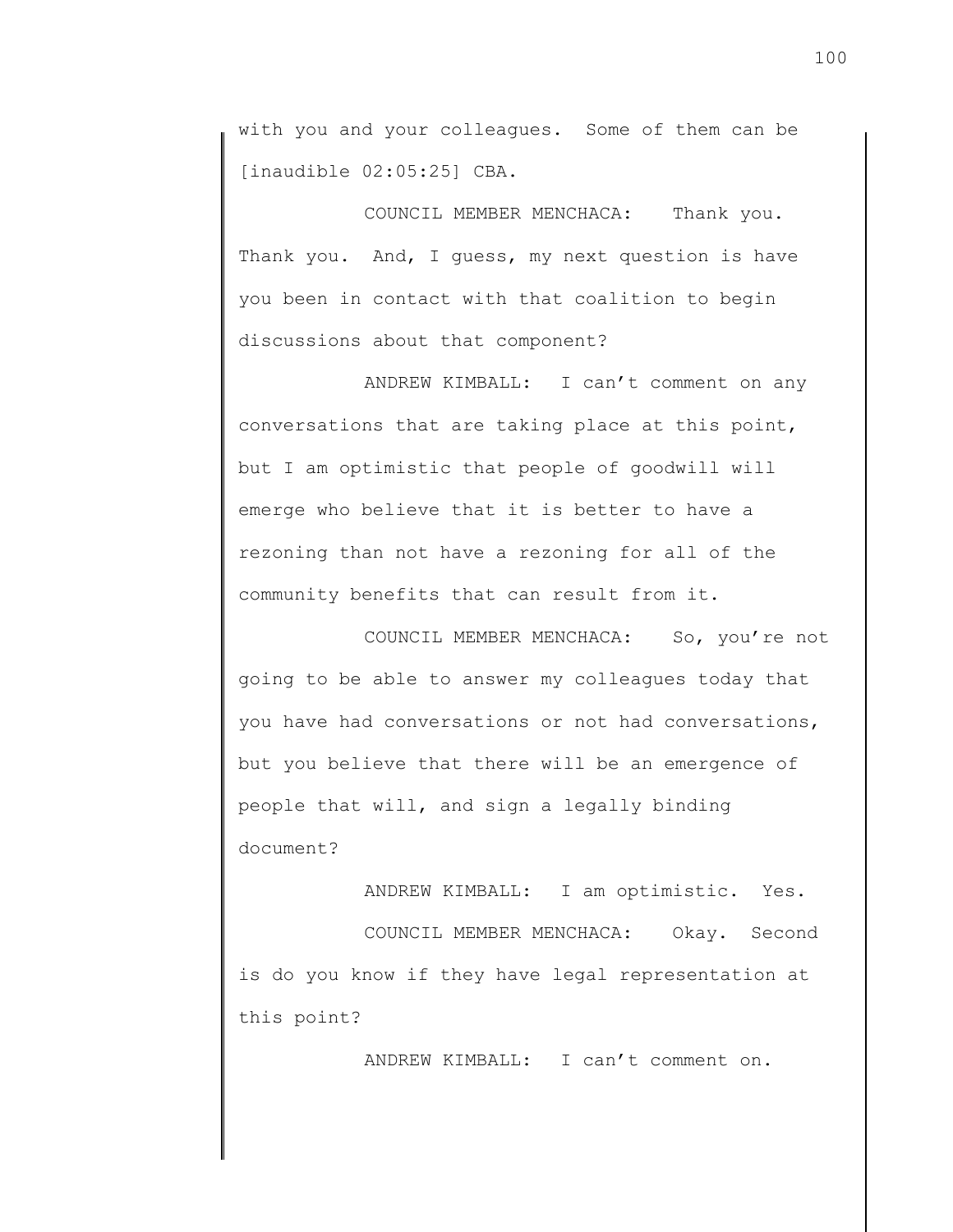COUNCIL MEMBER MENCHACA: Got it. Okay. So, there's a lot of unknowns here, colleagues, that are making us nervous and are making a lot of people nervous. In the community, transparency has been pretty big in this accountability question. Okay. So, here's the last question because I only have 15 more seconds. You said it a couple times that, because of your success in the past, that is the thing that we should just take for granted and give you what you need to build the flexibility to be able to do the future. To kind of bring the future of the working--

SERGEANT-AT-ARMS: Time expired.

COUNCIL MEMBER MENCHACA: And so, I just want to go back to that framework. This framework has three pieces. The mayor's commitment, the CBA, and your commitment with days ticking to the end. How is it that you can ask us to just trust you at this point when we have known every single time that when developers are in this position, the weakness of the final agreement leaves communities vulnerable? Period. I just wanted you--

ANDREW KIMBALL: I have put forward historic commitments that will ensure that we can't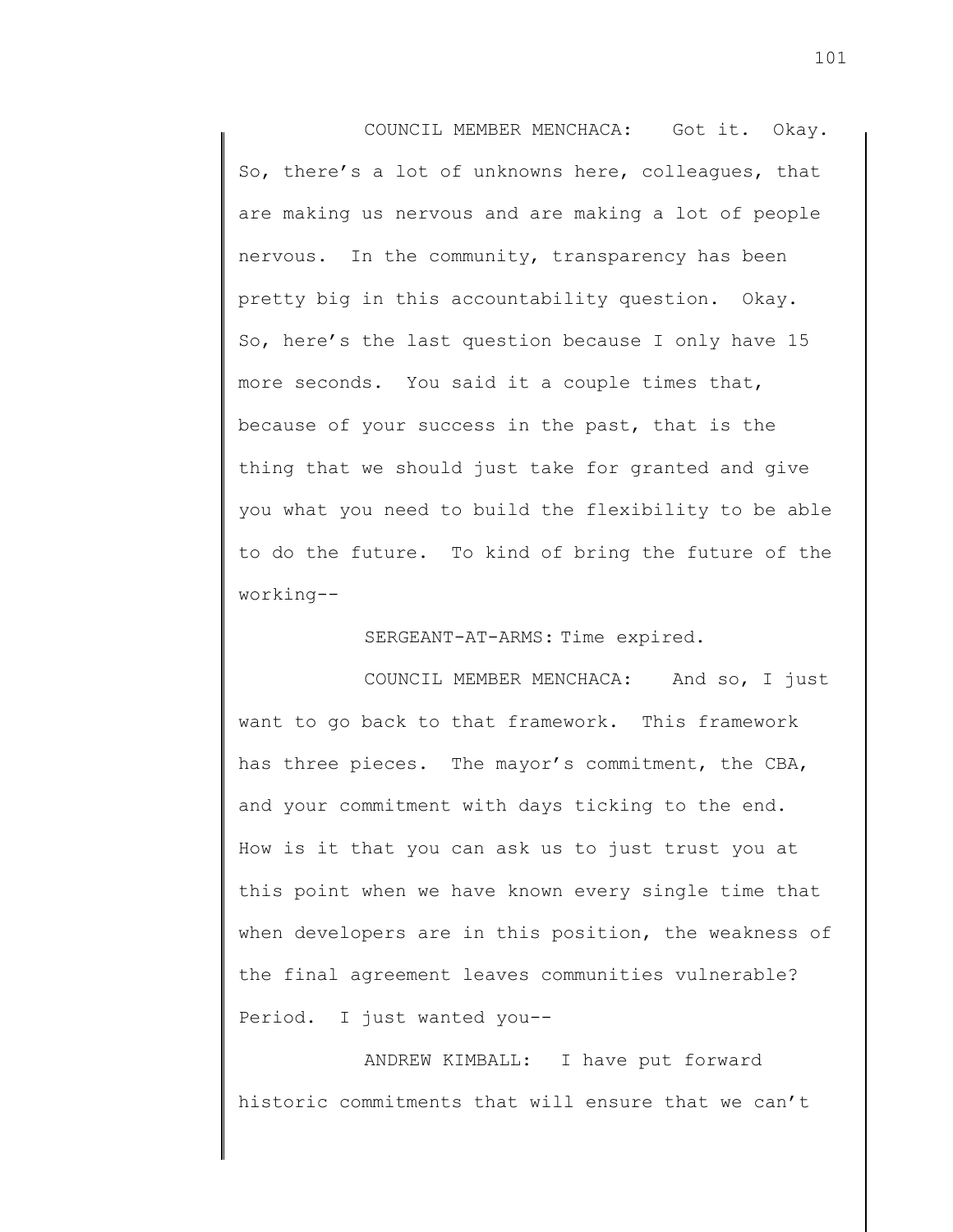fully use the things we are going to get out of this rezoning on the last so we are reaching the goals that you have laid out for us and that we expect folks and the CBA would lay out for us.

COUNCIL MEMBER MENCHACA: And without the Mayor and his agency is coming in with resources?

ANDREW KIMBALL: I can't speak for the mayor.

COUNCIL MEMBER MENCHACA: Okay. Well, that is it for me. I don't know if there is a second round, but, I just want to say, thank you, Chair for this time and I look forward to hearing--

CHAIRPERSON MOYA: Thank you, Carlos. And, Carlos, you can come back, if you want, for a second round, or if you have a quick question now, I will let you ask one quick question now and then--

COUNCIL MEMBER MENCHACA: I'll come back for a second round.

CHAIRPERSON MOYA: You'll come back? Okay. Thank you.

COUNCIL MEMBER MENCHACA: Thank you. CHAIRPERSON MOYA: I just want to quickly acknowledge that we have been joined by Council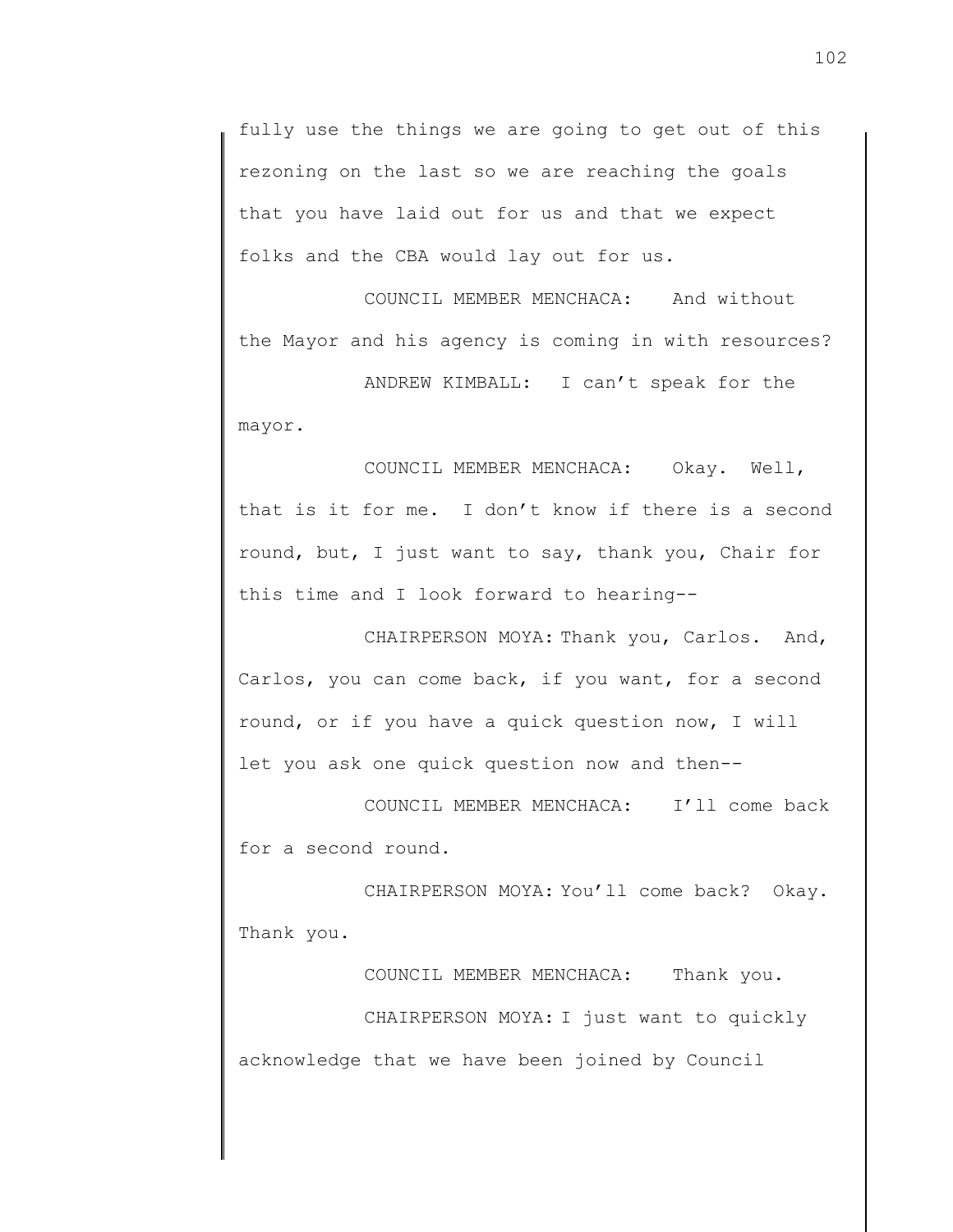member Rosenthal. And I now will turn it over to our committee counsel.

COMMITTEE COUNSEL: Chair Moya, Council member Rivera is a question who will be followed by Council member Richards who would be followed by Council member Reynoso who would be followed by Council member Cornegy.

CHAIRPERSON MOYA: Thank you. Council member Rivera?

SERGEANT-AT-ARMS: Time begins.

COUNCIL MEMBER RIVERA: Thank you so much for being here. Thank you for answering all of these questions. I appreciated the brief history that you gave. My grandmother actually worked in one of those factories Manning, many long hours in a cosmetics factory inhaling nail polish. She was able to provide for us. So, I want to ask a few questions. I will try to breathe through it because, again, we don't have a lot of time, so I'm not trying to be short, I'm just actually trying to be efficient. So, since you mentioned in your testimony that estimates are hard considering the pandemic, but since the job projection you cite are estimates from 2017, based on pre-COVID-19 market conditions, do you still expect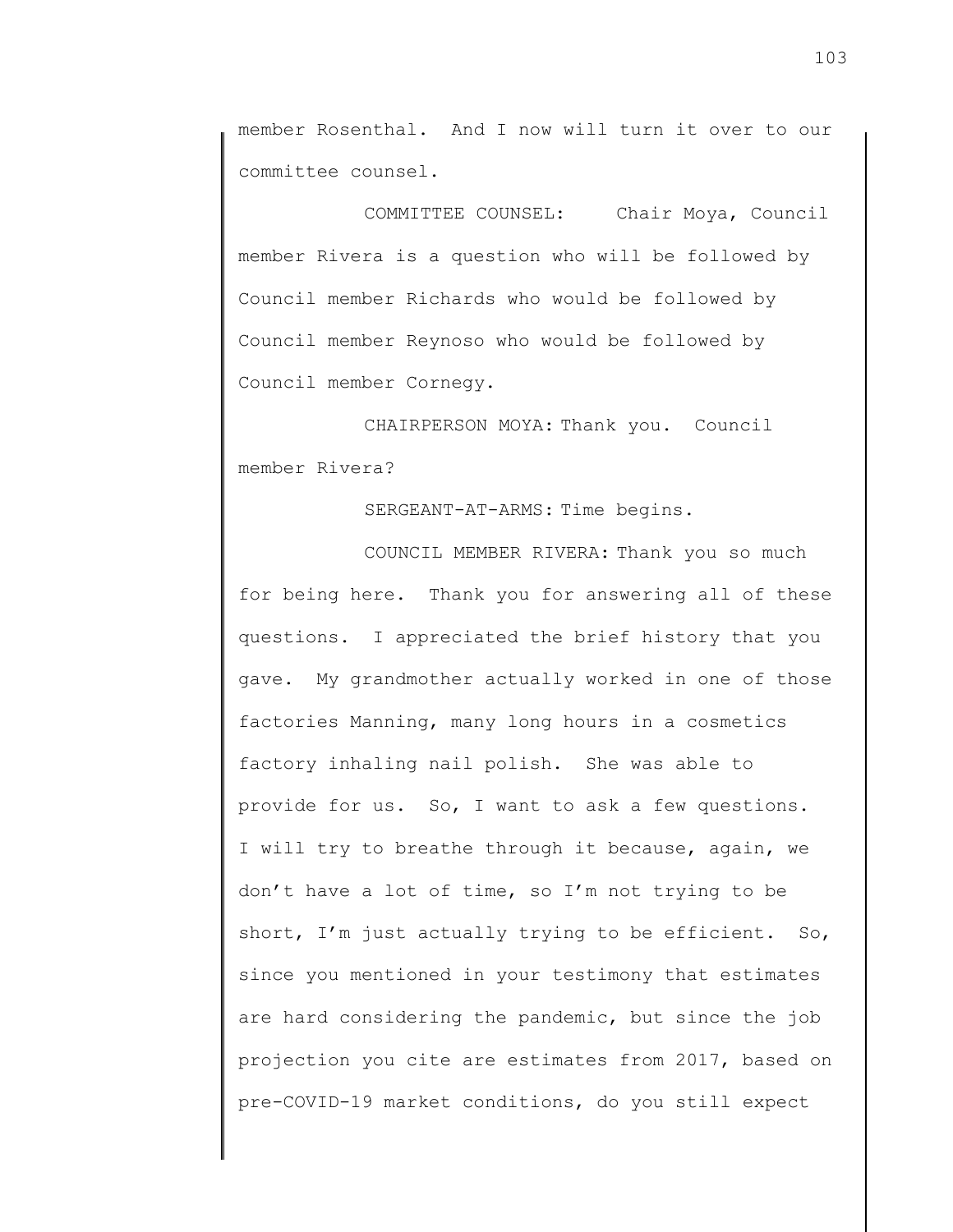the jobs originally estimated to be fully created? And let me just like expand on that a little bit. How many companies at Industry City are fully or majority work from home at this point and how many have committed to fully return to an office work when COVID ends? Have any of your tenants negotiated or are looking to negotiate for smaller spaces or sublease based on a permanent work from home future for their company?

ANDREW KIMBALL: Great. Thank you so much, Council member Rivera. I appreciate your introduction then one of the most satisfying things to me is that a number of the children of people who worked here in the 70s and 80s and some of those noxious conditions have come back after years of decay to start their own businesses here. And you'll hear from some of them later in the testimony. So, in terms of what today looks like versus before COVID, you know, we've all heard about some of easement and office buildings, you know, emptying out end may be being that 10 percent of the activity they had, we are at about 40 percent today in terms of people who are physically coming to the site, versus working remotely, but that seems to go up every week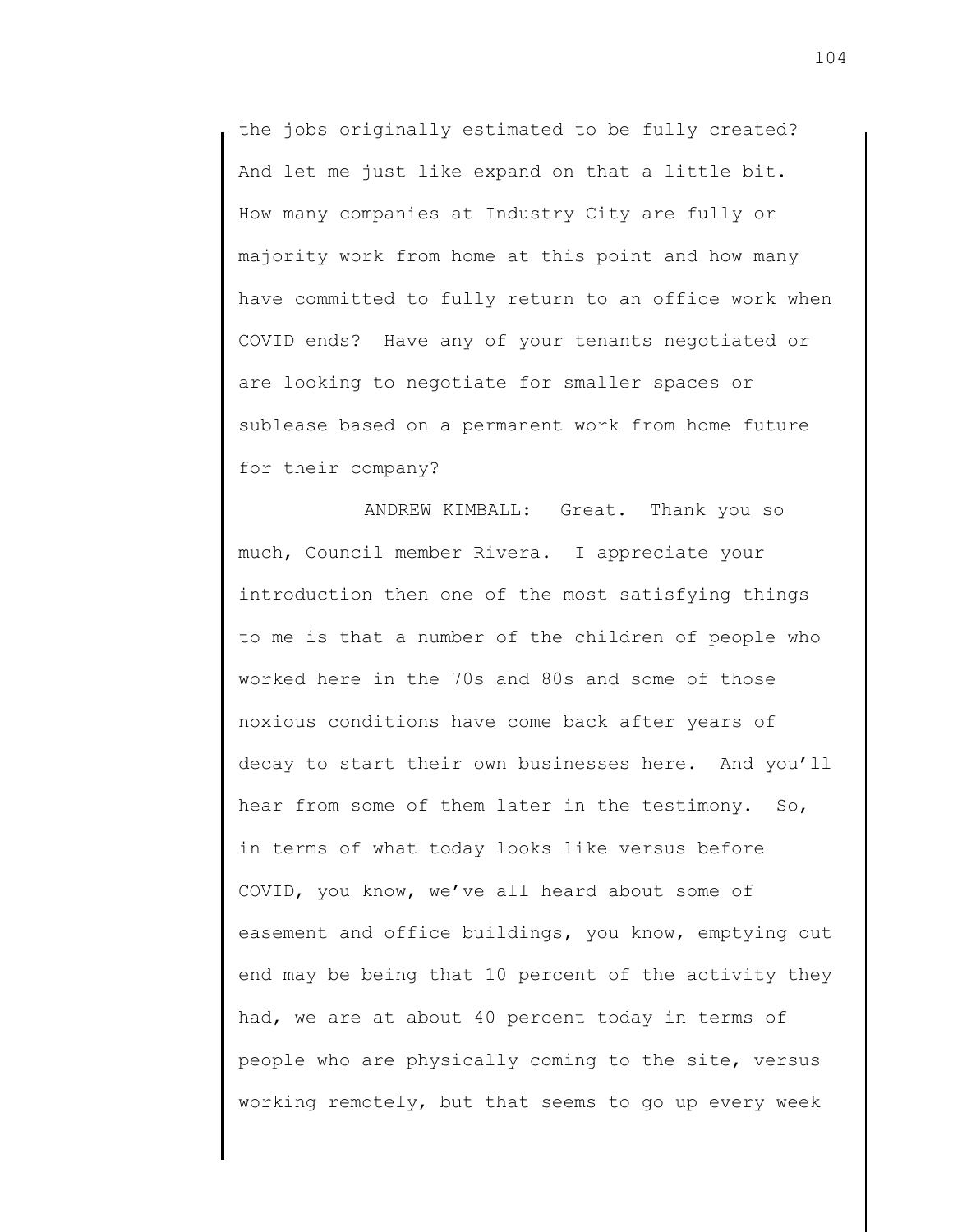as people get more comfortable coming back in. One of the great benefits of this site and one of the reasons we turned all these old courtyards into open spaces is that people feel very comfortable here. We have wide open staircases, industrial staircases, that go up, so you don't feel like you are getting in an elevator and going up 50s stories and not having good air circulation. So--

COUNCIL MEMBER RIVERA: Do you have any numbers there?

ANDREW KIMBALL: Well, it's about 40 percent of 8000, so, you know, somewhere between three and 4000 of the 800 are back on campus. But we expect we will get back up there. There is no doubt we are going to lose some businesses, but we have, to go to your question about accommodating the company use, and some of the folks on the call know this well, but I spent almost all of my time during the crisis working with the company is to first help them access PPP. Then, as they came out of that, we had a team of, I think, 10 people working with each and every one of our companies to figure out how to help them survive. In letters included a broad range. There is no cookie-cutter approach. So, some--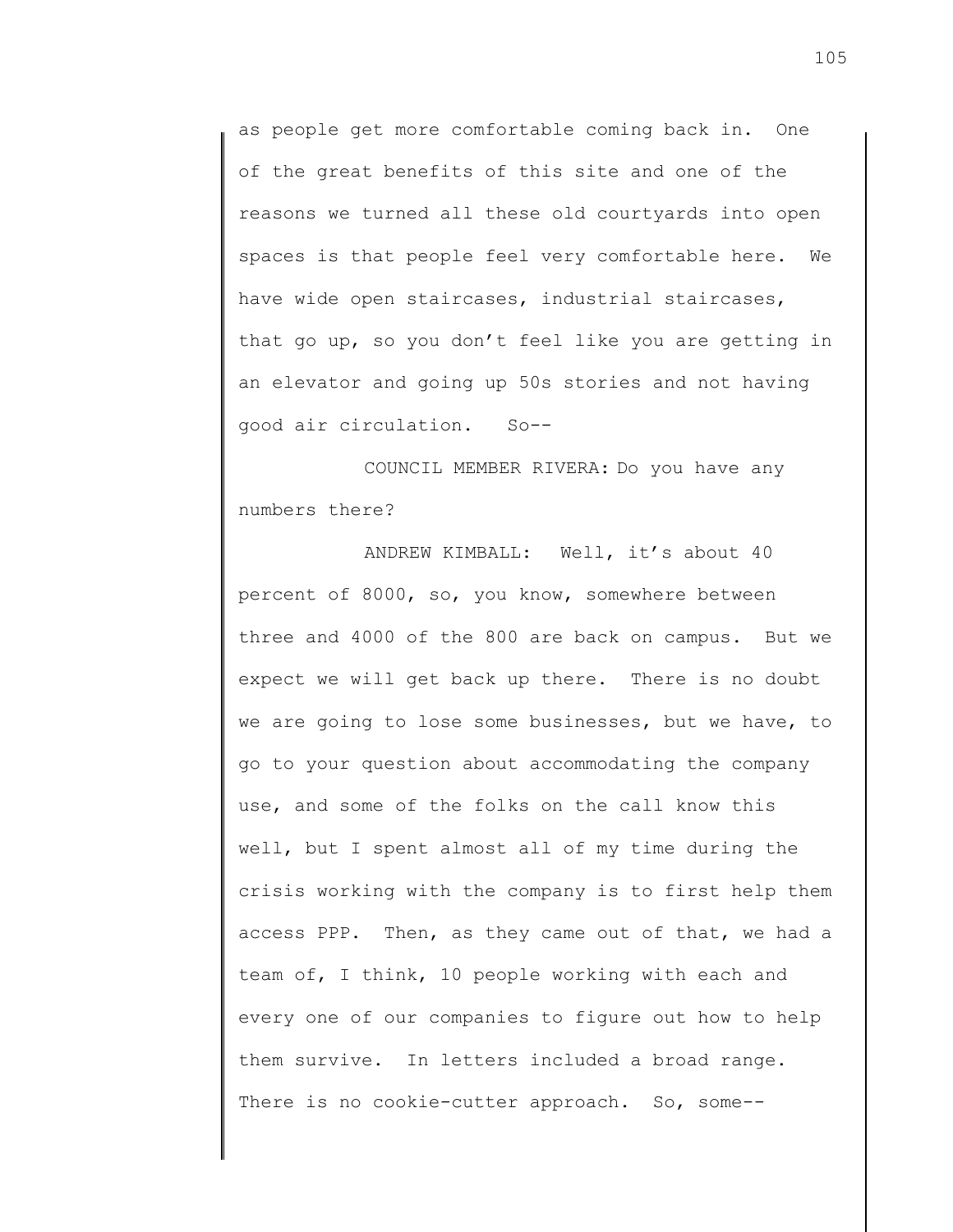COUNCIL MEMBER RIVERA: [interposing] I understand. I'm so sorry to do this. I tried to-- ANDREW KIMBALL: Sure. Sure.

COUNCIL MEMBER RIVERA: give a disclaimer. Where just curious as to whether you have data on that and have you had any of them tried to sublease or subdivide? And we would appreciate if you just show us the data. So, do you believe that, as one, if not the largest commercial landlord in Sunset Park, that you owe a responsibility to address the impacts of your presence in the community and does that responsibility extends beyond just jobs themselves? Did you ever lobby the double Osseo administration to take a more active role in this rezoning around thing is like affordable housing or education and climate resiliency, particularly as it was a key part of Council member Menchaca's framework for negotiations?

ANDREW KIMBALL: Yes. I have had numerous conversations with the deputy mayor for economic development.

COUNCIL MEMBER RIVERA: Actually, let me just add one more thing that is related. Earlier this year, Mayor deBlasio pledged to invest 57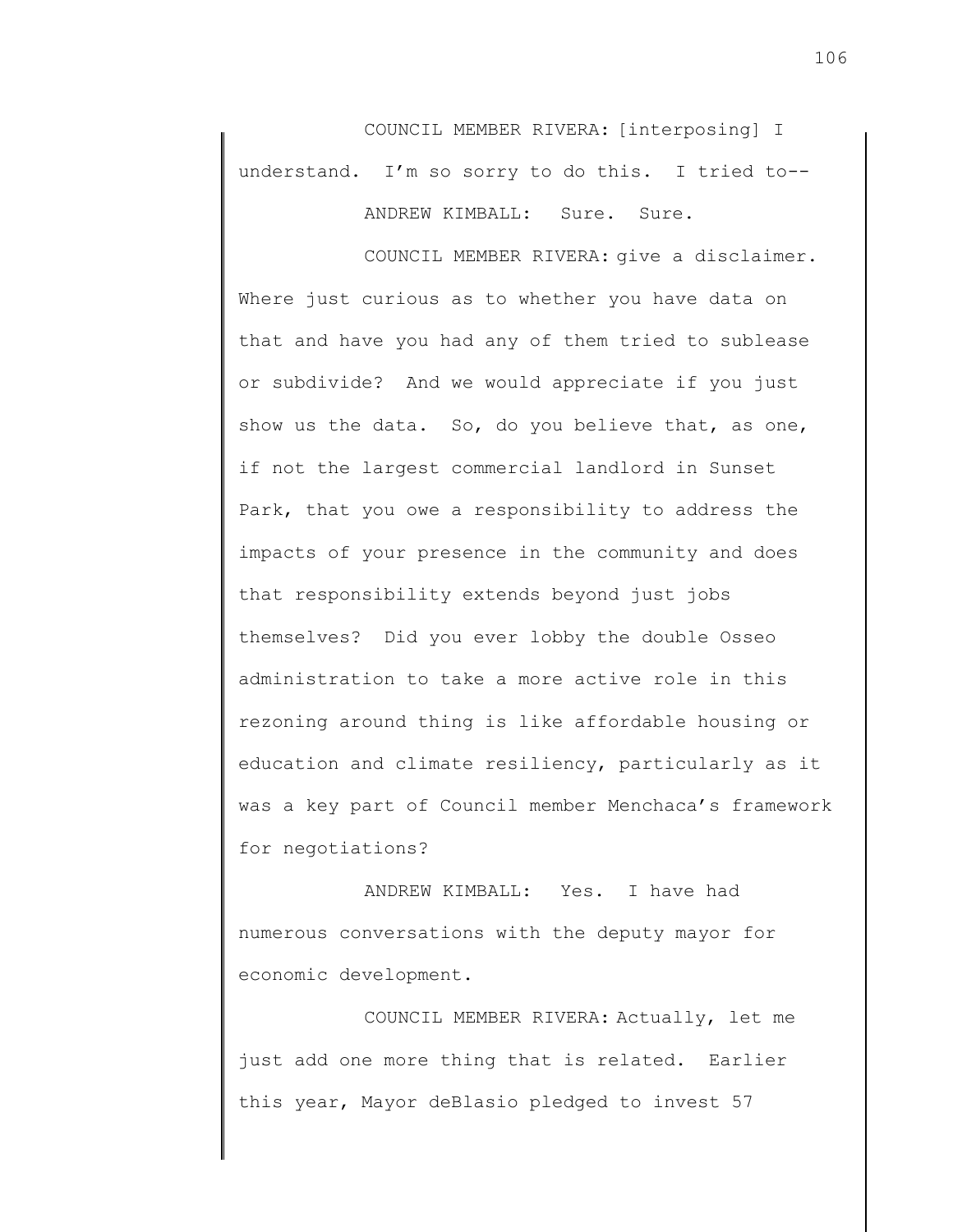million in the South Brooklyn Marine terminal to help support nearby offshore wind production at the facility. Given the climate crisis and the need for offshore wind development in our region, we've seen a lot of coastal and river based communities begin to produce plans to hopefully or already secured these kinds of facilities, including from Portland, New York, Port Jefferson, New York, New London, Connecticut, and from several communities and South Jersey along the Delaware River and in Rhode Island. Why shouldn't this be a part of the South Brooklyn industrial waterfront and do you believe heavy industry is over and cannot return to New York City?

ANDREW KIMBALL: So, five years ago, I put together a joint venture with Redhook Container Terminals to bid on the South Brooklyn Marine terminal. On the cover of our proposal was the offshore wind turbines that had gone in--

SERGEANT-AT-ARMS: Time expired.

ANDREW KIMBALL: Rhode Island, which were the first in the country. It took five years. We won the selection. So, we now have a long-term lease for that site. We are currently in negotiations with a number of international offshore wind developers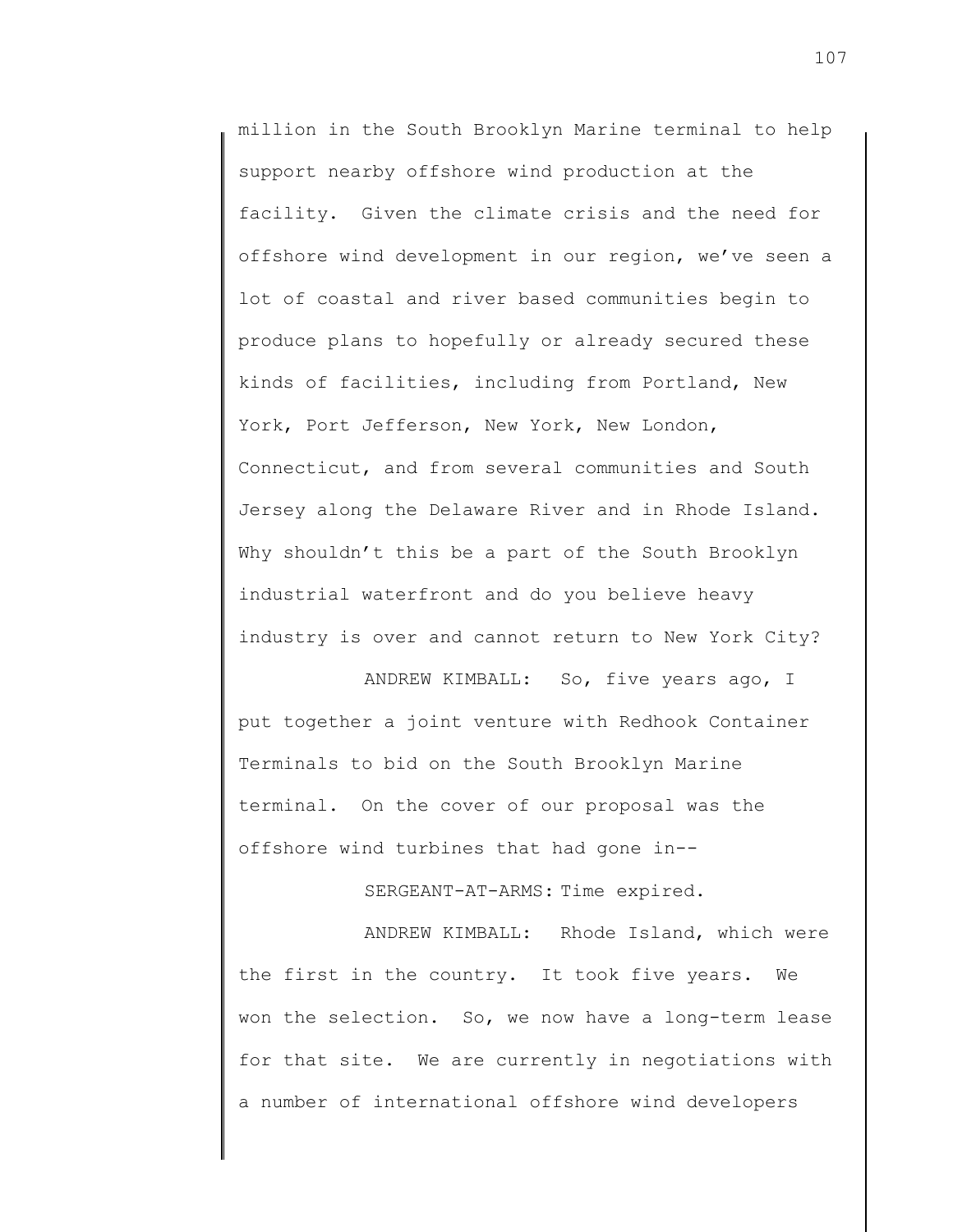that is coming. It will happen. We are delighted it will be heavy industry right across the street and there is going to be spillover into our buildings in terms of office and R&D and all sorts of workforce development opportunities to our Innovation Lab and colleges and universities and high schools. We are thrilled and it absolutely is compatible with what we are doing at Industry City.

COUNCIL MEMBER RIVERA: And can you just answer the question on lobbying the deBlasio administration into taking a more active role in the rezoning around affordable housing, education and climate resiliency, particularly as it was a key part of Council member--

CHAIRPERSON MOYA: [interposing] I just want to quickly come in--

COUNCIL MEMBER RIVERA: That's all, Chair. Thank you so much.

CHAIRPERSON MOYA: Okay. Thank you.

ANDREW KIMBALL: The answer is yes.

CHAIRPERSON MOYA: Thank you. Arthur, who is our next--

COMMITTEE COUNSEL: The next Council member with questions is Council member Richards who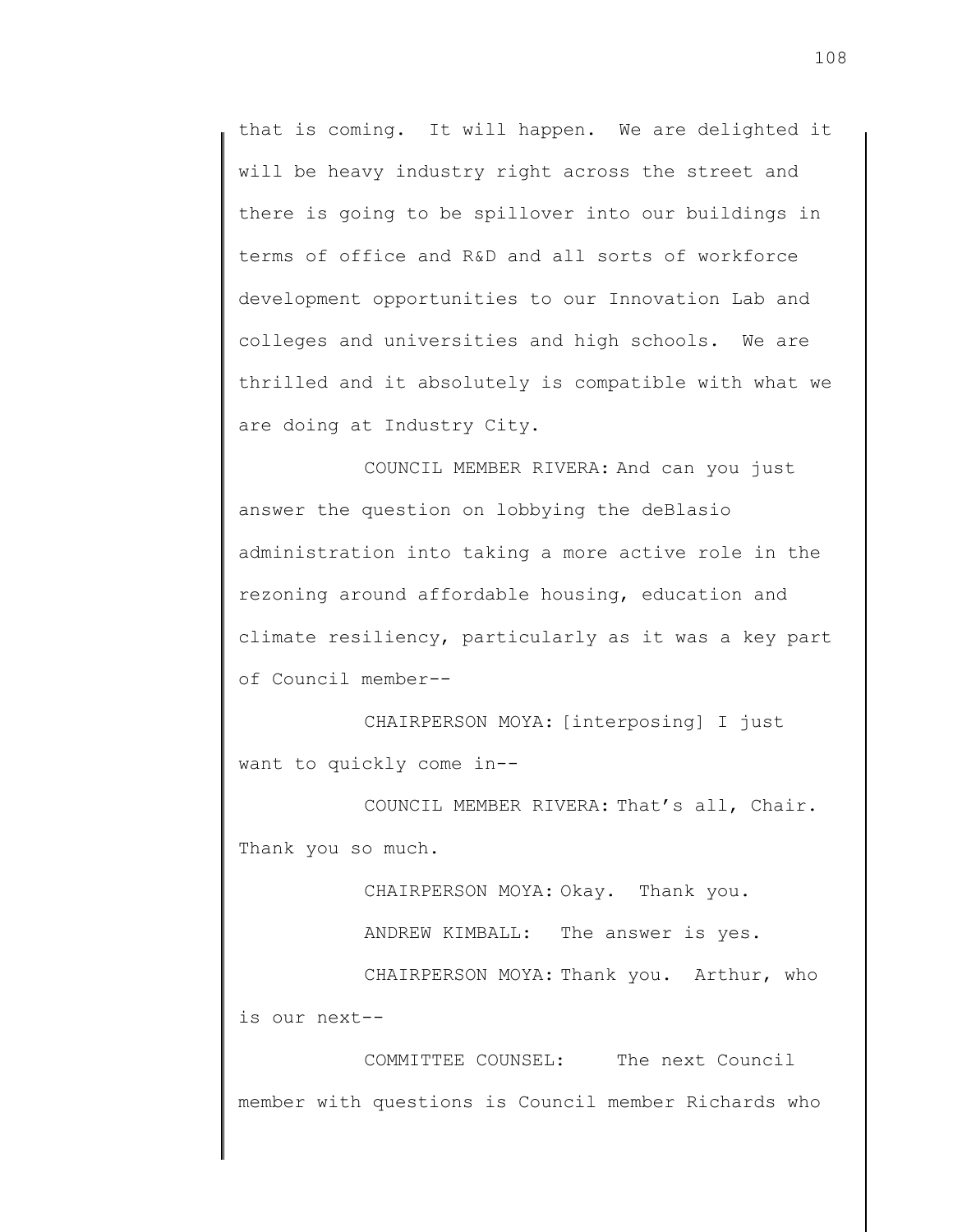will be followed by Council member Renaud so, followed by Council member Cornegy.

> COUNCIL MEMBER RICHARDS: Thank you so-- SERGEANT-AT-ARMS: [inaudible 02:15:22]

COUNCIL MEMBER RICHARDS: much. Thank you, Chair. Thank you, Carlos. Thank you, Andrew. And let me just start by saying, of course, you know, I'm supportive of bringing jobs during the time when we are seeing unprecedented unemployment in our city, but one of the challenges I also find as we talk about economic development-- and I like to always talk about it in the framework of community development. And I do find the deBlasio administration not being at the table to be very disappointing during this moment when there are some legitimate concerns that we have heard from communities like Sunset Park around housing pressures. And I do just want to frankly put out there that I believe that the deBlasio administration should be at the table to make sure that this plan is more comprehensive. So, I'm hoping that, as the days countdown, that the administration will be at the table working with Carlos and the community on some strategies that could strengthen this plan. With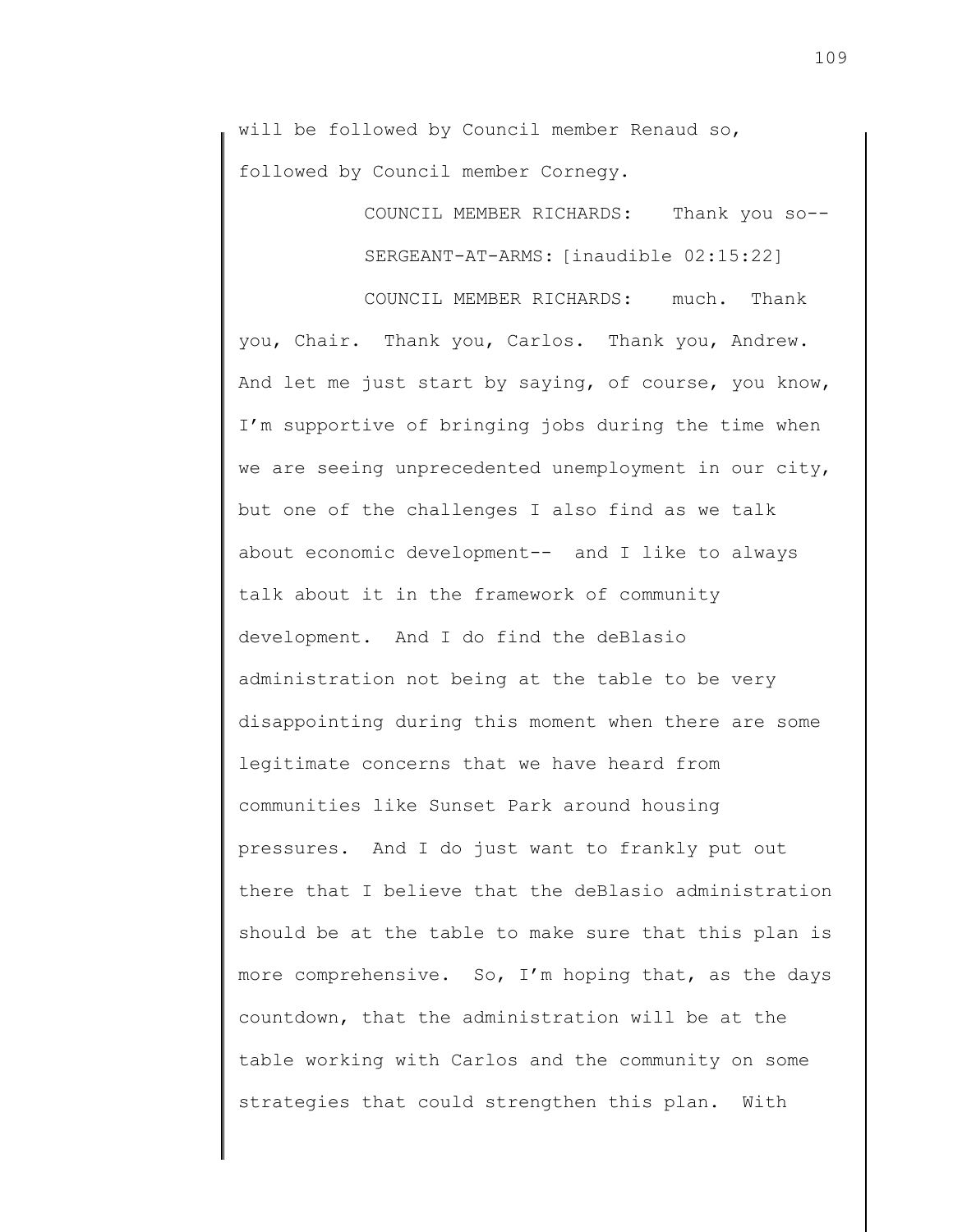that being said, I wanted to just hop directly into questions around jobs in tracking mechanisms. Andrew, I'd be interested in hearing is your specific team committed to reporting mechanisms to the community on demographics and job information, perhaps, on a monthly basis, biannual basis. I don't know what it looks like. I would leave that up to the coalition to figure out, but what mechanisms are you putting in place to make sure that you are transparent and where these jobs are going to?

ANDREW KIMBALL: So, we're 100 percent committed to that and are eager to work out those details with the coalition and, whether it is on a monthly or an annual, we can leave to the coalition, but we are 100 percent committed to that transparency and not reporting under a legally binding agreement.

COUNCIL MEMBER RICHARDS: Right. And then the other thing. Right. And that's important for several reasons because, you know, there is always going to be some discontent when we hear from developers when we hear that jobs are for our communities. We figured out how to do-- create this sort of framework in the rockaways and not always having an independent organization, whether it is a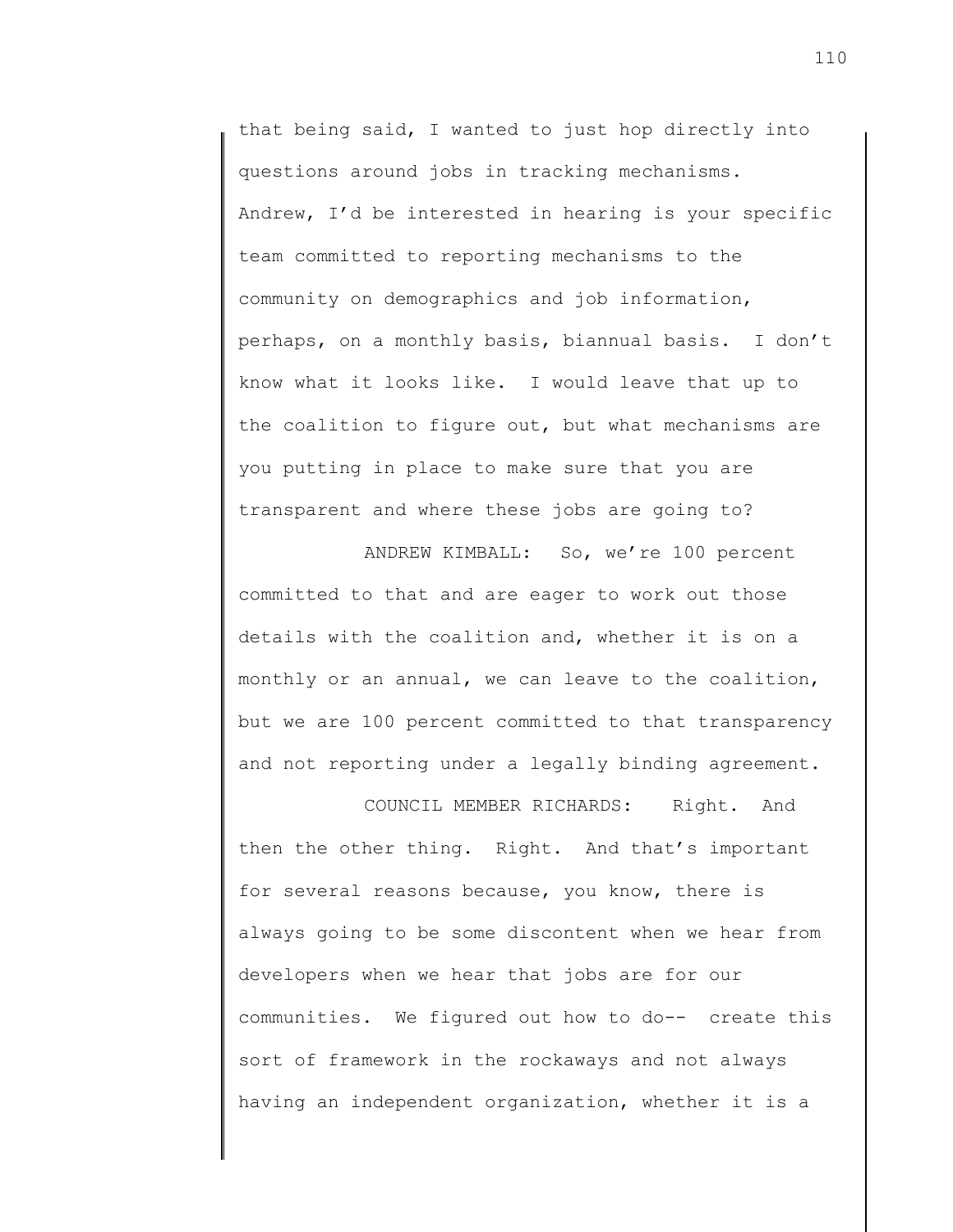coalition or someone to be a part of this is definitely critical in ensuring that the framework and transparency is there. I know that Carlos did bring up some of the CBA stuff. When do you expect for there to be much more movement on some of the terms of agreement? So, I think you did allude to on 10 of the 10 things, I believe, that the CBA requested that you are in alignment with those things. I think I heard today. When do you anticipate more movement on those things?

ANDREW KIMBALL: I am hopeful that, in the not too distant future, but I can't give you an exact day.

COUNCIL MEMBER RICHARDS: Okay. But I assume the clock is ticking now, so you're going to be back at the table.

ANDREW KIMBALL: [inaudible 02:18:29]

COUNCIL MEMBER RICHARDS: [inaudible 02:18:32]

ANDREW KIMBALL: be done by the time the Council votes.

COUNCIL MEMBER RICHARDS: Okay. And then, the other thing is in the administration EDC, SBS has not been on the table currently. Is that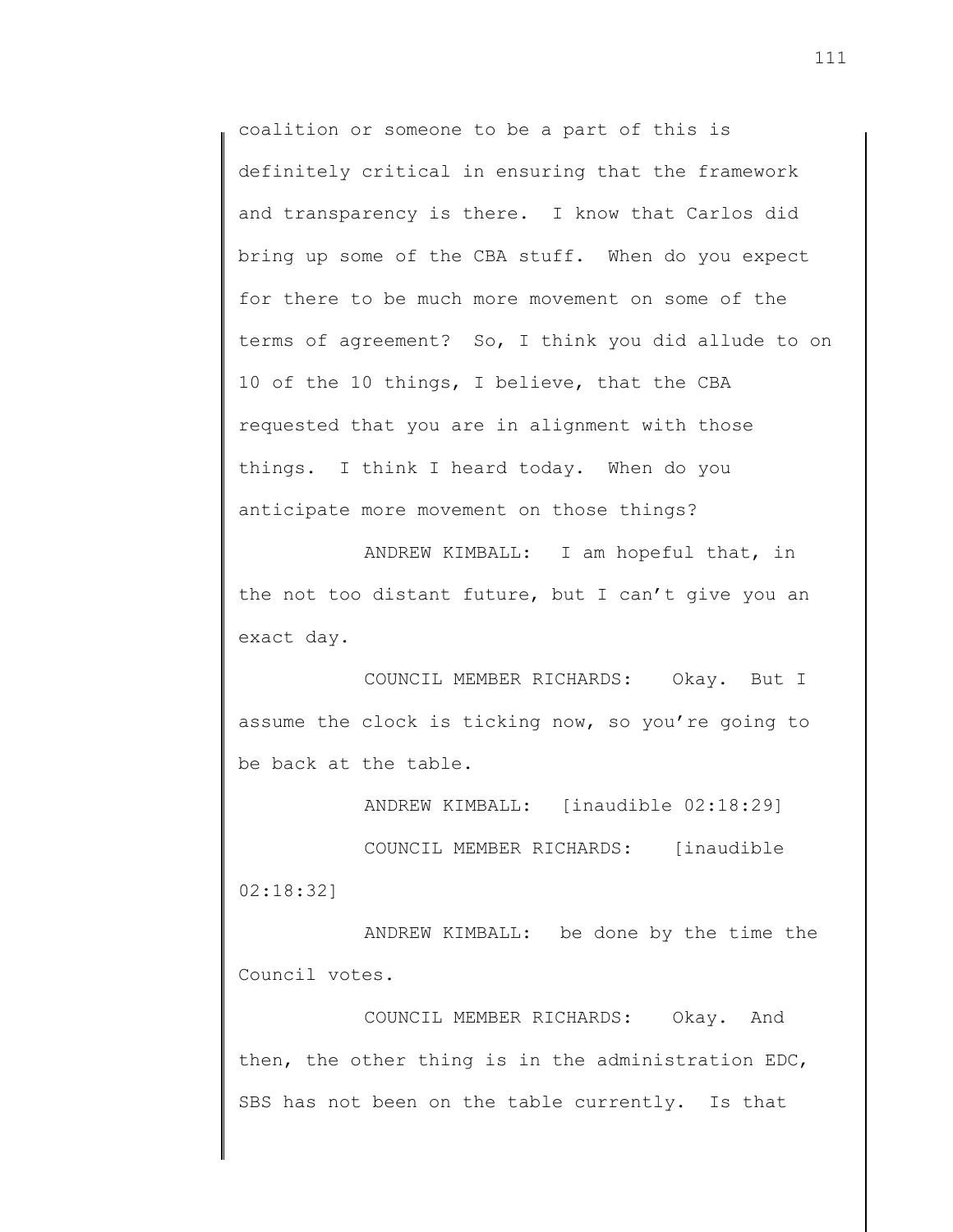what I heard today on some of the [inaudible 02:18:47] around the job strategy?

ANDREW KIMBALL: We are totally open to that conversation. We need to work closely with EDC on South Brooklyn Marine terminal and we are delighted with their redevelopment of the Bush terminal. But, you know, who is the independent auditor that comes in, whether it is EDC or some other entity, we are really looking to hear from a CBA group what they would like to see, but I also think that Council member Menchaca's voice is critical here in terms of what he would like to see.

COUNCIL MEMBER RICHARDS: Ray. And then, on the green jobs front, just go into that a little bit more because I know that there is a counter proposal on creating much more, you know, green jobs. What are you thinking about in terms there? Is there room to have conversations with some of those folks who want to see more green jobs opportunities at the site and is their willingness to also have that conversation?

ANDREW KIMBALL: Anybody who has worked with me over the last 15 years knows that I am willing to sit down and have a conversation at any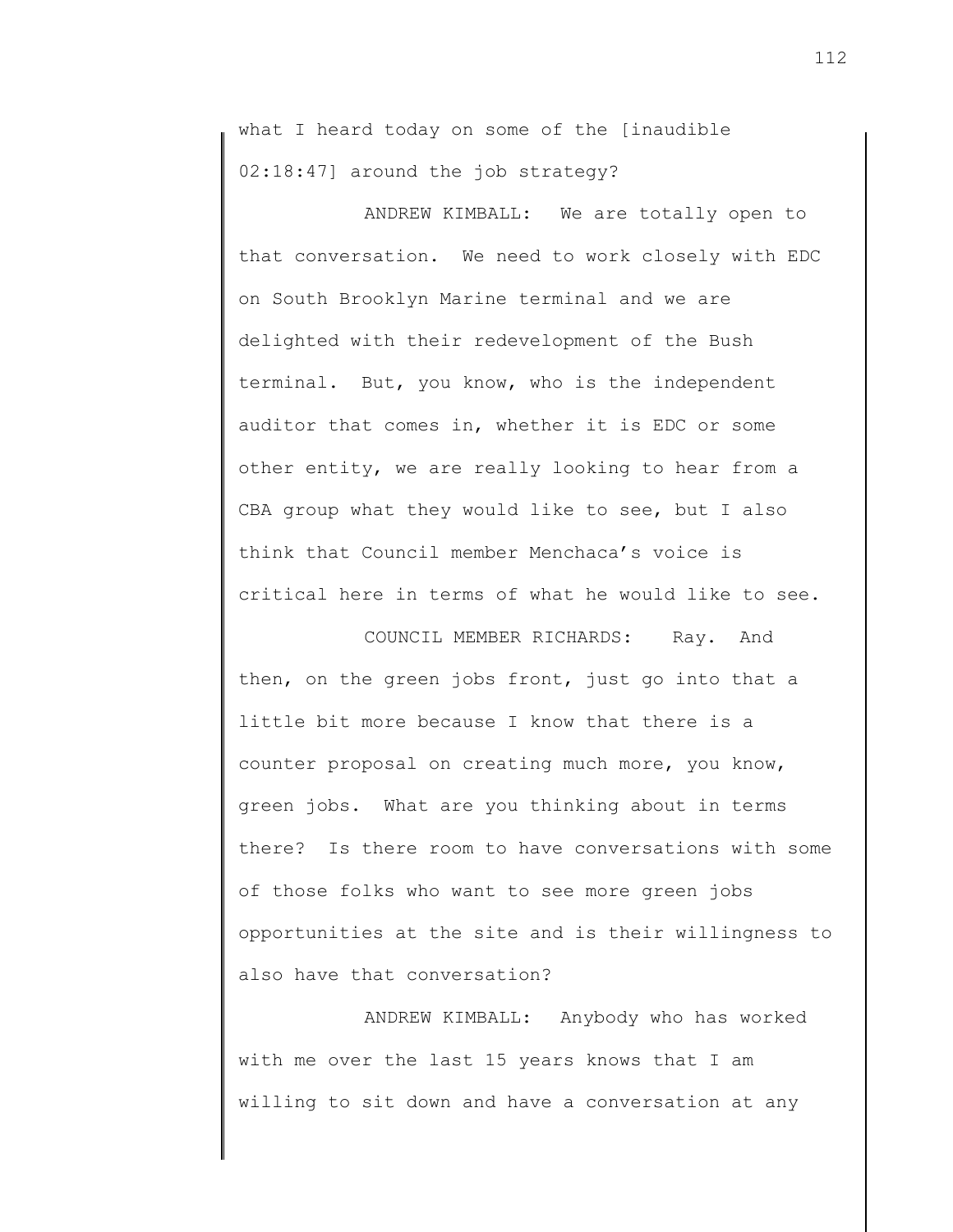time, any place, as it relates to creating commercial manufacturing, industrial jobs, particularly green jobs. The definition of what a green job is has evolved erratically over the 15 years. So, I'm proud that the Navy Yard was a national model for that. The truth is, a lot of companies who have incorporated triple bottom line or sustainable goals do not do find themselves as green manufacturers anymore. That's a bit of a vestige of, you know, 10 years ago. However, this offshore wind thing is a real and extraordinary and--

SERGEANT-AT-ARMS: Time expired.

ANDREW KIMBALL: city is going to hear more about. So, we are deeply committed to that. And anybody who can bring us a green job, please comment meet with me. I am delighted to least any company that will do that or any not-for-profit that can help leverage that.

COUNCIL MEMBER RICHARDS: Thank you. Thank you for the work that you are doing. We look forward to continuing the work ahead with you and Carlos another folks to make sure that we really, during this time, when we need to see some movement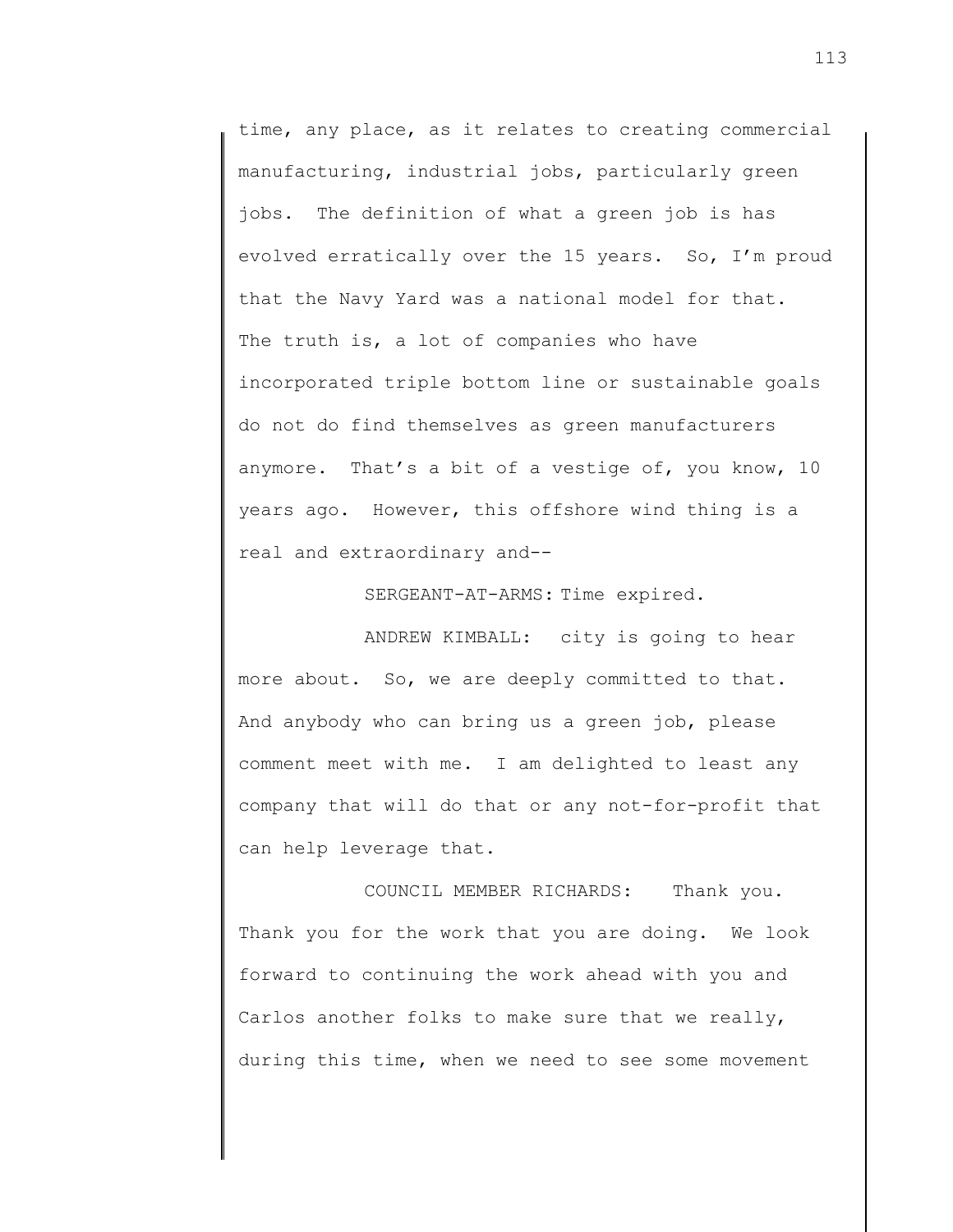ANDREW KIMBALL: Thank you.

COUNCIL MEMBER RICHARDS: working alongside everybody. Thank you, Chair.

CHAIRPERSON MOYA: Thank you. I now call up Council member Reynoso for question.

SERGEANT-AT-ARMS: Time begins now.

COUNCIL MEMBER REYNOSO: Good afternoon, Andrew. I hope you are doing well.

ANDREW KIMBALL: Thank you. You, too.

COUNCIL MEMBER REYNOSO: So, Andrew, I

think you know my resume when it comes to manufacturing probably more than a lot of people on this call right now. On this Zoom call right now. So, you know, I am going to stay away from, I guess, the resume situation here and let's just get to like brass tacks. And I think the jobs, you said it is 15,000 now. It went from 20,000. Now it's 15,000. And, of those, I wanted to ask are you going to lose the jobs that you currently have if you don't rezone Industry City?

ANDREW KIMBALL: That's a great question. It is hard to know, but you will hear some of the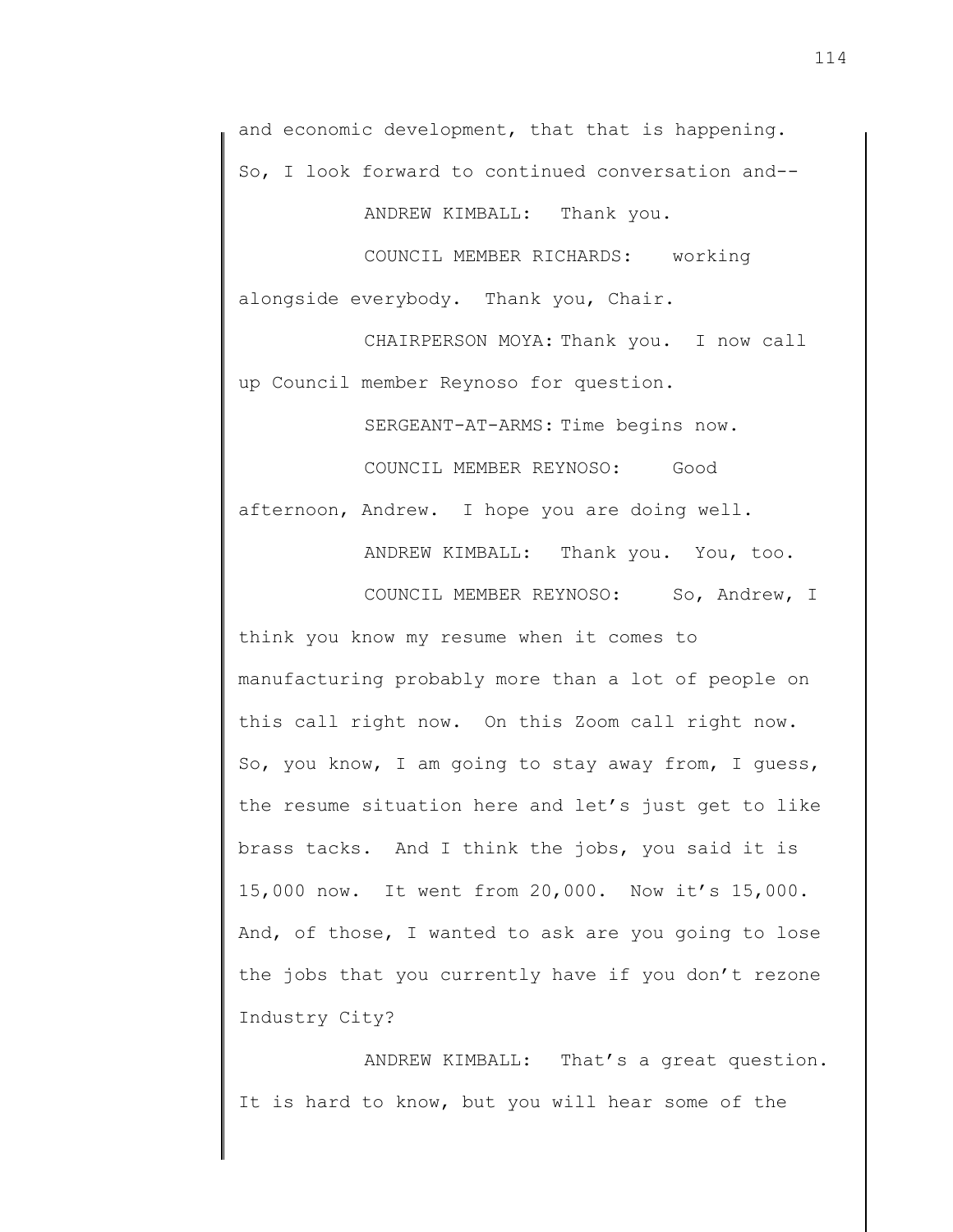manufacturers who decided to keep their facilities that Industry City and in Sunset Park and keep them at Industry City because they bought into the vision that we have pushed and been executing on for seven years. And a key part of that vision is the rezoning. So, I can't tell you. I can't look into a magic ball, but rezoning is the best way to ensure that a robust manufacturing sector stays--

COUNCIL MEMBER REYNOSO: Right. Right. Andrew, I trust in your leadership then the work that you two that you are either going to retain the use 7000 jobs to some degree or you are looking to retain them, but I just don't know that, you know, adding them to the projected 8000 jobs that you are going to be getting those like this cumulative total that we would get from this rezoning is honest. I think it is misleading, I guess. I'm not saying anyone is lying. I just think it is misleading. We're talking about 7000 jobs and I want to be clear that 7000 jobs is a serious number already in and of itself, but everyone is throwing out this 20,000 number and it is just not true. So, you know, there Council members are going to get on this call and talk about 20,000 jobs. Just don't do it. It is 7000 jobs projected,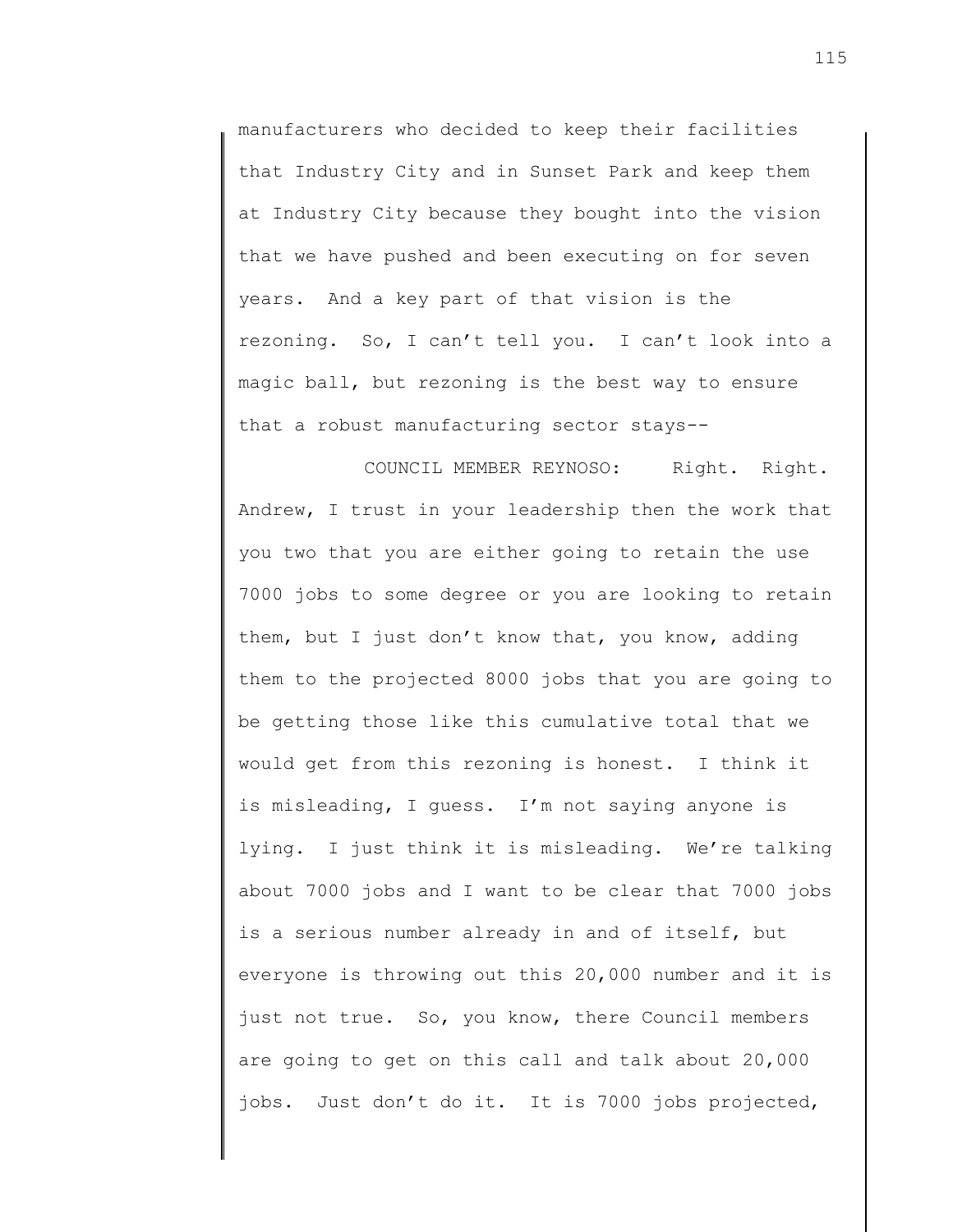given the time that we are in right now, there is no one that can say that you are going to get those 7000 or 8000 jobs added the year after. We don't know what the industry is going to look like. The economy could be changing significantly and the needs of businesses are going to change. And you're going to have to have some flexibility is as to how you work for that. But this 8000-- this jobs numbers is something that is just so-- I think it would be naïve for any Council member to think that a number that is thrown out, projections, specifically by the applicant is something that we should trust solely in and of itself. But, Andrew, I don't blame you. I think you are trying. I actually do think you are trying to figure this out. I just don't like when people mislead. And I'm not saying that you are doing that. I think that people trying to make this argument with mal intentions are misleading. But I would say that your biggest problem, Andrew, is Mayor deBlasio. It's sad that a community is going to have to suffer at the interests of a private applicant to solve many of the issues that Sunset Park is going through, specifically resilience. Resiliency. Resiliency is a big problem. And the city not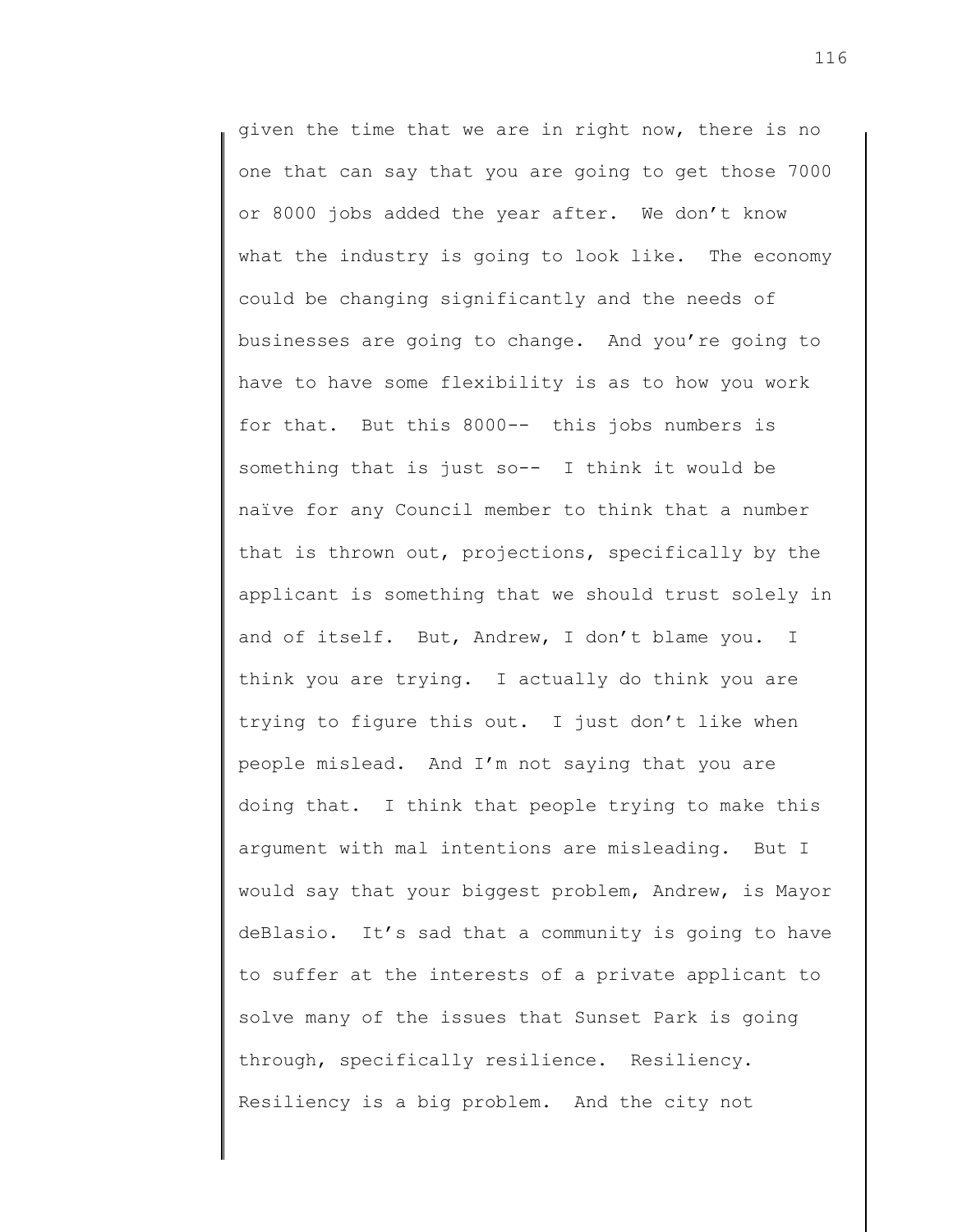entering here is actually going to put your investment in jeopardy and it is moving away from the needs that the city is going to have long term. So, I think that it would be unwise for the city Council to move on a private application that is going to leave out the opportunity for investment on city infrastructure or city infrastructure work. It's just not happening here. And I think that is to your loss, but it is the truth, Andrew. You are in a floodplain. Sunset Park has huge issues when it comes to resiliency and none of it has been addressed. But one thing that is going to be addressed is your application gets to fly through. And I just don't think that that is equitable and fair. So, for me, it's just like be careful with these job numbers. We have seen them thrown around all over the place. Usually the statistics and the data comes from the applicants themselves. And I think the biggest failure that we have here is our planning process that is not comprehensive and that is going to let Sunset Park down either way because nothing is happening under this administration. So, I guess I was more of a statement, Andrew. Then, as of now, I would be hard-pressed to vote on this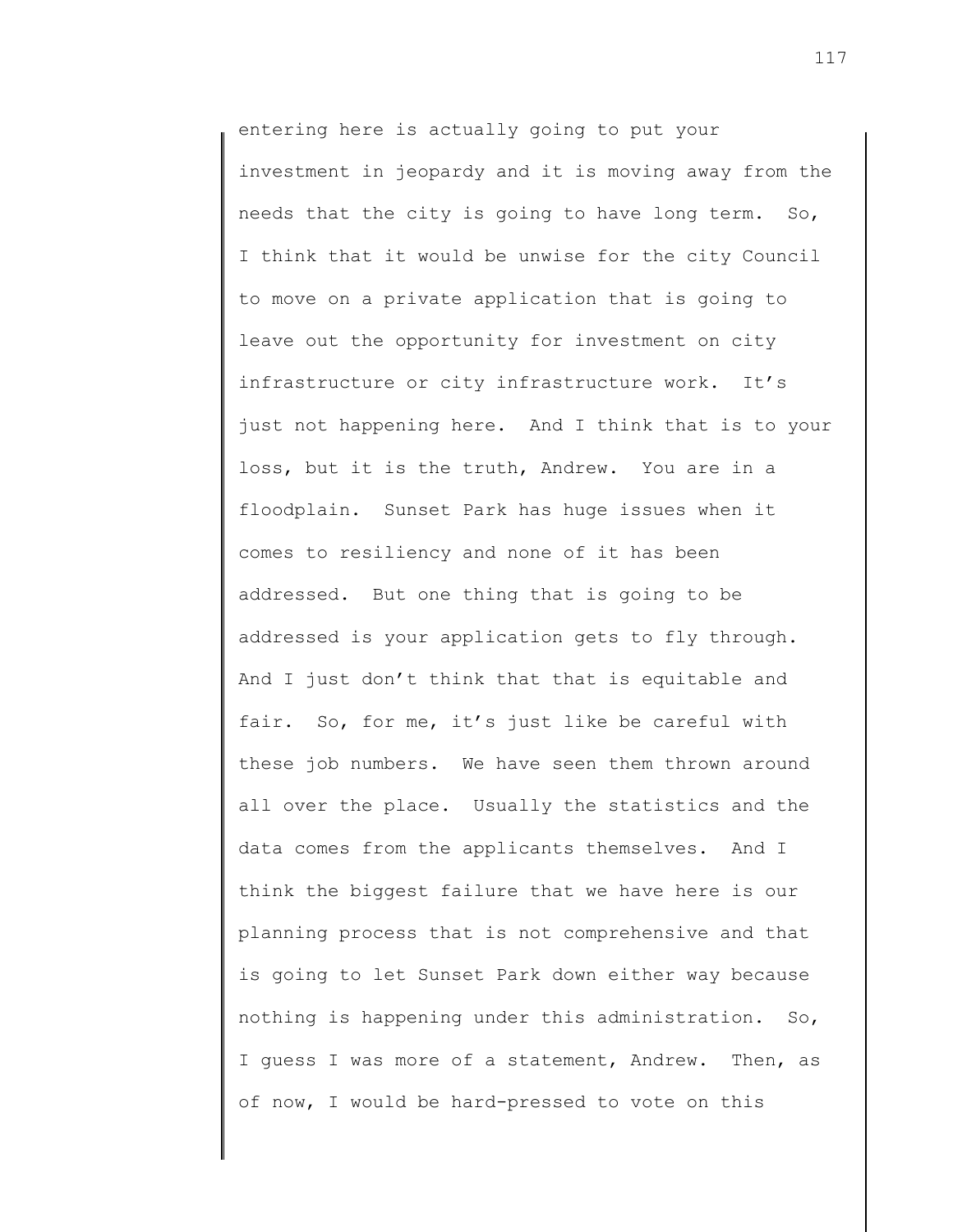application unless I see a significant investment and entrants of city agencies into this process. Thank you. And, Andrew, you can take the rest of my time to speak to my statement, I guess, if you want to.

ANDREW KIMBALL: Okay. Thank you, Council member. And I have a lot of respect for the advocacy that you've done and your district around manufacturing. But let me address resiliency first. This is private property. We have to make it resilient. So a huge portion of the 400 million dollars that we spent has been related to resiliency. We have moved to the electrical out of the basements. The basements that were flooded with 20 million gallons of water during storm Sandy. At 50 million dollars, we have moved all of that to the roofs. We are replacing 15,000 windows with energy-efficient windows. We have replaced all the boiler systems with low impact, energy-efficient systems. We are doing the largest adaptive reuse project of this kind for an industrial commercial use anywhere in the country. The most sustainable, environmentally friendly thing you can do is adaptively reuse the building. Any new building will be built out of the floodplain and, on top of that, we are helping to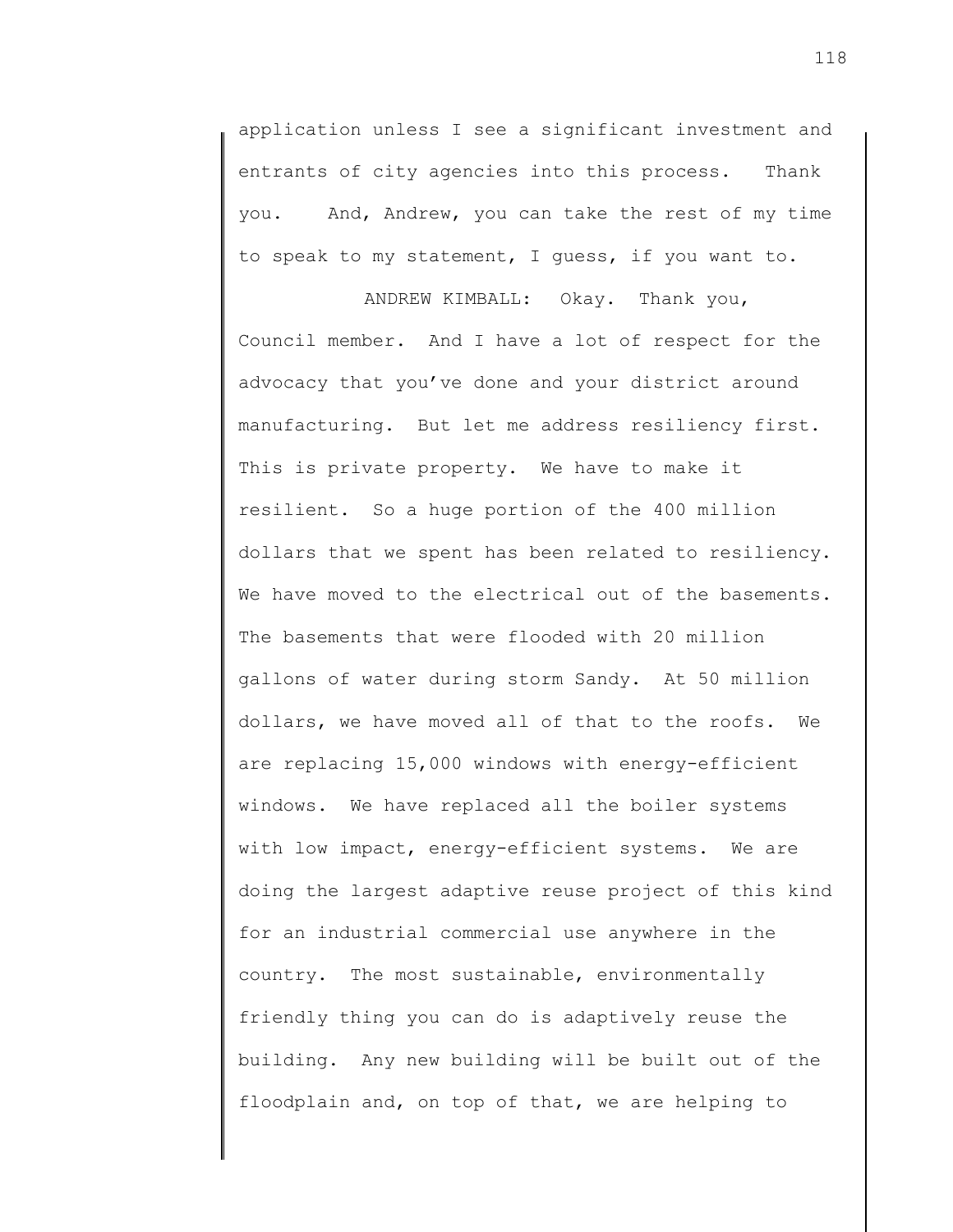bring green offshore wind jobs across the street. As it relates to jobs, the fact of the matter is that an EIS requires you to give a 10 year projection of where you are going to be by the time you have full belt. That is based partly on your track record to date and partly on economic modeling going forward. I think that the jobs that we have created to date is not something to be scoffed at, but something to be looked odd and said, how can we help that business create more jobs? And that is what we are asking the Council did to at this time of economic crisis.

CHAIRPERSON MOYA: Thank you, Council member Reynoso. I now call on Council member Cornegy.

SERGEANT-AT-ARMS: Time begins now.

COUNCIL MEMBER CORNEGY: Thanks, Chair Moya and the members of the subcommittee for allowing me to offer my perspective on the Industry City land use items before the subcommittee this morning. The severity of the crisis we are in shows up plainly in the labor department job figures. New York City recently suffered staggering job losses resulting in 19.8 percent unemployment rate and just general. The, and black and brown communities, almost 50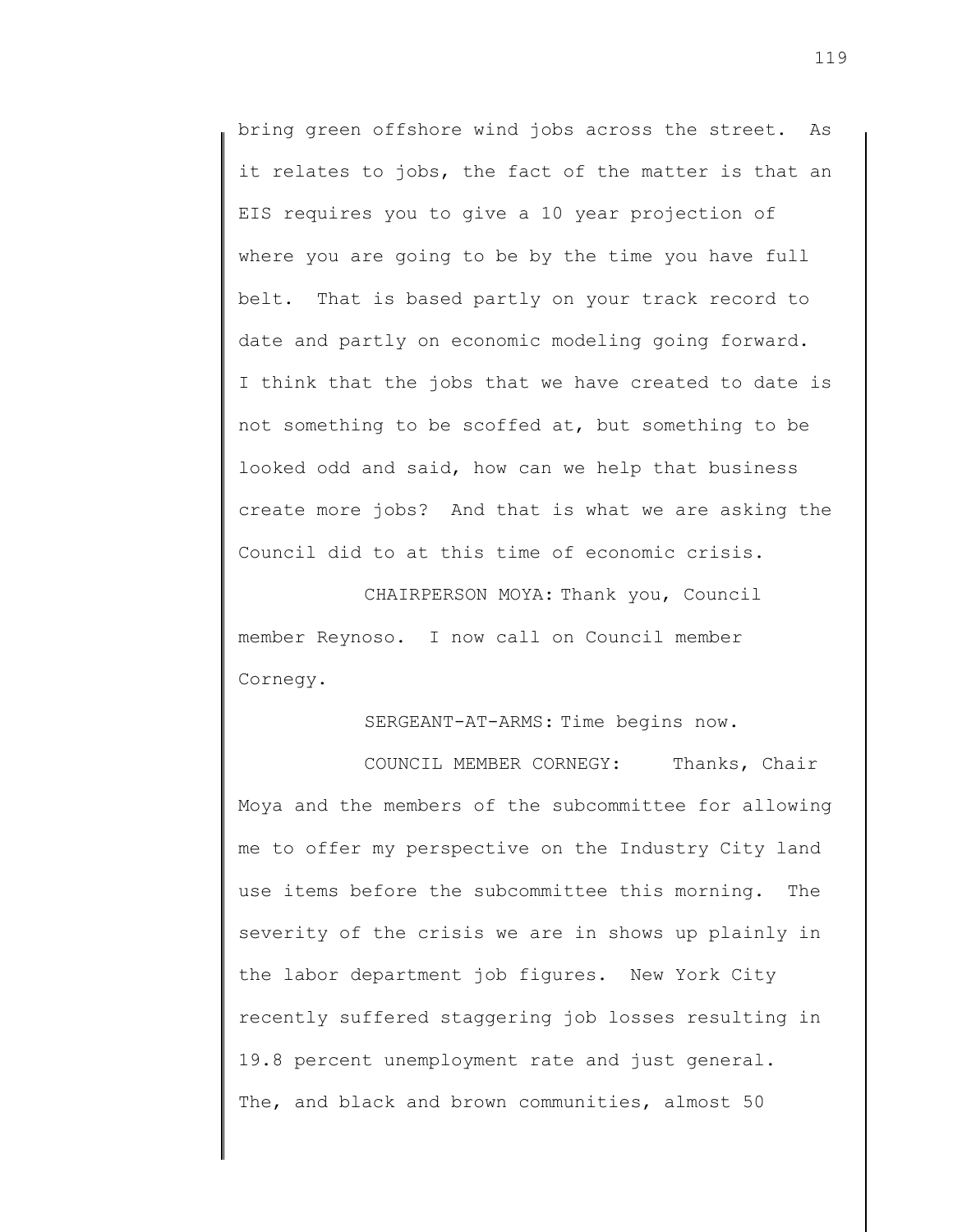percent unemployment for black and brown men. We just suffered 13,000 job losses and manufacturing, 35,800 job losses in other services, and 110,000 job losses and professional and business services. And that is only a sampling of the sectors the Labor Department reports. With the other sectors faring know better. A sampling of the hundreds of thousands of severely impacted by the dual COVID and economic crisis is we face. Those crises are part of the frame I urge my colleagues to consider when examining these Industry City land use items before us today. We as a counselor in a position to drive the hardest bargain we can on behalf of the constituents we represent, including and not limited to those of Sunset Park. And, at the same time, we, as a Council, are in a position to be a catalyst for job creation now. Now, the numbers-- I was never naïve. I understood that the numbers were four of 7 to 8000, literally, on the campus, but I'm also aware of the ancillary impact of job creation on the immediate community. So, I don't know what those numbers are- and these are projections, so I was never naïve about that. Moreover, Industry City offers us the opportunity to use the success of the STEAM program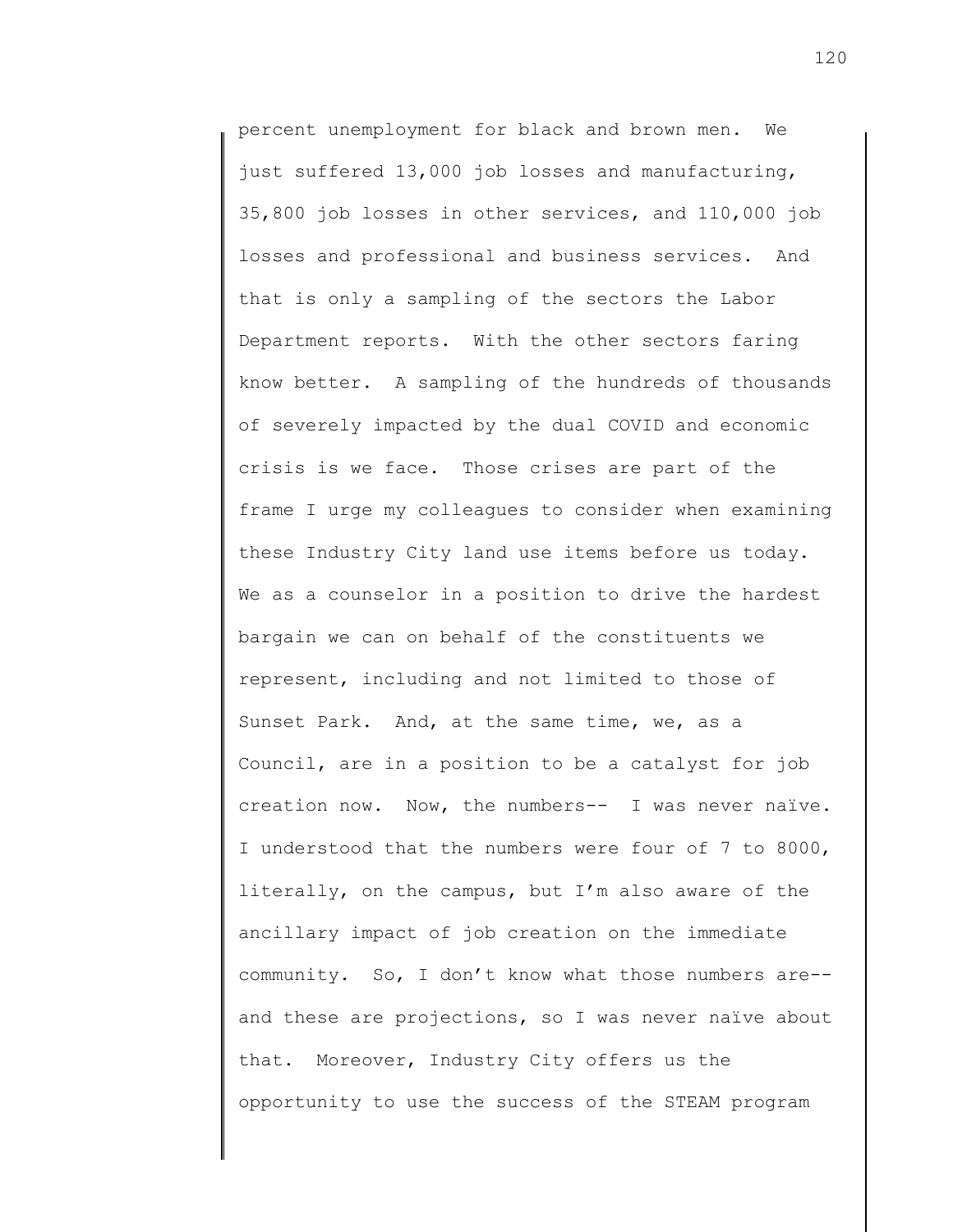or the STEAM Center as a model for providing on-ramp soon to science, tech, engineering, and arts careers. Let's help ensure our community residents and our young people receive the education and training that mean that they are a part of making Industry City a success. I wanted to make a statement and ask a question, but I was given five minutes, so I will stop my statement there and ask a question. In light of the need to change the zoning to bring SUNY and/or CUNY campus is on to the campus at Industry City, can you tell me, Andrew, what is your commitment there and what's your vision for having that educational on-ramp for local residents of the Sunset Park community?

ANDREW KIMBALL: I'd have to thank you, Council member. This is what I call the ideal intersection of good public policy and good real estate. We have a lot of space we need to lease. Colleges and Universities can take a lot of space. It's good public policy because we are committed to embedding those campuses in the overall ecosystem, which means connecting it to the companies here, whether through internships, guest lectures, tech transfer, creating economic pathways for young people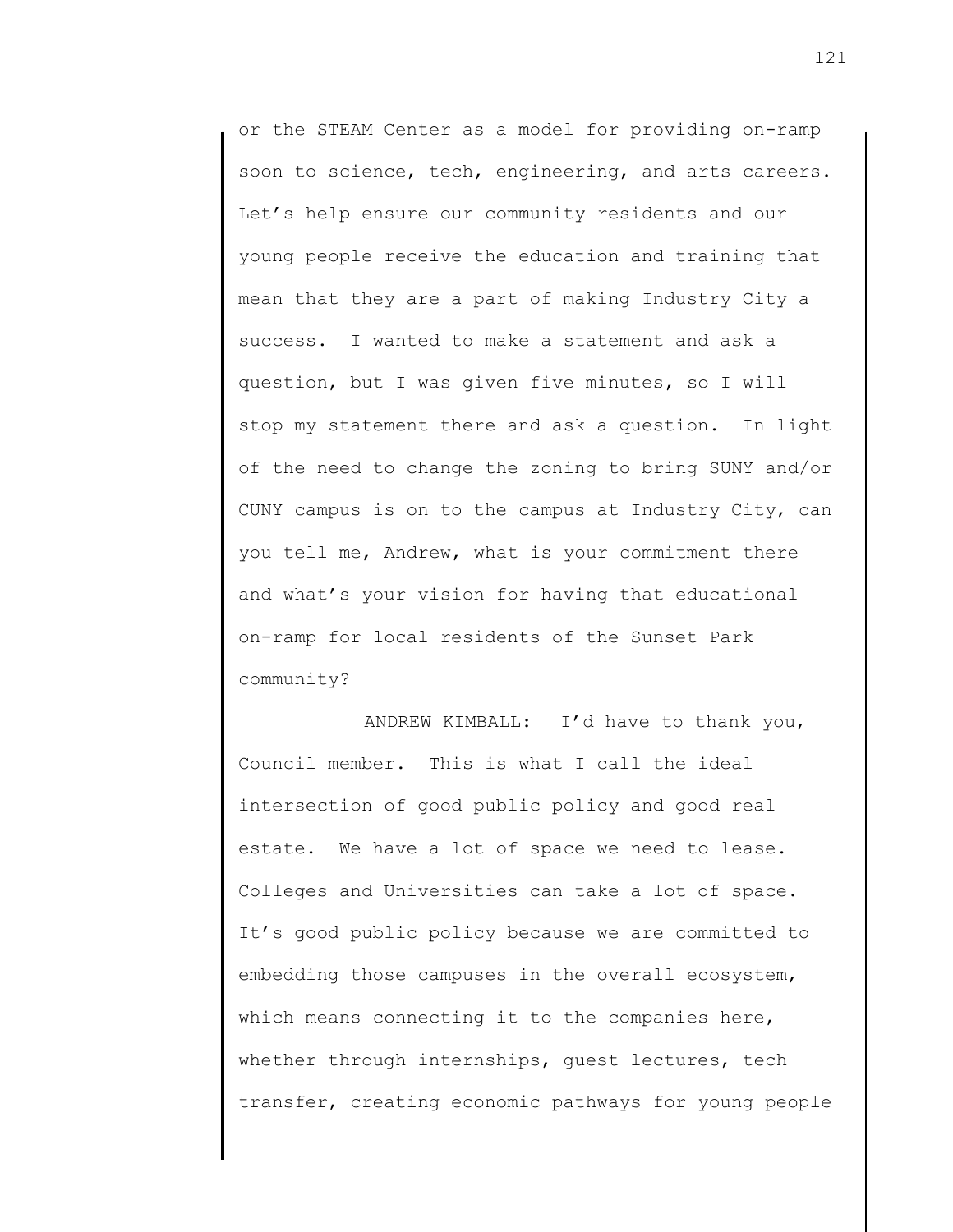in the neighborhood. I really appreciated what you said about the STEAM Center and, again, that is something that we are fully committed to do so you have both high school level in college. Potentially community college and a full four-year and very highlevel R&D all going on at the same place. It is smart for us as a landlord to make these kinds of commitments. We saw the success at the Navy Yard, but we also have seen it in Pittsburgh and Philadelphia and Baltimore, and other innovation districts across the country. This synergy between enervation companies, colleges, universities, and high schools, most of them, by the way, that have a local hotel right there. A business hotel, which we are prepared to give up. So, we are fully committed to that and, by the way, Council member, we are willing to put those commitments into a legally binding CBA with part of the annual reporting, the transparency being what steps have you taken with the high school or with those colleges and universities to connect them to young people in the community and create pathways?

COUNCIL MEMBER CORNEGY: Thank you. In my last 54 seconds, what I would like to say is I am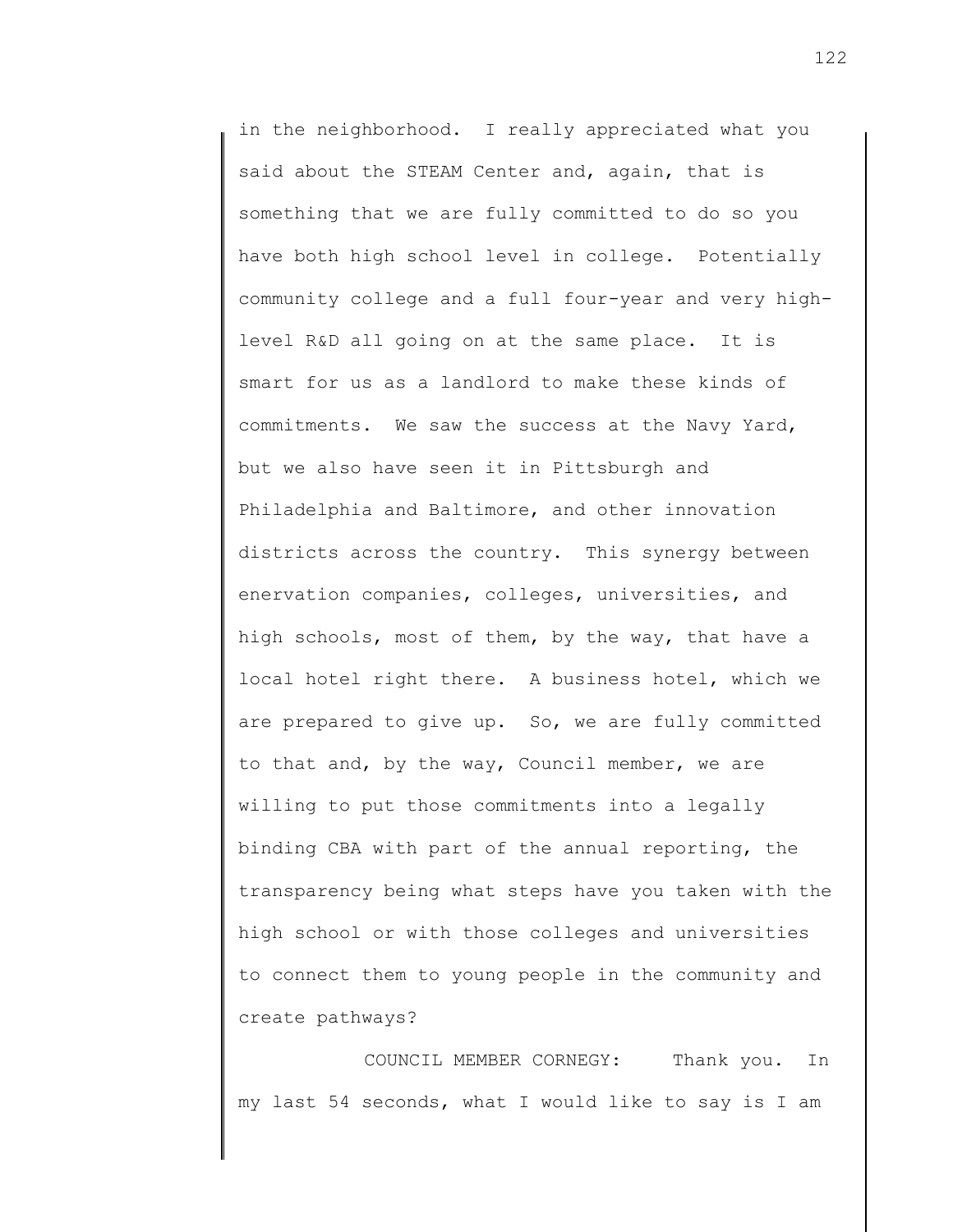committed to making Industry City is success as I was formerly the Chair of small business and now currently the Chair of housing and buildings. I believe that success as a site for entrepreneurship, success of the site for education, success of the site for providing greater opportunities in all our shared communities. We can look out for the residents of Sunset Park, the residents of Bed-Stuy and Crown Heights, and all the communities we collectively represent. That is why I believe that this is the right project to support in these challenging times. Thank you. And I just want to change the narrative that I am against my colleague and friend, Carlos Menchaca. I am for progress and promoting building capacity in these industrial parks that we have to provide jobs and pathways to good jobs, which is why I support the labor movement in this. And you will hear from some labor leaders later. So, thank you.

> ANDREW KIMBALL: Thank you. SERGEANT-AT-ARMS: Time expired.

CHAIRPERSON MOYA: Thank you, Council member Cornegy. Before I let you go, counsel, are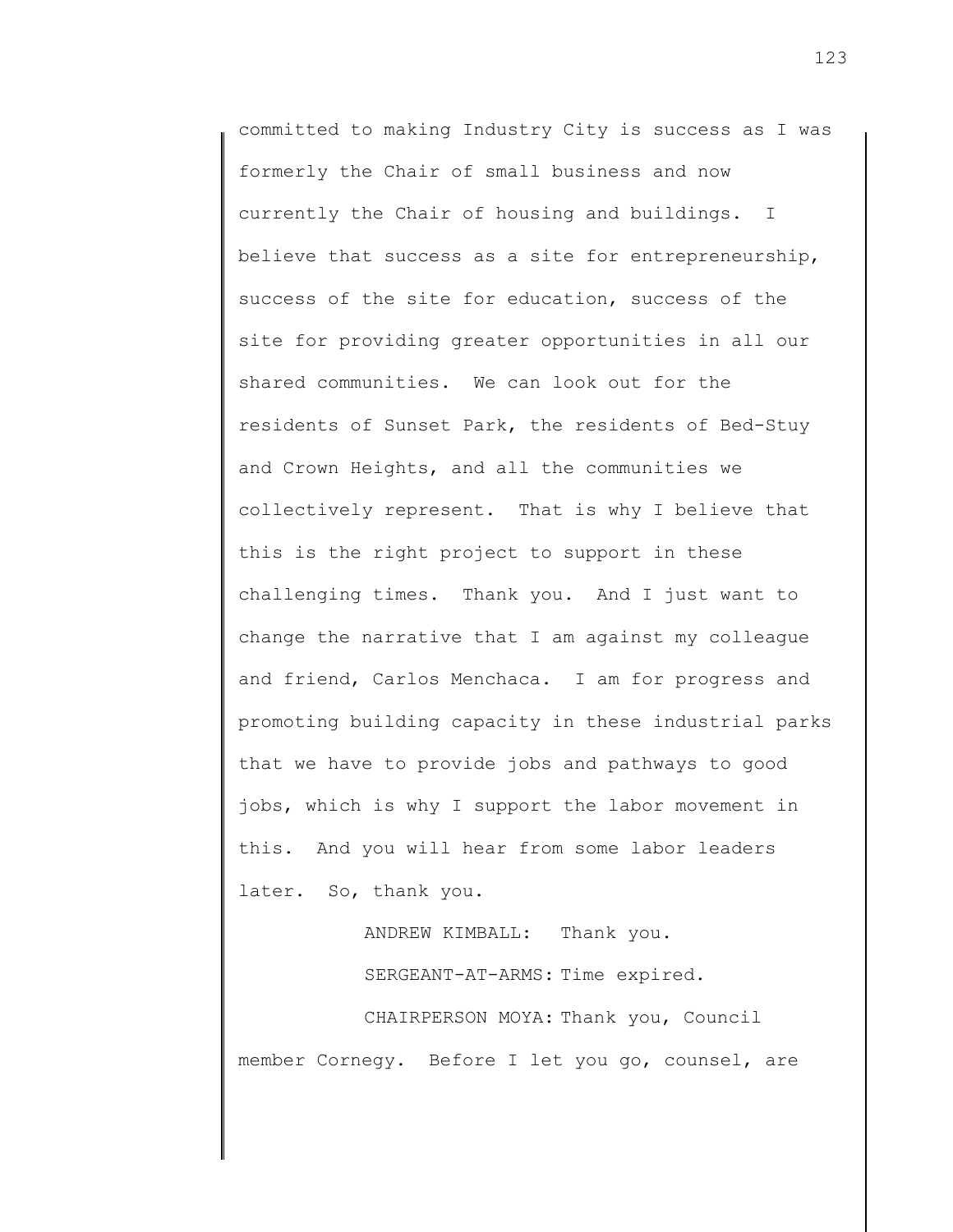there any other members with questions for the applicant panel? If so, please raise your hand.

COMMITTEE COUNSEL: Chair Moya, checking right now. Chair Moya, Council member Menchaca has raised his hand for a question, followed by Council member Rivera.

CHAIRPERSON MOYA: I'll turn it over to you, Council member Menchaca.

COUNCIL MEMBER MENCHACA: Thank you for the second round. Andrew, what has failed in your ability to gain support from the local elected officials? The Congressional members, State Senator Zellnor Myrie, the incoming elected officials that were just elected? What has caused your failure in gaining support of the district leaders in our community?

ANDREW KIMBALL: So, I would argue, actually, that we have very strong support at the community level. You and I talked about this in the past. I think that for average folks that are concerned about their economic future, they want a place to go to work and they want the jobs of the future for their kids.

COUNCIL MEMBER MENCHACA: Andrew, I--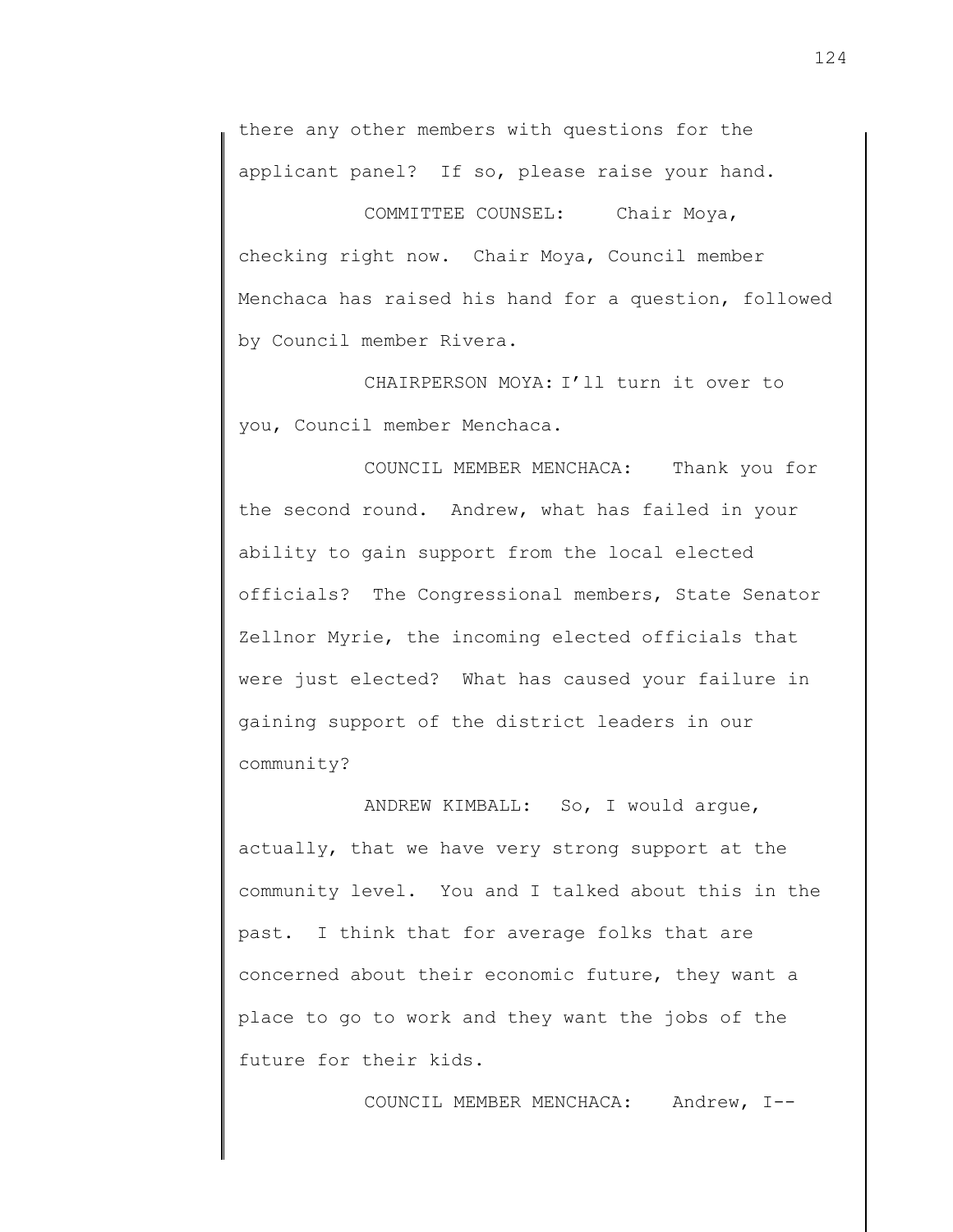ANDREW KIMBALL: And so, very proud that Senator Montgomery will be testifying today. I understand that we are in a moment in time when it is very hard for any elected official to support a private development project. That is the moment we are in, so I get it. The bar is high. But this kind of project actually sets the bar high for any future developer for exactly the kinds of things that you care about.

COUNCIL MEMBER MENCHACA: Well, I just want to let everybody know that the bar was set high by me in the local elected officials in the community, not necessarily by you are trying to beat that, but that is failed. And I just want to let everybody know that the bar was set high, but we did not reach it with all the different entities that needed to come in to ensure accountability. I'm not is what is failed. And there are many people were going to be testifying today and I hope you stay around to listen to everybody because it is an important piece of this larger conversation. Now, let's talk about one of those pieces. Because the accountability is not just coming from you. We spread that accountability to the community and the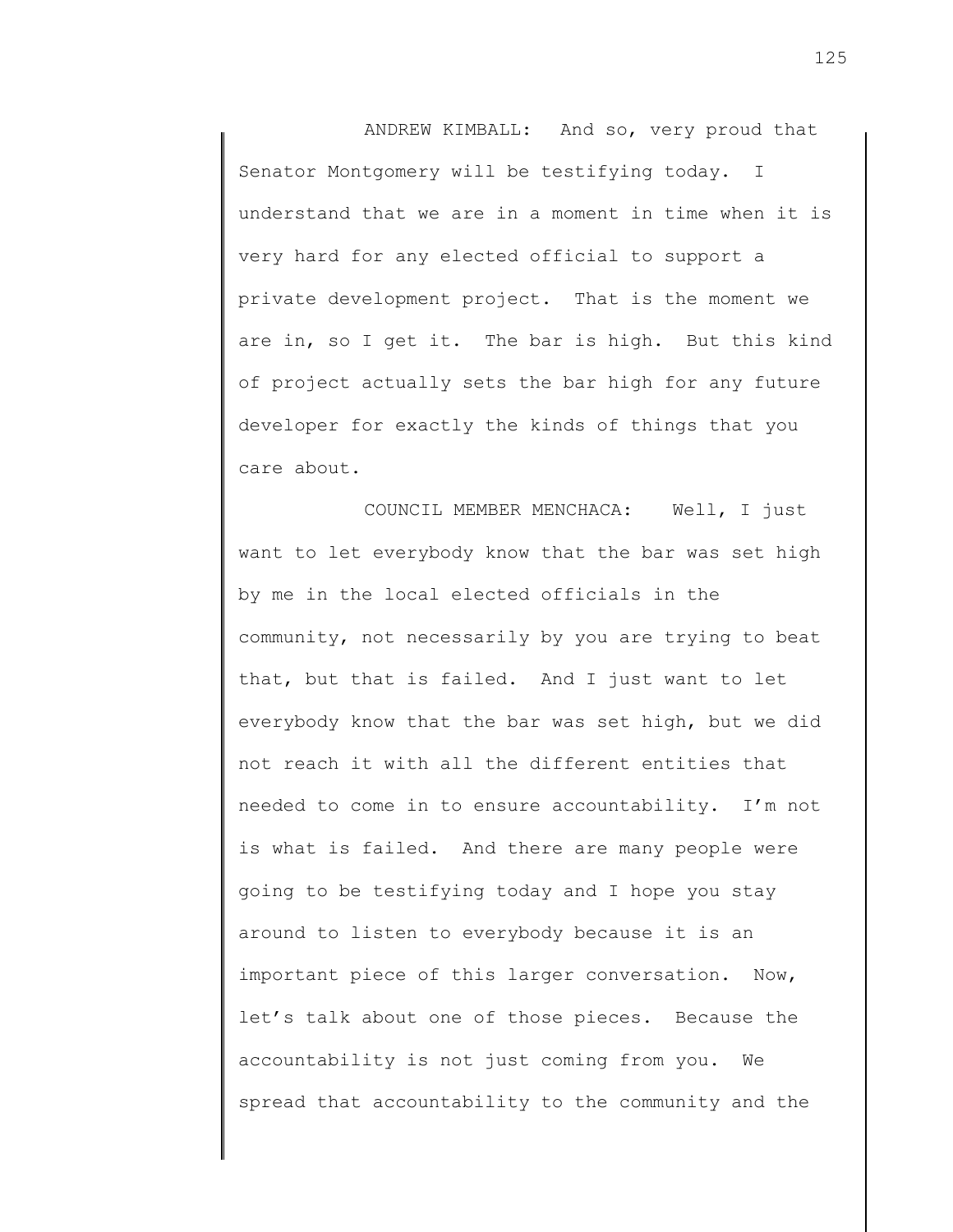Mayor's Office. How do you stand here and talk about a school blossoming on the camp is if the DOE, the SCA, the mayor have yet-- and who have rejected- and I'll be suspect if they common say we want to do something now, on the school itself? How does that happen and how can anyone stand with credibility?

ANDREW KIMBALL: I'm not going to speak for any of them, but what I will say is that we are prepared to put in a legally binding CBA that we will remain committed to having the DOE school when the resources, available and when we come out of an economic crisis.

COUNCIL MEMBER MENCHACA: And so, we keep hearing a lot about that, but not a lot of there when talking about not being able to speak on the coalition. A coalition where we have been demanding transparency in the very beginning and ensuring that they were talking to community. So, now, you are kind of speaking to this back room that will emerge without and the communication with me about that or the community. This is--

ANDREW KIMBALL: I'm always available to sit down, Carlos. 24/7.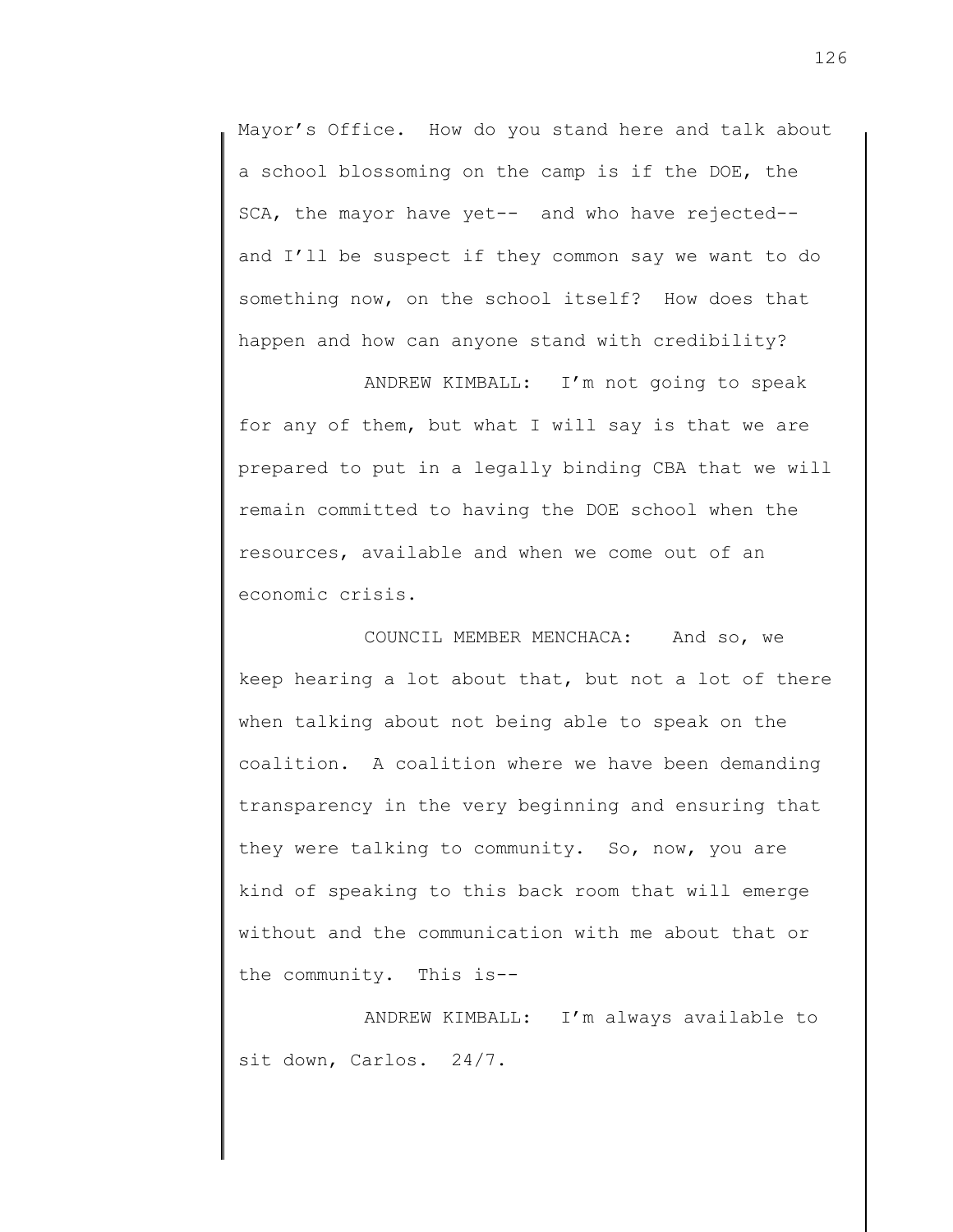COUNCIL MEMBER MENCHACA: Andrew, I'm asking you right now to tell us, but you can't. This is the nature and the breaking point of this entire application. My colleagues are asking questions that you can't answer. My colleagues are asking for things that they want to see, as well, but it is the community that will hold you accountable and that is the nature of the breaking point that we are trying to expose right now. And so, I think that's going to be my kind of continued conversation with members about that nature. Now, if you can-- I'll give you another opportunity. How is this going to come together and what are your conversations with the local community coalition that you see as emerging?

ANDREW KIMBALL: There's plenty of time between now and when the Council votes to come up with a legally binding CBA if people of good will step up, including yourself, to try to make that happen.

COUNCIL MEMBER MENCHACA: In the unfortunate nature of that is that this is what I did not want. Members across time and Counsel have waited for about last 12 hours to compile everything. This is a massive application in my whole point is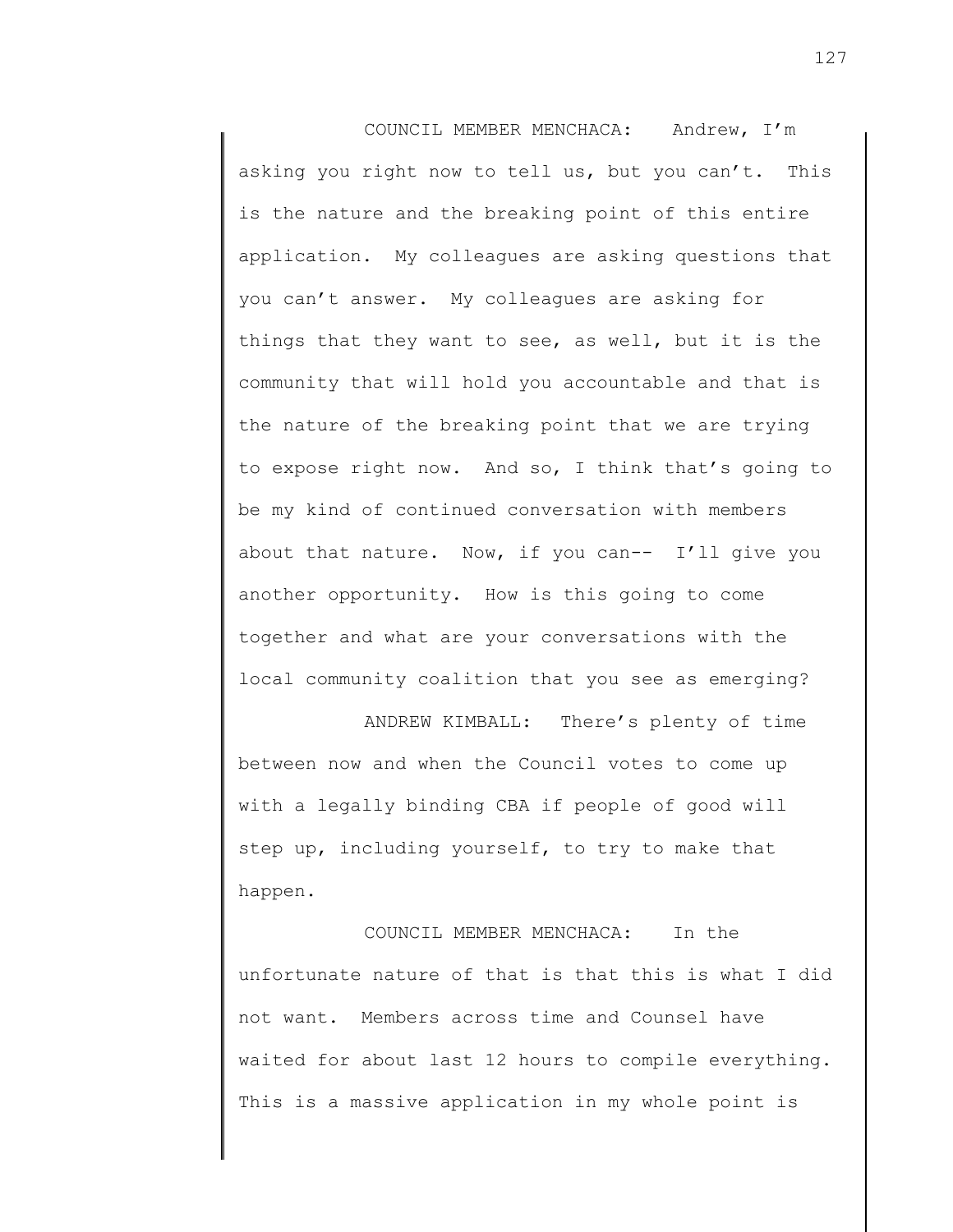that we did not want to have these lives 12 hours dictate 90 percent of the things that the community is going to want. This is why we started with the framework from the very beginning. And so, it's hard for me to hear you talk about how you are moving forward, you are pressuring this foreword without those other pillars that you agreed to. The Mayor is not here. We don't know when that is going to happen, and the suspect to that, and the nature of this budget. And then the community coalition that has been working so hard that I asked you to stop this rezoning then, in October, he said, sorry. I think we're going to have to move forward. Can you deny that? That myself and the coalition and many community members are saying we are not ready to engage. We need more time to build a legally binding structure to be able to have something and you decided to move forward instead.

ANDREW KIMBALL: We've been having this conversation since 2013. Leading up to certification in February 2019, community board seven sponsored town halls in the community on July 23, August 13, September 17, and October 1. We then delayed the application at your request. So, then the next year,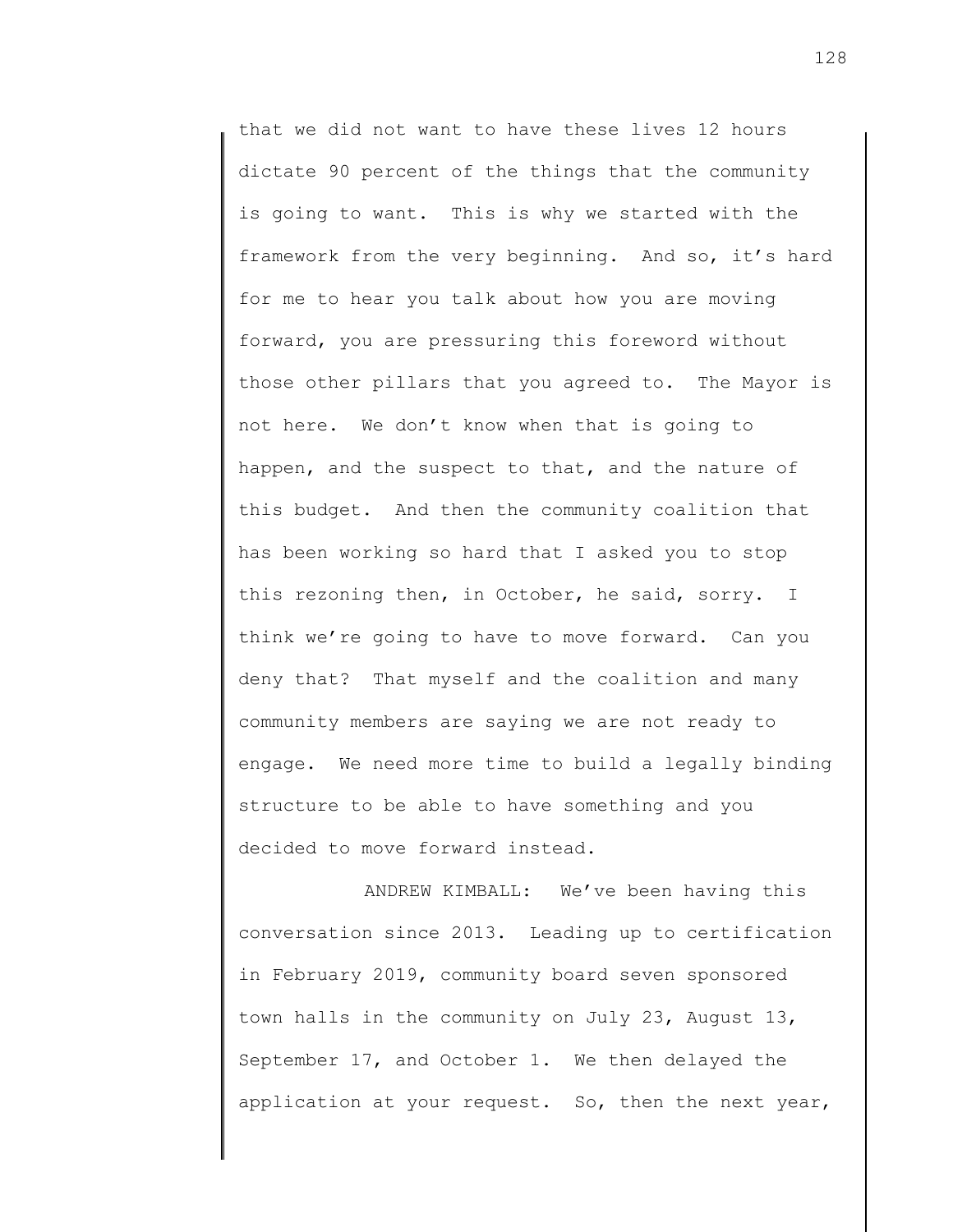town halls were July 17, July 22, July 29, September 16 and October 3. You sent me a letter on September 19 with 10 requirements. I responded within 48 hours that we can meet all those requirements.

COUNCIL MEMBER MENCHACA: This not what accountability looks like and the moment that it gets tough and the moment that your investors are getting nervous, you went in another direction. You are correct. In 2013, we started having conversations. Before I even was inaugurated to become the Council member. We sat down and started talking about this vision. The vision that was already cooked and was already being presented to the community. And that began your communications plan to the community and you have yet to gain the confidence of the people who are representing this community and the community board that was split with tension and insane amounts of changes to the application and city investment. We are presenting to you a plan and I want my colleagues to understand that. That we've been working so hard to try to figure out how we keep accountability at the top of this entire process. And that has failed. And so, anything that gets constructed in the next few days as we lead to the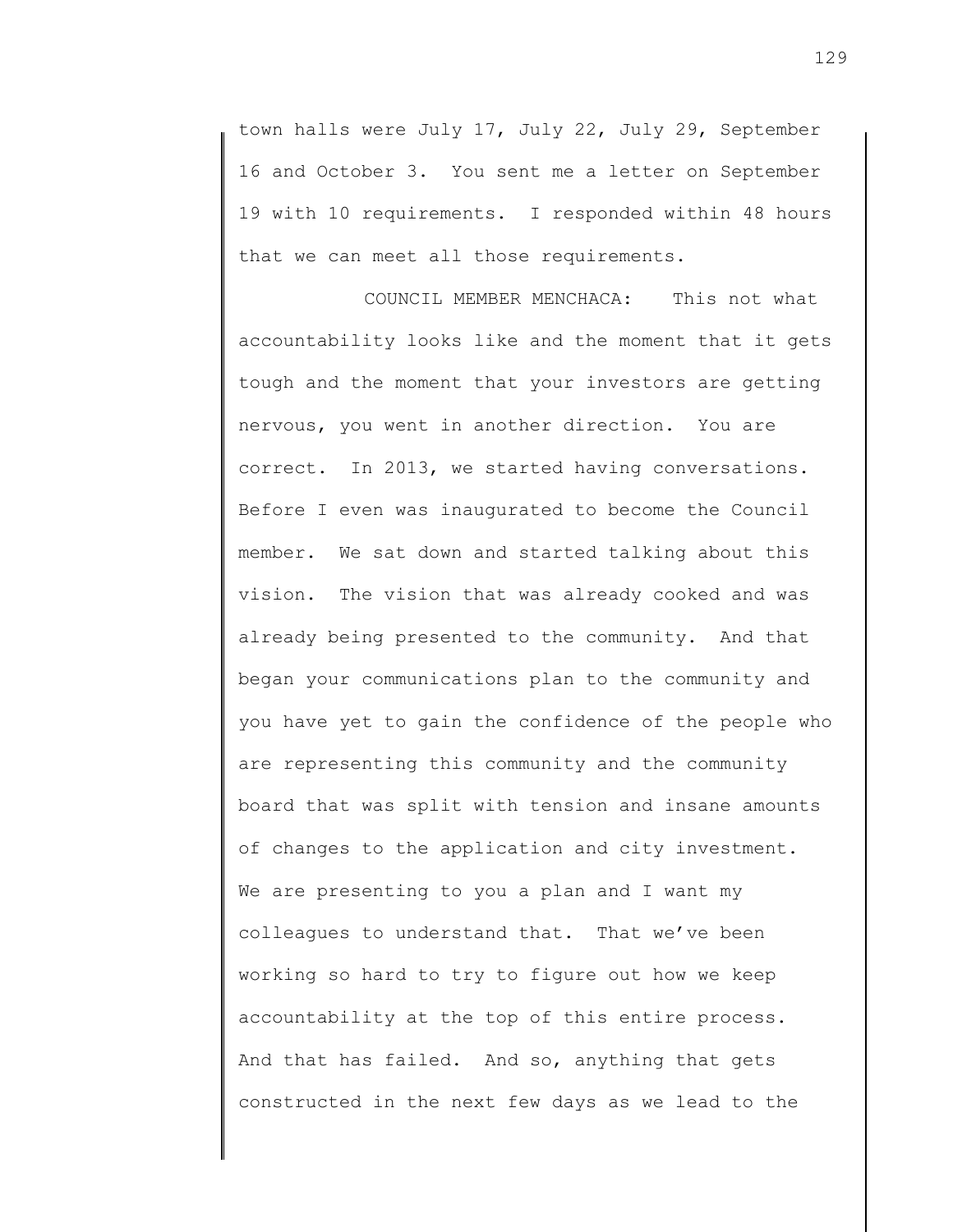ULRP clock will have failed and accountability is what we can go back to our community and bring jobs and all the promises that you're talking about. And so, it is not enough, Andrew, that you're coming with your history and this idea that the success of the last few years is enough. It is not enough. It is not enough and cannot continue to be enough. Then 1970s and the financial crisis that we saw in the city offered opportunities for private corporations to come in and get us out. That is only created more divide between the people who have and who have not. And so, I just hope that we can continue to be honest with each other here. And I think you are failing to do that as you speak to the conversations that you cannot reveal today with transparency about what is going to happen. And I should raise flags for all my colleagues. Thank you.

CHAIRPERSON MOYA: Thank you, Council member Menchaca. I now am going to turn it over to Council member Rivera for some question.

SERGEANT-AT-ARMS: Time begins now.

COUNCIL MEMBER RIVERA: Thank you. Thank you, Mr. Chair, and thank you for answering our questions. Earlier, you responded to a question from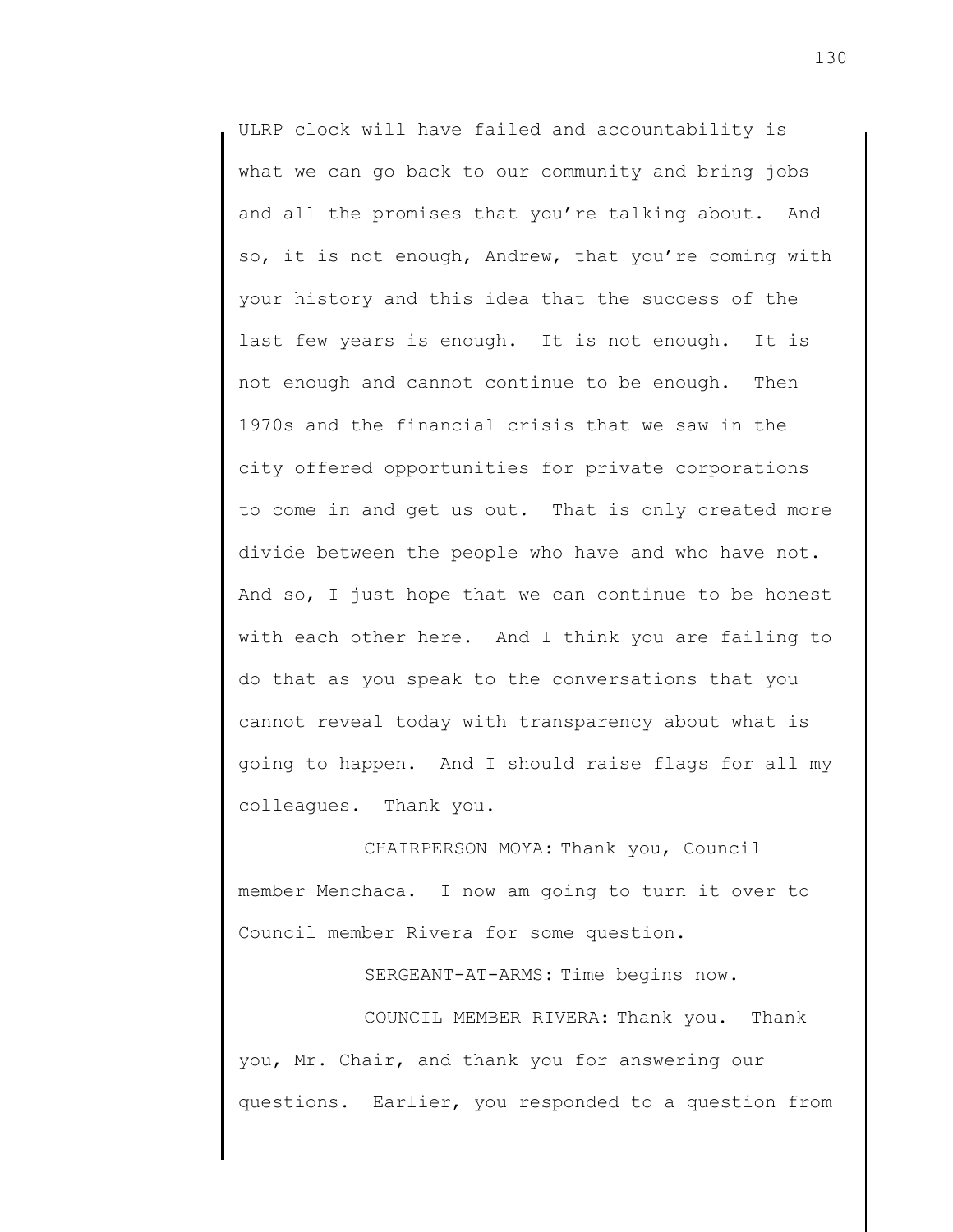Chair Moya regarding how much you have leased at the current Industry City buildings. You said the Council should be proud to hear you've leased 300 million square feet of space, but that is only half of the total space, right?

ANDREW KIMBALL: No. We've fleeced about 3 1/2 million square feet. That's of 5.3 million square feet of leasable today. A substantial portion of that 1.8 million square feet left cannot be leased today because it is decrepit and falling down. So, that is going to require enormous investment which is part of the rationale for the rezoning.

COUNCIL MEMBER RIVERA: And considering the size and scope of the project and earlier in your presentation you did mention trying to address the community's concerns on gentrification, do you believe you should be developing affordable housing alongside the project or, at the very least, strongly advocating for public investment in affordable housing?

ANDREW KIMBALL: I absolutely have been advocating for that and I have been speaking at every single one of the town halls about the importance of leadership around affordable and workforce housing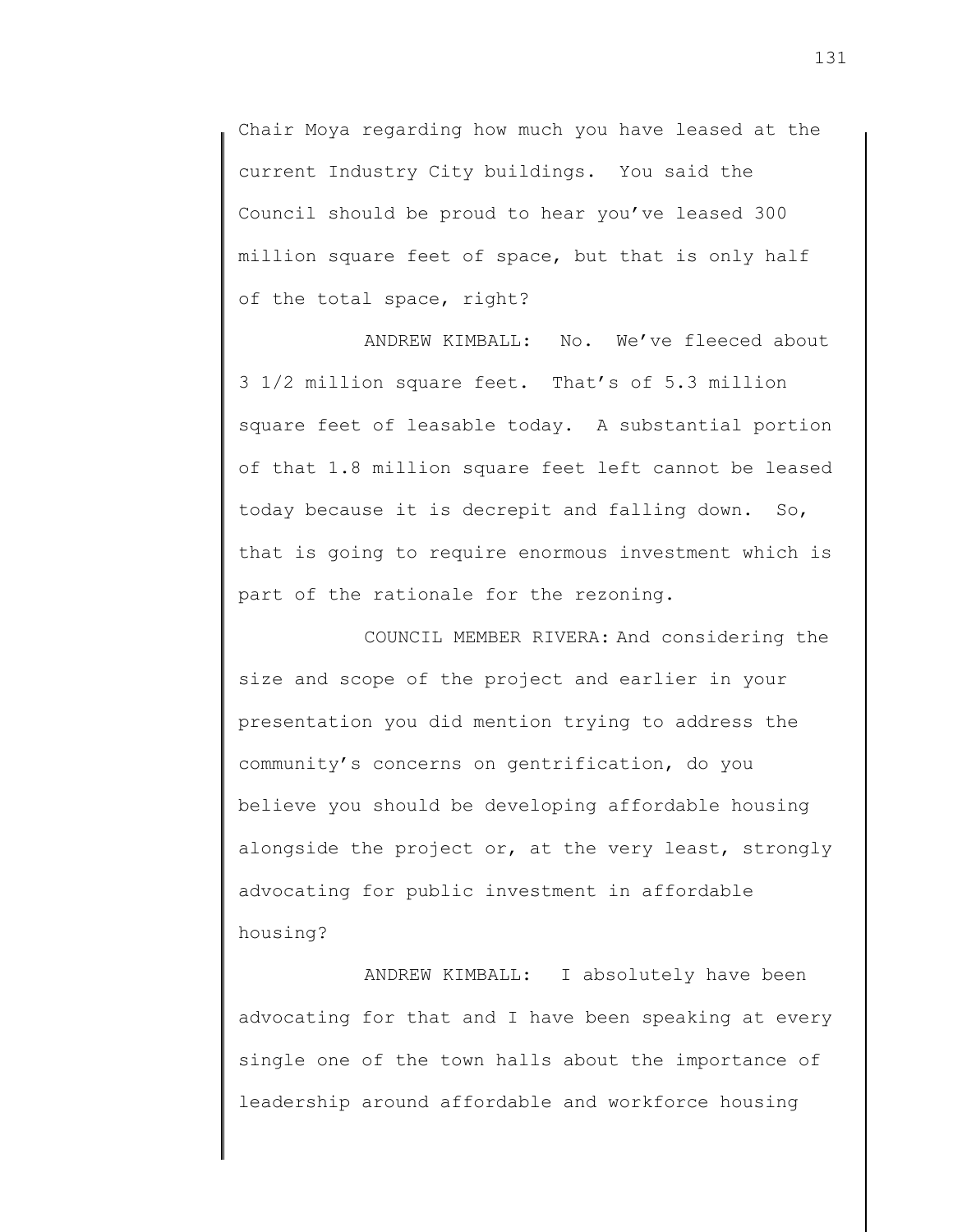near to Industry City and I would make the same argument for every other commercial center outside of Manhattan that that is exactly what we need right near where the jobs are. But I haven't seen that yet. And I will continue to advocate for that. I am not in affordable housing developer. My partners are not affordable housing developers, but there are a lot of very good ones in New York City.

COUNCIL MEMBER RIVERA: Agreed. And a collaboration, I'm sure, is something they could both benefit from in terms of just perception in real investment. So, just to get a clear definition of local hiring requirement, I know we've talked about this a bit at length today, but there have, obviously, been thousands of New Yorkers who have moved into this neighborhood over the past decade, plus, as part of a wave of gentrification that is partially due to the kind of current iteration of Industry City. So, our local jobs for residents who grew up in the area? And I just ask because of people that have recently moved in. If you've only lived there for a couple months, do you qualify as a local hire? Can you justifying it for all of us?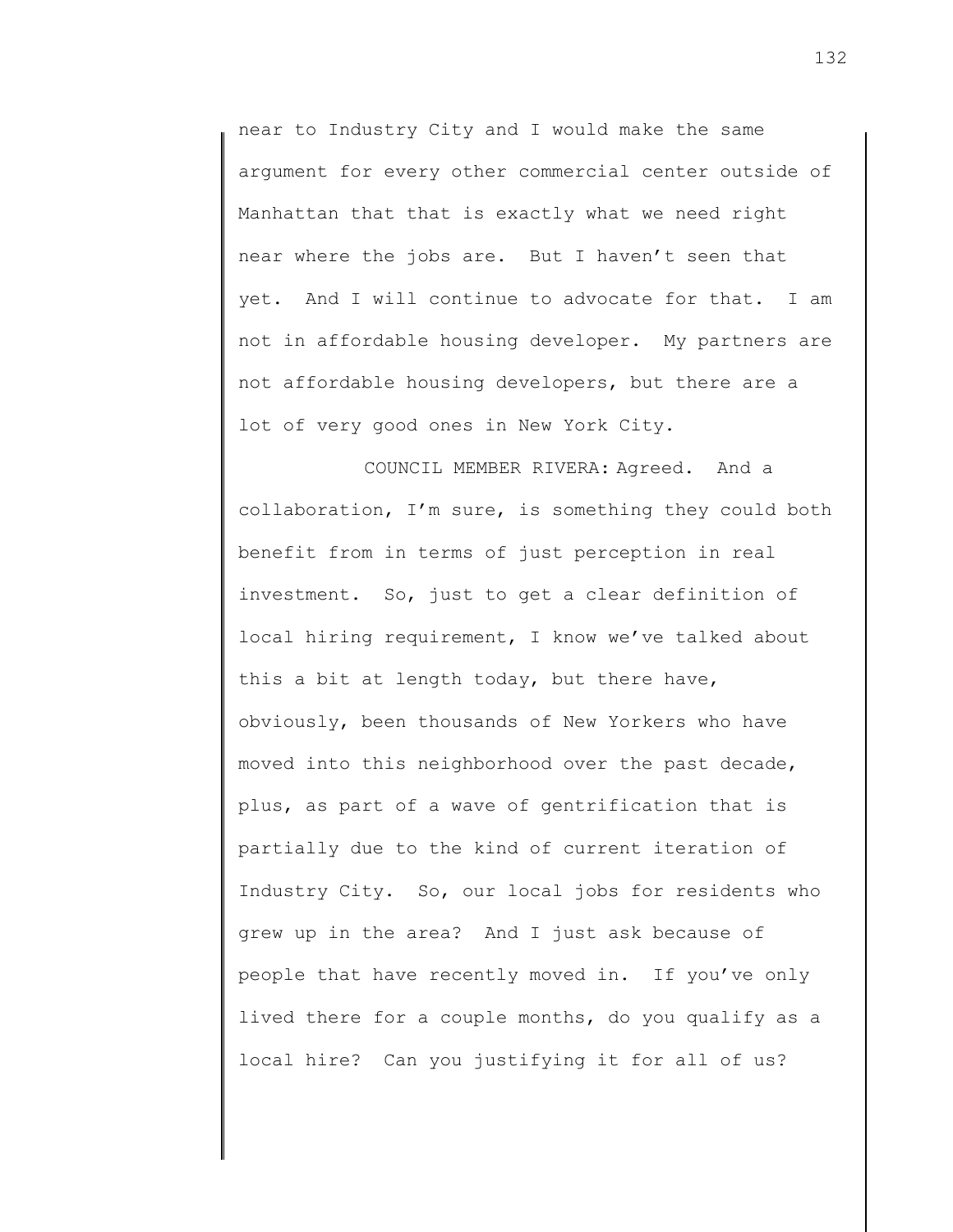ANDREW KIMBALL: We're happy to have the conversation about however anybody wants to define it, whether it is demographics, how long they've lived in the neighborhood, what ZIP Code they are in. All of those things could be part of an annual reporting mechanism.

COUNCIL MEMBER RIVERA: Well, I think we are trying to have the conversation on how to define local hiring. That's why I'm asking you because you're the one writing up the contract.

ANDREW KIMBALL: I am open to all of those things. I can tell you that one of the things that is made me most proud is the folks that have grown up in Sunset Park who are now entrepreneurs here and they see at about them and their kids to have the opportunities that a development like Industry City is providing.

COUNCIL MEMBER RIVERA: All right. Then for the local hiring mothers going to occur has occurred, again, we would love that data and the data that I requested earlier would certainly be welcomed in our decision-making process. Thank you so much, Mr. Chair, for allowing me to ask another question.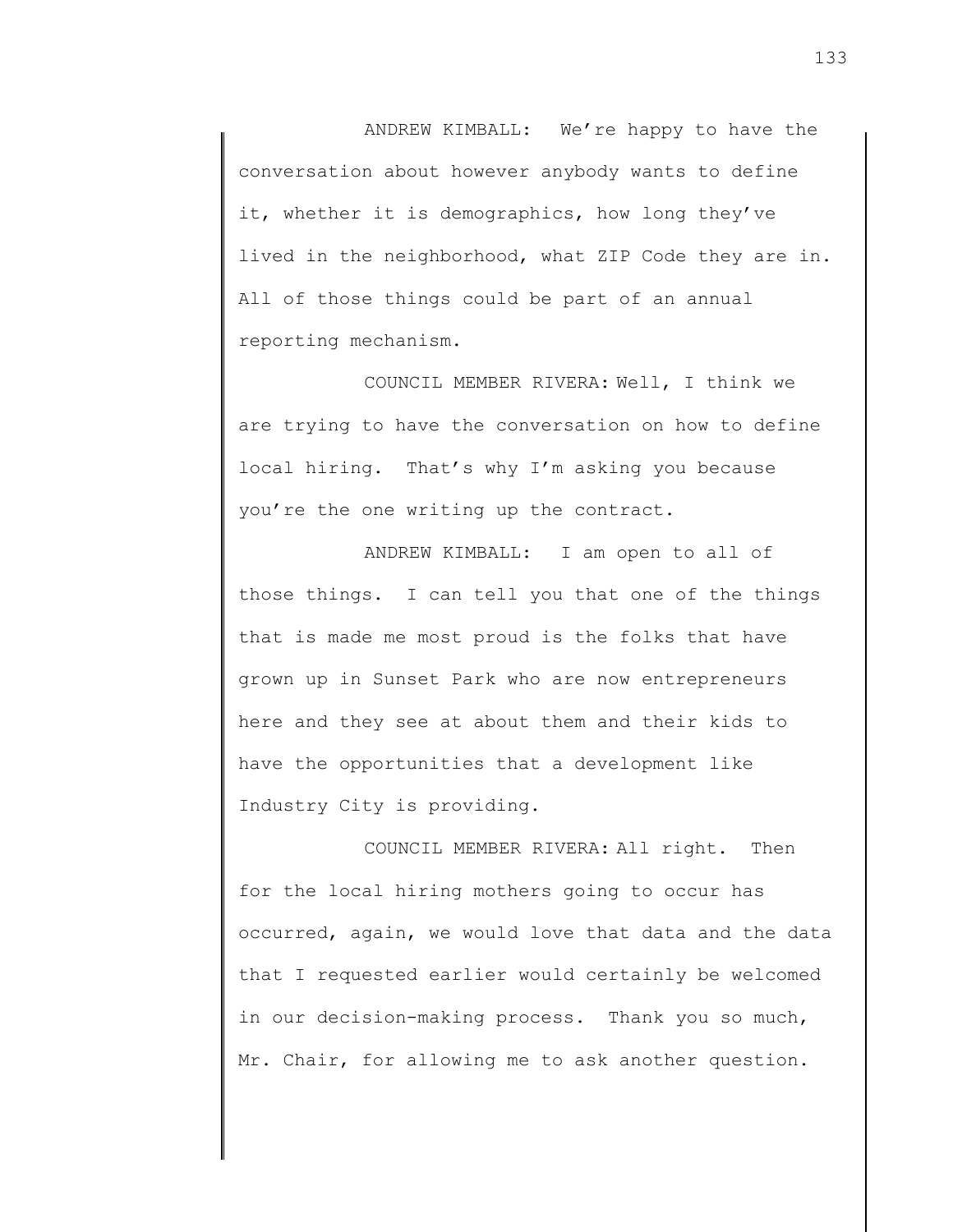CHAIRPERSON MOYA: Thank you, Council member Rivera. Thank you for your testimony. If there's any other Council members who have questions for the applicant panel at this time, please so indicate by using the raise hand button.

COMMITTEE COUNSEL: Chair Moya, Council member Grodenchik has raised his hand for a question.

CHAIRPERSON MOYA: I'd now like to turn it over to--

SERGEANT-AT-ARMS: Starting time.

CHAIRPERSON MOYA: Council member

Grodenchik for some questions.

COUNCIL MEMBER GRODENCHIK: Thank you, Mr. Chair.

SERGEANT-AT-ARMS: Starting time.

COUNCIL MEMBER GRODENCHIK: Thank you, Mr. Chair. Thank you all for being here today. I don't know if I missed it. It's been a busy morning. Can you tell me what the total investment that you plan under the current package would be?

ANDREW KIMBALL: So, the investment today is 400 million. We believe the ecosystem that will be created through this rezoning will take a bad investment to 1 billion dollars.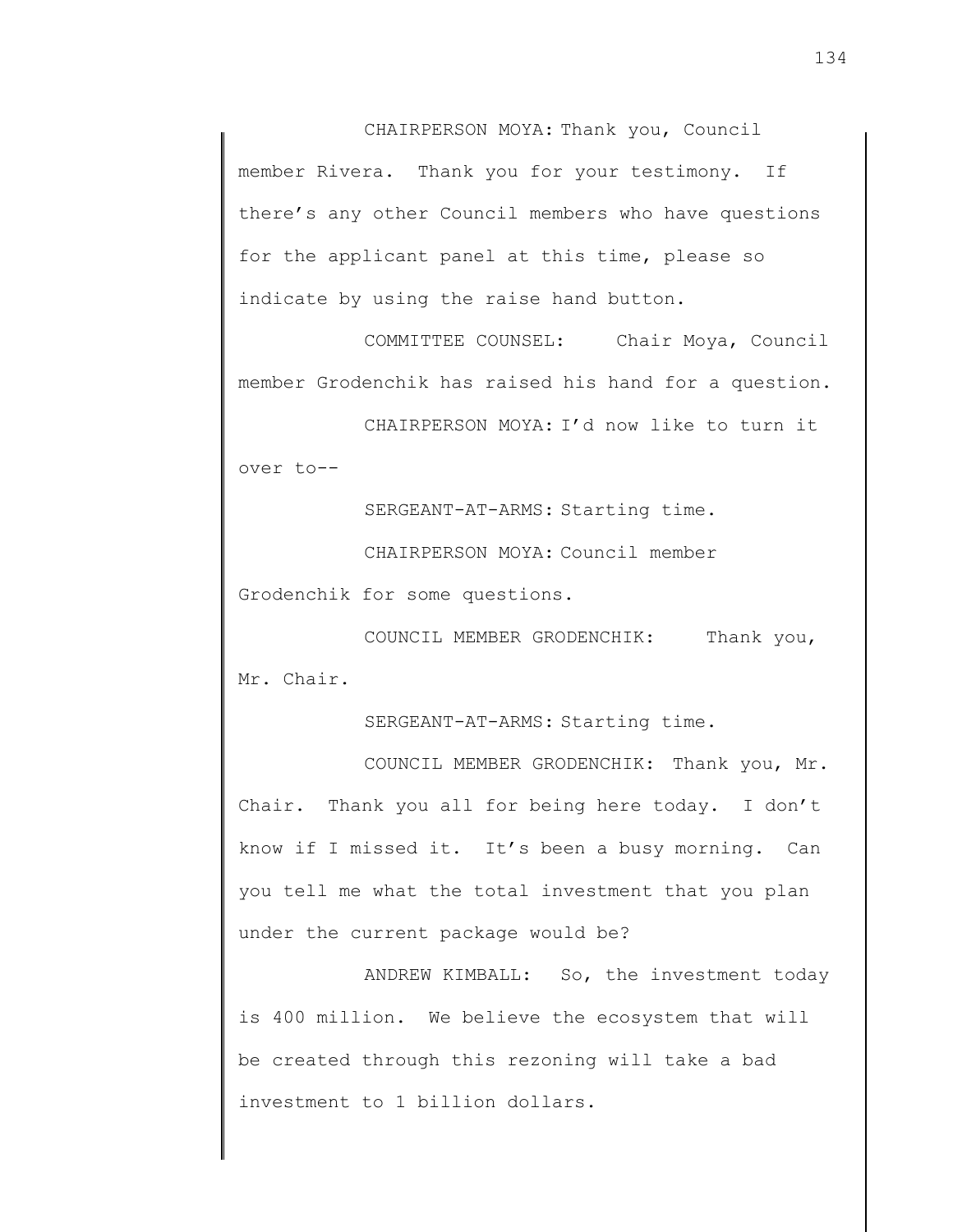COUNCIL MEMBER GRODENCHIK: Okay. So it will be another 600 million if my math is correct.

ANDREW KIMBALL: Yep.

COUNCIL MEMBER GRODENCHIK: And what percentage of that investment would be private?

ANDREW KIMBALL: 100 percent.

COUNCIL MEMBER GRODENCHIK: Okay. Ai thank you, Mr. Chairman. That satisfies my curiosity right now. Thank you.

CHAIRPERSON MOYA: Thank you, Council member Grodenchik. Are there any other Council members who have any questions?

COMMITTEE COUNSEL: Chair Moya, Council member Rosenthal has raised her hand with a question. It will be followed by Council member Reynoso.

CHAIRPERSON MOYA: Thank you. Now--

SERGEANT-AT-ARMS: Starting time.

CHAIRPERSON MOYA: to Council member Rosenthal.

COUNCIL MEMBER ROSENTHAL: Thank you so much, Chair. I really appreciate this hearing and the opportunity to hear from everyone. I'm wondering will the developer agree to a legally binding community benefits agreement? Otherwise--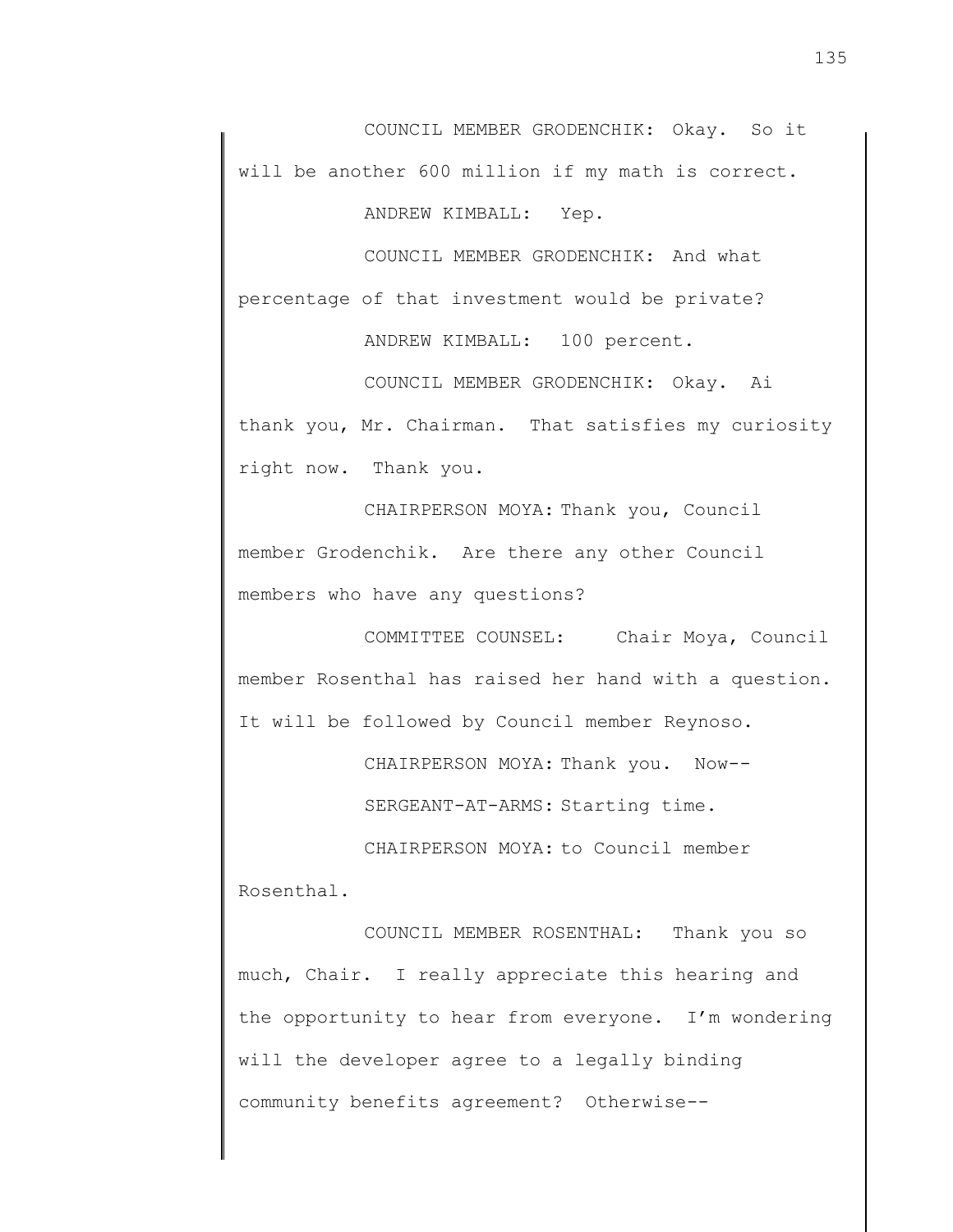ANDREW KIMBALL: Yes.

COUNCIL MEMBER ROSENTHAL: how will the developer's job creation projections be properly tracked and assessed? You know, the truth is the city's own workforce development programs have difficulty tracking the actual number of jobs created by various projects, including retention rates, so- as well as salary levels. So, we want to understand how you plan on doing this and what mechanism of accountability you will there be?

ANDREW KIMBALL: Thank you for the question. We absolutely will agree to a legally binding community benefits agreement. We have also already laid out that much of what we would get out of this rezoning will be directly linked to two things. One is setting aside space for manufacturing at a historical level and, number two, putting a cap on how much we can build without demonstrating on an annual basis, which we will have to do, that the jobs are going to local community in certain ZIP Codes. Some of your colleagues have talked about demographics associated with that, how long people have lived in the community. Where open all of those things being put into a CBA and being put into a very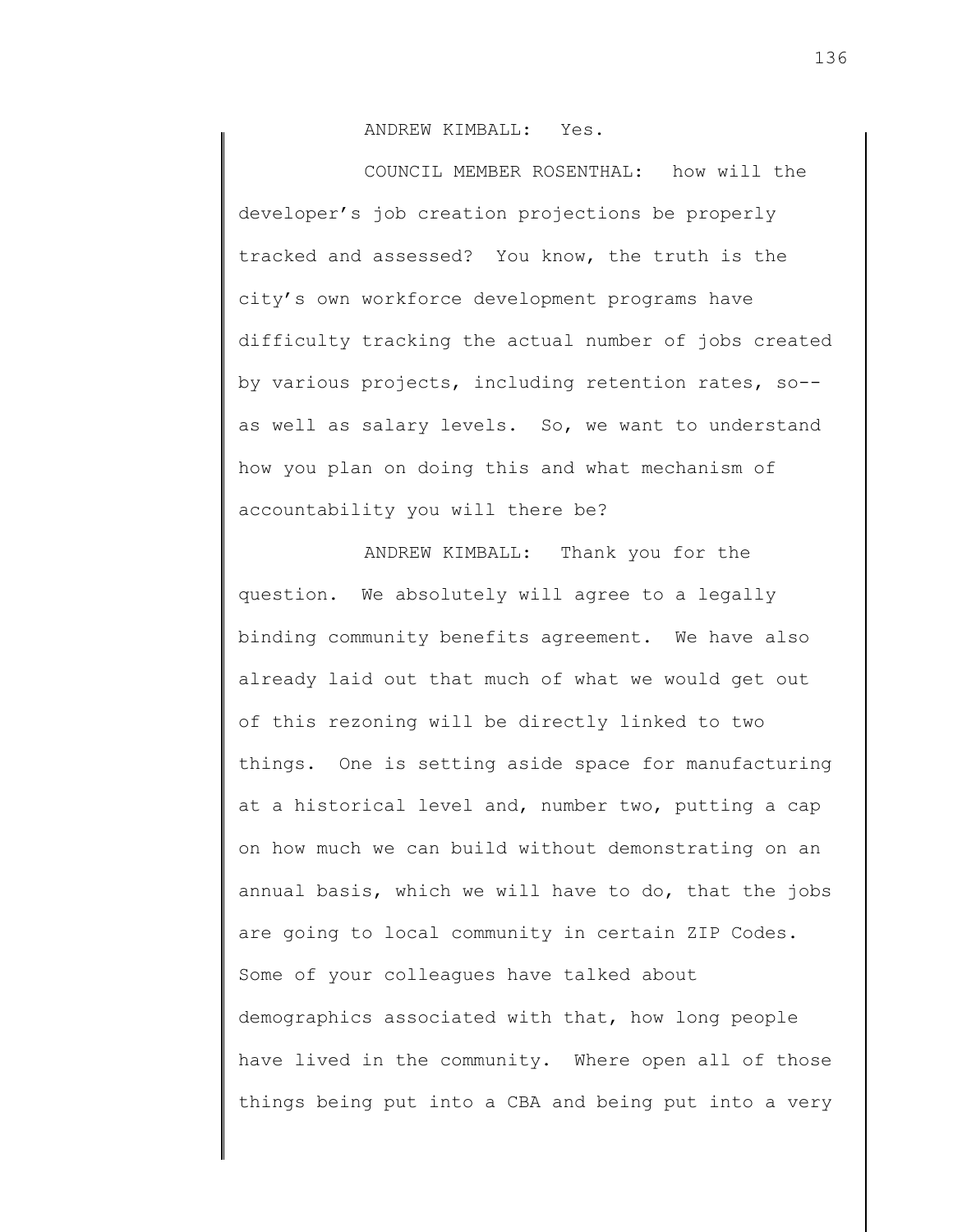transparent process where we would report on it regularly.

COUNCIL MEMBER ROSENTHAL: So, is there a way to tie that job progress to the, I guess, sort of automatic-- I forget-- you just said the name of it. ICA? ICD? Sorry. I forget the acronyms. Those public dollars that will go to the developers. Is there a way to tie those two things together?

ANDREW KIMBALL: ICAP is directly tied  $to --$ 

COUNCIL MEMBER ROSENTHAL: ICAP.

ANDREW KIMBALL: an investment, so you have to invest 50 percent of the assessed value of the property at the time. That's a massive amount of money. That is what a substantial portion of the 400 million dollars we spent so far has done and, as a result, over time, you have this tax benefit that any tax benefit there is exponentially superseded by the additional taxes paid by the businesses that come and benefit from the investment that--

COUNCIL MEMBER ROSENTHAL: Yeah.

ANDREW KIMBALL: [inaudible 02:50:06]

COUNCIL MEMBER ROSENTHAL: I understand that theory.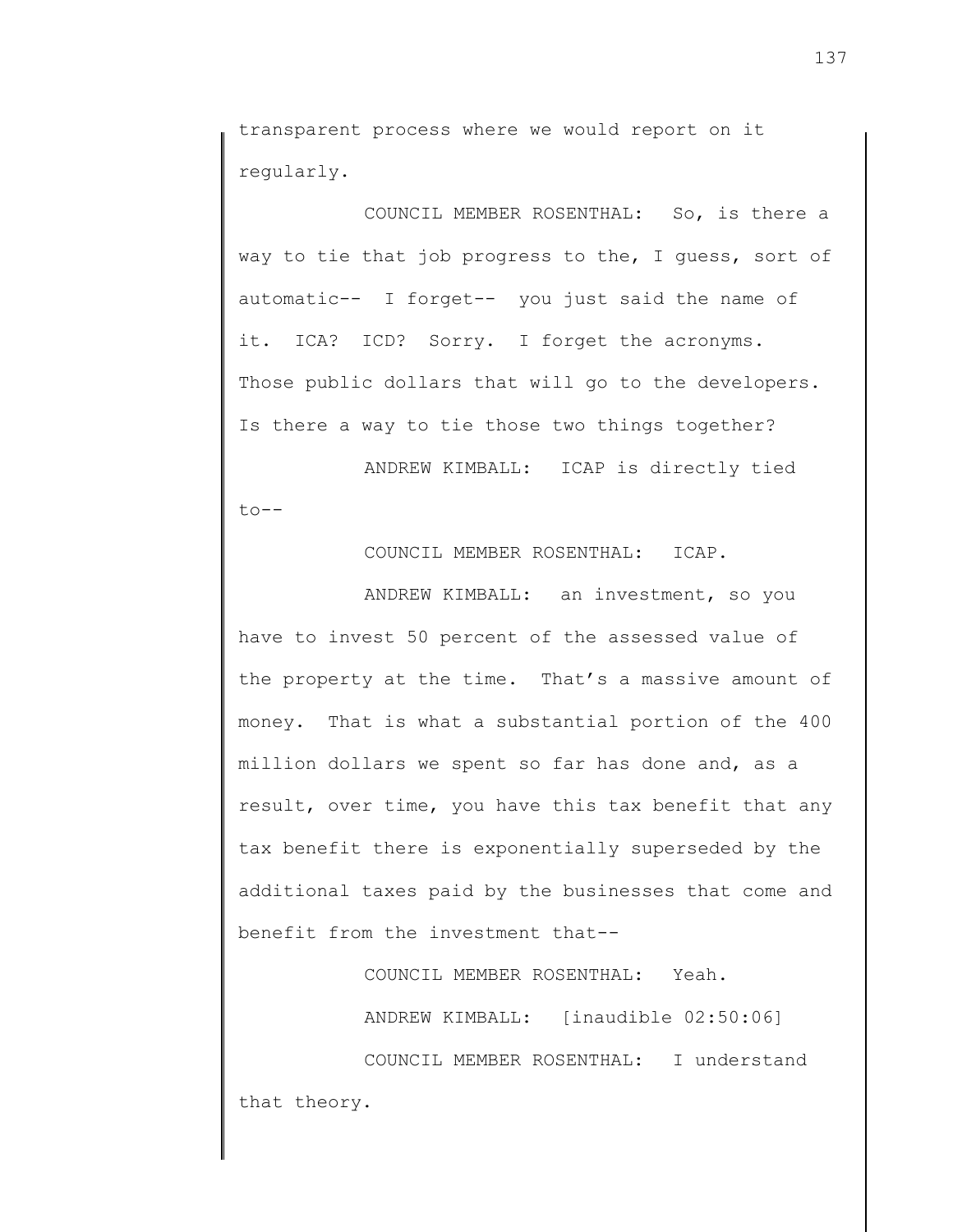ANDREW KIMBALL: But there's no connection with the jobs. That's just the way the law is written. And, as you know, the law comes up every two or three years and there's a big discussion about it and the Council's involved and Albany's involved and then a decision is made.

COUNCIL MEMBER ROSENTHAL: Well, so yes. I'm aware and, in fact, was able to put-- change the law so that ICAP had to now prove that anyone who get ICAP funding now has to really prove that they spend a certain portion on minority and women-owned businesses. So no need to lecture the Council--

ANDREW KIMBALL: I appreciate that. Thank you.

COUNCIL MEMBER ROSENTHAL: on your understanding of ICAP. But, regardless of what the law requires, are you willing to tie that any government funding that you get to actual job numbers? So would you be willing to go above and beyond what the law requires you to do?

ANDREW KIMBALL: Yesterday we made a historic commitment that is above and beyond any private development project that has no public capital or public expenditure coming into it which is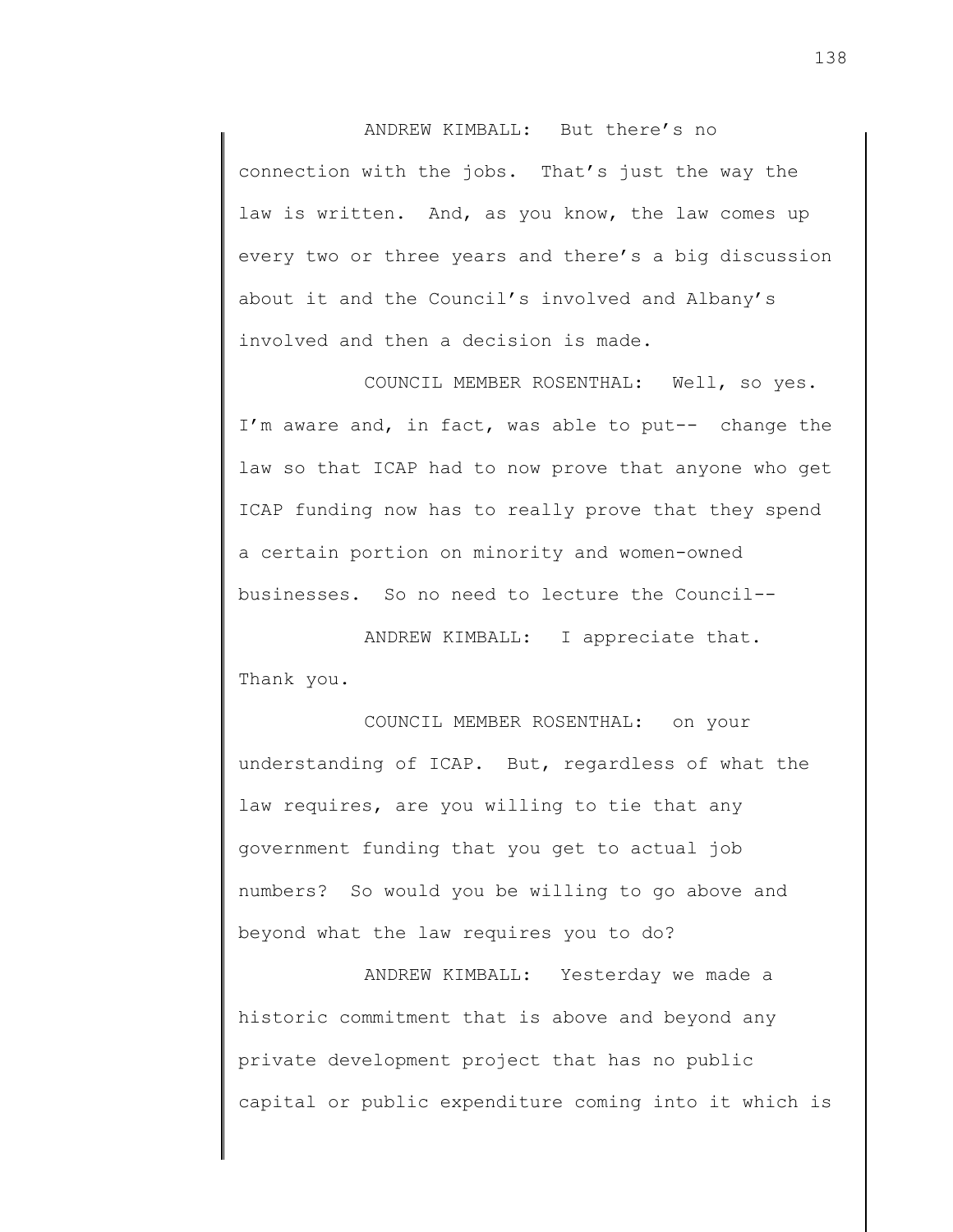that we cannot fully benefit from the retail and the new building that we would get under this rezoning unless we are [inaudible 02:51:34] that jobs are coming locally. So, similar mechanism years, but we've already committed to it.

COUNCIL MEMBER ROSENTHAL: Okay. I would love to see that in writing. I would defer to Council member Menchaca or Moya for understanding the details of that better, but it strikes me that, particularly, where we are economically right now and how communities are suffering that the implications of gentrification--

SERGEANT-AT-ARMS: Time expired.

COUNCIL MEMBER ROSENTHAL: the implications for low-wage insecure jobs now might not be the exact time we should be investing city dollars like this. But I appreciate your coming before this committee and starting to answer questions. I really do.

CHAIRPERSON MOYA: Thank you, Council member Rosenthal. I now turn it over to Council member Reynoso.

SERGEANT-AT-ARMS: Starting time.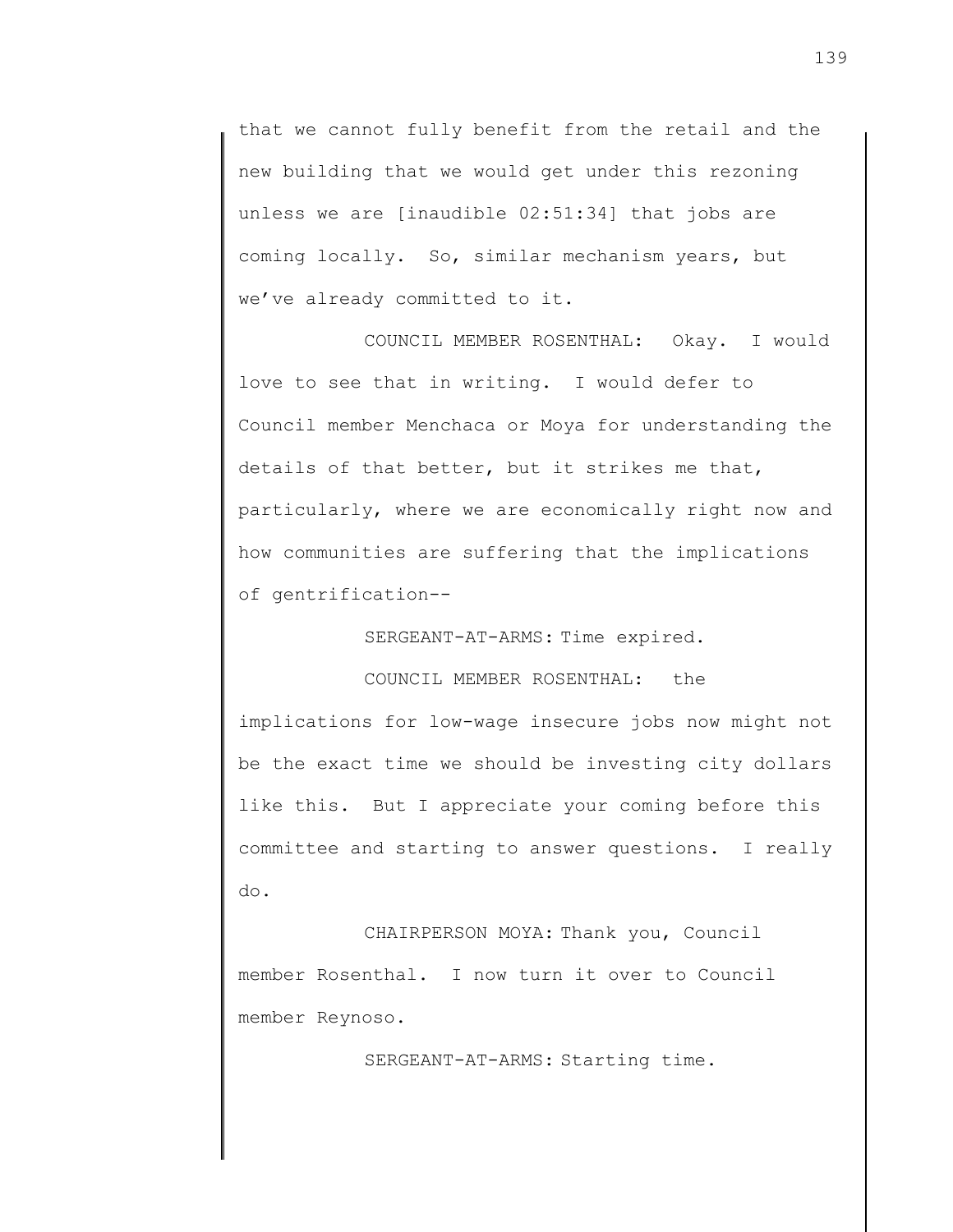COUNCIL MEMBER REYNOSO: Thank you. Andrew, I wanted to ask-- Council member Menchaca was talking about two things. Your CBA. Is Council member Menchaca not a part of the group overseeing the development of the CBA?

ANDREW KIMBALL: I can't comment on Council member Menchaca's role. You can ask him directly. We are optimist that a group will emerge that's committed to a legally binding CBA. That's all I can say at this point.

COUNCIL MEMBER REYNOSO: A legally binding CBA in which the Council member is not a party to the agreement?

ANDREW KIMBALL: My understanding is that it is not allowed by law for the Council member to be a party to a CBA, but you can correct me on that if--

COUNCIL MEMBER REYNOSO: Yeah. You can.

ANDREW KIMBALL: I'm now a lawyer, but that's what I've been told.

COUNCIL MEMBER REYNOSO: Yeah. We can't sue you, but that's different. But the Council member doesn't need to be a part of it, but he needs to know, I guess, what the agreement is. He needs to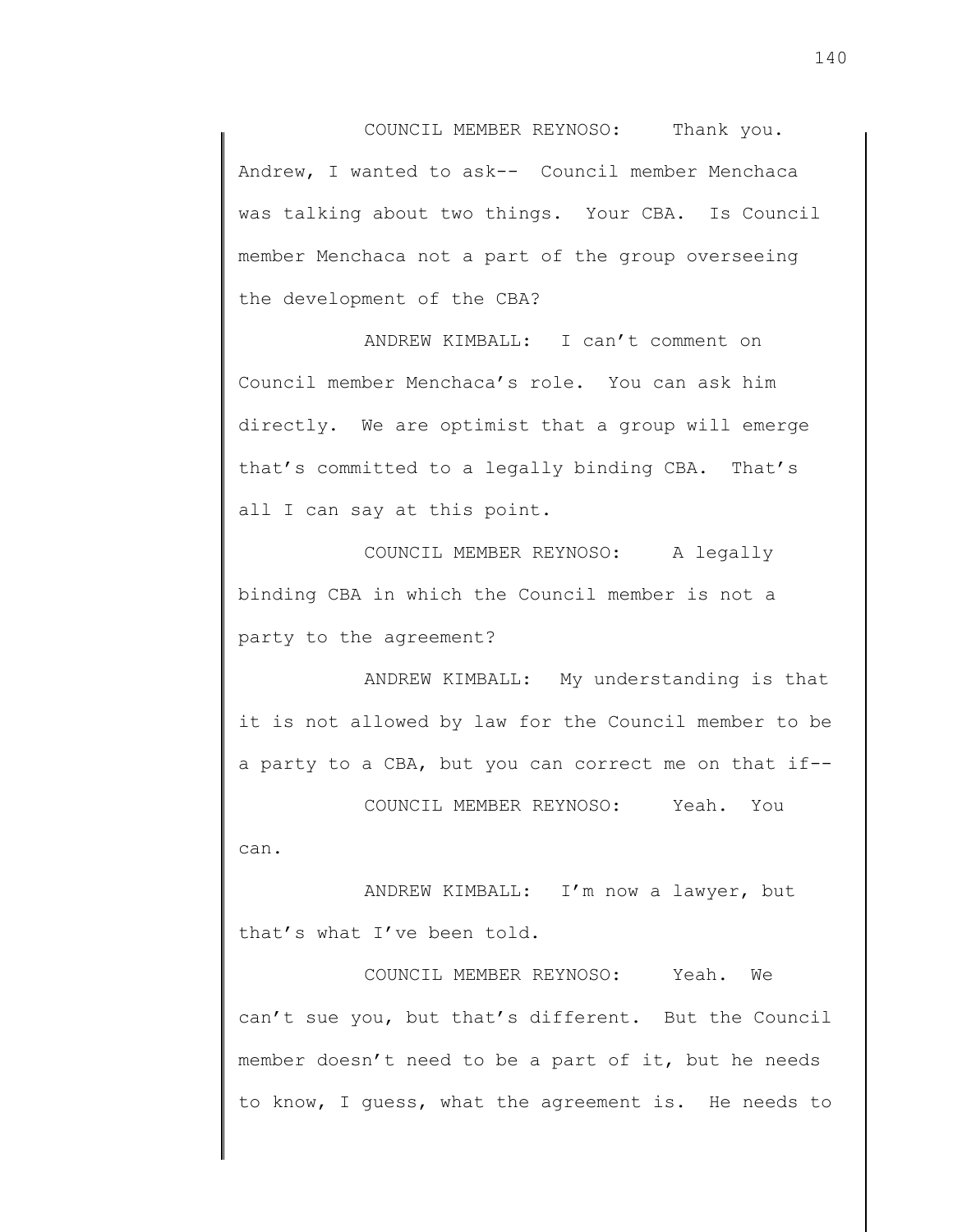be involved with the information of what is in the agreement and, from what I understand, is that you can't say necessarily what agreements-- what agreements, if any, have been agreed to, I guess.

ANDREW KIMBALL: He's given me 10 requirements and I've agreed to all of them and those that aren't addressed through the Council because they're related to zoning will be addressed in the CBA.

COUNCIL MEMBER REYNOSO: Okay. And then, Andrew, the last thing is are one of those CBA agreements a school?

ANDREW KIMBALL: He has written as one of the 10 that he'd like to see a vocational high school similar to the one at the Navy Yard and we have agreed that we will provide that space whether it's tomorrow or in the future when the DOE is ready to build that space at Industry City.

COUNCIL MEMBER REYNOSO: Andrew, you know that like in innovative districts across the country, when they do it right, that these schools are extremely important. But if the Department of Education and the Mayor's Office doesn't-- hasn't been brought to the table here, you know, as we're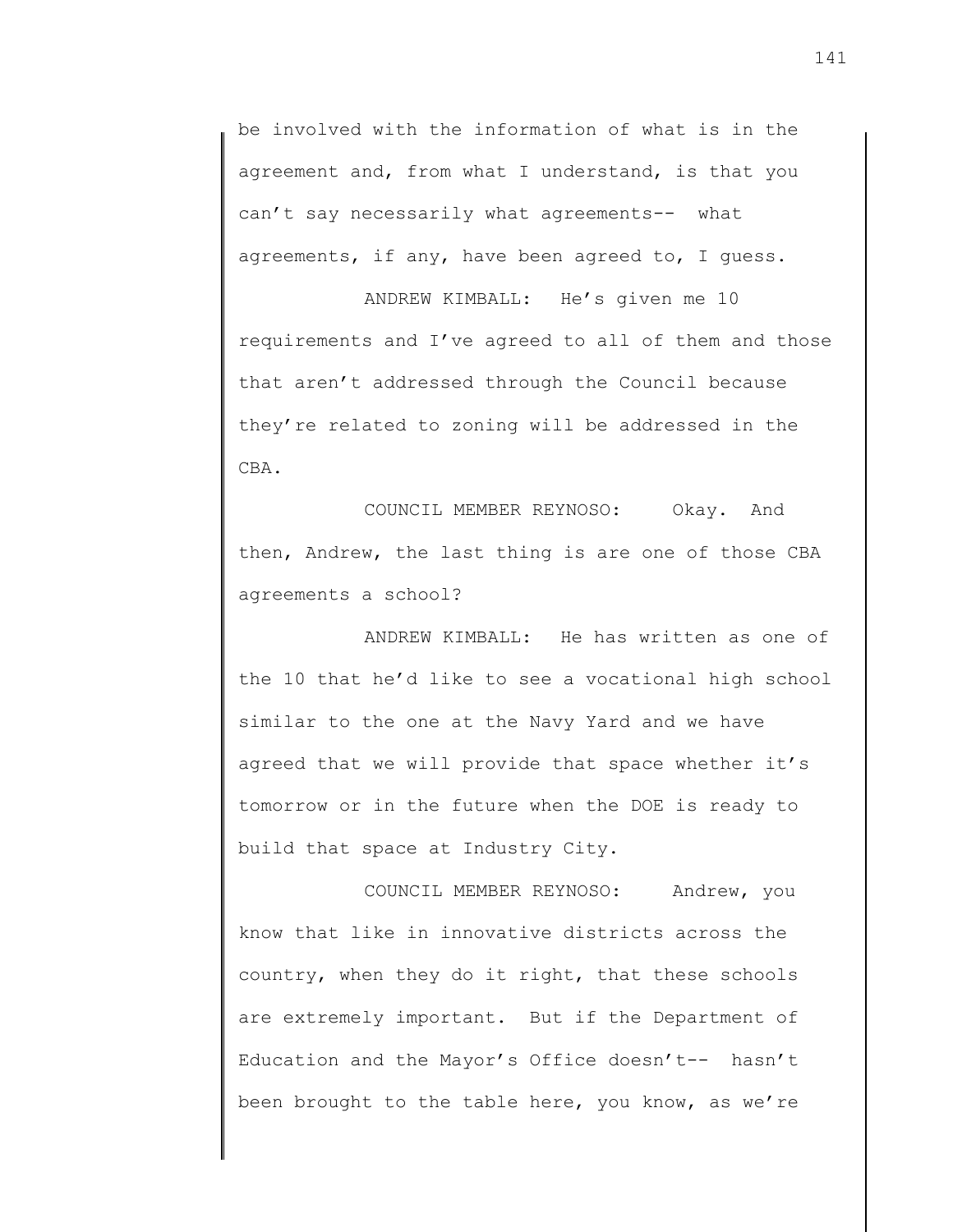closing the deadline here, it's an important part of this agreement that you can't guarantee that because the city has said that they're not going to be investing in this. In this Industry City. So it's like an important part of the agreement that you can't guarantee.

ANDREW KIMBALL: I can't speak for the Mayor.

COUNCIL MEMBER REYNOSO: Right. Okay. But has the Mayor told you that he's going to build you a school, Andrew?

ANDREW KIMBALL: I can't speak for the administration. They can--

COUNCIL MEMBER REYNOSO: Have you received notice from the Department of Education or anyone in this administration that they will build you a school? [inaudible 02:55:40]

ANDREW KIMBALL: [inaudible 02:55:42]

COUNCIL MEMBER REYNOSO: Have they talked to you about this?

ANDREW KIMBALL: I have a strong interest in all of those things that the Council member has highlighted.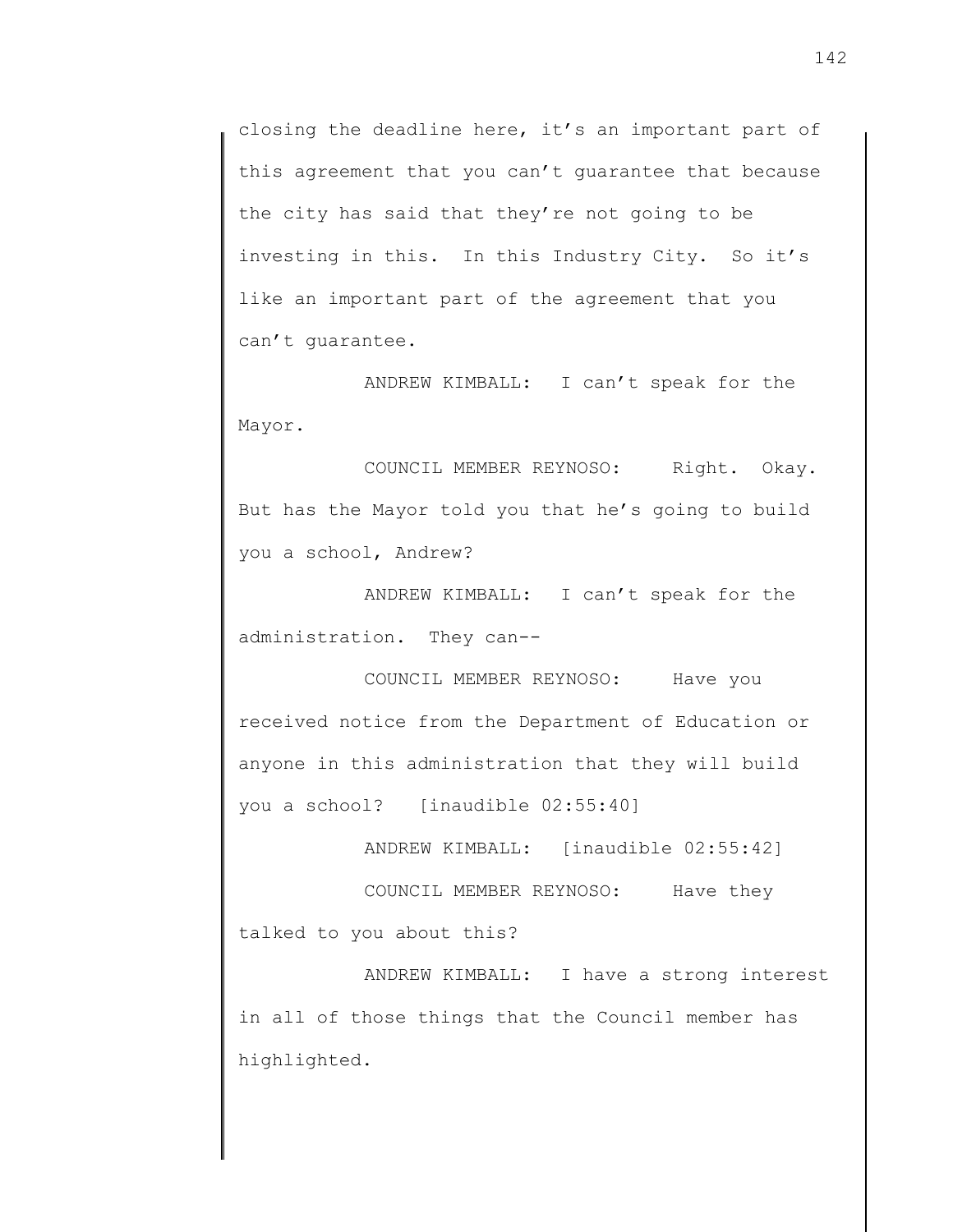COUNCIL MEMBER REYNOSO: Andrew. Have you--

ANDREW KIMBALL: [inaudible 02:55:47] the administration.

COUNCIL MEMBER REYNOSO: any notice from the administration that there will be a school? ANDREW KIMBALL: I have not.

COUNCIL MEMBER REYNOSO: Have you hear that? Okay. That's it and that's very important because you can commit to everything. I could commit I'm going to build a 2000 acre park in Williamsburg pending administration approval. It's just never going to happen.

ANDREW KIMBALL: It's pretty substantial that a private developer would welcome, in fact, covet having a vocational high school embedded in their commercial campus.

COUNCIL MEMBER REYNOSO: Andrew, you could welcome everything. All the bells and whistles. If a big part of welcoming is an administration that is engaged, that's different. You have an unengaged administration and we're asking for a lot of things that the administration would be a part of. They have to be partners of the CBA with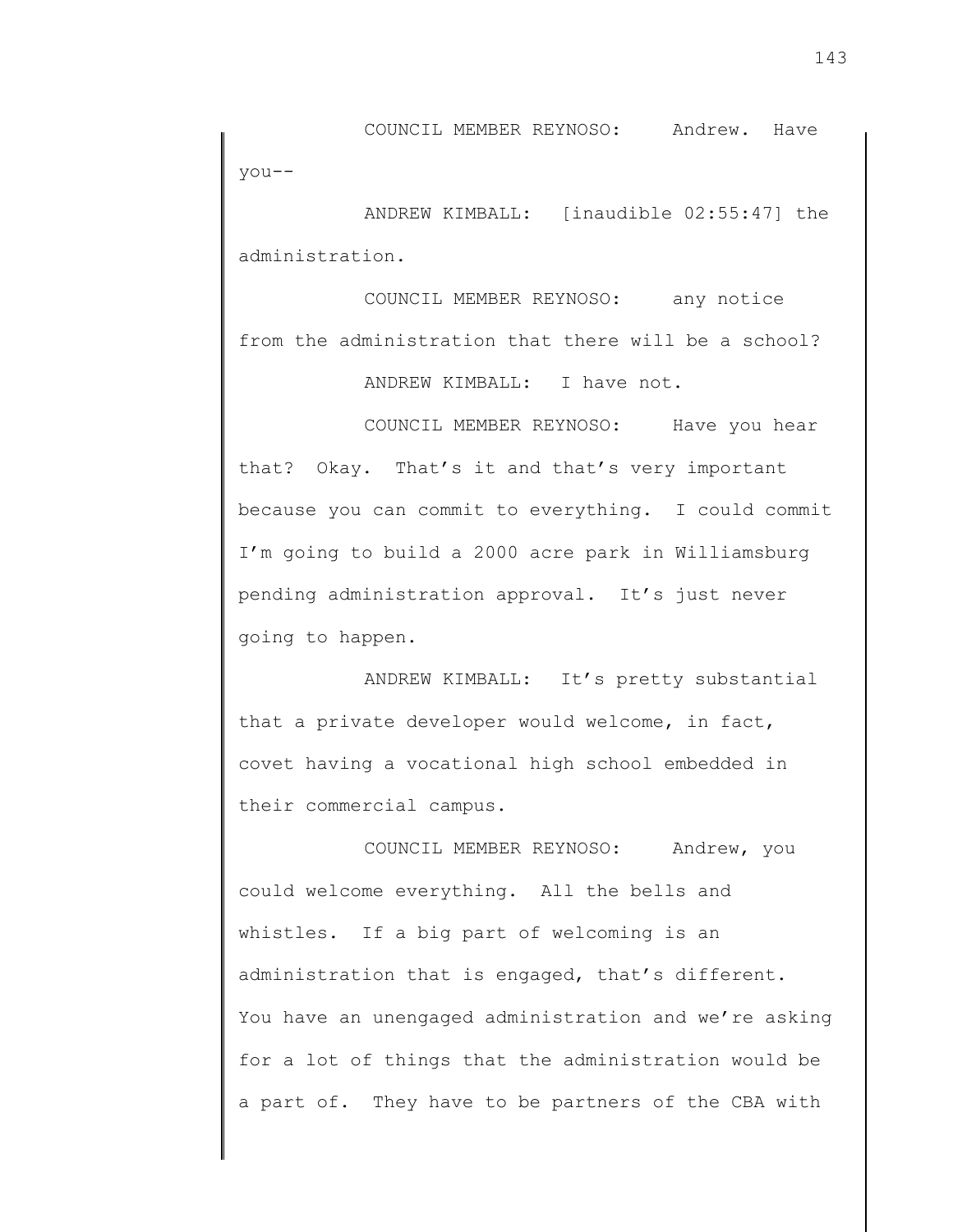you in understand how you're building it out and, if you're not doing that, then a lot of these commitments that you're making that are depending upon the administration, you can invite them all. You're just not going to get them all and you know that and the community knows that. So, this is a big problem here is that you have a lot of commitments that you're willing to make on behalf of the administration or you're open to them if the administration engages you and, until this point at the tail end of the ULRP process, they have yet to do that. So I think that that like, for my colleagues, as well, it's like we know how this stuff works. It's always last minute, but the administration is engaged long before this moment if they're actually going to do any of these things. And that hasn't happened here.

ANDREW KIMBALL: Thank you.

CHAIRPERSON MOYA: Thank you, Council member Reynoso. Counsel, can you confirm if there's any other Council members present who have additional questions?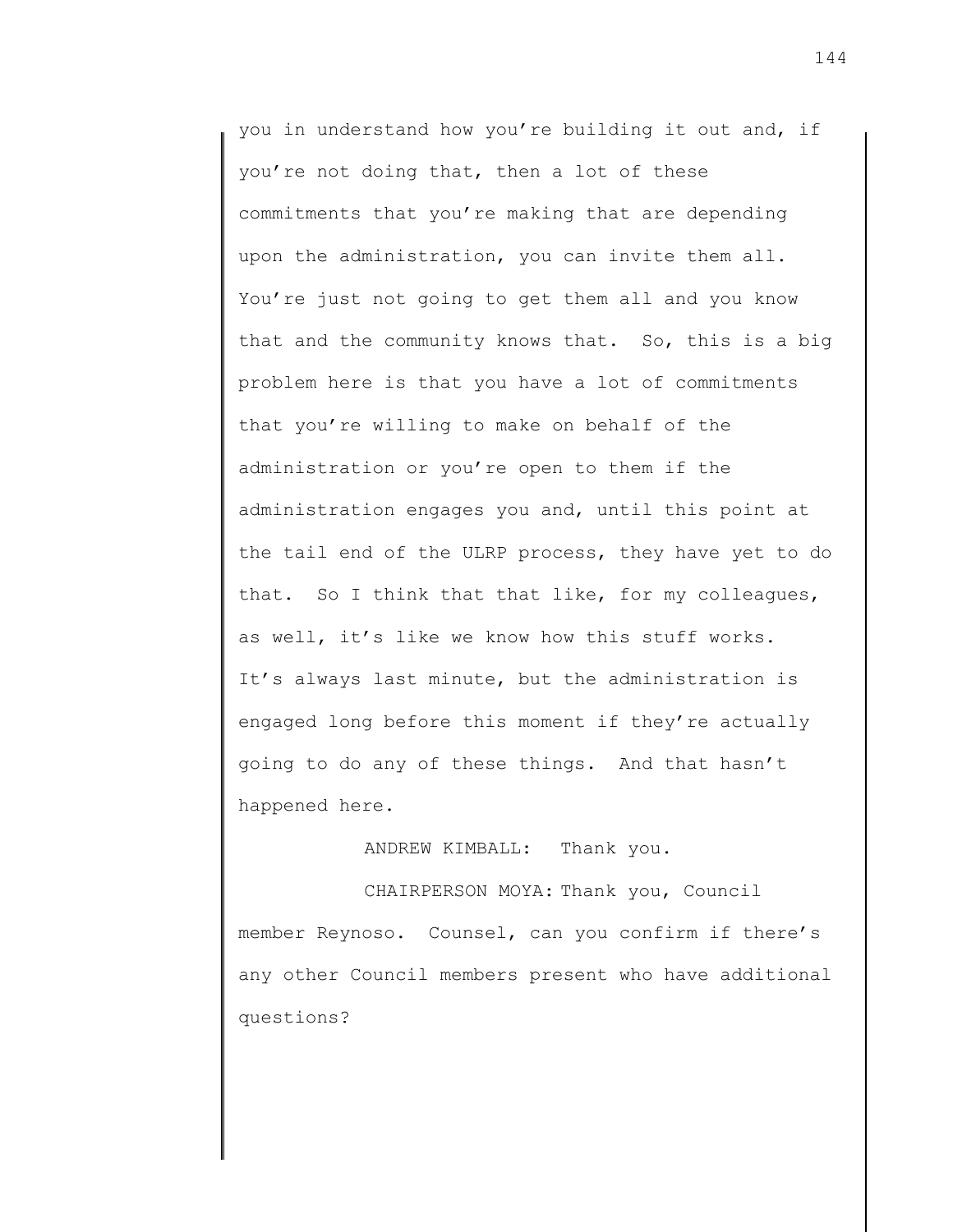COMMITTEE COUNSEL: Chair Moya, I see no additional members with questions at this time for the panel.

CHAIRPERSON MOYA: There being no more questions for this panel, the panel is now excused. Thank you, Andrew, for your time. We really appreciate you being here and, counsel, are there any members of the public who wish to testify on the Industry City proposal? Thank you, Andrew.

COMMITTEE COUNSEL: Yes. Chair Moya, there are approximately 200 public witnesses who have signed up to speak in total. For members of the public who are here to testify, please note that these panels will be called in groups of four names per panel. We understand that there are very many people signed up to testify and waiting for their turn to do so. We want to hear from all of you and we appreciate your patience working through this hearing. To that end, I will announce each incoming panel, as well as the following panel so as to provide some semblance of notice for the speakers in the upcoming panel. If you are a member of the public who signed up to testify on LUs 674 through 677 for Industry City, and as you hear your name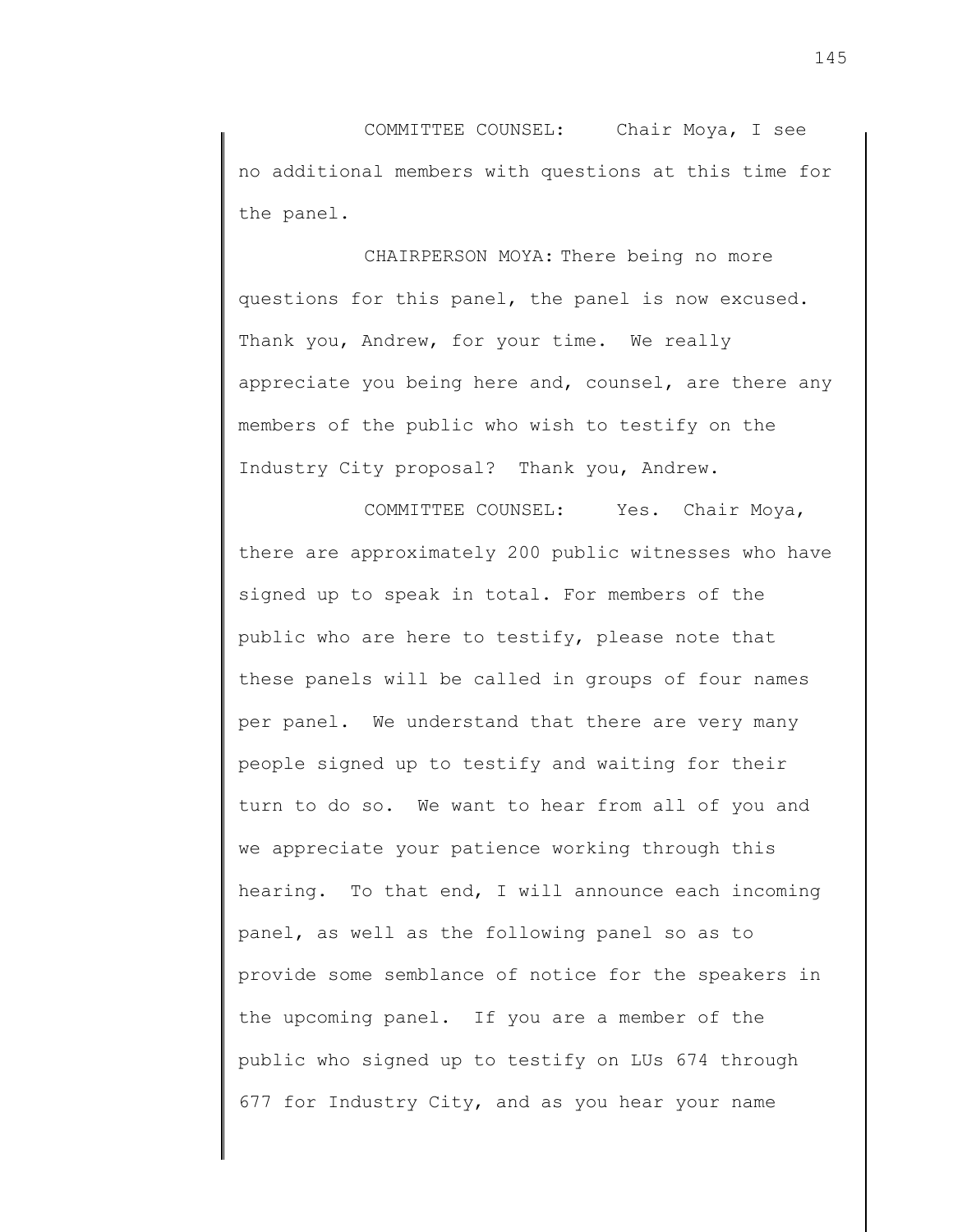being called, please stand by and be prepared to speak when the Chair recognizes you to do so. As a technical matter, I would ask to remind those waiting to testify to please make sure that the name that you use to access this Zoom meeting is the same name that you used during your registration process. And also, for those people waiting to testify, again, we apologize that we cannot inform you of the exact order in which you will be called. If you are unable to wait for the remainder of this hearing, you may always email your testimony to

[landusetestimony@Council.NYC.gov.](mailto:landusetestimony@Council.NYC.gov) For witnesses who have previously requested or need, at this time, to request translation services, please indicate this first when you are recognized by the Chair to speak. The meeting will pause briefly as the translator is made available to translate your testimony for the subcommittee. Translation will be provided as you make your testimony and you will be given additional time to make your statement for a total of four minutes and 15 seconds. As a reminder, for persons who signed up to testify and have requested translation services, we ask that you continue to watch this hearing using the language channel of your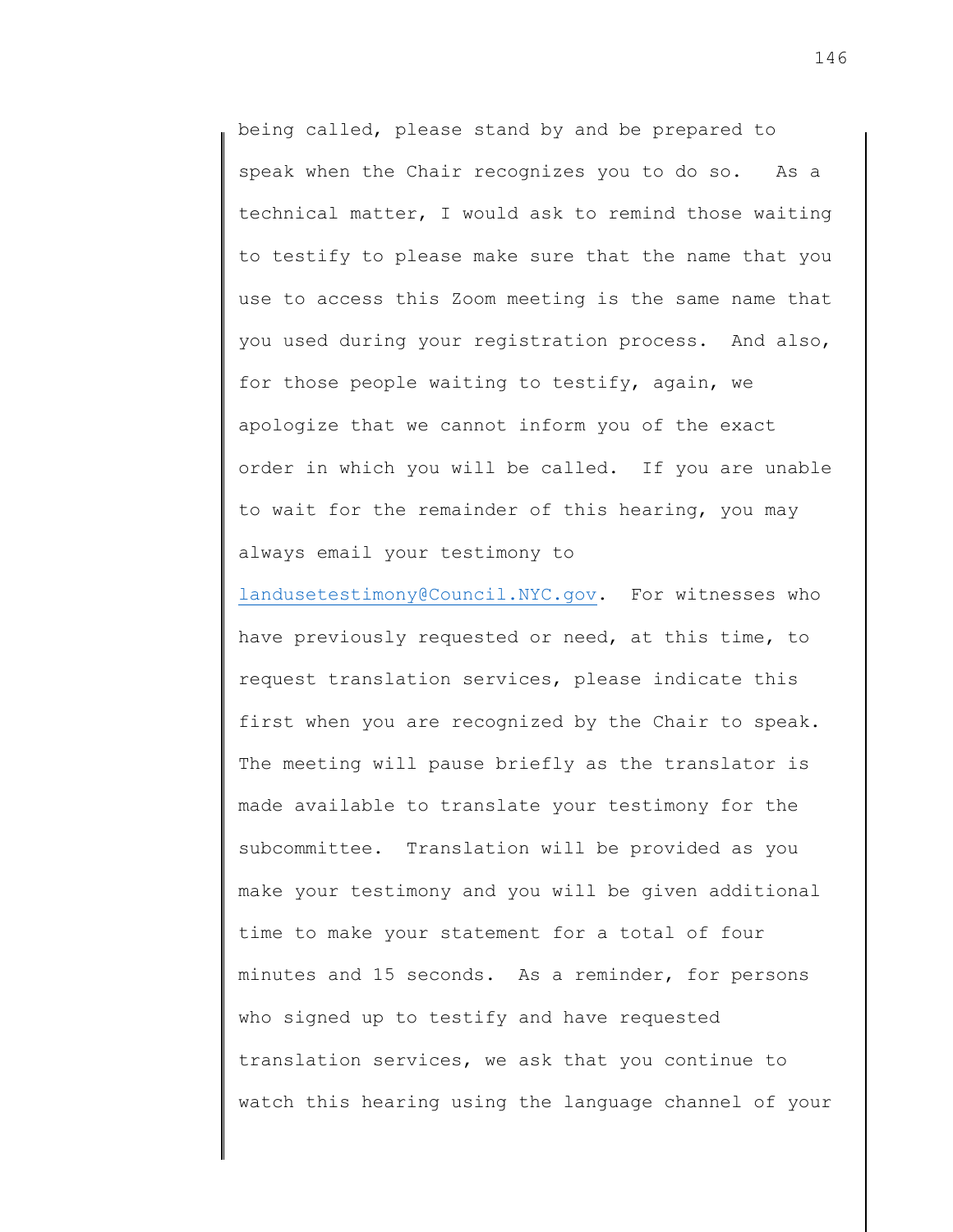choice at the Council's main website. Lastly, please note that once all panelists and your group have completed their testimony, you will be removed as a group from the meeting and the next group of speakers will be introduced. After you have completed your testimony and once your group has been removed, public participants may continue to view the live stream broadcast of this hearing at the Council's website. We will now hear from the first panel who will be Congresswoman Nydia Velasquez.

SERGEANT-AT-ARMS: Starting time.

CONGRESSWOMAN VELASQUEZ: Can you hear

me?

SERGEANT-AT-ARMS: Yes. We can hear you. COMMITTEE COUNSEL: We can hear you. CONGRESSWOMAN VELASQUEZ: Thank you.

Well, Chairman Moya and members of the city Council, thank you for having me. Since the beginning of this process, my priority has always been ensuring that any process is community driven and the needs of local residents and businesses are put first. Unfortunately, the proposal now before you fails to meet that test. I understand that proponents of this deal have made promise after promise related to job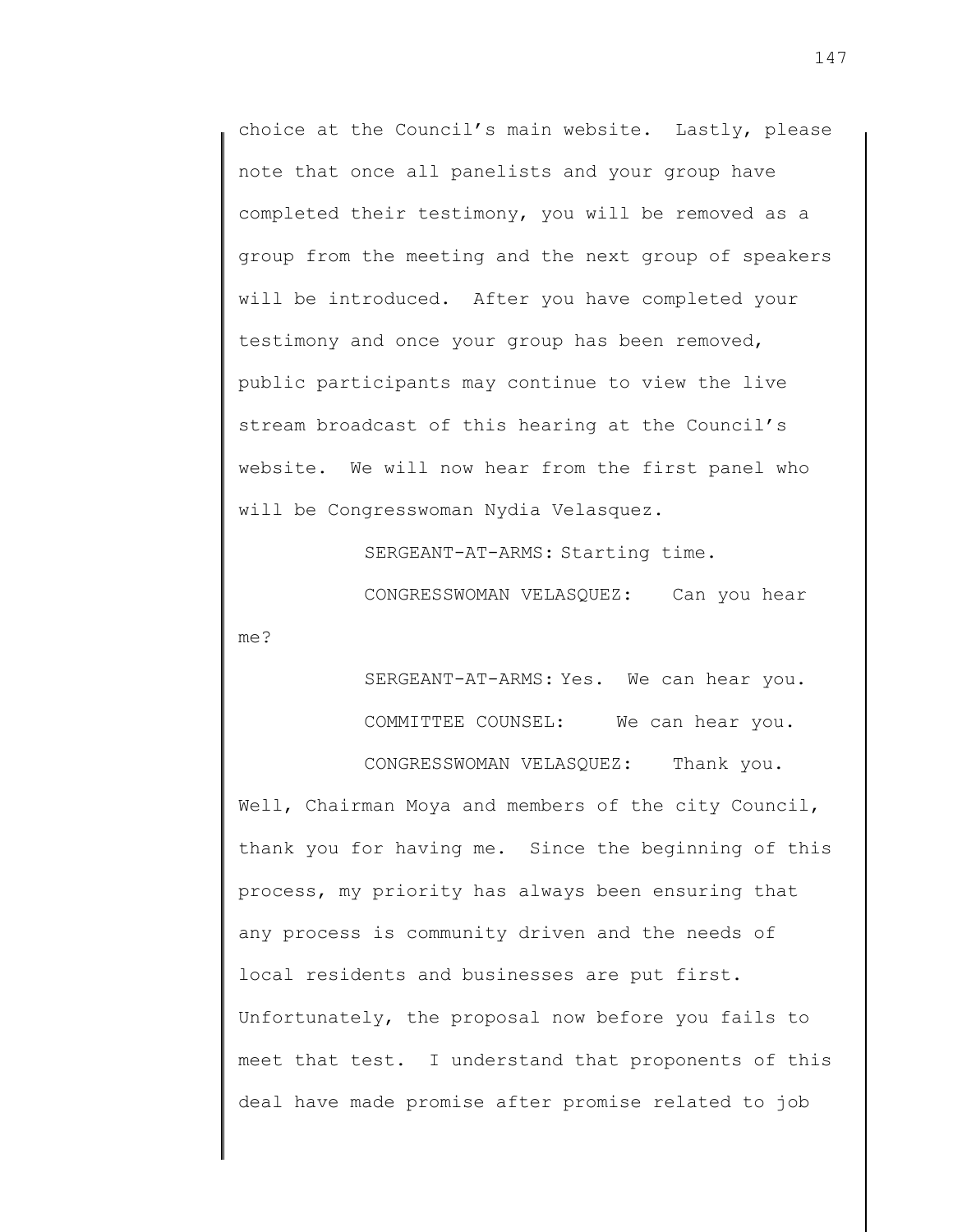creation and, given the current economic downturn, those promises may sound appealing. And I just would like for the members of the city Council to request from the Andrew Kimball to present to you an economic analysis as to the impact of COVID-19 in terms of small businesses and future tenants that will be moving in. If there is a lesson that we learned during this pandemic is that a lot of business is are discovering that they could do business remotely. So, where's that data? Where is that economic analysis? The other part of this is that we doubt enforceable mechanisms to hold the developer accountable. There is good reason to be skeptical of this speculative job creation numbers. Show me one rezoning that is taken place in New York City in the last 10 or 15 years that has proven that those promises that were made were kept. Let's go to Williamsburg or let's go to Atlantic yard. If anything, the only thing that we know, the end result of those rezonings has been displacement of brown and black people. In fact, his other previous development deals are any guide, we can expect those rosy projections will not materialize. What we do know is that deals like this supercharge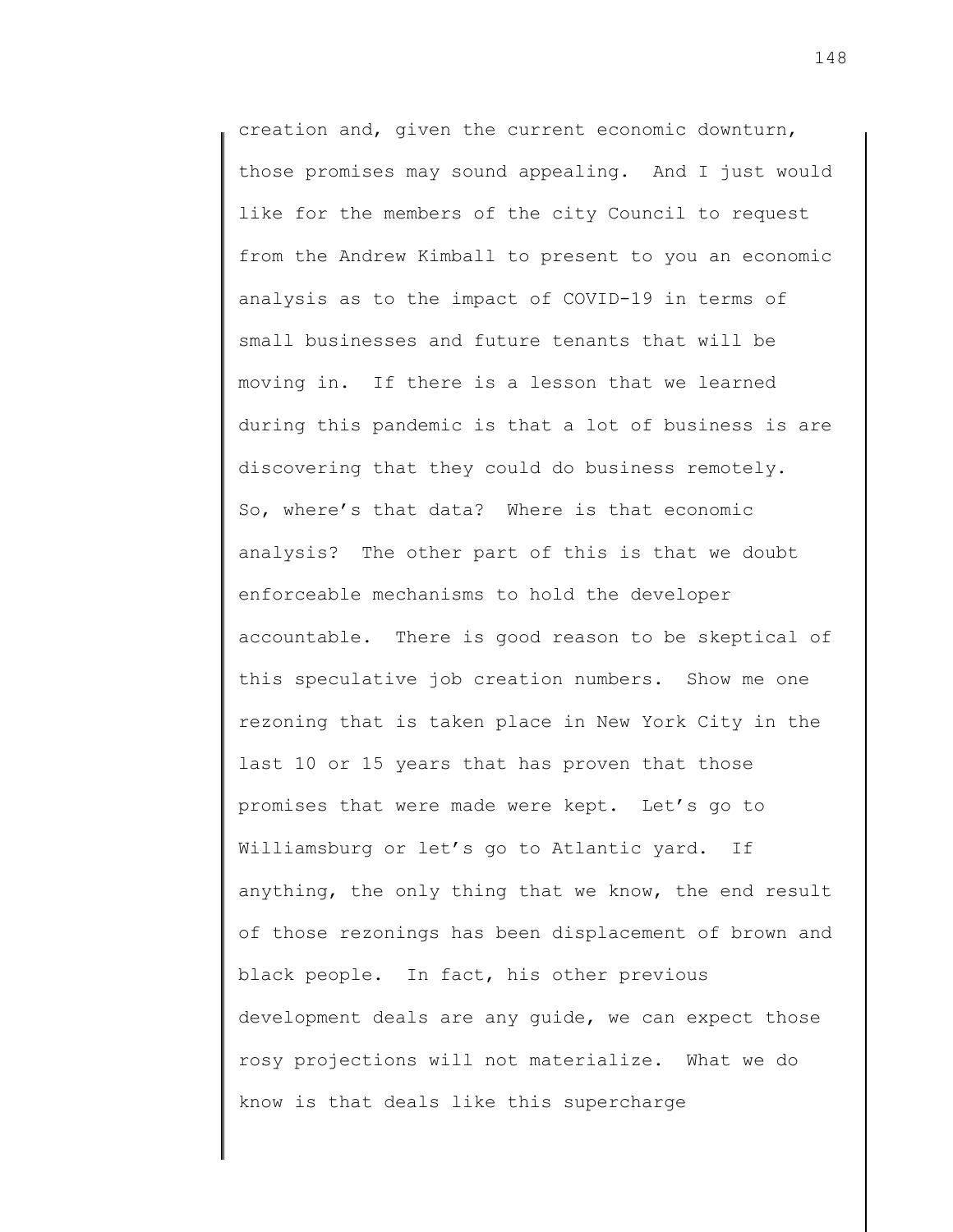gentrification and displacement. At a time when the COVID-19 pandemic has disproportionately affected working people and immigrant communities like Sunset Park, it would be the height of irresponsibility for the Counsel to green light a rushed process that will benefit a developer while harming those already suffering a norm is economic hardship. We should also be clear that this rezoning application is not needed for job creation in Sunset Park. Today, industry city can continue uses such as office, manufacturing, film, photography studio, and large retail that has an industrial component. Industry City can perform interior renovations using 2.5 million square feet of space it currently has vacant or for storage and existing buildings and bring thousands more jobs without a single zoning change. So, let's be clear. This rezoning proposal is never been about maximizing jobs. It is been about maximizing profits. Without a rezoning, the owner has less access to financing, slowing redevelopment, and preventing speculation on industrial or residential properties nearby. This agenda is reflected in the imbalanced, unfair process that brought us to where we are to date. Council member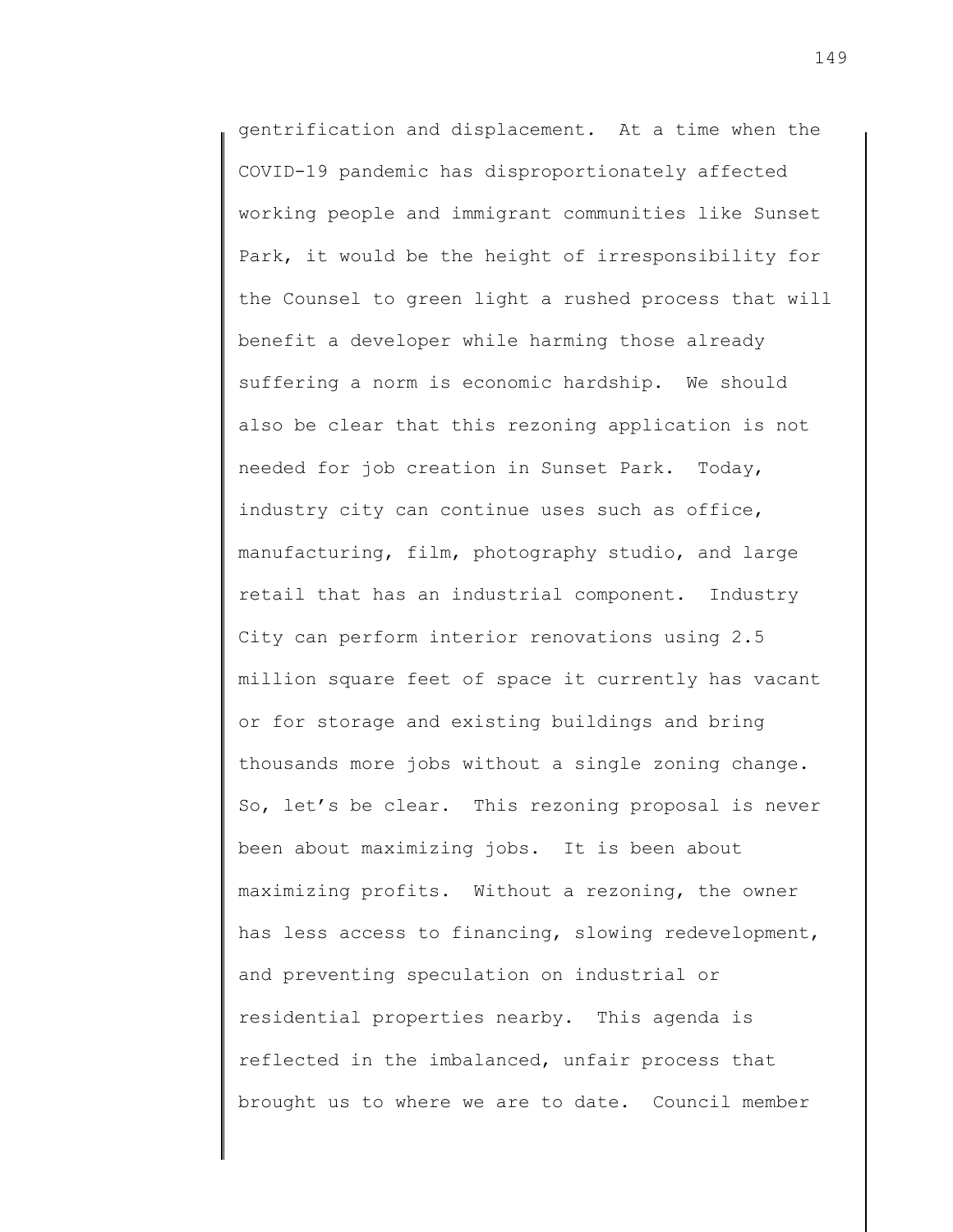Menchaca has been clear about minimum standards and preconditions for even considering a rezoning act Industry City. He outlined them publicly on September 2019. There would need to be a legitimate agreement that addresses jobs and workforce, minimum industrial space, and area of affordable housing stabilization that is legally binding with a crosssection of community stakeholders. This will need to be negotiated and agreed to before ULRP, not at the end of the ULRP process. None of these conditions has been met. [Inaudible 03:06:50] was not given the resources or time to fully form, let alone even get to a negotiation. Outside counsel was never retained. The end result was this. The deck is being stacked in favor of these applications and the working people who live in Sunset Park are at risk of being left behind. We have been hearing from people that job creation will be needed because of the hardships of the pandemic. Well, what I am hearing from my constituents is the last thing we need in the midst of this pandemic is to intensify gentrification and displacement. The local city council member who represents the interest of this community has voiced his opposition. Certainly, member [inaudible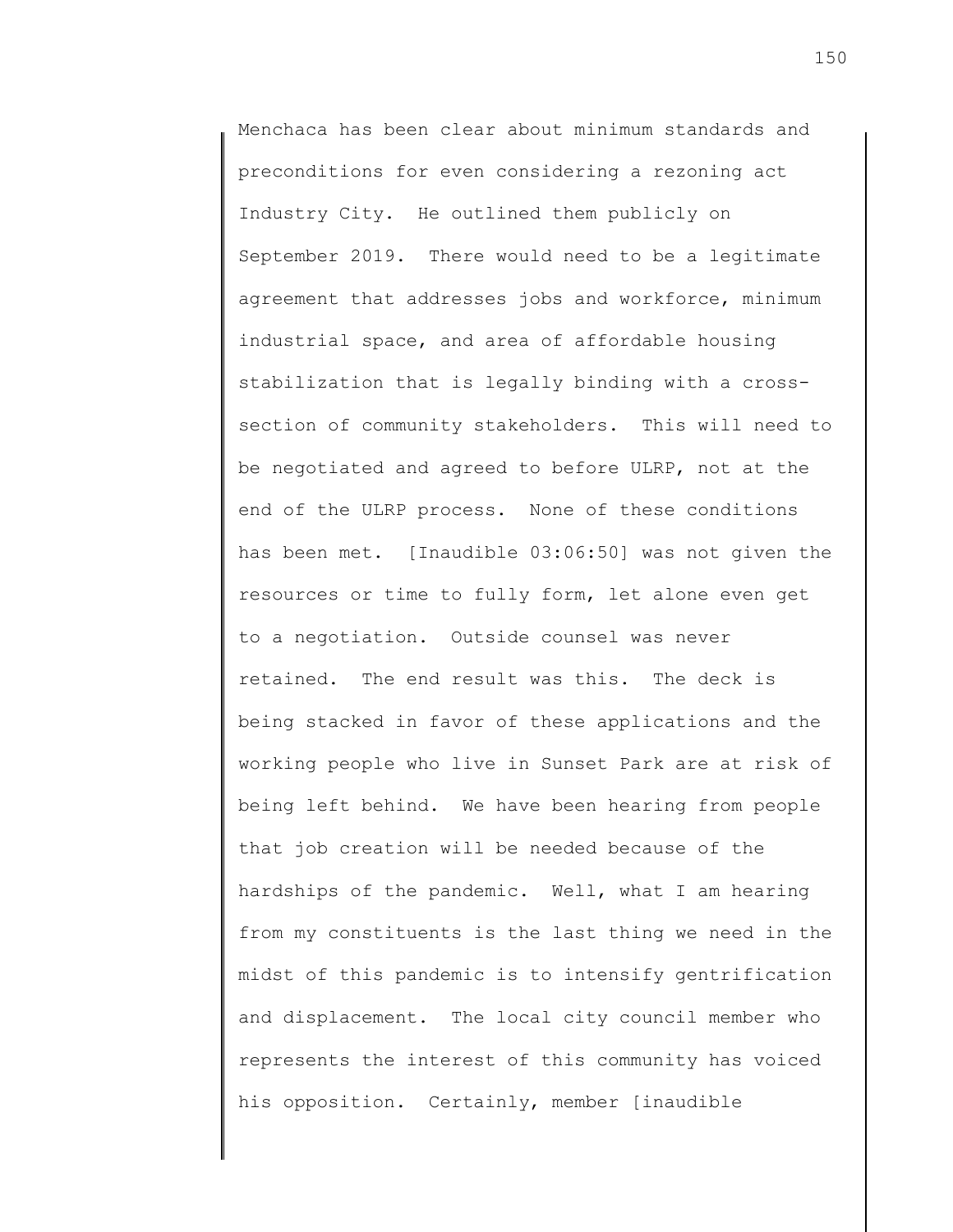03:07:46] is a consideration. However, the wellbeing and livelihoods of the residents and small businesses in the area should be paramount. Today we have no meaningful assurances our neighbors will benefit from this plan, but we have good reason for them to worry about how this proposal might harm them and change their neighborhood forever. For all these reasons, I am Lord of the Council, please do not forge ahead with this rezoning. The people who live in Sunset Park are counting on us to protect them and the public interest. And by the way, is there is a point where I agree with Andrew Kimball, it's this: yes. You're right. We'd all live in the 1950s or 60s or the 80s. No, sir. We you is in 2020 overwhelmed by COVID-19 pandemic and climate change. This application, submitted by Industry City doesn't live up to that reality. In an age of change when our city and region must mobilize for the just translation for a sustainable future, our working waterfront as a precious resource we cannot afford to squander needlessly. Thank you for giving me this opportunity.

CHAIRPERSON MOYA: Thank you, Congresswoman, for your testimony. It's always great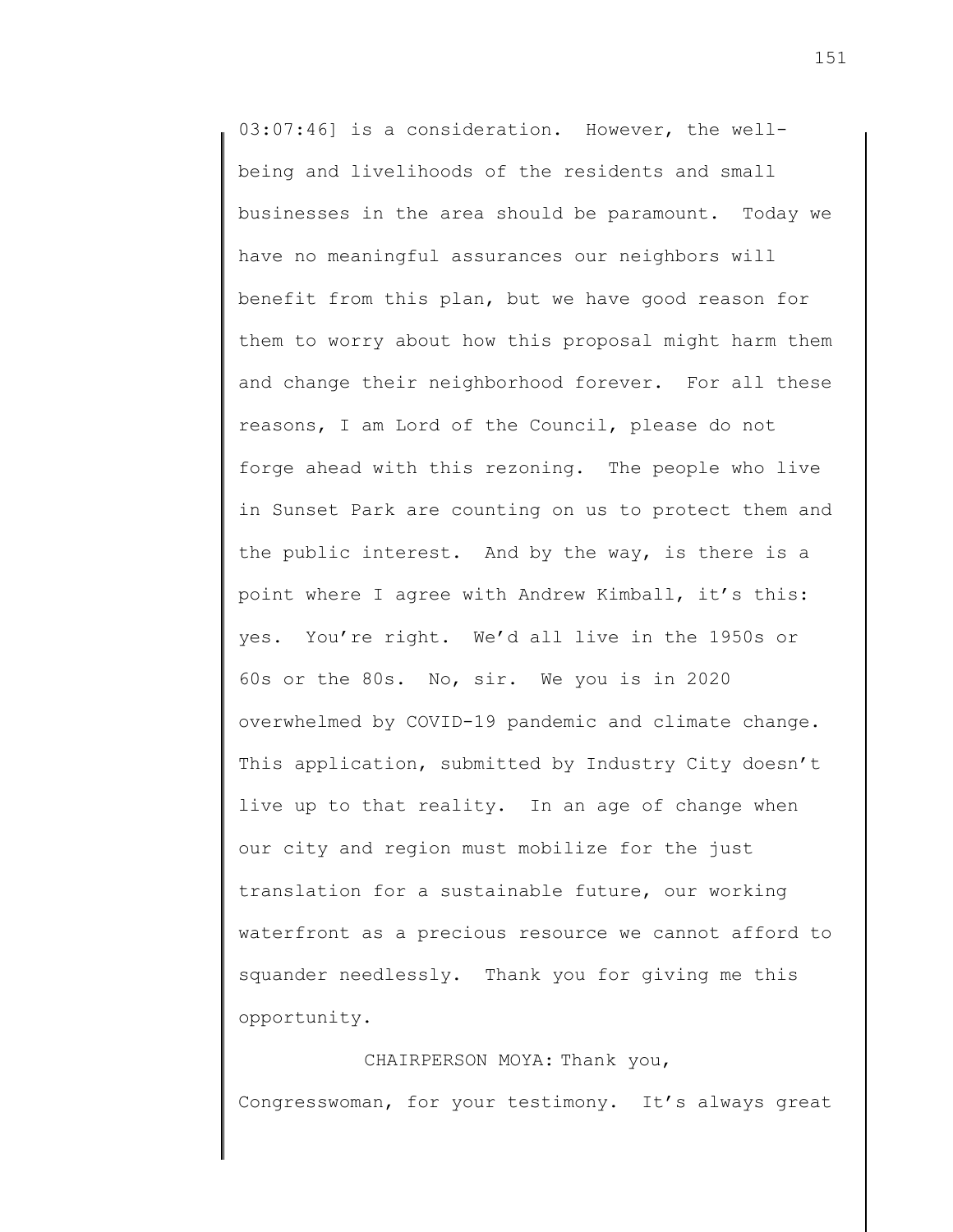to see you, as well. Now I turn it over to our counsel.

COMMITTEE COUNSEL: Chair Moya, eyes see no members with hands raised. Excuse me. Council member Menchaca has his hand raised for a question for the panel.

CHAIRPERSON MOYA: We will turn it over to Council member Menchaca.

COUNCIL MEMBER MENCHACA: Thank you, Chair, and thank you, Congress member Velasquez, for your word for bringing us into the severity of this moment and connecting us to the COVID pandemic and the economy that we are in right now. I just want to say thank you. I know you are in Washington right now I met you are taking sometime between votes to be here with us. My only final question is this. You've been connected to this conversation since 2013 since it first started and, I guess, just want to ask about the voices that you are hearing from across all of Sunset Park. What has been the strongest boys that you are hearing from the people that is motivating you today and speaking on their behalf as the member representing--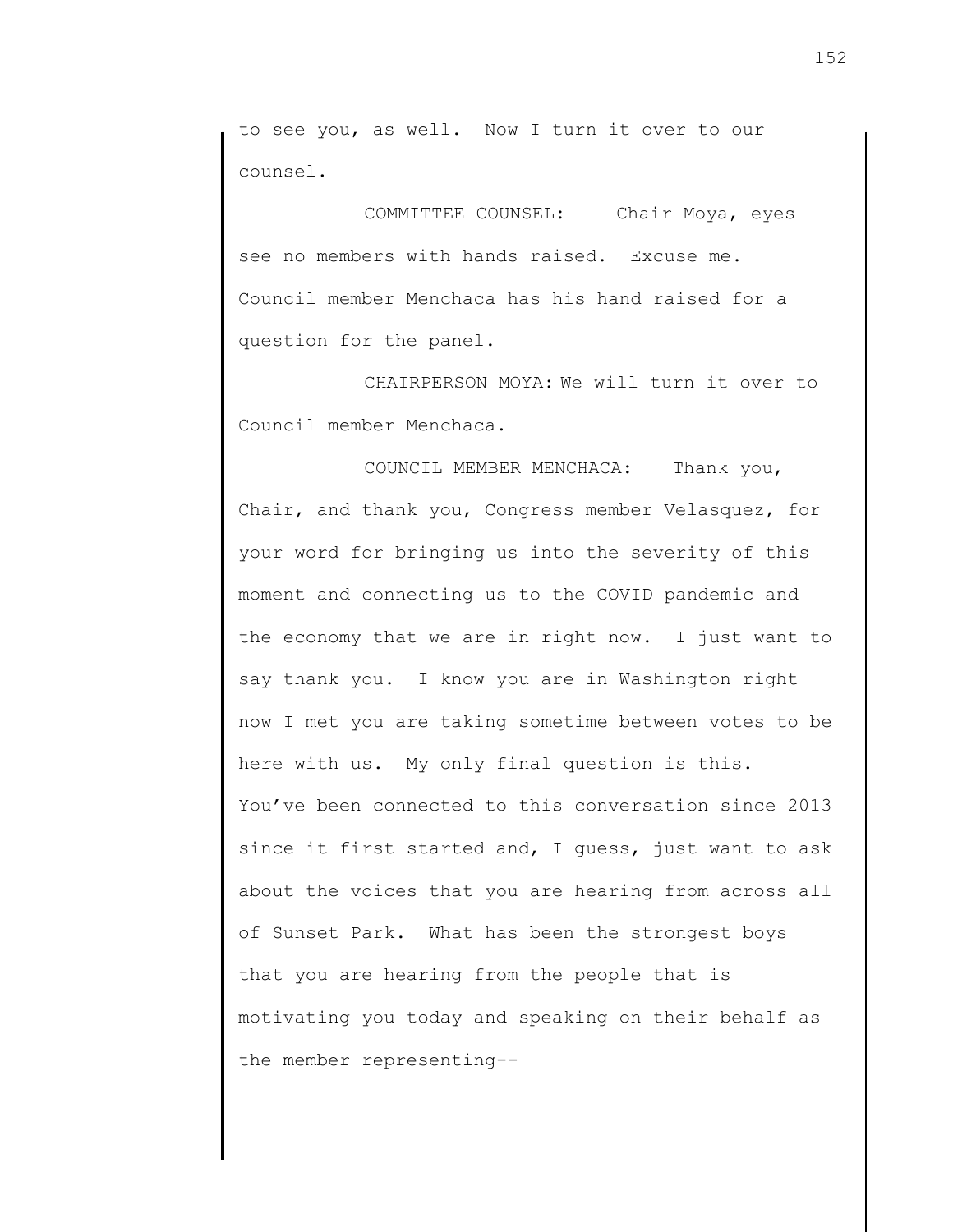CONGRESSWOMAN VELASQUEZ: Thank you for that question and for your leadership. So I implore the city Council to understand that, in the midst of a pandemic, this is not the right way to proceed. We much respect the fear and the desperation that communities are living today and for us or the city Council to rush through this rezoning without giving ample participation for stakeholders and communities that are going to be most impacted by this, it's a disgrace. We need to show compassion and empathy. And what is the rush? There are millions of square feet that is vacant today in this development. There's no argument to try to rush this through without giving the opportunity for a process that is so complex for people to really understand, without empowering those people with technical assistance, with a lawyer. Please, you need to do better and you can.

CHAIRPERSON MOYA: Counsel, do we have any other members who wish to ask the Congresswoman a question?

COMMITTEE COUNSEL: Chair Moya, I see no members with further questions at this time.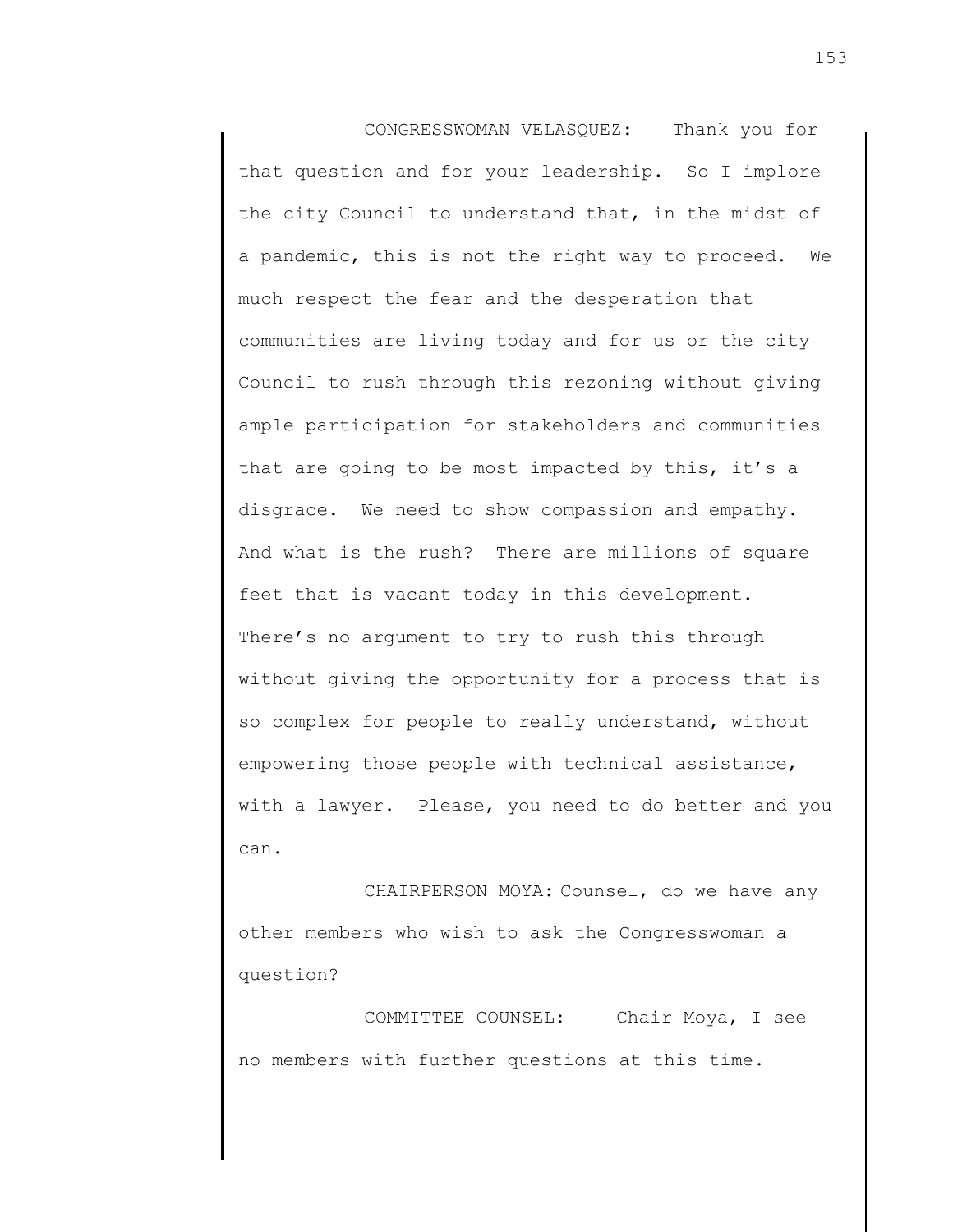CHAIRPERSON MOYA: Thank you,

Congresswoman, for your testimony today. We really appreciate it.

CONGRESSWOMAN VELASQUEZ: Thank you for having me.

COMMITTEE COUNSEL: The next panel here to testify will include Eddie Bautista, Tamara Toles O'Laughlin, Elizabeth Yeampierre, and Anthony Rodgers Wright. As noted before, I will also announce the upcoming panel so as to provide those waiting some form of notice that they will be coming up. The following panel will include David Cohen and Ruben Colon.

CHAIRPERSON MOYA: So, members of the public, you will be given two minutes to speak. Please not begin until the Sergeant-at-arms has started the clock and I will remind my colleagues that we are going to have everyone on the panel testify and we will then take member questions at the end.

COMMITTEE COUNSEL: Chair Moya, the first speaker will be Eddie Bautista.

SERGEANT-AT-ARMS: Starting time.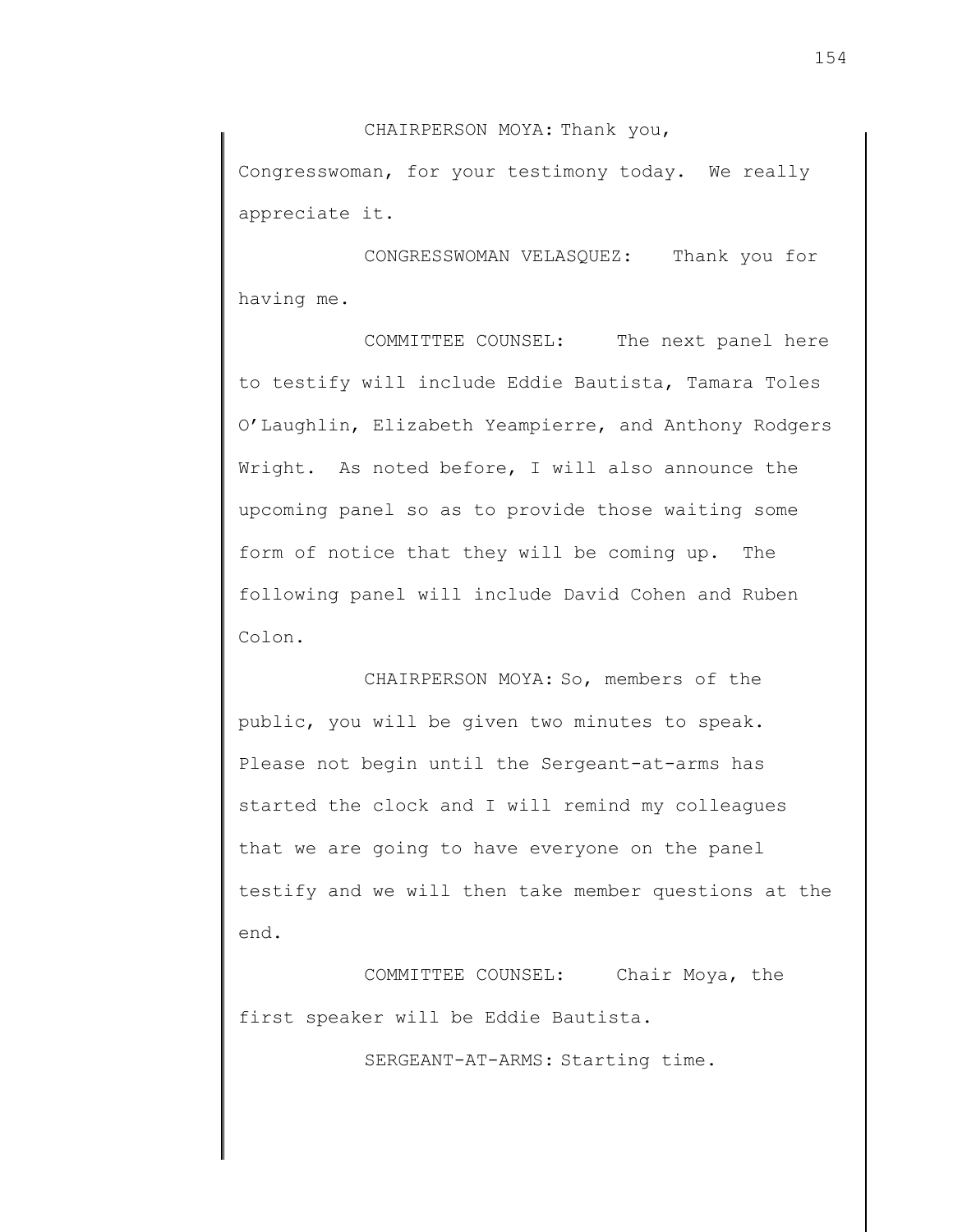CHAIRPERSON MOYA: Mr. Bautista, you may begin. Mr. Bautista, you need to unmute yourself.

EDDIE BAUTISTA: Apologies. Can you hear me now? Thank you. Thank you, Chair Moya. I need to depart from my prepared remarks for a second and I feel okay about that because I will be submitting the testimony. I just have to react. I spent the first couple hours of this hearing listening closely to Andrew Kimball and I was pretty stunned to not hear the words COVID leave his mouth until it was in reaction to a question from one of the Council members about negotiations with CUNY. When we're anticipating only about a third of the city's workforce to return by year's end, according to the business tabloid, Crane, a partnership from New York. It's pretty stunning that Industry City is continuing to promote this fantasy of 15 to 20,000 jobs with no change in the analysis from the environmental impact statement is 2017. There was a telling moment in his testimony when he indicated that only e-commerce has grown. Which, course, begs the question what potentially is the long term proposal for this rezoning is, in fact, Industry City decides point to sell off its interest. You know, the CEO mentioned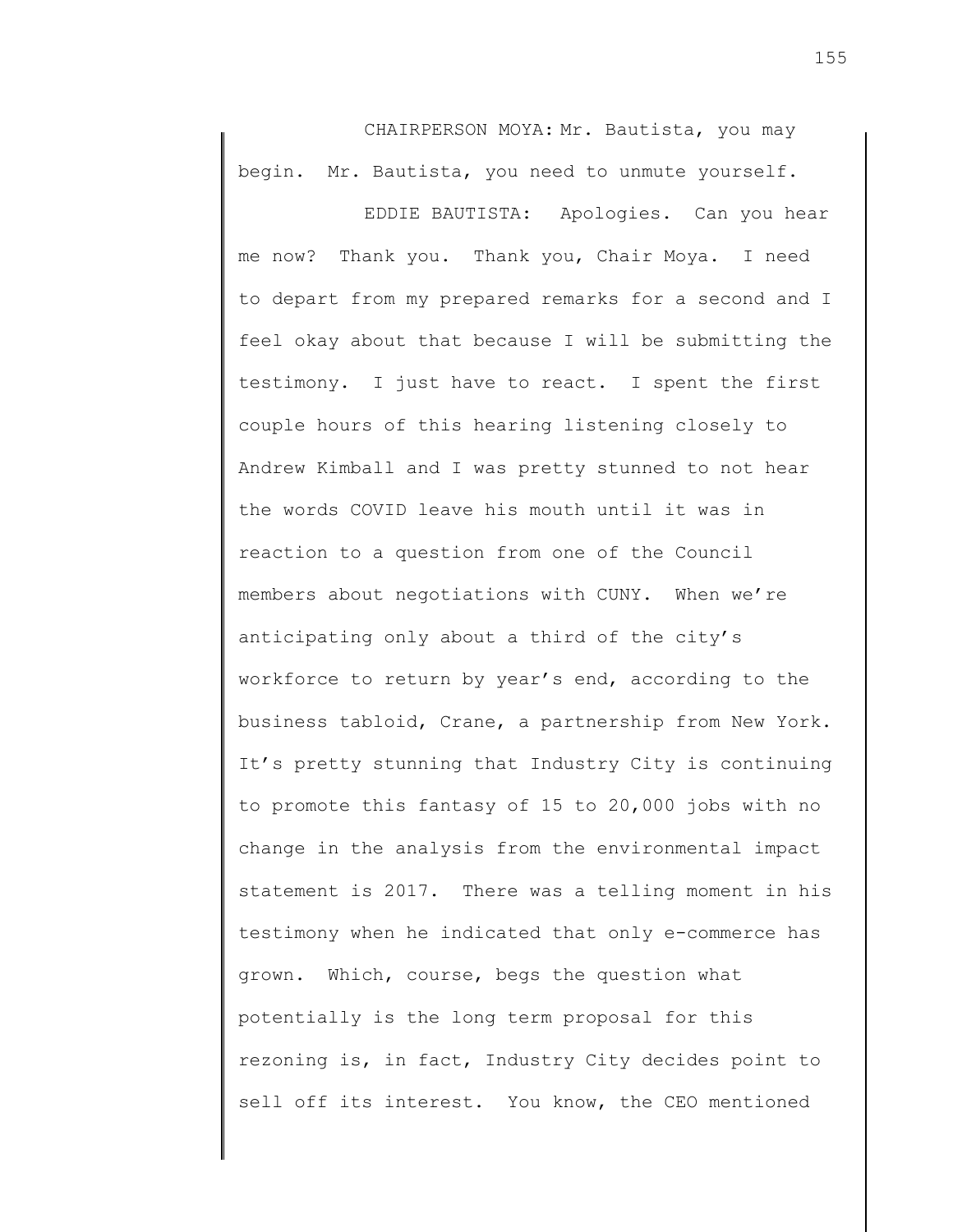his long-term commitment to the Sunset Park. One wonders what that commitment was when Industry City was affirmatively marketing properties to Amazon last year when Amazon was working for locations in New York. So, I beg the Council and this committee to use your common sense. All indicators show that the kind of uses that Industry City is proposing is not where the city is right now. And let me just read one or two lines from my testimony. Industry Cities rezoning application, gentrification and displacement plan that is couched as an economic development proposal is the latest in a long line--

SERGEANT-AT-ARMS: Time expired.

EDDIE BAUTISTA: I'll submit the rest of it in writing. Thank you.

CHAIRPERSON MOYA: Thank you, Mr. Bautista. Thank you for your testimony today.

COMMITTEE COUNSEL: Chair Moya, the next speaker is Tamera Toles O'Laughlin.

SERGEANT-AT-ARMS: Starting time.

TAMARA TOLES O'LAUGHLIN: Hello. Thank you for the opportunity to address this body remotely. My name is Tamara Toles O'Laughlin and I'm the North American Director of 350.org, a global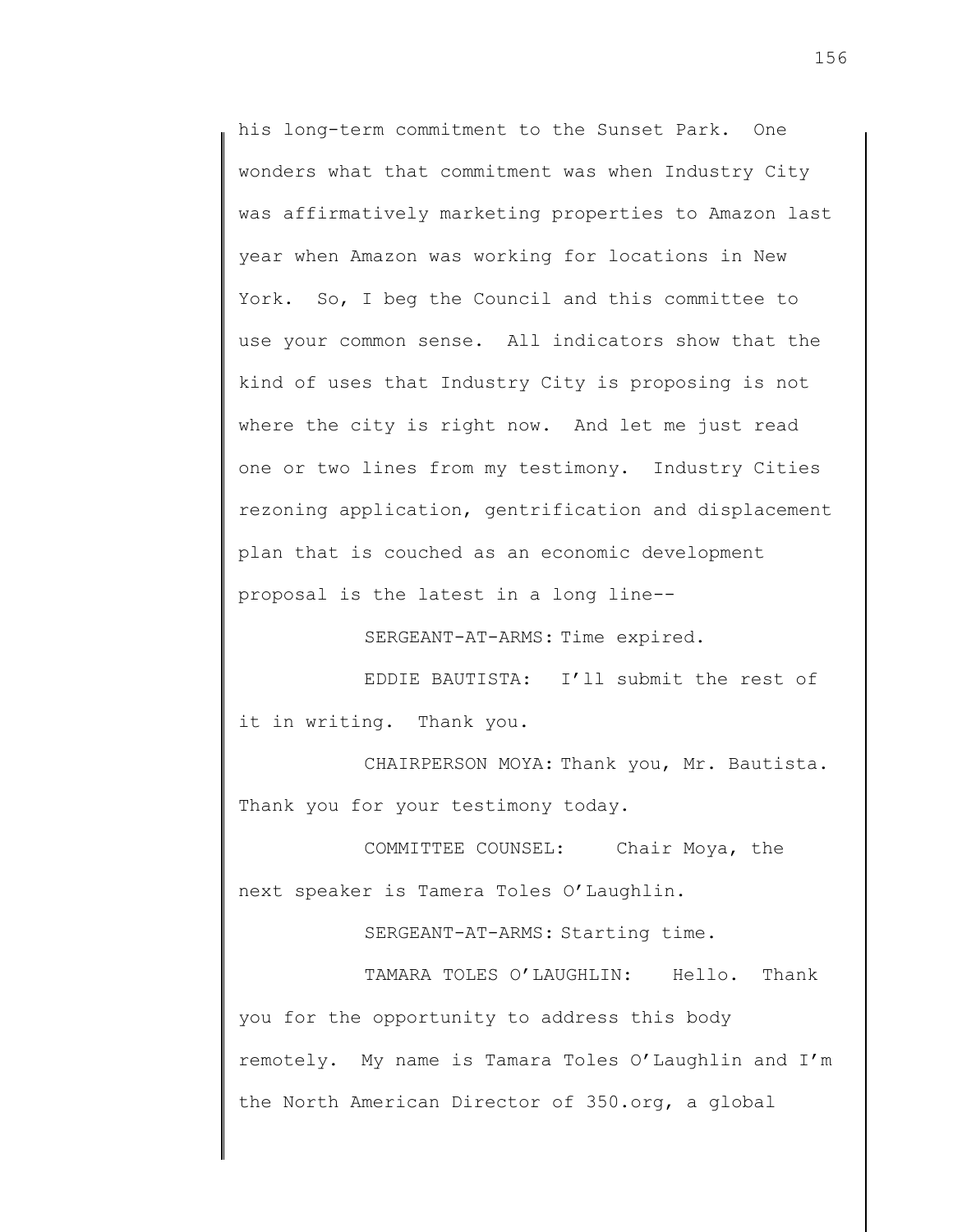grassroots organization dedicated to the fast and just transition to 100 renewable energy and ending all fossil fuels. The reason that we are involved in this conversation today is because we want to show up in support and solidarity with the community members that have demanded to be heard on these matters. Specifically, raising the idea that, in all of this planning, there is very little meaningful engagement with community member who have opinions well after the listening tour has started along a very defined line by people who are not interested in the outcomes and well-being of those community members. This rezoning proposes that the service to the community shrouded in lots of really great numbers, metrics, really great photos and beautiful graphics, recognizing that the long-term interest of community involves engaging them from start to finish, not dispensing with them as quickly as you possibly can. It is our position that this proposal is inconsistent with the Sunset Park BOA, the waterfront revitalization plan, the climate mobilization act, the climate leadership and community protection act, along with many, many other efforts driven by community members to have meaningful engagement in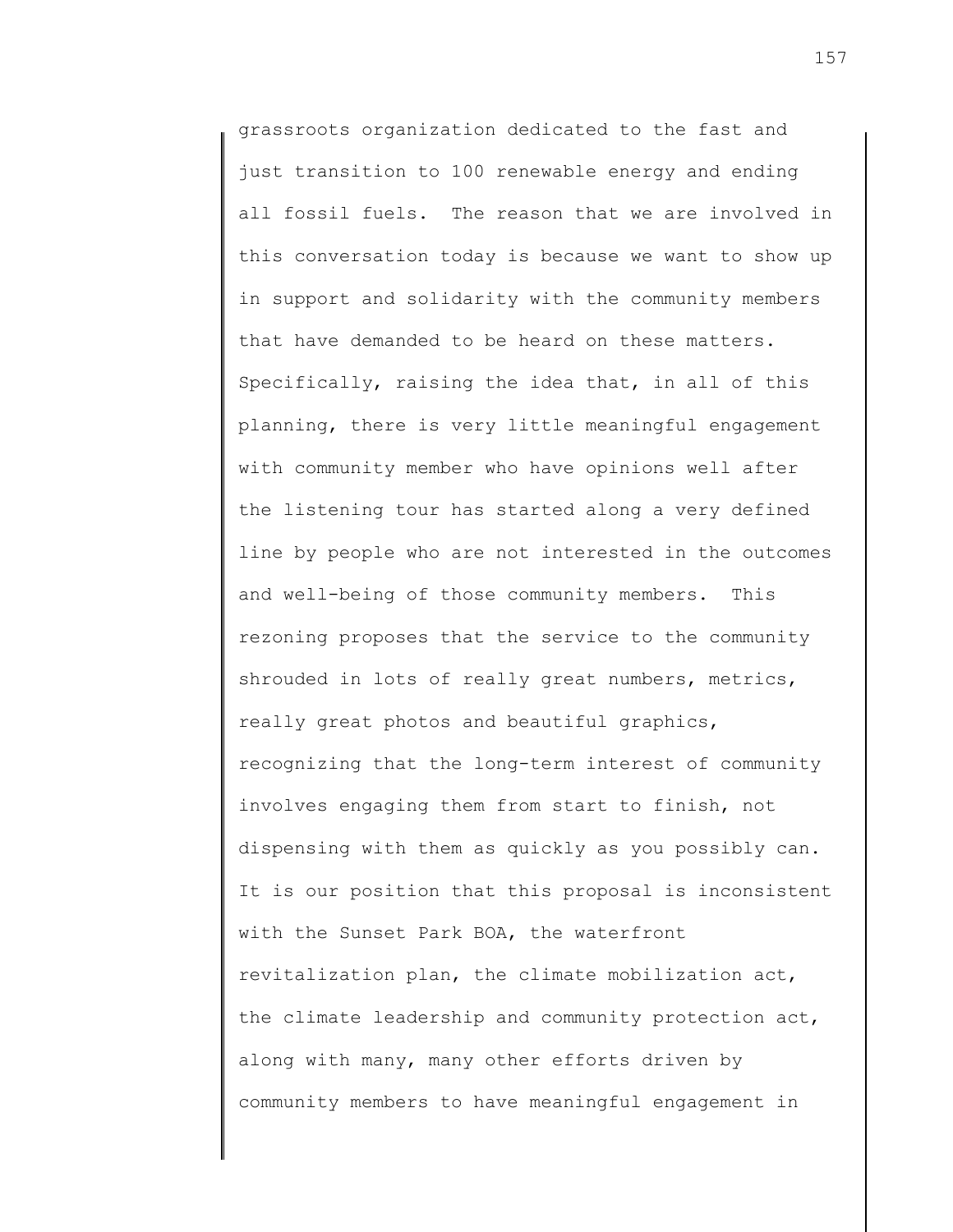this kind of development. As an African-American who was born and raised in a different part of Brooklyn, I can assure you that we are all community. This kind of activity, no matter how dressed up, no matter what kinds of things are on the horizon and potential has two involved people who were impacted from the start to finish and it is our position that, until the community is satisfied, this matter cannot be closed. They yield my time to the people who have been waiting.

COMMITTEE COUNSEL: Chair Moya, the next speaker will be Elizabeth Yeampierre.

CHAIRPERSON MOYA: Elizabeth?

SERGEANT-AT-ARMS: Starting time.

ELIZABETH YEAMPIERRE: Okay. Can you hear me? Okay. [Speaking foreign language] I'm Elizabeth Yeampierre, the executive director of UPROSE, Brooklyn's oldest Latino's community-based organization and a national grassroots leader in the climate just says movement. Today we face multiple crisis. Climate change, racial violence, and the global COVID-19 pandemic. These crisis is are created and exacerbated by the extractive economy that currently governs us and proves time and time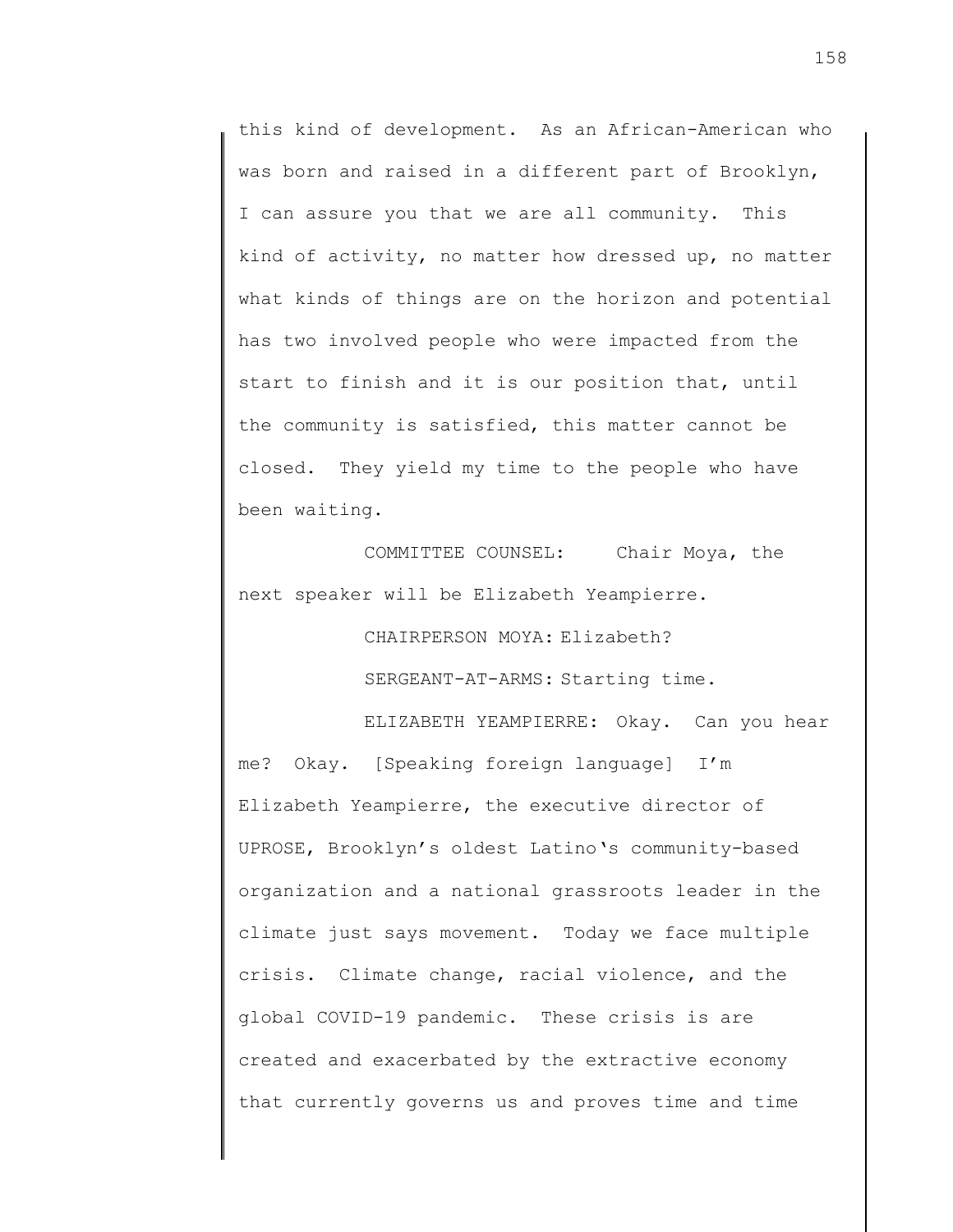again to prioritize the agendas of private developers over years of comprehensive community planning. We hope this hearing is not a testament to that or that the city is more concerned with developer's wants then community needs. I am here to testify against the Industry City rezoning and the urge to uplift our community led alternative, the green resilient industrial district, a comprehensive waterfront development plan. It's a plan that builds on years of community-based planning and organizing in Sunset Park to the target climate adaptation, mitigation, and recovery. On the other hand, Industry Cities rezoning application is built on. Claims and unchanged proposals since 2017 and outdated analysis based on pre-COVID market conditions. There is nothing innovative about hotels, destination retail, and offices in an already failing market. Economic development must be different. It is vital to take lessons learned from these crises and build and invest from and developments that not only benefit frontline communities, but are led by them. As one of New York City's last remaining and its largest significant maritime industrial areas, Sunset Park is uniquely positioned to be the place where we build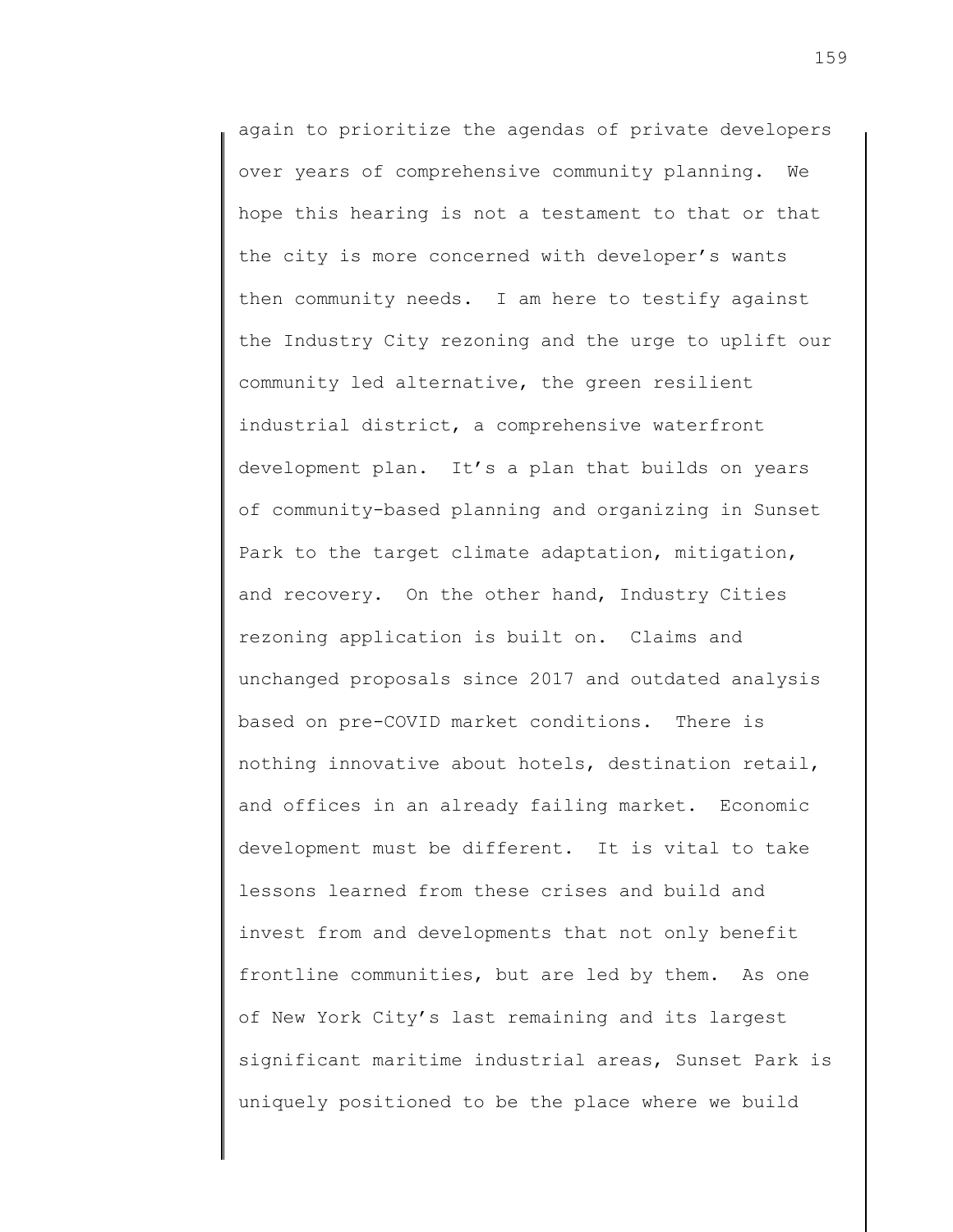for New York and the region's economic resilience and climate means. As we continue to design and implement a green new deal, the entire nation will move to transition, as well. We can't afford to allow dated thinking developers to continue to displace industrial businesses and space, sacrificing our city's infrastructure and industrial capacity to produce. If Industry City wants to develop in Sunset Park, they must do so in context. They must withdraw their application and immediately and incorporate all the amendments and restrictions outlined in the grid. And New York City Council must say no to their proposal. Industry City had many chances since 2017 to change their application, but they didn't. They didn't listen--

SERGEANT-AT-ARMS: Time expired.

ELIZABETH YEAMPIERRE: to the Sunset Park community. Thank you and please read the testimony that will be online.

COMMITTEE COUNSEL: The next speaker will be Anthony Rogers Wright.

SERGEANT-AT-ARMS: Starting time.

CHAIRPERSON MOYA: Anthony, you need to unmute yourself.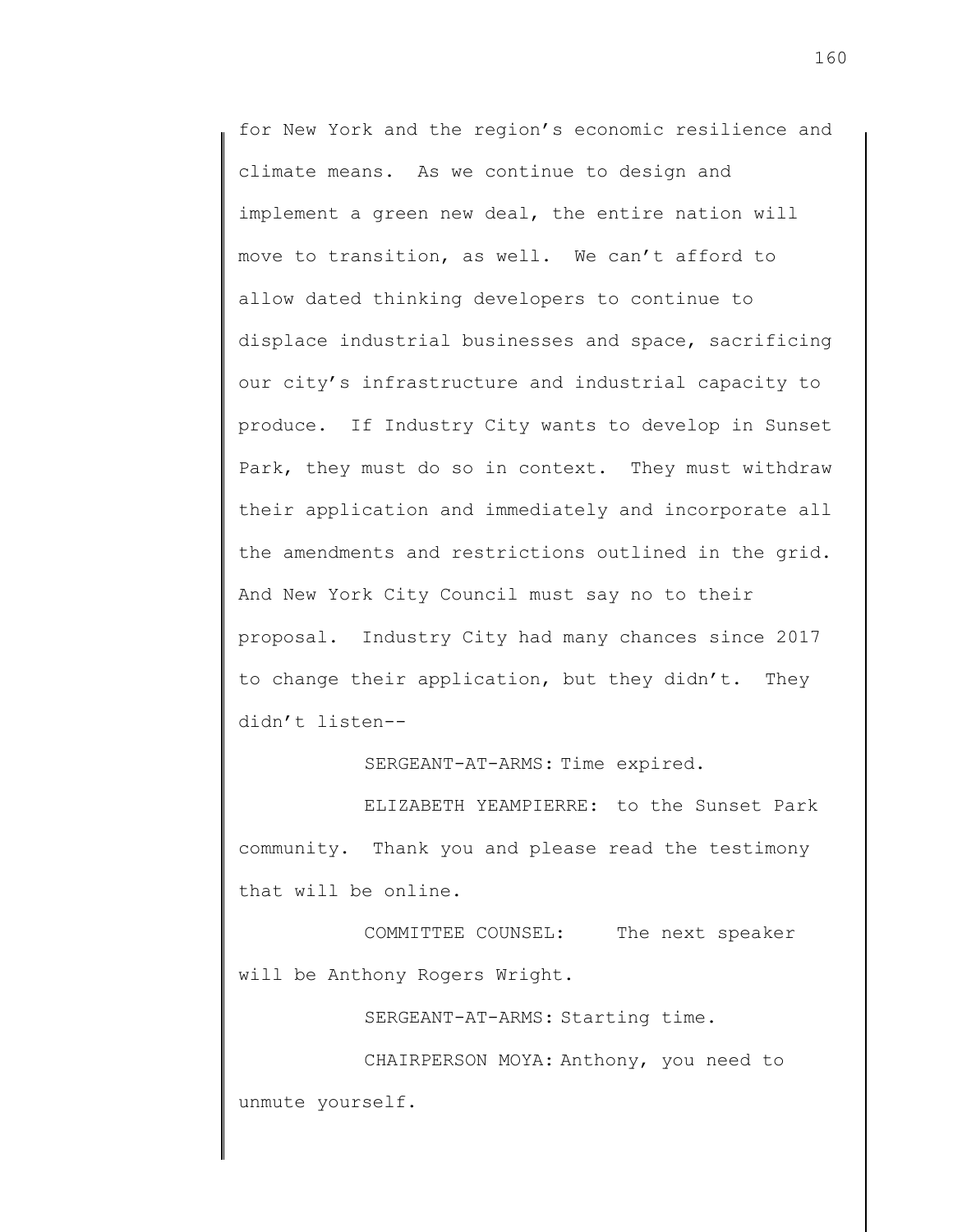ANTHONY ROGERS WRIGHT: Excuse me.

CHAIRPERSON MOYA: Yes. You may begin.

ANTHONY ROGERS WRIGHT: Good afternoon. My name is Anthony Karifa Rogers Wright. I have the honor of serving as the policy coordinator and Green Deal policy lead for the Climate Justice Alliance, a network of grassroots organizations in all regions of the United States, including [inaudible 03:21:17] and the US colonies of Guam in Puerto Rico. I am here standing with two of our members, UPROSE and New York City Environmental Justice Alliance and as a proud son of Brooklyn which will always be my home and community. In 1991, the founders of the environmental and climate justice movements gave the world the 17 principles of environmental justice. Among the principles include demands for public policy to be based on mutual respect and justice for all people, free from any form of discrimination are biased. The right to ethical, balanced, and responsible uses of the land and renewable resources that firms of fundamental right to political economic and cultural, environmental, self-determination of all peoples. Unfortunately, it doesn't take a savant or a [inaudible 03:21:53] to conclude that Industry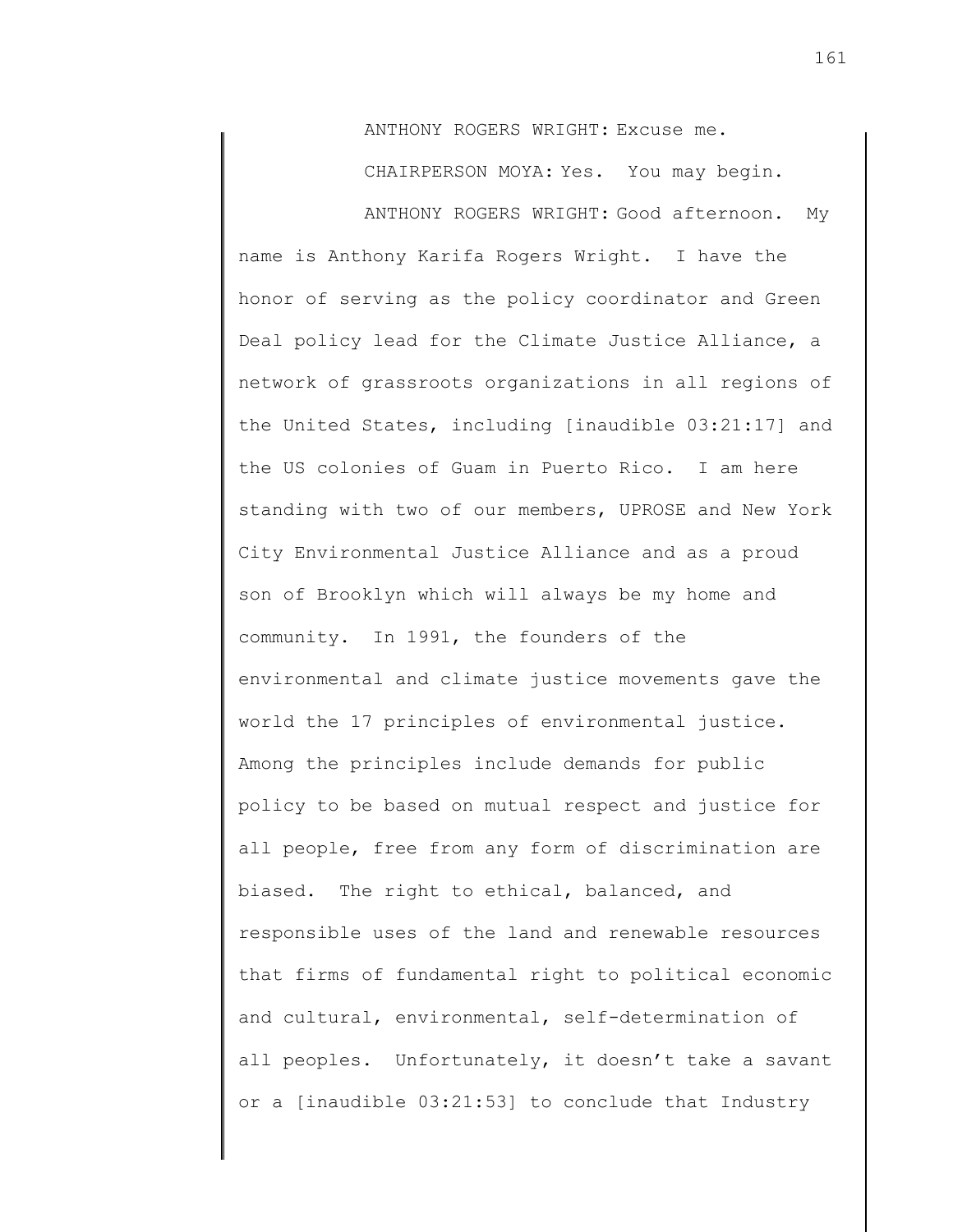City is antithetical out of these principles and, ipso facto, and direct conflict with landmark legislation like the climate mobilization active New York City and the climate leadership and community protection act of New York State. It's important to state that the climate justice movement and our grassroots organizations don't just come to the table with problems. We also bring community led wisdom and solutions rooted in just transition and energy to democracy. To this end, the Green Resilient Industrial District proposal, or GRID, a community led plan to address climate adaptation, mitigation, and economic recovery for the Sunset Park, BK, the city, the state, and the entire region should be an axiomatic choice in an effort to foster real solutions as a solutions multiplier instead of exacerbating the existing interlinked crises included in greed, hyper capitalism, and environmental racism. EIS for this project doesn't even include an analysis of how the environmental justice impact in Industry City would have solved communities like Sunset Park, nor does it include a side-by-side comparison of the GRID proposal. We must seize on solely operating from a lens of dollars and cents, especially when it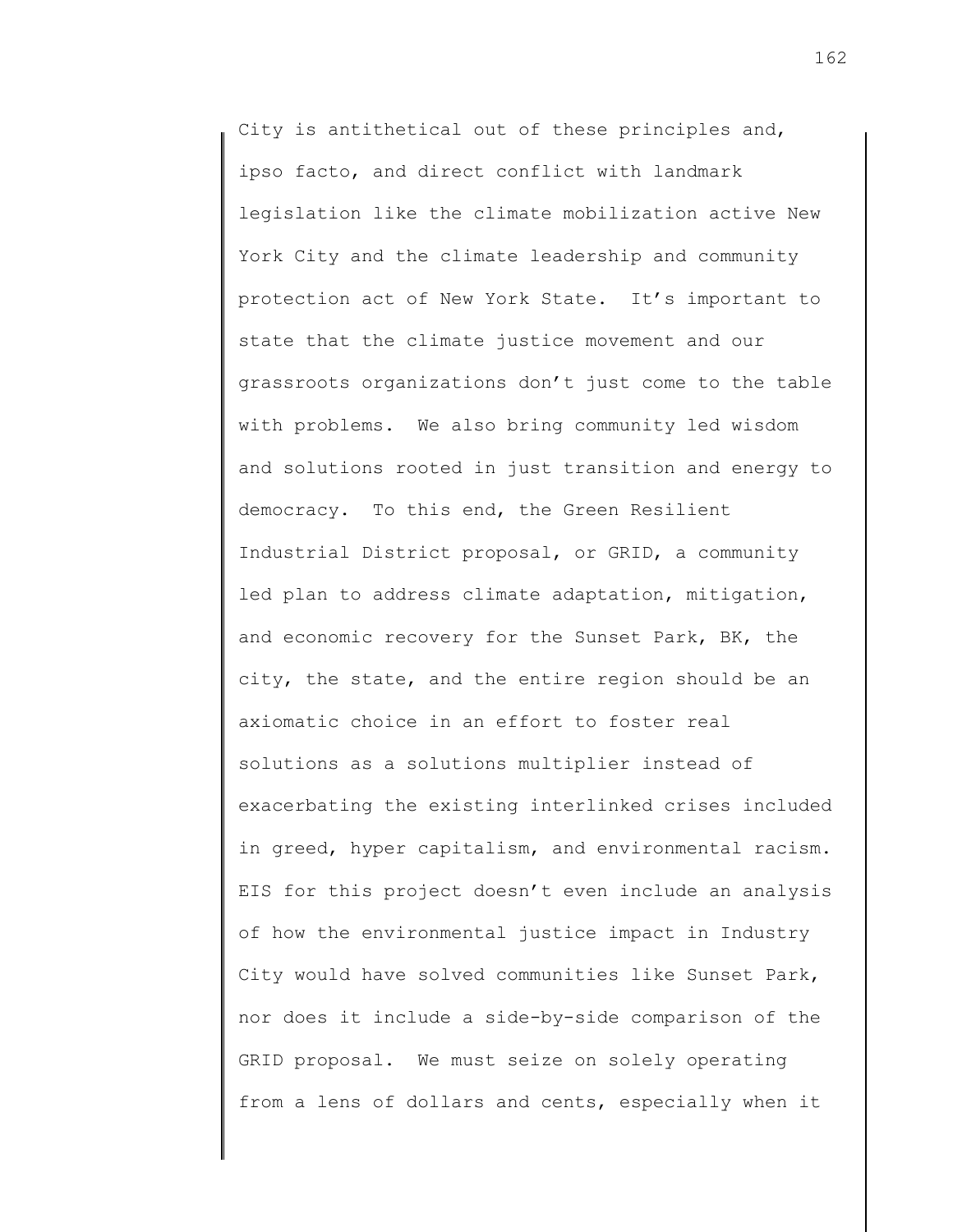comes to projects like Industry City which makes no sense at all economically or environmentally if we were really honest about our proclamations of operating from a lens of justice. Industry City represents nothing more than a continuation of the-- SERGEANT-AT-ARMS: Time expired.

ANTHONY ROGERS WRIGHT: activities-- Okay. I will definitely submit the rest of this proposal online. Thank you.

CHAIRPERSON MOYA: Thank you.

COMMITTEE COUNSEL: That concludes the last speaker on this panel.

CHAIRPERSON MOYA: Okay. Just one quick question, Arthur. Elizabeth, one quick question. I know you're with UPROSE. So, if Industry City, the zoning proposal is rejected, it would realistically take numerous years to advance an alternative city led proposal like the GRID and the existing M31 zoning. It would remain in place in the meantime. Has UPROSE consider the potential results of impacts of Industry City continuing to develop under the existing zoning framework and also is there any modification to the proposal for Industry Cities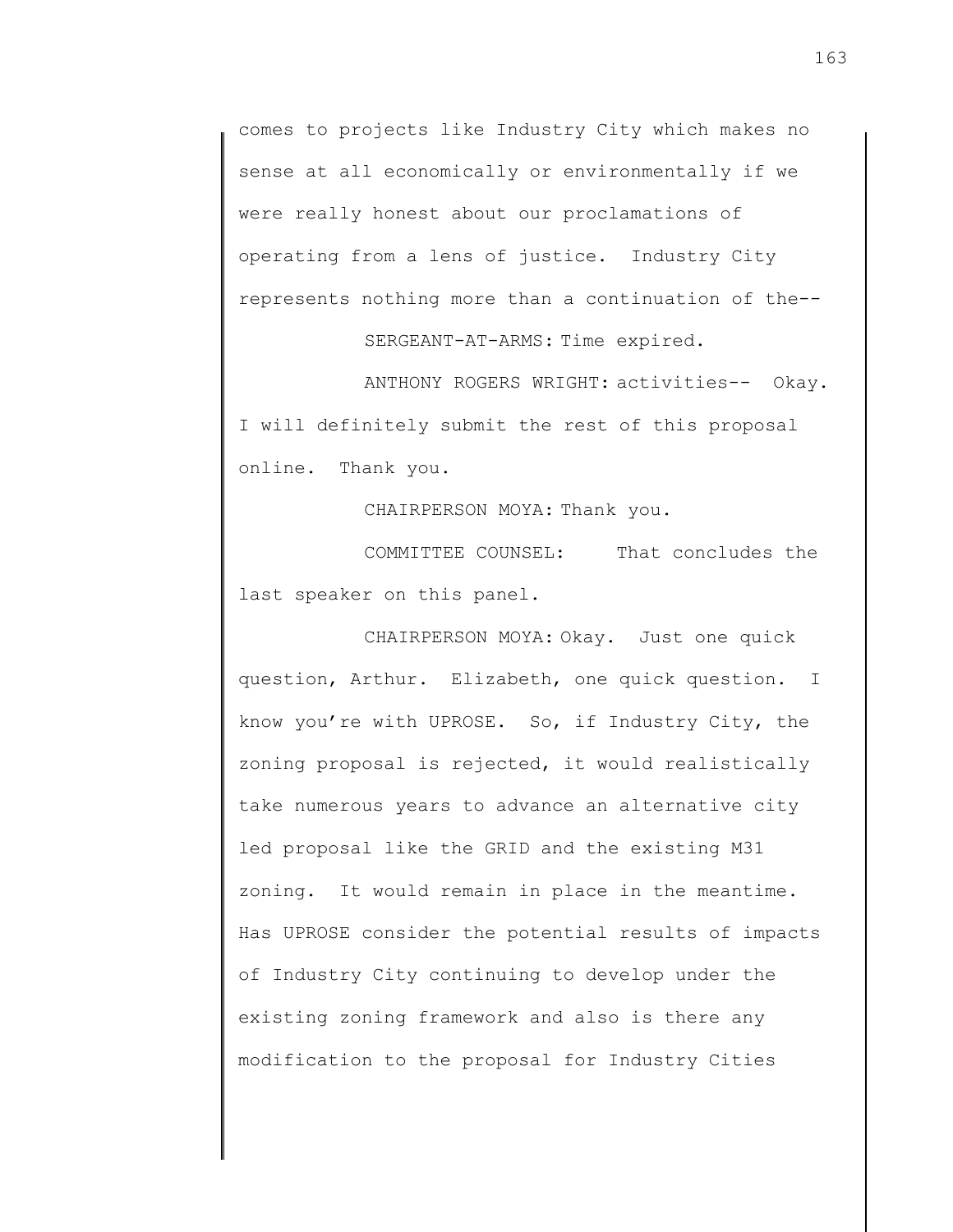rezoning that UPROSE would consider favorable in comparison to the existing zoning currently?

ELIZABETH YEAMPIERRE: Thank you for that question. Unfortunately, the application as it stands is fatally flawed, but I think that there are several Council members that are really interested in looking at what a comprehensive waterfront plan would look like from Sunset Park and for the rest of the industrial sectors throughout New York City. You know that Puerto Rico went through hurricane Maria, that California is burning, that we have tornadoes, that we are in the midst of climate change and that we really need to retain our industrial waterfronts so that we can start building for climate mitigation industrial uses that address adaptation and resiliency. Any other use for an industrial waterfront-- that's what it was created for. To build for things and to make the kinds of things that we need. And so we are hoping that those of you who are in this meeting today, and this hearing today will join us and look at that as a template that can be used to start addressing those really complex and timely problems. And the plan, really, through the legislation that has been mentioned, generates a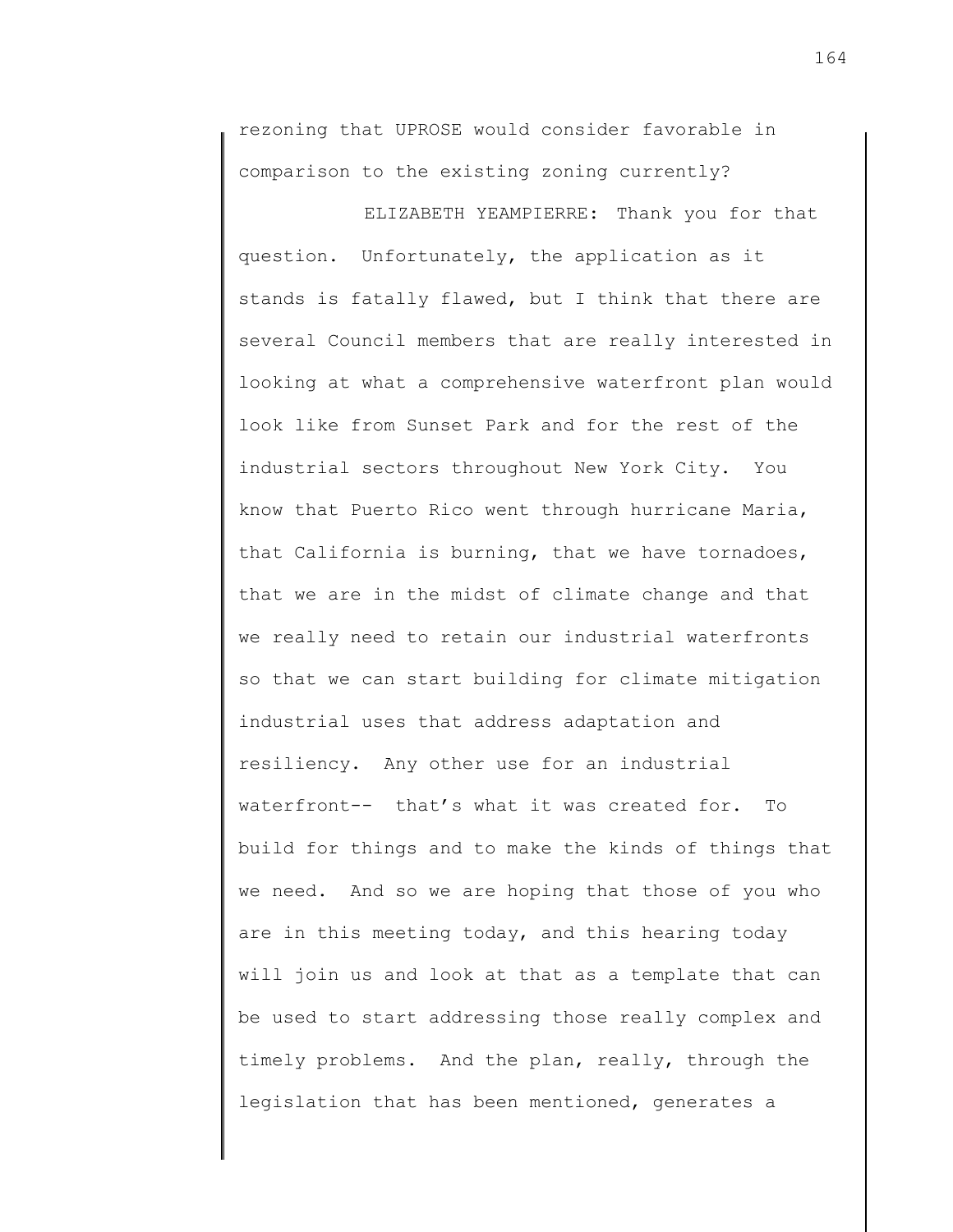conservative 26,000 climate jobs that would benefit not just Sunset Park, but the region. So, what you're saying is absolutely true. It is a concern, but I'm hoping that there is the political will and the goodwill to work together to try to address what is really a crisis that is going to have a disparate impact on low income people and people of color. And so, were happy to do that and we have brought a number of people. 350, Sierra Club, NRDC, the New York City Environmental Justice Alliance, CJA, and all of the national organizations are standing with us because they are saying that economic development can no longer look like this. Economic development really needs to stimulate the local economy and look at food security, look at renewable energy, and look at the materials that the industrial waterfront is providing so that we can start building carbon neutral. You also know, sir, that from super storm Sandy, that the subway was, basically, ineffective. That we couldn't use it and that we needed to be able to get those materials somewhere and that our very businesses need to be made climate adaptable so that they can survive the next extreme climate event. So this rezoning is like any other in this industrial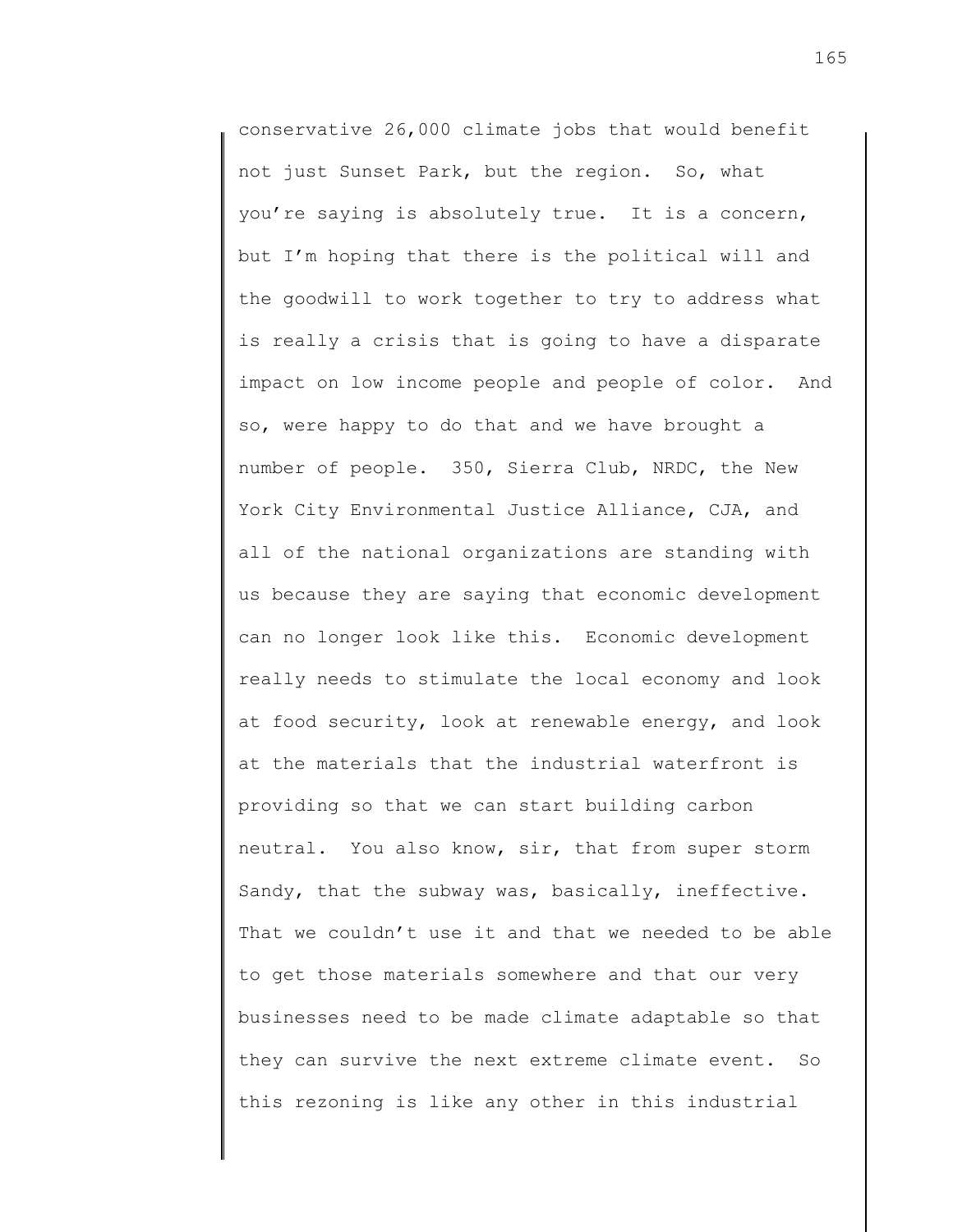sector provides us with a vehicle and economic engine to address a climate justice locally and regionally.

CHAIRPERSON MOYA: Great. Okay. You didn't answer my question, but the--

## ELIZABETH YEAMPIERRE: Sorry.

CHAIRPERSON MOYA: for time purposes, do you have any information-- I mean, you've been talking about the Green Industrial Business. Do you have any information or analysis as to whether there is a demand for space in Sunset Park by the Green Industrial Businesses?

ELIZABETH YEAMPIERRE: We have to create the market for that. In the same way that Industry City promoted a market for retail and office space and uses that are inconsistent with the need of the industrial sector, we have to create the market to bring in those kinds of businesses. We have reached out to EDC and have had several conversations with them. And they certainly have an interest. We just launched the first community owned solar cooperative in the state of New York and so that is growing and there is a demand for that. But unless we are able to get past this, we won't be in a position to even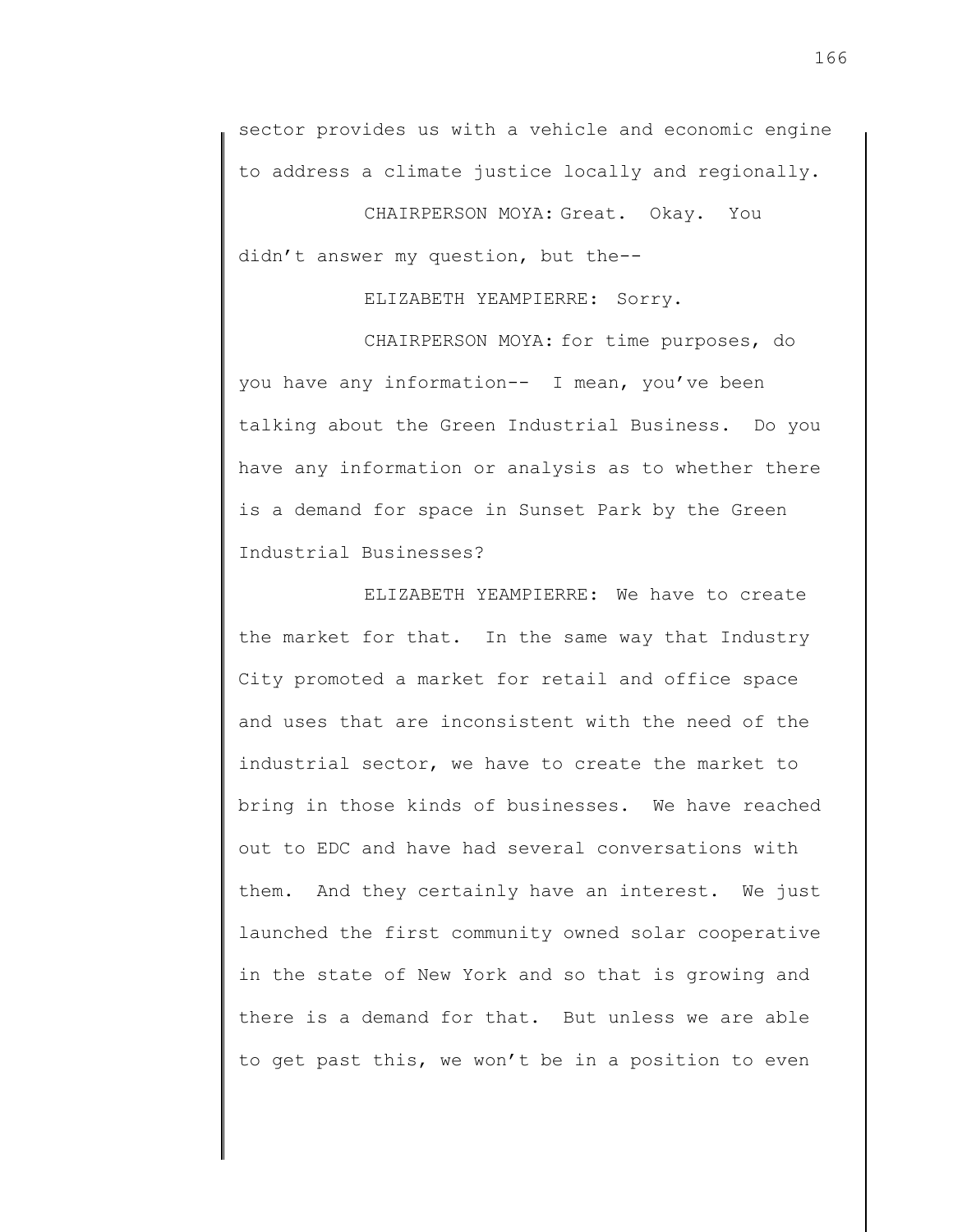create the market for that. I don't know if any of my co-panelists want to address that.

CHAIRPERSON MOYA: But is there any data? Any hard information or analysis on whether there is that demand that is led you to this conclusion?

> EDDIE BAUTISTA: May I respond? CHAIRPERSON MOYA: Yeah.

EDDIE BAUTISTA: I mean, Andrew Campbell himself said that there's a big competition for offshore wind and the site right next-- across the street from Industry City and what was telling in his testimony was when he said that there is going to the spillover of uses from the offshore wind that is being marketed and considered for the South Brooklyn Marine Terminal which implies that there isn't enough room right now. Yet these guys on another million and a half square feet. And I've just got to say, Chair, that we come from a discipline where you finish eating what is on your plate before you ask for seconds. And I'm not the best person [inaudible 03:28:35]

CHAIRPERSON MOYA: Right.

EDDIE BAUTISTA: But you understand what I'm saying.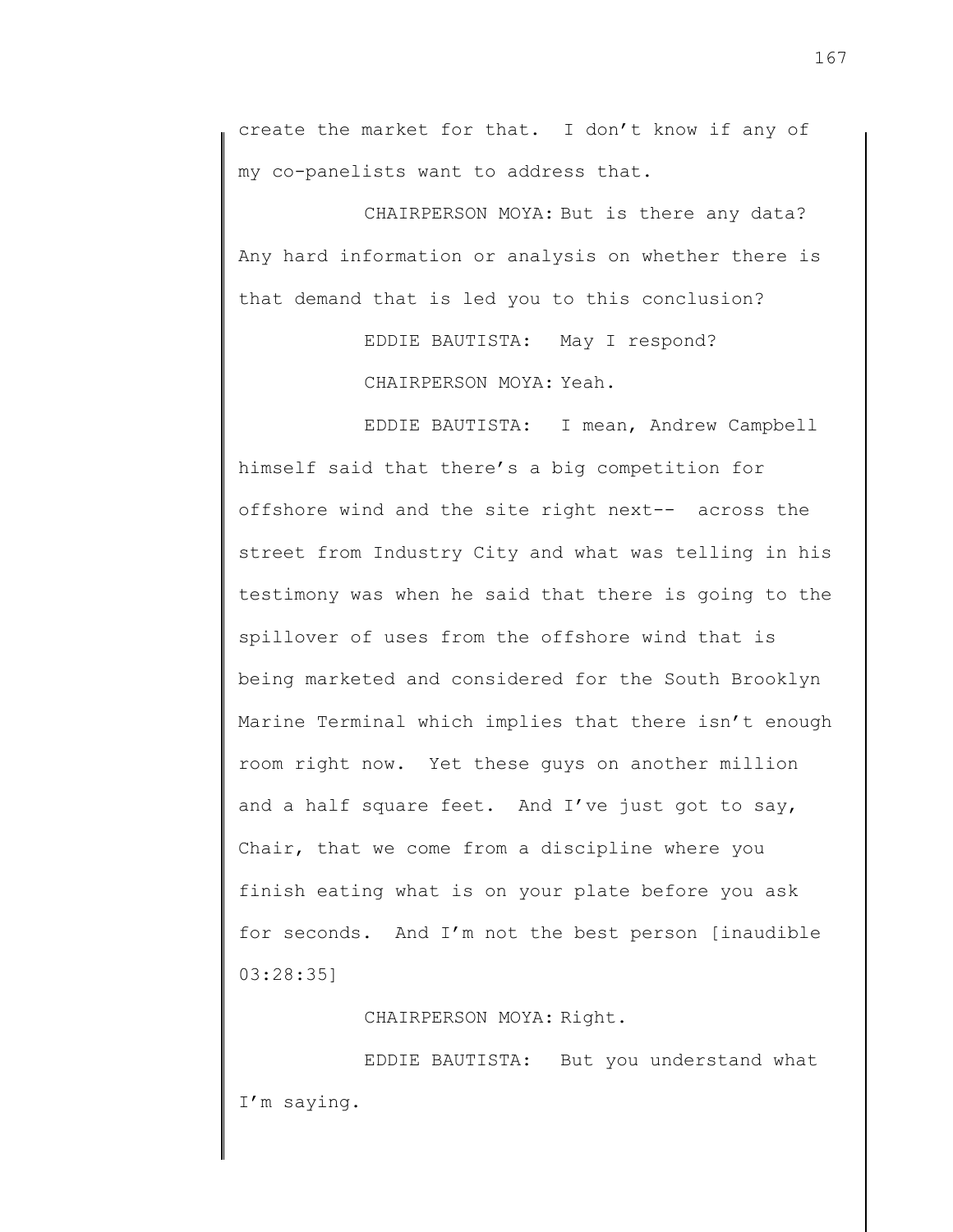CHAIRPERSON MOYA: My question is just a very basic one. Do you have--

EDDIE BAUTISTA: Yes.

CHAIRPERSON MOYA: any documentation? Any analysis that you can share so that you can--

EDDIE BAUTISTA: Andrew Kimball's own testimony.

CHAIRPERSON MOYA: I'm asking you if any of you have been talking about this have actual analysis or information that you can give the committee for us to look at as you are making this point about the demand for the Green Industrial Businesses. That's what I'm asking. And if you don't have it now, that's okay.

EDDIE BAUTISTA: We just expressed it, but we will send it over again.

CHAIRPERSON MOYA: I just want to know that if you do have it, it would be great to share with us. That's what I wanted.

EDDIE BAUTISTA: Okay.

CHAIRPERSON MOYA: Thank you. I know Council member Menchaca has a question. Council member?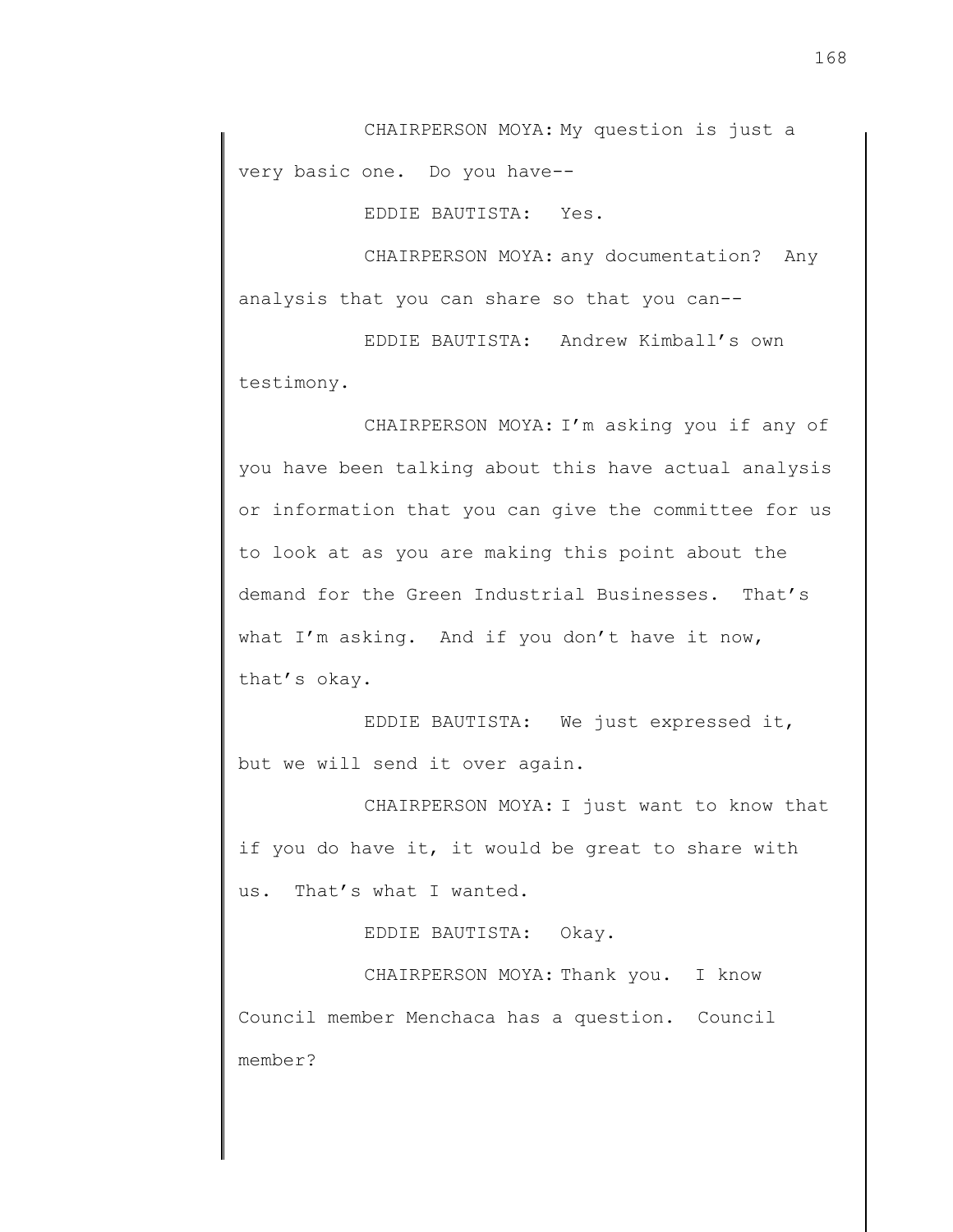COUNCIL MEMBER MENCHACA: Hi. Yeah. Sorry. I was getting on muted there. Thank you to this panel. Your work, not just in Sunset Park, but nationally, has been just incredible and keeping us rooted in our future and that just transition. I want to talk a little bit about SBMT. About many members of this panel partnered with my office in the first term in early 2015 to really restructure the activation of SBMT. And that was a little bit of a struggle with the Mayor, if you can remember, but we partnered and really brought in community voices to shape the RFP and then activation plan. And now Industry City is saying that they want to partner to bring that offshore wind. Is it something that you support? Offshore wind? And how does the rezoning impact that activation? Talk to us a little bit about that. And this is for anybody.

EDDIE BAUTISTA: I could begin and turn it over to Elizabeth. This is what I was trying to respond to the Chairs question earlier. The offshore wind that is being proposed, South Brooklyn Marine Terminal is a solid candidate for that, right? And this predates the idea of marketing that South Brooklyn Marine Terminal for these types of jobs like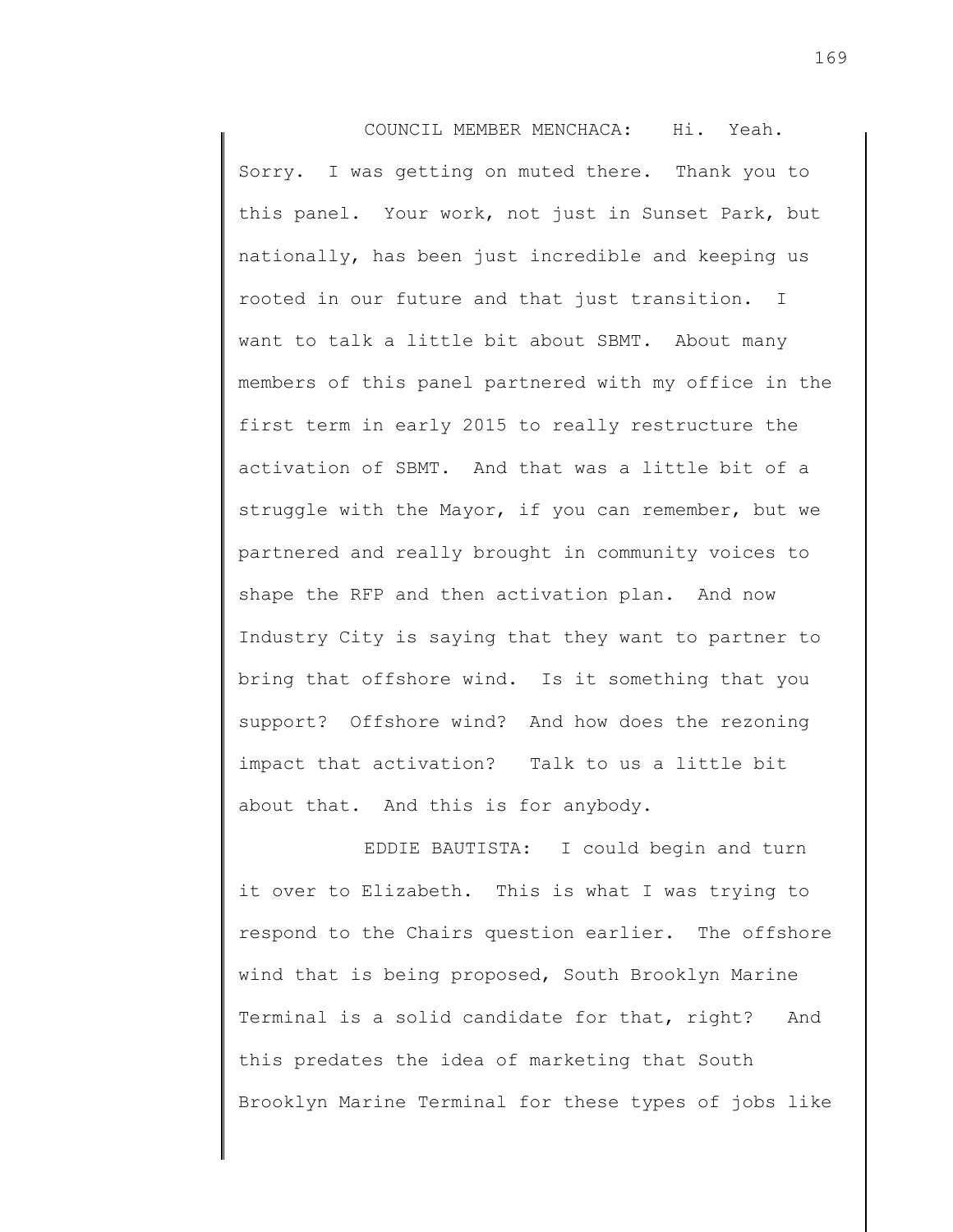green jobs. And, by the way, I also think it was telling the snarkiness with which the CEO talked about green jobs. He said it was a vestige of the past. I would challenge the CEO to look at Speaker Johnson's climate plan that he issued this year. There is a whole section on green jobs, as well as Joe Biden. So, the issue of wanting South Brooklyn Marine Terminal to be retained for these kinds of uses-- And, again, Council member Menchaca, we have to think your leadership for assuring that that happens by the CEO's own testimony. When he says there is going to be spillover into the Industry City and if any of the offshore wind enterprises lands in South Brooklyn Marine Terminal implies that there is going to be a need for more room, right? So, again, we're looking to reward Industry City by adding another million and a half square feet of precious manufacturing zone land that we are, every decade, losing more and more of in New York City. What that means, then, is that if we don't retain the dwindling amount of heavy manufacturing, those jobs will go to Jersey. We have to be able to build towards our climate adaptation resiliency needs. So whether New York does it or New Jersey and Long Island, trust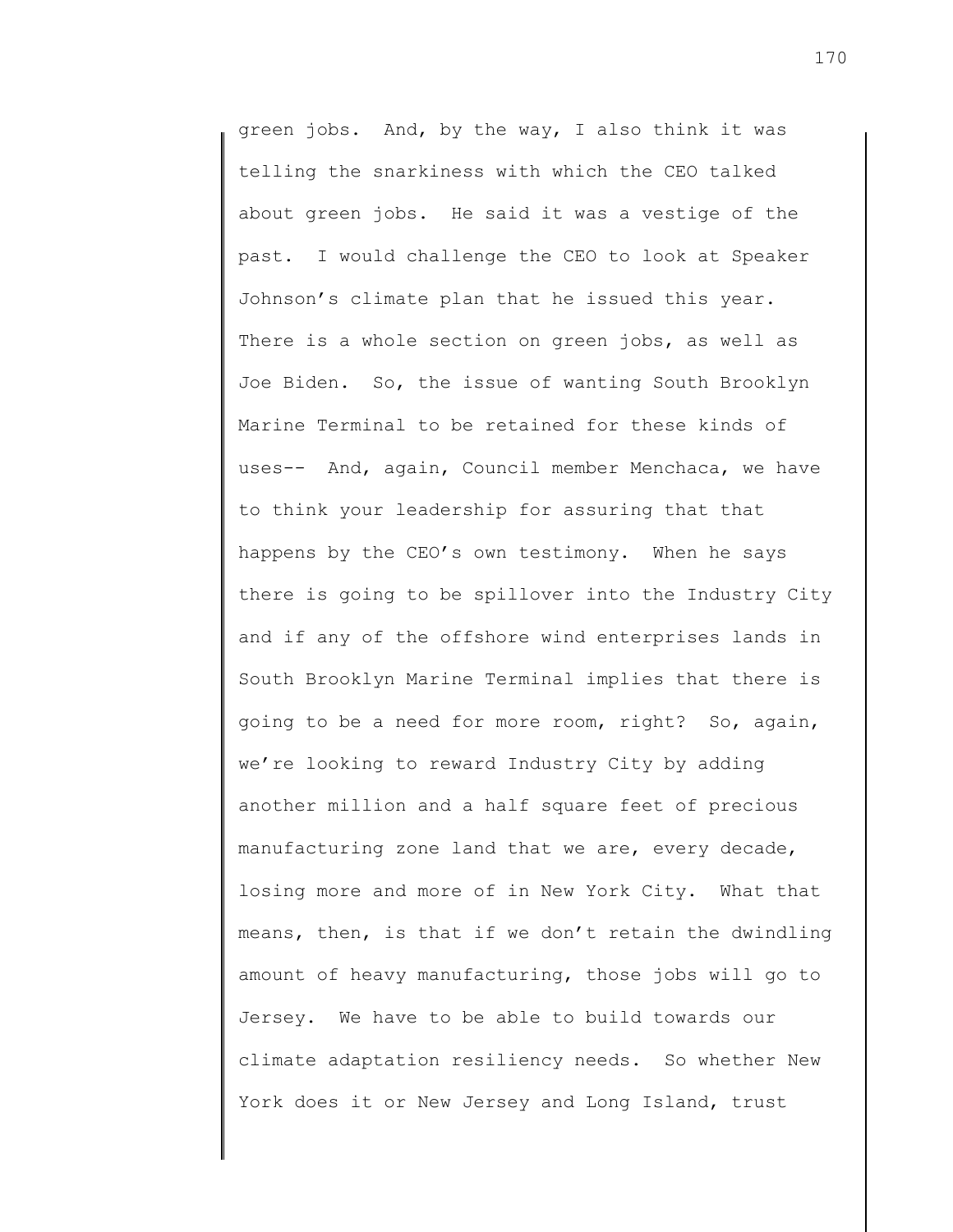that those jobs are there. There's a reason why the Biden in the Senate Democratic Climate Caucus has put forward massive calls for investment to generate the kind of green jobs that's the vision that you helped carve herself Brooklyn Marine Terminal. I think that more than adequately reflects. Elizabeth, I don't know if you--

ELIZABETH YEAMPIERRE: No. Thank you, Eddie. You know, the truth is that the space that addressing climate adaptation, mitigation, resilience requires is more than-- and we would lose that industrial space. We wouldn't be able to have-- and that's the only real estate in New York City to build for our climate future and, if we use it for offices and retail and things that can happen anywhere else, we won't be able to address those challenges that are here now. The other thing that I think is really important, Council member is that only 41 percent of the Sunset Park community has a high school degree. And that climate jobs pay an average of 60 to 70,000 dollars a year and that the Innovation Lab, for example, only hired 40 people from Sunset Park. So, the community is actually not even qualified for the jobs-- that job [inaudible 03:33:39] that keeps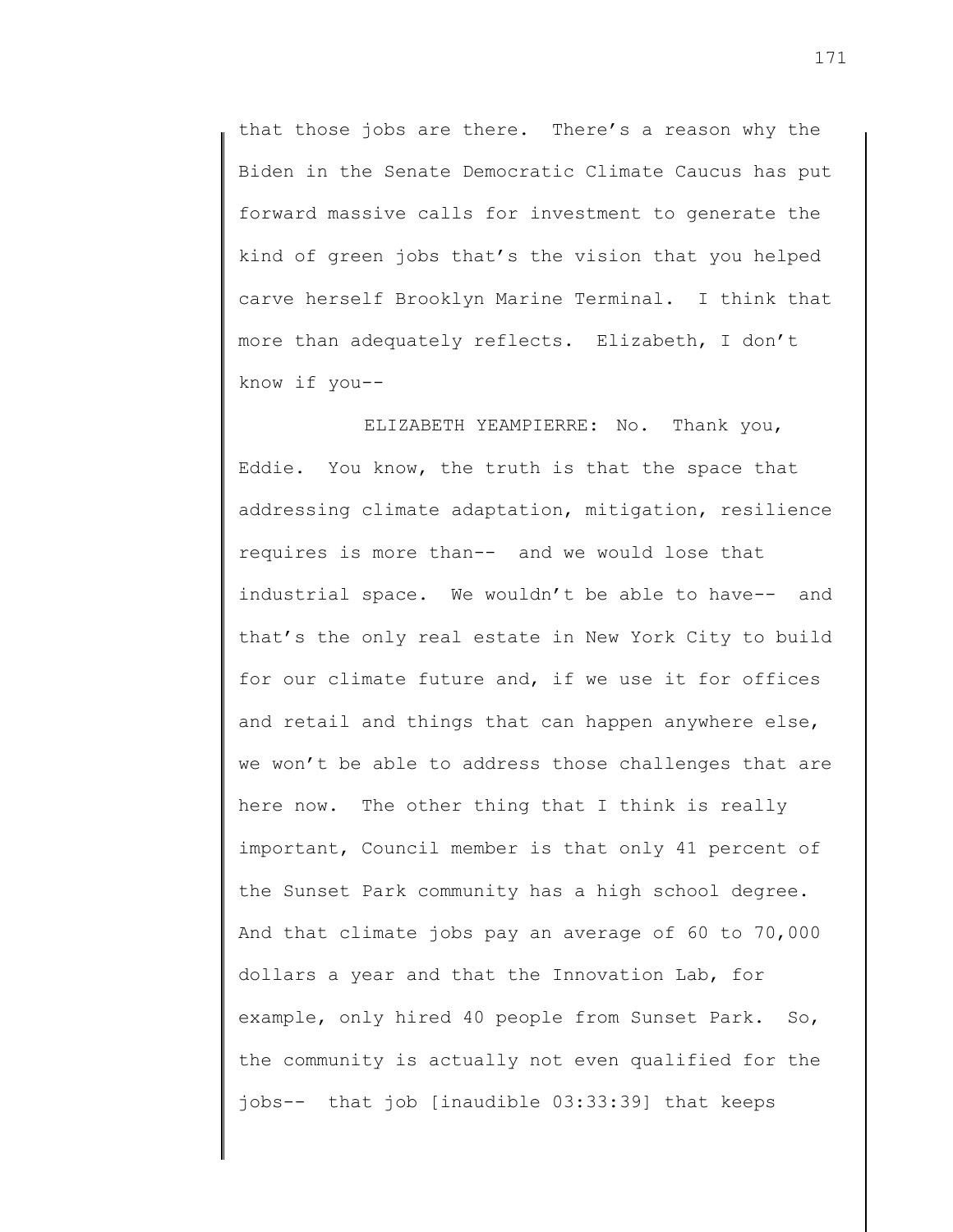getting pulled in front of us. But climate jobs, those are jobs-- in the market is unstable. And so we know climate change is actually here in that there is stability with that. The other important thing is that the CL CPA that was mentioned by the Climatic Justice Alliance and by 350 and the Claimant Mobilization Act, that's the kind of legislation that provides the funding and the support to make sure that we actually are able to make the-- or that we can operationalize this kind of industry. And then, of course, on a national level, we are fighting for Green New Deal, right? This is the very personification of a front-line Green New Deal. And it would benefit the region, not just Sunset Park. So, those things are really important. There is legislation that has been passed on the statewide level. New York Renews is a coalition of over 200 members and legislation that makes it possible for us to be able to fund this vision. In this community vision literally comes out of a lot of different community planning processes over the last 10 years.

COUNCIL MEMBER MENCHACA: Thank you. And I only have a few more minutes, but I think the attention that I want to bring, moving out of SBMT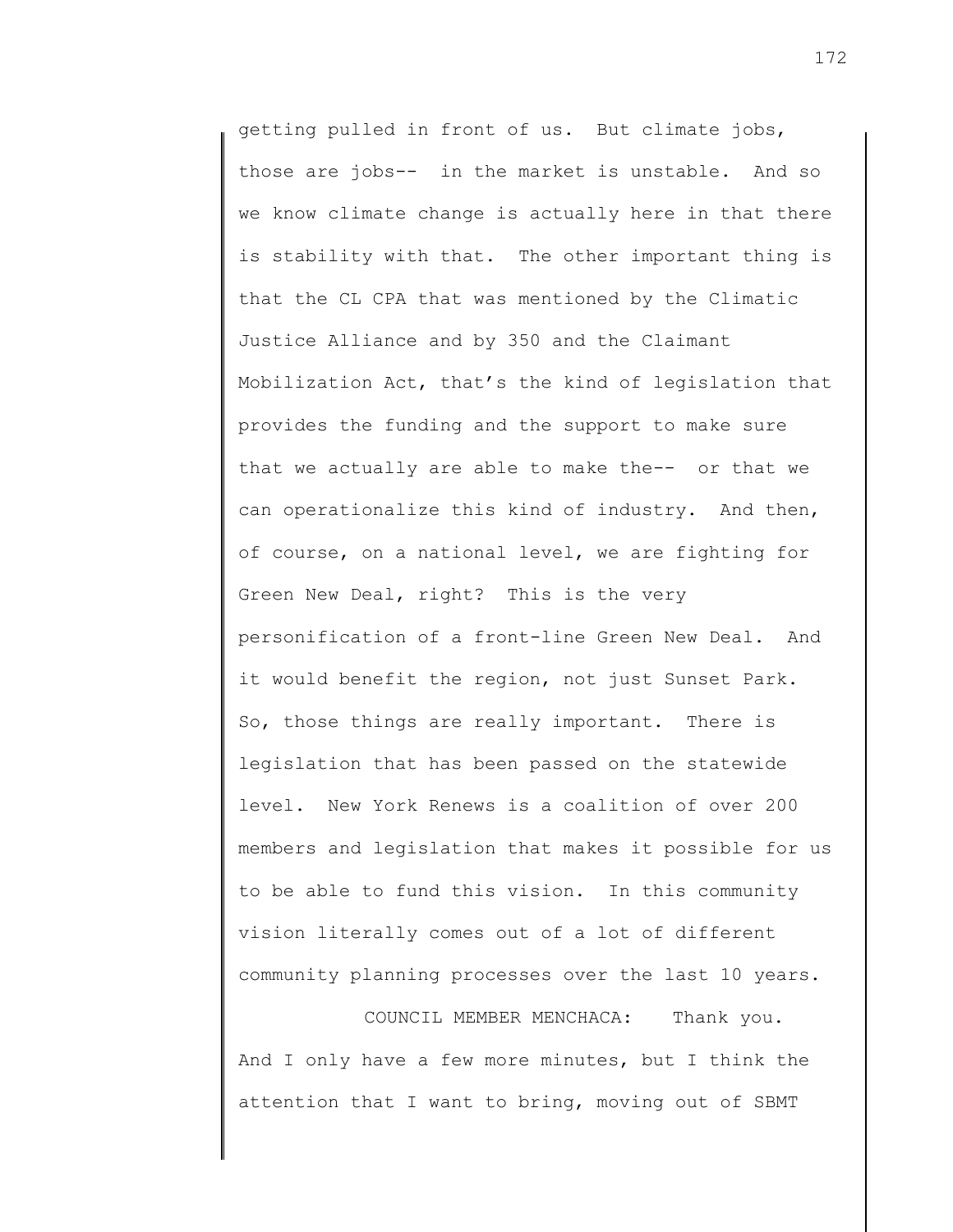and what we've been able to do with city-owned property and moving over to the 32-acre campus that is Industry City, a private space, what makes it so important, this space, the 32-acres, and critically important, for the climate recovery that you're speaking to that the GRID speaks to? That this entire panel speaks to? Connecting it to the city and state legislation. I want to just get specific as possible in the last few minutes about what makes it so important that this conversation really impacts the development of this private space and I'm just going to-- this is my last question. I'll leave it to the panel. Elizabeth or Eddie or anybody else.

EDDIE BAUTISTA: I guess I could begin. I think that some of the estimates-- and this is some of the information that we will gladly share, as the Chair requested. Based on the Cuomo administration's job projections, the Climate Leadership and Community Protection Act for New York State, which is a mandate to bring New York State to 100 percent net zero emissions reductions by 2050 is expected to generate in the order of 150,000 jobs in the coming decade and, with the New York City Council's Climate Mobilization Act, there is also, I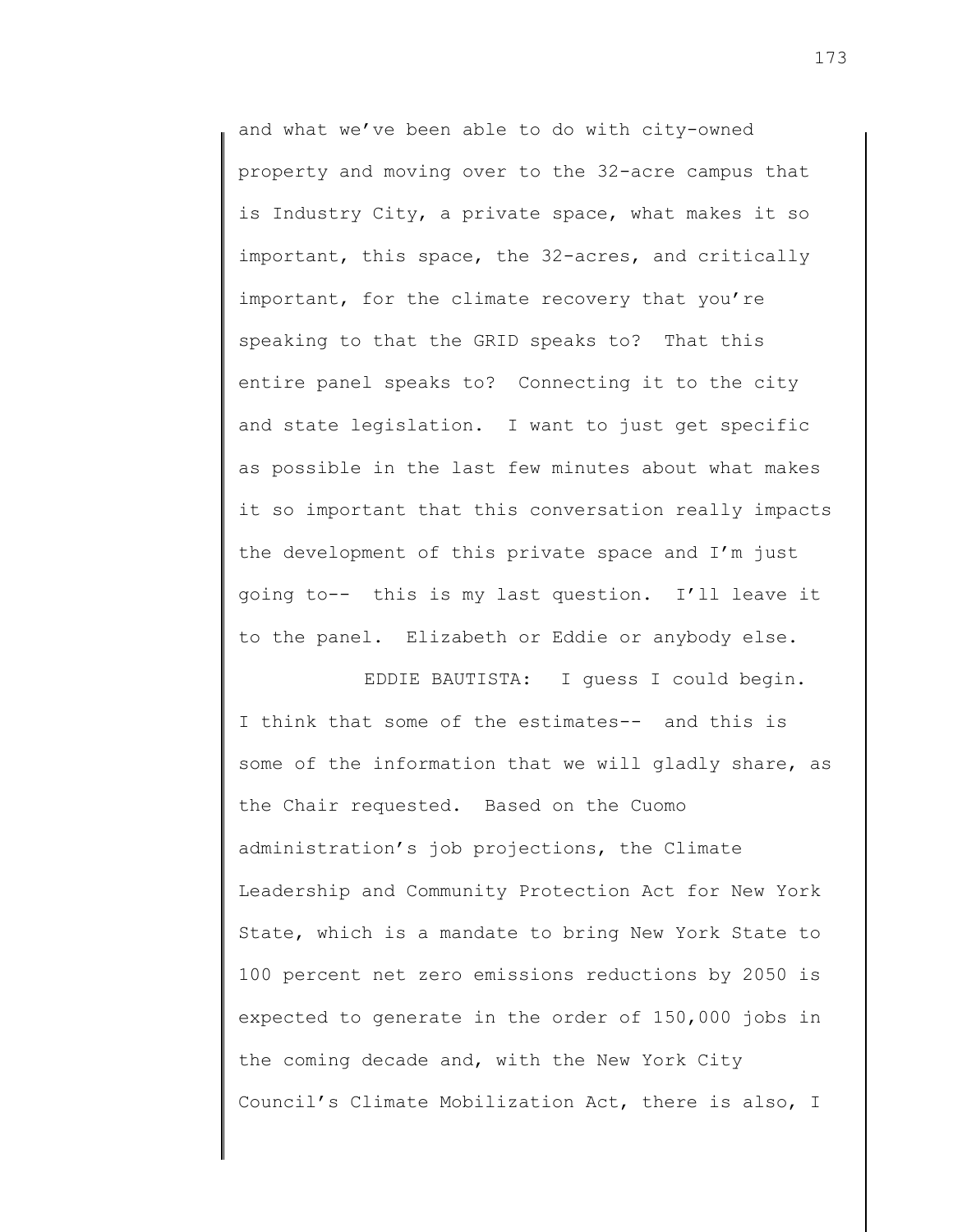believe, 40,000 job projections that the city's mandate that the city Council effectively passed last year. So, between the city and the state missions mandates, there were literally tens of thousands of jobs that are going to be generated and this is what we were saying all along is that there aren't a whole lot of crises you can build your way out of. We are talking about building our way out of the climate crisis. Right? And this is the point that, I believe, UPROSE, the GRID, and Sunset Park residents have been saying all along. We are not and time job. We are pro-economic development and what we are looking for is 21st-century development, not pre-COVID, old-style developer projections the CEO Kimball could not defend based on any of the Council member questions that were raised this morning.

COUNCIL MEMBER MENCHACA: Thank you. Thank you to this panel and looking forward to continue this conversation. I know this is just one more step towards the end, but this is a very critical step and really listening to your both rooted Sunset Park and national conversion, I think this is going to be both really important and impactful for Council members to think about what are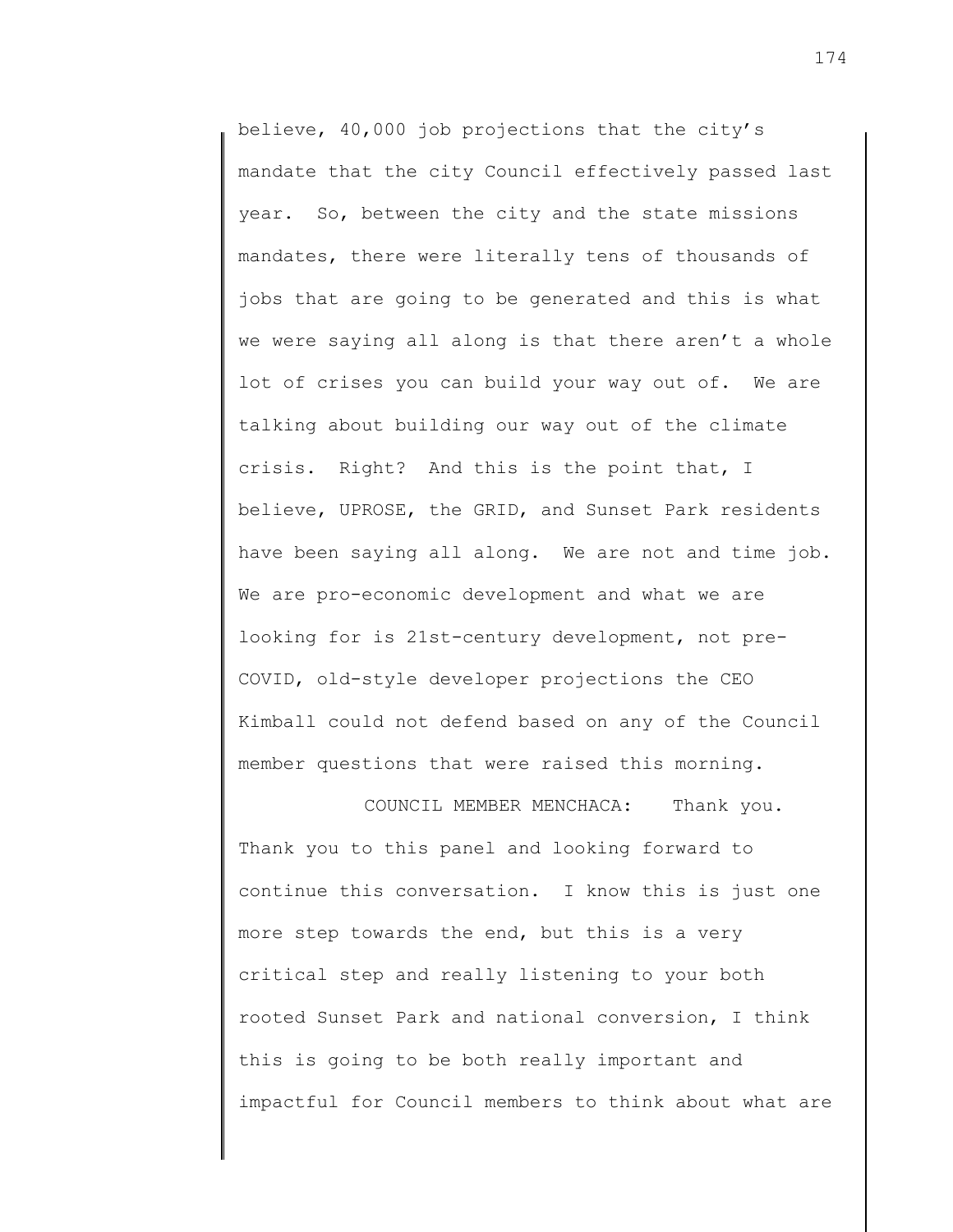we leaving out of the plan? What are we leaving out for possibilities for the Sunset Park community, the demographics, and that opportunity? That just does not play a massive and critical role in this current plan that we just saw and heard today. Thank you. Back to you, Chair.

CHAIRPERSON MOYA: Thank you. Thank you, Council member Menchaca. Thank you to the panel. Thank you for being here. We really appreciate your patience in this testimony here today. Thank you so much.

COMMITTEE COUNSEL: Chair Moya, the next panel to testify will be David Cohen, [inaudible 03:38:04] Malone, Edward Perez, Gary LaBarbara, and Martin Tuozzo. This next panel will be followed by Umberto Rodriguez who will be testifying with the assistance of a Spanish interpreter. The first speaker on this panel is David Cohen.

SERGEANT-AT-ARMS: Starting time.

CHAIRPERSON MOYA: David, you may begin. And, David, before you begin, unmute yourself.

DAVID COHEN: Yeah. Thank you.

CHAIRPERSON MOYA: Yep.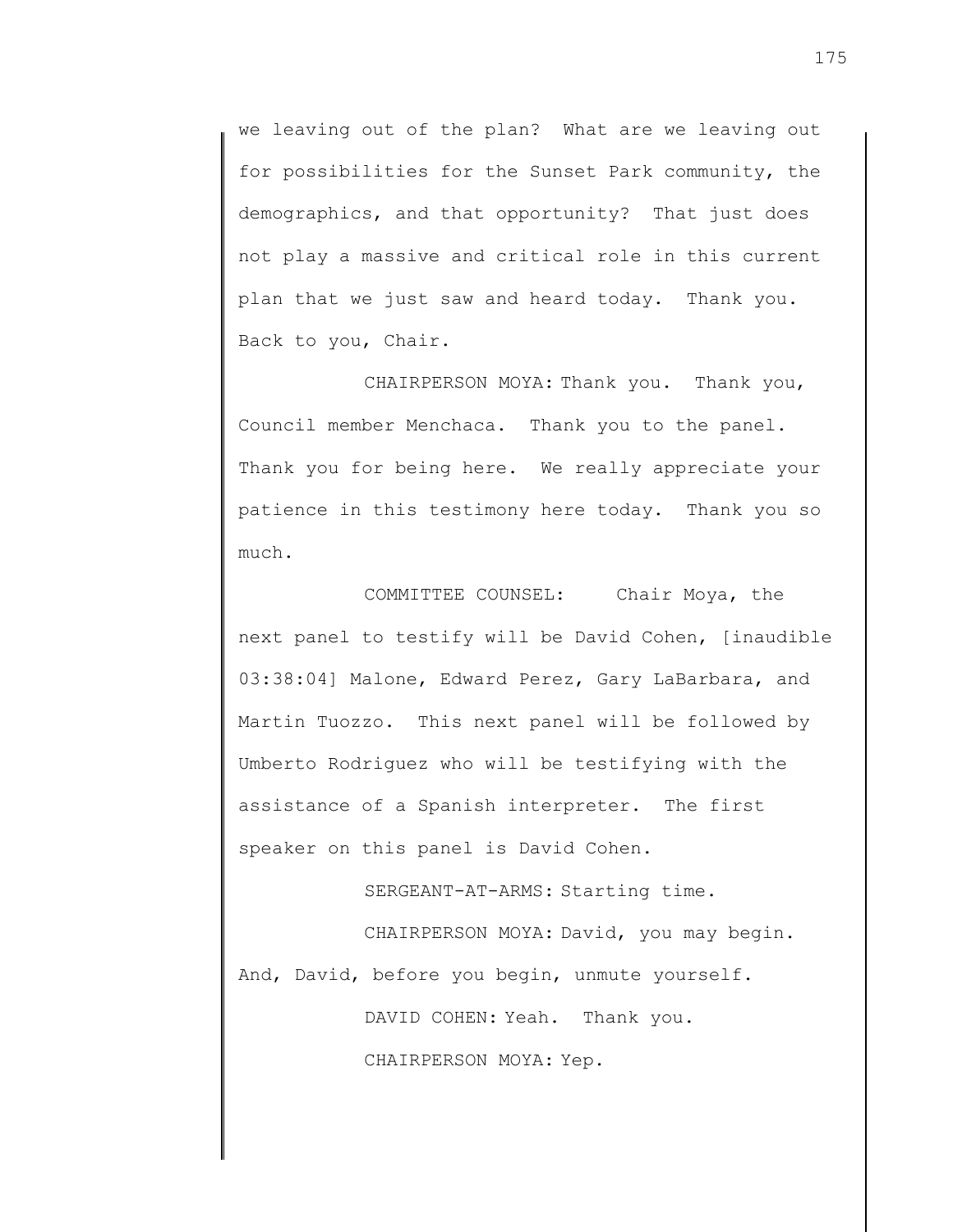DAVID COHEN: Hi, everyone. Thank you for your time today and think you to everyone who has testified in previous panels. I will move quickly because the time is brief. Good morning. I am David Cohen, deputy political director at 32 BJ and I am here today to talk about jobs and particularly how this rezoning stands to impact building service workers. 32 BJ is the largest property service work union in the country. Or you represent more than 85,000 workers in New York City, 21,000 in Brooklyn, 1100 32 BJ members who live or work in Sunset Park, then we represent approximately 100 cleaners, elevator operators, demolition specialists employed at Industry City. We support a responsible rezoning of Industry City that will create a pathway standards for existing workers and create good, new jobs. They are desperately needed. 32 BJ has more than 20,000 members in commercial buildings throughout New York City and we know the challenges that they are facing. The COVID-19 pandemic has had our industry hard. Thousands of our members are laid off and these workers are the backbone of their communities. So, we are hoping that the Council can do all it can to create and preserve good jobs like theirs and the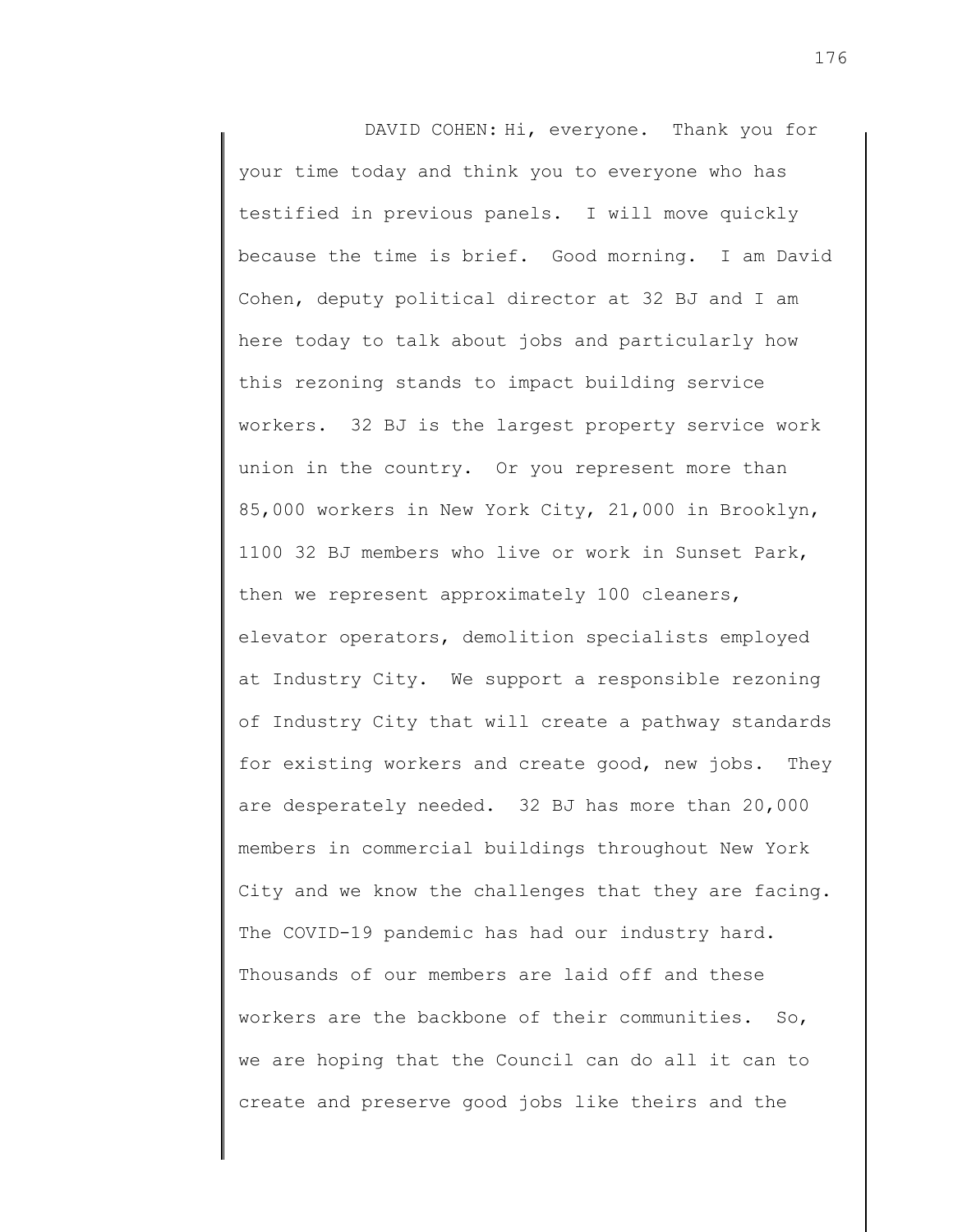ones that we expect to be created. The proposed rezoning will allow new uses at Industry Cities sites and activate spaces that are currently sitting vacant and that will create investment to maintain the existing building service jobs and create an opportunity to raise standards for those current workers over the long term and, again, create more could building service jobs. These jobs can be lifechanging for members of the Sunset Park community and we will do everything we could to ensure that those jobs support those residents and we support local plans for hiring and workforce development. Furthermore-- I'm just rushing before the time clock hits me. As we face, you know, the harsh realities of the COVID-19 pandemic-- and, again, thousands of our commercial members are still laid-off. It's crucial to advance projects that will create good paying jobs, breathing in employment opportunities to communities of color, and generate hundreds of--

SERGEANT-AT-ARMS: Time expired.

DAVID COHEN: Thank you all so much for your time and we hope that you will approve this rezoning.

CHAIRPERSON MOYA: Thank you, David.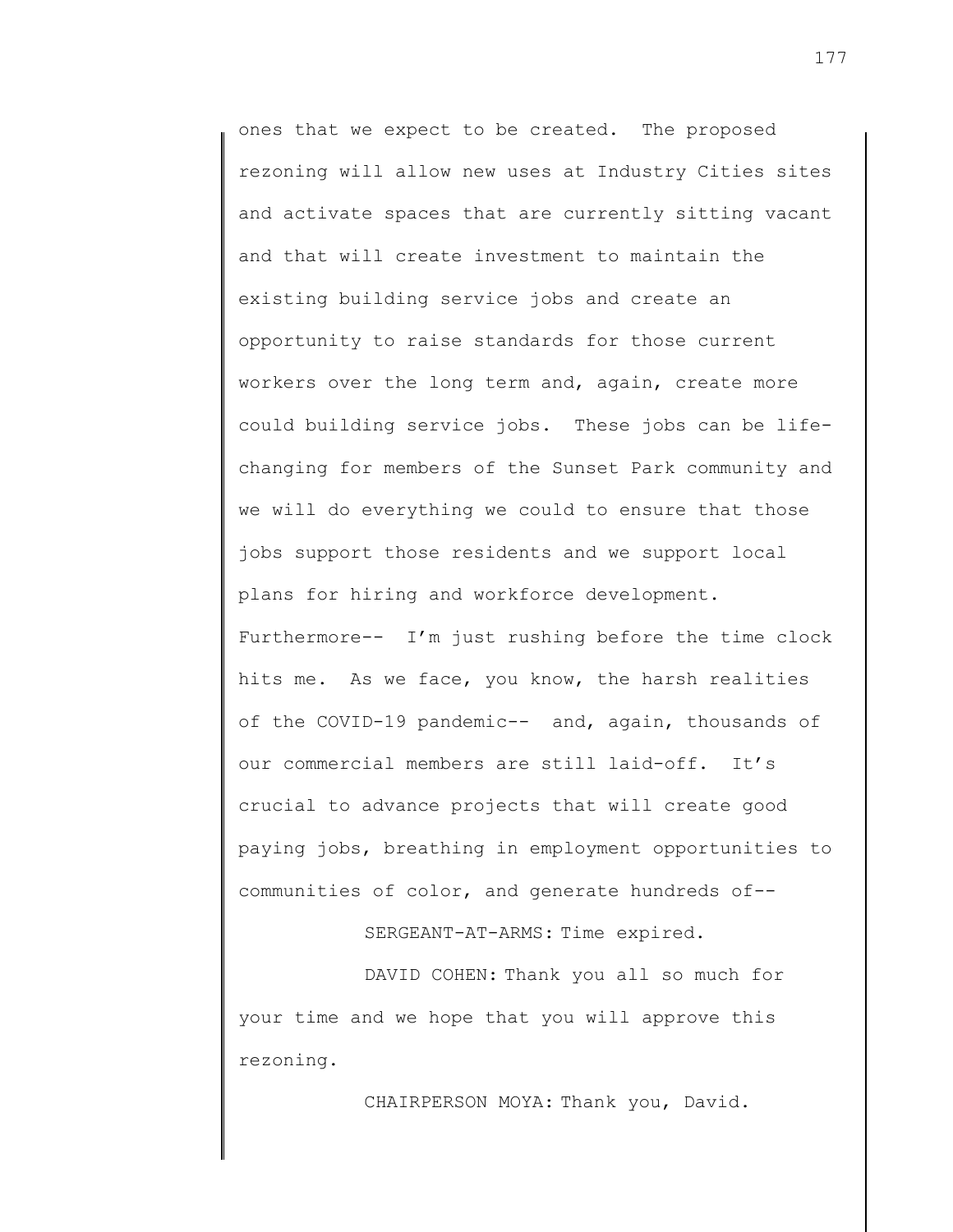COMMITTEE COUNSEL: The next witness, Chair Moya, is Ruben Colon.

SERGEANT-AT-ARMS: Starting time.

CHAIRPERSON MOYA: Ruben, you may begin.

RUBEN COLON: Honorable members of the subcommittee, I have Ruben Colón, the Brooklyn area standards are representative for hundreds of New York City and vicinity District Council of Carpenters members who live in the area of the proposed rezoning. Thousands more live in Brooklyn. I, myself, was raised in Sunset Park and lived and an adjoining neighborhood where I said on my community board. I also have close familial ties to the area, as do many of the members that I represent. Having grown up in Sunset Park, let me first make one thing clear. Contrary to opinions of a vocal few, I love my own neighborhood. It is because of this that I today speak out. I and many I grew up with remember the rapid economic deterioration of Sunset Park back in the 70s and 80s. Many left for greener pastures. Others, like myself, held steadfast. We are proud of what Sunset Park has become and recognize how much more can be done in the way of progress, but to do this, we cannot mire ourselves in fear. It's okay to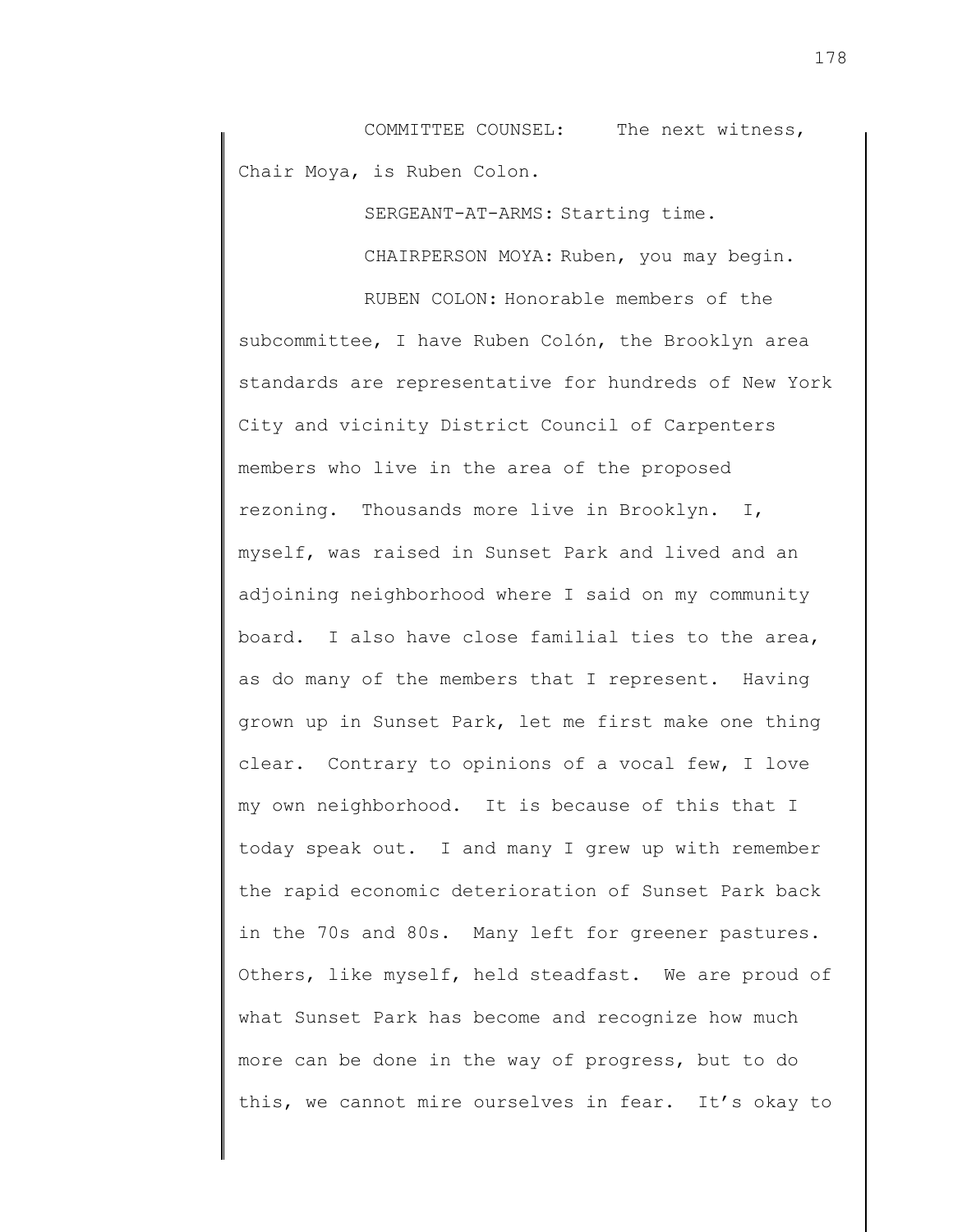be cautious about change, but we cannot allow ourselves to be paralyzed by, especially so at a time when, due to the ongoing pandemic, we face economic hardships, the extent and ramifications of which have yet to be determined. Indicators or long-term consequences will be devastating to our communities, especially Sunset Park. Now is not the time to second-guess ourselves. We look to our leaders at the New York City Council to do the greater good for the greater number of people. These are not traditional times. We must think outside the box. The Council must act in the best interest of all New Yorkers, inspired of the local Councilman's objections. New York City cannot afford to cater to the few while forsaking the many. Working men and women are counting on you. On behalf of those I speak for, I pray the Council will render a vote in favor of the proposed Industry City rezoning with no further restrictions or delay. Thank you.

COMMITTEE COUNSEL: The next speaker, Chair Moya, is Martin Tuozzo.

SERGEANT-AT-ARMS: Starting time.

CHAIRPERSON MOYA: Martin?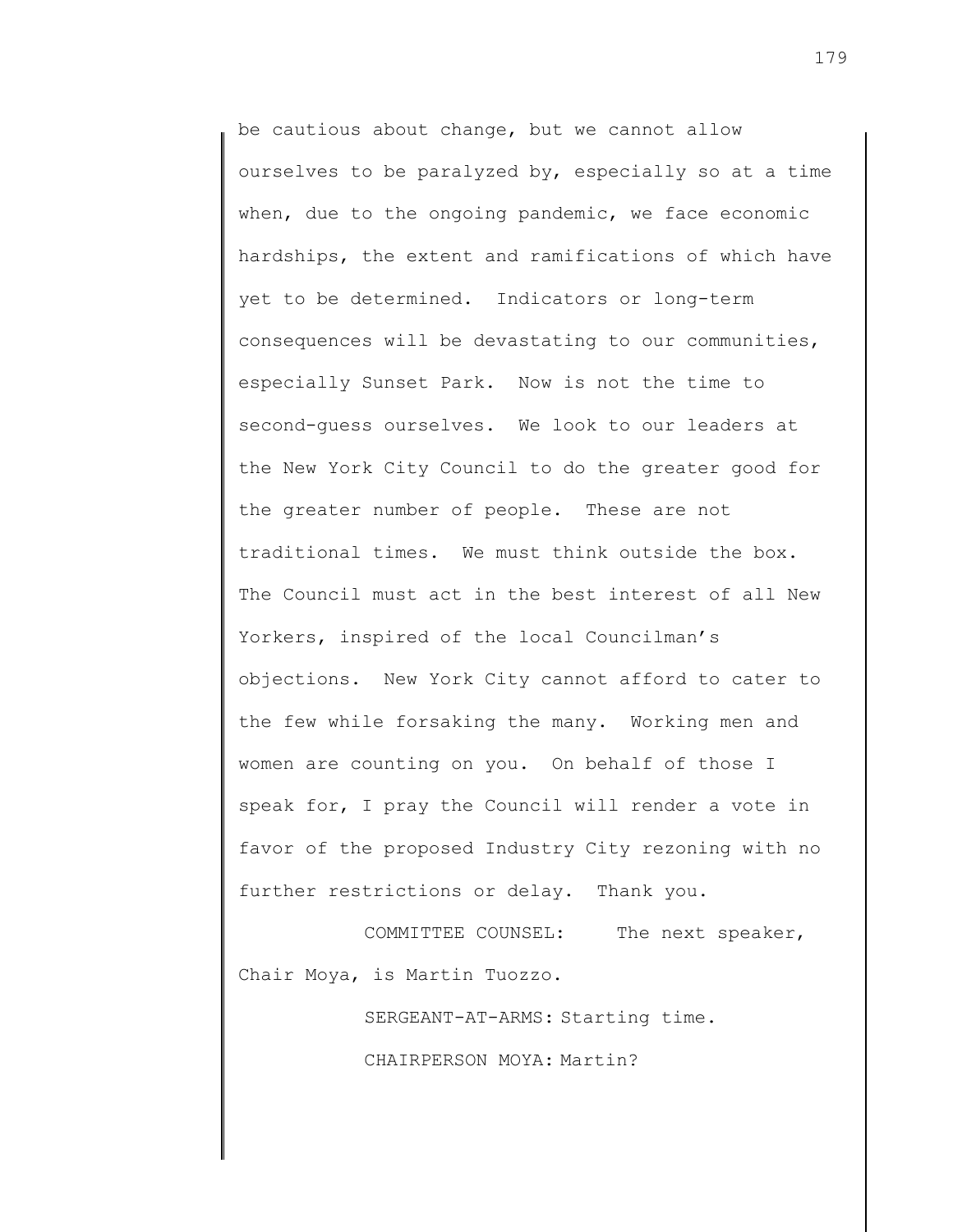MARTIN TUOZZO: Yes. Hi. My name is Martin Tuozzo. I'm the president of the Brooklyn Local 926. I have a membership of approximately 2000 members of Brooklyn union carpenters, many of which live in Brooklyn, have families or close ties to it. I was born in Sunset Park on 49th Street and Eighth Avenue. I was raised in the neighboring Park slope. I wish to emphasize what rezoning of Industry City means for my members. A vote in favor of rezoning means potentially hundreds of union jobs lasting for years. As carpenter members, such jobs provide wages, good benefits on which our families can be raised. Rents, mortgages can be met. Local purchases can be made. We can shop in our small business. A favorable vote can bring much-needed comfort and a time of uncertainty, given the ramifications of this health crisis that we face today. The well-being of thousands of families, many from Brooklyn, lays in your hands. Our very livelihood depends on your decision. On behalf of my members, these families, I must therefore urge the subcommittee to recommend a vote in favor of the Industry Cities re-zoning law with no further delay. Thank you very much.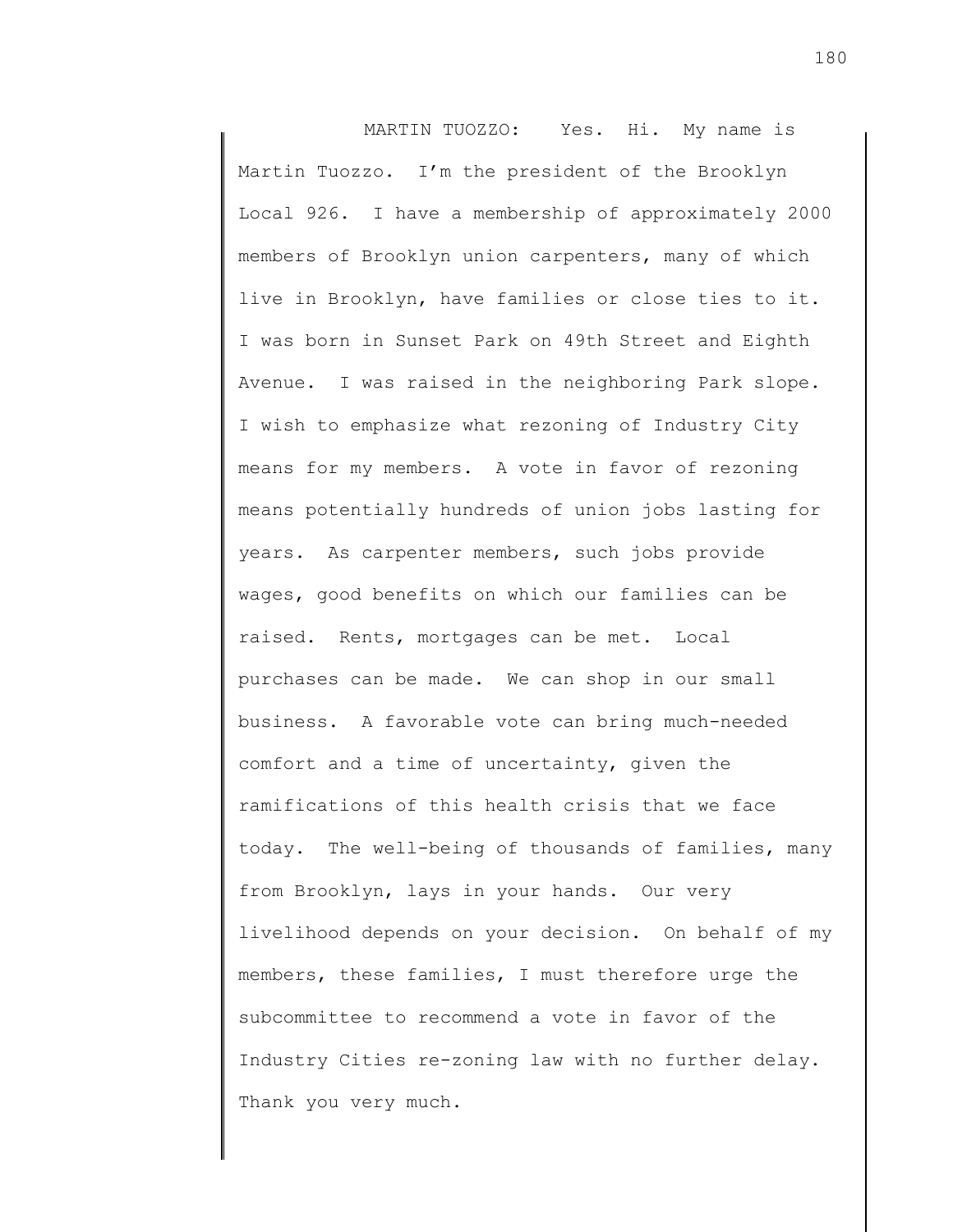COMMITTEE COUNSEL: Edward Perez and Gary LaBarbara who were earlier indicated on this panel, if you are available to testify later, we  $well--$ 

CHAIRPERSON MOYA: So, I have one quick question. Oh. Which is going to briefly pause for one second.

COMMITTEE COUNSEL: Please stand by. The meeting will stand at ease for a moment. Please admit the witness labeled Santos Rodriguez and we understand that that is actually the witness Gary LaBarbara.

CHAIRPERSON MOYA: Okay. Counsel, are we ready?

SANTOS RODRIGUEZ: Thank you very much for the opportunity to speak today.

CHAIRPERSON MOYA: One second, Santos.

SANTOS RODRIGUEZ: Okay.

CHAIRPERSON MOYA: Okay. You may begin. Sorry.

SANTOS RODRIGUEZ: Okay. Thank you very much for the opportunity, Council member. My name and Santos Rodriguez and I am testifying today on being have of Gary LaBarbara, president of the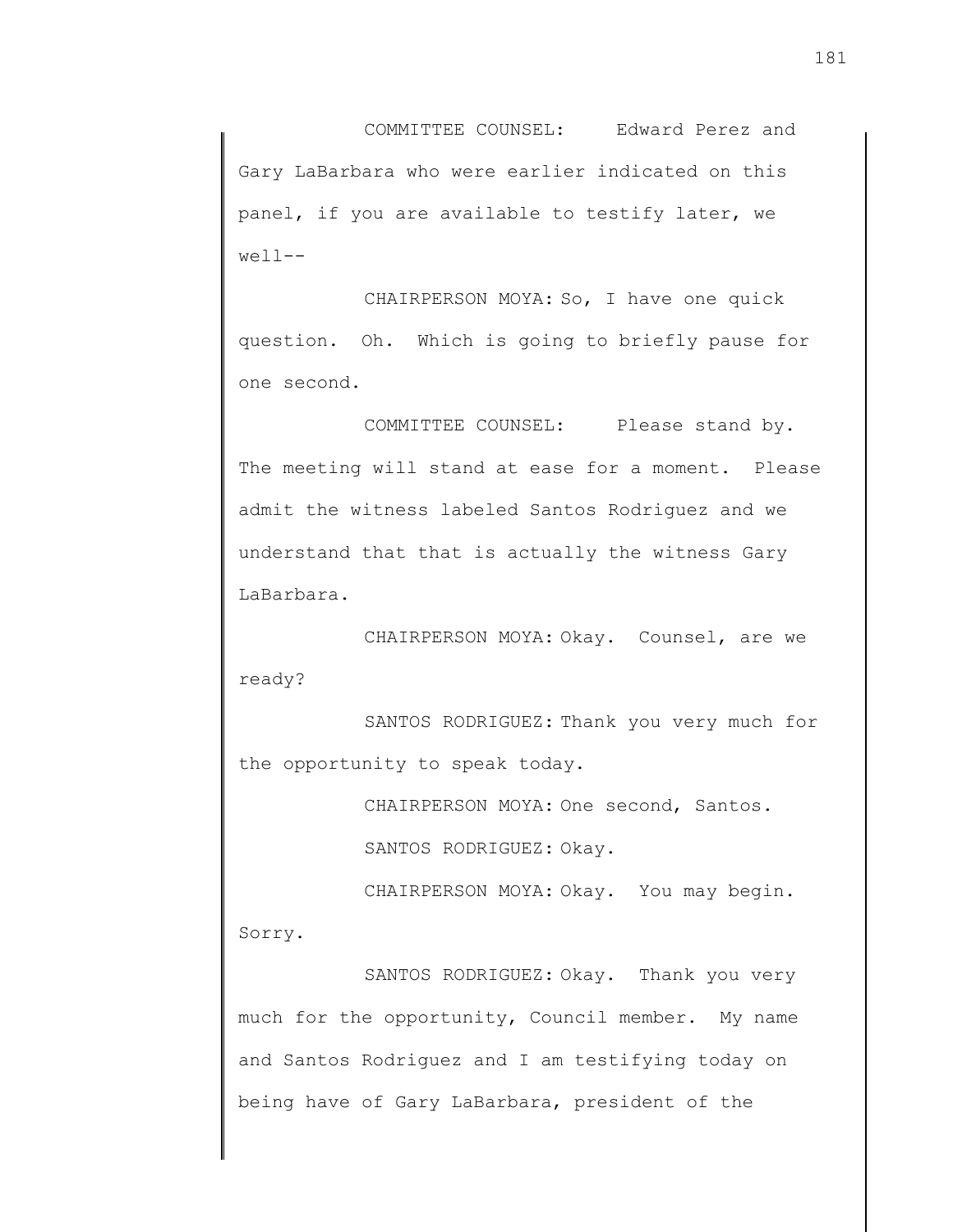Building and Construction Trades Council of Greater New York and vicinity. I'm here to testify in support of the Industry City rezoning. The Building and Construction Trades Council is an organization of local building construction trades unions that are affiliated with 15 international unions in North America building trades union. Our local union affiliates represent approximately 100,000 union construction workers. The building trades' mission is to raise the standard of living for all workers to advocate for safe work conditions and collectively advance working conditions for our affiliate members, as well as the workers in New York City. New York City is a unique and its ability to adapt and move forward into the future. Industry City has been a long time industrial and manufacturing hub for the Brooklyn waterfront. Rezoning Industry City sends a message to New York City that New York City remains and invested in progress. Now is the right time for this message to be sent. Rezoning Industry City would allow-- Excuse me. Allow for those certain of more than 20,000 jobs. Many of those jobs would provide wages and benefits that would support middleclass lifestyles for workers and their families.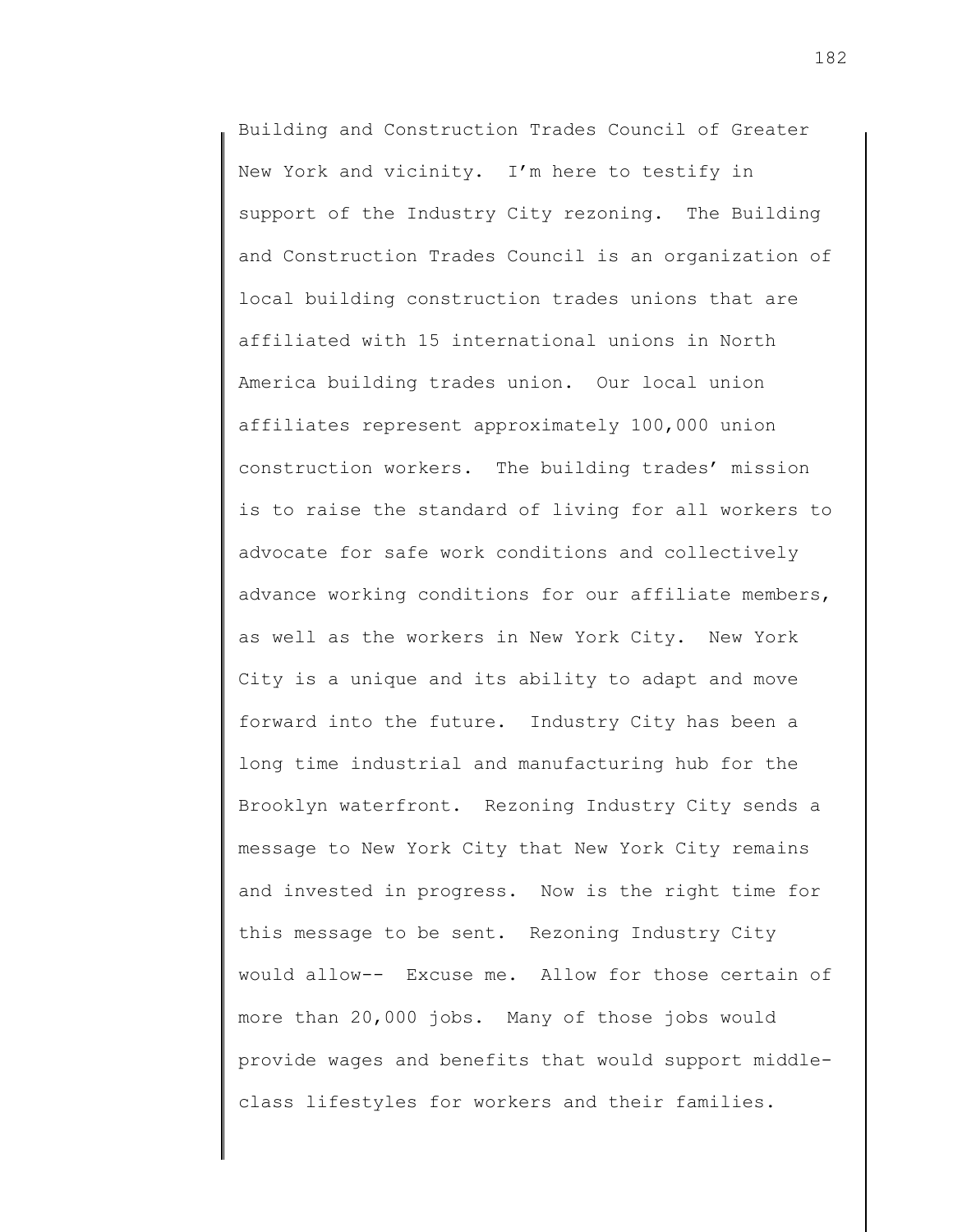With over 1 million workers out of work, now is the right time to take action and lead to job creation. Rezoning the industry-- Industry City could be much more welcome ghosts to the city's economy. Rezoning of Industry City provides an opportunity to inject 1 billion dollars in private investment that is in New York City and to create 100 million dollars a year in tax revenue. With the city of New York very much struggling with economic impact of the COVID-19 pandemic, now is the right time to take advantage of opportunities to--

SERGEANT-AT-ARMS: Time expired.

SANTOS RODRIGUEZ: promote investment and generate revenue New York City. Thank you very much. We submitted our testimony.

CHAIRPERSON MOYA: Thank you. Thank you, Santos, for your testimony today. Arthur, do we have anyone else?

COMMITTEE COUNSEL: Edward Perez was scheduled to be on this panel. Edward Perez, if you are attempting to log in, we will reach you later in this hearing. That was the final speaker for this panel.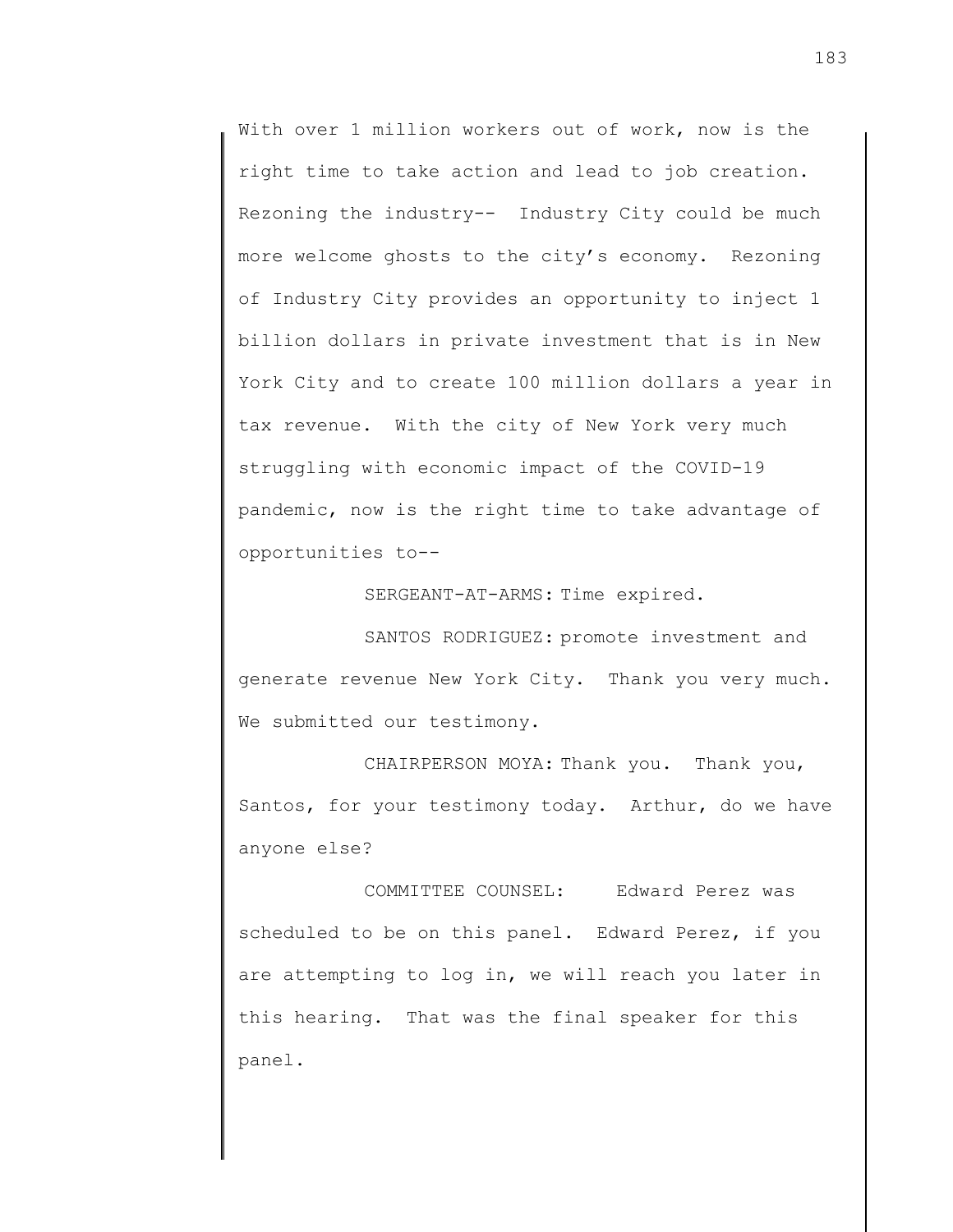CHAIRPERSON MOYA: Great. Just two quick questions. Is David Cohen still on?

COMMITTEE COUNSEL: I see David Cohen.

CHAIRPERSON MOYA: Great. So, David, just a quick question. We heard today about the jobs projected at Industry City are not long-term and they are low wage. What are the wage standards and how long does the average 32 BJ member stay in a position, maintain their benefits from your union and kind of what are the conversations that have been happening on this project to secure those jobs? If you can just talk to us a little bit about that.

DAVID COHEN: Well, the path to the-- to answer the question is that the path to the kind of commercial standard jobs that I discussed in my testimony is the rezoning. So to get-- and I'm happy to speak to it. To get to the jobs which we consider good, middle class jobs that pay 27.95 an hour with 13 dollars and 70 cents towards benefits which include full family healthcare, access to the training fund, and many other benefits, as well, that is sort of what the cleaners and part of the commercial business districts make. In order to get to that standard, we need this rezoning so that the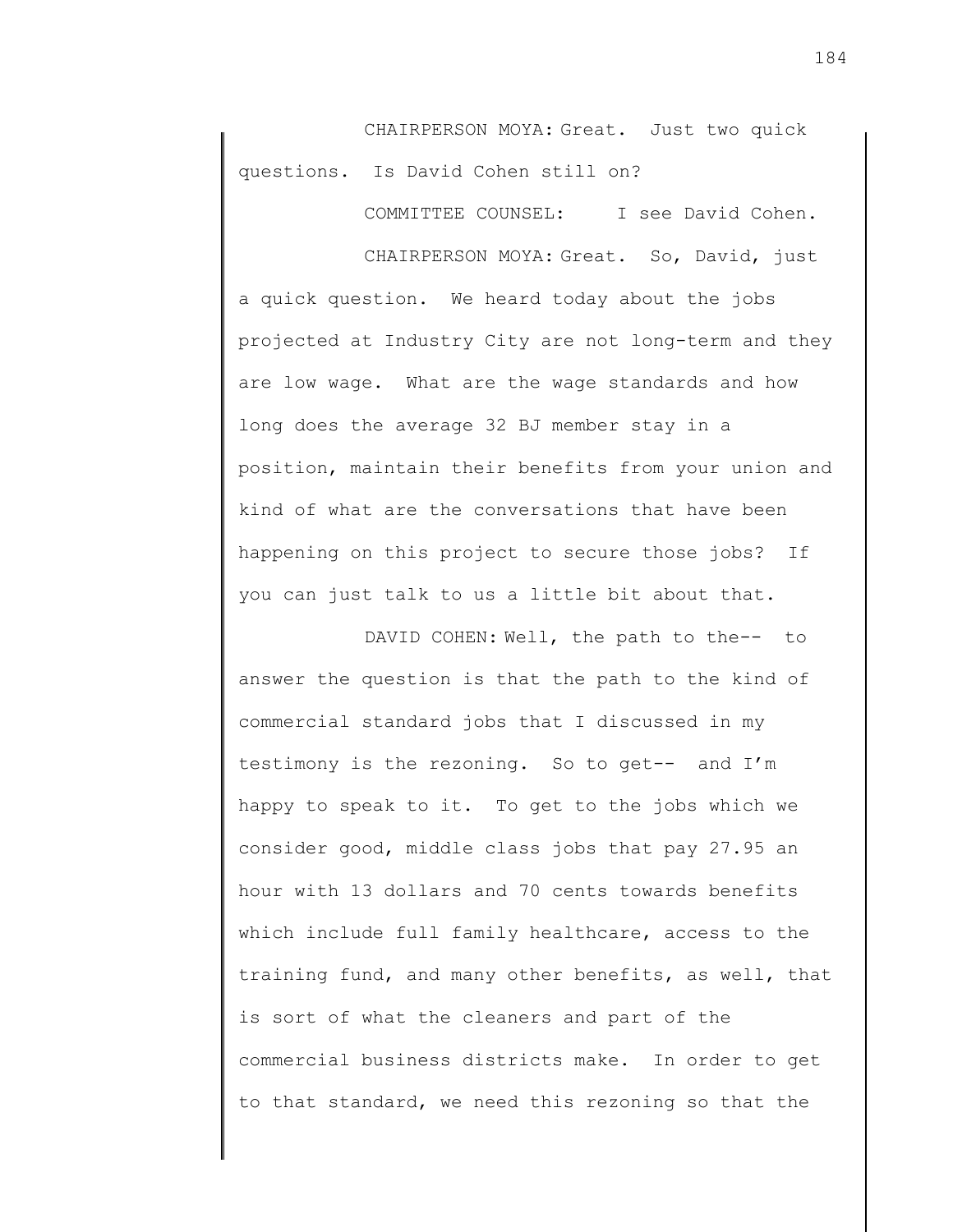various investments happen in Industry City and that the-- you know, the project owners can bring those workers to that standard. I mean, as I mentioned before, obviously, the challenges of COVID are hitting the commercial business sector hard. We know that only 10 percent of office workers have gone back. We know that there's still 6000 32 BJ members who are laid off in this universe and we fight for them every day and we'll keep fighting for more jobs at that standard and the benefit. So that's like-- And just to answer your question, long-term, I mean, our members work until they retire. I mean, if they can. So 20-- 30 years people stay in 32 BJ union cleaners. Yeah. And as I mentioned, especially in the commercial and residential section, which is our strongest and largest sector, we also represent 15,000 security officers and airport workers, but those folks will work for over 20 years in those jobs.

CHAIRPERSON MOYA: Thank you, David. I appreciate you answering the question. I just want one more question. I just wanted to ask Santos one quick question. Can you explain how, even if the construction jobs are temporary, how does the union--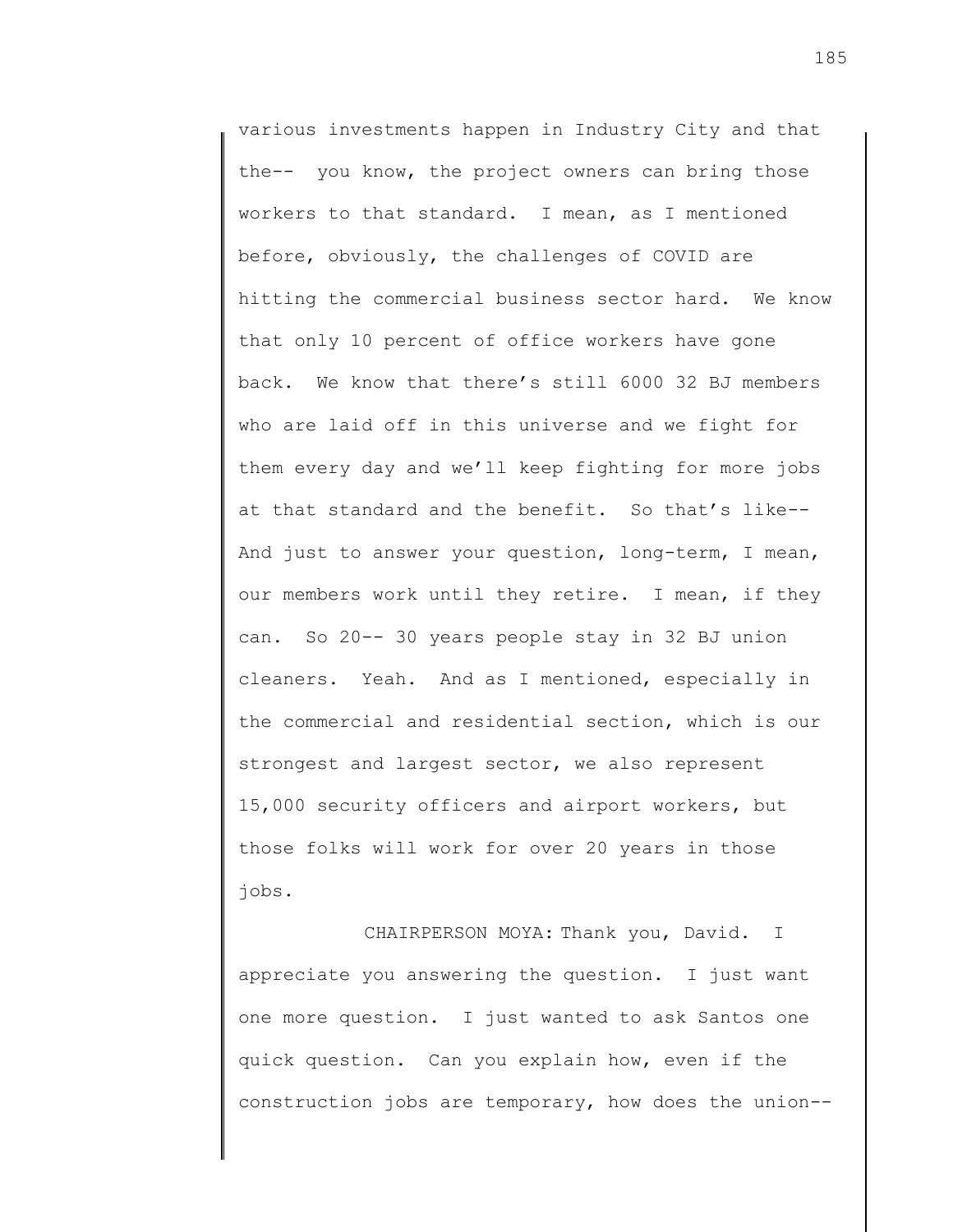how can the union provide long-term entry to good paying jobs through the apprenticeships?

SANTOS RODRIGUEZ: So, thank you very much for the question, Council member Moya. So this is really near to my heart, right? Look, I was born and raised in Williamsburg, Brooklyn. I can in through a program called Construction Skills 22 years ago. And just to show you just a little bit of my career within itself within the industry, when we say temporary job, we're only as good as our last jobs because these jobs get completed, right? The object of construction or the purpose of construction or project is to have an end date and we move on to the next job. But in 22 years, I've only been out of work for two weeks that I wanted to go to work and that was a slow time. Right? Within my industry where I couldn't get work for that two week period. But when you think about 22 years in an industry and only being out of work for two weeks, being able to provide for my kids, being able to provide for my family, my wife, and being a part of this economic growth, there's really a true pathway to the middle class when you come in through [inaudible 03:59: 24] industry. So we can all do our part. The more union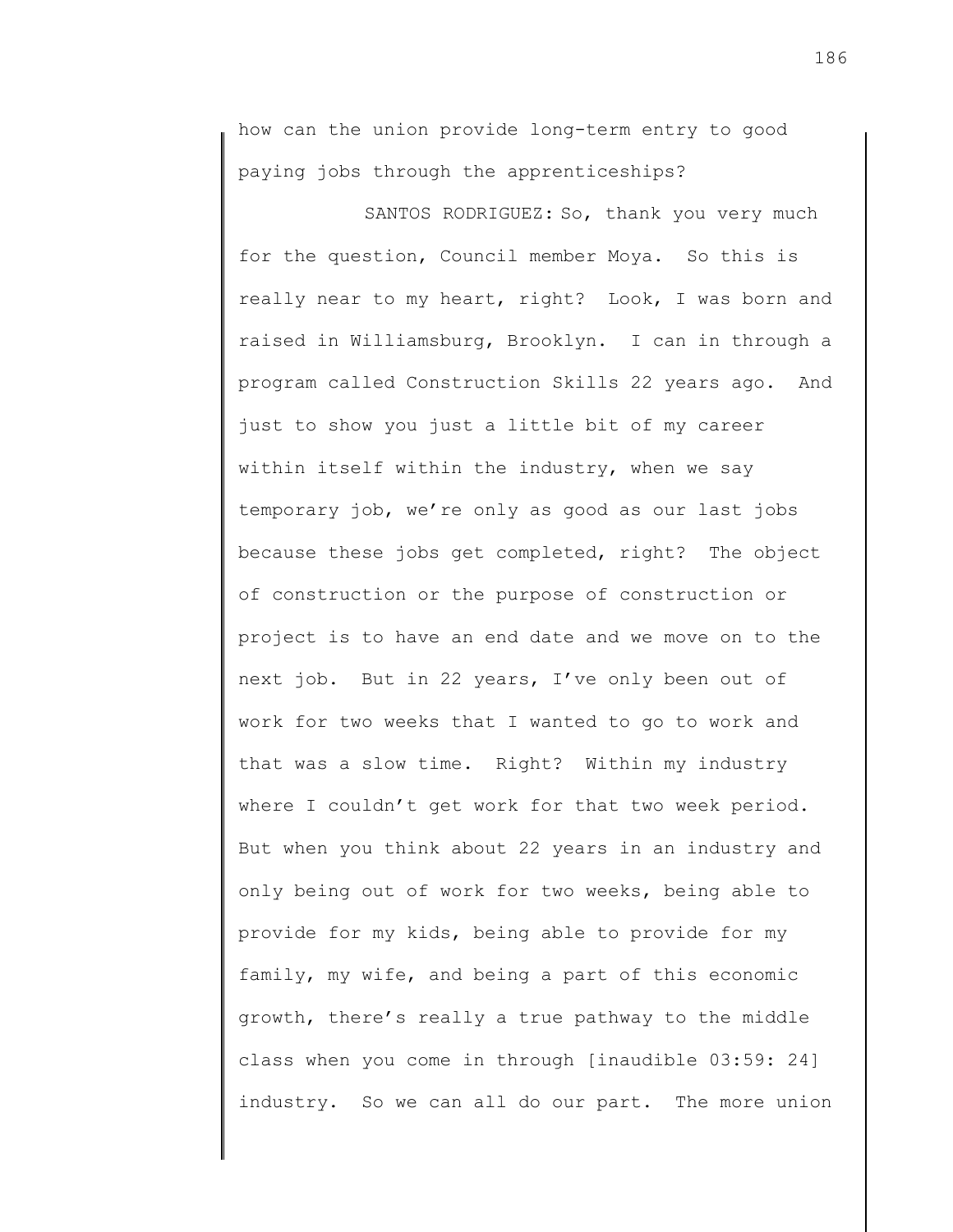jobs that we can create within New York City, Council member, the more growth we can have in entering more kids-- and I say kids, but the young youth and even older people who are looking for a career change within the industry, right? We work with four different organizations. We work with construction skills, right? The everyday [inaudible 03:59:49] for construction skills. We work with Helmets to Hard Hat that works with veterans who are coming back home from serving our country and bringing them into the unions construction industry. We work with nontraditional employment for women, helping women get into the industry. We work with Pathways to Apprenticeship that are helping inner city people come into the industry and to think of one of the industries that really looks for economic justice within justice involved people is the building trades. We do not look at your prior history. A person gets a second shot, sometimes a third shot, and their last shots, right, when they come into the industry, but they're able to work and provide for their family with healthcare and benefits and retire with a pension, annuity, and dignity. Right? So I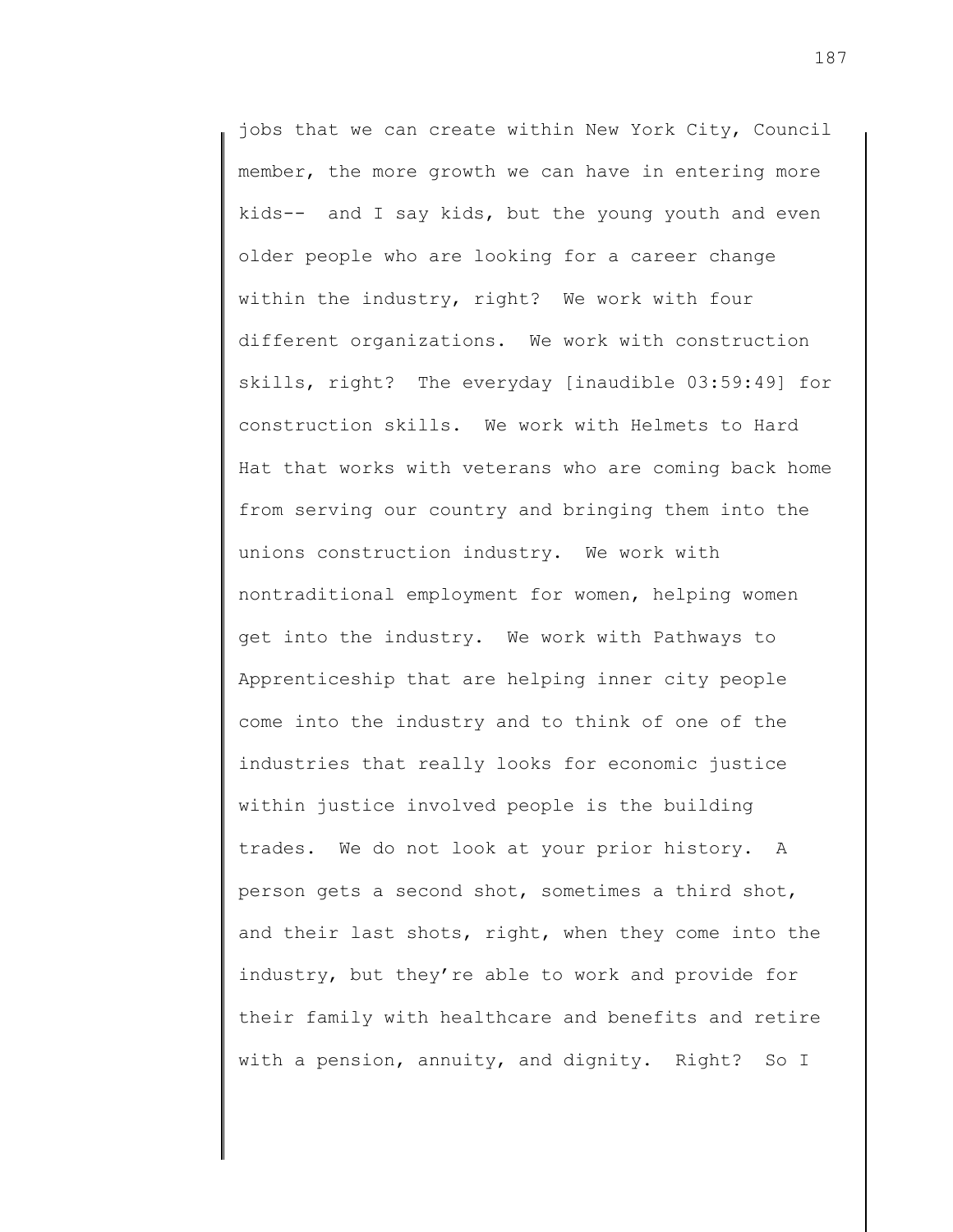think these things all come together with projects like such and future projects that are built union.

CHAIRPERSON MOYA: Thank you for that, Santos. I appreciate it. I'm going to now turn it over to Council member Menchaca who has a question, as well.

COUNCIL MEMBER MENCHACA: Thank you, Chair. And I want to say thank you to the panel. To Ruben and David and Martin and Santos. Our work together has been pretty amazing and strong and I look forward to more of that in the future. Bringing it down to the Sunset Park and Industry City, let me start with David over at 32 BJ. When did 32 BJ start organizing workers and Industry City?

DAVID COHEN: So, let me think. In my role, I don't do the worker organizing, but I want to say-- I remember around the time because it was like a year-- would it be like a year and a half ago.

COUNCIL MEMBER MENCHACA: And--

DAVID COHEN: Maybe even two years ago. It was like right-- You might remember.

COUNCIL MEMBER MENCHACA: Yeah. It was last summer.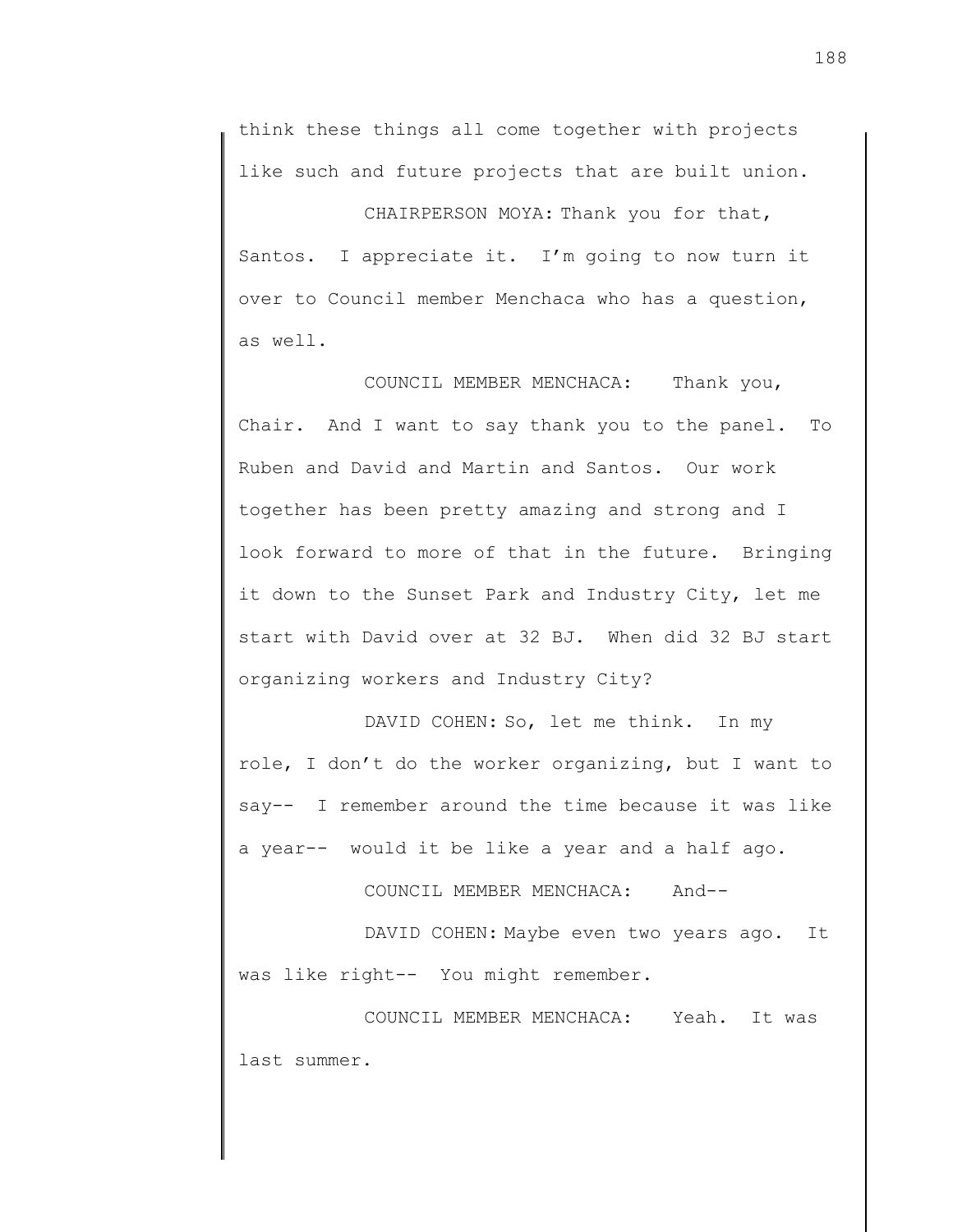DAVID COHEN: I think a little before, right? Like because it had-- It might've been right like April 2019.

COUNCIL MEMBER MENCHACA: That's right. And there was a vote, correct? For all of the workers that came together and said we want to move into contract with 32 BJ.

DAVID COHEN: Yeah. So, again, I don't do the internal union elections. I do other elections, but the workers organized and there was a vote.

COUNCIL MEMBER MENCHACA: Can you give us a quick update on where you are with the workers right now in terms of organizing them then where they are in the process?

DAVID COHEN: Yeah. So, again, not my day today, but I have been briefed on it for the moment and I know we are talking to you and other interested Council members about it in more detail tomorrow. There are two groups of workers there. From my understanding, there is the in-house employees and then there are currently contracted workers do cleaning with the responsible union signatory, Collins Building Services. Actually, Industry City, in the past year or so, has replaced nonunion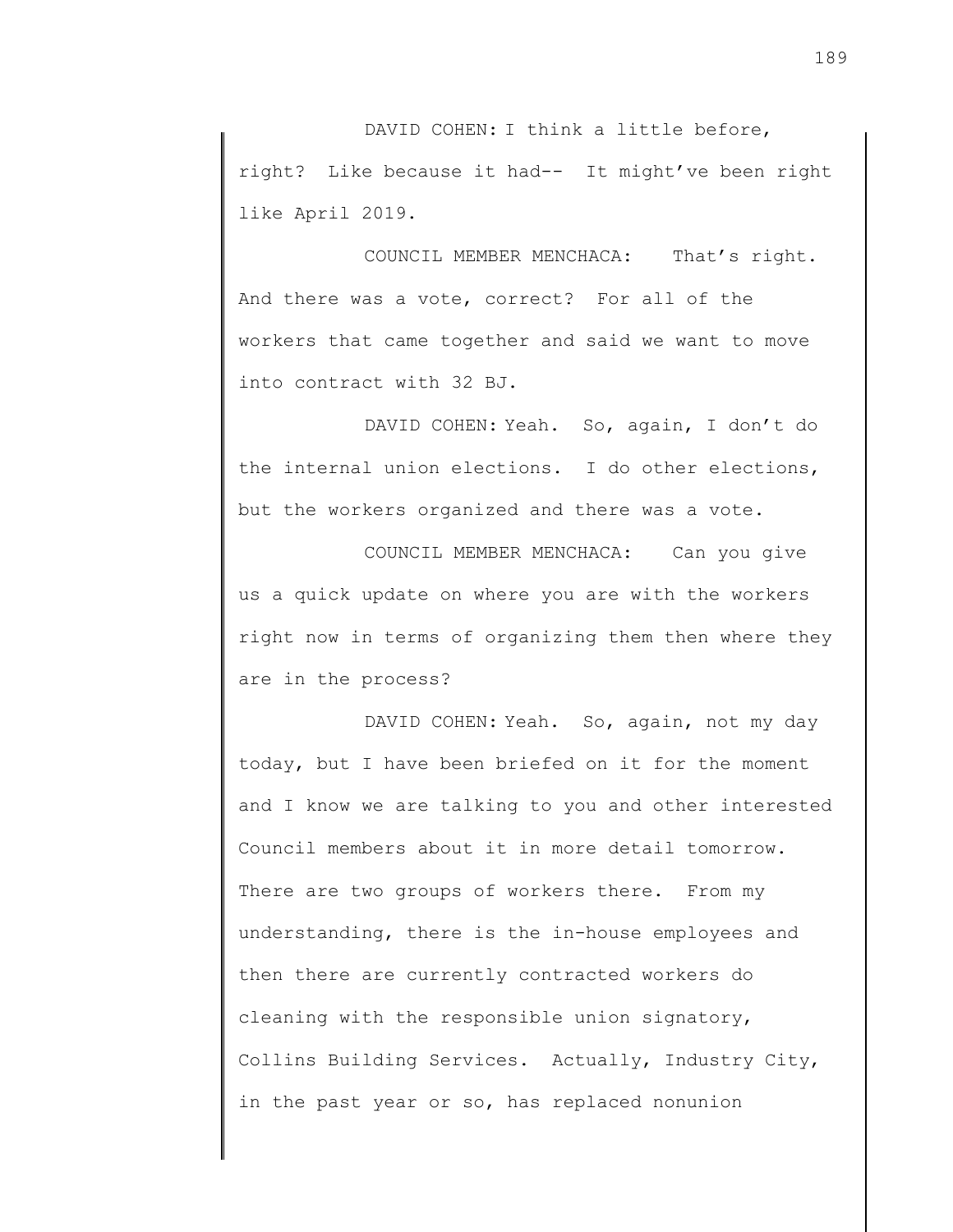signatory with that signatory. So that's sort of the one group, Collins Building Services. And then the other group are the direct employees who, you know, I've had a meeting with you and those workers at Dunkin Donuts in the district sometime when it was cold. Maybe last November.

COUNCIL MEMBER MENCHACA: Yeah. It was winter.

DAVID COHEN: And the conversations have kept going. I mean, as I mentioned in my testimony and conversations that I've had with our vice president who oversees that division, like during the COVID pandemic, some of the sort of organizing and worker outreach has sort of been triaged as so many members are suffering and facing other consequences. But it's my understand that, after kind of a recent call with that vice president, that the workers are kind of-- the in-house workers are moving forward with like a productive-- what will hopefully be a productive round of bargaining to create good jobs. And I also know that whenever we started representing those workers, which was a year ago, right? So organizing, election, they all got the healthcare. The same healthcare that I have, the 32 BJ plan,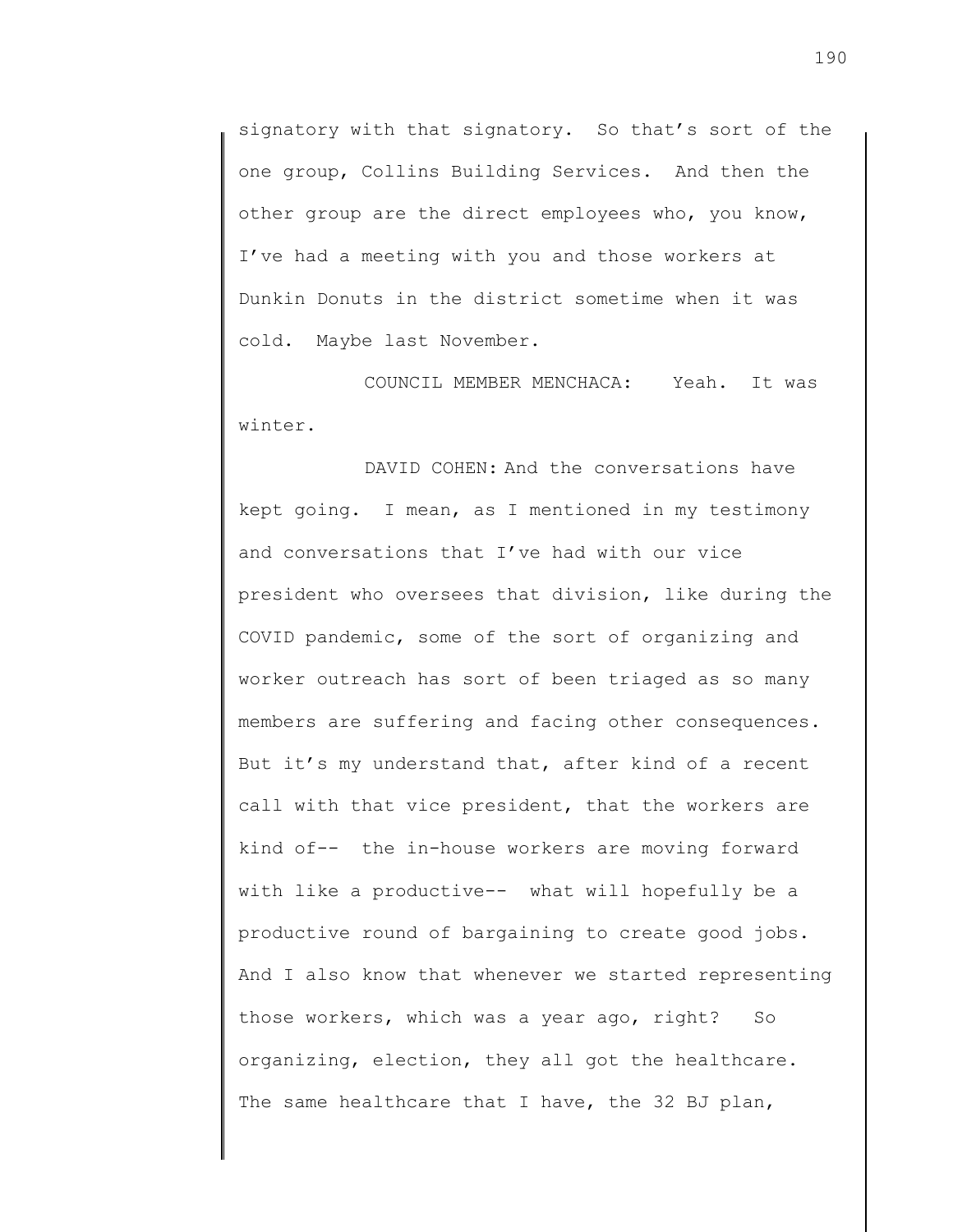which is of substantial cost to employers, and I know they all continue to have their healthcare and it's something that we would continue to fight for.

COUNCIL MEMBER MENCHACA: Thank you for that. And there's deep appreciation for the work that 32 BJ does across and I know that Industry City has a big opportunity to bring in union workers. Many of these workers have been working for 15 years at 15 dollars an hour. There's clearly an opportunity here. Do you need the rezoning to get to the final piece? I understand there's a contract that has been presented. Do you need the rezoning tempering union jobs to Industry City technically? You might be on mute.

> DAVID COHEN: Yeah. So they unmuted me. COUNCIL MEMBER MENCHACA: Okay.

DAVID COHEN: So, I can't speak to that as not someone who leads like the bargaining of our legal analysis of what leg is necessary for our contract. I think, as I was clear in my testimony, that the path towards the next round of good building service jobs, once there is the redevelopment, the good construction jobs that Santos spoke to, and new buildings, that we're hoping that all the jobs will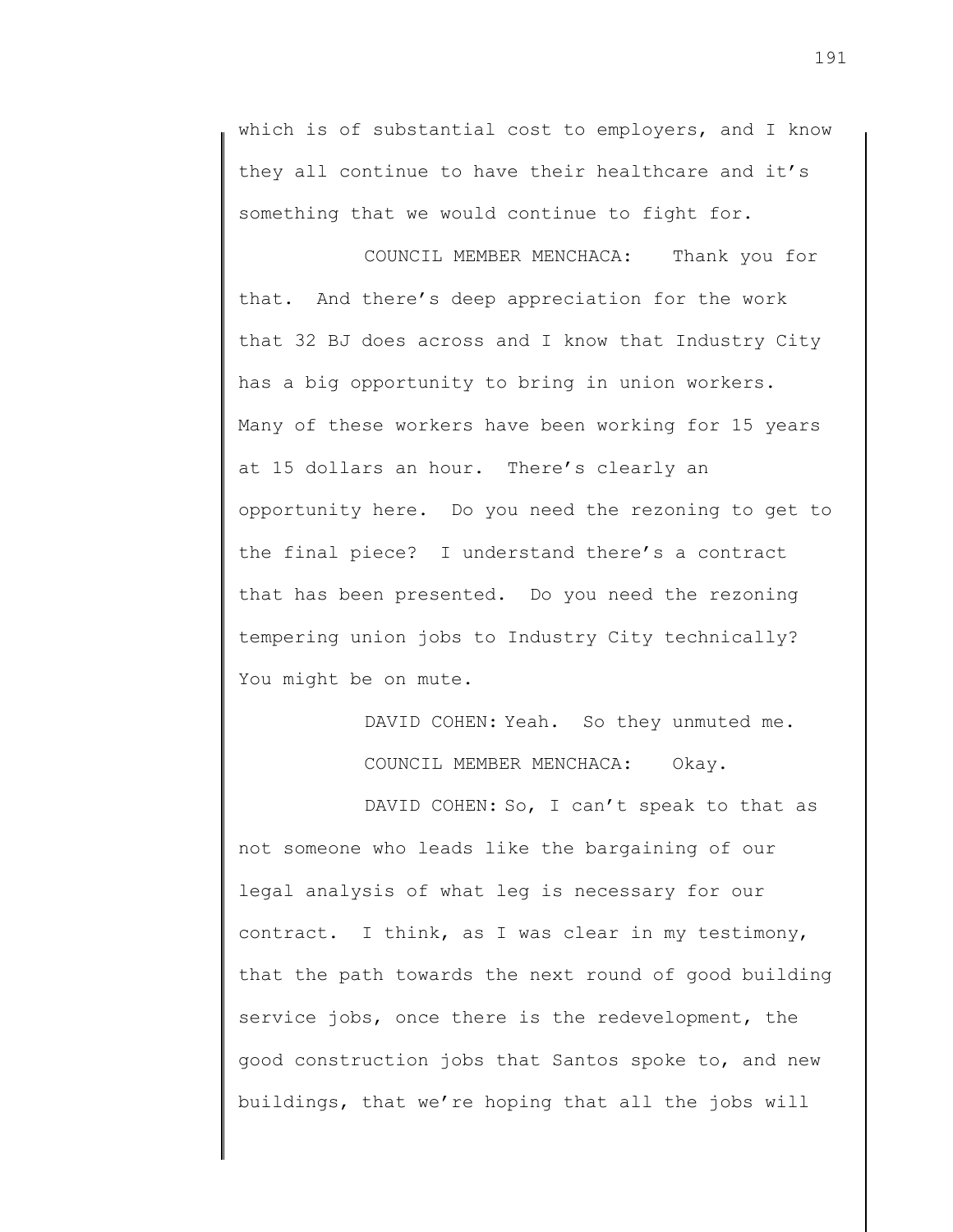be raised up to the commercial standard where, you know, in the outer boroughs, you don't see it that much. We have a little bit in Metro Tech, maybe a few now at Barclays, which was mentioned in a previous testimony. But to really build good job growth throughout the city, we need it in the outer boroughs. So, I'm happy to confirm back with the lawyers who do the bargaining and the vice presidents who make that decision and I will get back to you about that tomorrow, Carlos. I think, for us to raise all the jobs up to the standard, we mean the rezoning.

COUNCIL MEMBER MENCHACA: Okay. So, this is going to be a really important thing and it would be good for us to talk through because I don't believe we need the rezoning to get union jobs at Industry City as you are just really outlining that the workers wanted a day, the vote happened, you are at the end of this process with a contract in your negotiations all without a rezoning. And this is for the whole panel. 400 million out of the building in and promised renovation and expansion and investment, almost half of it has already been injected into Industry City which any that we have been moving this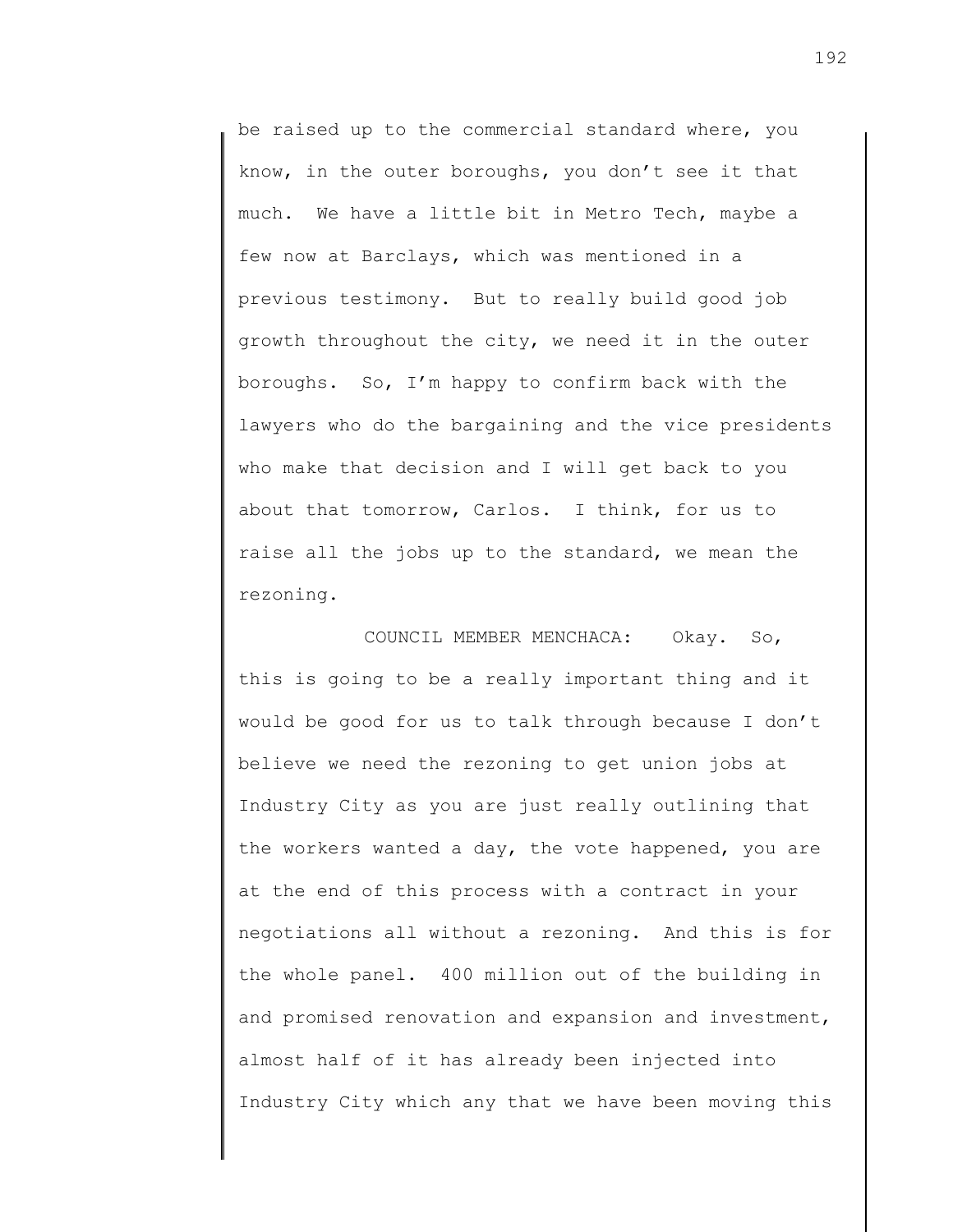forward without union representation and union jobs. And I think that's a critical component to how I'm thinking about labor and how labor can be here right now without a rezoning. And maybe I can talk to- we can kind of bring in Santos-- and send my best to Gary, by the way. We've been on the ground working with Chair Moya and Jumaane Williams, Public Advocate, on construction safety. Construction safety is an issue even here in Sunset Part at Industry City and I hope you stay long enough to hear some of the workers talk about those issues. But my question to the building trades is we only have another six million. They've already spend 400 million without labor. What can we do right now to protect workers at Industry City without a rezoning? And then maybe I can put a more specific question. I heard that there are conversations and I think we're going to have conversations this week about a PLA citywide that-- or companies like Industry City who are landlords can agree to. Could they agree to it without a rezoning and the investment that they're planning to make after already making almost half of the investment that they are telling us they are going to make? And if you look at the jobs, they've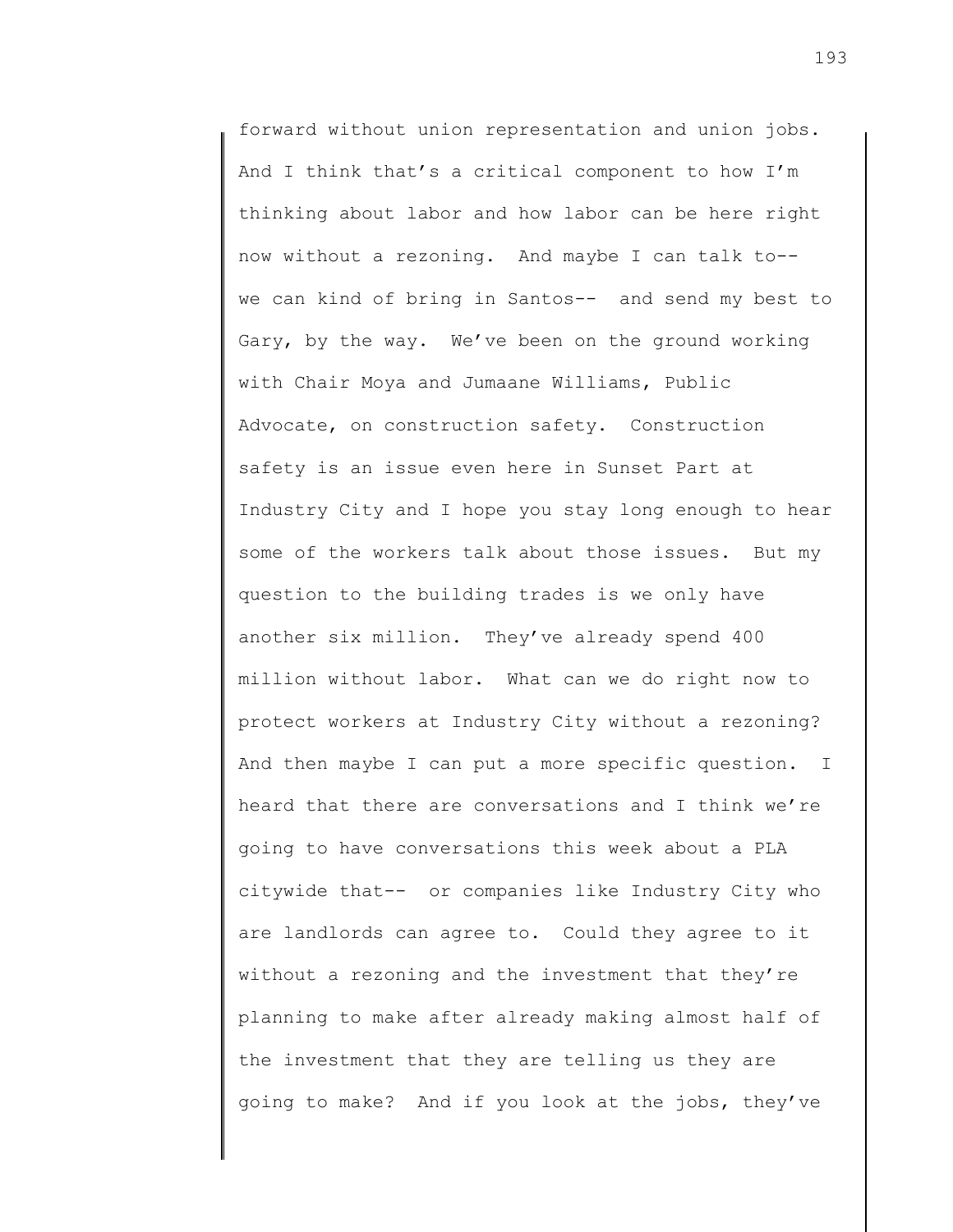already created 8000 jobs. They're only going to give us another 7000. And then there's a whole bunch of other outside kind of in the orbit of Industry City that will be created. So the 20,000 jobs quickly becomes just 7000 jobs. How can we work with you tempering union jobs without a rezoning? And is the PLA the way?

SANTOS RODRIGUEZ: I'm sorry. I was trying to heal myself. I wasn't being allowed to speak.

COUNCIL MEMBER MENCHACA: That's been happening.

SANTOS RODRIGUEZ: I'm sorry. Look, I can only speak to what we know as of right now and I knew that Industry City, Andrew Kimball, and Gary La Barbara have been speaking frequently about Industry Saving and how do we get there with more union jobs and construction jobs for our members and new membership, right? Our affiliates have to do-- are doing their due diligence, as well. You know, our members are from the community. I have said this to you in person. And, by the way, I thank you very much. With all the work that we've done on construction safety, which is really important and.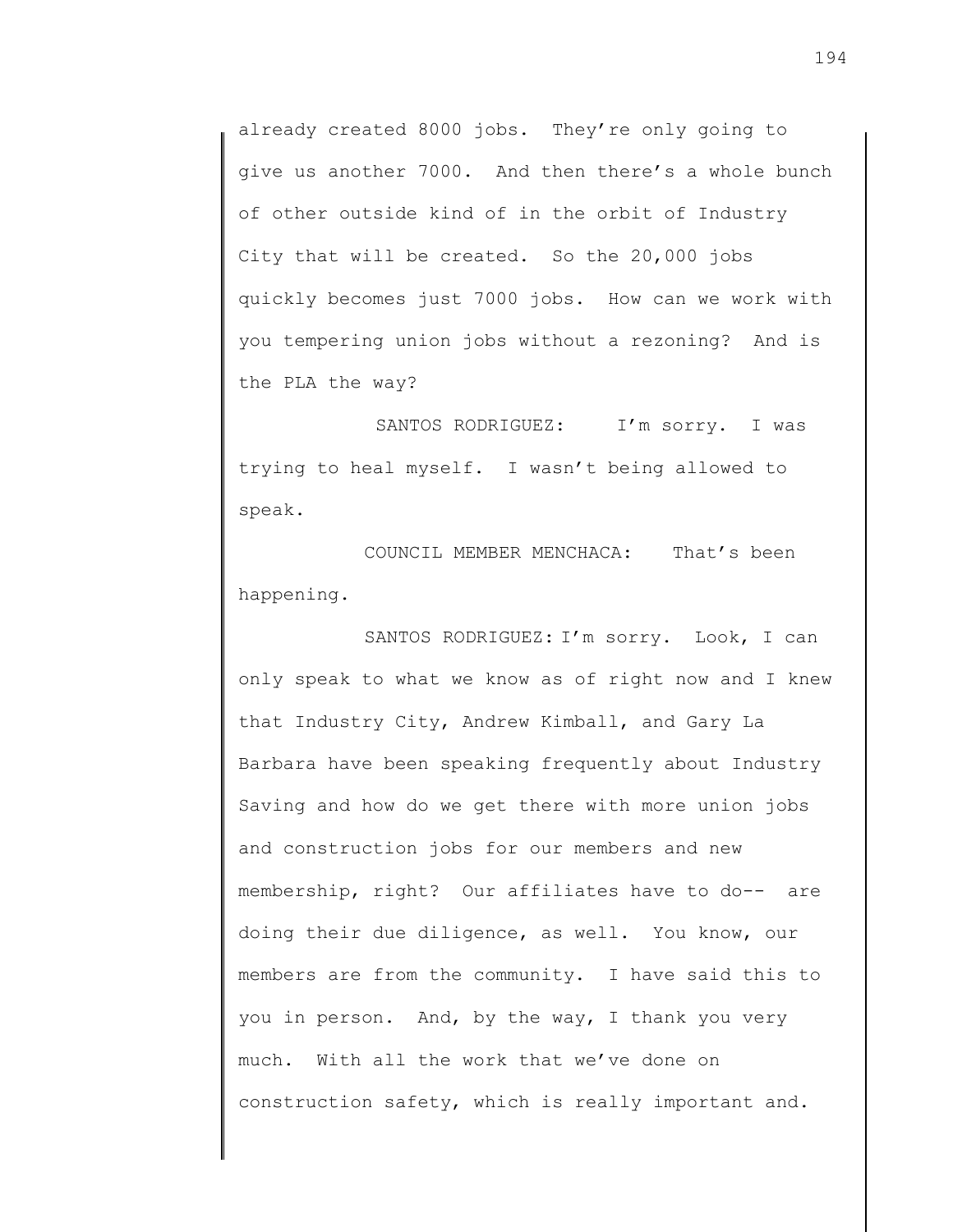And, you know, that is always near and dear to our hearts, specifically, because we want to make sure that everyone gets home safely, right? With all their limbs and--

COUNCIL MEMBER MENCHACA: [inaudible 04:09:37]

SANTOS RODRIGUEZ: All. I said all. Right. All.

COUNCIL MEMBER MENCHACA: Yeah. Exactly.

SANTOS RODRIGUEZ: Yeah. Yeah. So, for us to raise the bar across the board, it's monumental. Right? Through local 186. Now, when it comes to ensuring union construction jobs on a private development, is the answer a Project Labor Agreement? Yeah. We have several Project Labor Agreements. Right? We had a lot of intent at the moment with Industry City. What comes out of that is still to be discussed in between the two principles. So, I can't speak to what comes out of that at the moment, but the hopes are and I think the reality is that we will likely be on the job moving-- hopefully moving forward, right? We'll see what comes out of everything in the rezoning. For us, the rezoning is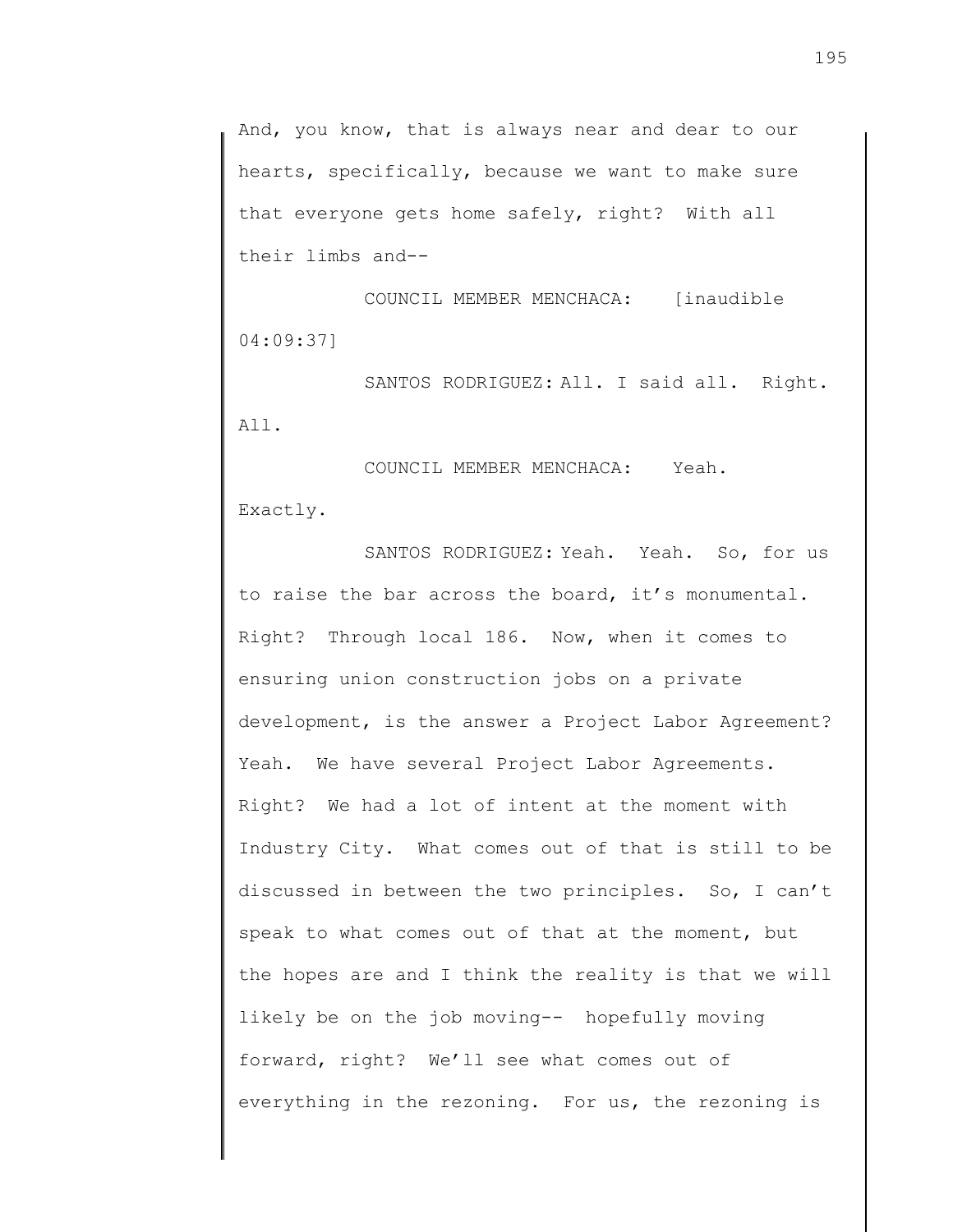important. I know you asked David, but for us rezoning is important because we rebuild and we construct. That's how we keep, you know, economic development going in the city, especially in lieu of COVID. We know that construction jobs have come to a halt. We know that MTA is hurting. We know that LaGuardia-- LaGuardia. We know that the port authority is hurting. These are all construction jobs that might be paused, might be delayed, might not have been. So these rezonings are very important to our membership and to our folks that live in our communities.

COUNCIL MEMBER MENCHACA: Yeah. Awesome. So, you know, I think we are aligned on everything. The question here is the rezoning and I just want to say that I want to hear more about the PLA citywide. I want to figure out how to bring both accountability and growth and mesh them so that we are moving-- because you are representing workers. I'm representing Sunset Park constituency and I think this could really be an interesting and new way of bringing the accountability to the growth that is coming into our neighbor's. And this is a question for all the unions. Not just stack Industry City,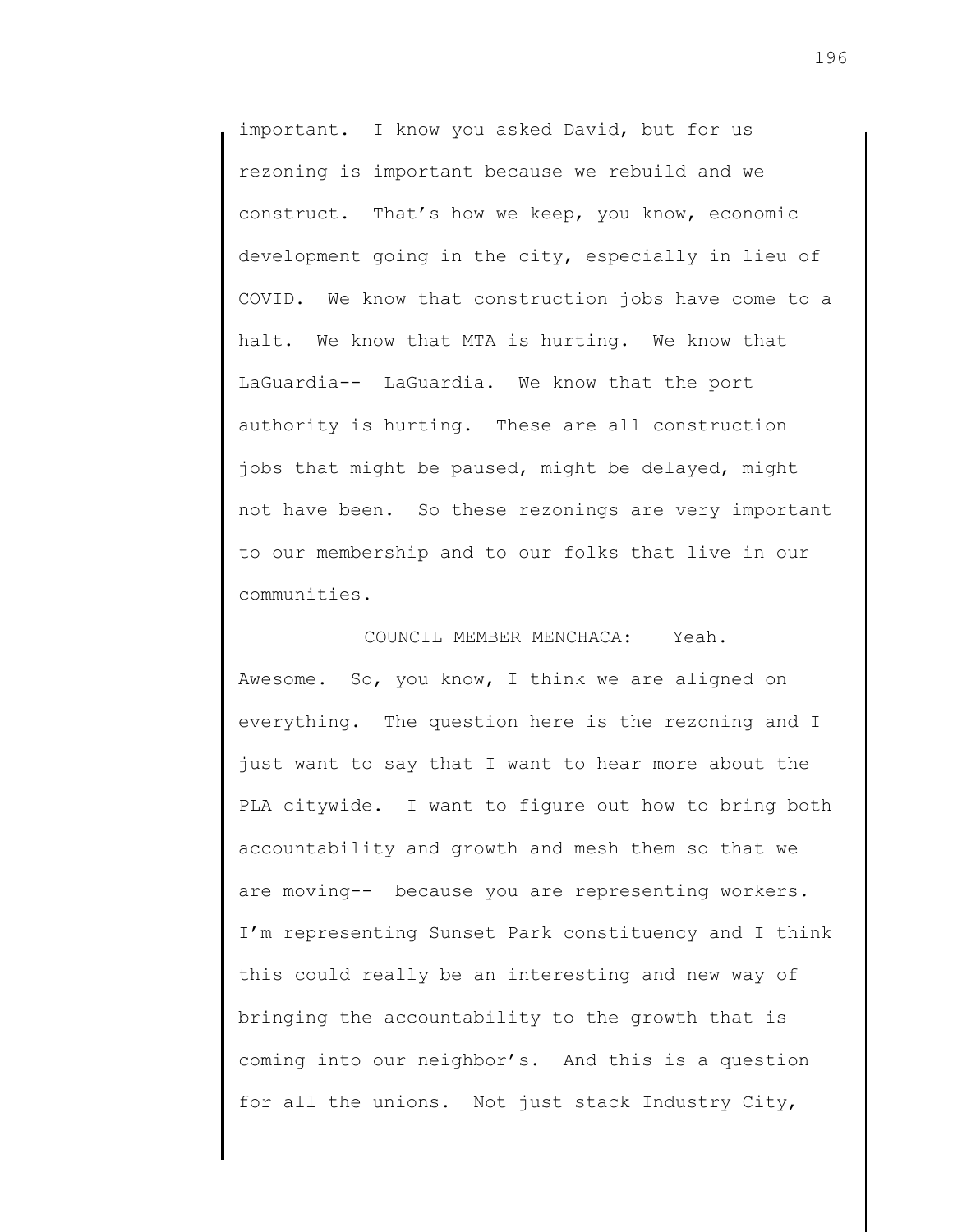but if you look at what is happening with the Teamsters over a Sims across the street. The real question is how do we bring more protections to workers when this economy is unstable. When I asked Andrew Kimball earlier today when he was going to expect construction, he said, I can't tell you that. No one can tell you that. May be two. Maybe five. May be something down the line, but he is already spend 400 million in demolition and reconstruction without unions. These are the players that need to be held accountable and accountability and growth have to come together in times of COVID. You heard that from the Congress member and all the elected officials that are going to be speaking today. And so, let's work together to make that happen.

SANTOS RODRIGUEZ: And thank you for your time.

COUNCIL MEMBER MENCHACA: Thank you.

CHAIRPERSON MOYA: Thank you, Council member Menchaca. Thank you very much to our panel for coming here and testifying here today. We appreciate it. I just want to acknowledge Chair Salamanca. Chair, thank you so much for joining us. The Chair will take over for just a brief couple of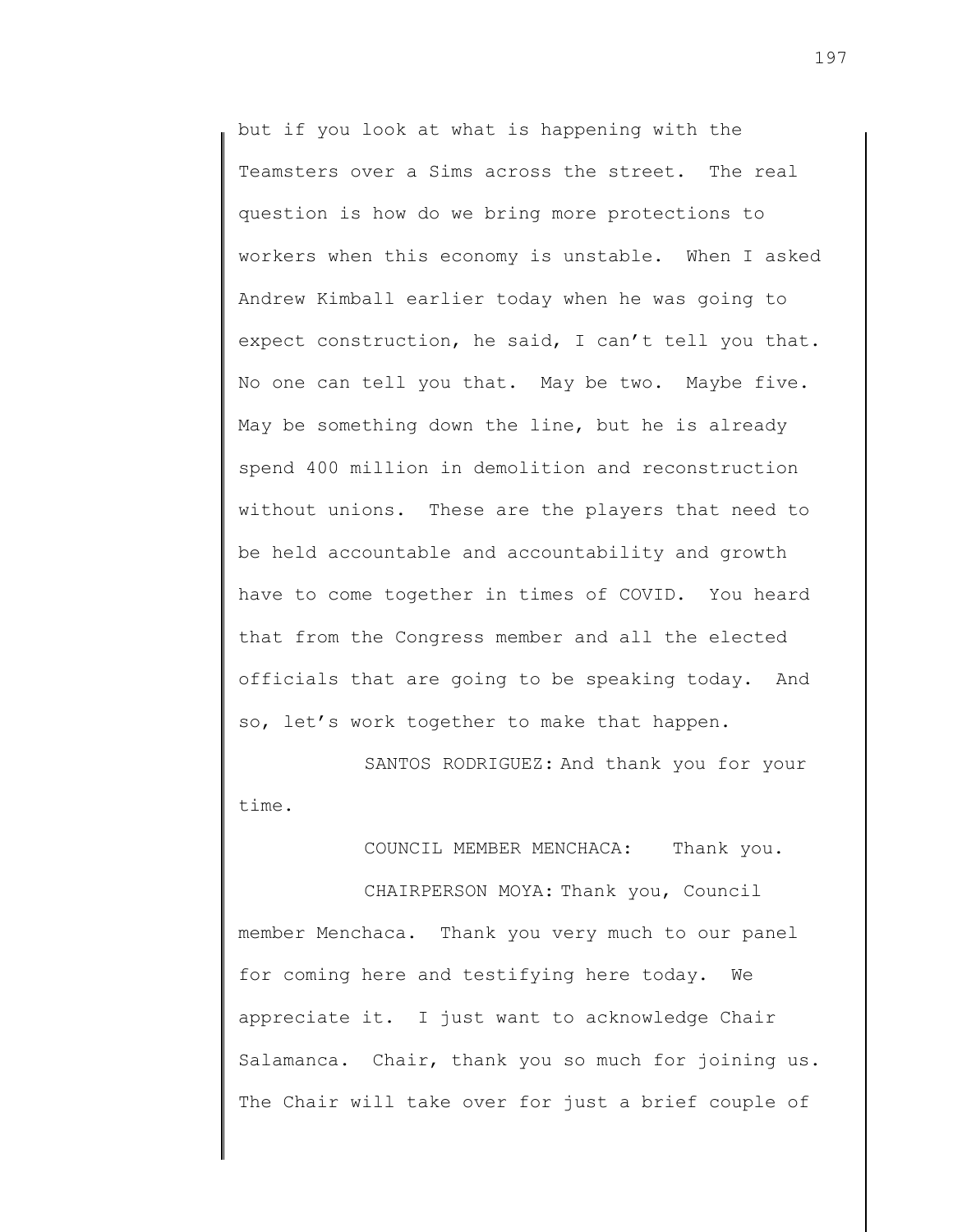minutes. I appreciate it very much. I'm going to excuse myself. I hand it over to you, Chair, and to our counsel. Thank you.

CHAIRPERSON SALAMANCA: Thank you, Chair Moya. So, just a few back-- I'm just coming in briefly as an acting chair of the subcommittee for Chair Moya and just some ground rules again. Members of the public will be given two minutes to speak. Please do not begin until the Sergeant-at-arms has stated-- has started the clock. I will remind my colleagues that we will hear from the full panel and then take member questions afterwards. And so, counsel, please call in the next panel.

COMMITTEE COUNSEL: Chair Salamanca, the next witness panel will include Cesar Zuniga, Edline Jaquet on behalf of State Senator Zellnor Myrie, John Fontillas, Marcela Mitaynes, and Jabari Brisport. The panel after that will consist of Randy Peers, Tom Gresh, Regina Meyer, Jessica Walker, and Catherine Wilde, for those speakers information.

CHAIRPERSON SALAMANCA: Thank you. They may begin.

COMMITTEE COUNSEL: The first speaker is Cesar Zuniga.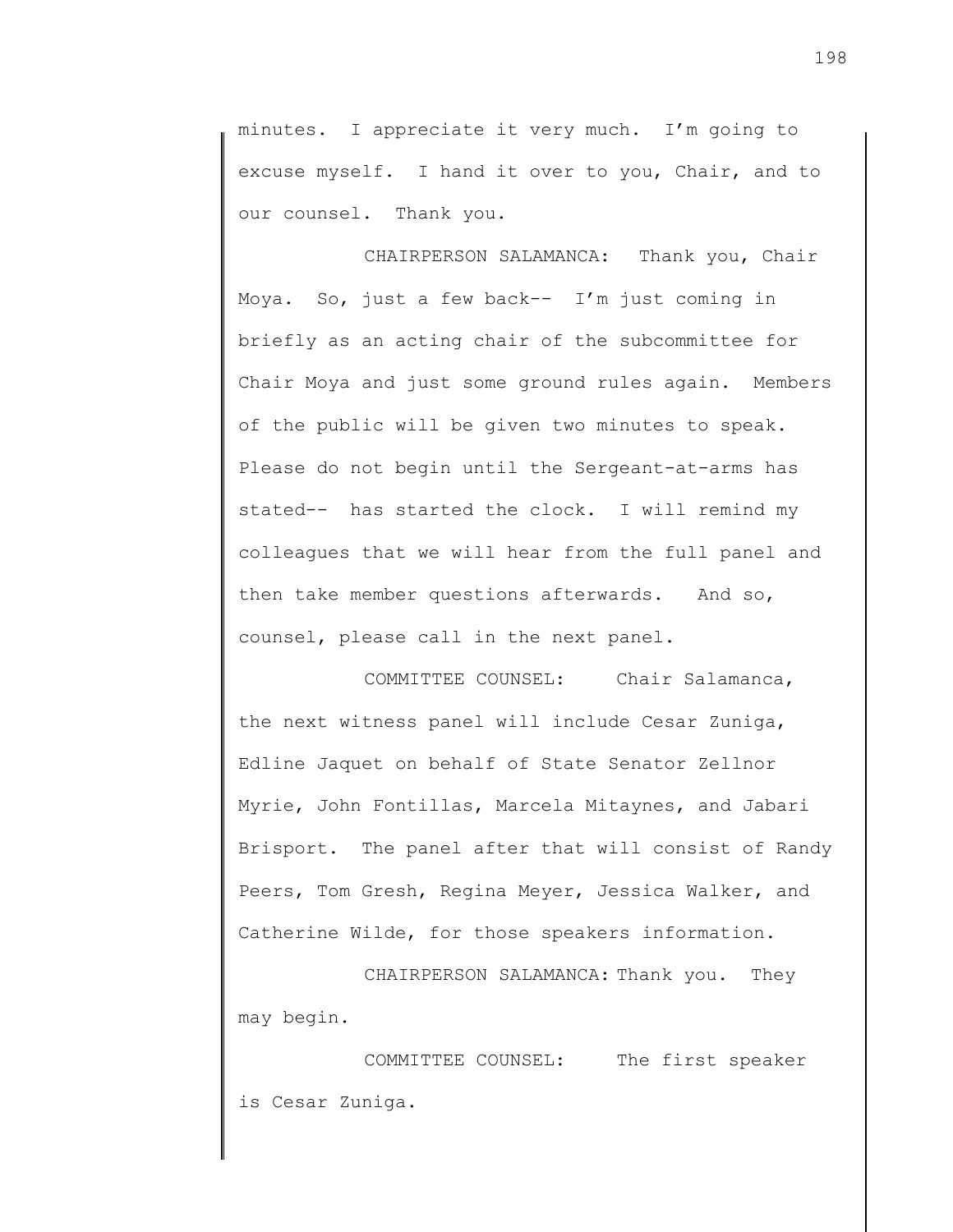SERGEANT-AT-ARMS: Time begins now.

CHAIRPERSON SALAMANCA: Cesar, you may begin.

CESAR ZUNIGA: Great. Can you hear me? CHAIRPERSON SALAMANCA: Yes. We can hear you.

CESAR ZUNIGA: Okay. Great. So, my name is Cesar Zuniga and I chair community board seven. CB seven's land use chair submitted for the record our report that summarizes our process, vote, and, most importantly, the over 80 recommendations we made on this application. And I urge you to read that document. Since 2009, our community has been on the record about what we value and aspire to in our community, specifically our 197A plan recognized the value of manufacturing and industrial businesses on the waterfront. In 2018, I initiated a comprehensive review process for this application, well in anticipation of certification. We held 35 workshops, speak out meetings in three different languages and efforts to educate on waterfront issues over 22 months. Thousands of Sunset Park residents participated and their input is documented in our report. Read that report. Some of the flaws in the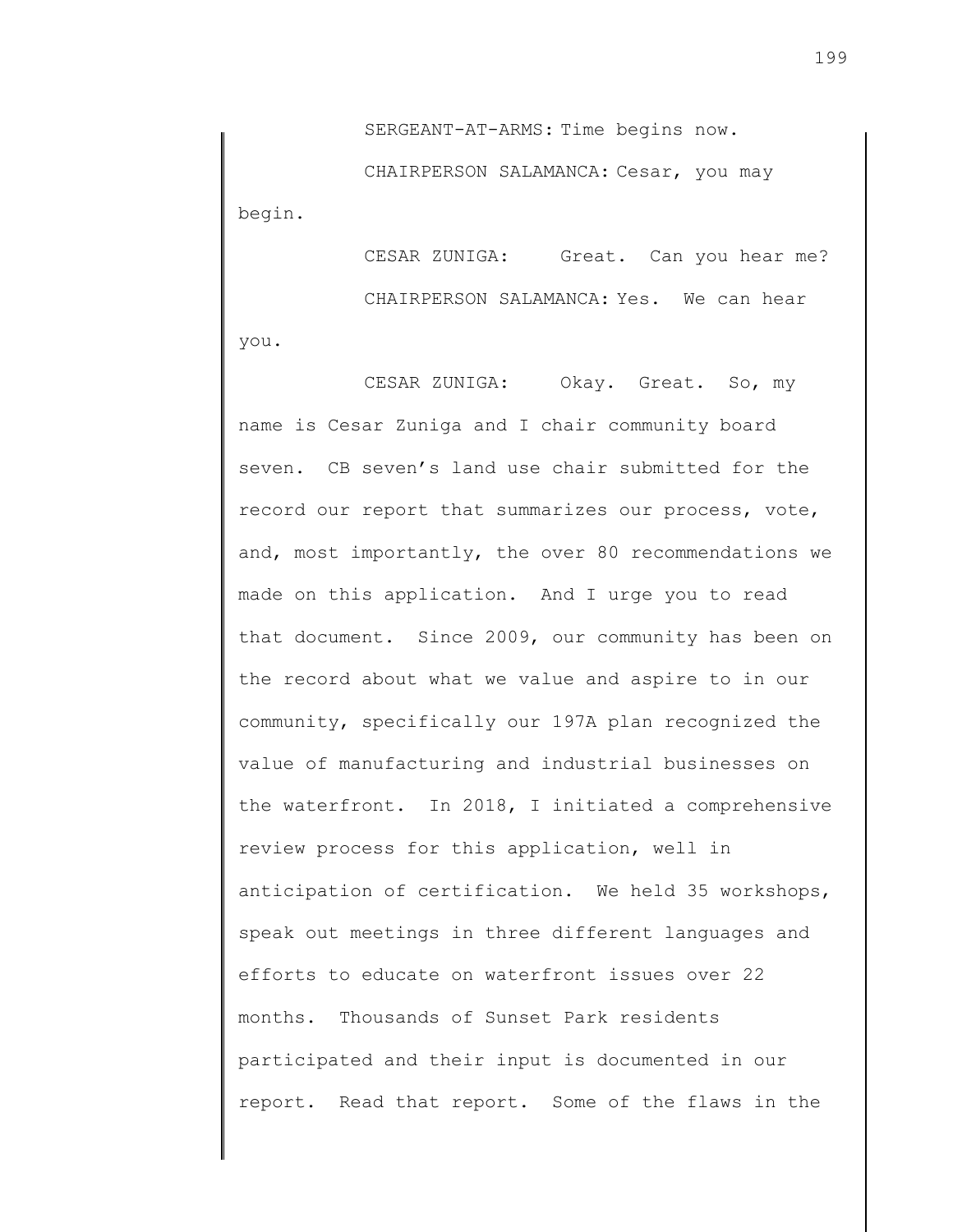application and its current form include housing. The most critical issue in our district is the lack of affordable housing and displacement of long-term residence due to explosive rent increases. This application does nothing to address this issue. The displacement of one of our last true manufacturing zones in the city, businesses in this sector have historically provided good paying jobs for local residents, many with only a high school education and families to support. Traffic. Unmitigated development will increase traffic overall and, specifically, truck traffic. COVID-19 has laid bare the many structural inequalities that have long faced our community from [inaudible 04:16:22] in our education system and access to healthcare to lack of affordable housing and living wage jobs. But now it seems clear that the voices of communities of color don't matter in decision making around the transformation of their own communities. We took it in good faith that our efforts were important, our community's many voices would be respected, and that we had a say in our district's future, but here we are today with nearly the entire ULRP process behind us and with the Council about to weigh in--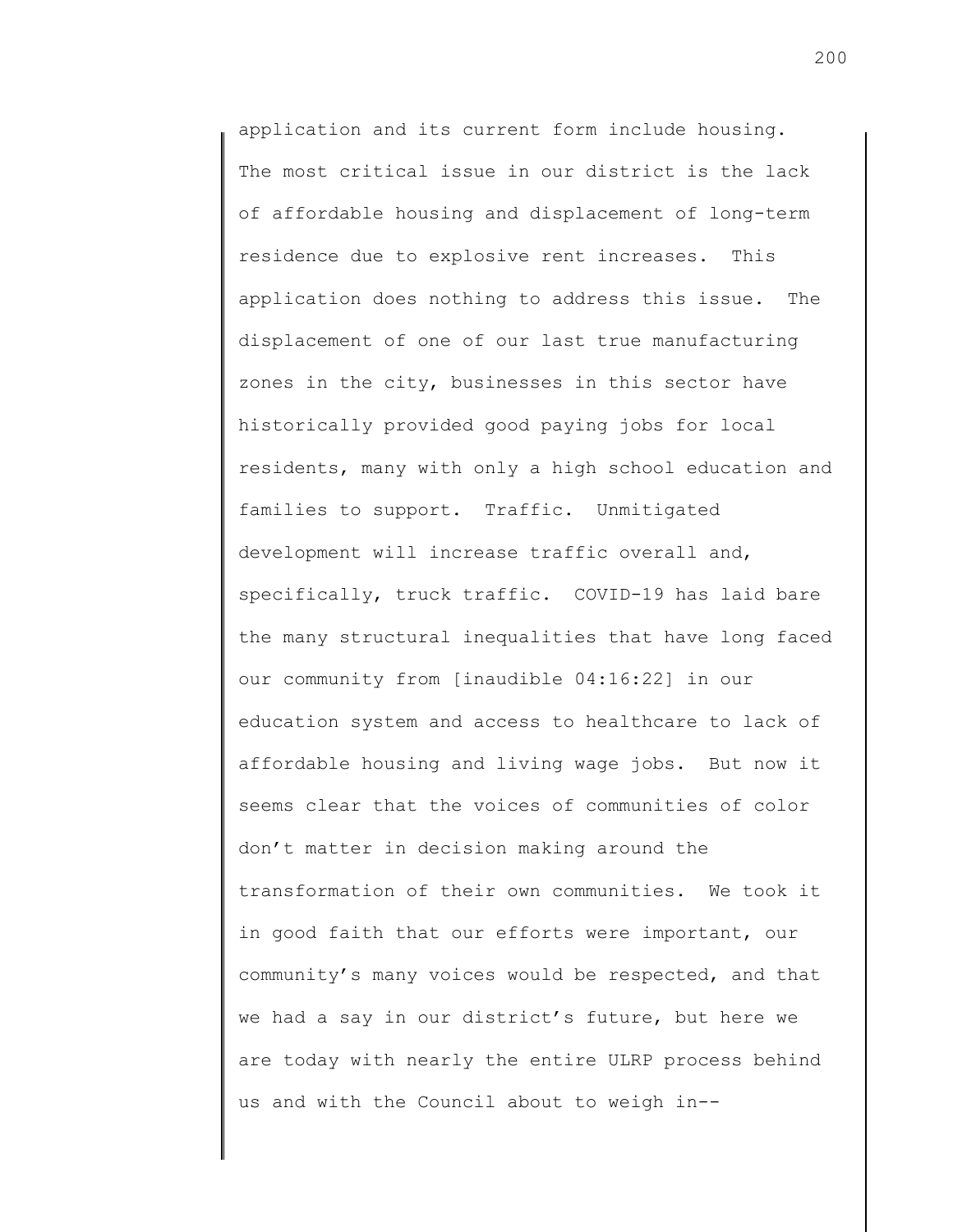SERGEANT-AT-ARMS: Time is expired.

CESAR ZUNIGA: one of our recommendations has been considered. Stop the blatant disrespect and disregard of our community.

CHAIRPERSON SALAMANCA: Thank you. Thank you.

COMMITTEE COUNSEL: Chair, the next speaker is Edline Jacquet on the half of State Senator Zellnor Myrie.

SERGEANT-AT-ARMS: Time begins now.

EDLINE JACQUET: Thank you. I'm appearing on behalf of Senator Myrie because he is sick and not able to attend himself. My name is Zellnor Myrie and I have the honor or representing the 20th senatorial district, including Sunset Park. I speak to you today in opposition to the Industry City read zoning proposal. In March 2019, I, along with colleagues in government who represented in Sunset Park wrote to the city planning commission to share our concerns about this large private rezoning application that would further exacerbate real estate pressures, displacement, rising rent, and forever shift the nature of the waterfront away from manufacturing to commercial tourism and the service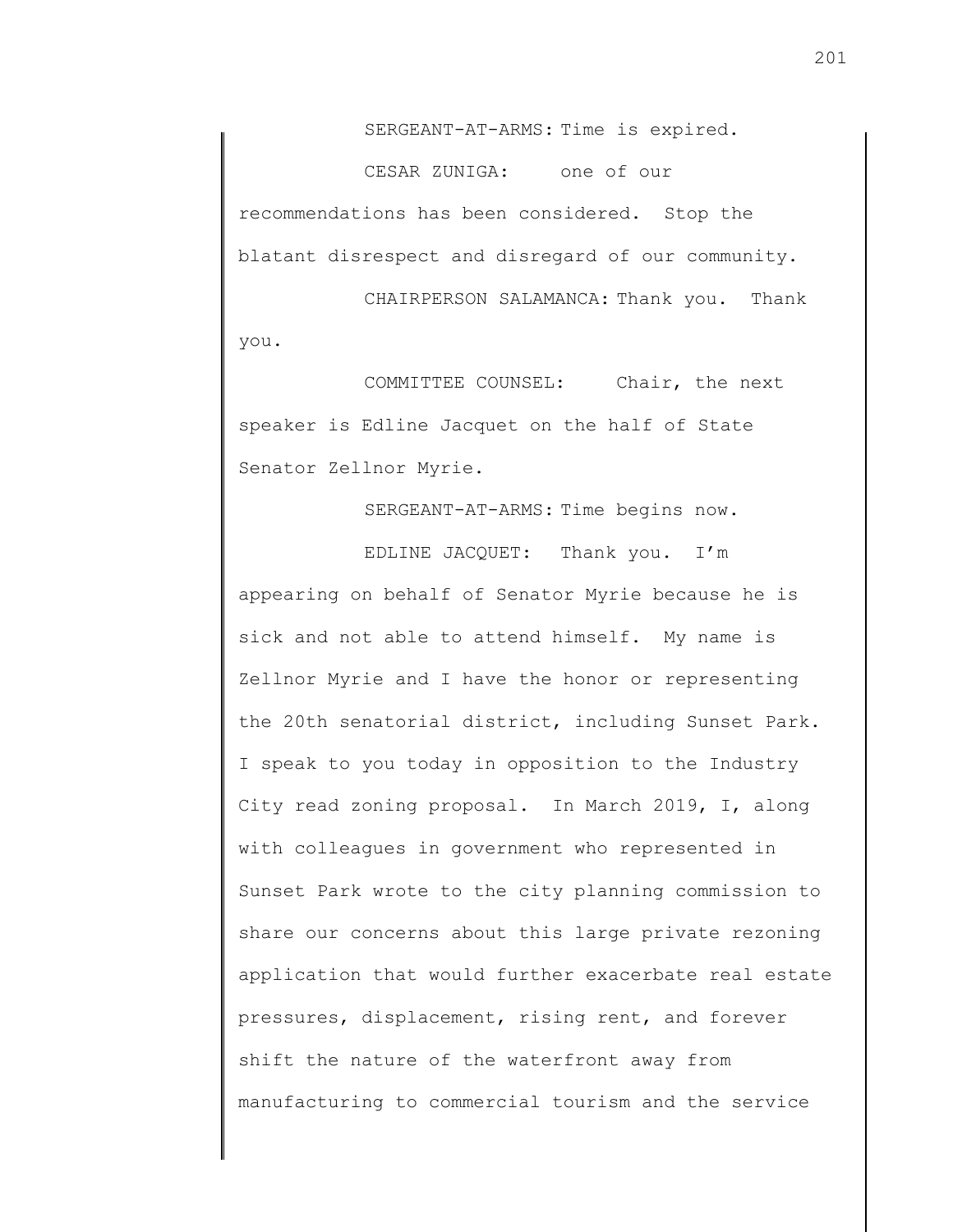economy. This would counter our efforts to restore Brooklyn's industrial position and would supercharge the displacement and gentrification that is undermining Sunset Park's affordability and bluecollar job base. Since that time, the Council member representing Sunset Park, Carlos Menchaca, backed by a coalition of residents and community groups, has undertaken a robust and comprehensive approach to reviewing the proposal and building consensus for equitable standards of development at Industry City. The standards include a more limited scope for the rezoning, additional investment in neighborhoods needs like housing, workforce development, and climate resilience and, most notably, a legally binding community benefits agreement that would address workforce industrial waterfront and other community concerns. This CBA is critical. As you know, a real community-based engagement and development is not what ULRP was designed to effectuate. More ever, Industry City does not need a rezoning to bring jobs. In 2013, Industry Cities said they could only bring 5000 jobs with private investment alone. Today, they are touting over 8000 jobs without rezoning. With 1 million square feet of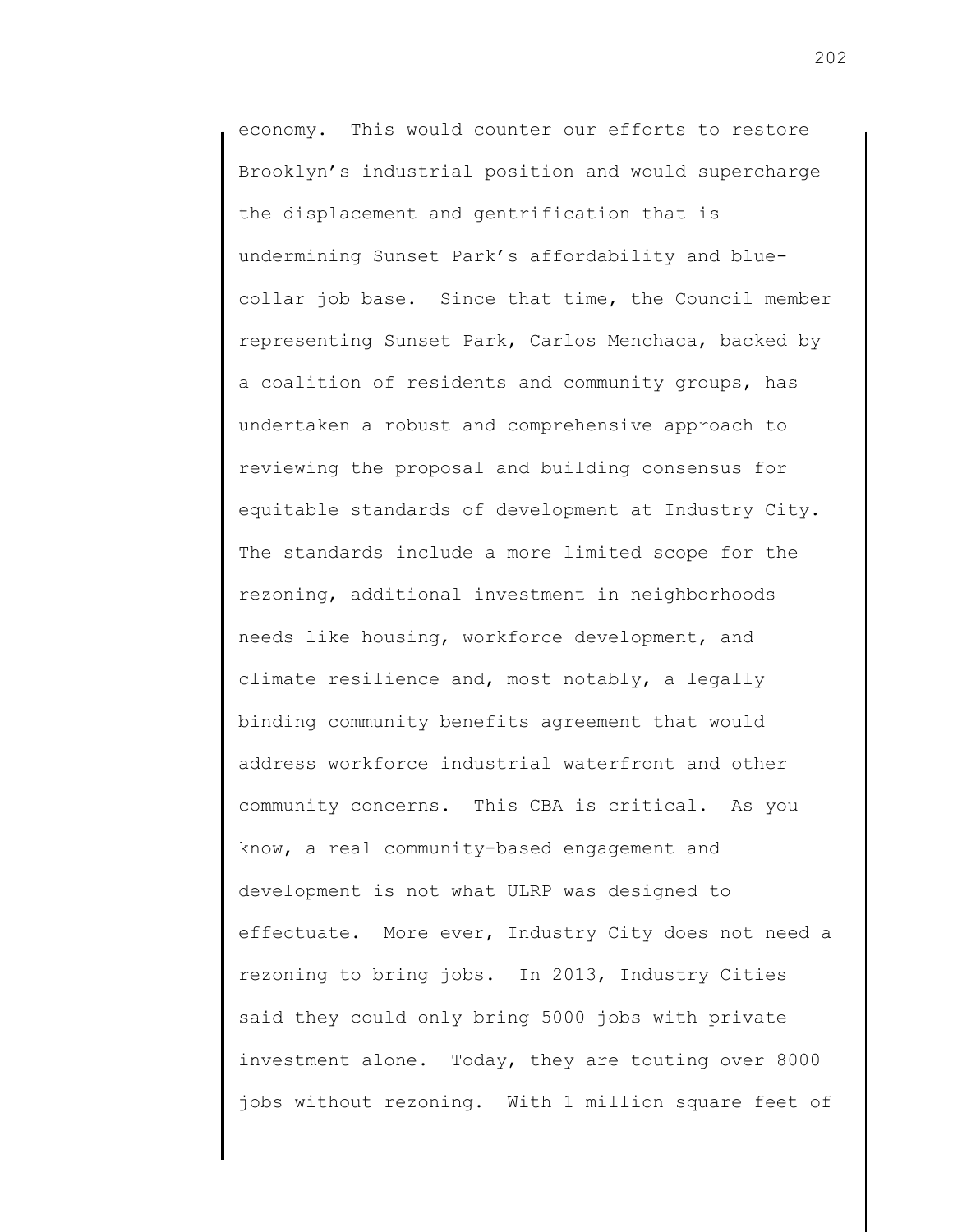properties still undeveloped, they can bring thousands more jobs without public accommodation. In normal times, coalitions of residents and community groups are at a distinct power advantage - disadvantage when attempting to negotiate terms with the major developer backed by billionaire global investors. When the pandemic strive, the ability of the communities to obtain legal counsel and commerce and commence negotiations with the developer went from limited to--

SERGEANT-AT-ARMS: Time is expired.

EDLINE JACQUET: to nonexistent. Thank you so much. I will submit my testimony, my full testimony, to the committee.

CHAIRPERSON SALAMANCA: Thank you. And please send my regards to the Senator.

EDLINE JACQUET: Thank you so much.

COMMITTEE COUNSEL: Chair, the next speaker will be John Fontillas. I will take this moment to just remind all participants that, until the Chair recognizes you, your microphone will be on muted and, for everyone, the unmuting process will take a slight delay.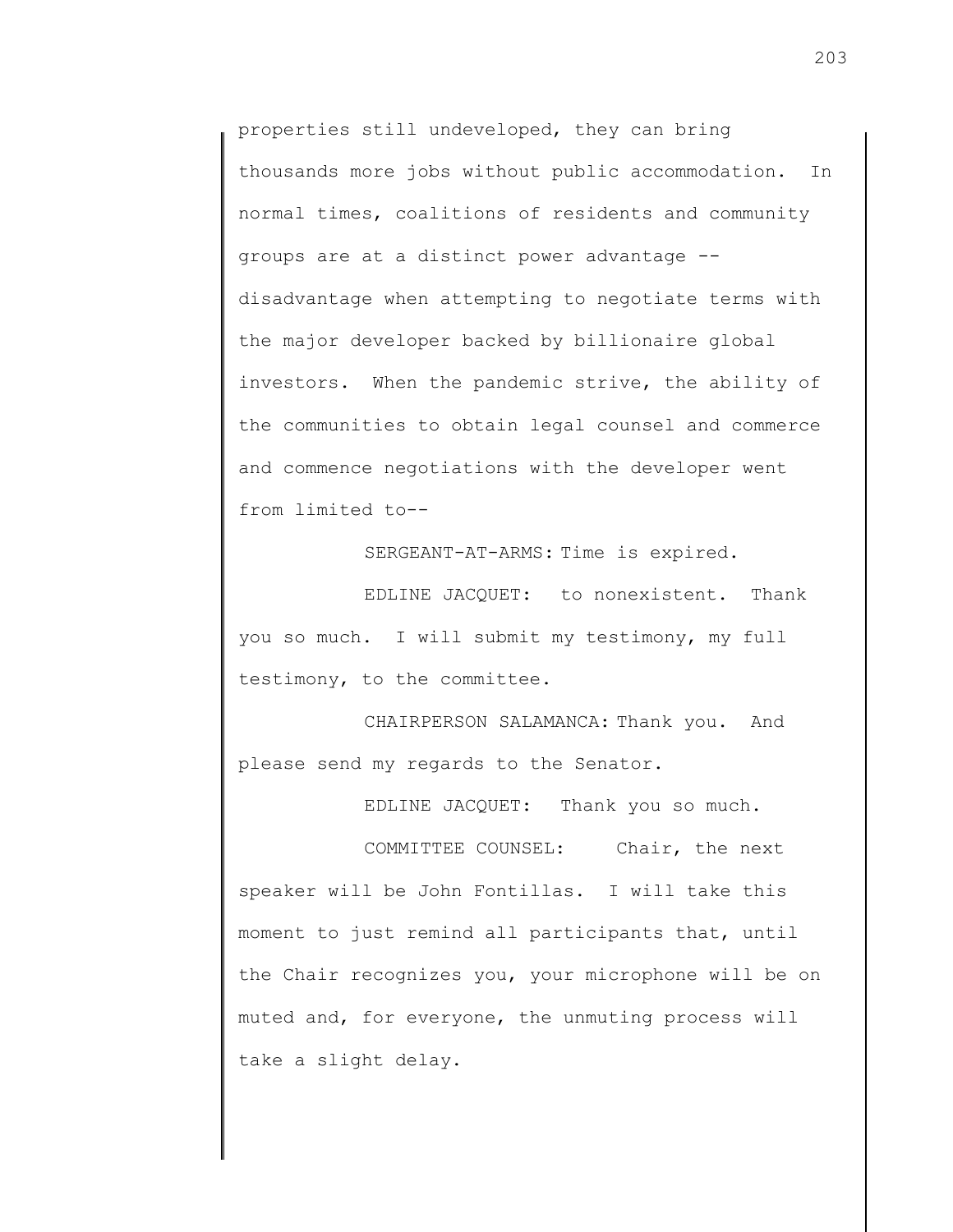CHAIRPERSON SALAMANCA: All right. Thank you, counsel. The next panelist may begin.

> JOHN FONTILLAS: Hi. Can you hear me? SERGEANT-AT-ARMS: Time begins now. COMMITTEE COUNSEL: Yes. CHAIRPERSON SALAMANCA: Yes.

JOHN FONTILLAS: All right. My name is John Fontillas and I chair the land use committee of Brooklyn Community Board seven. In 2009, our 197 A plan recognized the value of manufacturing and industrial businesses on Sunset Parks waterfront. In 2018, we began a comprehensive review process for this application emphasizing the importance of these industries to the neighborhood. Sunset Park residents participated and their impact is documented in our report that I have issued as part of our testimony. Of the four land-use actions before you, the board voted no on the special permit and the 40th Street demapping. Transforming Industry City into another waterfront retail mall and office complex will displace one of the last true manufacturing zones in the city whose business is provided good paying jobs for local residents, many with only a high school education and families to support. We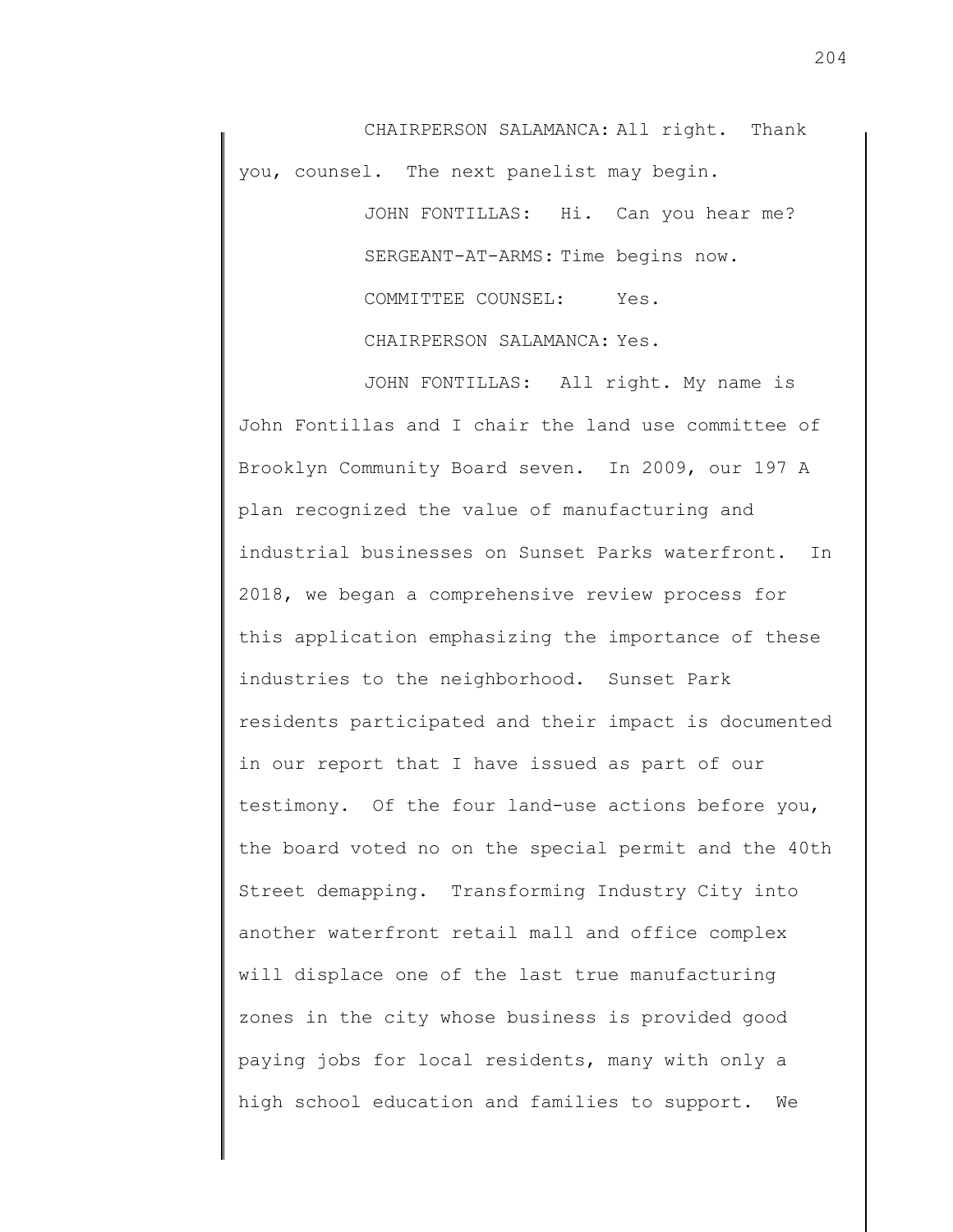have already seen displacement of businesses and residents due to rising rents. Formula big-box retail at Industry City will displace local, familyowned businesses, and hotels that started out as national brands are now homeless shelters or worse, centers for human trafficking. Increased traffic to retail and office uses will endanger children who use these streets to school. These changes threaten sunset Parks character as a proud, hard-working family oriented live work community, especially for immigrants and people of color. Since COVID-19, the Council may want the silver bullet plan that promises jobs and growth, but this plan will further the risks of housing in security, unemployment, lack of childcare and educational opportunity that community members are facing right now. The special permit actions do not address these core neighborhood issues. We urge the Council to revise the special permit to an agreement with community towards partnership and benefits can be forged. I yield my time.

CHAIRPERSON SALAMANCA: Thank you. COMMITTEE COUNSEL: Chair, the next speaker is Marcella Mitaynes.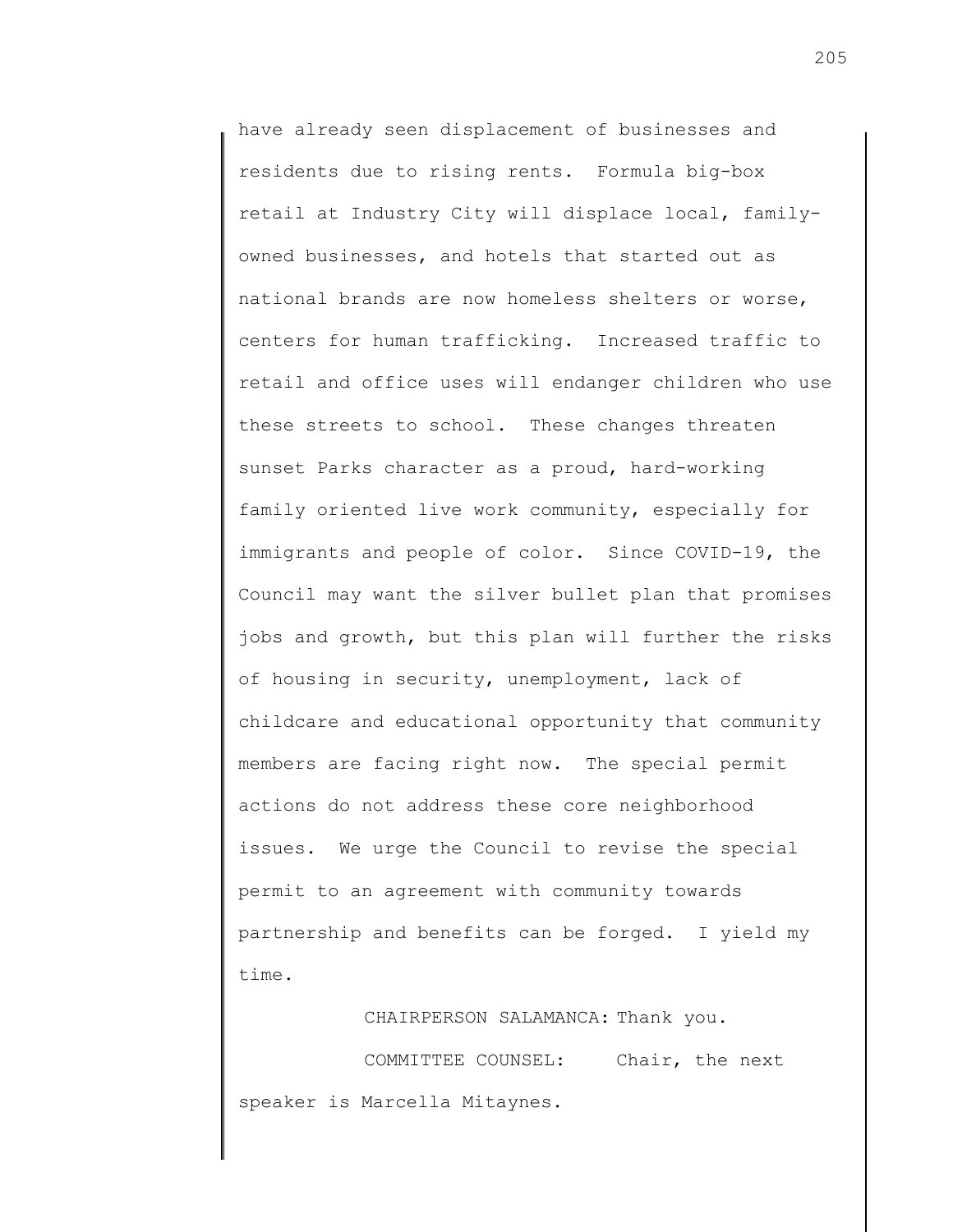SERGEANT-AT-ARMS: Time begins.

MARCELA MITAYNES: Hi. My name is Marcel Mitaynes. Sorry. I'm just having difficulty here. Sunset Park is a diverse neighborhood. It is one of the last real New York City communities. I moved to Sunset Park in 1978 when I was five years old, part of an immigrant family who migrated from Peru to New York for a better life. But Sunset Park is very different in the late 70s than it is today. My family and I moved here because it's affordable. At the time, it's not particularly desirable. We, along with our neighbors, set roots here, we attended the local schools, patronized the local stores, attended the local places of worship, and helped make Sunset Park a vibrant, flourishing community. To claim there will be no impact on residential housing stock because there is no housing being built is just false. Though rezoning has the potential to wipe out the current population as we know it. We are already seeing unfairly the act of residential and commercial tenants. Displacement pressures have risen since 2013 when Industry City took ownership. Their draft EIS claimed there would be no primary or secondary displacement and they were not building affordable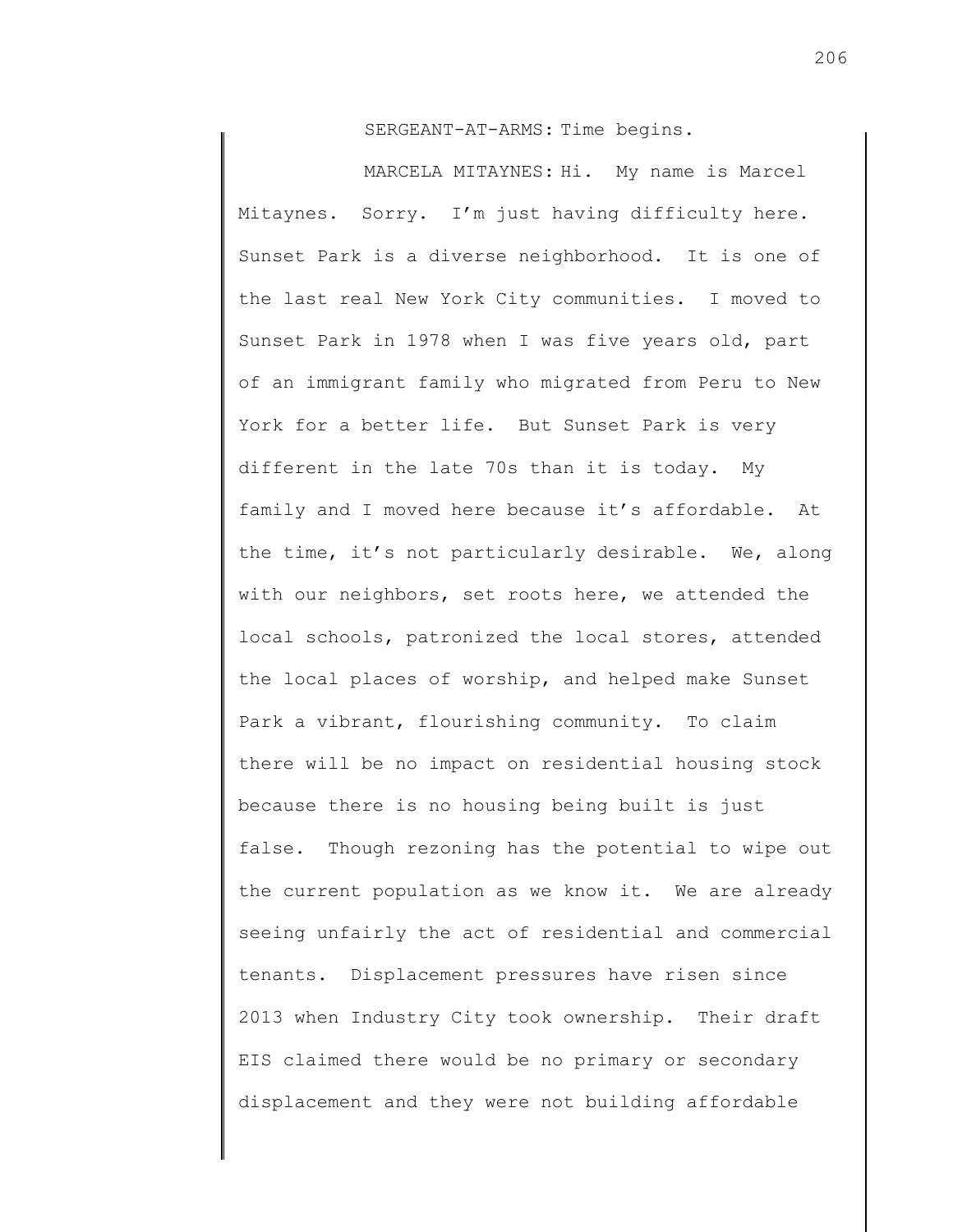housing. After they conducted this study, the developer has finally acknowledged that there are approximately 26 families that will be directly impacted as they are currently in the area where they want to build one of the hotels. Industry City went on furthered a claim that, because the 26 families are less than one percent of the population, that they are insignificant. This proposal is flawed because it lacks a comprehensive look at how this rezoning will impact the neighborhood. There is more detail my public testimony, but we are here as residents to say that we spoke in and we have tried to have a conversation with Andrew Kimball. The problem is is in order to have a discussion, a real honest discussion about mitigating the negative impacts, they first have to admit that there are negative impacts into the community. And we are not in favor of the community benefits agreement. That ship has sailed. We are now saying that we do not need--

SERGEANT-AT-ARMS: Time is expired.

MARCELA MITAYNES: this rezonings. I am an incoming elected official. I am not yielding my time.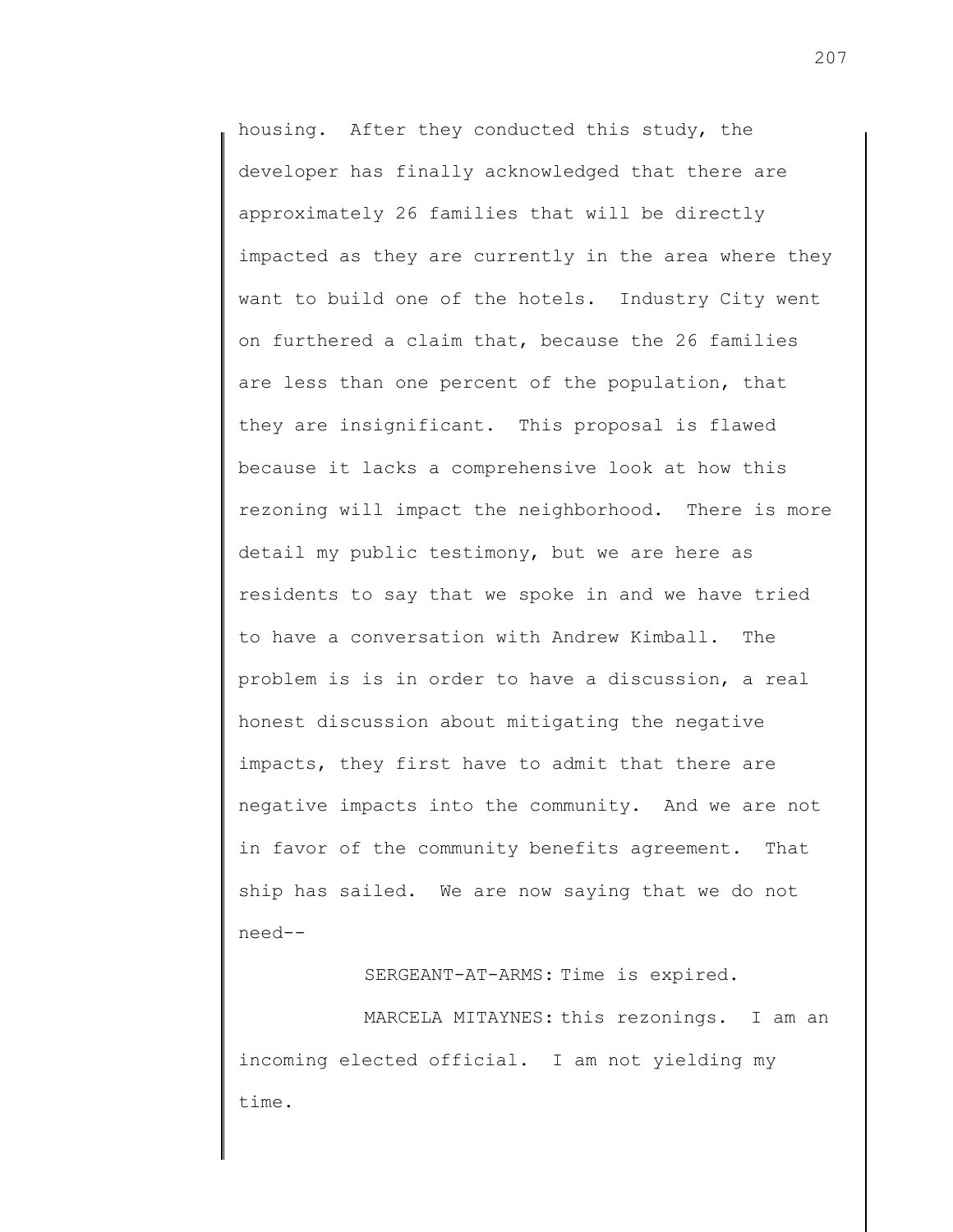CHAIRPERSON SALAMANCA: All right. Thank you very much for your statement.

MARCELA MITAYNES: This is not--

COMMITTEE COUNSEL: Those are the speakers present and available for this panel. However, at this time, I would ask Jabari Brisport, if you are available, please raise your hand. If Jabari Brisport is unavailable or not present at this time, we can attempt to pick them up later. Then I reminded everyone that they can email testimony to the [landusetestimony@council.NYC.gov.](mailto:landusetestimony@council.NYC.gov)

CHAIRPERSON SALAMANCA: All right. Thank you very much for your statements. I will hand it off to Council member Menchaca for your questions. Council member?

COUNCIL MEMBER MENCHACA: Hi. Can you hear me?

CHAIRPERSON SALAMANCA: Yes.

COUNCIL MEMBER MENCHACA: Awesome. Thank you and thank you, Chair. Good to see you and thank you for being here for this early important hearing. And my first question to the community board. And you've heard from three members of the community board talk about the process that they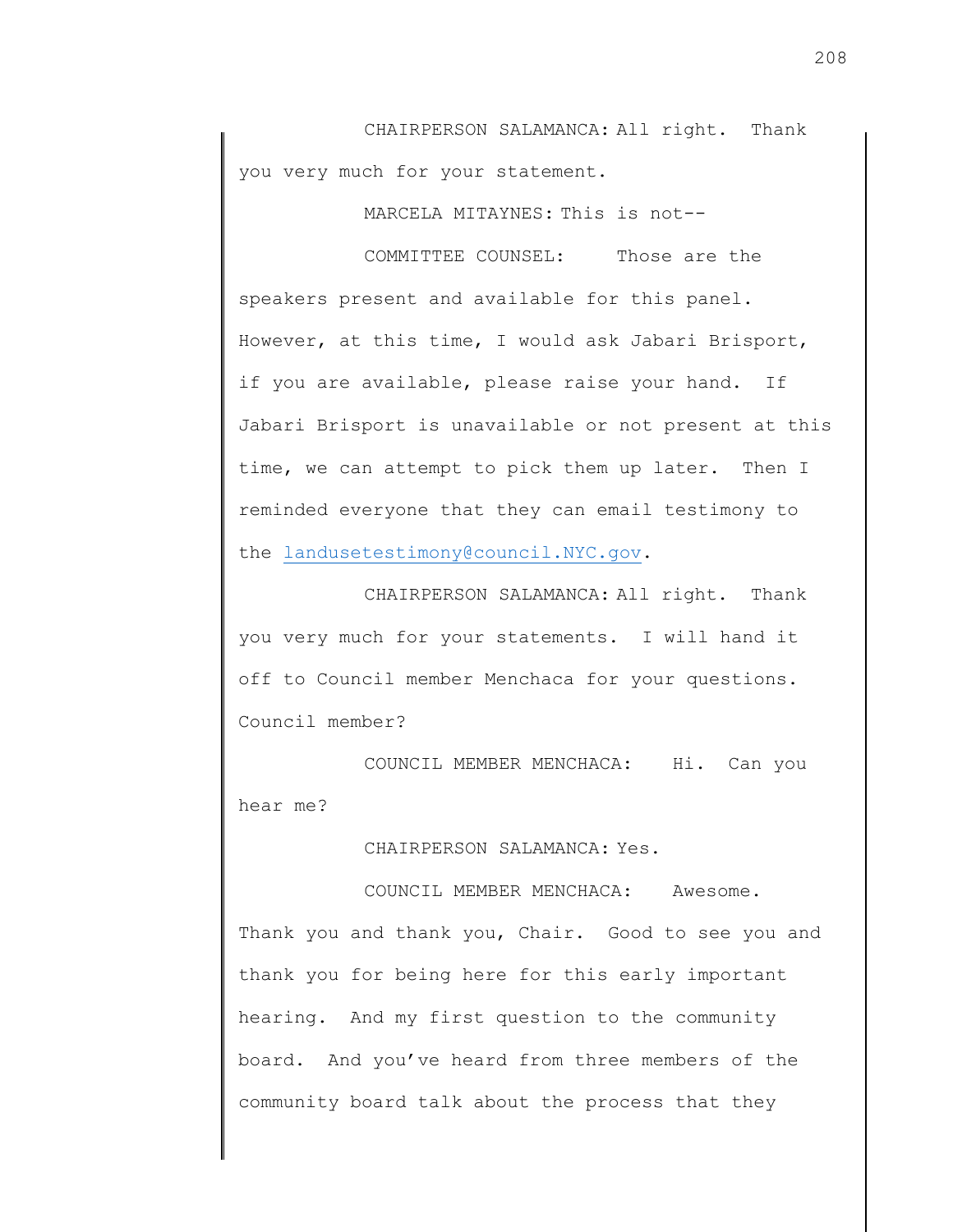took. Much of that process yielded male oral investment in the community. Could you will speak about how hard it is been to get any commitment from the mayor about the long-term impacts to the development in general for housing and how you feel about that relationship with the mayor's office as the community board spoken? And this also includes incoming Assembly member Marcela Mitaynes.

CESAR ZUNIGA: Sure. It's been beyond frustrating and it's been a real slap in the face because of, you know, the mayor and an administration that came man with very lofty goals around affordable housing and their cookie cutter approach has been an utter disaster and specifically with this application. You know, he didn't even-- his office didn't even make an important enough to respond directly to a letter that we wrote him in collaboration with your office. And so, it is the height of slapping a community in the face and sending them a message that he is too busy, you've got other priorities. And, again, it's super ironic given the promises that he made as an incoming mayor.

COUNCIL MEMBER MENCHACA: Thank you. And for that you are urging the Council to do what?

209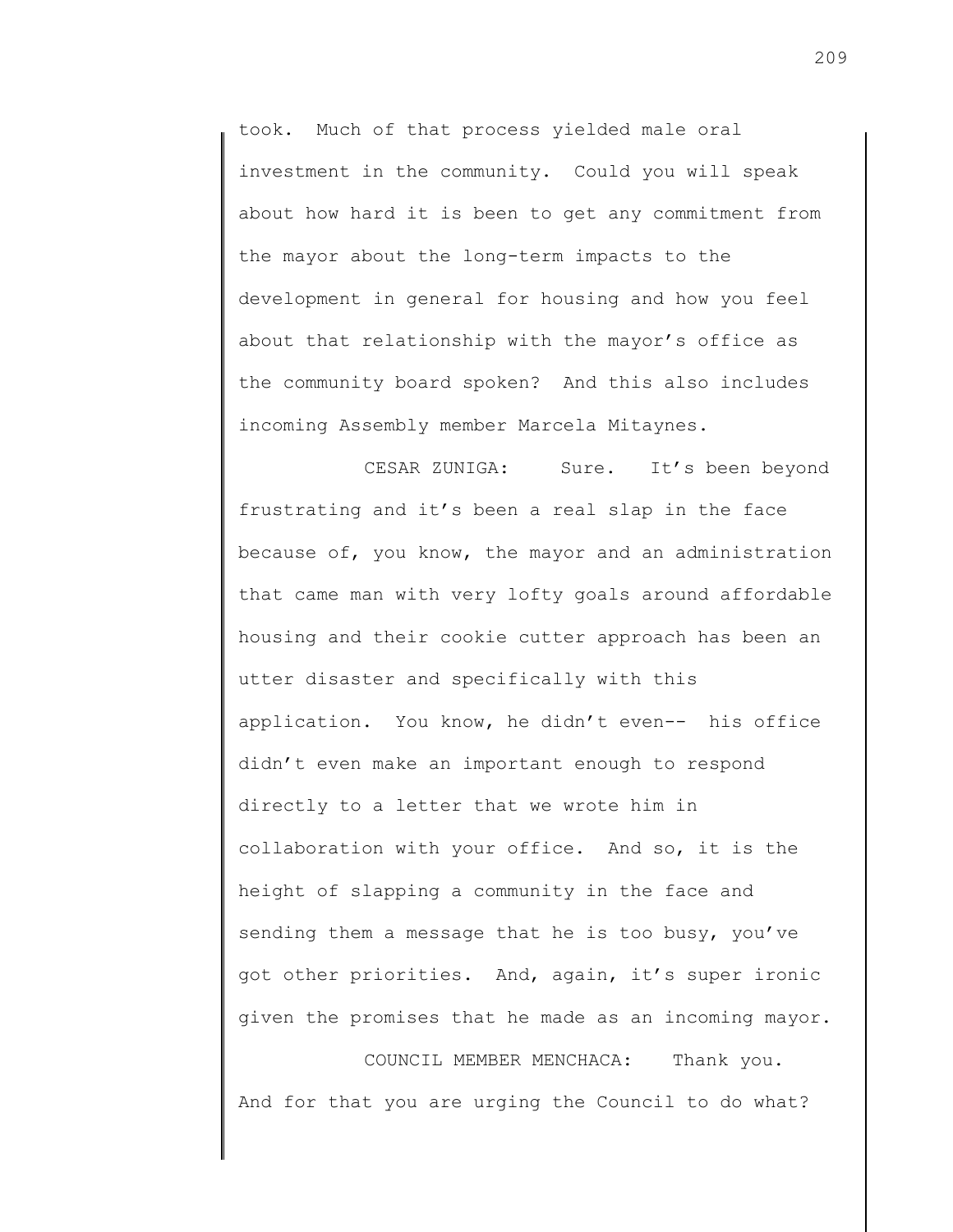CESAR ZUNIGA: Yeah. So, yeah. Let me be clear about that, right? Because I urge the Council to vote no on the application because of its current form and because of the fact that here we are down the line without a single, you know, suggestion or recommendation being incorporated into this application. And there have been opportunities along the process to make that happen and here we are. You guys are about to vote for this without a single recommendation that we took so much time to come up with and here we are.

COUNCIL MEMBER MENCHACA: Marcela? MARCELA MITAYNES: Got it. They unmuted me. Thank you.

COUNCIL MEMBER MENCHACA: Thank you. MARCEL MITAYNES: As somebody who had their own displacement pressures and turned that into a new job, and I have been doing that since, it's important to understand that we are already under pressure. There is already the displacement pressure that is being felt. There is currently a building on 23rd Street. Three buildings. The owner passed away five years ago and the children have been collecting the rent in cash and have not been paying the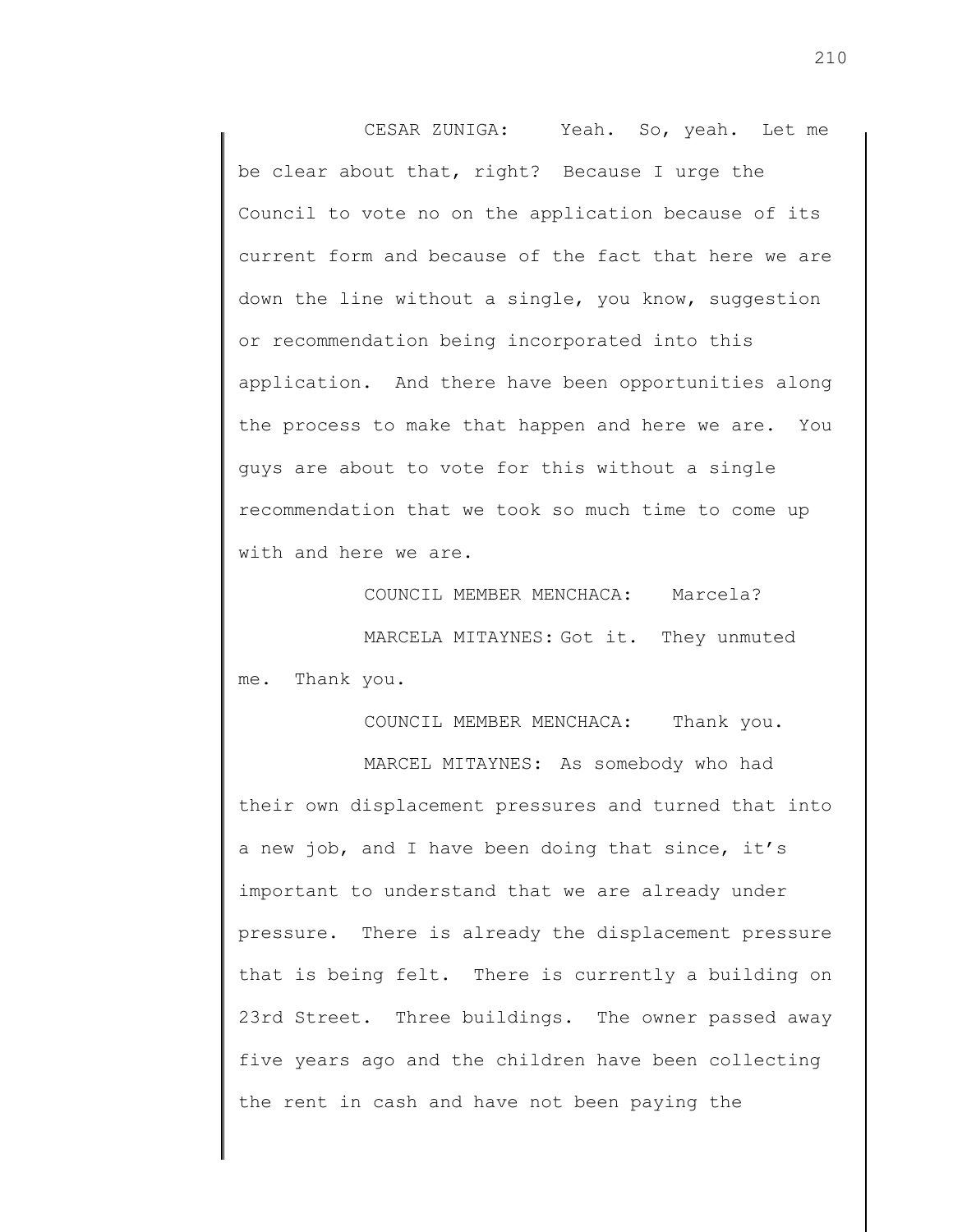property taxes. They are waiting for somebody to come in and purchase up those buildings and those tenants are vulnerable. There's another building on 42nd Street who hasn't had any cooking gas since February, during all the pandemic. This isn't an accident. This is coincidence. This is a rippling effect of the existence of Industry City already in our community. We are not expecting them to go away. They are here, but we don't see a need for them to expand. We are under tremendous pressure providing advocacy and organizing is something that our funding has been hit hardly because of this pandemic and so, we don't have enough resources.

COUNCIL MEMBER MENCHACA: Thank you, Marcela. I want to say thank you to Edline, as well, from being here in representing State Senator Zellnor Myrie and I want to, maybe, ask the land-use chair to talk a little bit about the intricate nature of the final result of the community board process and the confidence that you might have in any of those things coming to fruition and do we even have time to really go through all those pieces that were outlined by the community board? And is that fair and accountable and transparent?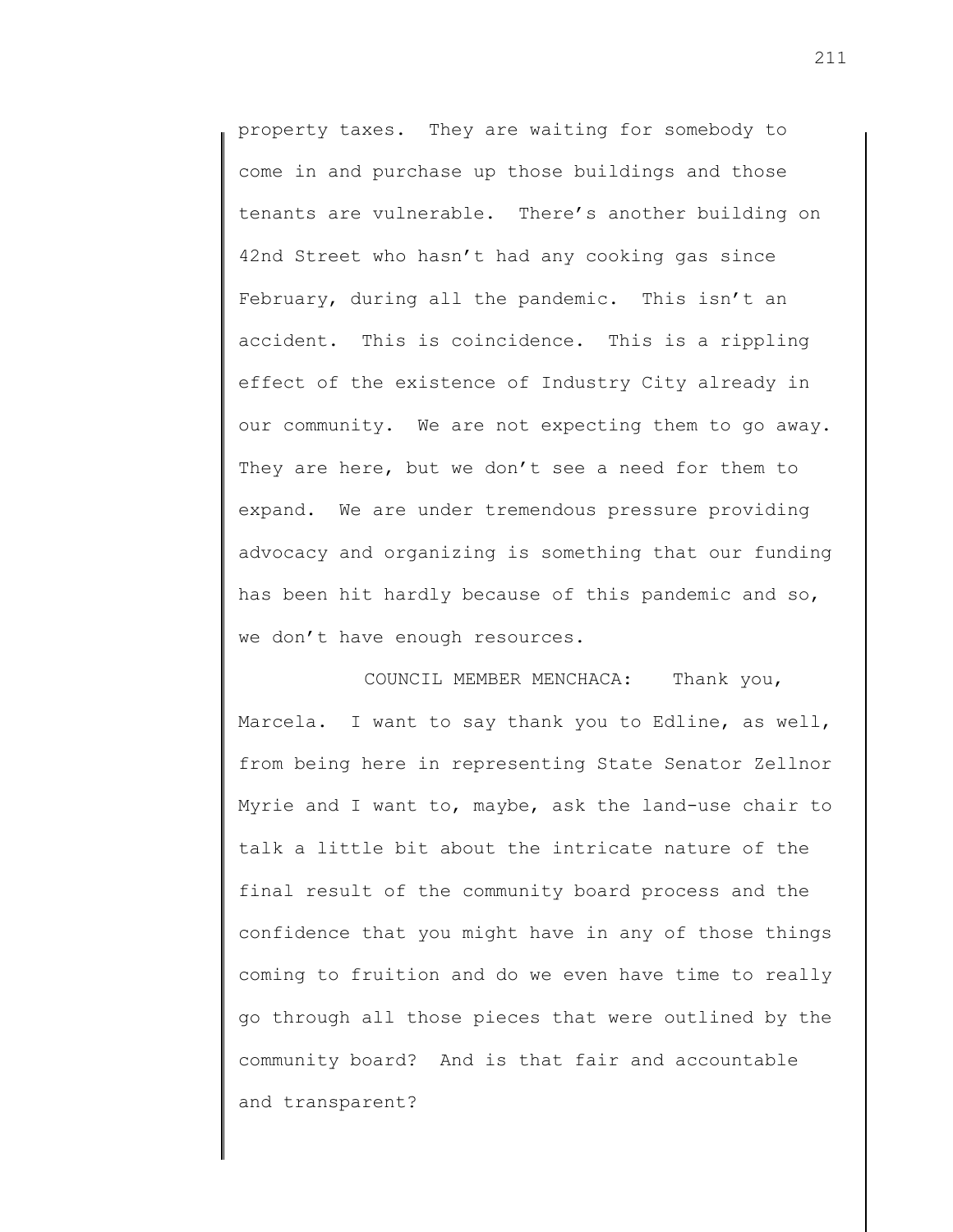JOHN FONTILLAS: Thank you, Council member Menchaca. I would just say that two years ago-- three years ago in Industry City put forth their scoping document, we on the community board had to respond and under Chair Zuniga's leadership, we developed a significant plan that focused and made primary community participation as part of the process of review. And this was very long before the ULRP process even began. Before we even got a sense of what the actual application was going to be. I would just say--

SERGEANT-AT-ARMS: Time is expired.

CHAIRPERSON SALAMANCA: I will allow him to finish his statement, please.

JOHN FONTILLAS: Great. I would just say we have the document that we put together that we are submitting as part of our testimony is supported by hundreds of people who came out in all our town halls, public meetings. We had seven standing community board committees review parts of the application. They each came up with a significant number of issues and thoughts on the plan. We have close to 70 specific issues that we would like the plan to address that the applicant would address. In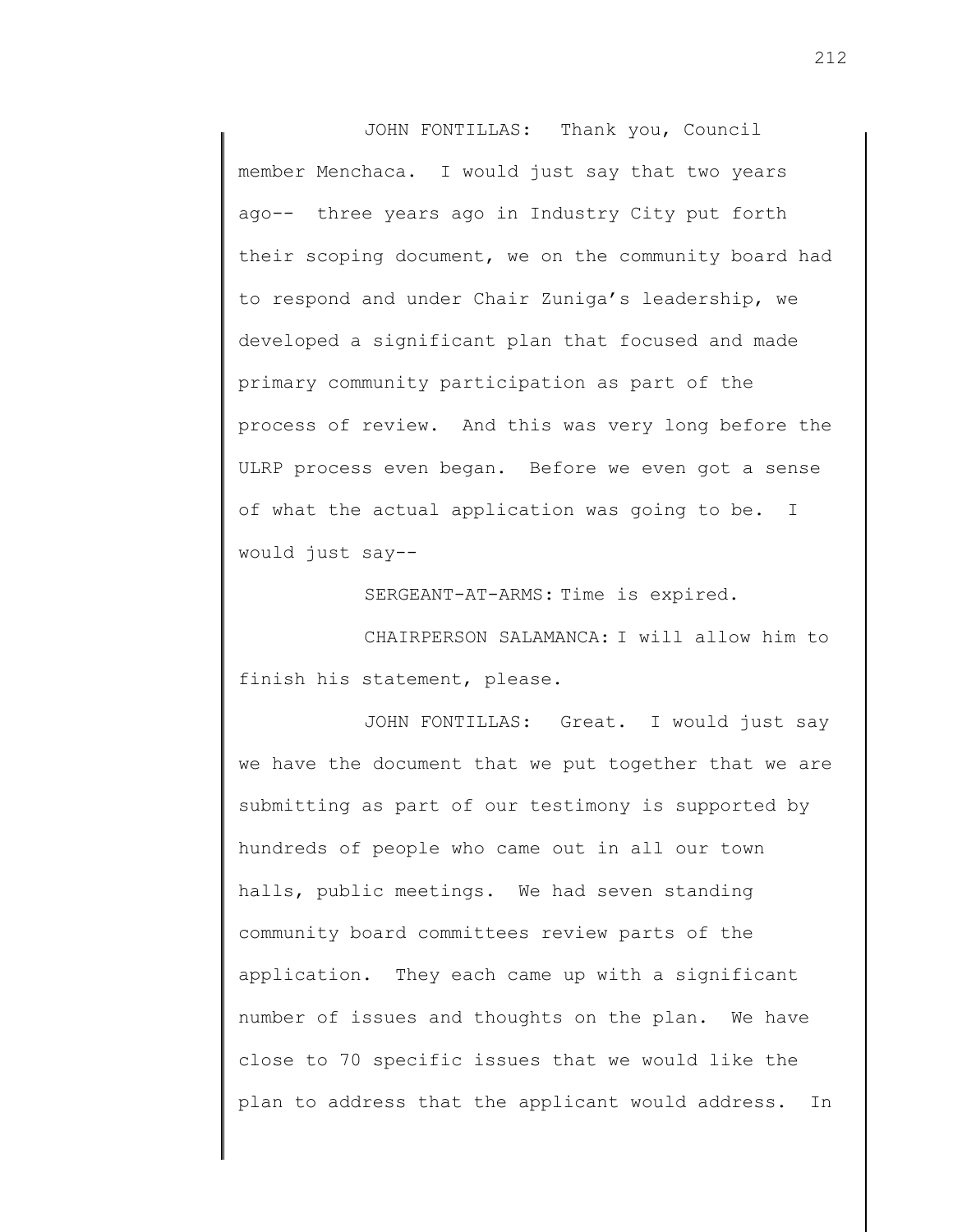addition to that, 40 specific recommendations for city and city agencies to address. We believe it is a very comprehensive view by neighborhood experts who really know this neighborhood and its needs. And I would hope that that Council does take a very close view of what these thousands of Sunset Park residents have provided you as data to review.

COUNCIL MEMBER MENCHACA: Thank you to this panel. A representative panel and a unanimous no for this application. Back to you, Chair.

CHAIRPERSON SALAMANCA: Thank you, Council member Menchaca. Are there any other Council members that wish to ask any questions that are on this panel? All right. Seeing none, counsel, may you call up the next panel, please?

COMMITTEE COUNSEL: Chair Salamanca, the next panel will include Randy Peers, Tom Gresh, Regina Meyer, Jessica Walker, and Catherine Wilde. The panel after that will include Eric Goldstein, Lew Daly, Peter Iwanowizc, and Shay O'Reilly. The first speaker on this panel will be Randy Peers.

CHAIRPERSON SALAMANCA: Mr. Peers, you may begin.

SERGEANT-AT-ARMS: Starting time.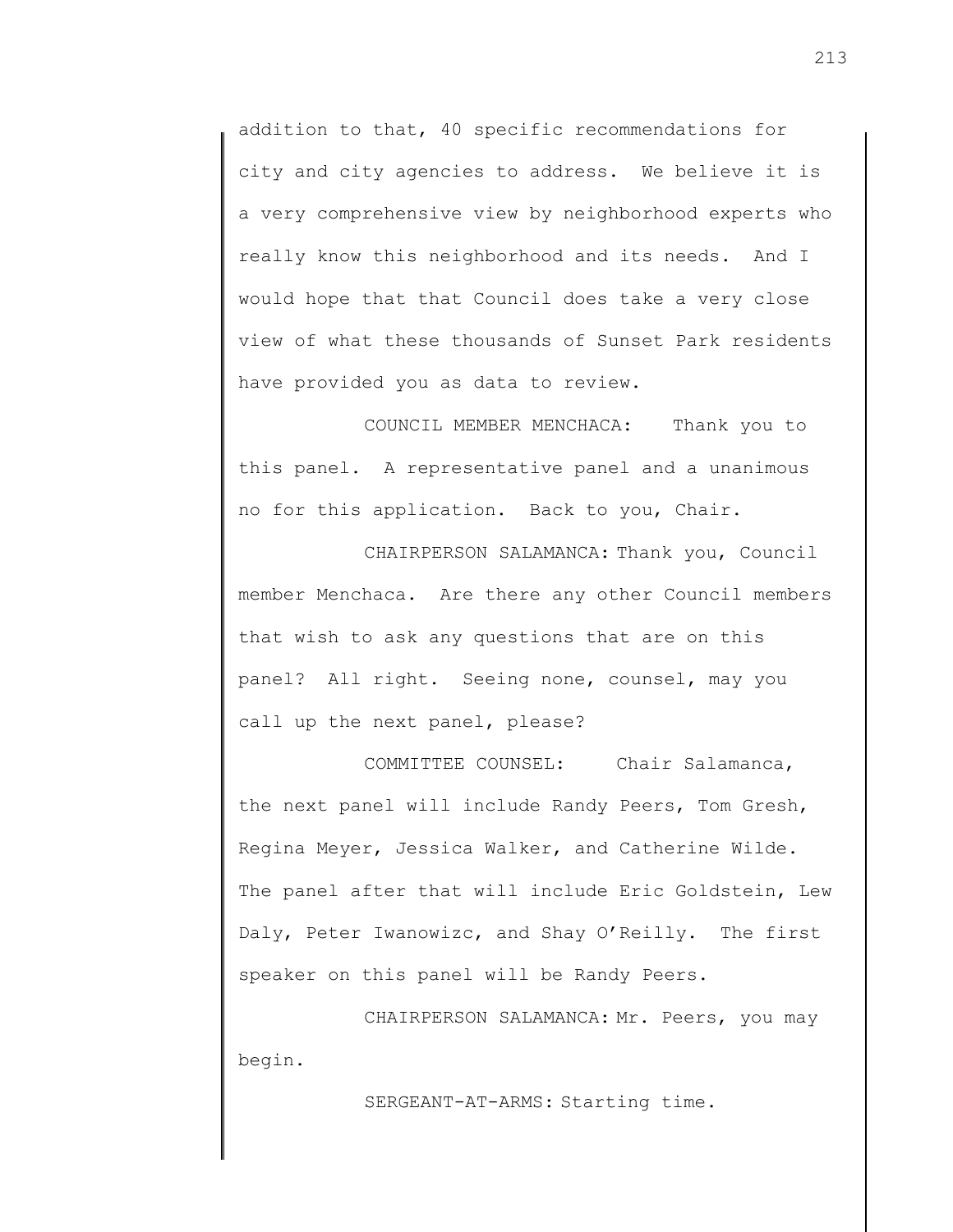CHAIRPERSON SALAMANCA: You're muted, Mr. Peers.

RANDY PEERS: Oh. There we go. Great. Randy Peers, Brooklyn Chamber of Commerce. One of the largest business associations in New York State and a champion for small business throughout the entire borough. For us, this application is without jobs and opportunity, not just for Sunset Park for client and New York City as a whole. But my insides at Industry City go well beyond my current role as chamber president. As the former chairman of Sunset Park's community board seven and past CEO of New York City's largest workforce organization headquartered in Sunset Park, I have devoted my professional life to empowering members of our community. From this unique vantage point, I want to use my time to address two very important points that are often overlooked in this rezoning debate. First, the Industry City rezoning plan is consistent and furthers the goals of Community Board Seven's 197 A waterfront development plan, adopted over a decade ago. Number one, convert vacant or underutilized property into job intensive industrial uses and create affordable rental space. Check. Number two,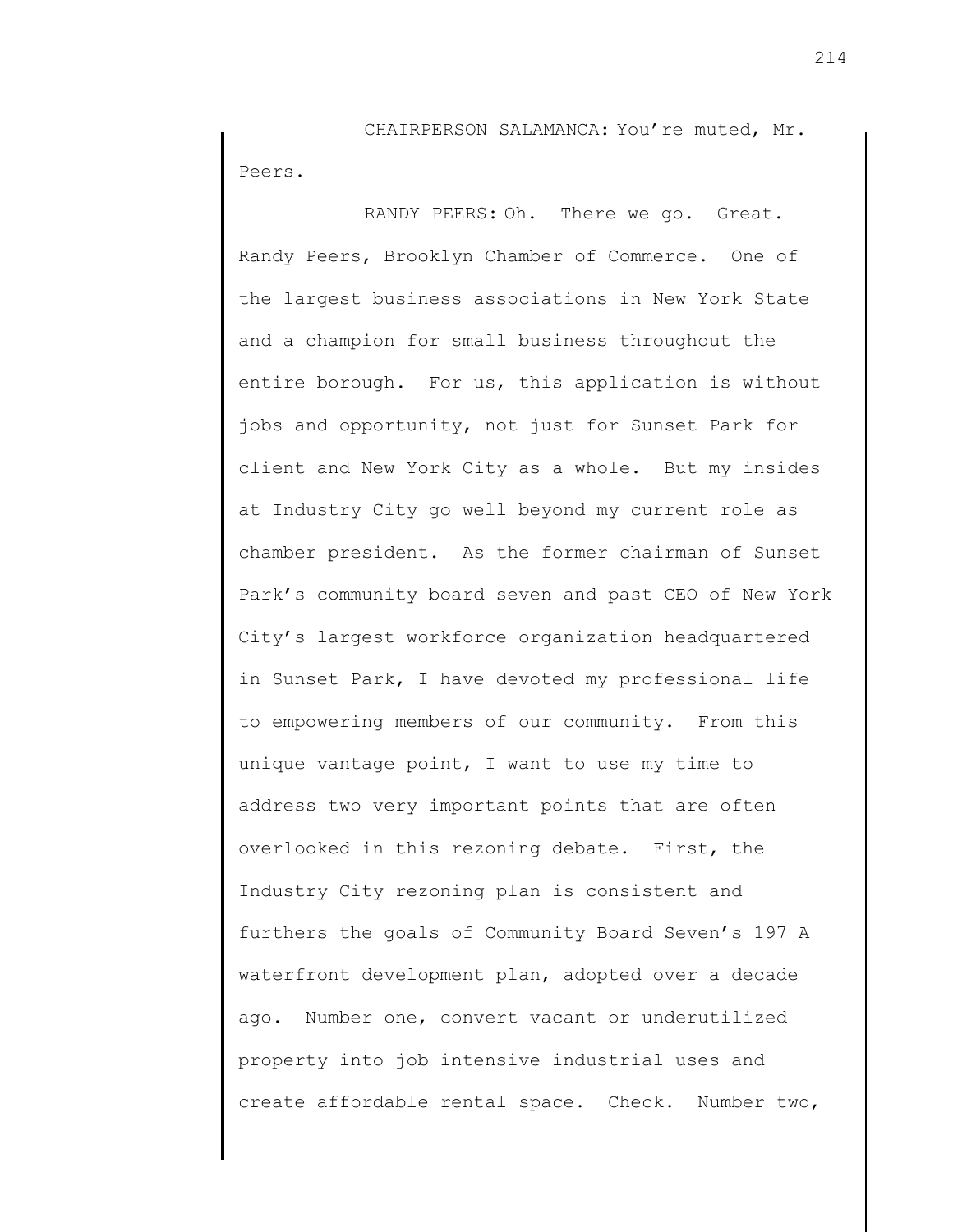explore the possibility of developing a vocational training center on the waterfront, potentially through a partnership with an academic institution. This can only be done with the zoning change. Number three, develop transportation and urban design solutions to improve conditions for both pedestrians and cyclists and facilitate waterfront access. All of their infrastructure improvements to date has been with those interests in mind. And number four, preserve manufacturing and discourage residential development. Through very clear mandates, Industry City had consistently adhered to by agreeing to community requests for manufacturing set asides and by agreeing to remove hotels from the plan. Second, job creation will, in fact, benefit Sunset Park, including its youth. Opponents of this plan are being disingenuous by suggesting that the residents of Sunset Park, including its youth, won't or can't benefit from the jobs created at Industry City. The use of Sunset Park are some of the brightest, most tech savvy young adults in New York City. Saying they can't benefit from the jobs in the creative economy is just plain wrong and, frankly, sells these youth short. The nature manufacturing has changed an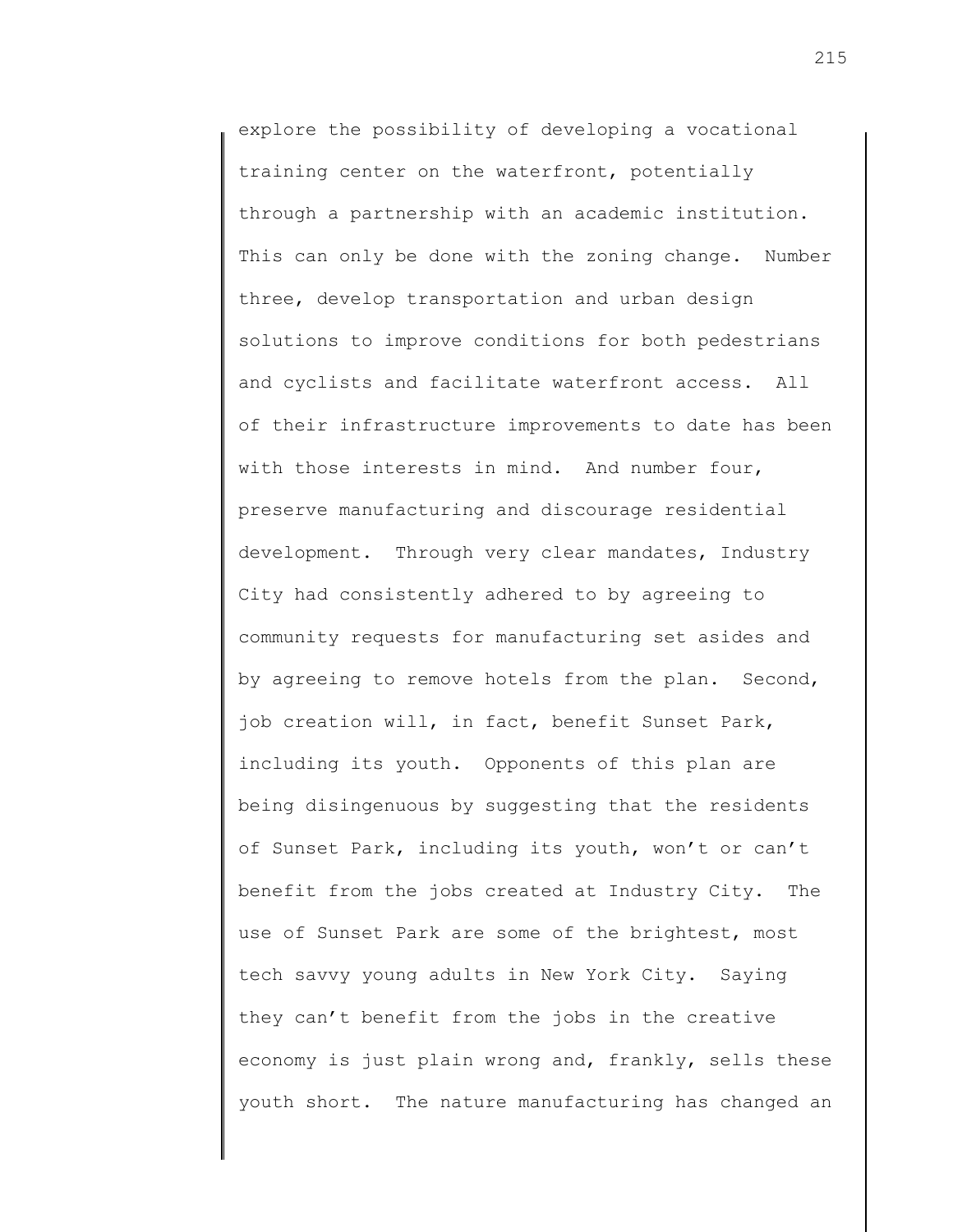SERGEANT-AT-ARMS: Time expired.

RANDY PEERS: to digital arts. You have my written testimony. We support this rezoning enthusiastically. Thank you.

CHAIRPERSON SALAMANCA: Thank you. Next panelists?

COMMITTEE COUNSEL: The next speaker is Tom Grech.

> CHAIRPERSON SALAMANCA: Mr. Grech-- SERGEANT-AT-ARMS: Starting time.

CHAIRPERSON SALAMANCA: You may begin.

TOM GRECH: Good afternoon, Chair Moya, and distinguished members of the committee. My name is Tom Grech. I am the president and CEO of the Queens Chamber of Commerce. It is truly my pleasure to join you today to speak in support of the Industry City rezoning. You may be asking yourself why is a guy from Queens, the Queens Chamber president testifying in favor of a project in Brooklyn? I felt it was very important to speak today because I believe that the rezoning of Industry City is truly a game changer that can help kick start our regional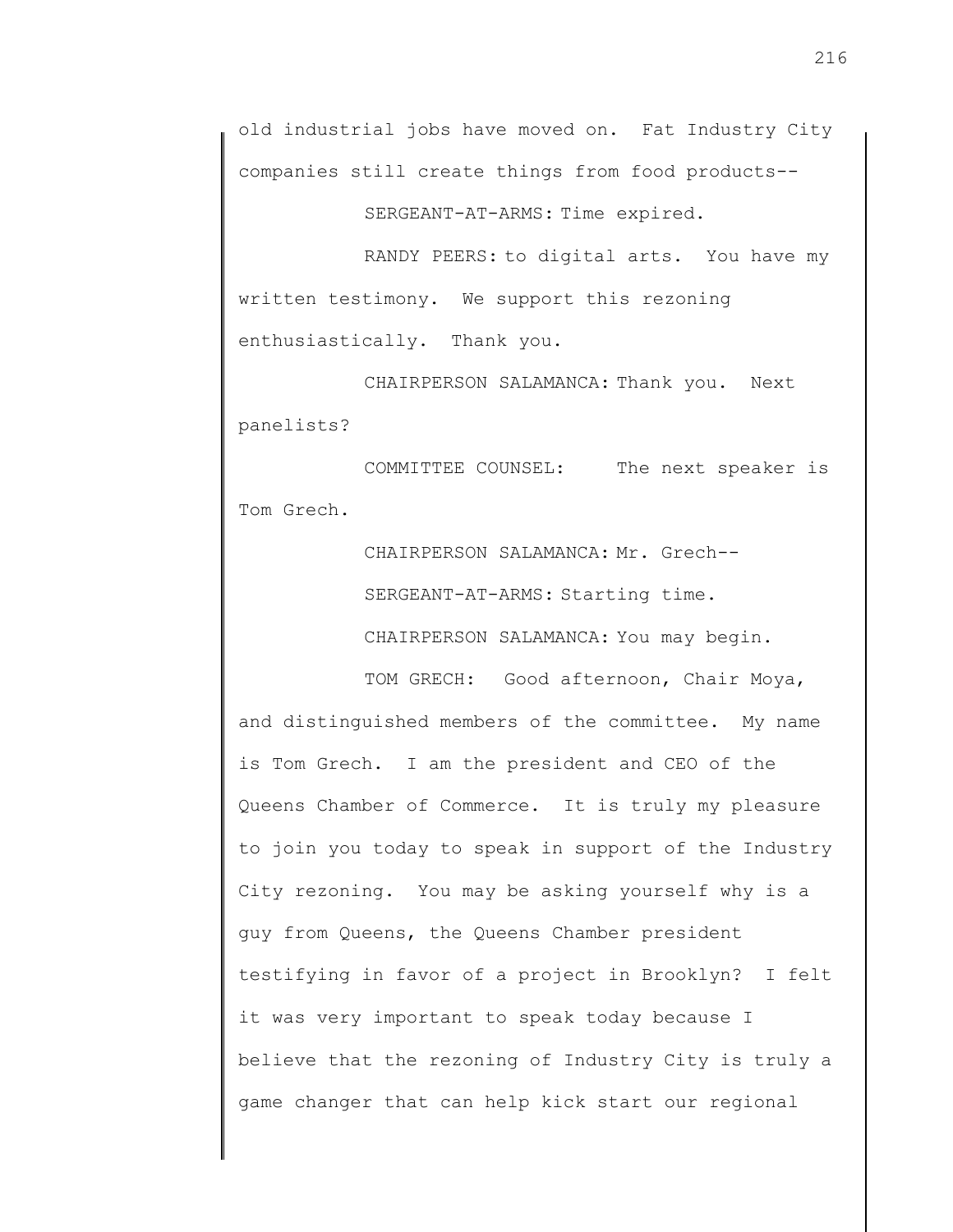economy and have an impact that extends far beyond Sunset Park. The last several months, as we all know, have taken a tremendous toll on our economy. Over 20 percent unemployment, a level not seen since the Great Depression. Thanks to our front-line workers and heroes and the leadership of our elected officials, the curve has been flattened in New York is finally winning the battle against COVID-19. But our small businesses are in a world of hurt. Now, it's time to get all New Yorkers back to work. The rezoning of Industry City will create and retain more than 20,000 jobs, spur 1 billion dollars in private investment, and generate 100 million dollars in annual tax revenue. This pandemic highlighted the need to have manufacturing space in New York City. Nationwide, America has experienced a shortage of both PPE for hospital workers and ventilators for the most critical COVID-19 cases. As companies rethink supply chains, as we are in Queens, having a manufacturing space like Industry City will be a tremendous asset to the entire city. Additionally, we need to ensure that our economic recovery reaches neighborhoods in all five boroughs, not just in traditional business districts. Since the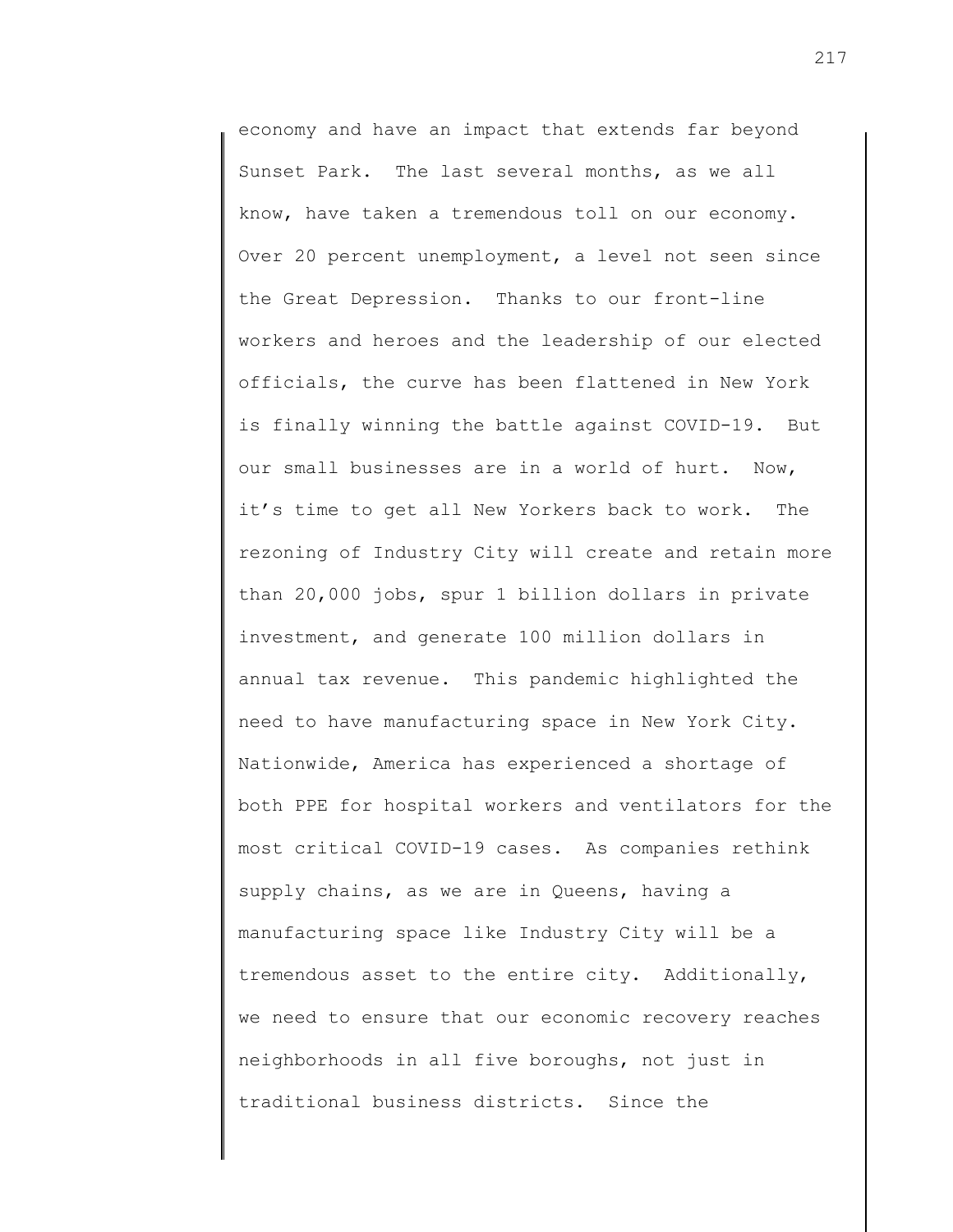reactivation of Industry City started, more than 400 million dollars of private money has been spent to procure goods and services from area businesses. 35 percent of Industry City's workforce lives in nearby neighborhoods. At a time when nearly one in five New Yorkers are out of work and hours city faces a multibillion dollar deficit, when small businesses are struggling every single day to survive, we cannot afford to say no to a project that creates jobs, generates--

SERGEANT-AT-ARMS: Time expired.

TOM GRECH: tax revenue. I urge you to support the Industry City rezoning. Thank you very much.

CHAIRPERSON SALAMANCA: Thank you.

COMMITTEE COUNSEL: Chair, the next

speaker is Regina Myer.

CHAIRPERSON SALAMANCA: Ms. Myer, you may begin.

SERGEANT-AT-ARMS: Starting time.

REGINA MYER: Thank you. Good afternoon. My name is Regina Myer and I am president of the Downtown Brooklyn Partnership, the organization that manages the three business improvement districts in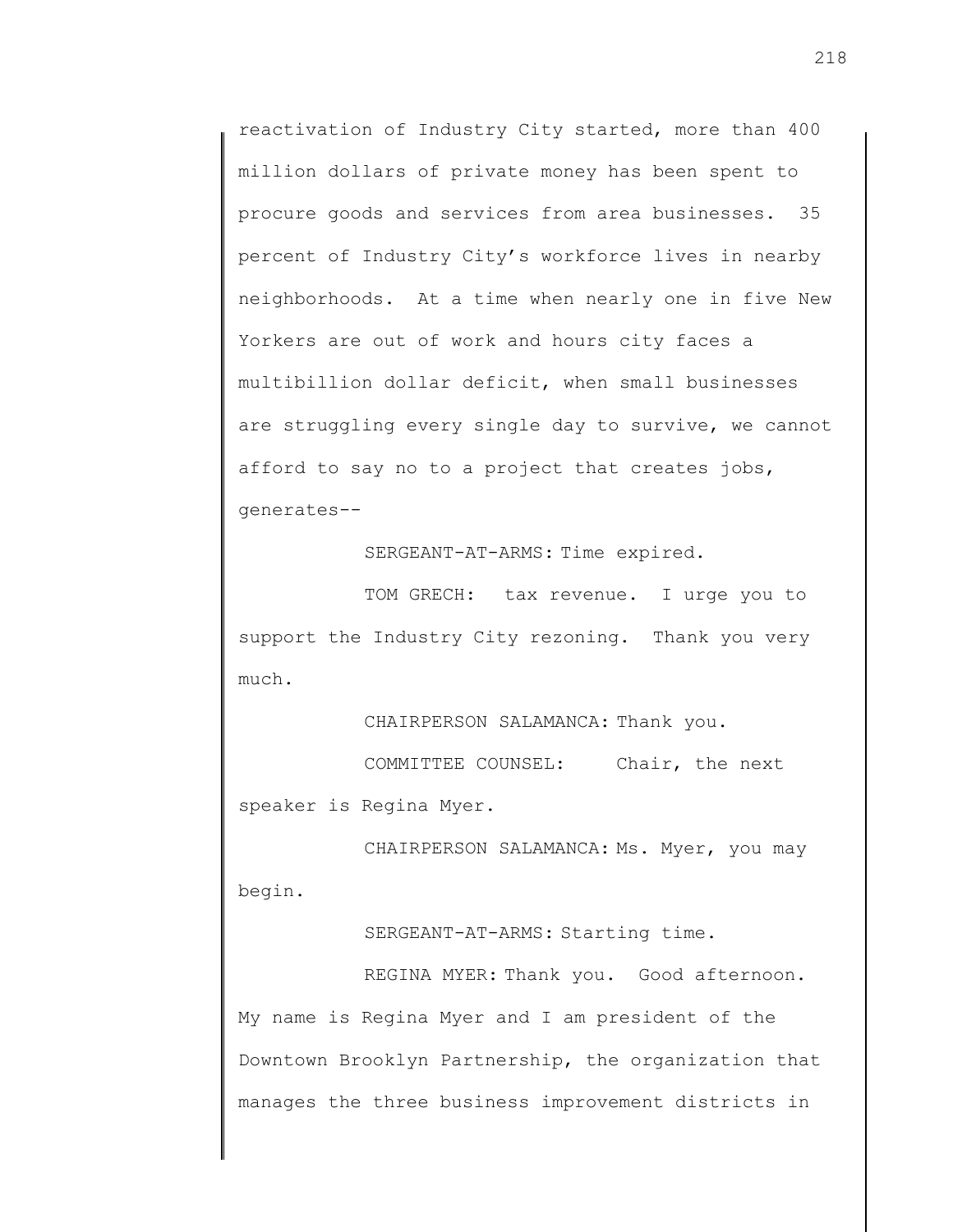downtown Brooklyn. Previously, he led the Brooklyn Department of City Planning and the development of Brooklyn Bridge Park. It's a privilege to testify on behalf of Industry City's zoning proposal. I have dedicated my career took Brooklyn's revitalization and it is never needed your support more than it does right now. I remember well that decades of decline and disinvestment in Industry City that mirrored the borough why collapse of traditional manufacturing and I have watched in amazement and admiration of the revitalization that has taken place on the massive campus over the last six years. In my view, we should be doing everything we can as a city to support this transformation and seek to replicate it elsewhere. A recent study by the Center for Urban Future highlighted the incredible growth of the economy in Brooklyn. Startup businesses are being created at a faster pace in Brooklyn than any other borough and, if Brooklyn was its own city, faster than any other city in the country except for San Francisco. The report also shows that these businesses are implying a far more diverse workforce in Brooklyn than in most other cities. The study also recommended the following strategies that are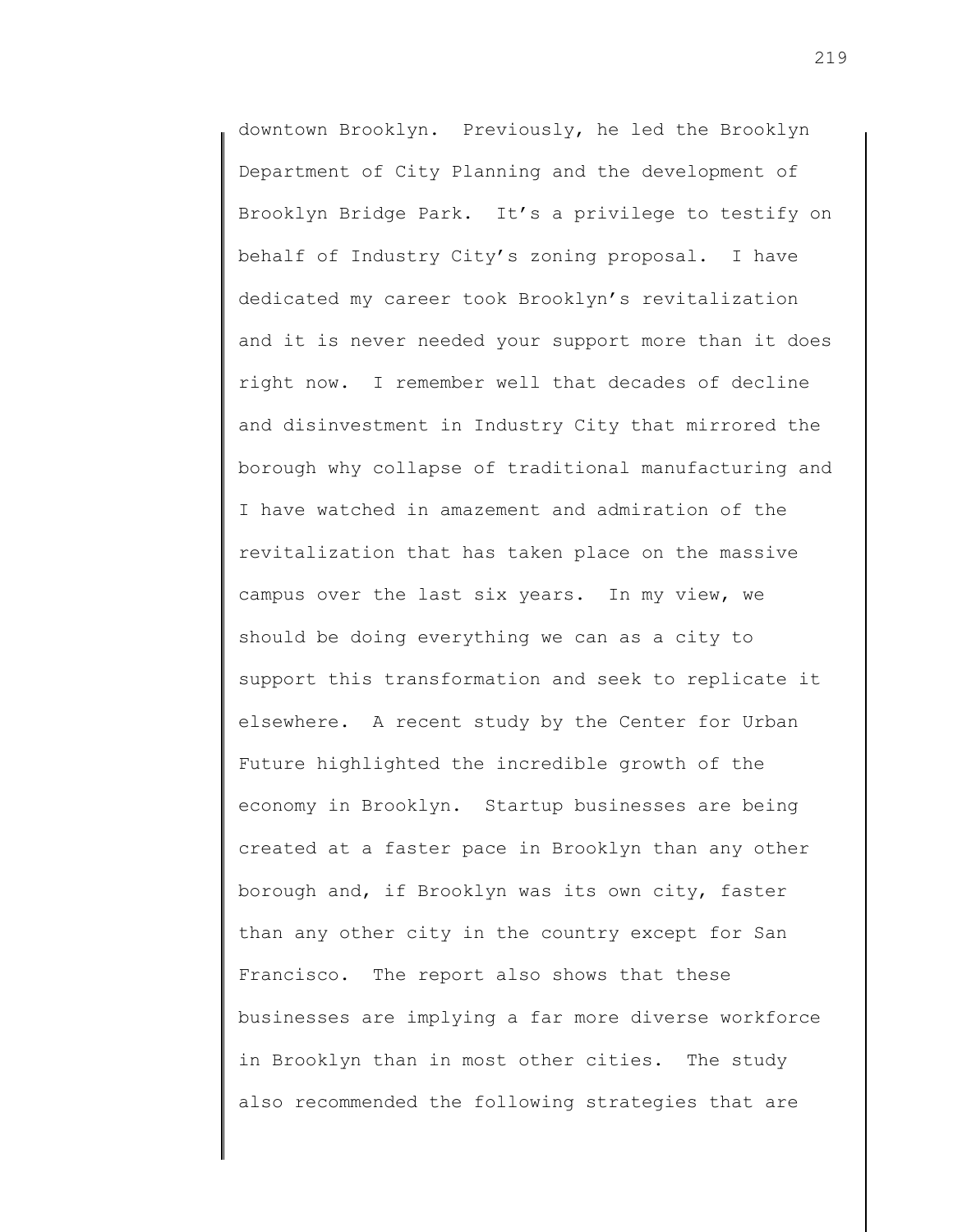key to the continued growth of the economy in Brooklyn, all of which would be facilitated by Industry Cities rezoning. First, we must continue to create affordable space for small business. Industry City has grown from 190 businesses to over 550 in just six years. The rezoning can facilitate doubling that number 2/1000 businesses. Second, we must focus additional workforce development initiatives at the local level, and bedded in growing commercial campuses. Andrew Campbell and his team have achieved immense success with this model at the Navy Yard and repeated this with Innovation Lab at Industry city. We must grow these initiatives. Third, colleges and universities--

SERGEANT-AT-ARMS: Time expired.

REGINA MYER: directly connect with businesses and the innovation economy. Thank you so much. I support this rezoning and I thank you for the time.

CHAIRPERSON SALAMANCA: Thank you.

COMMITTEE COUNSEL: Chair, those are the available speakers for this panel. At this time, to those waiting and listening, I would ask back, if your name is Jessica Walker or Catherine Wilde,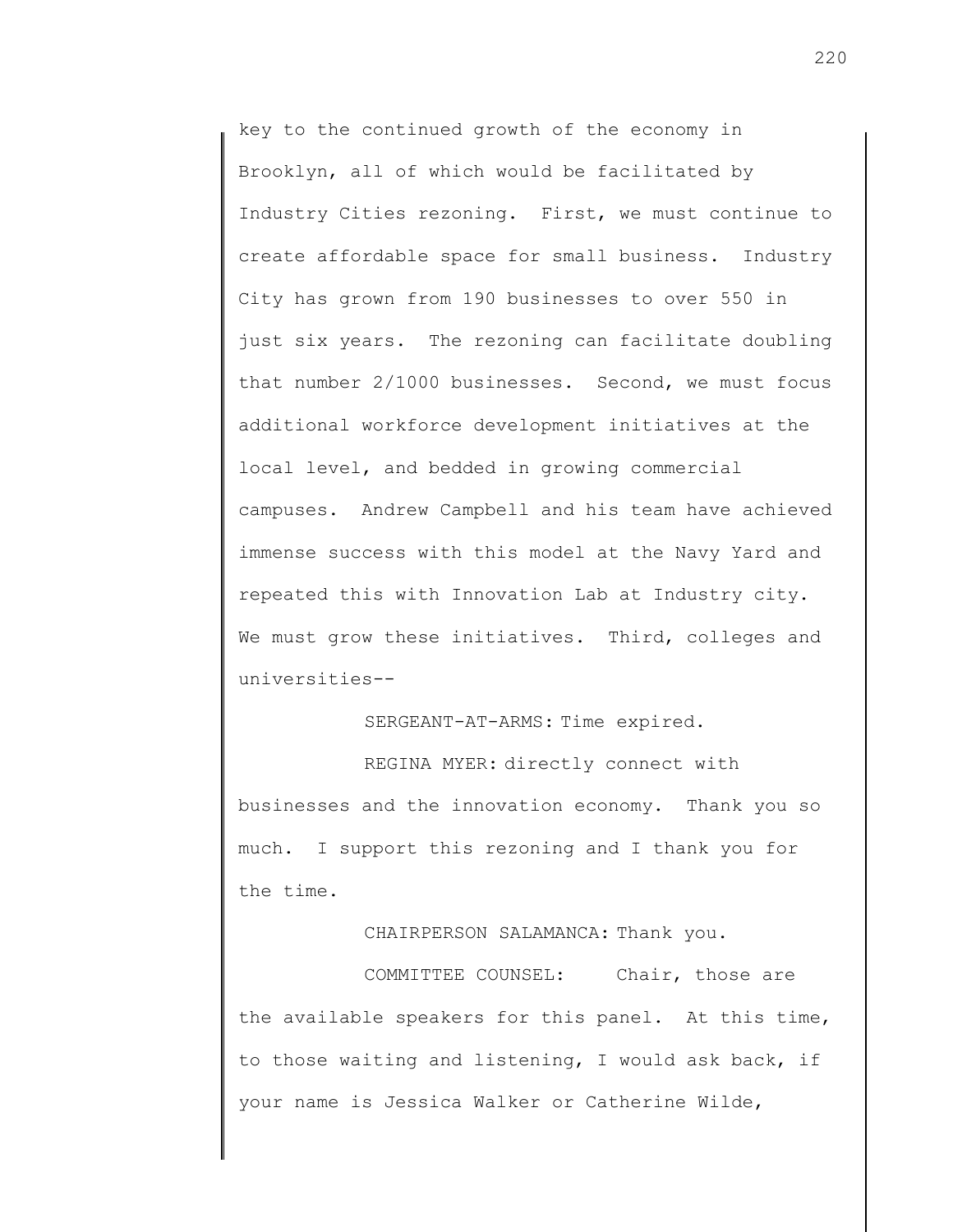CHAIRPERSON SALAMANCA: All right. In that time, I will hand it over to Council Member Menchaca for questions.

COUNCIL MEMBER MENCHACA: Thank you, Chair. And I want to say thank you to all of you. We know each other and all the work that we're doing, mine is Tom who is in Queens. All the work we're doing together in Brooklyn. I just have one question and that is accountability. You are all touting the transformation and the work in the jobs. I'm glad I didn't hear 20,000 jobs because I think we clarified that. We're talking about 7000 new jobs, but how are we going to hold this whole thing accountable? And that is my only question to this panel. Whomever is inspired to speak on that, I would like to hear from you.

RANDY PEERS: Inspired. That's an interesting concept, Council member, but thank you for posing it. I mean, I think a community benefits agreement was the hope for almost everybody in the community and it's not even clear to me exactly how it fell apart. And maybe you can shed some light on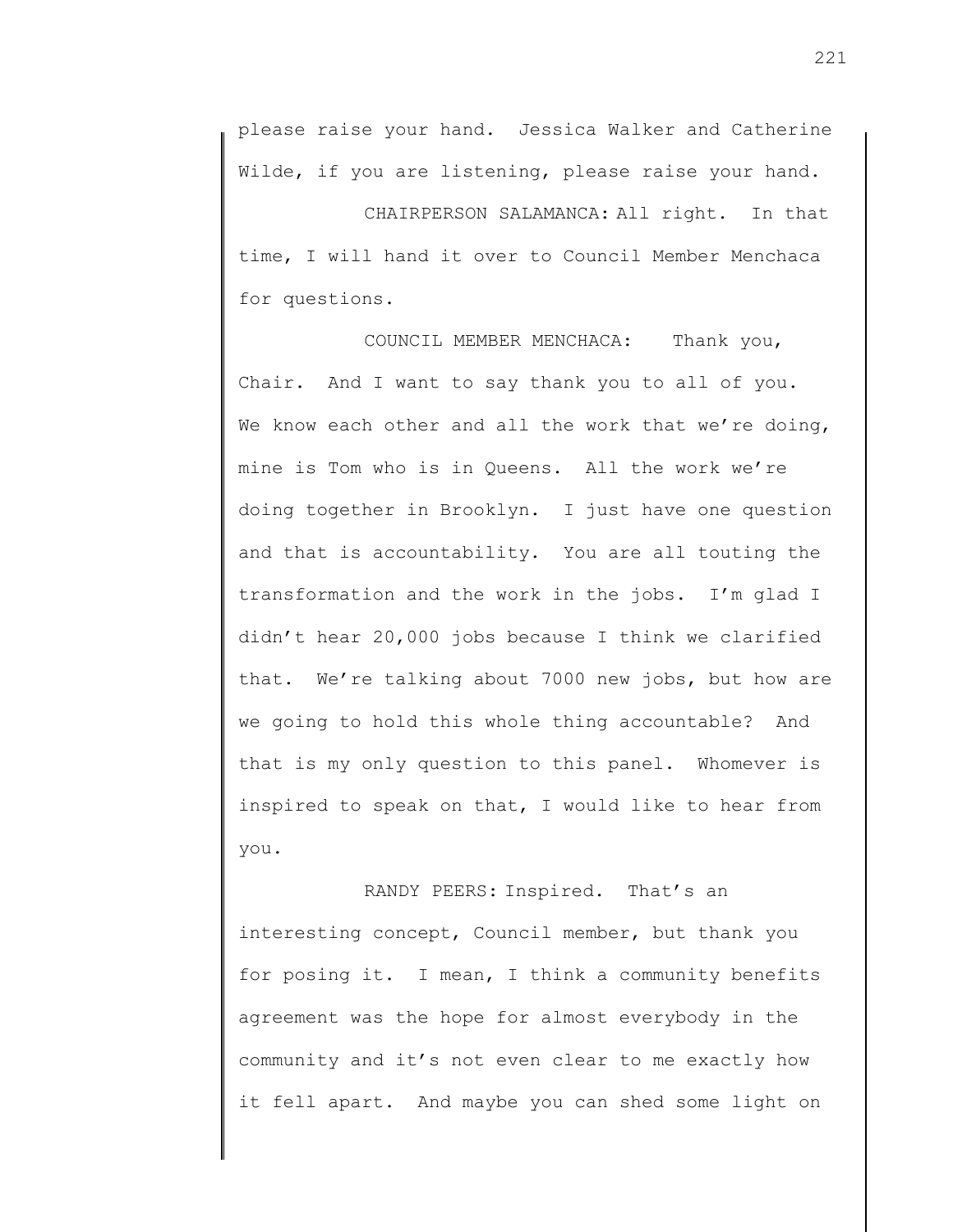that because there was a group that was working towards a CBA. A group that you selected the members of. A group that you preempted with your coming out against the project before they were able to even report out in terms of what the recommendations were to be. And now it is my understanding that, if that group is still meeting-- and, once again, I'm not privy to any of that, but if they are still meeting, there are people in the group who are not even working towards a community benefits agreement, but, rather, are simply there so that they can reaffirm your opposition to the project. So, I mean, I would love to see a community benefits agreement that was truly a community benefits agreement that we all could work together on. Really truly all of us, including the issue of displacement because I think that is something we all agree on and we look forward to working on that with whomever really does want to step up and work on it.

REGINA MYER: And I would echo this. In projects that I've worked on throughout the borough, it's the long-standing commitment on a CBA that all people bring to the table and that is something that the City Council and Jamestown should be together--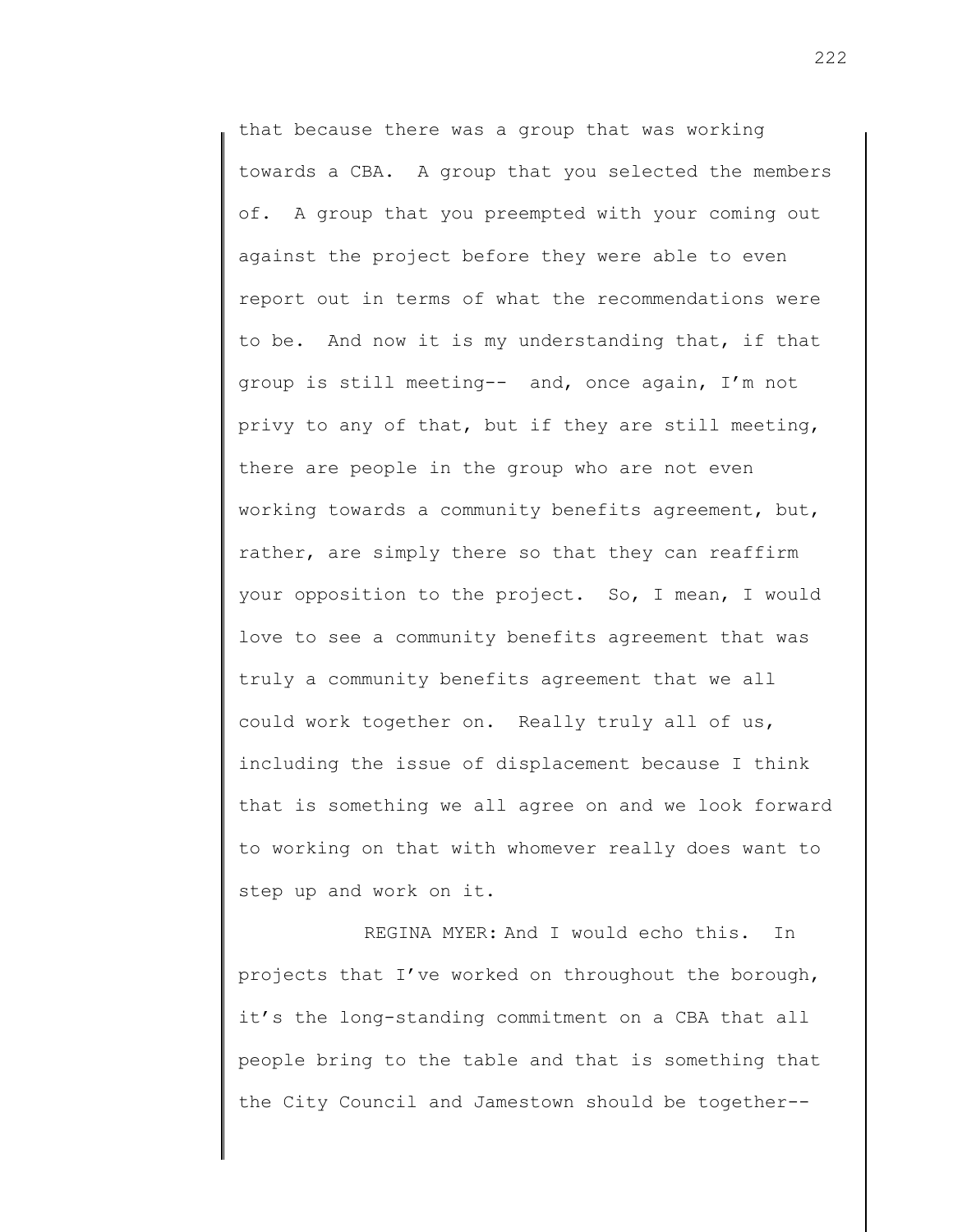Excuse me. Industry City should be together on. And those are the kinds of things that can be calm and bedded in meetings within the community board or some other group. Coming, as somebody who is not an expert like Randy is on the machinations of board seven, I won't be so presumptuous, but, really, there is the space here to devise a process after a CBA where everybody is accountable. And I'll admit it. It is work. It is tedious work at times. It's a lot of meetings. Now we know we can do it remotely, but it's that kind of commitment that could give you the assurance that, month by month commitments are being made and that issues arise. I mean, issues that we have heard even in this hearing today. Those are the kind of things that need erring constantly to make sure we get this right

TOM GRECH: Council member, may I respond, as well?

COUNCIL MEMBER MENCHACA: Absolutely.

TOM GRECH: So, I think I'm an honorary Brooklynite. I married a woman from Greenpoint, so I hope that counts. But, in all seriousness, you know, I just think were at about the halfway mark of this pandemic. I don't think we have seen the worst yet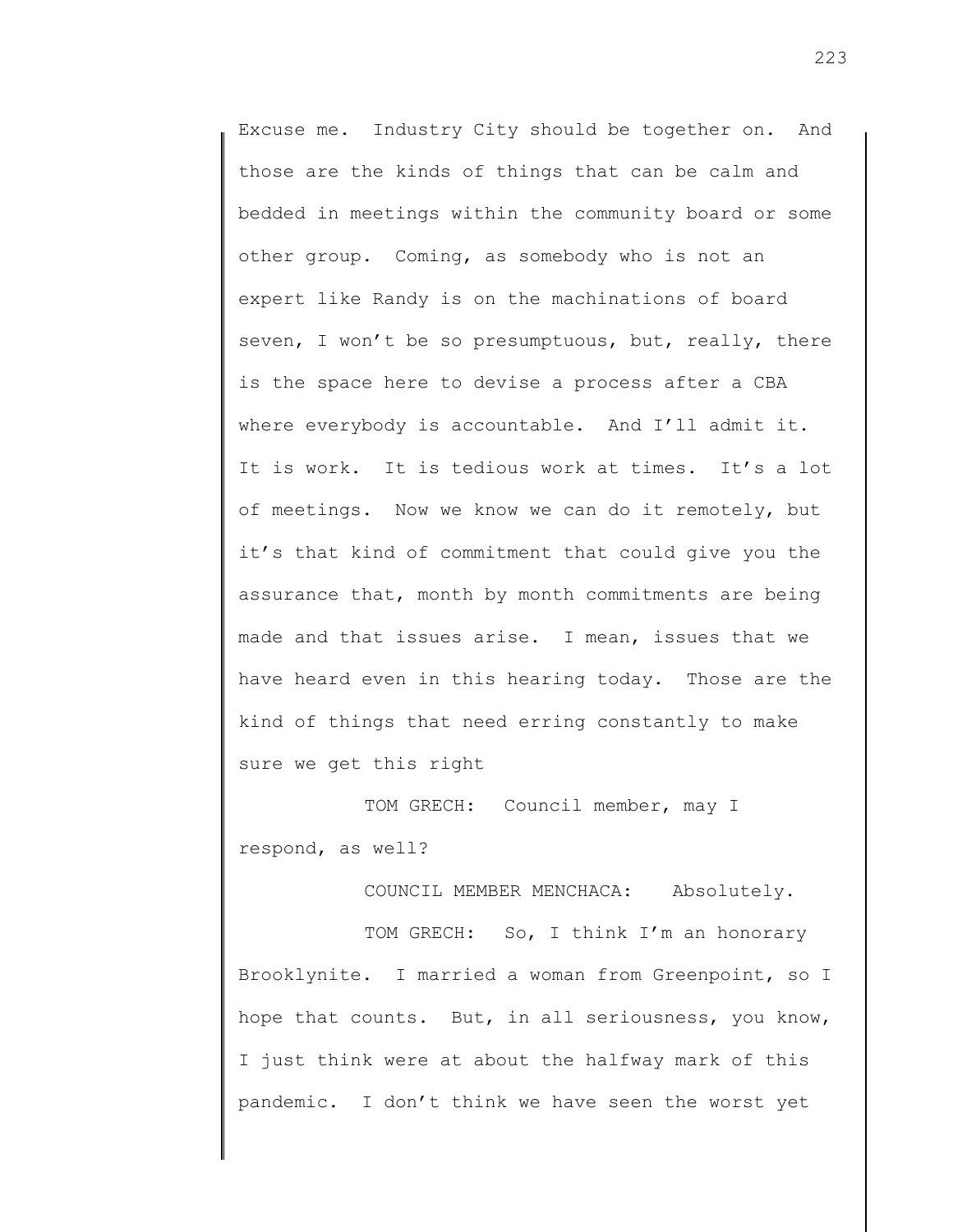of the ongoing job crisis. Lots of us are focused on things like restaurants. There is 6000 restaurants in Queens County. We expect have to never open again, so we're going to see a lot worse losses, I believe over the course of the next 6 to 9 months unless things drastically change for lots of reasons and lots of areas, but the job functions, whether it is 7000, 20,000, I think the advent of something like this is a pebble in the pond. The ripple effects are going to be huge, like many other projects out there and I do think that it will spur lots of other investments in other areas, not only in Brooklyn, but hopefully in places like Queens and the other boroughs, as well.

COUNCIL MEMBER MENCHACA: Awesome. Thank you to this panel.

CHAIRPERSON SALAMANCA: All right. Thank you. Are there any other Council members that are on the panel that wish to ask questions? All right. Seeing none, counsel, can you please call up the next panel?

COMMITTEE COUNSEL: Chair, the next panel will include Eric Goldstein, Lou Daly, Peter Iwanowizc, and Shea O'Reilly. The following panel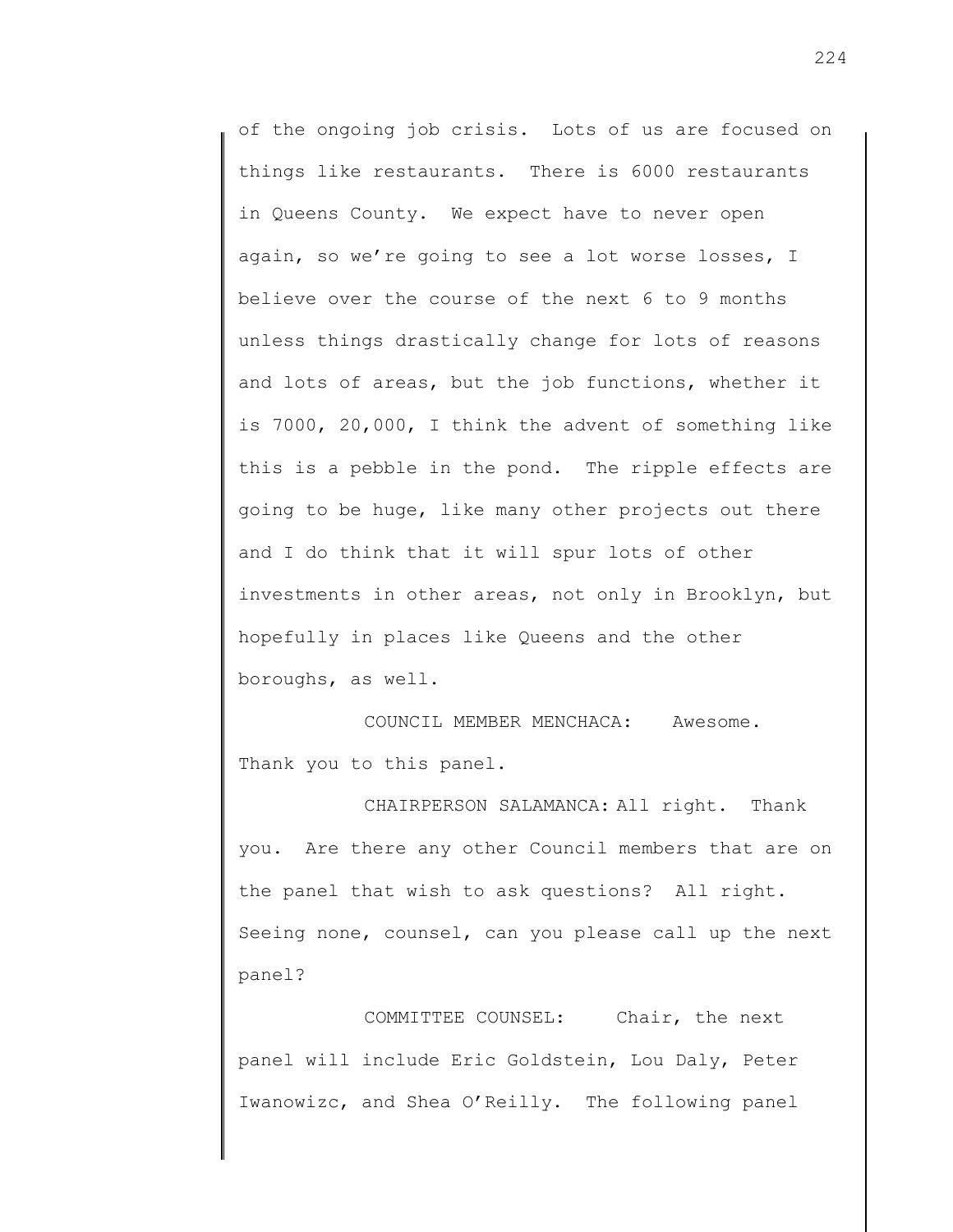will include Pat Whelan, Jacqueline Capriles, Eric Aleman, Chris Taylor, and Shalini Norman. Excuse me, Chair. If Jessica Walker and Catherine Wilde, we asked them to raise their hands. That concludes this panel. Eric Goldstein will be the next speaker.

CHAIRPERSON SALAMANCA: All right. So we're calling Mr. Eric Goldstein, correct, counsel?

COMMITTEE COUNSEL: Yes.

CHAIRPERSON SALAMANCA: All right. Mr. Goldstein, you may begin.

SERGEANT-AT-ARMS: Time.

ERIC GOLDSTEIN: Good afternoon, Mr. Chairman. I am Eric Goldstein, New York City environment director at the Natural Resources To sense Council. I am going to summarize my testimony and identified three issues of concern from our review of the final environmental impact statement. First, as the projects planned for significant new office space construction makes sense in a post-COVID-19 world, where demand for work place office space is likely to be significantly reduced for years. The project and envisions hundreds of thousands of square feet of new office space, but these changed circumstances are significant and the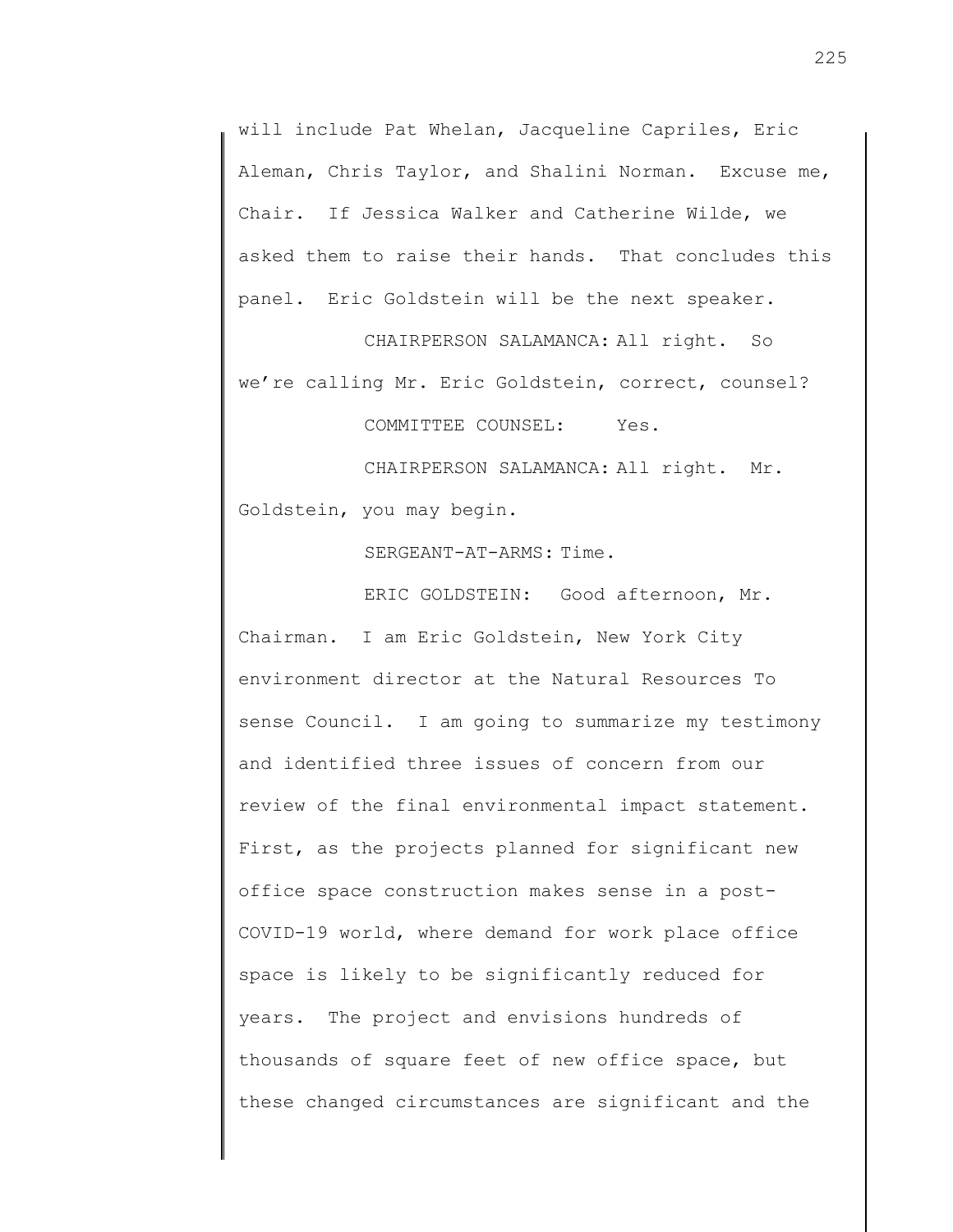bottom is dropping out of the New York office market. Changed circumstances are significant enough to warrant an update to the environmental analysis prior to Council action on the proposed rezoning and the Council needs to ask itself does this plan makes sense in today's world? A second concern involves the dangers from the projects nefarious location along the Brooklyn waterfront. In an era of climate change when new construction is expected to last 80 or even 100 years, city officials should look very skeptically at major new proposed construction and flood zones. But the final environmental impact statement fails to spell out detailed measures to ensure that all necessary steps will be taken to minimize flooding and storm surge impacts on the project site and in the surrounding community. Finally, the proposal is inconsistent with the various government resiliency and coastal planning goals and objectives. Mayor de Blasio's One NYC 2050 plan commits the city to refine and strengthen climate resiliency design guidelines to propose updates to the cities building code and to advance citywide zoning amendments to its advanced resiliency protection for all New Yorkers. The Speakers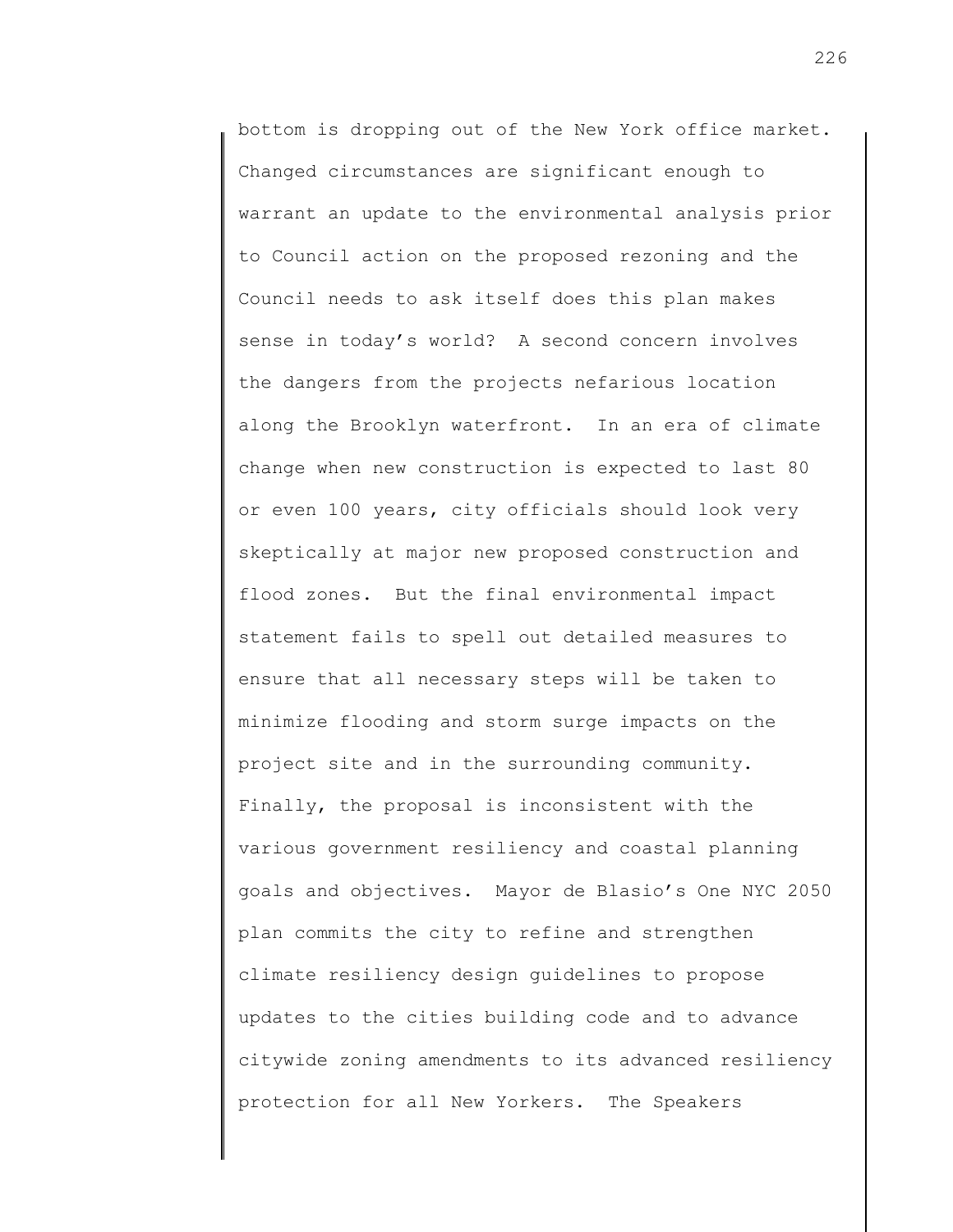Securing our Future climate change plan, which we really like, holds for the development that the five borough resiliency plan, but these enhancements haven't yet been implemented yet. If advancing one of New York's largest waterfront development projects in years without the benefit of such needed reforms is unwise. We spell out these and other concerns and our written statements and I thank you for your attention.

SERGEANT-AT-ARMS: Time expired. CHAIRPERSON SALAMANCA: Thank you. COMMITTEE COUNSEL: Chair, the next witness is Lew Daly.

CHAIRPERSON SALAMANCA: All right. Mr. Dailey, you may begin.

SERGEANT-AT-ARMS: Starting time.

CHAIRPERSON SALAMANCA: Mr. Daly?

LEW DALY: Yes. Hi.

CHAIRPERSON SALAMANCA: All right. You may begin.

LEW DALY: I was having trouble getting unmuted. Sorry. Thank you to Council members for this opportunity to comment on Industry City's rezoning application. I am Lew Daly. I'm the policy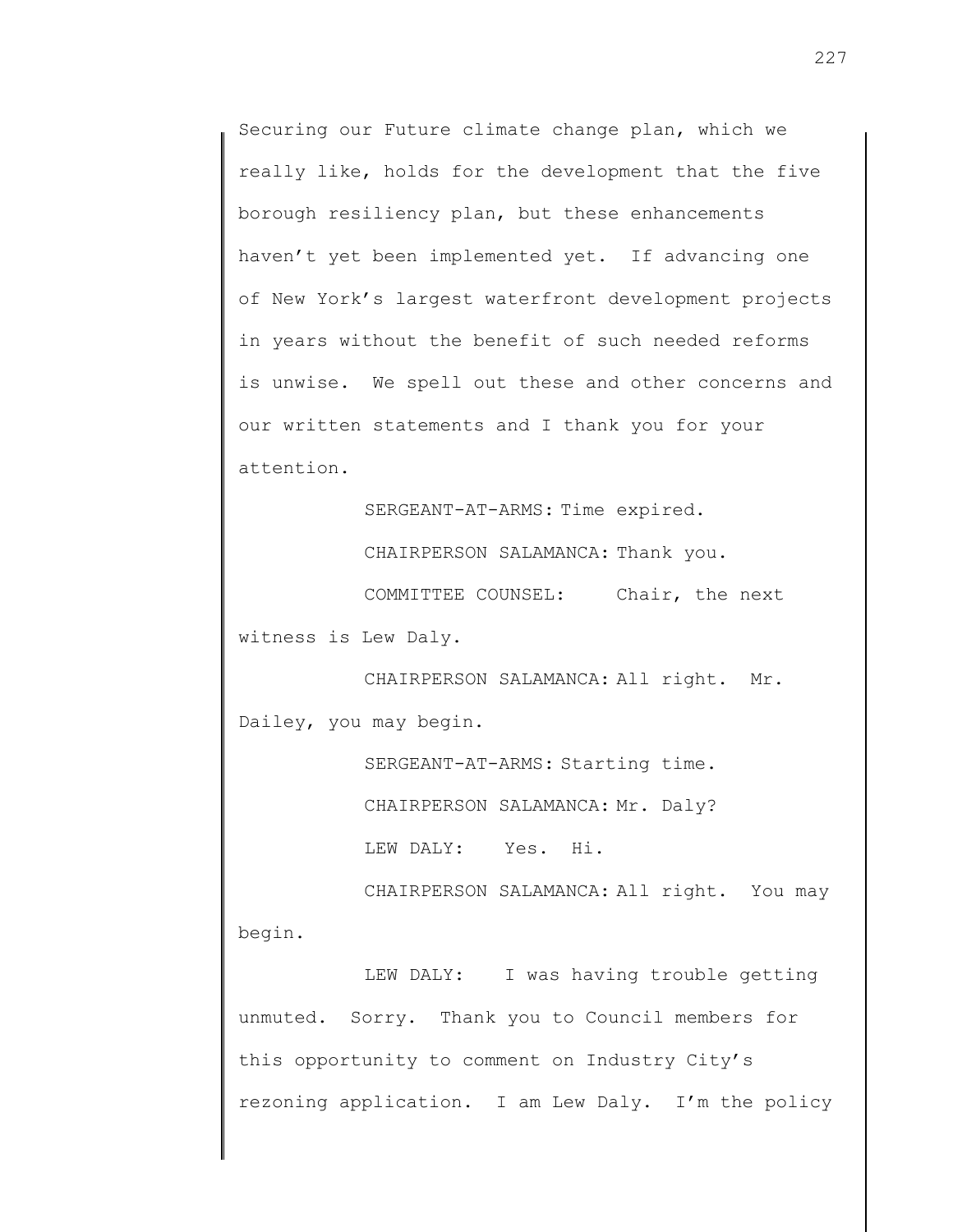analyst with Demos, a public policy think tank focusing on racial and economic justice and based here in New York City. The application in question should be denied. I will focus on the central questions of jobs and climate change in my remarks. First, to my knowledge, as we have heard today, Industry City's projection of supporting 15,000 or 20,000 jobs or maybe only 7000 new jobs has not been fully explained or subject to public scrutiny or peer review and should be viewed with great skepticism. Among other questions, is this projection job ceiling assuming an overinflated occupancy rate by employers even by pre-COVID standards, let alone post-COVID standards? And how much of this employment will be comprised of permanent good paying full-time jobs for local residents? Almost certainly, the answer is, a small fraction. Overpromising on jobs numbers and underperforming on job quality for local residents is a hallmark of this kind of commercial development in many cities. The rezoning will further lock Sunset Park into a pattern of retail and office jobs, replacing industrial jobs. An average wages for local residents will fall as a retail employment expands on the expense of manufacturing. Moreover,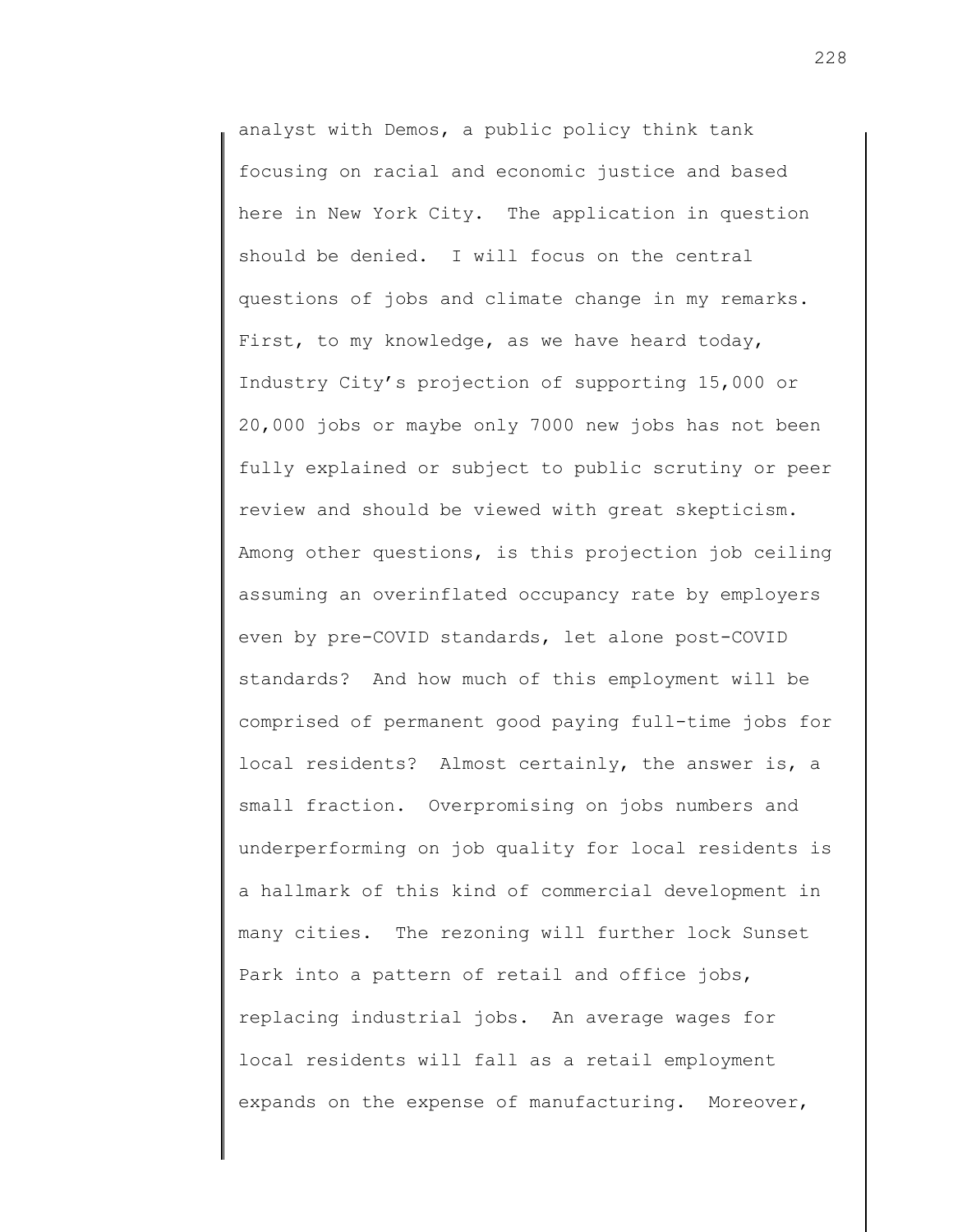local small businesses will be put in harmful competition with new vendors catering to the more affluent consumption of transplanted innovation economy workers. Creating jobs to supply our communities with climate solutions are the future of our economy and the future of Sunset Park, but this is, most, an afterthought in the Industry City proposal. Sunset Park is poised to be, major regional hub of the clean energy transition with sufficient public investment, as will be necessary to achieve the mandates of state and--

SERGEANT-AT-ARMS: Time expired.

LEW DALY: municipal climate loss. I will submit the rest of my testimony by email. Thank you for your time.

CHAIRPERSON SALAMANCA: Thank you. Thank you.

COMMITTEE COUNSEL: Chair, the next speaker is Peter Iwanowicz.

CHAIRPERSON SALAMANCA: Mr. Iwanowicz, you may begin.

PETER IWANOWICZ: Good afternoon. Thank you very much. Last year, New York State and acted the Climate and Leadership Community Protection Act.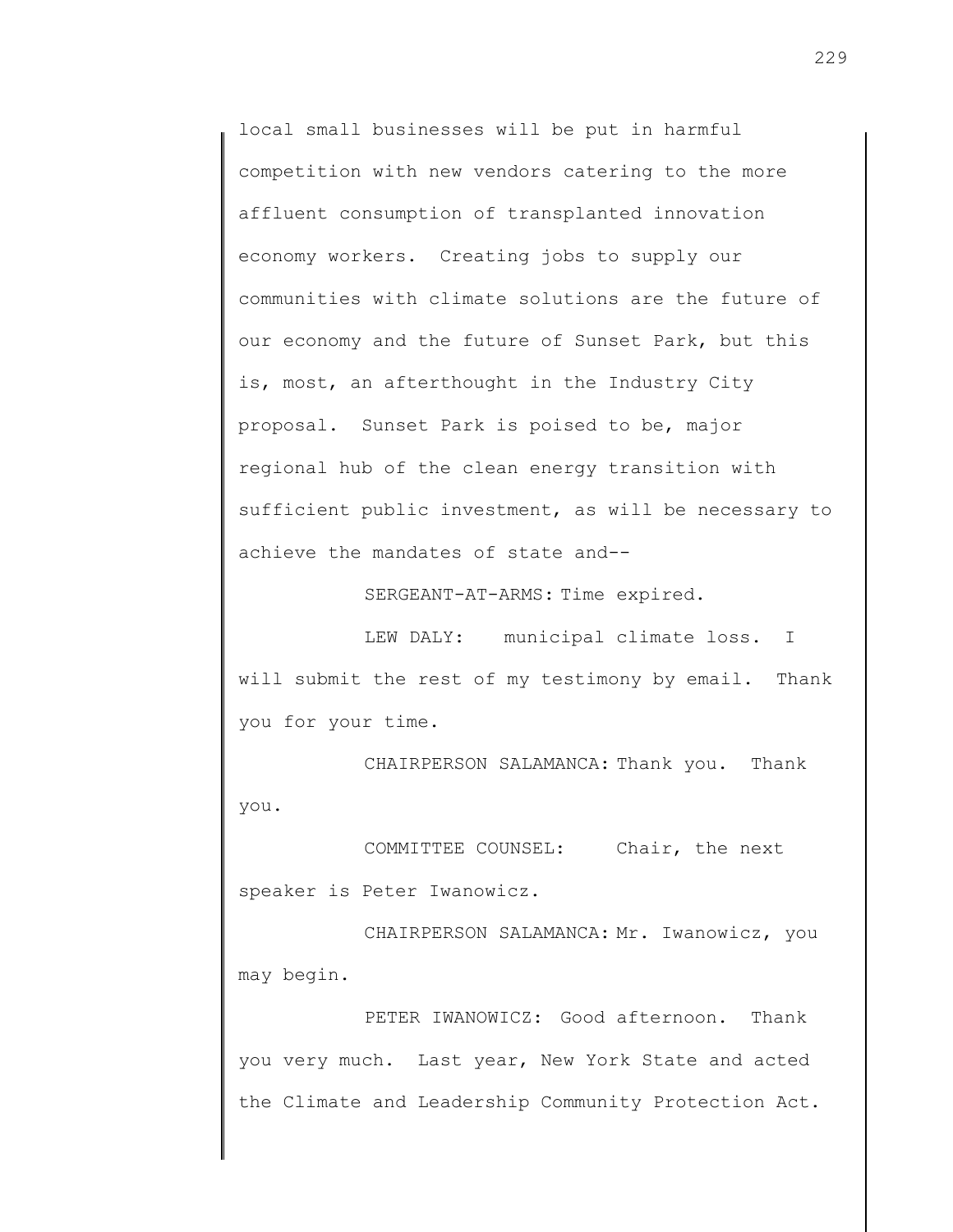The New York Times actually called this law one of the world's most ambitious climate plans and I've got to be honest. I represent environmental advocates in New York who are Albany based and I've been working on environmental policy and all many for nearly 30 years and I have to say that it was really breathtaking to see the legislature and the governor he calls and, indeed, follow the lead of communities that are on the front lines of the climate crisis. The climate law that they adopted was written by those on the front lines for the front lines. The law shifts the entire economy. All of it. All buildings, all vehicles, all homes. Everything will be powered by 100 percent clean renewables in less than 30 years. It is, indeed, a bold response to the climate crisis and our economic crisis and it requires deep and sustained engagement with communities, especially those that are on the front lines of the climate crisis, black and brown communities. The people who live, work, and play in these communities bear the brunt of climate impacts. We all know that. There is no denying it. The state law also goes actually further than New York City Climatic Mobilization Act in several key ways. Along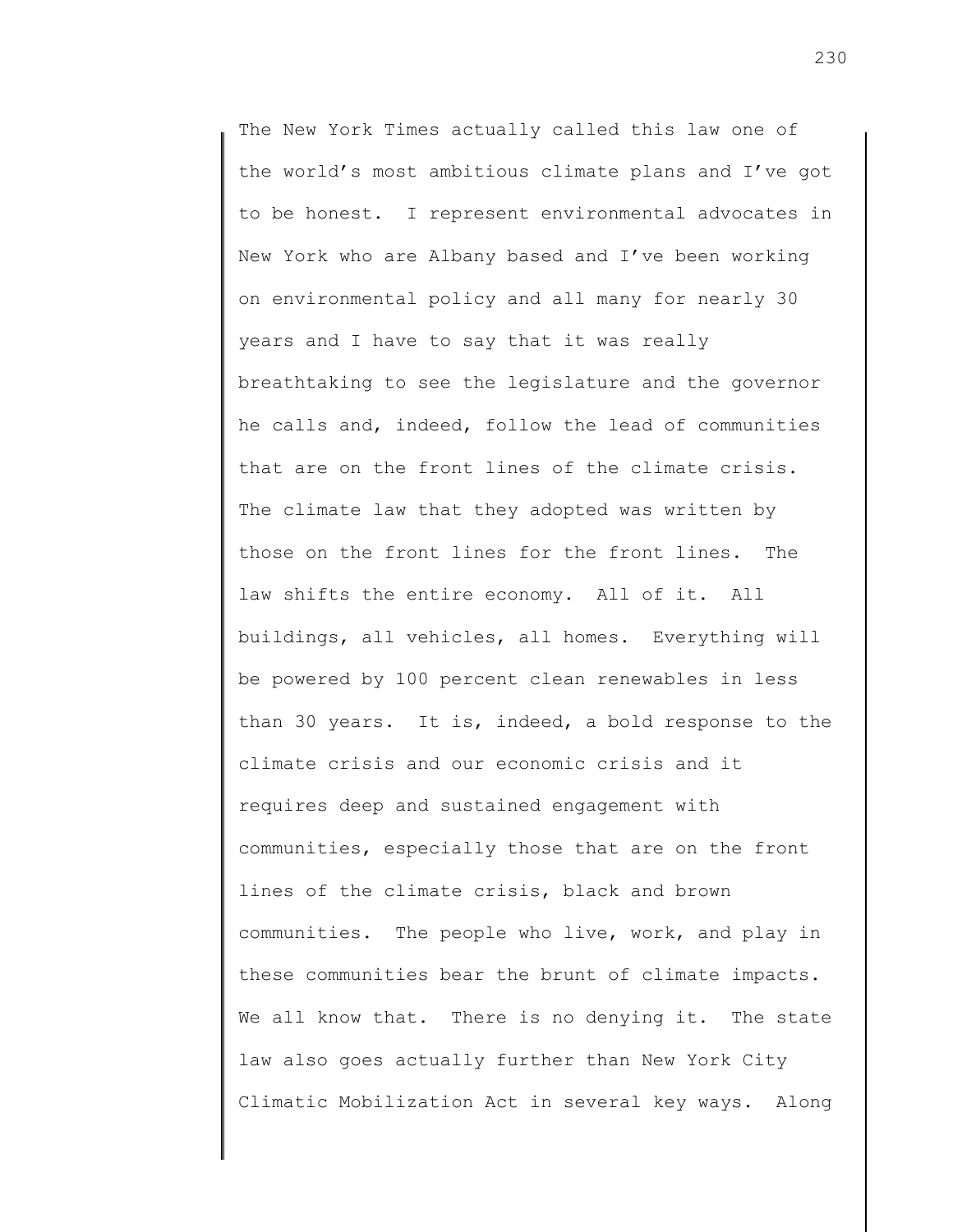with the pollution reduction goals I stated above, the law requires that all state government decisions be screamed to ensure that projects are consistent with meeting the pollution reduction mandates to the law. That is why you saw the recent rejection of the pipeline by New York State. The law also requires that all government decisions to not burden disadvantaged communities. And, finally, the law requires new projects to be reviewed for climate impact risks and resiliency. And it's not just the site, but in the adjoining community these impacts have to be taken into account. So, we think the EIS needs to be improved to look at those, as well. To finish up, the GRID plan, like our new climate law, is the community led plan which is consistent with the state climate law. It's the plan that makes sense for the community, the city, the state, and, indeed, the world and I ask the New York City Council 10 to as your colleagues in--

SERGEANT-AT-ARMS: Time expired.

PETER IWANOWIZC: the state capital did. Follow the lead of the community. Thank you.

CHAIRPERSON SALAMANCA: Thank you.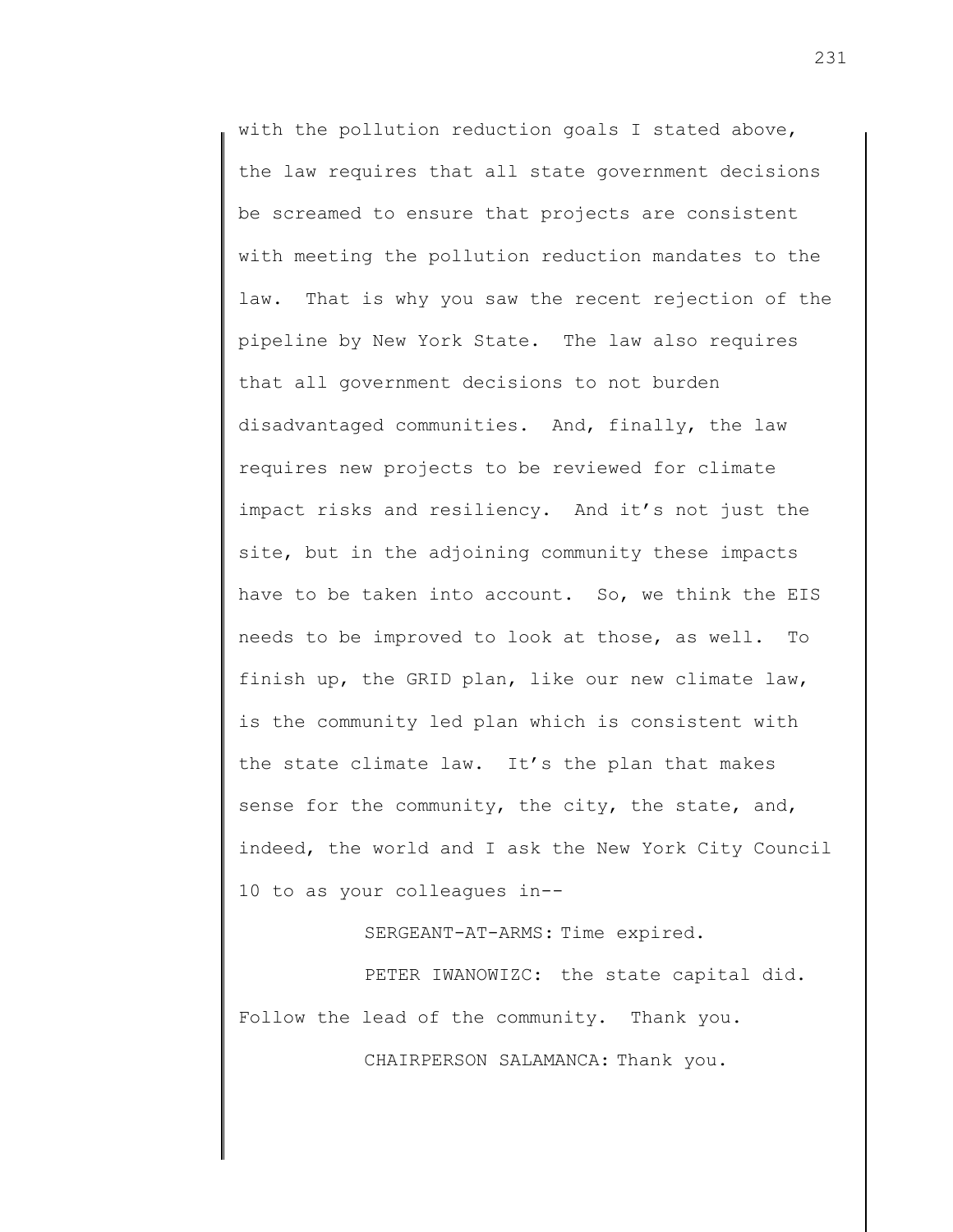COMMITTEE COUNSEL: Chair, the next speaker is Shay O'Reilly.

CHAIRPERSON SALAMANCA: O'Reilly, you may begin.

> SHAY O'REILLY: Thank you very much. SERGEANT-AT-ARMS: Starting time.

SHAY O'REILLY: Good afternoon, Council. My name is Shay O'Reilly and I am a senior organizing representative for the Sierra Club. I am proud to be here in solidarity with the people of Sunset Park. The Sierra Club has organized for years to support our state's clean energy goals. We were a major supporter of offshore wind long before our state's first commitment and we continue to advocate alongside our community partners for strong community benefits and labor standards as these projects move forward. New York City has been vocal in acknowledging that our climate is changing due to human activity. We know that our power plants, automobiles, and boilers are leading to destabilizing our planet's weather patterns. In this pressing crisis, I am calling upon the City Council to reject Industry City's rezoning application. There is a model of development based on luxury real estate with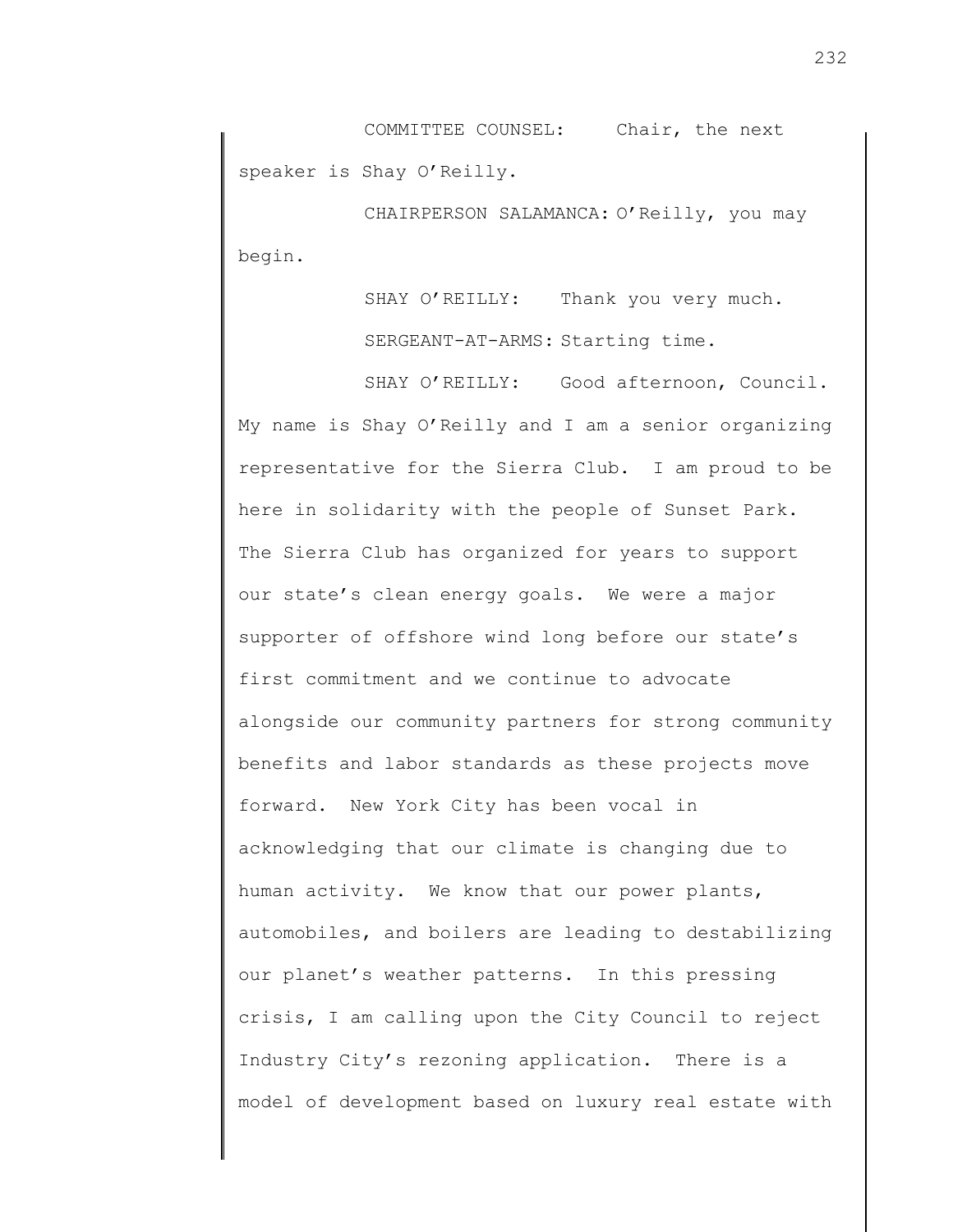the general notion that, as property values rise, the city's coffers swell. This model of development has failed. It has resulted in the displacement of our city's people, the conversion of neighborhoods into corporate monoculture, and a particular fiscal vulnerability to natural disasters like COVID-19. As the crisis of climate change worsens, this model will only fail more wretchedly. The yawning gap between rich and poor in gentrified neighborhoods tears the social fabric that allows people to weather disasters. It leads to individual lifeboat politics instead of the mustering of shared resources. This failed model also decimates our ability to maintain the industrial facilities that can build the technologies we need for our energy transition. Sunset Parks working waterfront is a crucial resource for our city and state and, perhaps, even our region. UPROSE's green, resilient, industrial district rightly identifies that the state and cities climate goals necessitate an expansion of the state's industrial sector and it lays out a roadmap from sunset Parks own residence, those most hard hit by COVID and most in danger of displacement, to put their neighborhood resources to work. Critical here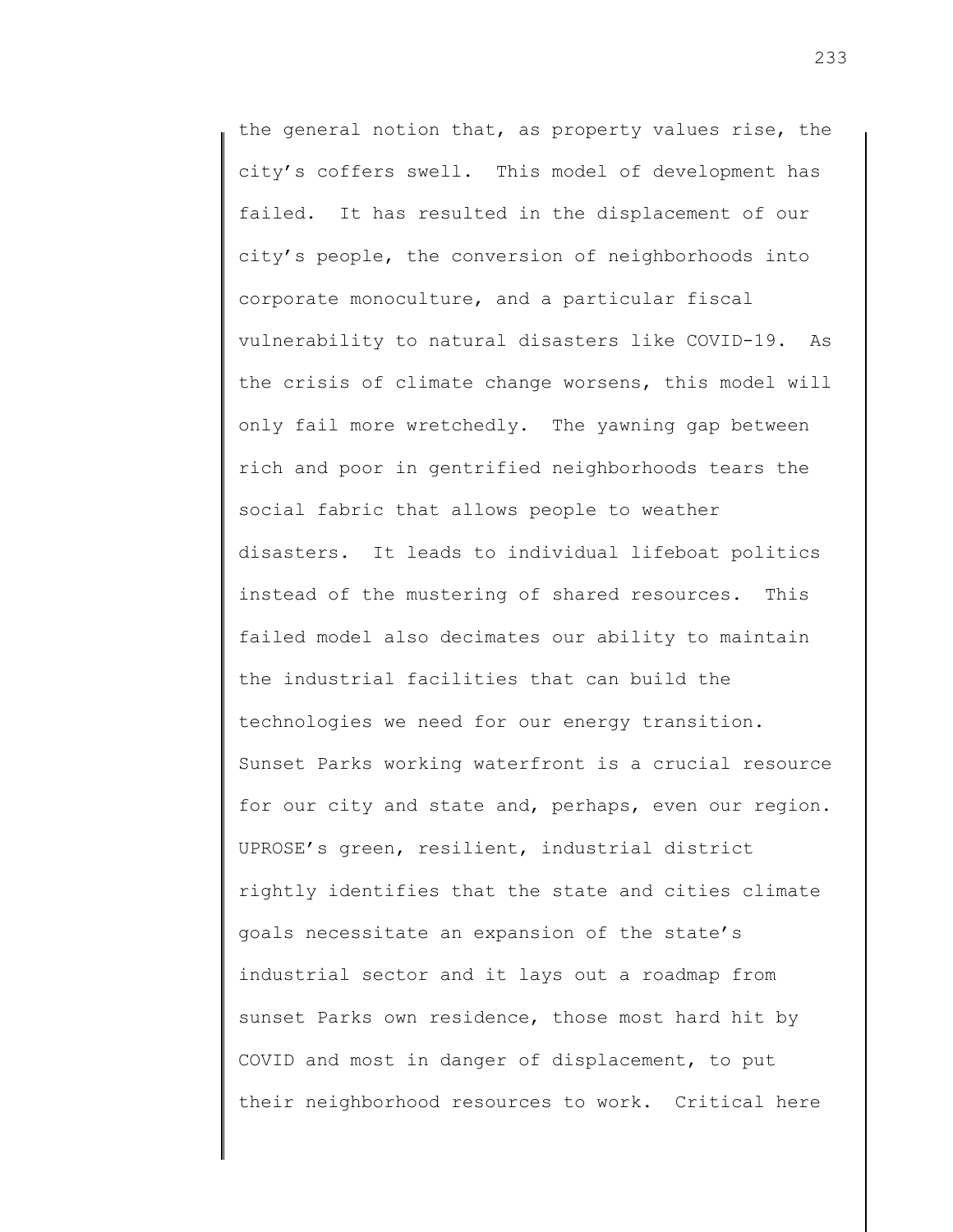is the ability to expand offshore wind jobs beyond simply the operations of maintenance jobs mentioned by Industry City to allow for local supply chain manufacturing as the industry comes to fruition. There is no more time for failed development that creates new playgrounds for the rich and low-level service jobs for everyone else. We are on the cusp--

SERGEANT-AT-ARMS: Time expired.

SHAY O'REILLY: economy. Thank you. CHAIRPERSON SALAMANCA: Thank you.

COMMITTEE COUNSEL: Chair, that is the last speaker for this panel.

CHAIRPERSON SALAMANCA: Okay. Council member Menchaca, do you have any questions?

COUNCIL MEMBER MENCHACA: No questions from me. Thank you.

CHAIRPERSON SALAMANCA: Awesome. So, I guess, Council, you can bring in the next panel and I will be handing this off to the Chair of the subcommittee, Council member Moya.

CHAIRPERSON MOYA: Thank you. Thank you, Chair Salamanca. Thank you for stepping in. I really appreciate it. Thank you so much. Just a quick announcement. We're going to take a brief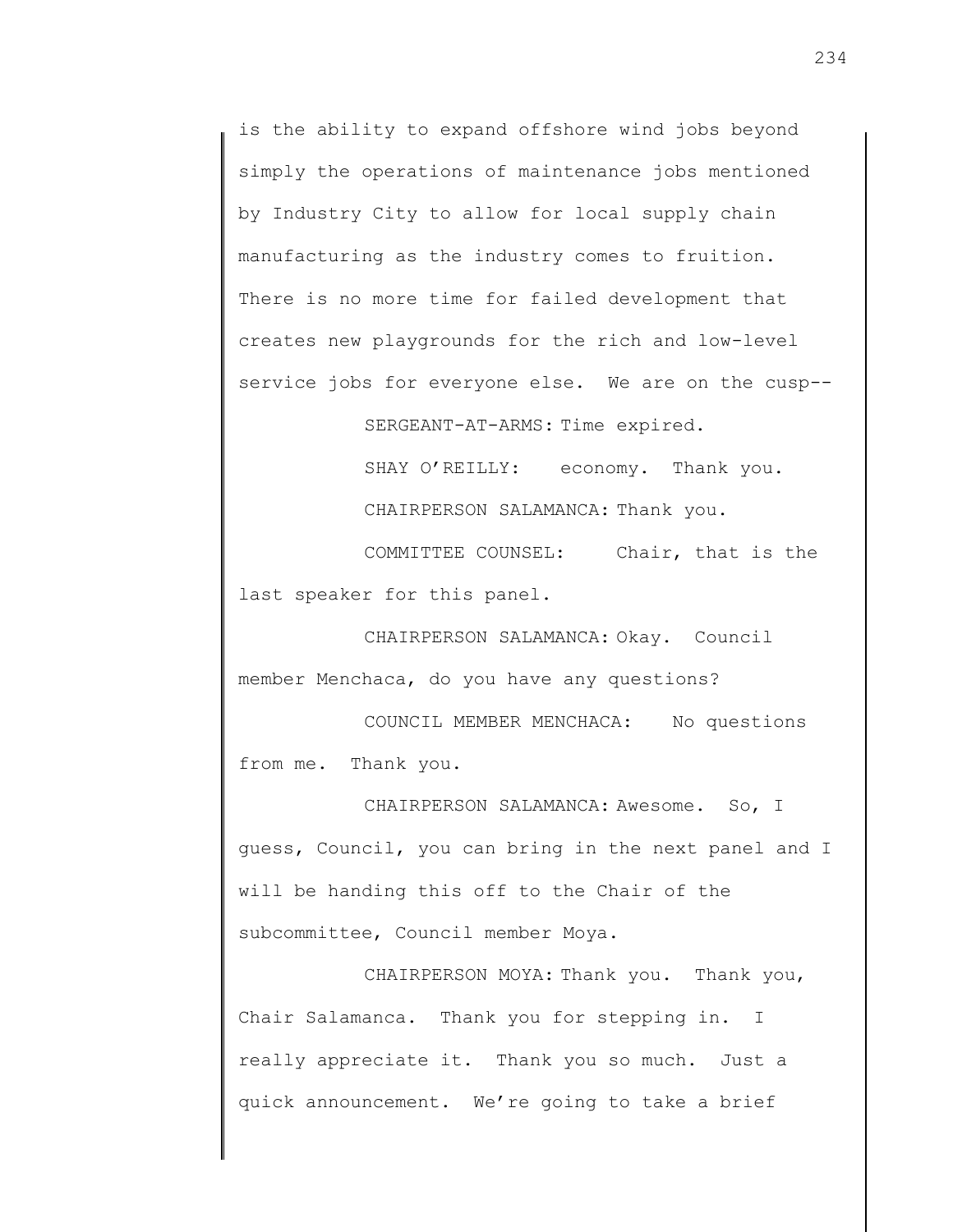COMMITTEE COUNSEL: The meeting will now stand at ease.

SERGEANT-AT-ARMS: All right. Good afternoon, ladies and gentlemen. We are ready to reconvene the zoning meeting. Thank you.

COMMITTEE COUNSEL: Chair Moya, the next panel will be Pat Whelan, Jacqueline Capriles, Eric Aleman, Chris Taylor, Shalini Norman, and Catherine Wilde. In the panel after that will be Ben Margolis, Liliana McKenna, Julio Pena the third, and Cynthia Felix. The first speaker on this panel will be Pat Whelan.

SERGEANT-AT-ARMS: Time begins now.

PAT WHELAN: Thank you, Chair Moya. I am completely dumbfounded that during this time of historic economic crisis, we're still debating the merits of the Industry City rezoning. Any and all debates should be over now. We are losing jobs and the businesses that provide them faster than anything I've witnessed in my life. During this very long extended process, I have watched small groups that supposedly represent our community try to hijack this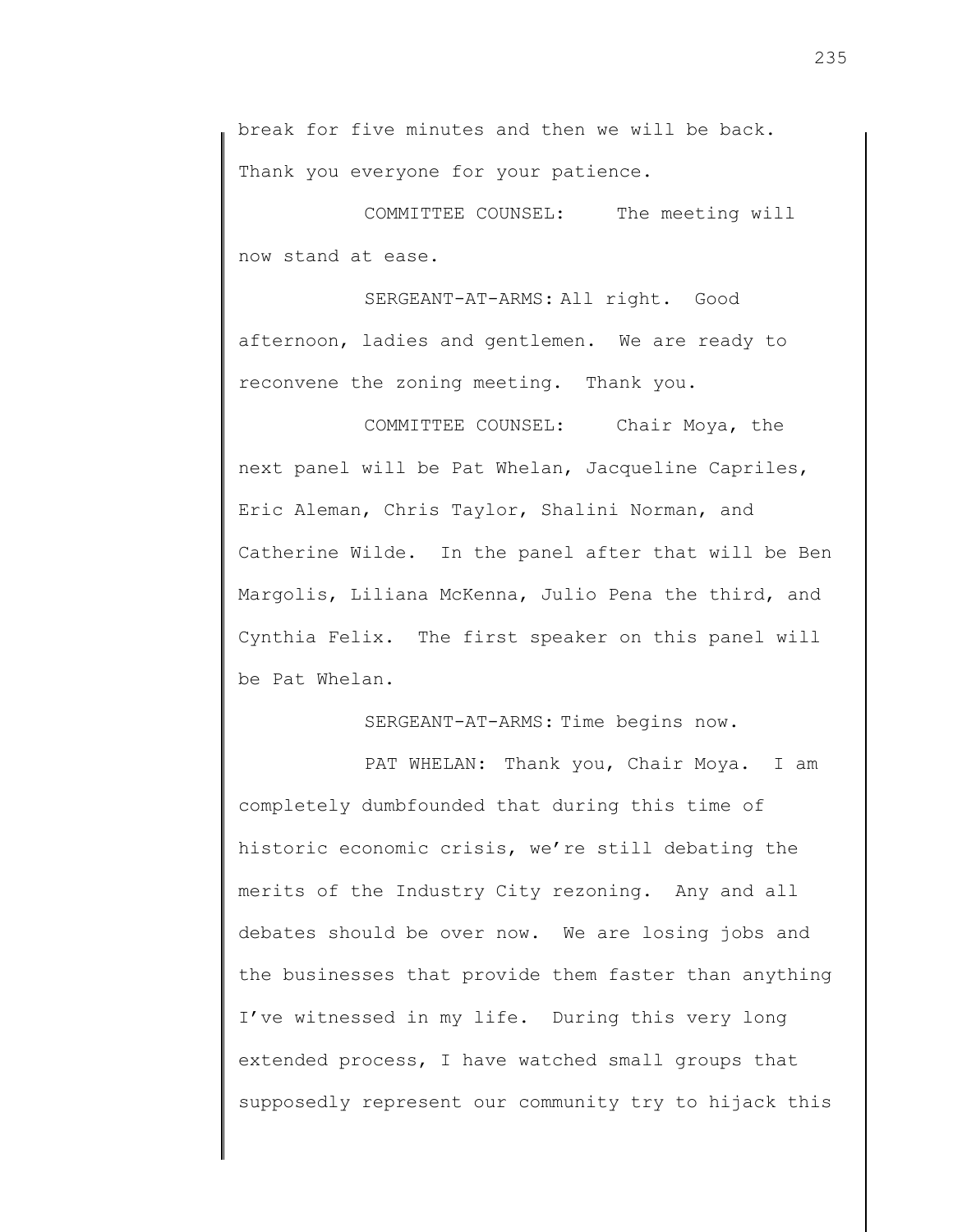process. I am disgusted how outright lies and personal attacks replaced healthy collaboration and common sense. I am dismayed with those who have privately supported this huge opportunity for our community but publicly lacked the courage to stand up. I am most disgusted with the narrative that our residents are only able to work last century factory jobs. I run one of those factories and have for over 30 years. I am a long-term part of this industrial waterfront, a hell of a lot longer than some of the others that you will hear today. Our local leaders have had decades to activate this waterfront and this property. Decades of lost opportunity. We absolutely cannot let a narrative of fear and local politics harm our cities come back and our children's future. Eric Adams stood up to this narrative. City planning Saul right through the posturing and now it is the city Council's time to have the wisdom and courage to stand up. Not for me. Not for my team who is relying on this project, not even for Industry City. Stand up for the opportunities for our youth. Stand up for the many who cannot speak today. There is an outlined path to get this done. The city Council must take this plan and make it the beginning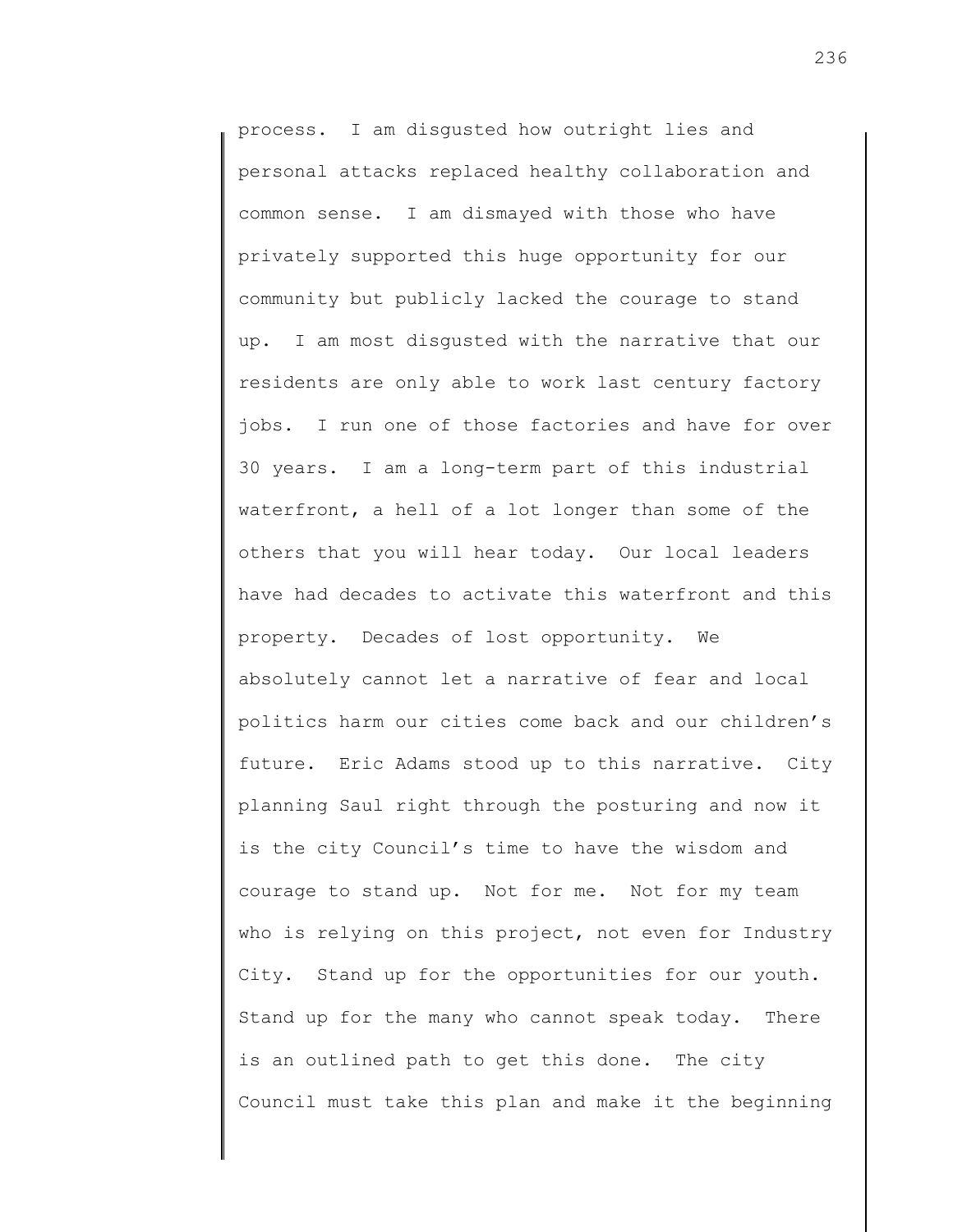of our comeback, not just a Sunset Park comeback, but a resounding New York City come back. We need a vote of confidence for the future of New York City at a time we desperately need help. Thank you.

COMMITTEE COUNSEL: Chair, the next speaker will be Jacqueline Capriles.

CHAIRPERSON MOYA: Thank you.

SERGEANT-AT-ARMS: Time begins.

JACQUELINE CAPRILES: Hello. Hi. I grew up in Sunset Park and I have seen the transformation of our neighborhood and the evolution of what Industry City is today. Growing up, we considered Third Avenue a bad neighborhood. The buildings were dilapidated, we saw rats and rodents run up and down those alleys launcher organics and prostitutes hung out there. Today, Industry City is a far cry from what we had. Not only did they clean up the buildings, but they cleaned up the neighborhood. The changes they made were impactful. They came in with a vision of innovation, job creation, and overall economic development. The Innovation Lab provides job training, including immigration classes for community and paid internships to our high school students. They created local events for the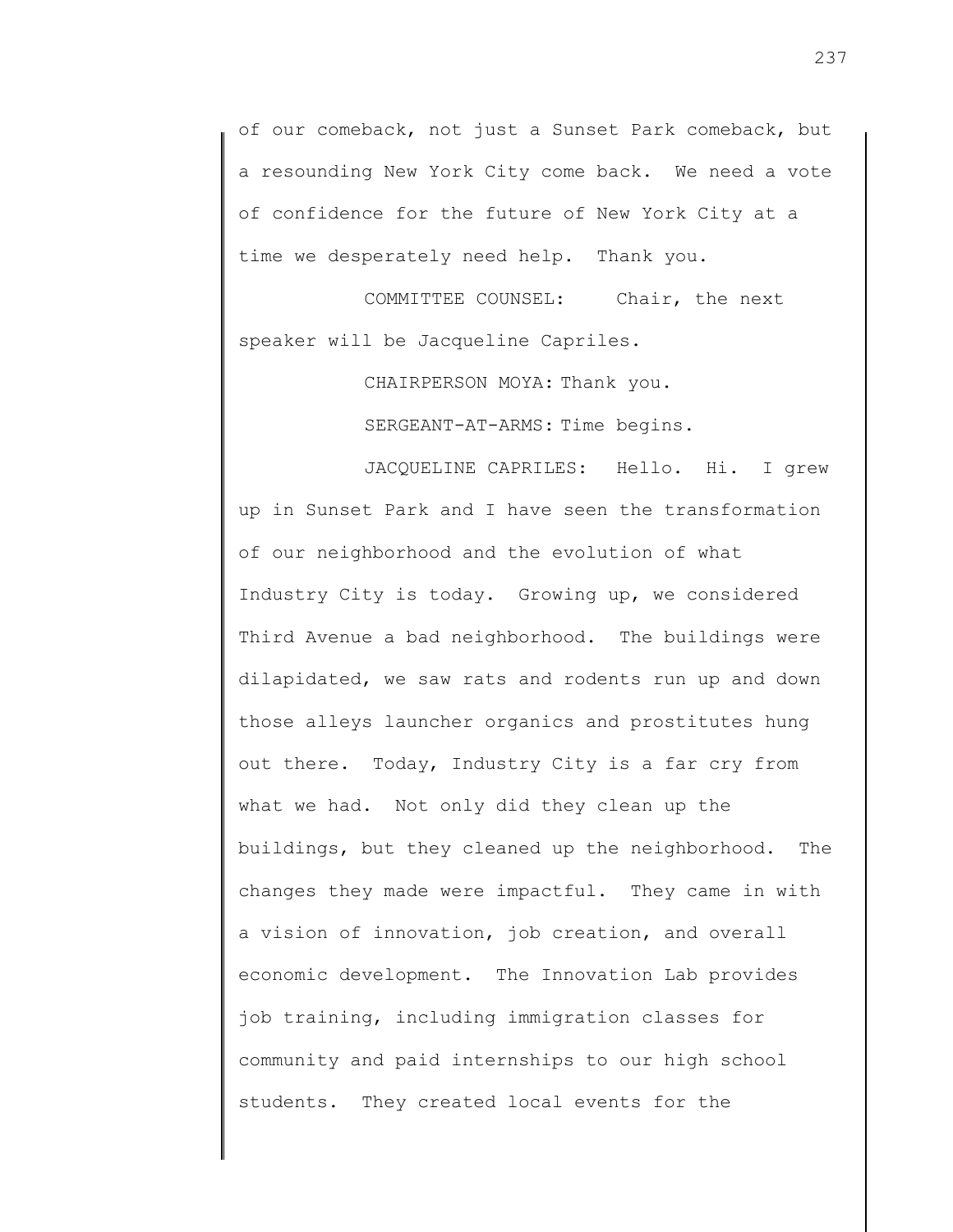community and gave us a positive place to gather. The investment that Industry City has made in Sunset Park is evident and what they have already done and continued to do. They have done this all without public funding. The rents are indeed going up, but so are property taxes, utilities, and health insurance. This is a citywide problem, not just in Sunset Park, so why are we blaming Industry City for this? I live and work in Sunset Park and I see opportunities being created every day. I want the Counsel to know that this is not only about business, but it is about our children's future. I want our children to thrive here, as well. I want a sustainable future for them through the growth of this neighborhood and this is why I support the Industry City rezoning. Thank you.

COMMITTEE COUNSEL: Chair, and the next speaker will be Eric Aleman.

SERGEANT-AT-ARMS: Time begins.

ERIC ALEMAN: Hi, everybody. My name is Eric Aleman. Born, raised in Sunset Park, Brooklyn, New York. I've been having my business for nine years now, three years here at Industry City. Growing up, opportunity and career paying job seemed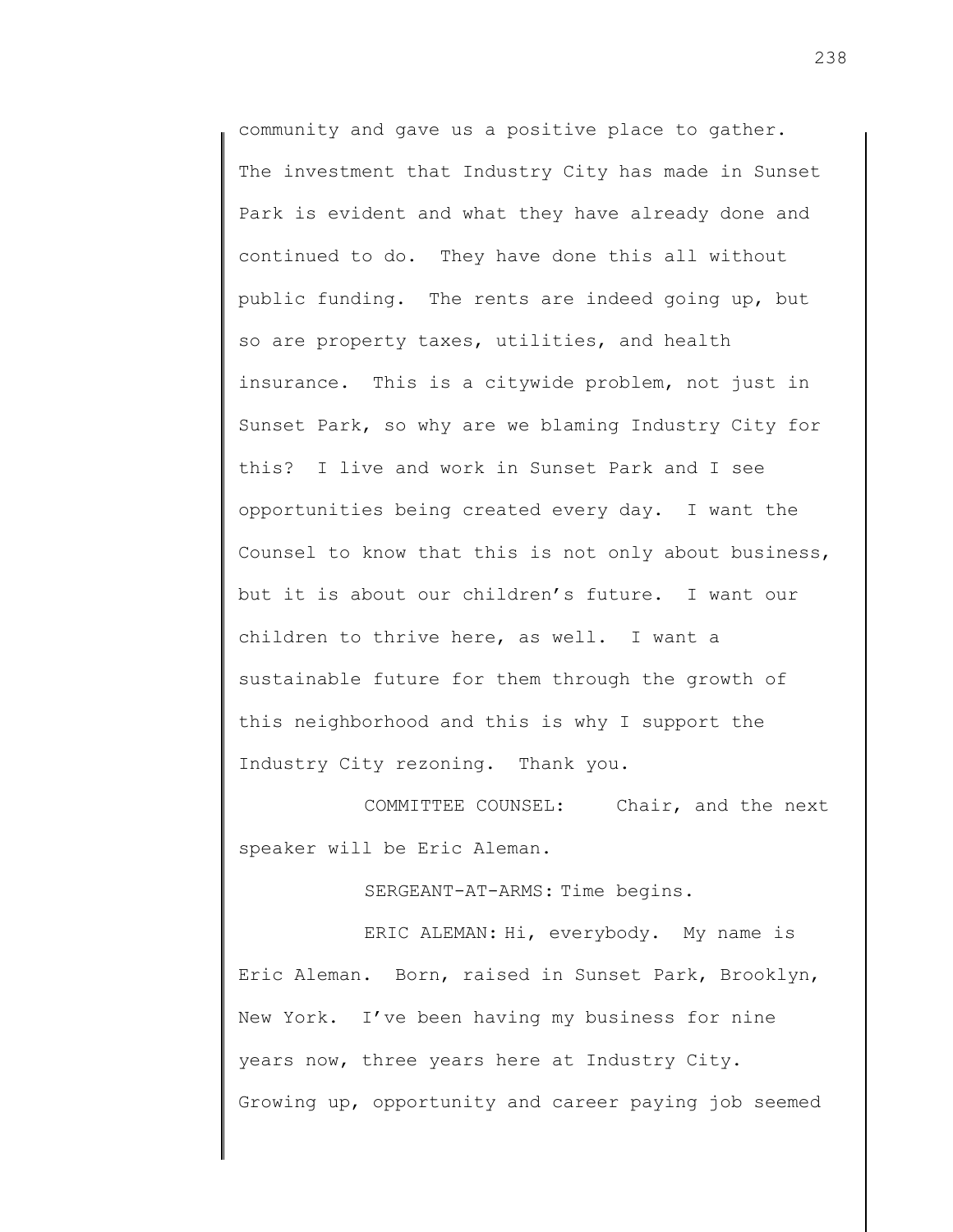to just be found in Manhattan skyline. We would have to take long train rides just to look for a job. Now, Industry City offers a new option for career work just walking distance. Industry City has invested so much of its own money to fixing the street. In this barbershop or a mat now, growing up, it was chained up then it acted as a backdrop to prostitution, crack being sold just feet away from where my shop is now. I see families shopping. I see families coming in here on days off just to take a stroll. I see people in the neighborhood working, despite the lack of efforts being made by our leadership that is [inaudible 05:20:55] the opportunity with the necessity of the job. I hear our leadership talking about how they can hold Industry City accountable and that the leaders they have been investing private money in has seen actual change that we can put our finger on, they're saying that that is not enough. But I would question, how could we hold them accountable? This was in their hands for so many decades and they did absolutely nothing. No career jobs. They have absolutely nothing to offer. We have people holding signs right in front of me of the people opposing [inaudible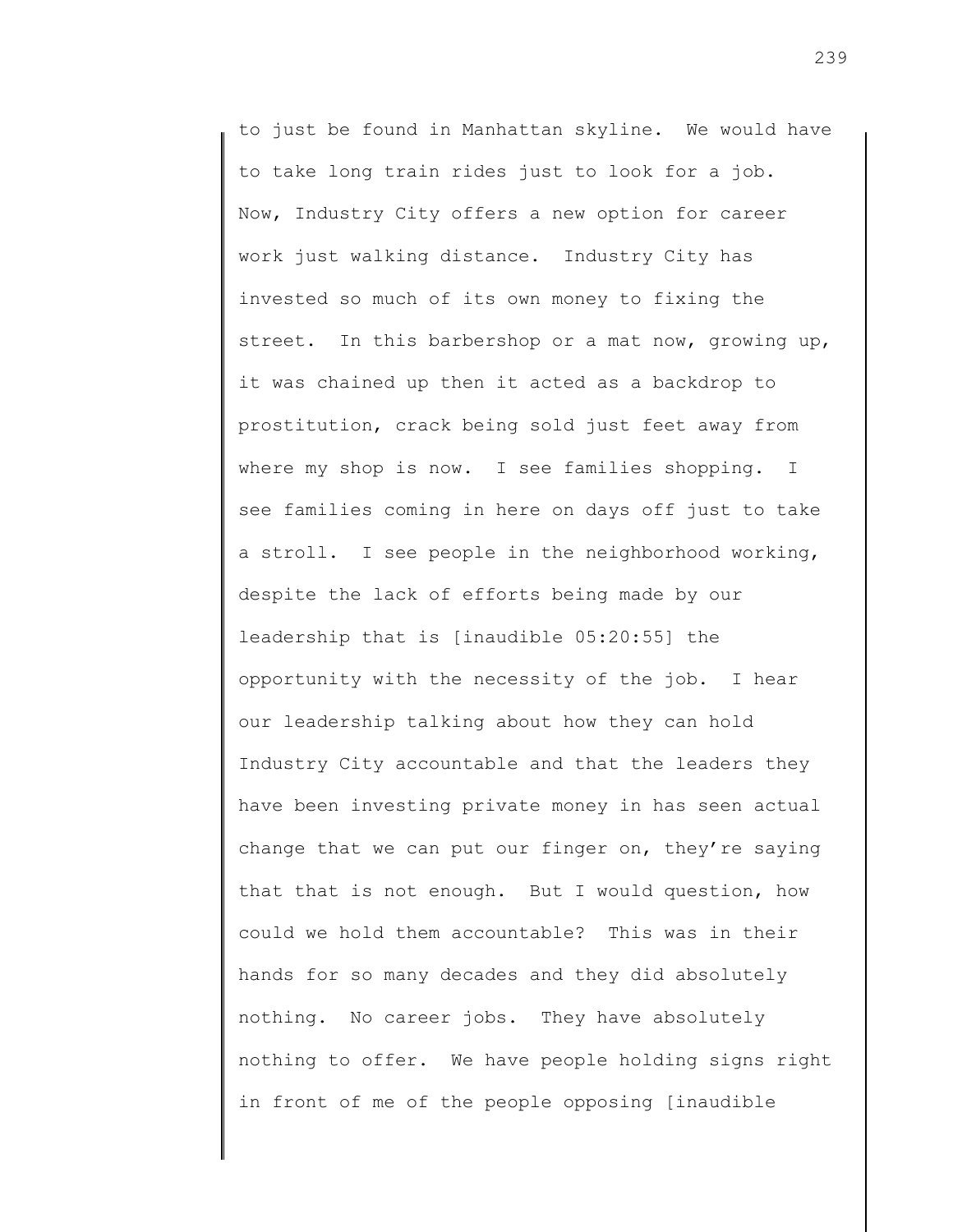05:21:28] but they exited our youth to hold signs, but they can't bring them here to get jobs. They're getting paid for it, and they are taking advantage. You can hear them now. They're taking advantage of young artists-- I'm sorry?

CHAIRPERSON MOYA: Sergeant-at-arms, we have some background noise. Is there someone trying to come in now?

ERIC ALEMAN: That's UPROSE trying to make noise. They're trying to make noise. They are right in front of my shop right now. They don't want me to talk because they exploit our youth. They don't want the jobs to reach their and they don't want me to speak. See, this is opportunity. This is the best opportunity we have. Our leaders don't have anything to offer but fear, but anger. Industry City has been offering jobs in, but with the rezoning, this can just multiply what it already does. Local entrepreneurs, we are royalty in the neighborhood. Local entrepreneurs that open up new businesses, our youth coming back with college degrees to get jobs and avoid being exploited by these opposing people that they are guilty of the very thing they claim to be against. They are taking advantage of our youth.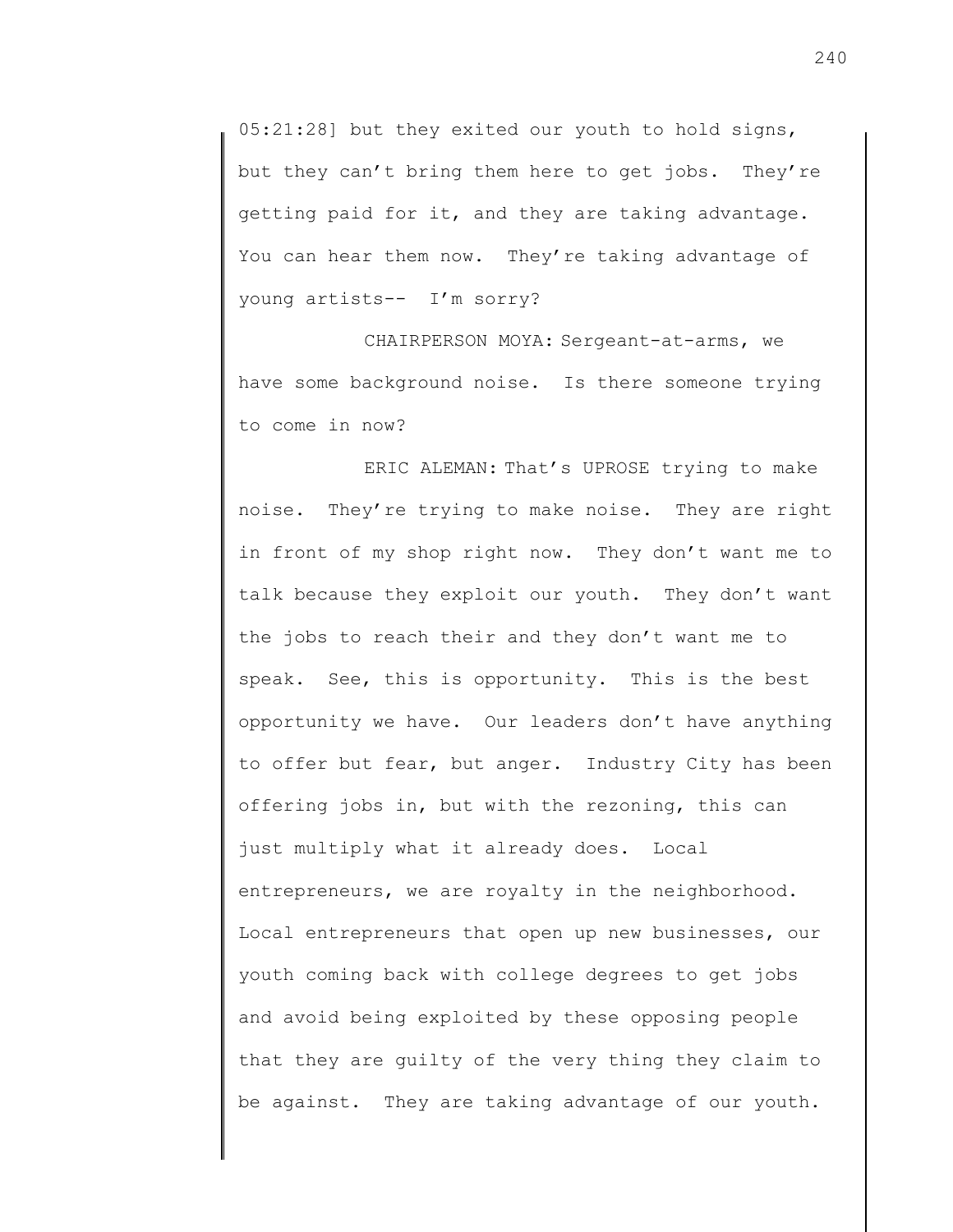A tiny percentage of people are trying to dictate and keep away the opportunity that can best lift up our people. We need these jobs both for the rezoning and we need as much of further as is being made--

SERGEANT-AT-ARMS: Time is expired.

ERIC ALEMAN: and support Industry City. Councilman, you must support Industry City to create jobs. Thank you guys.

CHAIRPERSON MOYA: Thank you, Eric.

COMMITTEE COUNSEL: Chair the next speaker will be Shalini Norman, if Shalini Norman is available.

SERGEANT-AT-ARMS: Time begins.

SHALINI NORMAN: Hi. I'm Shalini and I'm coming to you from my small business at Industry City Taza Market. I came here six years ago and I saw the place and I never imagined that in a year and a half, I would be here owning this business. Without Industry City, I would not be able to have had the opportunity to showcase the food that I grew up eating and the culture that I have. The two things that Industry City asked us to do when we came here was, one, to hire local, which we did. We hired this amazing girl who wanted to be a graphic designer. In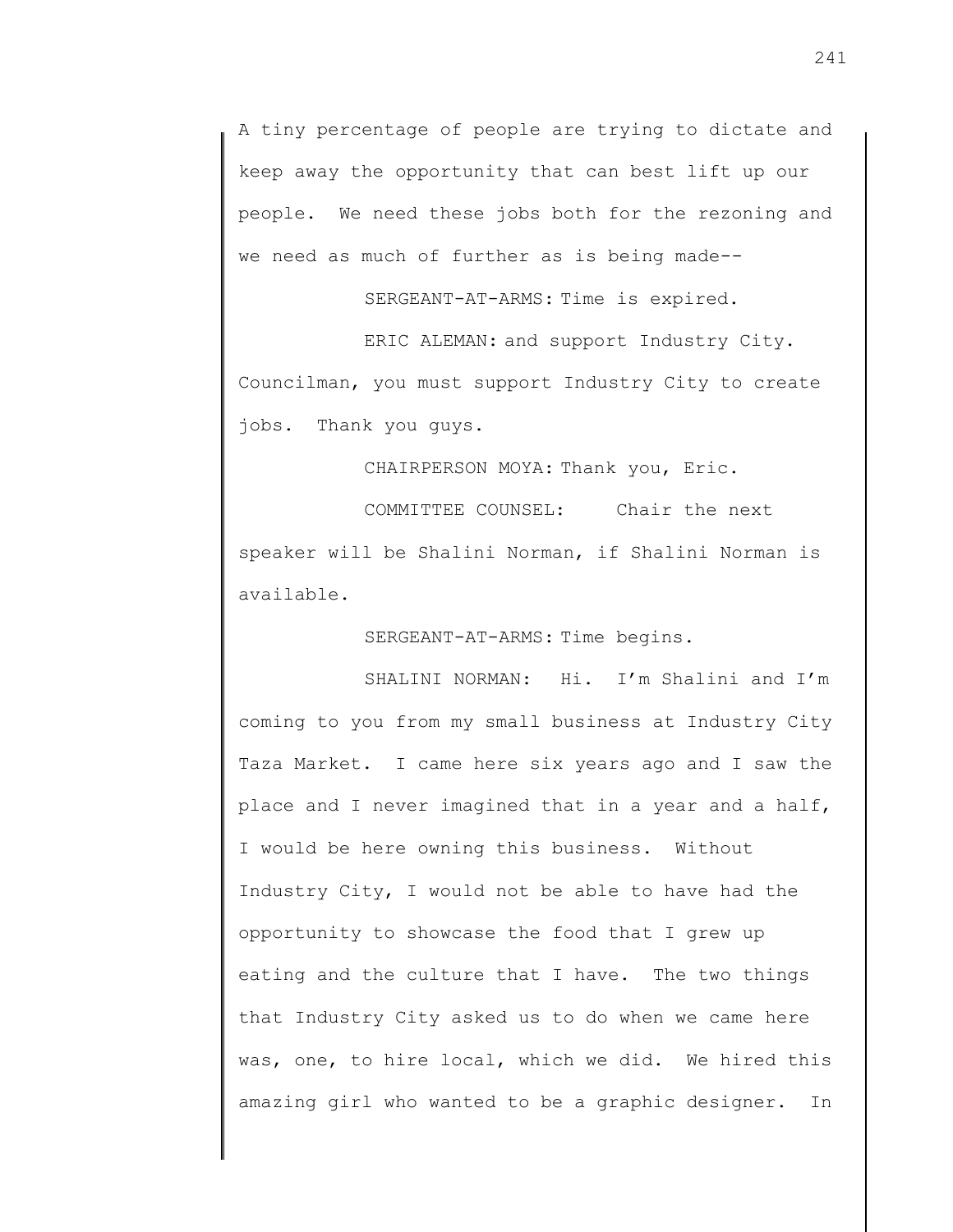the support that she got from this community here, from helping to apply to the college, which classes to take, was amends. Not only that, her boyfriend also took coding classes at Innovation Lab. Anyone walking through Industry City can tell you and see that I am surrounded by small businesses. I am one of them. We would not be here today pre-pandemic or even post pandemic without the support that we have received from Industry City. To say that they want large business is only is a false statement. The amount of small businesses and the makers and the innovators that I see every day coming to eat, to be a part of this community, I was amends and it only grows. We need this to be able to grow our business, to hire more people, to offer the opportunities to the local communities. We wouldn't be able to do that if Industry City was not here. It's just the community that has been billed is amazing to see--

SERGEANT-AT-ARMS: Time expired.

SHALINI NORMAN: people come together. COMMITTEE COUNSEL: Chair, the next speaker will be Katheryn Wylde.

> CHAIRPERSON MOYA: Thank you. SERGEANT-AT-ARMS: Time begins.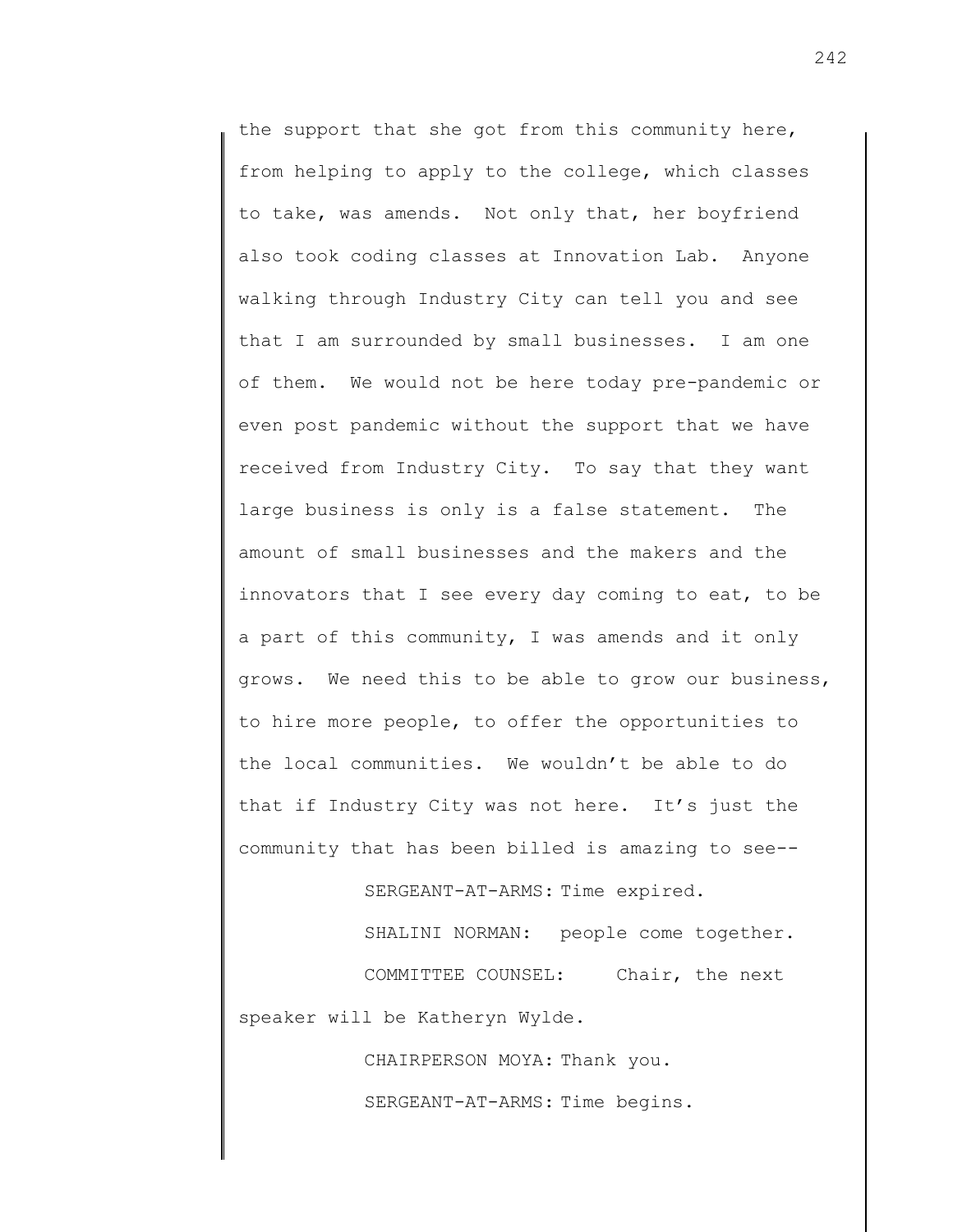KATHERYN WYLDE: Thank you. Can you hear me?

CHAIRPERSON MOYA: We can hear you. KATHERYN WYLDE: Can you see me? CHAIRPERSON MOYA: We can't see you, but

you can begin.

KATHERYN WYLDE: Cannot? Okay. Now, so I'm a 50 year resident of Southwest Brooklyn, much of that time spent living and working in Sunset Park, now in Bay Ridge. Have had the personal understanding of the tremendous benefit that Industry City has brought to the redevelopment of the sites around the Brooklyn waterfront and the benefits to the community. I believe that the rezoning in the planned expansion of the project is essential to continuing the positive impact that this has had on our local community. There are no alternate proposals, climate or otherwise, to the rezoning that are realistic, that can happen in the near term, and that can advance the kind of positive agenda for jobs and small business that Industry City provides. This is not a choice between two visions for the Sunset Park waterfront. It's a choice between something and nothing. Opposition to the project before the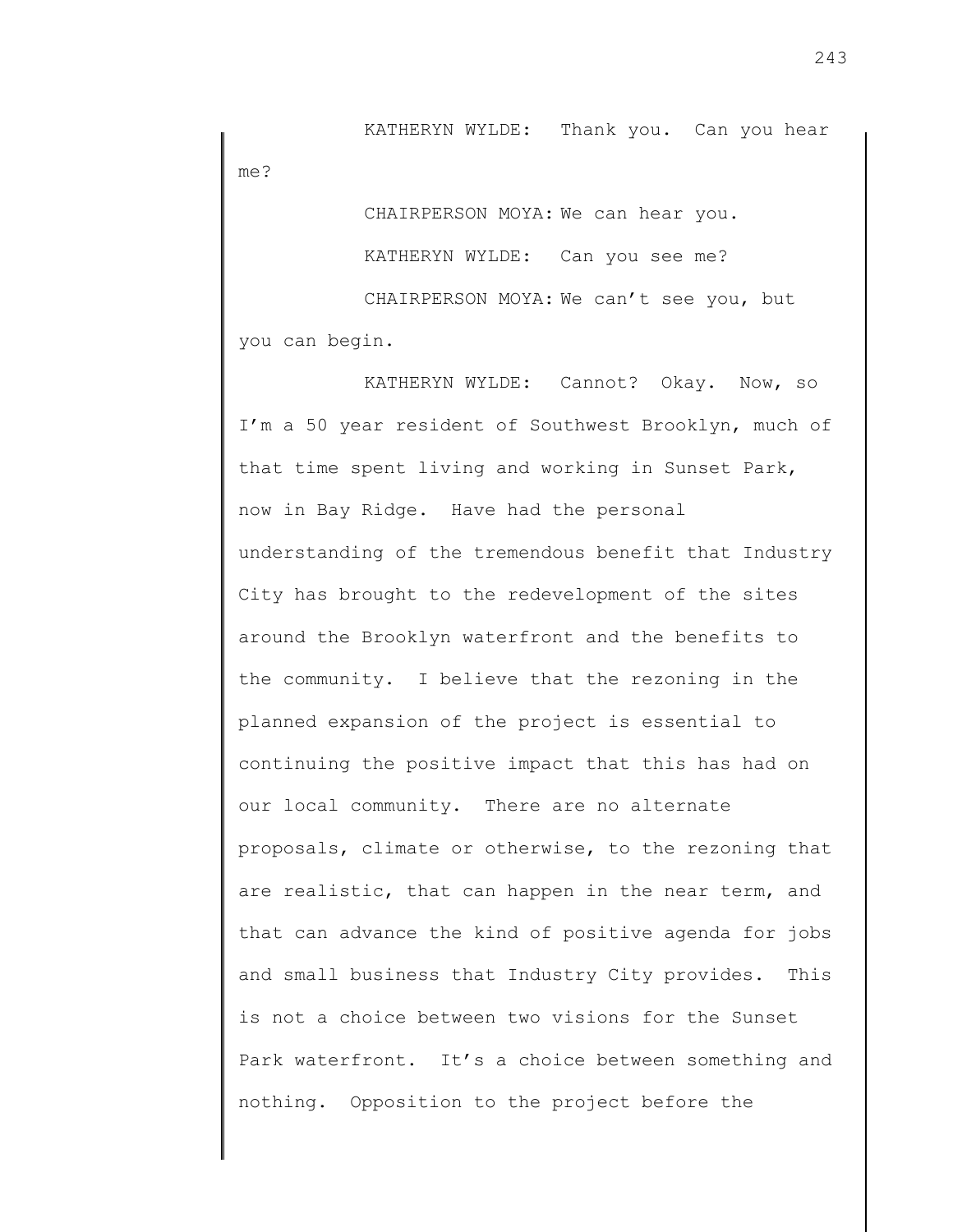pandemic was driven by fear of gentrification and displacement. Certainly house was opposition to many projects throughout the city is people felt that their concerns, the community concerns, were not being addressed. And I will say appropriately felt that. Certainly, we all recognize the primary threat to Sunset Park today, post-COVID and with what we face in terms of the economic consequences of the pandemic, we are no longer threatened by gentrification, the rather big threat is unemployment, poverty, lack of access to quality education, deteriorating city services. People without jobs or without viable businesses cannot pay the rent, cannot pay their mortgages, cannot care for their families. That's the danger that faces us today. That's the solution that Industry City will help provide to Sunset Park and the surrounding area. The needs of our communities have changed dramatically in the past--

SERGEANT-AT-ARMS: Time expired.

KATHRYN WYLDE: seven month and the developers of Industry City are prepared to adjust their plans to reflect those needs, jobs, business opportunity, and grown.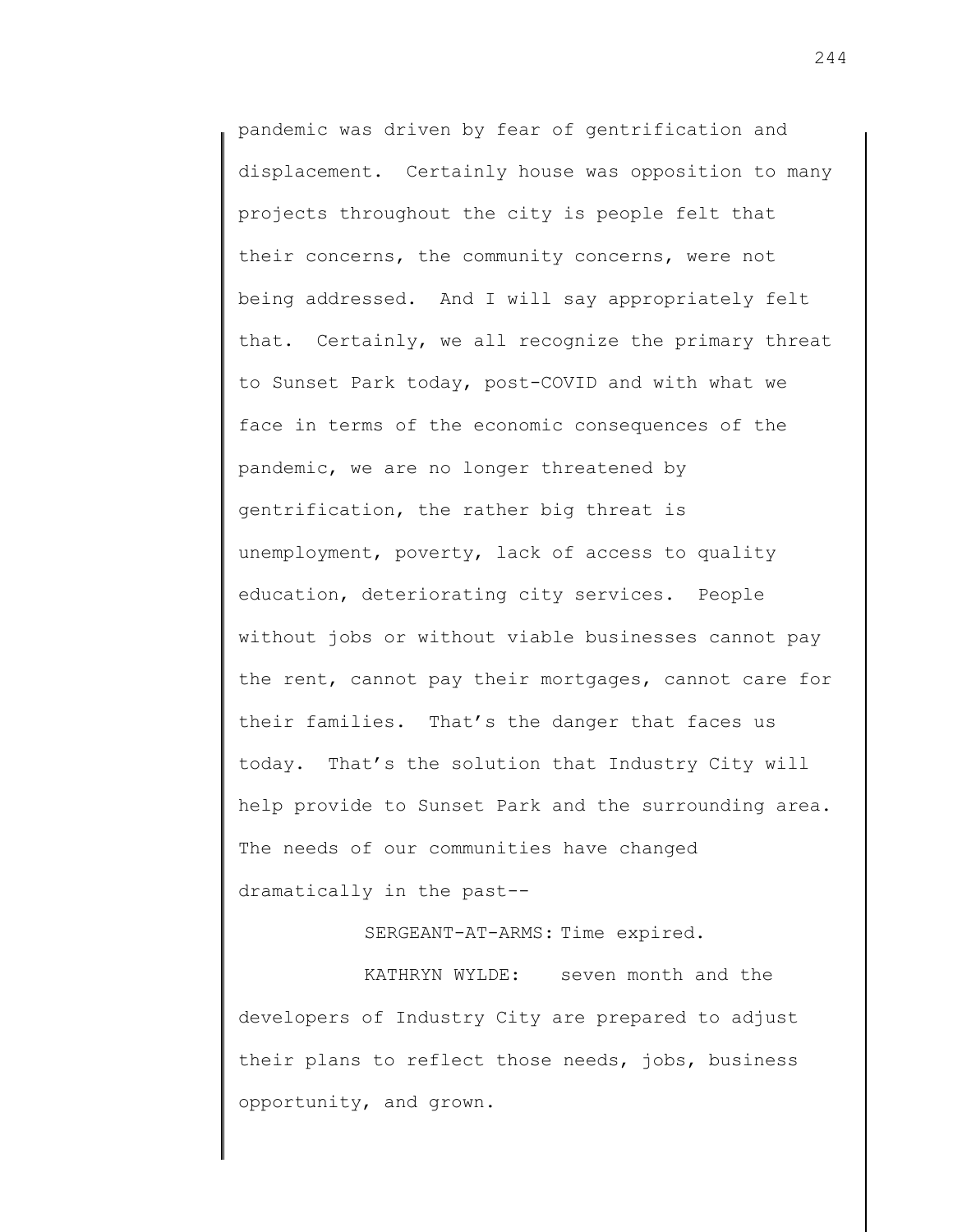CHAIRPERSON MOYA: Thank you.

COMMITTEE COUNSEL: Those are the witnesses, Chair, available for this panel. However, at this time, I would ask that if Chris Taylor is available and listening and able to raise your hand, please do so. Chris Taylor. And, Chair, Council member Menchaca has his hand raised for a question.

CHAIRPERSON MOYA: Council member Menchaca?

COUNCIL MEMBER MENCHACA: Thank you, Chair. And then you to all the businesses. I know we've been in many rooms talking about this application and your incredible work in the community to bring jobs to the neighborhood. I want to ask about the Industry City application itself and the rezoning, which is the topic of this panel and this decision at the city Council. What are specific proposed uses out of that application that will benefit your business? And if I can get one or two to kind of talk a little bit more about that, I have a couple more questions to the businesses directly. Either Pat or Jacqueline?

JACQUELINE CAPRILES: Well, I can start by saying that it will help my business because I am an electrical contractor and we do want to work with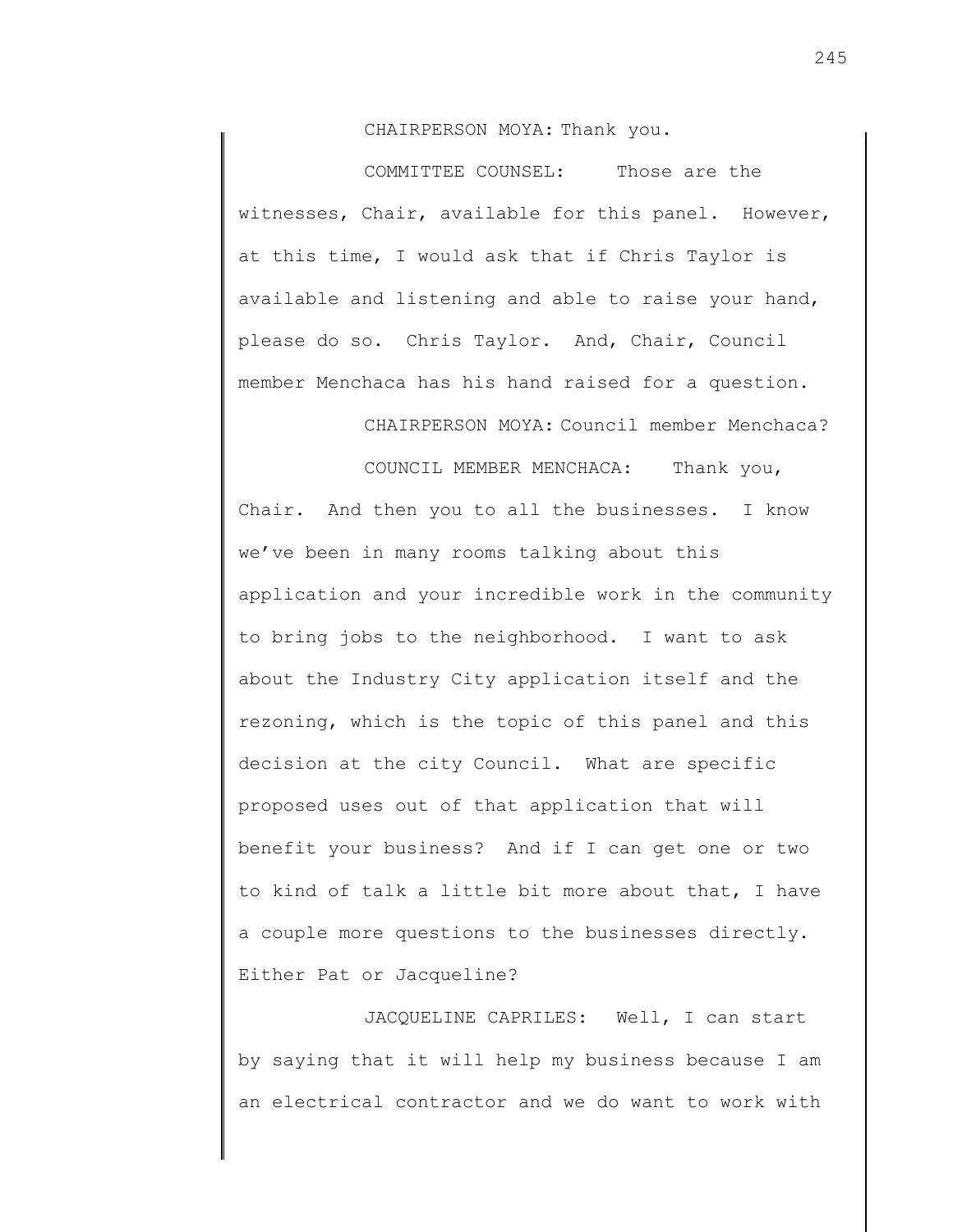Industry City in the development of Sunset Park. So, it would help us in being able to do that is important. Also want to be able to contribute to the vocational schools because not everybody can go to college. I know that because here in this neighborhood, most of the people that live here are trades people. And so, I am looking for electricians to work with, but I need them to be, you know, trained the proper way. And so, not everybody can jump into doing that type of work. So, it would help my business this way.

COUNCIL MEMBER MENCHACA: Okay. And, Pat, before you go, the kind of follow-up is would you be okay in signing a lease with Industry City, they're the landlord, that would require you to do local hiring at a certain rate that would be somehow negotiated with the community about the rates of local hiring? I know this is eating up my clock, but--

PAT WHELAN: Sorry. Am I on or is Jacqueline on?

COUNCIL MEMBER MENCHACA: So that was a follow up with Jacqueline.

PAT WHELAN: Okay.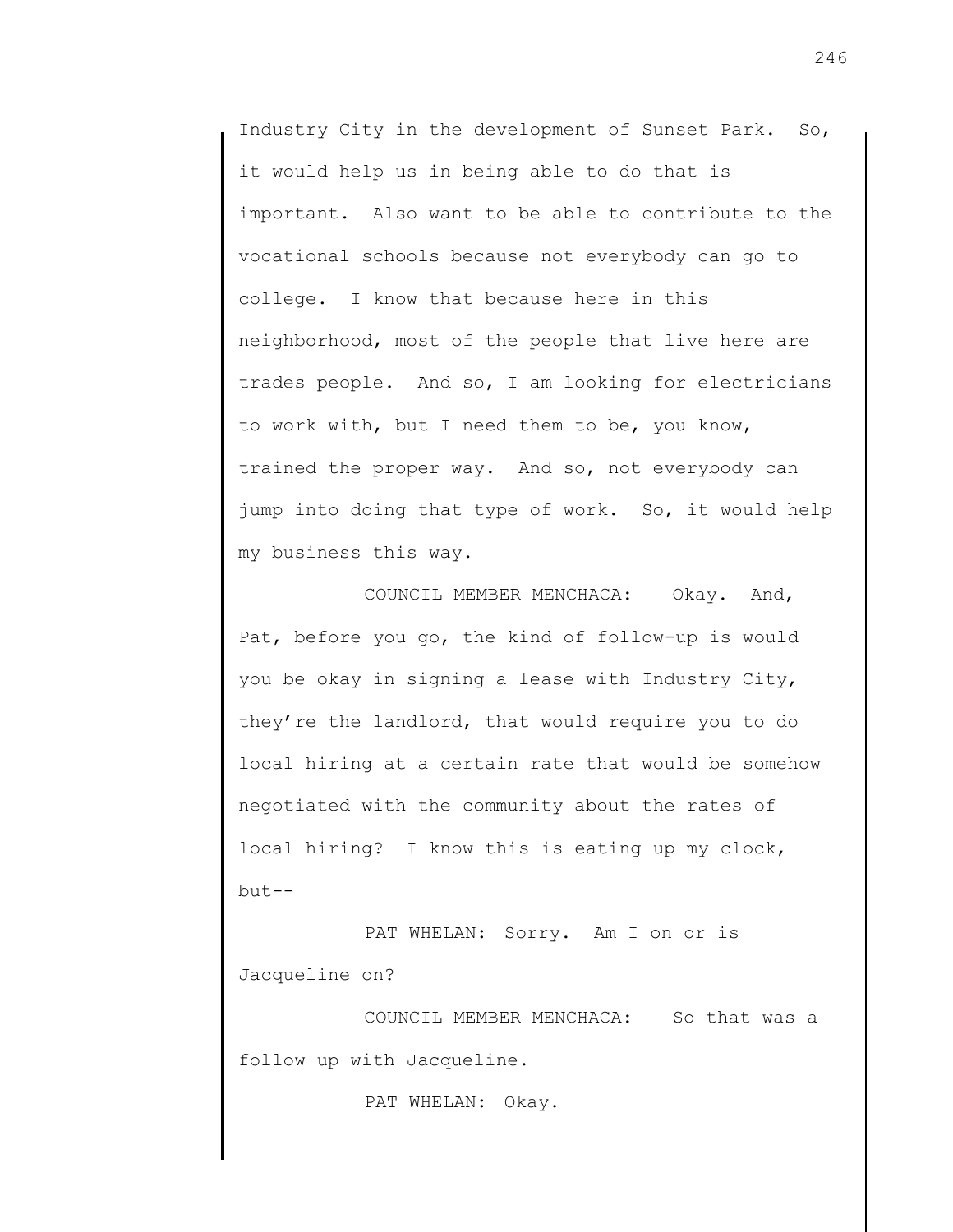JACQUELINE CAPRILES: I was trying to unmute. They allowed me to do that now. I'm so sorry. Yeah. We would find something because we have to do that now in the city. We do prevailing wage work and we are required to pay prevailing wage to our electricians. And that is specific to what we have to pay and these are jobs that significantly higher and pay. So the city is what mandates what we have to pay and then we sign up for that. We actually pay the employees that rate. So we would do that. We do that anyway.

COUNCIL MEMBER MENCHACA: Awesome. And, Pat, you want to talk a little bit about the rezoning and how it would help your business?

PAT WHELAN: Absolutely.

COUNCIL MEMBER MENCHACA: And then if you would be able to engage in a lease that really kept you accountable hiring?

PAT WHELAN: Yeah. We addressed this at one of the community board meetings and I said that you don't really need something in a lease to encourage local hiring. It's been part of my policy for 30+ years. I want people from the community. You know I want people from the community.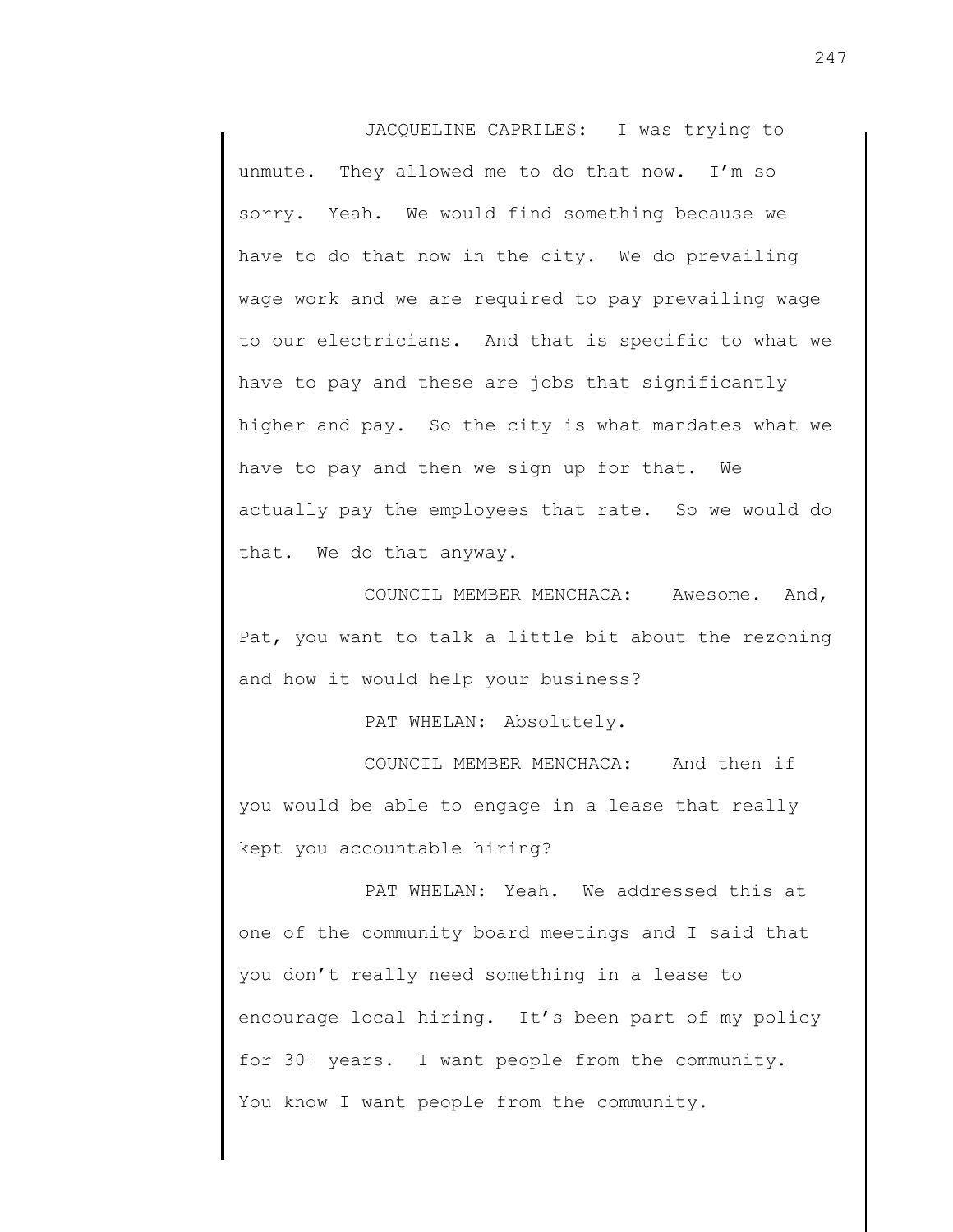COUNCIL MEMBER MENCHACA: I know that.

PAT WHELAN: The part of me wanting to get involved here-- and I said this in my testimony. It's not about me. It's about the future for my kids in the future for the people in Sunset Park and offering them opportunities that weren't available to me 40-- 50 years ago. And, frankly--

COUNCIL MEMBER MENCHACA: And just so  $I --$ 

PAT WHELAN: Go ahead.

COUNCIL MEMBER MENCHACA: Just so I can get to the bit of the what you bring to this conversation, you expressed often in our conversations about the conflicts between pedestrian cyclists and trucks that are critical to your specific business and industrial businesses and, as an owner of a legacy food manufacturing company, Sahadi's [sp?], like what are you-- how are you thinking about all this as Industry City starts activate kind of a very kind of retail component?

PAT WHELAN: Frankly-- and I think you know this-- I was very hesitant when they took over and I talked to Andrew right in the beginning because I was very concerned, as an industrial business in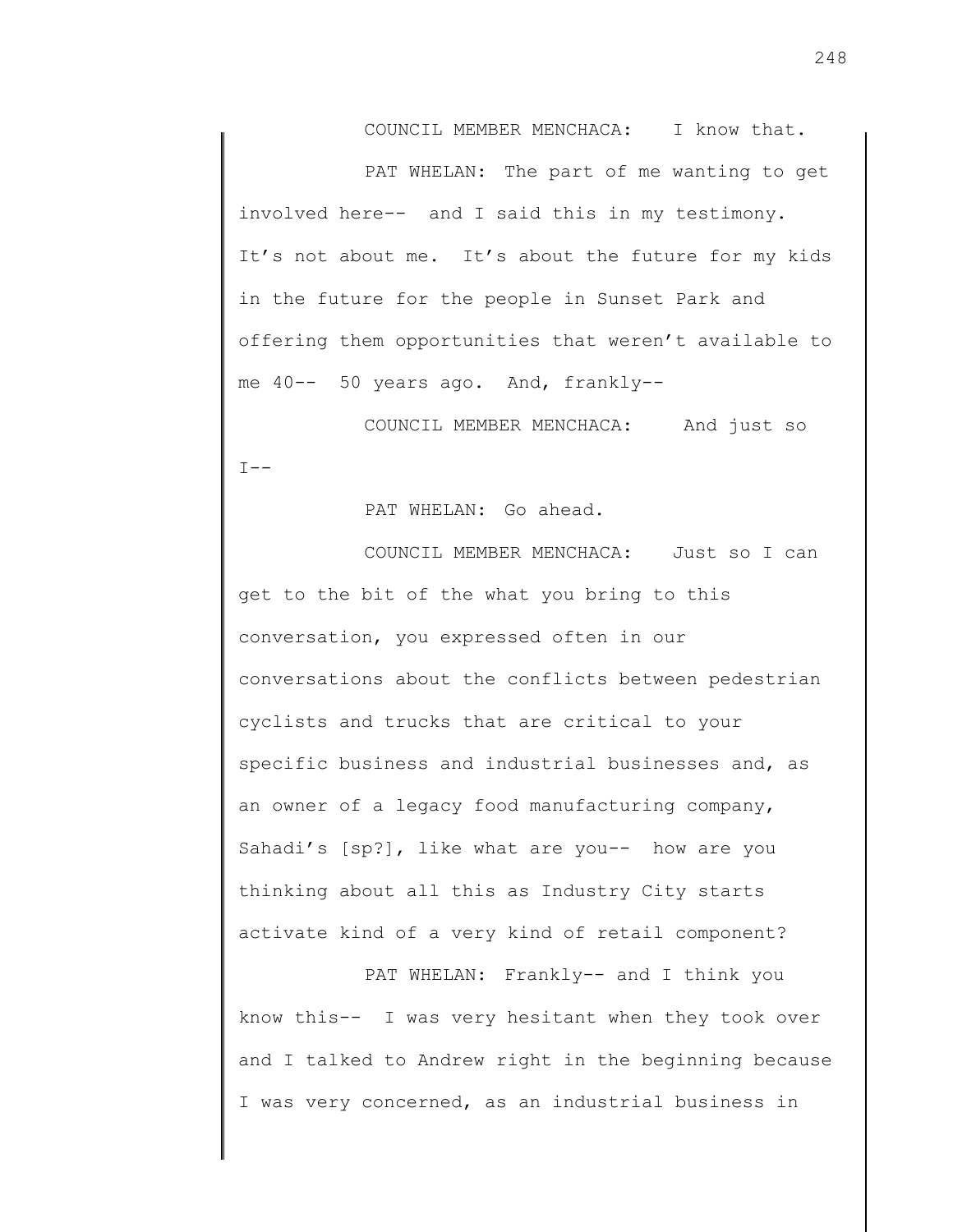Sunset Park, not being able to operate. And very quickly I changed my tune as they expanded and I realize that, for me to continue to operate and run giant tractor-trailers in and out of New York City to ship to the rest of the country, I was not going to be able to do that for much longer. The opportunity Industry City presented to me was to get into the retail and expand the retail part of our business with enough breadth and depth to use the factory and the people who work in the factory to support front and retail. It became our path and our solution which is why I am so on board with this. And it's so critical to me that Industry Cities exceeds because, you know, we are a 100-year-old family business in New York City. 100+.

COUNCIL MEMBER MENCHACA: Yeah.

PAT WHELAN: Store number two opened a year ago in Industry City.

SERGEANT-AT-ARMS: Time expired.

PAT WHELAN: Sorry, Carlos.

COUNCIL MEMBER MENCHACA: That's okay. I think if I could just take back a couple of those seconds and ask somebody on the panel to talk about accountability. This is the question I have across-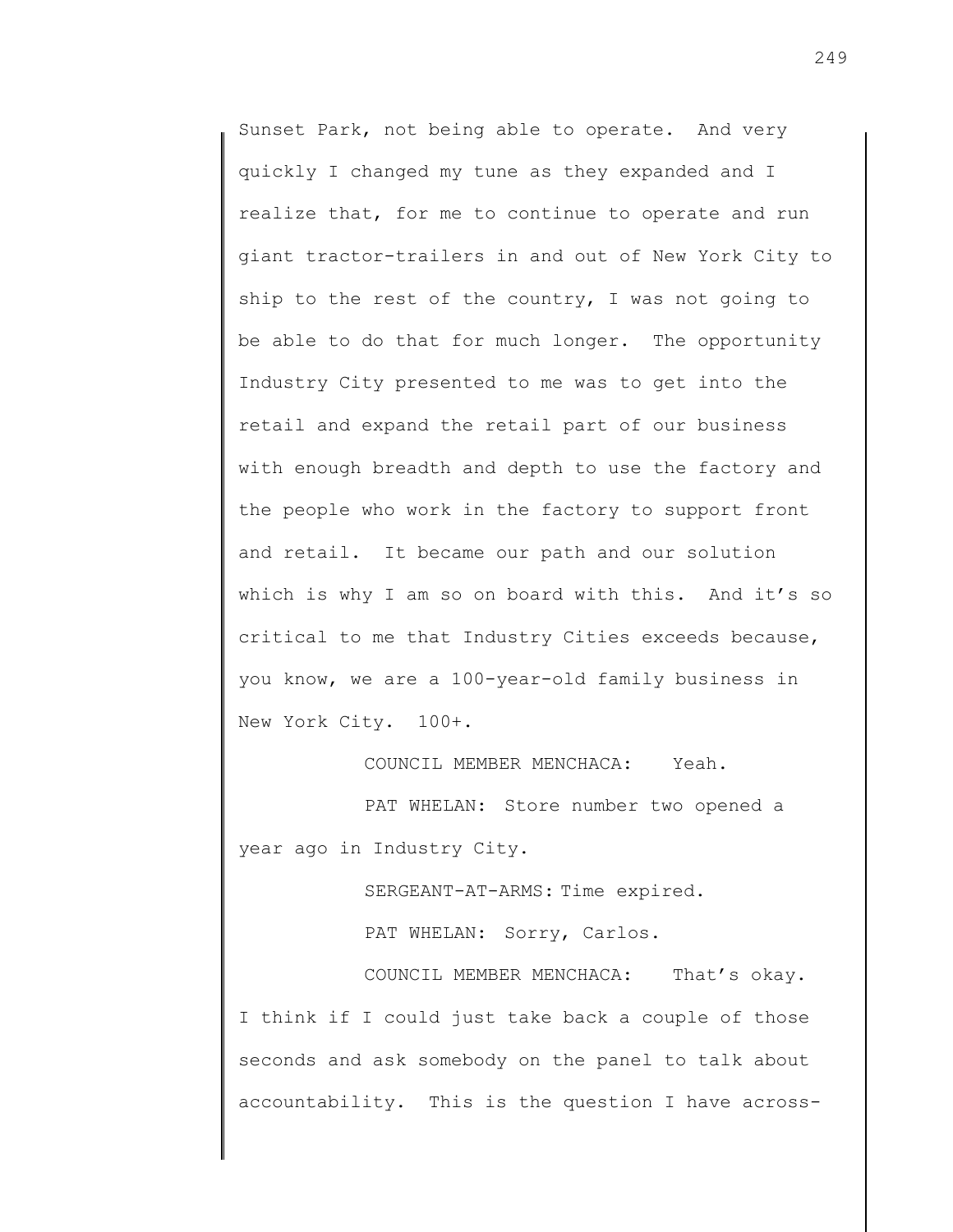the-board. The proposal is one thing, but holding Industry City accountable is incredibly important to the community and the three pillars that I put out, you know, how are we going to hold Industry City accountable when there is no CBA and there's no mayoral commitments to the entire package to mitigate those issues that we all see.

PAT WHELAN: If you want me to talk, I would say I think we owe it both to the neighborhood and the Industry City to come up with a CBA as quickly as we can. I think that Andrew wants to see that. I think that anybody that lives in New York City wants to see that. It has to be realistic. There has to be an economic benefit to Industry City ticket community benefits and, if we don't get that on the plate quickly, I think that, you know, it's going to cause a hindrance to this. I think it's important. As far as mayoral input, I don't think the city Council can force that and I don't think Industry City can force that. You know? I do believe, as Randy said, we should address somehow mitigating gentrification. And one of the ways we can do that, I think, is part of a CBA, if we can't get mail import. Sorry. Input. It's going to be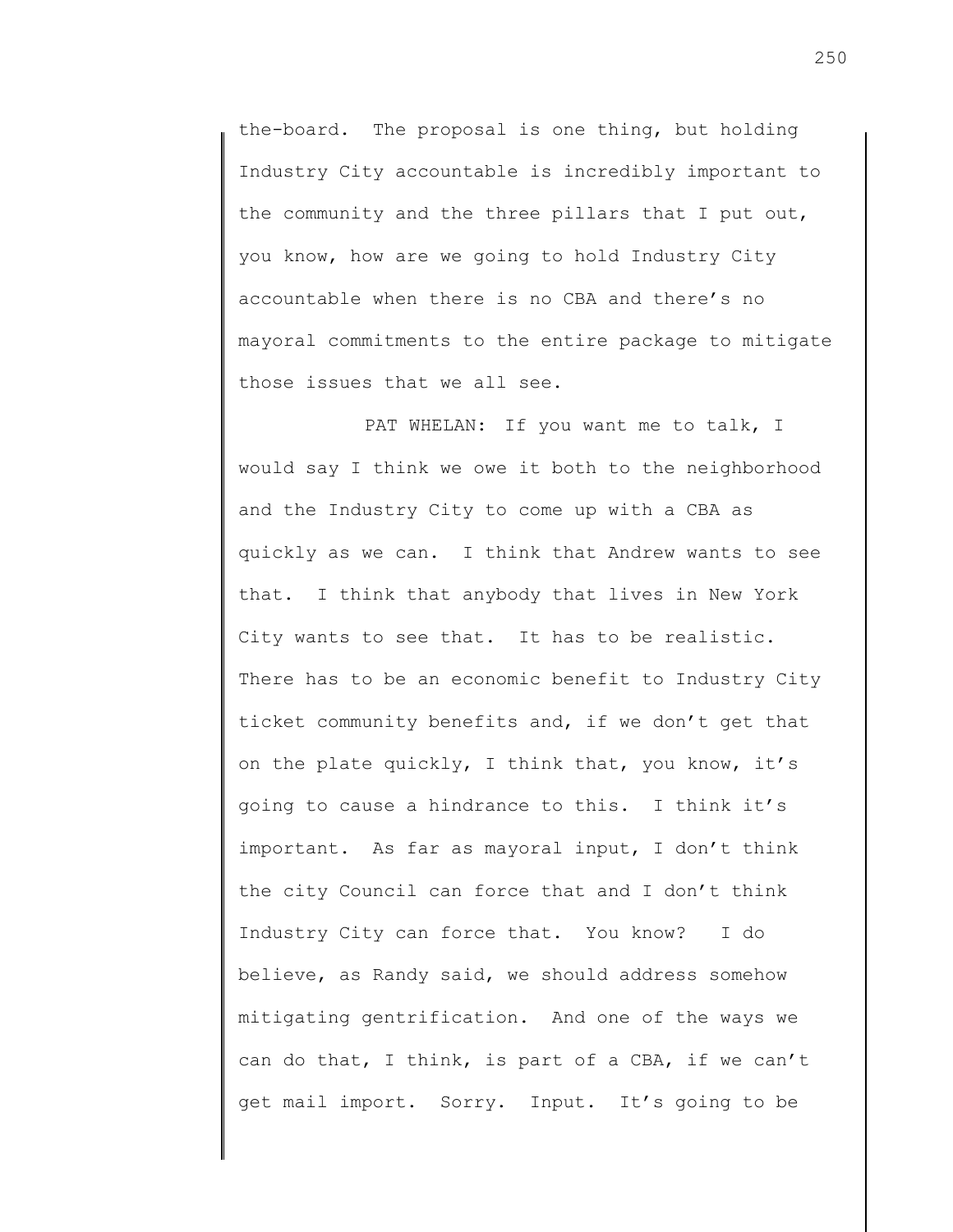difficult, but I think that that can certainly get broached.

CHAIRPERSON MOYA: Okay.

COUNCIL MEMBER MENCHACA: Thank you.

PAT WHELAN: Thank you.

SERGEANT-AT-ARMS: Chair, I see no more members with questions at this time for this panel.

CHAIRPERSON MOYA: Great. Thank you to the panelists. Thank you for coming here and waiting so patiently and giving your testimony here today. Thank you so much. Counsel, if you could please call the next panel. Thank you.

COMMITTEE COUNSEL: The next panel will include New York State Senator Velmanette Montgomery. The panel after that will include Ben Margolis, Lilliana Paula McKenna, Julio Pena the third, David Estrada, and Cynthia Felix. The next speaker is New York State Senator Velmanette Montgomery.

SENATOR MONTGOMERY: Am I and muted? Can you hear me?

CHAIRPERSON MOYA: We can hear you, Senator.

SENATOR MONTGOMERY: Okay. Thank you. Good afternoon and thank you, Chair Moya, and members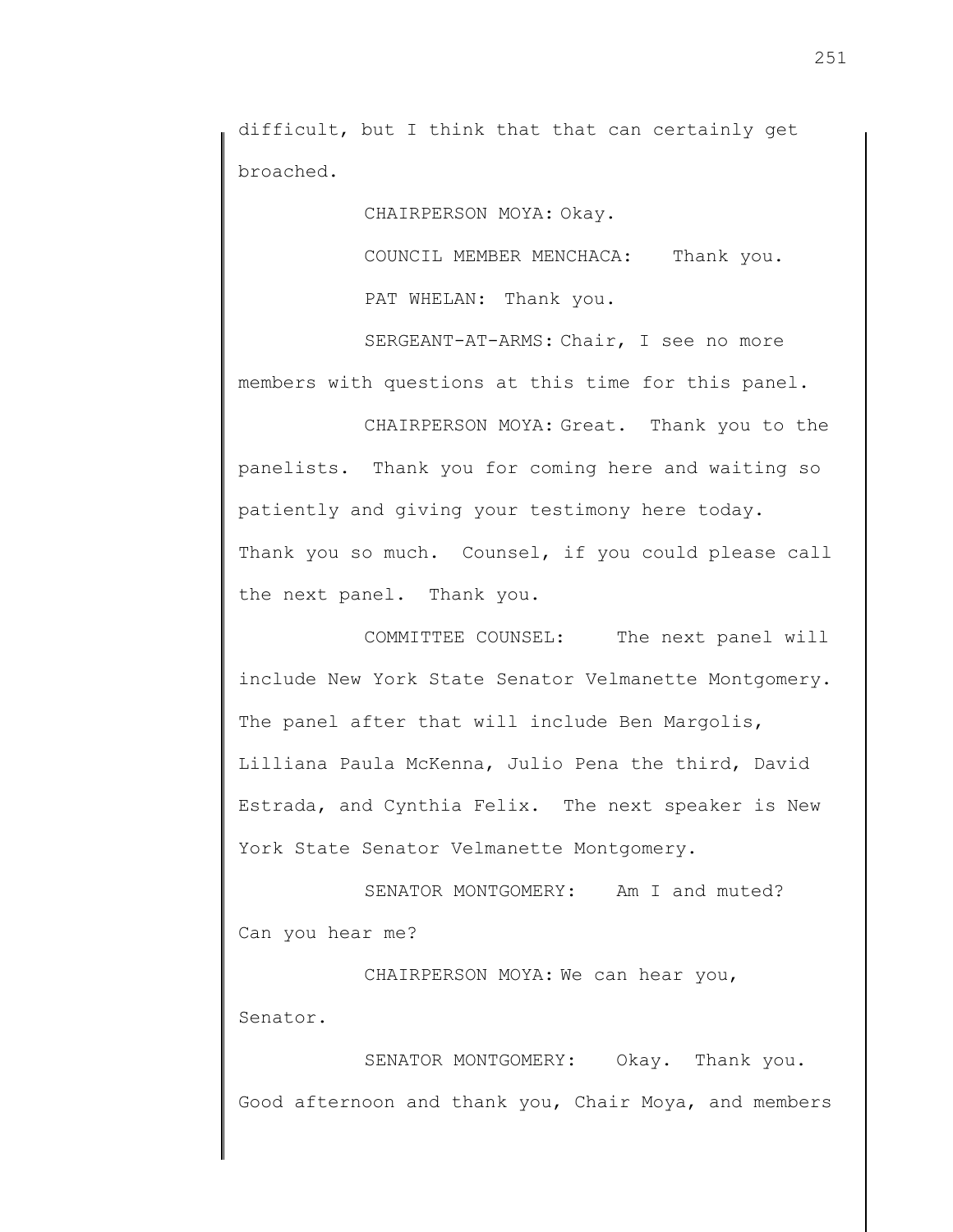of the subcommittee. I am State Senator Velmanette Montgomery and I represent Senate District 25 where Sunset Park and the Industry City site is located. Today, I make myself present as a full supporter of Industry City's rezoning proposal. For more than 50 years, Industry City has remained a heavy manufacturing zoning site which has limited the extent to which it serves the community and utilizes its waterfront. We have seen many changes come to Brooklyn and it is time to extend these changes to this part of our working waterfront. As many of you may know, I have been a strong advocate for the thoughtful and responsible redevelopment of Brooklyn's working waterfront. Industry City's rezoning proposal is the right project, in my estimation, to elevate both the waterfront and our community. Industry City's commitment to the community is unquestionable. They took part in more community engagements than any other developer I have ever met and there have been many of these developers. And they crafted their proposal to directly reflect community Board seven's 197 A waterfront plan. As of today, Industry City has served and continues to serve hundreds of local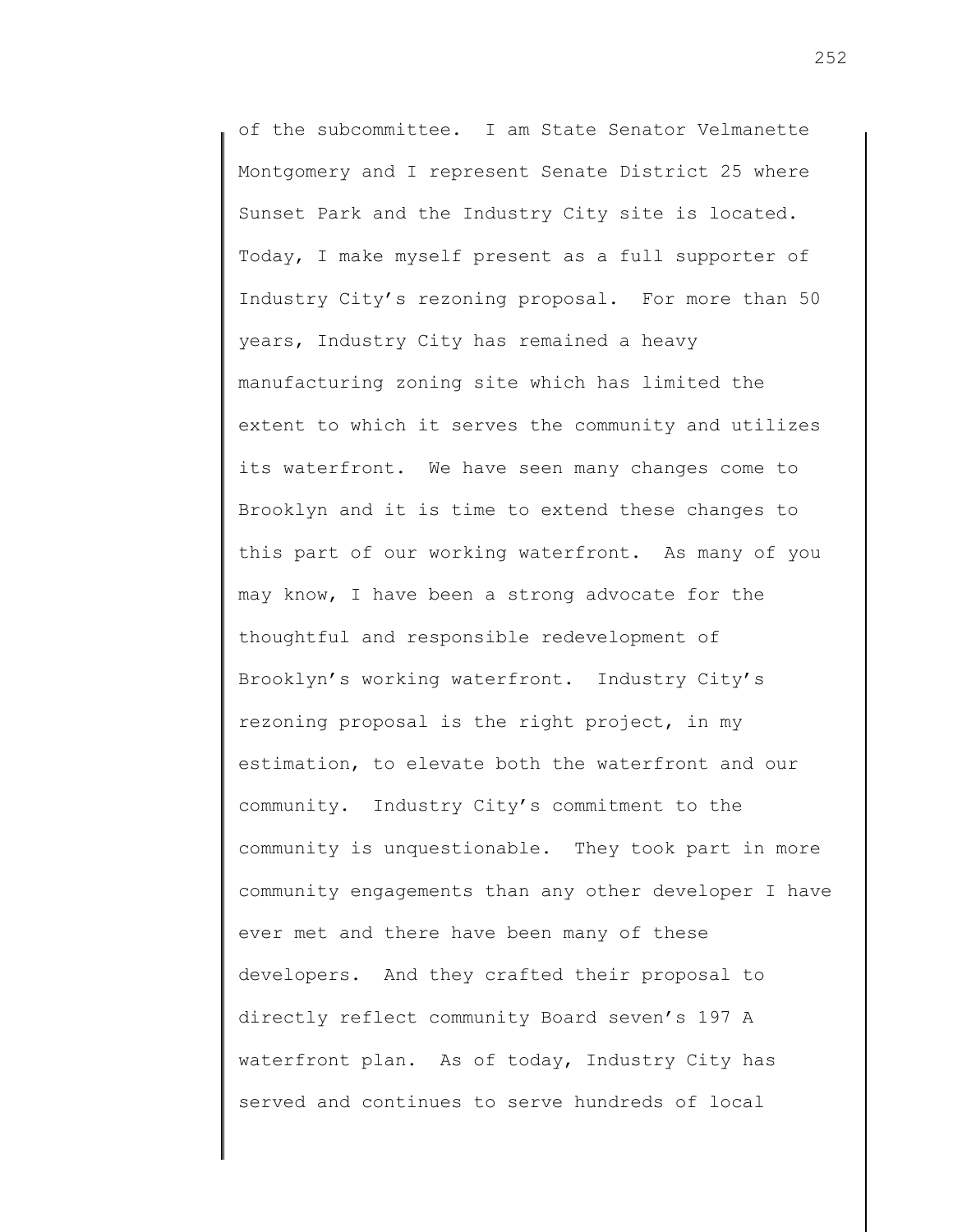jobseekers through their Innovation Lab which is an integrated employment and business development center to provide local jobseekers to career training and job placement. They have provided space that has allowed new small business to serve our community. They have removed the hotel and reduced the amount of retail space from their original rezoning plan as was requested by myself, by the community, and, I believe, by the city Council member. They have actively pushed for green jobs and sustainability in Sunset Park. They have partnered with the Redhook Container Terminal, NYSERTA and New York City Economic Development Corporation in redeveloping the South Brooklyn Marine Terminal in order to serve as a port to service the offshore wind industry which NYSERTA will be creating. NYSERTA is an authority committed to bringing offshore clean, green, and renewable energy to the state of New York. Thanks to Industry City's role in the adjacent South Brooklyn Marine Terminal, hundreds of high quality green jobs in the offshore wind and maritime industry are coming to this part of Brooklyn. Industry City is committed to creating educational and professional pathways to maritime and steam careers for young people in our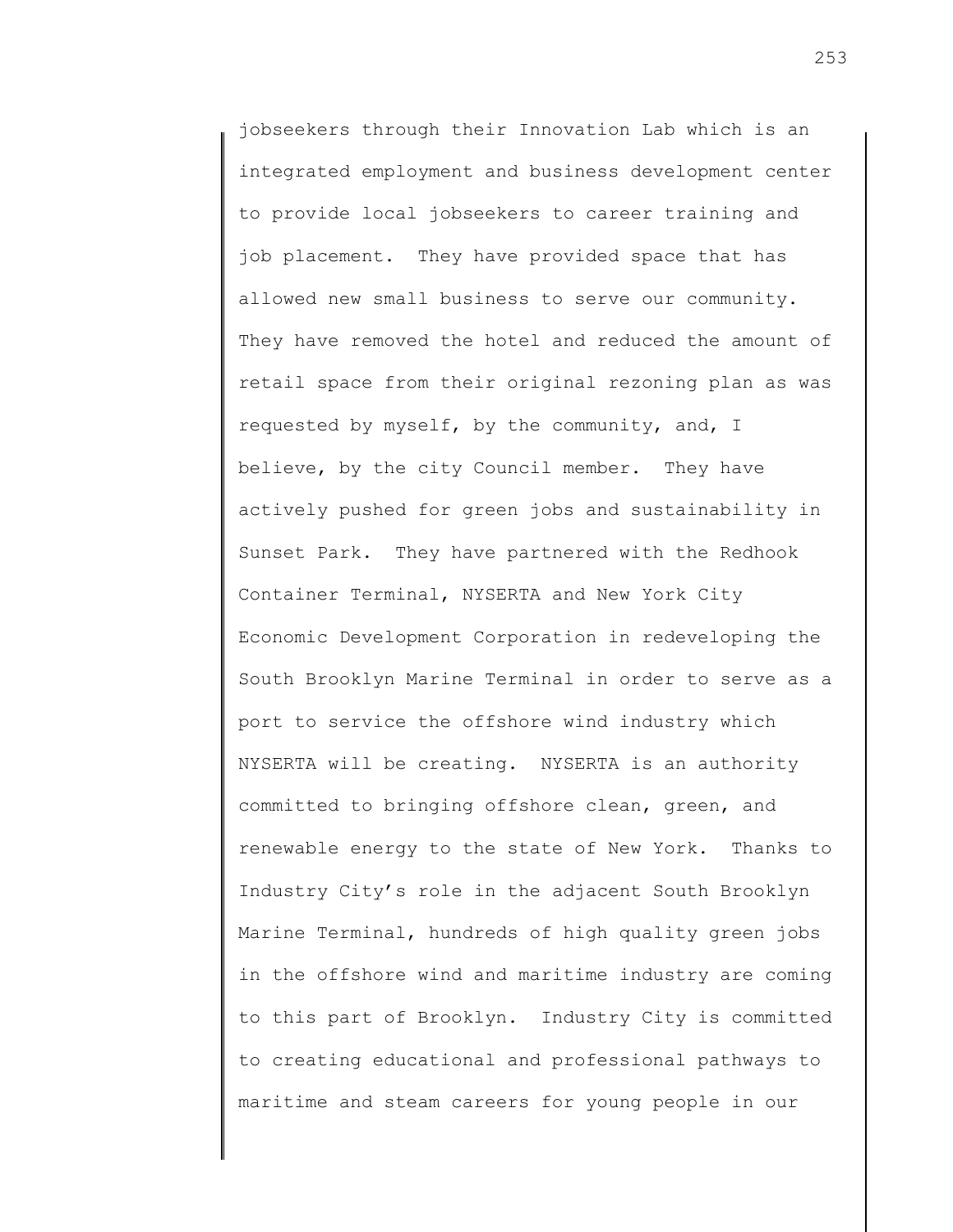borough and in our city. They have forged partnerships with academic institutions, including New York City College of Technology and potentially- which I'm very excited about-- Kingsborough Community College in their commitment to establish a public technical school and an adult education center once the rezoning takes place. Several years ago, I initiated a number of important community conversations around the future of the working waterfront and we hosted a series of extremely productive workshops and working group meetings to discuss our goals and interests for developing the waterfront. What we heard over and over was that we needed waterfront development that was reflective of the community's interest that was inclusive, that was sustainable, and could support the growth of green jobs that projected long time job creating spaces from being calming luxury housing and condos and/or hotels and that whatever was built had mechanisms for ensuring local residents could benefit from many new jobs created. I believe this rezoning plan meets these requirements vis-à-vis our community and it is important to mention that, not only does this plan restore job creation to the Sunset Park waterfront,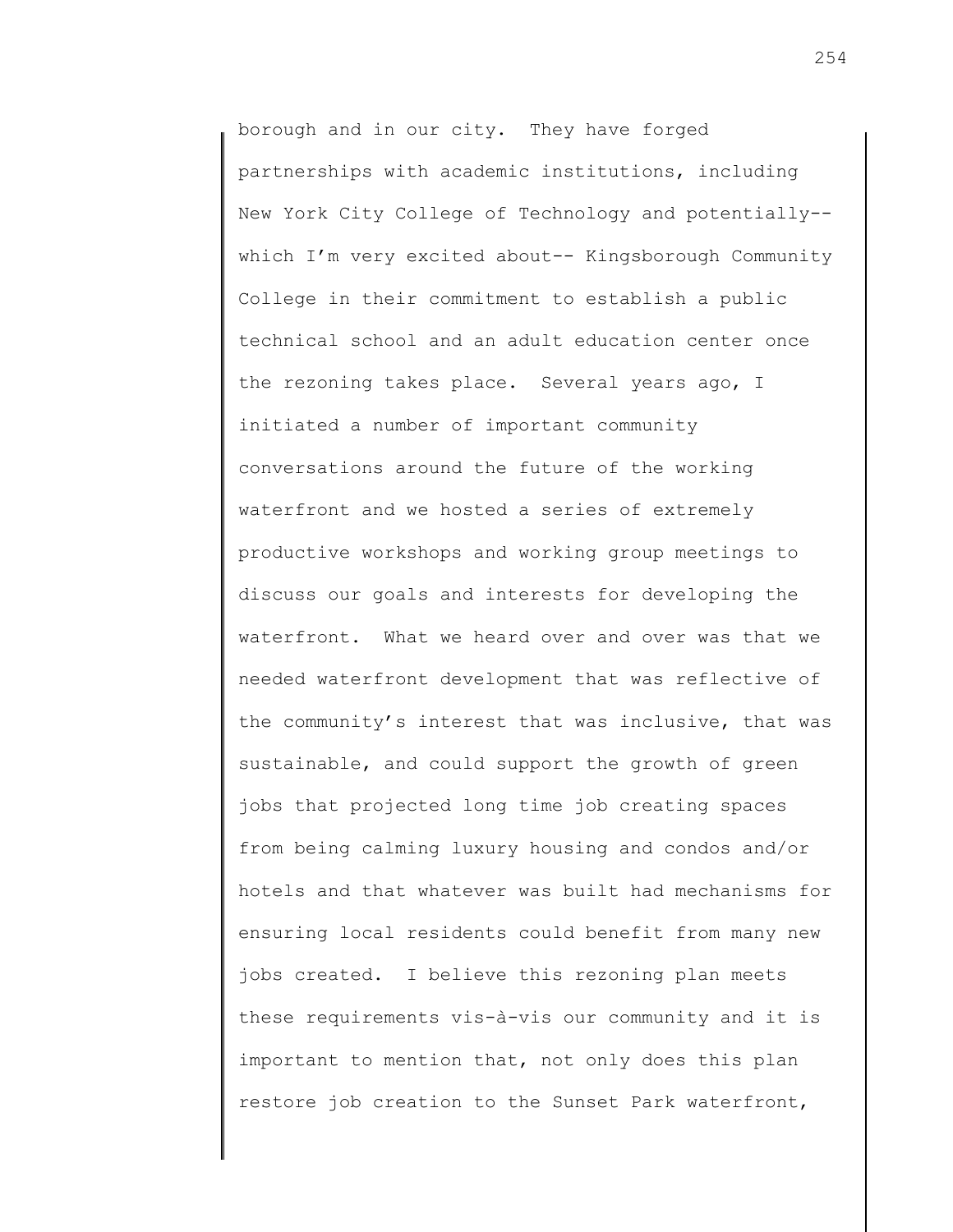but it does so with hundreds of millions in private investment and no public subsidies. Today, if you listen to the plans of vis-à-vis Mr. Kimball who, by the way, I have worked with closely during his years at the Brooklyn Navy Yard and who fulfilled every commitment he made in revitalizing that waterfront site. You can see exactly why I have chosen to offer my full support. In this case and after a career spent for fighting for our working waterfront, I do believe in my heart that this is what's best for Sunset Park at this time. It is the best thing for Brooklyn. And it is the best possible use for this important space for the city of New York. Therefore, I urge you to join me in support of this proposal and thank you for allowing me to express my sentiments and my belief and my understanding of what this means to the people-- and especially the future generations in the county of Kings in the city of New York. Thank you.

CHAIRPERSON MOYA: Thank you, Senator. Thank you for your testimony today.

COMMITTEE COUNSEL: I see no more members or questions for the panel at this time.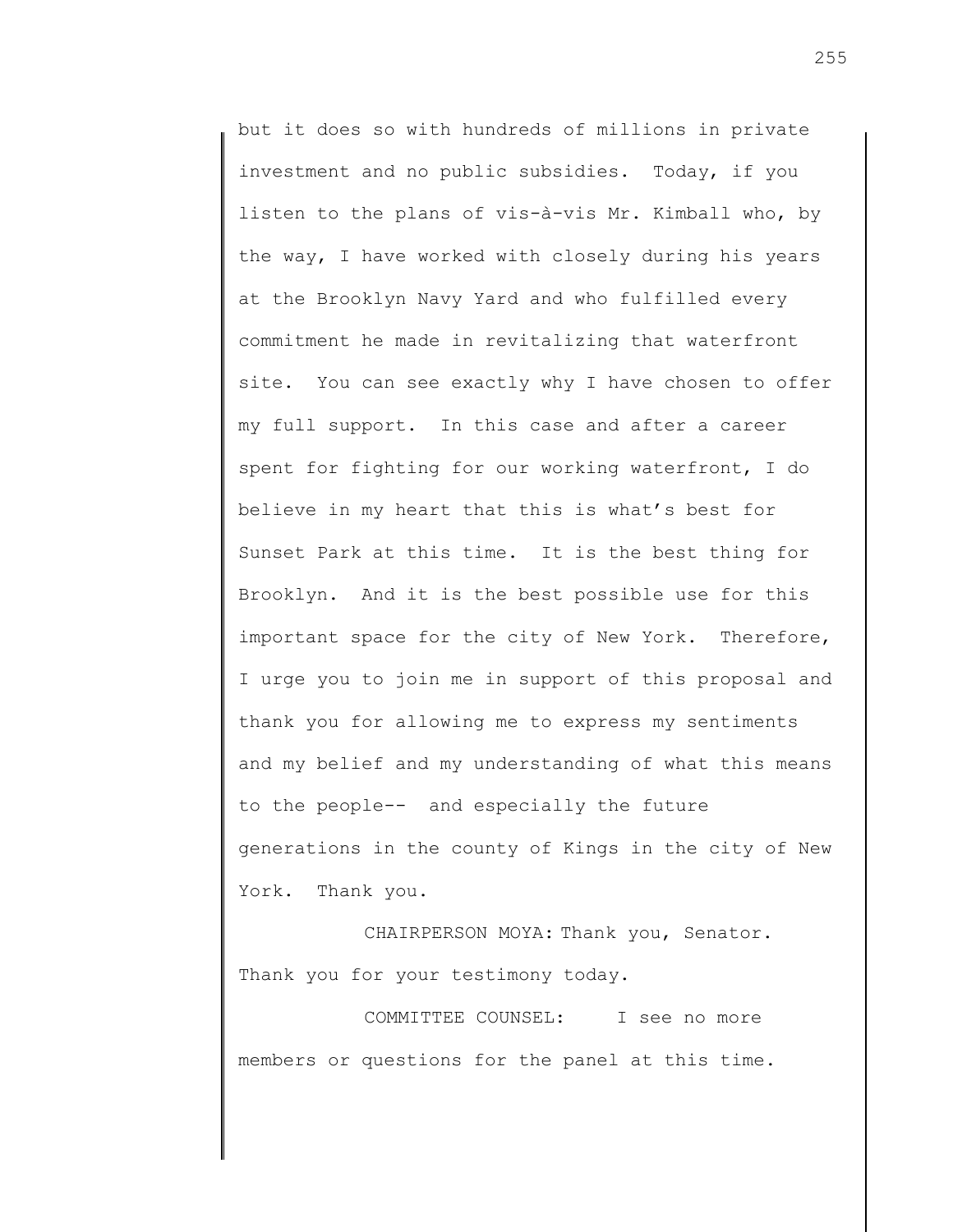CHAIRPERSON MOYA: Thank you, again, Senator. We are now going to move into our next panel. Counsel, if you can please call up the next panel.

COMMITTEE COUNSEL: Well, the next panel will include Ben Margolis, Lilliana Paula McKenna, Julio Pena the third, David Estrada, and Cynthia Felix. They will be followed by Jonathan Bowles, Michael Stabatis, David Carabello Beloso, and Jessica Ortiz. The next speaker on this panel will be Ben Margolis.

SERGEANT-AT-ARMS: Time begins now.

CHAIRPERSON MOYA: Ben, you may begin.

BEN MARGOLIS: Good afternoon. I am Ben Margolis, Executive Director of SBIDC, a nonprofit supporting industrial businesses and their workforce in the Southwest Brooklyn IBZ and from our workforce center at the Brooklyn Army Terminal. We've been based in Sunset Park for 42 years. We are also a proud member of the Sunset Park Community Coalition that believes the Industry City application, as approved by the City Planning Commission and without modifications would not ensure necessary protections or address Sunset Park's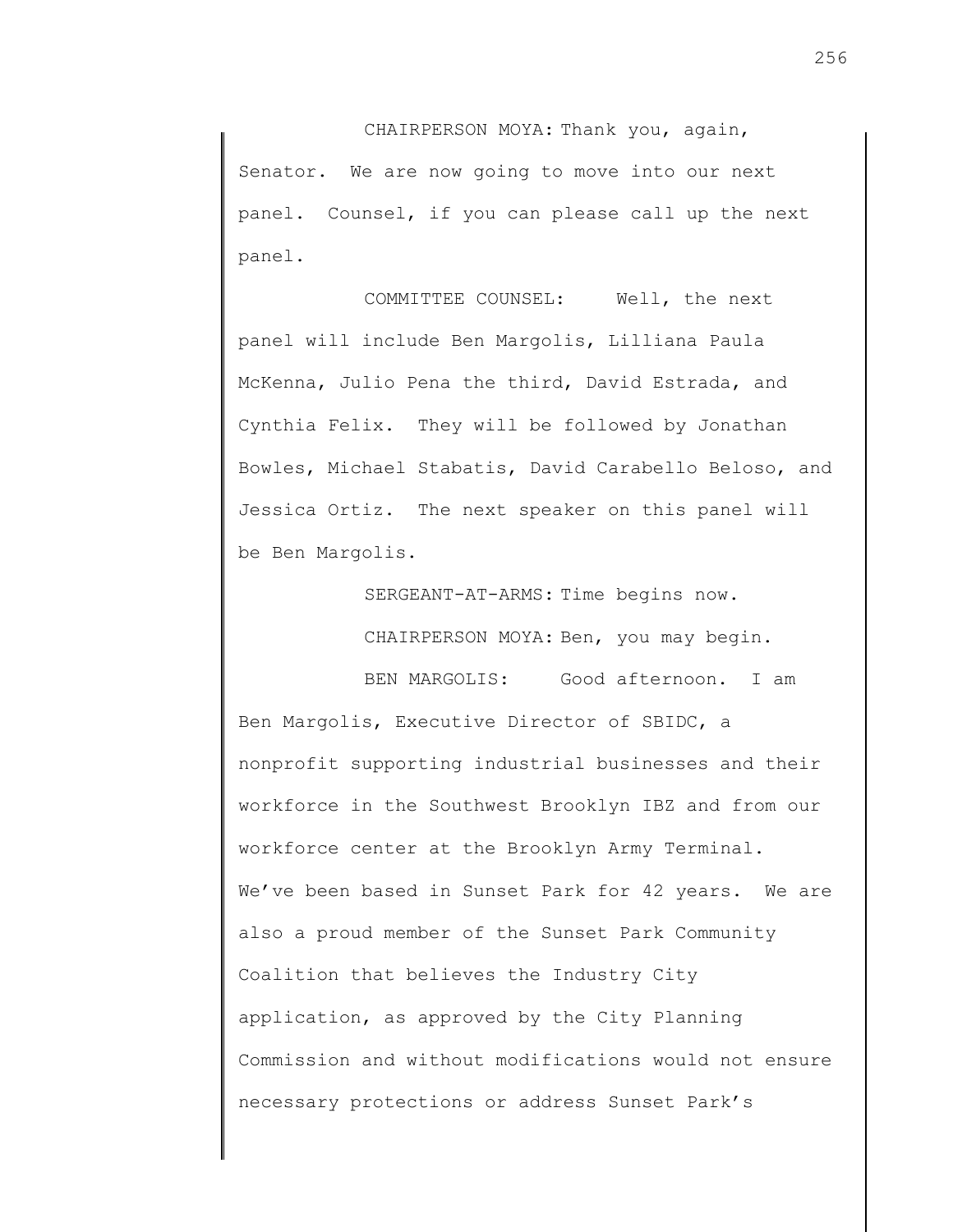fundamental challenges. For example, challenges facing Sunset Parks manufacturing community. The pandemic has shown a great need for more local manufacturing and its value to the city's resiliency. The quality of industrial jobs is well established yet current zoning and policy offer zero protections for manufacturers in Sunset Park's IBZ including the hundreds still operating at Industry City. So the Council must fight to ensure that at least a third of the IC's campus is used for a wide range of manufacturing uses. An irreducible minimum, a real commitment that would guarantee more opportunity for residents. Nearly 1 million square feet of retail would severely impact operations of industrial employers and set an irreversible precedent for the city's other IBZ's. So a total retail limit established based on community board seven recommendations. Our coalition recommends 350,000 square feet. In 2018, the city Council voted to curtail hotels in [inaudible 05:45:18] zones, so following current city policy, you should ensure that hotel development would not be permissible at IC. The current application passed with no modifications is our worst-case scenario yet any modifications that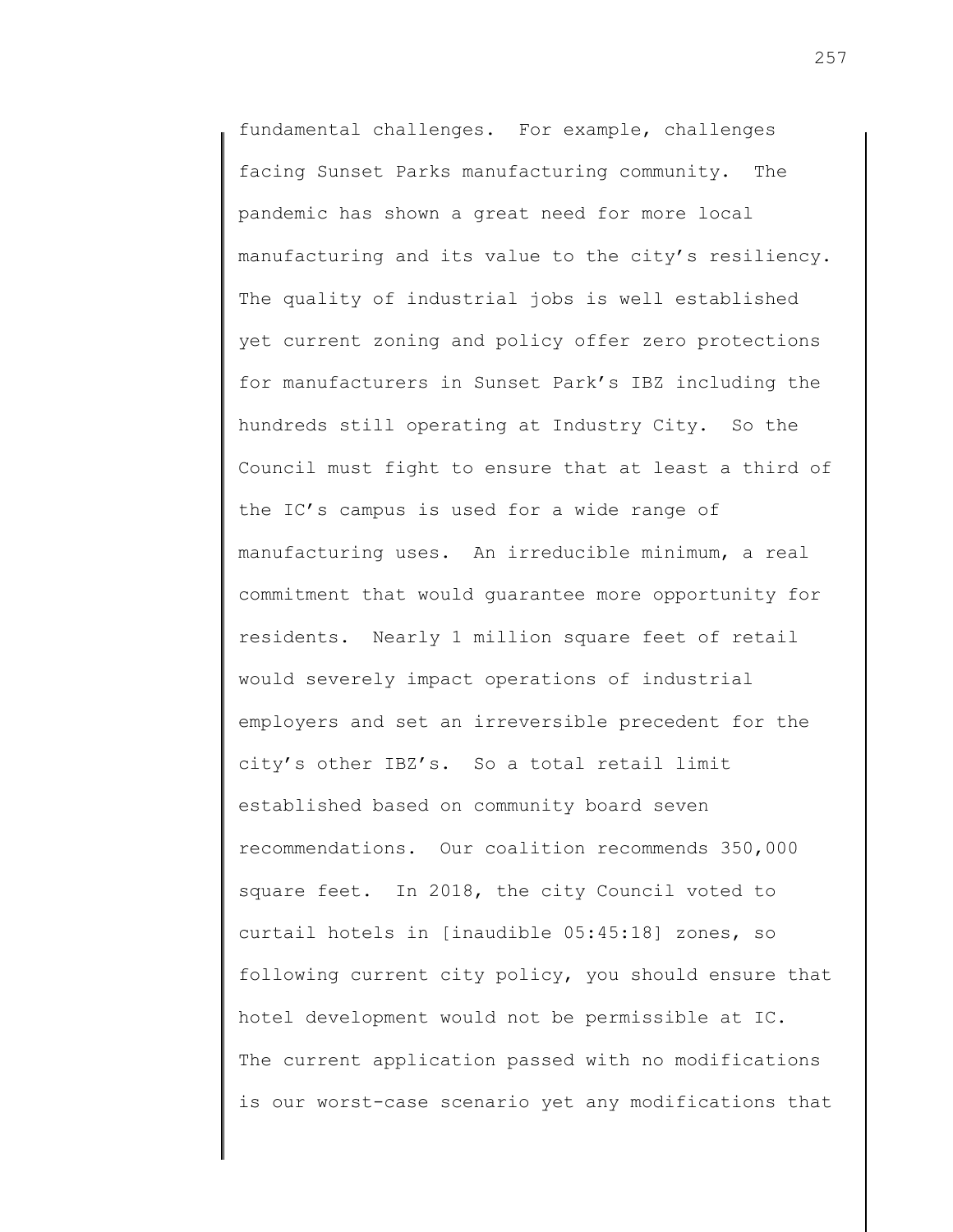would mean little unless they come in tandem with substantial community investments and are most severely burdened challenge. Without each, the city Council should request that Industry City withdraw their application. Thanks so much.

COMMITTEE COUNSEL: The next speaker is Lilliana Polo-McKenna.

SERGEANT-AT-ARMS: Time--

LILIANA POLO-MCKENNA: Good afternoon, all. My name is Liliana Polo-McKenna, chief executive officer of Opportunities for a Better Tomorrow. OBT, founded in 1993 in Sunset Park, offers education and workforce programming for youth ages 17 to 24 and adults who are disconnected from education and employment. OBT is also a member of the Sunset Park Community Coalition. Thank you to the members of the Council of the opportunity to speak today. Along with the community board, the borough president, and Council members Menchaca's recommendations, our coalition feels strongly that the Industry City needs to follow through on public commitments to modify their application. Such modifications include, among others, scaling down the proposed retail square footage to align with CB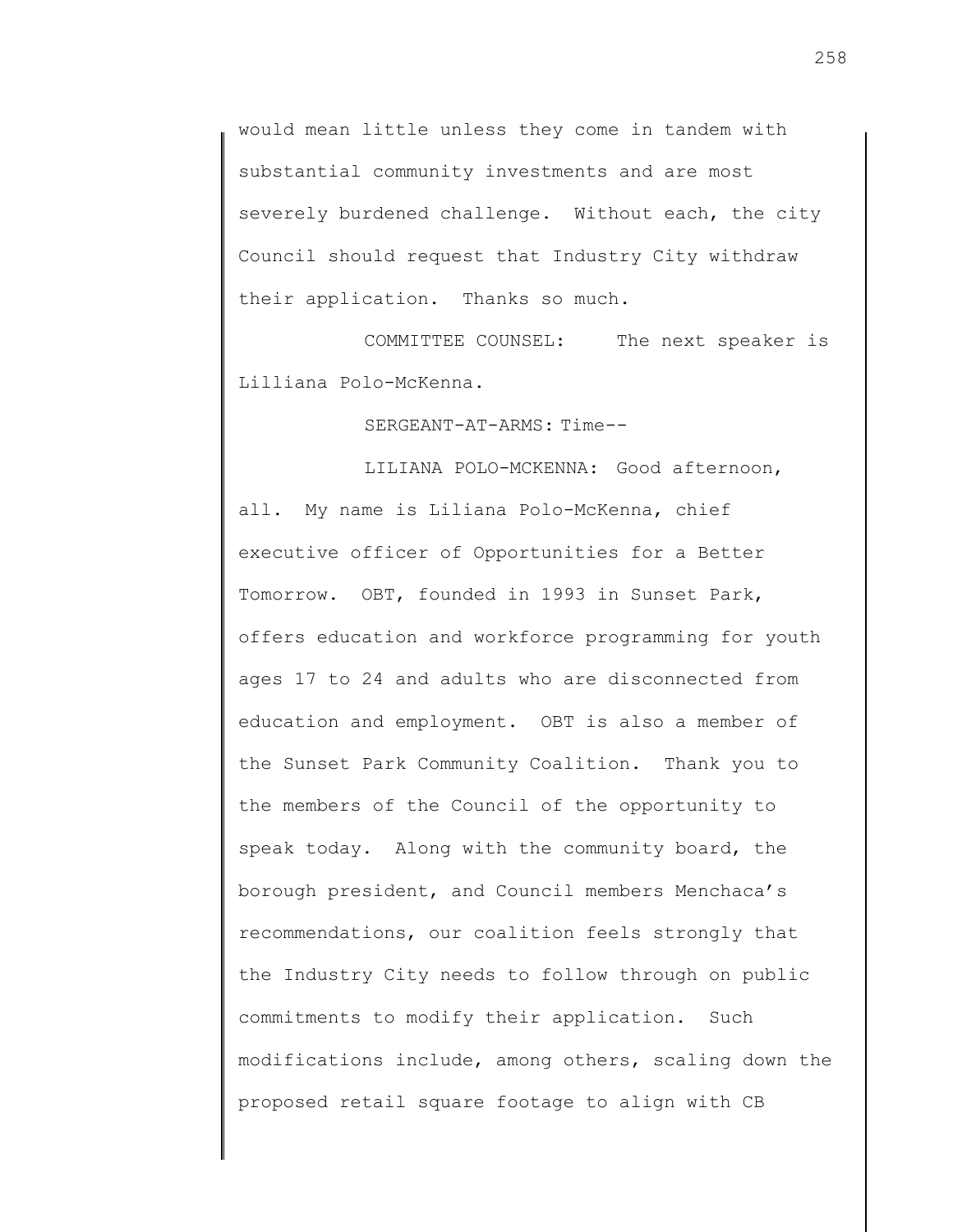seven's recommendations and an enforceable 30 percent of space dedicated to manufacturing uses. These and other modifications work in tandem to support a platform of investments to address a variety of issues. Long-standing needs that are only grown through the pandemic. As a workforce development leader, I am crystal-clear on the need for jobs, a concern I know that we all share, as people navigate historic unemployment and many face eviction or food insecurity. As the lead partner at the Innovation Lab, I have seen the possibilities and also the challenges in connecting local residents to opportunities at Industry City. The potential for scale is real, but Industry City is not an employer. And scale without binding commitments to local hiring, permanent training facilities, and creating a range of jobs is sort cited. Being retail and establishing a third-party enforcement mechanism are critical to that. Many of us, myself included, know that access to jobs on this very waterfront has been an important first step for Sunset Park families and we need to ensure that that is true well into the future. As a coalition, we believe that the approval of Industry City's application as is represents a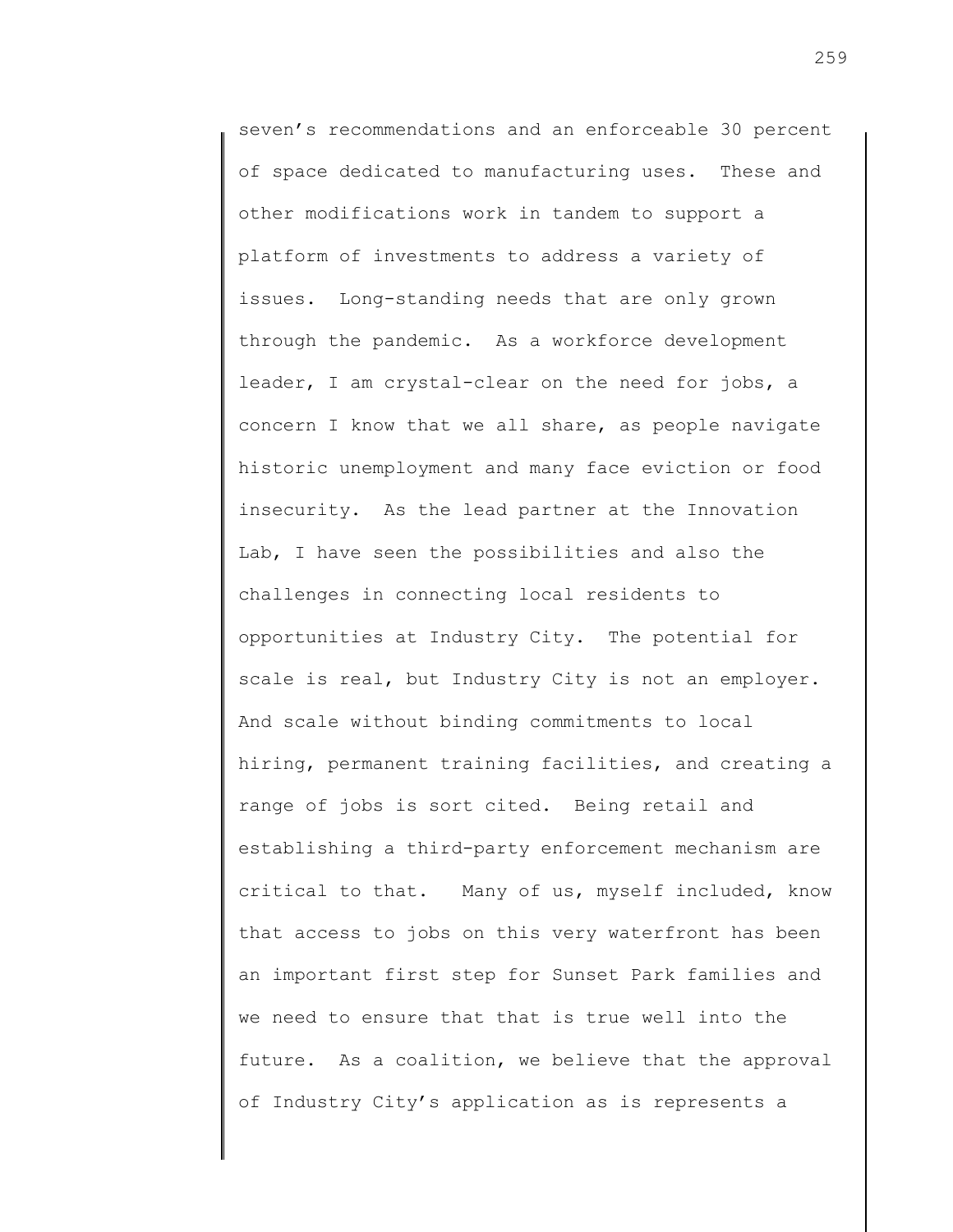worst-case scenario. The zoning modifications outlined are the absolute minimum and serve as a foundation for investment. If equity is a central value in this process and in the city's economic recovery, they outlined zoning modifications and further community investments must be nonnegotiable's as the Council considers it to vote. Thank you.

COMMITTEE COUNSEL: Chair, the next speaker is Julio Pena the third.

> SERGEANT-AT-ARMS: Time begins. CHAIRPERSON MOYA: Julio, you may begin.

JULIO PENA: Good afternoon. My name is Julio Pena the third or chair for Neighbors Helping Neighbors and board member for Fifth Avenue Committee, both members of the Sunset Park community coalition. Thank you to the Council for the opportunity to speak today. I'm here to share the concerns that I and the Sunset Park community coalition have about the Industry City rezoning application as is and the modifications and investments necessary should the Council allowed this application to move forward. NHN is a 30-year-old HUD-certified housing counseling agency whose mission is to empower low and moderate income residents to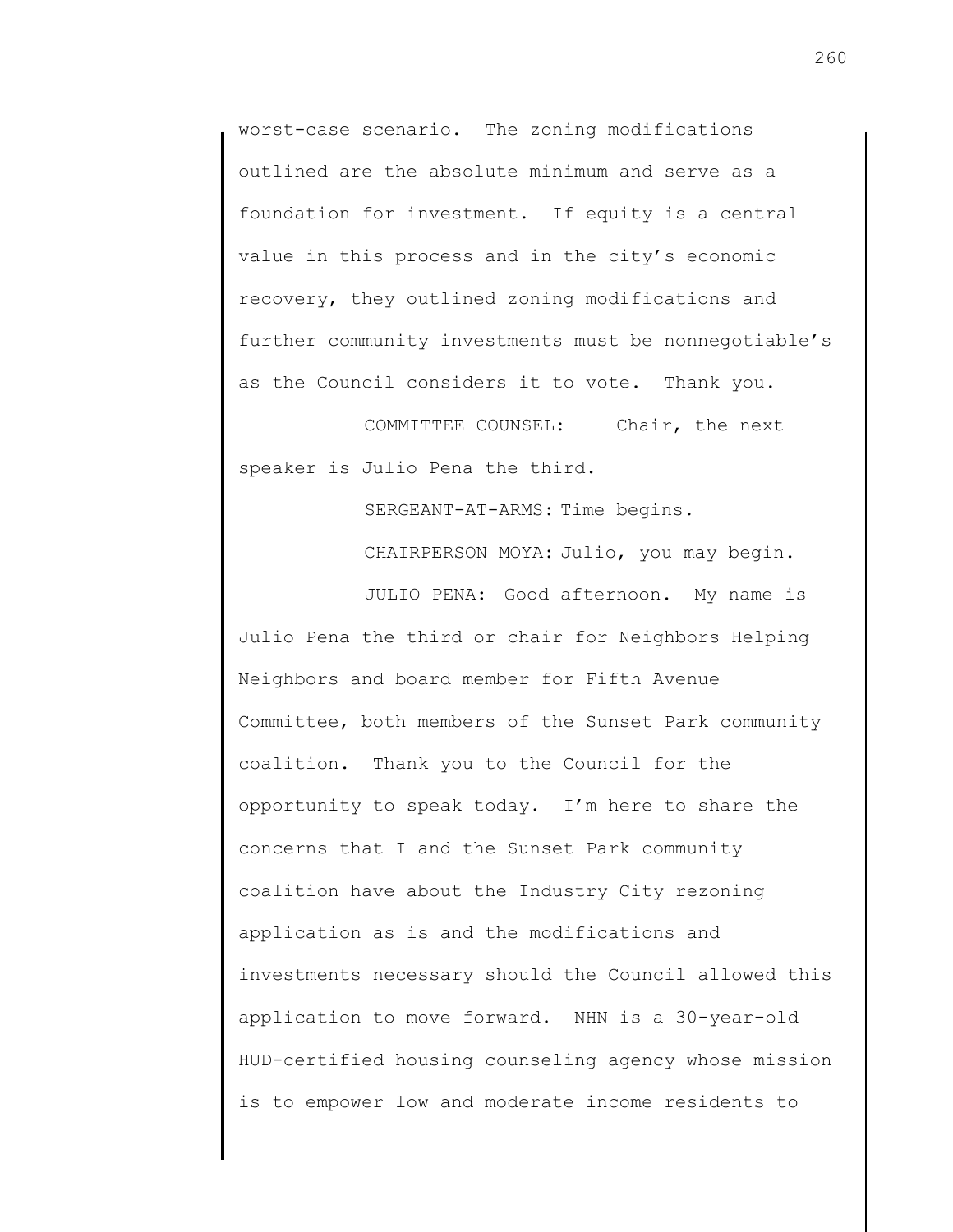maintain and secure quality housing and build financial assets. NHN is on the front lines of preventing displacement in Sunset Park, organizing and advocating to help prevent eviction and displacement. In fact, as a 42-year-old nonprofit community development Corporation whose mission is to advance economic and social justice. In fact, it currently has 134 units of deeply and permanently affordable housing and construction in Sunset Park. The first new affordable housing community in more than 15 years. Along with the community board, the borough president and Council member Menchaca, the coalition feels strongly that Industry City needs to follow through on public commitment to modify the application and address the significant precedent and impacts their initially proposed actions would create in an IBZ in the broader Sunset Park community which has long been a working class immigrant community. Such modifications must include, for example, scaling down on proposed retail square footage and uses to 350,000 square feet, eliminating the hotel special permit in the application, and establishing an irreducible and highly enforceable one third amount of square feet on their campus for manufacturing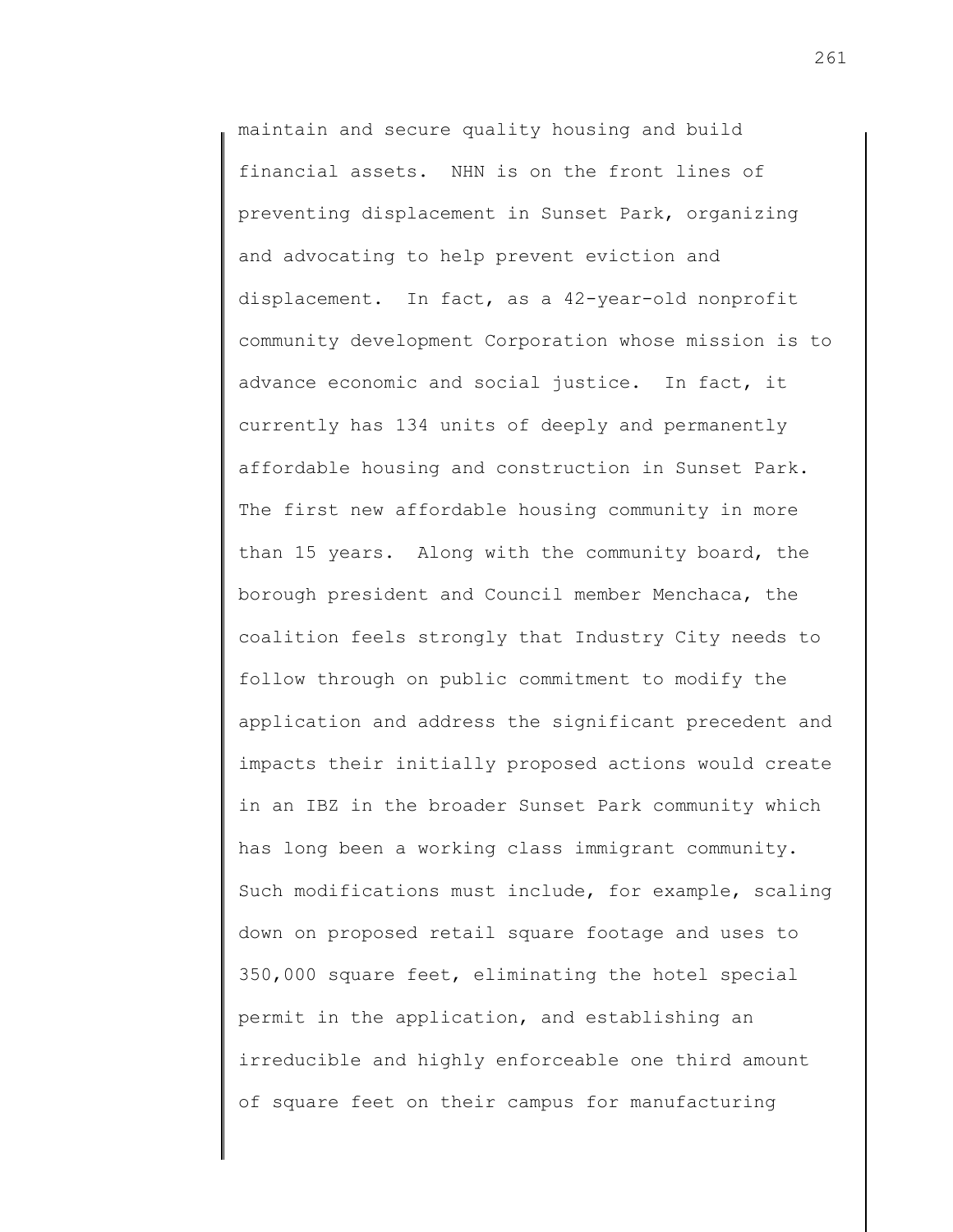uses. In addition to the modifications to the application, it is important that the Council and the city do more to protect long time for a working-class Sunset Park residents from displacement by extending a certificate of no harassment program to Sunset Park and invest in affordable housing preservation and development. As NYU Furman Center outlined in the 2016 focus [inaudible 05:49:58] report, Sunset Park is a gentrifying community with rising rents, rising population, and an increasing white population. It ranks fourth in New York City for overcrowding in housing among all community boards citywide.

SERGEANT-AT-ARMS: Time expired.

JULIO PENA: There has been a lot of focus-- thank you for your time.

COMMITTEE COUNSEL: Thank you. Chair, the next speaker is David Estrada.

SERGEANT-AT-ARMS: Starts.

CHAIRPERSON MOYA: David, you may begin.

DAVID ESTRADA: Thank you. Hello. My name is David Estrada and I am speaking today to urge you to oppose the application in its current form and, without contradiction, I am also urging you to consider how a highly modified application might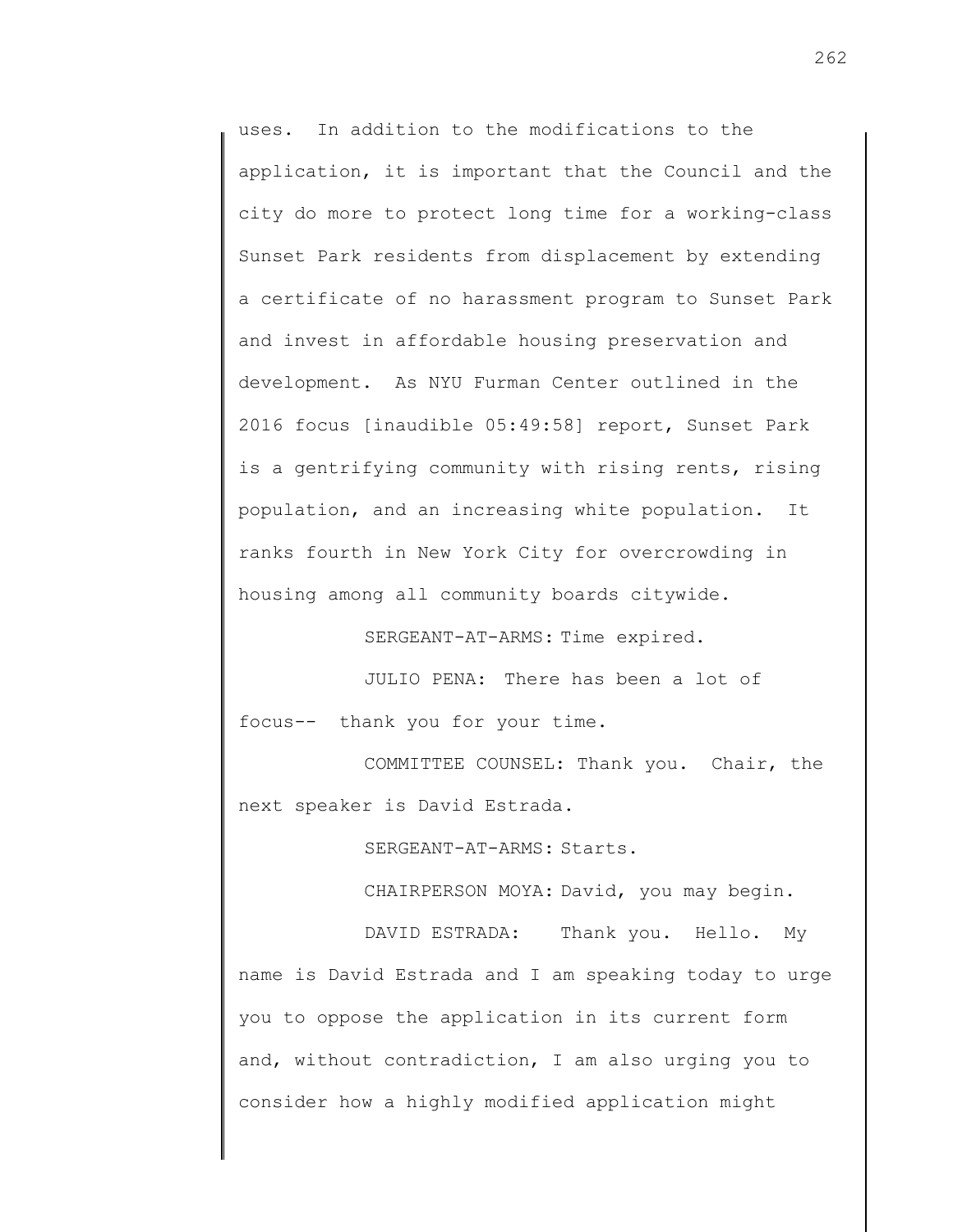proceed but only if it is in lockstep with city commitments to Sunset Park and ironclad enforceable community benefits. The model that we haven't seen before. It is possible, but there are many cautionary tales in Brooklyn of failed CPAs and we are very aware of that. I'm speaking today in my capacity as Executive Director of the Sunset Park Business Improvement District. That is representing small businesses, residents, building owners on, you know, the heart of and set Park on Fifth Avenue between 38th and 64th. We are suffering. Small businesses need help. I think that a path of engagement and constructive work together is the way for our community to get ahead. I also am part of this Sunset Park community benefit coalition and we formed because we knew that these land-use items can be either diminish or increase a very serious problem facing Sunset Park. Displacement, gentrification, housing and food security, climatic, resilience, just transitions, access to education and jobs. Those needs are real. The question is can we set a new example for this city about how to do this together. There was a private application. I do think it's appropriate to look at on the scale of a neighborhood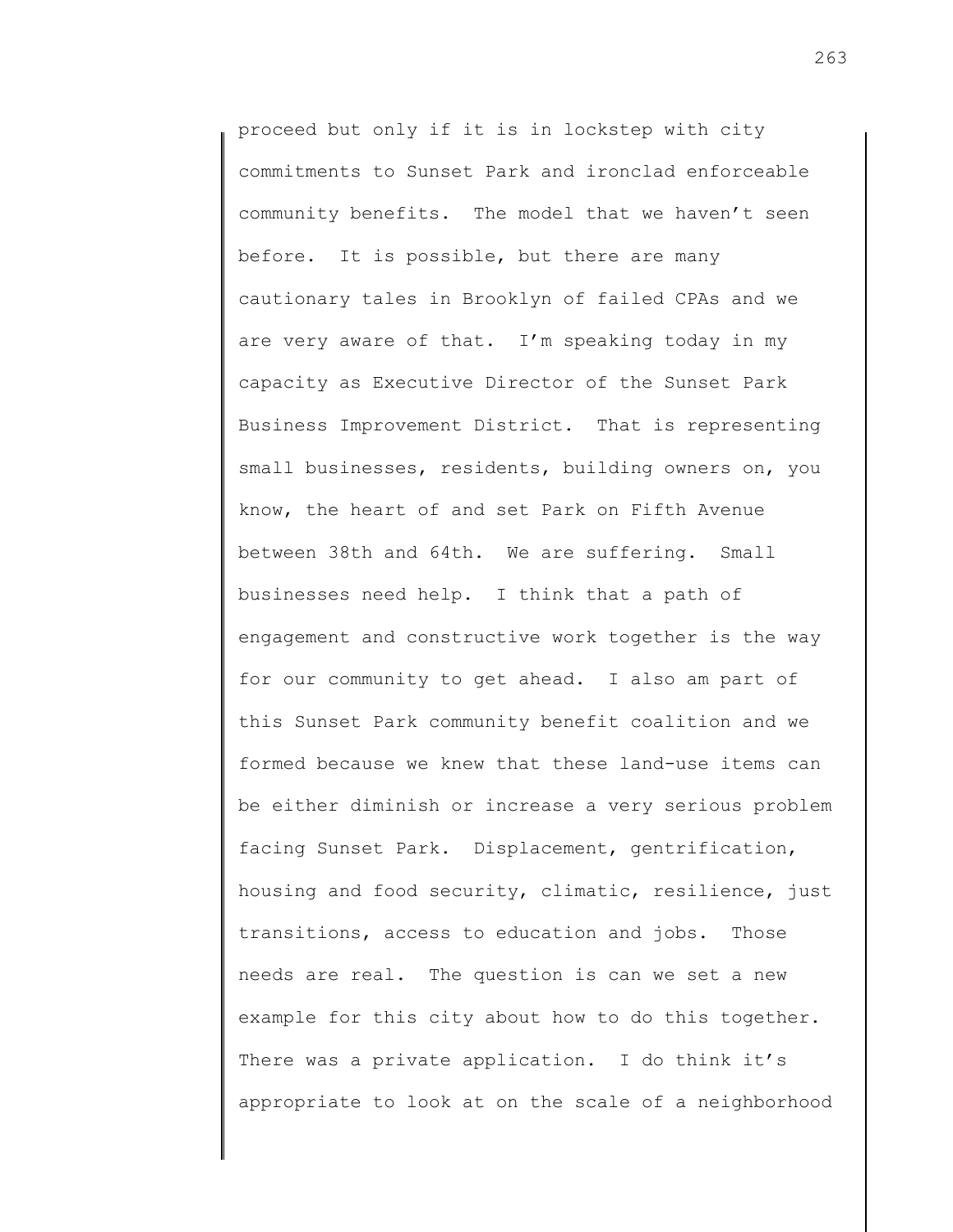application even if ULRP and seeker and environmental impact processes are all hopelessly dysfunctional and extremely unfair to local communities. For this application and from my perception, the answer has never been yes or no. No leaving to a continued as of right development is unacceptable because it allows unlimited degradation of manufacturing uses for office and storage and stuff. A simple yes is a nonstarter without the other components that were laid out by Council member--

SERGEANT-AT-ARMS: Time is expired.

DAVID ESTRADA: Menchaca at the onset. So I hired you to read community board sevens analysis and the borough president and I support working together. Thank you

CHAIRPERSON MOYA: Thank you, David.

COMMITTEE COUNSEL: Chair Moya, those are the visible witnesses for this panel. At this time, I would ask if Cynthia Felix is listening and can hear me, Cynthia Felix, please raise your hand so that we may identify you if you are here.

CHAIRPERSON MOYA: Cynthia?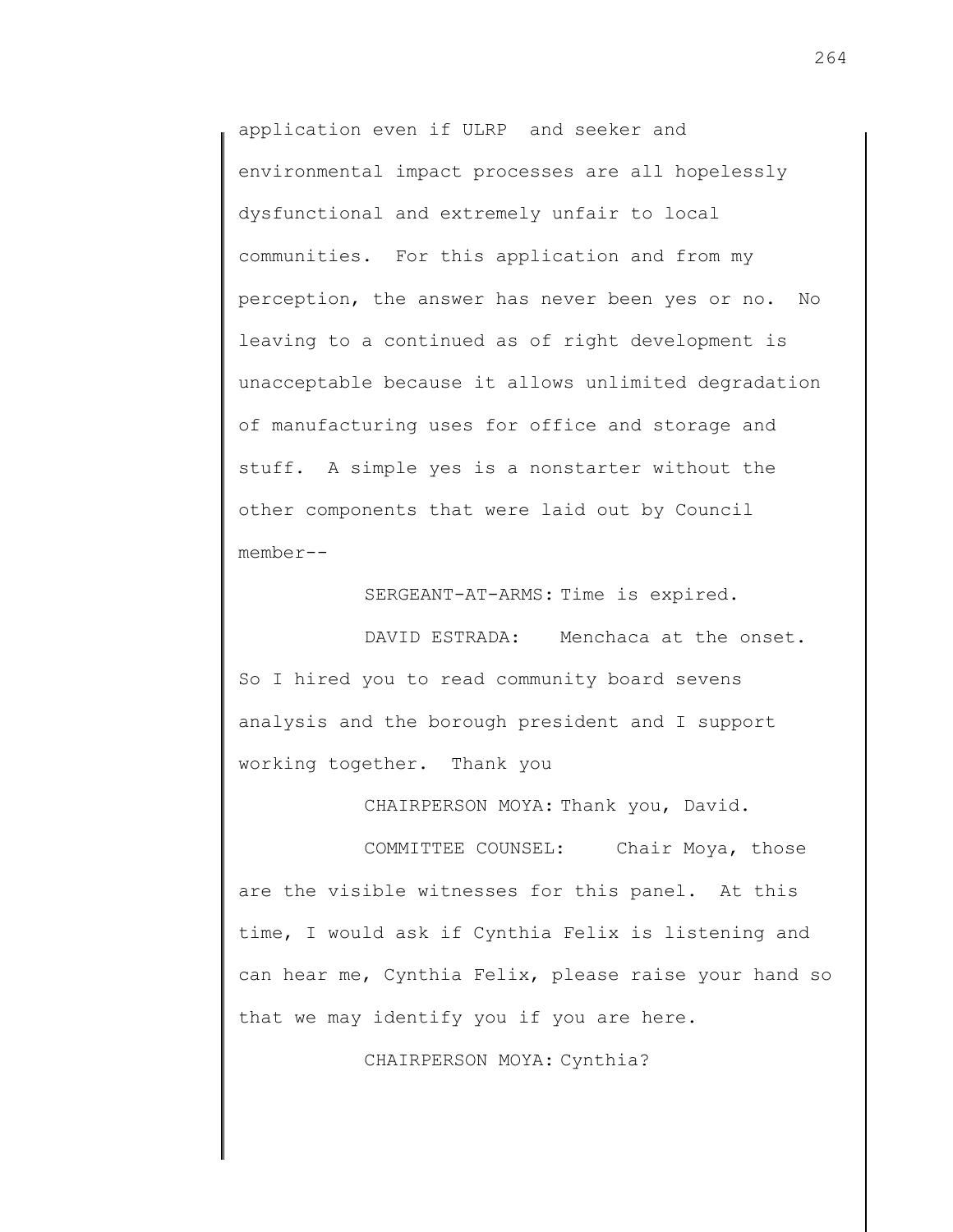COMMITTEE COUNSEL: And with that, Chair, Council member Menchaca has his hand raised for a question.

CYNTHIA FELIX: Hi. They just unmuted me.

CHAIRPERSON MOYA: Okay.

COMMITTEE COUNSEL: The next speaker is Cynthia Felix.

CYNTHIA FELIX: Thank you. Hi. My name is Cynthia Felix and I am a lifelong resident of Sunset Park and a member of the Sunset Park Community Coali--

CHAIRPERSON MOYA: Cynthia? We might of lost Cynthia how or she just--

CYNTHIA FELIX: I was just muted. I just got unmuted.

CHAIRPERSON MOYA: Okay. Hold on one second, Cynthia. Hold on.

CYNTHIA FELIX: Okay.

CHAIRPERSON MOYA: Sergeant-at-arms, if we can just start all over again? Reset the clock, again. Cynthia?

> CYNTHIA FELIX: Yes. I'm here. CHAIRPERSON MOYA: Okay. You may begin.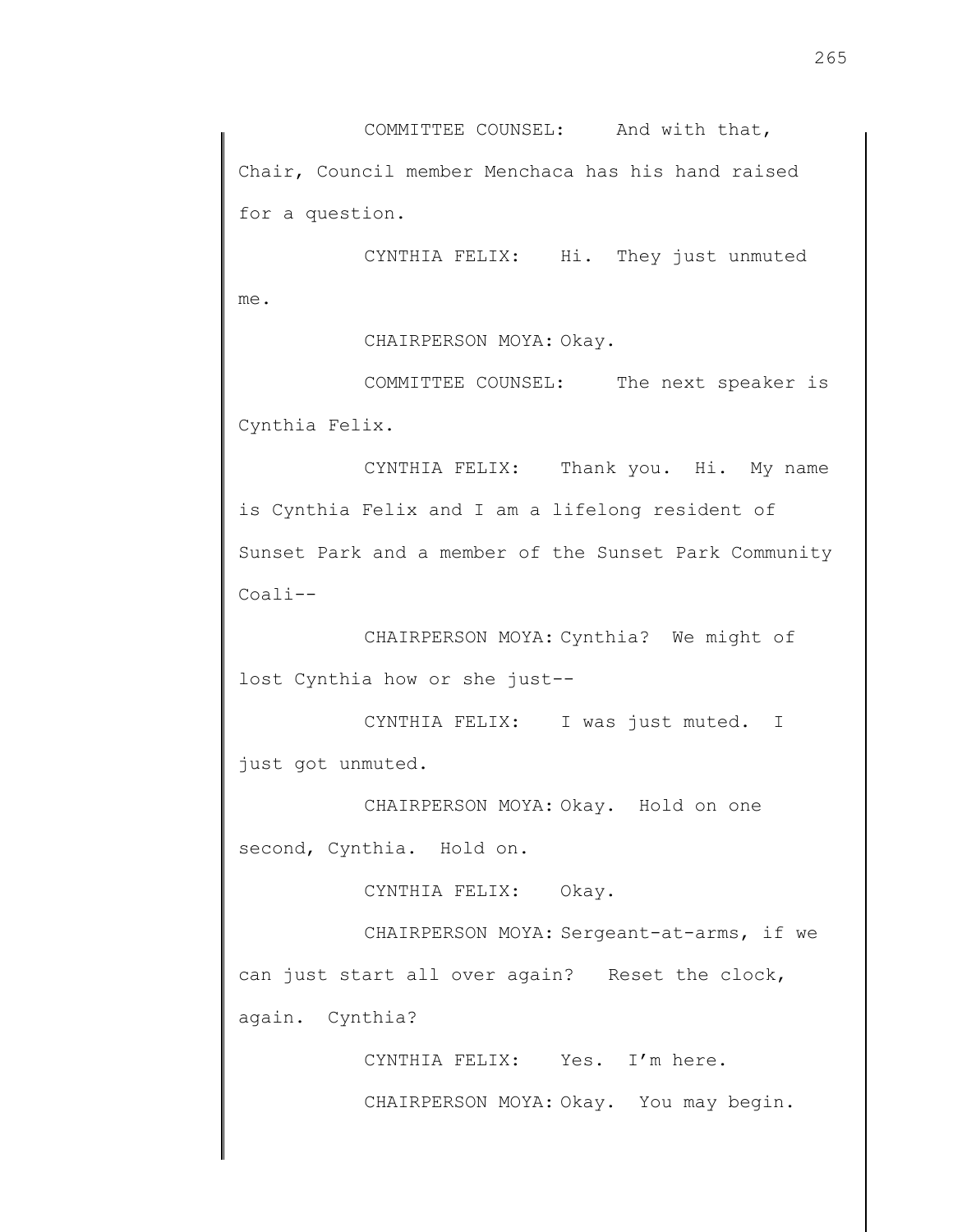CYNTHIA FELIX: Thank you. My name is Cynthia Felix and I am a lifelong resident of Sunset Park and member of the Sunset Park Community Coalition. Thank you for the opportunity to speak today. I am here to share the concerns that I and the Sunset Park Community Coalition have about Industry City rezoning application as is and the modifications necessary as the Council consider this application. I have lived in Sunset Park my entire life. I have seen the good, the bad, and the ugly. The good and my great neighbors are what keeps me here. The bad and the ugly inspire me to do all I can to make my community better. My parents immigrated to the Sunset Park in the 1950s from the Dominican Republic and my mother worked tirelessly as a seamstress at a factory on Second Avenue, so I know firsthand the struggles that immigrants have and I am grateful that every struggle made my family stronger. To me, my Sunset Park is like my family. Every struggle has made us stronger as a community. Today, we are struggling with the Industry City rezoning application is approved by the city planning commission as the current application does not ensure necessary protections and does not address Sunset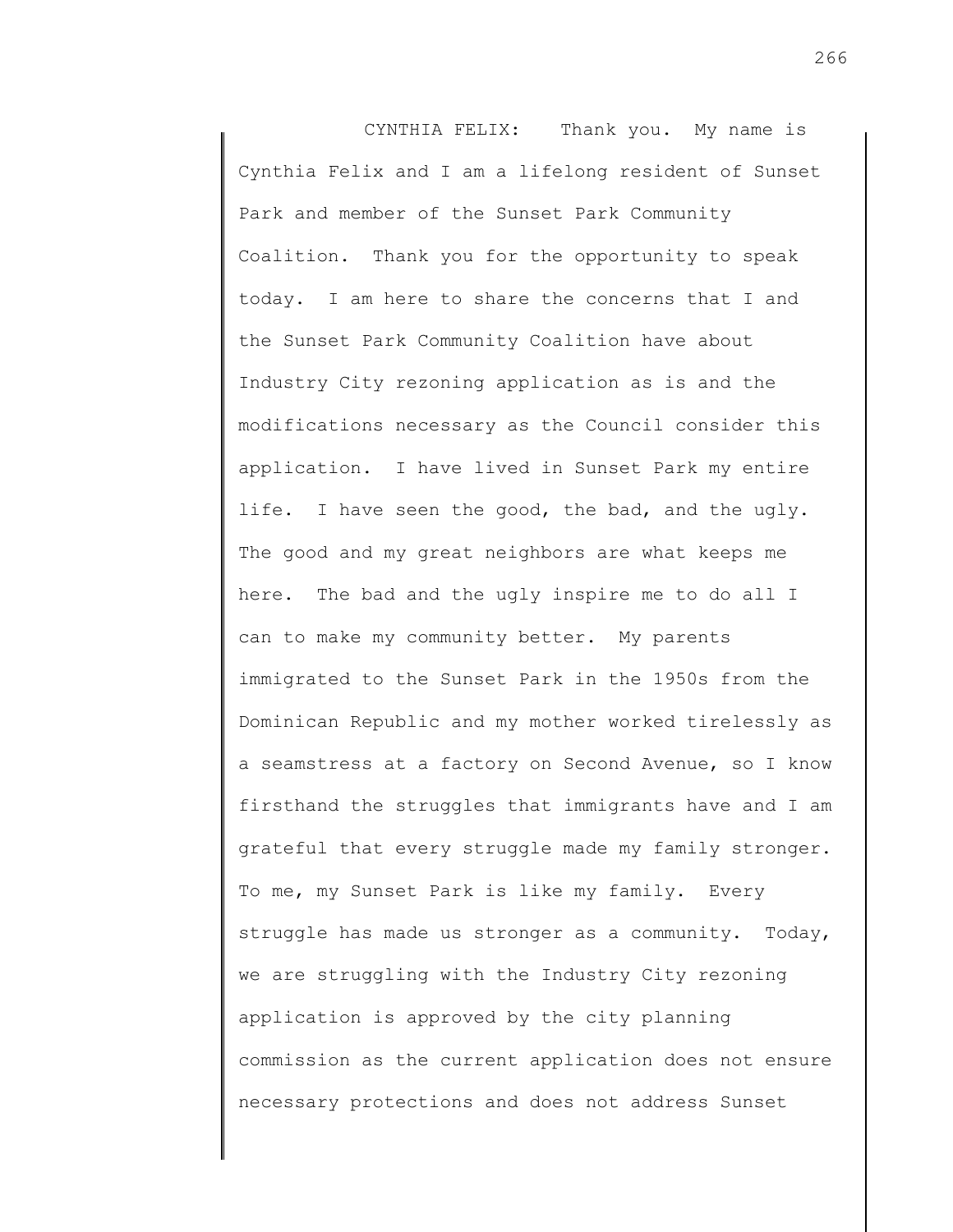Park fundamental challenges. Our community does need a development that has economic growth, but it also must improve the lives of our residents, many who are immigrants like my parents and are struggling to make a better life for themselves and their families, as well as those who have low education attainment who are underemployed, or work a low-wage job. Industry City must follow through and the public commitments to modify the application and address the impacts they initially proposed actions would have, not only in the IBZ, but the broader Sunset Park community. Some of these modifications include scaling down the proposed retail to the community board's recommendations of 350,000 square feet and illuminating the hotel's special permit and establish seeing and irreducible minimum of one third of the campus from manufacturing and industrial uses. These modifications must work into and to support a platform of investments in the community that include investing in education, training, and hiring the local workforce with quality jobs, especially those with various commitments-- with barriers to employment. I care deeply about the impact this rezoning may have, without these modifications, the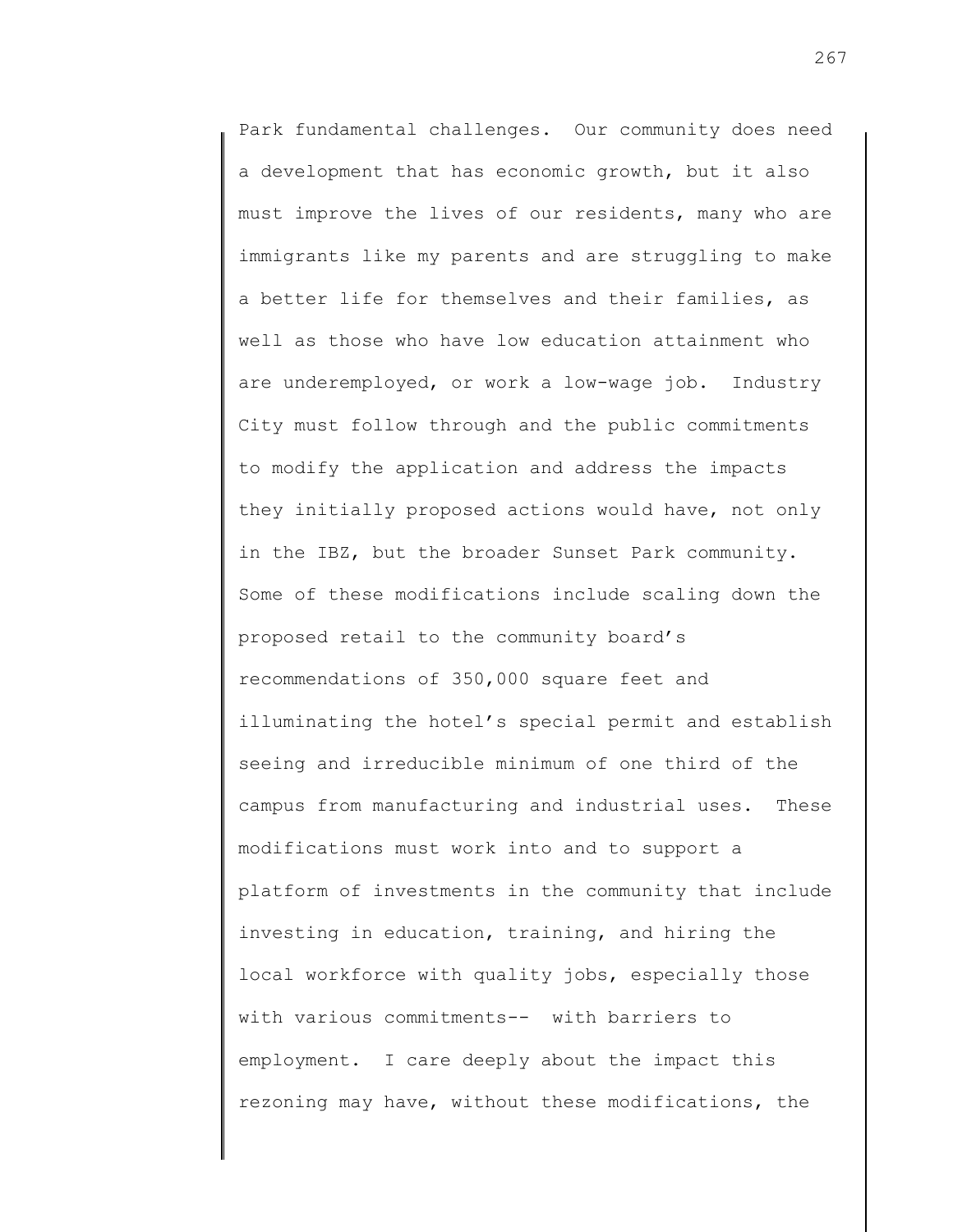city Council should request Industry City withdraw the application or vote against it should it come to a vote. If equity is a central value in this process and in the city's economic recovery.

SERGEANT-AT-ARMS: Time is expired.

CYNTHIA FELIX: Thank you for your time. CHAIRPERSON MOYA: Thank you, Cynthia.

COMMITTEE COUNSEL: Chair Moya, Council member Menchaca has his hand raised for a question on this panel.

CHAIRPERSON MOYA: Okay. We'll turn it over to Council member Menchaca for questions.

COUNCIL MEMBER MENCHACA: Thank you. Thank you, Chair and Cynthia and Julio and David and Ben and Liliana and Jesse and others in this team. Thank you. I can't thank you enough. I don't have enough time on the clock to say thank you for the work that you have done to this point and for your testimony today. So much of what you have testified really is rooted in your work, and your organization, and your commitment to Sunset Park. And I guess my first question is part of today's conversation with Andrew Kimball really industry upon the three different components of the framework and your work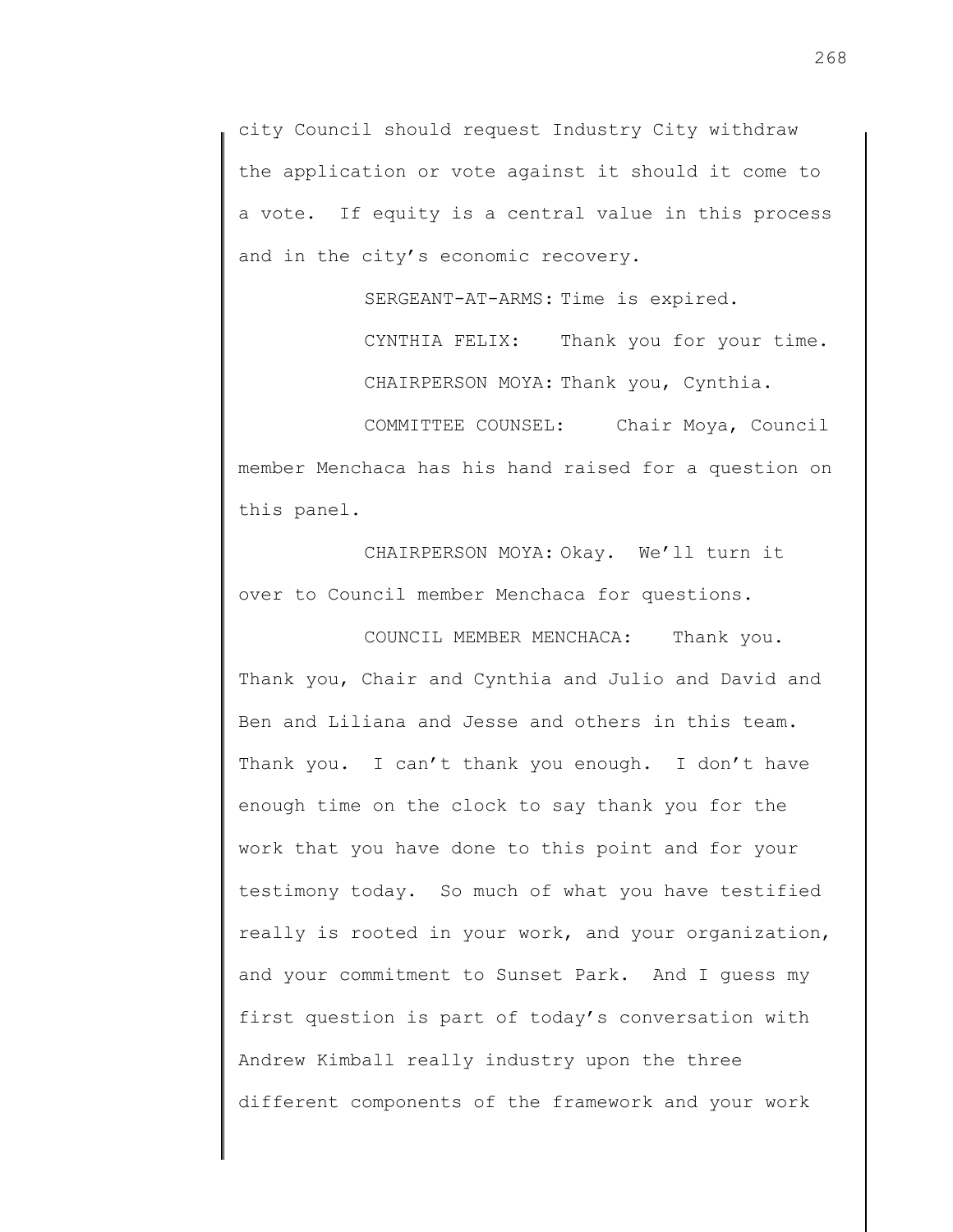was one of them. I asked about communication between Industry City and all of you and there is an opportunity for you to talk a little better about any communication that you have had with Industry City. I think members in the Council would be appreciative of that. What is been your communication with Industry City thus far? And maybe one of you can take on.

BEN MARGOLIS: Good afternoon, Council member. We as a coalition have made contact with Industry City, but there've been no negotiations on any CBA items or terms.

COUNCIL MEMBER MENCHACA: Legal representation. Do you have legal representation supporting her work in any way?

BEN MARGOLIS: For quidance, we have had and still have access to pro bono counsel. For potential negotiations we are exploring, but don't have current representation.

COUNCIL MEMBER MENCHACA: Do you have any concerns about signing a CBA at this point in the timeline that would create and ironclad strong CBA that the community would feel proud of in the efforts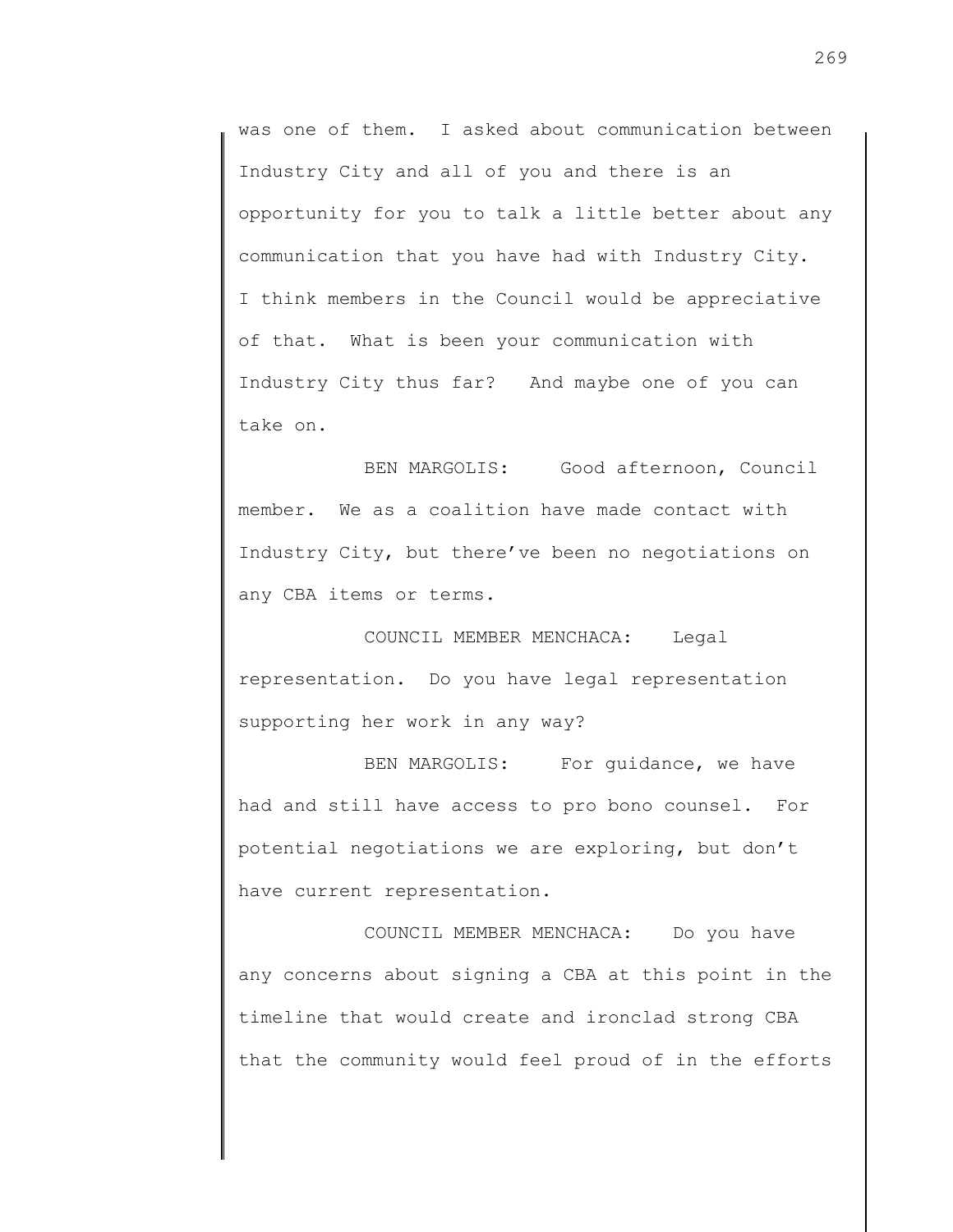for transparency and holistic cross-sectional development of such a CBA?

BEN MARGOLIS: I'd like to let other folks also answer, but, you know, from our experience as a coalition and having been on other neighborhood coalitions, you know, we believe it takes months to negotiate a legally binding agreement of this magnitude. That said, this is been a completely atypical process and it still seems to be moving forward, so we have to believe in enforceable agreement could be achieved. It is technically possible, but we are concerned about the timeline.

COUNCIL MEMBER MENCHACA: And I'll give everybody else an opportunity to answer that before I move on to some other questions.

DAVID ESTRADA: This is David. I share that concern. Our eyes are wide open. The hour is late. The stakes are high. The risks are real. The chances of success are a narrow lane. But I think we owe it to our business community, our residents, and the people of Sunset Part to try. Just walking away from this just doesn't seem right. Not in this moment and I'm speaking to the current sense right now. We've got to keep working, but we have to work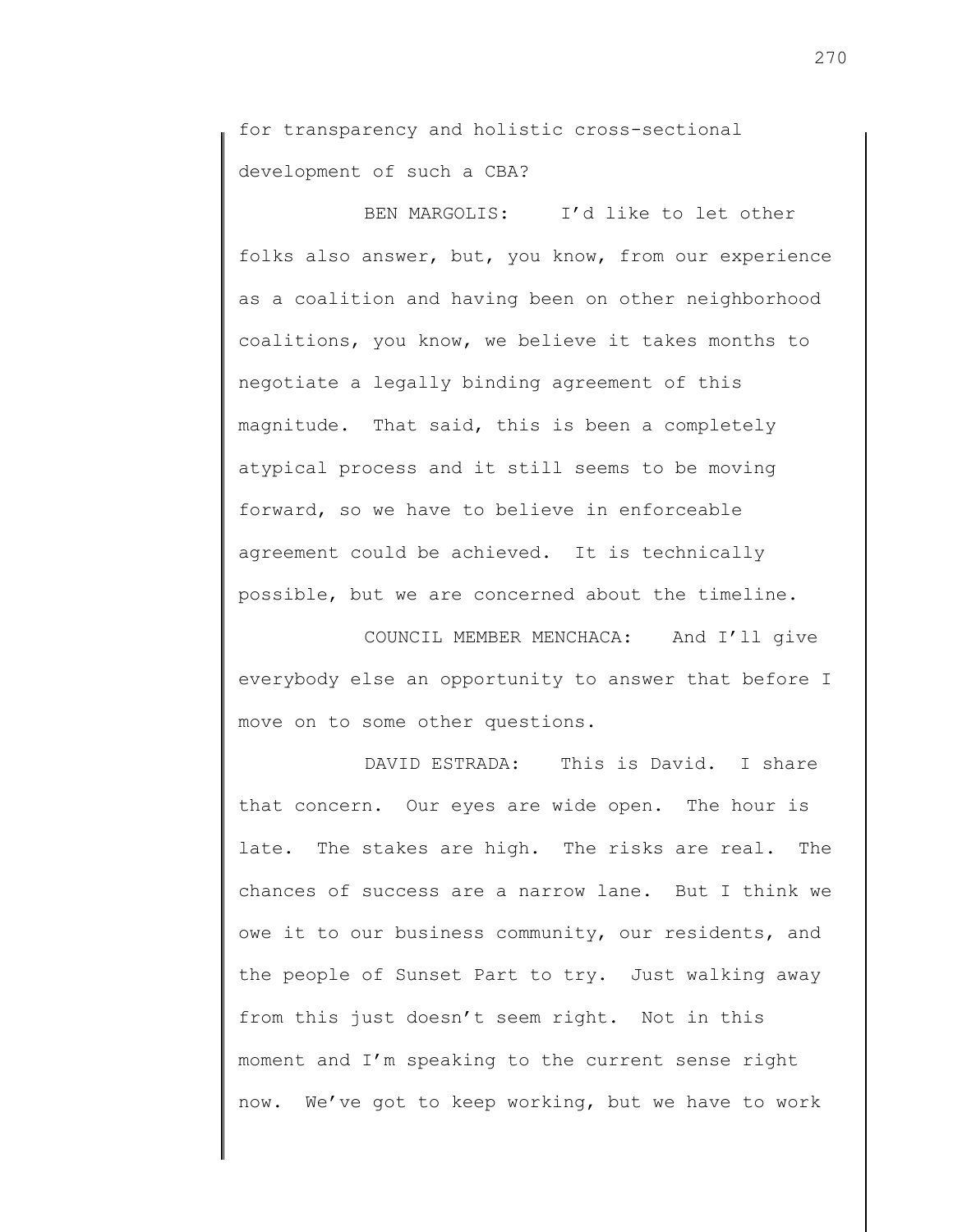in ways that we are uncomfortable with. Then I am okay with that. But we have to go into that discomfort to arrive at a solution that is workable.

COUNCIL MEMBER MENCHACA: And maybe someone else can talk a little bit about the timing. I knew that we were in conversations with Industry City about timing and you as a coalition wanting more time. Industry City-- if you can just confirm this that Industry City really rejected more time to your point that you need more ample time to really build out what you want to build out as a coalition.

BEN MARGOLIS: Can we unmute Liliana and other members?

COUNCIL MEMBER MENCHACA: I guess I'm asking for more time. Do you need more time and could the application gave you the time you need so that you can actually build something that you are proud of?

BEN MARGOLIS: We're going to be together as a coalition beyond this process. What brought us together are the neighborhoods most fundamental challenges and its most vulnerable populations. So, you know, as a coalition, we are not here just for this process. We are here beyond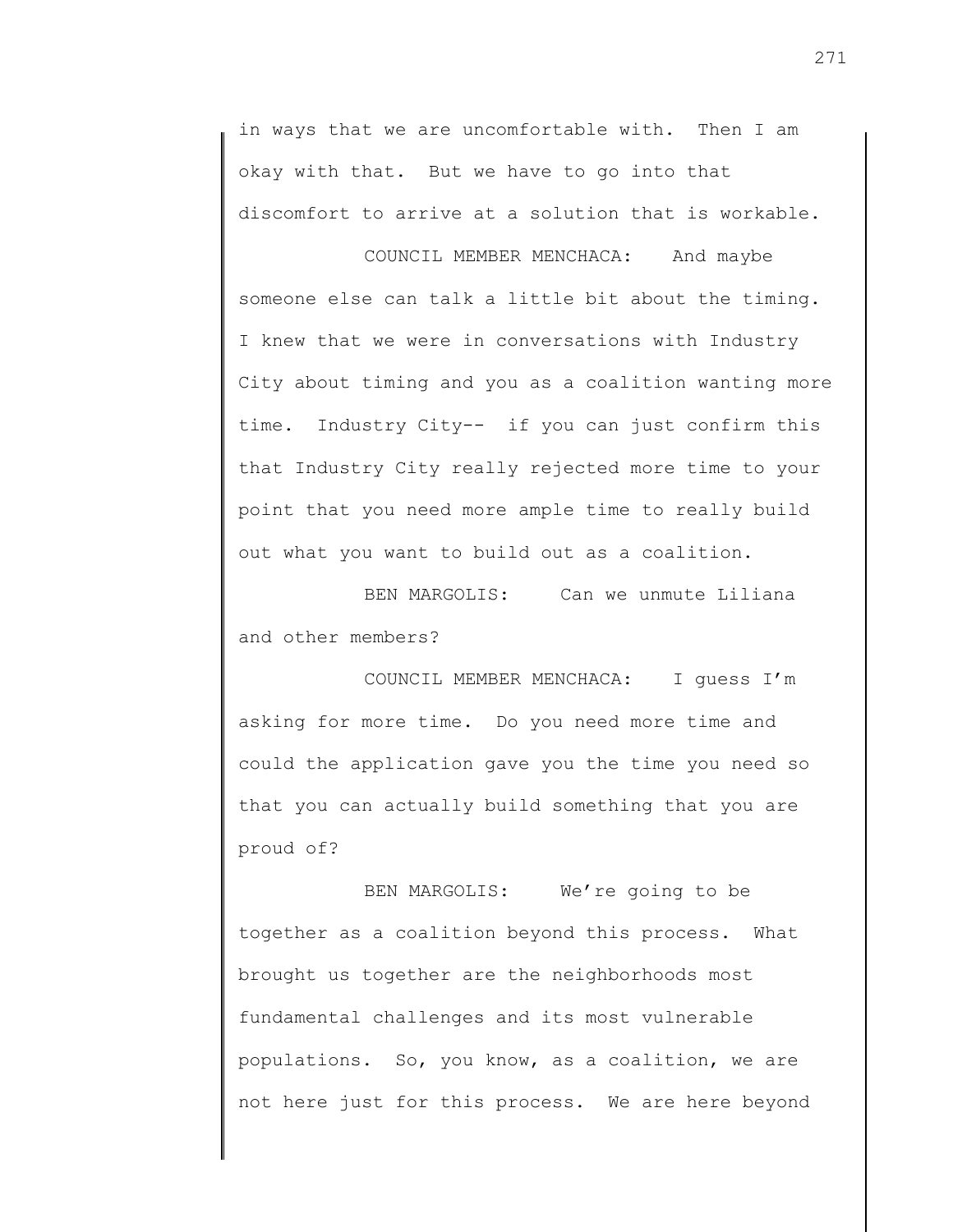because those problems aren't going away, especially in a time when the city is 9 billion dollars in debt. So, this process is still going in the worst-case in our minds is still possible, so we will continue to work.

LILIANA POLO-MCKENNA: Hi. Sorry. I just got unmuted.

COUNCIL MEMBER MENCHACA: Yes.

LILIANA POLO-MCKENNA: I think, under ideal circumstances, this application would have been filed with the modifications and the focus over the past number of months would've been solely on investments to make in the community. I think, as a coalition, what has become pretty apparent in the past few weeks is ensuring that we really avoid what, as you've heard described--

SERGEANT-AT-ARMS: Time expired.

LILIANA POLO-MCKENNA: as a worst-case scenario which is this application moving forward without any modifications, knowing that even the modifications alone are insufficient. What more time be helpful? Of course. I think that's undeniable.

COUNCIL MEMBER MENCHACA: And I think that is just import into the nature of where we are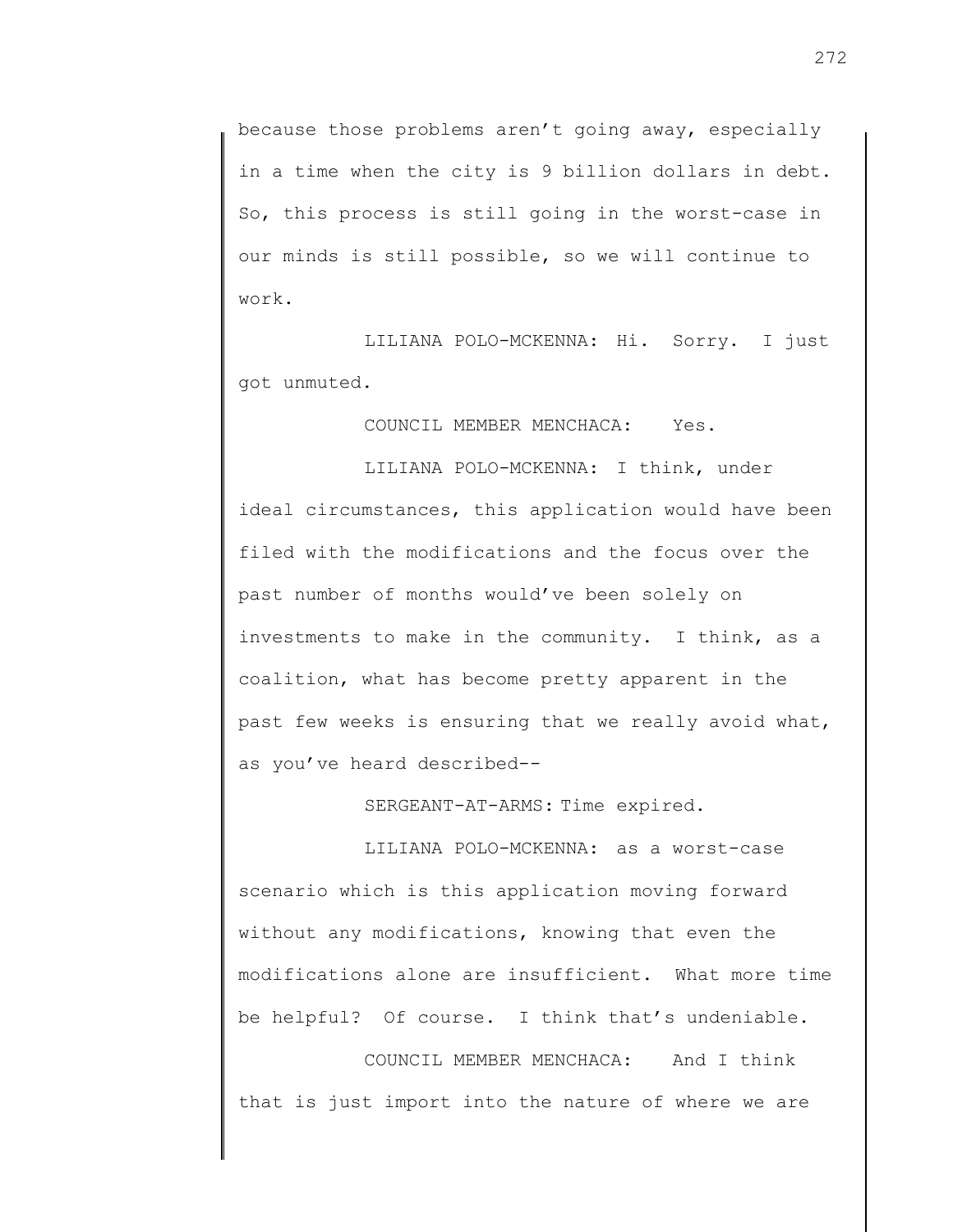right now. And, Chair, have a couple more questions if I could. Just a couple--

CHAIRPERSON MOYA: Carlos, we have a long list of people here. We're going to go into the late hours. We want to give people the opportunity to really come and testify. We don't want to lose folks as the day gets on. So we're going to move this alone--

COUNCIL MEMBER MENCHACA: I wanted to just say thank you to coalition and for your incredible work. Thank you.

CHAIRPERSON MOYA: Thank you. Counsel, any other questions for this panel?

COMMITTEE COUNSEL: Chair, I see no members further questions for this panel.

CHAIRPERSON MOYA: Great. Thank you so much for your time and giving your testimony here today. I really appreciate it. Counsel, if you can please call the next panel?

COMMITTEE COUNSEL: Chair Moya, the next panel will include Jonathan Bowles, Michael Stomatis, David Carabeloso, and Jessica Ortiz. That panel will be followed by Juan Camilo Orsorio, Ronald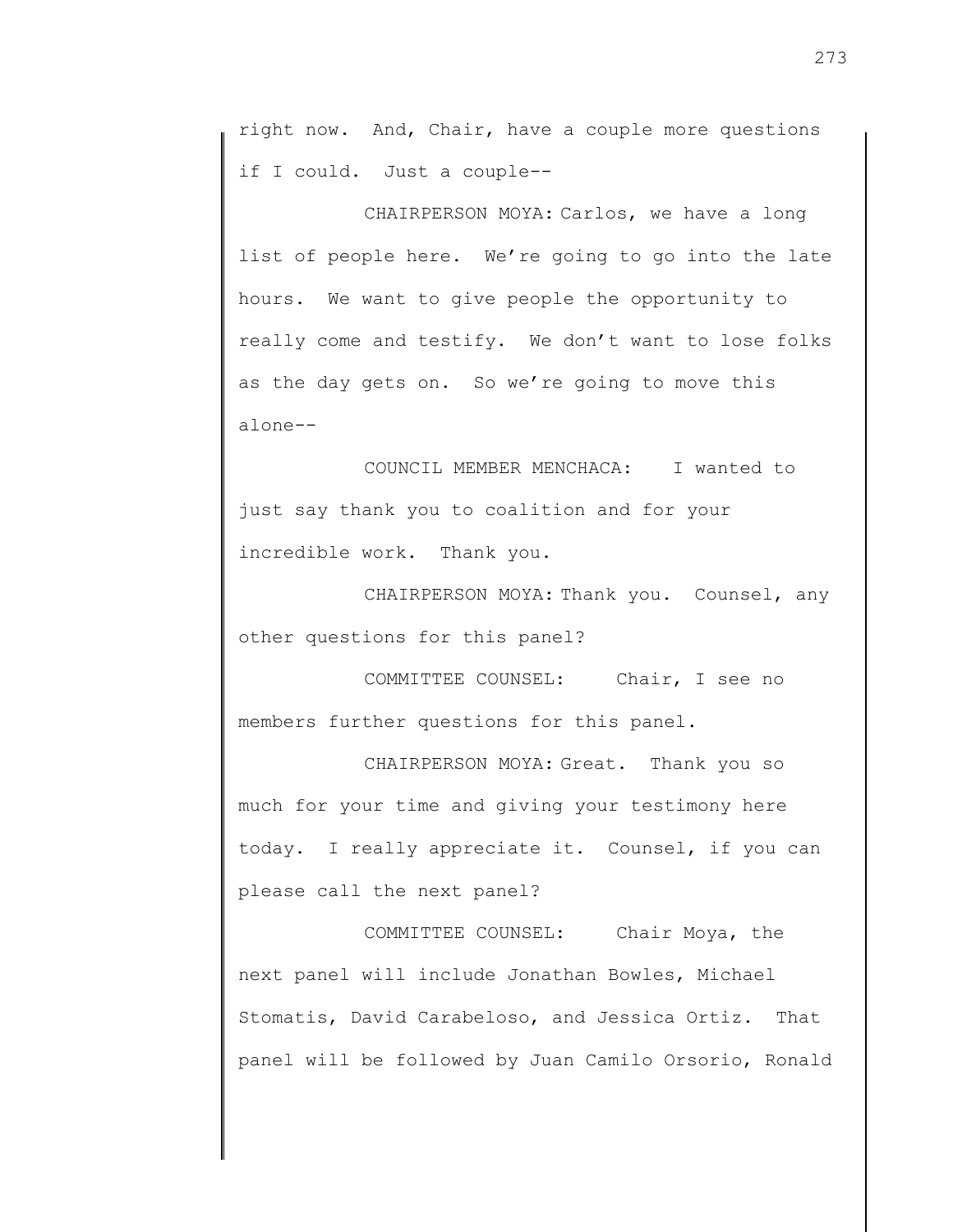Shiffman, Ava Hanhardt, and Devuani Guha. The next speaker on this panel will be Jonathan Bowles.

SERGEANT-AT-ARMS: Clock is ready.

CHAIRPERSON MOYA: Jonathan, you may begin.

JONATHAN BOWLES: Hi. I'm Jonathan Bowles, executive director for the Center for an Urban Future, a think tank focused on creating a more inclusive economy in New York. I support the proposed rezoning because I strongly believe that Industry City is crucial to producing though wellpaying, accessible jobs of the future. The first report authored at the center away back in 1999 argued that New York needed to do a lot more to preserve and grow industrial jobs. I was convinced that New York could stem the losses in the manufacturing sector, which had long been a ticket to the middle part. Manufacturing jobs are still vital middle-class jobs. There just aren't enough of them left to be the primary focus [inaudible 06:04:00]. What's that?

CHAIRPERSON MOYA: You can proceed.

JONATHAN BOWELS: There just aren't enough of them left to be the primary focus of our efforts to lift New Yorkers out of poverty. Since that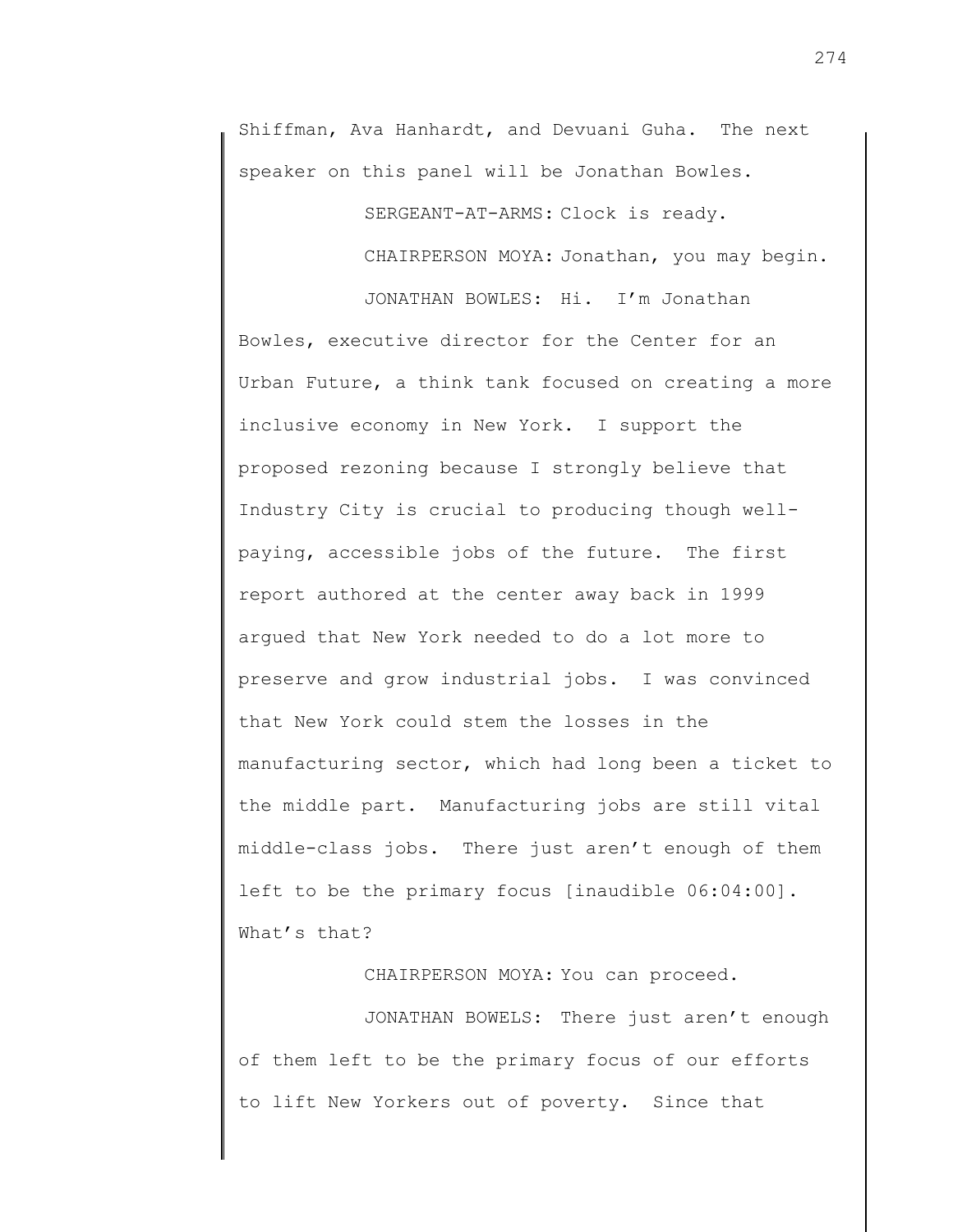report I authored, the city lost two thirds of its manufacturing jobs. Even during the last five years before the pandemic, manufacturing jobs in the city declined by 10,000. Even as all other private-sector jobs in the city increased by 450,000. We now need other strategies to move low income New Yorkers into good jobs. One should be to nurture the well-paying jobs that are already growing rapidly in New York while dramatically increasing efforts to make those industries more inclusive. Where good jobs have been growing is largely been in the innovation economy, particularly in the attack and creative industries, exactly the kinds of jobs that have been created a Industry City. These jobs will continue to drive job growth. Indeed, during the pandemic, both the tech and creative industries have held up better than nearly every other part of the economy. Other cities are laying out the red carpet to poach these good jobs from New York. We need to keep them here and lay the groundwork for additional growth now more than ever. We can help by supporting this rezoning. We must also do a lot more to expand access to the innovation--

SERGEANT-AT-ARMS: Time is expired.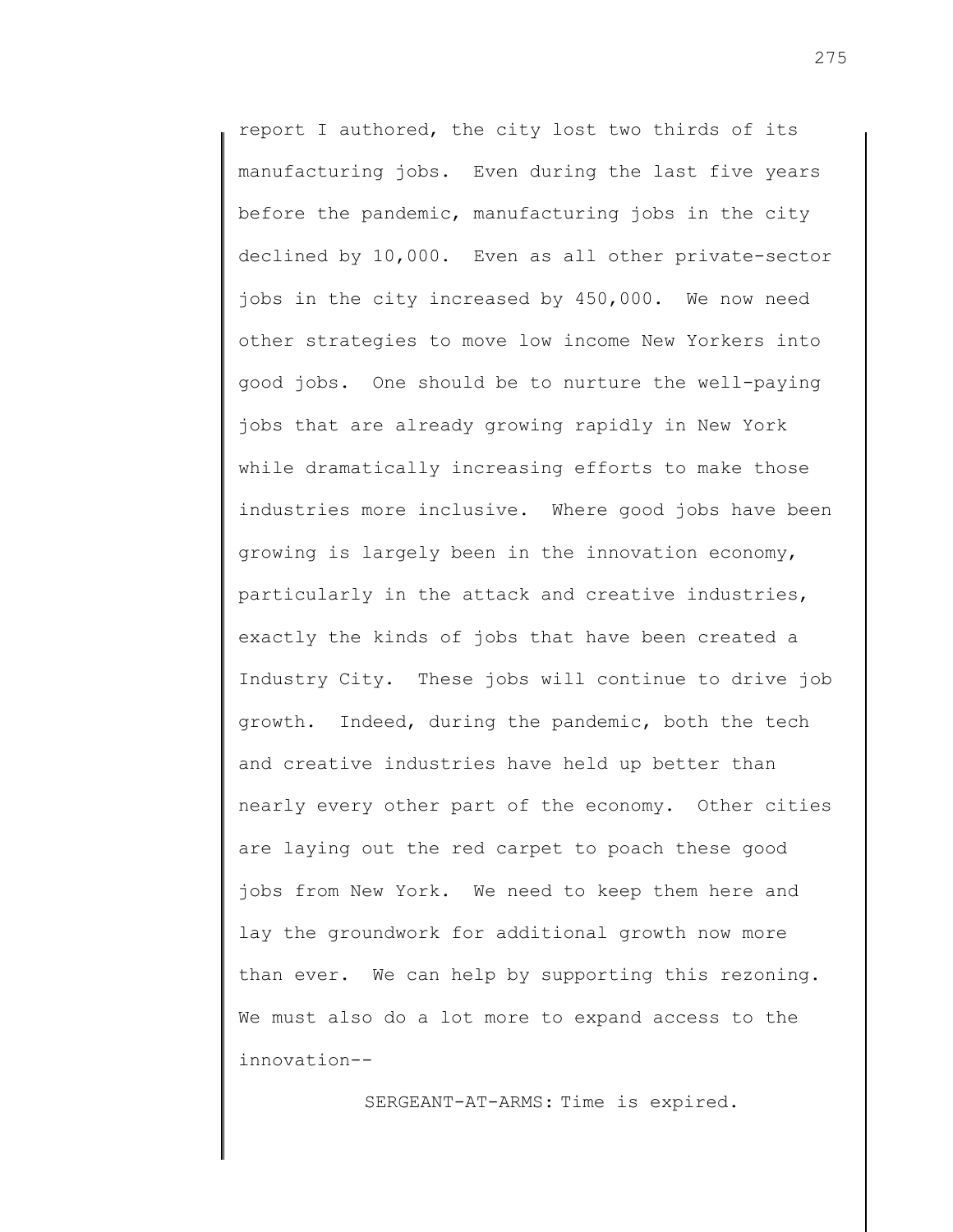JONATHAN BOWLES: Industry City has been one of the leaders in doing this. Thank you.

COMMITTEE COUNSEL: Chair, the next speaker with by Michael Stamatis.

SERGEANT-AT-ARMS: Clock is ready.

CHAIRPERSON MOYA: Michael, you may begin. Michael?

MICHAEL STAMATIS: Hi, there. I was still muted. Good afternoon, everyone. My name is Michael Stamatis, the president of the Redhook Container Terminal and the South Brooklyn Marine Terminal. I am here today to offer testimony and full support of Industry City's rezoning application. Industry City and Redhook Terminal began discussions and 2015 with the idea of working jointly to reactivate and bring the long dormant South Brooklyn Marine Terminal back to life. This unique facility in Sunset Park bordered on two sides by Industry City was once a vibrant economic engine and working waterfront facility until its closure in the late 1980s. We put on the cover of our 2016 RFP response to the New York City Economic Development Corp. our vision for the primary use of the site. A state of the art port to serve the emerging offshore wind industry with the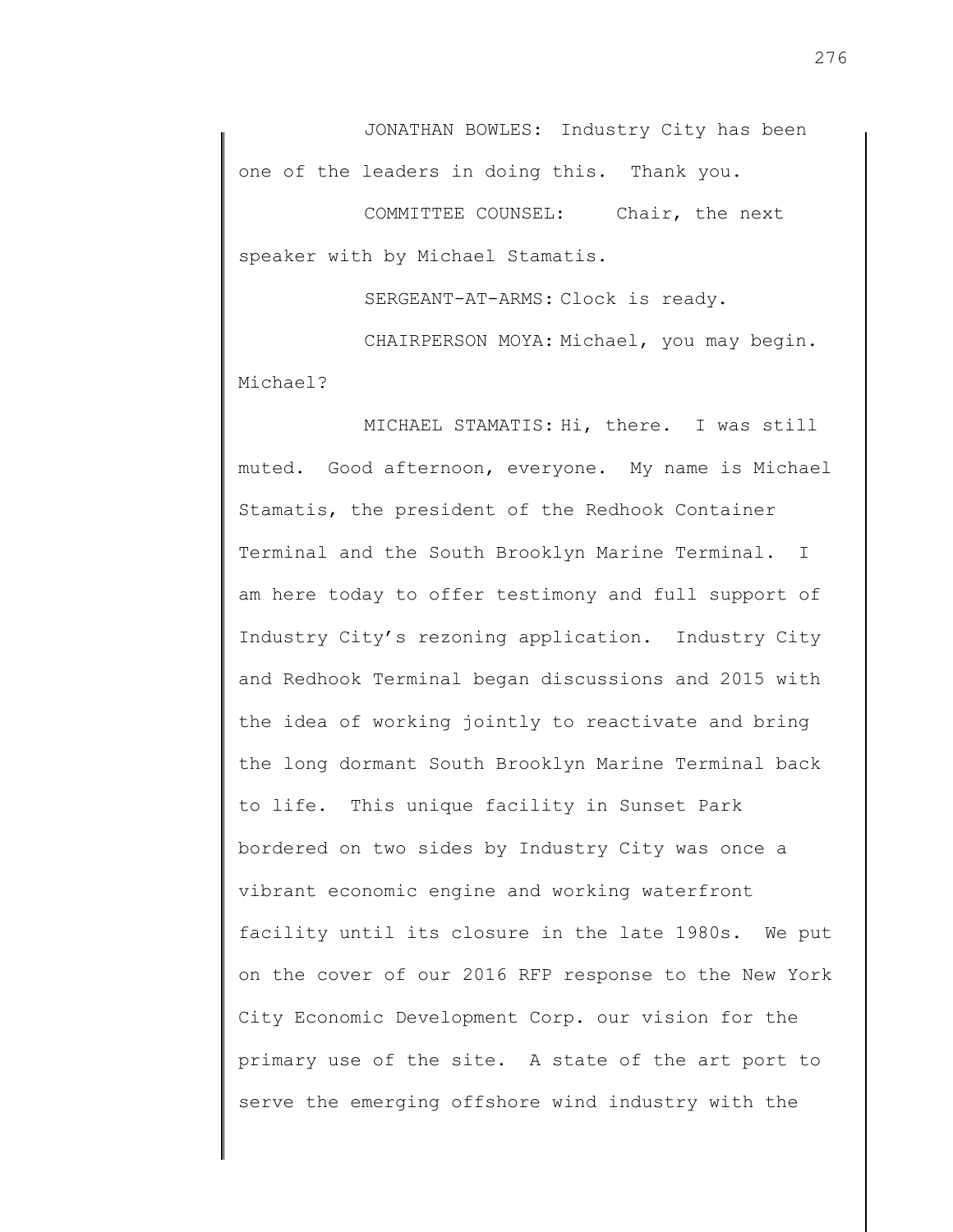potential to bring hundreds of new green jobs to Sunset Park. This undertaking required a strong commitment of a working waterfront and industrial maritime industry here in Brooklyn and substantial resources to bring the vision of a fully activated SBMT to fruition. With Industry City, we found the perfect partner. ADCs selected us as the RFP winners and we now we have a long-term lease with redevelopment. With a commitment of 9000 megawatts of offshore wind from New York State and two contracts awarded to developers Equinor and Orstead to build the first 1500 megawatts of clean offshore wind farm power to power over 1 million homes by 2024, SBMT is now positioned to build the largest offshore wind staging and assembly and operations and maintenance port facility in the United States. I cannot understate the fact that none of this would be happening or possible at SBMT were it not for the level of support and commitment Industry City and its principles have shown to me as their partner in this new joint venture and our shared vision for the future. As a marine terminal operator--

SERGEANT-AT-ARMS: Time is expired.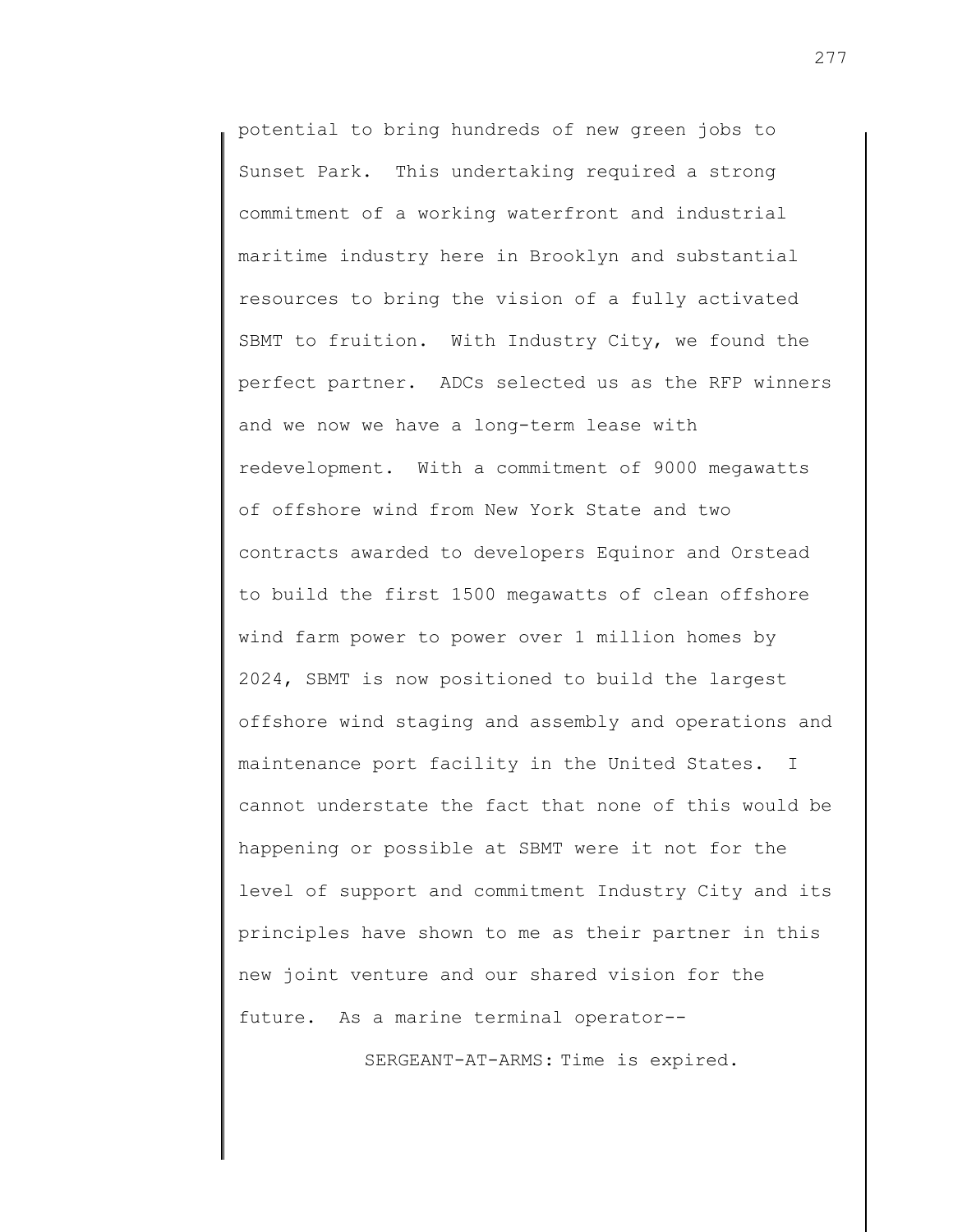MICHAEL STAMATIS: in New York City, it is not often that I can say of property developers shares the same vision of how a waterfront property such as SBMT should be used. With Industry City's proven track record with the first class transformation of Industry City property over the last five years, we will also attract a brand new industry cluster to offshore wind developers, suppliers, vendors, and manufactures and others to Sunset Park creating further green jobs and economic benefits to the local community, city, and state.

SERGEANT-AT-ARMS: Time is expired.

MICHAEL STAMATIS: Thank you.

CHAIRPERSON MOYA: Thank you, Michael. COMMITTEE COUNSEL: Chair, the next

speaker is David Caraballoso.

CHAIRPERSON MOYA: David? SERGEANT-AT-ARMS: Time begins.

CHAIRPERSON MOYA: You may begin, David.

DAVID CARABALLOSO: Chair Moya, honorable members of the subcommittee, my name is David Caraballoso, president of High Rise, Concrete, Carpenters Local 212. We are the men and women who build the New York City skyline. We are the newest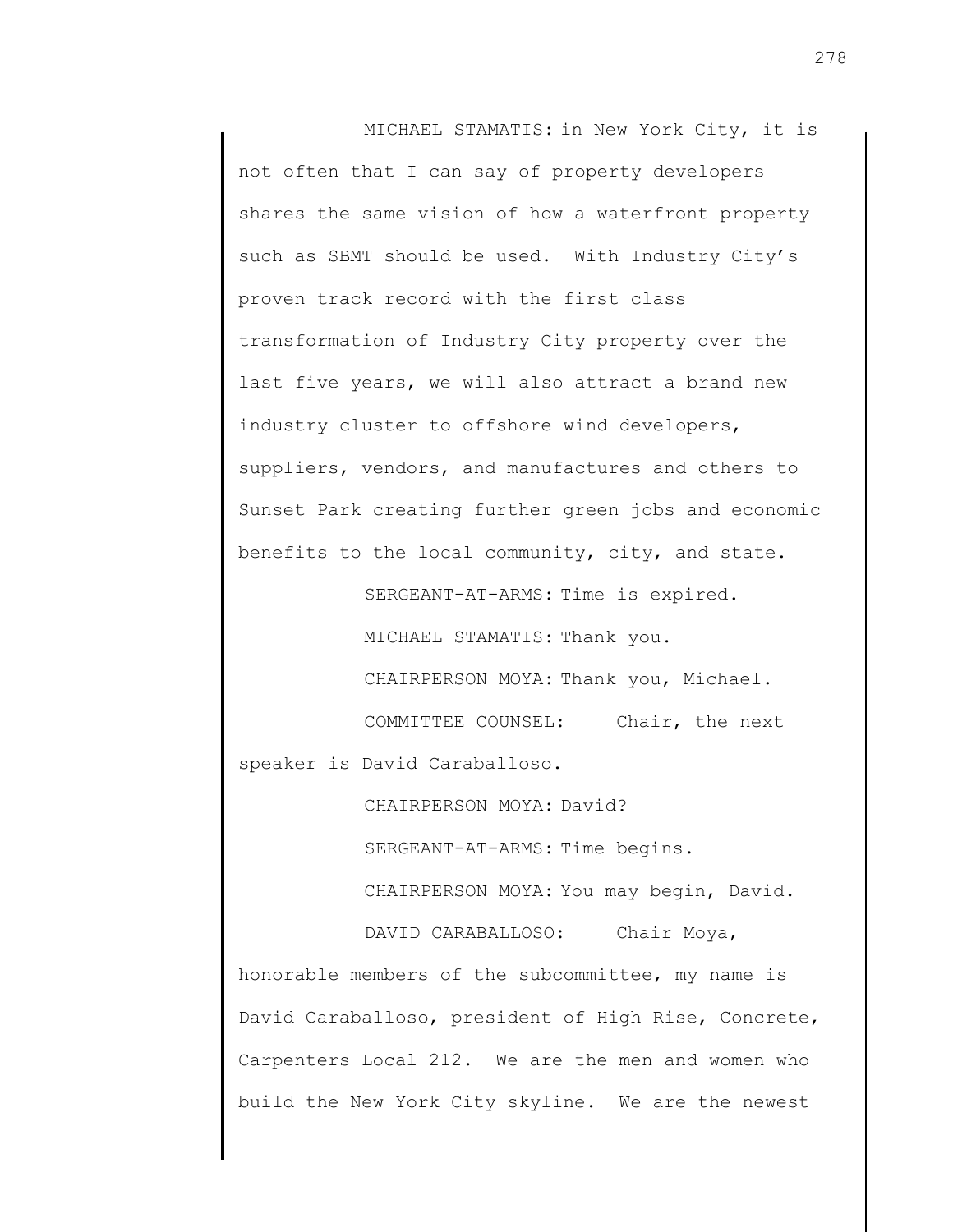of the nine locals that make up the New York City District Council of Carpenters, having been founded in 2016. We're also be most locally based and racially diverse of the carpenters locals. Of our approximate 1000 members, 77 percent live within the five boroughs and 65 percent, like myself, are people of color. More importantly and relative to the rezoning or the question of rezoning, over 20 percent of local 212 members are Brooklynites and it is on their behalf that I must speak. As a Latino currently living and raised on the edge of Harlem, I understand the struggles of our inner cities and outer boroughs. I know the day to day struggles faced by my members as I live it with them. I must therefore urge the New York City Council to render a vote in favor of rezoning. It's important that you understand that construction workers are dependent upon development as a means of putting food on the table. Thus far, the administrators of Industry City showed that they are responsible neighbors. They're forthcoming with information and express a sincere willingness to work with the community. On behalf of my membership, I think you for the opportunity to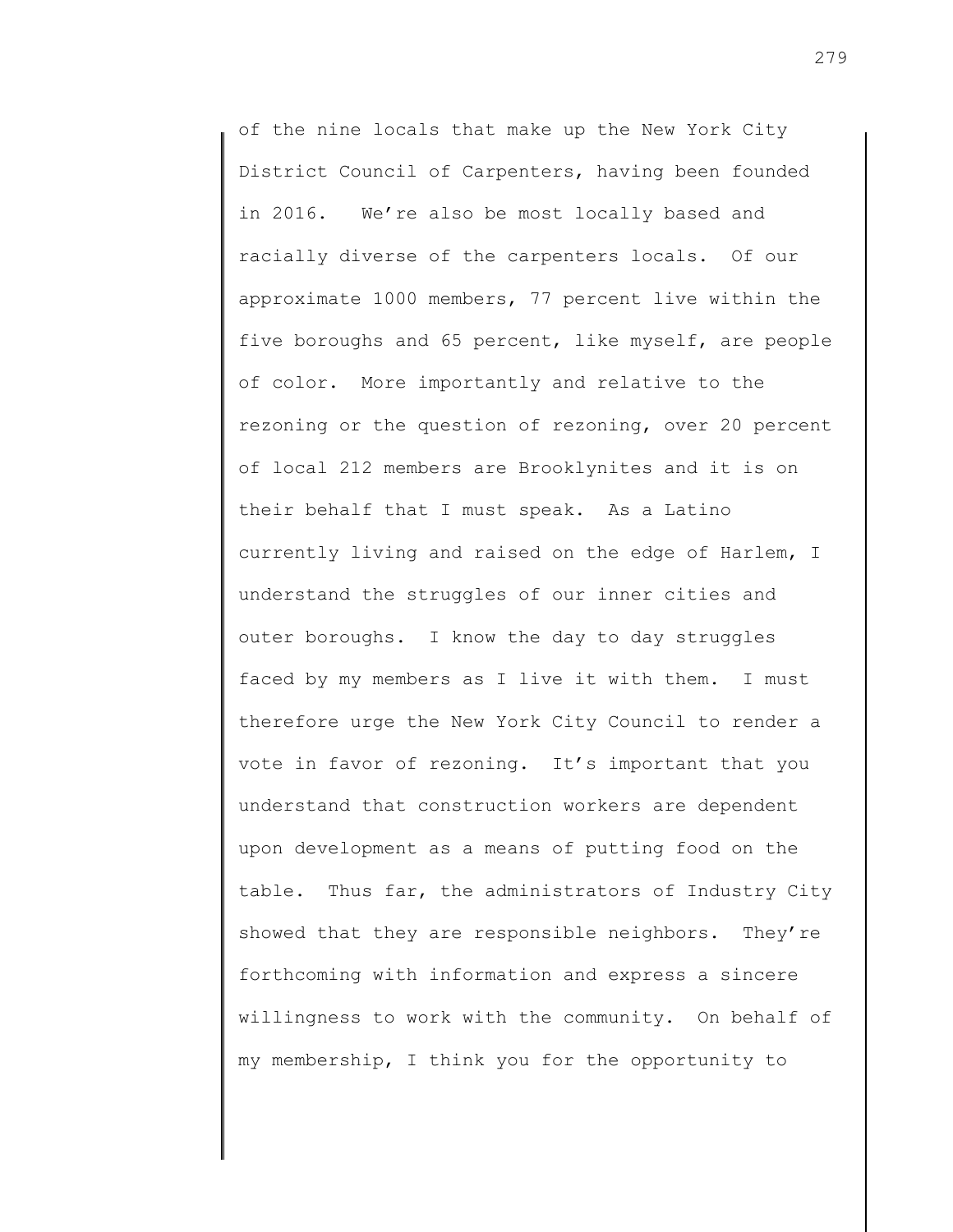speak on their behalf in favor of rezoning that cast Industry City. Thank you.

CHAIRPERSON MOYA: Thank you, David.

COMMITTEE COUNSEL: Chair, the next speaker is Jessica Ortiz.

SERGEANT-AT-ARMS: Clock is ready.

CHAIRPERSON MOYA: Jessica? Good to see you. You may begin.

JESSICA ORTIZ: Hello. I am Jessica Ortiz. I work with 32 BJ. I am speaking on behalf of one of our members wasn't able to stay. He had to go to work and he works at Industry City. I am. My name is Humberto Rodriguez. I work as a cleaner at Industry City for three years. I am also a member of 32 BJ and a lifelong resident of Sunset Park. I support the proposed rezoning for Industry City and I will tell you why. The past six months have been extremely difficult for essential workers like me and my coworkers. We continue to do our jobs through the COVID pandemic. The work we need to keeps Industry City sanitary and safe. My colleagues and I have been organizing to improve our wages and benefits. In the midst of the pandemic, we were able to secure high quality healthcare benefits that guarantee we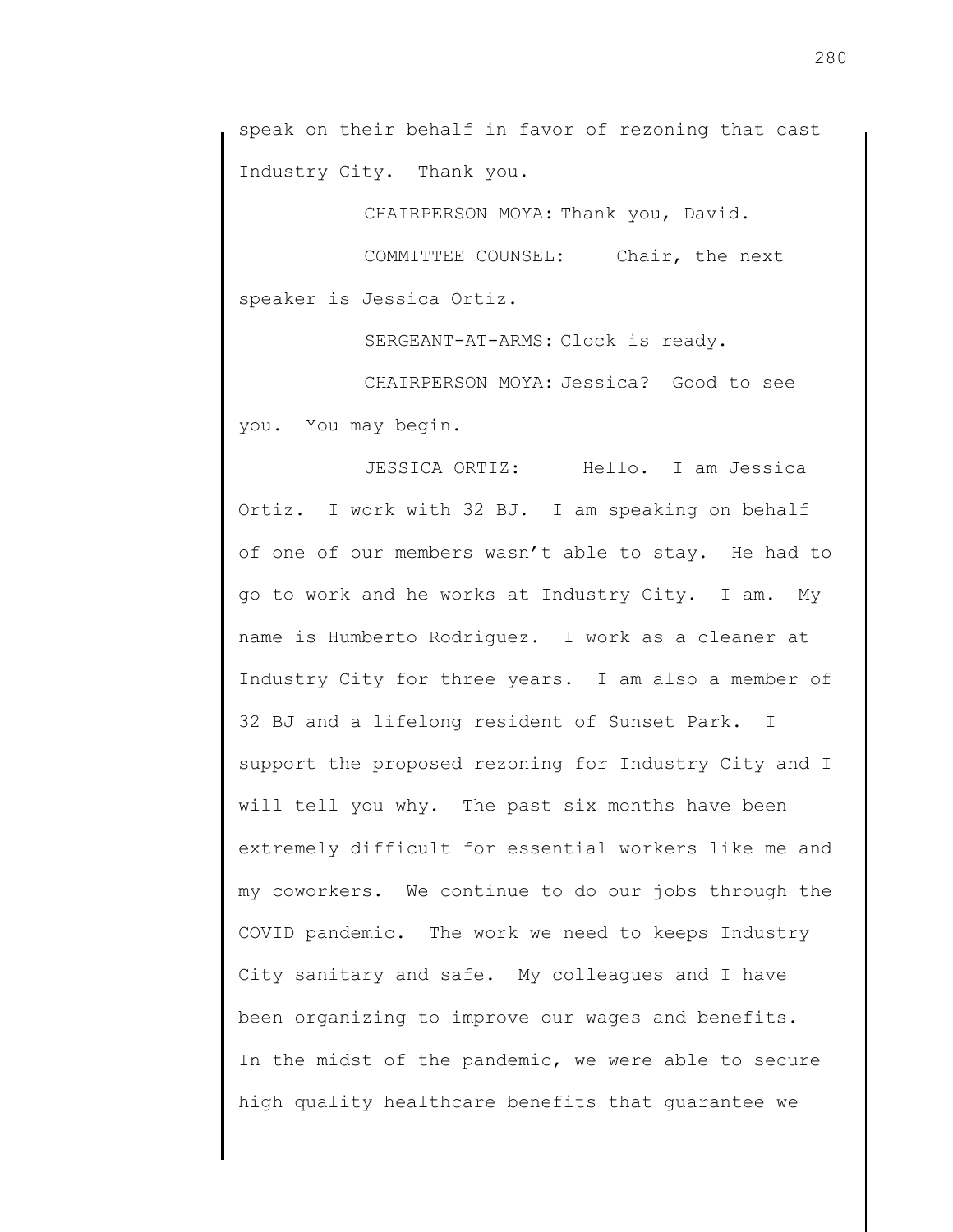can see the doctor and get the care we need. But for us to improve our jobs for the long term, we need the condition this rezoning will enable, especially now. All around New York City, commercial projects like Industry City are struggling. Every day we read about empty buildings, businesses shutting down, and tenants packing up and going elsewhere. So, I want to see a new investment act Industry City. More resources coming to Industry City would mean more resources to improve conditions to benefit working families like mine and new investment would also create new jobs that are desperately needed in our community. The rezoning is a way to make this happen. You have a chance to vote yes on a project that creates opportunities we need at Industry City. I urge you to support it. Thank you.

CHAIRPERSON MOYA: Thank you, Jessica.

COMMITTEE COUNSEL: Chair, there are no further speakers on this panel.

CHAIRPERSON MOYA: Great. I just got a quick question. David, if I could, just one quick question. Good to see you, David.

DAVID CARABALLOSO: Good to see you, too.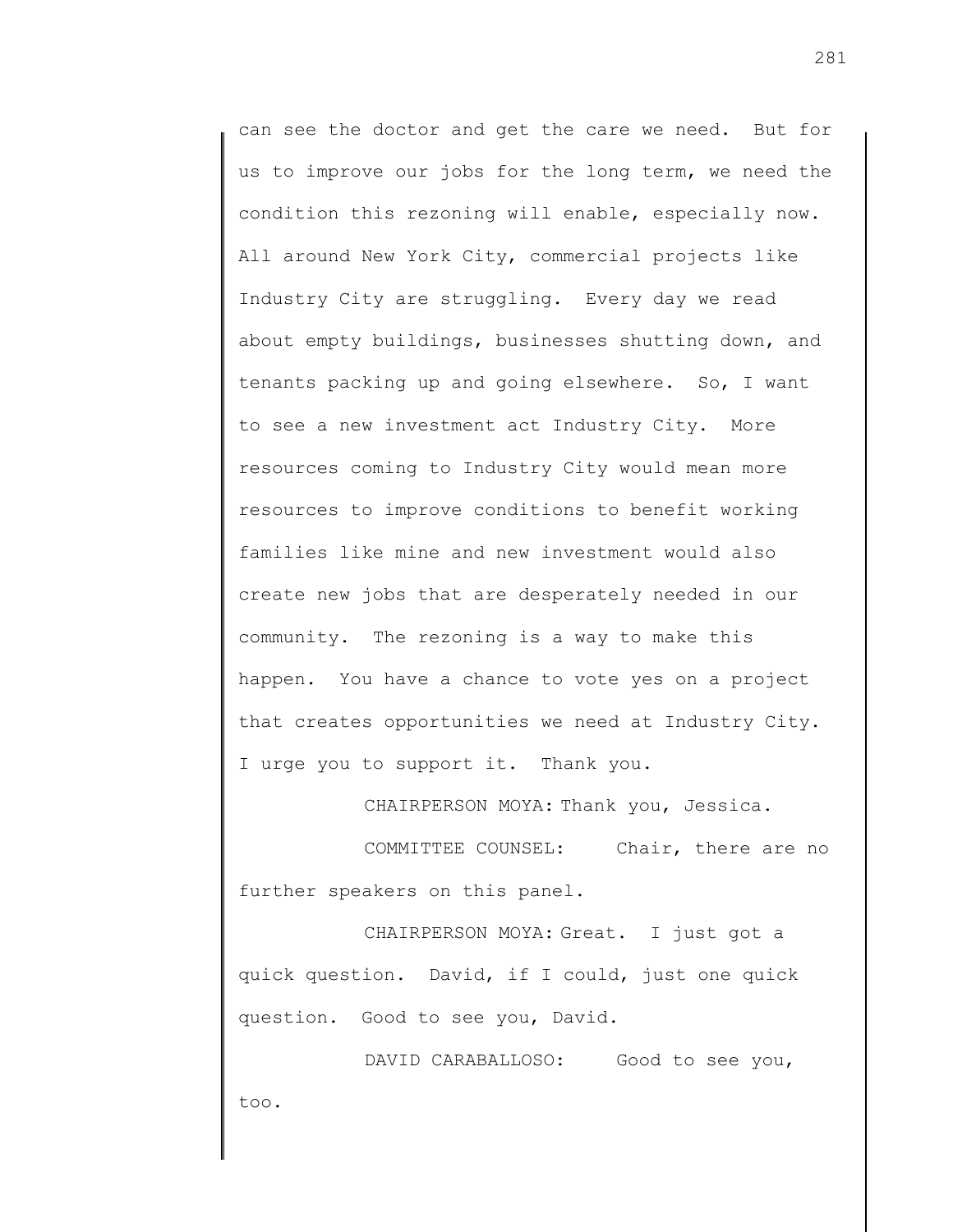CHAIRPERSON MOYA: You know talked a little bit about how the local has changed in its diversity. Can you just talk a little bit about what it means to be a union member and how that is kind of changed the lives of many in the local areas throughout the city?

DAVID CARABALLOSO: Absolutely. So, I've been fortunate enough to be involved with direct organizing events where we reach out and do a community and bring in members that are working in our craft, but not in the union and to see a guy being able to provide health insurance for his family and how it affects over his well-being, his attitude, his outlook on life to see someone progress into becoming a homeowner versus a renter. It's not only extremely stimulating for me, but, I mean, for the person, just to see the change and how they thrive and the vibrance that you see in their faces, I mean, really, it's unexplainable and a beautiful thing to say. So, that's my answer to your question.

CHAIRPERSON MOYA: I appreciate that, David. Thank you.

DAVID CARABALLOSO: Happy to answer.

282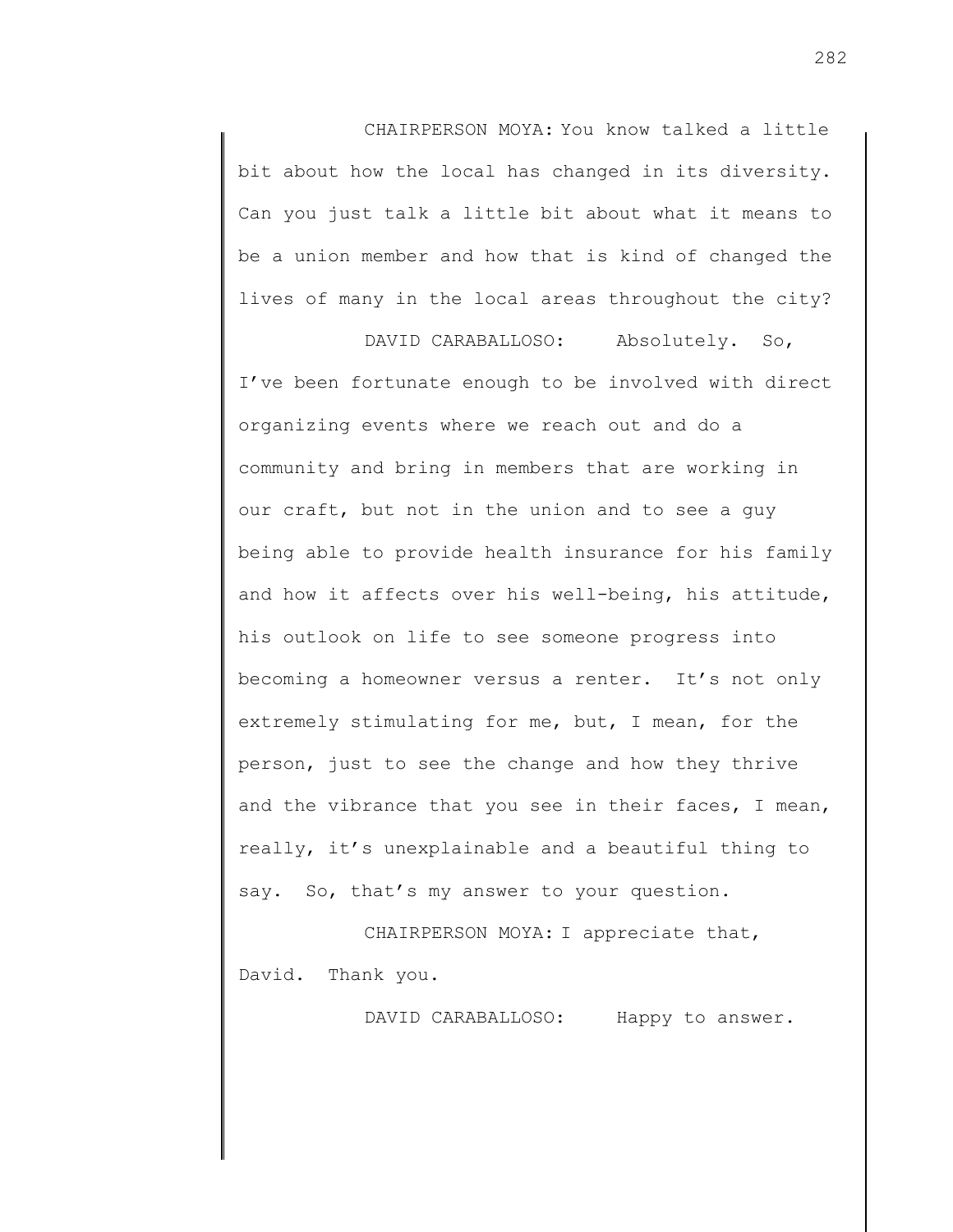CHAIRPERSON MOYA: Thank you. Counsel, either any members that have questions for this panel?

COMMITTEE COUNSEL: Chair, I see not members with hands for questions at this time for the panel.

CHAIRPERSON MOYA: Great. The panelists for coming and giving their testimony today. We thank you very much for your time. And, counsel, if you could please call the next panel?

COMMITTEE COUNSEL: The next panel will be Eva Hanhardt, Devyani Guha, Juan Camilo Orsorio, and Ronald Schiffman. They will be followed by a panel who will appear with the assistance of a Mandarin interpreter. That panel will include Ma Ja Lee, Ma Kiddie Lee, Ma Yen Lin, Ma Gong Dong Chen, Ma Jenine Cao. And at this time, we will go to the incoming panel. The first speaker, Chair Moya, is Eva Hanhardt.

SERGEANT-AT-ARMS: Clock is ready.

CHAIRPERSON MOYA: Eva, you may begin. You may begin--

EVA HANHARDT: Yes. Thank you. Okay. I'm Eva Hanhardt and am an urban planner at City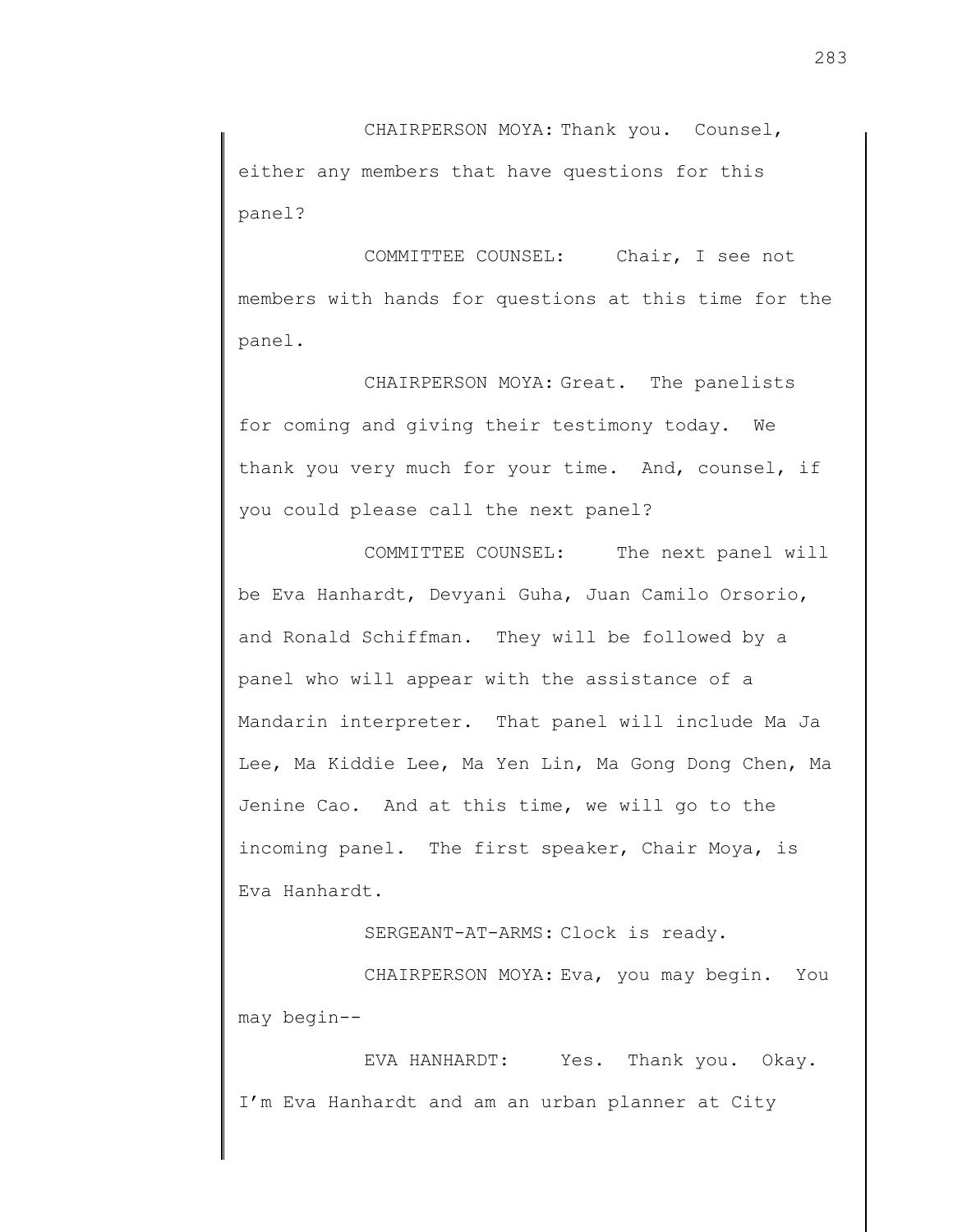Planning. I worked on the first comprehensive waterfront plan responsible for the working waterfront. New York City and its economy have been changed by COVID, yet the Industry City application remains essentially unchanged. Although required by SECRA to be timely, the FEIS is not based on current existing conditions. To accurately forecast future conditions and analyze impacts, the FEIS must be updated considering COVID in the no action and with action scenarios, adding UPROSE's green, resilient industrial district as an alternative. Before COVID, the Industry City with its focus on hotels, retail, office, and entertainment was inappropriate for Sunset Park. Today there are projections of the timely increase to 15,000 jobs are also unrealistic as these sectors have been decimated and the market future is unknown. In contrast, as an industrial business zone and significant maritime and industrial area, and Sunset Park is ideally suited to take advantage of the commitments of the city's claim that Mobilization Act and the states Climate Leadership and Community Protection Act. With preservation of industrial land, buildings, and businesses of the projected 190,000 jobs, potentially 26 files and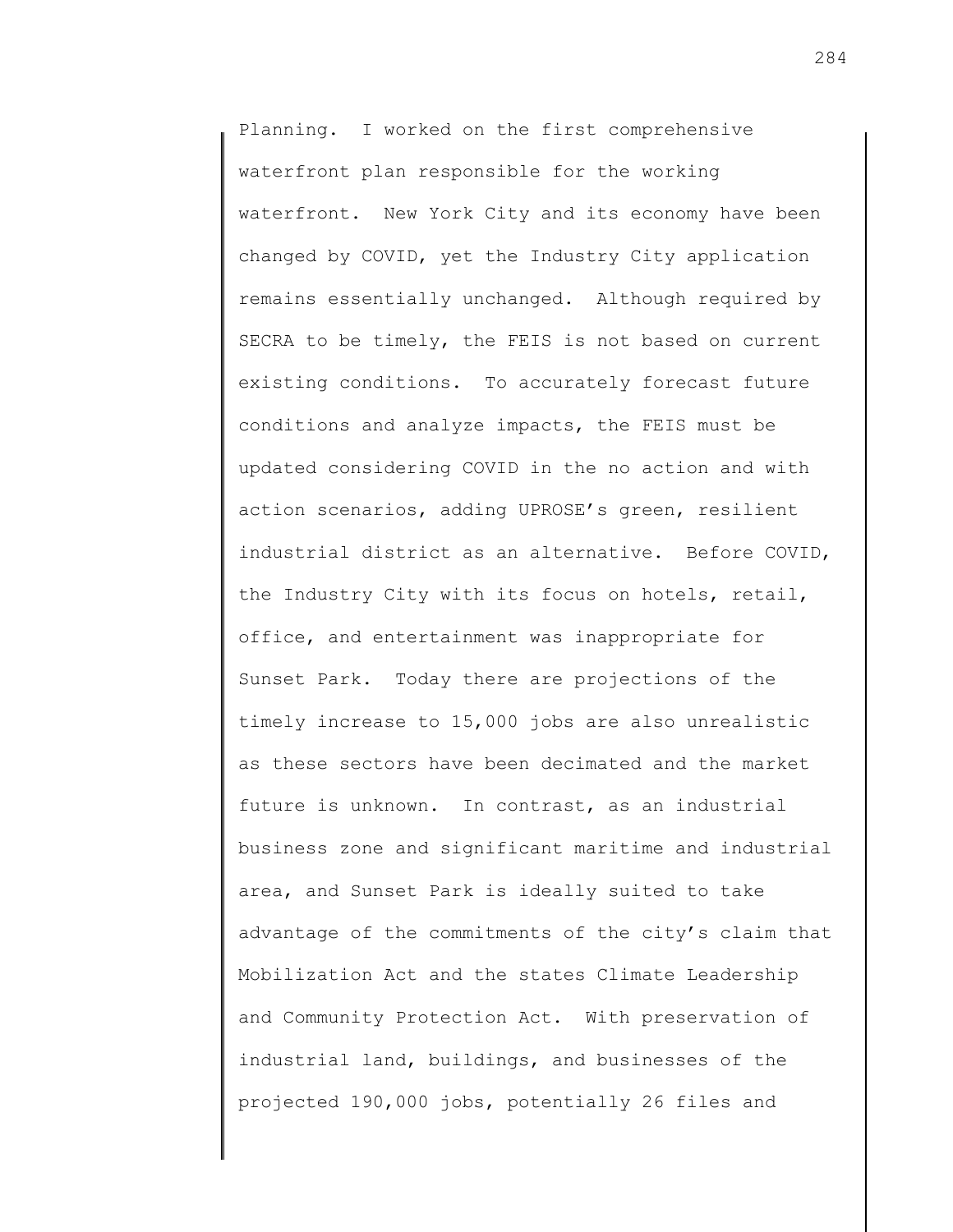could be located in Sunset Park and go to city residents. These jobs in energy efficiency, clean energy production, and environmental management are open to those with a high school education or less and can pay 60 to 70,000 dollars. Having hollowed out its production capacity and ignore the vulnerabilities of its population, New York was unprepared for the COVID crisis. In approving Industry Cities application, the city risks being unprepared again. Instead, the city must commit to the economic development--

SERGEANT-AT-ARMS: Time expired.

EVA HANHARDT: grid that will actually provide well-paying jobs that address real new humans and opportunities and prepares New York City and region for today's and future crises, including climate change. Thank you very much. I hired to do not approve this proposal.

CHAIRPERSON MOYA: Thank you.

COMMITTEE COUNSEL: Chair, the next speaker is Devyani Guha.

CHAIRPERSON MOYA: Devyani?

DEVYANI GUHA: Hello. As an urban planner, I urge you to look at Industry City's job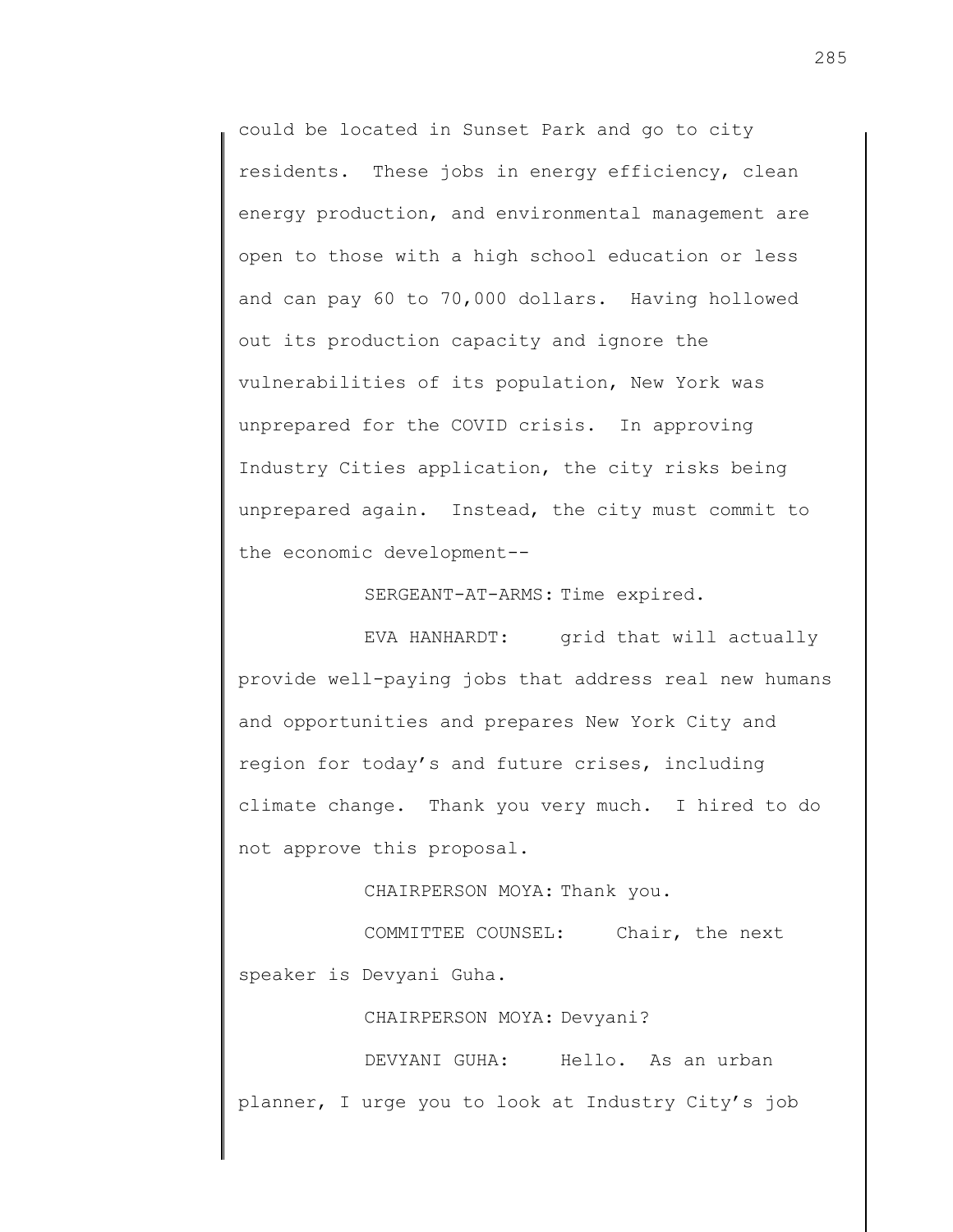projections carefully, separating reality from hype. The DEIS states that the rezoning will lead to a total of 15,000 jobs. Of those, 8000 already existed pre-pandemic. As the rezoning is supposed to yield an additional 7000 jobs, not 20,000 as cited in the media. Projected off-site jobs are peers speculation. We don't know much about the 7000 jobs. Are they new or relocated? Do they meet the community's real needs? Do they provide good livelihoods? And can Industry City actually create these jobs given the current conditions in the food and accommodation, arts and entertainment, and tami [sp?] Sectors that underpin their job projections? We need to know that, having lost 70 percent and 65 percent of the pre-pandemic jobs, respectively, the accommodation sector and the arts and entertainment sector are struggling. The office market is not expected to recover until 2022. 25 percent of employers intend to reduce their office footprint. 50 percent of companies expect to reduce their office occupancy by a quarter. In Brooklyn, new office developments are only about 15 to 25 percent leased. Another 6 million square feet of new office space will hit Brooklyn by 2024, likely creating a glut of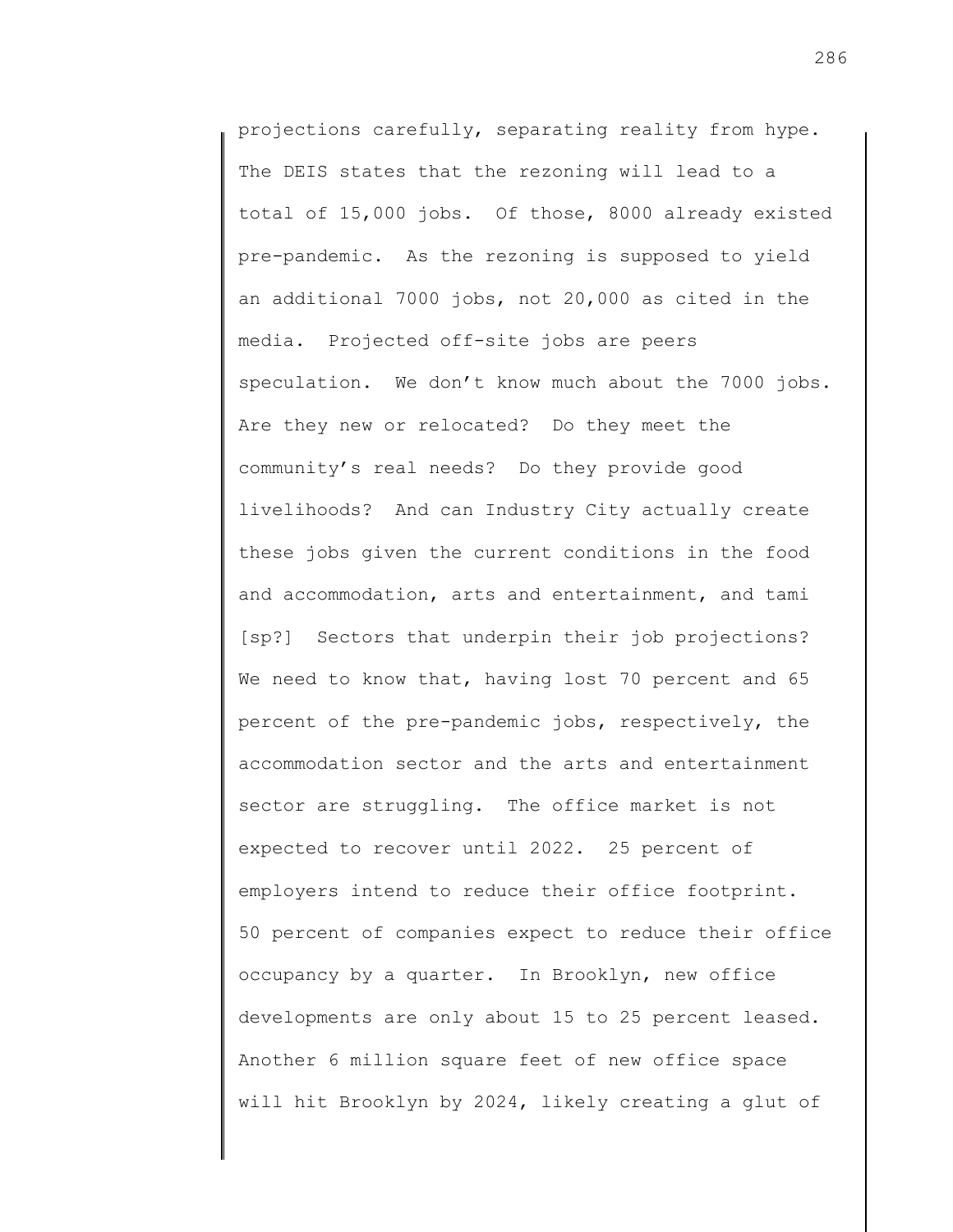office space is. Tech startups that are often located in Brooklyn have lost 10 to 20 percent of their employees and their revenues are expected to go down by 50 percent for a while. Sunset Park's whale building is in financial trouble due to lack of creative tenants. Given these dire market conditions, Industry City's job projections are a product of magical thinking. In contrast, recent legislations will create green jobs and building retrofits and clean energy production that are well paid and match Sunset Park needs. The Council should demand accountability from Industry City.

SERGEANT-AT-ARMS: Time is expired.

DEVYANI GUHA: Hard questions and put the community's real needs at the heart of its decision by voting no. Thank you.

CHAIRPERSON MOYA: Thank you.

COMMITTEE COUNSEL: Chair, the next speaker is Juan Camilo Osorio.

SERGEANT-AT-ARMS: Time is ready.

JUAN CAMILO OSORIO: Hello. My name is Juan Camilo Osorio. I'm an assistant professor in urban planning at Pratt Institute, but I am testifying as myself. As documented in our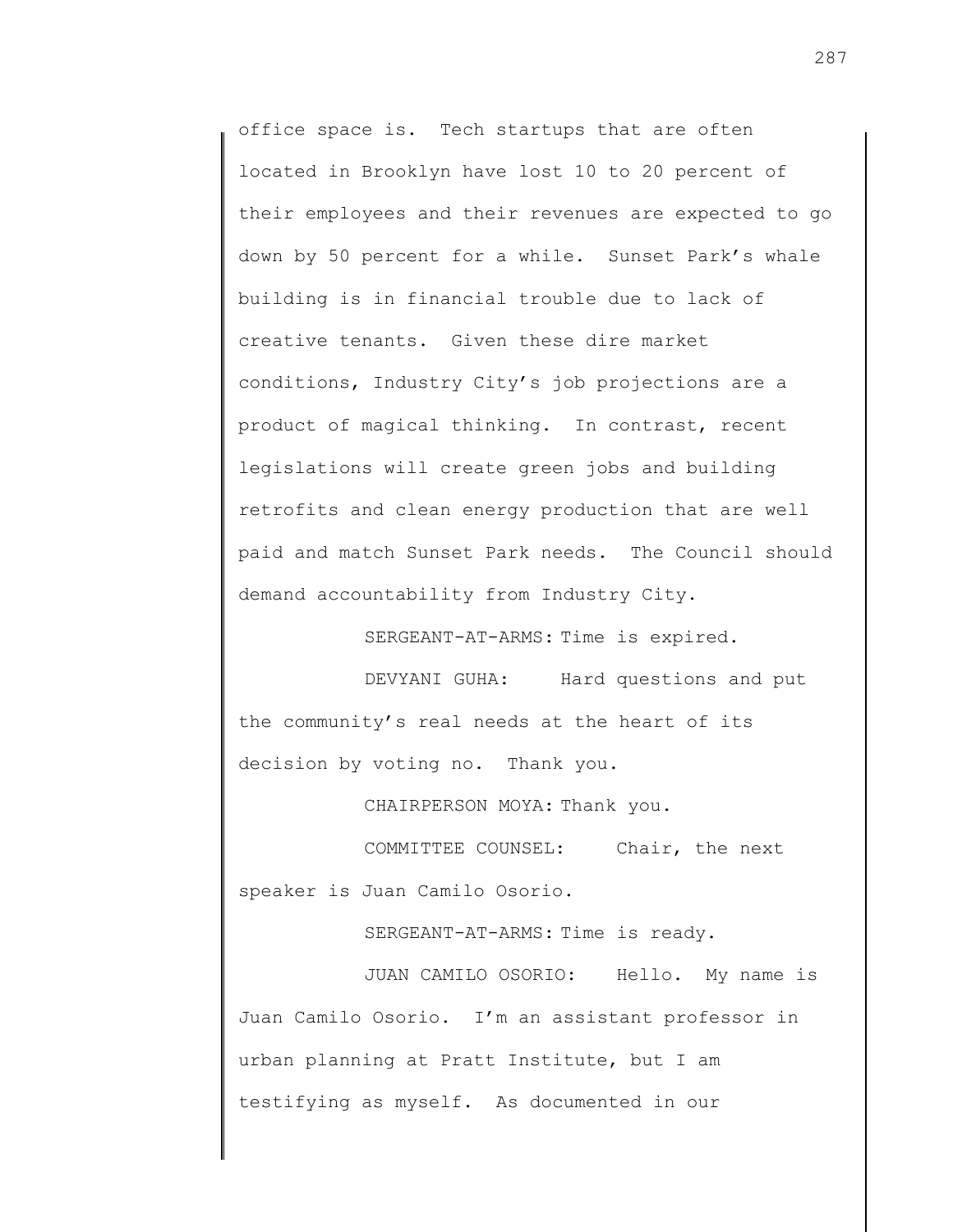[inaudible 06:20:27] in the district plan, the proposed rezoning is inconsistent with [inaudible 06:20:33] planning for maritime and industrial business and it's based on outdated pre-COVID data that ignores the impacts on the community and the realistic market. In addition, there are two important inconsistency with waterfront city policies and regulation established in Vision 2020, the comprehensive waterfront plan and the waterfront revitalization program or WRP approved by the city Council in 2013. One, the proposal does not promote water dependent industrial uses. It does the opposite, focusing on expanding high-end retail and commercial wall required to demonstrate support to the maritime and industrial development, given its location and these significant and maritime industrial [inaudible 06:21:06]. It hinders the city's blueprint for the South Brooklyn Marine Terminal, limiting industrial job expansion and ignores Vision 2020's requirement to market Marine transport to reduce truck traffic. Number two, it doesn't use the latest climate change projections published by the New York Panel on Climate Change required by WRP. It doesn't include any of the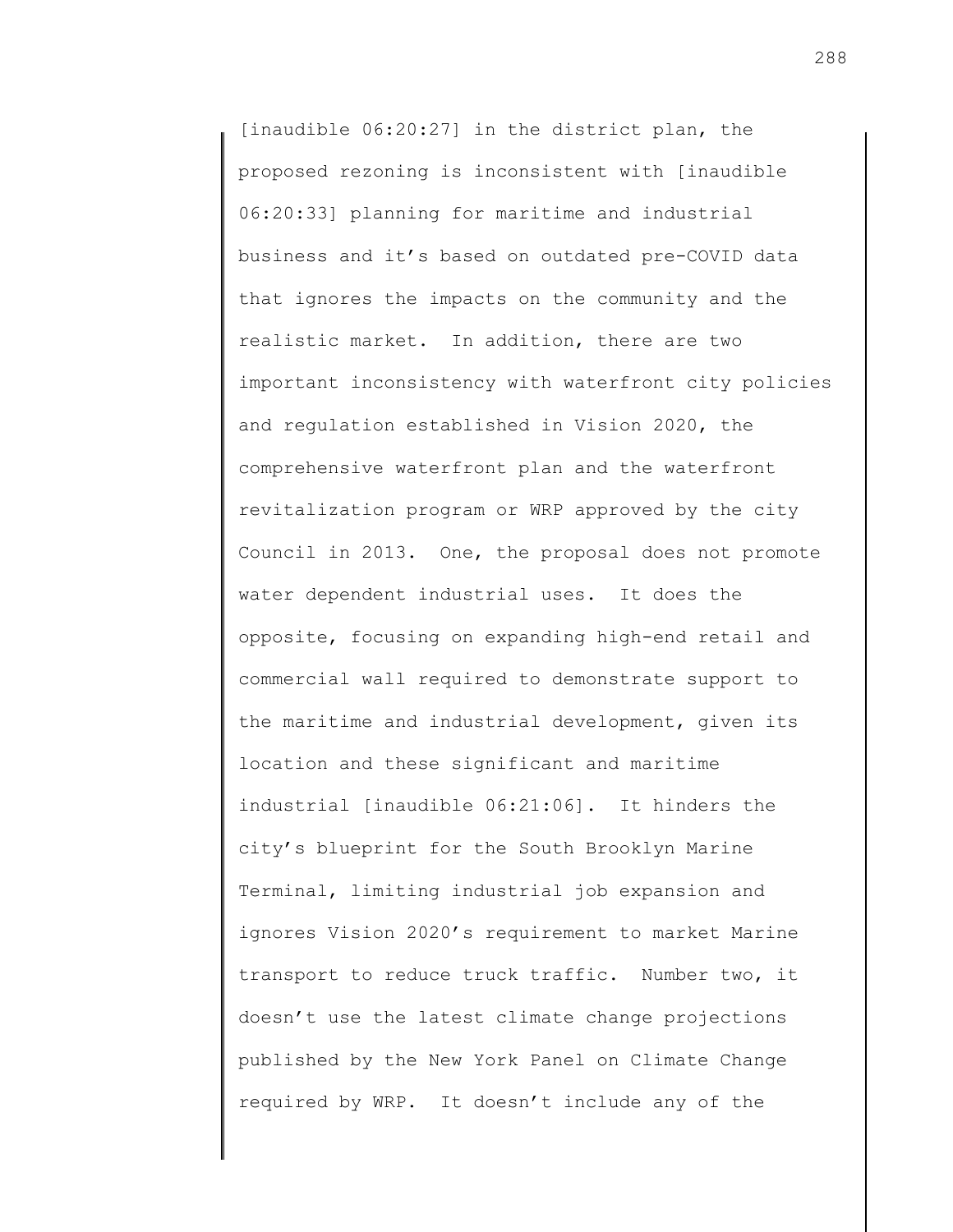[inaudible 06:21:25] strategies to [inaudible 06:21:26] for chemical dispersion. Where Sunset Park could be leading the nation in turning adaptation needs into resilient green jobs. Regarding Council member's Moya's question on the need for green jobs, according to a 2019 NYSERTA report, nearly 159,000 people worked on clean energy in 2018 statewide. More than biotech. Were projected to nearly 171,004 2019, 8.9 increase since 2016, stronger than the state's overall growth at 3.4. But without planning the state's climate change-- and we haven't been implementing yet the states climate change legislation which will seek these somewhere else. So instead of displacing industry, the applicant should expand the independent industrial infrastructure to produce the supplies for building retrofits and renewable energy like offshore wind, but we need to plan for this to happen to seeking justice and equity. Instead, you heard the applicant refer to Philadelphia as a model of success which peer-reviewed research uses to define gentrification.

SERGEANT-AT-ARMS: Time is expired.

JUAN CAMILO OSORIO: I urge the Council to reject the rezoning as it compromises the future--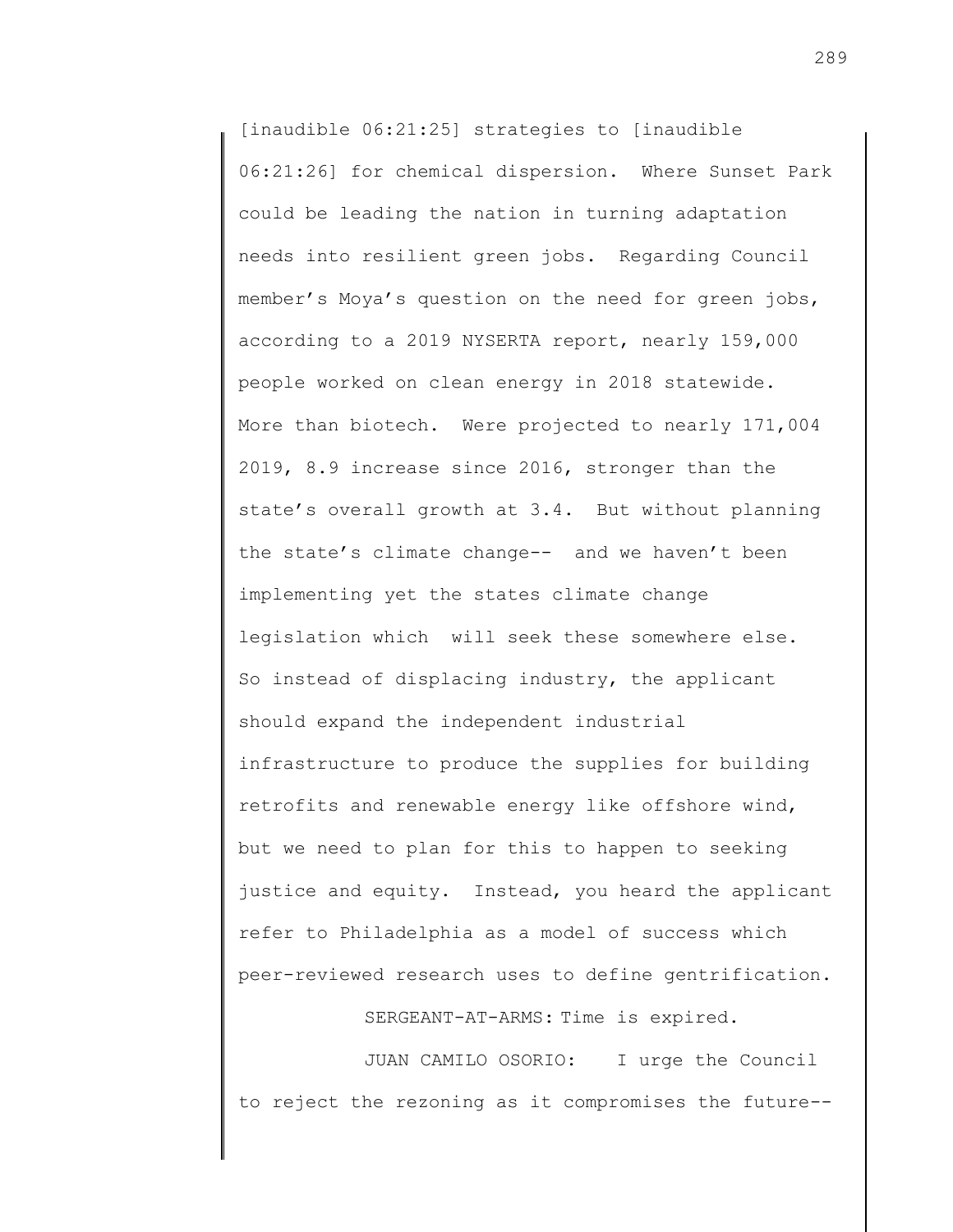CHAIRPERSON MOYA: Thank you.

JUAN CAMILO OSORIO: of the waterfront. CHAIRPERSON MOYA: Thank you. Thank you. COMMITTEE COUNSEL: Chair, the next speaker is Ronald Shiffman.

SERGEANT-AT-ARMS: Clock is ready.

RONALD SHIFFMAN: Thank you. My name is Ron Shiffman. I am a city planner and sat on this New York City Planning Commission for six years in the 1990s. In 1999, like Jonathan Bowles, I was an advocate for manufacturing in New York and helped found the New York City Industrial Retention Network. Much has been said by my colleagues and by other speakers and I, for one, will submit my written testimony, but I want to touch on a number of issues before we go too far. One is I hear the pain of my brothers and sisters in the unions. I hear in the pain of the small business people who want to stay alive, but the fact of the matter is that this proposed rezoning will not create any jobs in the near or first future. It will be towards the end of the decade that it will have any impact and, therefore, I think it is important not to do something that may have an adverse impact on them.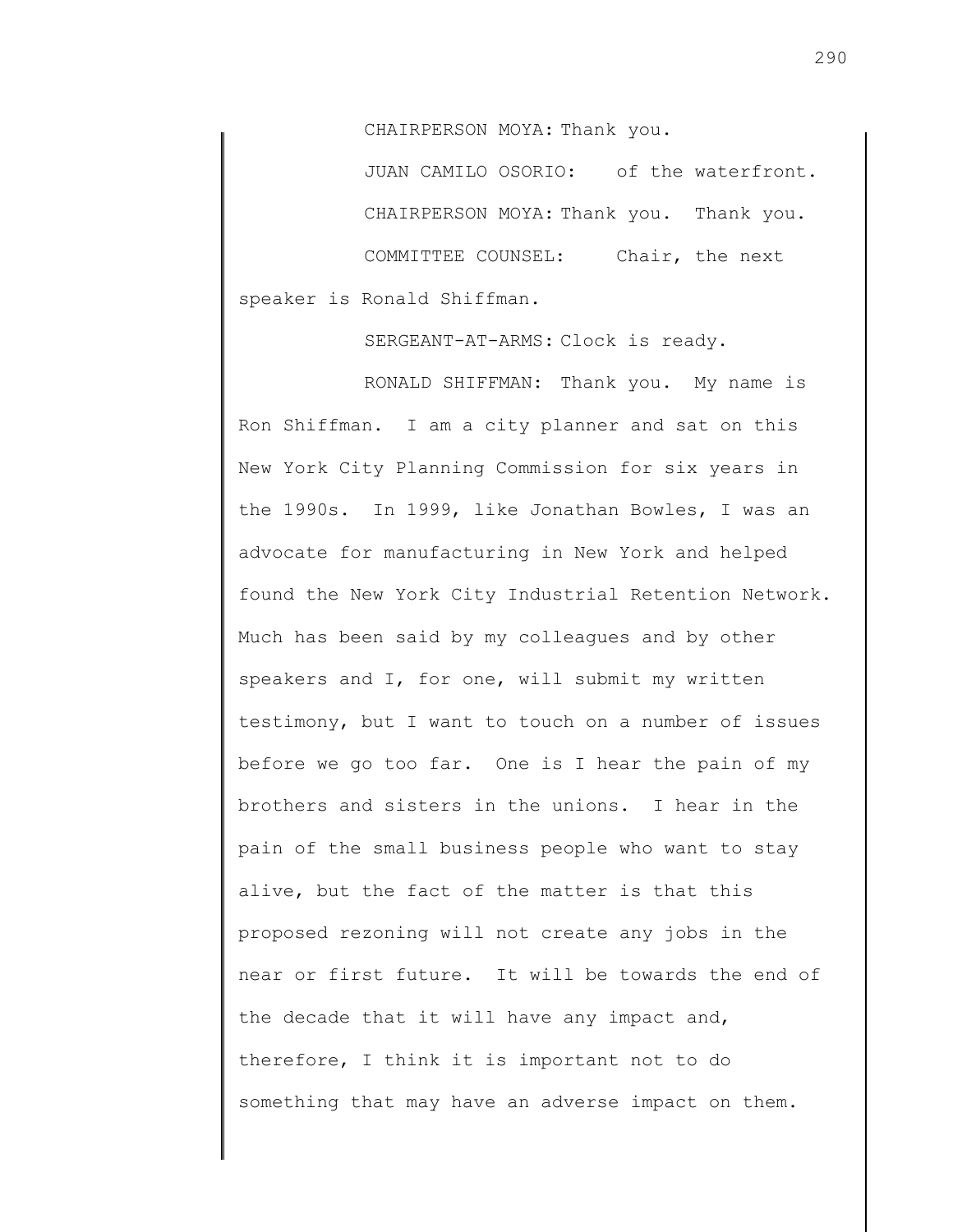One of the issues of the norm is concerned to me is taking a manufacturing zone that we have and, without understanding all the implications of it, begin to rezone it for other uses. When you take an N3 zone and rezone it, you'll never be able to re-create it in the future when we might find the need for it. The locational issues here-- this is of enormous impact. This area is at a regional crossroads. If we abandon this deep-water port, we won't be able to provide the kind of rebuilding and region infrastructure using locally manufactured and stored materials, rather than importing material labor machinery from neighboring states, increasing the economic and environmental cost of it. We won't be able to develop ideas for transferring-- taking our trucks and putting them on real and connecting the cross Brooklyn rail so why it might be a tunnel in the future. The impact on enjoining communities--

## SERGEANT-AT-ARMS: Time is expired.

RONALD SHIFFMAN: fending off industry will be of enormous impact. And, finally-- I just want to say one last thing. The way to the stem displacement is by stemming hemorrhaging of housing through preservation action and not by things that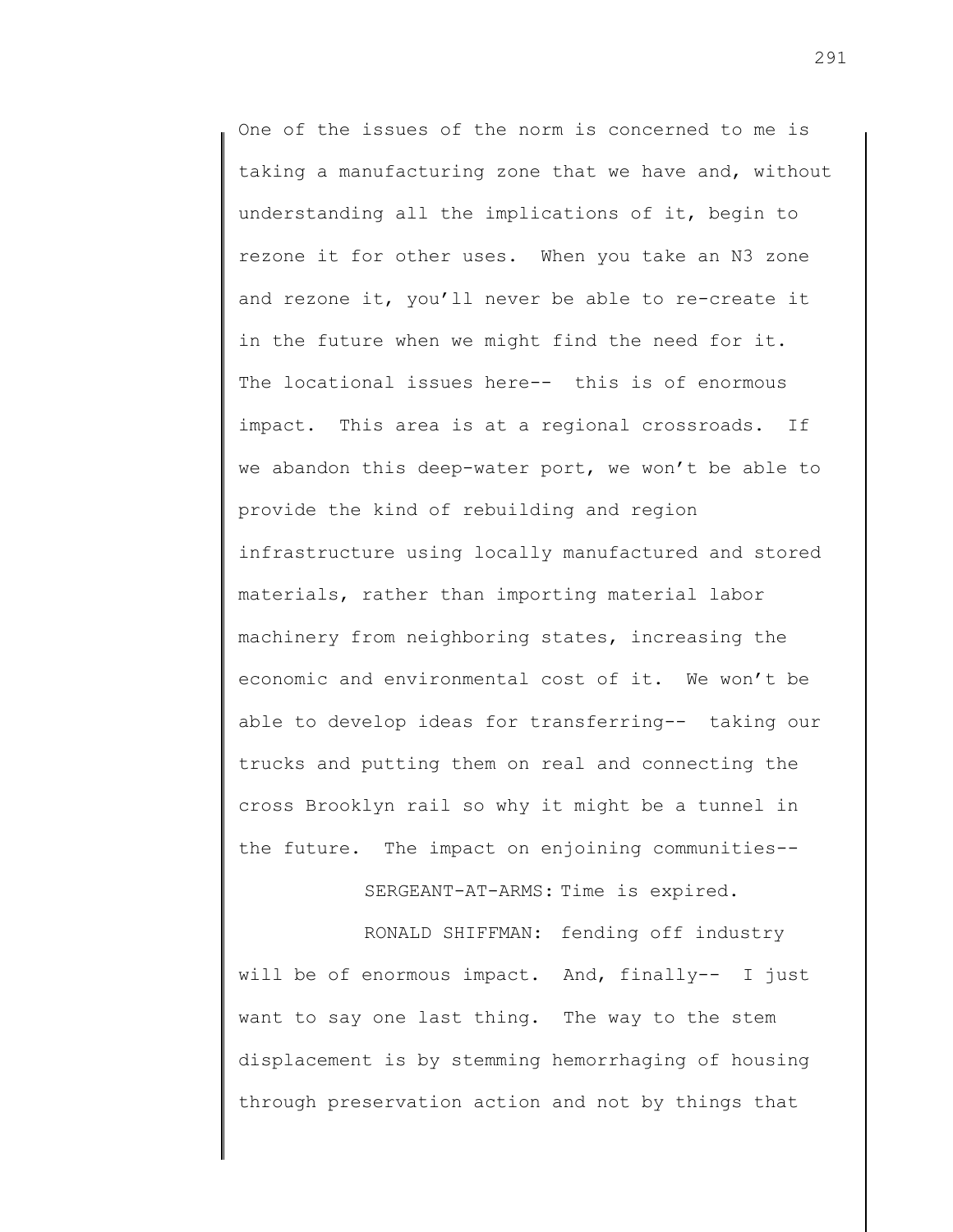will stimulate an enormous displacement of people from this community. Not only displacement of jobs, but displacement of both culture and housing.

COMMITTEE COUNSEL: Chair Moya, that was the last witness on this panel.

CHAIRPERSON MOYA: Gray. Just a quick question for anyone on the panel. You know, throughout the day, we've heard various testimony today that discusses job numbers from the state and the city goals for resiliency and green jobs versus the proposals and EIS estimates. Can anyone of you on the panel just clarify why we trust job goals and projections of one and not the other? All or anyone of you take that. Yep. Go ahead, Eva.

> EVA HANHARDT: Yeah. Am I muted? CHAIRPERSON MOYA: No. We can hear you.

EVA HANHARDT: I'm unmuted. Okay. Well, first of all, both the city, CMA, and the state CLCPA are acts that have created commitments. The city will be, in fact, committed. It has committed itself by 2050 to reduce its carbon footprint dealing with the retrofits of vast numbers of the buildings, not just in Sunset Park, but in all of New York City. That worked to meet those commitments will generate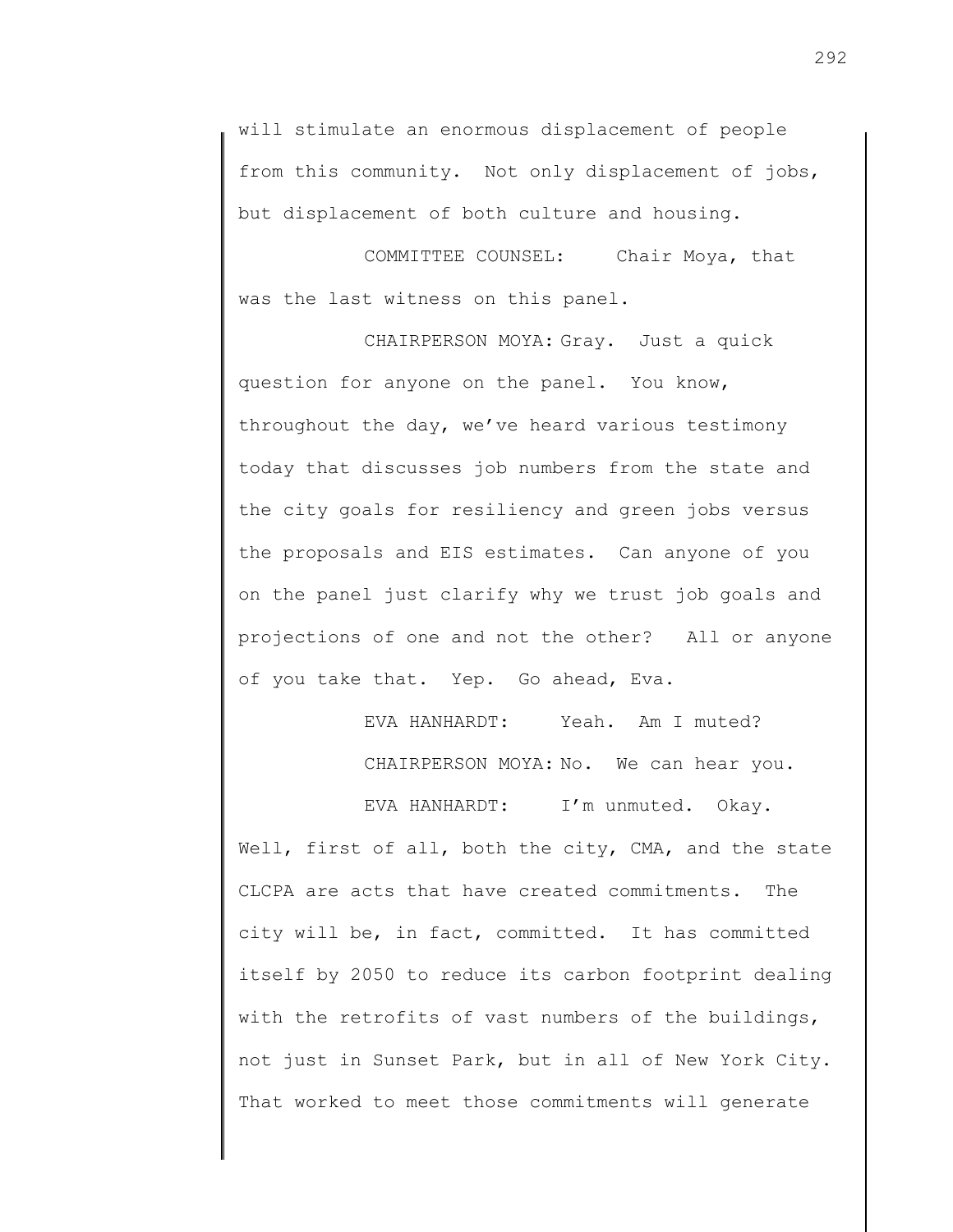up to 190,000 jobs statewide. Of that, we did a conservative estimate of how many you would go if there were space in Sunset Park. The fact is and if New York City does not allocate any appropriate space, those jobs will go to New Jersey or upstate, perhaps, or Long Island. They will not go to city residents. These are commitments that have been made into acts that have been adopted and that have put money behind them.

RONALD SHIFFMAN: Chair Moya, a different approach to the same question. And that is that we are at the intersection now of an economic crisis that is been perpetrated by the COVID crisis, a reckoning with our racial injustices throughout this country, and, in order to address both those issues in the future, we are going to have to invest money into this region. There is no way that we will come out of this deep economic crisis as deep as the depression was in the 30s without some form of new deal. And if New York City wants to once again be in the leadership, we should put together the kinds of plans and strategies so that when a new administration comes to Washington, we are able to marshal those resources and begin to revitalize our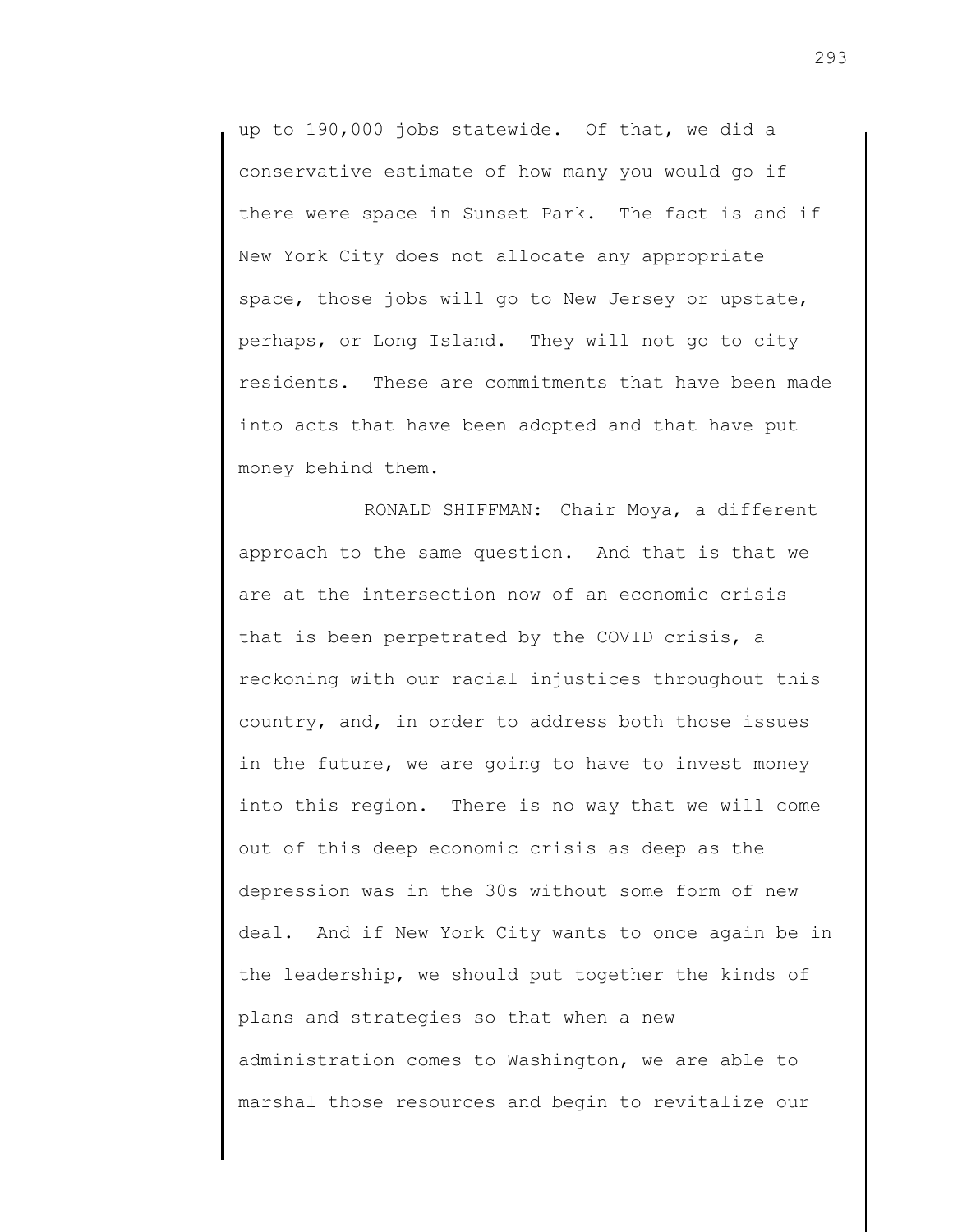economy and a strong and meaningful way, not in no way that is just tangential that may occur because they-- we are creating space for it. We need to invest in it. The city needs to invest in it and is, God forbid, we don't have a new administration in Washington, then the city and the state are going to have to find ways of creating this kind of new deal for New York. And a new deal that won't have the racist background that the old new deal did. One that is fair and predicated of putting people to work to rebuild good jobs and to address the really important issue of climate change. People were talking about their children and their grandchildren. Unless we address climate change, they may live there, but they won't be able to survive there. So, I think it is really important that we begin to think big and not just take these what really are forms of mental--

CHAIRPERSON MOYA: [interposing] I hear that. I hear that. I just want to go back to like what Eva was talking about. I mean, the jobs that you were talking about right there, there's no job safety or wage requirements for those jobs. The retrofitting of construction, there are no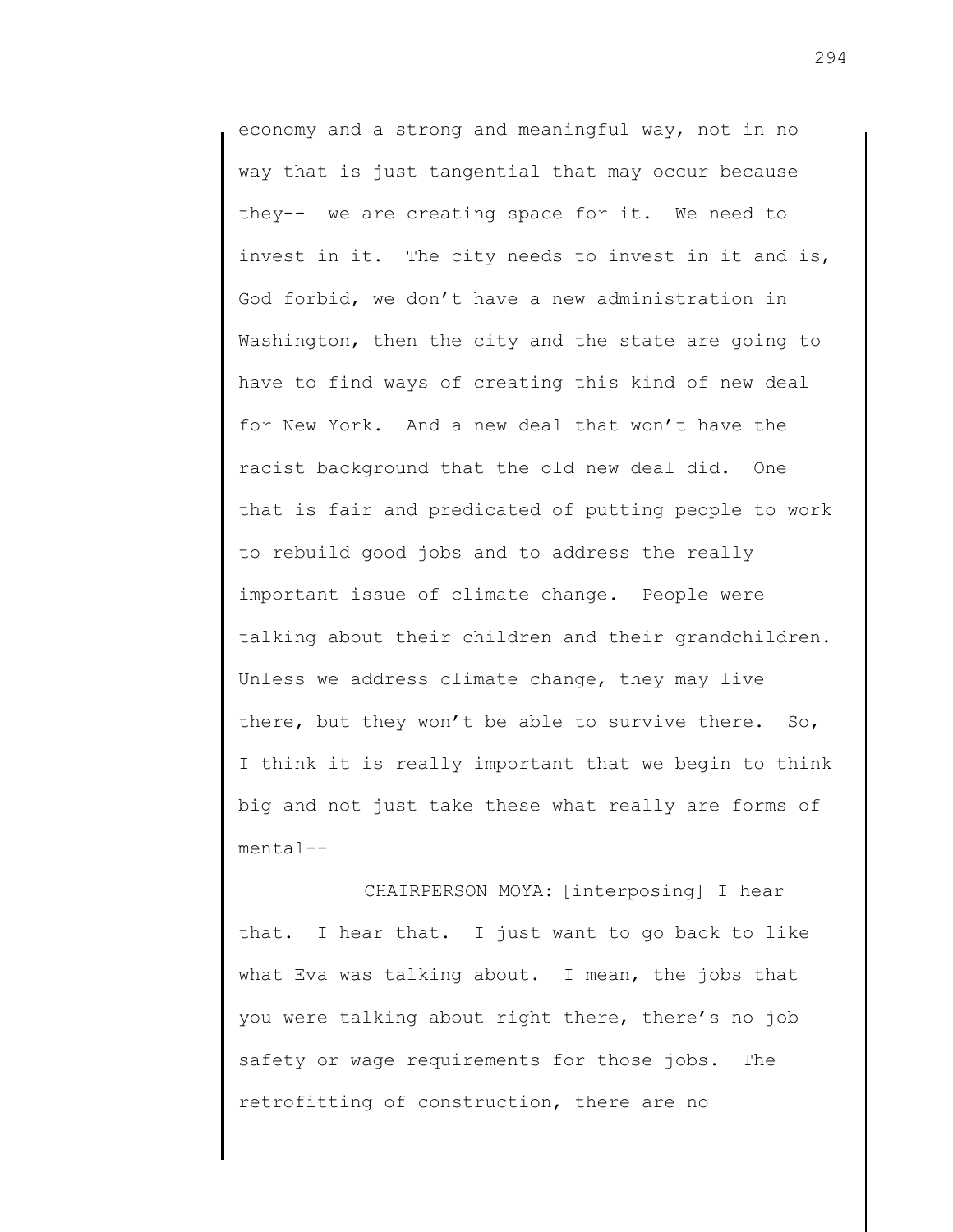guarantees. You know, I'm just-- this is why we had some issues with this before. So, that's why I'm asking, you know, where we getting these numbers, you know, versus the other ones that are being put out there? That was where I was going with that. And then-- Yeah. I'm sorry [inaudible 06:30:08].

JUAN CAMILO OSORIO: No. Thank you for your question. And to build on what my colleague said, you know, I just wanted to reiterate that we're comparing a survey that was done by the developer by day the that have been projected by the state, referencing state legislation and developed by NYSERTA. State authority is, put numbers to leave you with three strong facts about why we think that these jobs are a reality. Required to meet the goals of the COCPA, were going to require 9000 megawatts of offshore green by 2045. We're going to require 6000 megawatts of distributed solar by 2025 and 3000 megawatts of energy storage by 2030. So, the question is if we don't secure the infrastructure and low workforce development to attract these jobs here, they are going to go somewhere else. So, these are clear facts that are coming from peer projections that are being certified by the state agency as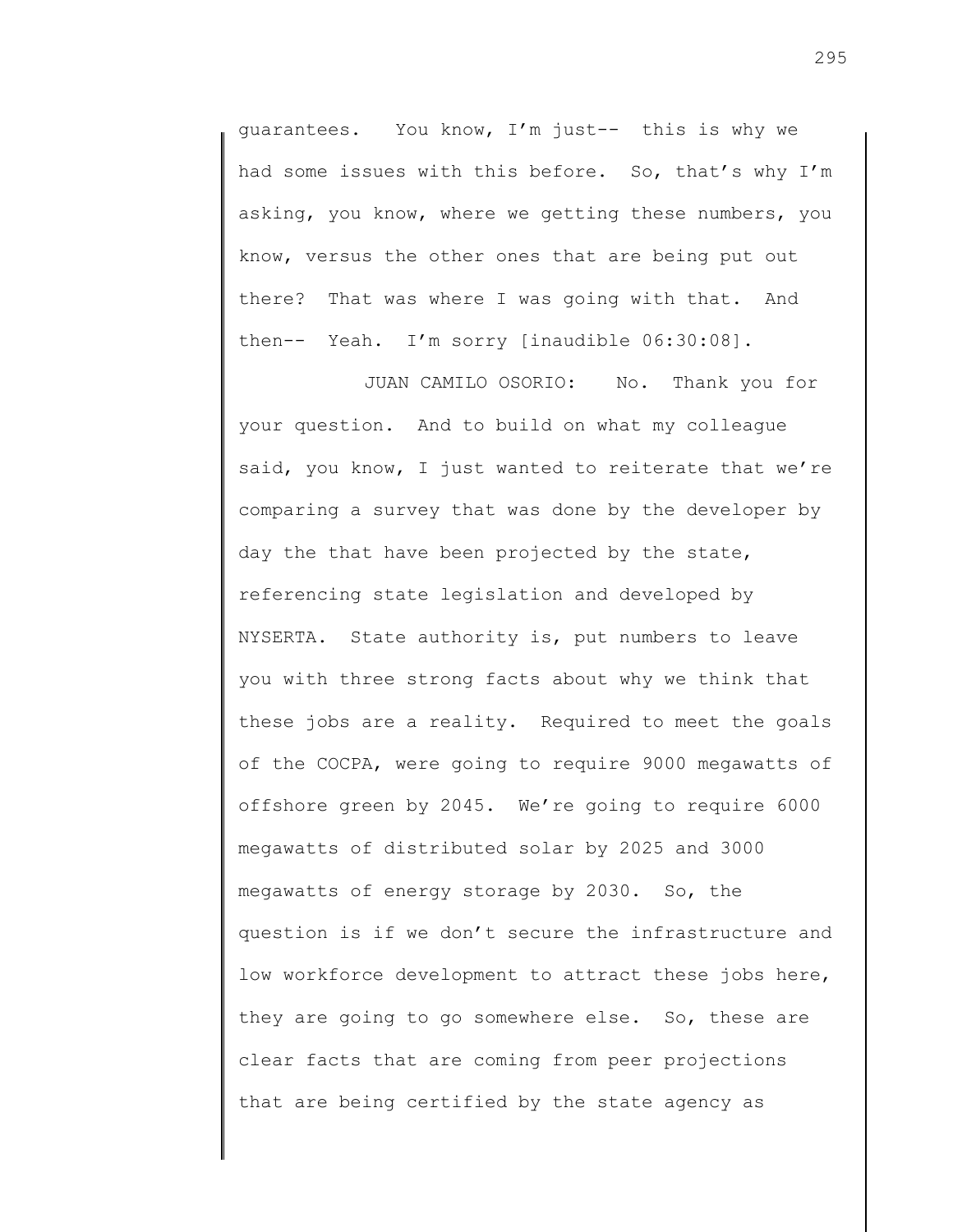compared to the data that has been gathered by the developer to support their proposal.

DEVYANI GUHA: I would like to add that the jobs, though wages that use said are not guaranteed, sure. They're not guaranteed, but we are looking at reports by Brookings and by a few other think tanks who have looked at average wages for workers without college degrees. You know, high school degrees. So, we have some basis for it. What we hear from Mr. Kimball, there are no details. There are absolutely no details for these jobs which is why I said it's like magical thinking.

CHAIRPERSON MOYA: So, let's go with that because, additionally, the estimated 60,000 to 70,000 a year's salary jobs for those who don't have a high school degree. One of those jobs and where do those numbers come from? What are the guarantees for those salaries?

EVA HANHARDT: I can answer those. The numbers on those particulars come from two sources. One is the Perry study that underwrote the creation of the state's CLCPA act and so that was the study that was done for the state about the potential of these green jobs and that helped determine their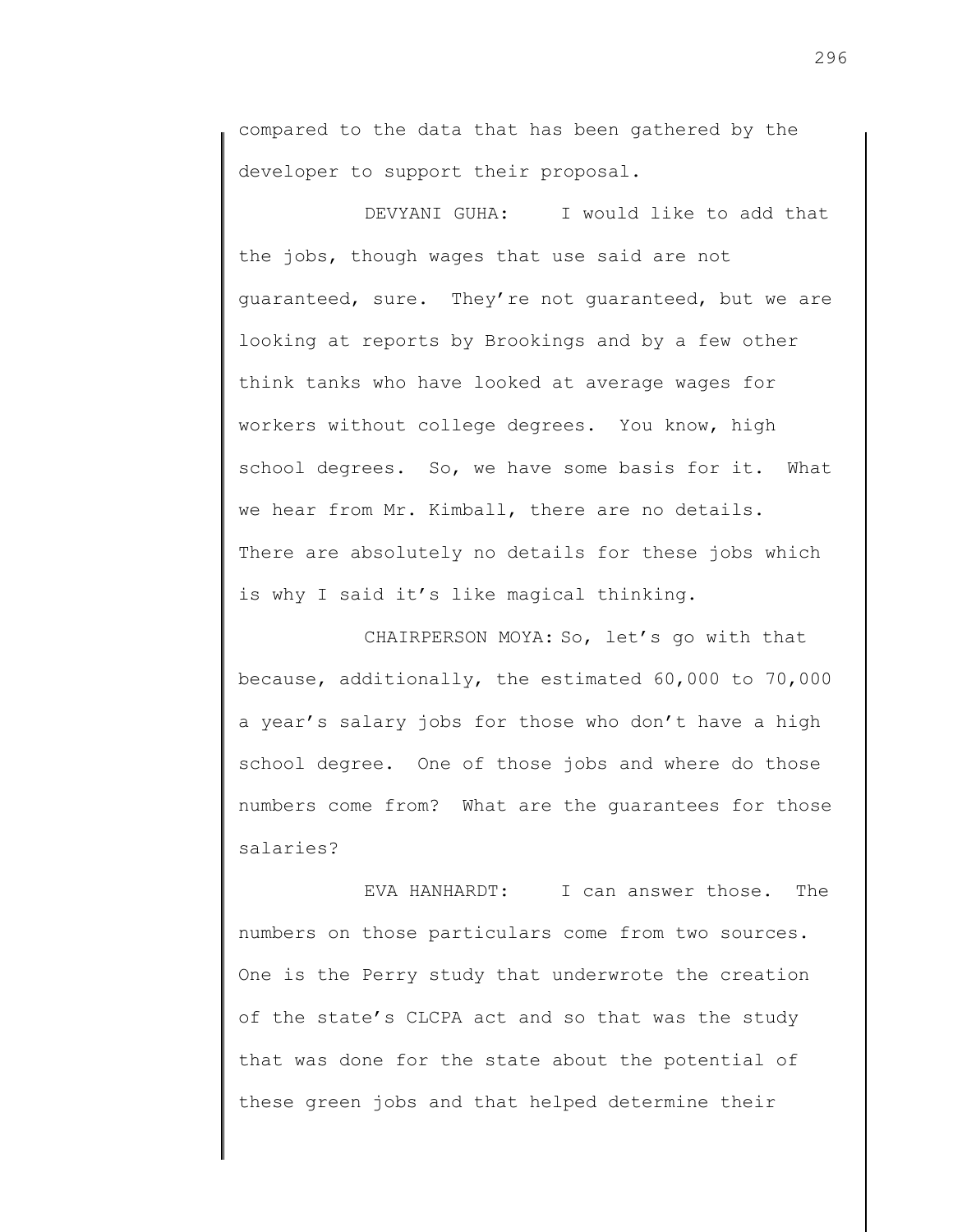commitment to doing them. And we can send you the charts from that report. It's their table number two which says from 60 to 70,000 dollars depending on what they are doing. The Brookings report talks about 60,000 dollars plus in different kinds of jobs. Now, I'll tell you what kinds of jobs, but not exclusively. Brookings has a report from April 18th,2019 that indicates that up to 320 occupations will be involved in green jobs, but in this particular instance, let's talk about energy efficiency, retrofits. Many of the things that will have to be done to the buildings in New York City anywhere from the metering to the insulation to the Windows to the solar panels or other applications for energy efficiency. The clean energy production we've talked already about extensively, which is the wind and solar, but there are also other elements in terms of other types of energy production that are clean energy, not fossil fuel, nor are they natural gas. And the environmental management is around green infrastructure, around recycling. Interestingly enough, sentences there. Remanufacture of recycle materials that are shipped somewhere to be remanufactured, but can happen-- and it is already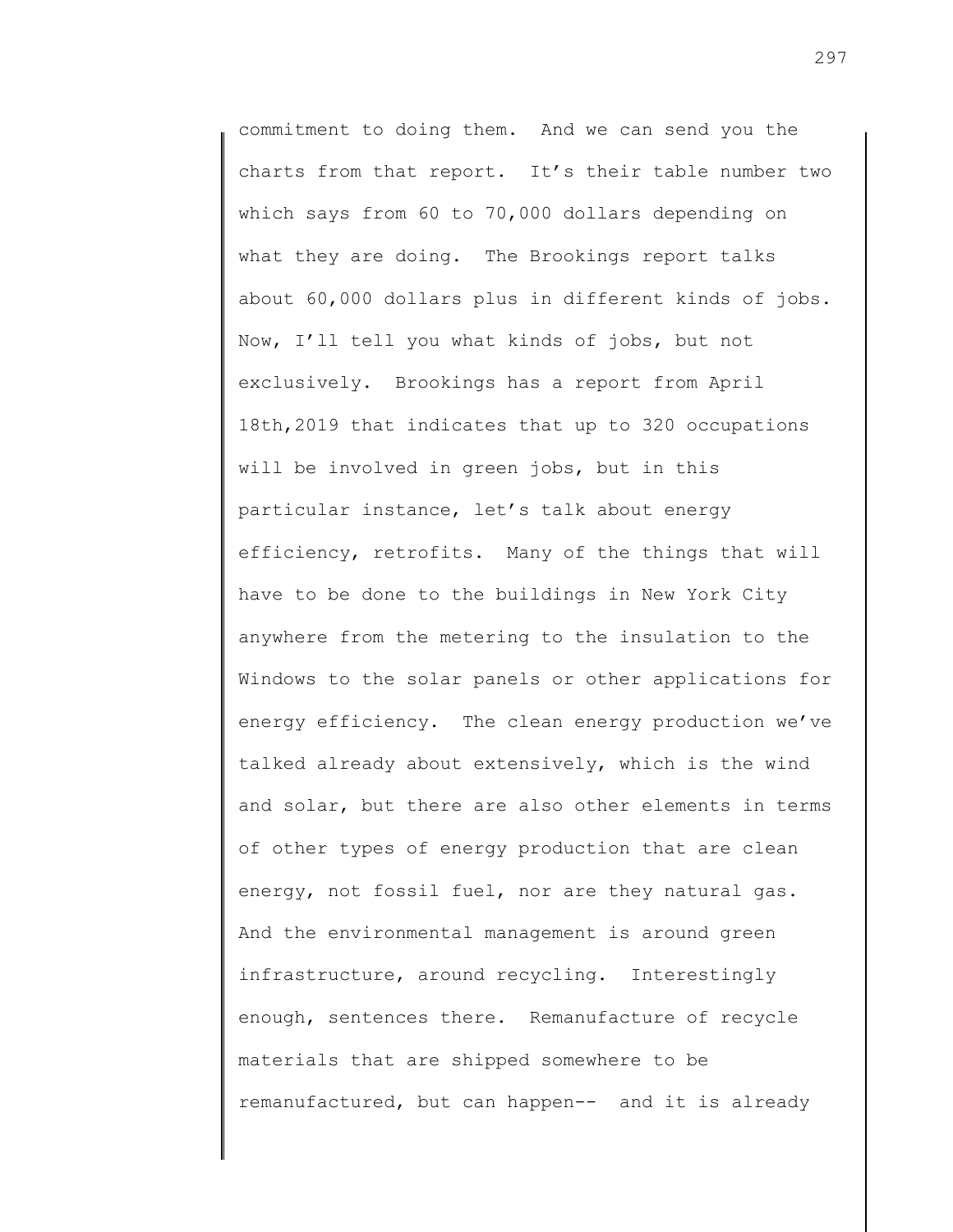happening at one business level in Sunset Park. So, again, I can send you an exhaustive list, but it is the, in fact, construction industry which is doing well in Sunset Park which is poised to grow to do this work in terms--

CHAIRPERSON MOYA: In the retrofit that you're talking about, is without labor requirements.

EVA HANHARDT: So the answer---

CHAIRPERSON MOYA: I get it. The--

EVA HANHARDT: This is the prevailing wage in the industry. This is what the reports have indicated in doing the inventories and the surveys. So, yes. Probably. As you would be adopting this more innovative economic model, a commitment to that would have to be made.

RONALD SHIFFMAN: We would hope that the unions that are all sitting around the table wall help organize the label to ensure that those wages are there. Will never have a new middle class unless we have a strong union movement, but it has to have the wherewithal to undertake those jobs and implement them. We're talking about rebuilding the Kiwanis expressway which borders Industry City. Where the trucks and the machinery going to come to rebuild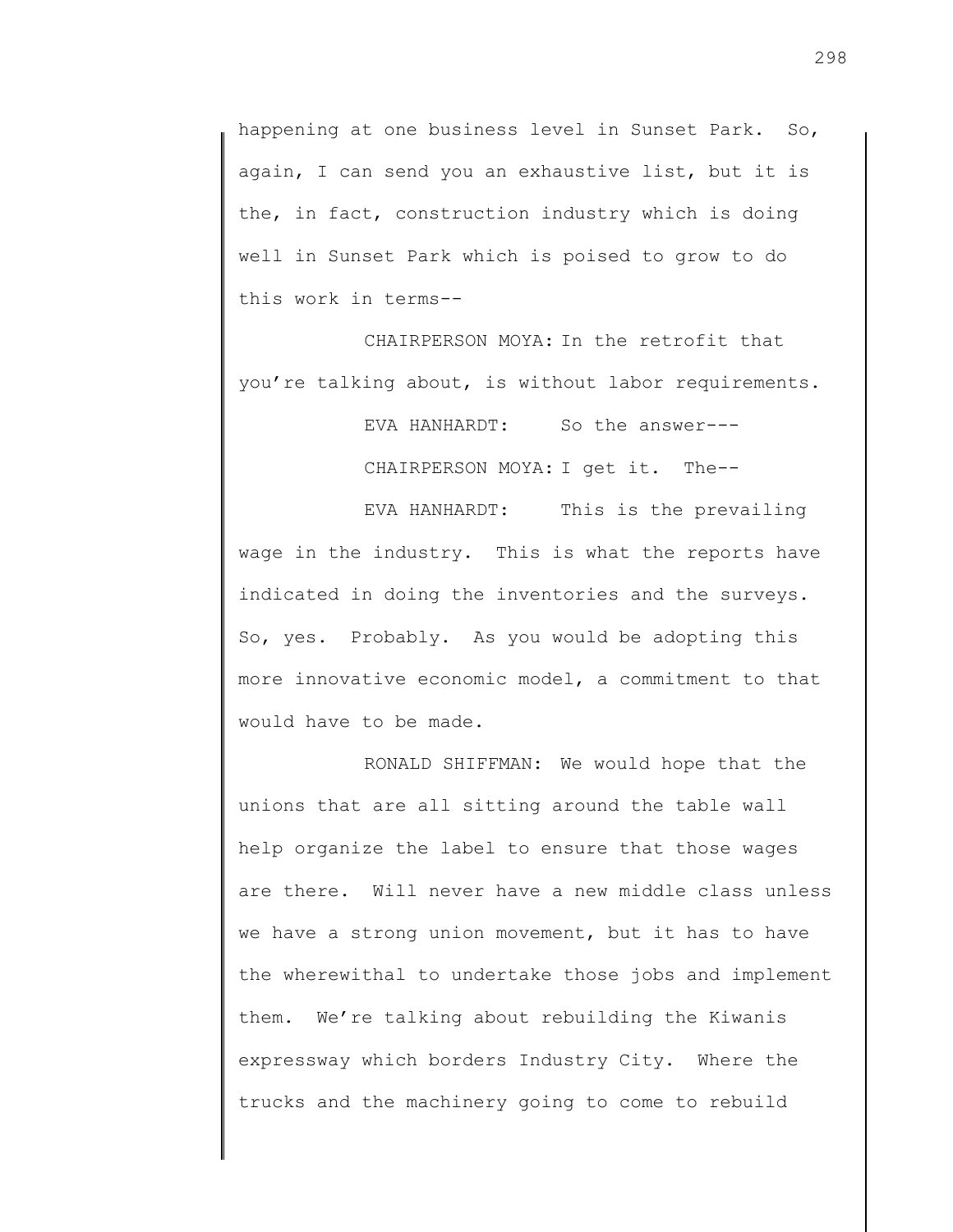that? There is a possibility of revitalizing the rail line that runs through Bay Ridge and to Maspeth and into Long Island that serves Long Island and upstate New York and connects the mainland United States to New England. We can take trucks off the road and put them on rails if Congressman Nadler's proposal to eventually build that tunnel takes place. If we do this, we never will have those opportunities. We will forgo those opportunities. I'm suggesting that what we do is we stop. We withdraw this application and we'd take the next 6 to 9 months without, in any way, jeopardizing the job, to plan this property and to take a look at what the impact will be on the entire waterfront. To do it absent that look is just pure idiocy.

CHAIRPERSON MOYA: Thank you. Thank you very much. I appreciate your answers. I want to recognize that we have Council member Levin and, I believe, he has a question for this panel.

COUNCIL MEMBER LEVIN: Yes. Thank you, Chair. And apologize to my colleagues and to all the speakers prior. I was chairing the hearing all day today and so could not really participate in this hearing, but I will watch the six hours of video that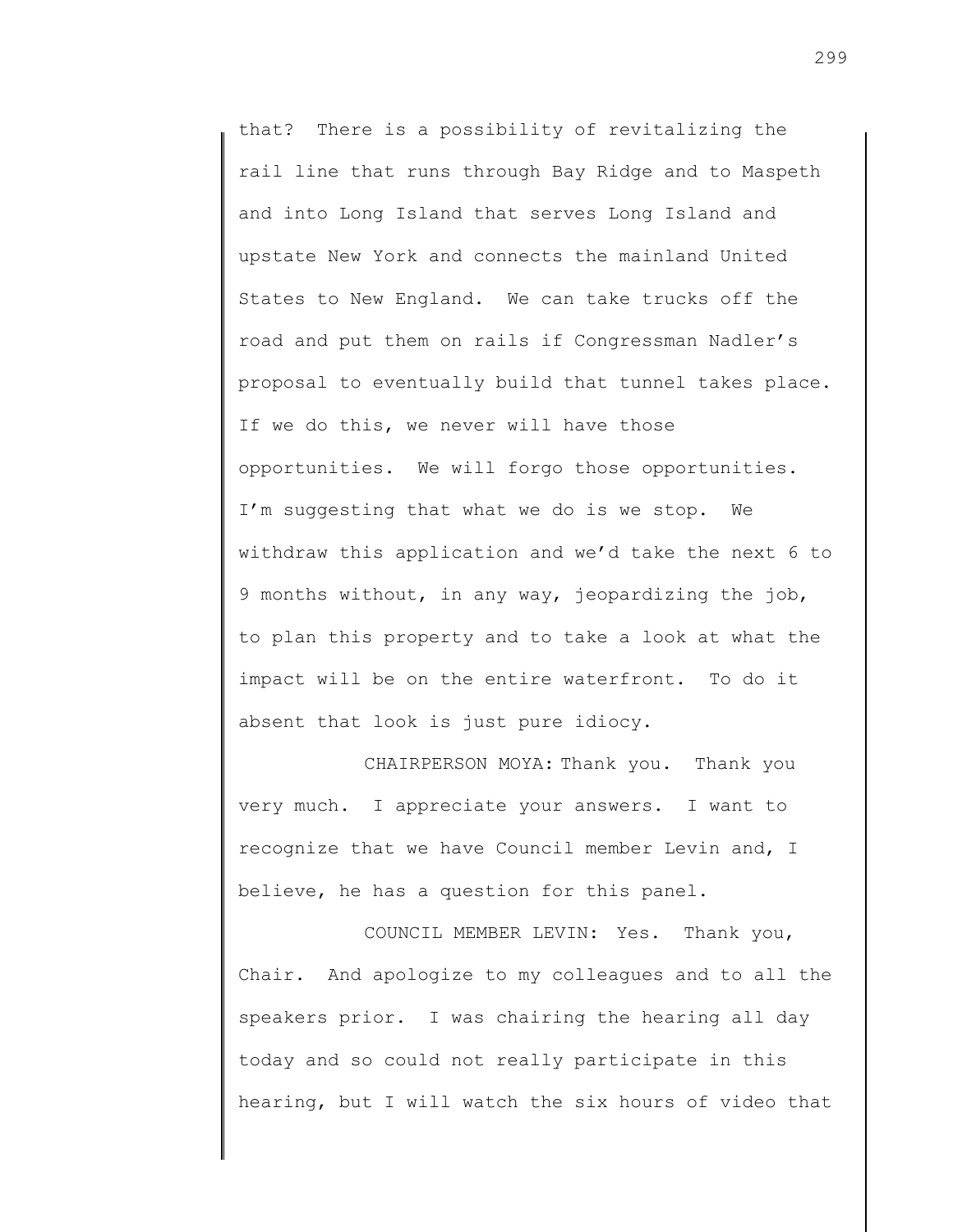I missed. I'm not sure who said it because it was right when I joined, but something about that the EIS needed to be updated to be in accordance with the waterfront management plan. I don't know who said that and sorry my daughter is here. I'm just curious if you could tease that out a little bit more from a legal perspective. Is that something that this proposal is running afoul of or would that-- I mean, it was in the process. In the ULRP process prior to COVID. Are they required to update their EIS like while the project is in ULRP? I don't know what the legal parameters of that is.

JUAN CAMILO OSORIO: Do you want to start and I can talk about the--

EVA HANHARDT: Let me just start because I'm going to discuss-- I called for the update on existing conditions across the board, not just on WRP, but to integrate consideration of COVID. And it is based on the SECRA manual chapter two section B 300 which basically says that you need to be-- that existing conditions that are the baseline for your analysis of impact and for your projections have to be timely. And then you can go back to amending it. There is a whole provision in SECRA.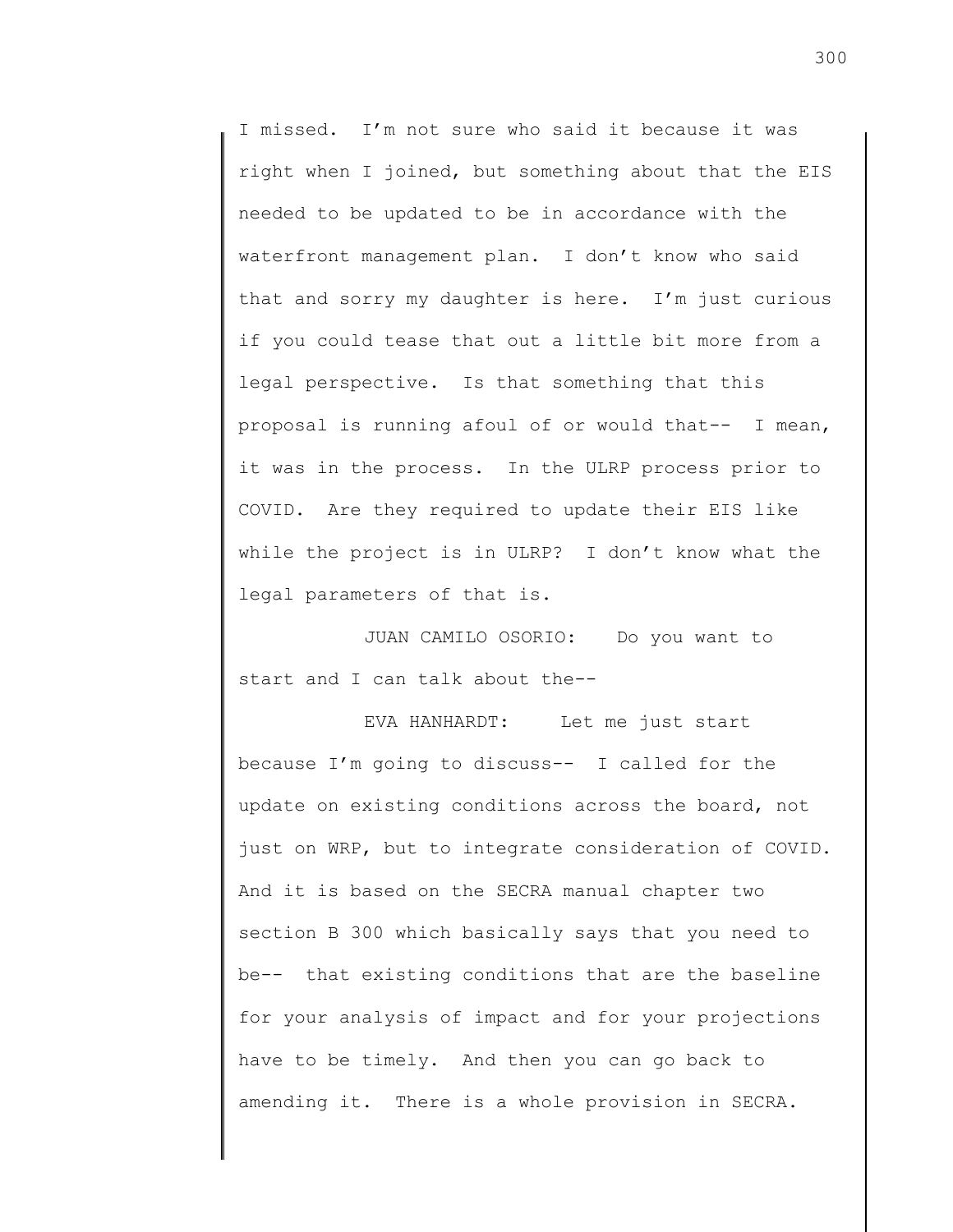And I think the city Council is done this in the past where amendments and updates have to take place when the timeliness-- and they explained that when unusual circumstances or a longer extension of time from when the first application started, happened. And if COVID is not an unusual circumstance that has changed existing conditions, I don't know what is.

RONALD SHIFFMAN: Also, it was highlighted in the response to the FEIS that there wasn't enough analysis of sea-level rise and climate change. And while sea-level rise and climate change are different than COVID, it did say that they had to go back and look at those factors. If anything, COVID is, you know, much more-- as a present say version of the kind of catastrophe that we will face if we don't address climate change. It's an intensification of what that will bring about. So, it was asked for before and ignored and I think now, plus whatever wishes pointed out, it's a necessity to go back and evaluate.

JUAN CAMILO OSORIO: I want to talk about two other specific violations that the proposal is aiding in terms of the waterfront revitalization program. Which, again, this is the city's regulatory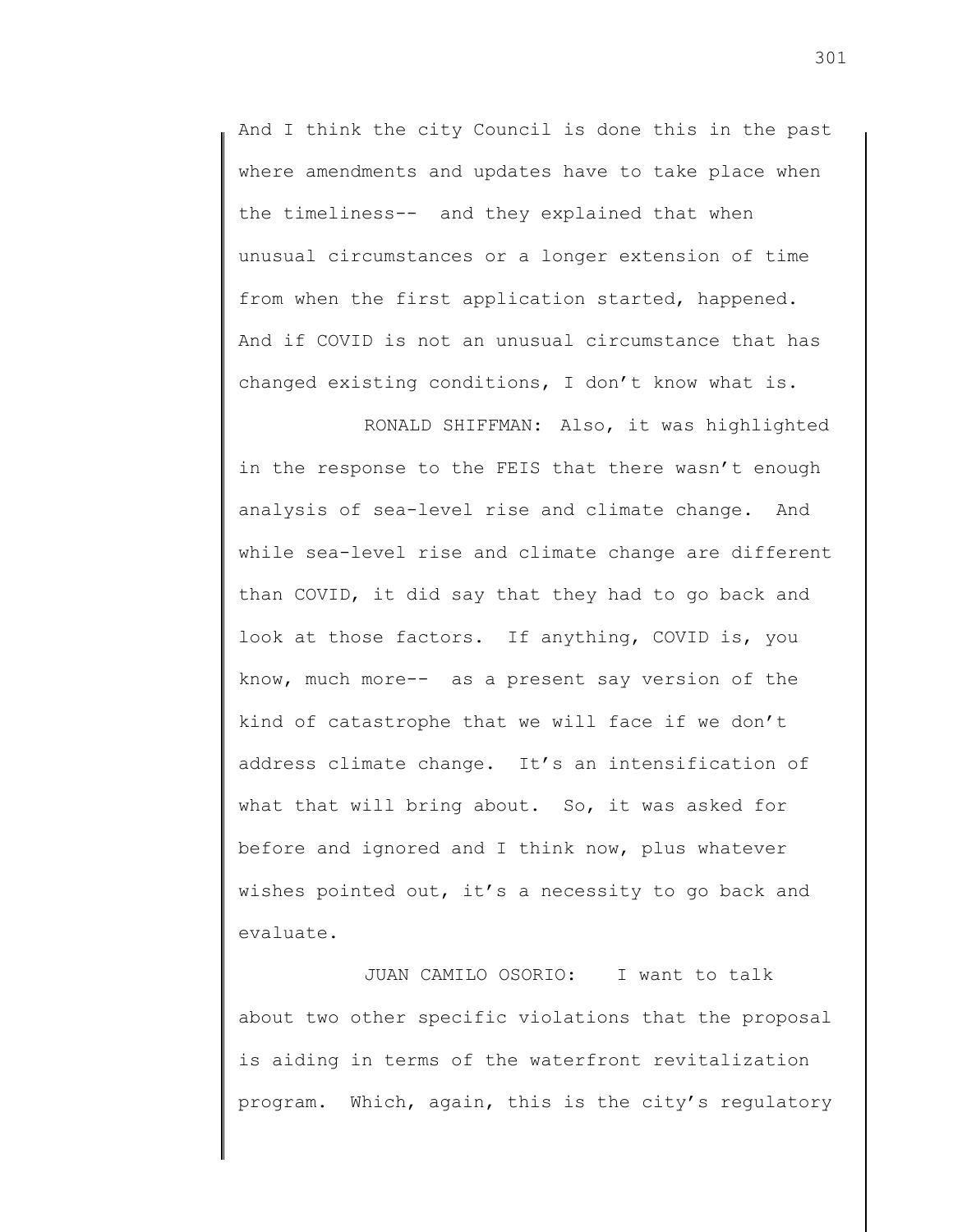framework to evaluate proposals in the waterfront. This was approved by the city Council in 2013 and I'm going to talk about two things. One is that because the proposal is in an inside significant maritime and industrial area, the applicant has to demonstrate how it is supporting industrial and maritime use is and it is doing the opposite. And it's actually focusing on high-end retail and commercial without any real substantive information demonstrating how are they complying with this requirement. And on the climate change point-- and by the way, this is on policy two and 2.1. You can see in the WRP. You can find the requirements for support of maritime and industrial uses and, in terms of policies six with relates to climate change, the WRP requires the use of the latest climate change projections from the New York panel on climate change. The New York panel on climate change released to the report in March 2029 team with the latest projections, yet the proposal uses 2017 data. Therefore, the allowances that they do about the climate change impacts is using outdated information on climate change. And, in addition to this, in terms of the inventory of hazardous substances which is also a requirement of the WRP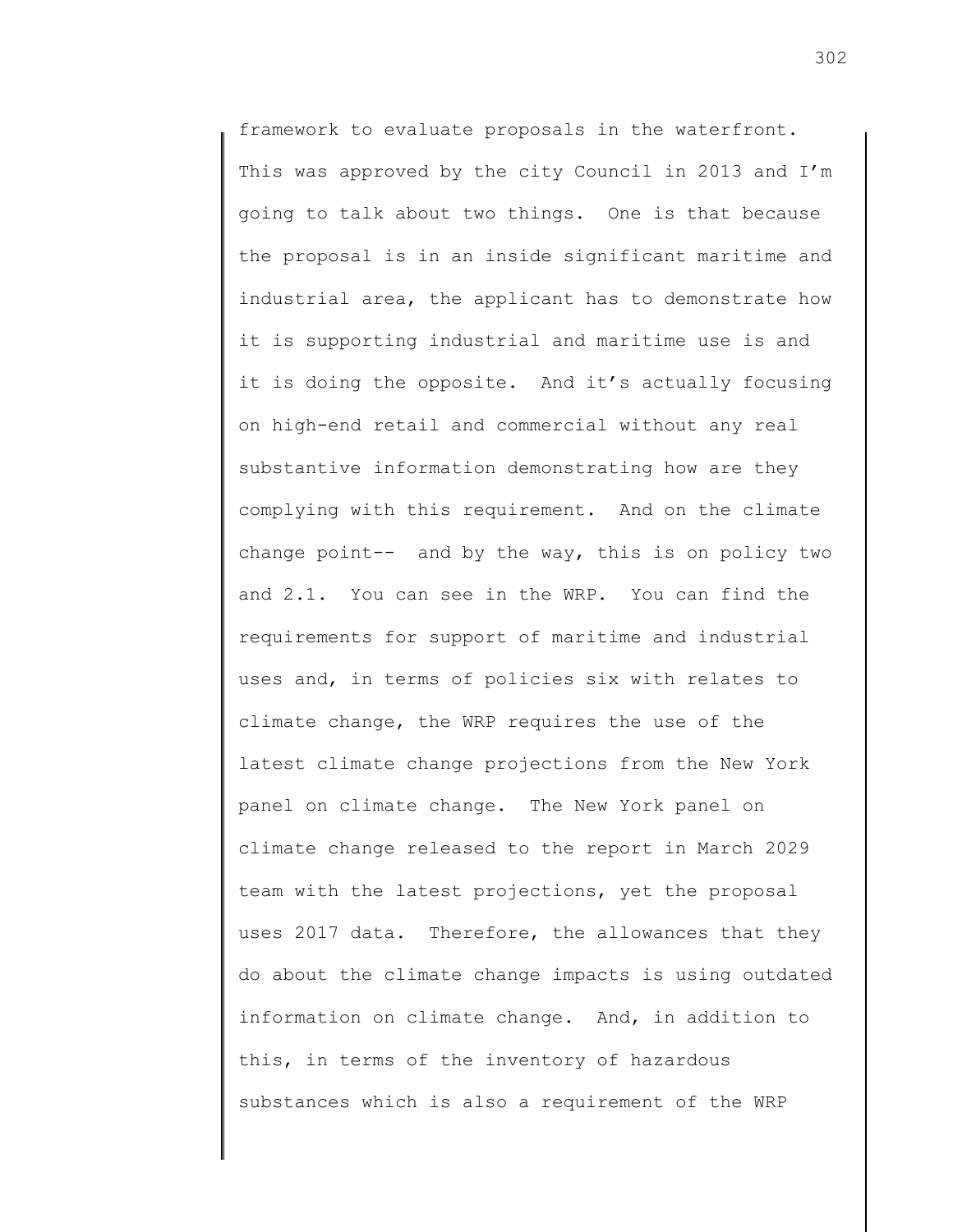that the proposal uses 2017 data which is beyond the six month threshold allowed by the regulation.

CHAIRPERSON MOYA: Thank you. Counsel, do we have any other questions for the panelists?

COMMITTEE COUNSEL: Chair Moya, I see that Council member Levin has his hand raised again for a question.

COUNCIL MEMBER LEVIN: Sorry. I was remuted. Sorry. Ron, you had said something about that there was certain things requested. I'm sorry. I've got my little kids here. Sorry. Ron, you have the certain things were asked for. By whom? Who had asked for that? That the city planning commission  $or--$ 

RONALD SHIFFMAN: Yeah. It was in response to the city planning commission release of the FEIS.

COUNCIL MEMBER LEVIN: You said that--

RONALD SHIFFMAN: It's attached to my testimony. It's available also on the record. I only addressed, I think, item 23.

COUNCIL MEMBER LEVIN: But I'm sorry. Who is the entity that requested that information or that update?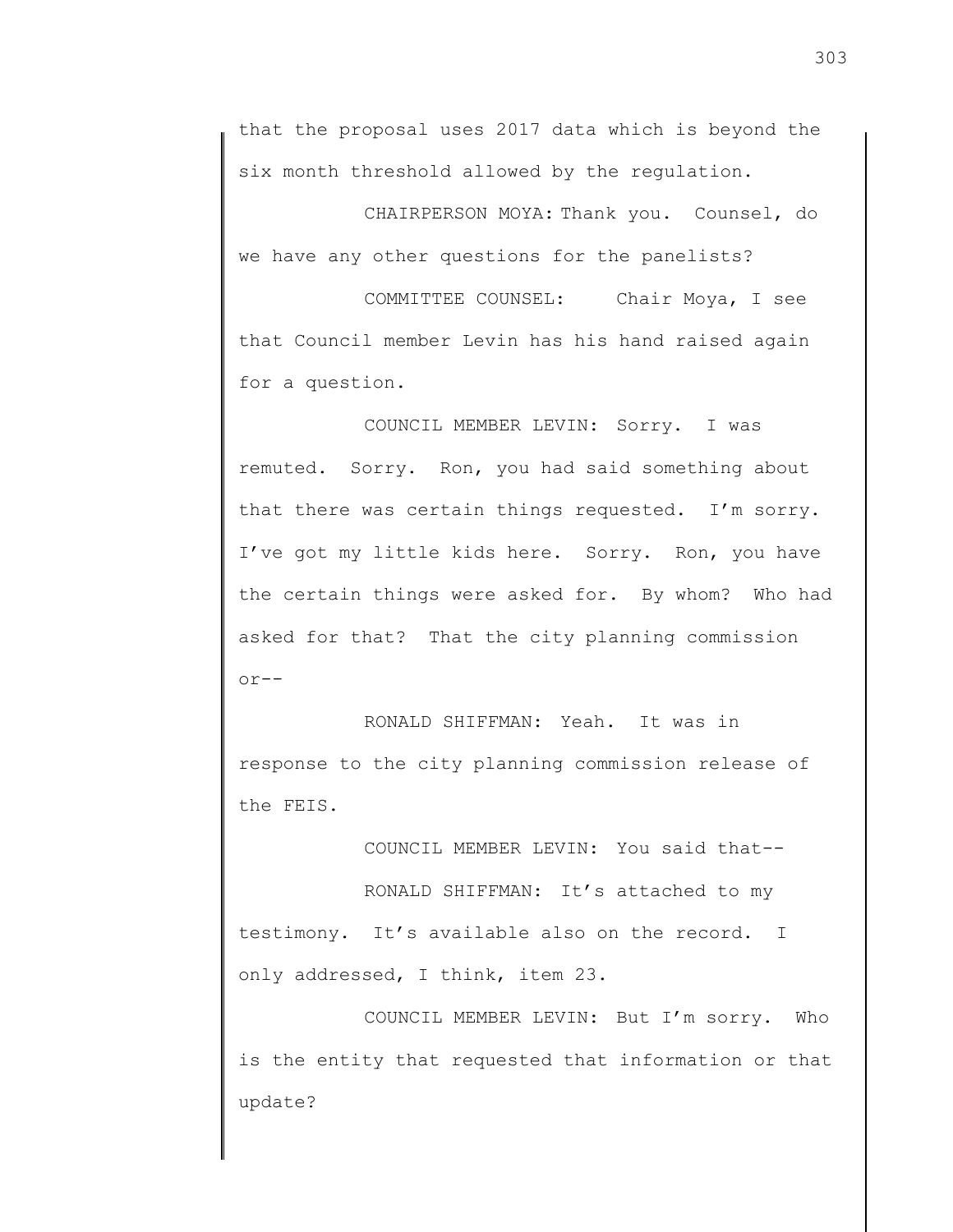RONALD SHIFFMAN: The city planning commission.

COUNCIL MEMBER LEVIN: Oh. City planning commission. Okay. And that wasn't provided?

RONALD SHIFFMAN: Yeah.

COUNCIL MEMBER LEVIN: By the applicant.

Okay. All right. Thank you very much to this panel. Thank you.

CHAIRPERSON MOYA: Thank you, Council member. Council, do we have any other questions from any of the Council members?

COMMITTEE COUNSEL: Chair Moya, see no hands for members with questions at this time for the panel.

CHAIRPERSON MOYA: Great. Thank you very much. I really appreciate you taking the time to come here and testify. Counsel, if you can please call up the next panel.

COMMITTEE COUNSEL: Chair Moya, the next panel to testify will appear with the assistance of a Mandarin interpreter. And to clarify, the next panel will include Jack Lee, Kiddie Lee, Yin Lin, Gong Jon Chen, and Jim Ing Cao. We do have a Mandarin interpreter standing by. Mr. Ni, thank you.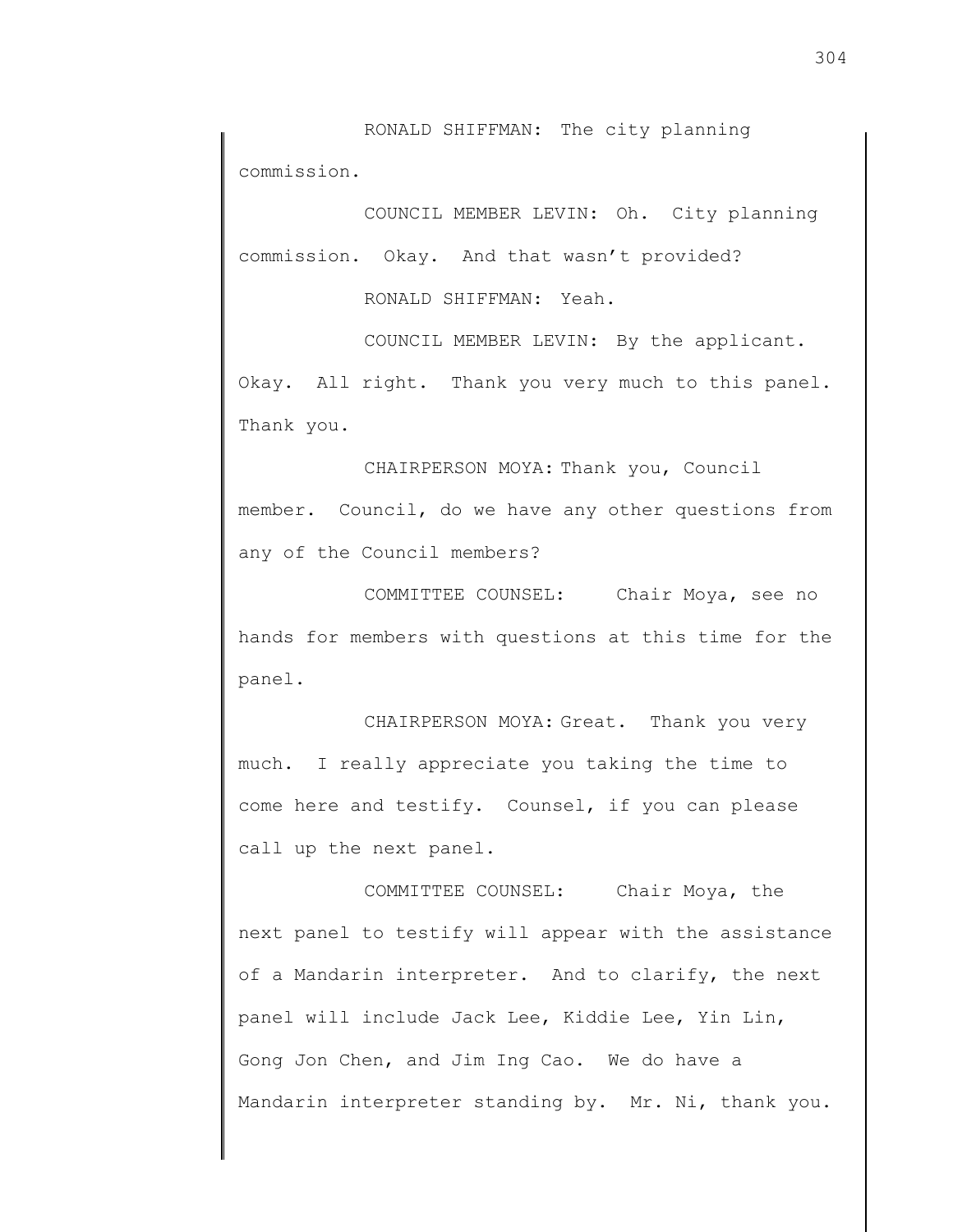Before we go into these panelists, Mr. Ni, if you would, please, would ask you to make a general announcement to the benefit of those listening and, if anyone else who have not just called needs the assistance of a Mandarin interpreter, to please ask them to use the Zoom function and raise their hand known we will work with them to bring them into this panel all we have you.

INTERPRETER: I may begin? So translate that?

COMMITTEE COUNSEL: Yeah.

INTERPRETER: [speaking foreign language]

COMMITTEE COUNSEL: Thank you. We will now ask our interpreter, Mr. Ni, to please inform the witness panel as a group that they will have a total of four minutes and 15 seconds each for the testimony, including the translation and that you will assist them as they go along in their statement so that they can make pauses where appropriate. Four minutes and 15 seconds plans.

INTERPRETER: [speaking foreign language]

COMMITTEE COUNSEL: Thank you. And, lastly, Mr. Ni, just ask you as we have been doing, I want each speaker in turn. The Chair will recognize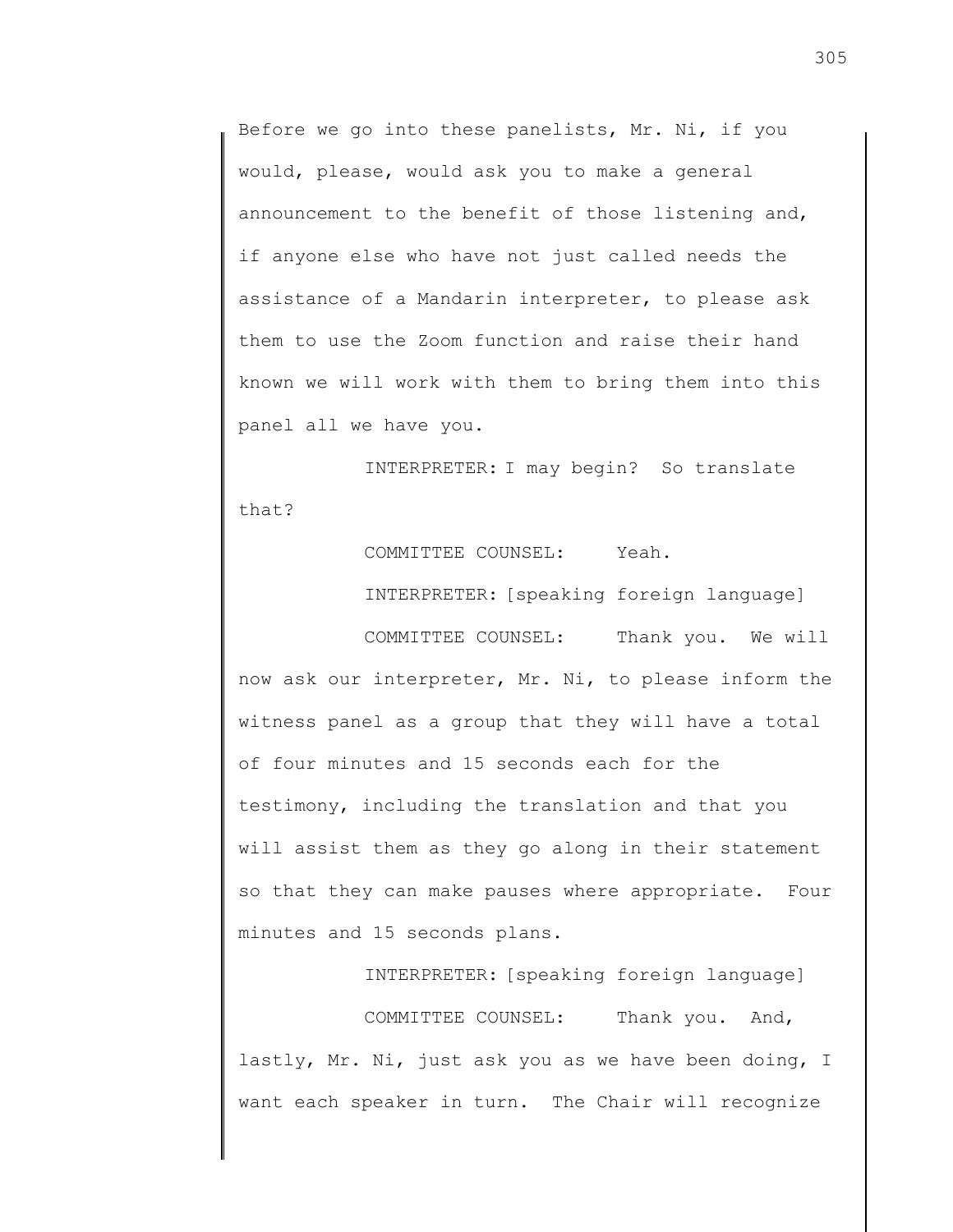them to begin and we will just ask you to communicate to them that they may please begin. And, with that, the first witness, Chair Moya, is Jack Lee.

INTERPRETER: [Speaks Mandarin]

CHAIRPERSON MOYA: Jack, whenever you're ready, you may begin.

INTERPRETER: [Speaks Mandarin]

SERGEANT-AT-ARMS: Starting time.

INTERPRETER: [Speaks Mandarin]

CHAIRPERSON MOYA: Jack lee? Do we have

Jack Lee?

INTERPRETER: [Speaks Mandarin]

CHAIRPERSON MOYA: Do we have Jack Lee?

INTERPRETER: [Speaks Mandarin]

COMMITTEE COUNSEL: Mr. Ni, I will move

on. Is Kiddie Lee available?

INTERPRETER: [Speaks Mandarin]

COMMITTEE COUNSEL: And, Mr. Ni, I will rely on you, but if there is no Kiddie Lee at this time available, the next witness is Yin Lin.

SERGEANT-AT-ARMS: Starting time.

INTERPRETER: [Speaks Mandarin]

COMMITTEE COUNSEL: Okay. Thank you, Mr. Ni, for bearing with me here. Once again, as it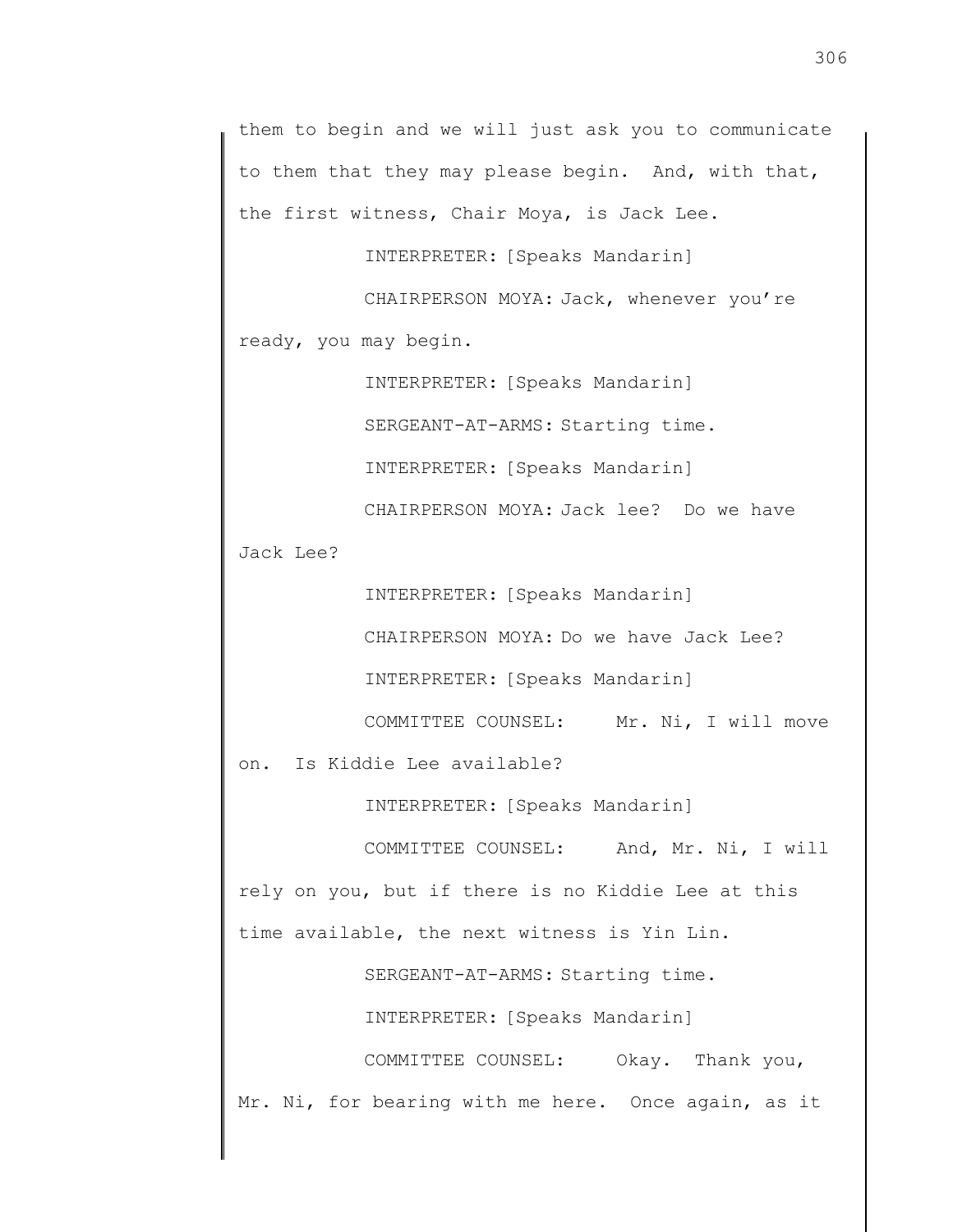appears, we don't have any of those witnesses so far. The next speaker on this panel will be Gong Don Chen.

INTERPRETER: [Speaks Mandarin]

SERGEANT-AT-ARMS: Starting time.

INTERPRETER: [Speaks Mandarin]

COMMITTEE COUNSEL: I want to make sure to ask everybody before we go, but not hearing anyone yet. The final name on this panel, Mr. Ni, that I have is Janine Cao.

INTERPRETER: [Speaks Mandarin]

COMMITTEE COUNSEL: Okay. Mr. Ni, if you would not mind, please just making that announcement will more time to anyone who may be listening and who may need the assistance of a Mandarin interpreter to anyone who is listening, would you ask them to please raise their hand using the Zoom button now.

INTERPRETER: [Speaks Mandarin]

COMMITTEE COUNSEL: Chair Moya, standby for one moment. Excuse me, Chair. We will stand at ease momentarily. We just confirm that--

CHAIRPERSON MOYA: Thank you.

COMMITTEE COUNSEL: Okay. Chair Moya, Mr. Ni. We have a witness named Albert Wiltshire who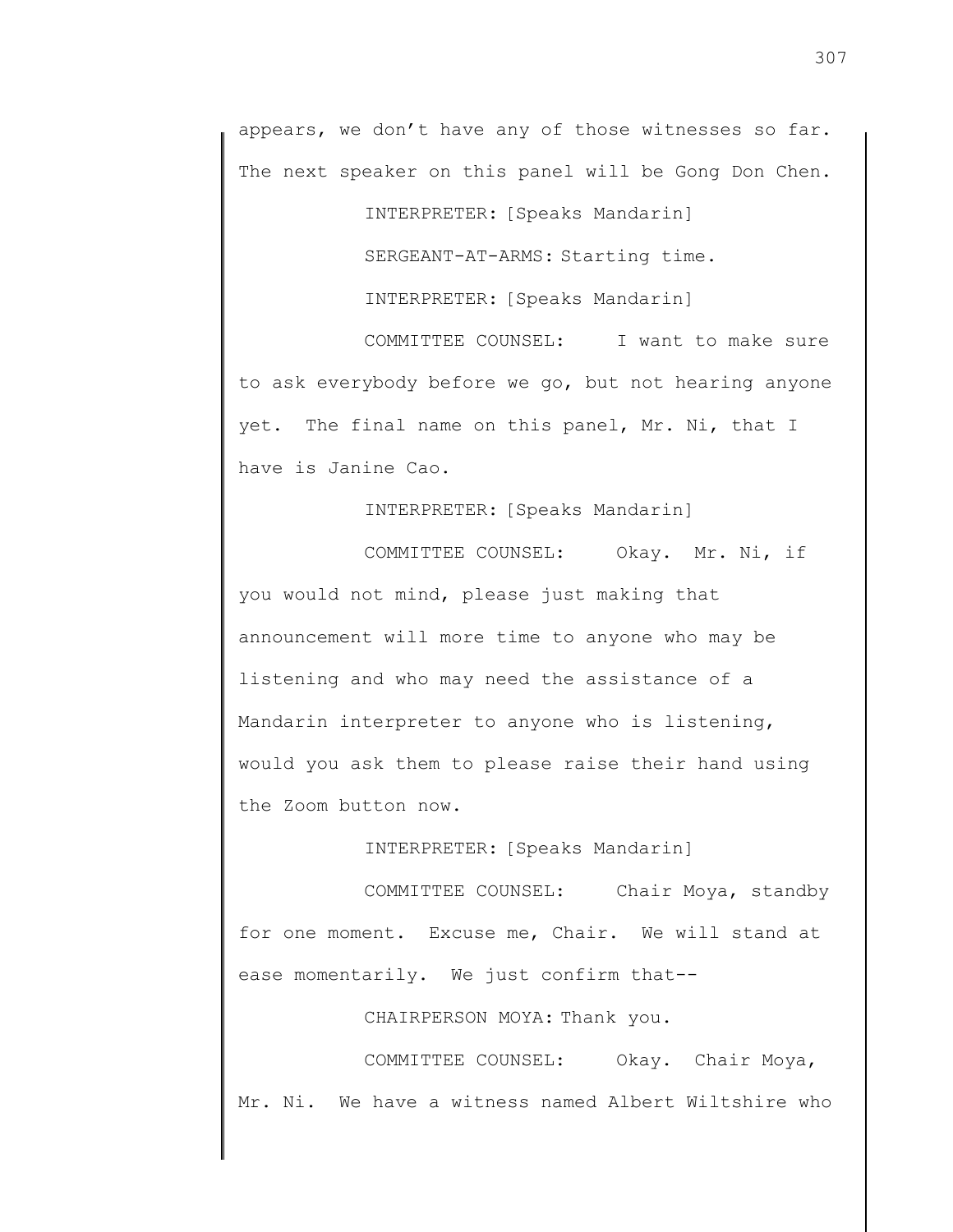has indicated he has a need for a Mandarin interpreter. The next speaker Albert Wiltshire.

ALBERT WILTSHIRE: I didn't say I needed a Mandarin interpreter. I speak English.

CHAIRPERSON MOYA: Okay. Albert, hold on one second.

COMMITTEE COUNSEL: Excuse me, Mr. Wiltshire. We will come back to you. So, it seems that we have no witnesses at this time who are in need of the Mandarin interpreter. We will give everyone a chance and the public at the end too, once again, raise their hand if they need to testify. But, that will be it for this panel. Mr. Ni, thank you. And with that, Chair Moya, the next panel will include George James, E. Barron, Lionel Trunce, and Adam Friedman. The next speaker--

SERGEANT-AT-ARMS: Starting time.

COMMITTEE COUNSEL: The next speaker once he is in and confirmed will be George James.

CHAIRPERSON MOYA: Great. Thank you.

COMMITTEE COUNSEL: Chair, we are still bringing in the next panel. Excuse me. Please stand by.

CHAIRPERSON MOYA: Yep. Thank you.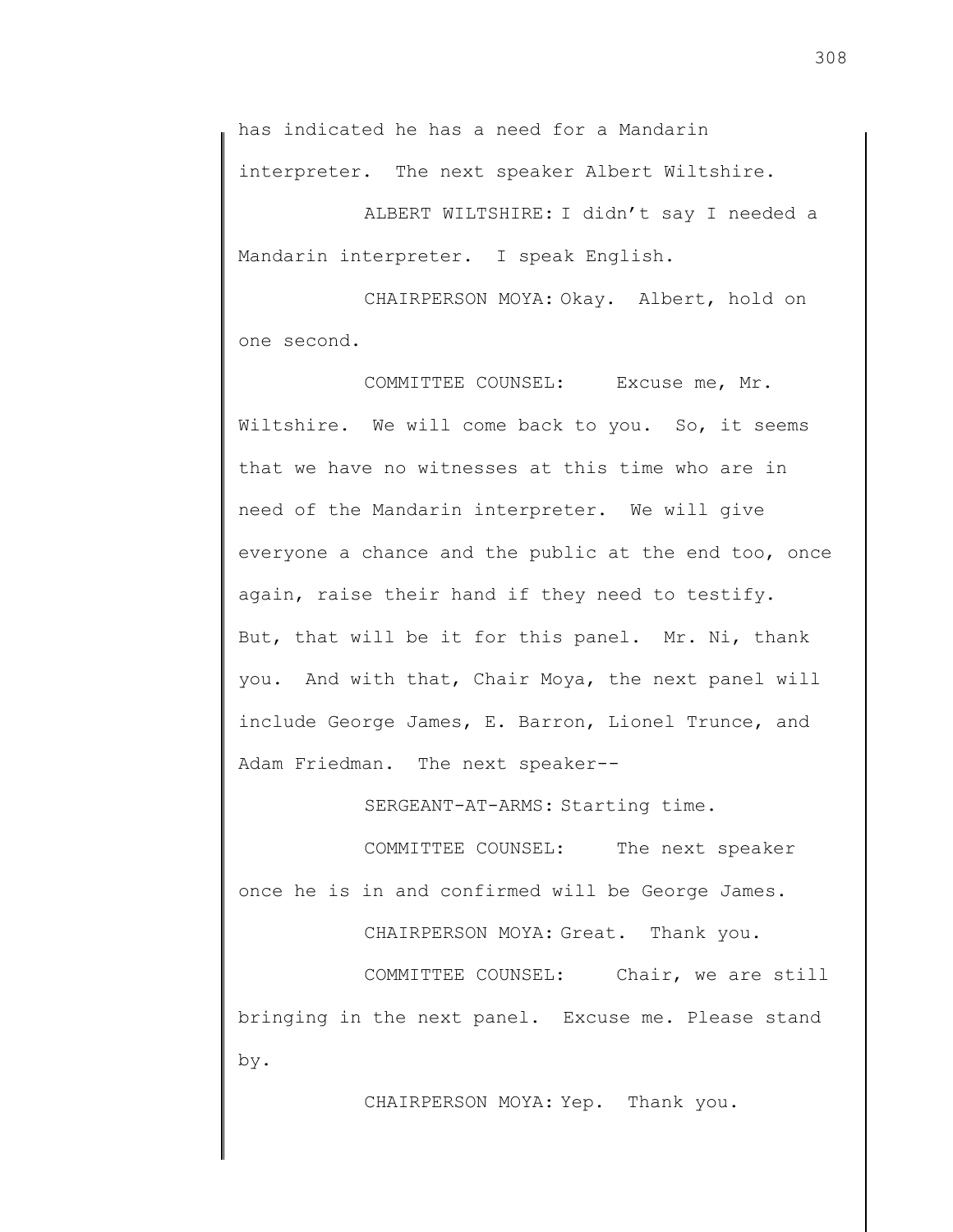COMMITTEE COUNSEL: The next panel, if these individuals are here, and we will confirm. The next panel George James, Yves Barron, Lionel Trunce, and Adam Friedman. [inaudible 06:54:35]. Thank you, Chair. We're still working out the panel. We have George James on this panel, so we will, meanwhile, work to bring in the rest of the panel if they are available. The next speaker George James.

> SERGEANT-AT-ARMS: Starting time. CHAIRPERSON MOYA: George?

GEORGE JAMES: My name is George James. I am an urban planner. And community board seven engaged my firm to help in the review of the Industry City ULRP application. I'm here today only representing myself. I neither favor, nor do I oppose the application. I am just here to offer information. The CB seven review of this application was exceptional. I've really never seen anything quite like it. There were extraordinary efforts to communicate extremely technical details to both members and to the larger public. It was the first major rezoning in this area since 2009 and the board leadership, membership, and the public all took it very seriously. And so did the council member who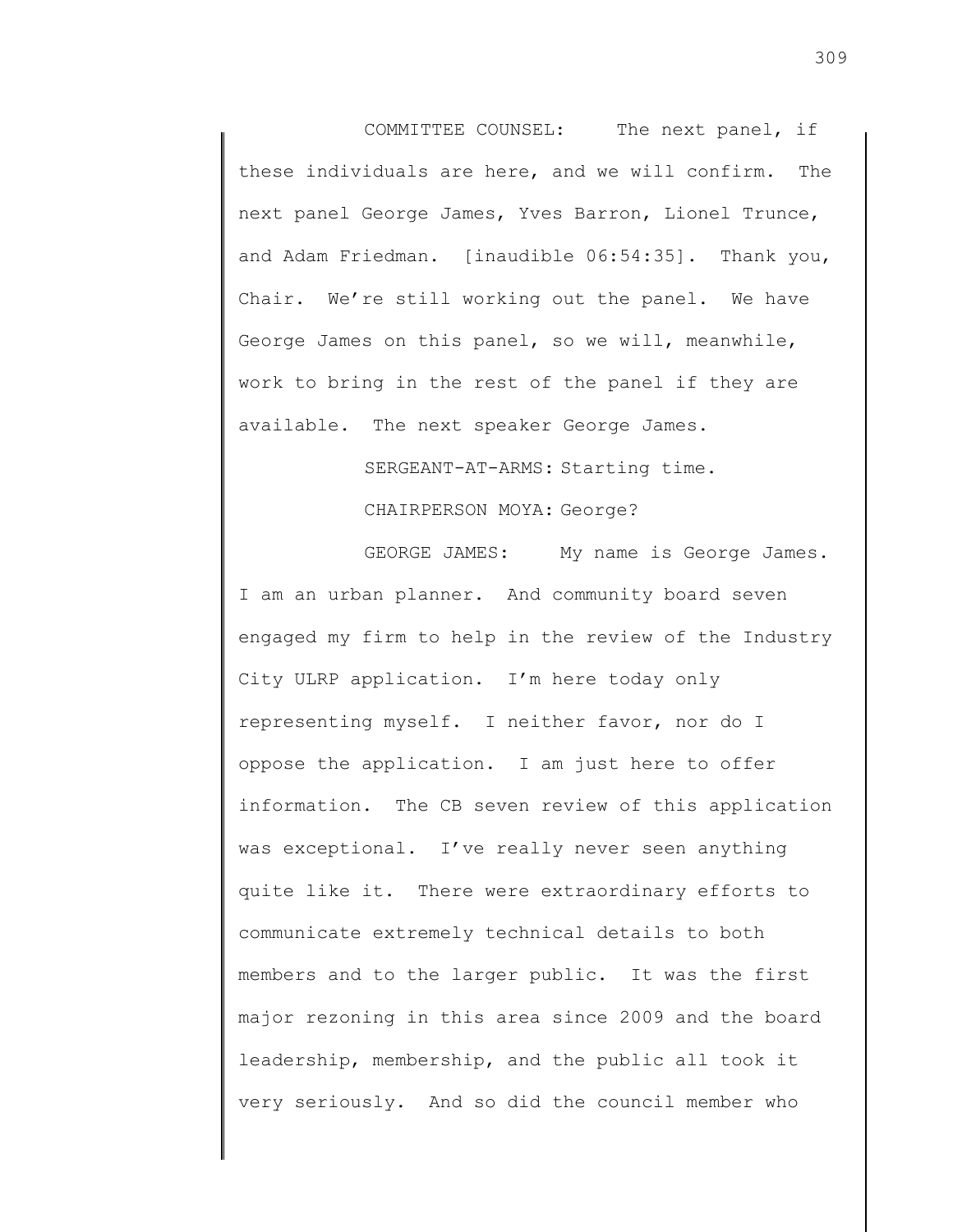had staff in public meetings and who heard the comments and the discussion that occurred throughout. Now, this application is complicated and the zoning proposal had raised questions. For instance, the application is to create a new special zoning district, but, if you read the zoning text, it's actually pretty thin. There isn't much there. And that's because a lot of the detail for the proposal is not in the zoning text. It's in the special permit. Why is that? Why is so much of this proposal and this special permit rather than the zoning text? The application will also allow for development rights to float between different zoning lots on different blocks which is a very unusual. Why are we considering such an extraordinary measure for this site here? I think you'd have to answer-- I think you would have to know the answer to these and dozens of other questions before you can make an informed decision on this application. I encourage Council members to educate themselves. Read the record. Talk to the community board. Neighbors in Sunset Park who kept showing up to every meeting. The borough president in your colleague, the local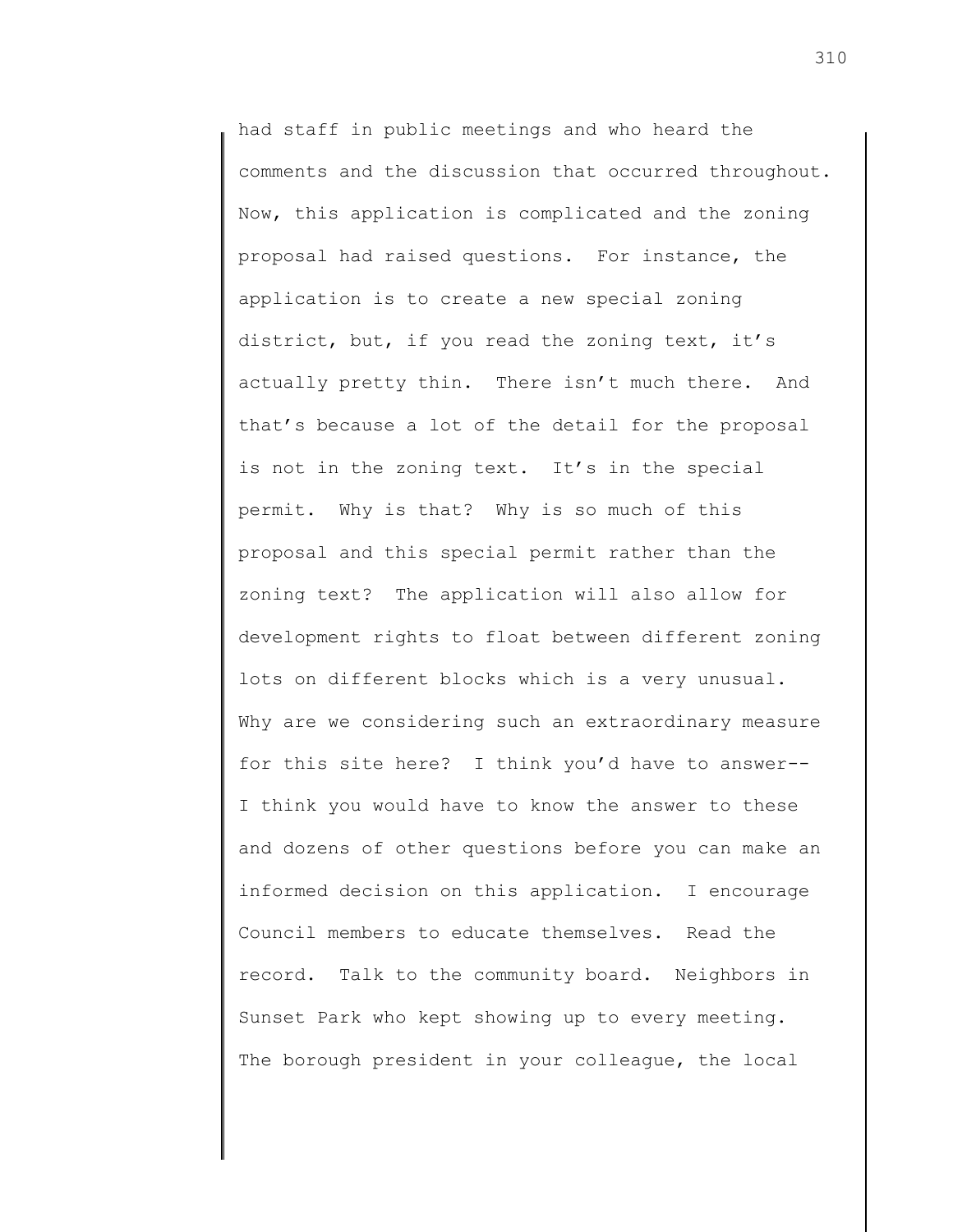council member who was as active during this process as--

SERGEANT-AT-ARMS: Time expired.

GEORGE JAMES: any counsel can be. Thank you.

CHAIRPERSON MOYA: Thank you, George.

COMMITTEE COUNSEL: Chair, we're still working out the remainder of this panel. Please stand by.

CHAIRPERSON MOYA: Standing by.

COMMITTEE COUNSEL: Chair Moya, there are no additional witnesses on this panel. I will defer to you for questions.

CHAIRPERSON MOYA: Okay. Do we have any Council members who have any questions? No?

COMMITTEE COUNSEL: I see no questions for the panel.

CHAIRPERSON MOYA: Thank you, George. Counsel, if you can please call in the next panel.

COMMITTEE COUNSEL: The next panel, we will go back to a panel with the assistance of a Mandarin interpreter. The next panel will include Jack Lee. And, Mr. Ni, I'll ask you again just for the benefit of the witness to communicate the four-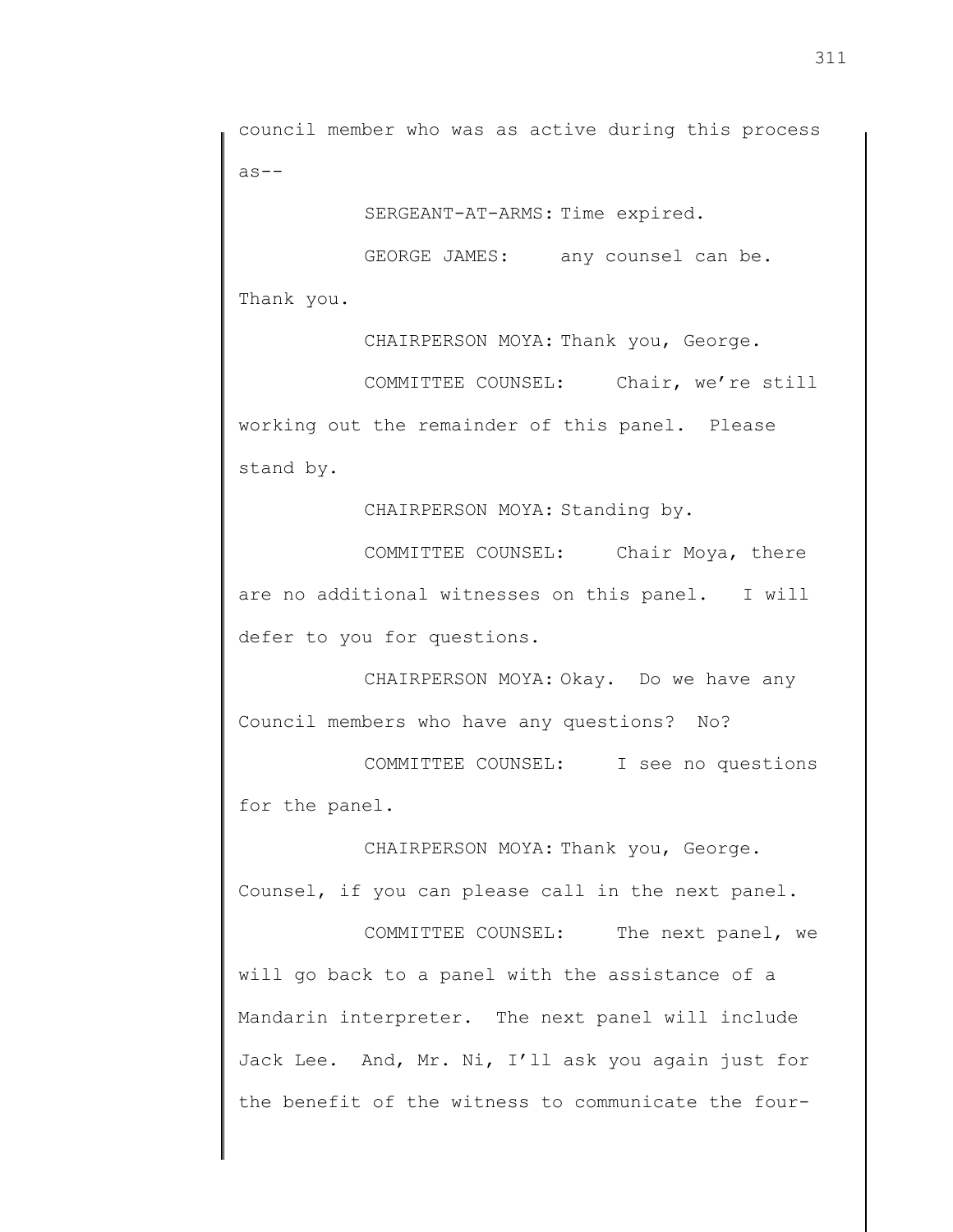```
minute and 15 second time limit and then we will 
announce the witness, the Chair will recognize, and 
you will communicate that they may begin. Is it 
Jack Lee as the next witness? 
           CHAIRPERSON MOYA: Jack Lee? 
           COMMITTEE COUNSEL: We need Mr. Ni to 
be unmuted for this testimony. 
           JAY LI: Hello? 
           SERGEANT-AT-ARMS: Starting time. 
           JAY LI: Oh, I needs a translator. 
Mandarin. Mandarin. 
           CHAIRPERSON MOYA: Hold on one second, 
Jack. 
           JAY LI: Thank you for meeting me. 
[speaking Mandarin] Can I start now? 
           COMMITTEE COUNSEL: Mr. Ni, if you 
would just confirm that our witnesses genetically? 
           INTERPRETER: [speaks Mandarin] 
           JAY LI: [speaks Mandarin] 
           INTERPRETER: Yes. 
           COMMITTEE COUNSEL: Thank you. Chair 
Moya, the witness, Jay Li. 
           CHAIRPERSON MOYA: You may begin. 
           JAY LI: [speaks Mandarin]
```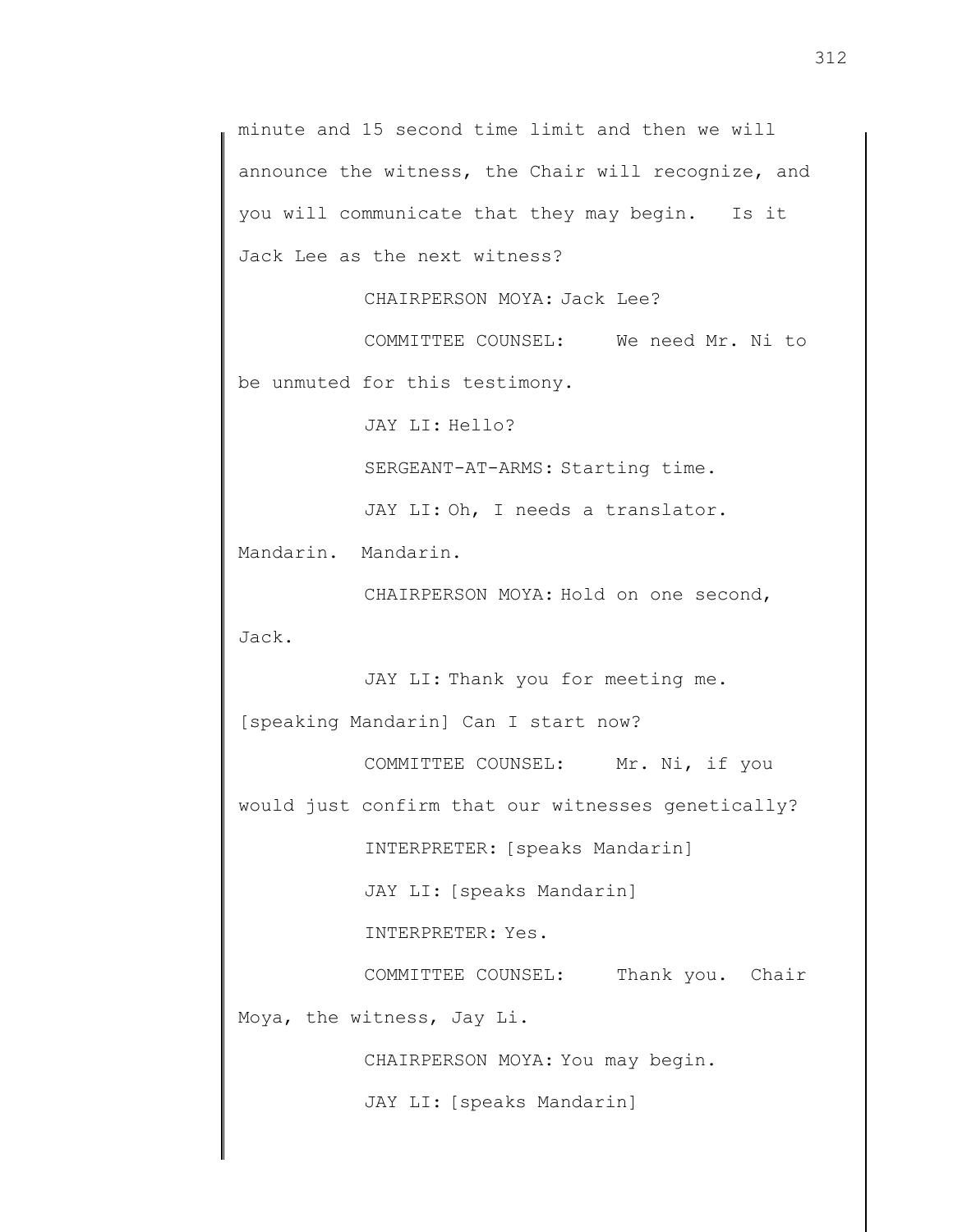INTERPRETER: Yes. I just wanted to mention that I think the problem is pretty clear. Around 10 years ago, before Industrial City arrived, around Third Avenue, it's a very dirty condition. A lot of criminals, drug users. So, just a very dirty neighborhood overall.

JAY LI: [speaks Mandarin]

INTERPRETER: Yes. And next, when Industrial City arrived, the place became very nice. The neighborhood was friendly. People could play, could live there. In regards the rise of rent issue, that's not just this localized issue. That's an entire New York City. The rat overall rises.

JAY LI: [speaks Mandarin]

INTERPRETER: Regarding the loans or the rent for these businesses, it's usually located around second Avenue and Third Avenue, but, to me, there is no problem regarding this. Some people just want to oppose because they just want to oppose.

JAY LI: [speaks Mandarin]

INTERPRETER: Right. And one thing about our next generations, too, and what will they think about this after they look on 20 or 30 years? Do they want to see a place that never changed? That's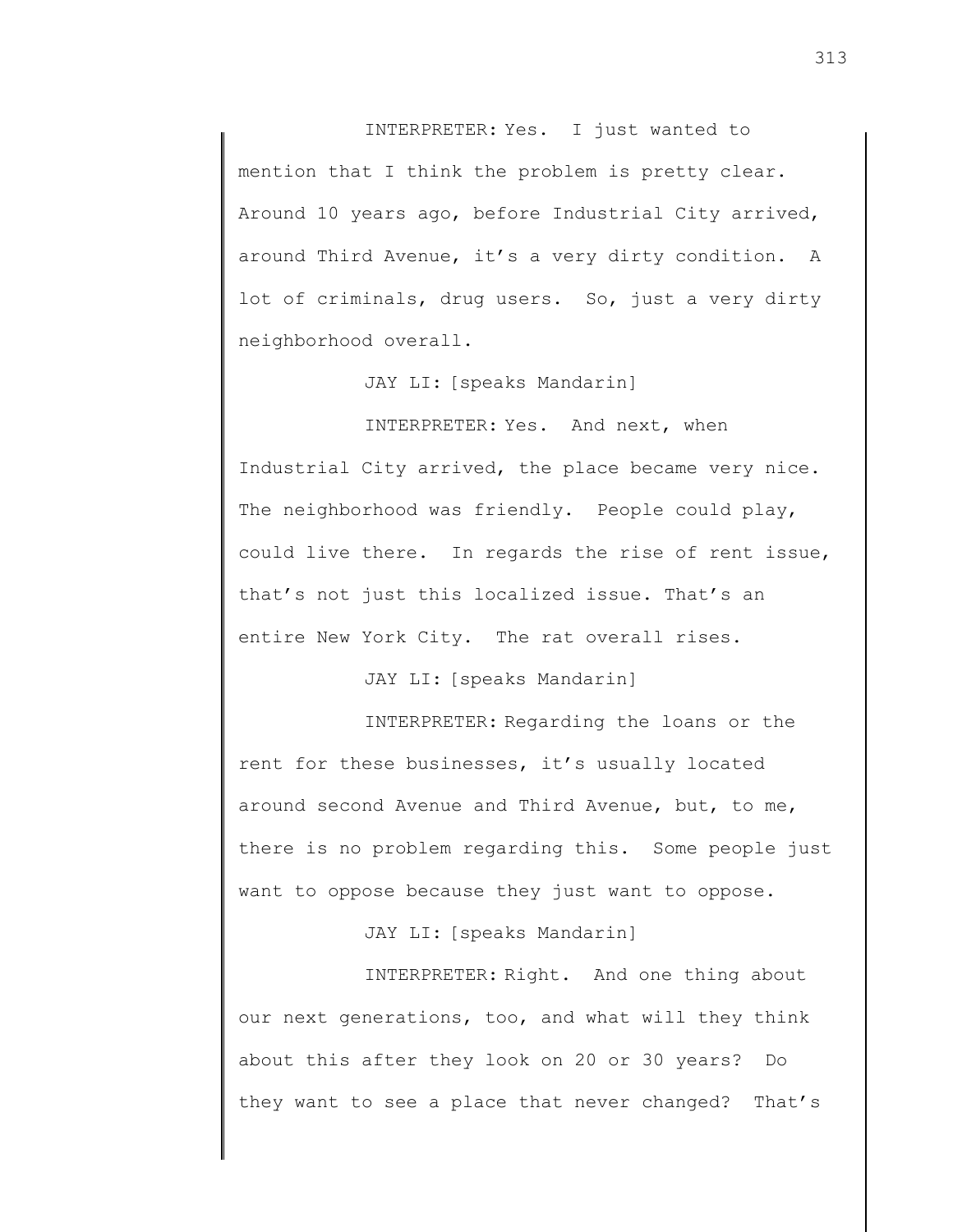never been developed? That is going against these blue-collar jobs? We have to think about them, too. The next generation.

JAY LI: [speaks Mandarin]

INTERPRETER: Right. And just think about the situation at Sunset Park. If there is no developments, then, you know, the situation is horrible. You know, there's many thieves. You know, people will just use the bathroom on the streets. People was still bicycles. So, we can't have a situation where there is no change. If not, things will just get worse and worse around Sunset Park.

JAY LI: [speaks Mandarin]

INTERPRETER: Right. So, please unopposed just for the sake of opposing. Those who live on Fifth Avenue, eighth Avenue, you know, there's no effect because it's such a remote area.

> JAY LI: [speaks Mandarin] INTERPRETER: And I look forward-- SERGEANT-AT-ARMS: Time expired.

INTERPRETER: I look forward to the development, especially towards like ice-skating. They put a new ice-skating rink there, so I could go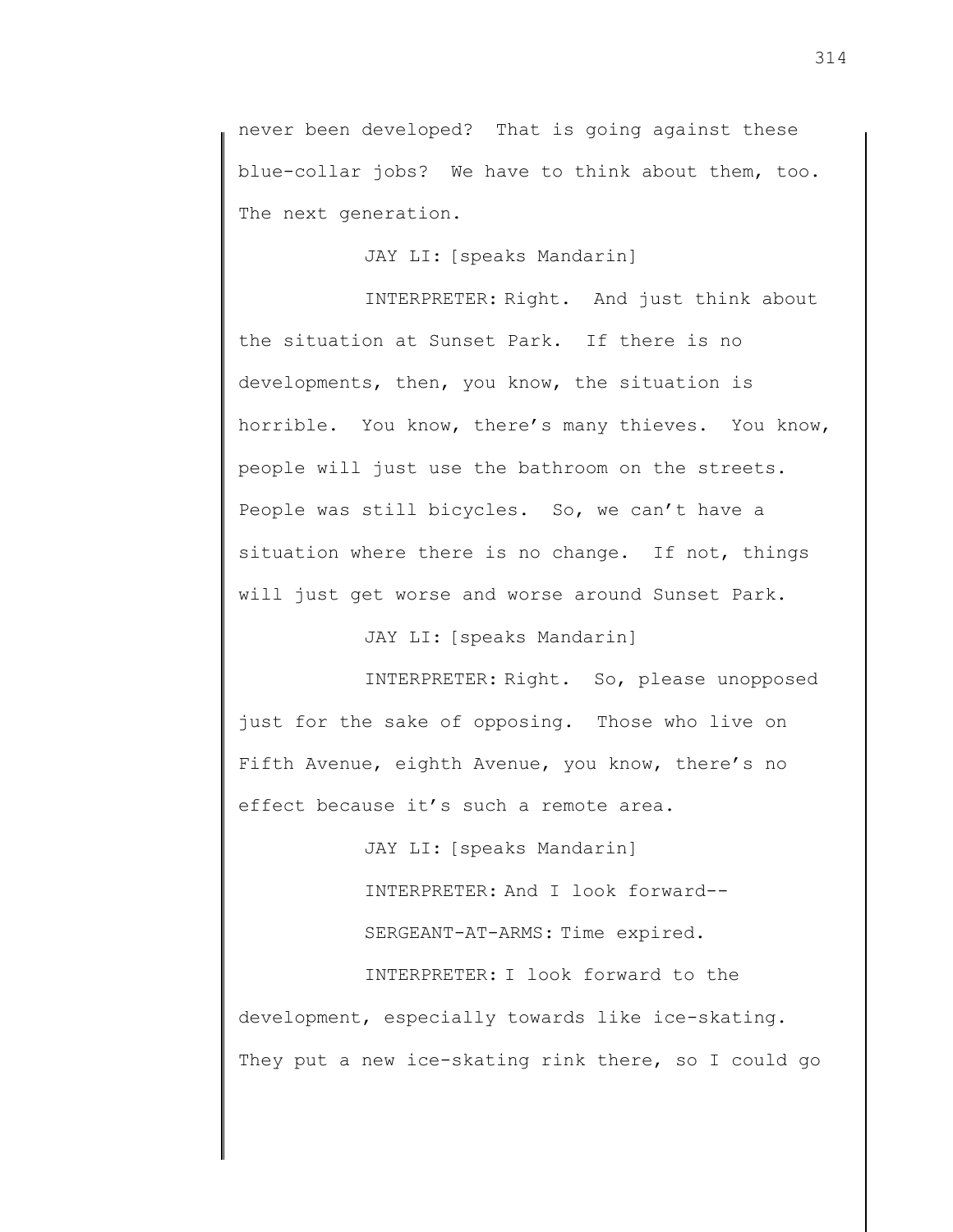with my kids and play there. So, I look forward to this place being developed.

JAY LI: [speaks Mandarin]

INTERPRETER: Thank you.

CHAIRPERSON MOYA: Counsel, do we have any questions?

COMMITTEE COUNSEL: Chair Moya, I say no questions for the panel at this time.

CHAIRPERSON MOYA: Thank you.

COMMITTEE COUNSEL: The next panel called will include James Smith, Claire Lin, Kristin Fernandez, Manuel Arbileda, Nancy Glassman, Angie Suarez, Jocelyn Sutillo, Mellissa Marshall.

[background comments]

COMMITTEE COUNSEL: As we bring in this panel and confirm who is here, I will announce the speakers. Once again, this panel James Smith, Claire Lin, Kristin Fernandez, Manuel Arboleda, Nancy Glassman, Angie Suarez, Jocelyn Sutillo, and Alyssa Marshall. The first speaker will be Mellissa Marshall. So, the first speaker will be Mellissa Marshall.

> SERGEANT-AT-ARMS: Starting time. CHAIRPERSON MOYA: You may begin.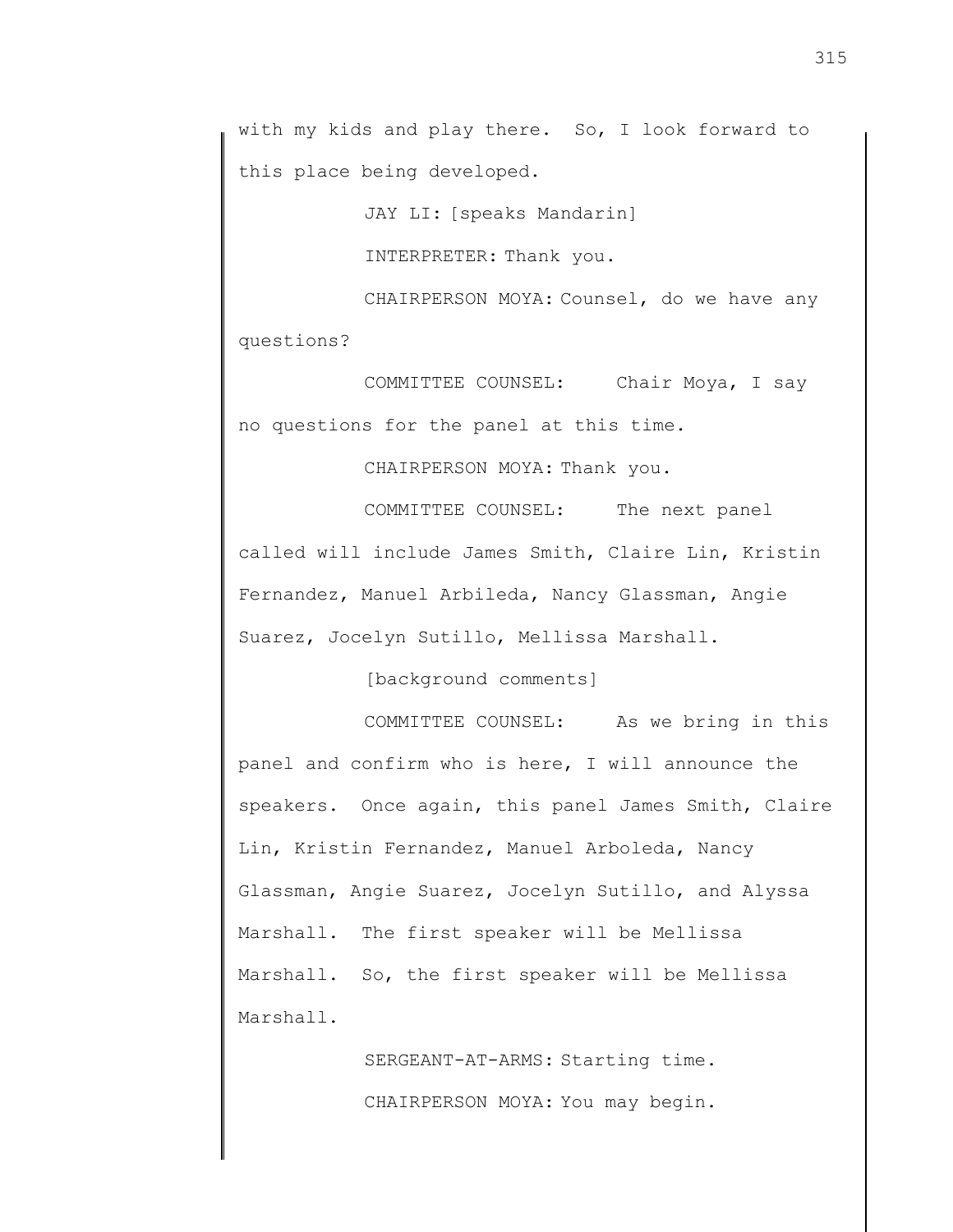ANGIE SUAREZ: Am I up?

CHAIRPERSON MOYA: You're up, Angie.

COMMITTEE COUNSEL: The next speaker--

CHAIRPERSON MOYA: Oh, wait. Angie.

COMMITTEE COUNSEL: The speaker that we are waiting on is Mellissa Marshall. Is Melissa Marshall here?

MELLISSA MARSHALL: Hello? Yes. Can you hear me now?

CHAIRPERSON MOYA: We hear you now. Mellissa, can you hear us? Mellissa, you've got to unmute yourself.

MELLISSA MARSHALL: I did. I just pressed the thing that said unmute. But, I [inaudible 07:08:53] but I guess you can hear me.

CHAIRPERSON MOYA: We can hear you now. Yeah.

MELLISSA MARSHALL: Okay. Cool. All right. Good afternoon, Chair Moya and members of the community. My name is Mellissa Marshall. I'm [inaudible 07:09:11] member and a longtime resident of South Brooklyn near Industry City. I was thinking this afternoon on the half of the union in support of rezoning in Industry City and especially about the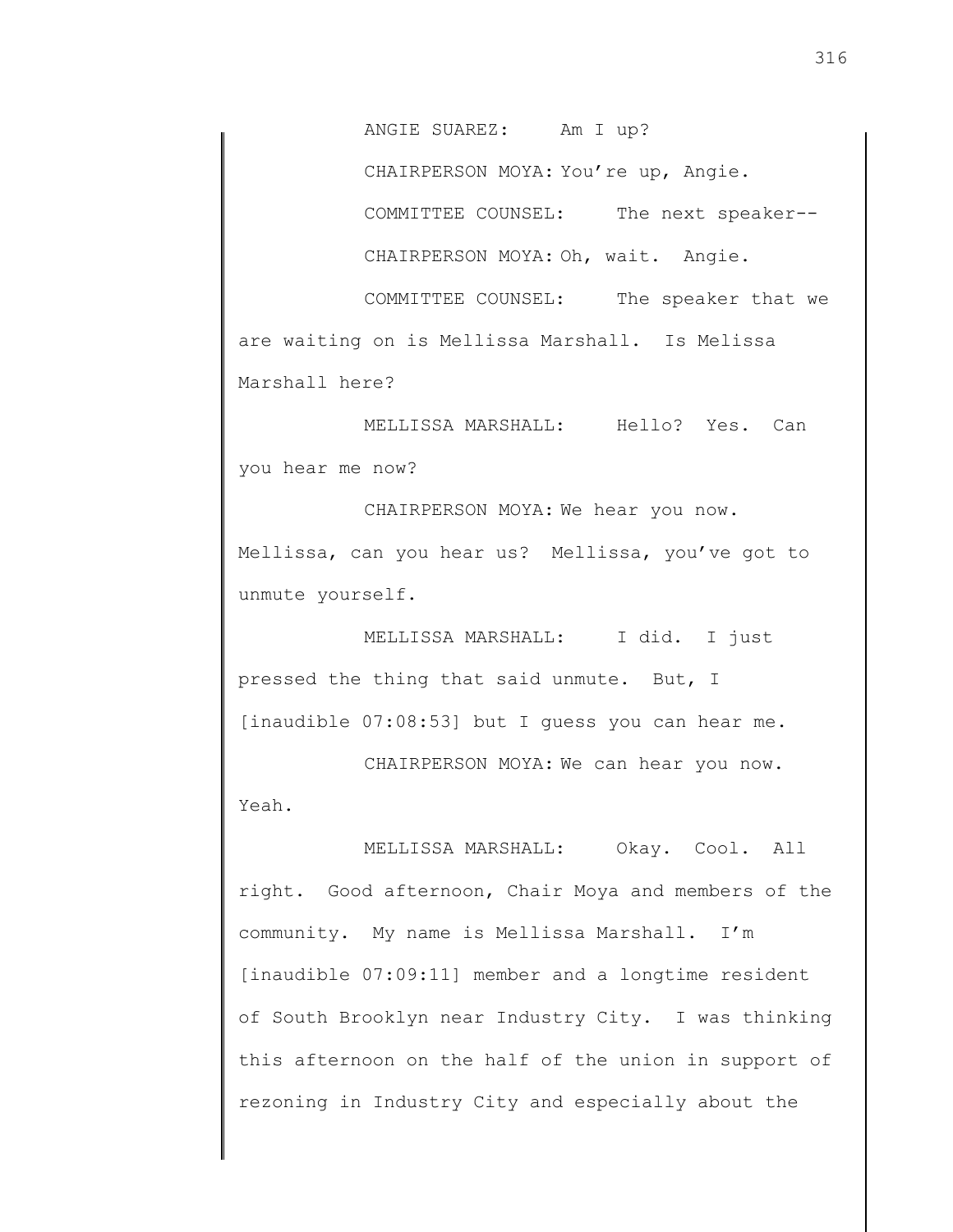good buildings service jobs it stands to bring to the Sunset Park community. [Inaudible 07:09:33] because of this good standing, I am paid a living wage that is allowing me to continue to live in the city I love. I also have access to full family healthcare, retirement, and training paid by my employer. All covered by the prevailing wage. As an essential worker, I know that simply creating jobs is not enough. Jobs that gives workers the kinds of protections I have are in short supply when we need more of them in my community. And our city, especially now. Industry City has made it a formal commitment that the many new buildings to provide services jobs and rezoning will be a prevailing wage just like mine which is an investment [inaudible 07:10:26] Sunset Park would need in the future. It will also give someone like me a chance to have a buildings service job that [inaudible 07:10:39] our community. Having a prevailing wage buildings service job has changed my life. The impact would be [inaudible 07:10:50] due to the cost of living always rising. I urge you to vote yes in creating good jobs in Sunset Park by approving this rezoning. Thank you.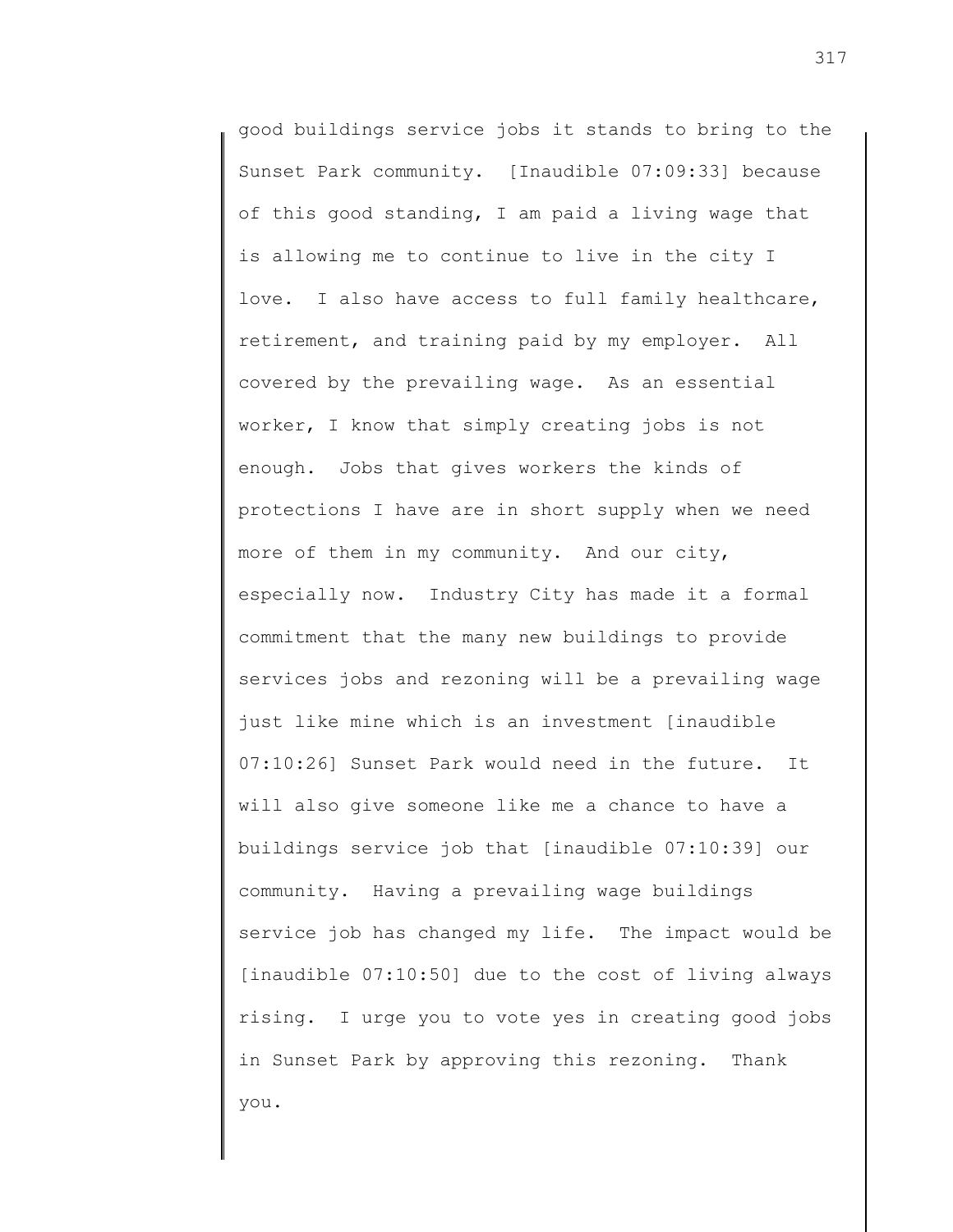CHAIRPERSON MOYA: Thank you.

COMMITTEE COUNSEL: Chair Moya, the next witness is Angie Suarez.

CHAIRPERSON MOYA: Angie?

SERGEANT-AT-ARMS: Clock is ready.

CHAIRPERSON MOYA: Angie, if you can hear us, you can unmute yourself and you may begin.

ANGIE SUAREZ: Okay. I'm on?

CHAIRPERSON MOYA: You're on.

ANGIE SUAREZ: Oh, it's been a long wait for my name to be called, but thank you and I'm here as a longtime resident where I grew up in Sunset Park. I am speaking on may have of what I feel it is going to bring big revenue to revitalize third Avenue in Sunset Park. Before I start, I want all of you to take note that, in order to revitalize Sunset Park, it needs to depend on private companies. With everything that is going on after the pandemic, we cannot depend on government. Government right now is dealing with a major economic crisis, the government, but all of us. So, with that being said, I am in favor of Industry City rezoning. I am disappointed to say that I've not seen a huge revitalization involved in my neighborhood. There is been a lot of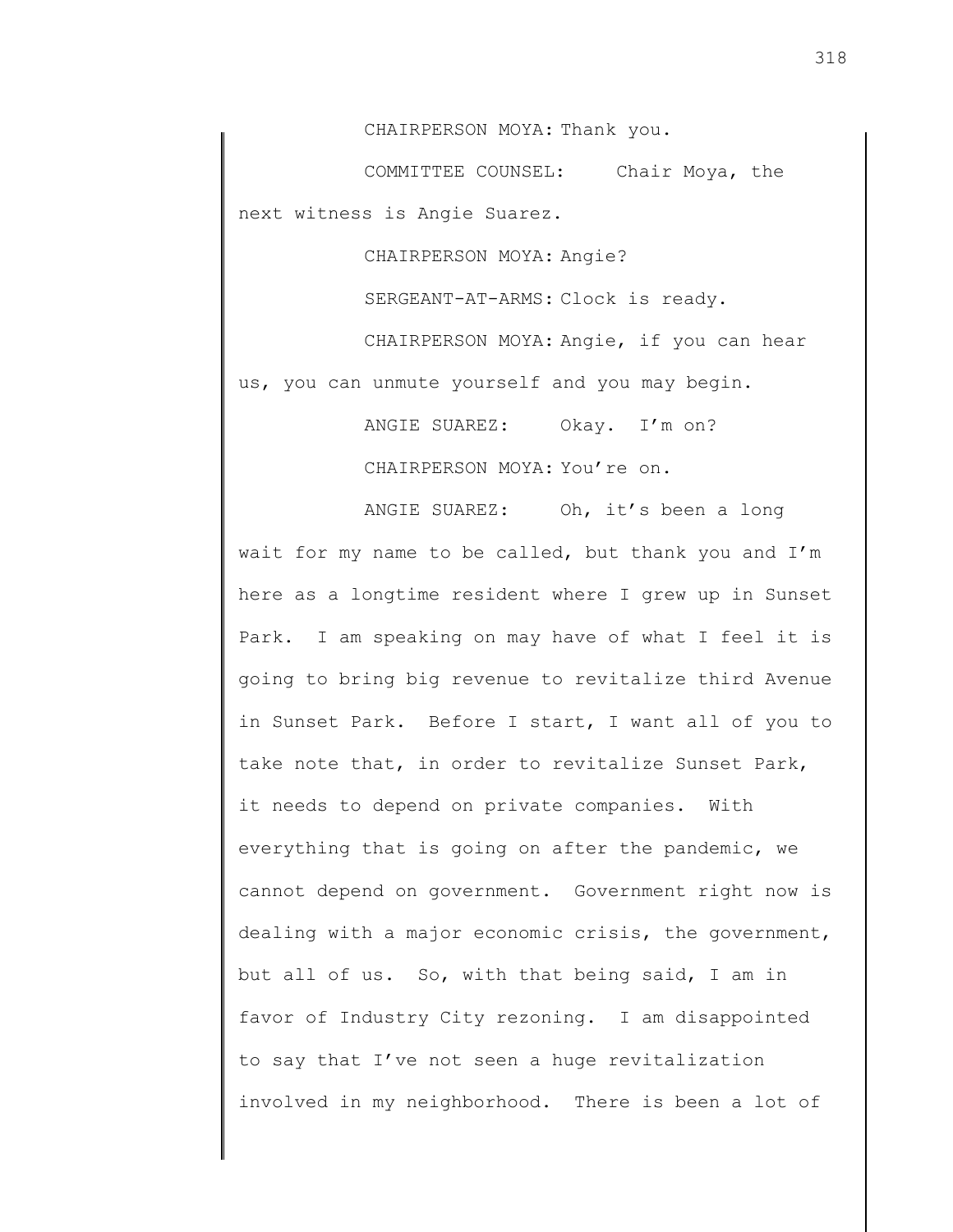ongoing parts of revitalization, but not much leading to transformation. What I've just seen is that things Industry City took over of the decrepit Bush Terminal, I've seen enormous amounts of improvement a third Avenue. What third Avenue stood for was a city, dark, dirty place. And with the revitalization of what Industry City has become, and it definitely has an improvement to my community. So I really would like to say that Sunset Park needs growth. There is a lot of talk of political empty words that I've been hearing for years caught up in bureaucracy, but there has been no growth in Sunset Park. And one of the things that I hear more and more that there is a misunderstanding that Industry City is causing displacement to the community, how so? How is Industry City causing displacement to the community? So, I need to--

SERGEANT-AT-ARMS: Time.

ANGIE SUAREZ: I'm routing for the rezoning of Industry City because Sunset Park needs to be revitalized. Especially the waterfront. Thank you.

CHAIRPERSON MOYA: Thank you, Angie.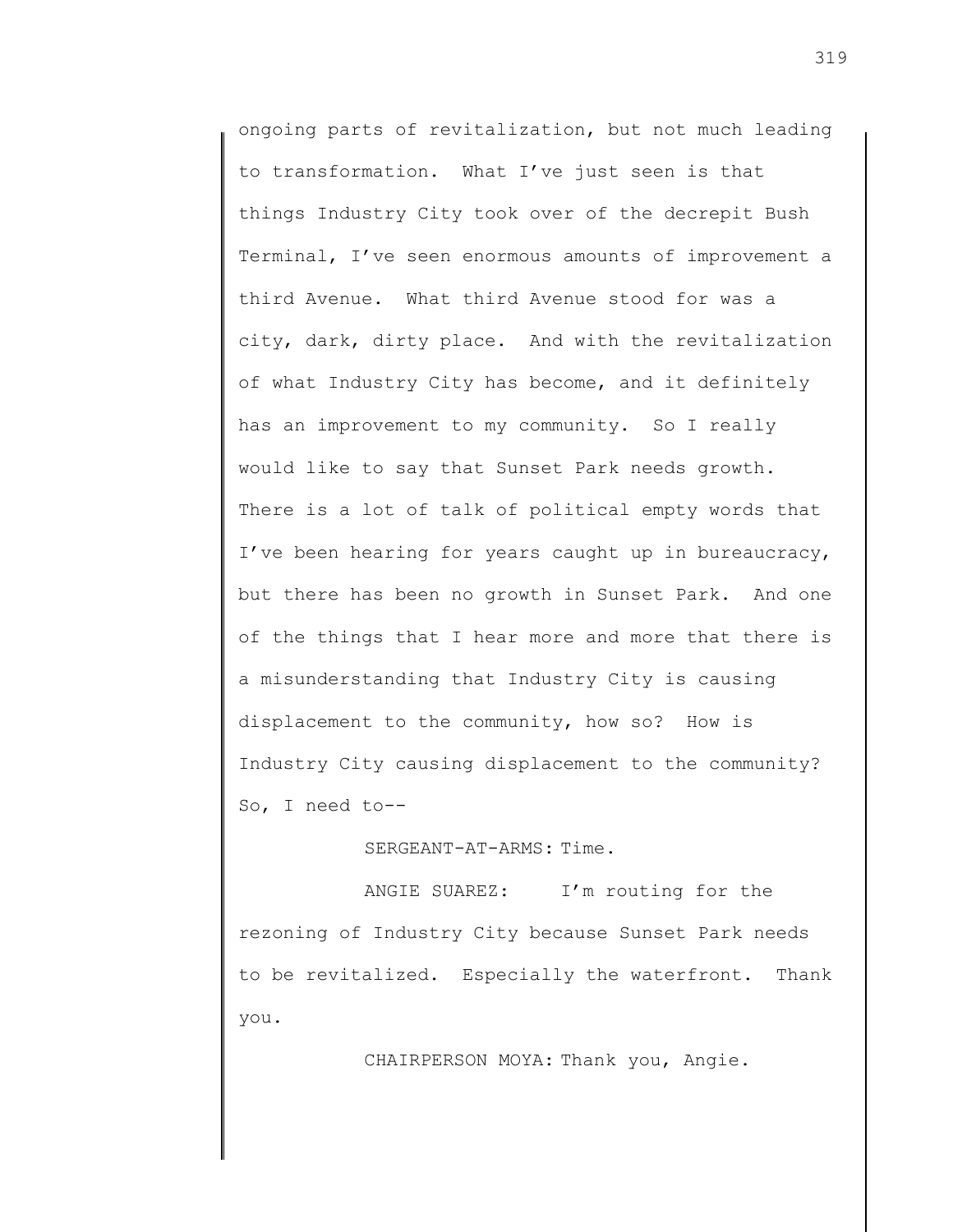COMMITTEE COUNSEL: Chair, the next speaker is James Smith.

> SERGEANT-AT-ARMS: Clock is ready. JAMES SMITH: Can everyone hear me? CHAIRPERSON MOYA: Yep.

JAMES SMITH: Good evening, everyone. Thank you for taking the time to listen to my statement on the Industry City rezoning. My name is James Smith and over 35 years ago I was born and Lutheran Medical Center located in Sunset Park, the neighborhood in which this rezoning will take place. Growing up in Brooklyn, I know what the area looked like 20 to 30 years ago and it was not good. Crime, drugs, poverty abound was the picture of the area throughout the 80s and 90s. As a result, it makes me very happy to see all the positive developments going on in Industry City and the possibility for more by Industry City committing to use union labor. Just a little background on me: at the age of 17, I found myself homeless. My mom was a drug addict and she abandoned me and we were living in Redhook in public housing over on Columbia Street. I slept on subway trains, I stayed in a shelter, and, eventually, I worked my way out of poverty and into prosperity. A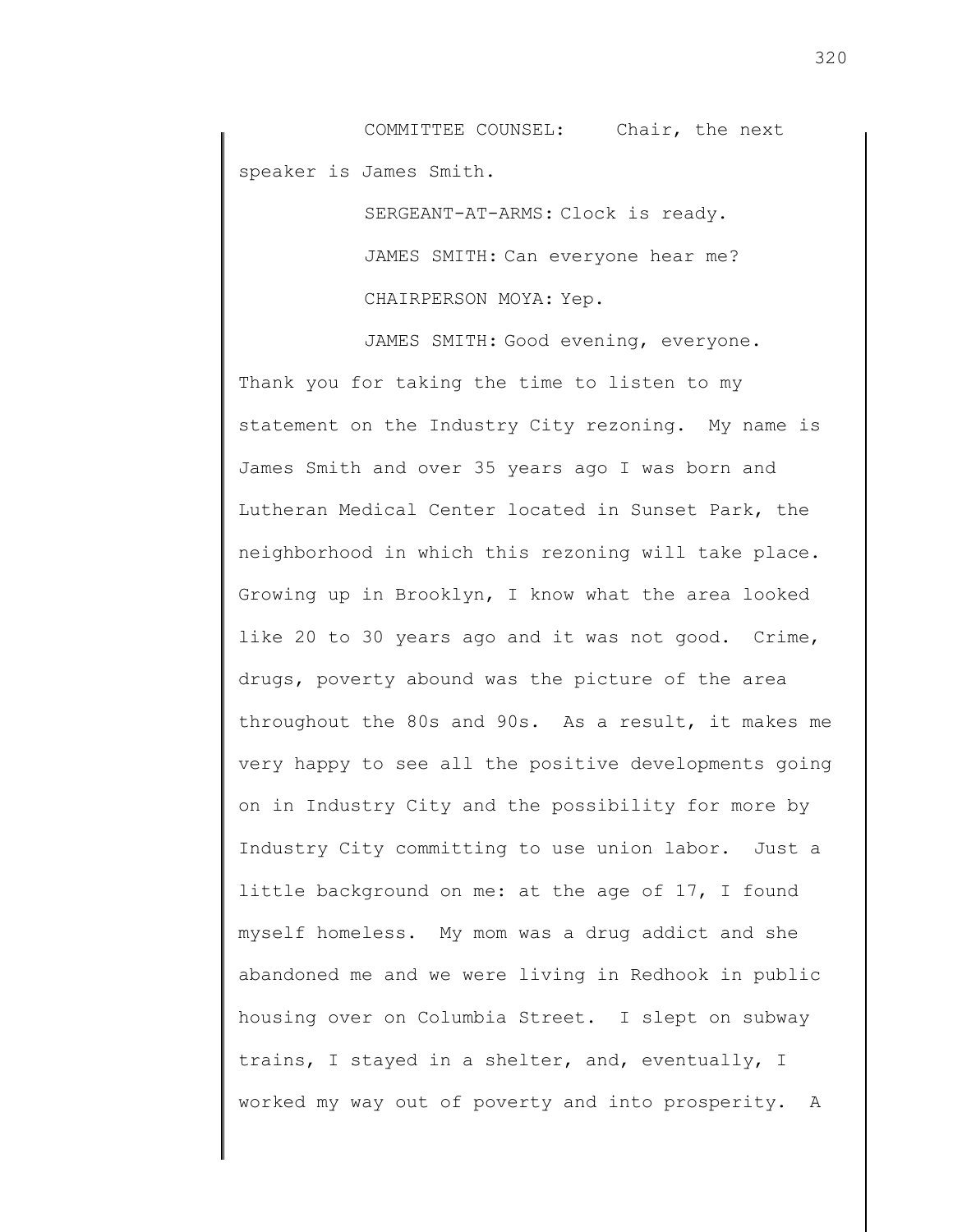secret to my success was the carpenters union. They gave me an opportunity for a better life and I took advantage of that. Now, over 17 years after being homeless, I am a proud father, husband, and, importantly, homeowner. I am proud that I own the land my family lives on and now I have something to leave my son. I have broken the cycle of poverty and now myself and my family can be a positive contribution to our community. In addition to homeownership, the carpenters union has allowed me to represent my membership as a delegate to the largest carpentry union local in the USA and Canada, local 157. Hundreds, if not thousands of my union carpenter constituents live in Sunset Park, Redhook, Bay Ridge, and the surrounding neighborhoods in Brooklyn and would love an opportunity to work in their own communities. Lastly, what excites me most about this possible development is there might be someone out there just like I was many years ago. Someone down on their luck and in need of an opportunity might just find it at Industry City with a good union job. That has the potential to change that person's life forever. Please do not say no to be opportunity for better. I humbly ask this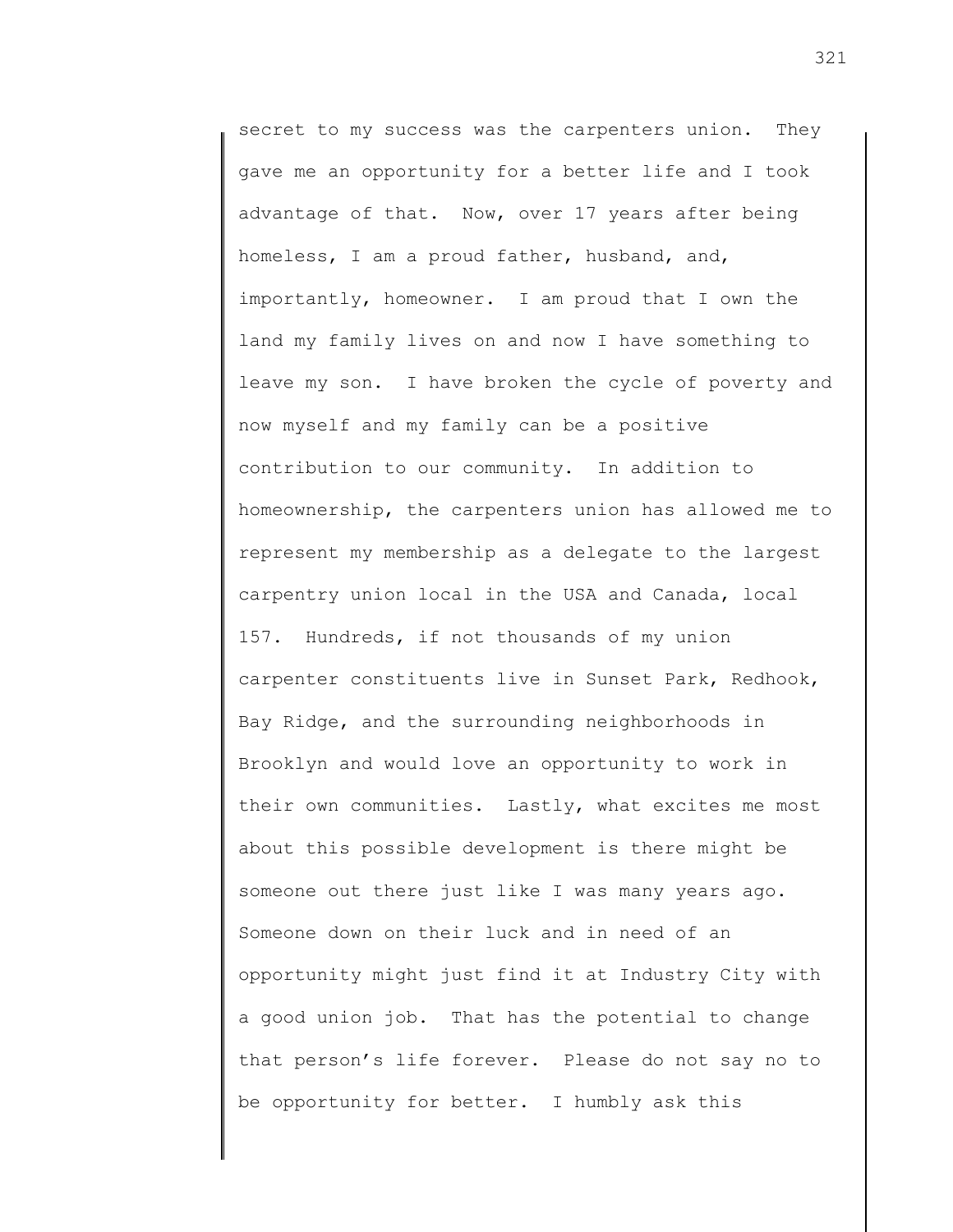subcommittee to approve this rezoning so we can bring back some--

SERGEANT-AT-ARMS: Time is expired.

JAMES SMITH: much needed union jobs to Brooklyn and give opportunities for people to better themselves. Thank you.

CHAIRPERSON MOYA: Thank you, James.

COMMITTEE COUNSEL: For anyone listening to the testimony at this moment, if your name is Claire Lin, Kristin Fernandez, Manuel Arboleda, Nancy Glassman, or Jocelyn Sutillo, please raise your hand now. Claire Lin, Kristin Fernandez, Manuel Arboleda, Nancy Glassman, Jocelyn Sutillo, if you can hear me, please raise your hand now. Chair Moya, the speakers that we have heard from or available witnesses on this panel, we will wait to hear back about the others.

CHAIRPERSON MOYA: Okay. But I just want to say one thing, James. That's a very inspiring story and I think it is truly what are the stories we like to hear about people overcome adversity and especially through our union brothers and sisters really paved the way for the middle class. My hats off to you and my congratulations on your success.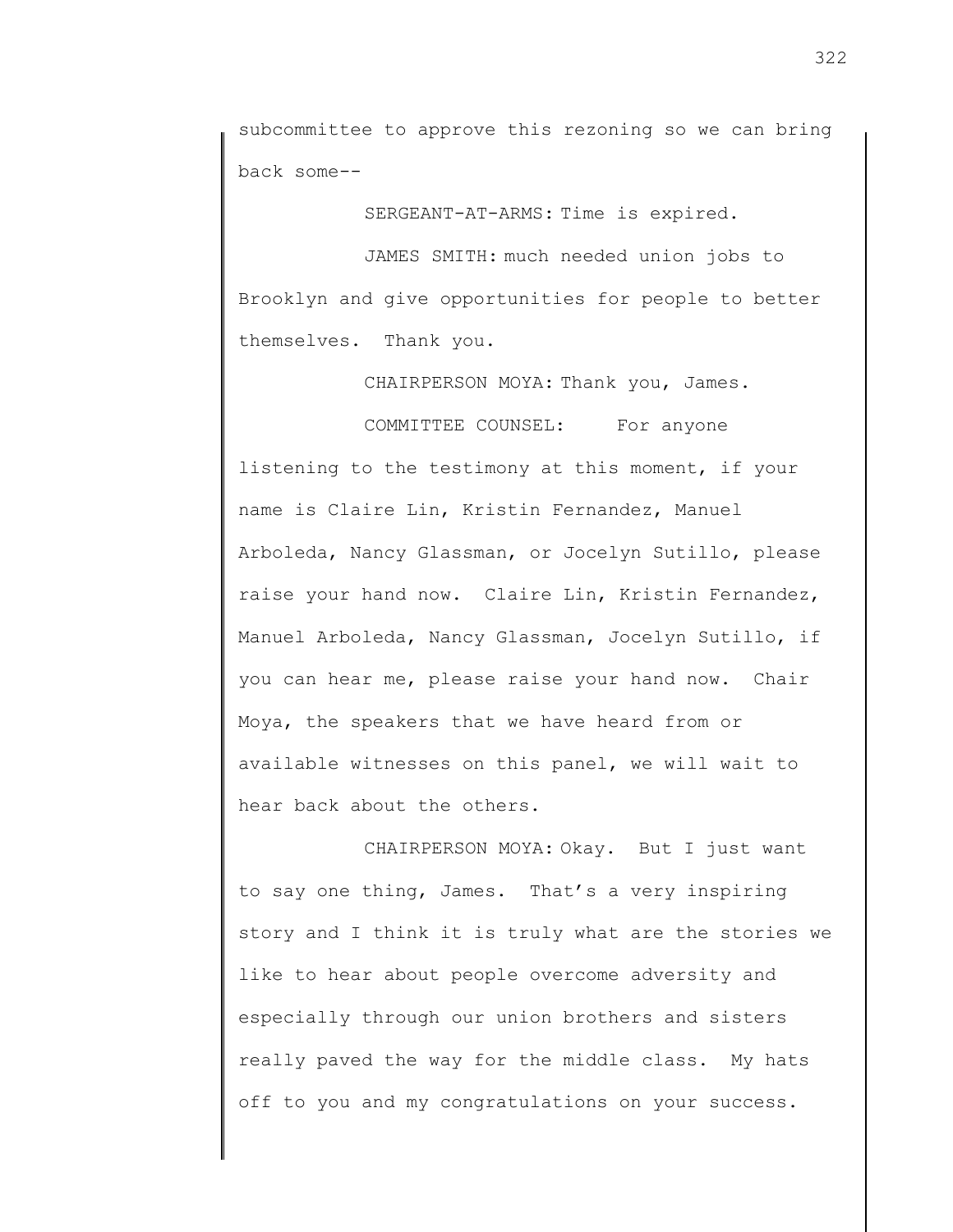JAMES SMITH: Thank you very much.

CHAIRPERSON MOYA: Counsel?

COMMITTEE COUNSEL: Chair Moya, excuse me. Please stand by. Kristen Fernandez will be the next speaker on this panel. Kristen Fernandez.

SERGEANT-AT-ARMS: Clock is ready.

KRISTIN FERNANDEZ: Hi, all. My name is Kristen Fernandez, a lifelong Sunset Parker and, for the last 16 years, an employee of Sahadi Fine Foods, a factory on the Sunset Park waterfront. Sahadi's also has retail locations on Atlantic Avenue and in Industry City. I fully support the proposed Industry City rezoning. When I moved back to Sunset Park after college, I wanted a walk to work job. A job that would allow me to live, work, and play in the community I call home and I found that at Sahadi's. when I started at Sahadi's in early 2004, my work was metered by the daylight and I was always sure to leave before the sun down. Because of the efforts of Industry City and the attention it has paid to our community, what was once a dark, desolate, and underutilized area is now full of life. Industry City in its proposed rezoning will bring thousands of jobs of all kinds to our community. At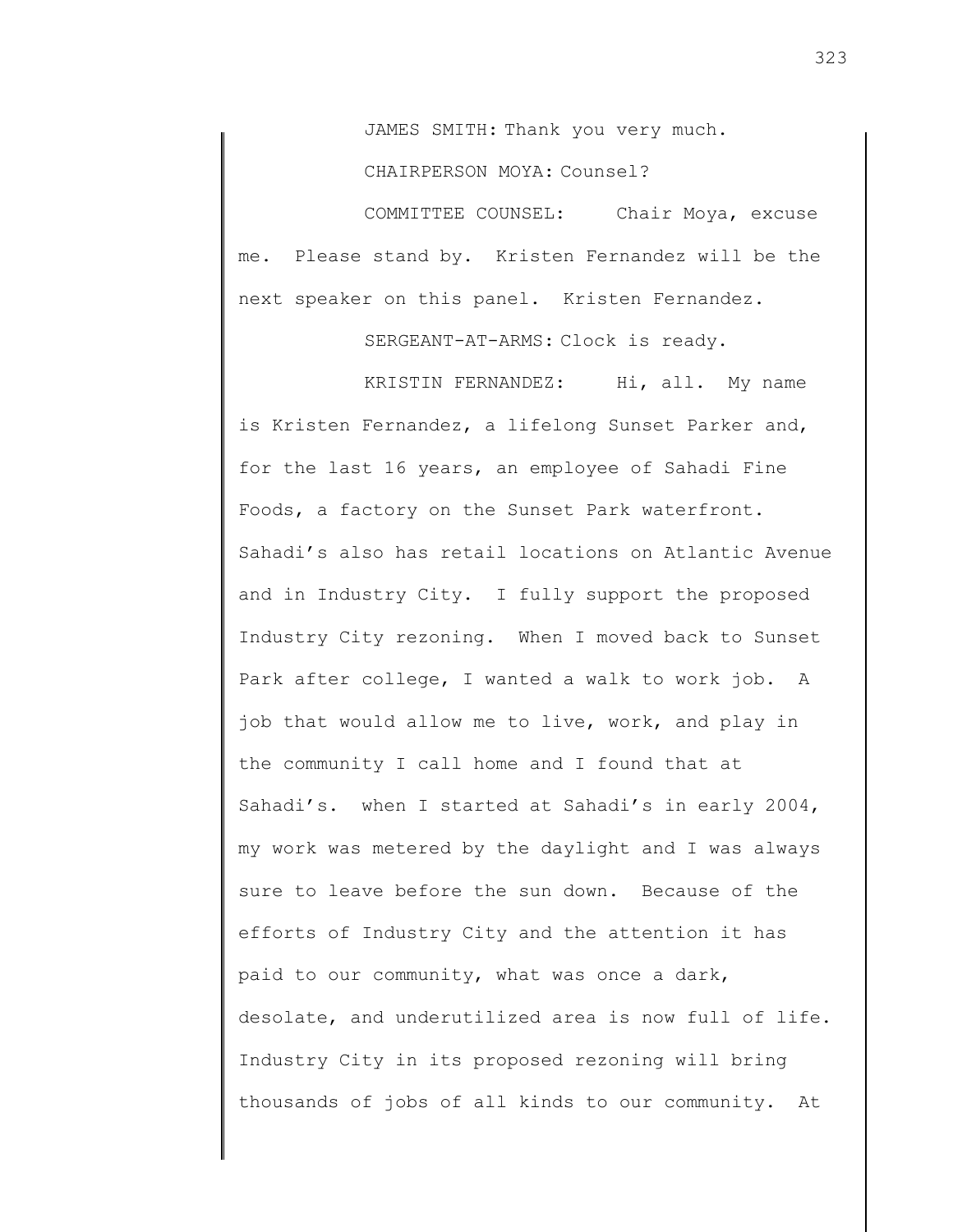a time when unemployment numbers continue to skyrocket, isn't this what is important? Industry City will not only bring jobs to our community, but they will be jobs for our community. Walk to work jobs for our neighbors that will turn into careers. Industry City is the partner that Sunset Park so desperately needs, providing not only jobs, but community, diversity, and culture at a time when we need it more than ever. Thank you.

CHAIRPERSON MOYA: Thank you.

COMMITTEE COUNSEL: Chair, the next speaker is Jocelyn Suitel. Jocelyn Suitel.

SERGEANT-AT-ARMS: Time starts.

CHAIRPERSON MOYA: Jocelyn? Do we have Jocelyn?

JOCELYN SURIEL: Hi. Hello? Hi. My name is Jocelyn Suriel. I live in Sunset Park for 35 years and we do want to stop Industry City in the rezoning. So, we have our Sunset Park here. So [inaudible 07:20:20]

CHAIRPERSON MOYA: All right. Thank you, Jocelyn.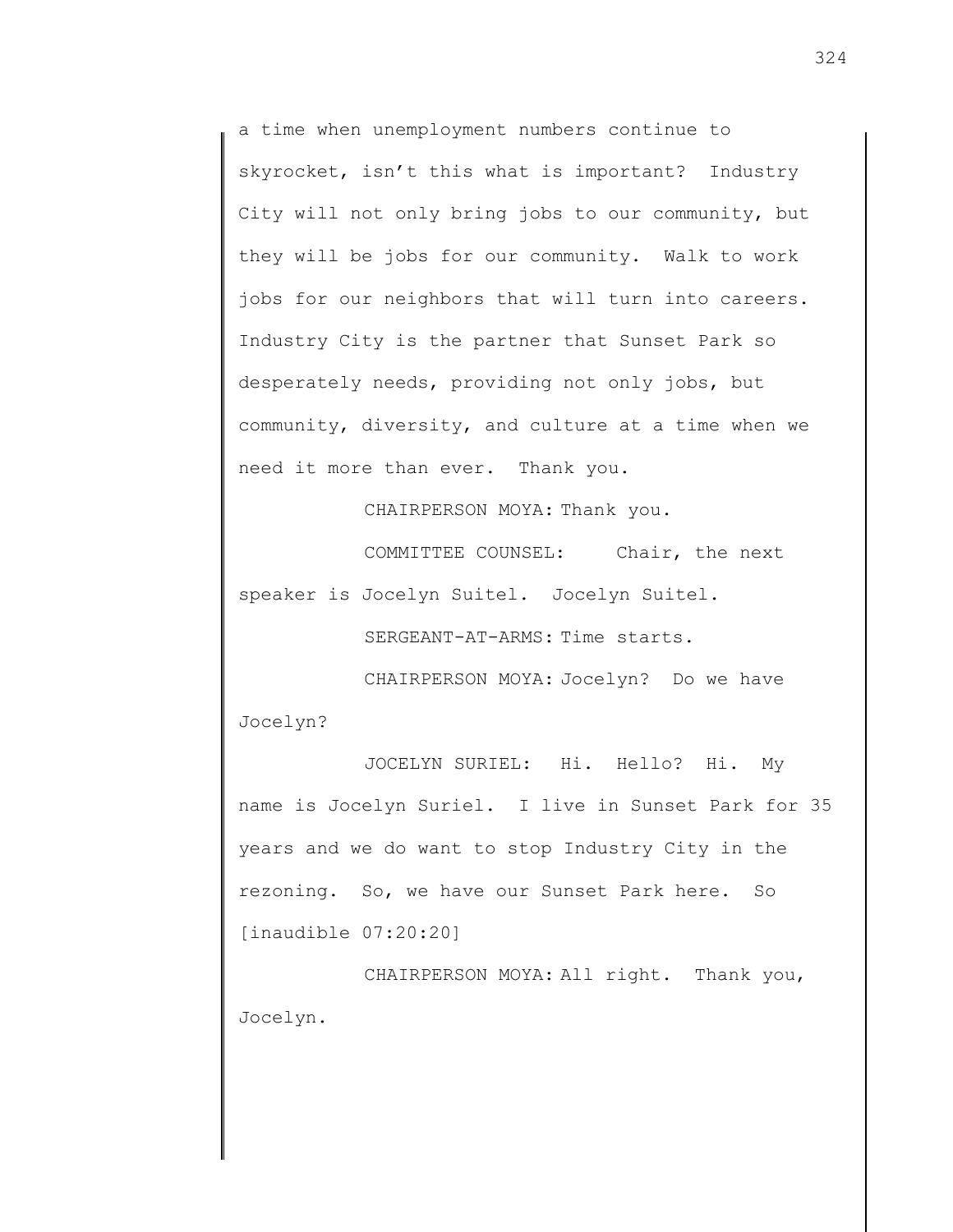JOCELYN SURIEL: Okay. Hello? So, we did a protest this five months and we're going to keep on fighting. No rezoning. No petition.

CHAIRPERSON MOYA: Thank you, Jocelyn. Thank you. Move on to the next panelist. Thank you.

COMMITTEE COUNSEL: Chair Moya, we have no additional speakers on this panel.

CHAIRPERSON MOYA: Great. Do we have any councilmembers who have any questions for the panel?

COMMITTEE COUNSEL: Chair, I see no members with questions for the panel at this time.

CHAIRPERSON MOYA: Seeing none, let's move on to the next panel.

COMMITTEE COUNSEL: The next panel will include Antoinette Martinez, Tarry Hum, Darius Gordon, and Rob Solano. As they are brought in, I will announce them. The next speaker for this panel Tarry Hum.

> TARRY HUM: Hello? CHAIRPERSON MOYA: Tarry? TARRY HUM: Am I-- CHAIRPERSON MOYA: Yep. You're on.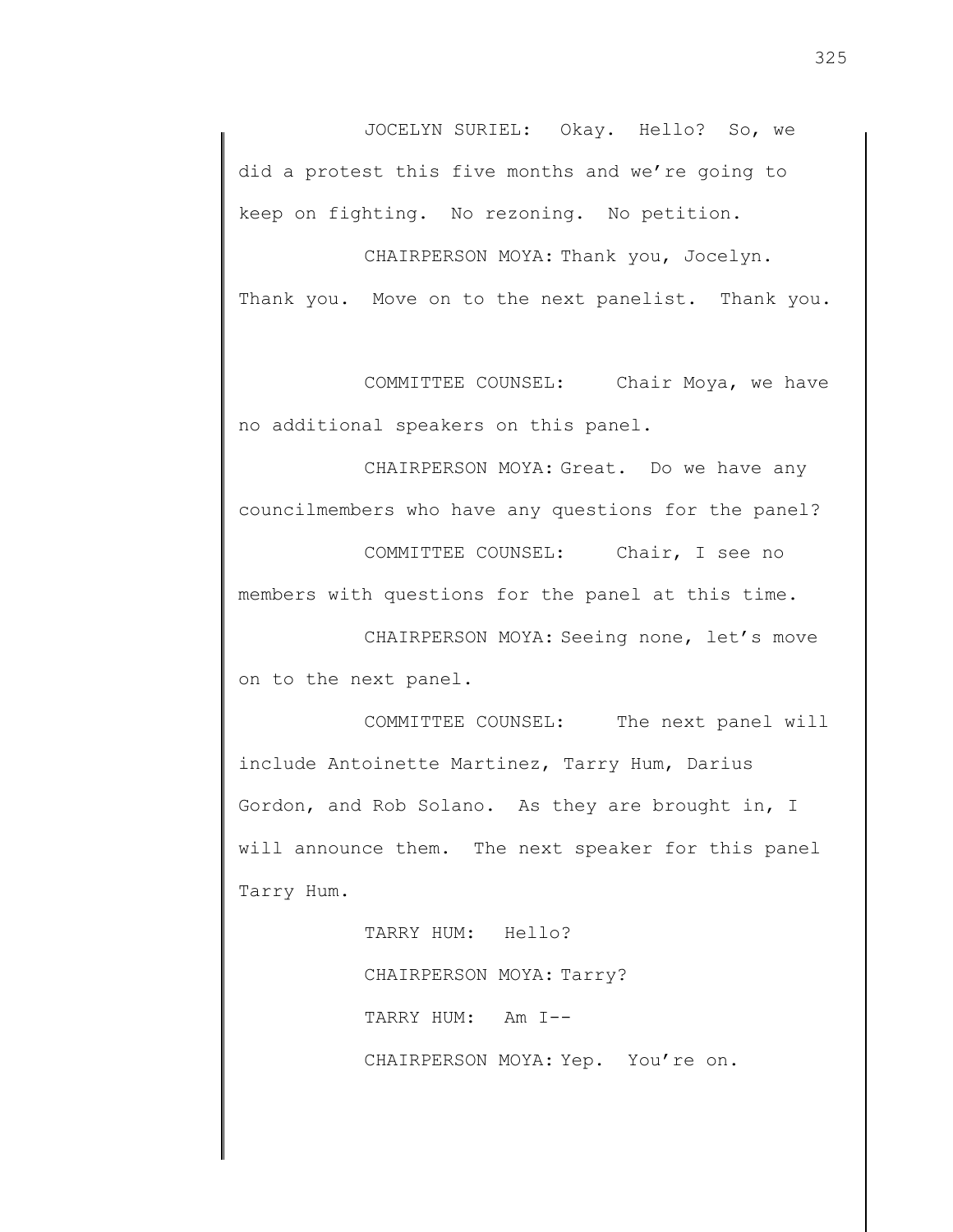TARRY HUM: Okay. Very good. Hi. Thank you. Thank you very much for this opportunity to testify. Oh, you know what? Oh, sorry. Right. Thank you very much for the opportunity to testify today on Industry City's rezoning application. It is somewhat surreal to take time from my work as a faculty member and department chair at the City University of New York College whose students are working class New Yorkers, many of them essential workers, to comment on a special district application for four by a consortium of the world's largest transnational real estate investors and developers. My name is Tarry Hum and my family moved to Sunset Park in 1974. My dad continues to live in our family home. This rezoning application is personal to me because both my parents labored in New York City's industrial sectors and these jobs and enable them to raise four kids and purchase a modest row house in a working class neighborhood. While my parents' lives are not easy, we had a home in Sunset Park and a New York City public education and access to public institutions such as libraries and museums. And that is what launched our socioeconomic mobility. Industry Cities says no one wants to work in the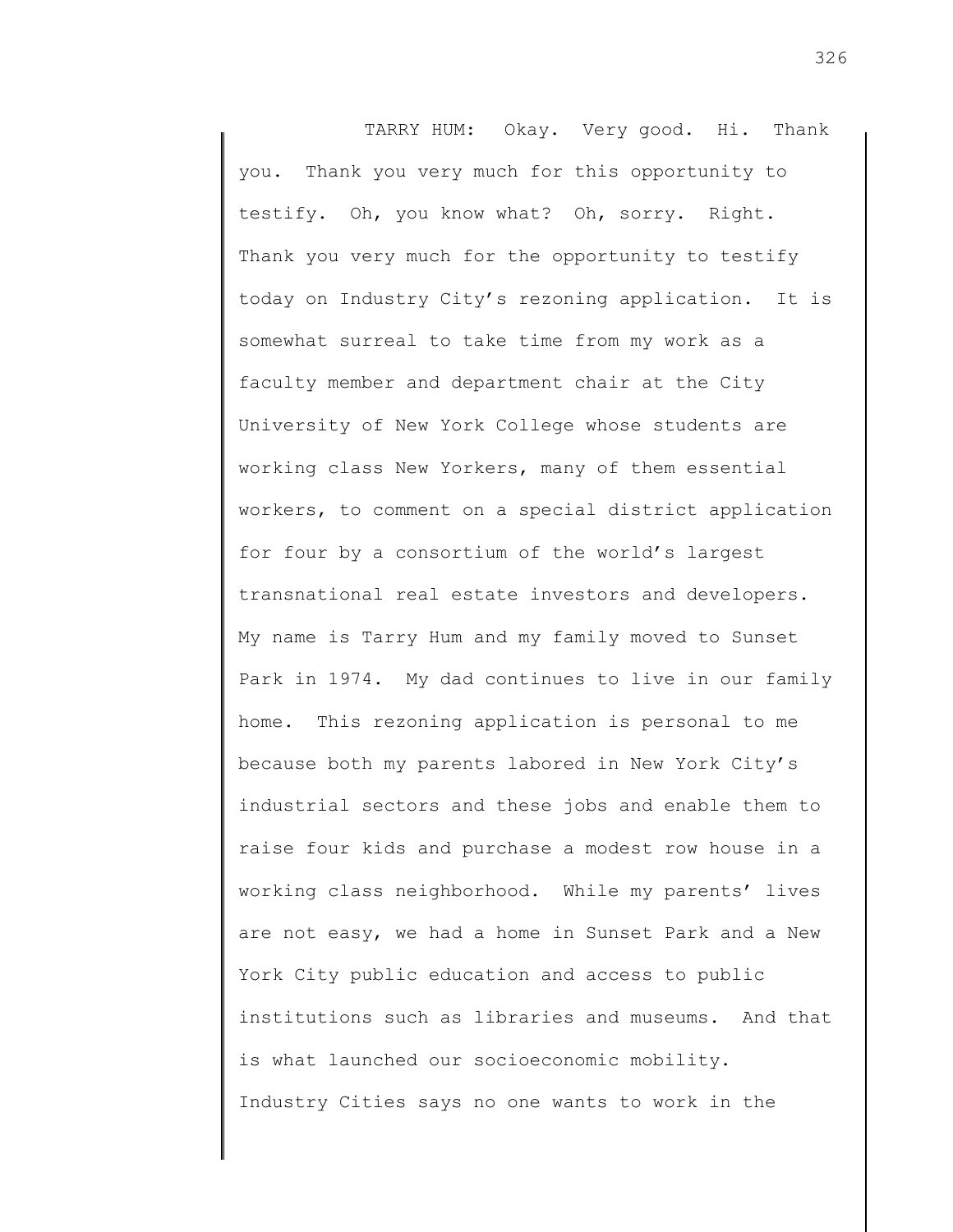manufacturing jobs of the 1950s and 1960s. Rather, Industry City claims the rezoning while catalyze an innovation economy based on, as Mr. Kimball described earlier, and eclectic ecosystem comprised of makers in sectors such as media and information, technology, and cultural production. Since Sunset Park continues to be made up of people like my parents, limited English-speaking, hard-working immigrants, my question to the Industry City is where are the maker jobs that will enable working-class New Yorkers to raise a family and purchase a home in neighborhoods such as Sunset Park? Industry City's special--

SERGEANT-AT-ARMS: Time is expired.

TARRY HUM: innovations district and

rezoning application-- Is that it?

CHAIRPERSON MOYA: Yep. Thank you.

TARRY HUM: Thank you.

COMMITTEE COUNSEL: Chair, the next speaker on this panel will be Rob Solano.

SERGEANT-AT-ARMS: Time begins.

CHAIRPERSON MOYA: Rob?

ROB SOLANO: Yes. Thank you. My name is Rob Solano. I am the executive director and cofounder of Churches United for Fair Housing. At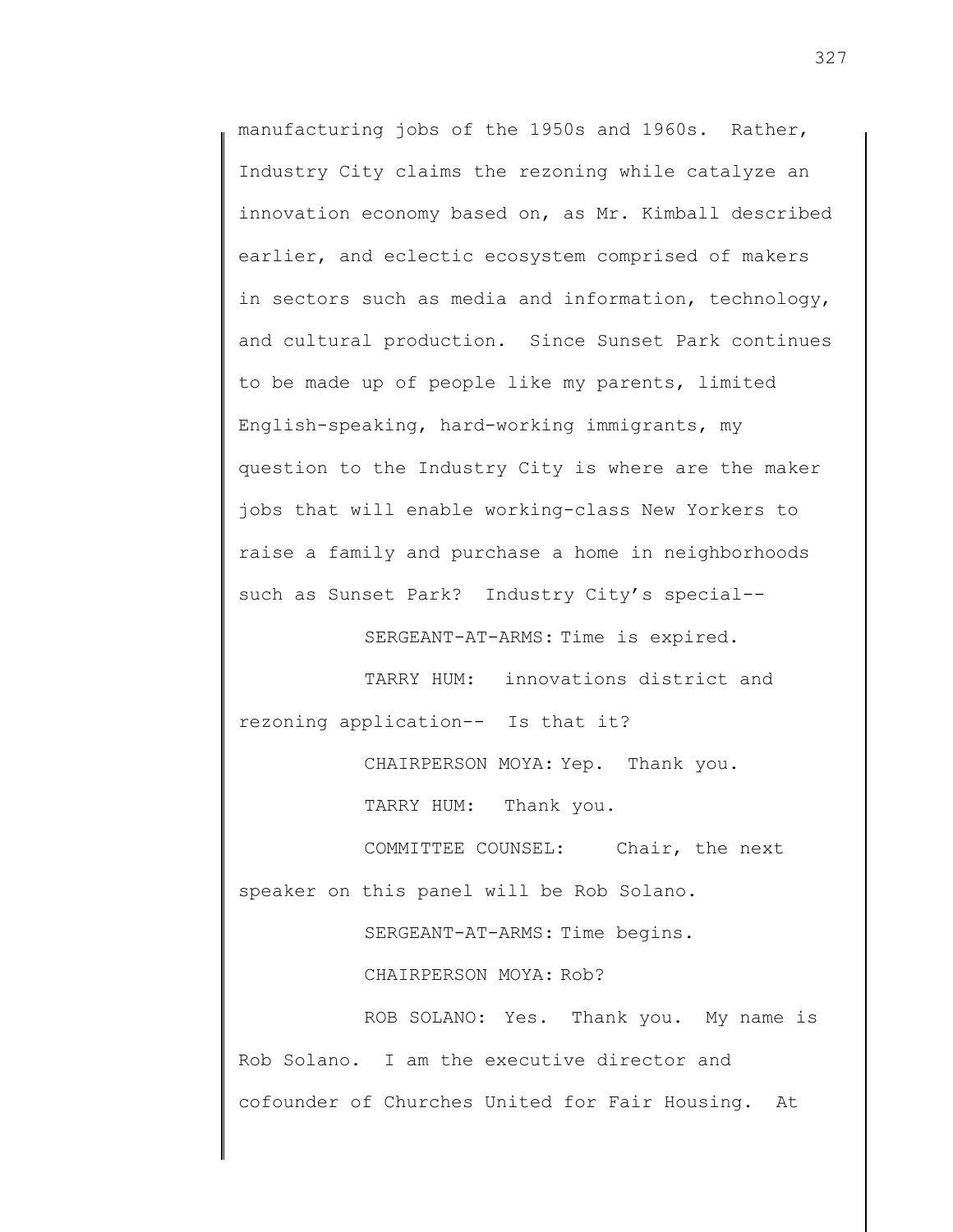St. Michael's in Sunset Park, we have thousands of members that are mostly undocumented and are looking for good paying jobs. A lot of them do not work in Sunset Park now and there is no real clarity if they will have jobs in Sunset Park. I am a person who used to work in labor. I come from the electrical union and it brought me tremendous success. The realities of labor is not necessarily that it's a good job. It's a good job further the member, doesn't mean that the project is a good job. For example, labor has 421 A. It also has the Williamsburg Green Point Rezoning. There are many different types of projects that have come out that have joint labor missions. It doesn't exactly mean that it's good for the neighborhood. In Bridgewood alone, there is a project right now that the apartments for affordable is 3500. They have 32 BJ members. Carpenter union and electrical union members. There are times when labor does align itself for the greater good for jobs, but doesn't necessarily mean the project is better for the neighborhood. And finally end with this. There have been many, many testimonies about crimes in Sunset Park and Williamsburg in these neighborhoods. It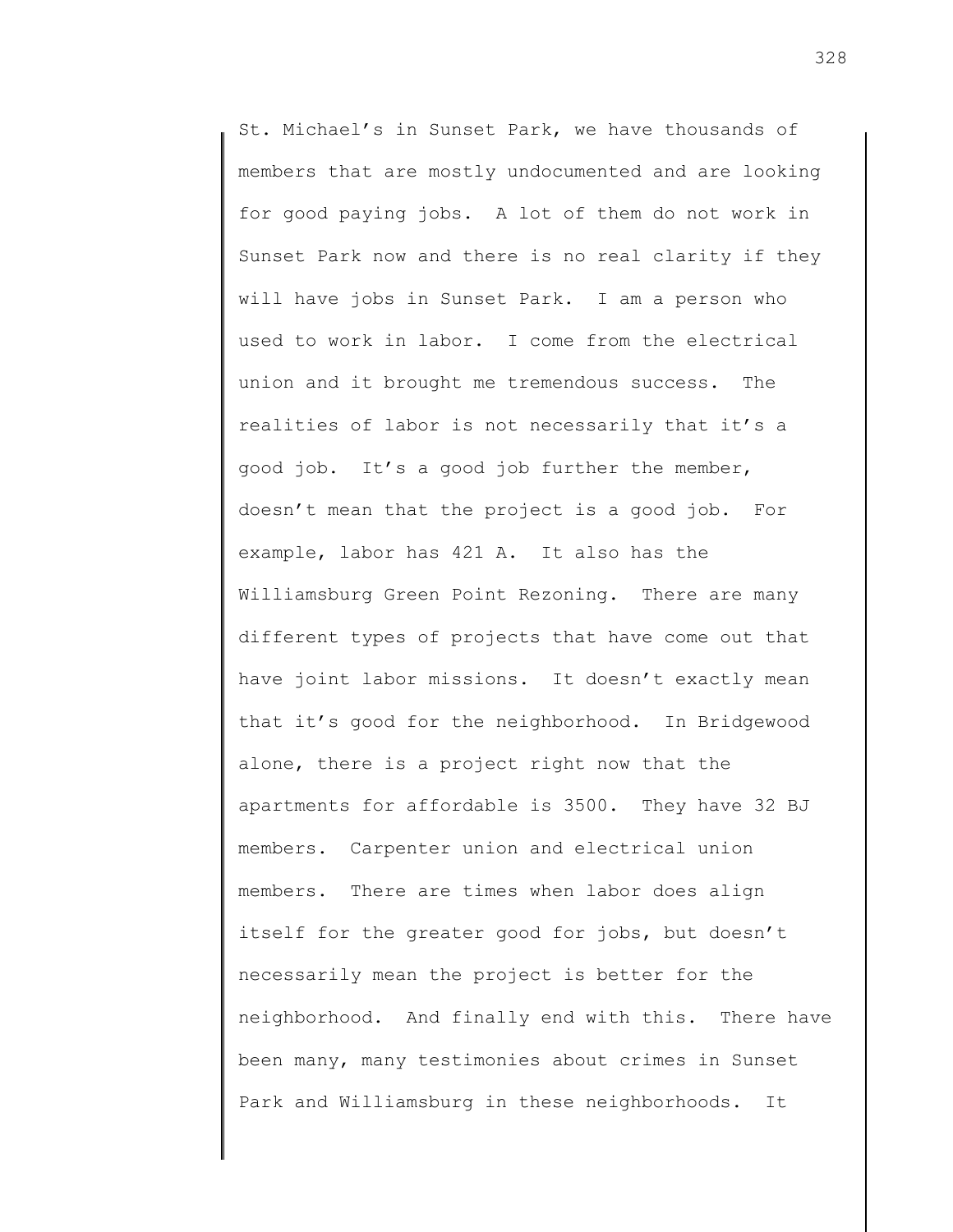wasn't real estate or developers that improved those neighborhoods. Those people like my mother, Abuelitas, that took care of the neighborhoods and brought it back to health. And that is when the developers returned. When we made it better. My mother right now is struggling with COVID on a ventilator. She was the one with many of our people that took care of our neighborhood and made it better. Let's never forget that it was our people that improved it and then the developers started to come back and started to build progress in our neighborhood. Thank you for your time.

CHAIRPERSON MOYA: Thank you.

COMMITTEE COUNSEL: Chair, the next speaker is Antoinette Martinez.

SERGEANT-AT-ARMS: Clock is ready.

CHAIRPERSON MOYA: Antoinette? Do we have Antoinette?

ANTOINETTE MARTINEZ: Hi, everyone. Hi, everyone. My name is Antoinette Martinez. I'm a lifelong resident of Sunset Park. I serve on the land use committee on CB seven here on local community board and I would like to speak directly to Francisco Moya, Stephen Levin. I have lived in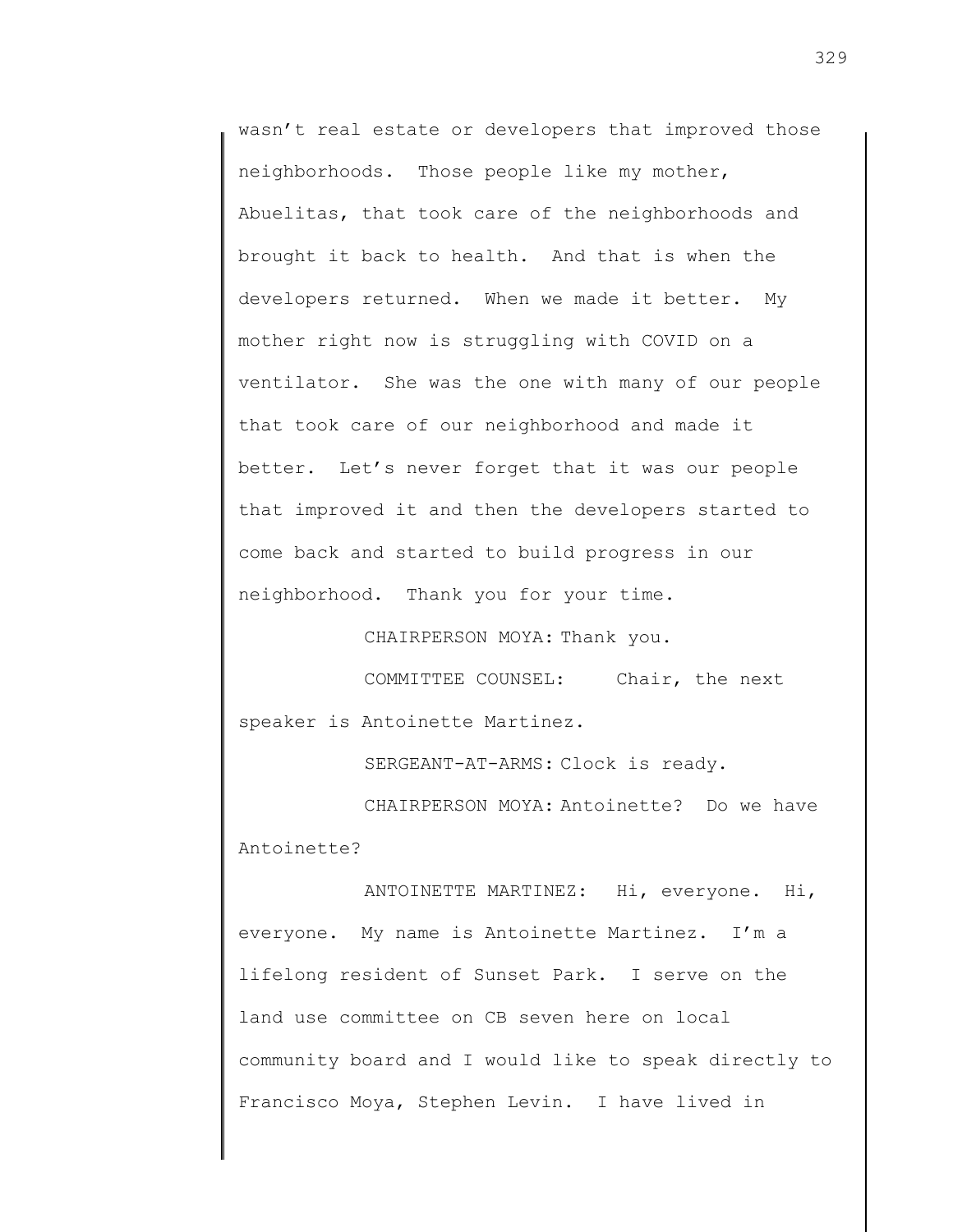Sunset Park my whole entire life. This is where my grandparents were able to purchase their first home and I know that you have the ability to make a strong stand or a here with the Sunset Park community. We are here. We're very passionate. We spent hours reviewing this application and we know that it is not for this community. We have done the grunt work. I have sat through community board meetings until 2 o'clock in the morning. You know, we have done our homework. We have really put our heart and soul and looking through this and to this application is not for this community and we need for you both in particular test stand with us to say no to Industry City's rezoning application. We saw what happened in Williamsburg. We do not need a crystal ball to have any sort of-- we don't need a crystal ball to predict the future here. We know what is going to happen. We know the gentrification, the displacement that will happen to this community and we need for you to stand with us and to say no. Sunset Park.

CHAIRPERSON MOYA: Thank you very much. Let's go to the next panelist.

COMMITTEE COUNSEL: If the witness Darius Gordon can hear me, Darius Gordon, if you can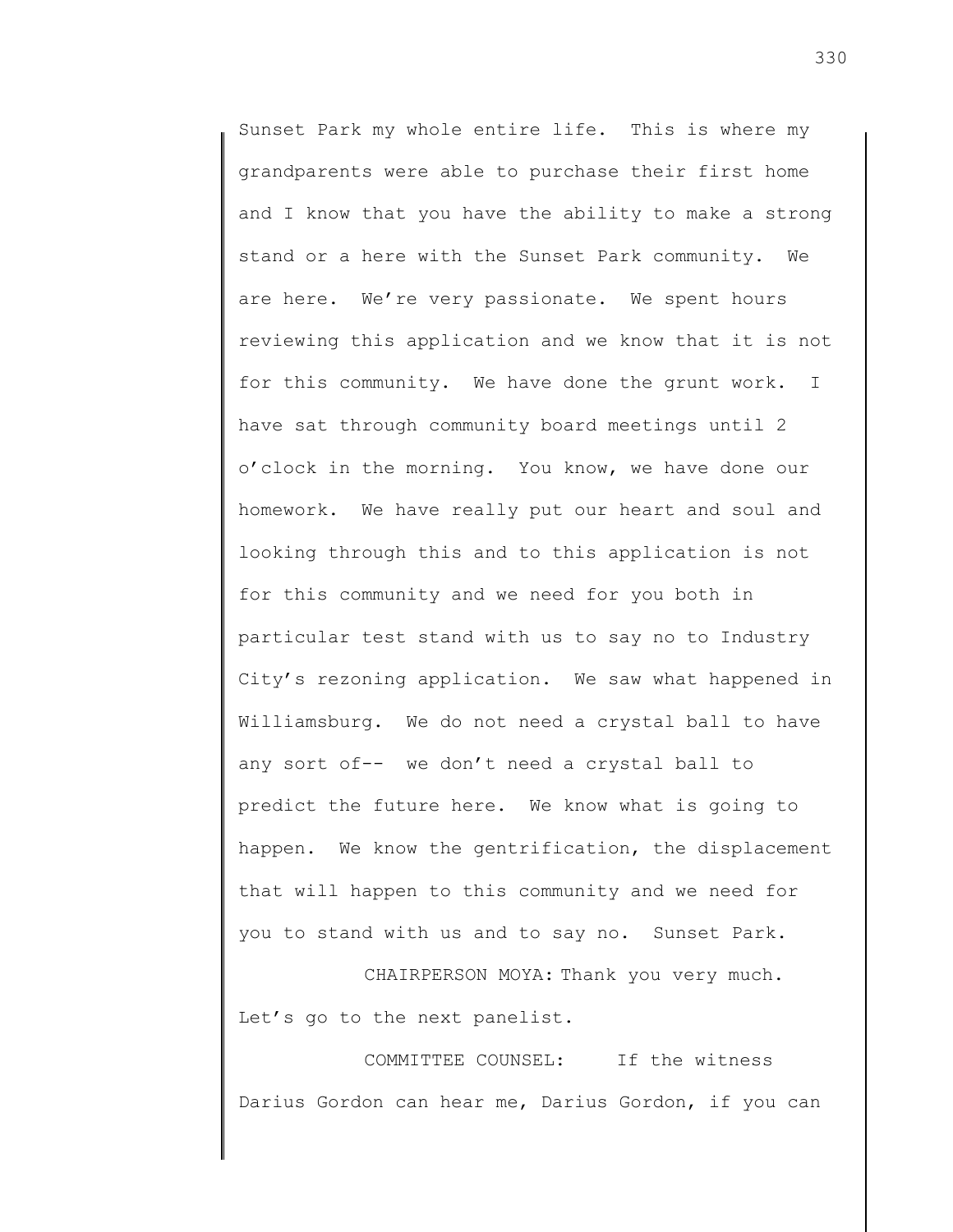raise your hand if you can hear me if you are present in this meeting?

SERGEANT-AT-ARMS: Clock is ready.

COMMITTEE COUNSEL: Chair Moya, it appears that that is the full component for this panel and I see that Council member Menchaca has his hand raised for a question.

CHAIRPERSON MOYA: Council member?

COUNCIL MEMBER MENCHACA: Yes. Thank you, Chair. And I want to say thank you tell Robin Antoinette and Jocelyn speaking on behalf of Sunset Park residents. I have a question for Tarry who has done extensive research as an academic, but also someone who is from Sunset Park. Tarry, if you are still on, can you speak to the speculation and is currently impacting industrial businesses and really kind of speak to, even without a rezoning, speculation has already had impact. And if you have data that can support that, would be a great time to talk about it.

TARRY HUM: Thank you, Carlos, this opportunity to talk about some of the research that I've done. I think, in particular, one piece that was published in Metro Politics looked at the real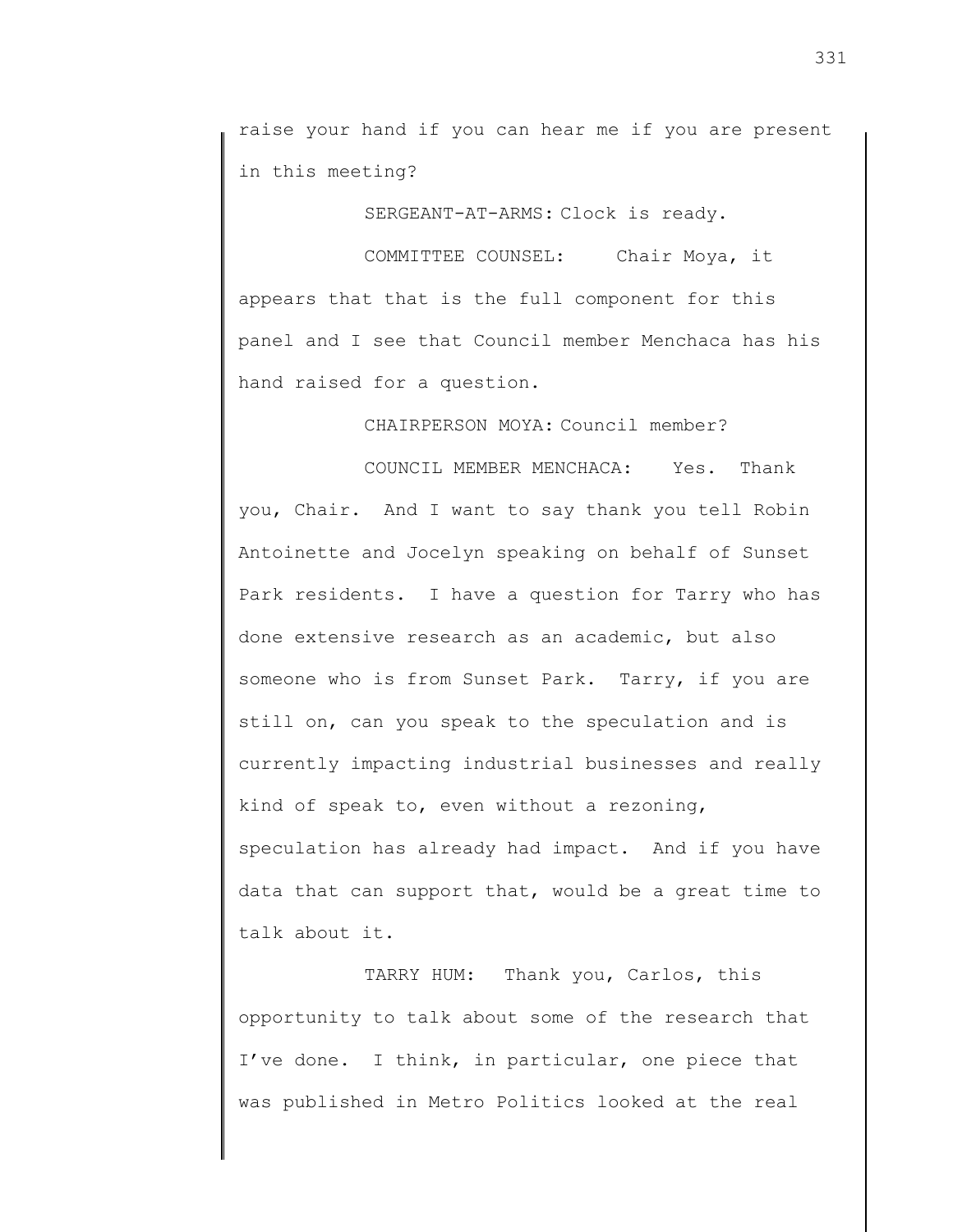estate speculative increases in property values and sales that occurred after Industry City made an announcement about the 1 billion dollar investment and seeking a special innovation district rezoning. In that article, I also had the opportunity to talk with small business owners, some who owned their property, and because of all of the hype around the Industry City is special innovation economy and all the hype around the kind of hip and happening place that it was going to become, they couldn't resist selling their property because of the inflated offers that they were getting for their property. So, definitely, looking at the kind of real estate activity that happened after Jamestown properties assumed part ownership and hired Andrew Kimball to promote this innovation economy, the kind of real estate activity, you know, increased greatly. And there is data for that. I don't have it off the top of my head, but it is in one of my published pieces in Metro Politics.

COUNCIL MEMBER MENCHACA: And can you talk a little bit about what the actual changes-- So he said that there's real estate activity. What does that mean?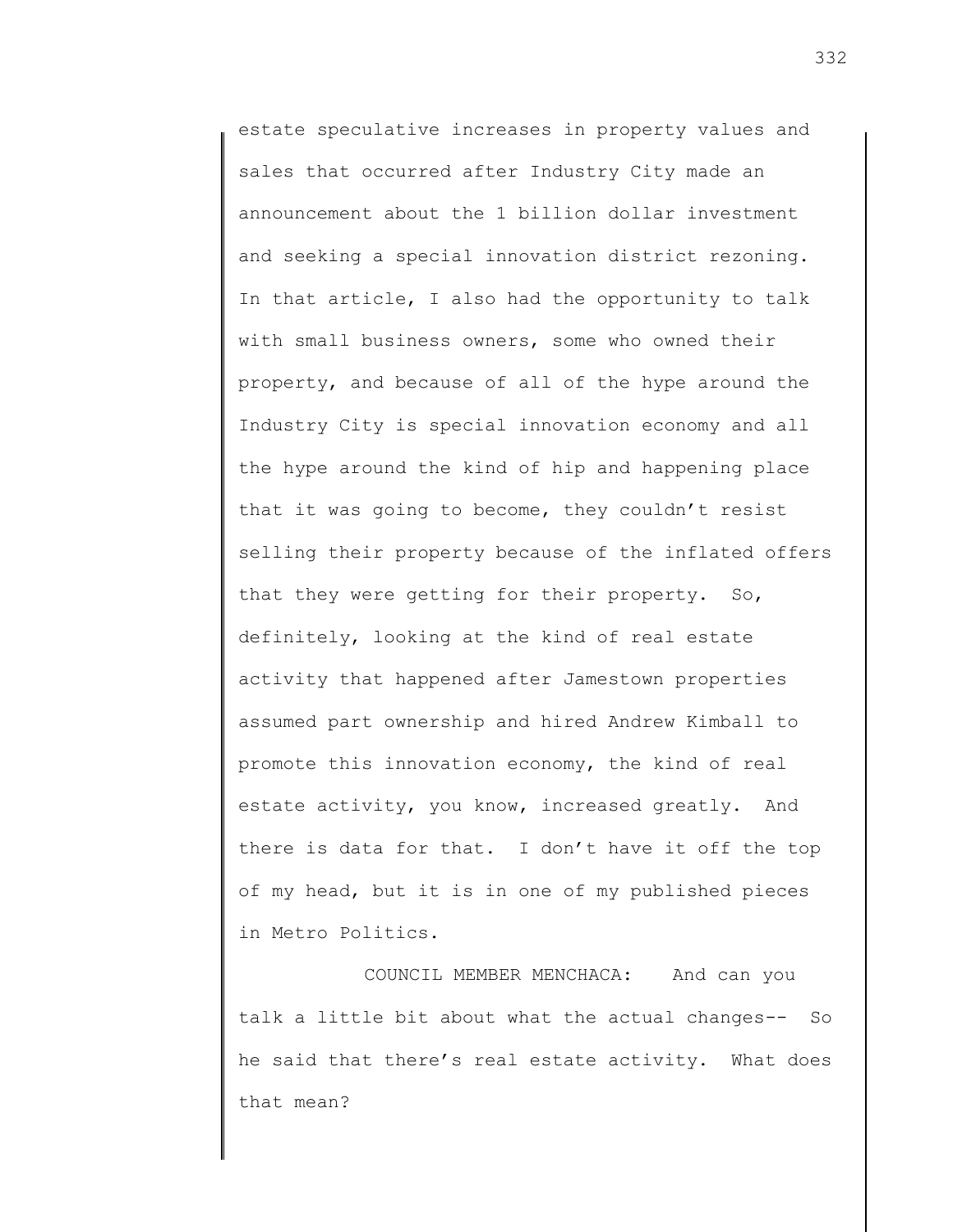TARRY HUM: Well, that means that real estate activity, there are a lot of investors who are, you know, purchasing warehouses, who are purchasing industrial properties and, you know, at high cost and then converting them into different uses that command, you know, higher commercial real estate rents. An example is a factory building that is across the street. I think it was 341 39th Street. Across the street from Industry City that was sold a couple of times. And that is a former speculative activity where profits are made just based on the potential for its future use and the building became Sunset yards which is a-- which was renovated to become a Wii work office space. It was a garment factory and there were active, you know, garment tenants that employed, you know, hundreds of workers that were in that building that were viable businesses and they were displaced. They were evicted because of the sale of the factory building.

COUNCIL MEMBER MENCHACA: Tarry, are there any ways to grow good jobs in Sunset Park from your perspective and your analysis?

TARRY HUM: I mean, absolutely. I mean, I think that we heard from a panel of Pratt urban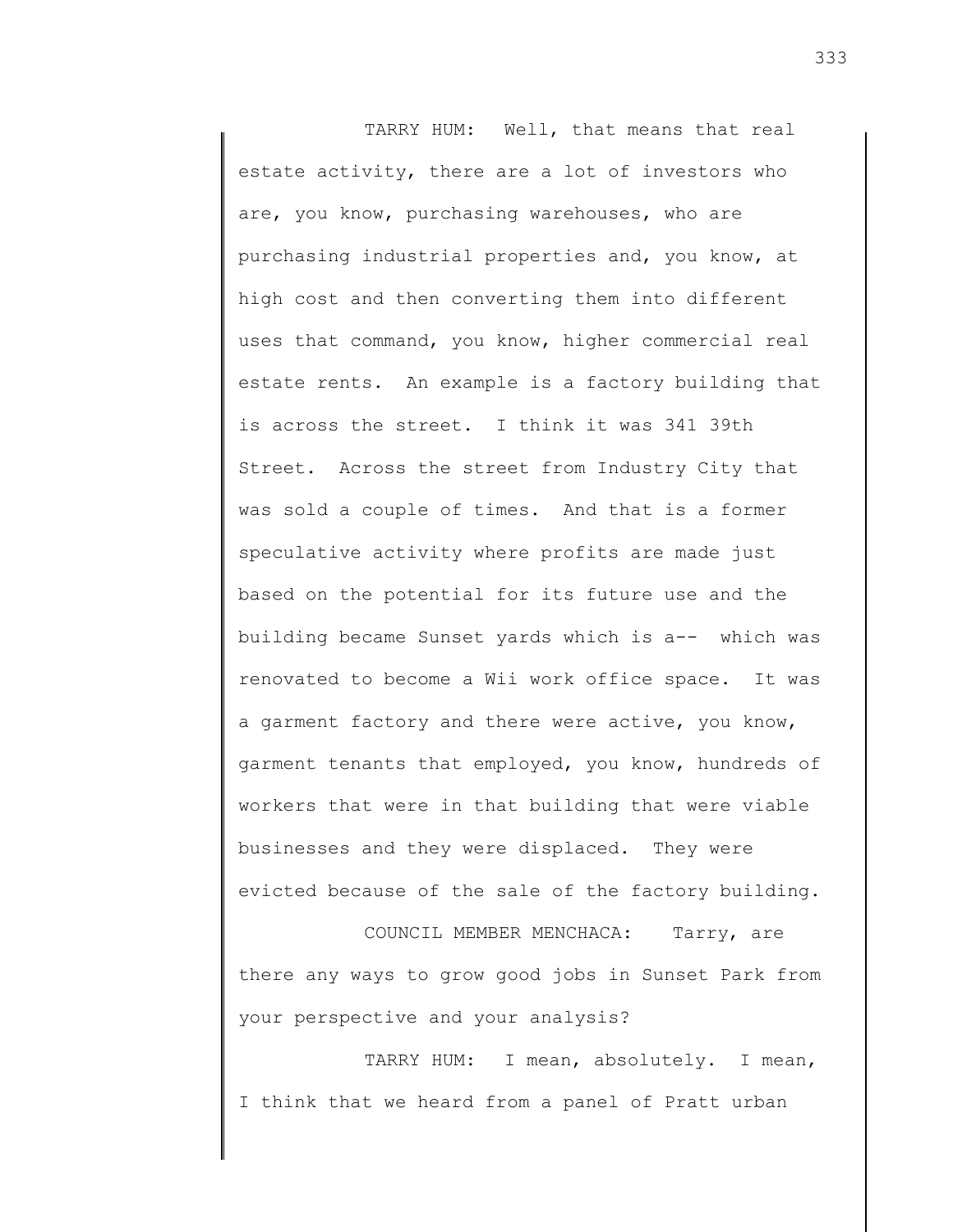planners and academics. You know, we heard from Elizabeth Yeampierre and other leaders around a green economy and around the just transition. I think that they are absolutely right that what makes sense in an industrial-- one of the remaining large industrial areas of New York City that there is an opportunity to produce some good high-paying manufacturing jobs in a green economy. You just need to make those investments to do that.

COUNCIL MEMBER MENCHACA: Thank you. Thank you so much. You my time back to the Chair.

CHAIRPERSON MOYA: Thank you, Council member men chalk up. Counsel, and any other members that have questions for the panel?

COMMITTEE COUNSEL: Chair, I see no other member with questions at this time for the panel.

CHAIRPERSON MOYA: Great. Thank you very much to the panelists. Thank you for taking the time out today and joining us. We appreciate your testimony. Thank you. Counsel, I'm just going to ask for a quick pause.

COMMITTEE COUNSEL: Chair, the meeting will stand at ease.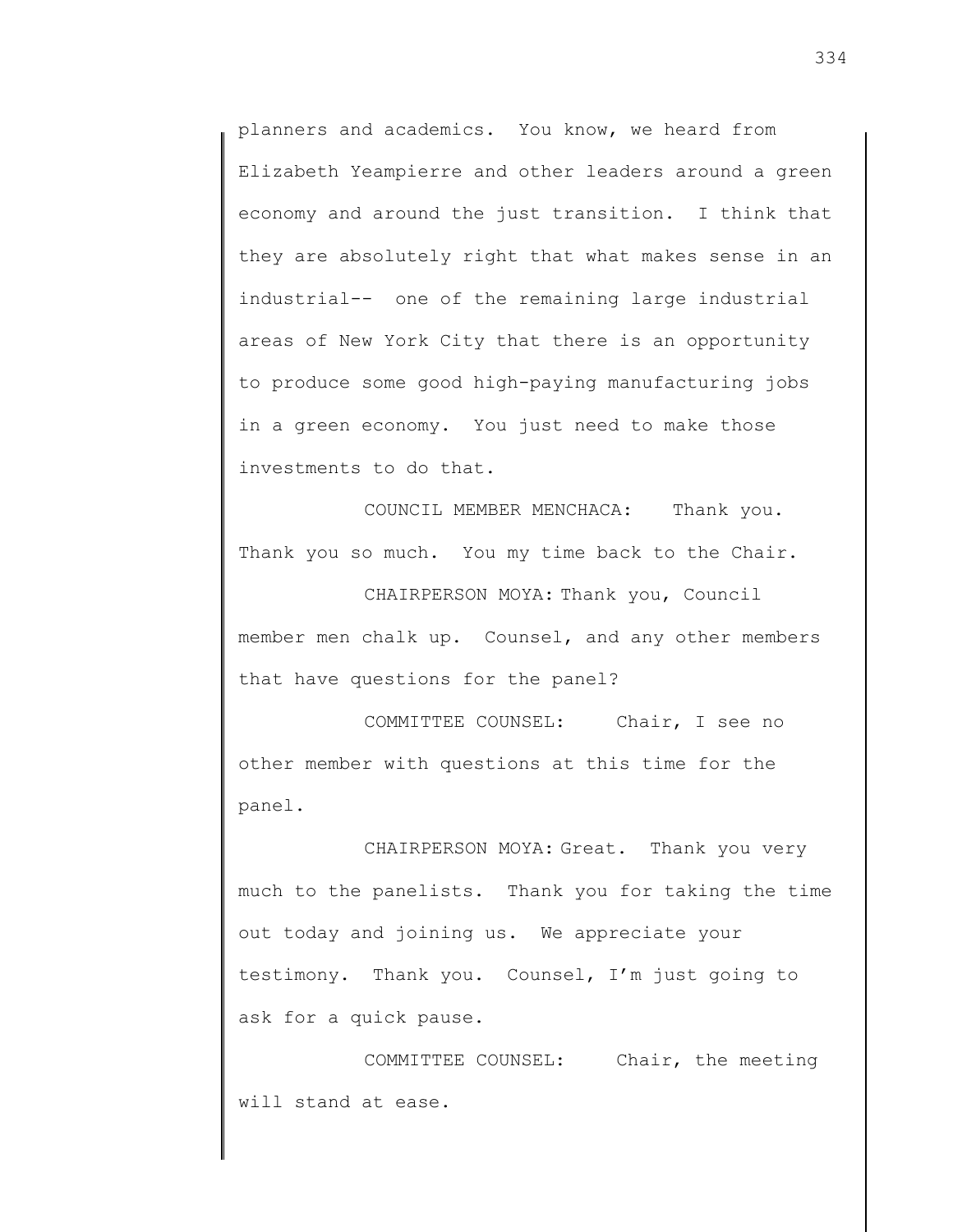CHAIRPERSON MOYA: Counsel, whenever you are ready, we can begin. We need to unmute you. We need to unmute you, Arthur.

COMMITTEE COUNSEL: Thank you.

CHAIRPERSON MOYA: Yep.

COMMITTEE COUNSEL: The next panel will be Ana Diaz, Kenny Guan, George Cardona, Karen Rolnick. Now, as we bring those witnesses in, I will take a moment to repeat a few technical reminders. For anyone who has registered for this meeting and who yet requires translation services, we remind you to please tune in to one of the live stream channel options on the Council website in order to keep track of where we are in the meeting and to have some notice of the timing of your own testimony. Second reminder, for those waiting to testify, we want to please remind you to be sure that you are using the name-- to make sure that the name that you use to access this zoom meeting is the same name that was used during your registration process. The third reminder is that, for anyone who wishes to submit written testimony instead of appearing before the subcommittee, you may email the testimony to landusetestimony@Council.NYC.GOV. And my final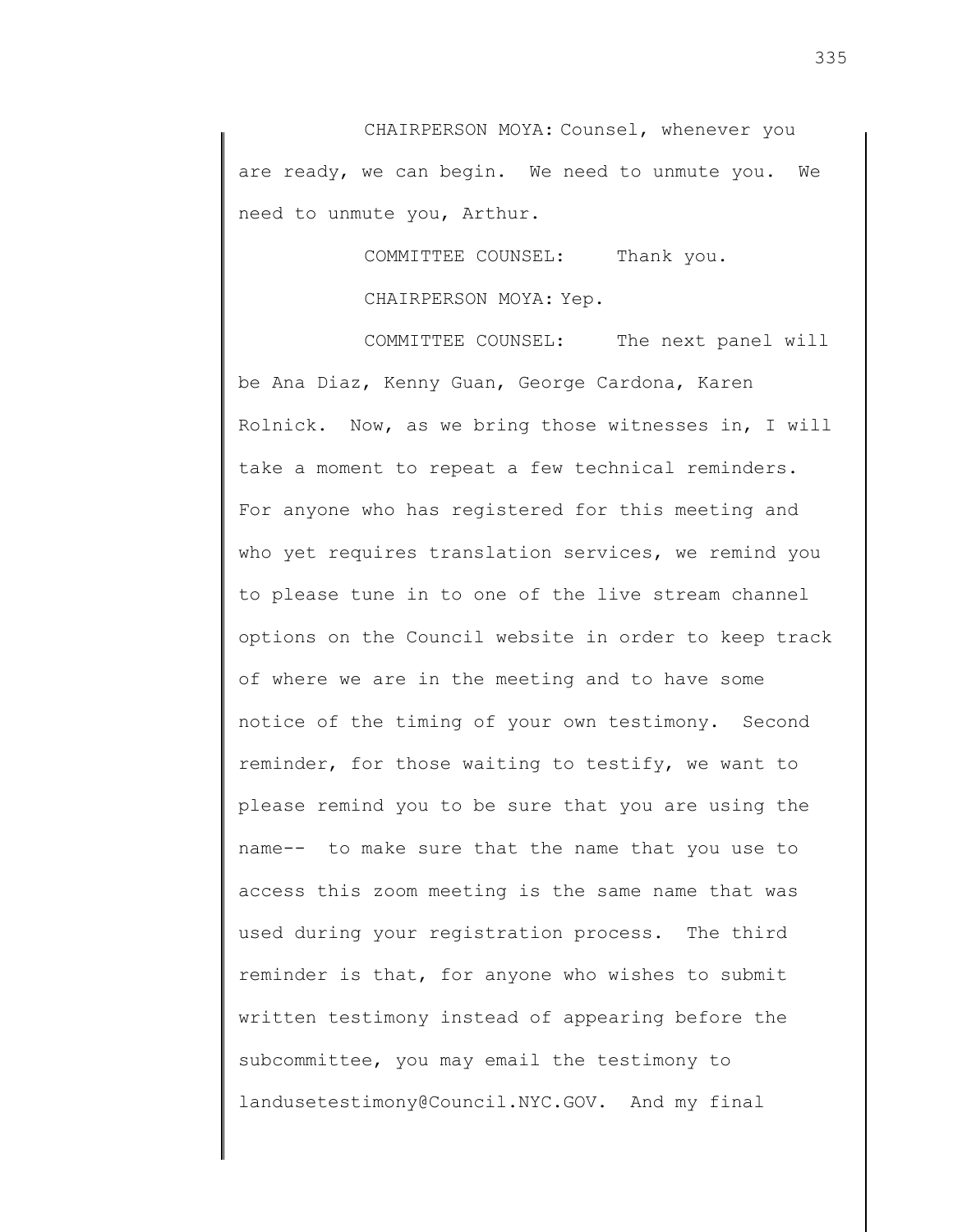technical reminder, once again, to all participants, is that there is a slight delay in the process of unmuting and to please be sure that your microphone is on when you are recognized to speak. And I will also announce at this time that the panel after this panel will appear with the assistance of a Spanish interpreter. For the benefit of those panelists, that will include Willie Diaz, Danny Gonzales, Oscar Gomez, Solano Rosado, Jose Collado, and Pablo Felipe Tapia. And with that, our current sitting panel should be ready. The first speaker will be George Cardona.

SERGEANT-AT-ARMS: Clock is ready.

CHAIRPERSON MOYA: George? George, can you hear us? Do we have George? Jorge Cardona? [speaking Spanish]

COMMITTEE COUNSEL: I do see Mr. Cardona. He is with us and we are just waiting for him to be unmuted.

GEORGE CARDONA: Hello.

CHAIRPERSON MOYA: Yep. We can hear you. SERGEANT-AT-ARMS: We can hear you. You

can begin.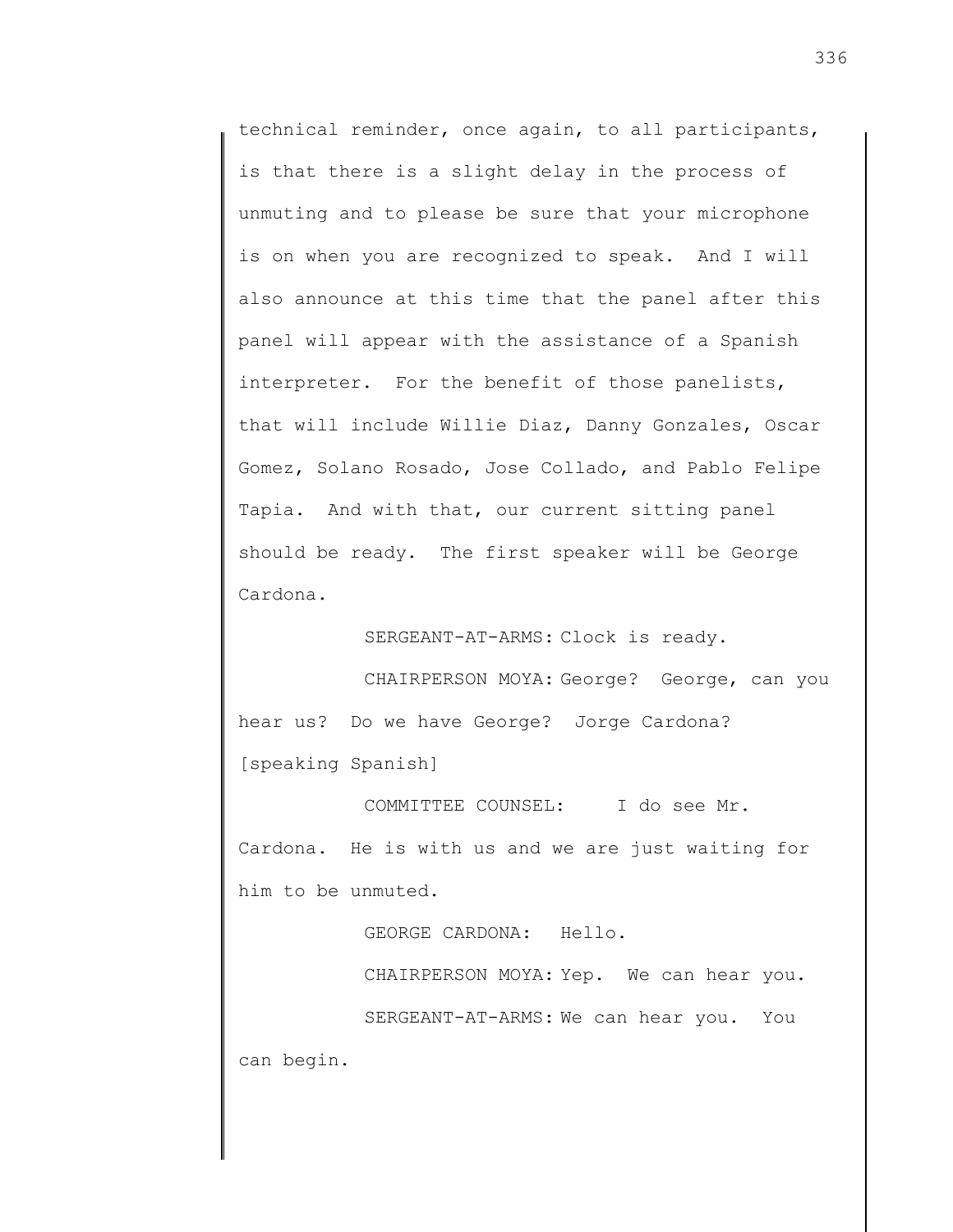GEORGE CARDONA: Okay. So, really quickly. A lot of the stuff that is being said, there valiant points on both sides, but we keep going in circles. We keep talking about the same stuff for months and months and months and nothing ever happens. You know, I have a small business here in Sunset Park and Industry CD is a nice destination place to go and I've actually gotten business from small businesses there where I to their tax returns and so forth and it helps. The other thing is that I'm a little offended when people from Sunset Park want to make people from Sunset Park sound like losers. There's a lot of smart, educated people here that can work in Industry City and move forward. And just like with any job, there are people that are going to go forward and there are people that are going to fall behind. Just like when I started in business, entry level, I made minimum wage and I worked my way up and a lot of people did. A lot of people fell behind. It's up to the individual as to how hungry they are and they can do things. So, when people say, oh, pity, pity, poor people in Sunset Park, they are not equipped to do things, they can do things. My mom met six years old went and got her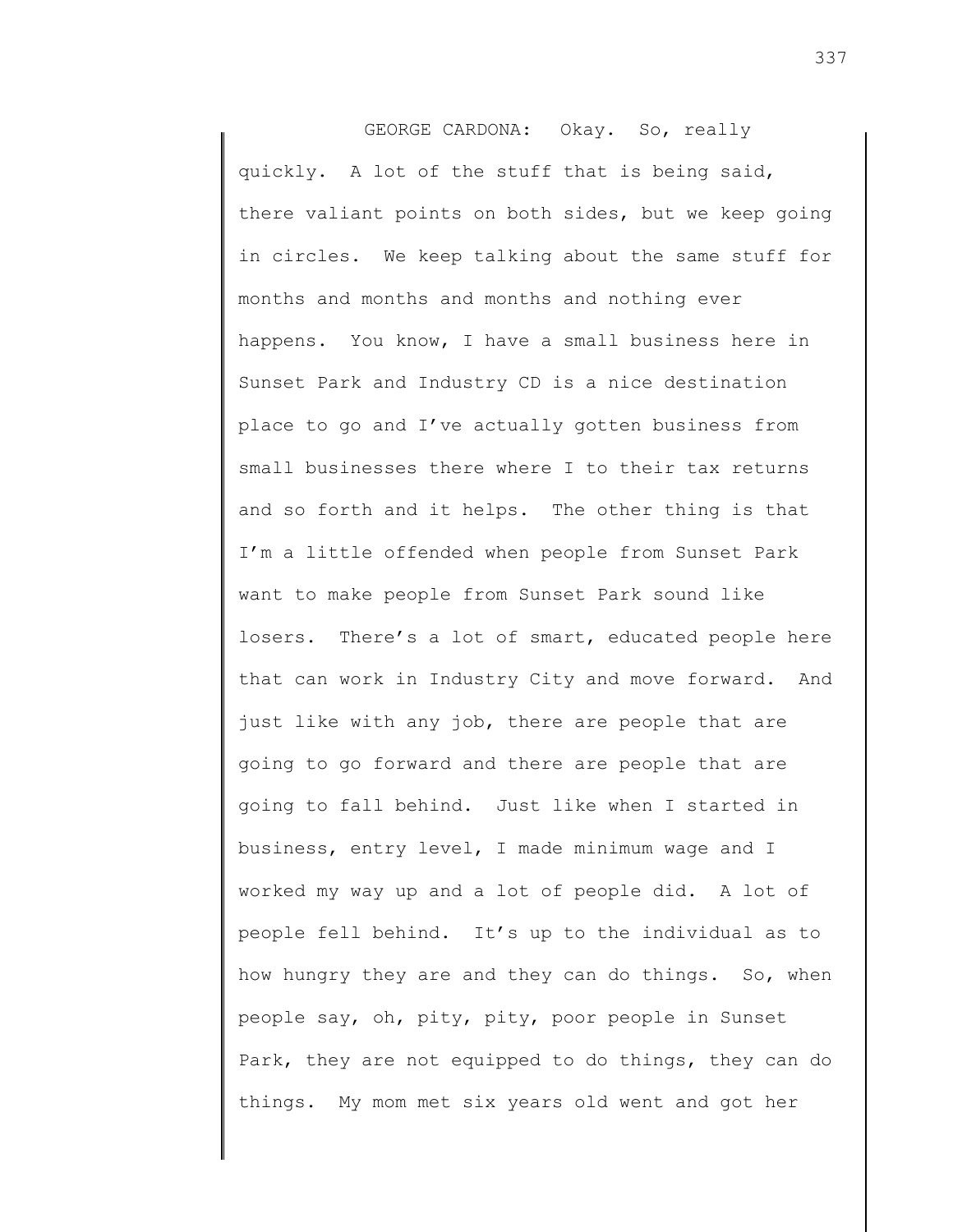college degree and got her masters. You know, she didn't set back. And then, there's a lot of people that come to this country from South America, Peru, Nicaragua, El Salvador. They follow the American dream and open up their own businesses and are successful. Then there are others that wine and don't do anything for themselves. And, you know, I do feel bad, but I'm not going to feel sorry for somebody to send go forward. Again, I think Industry City has a lot of potential for small businesses in the area. I've seen it. It's a nice destination place to go to and it's good. I think it is good for the community and to go forward. Are there going to be people that fall behind? Absolutely. Just like when you play baseball. There's a first-place team, there is a last-place team. It depends on what you want to do with yourself. You know, so, here some people act like whiners from Sunset Park, shame on you. There is a lot of potential. There's a lot of smart people here. Is a lot of people that have come from other countries that never knew English, learn the language, and have moved forward and owned properties and have gone forward. Then, sad to say, there are a small percentage that don't--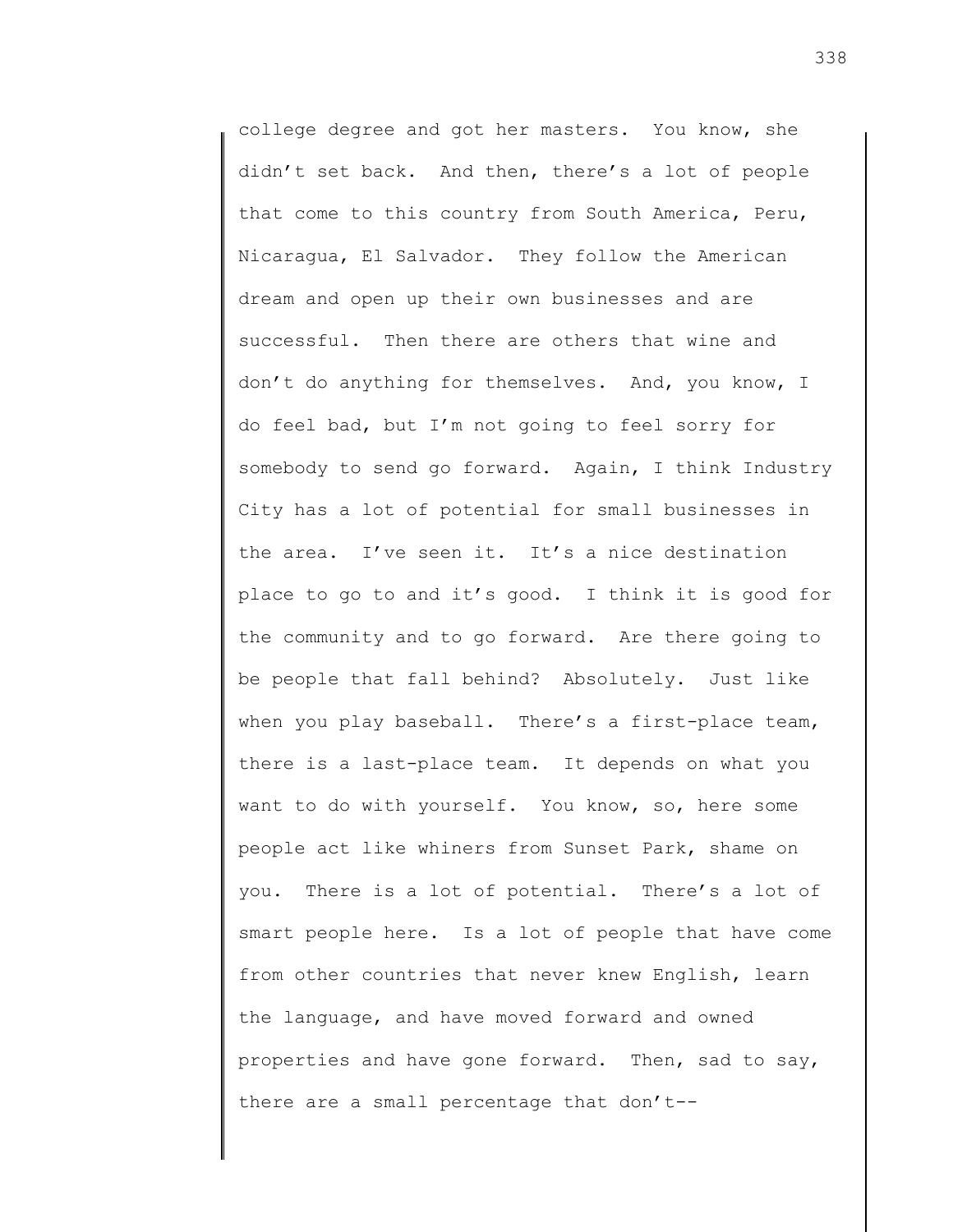SERGEANT-AT-ARMS: Time is expired.

GEORGE CARDONA: do anything for themselves and they want us to feel sorry. I don't feel sorry for them. That's my point and I like to move forward. And I think there's a lot of smart people on both sides that I have respect for and I think that's important because--

CHAIRPERSON MOYA: Thank you.

GEORGE CARDONA: there's smart people on both sides.

SERGEANT-AT-ARMS: Time is expired.

GEORGE CARDONA: You can't have

everything all one sided.

SERGEANT-AT-ARMS: Time is expired.

CHAIRPERSON MOYA: Thank you very much,

George. Thank you for your testimony.

GEORGE CARDONA: Okay.

COMMITTEE COUNSEL: The next witness is Karen Rolnick.

> CHAIRPERSON MOYA: Karen? SERGEANT-AT-ARMS: Clock's ready. KAREN ROLNICK: Can you hear me?

CHAIRPERSON MOYA: You may begin, Karen.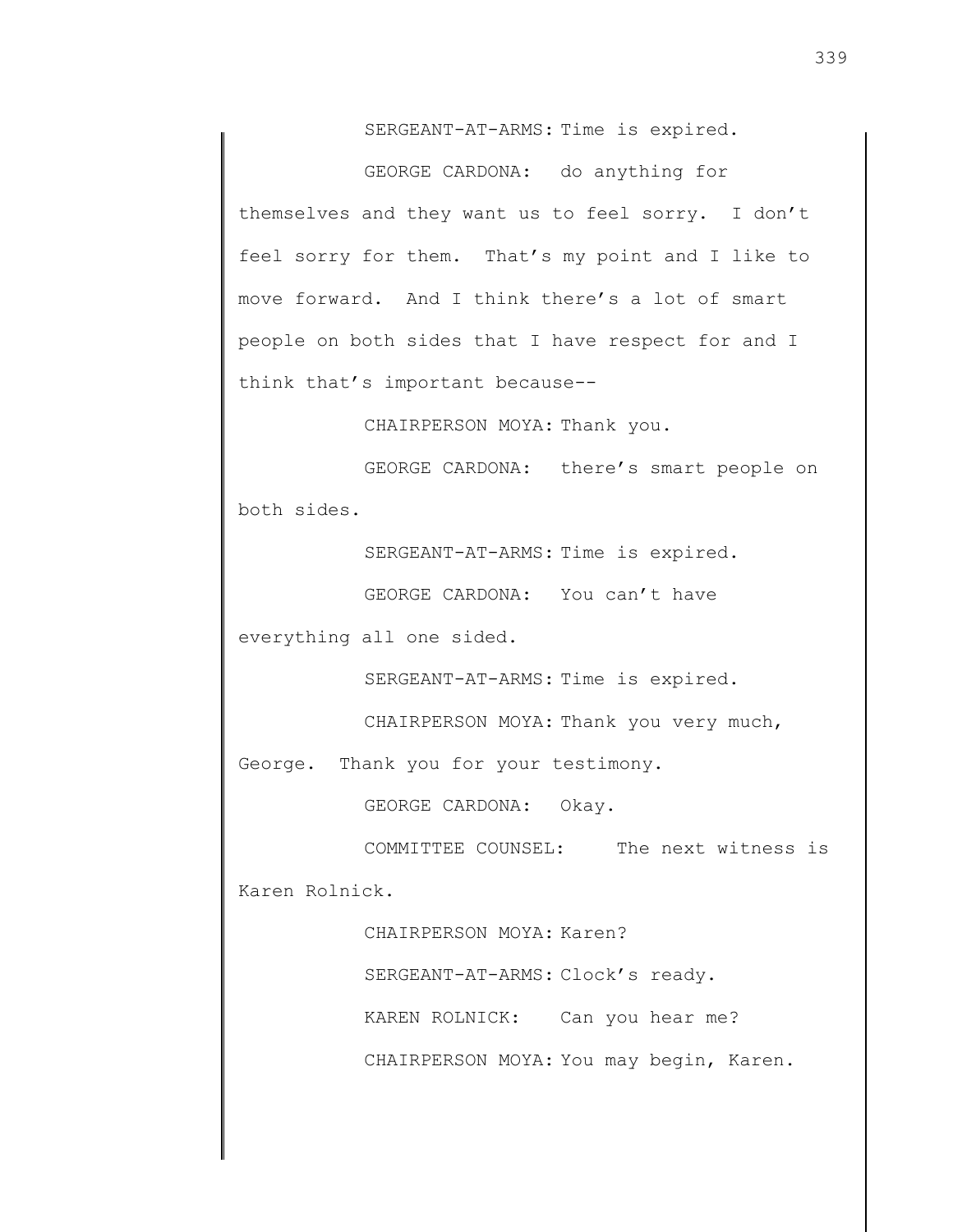KAREN ROLNICK: Until Industry City opened, the businesses in my area, Greenwood Heights, which is right next to Industry City, were mostly car washes, auto parts store, and an occasional bodega. The seven blocks of Industry City had been abandoned and decrepit for decades. I and many of my neighbors support Industry City. It has been a huge improvement to our neighborhood providing good jobs and a lovely place for people to gather. Having said that, there are a few things that are of great concern to me about this variance, especially traffic. Our neighborhood is extremely congested already. There been several cycling and pedestrian deaths on Third Avenue recently. In addition to Industry City, there are several schools in the area and a popular park, causing many pedestrians to cross Third Avenue. And there are several projected as of right projects in the area that will further exasperate traffic. According to the Environmental Impact Statement, Industry City will increase traffic across all uses, however, the increase with destination retail is astronomical and food store is not far behind. For these reasons, I strongly request the destination big-box retail or large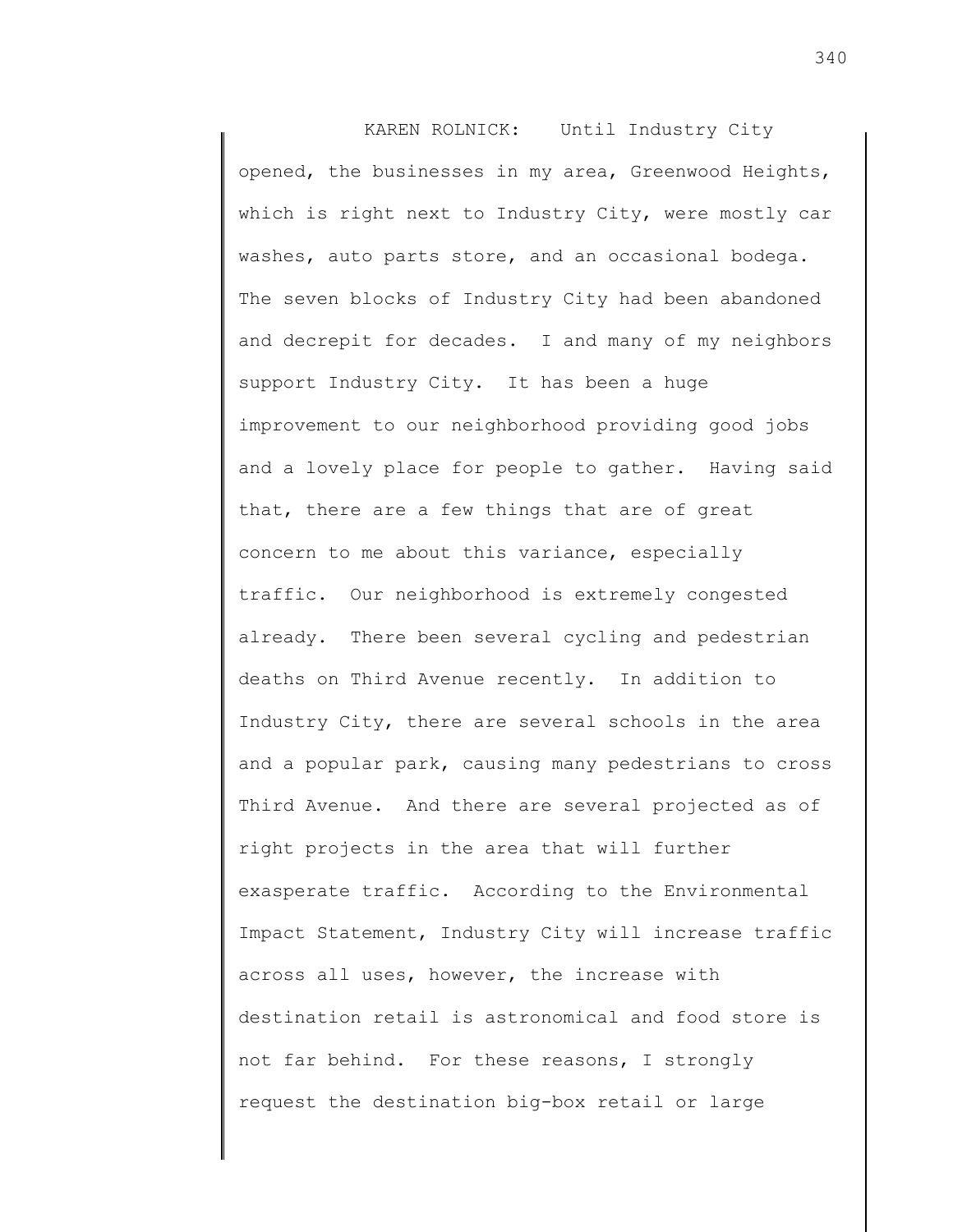grocery stores not be allowed. Also, I believe that light manufacturing is better for our community than heavy manufacturing and I strongly support academic uses. So far as displacement, that is a citywide scorch that we all as a city need to address. Industry City did not cause the problem and it can't cure it and I don't think it should be held responsible for it. So, thank you for hearing me. We are all exhausted. Thank you for hearing me.

CHAIRPERSON MOYA: Thank you, Karen. Thank you for your patience. We appreciate you hanging in there and giving your testimony today. Thank you.

COMMITTEE COUNSEL: Will the remainder of this panel, Ana Diaz, Kenny Guan, if you can hear me, we ask that you please use the zoon function to raise your hand at this time. The next witness will be Ana Diaz.

SERGEANT-AT-ARMS: Clock is ready.

CHAIRPERSON MOYA: Ana? Ana? Are you there?

> UNIDENTIFIED: Hi. Hi. CHAIRPERSON MOYA: Do we have Ana Diaz? ANA DIAZ: Yes. Can you hear me or see

you?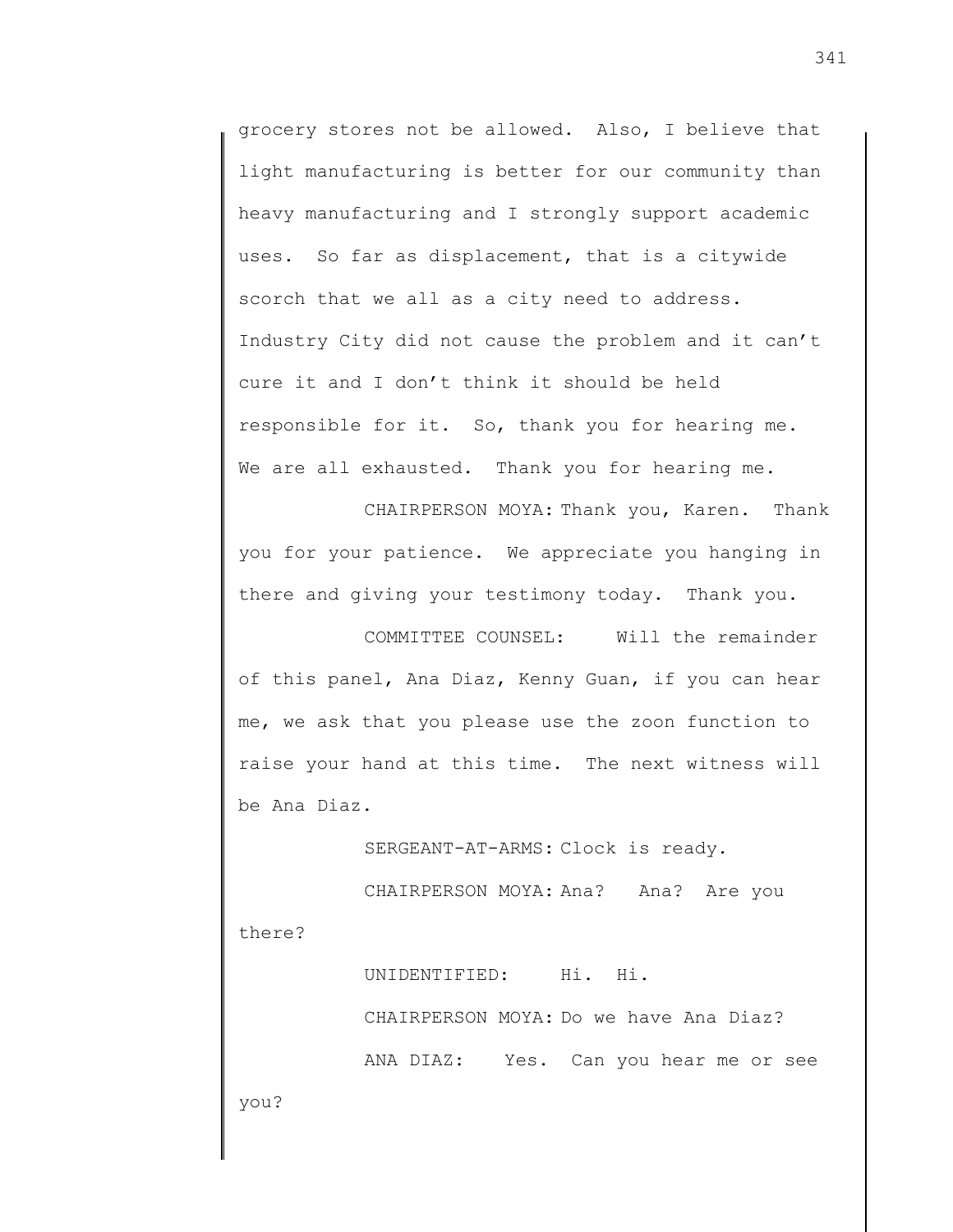CHAIRPERSON MOYA: Yep. We can't see you, but we can hear you.

> ANA DIAZ: Okay. Let me start my video. CHAIRPERSON MOYA: Sure.

ANA DIAZ: Okay. Great. Terrific. All right. Good afternoon. Good afternoon. My name is Ana Diaz. I am the owner of Diaz electric. I have lived in Sunset Park for over 20 years and, as a longtime resident and now as a business owner furry ears, I have seen the community thrive with a healthy economy. Diaz Electric is a minority owned women business. It's also known as an MWBE firm. We are in support of the rezoning for Industry City. The rezoning would allow MWBE companies to continue to stay open and expand their businesses. A reconstruction of this area would allow for us to continue to hire from within the community. We would be able to train more local residents for a career, not just a job. There are approximately 2.2 million small businesses in the New York City area and approximately up small percentage are black and brown owned. During the pandemic, 41 percent of the MWBE companies have closed nationwide as opposed to the 17 percent of the non-black or brown companies. We must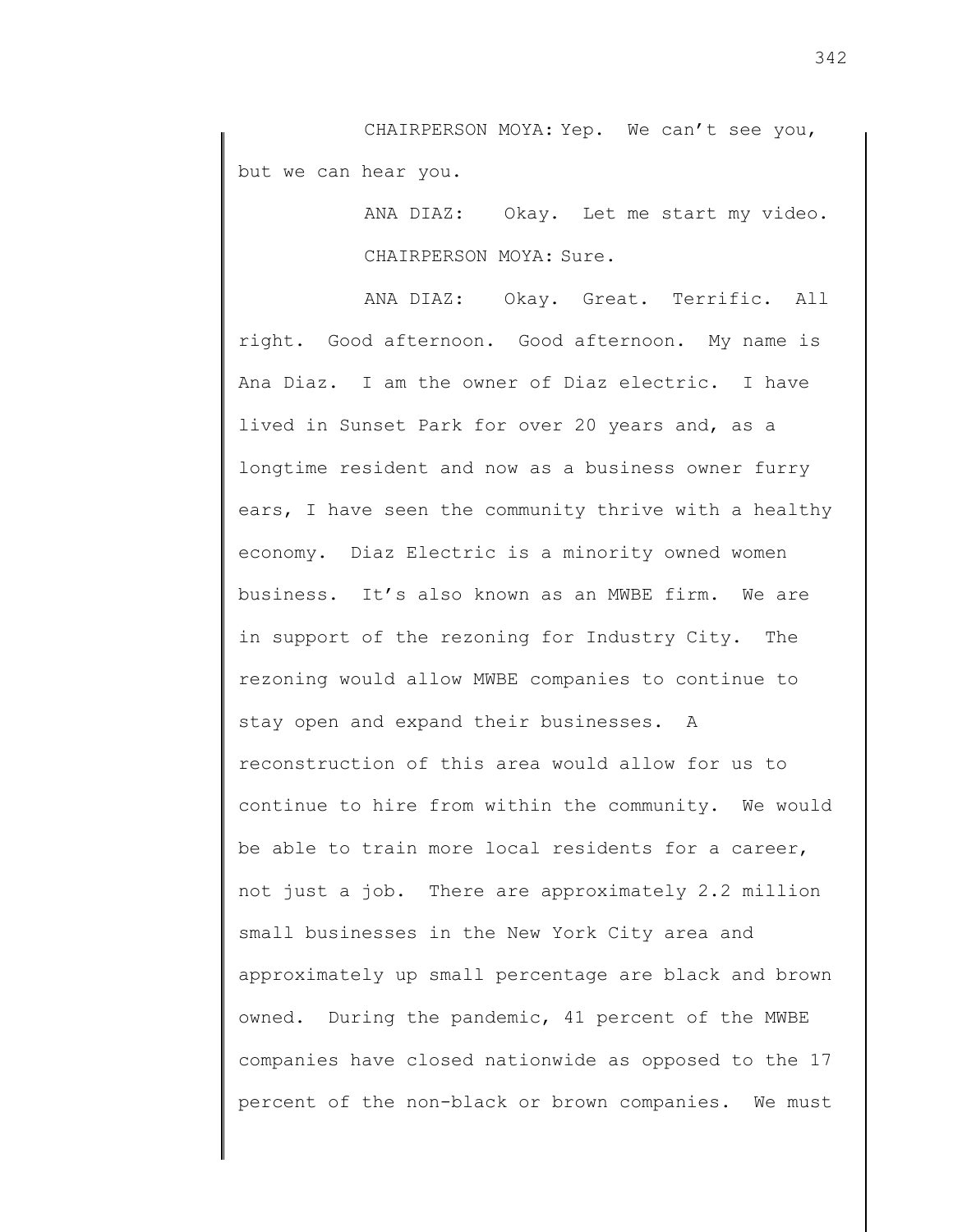keep in mind Industry City has been a presents to the community. They have worked with local MWBE contractors such as Diaz Electric and NW Electric Supply, [inaudible 07:48:49] Construction, and many other companies there which, just to name a few. Industry City has continually demonstrated support to companies from either awarding projects or allowing them to use resources that they needed for administrative business growth. The city comptroller's office, Scott Stringer, has reported that 85 percent of the MWBE firms in New York City will not survive--

SERGEANT-AT-ARMS: Time is expired.

ANA DIAZ: within the next six months. I urge, not out of fear, but out of preplanning, pass the rezoning to the community. Pass the rezoning so the community has worked to look forward to. With work, there is growth. With work, there is hope. With proper planning, there is success. In Industry City has a proven track record.

CHAIRPERSON MOYA: Thank you, Ana. Thank you so much.

ANA DIAZ: Thank you. Also met the rest of it, but thank you very much for hearing me.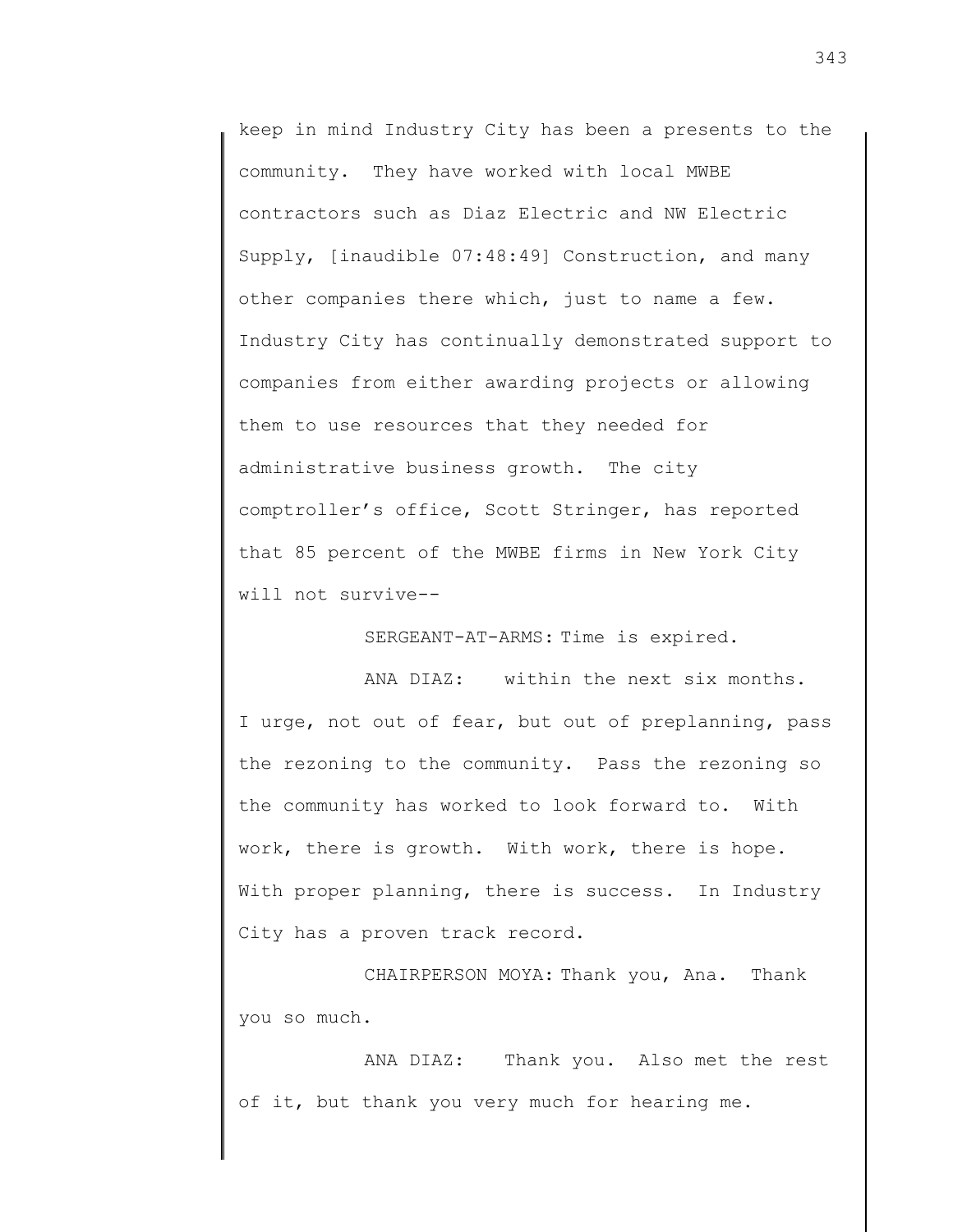CHAIRPERSON MOYA: Thank you. Thank you for your testimony.

COMMITTEE COUNSEL: Chair, the next witness on this panel will be Kenny Guan.

> SERGEANT-AT-ARMS: Time begins. KENNY GUAN: Hi. You hear me? CHAIRPERSON MOYA: We can hear you, Kenny. KENNY GUAN: Hey, how are you to the

Chair? How are you everybody?

CHAIRPERSON MOYA: Good. Thank you. KENNY GUAN: Good afternoon. Good evening. Yeah. My name is Kenny Guan. I support the Industrial City rezoning. And I've been living in Sunset Park for 32 years and I am a small business owner and I am also a member of community Board seven for 12 years. And I raise my two kids in Sunset Park and we love Sunset Park and also Eighth Avenue, Chinatown, Brooklyn are a lot of small businesses. They love this kind of idea and plan for improvement to create jobs. And yeah. Because right now our city, our country, our community, we need job creations. During the COVID-19 pandemic, I damaged a lot of jobs and small business. So, I believe that this will create a lot of jobs and is helping the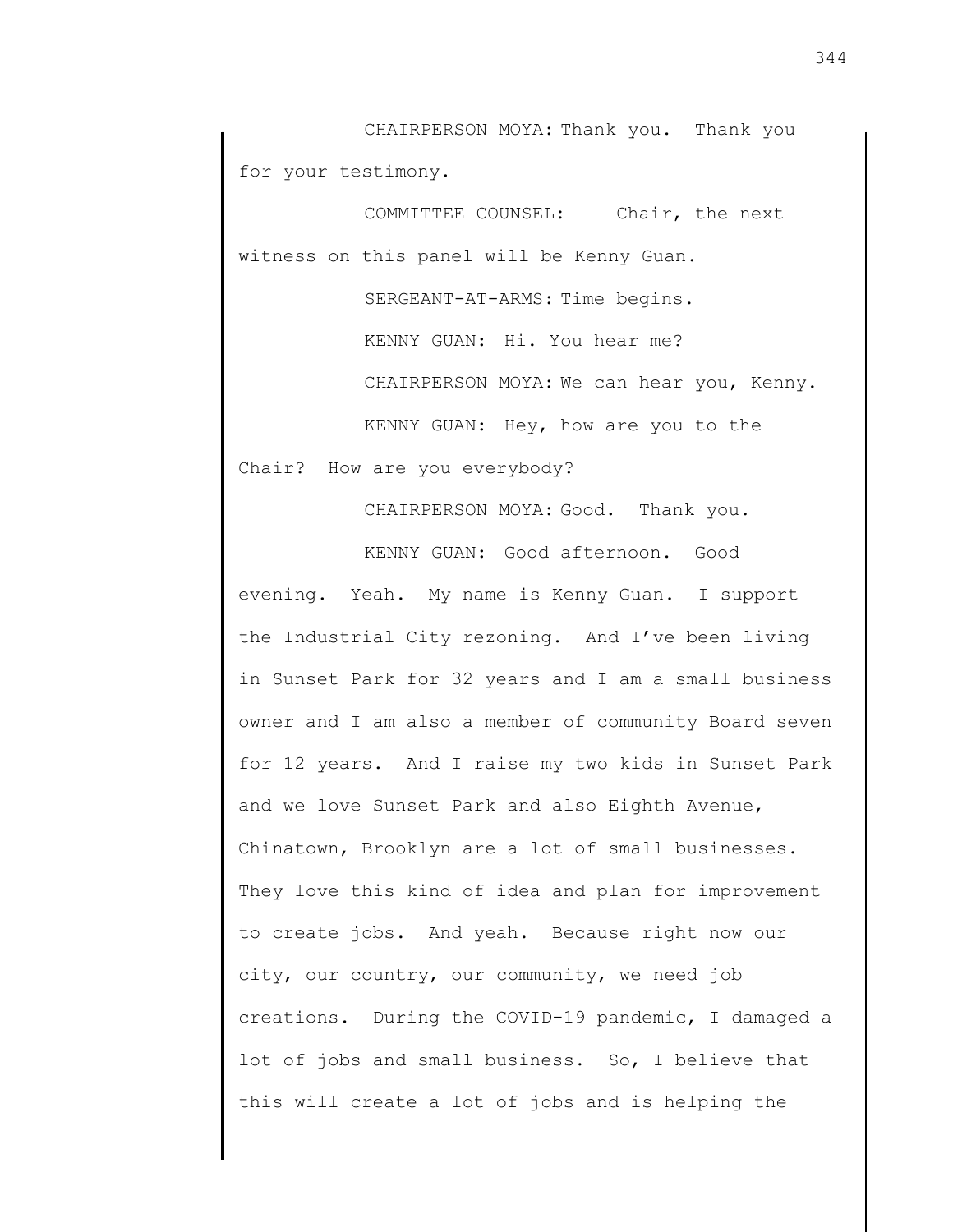communities. And now, during the pandemic and affecting small business owner and also a big company, everybody has been like slowing down all the business, but right now, with this kind of idea to the private owned invest money, to-- like over 400 million, this kind of investment is huge. It's a big deal. So, I believe that this kind of deal, we should not turn it down. We've got to think about how to support this kind of private owned investment. Also, seven years ago when Industrial City, then coming in Sunset Park, this past seven years, they've built a lot of good things in the community and also the buildings, it's all good stuff and we have seen that and--

SERGEANT-AT-ARMS: Time is expired.

KENNY GUAN: Thank you.

CHAIRPERSON MOYA: Thank you, Kenny. Thank you for your testimony.

COMMITTEE COUNSEL: Chair Moya, there are no further witnesses on this panel.

CHAIRPERSON MOYA: Great. Any questions from the Council members?

COMMITTEE COUNSEL: And at this time, I see no questions for the panel.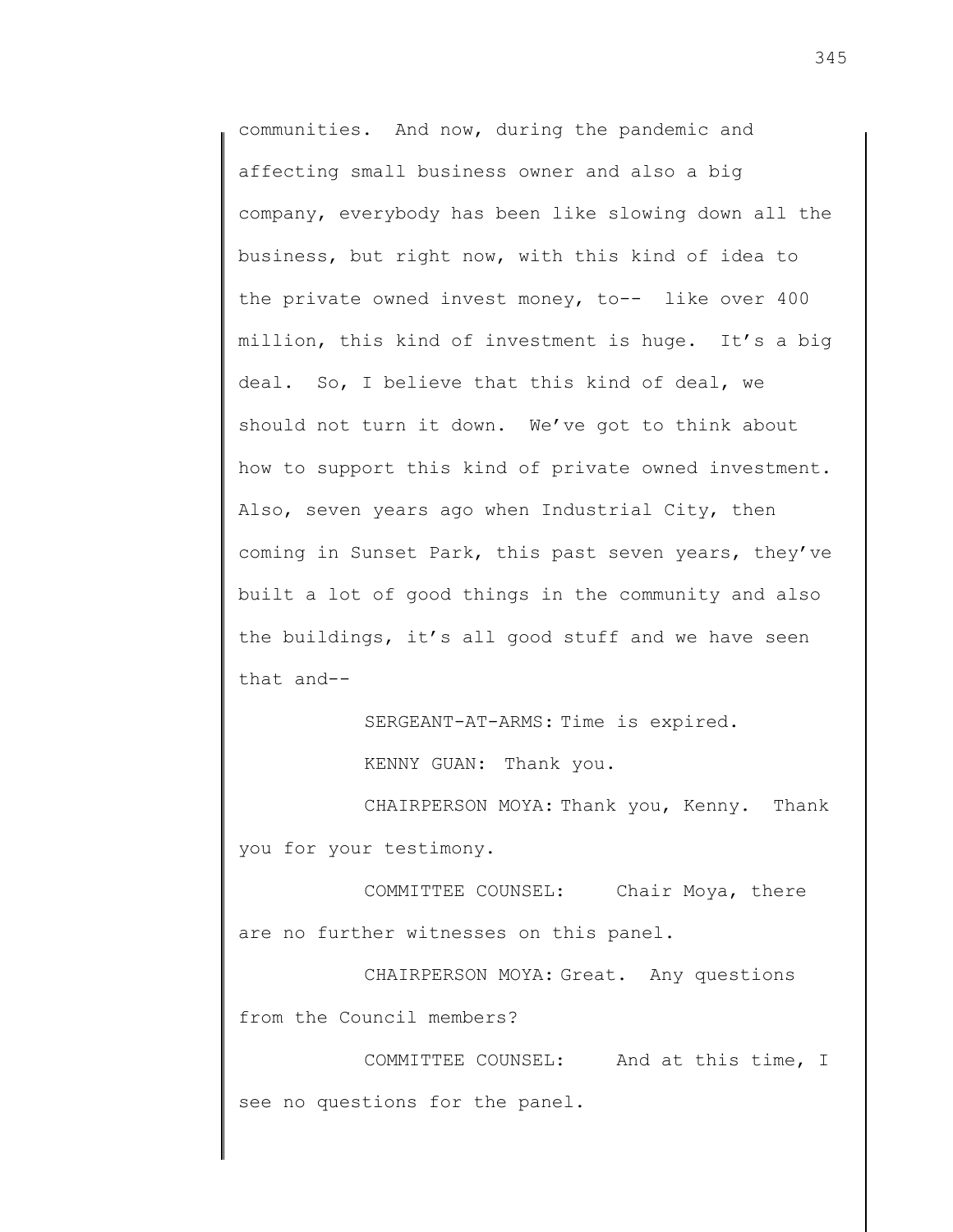CHAIRPERSON MOYA: Okay. I want to thank the panelists for coming on. Thank you again for your patience. We really appreciate it and thank you for joining us today. Counsel, if you can please call the next panel.

COMMITTEE COUNSEL: The next panel will be expected to testify with the assistance of a Spanish interpreter. We do have a Spanish interpreter standing by to assist with the panel. The witnesses will include Willie Baez, Danny Gonzales, Oscar Gomez, Solano Rosado, José Collado, and Pablo Felipe Tapia. Before we go through these witnesses in turn, when the interpreter is available, we would ask the interpreter if you would please make a general announcement for the benefit of all those listening that if anyone else needs the assistance of the Spanish interpreter, please ask them to use the zoom raise hand function and raise the and now. We would like to have our Spanish interpreter-- before we go through the witnesses, we would like to have our Spanish interpreter may, again, general announcement to anyone else who is listening that, if they too need the assistance of a Spanish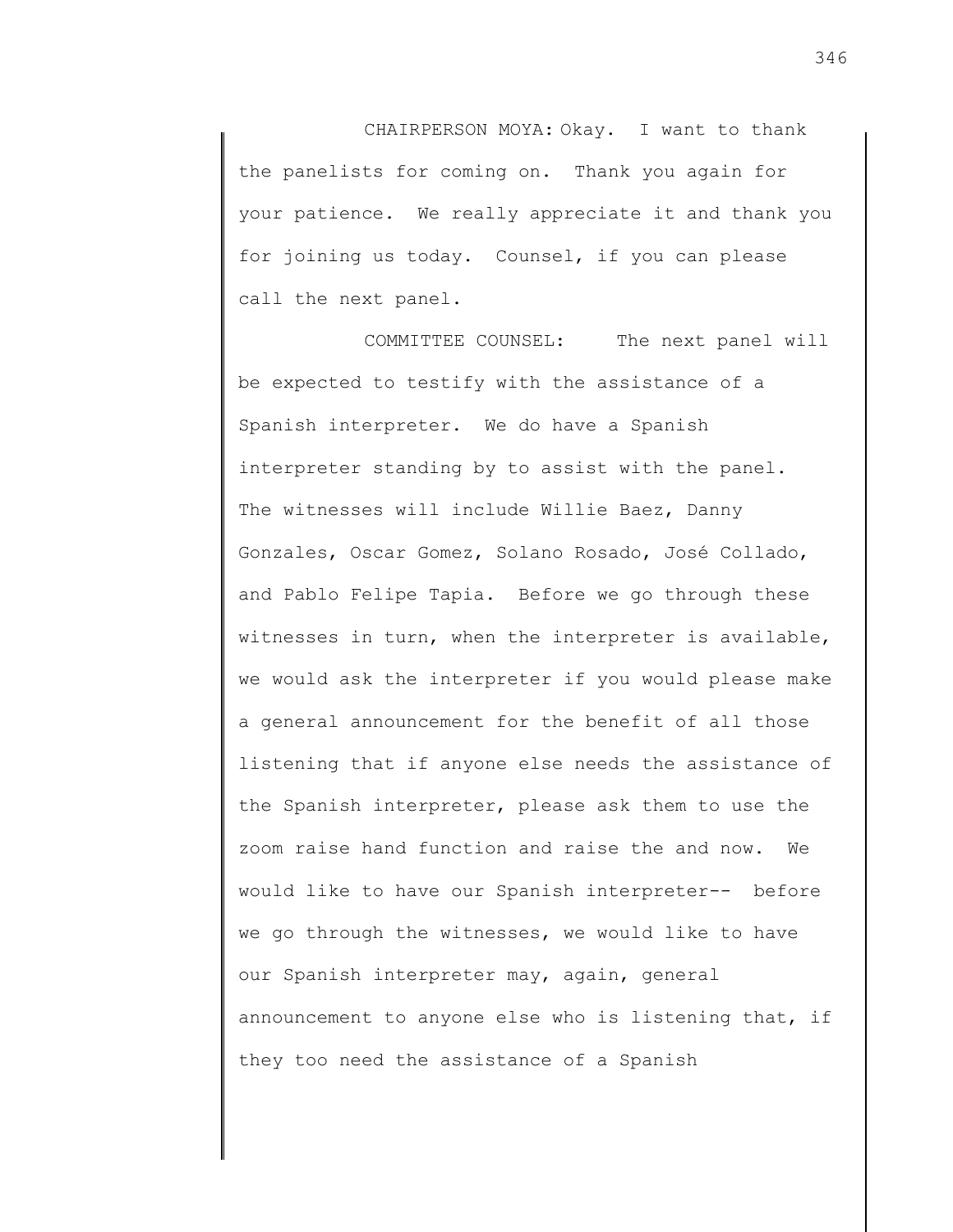interpreter, we ask that they please raise their hand using the zoom function at this time.

INTERPRETER: Do you hear me? I'm interpreter. Yes. But I can't start the video because I need your approval. Yeah.

COMMITTEE COUNSEL: Okay. Yeah. We will have someone handle--

INTERPRETER: Yes. Could you do it again, please? Okay.

COMMITTEE COUNSEL: And now, I would ask you to just make a quick general announcement to anyone listening who needs the assistance of a Spanish interpreter to use the zoom raise hand function now and we will work to include them if there is anyone else, while we have you.

INTERPRETER: [speaking Spanish]

COMMITTEE COUNSEL: Thank you. We will now ask you to make a general announcement to this witness panel that you will be interpreting for them as they go along through their statement and that they will have a total time limit of four minutes and 15 seconds.

INTERPRETER: [speaking Spanish]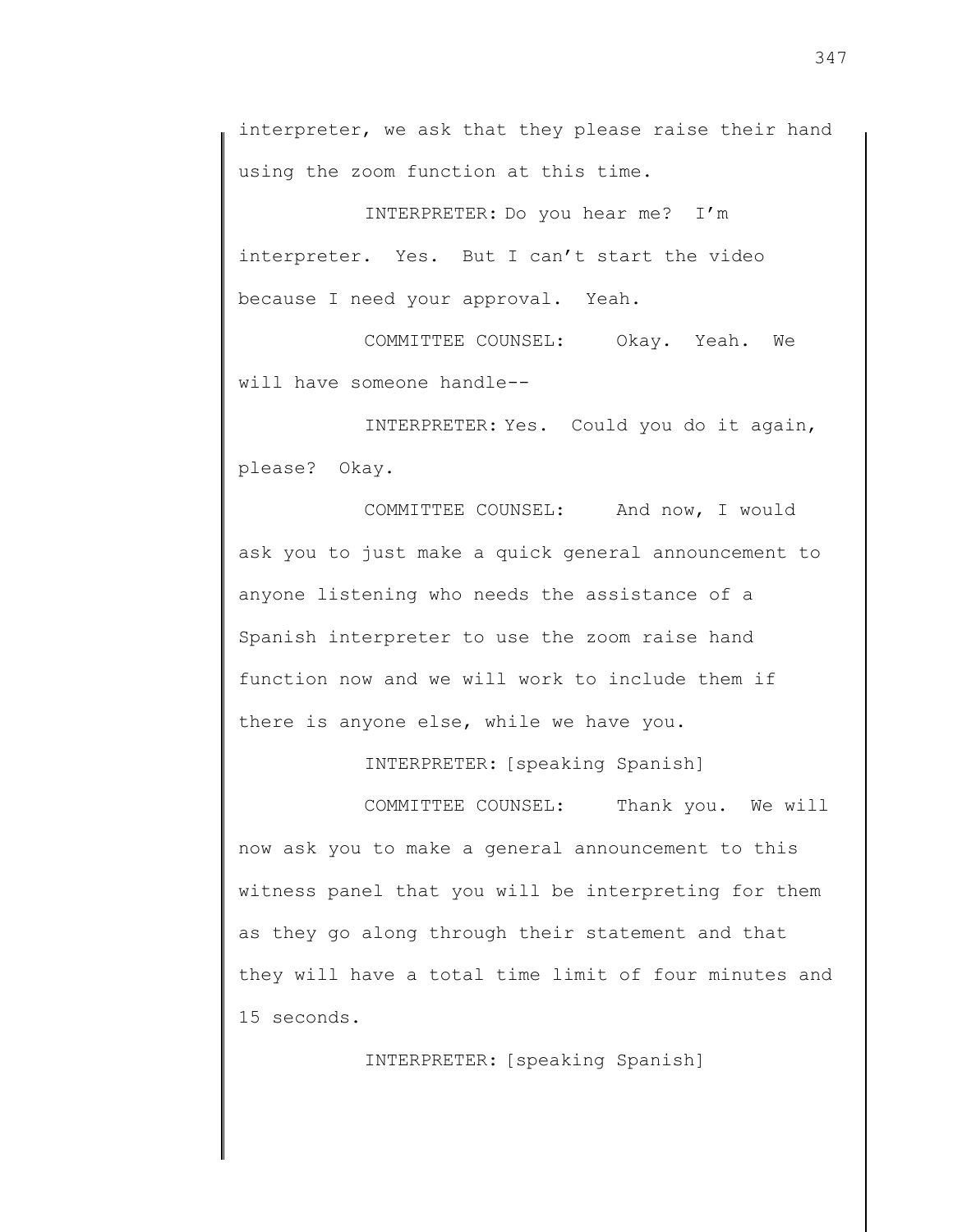COMMITTEE COUNSEL: Thank you. And as before, I will announce the names of each witness and then the Chair will recognize that witness and then we would ask you to communicate to that witness that they may begin. The first speaker is Willie Baez.

CHAIRPERSON MOYA: Willie?

SERGEANT-AT-ARMS: Clock ready.

CHAIRPERSON MOYA: Willie, before anything, you've got to unmute, Willie. Willie? Willie, [speaking Spanish].

> WILLIE BAEZ: [speaking Spanish] INTERPRETER: My name is William Baez

WILLIE BAEZ: [speaking Spanish]

INTERPRETER: My name is William Baez and I

live in the area of Bay Ridge.

WILLIE BAEZ: [speaking Spanish]

INTERPRETER: I was living for 22 years in the area of Sunset Park.

WILLIE BAEZ: [speaking Spanish]

INTERPRETER: I'm a member of the union 32

BJ.

WILLIE BAEZ: [speaking Spanish]

INTERPRETER: Okay. Okay. Okay. Right now, the work conditions at [inaudible 07:58:07]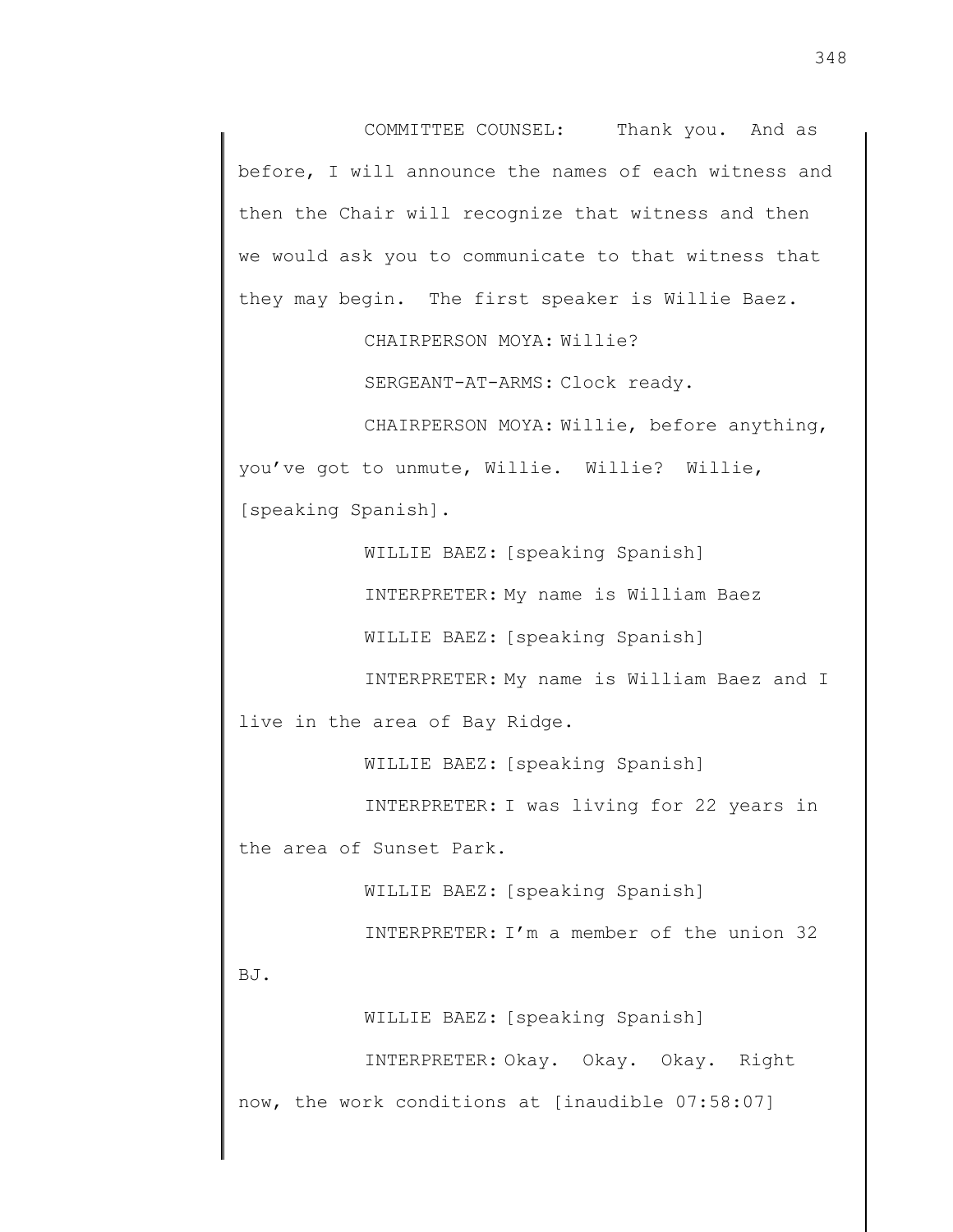where I work, because of the pandemic, we are not very sure--

WILLIE BAEZ: [speaking Spanish]

INTERPRETER: We work in fright elevators.

WILLIE BAEZ: [speaking Spanish]

INTERPRETER: and we run the risk of being infected with the COVID because when people come to make the deliveries, they refused to use a mask.

WILLIE BAEZ: [speaking Spanish]

INTERPRETER: I've been working for 32

years for the [inaudible 07:59:04] company.

WILLIE BAEZ: [speaking Spanish]

INTERPRETER: My salary job is 19.77 per hour.

WILLIE BAEZ: [speaking Spanish]

INTERPRETER: I think what the salary I'm making now is not enough for a living and to sustain my family.

WILLIE BAEZ: [speaking Spanish]

INTERPRETER: We want to fight for a new kind of contract which is a fair contract with more benefits for us.

> WILLIE BAEZ: [speaking Spanish] INTERPRETER: And we want them--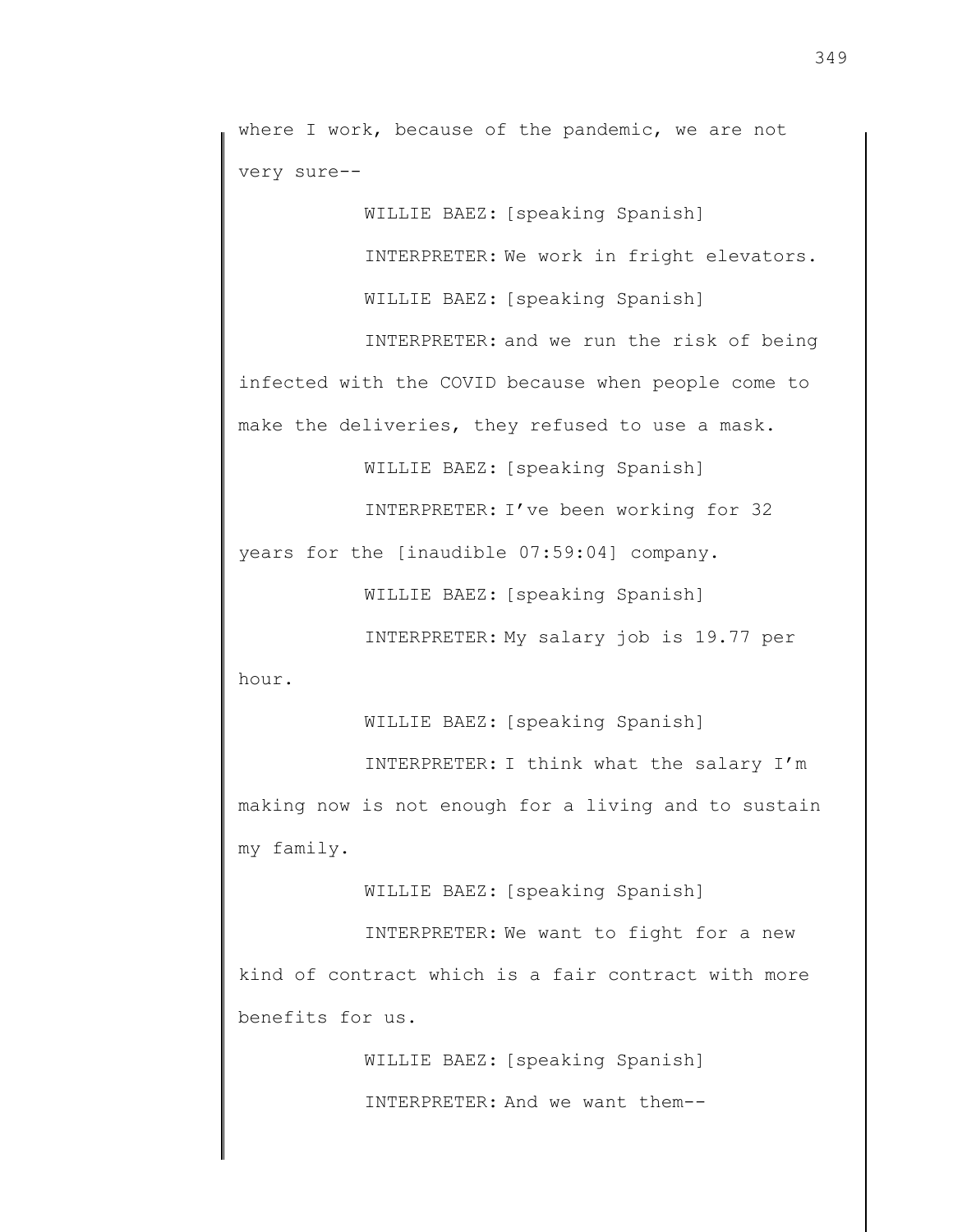WILLIE BAEZ: [speaking Spanish]

INTERPRETER: And we want that union, BJ

32, good contract, better contract, as they promised.

WILLIE BAEZ: [speaking Spanish]

INTERPRETER: They promised us to get a

better contract.

WILLIE BAEZ: [speaking Spanish]

INTERPRETER: And so far, we have not resolved that.

WILLIE BAEZ: [speaking Spanish]

INTERPRETER: And we don't agree with the rezoning because--

WILLIE BAEZ: [speaking Spanish]

INTERPRETER: will, the rezoning will

affect the community in Sunset Park, working and poor people.

WILLIE BAEZ: [speaking Spanish]

INTERPRETER: And on the new employments that they would like to create or that they say they will create will not be favorable for us, Hispanics.

WILLIE BAEZ: [speaking Spanish]

INTERPRETER: And it will be a very bad

impact for the fennec community in Sunset Park.

WILLIE BAEZ: [speaking Spanish]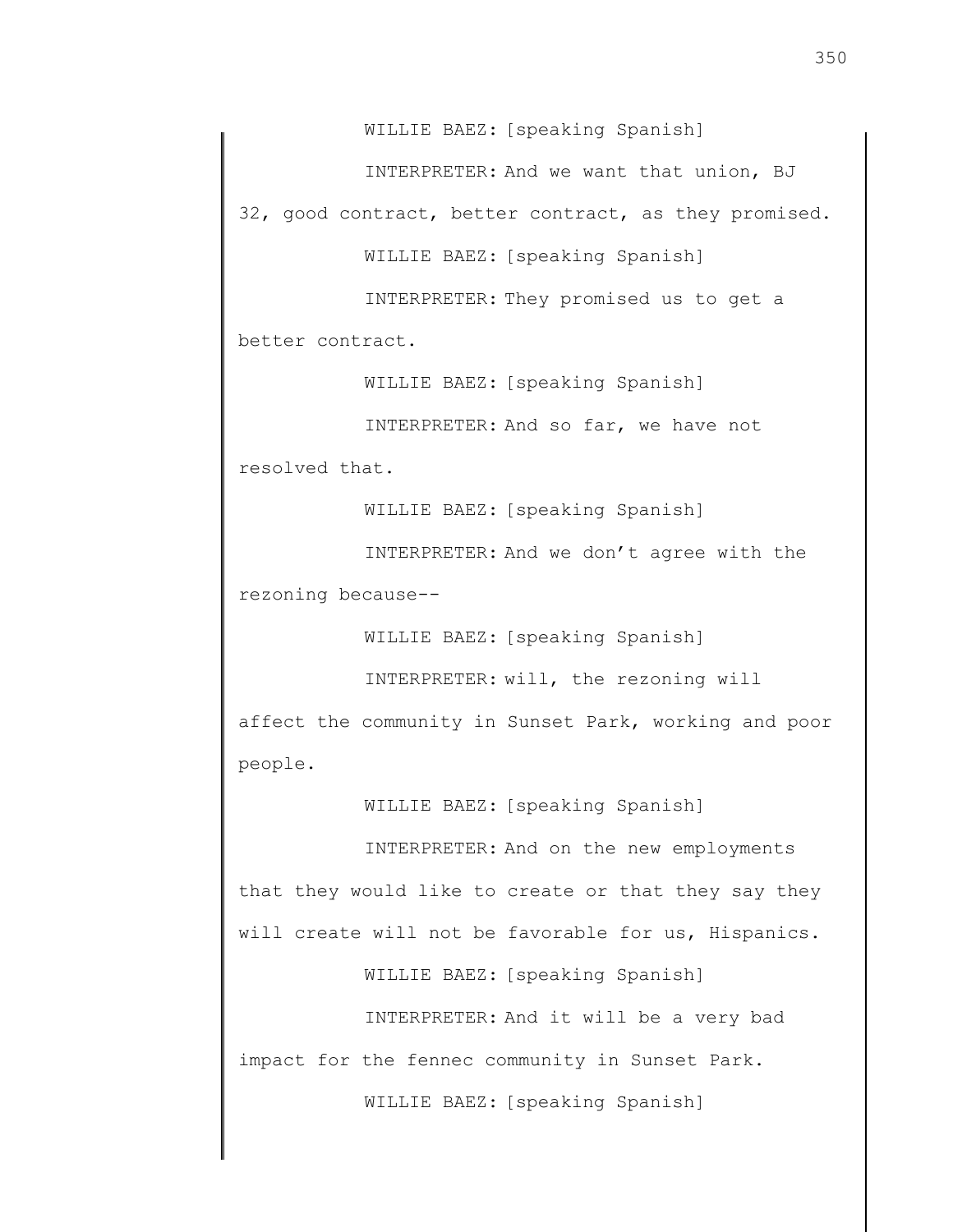INTERPRETER: It will be--

WILLIE BAEZ: [speaking Spanish]

INTERPRETER: There will be owners of

stores that will benefit from this, but--

WILLIE BAEZ: [speaking Spanish]

INTERPRETER: from and then where would be

asked? The Hispanic community?

SERGEANT-AT-ARMS: Time is expired.

CHAIRPERSON MOYA: Gracias, Willie.

COMMITTEE COUNSEL: The next speaker

will be Danny Gonzalez. Danny Gonzalez.

CHAIRPERSON MOYA: Danny?

SERGEANT-AT-ARMS: Clock is ready.

CHAIRPERSON MOYA: Danny, are you ready?

DANNY GONZALEZ: Ready.

CHAIRPERSON MOYA: Go ahead, Danny.

DANNY GONZALEZ: Okay.

CHAIRPERSON MOYA: [speaking Spanish]

DANNY GONZALEZ: [speaking Spanish]

CHAIRPERSON MOYA: [speaking Spanish] Hold on, Danny. Sergeant, can we just set the clock back?

Yep. Thank you so much. [speaking Spanish]

DANNY GONZALEZ: [speaking Spanish] CHAIRPERSON MOYA: [speaking Spanish]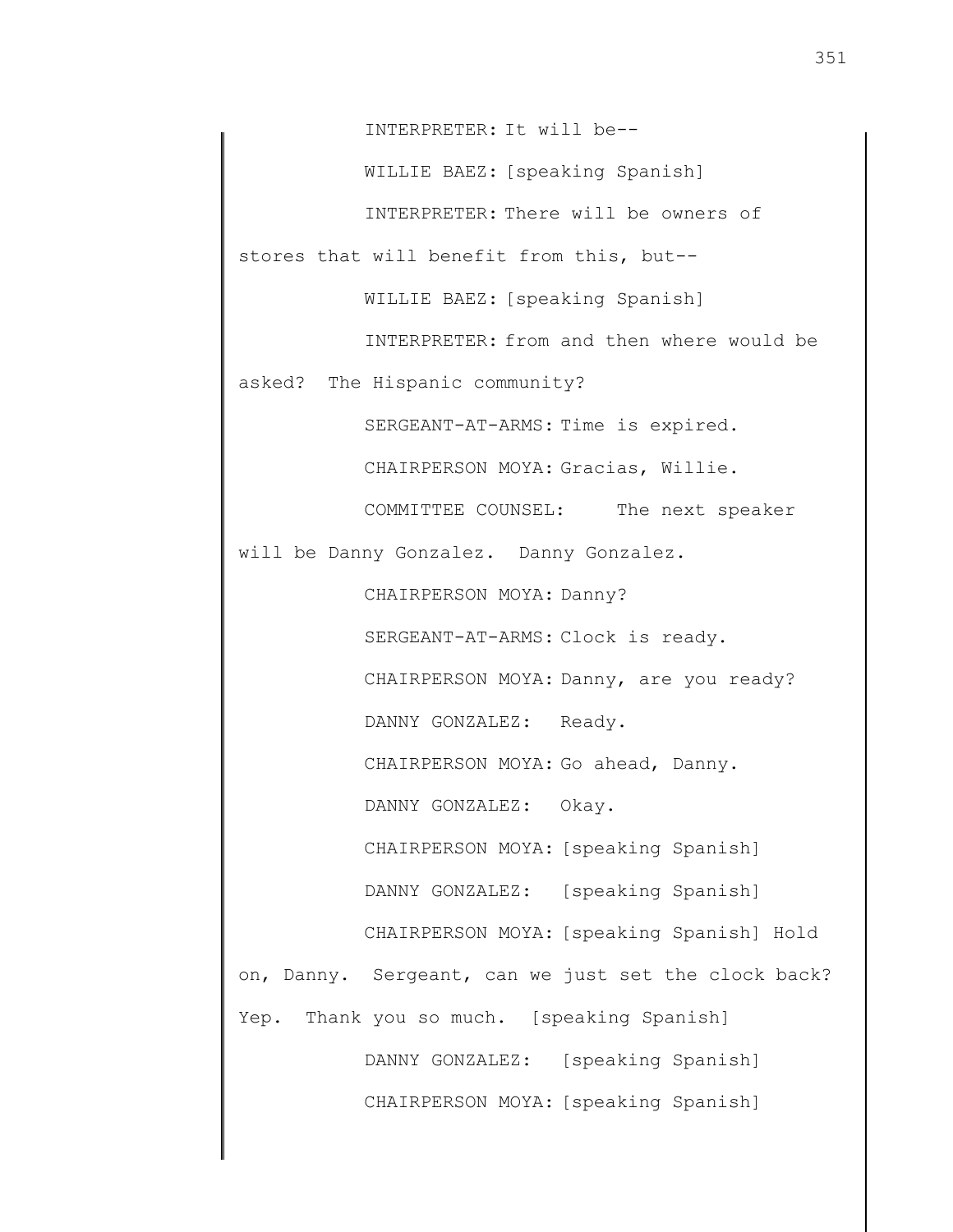DANNY GONZALEZ: [speaking Spanish] INTERPRETER: My name is Danny Gonzalez. I live in the area of Sunset Park for about 11 years. DANNY GONZALEZ: [speaking Spanish]

INTERPRETER: I work in an employee of Industry City.

> DANNY GONZALEZ: [speaking Spanish] INTERPRETER: For about nine years. DANNY GONZALEZ: [speaking Spanish] INTERPRETER: March 16th, 2020. DANNY GONZALEZ: [speaking Spanish] INTERPRETER: At that date, Industry City

informed us in a meeting that we would be out of work until June.

DANNY GONZALEZ: [speaking Spanish] INTERPRETER: And they sent us a letter explaining that.

DANNY GONZALEZ: [speaking Spanish]

INTERPRETER: In the nine years I work for them, I was never absent. I was meeting every time, every minute in the company.

> DANNY GONZALEZ: [speaking Spanish] INTERPRETER: And this is--

> DANNY GONZALEZ: [speaking Spanish]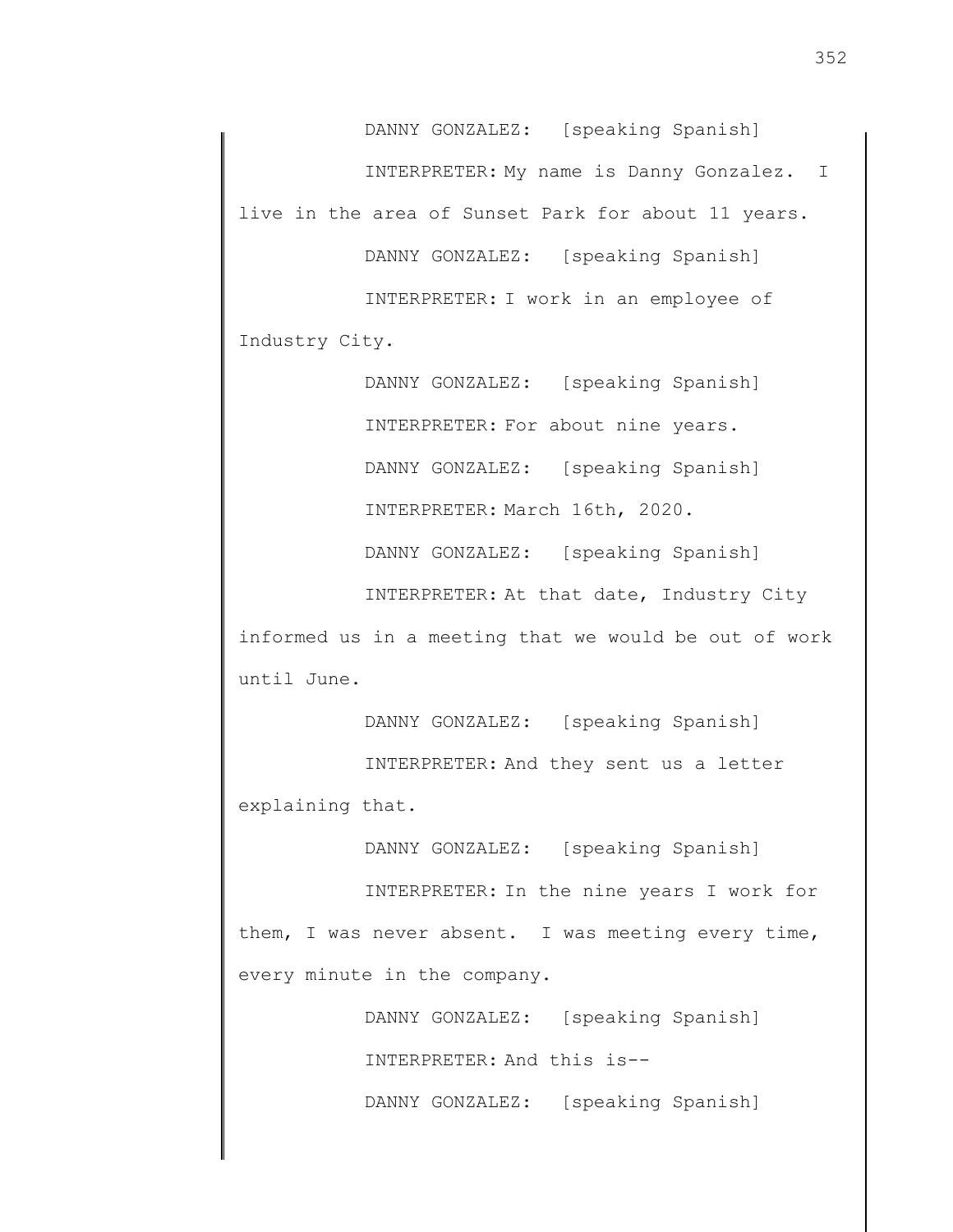INTERPRETER: And this is a company that says that will bring good jobs for the community in Sunset Park.

DANNY GONZALEZ: [speaking Spanish]

INTERPRETER: And because-- And me, work for nine years law related to the company, I was laid out March 16th because of the pandemic.

DANNY GONZALEZ: [speaking Spanish]

INTERPRETER: And how me, who works loyally for the company for nine years, I'm going to believe what they say now? I was laid off.

DANNY GONZALEZ: [speaking Spanish]

INTERPRETER: And in their website, they have a page or they're asking for people to work for them and me and another 10 set of workers--

DANNY GONZALEZ: [speaking Spanish]

INTERPRETER: And me and the other 10

workers, we belong to the BJ 32.

DANNY GONZALEZ: [speaking Spanish] INTERPRETER: And we work--

INTERPRETER: And we were fired by the

DANNY GONZALEZ: [speaking Spanish]

company.

DANNY GONZALEZ: [speaking Spanish]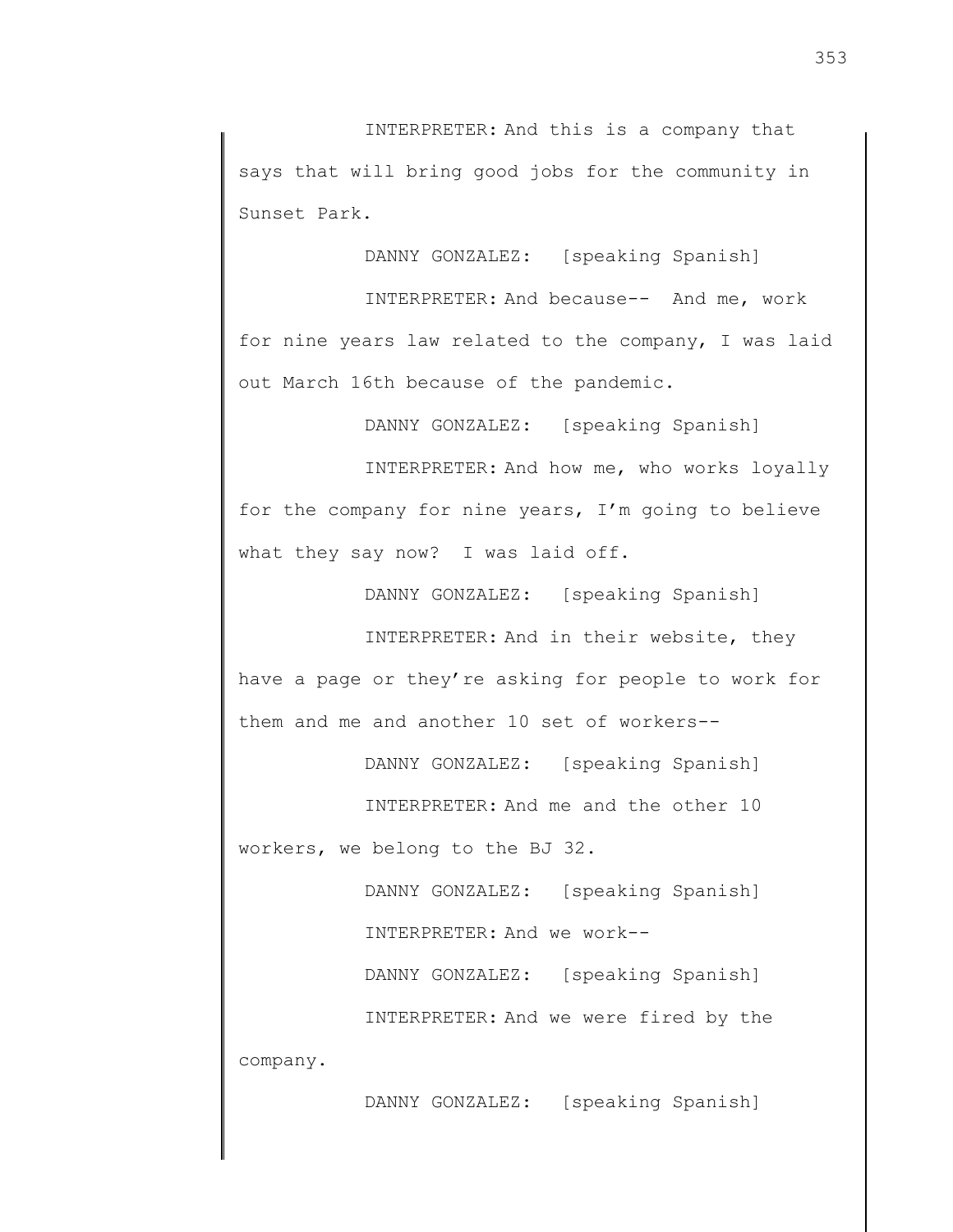INTERPRETER: How the community in Sunset Park would believe Industry City, if they lie to us? Me and my 10 fellow workers?

DANNY GONZALEZ: [speaking Spanish]

INTERPRETER: And in these nine years, is making 15 dollars an hour.

DANNY GONZALEZ: [speaking Spanish]

INTERPRETER: we, the people of Sunset Park, we expect, we hope that Industry City will take us back.

SERGEANT-AT-ARMS: Time is expired.

CHAIRPERSON MOYA: Gracias, Danny.

COMMITTEE COUNSEL: Chair, the next speaker is Oscar Gomez. Oscar Gomez.

CHAIRPERSON MOYA: [speaking Spanish] Oscar?

OSCAR GOMEZ: Okay. My name is Oscar Gomez and I'm only getting paid 15 dollars an hour and I need to know why because I know people that work last time then me and they make more money than me. And I'm going almost-- you could say 20 years. And I don't think that's right. And the pay that they promised us, they said, but they didn't do anything.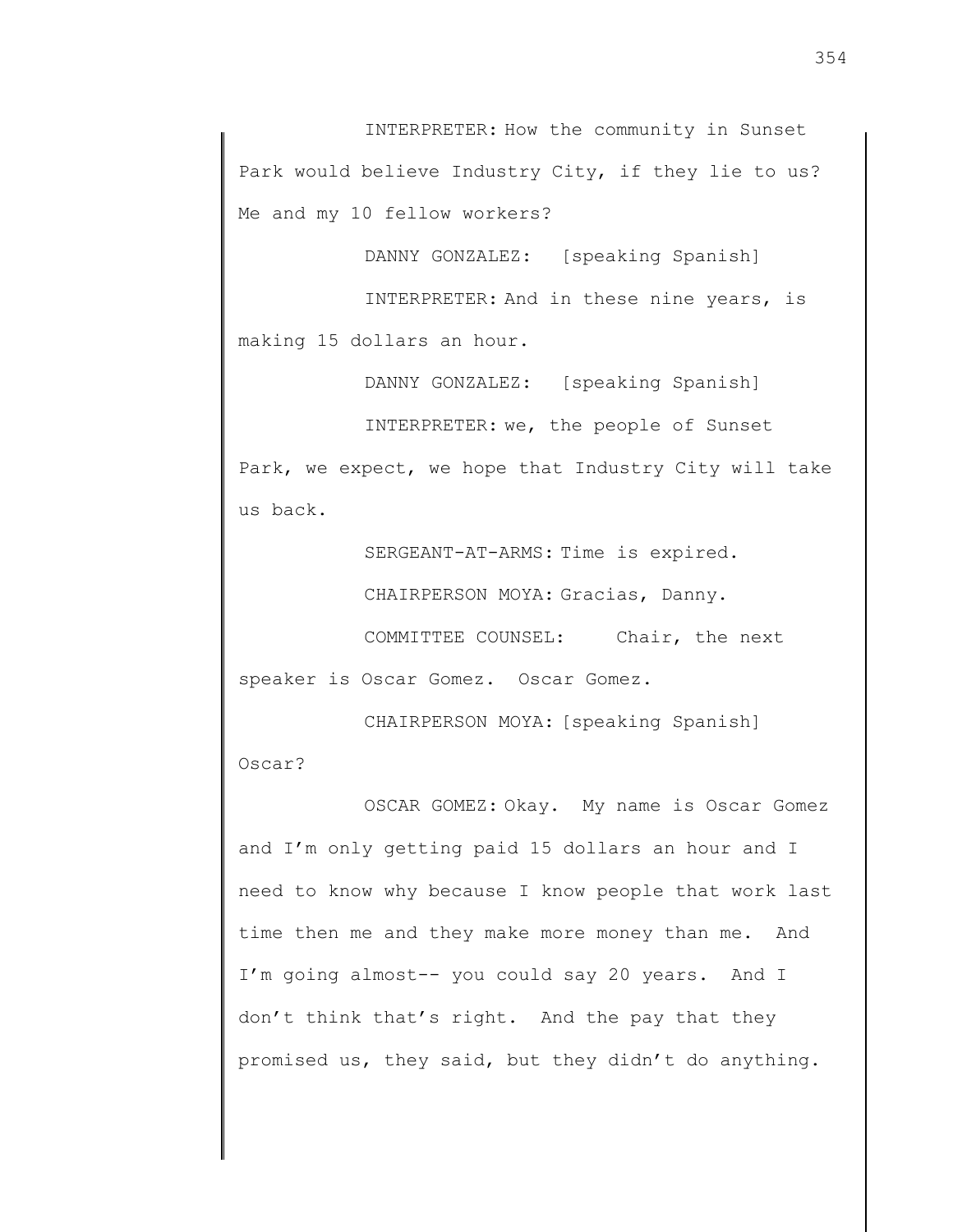So, that's my condition. I would like to know why and what can be done. That's what I think.

CHAIRPERSON MOYA: Thank you, Oscar. Thank you for your testimony.

OSCAR GOMEZ: You're welcome.

COMMITTEE COUNSEL: The next speaker for this panel will be José Collado. Jose Collado.

CHAIRPERSON MOYA: Jose? Whenever you're ready, José.

> SERGEANT-AT-ARMS: Go ahead. CHAIRPERSON MOYA: You can start, José. JOSÉ COLLADO: [speaking Spanish] INTERPRETER: My name is Jose Collado. JOSÉ COLLADO: [speaking Spanish] INTERPRETER: I live in Sunset Park,

Brooklyn.

JOSÉ COLLADO: [speaking Spanish] INTERPRETER: For 17 years now. JOSÉ COLLADO: [speaking Spanish] INTERPRETER: I work for Cirrus industries. JOSÉ COLLADO: [speaking Spanish] INTERPRETER: I've been working in the company for 15 years now.

JOSÉ COLLADO: [speaking Spanish]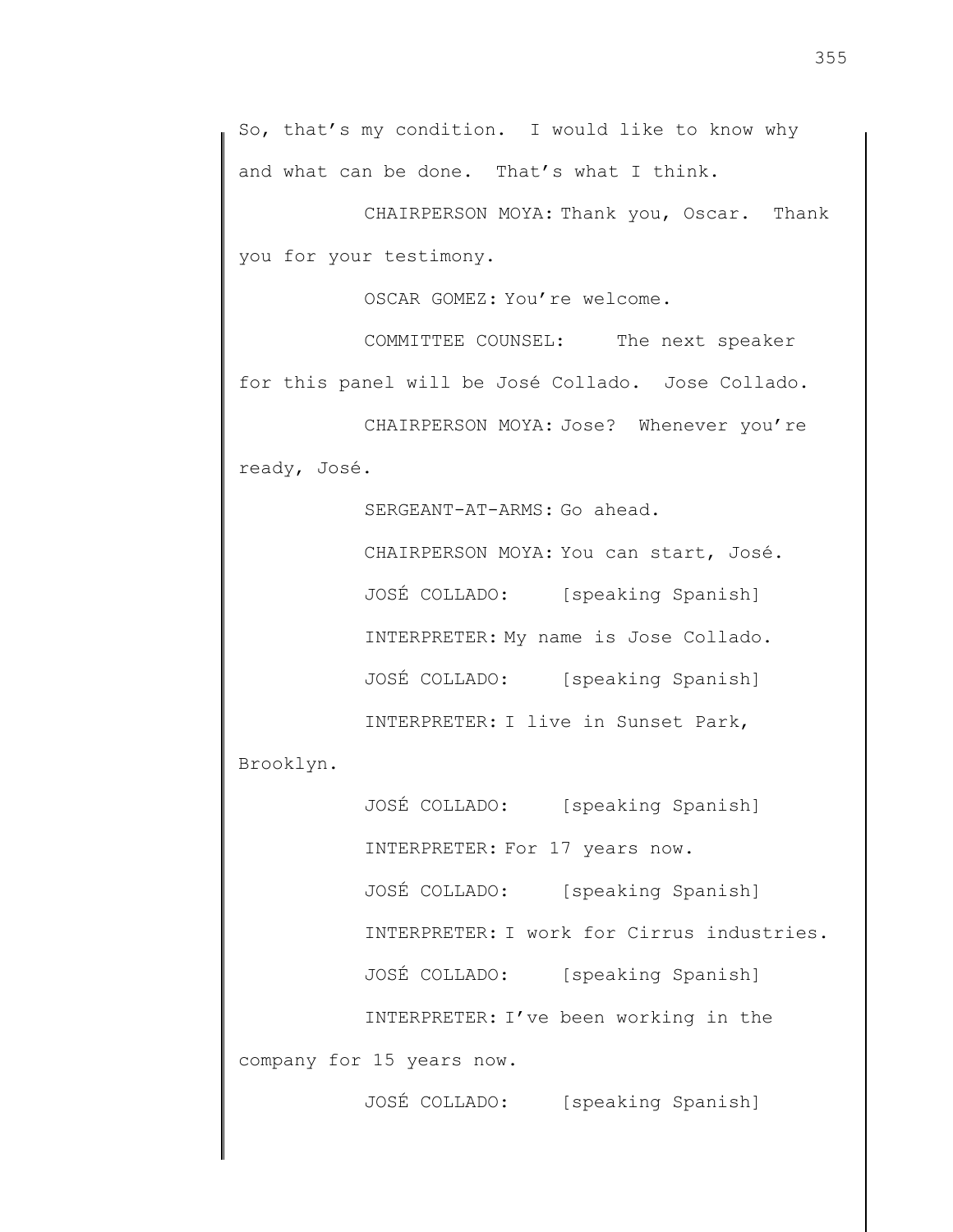INTERPRETER: and now I am making 15 dollars they hour because the government says that we should be paid 15 dollars an hour.

JOSÉ COLLADO: [speaking Spanish]

INTERPRETER: For fighting to see if we can get a better contract--

JOSÉ COLLADO: [speaking Spanish] INTERPRETER: because here in Sunset Park, the cost of life is high.

JOSÉ COLLADO: [speaking Spanish] INTERPRETER: Then it is man a year now that the union has been offered a contract, but it still doesn't have a contract.

> JOSÉ COLLADO: [speaking Spanish] INTERPRETER: That's all what I have to

say.

CHAIRPERSON MOYA: [speaking Spanish] COMMITTEE COUNSEL: The next speaker will be Rodrigo Camarena. Rodrigo Camarena.

> CHAIRPERSON MOYA: Rodrigo? RODRIGO CAMARENA: [speaking Spanish] INTERPRETER: [speaking Spanish] CHAIRPERSON MOYA: [speaking Spanish] RODRIGO CAMARENA: [speaking Spanish]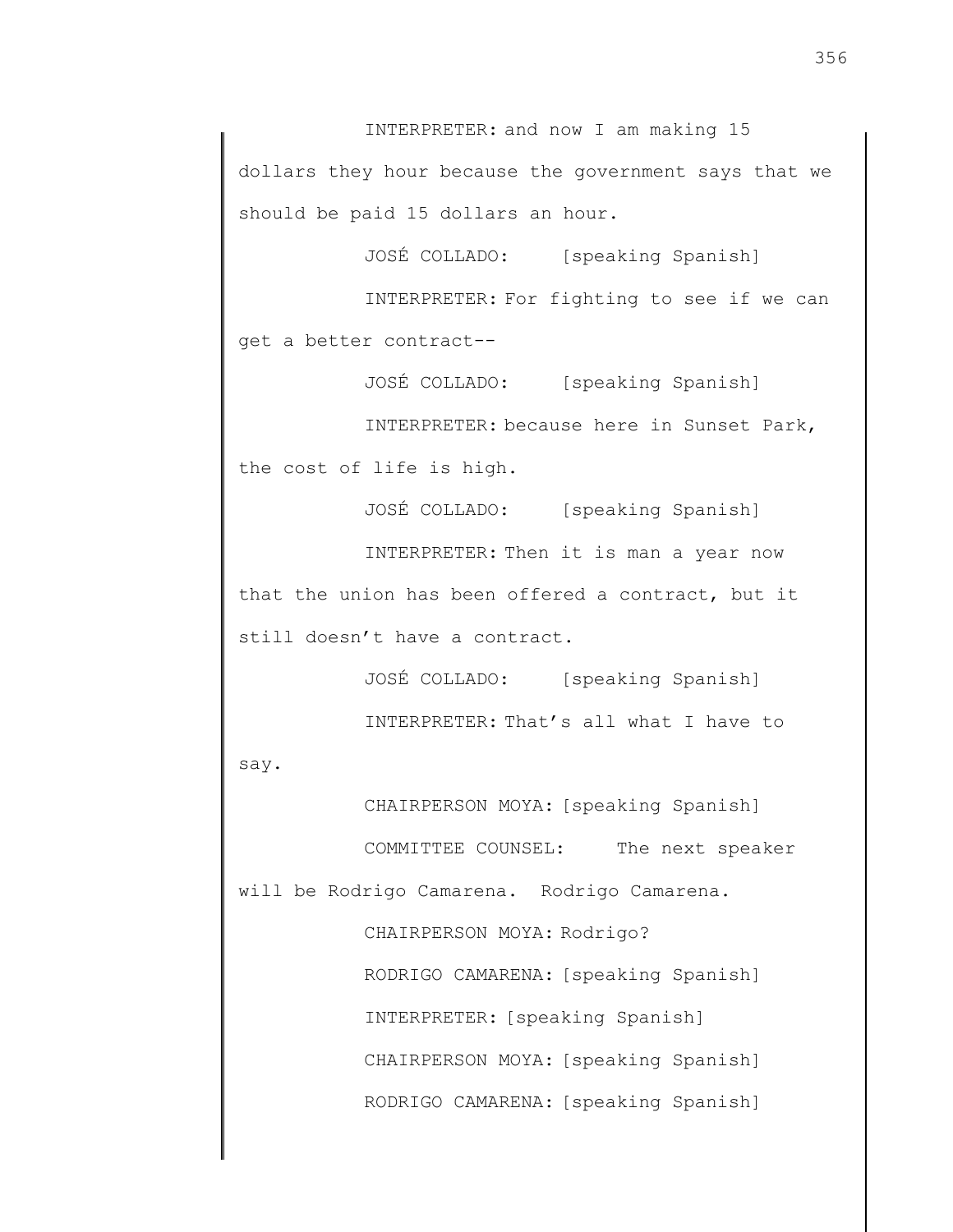CHAIRPERSON MOYA: [speaking Spanish]

RODRIGO CAMARENA: [speaking Spanish]

INTERPRETER: [speaking Spanish] My name is Rodrigo Camarena. I live in Sunset Park. I am here to oppose the rezoning.

RODRIGO CAMARENA: [speaking Spanish]

INTERPRETER: This neighborhood is a working class neighborhood.

RODRIGO CAMARENA: [speaking Spanish]

INTERPRETER: Immigrants.

RODRIGO CAMARENA: [speaking Spanish]

INTERPRETER: And families that have been

displaced by the city and by the pandemic.

RODRIGO CAMARENA: [speaking Spanish]

INTERPRETER: The proposal of service industry will displays the families that are here and suffering because of the pandemic.

RODRIGO CAMARENA: [speaking Spanish]

INTERPRETER: It's unfair that, in this moment, when the community is suffering so much, they tried to accelerate this process of rezoning.

RODRIGO CAMARENA: [speaking Spanish]

INTERPRETER: And it's unfair that Council members that don't live in Sunset Park that they know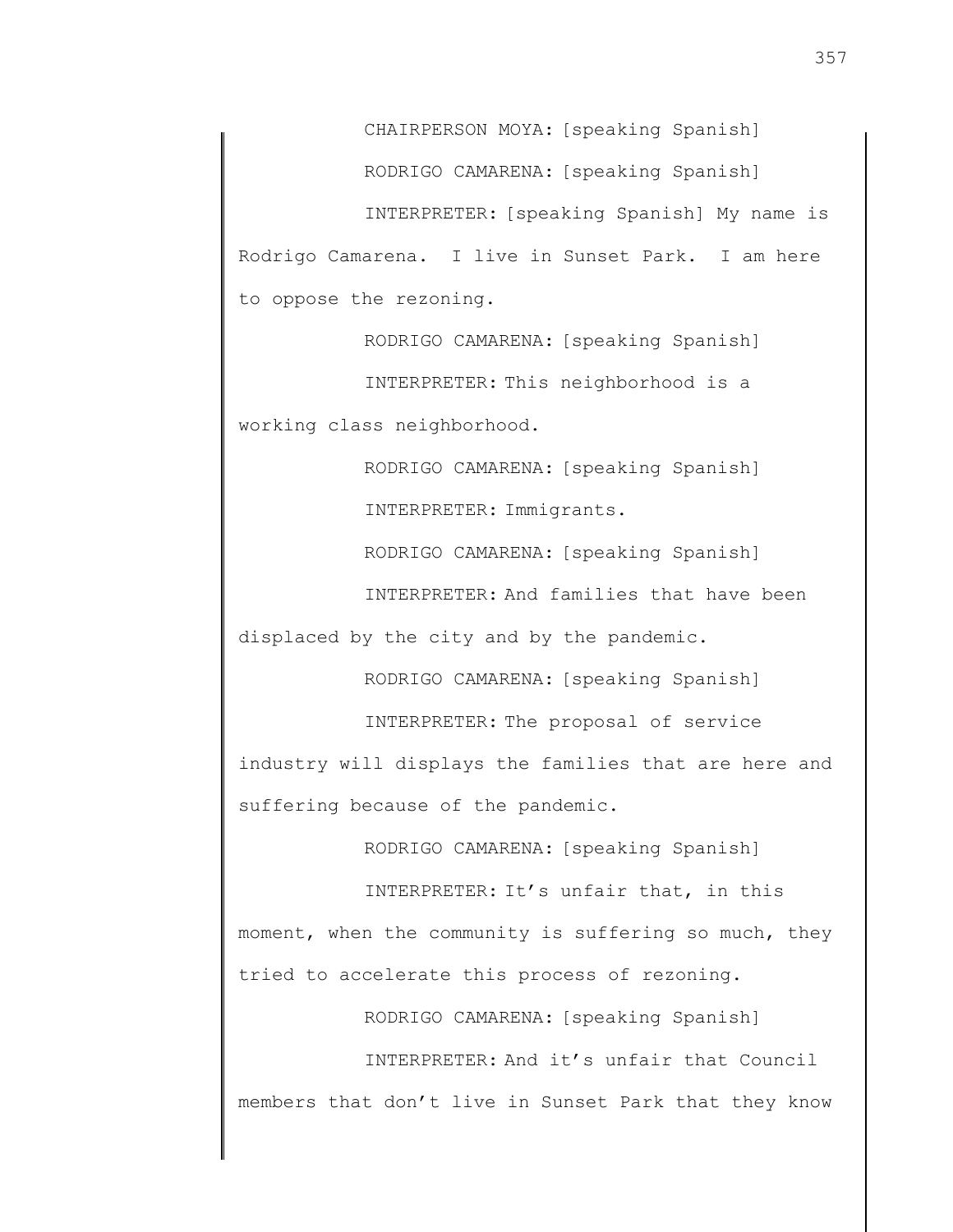nothing about what is going on in the area make proposals.

RODRIGO CAMARENA: [speaking Spanish] INTERPRETER: I joined my neighbors and on the community and propose a in the rezoning because this rezoning is recessed in income is against the

grain of everything.

RODRIGO CAMARENA: [speaking Spanish] Stop Industry City, stop Sunset Park, stop racist rezonings. [speaking Spanish]

COMMITTEE COUNSEL: Chair, the next speaker will be Solano Rosado.

CHAIRPERSON MOYA: Thank you.

SERGEANT-AT-ARMS: [speaking Spanish]

SOLANO ROSADO: [speaking Spanish]

INTERPRETER: Good afternoon.

SOLANO ROSADO: [speaking Spanish] INTERPRETER: I represent my friend,

Solano. My name is Julio Vallalares [sp?].

SOLANO ROSADO: [speaking Spanish]

INTERPRETER: In my case, I represent

people been working for Industrial City for 15 and 16 years.

SOLANO ROSADO: [speaking Spanish]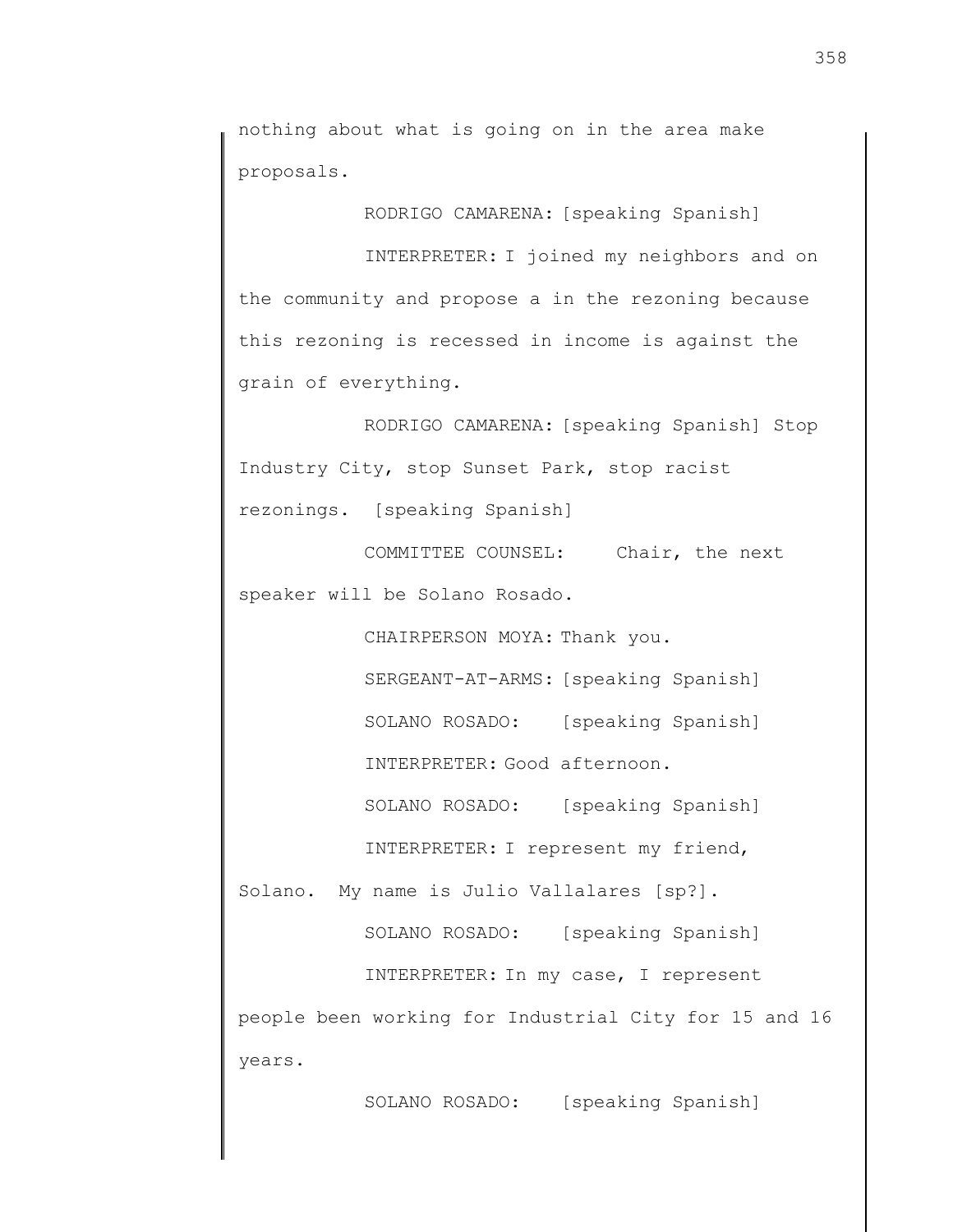INTERPRETER: I never, in all the time I've working for them, at Industrial City was able to give us their conditions to work.

SOLANO ROSADO: [speaking Spanish]

INTERPRETER: And we think that we deserve a better salary.

> SOLANO ROSADO: [speaking Spanish] INTERPRETER: We never had it.

SOLANO ROSADO: [speaking Spanish]

INTERPRETER: If the city has not obtained the basis for 15-- the minimum for 15 dollars an hour, me and my workers would just be making 12 dollars the hour.

SOLANO ROSADO: [speaking Spanish] INTERPRETER: This has motivated us and was a big incentive to belong to the union BJ 32.

SOLANO ROSADO: [speaking Spanish] INTERPRETER: Because we wanted them to

help us to get, not only a better salary, but also better conditions of working. A good health plan.

SOLANO ROSADO: [speaking Spanish]

INTERPRETER: What is strange is that they are being cheating us.

SOLANO ROSADO: [speaking Spanish]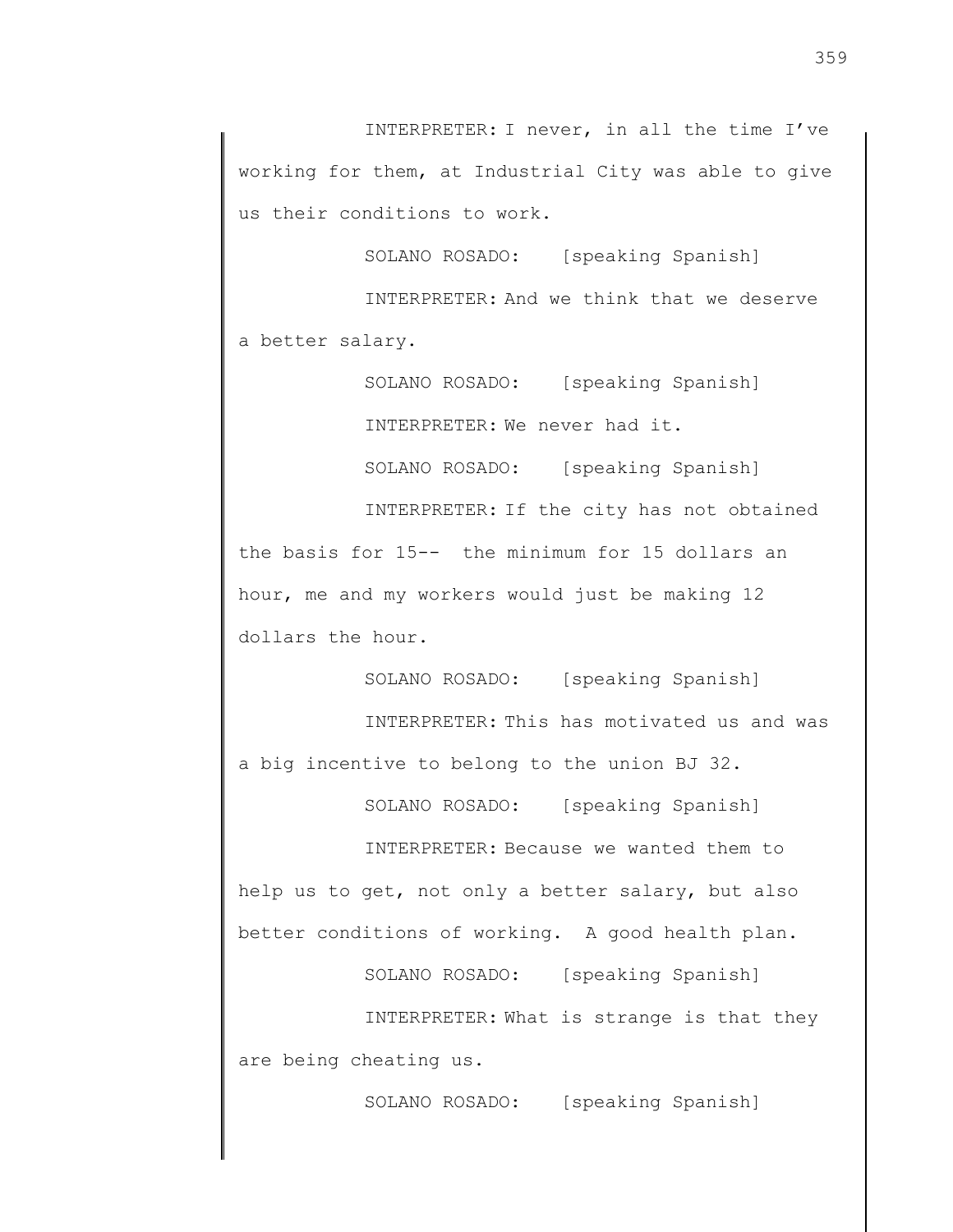INTERPRETER: Because both--

SOLANO ROSADO: [speaking Spanish] INTERPRETER: Because both parties, Cirrus companies and the union, BJ 32, has been [inaudible - 8:18:22] the contract.

SOLANO ROSADO: [speaking Spanish] INTERPRETER: And then we were told that they don't have the economic conditions to provide that--

SERGEANT-AT-ARMS: Time is expired.

SOLANO ROSADO: [speaking Spanish]

INTERPRETER: Because for that reason, I think the rezoning is not such a big thing. It's only [inaudible 08:19:09]

CHAIRPERSON MOYA: [speaking Spanish]

COMMITTEE COUNSEL: The next speaker on

this panel, Chair Moya, is Pablo Felipe Tapia.

CHAIRPERSON MOYA: Pablo?

SERGEANT-AT-ARMS: [speaking Spanish] CHAIRPERSON MOYA: [speaking Spanish] PABLO FELIPE TAPIA: [speaking Spanish] CHAIRPERSON MOYA: [speaking Spanish] PABLO FELIPE TAPIA: [speaking Spanish]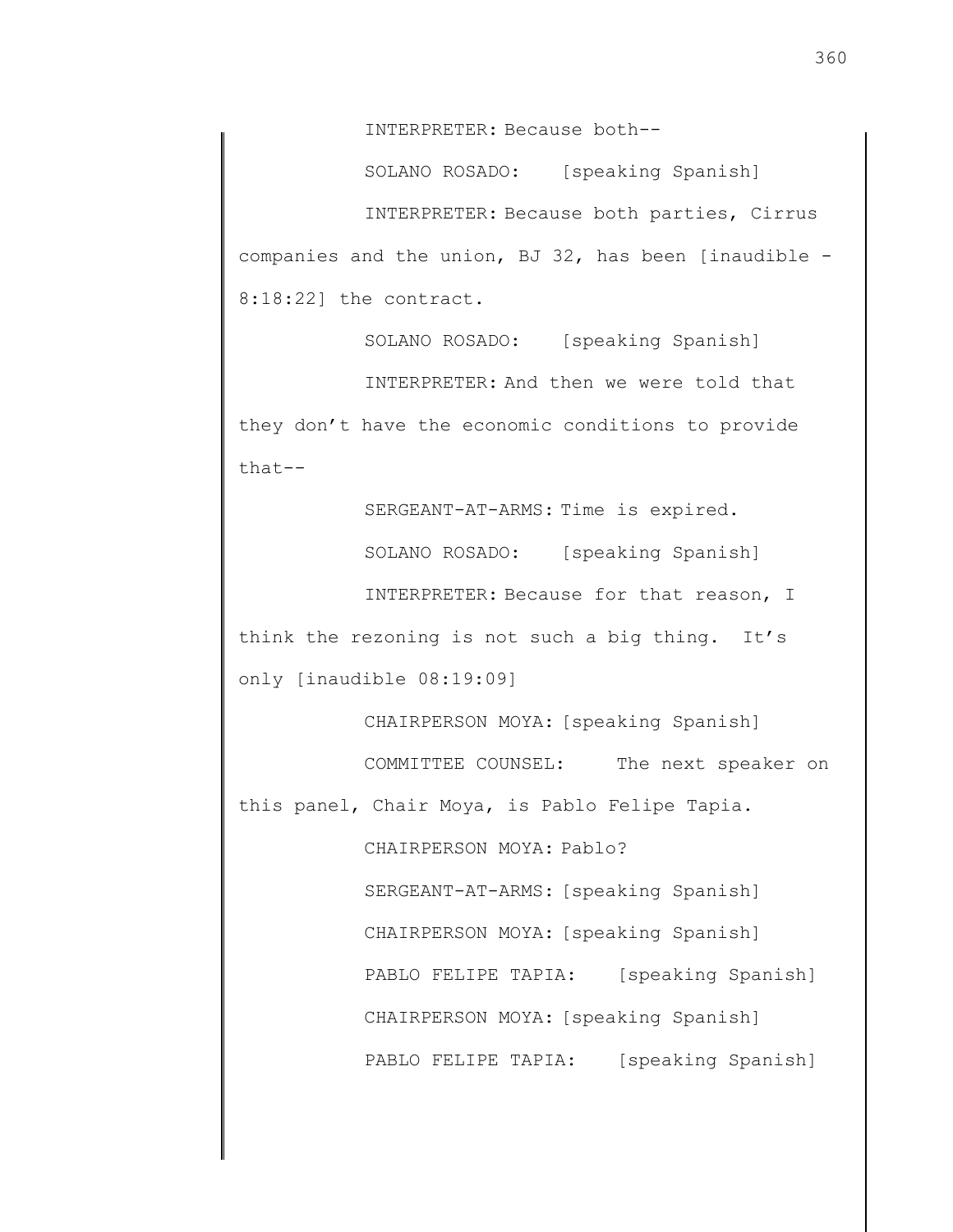INTERPRETER: My name is Pablo Fel--

PABLO FELIPE TAPIA: [speaking Spanish]

INTERPRETER: My name is Pablo Felipe Tapia. I live in Sunset Park and I've been working for Industry City for 19 years.

PABLO FELIPE TAPIA: [speaking Spanish]

INTERPRETER: Okay. Okay. Whoa. What we earn is ridiculous. I cannot make ends and I have to work extra hours and work a lot to be able to go with my family on weekends.

> PABLO FELIPE TAPIA: [speaking Spanish] INTERPRETER: We want to have a better

salary.

PABLO FELIPE TAPIA: [speaking Spanish]

INTERPRETER: Okay. Okay. Okay. We made the mistake of change unions. We left a good union and we went to union BJ 32 and we don't see anything from them.

PABLO FELIPE TAPIA: [speaking Spanish] INTERPRETER: For us-- PABLO FELIPE TAPIA: [speaking Spanish] INTERPRETER: For us, the new situation of

the rezoning is not acceptable because of all the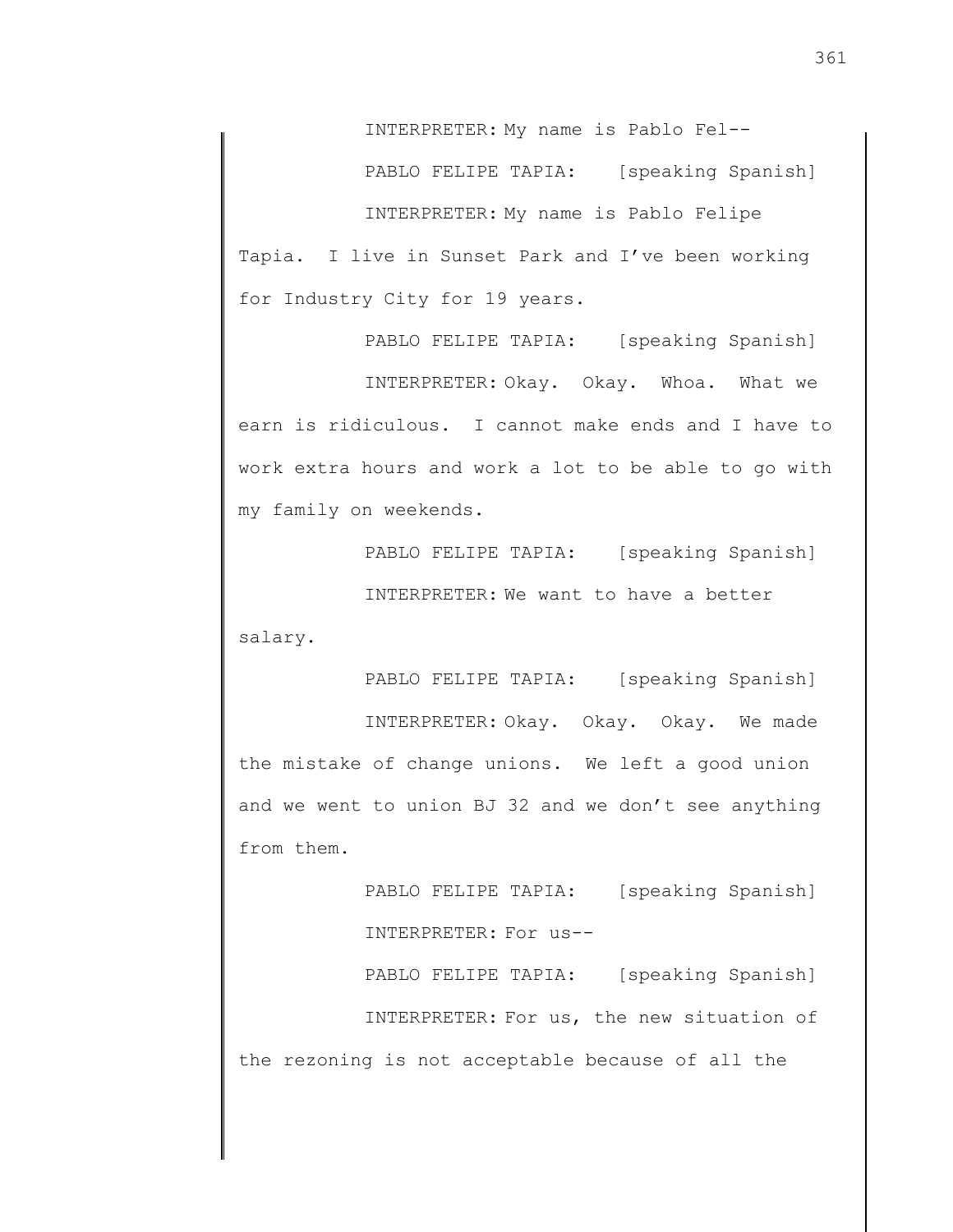promises that they made and for nothing. They don't fulfill their promises.

> PABLO FELIPE TAPIA: [speaking Spanish] INTERPRETER: I--

> PABLO FELIPE TAPIA: [speaking Spanish]

INTERPRETER: I'm not making guilty of the company itself, but maybe it is some executives that represent us that they don't know how to express themselves.

PABLO FELIPE TAPIA: [speaking Spanish]

INTERPRETER: Our salaries very low and, thanks to the city, they increased the basic hour to 15 dollars and we were able to do something, but still it's insufficient.

PABLO FELIPE TAPIA: [speaking Spanish]

INTERPRETER: And we would like a union that works well with the company because, in our situation now, we don't have a contract and we don't have any benefits.

PABLO FELIPE TAPIA: [speaking Spanish]

INTERPRETER: So, therefore, I'm very thankful to you to allow us to be heard because we need help.

PABLO FELIPE TAPIA: [speaking Spanish]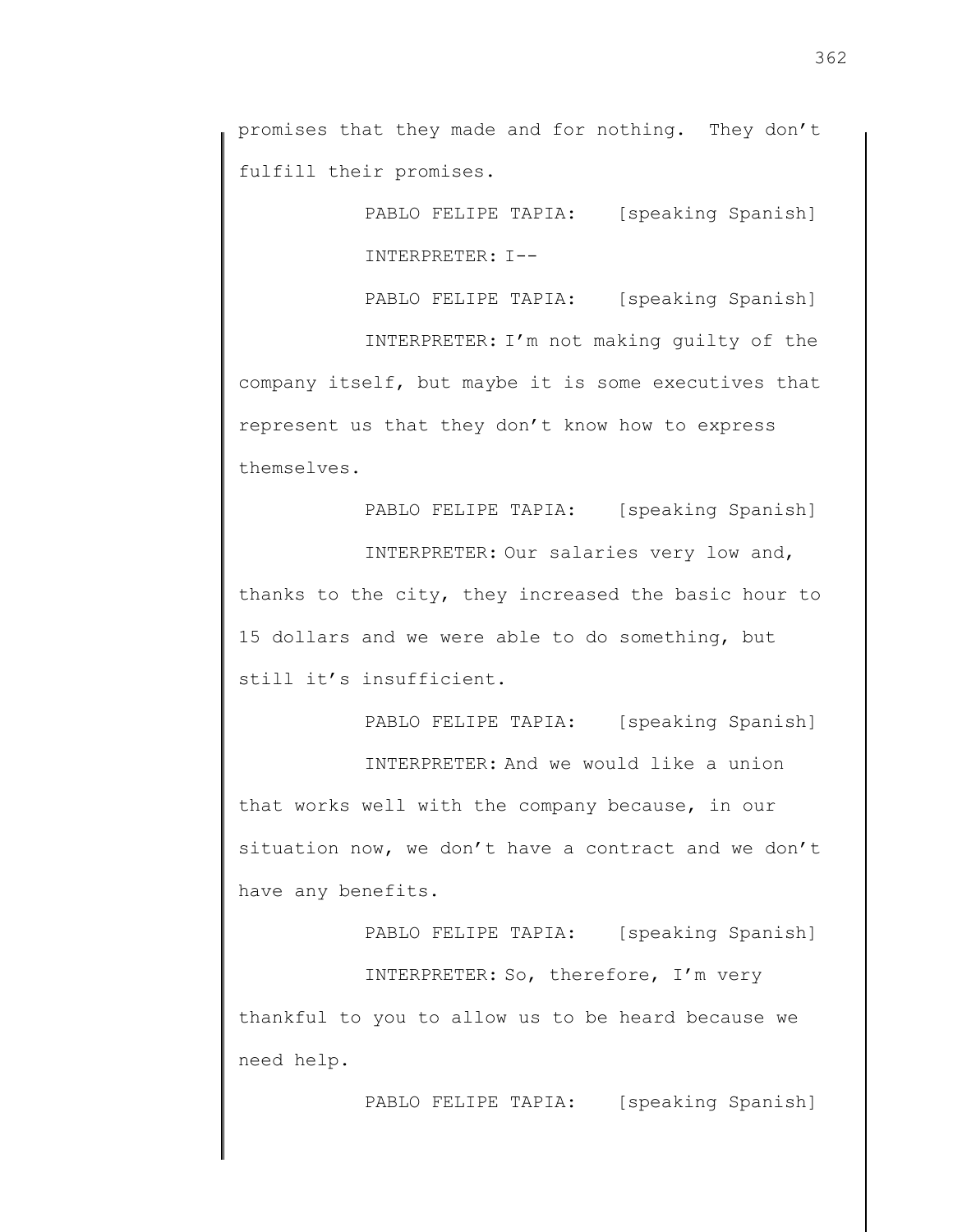INTERPRETER: I am against the rezoning. PABLO FELIPE TAPIA: [speaking Spanish] INTERPRETER: Because--

PABLO FELIPE TAPIA: [speaking Spanish] INTERPRETER: Because they have not come to benefit the poor people, the working people.

PABLO FELIPE TAPIA: [speaking Spanish] INTERPRETER: And only they will benefit those who already have money.

PABLO FELIPE TAPIA: [speaking Spanish] INTERPRETER: Thank you very much. Good afternoon.

CHAIRPERSON MOYA: [speaking Spanish] COMMITTEE COUNSEL: Chair, the next speaker on this panel is Jorge Muniz Reyes. CHAIRPERSON MOYA: Jorge? You're muted. JORGE MUNIZ: Hello. Can you hear me? CHAIRPERSON MOYA: I can hear you, Jorge. JORGE MUNIZ: [speaking Spanish] CHAIRPERSON MOYA: [speaking Spanish] JORGE MUNIZ: [speaking Spanish] INTERPRETER: My name is Jorge Muniz. I'm a Mexican born in Brooklyn.

JORGE MUNIZ: [speaking Spanish]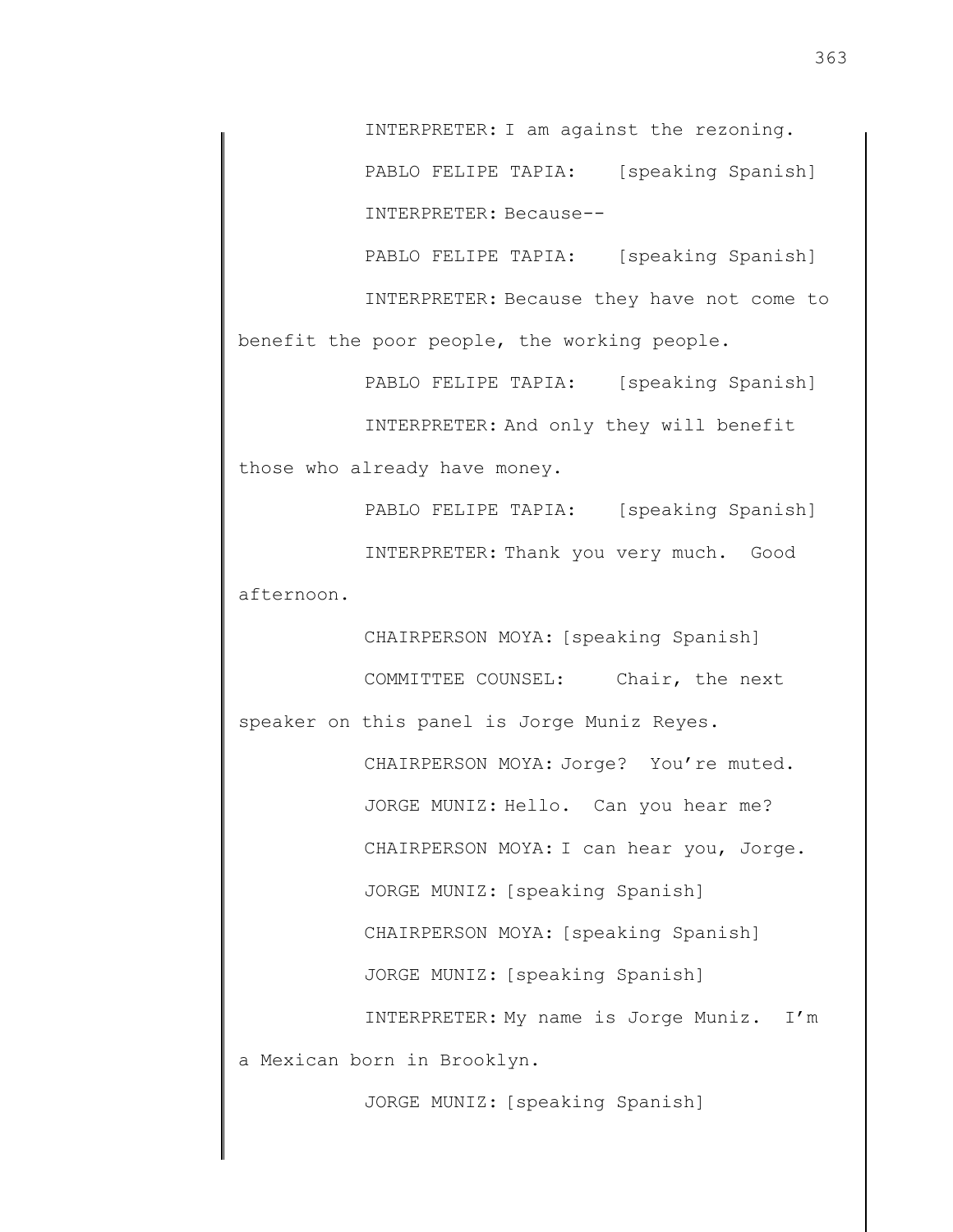INTERPRETER: And I have a very simple message for you.

> JORGE MUNIZ: [speaking Spanish] INTERPRETER: We want you to make a job. JORGE MUNIZ: [speaking Spanish] INTERPRETER:

JORGE MUNIZ: [speaking Spanish]

INTERPRETER: And for you to allow the people to go on the coast, people like my parents who work with their hands.

JORGE MUNIZ: [speaking Spanish]

INTERPRETER: It's an area with all the recycling for the city. Metals, glass, everything, is done in this area for the city of New York.

JORGE MUNIZ: [speaking Spanish]

INTERPRETER: And--

JORGE MUNIZ: [speaking Spanish]

INTERPRETER: And it's an obligation for a big city Council to put rules and for all the work that is done on the coast.

JORGE MUNIZ: [speaking Spanish]

INTERPRETER: But instead of that, you talking about a very small plan.

JORGE MUNIZ: [speaking Spanish]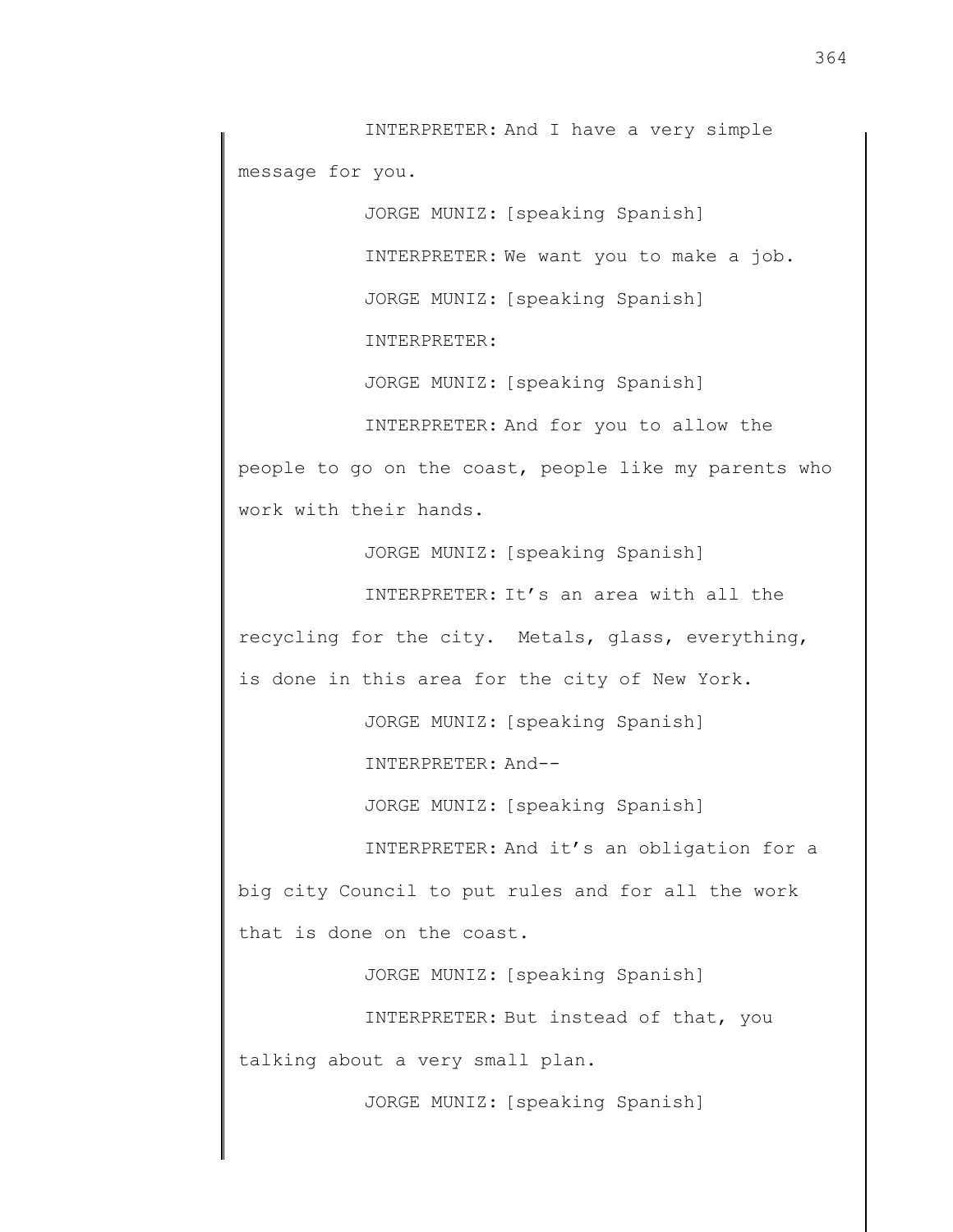INTERPRETER: And at the core of this project is the wealth and the benefit of a very small number of very wealthy companies.

JORGE MUNIZ: [speaking Spanish]

INTERPRETER: And--

JORGE MUNIZ: [speaking Spanish]

INTERPRETER: And we wondered if the

Council would make a public plan for us in order for us to work with their hands instead of giving all the plans for these wealthy companies.

JORGE MUNIZ: [speaking Spanish]

INTERPRETER: And, as we heard today, we have a lot of workers that have been fired, laid out during this pandemic in their suffering.

JORGE MUNIZ: [speaking Spanish]

INTERPRETER: even though workers for the

US Postal Service are being fired.

JORGE MUNIZ: [speaking Spanish]

INTERPRETER: So, if the federal government cannot negotiate these kind of things, how are we who are simply immigrants, can we deal with it?

JORGE MUNIZ: [speaking Spanish]

INTERPRETER: So, our message is very simple message. We have repeated it for thousand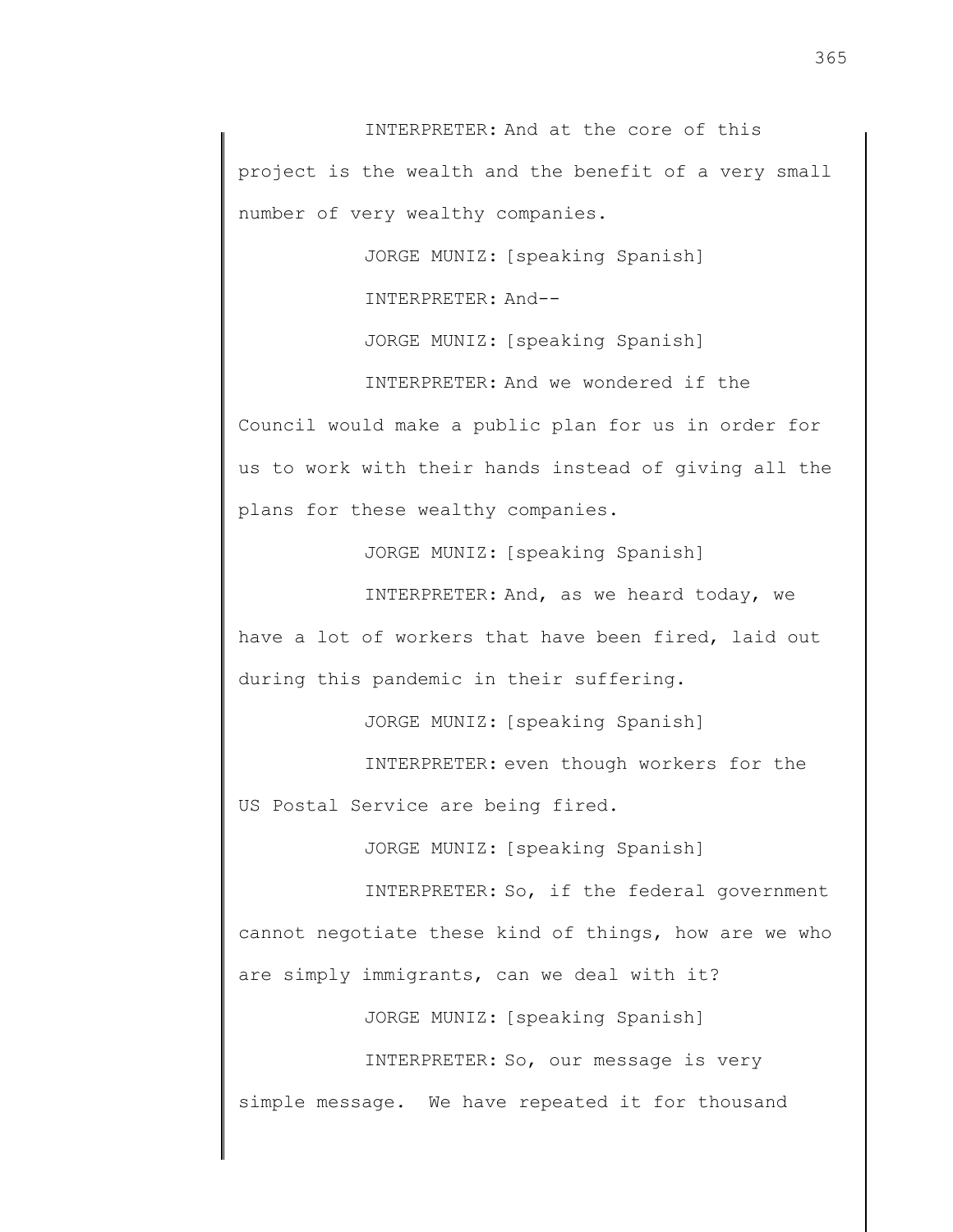times, a lot of times. It's very simple. Vote no to Industry City.

JORGE MUNIZ: [speaking Spanish]

INTERPRETER: And we want to not private

deals. We want public jobs for everybody here.

JORGE MUNIZ: [speaking Spanish]

CHAIRPERSON MOYA: Thank you. Thank you. Can you mute the-- There we go.

COMMITTEE COUNSEL: Chair Moya, the next speaker on this panel with be Jorge Lima Rodriguez.

CHAIRPERSON MOYA: Jorge? Jorge?

JORGE LIMA RODRIGUEZ: [speaking Spanish]

INTERPRETER: My name is Jorge. I live in Sunset Park. I was raised in this neighborhood in my family is raised here too.

JORGE LIMA RODRIGUEZ: [speaking Spanish] INTERPRETER: work in a law firm that gives free counsel and advice to the immigrants. The immigrants that also live and work here.

JORGE LIMA RODRIGUEZ: [speaking Spanish] INTERPRETER: I'm here just to say to you to vote no to the rezoning in favor of Cirrus industries.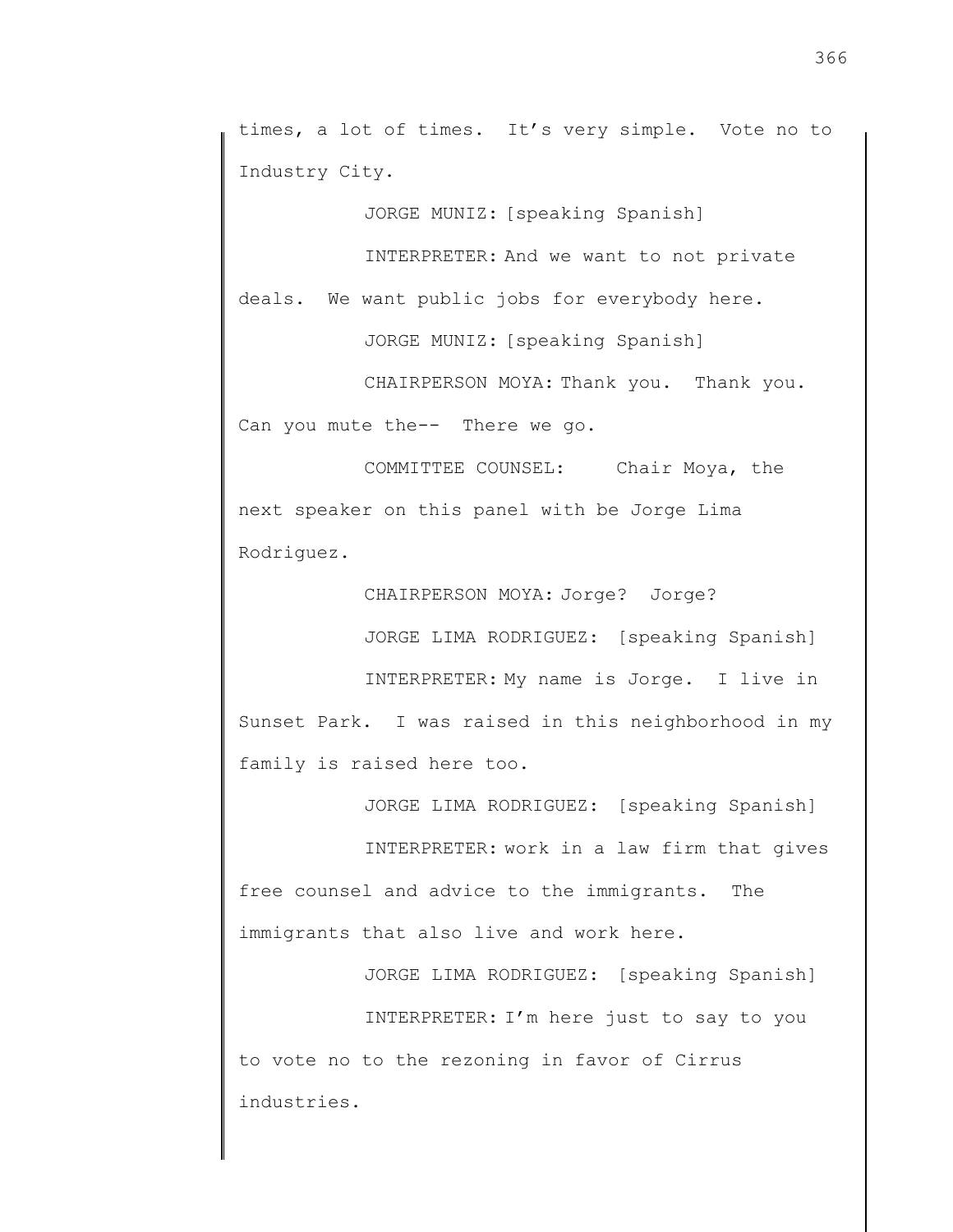JORGE LIMA RODRIGUEZ: [speaking Spanish] INTERPRETER: Cirrus industry says that its plan is good for the community.

JORGE LIMA RODRIGUEZ: [speaking Spanish] INTERPRETER: But we don't believe it. We don't believe them.

JORGE LIMA RODRIGUEZ: [speaking Spanish] INTERPRETER: Cirrus industry says that the rezoning will create 20,000 new jobs, but that's a lie. That's not true. We know that it will only create 7000 new jobs.

JORGE LIMA RODRIGUEZ: [speaking Spanish]

INTERPRETER: And also we know that new jobs that Cirrus industry will create from the rezoning will be only in the service area. So, yeah.

JORGE LIMA RODRIGUEZ: [speaking Spanish]

INTERPRETER: But we need specific jobs for the working people that are immigrants.

JORGE LIMA RODRIGUEZ: [speaking Spanish]

INTERPRETER: And Cirrus industry's plan also confirms that rents will go up and that we will displace all the working people who live here.

JORGE LIMA RODRIGUEZ: [speaking Spanish]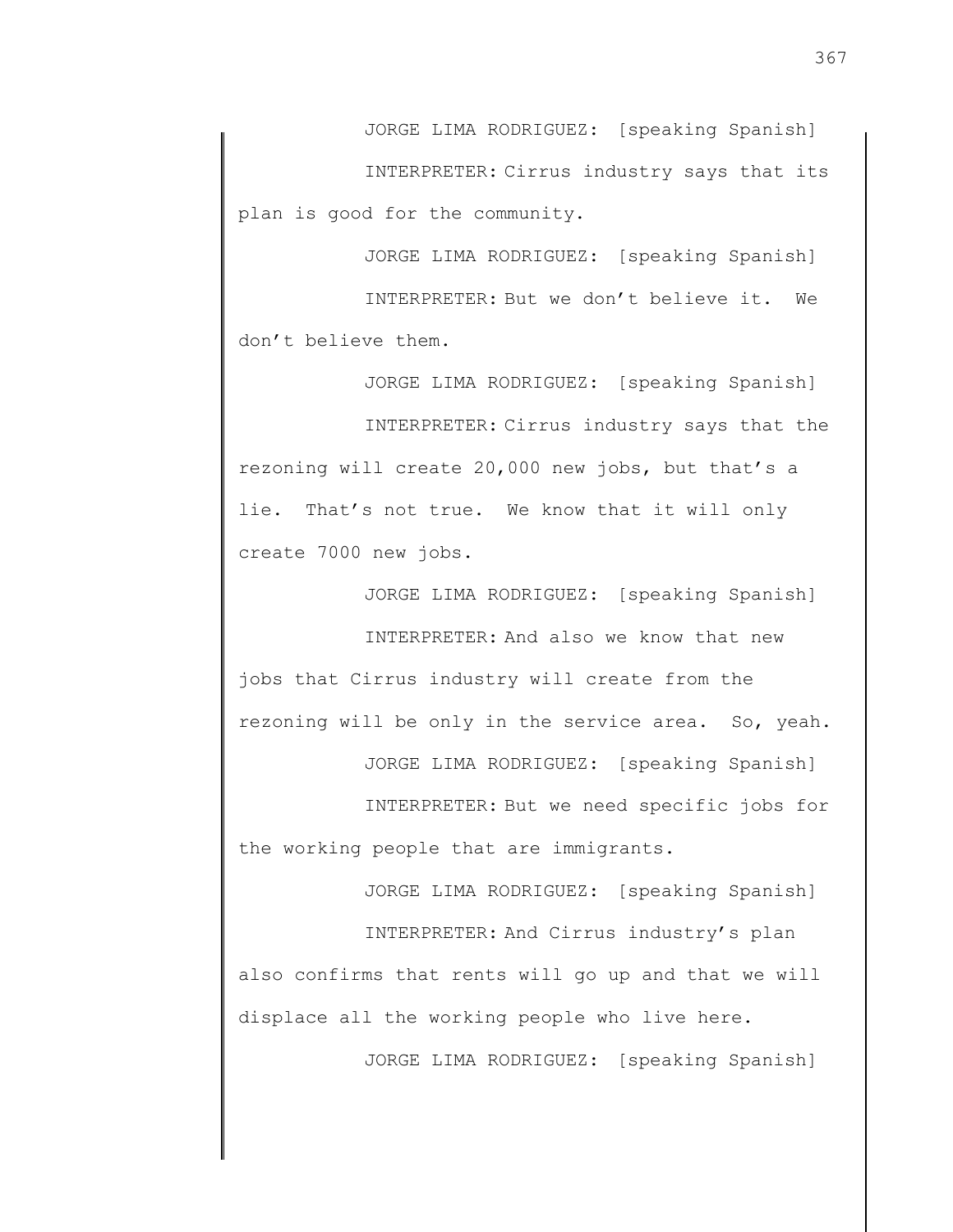INTERPRETER: The pandemic, the COVID-19 pandemic, have been terrible for our community. A lot of people lost their jobs and aren't-- yeah.

JORGE LIMA RODRIGUEZ: [speaking Spanish]

INTERPRETER: And we don't understand why

we're talking about a plan whose effects will be much worse.

JORGE LIMA RODRIGUEZ: [speaking Spanish]

INTERPRETER: We don't want that people from outside our community to come to our community and tell us what to do.

JORGE LIMA RODRIGUEZ: [speaking Spanish]

INTERPRETER: You have to follow what our advice because we are inside the community and take our plan for the waterfront.

JORGE LIMA RODRIGUEZ: [speaking Spanish]

INTERPRETER: I support the plan for climate changing.

JORGE LIMA RODRIGUEZ: [speaking Spanish]

INTERPRETER: We ask you to vote no. You have to listen to our voices.

JORGE LIMA RODRIGUEZ: [speaking Spanish] INTERPRETER: And we ask you to prepare our neighborhood for a future that we like and want.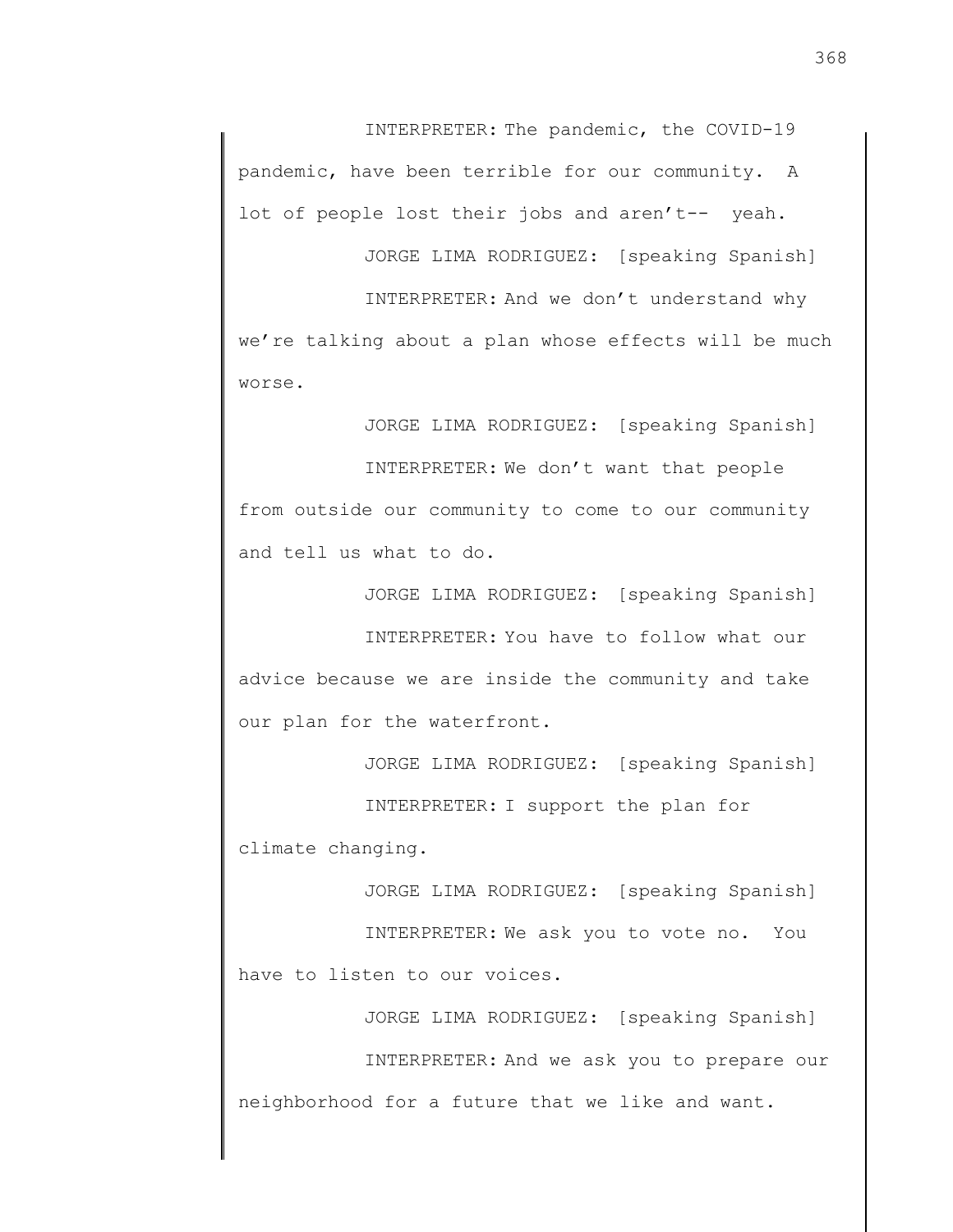JORGE LIMA RODRIGUEZ: Sunset Park.

CHAIRPERSON MOYA: Thank you very much.

COMMITTEE COUNSEL: Chair Moya, that concludes the panelists that we have for this panel.

CHAIRPERSON MOYA: Great. Thank you. Do we have any members? I know that Council member Menchaca has some questions.

COMMITTEE COUNSEL: Council member Menchaca is the only one I see with question.

CHAIRPERSON MOYA: Great. Council member Menchaca?

COUNCIL MEMBER MENCHACA: [speaking Spanish]

COUNCIL MEMBER MENCHACA: [speaking Spanish]

WILLIE BAEZ: [speaking Spanish]

WILLIE BAEZ: [speaking Spanish]

COUNCIL MEMBER MENCHACA: [speaking

Spanish]

WILLIE BAEZ: [speaking Spanish] COUNCIL MEMBER MENCHACA: Okay, Willie. Okay. I asked if they had confidence in Industry City that they were going to do right by the workers. They said no. They said, really, as they were going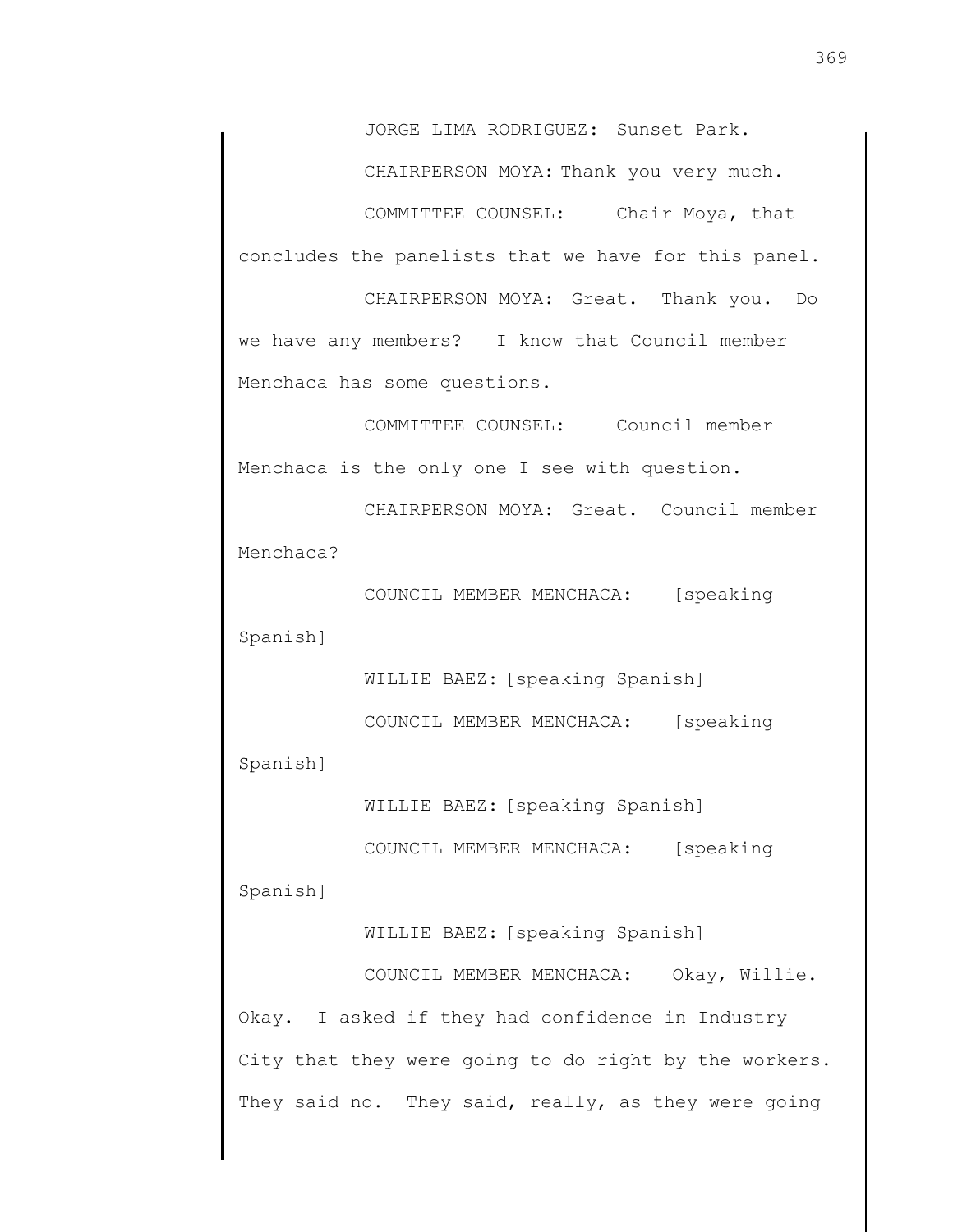to do it, they would bring the right wages and, Chair, and all the councilmembers that are listening, these are the workers that I've been connected to. 32 BJ and I have been working with them to really bring representation. They're asking for that now. They don't like what they've seen so far in the contract. [Speaking Spanish]

WILLIE BAEZ: [speaking Spanish]

COUNCIL MEMBER MENCHACA: So, I asked about a contract and whether or not they were presented with a contract. It sounds like there was a contract that they don't like. Because of time, we can go back and talk a little bit about that contract later. We're going to be meeting with 32 BJ. Willie [speaking Spanish]

WILLIE BAEZ: [speaking Spanish]

COUNCIL MEMBER MENCHACA: [speaking Spanish]

WILLIE BAEZ: [speaking Spanish]

COUNCIL MEMBER MENCHACA: [speaking Spanish]

WILLIE BAEZ: [speaking Spanish]

COUNCIL MEMBER MENCHACA: [speaking

Spanish]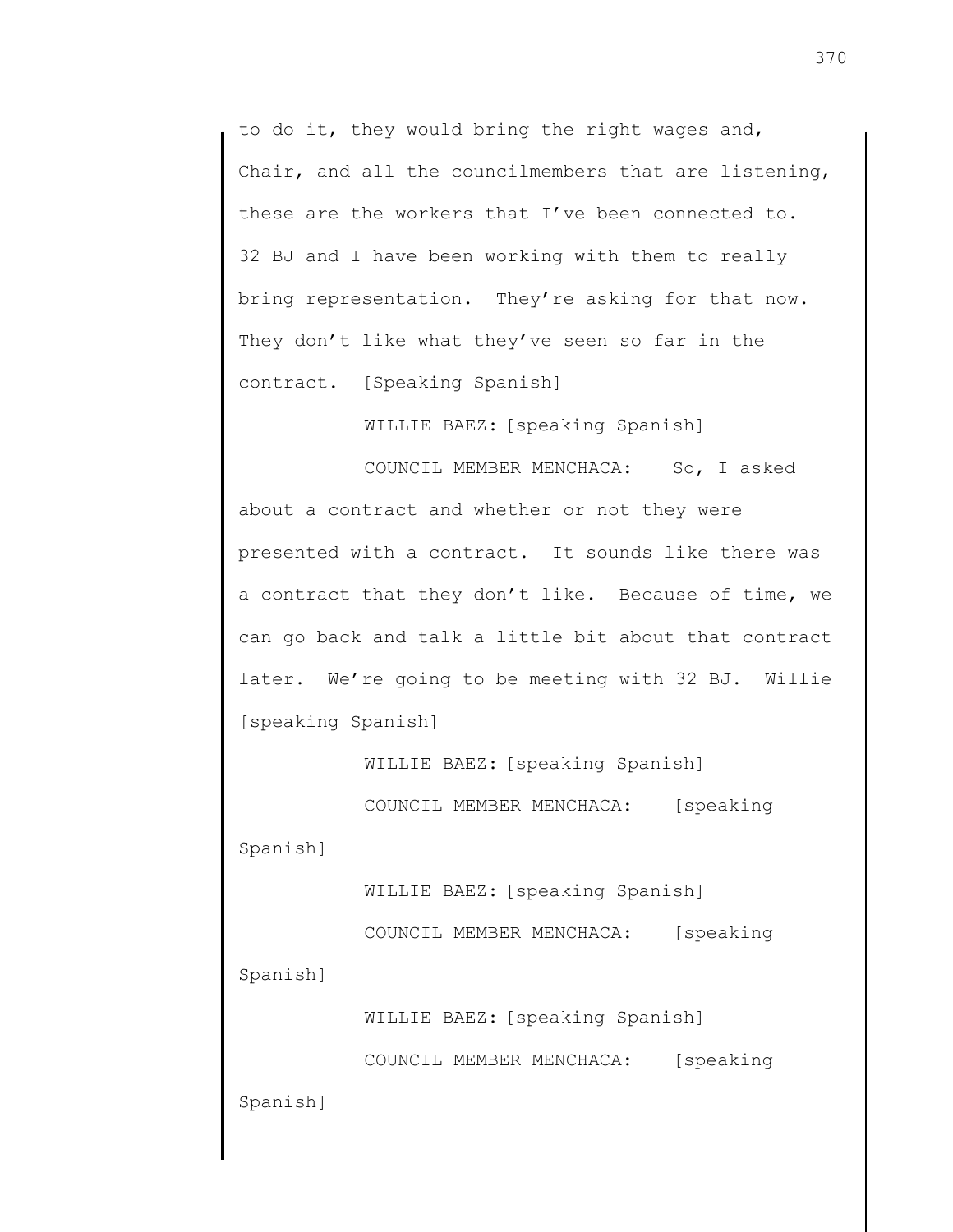WILLIE BAEZ: [speaking Spanish]

COUNCIL MEMBER MENCHACA: [speaking Spanish] So, I'm trying to find out who can talk about the demolition and the conditions. This is something that the Council has been working on for a long time to make sure workers are safe and we're hearing now that workers-- the demolition crews that Industry City was talking about, because they've only hired 80 people in their whole staff, this is part of their staff, have been put into really terrible conditions without protections. [speaking Spanish]

WILLIE BAEZ: [speaking Spanish]

COUNCIL MEMBER MENCHACA: [speaking Spanish]

> WILLIE BAEZ: [speaking Spanish] COUNCIL MEMBER MENCHACA: [speaking

Spanish]

WILLIE BAEZ: [speaking Spanish] COUNCIL MEMBER MENCHACA: [speaking Spanish]

> SERGEANT-AT-ARMS: Time is expired. COUNCIL MEMBER MENCHACA: [speaking

Spanish]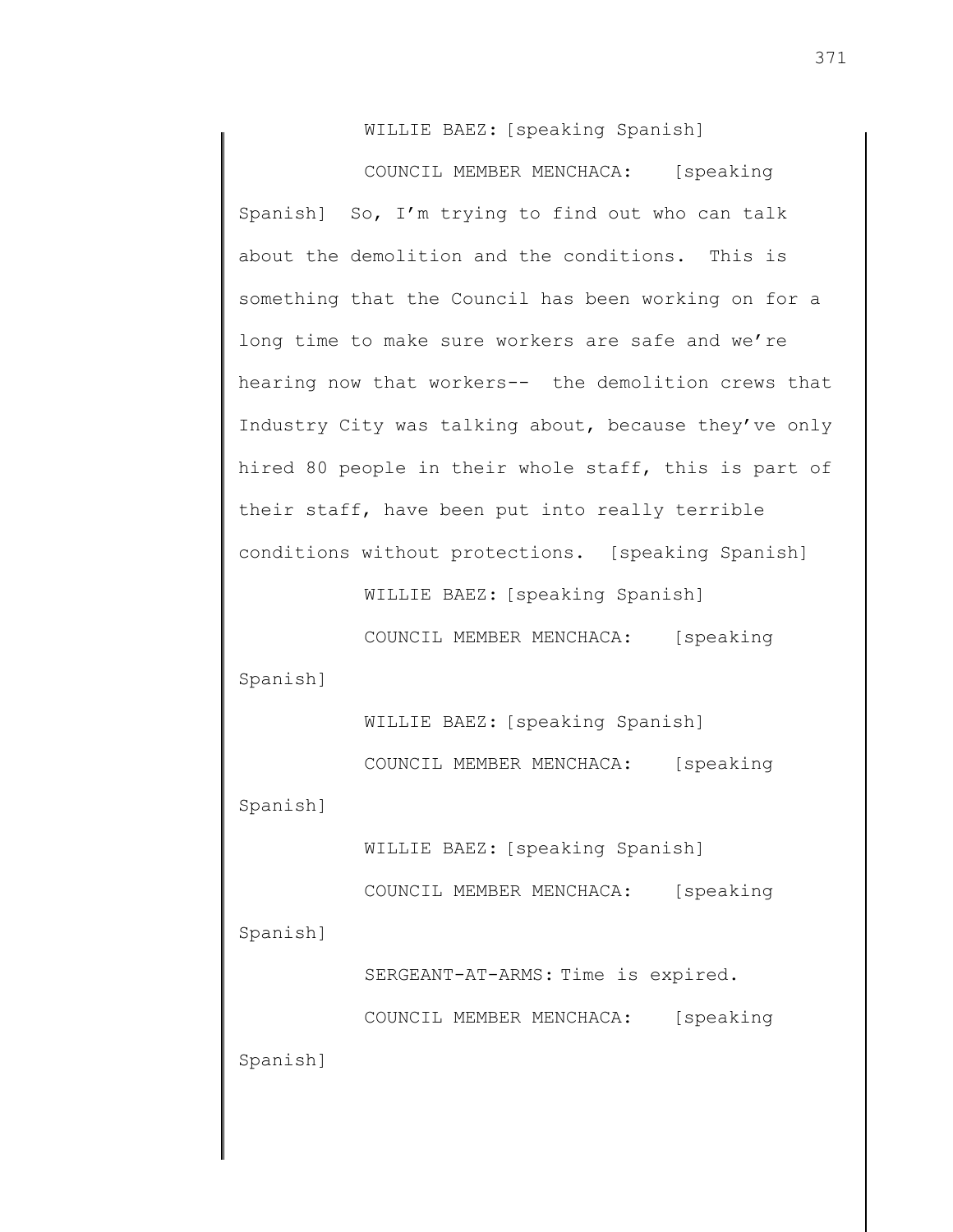COUNCIL MEMBER MENCHACA: [speaking Spanish]

WILLIE BAEZ: [speaking Spanish]

COUNCIL MEMBER MENCHACA: [speaking Spanish] He said that he didn't even have masks. They had to fight for even masks. So, I would like to ask the committee to do more work on even understanding that after the hearing just so we can bring in our full testimony. [Speaking Spanish]

WILLIE BAEZ: [speaking Spanish]

CHAIRPERSON MOYA: Thank you, Council member. Counsel, any other questions?

COMMITTEE COUNSEL: Yes. Chair Moya, we have one additional witness for this panel. The next speaker will be Maria Roca.

CHAIRPERSON MOYA: Maria? MARIA ROCA: Can you hear me now? CHAIRPERSON MOYA: We can hear you. MARIA ROCA: Can you see me? CHAIRPERSON MOYA: We can see you. MARIA ROCA: I am Maria Roca in Sunset Park since 1964 and, as founder of Friends of Sunset Park since 1995, I oppose the following observations/questions. None of the intentions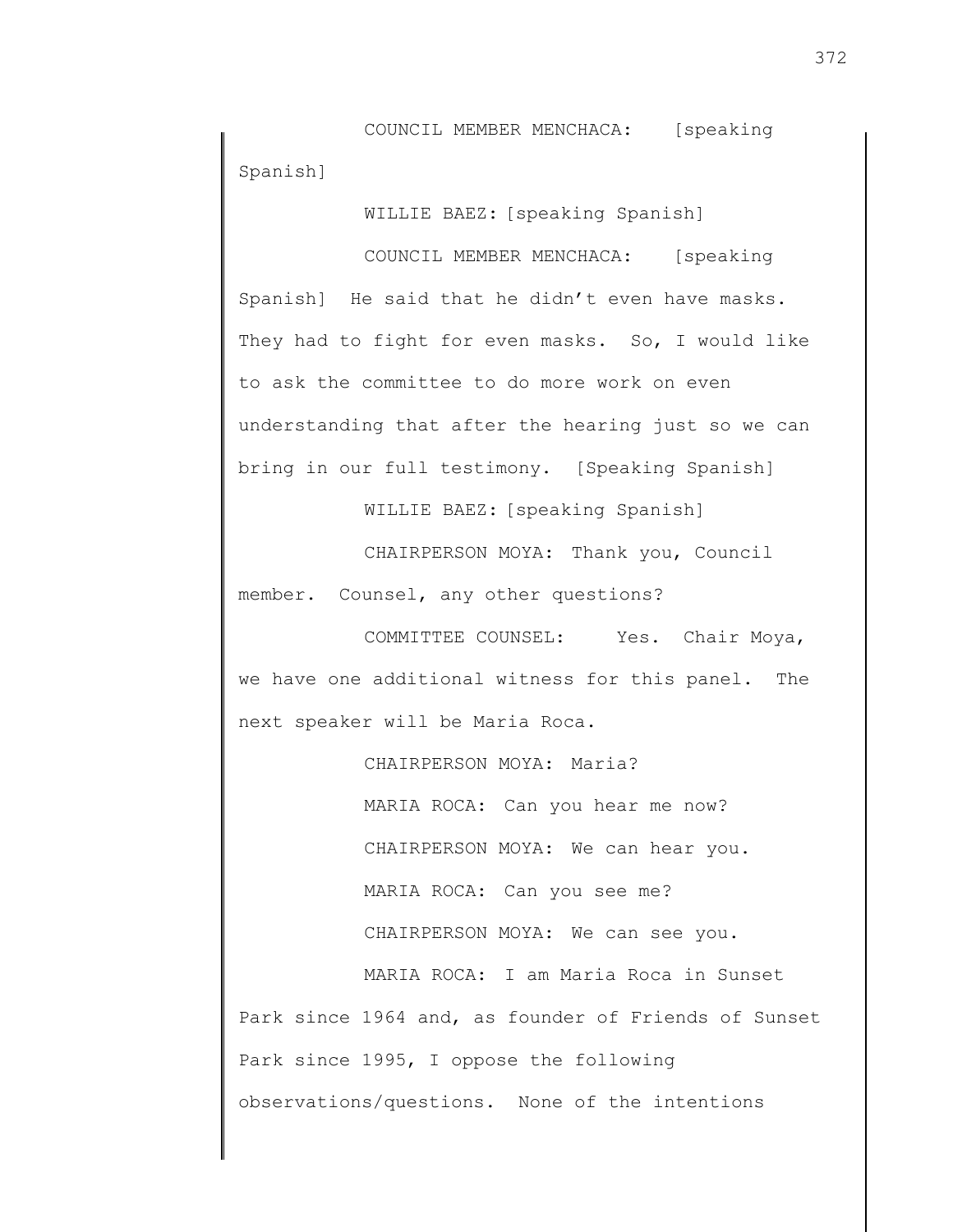advanced by Industry city on jobs, none, have been verifiable. None. As the numbers about jobs lost, where are the numbers? Not only what if they created, but what has been lost as a result of economic displacement? Next, the hotels. Promise to and requested to be removed from the proposal repeatedly from community board meetings in any form, way, and shape that you can remember. They are still on the proposal. It's unbelievable. The willingness to ignore the community. Not only the community, but officials of the city of New York. The Council person, the borough president. What does it tell you about that today on the 11.5 hour, we are still discussing Johnson hotels in this proposal? What does that tell you? It should tell you, you mean name the Council, who are the next forms to vote, that Industry City cannot be trusted to provide evidence and don't follow up on their promises. Chest is on the line in, if we have nothing left in this world, it's trust. Most of you are going to be leaving the Counsel in your vote, the consequences, the results of your vote are going to fall on someone else's shoulders. So, please go home and think and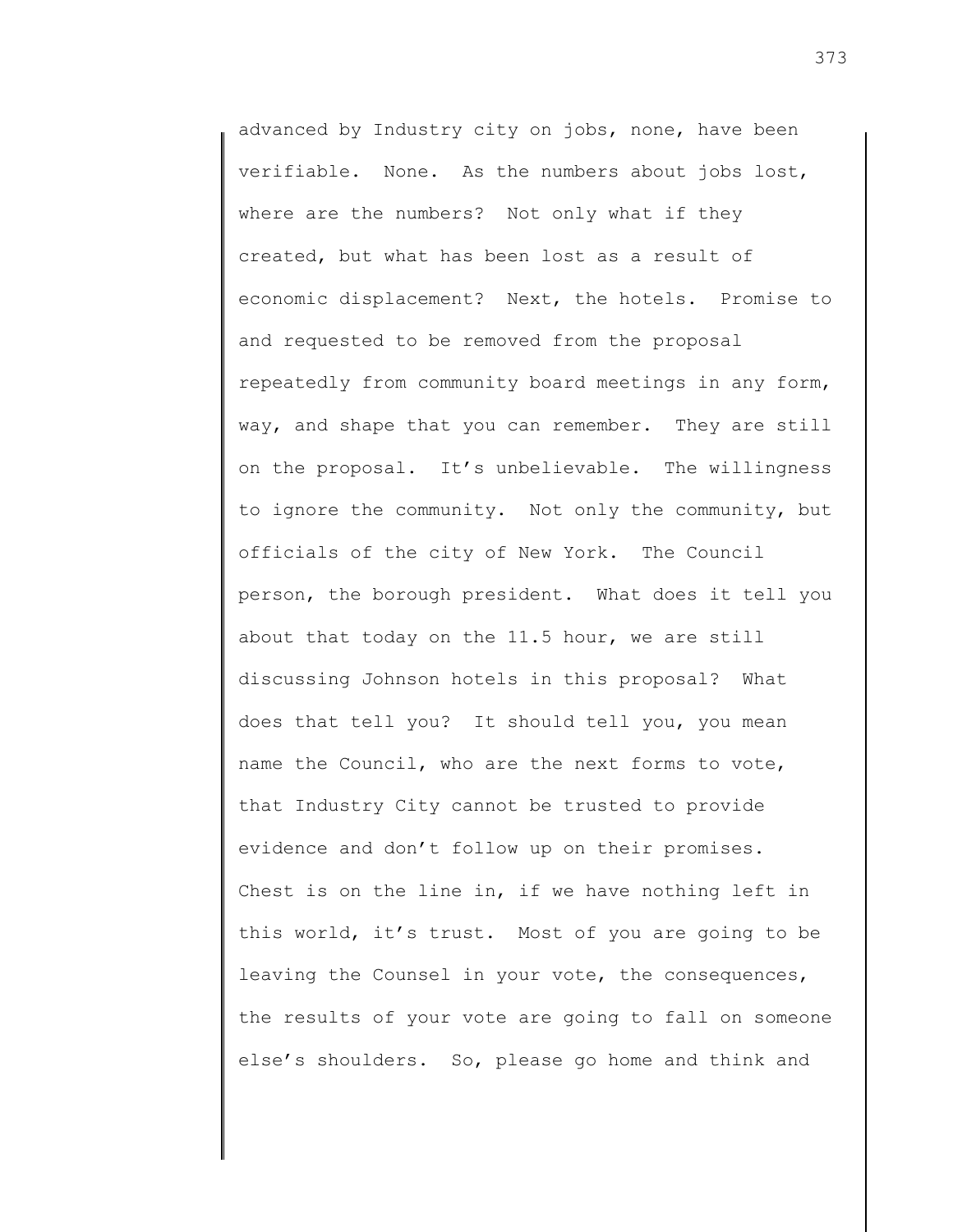think hard. Trust is the issue here. Right here, right now. What you vote tonight--

SERGEANT-AT-ARMS: Time is expired.

MARIA ROCA: will follow you in all of your political careers. People will not forget. Fool me once, shame on you.

CHAIRPERSON MOYA: Thank you, Maria.

MARIA ROCA: Fool me twice--

CHAIRPERSON MOYA: Thank you for your testimony today. I really appreciate it. Just a point of clarification. Earlier on, they were very clear when we asked to the developer about the hotel and it was clear that they are not doing the hotel. So, I just want to make sure that we-- you might've missed that during the earlier part of the testimony, but just want to point that out for clarification. Thank you, Maria. Counsel, any other questions from the committee members?

COMMITTEE COUNSEL: I see no further questions from members for this panel and we have no further witnesses for this panel.

CHAIRPERSON MOYA: Great. Thank you. If you can call the next panel.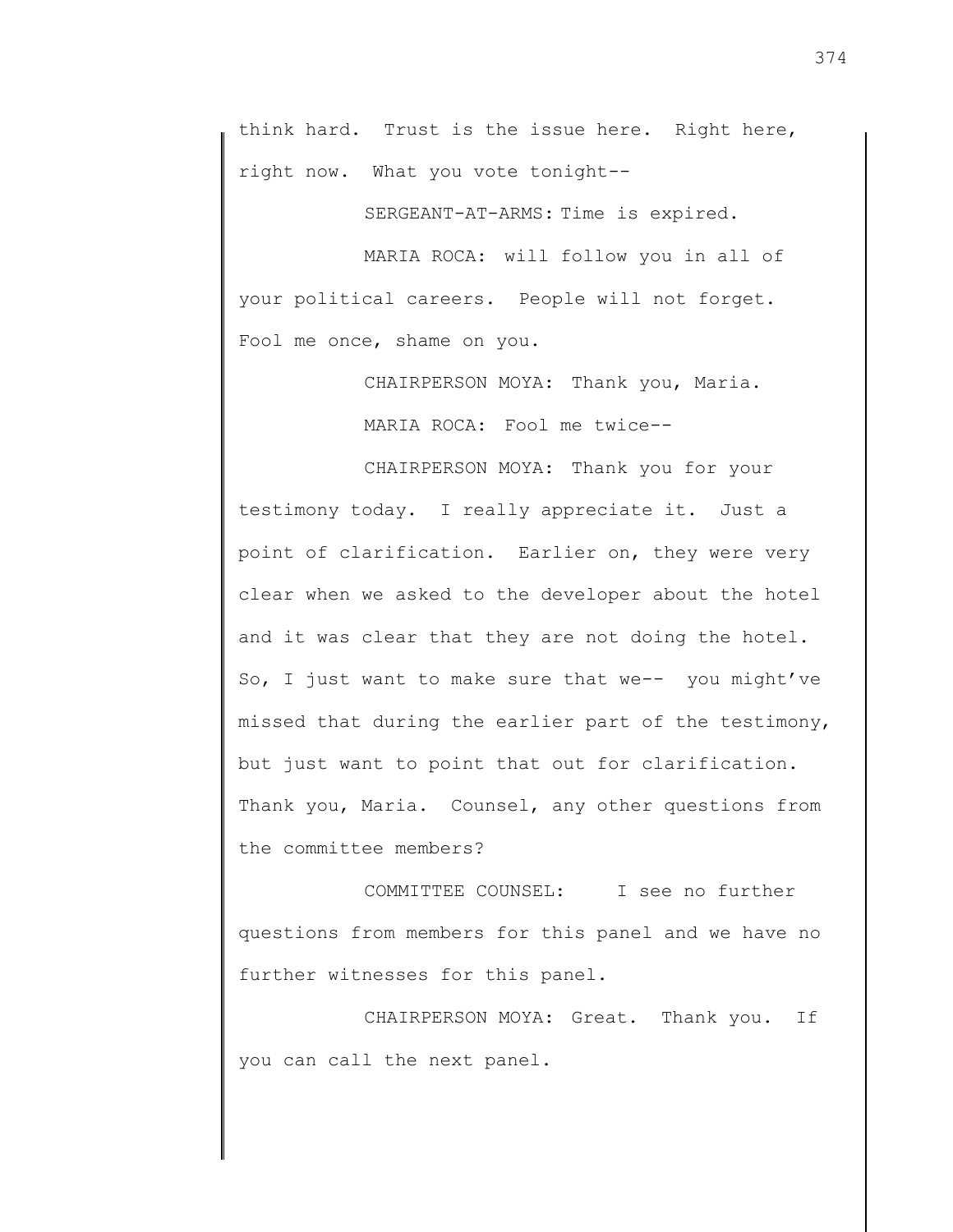COMMITTEE COUNSEL: The next panel will be Elena Schwolsky, Rob Santos, John Santore, Leslie Kagan. They will be followed in the next panel by Terrell Haas, Jennifer Dundas, Justin Pacone, Joe Landolina, and Jack Keum. The first witness on this panel will be Rob Santos.

CHAIRPERSON MOYA: Rob, whenever you're ready.

SERGEANT-AT-ARMS: Starting time.

ROB SANTOS: Hello. Can everyone hear me? CHAIRPERSON MOYA: Yep. We can hear you, Rob. Whenever you're ready.

ROB SANTOS: All right. Thank you. One question is where is the racial impact study? Has that been done in this? Every elected official cover in sunset Park opposes this rezoning. Carlos Menchaca, US Congresswoman Nydia Velasquez, incoming state Assembly member Marcela Mitaynes, and incoming state Senator Jabari Brisport. Why are the wishes of the community and me officials that were elected to represent them being ignored? This rezoning proposal results from a profound failure of New York City's industrial policy. Because the city has ignored the needs of industrial areas, allowing no industrial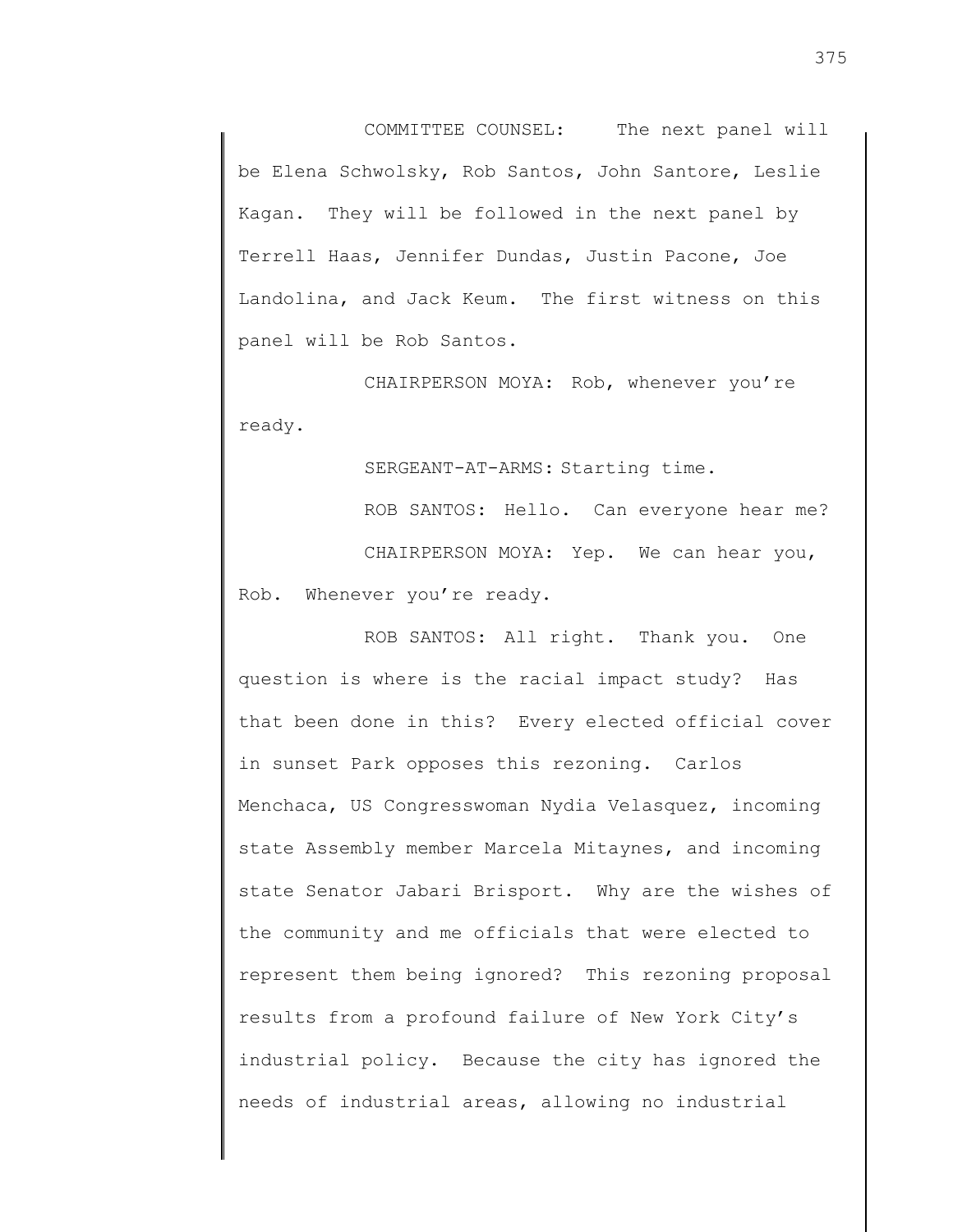uses and divesting in critical infrastructure, the doors been left wide open for private property owners to flip industrial properties for profit. Look at Chelsea market as an example. Our industrial areas are not encouraged for industrial uses, which is why we see consistent conversion into the office of vent, food, and beverage uses, like at IC. Using of as of right development, yes, Industry City's current rezoning allows unlimited office and small-scale retail. But these have limited impact on job growth. Office demand is at an all-time low. Retail only goes so far. The proposed rezoning supercharges this threat and enable a high-end destination retail mall on Sunset Park waterfront. This is not possible today and will foreclose on all the possible option for our waterfront in the future. This rezoning is a threat to working class communities in Sunset Park and across New York City. If approved, it will send a clear message citywide that New York City government values the profits of developers more than the needs and wishes and plans of the community. Council members, ask yourselves what if this was your district and your constituents and other elected officials who were being ignored? This is not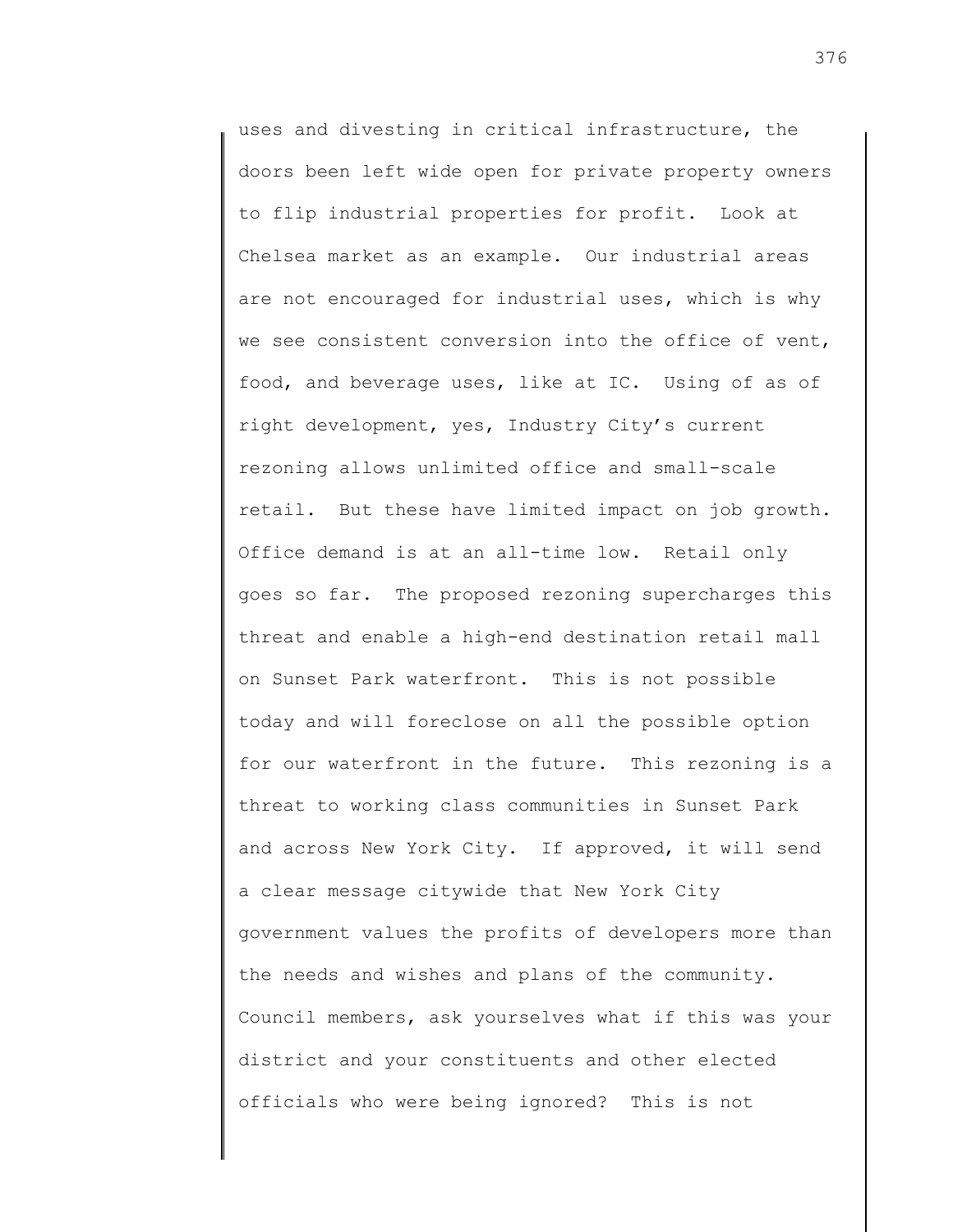Brooklyn Navy Yard which was mostly publicly owned. Industry City has plenty of access to capital and space remaining to develop without a rezoning. Their development efforts would be slower, but not stopped. Industry City does not need a rezoning to lease more space to businesses or, as they claim--

SERGEANT-AT-ARMS: Time expired.

ROB SANTOS: to create jobs. Thank you for your time.

CHAIRPERSON MOYA: Thank you, Rob. Thank you for your testimony today.

COMMITTEE COUNSEL: Chair, the next speaker is John Santore.

CHAIRPERSON MOYA: John, whenever you're ready.

JOHN SANTORE: Okay. SERGEANT-AT-ARMS: Starting time. JOHN SANTORE: Can you hear me now? CHAIRPERSON MOYA: We can hear you, John. JOHN SANTORE: Thank you, sir. Chair Moya, just out of curiosity, did anybody so far today talk about Industry City's proposal to Amazon in 2017 for their second headquarters? Amazon's second headquarters?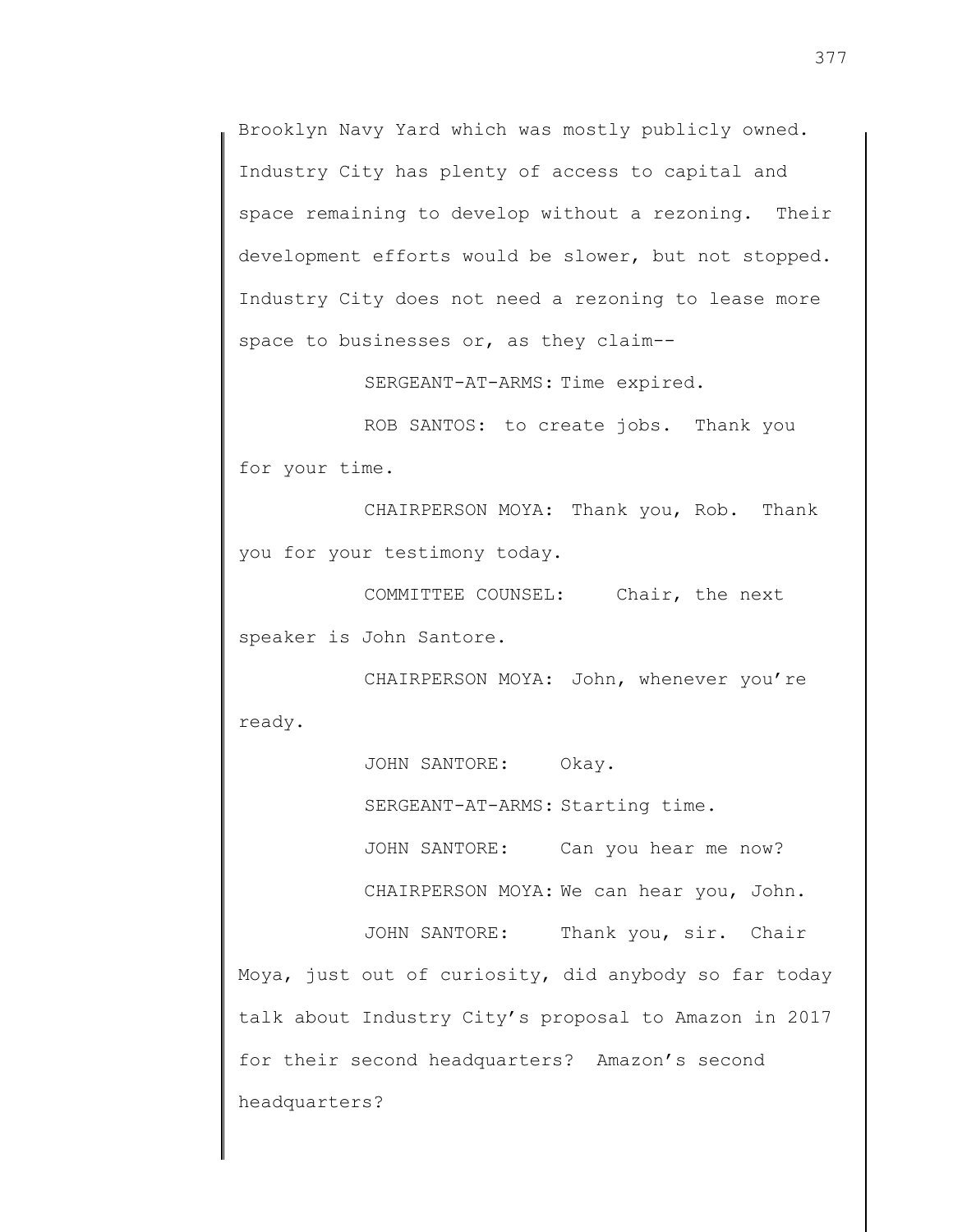CHAIRPERSON MOYA: No. But I did ask the question of what they would with the-- if they were just doing their as-of-right, what would be able to go in there. That was the series of questions which I asked.

JOHN SANTORE: Okay.

CHAIRPERSON MOYA: But you may begin.

JOHN SANTORE: Just briefly I bring it up because in September of 2017, Industry City responded to EDC's RFP for Amazon's second headquarters and specifically in their proposal, they offered Amazon 4 million square feet of commercial office space. And that proposal was predicated on a rezoning. So, it is very clear. Mr. Kimball signed the cover letter. I emailed it to your office in a memo that I sent you so that you have a copy of the proposal. The Amazon proposal has never been justified or explained by Mr. Kimball or anyone Industry City. It directly contradicts everything that Industry Cities says that it wants to do in the future post-rezoning. And it's the existence of documents like that that led to a tremendous lack of trust on behalf of the community and a belief that Industry City would try to maximize revenue and that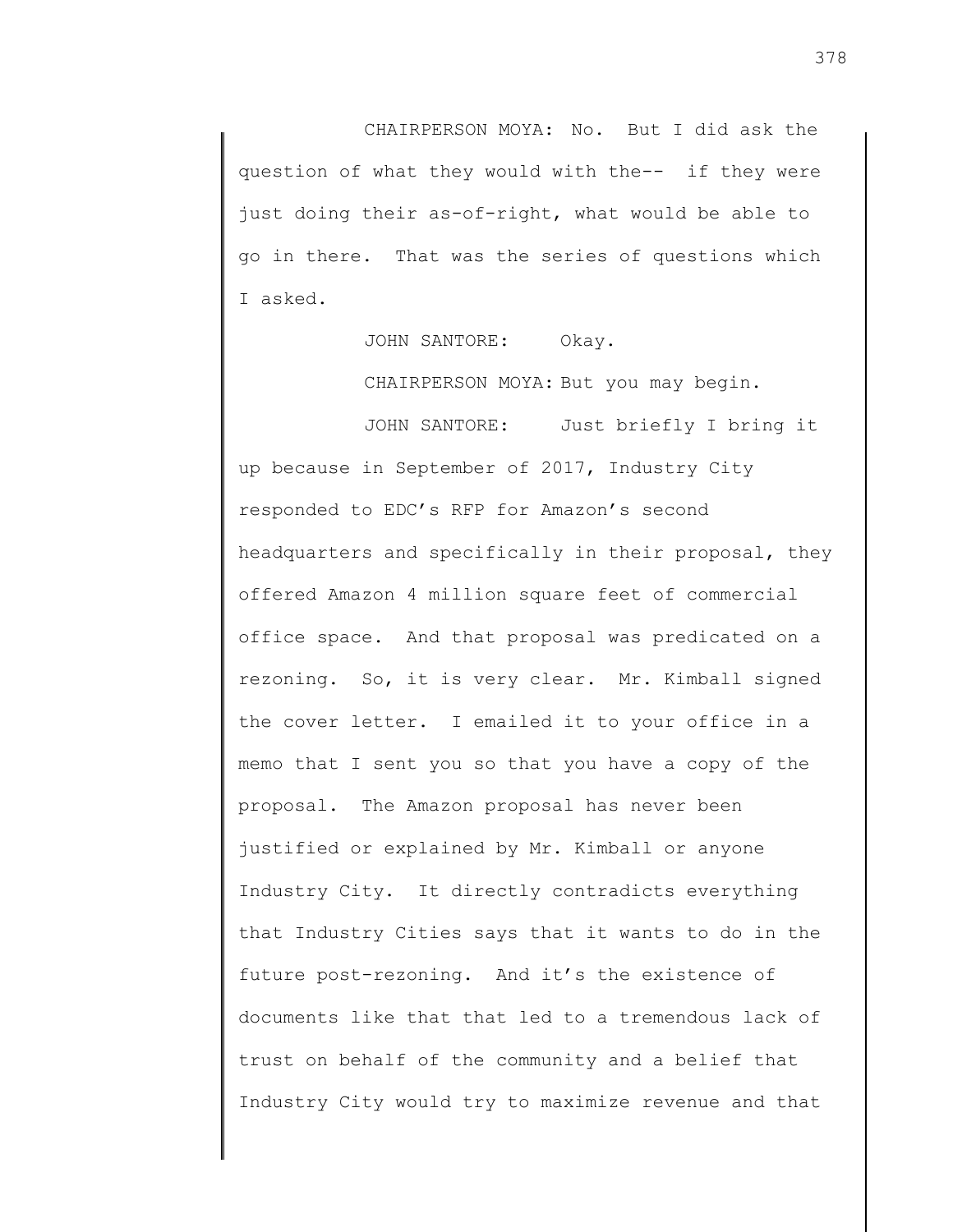this rezoning was really about maximizing revenue. Even though whatever they had said they had been doing man intended to do, they were really going to maximize revenue. That led to an attempted CBA negotiation. That could lead to the city Council now attempting to negotiate with Industry City. My overall thought is that the more public involvement these negotiations involve, you're really getting to what they should be which is the public should help define what the waterfront becomes. This shouldn't be a situation where the conversation begins and ends with the economic and fiscal profit margins of the giant developer which, by the way, the people who own Industry City have never actually--

SERGEANT-AT-ARMS: Time expired.

JOHN SANTORE: So, I ask the Council to support public control in this rezoning fight. Not something that begins with Industry City itself.

CHAIRPERSON MOYA: Thank you, John. Thank you for your testimony today. Thank you.

COMMITTEE COUNSEL: At this time, I would ask to those listening if Elena Schwolsky and Leslie Kagan-- if either Elena Schwolsky or Leslie Kagan can hear me, to please raise your hand so you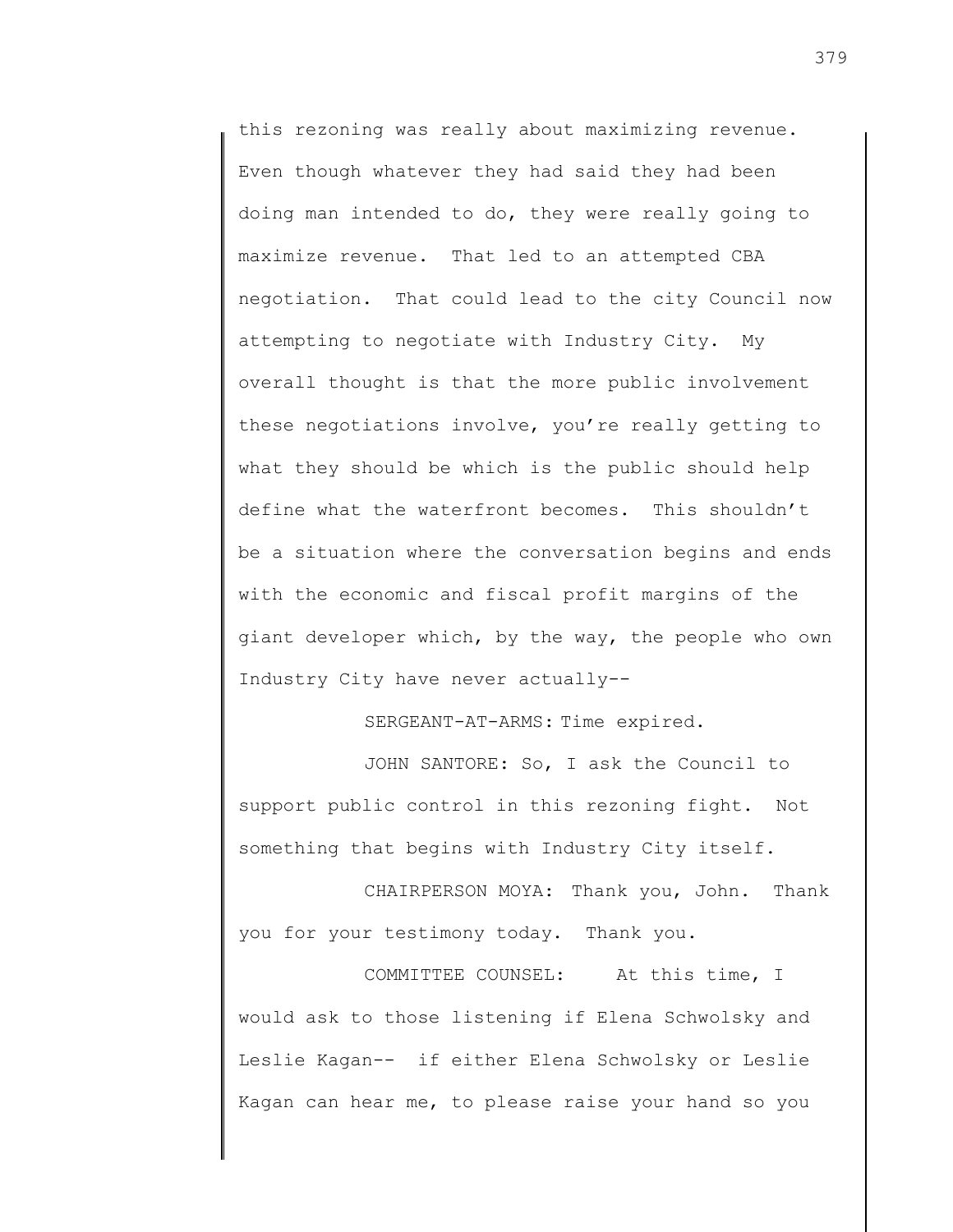ELENA SCHWOLSKY: Can you hear me? This is Elena.

COMMITTEE COUNSEL: Elena Schwolsky. Thank you.

CHAIRPERSON MOYA: Okay, Elena. Whenever you're ready.

ELENA SCHWOLSKY: Oh, I've been waiting-- SERGEANT-AT-ARMS: Starting time. ELENA SCHWOLSKY: a long time. I'm ready. CHAIRPERSON MOYA: Thank you for your patience, Elena.

ELENA SCHWOLSKY: My name is Elena Schwolsky. I'm a longtime resident and homeowner in Sunset Park. I am here today to support my community and strongly urge that the city Council respect our boys and those that we have elected to represent us and vote against the Industry City rezoning proposal. I'd like to use my time to say a few words about the community benefits agreement process which seems to have been seized upon belatedly by Andrew Campbell as a possible way to seal this deal. We need to pay attention to experience. Previous community benefit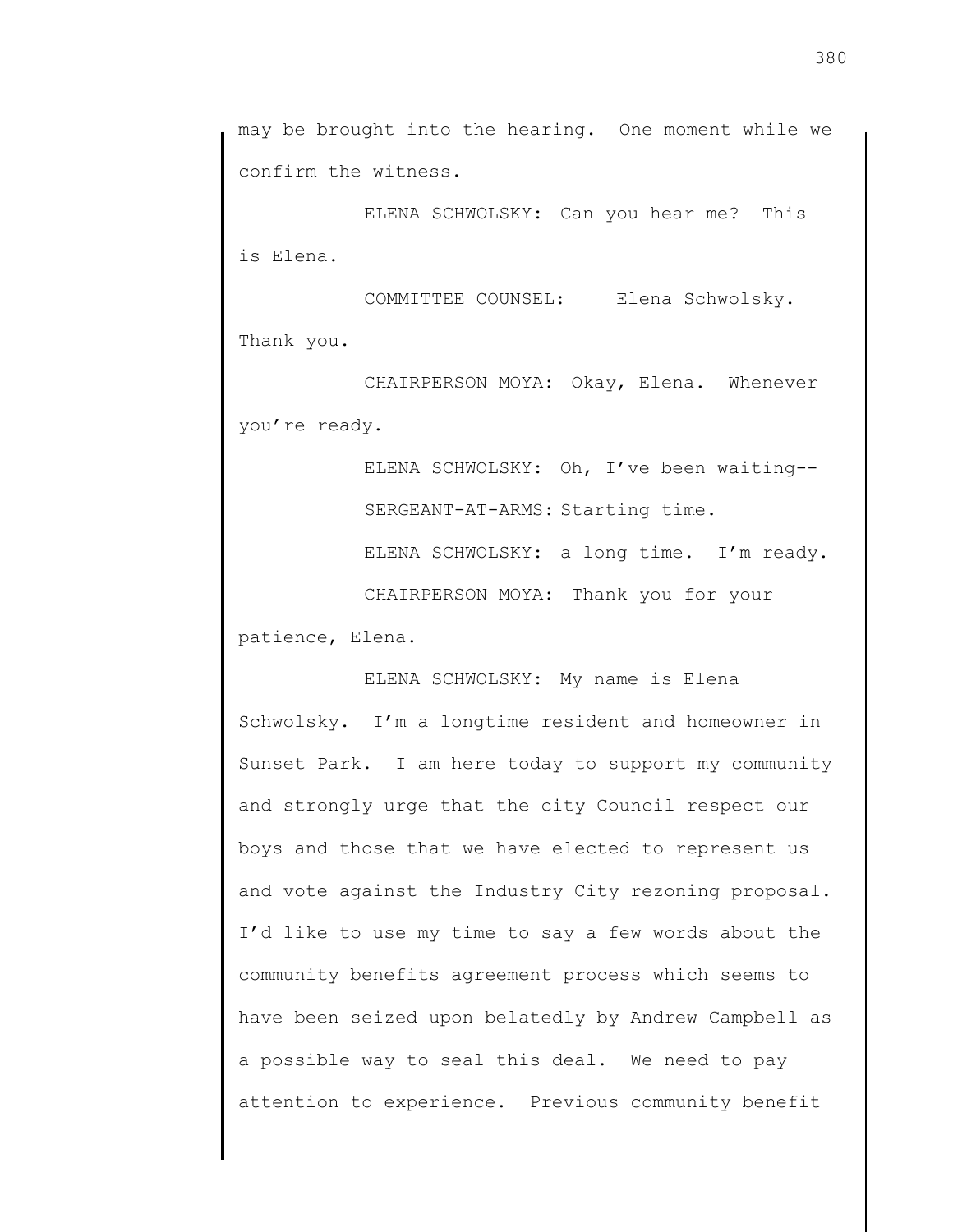agreement efforts at Atlantic Yards, West Harlem, and Yankee Stadium have not delivered on promised benefits and have proved impossible to monitor and enforce. And, in fact, you can Google this because that's how I found it. The New York Bar Association produced a 50 page report that noted the following points as flaws in this process in New York City. There are no safeguards in place other than those the groups impose upon themselves. There is no mechanism for ensuring that those who claim to speak for the community actually do so. There is no guaranteed forum through which the community can express its abuse about the substance of the CBA or the wisdom of entering into a CBA, and there are no formal means by which the community can hold ghost is accountable for the success or failure of the CBA. So, when we talk about a CBA as somehow being the saving factor in this process, it is important to remember that there is no way to legally enforce the CBA except by taking the developer to court. And given that Industry City developers are billionaires with unlimited resources at their disposal in Sunset Park is a working class community struggling to stay alive, we can only imagine--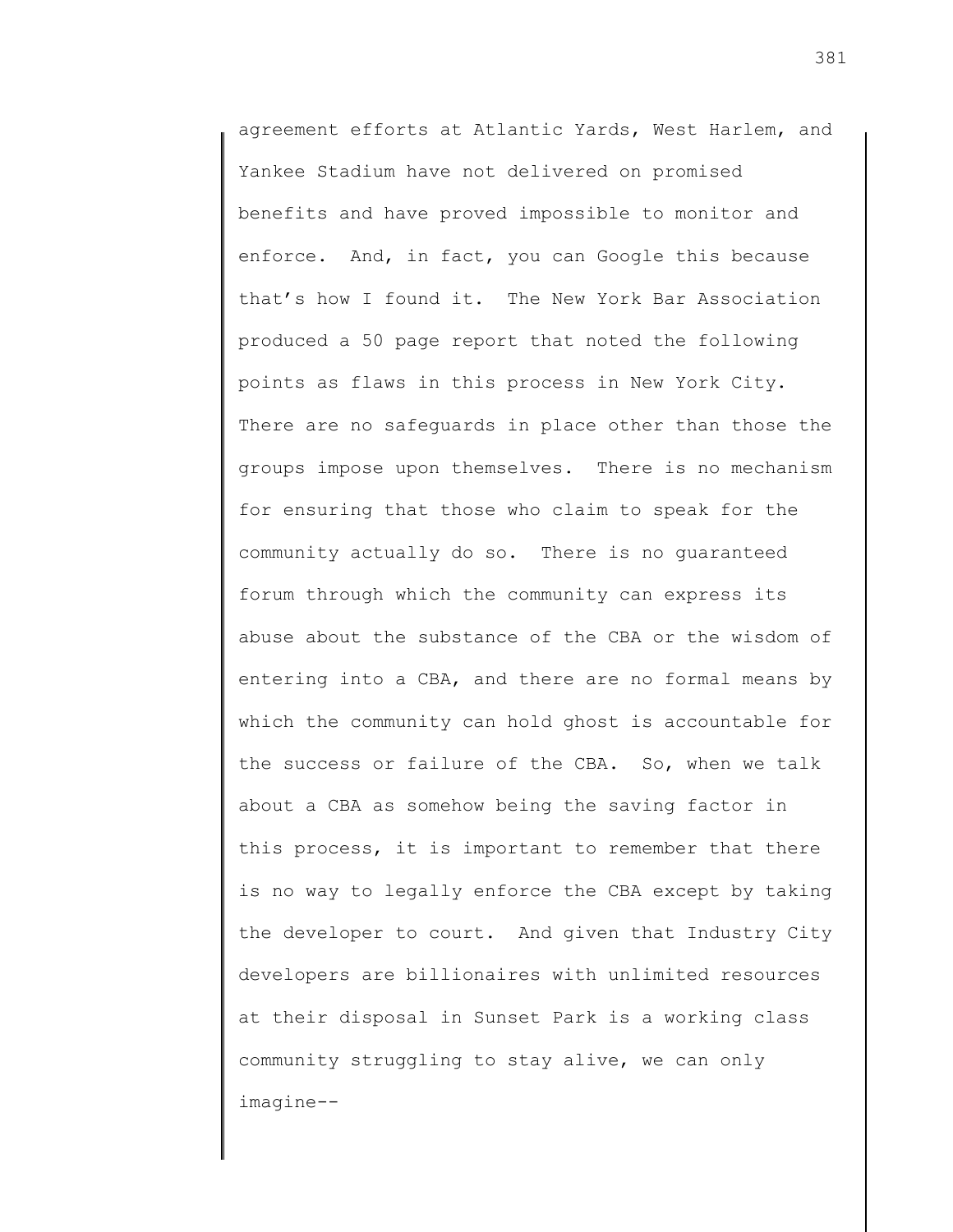SERGEANT-AT-ARMS: Time expired.

ELENA SCHWOLSKY: Thank you for your time.

CHAIRPERSON MOYA: Thank you, Elena. Thank you.

COMMITTEE COUNSEL: Chair Moya, it appears that we do not have Leslie Kagan who would've been the last speaker on this panel, thus, that concludes this panel.

CHAIRPERSON MOYA: Thank you. Do we have any Council members who have any questions for this panel?

COMMITTEE COUNSEL: I see no members with question for the panel at this time.

CHAIRPERSON MOYA: Okay. Thank you very much to the panelists who came here to testify. Now will you will move on to the next panel.

COMMITTEE COUNSEL: The next panel will include Daryl Hall, Jennifer Dundas, Justin Pascone, Joe Mandolina, and Jack Keum, K E U M. That panel will be followed by Margaret Murphy, Jackie painter, Joseph Lara, and David Fibert. The first speaker on this panel, Jennifer Dundas.

JENNIFER DUNDAS: Hi. Thank you very much.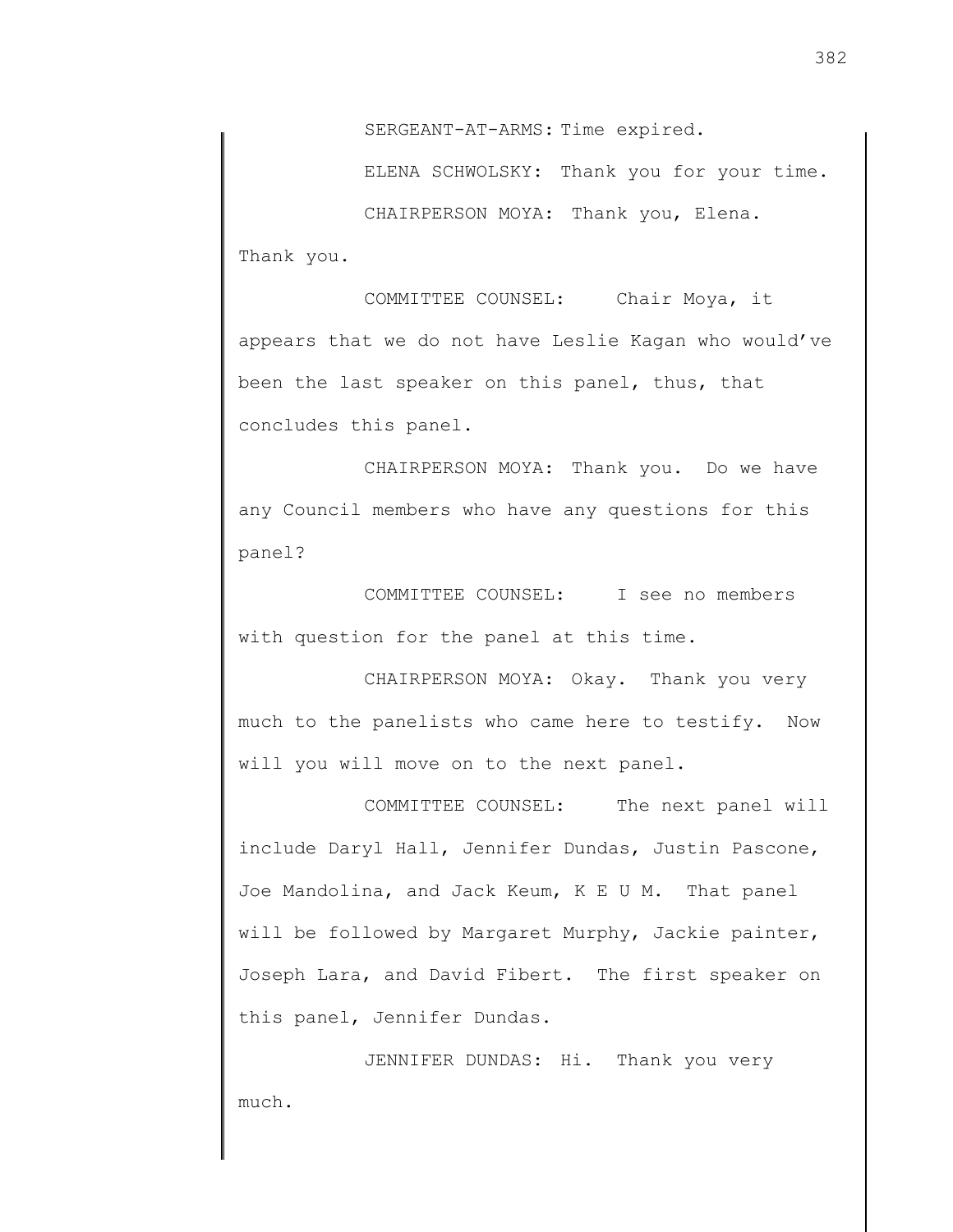CHAIRPERSON MOYA: Hi. How are you? JENNIFER DUNDAS: Can you hear me? SERGEANT-AT-ARMS: Starting time. CHAIRPERSON MOYA: We can hear you.

JENNIFER DUNDAS: Thank you. Hi. My name is Jennifer Dundas. I'm testifying because I want the community to know how IC has benefited my small business and, in turn, has benefited my employees. I founded Blue Marble Ice Cream in 2007. In 2010, we launched our wholesale division. We were in need of a production space and oh warehouse. We moved to Industry City in the fall of 2011, prior to the Jamestown partnership. In fact, we were the first post redevelopment tenants on the ground floor of building two 136 Street, now known as the food hall. At the time, it was a massive vacant warehouse surrounded by decade structures and no amenities and site, which suited me just fine. We needed nofrills. I have learned a great deal in my last 13 years in business. I have seen many, many, many small food businesses like mine fail. We need several things to survive. Proximity to our customer base, access to reliable labor, a network of service vendors to help fix things when they break, a space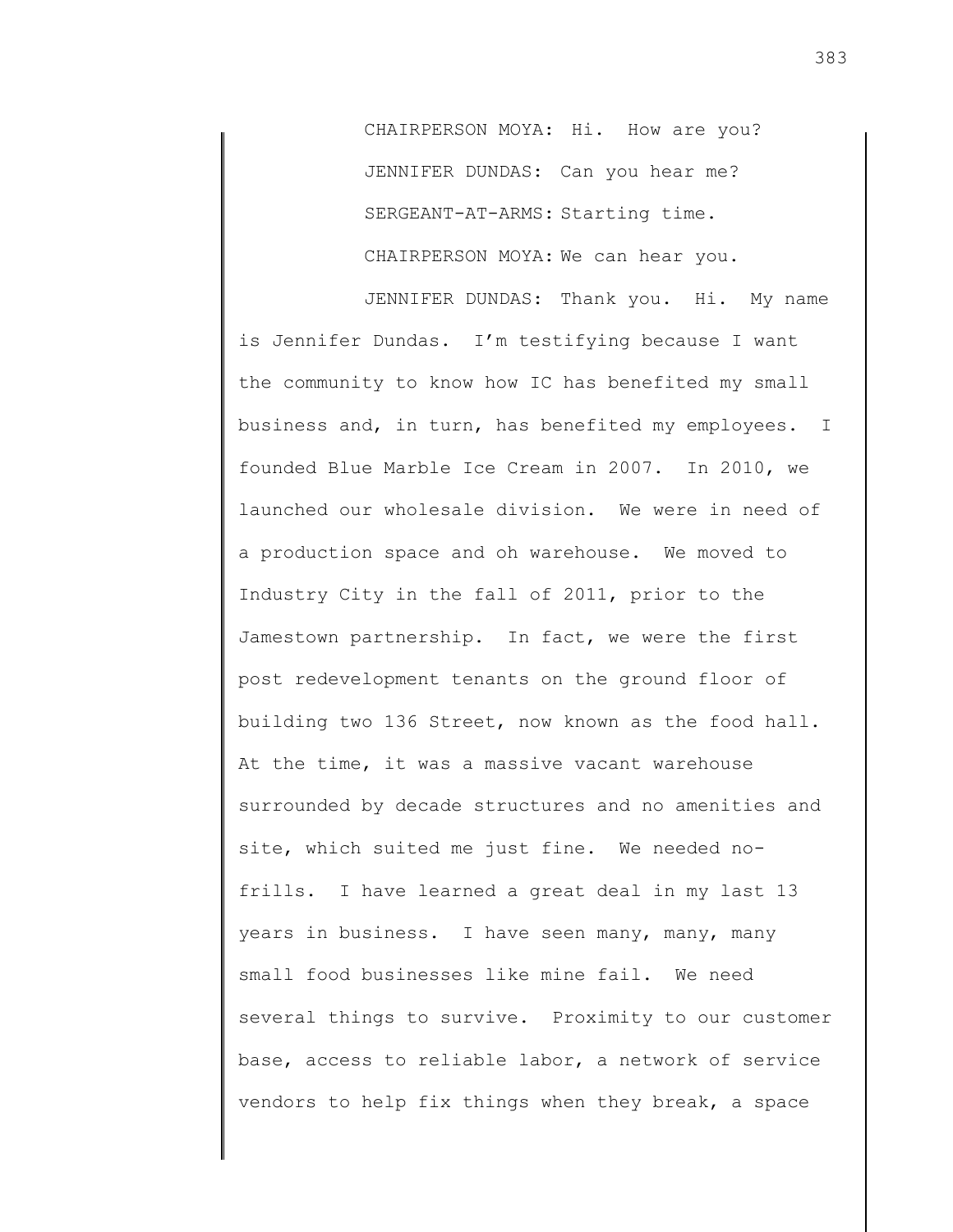to work out of, loading docks, and manageable rents. If we don't have these things, we cannot exist. IC is the only remaining place in New York City that provides these necessities to small businesses like myself. I started the business in response to irresponsible sourcing practices that dominated the ice cream industry. Artificial ingredients, low wages for farmworkers, sugarcane burning that made low income communities sick, corn syrup responsible for degrading agriculture and increasing serious illnesses across the world, cocoa and fruit sourced from companies with exploitative labor practices, to name a few. A product as ubiquitous as ice cream can stop its support of cheap, unethical, and destructive sourcing that hurts low income communities across the globe. Brooklyn was the place that made this possible for my company. I surely believe we could not have sustained our business in New York City if not for our residents at Industry City. We are considered light manufacturers. We are a small business. We are good for the economy. Since 2011, we have employed over 250 people. The kinds of jobs we create and light manufacturing--

SERGEANT-AT-ARMS: Time expired.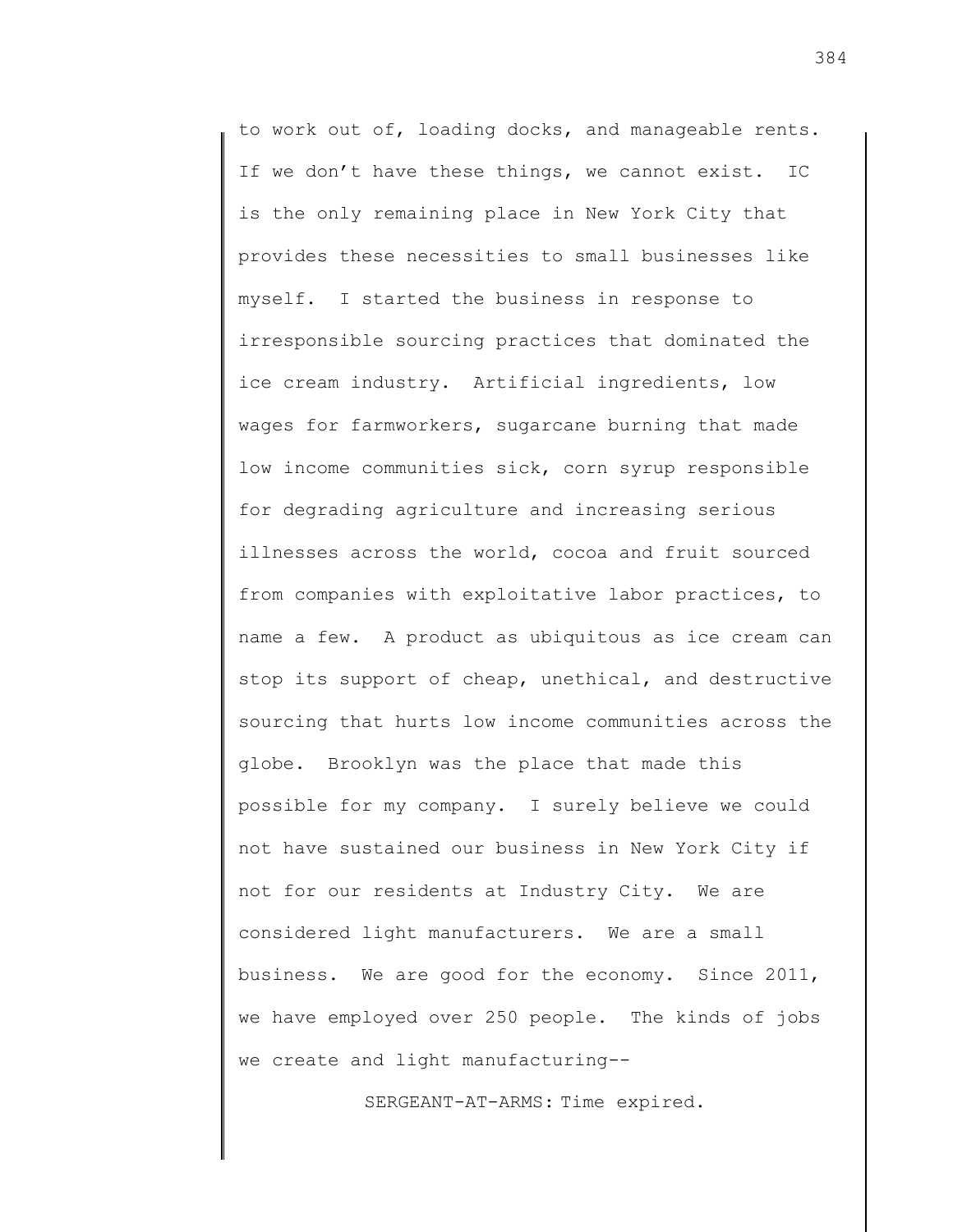JENNIFER DUNDAS: and as specialty retail cannot be replicated by machine or placed by AI. Our workers make a living wage, making between 25 and 30 dollars an hour. We have numerous supplemental educational opportunities for employees and a track of upward mobility. The other two people running the company with me began as hourly employees nine years ago--

CHAIRPERSON MOYA: Thank you. Thank you, Jennifer. We appreciate it very much. You can still submit your testimony. Thank you.

COMMITTEE COUNSEL: Chair, I will now ask if any of the remaining witnesses in this panel can hear me, to please raise their hands. That includes Darrell Halls, Justin Pascone, Joe Landolina, Jack Keum, K E U M. Darrell Halls, Justin Pascone, Joe Landolina, Jack Keum. If you can hear me, please raise your hand at this time and I see that Council member Menchaca has his hand raised for a question for this panel.

SERGEANT-AT-ARMS: Starting time.

COUNCIL MEMBER MENCHACA: Thank you. Jennifer, thank for your testimony and I would like to read the rest of it. I'm really kind of curious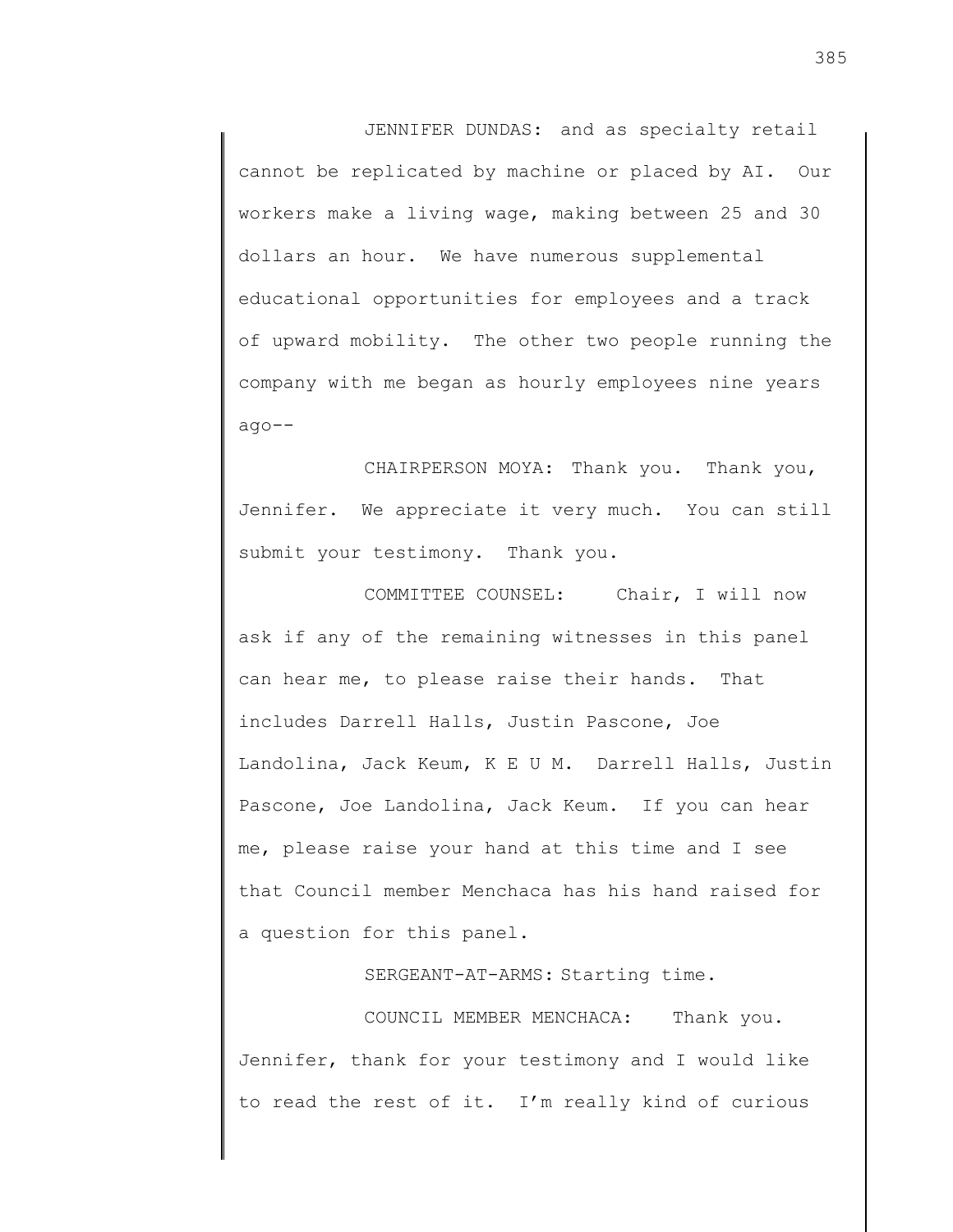about the proposal and really thinking about how you feel about large-scale retail and whether or not that is helpful for your business, particularly because of friends going up as a business and whether or not your rent has increased over time at Industry cut city.

JENNIFER DUNDAS: Hi. Can you see and hear me?

COUNCIL MEMBER MENCHACA: I can hear you, so just keep going.

JENNIFER DUNDAS: Okay. Thank you. My rent is reasonable at Industry City. My rent has been reasonable Industry City. A lot of different leases over the years in Brooklyn and, by far, Industry City has been the most reasonable landlord that I've worked with. You know, I don't know the motive for that, but that is my experience and I have to testify to that. One of my biggest--

COUNCIL MEMBER MENCHACA: How long was your--

JENNIFER DUNDAS: One of my biggest problems in my other locations has always been rents that are too high and I have not had that problem Industry City.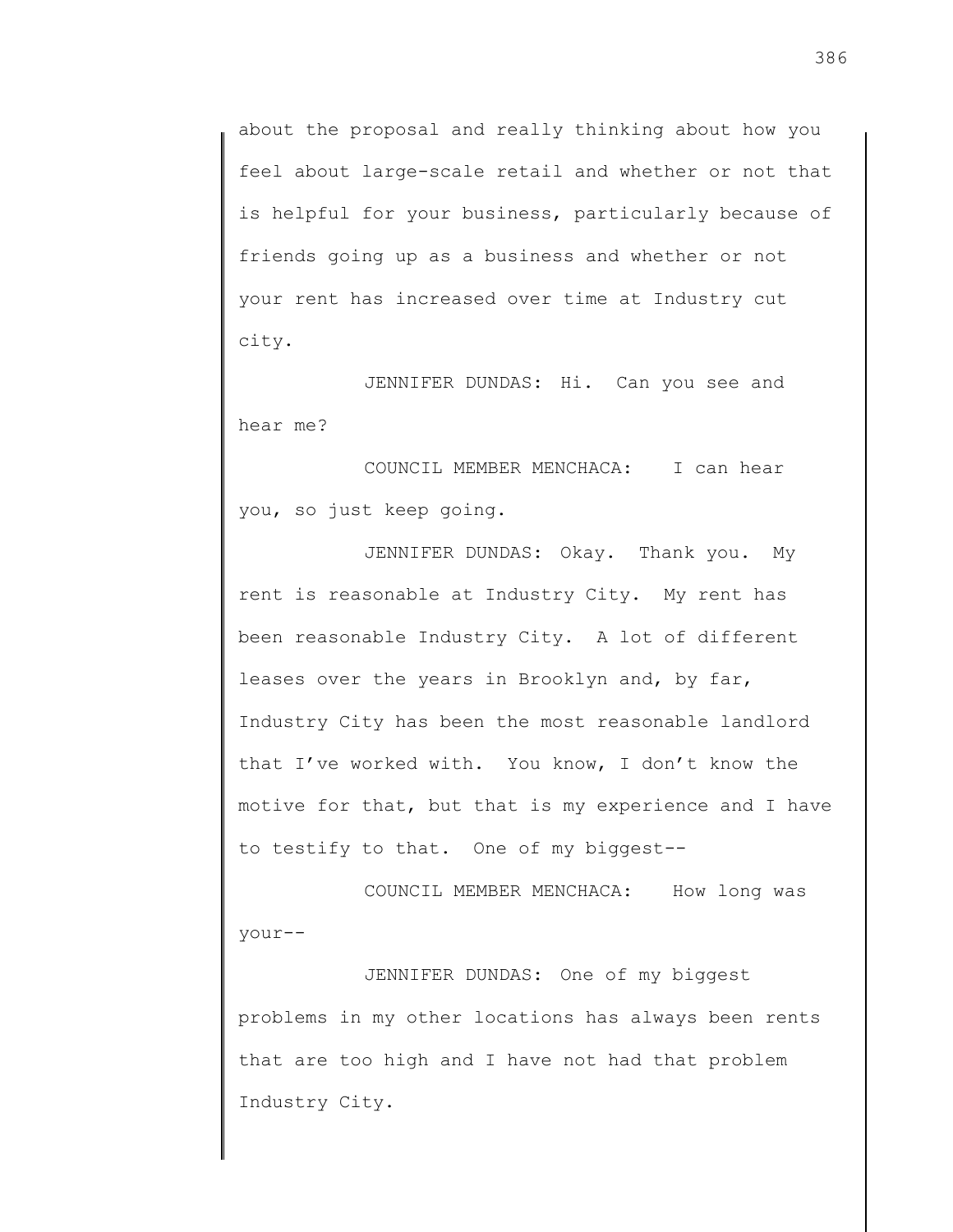COUNCIL MEMBER MENCHACA: How long is your lease?

JENNIFER DUNDAS: Well, when I started, it was seven years that I've worked cooperatively with them to extend it several times. And, at this time, I believe I have another-- oh, gosh. I want to say run another eight years and I started there in 2011. So, it's a pretty long-term commitment on both sides.

COUNCIL MEMBER MENCHACA: Okay. Great. Thank you for that. And really, the kind of first part about the kind of large retail big-box retail and whether or not that would be conducive to your business at Industry City? How do you feel about that?

JENNIFER DUNDAS: I think the bottom line is I don't know, but what I can say intuitively as a small business owner is that the more population that is they are visiting, the more exposure all the small businesses are getting in, you know, would I be thrilled if a Häagen-Dazs or a Ben & Jerry's superstore opened to compete with me right next door? Of course I would not. But if there are more people that are brought there for shopping, you know, Costco, I know, is helpful, that that actually brings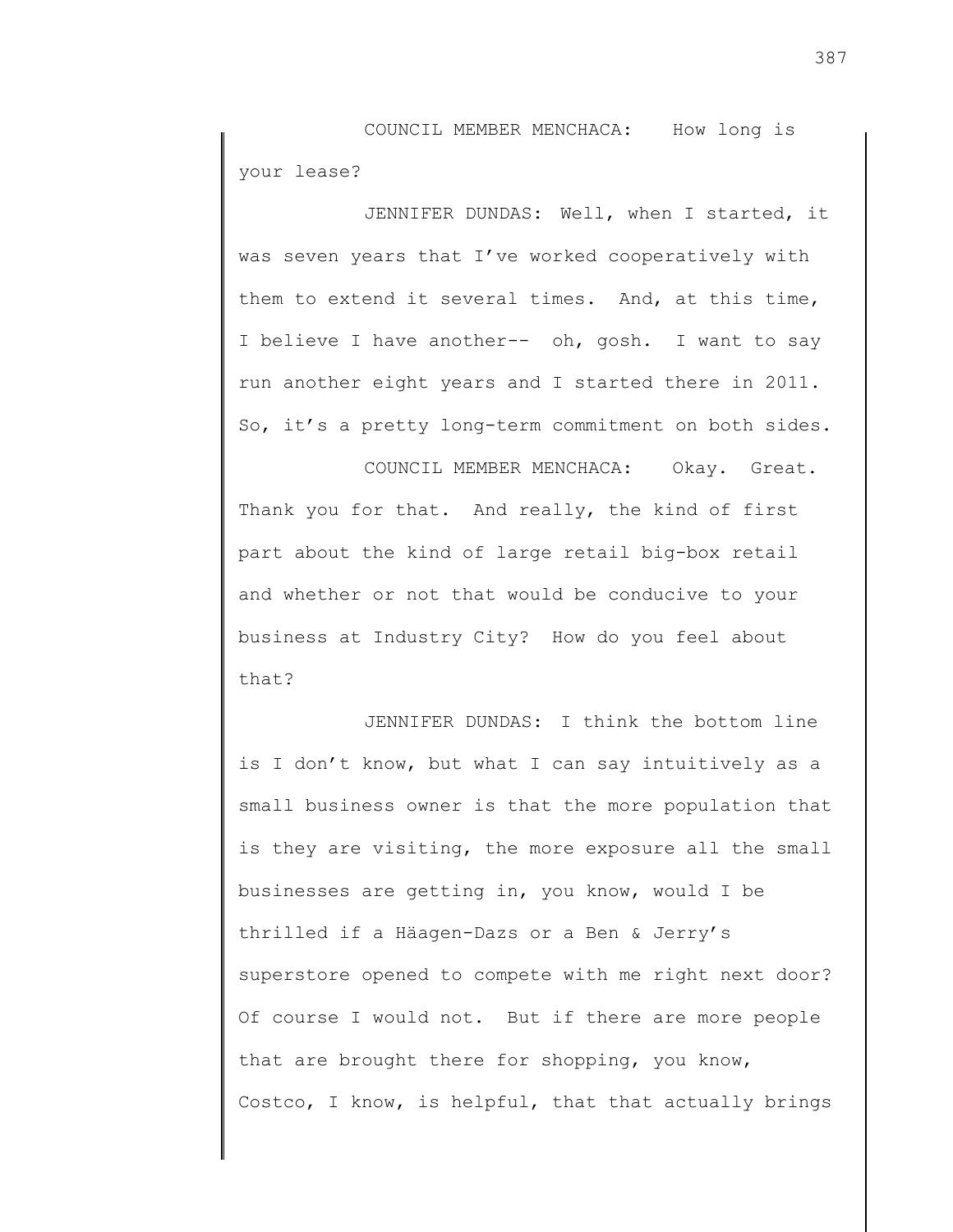more population there and helps support the small business like mine.

COUNCIL MEMBER MENCHACA: And, finally, Jennifer, we've heard from a lot of businesses in the neighborhood on Industry City campus that the pedestrian oriented investments that Industry City talked a lot about in their testimony have been difficult for the manufacturing operations. Have you found that are experienced that at all?

JENNIFER DUNDAS: In fact, it's a great question. I sit on both sides of that because I need the pedestrian, but I also need to have the streets cleared. When I started on 36th Street, you know, it was still the wild West out there and I was dismayed and not excited to see that, okay, is going to maybe lose my exclusive loading dock. I had a free for all. Whenever trucks came for my products, to deliver my ingredients, to pick up my production, like it was great. But I was actually proved wrong. The way that it was designed was very functional for us. And I did not find it disruptive to the flow of my business and, in fact, I had to share the loading dock, which I thought was going to be a problem, is not. Management was very supportive. I have now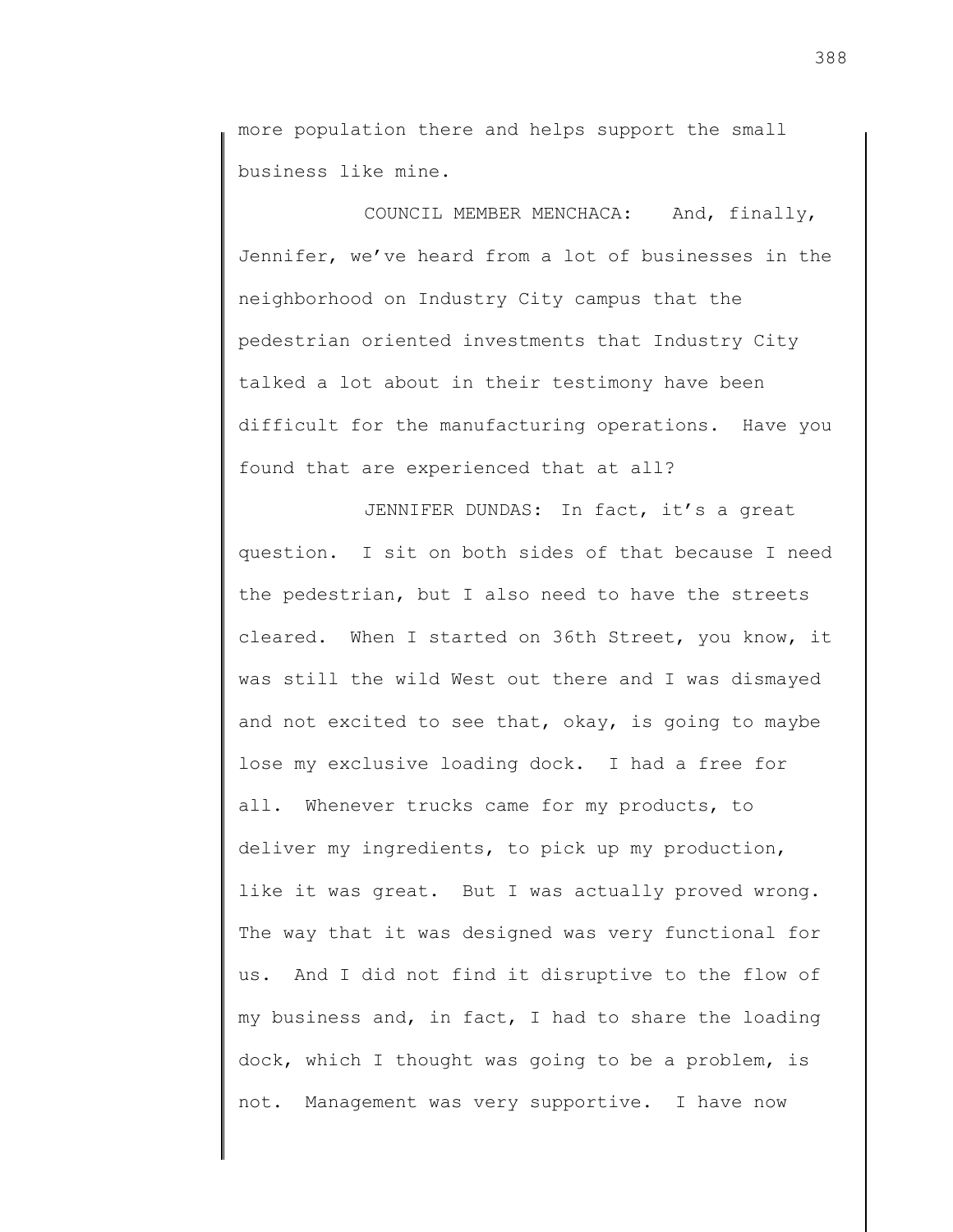located to another building which is on 33rd street, but I still have my retail spot in the food hall. Unfortunately, due to COVID, it's been closed for a while but I'm now on 33rd which is less developed than 36th street.

COUNCIL MEMBER MENCHACA: Okay. Thank you so much for you time and--

JENNIFER DUNDAS: Thank you.

COUNCIL MEMBER MENCHACA: I yield back my time to the Chair.

CHAIRPERSON MOYA: Thank you, Council member.

COMMITTEE COUNSEL: Chair, we have an additional witness for this panel. The next speaker will be Jack Keum.

CHAIRPERSON MOYA: Jack, whenever you're ready.

SERGEANT-AT-ARMS: Starting time.

CHAIRPERSON MOYA: You may begin. Hold on, Jack. We can't hear you. If we can check Jack's audio.

JACK KEUM: Hi. Can you hear me now? CHAIRPERSON MOYA: Yep. Now we got it. Yep. Jack, you may begin now. We can hear you.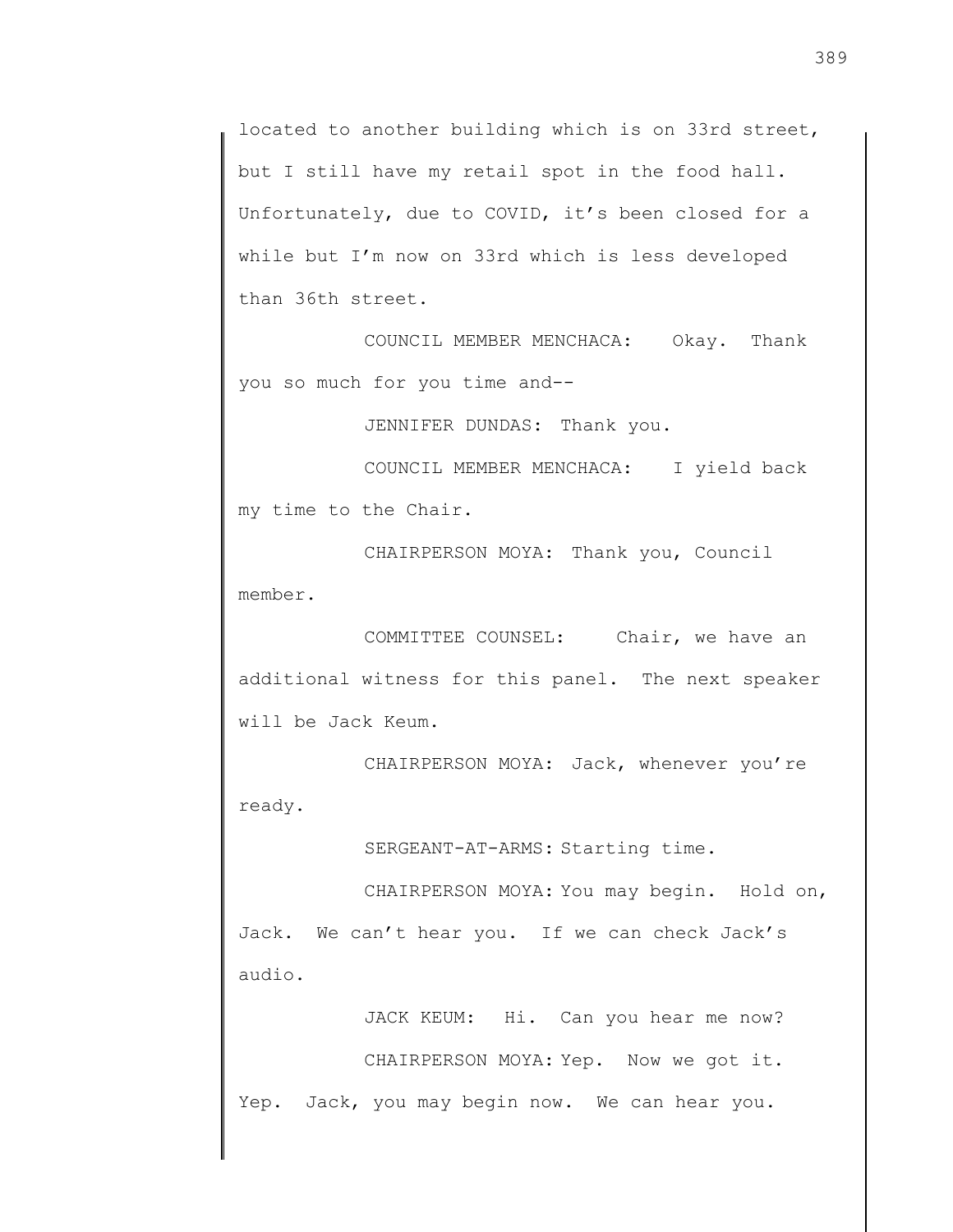JACK KEUM: I'm sorry. I cannot hear anything. Just give me one second, please. Hello. Can you hear me now?

CHAIRPERSON MOYA: We can hear, Jack.

JACK KEUM: Okay. All right. Thank you so much.

CHAIRPERSON MOYA: Yep.

JACK KEUM: Good evening. My name is Jack Keum. I am a Sunset Park resident and live right up the street from Industry City. My company, I MAKE A [sp?], we are a commercial 3-D printing company and we have been a tenant here at Industry City for three years and I am here to offer my strong support for Industry City rezoning. Chose Industry City because we saw the great investment providing opportunity for a small business like ours and, even after three years as a tenant, I am still amazed how Industry City is constantly finding new ways to help small businesses like ours grow. Here is a very good example. During the early stages of the pandemic, we actually pivoted our business to manufacture PPE for donation the local hospitals and when we reached out to Industry City with our plan, we were overwhelmed by Industry City's respond. Industry City has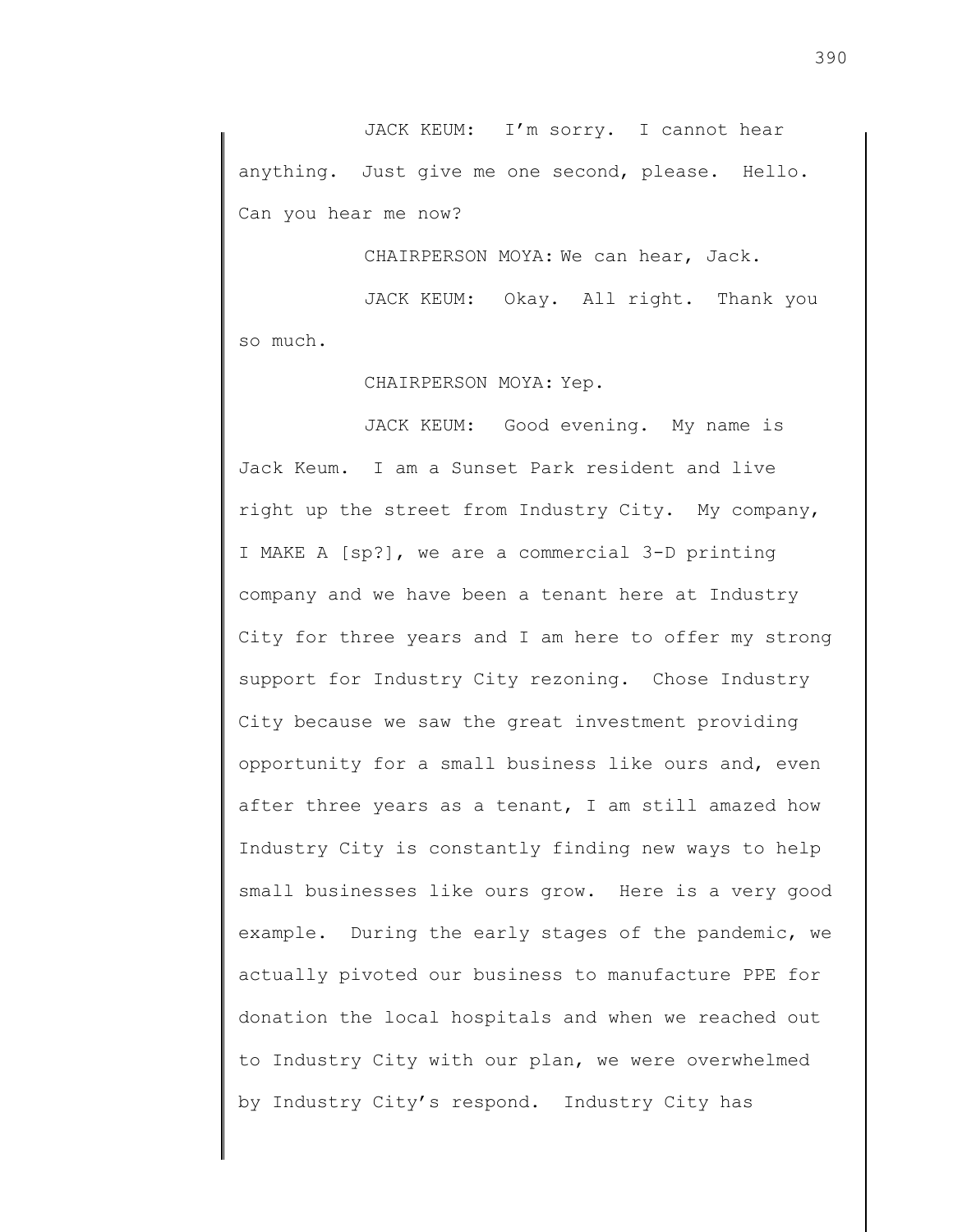provided us with the extra space that we needed, created a platform other tenants to join our effort, and even connected us to local hospitals, namely Amhurst Hospital, Brooklyn Hospital Center, and NYU [inaudible 09:05:22] in Sunset Park. And thanks to our collaborative effort, we have donated over 5000 of this 3-D printed PPE to keep our first responders safe. The current changes by rezoning will only strengthen the existing business and help I MAKE A grow. More businesses at Industry City means more business for I MAKE A. Members of city Council, please support this project that is so critical to the community, the city, and the future of small business like mine. Thank you.

CHAIRPERSON MOYA: Thank you, Jack.

COMMITTEE COUNSEL: Chair Moya, I see no further witnesses that were called for this panel.

CHAIRPERSON MOYA: Do we have any questions from any of the Council members?

COMMITTEE COUNSEL: At this time, I see no members who have questions for this panel.

CHAIRPERSON MOYA: Great. Let's call it the next panel, please.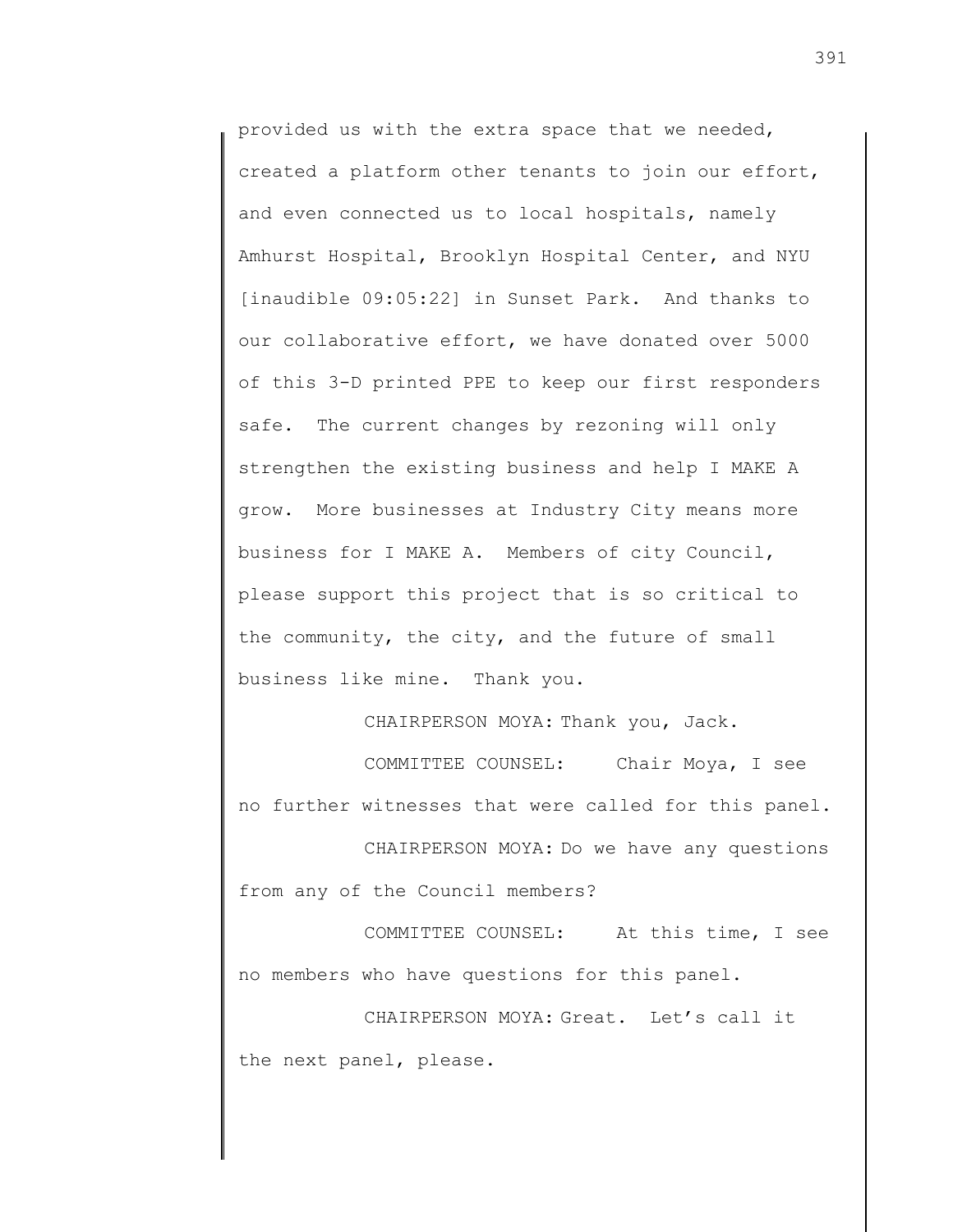COMMITTEE COUNSEL: The next panel will include Margaret Murphy, Jacqui Painter, Joseph Lara, and David Vibert. They will be followed in the subsequent panel by William Carabono, Andrew Hunt, Giovanni Taveres, and Scott Kearns. For incoming panel, the first speaker will be Jacqui Painter.

SERGEANT-AT-ARMS: Starting time.

JACQUI PAINTER: Hey. Can you hear me? CHAIRPERSON MOYA: We can hear you.

JACQUI PAINTER: Hi. Hi, everyone. I'm Jacqui Painter. I'm an organizer and a climate active is here in Redhook Brooklyn. Lifelong resident. As everyone may know, it's the neighborhood from Sunset Park. It's just down the river bed and. In Redhook is unrecognizable from when we were raised owned with a little store that you might know named IKEA that drew people from all over the city into our small neighborhood. We know what it's like for developers to come in and profit off of disaster capitalism, which is why this is. Eight years ago, after Sandy hit, developers took the opportunity to buy cheap property as our communities suffered from the worst flood we have ever seen. Hundreds of residents or displaced, including my own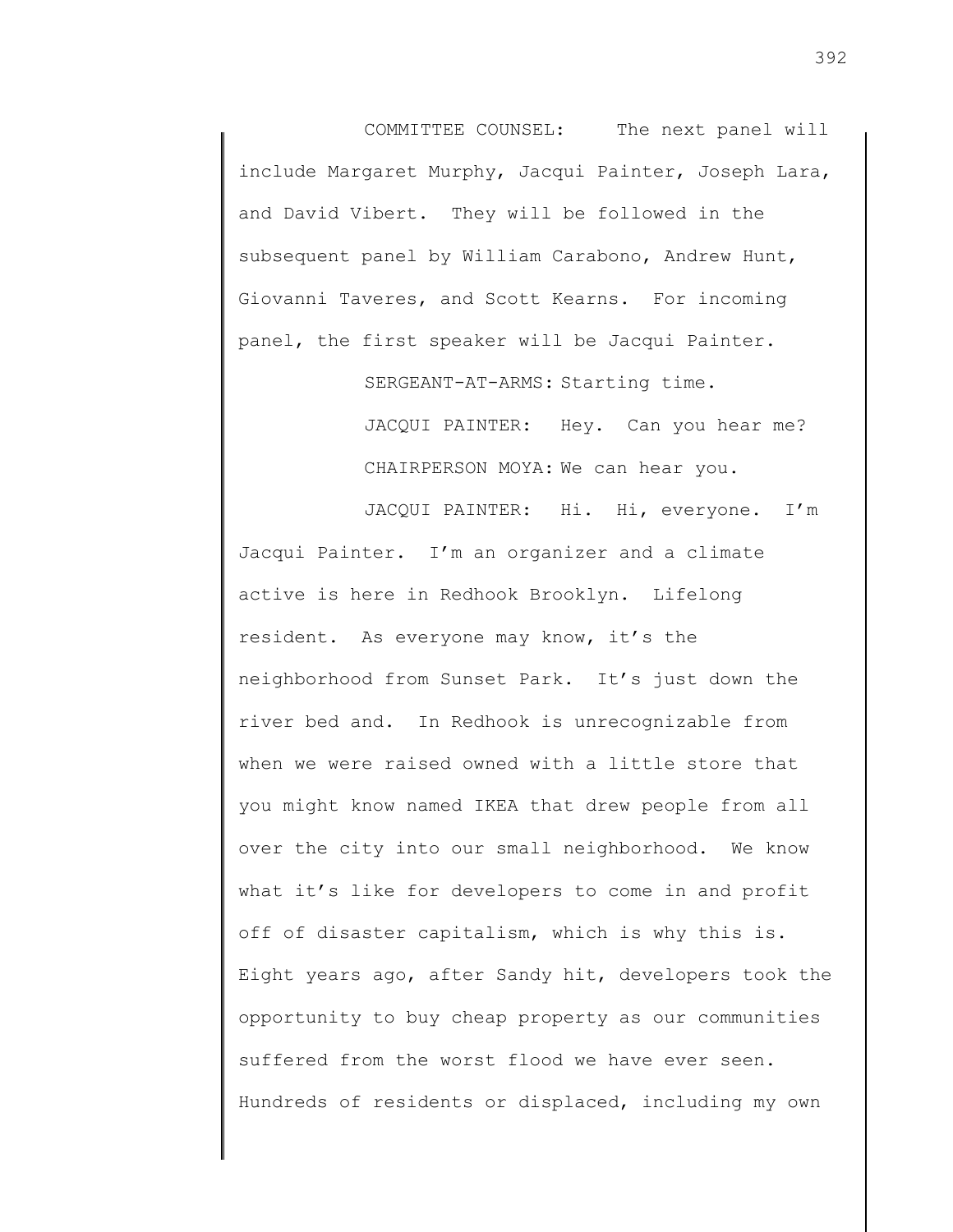mother, who tried to move back a year after Sandy and couldn't because the rent was too high. This is the exact same story that's about to happen to Sunset Park. Rents are going to skyrocket and people will be displaced. I'm a little confused why people are saying no one is being displaced. People are being displaced and there is about to be a lot more of it. I do not understand how many examples we need to see if those throughout the city to finally get it right and of finally believe it. To all of our representatives, of this city that is listening, it's time to put people first. As we heard today, there is no proof of these so-called 20,000-- 7000 jobs that'll displace current Sunset Park industrial workers. When are you going to have the strength to stand up to the landlords and developers and stop them from actually taking advantage of communities of color, working people, and immigrants? Until the land-use committee who is listening, please, please listen to the residents of Sunset Park. Let them leave the conversation. Listen to the people. That's all I had to say.

CHAIRPERSON MOYA: Thank you for your testimony.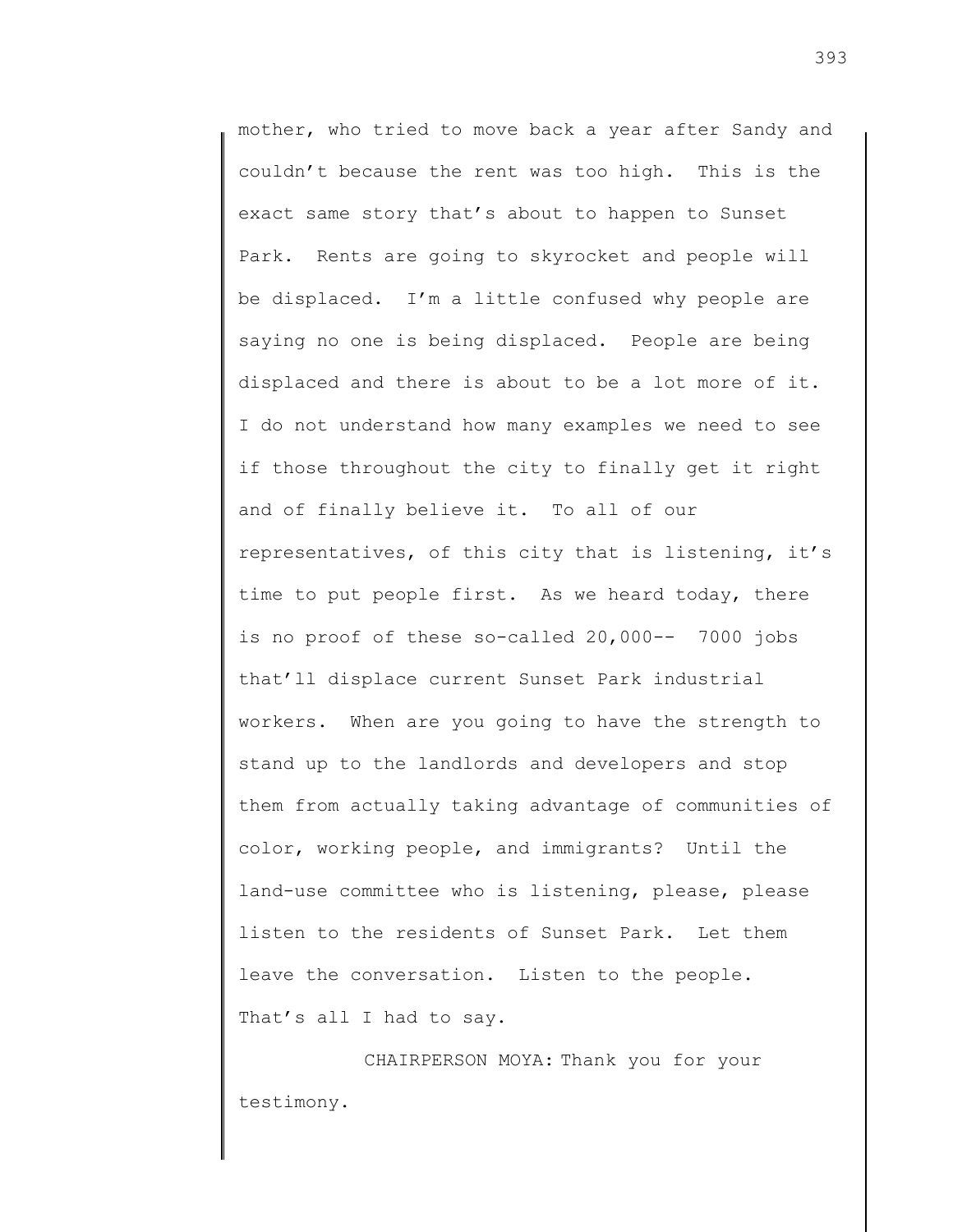COMMITTEE COUNSEL: The next speaker is David Vibert.

CHAIRPERSON MOYA: David, whenever you are ready.

SERGEANT-AT-ARMS: Starting time.

DAVID VIBERT: So, yeah. The thing wouldn't let me unmute. So, hi. Good evening, Chairman Moya, other city Council persons. Things for the time. My name is David. I'm a long time Sunset Park resident and local small business owner. I am here to speak against the Industry City expansion. I live with my partner and her family who have been in Sunset Park for the past 40 years. It's people in family like hers, not landlords and developers, that improved to the neighborhood and made it a great place to live by building communities and small businesses here. This proposed rezoning is an existential threat to the working-class communities of Sunset Park and all across New York City. It ignores alternative plans on all community input. If approved, it will confirm the message that what the city values is the profits of developers, not the needs of working-class communities. This is the largest private rezoning application in New York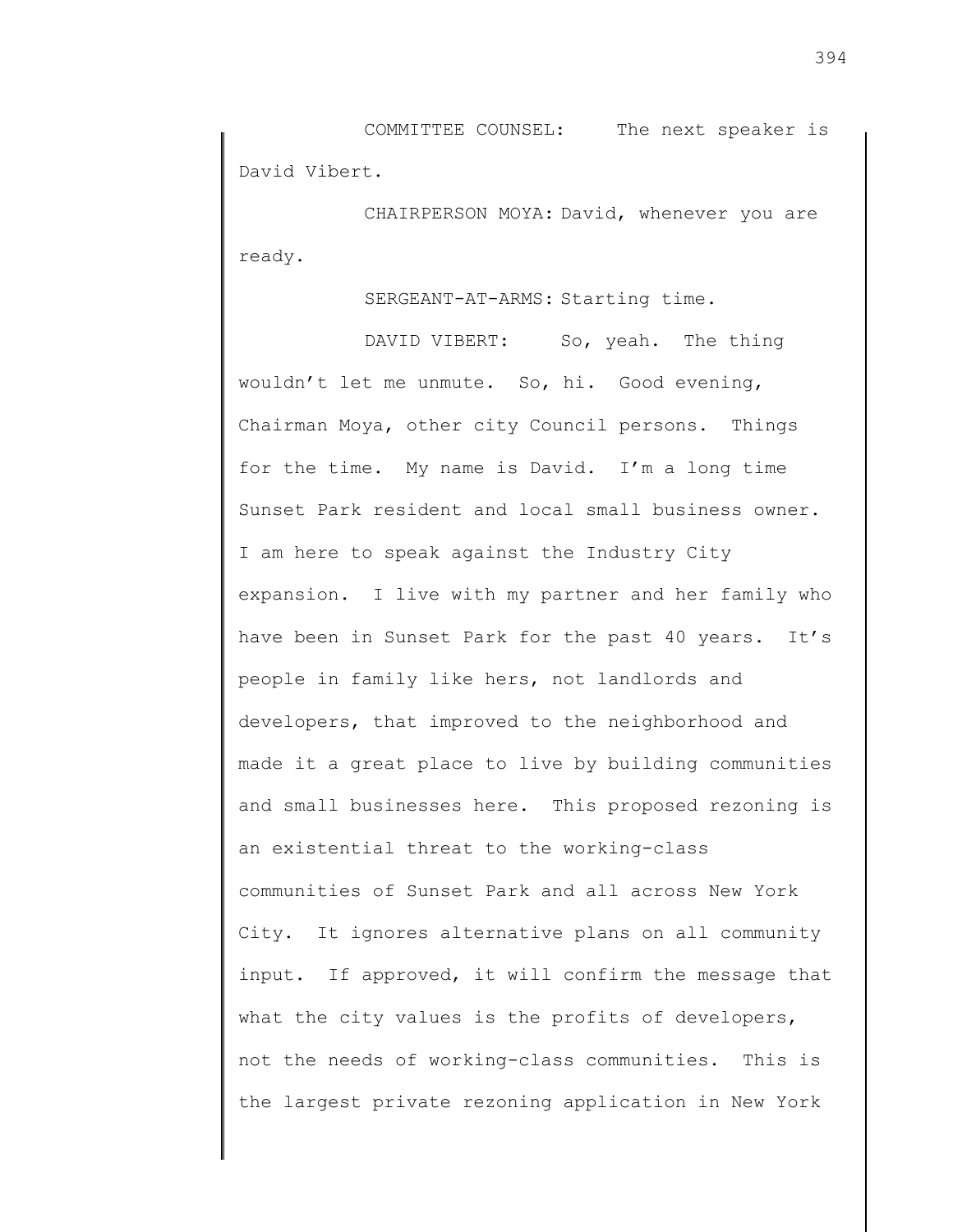City history. It was 1 million square feet. Every other rezoning of this size, scale, and importance has gone through a public review process with input from neighborhood residents and New Yorkers. This IC process has been entirely developer driven and prioritizes the private interests of the property owner and developer over the interests of the Sunset Park, Brooklyn, and New York City communities. For good reason, we are seeing immense community opposition to this proposal. The Protect Sunset Park Coalition has collected over 4000 resident signatures in opposition to this rezoning. Every elected official covering the Sunset Park area opposes the rezoning. Council member Carlos Menchaca, US Congresswoman Nydia Velazquez, incoming state assembly member Marcela Mitaynes, incoming State Sen. Jabari Brisport, State Senator Zellnor Myrie, and Public Advocate Jumaani Williams. And you have heard not only the communities opposition tonight, but that of environmental academics and urban planners opposed to this rezoning realized too well the detrimental effect this impact-- expansion will have on the neighborhood. The people testifying tonight, many of them business owners, in favor of Industry City's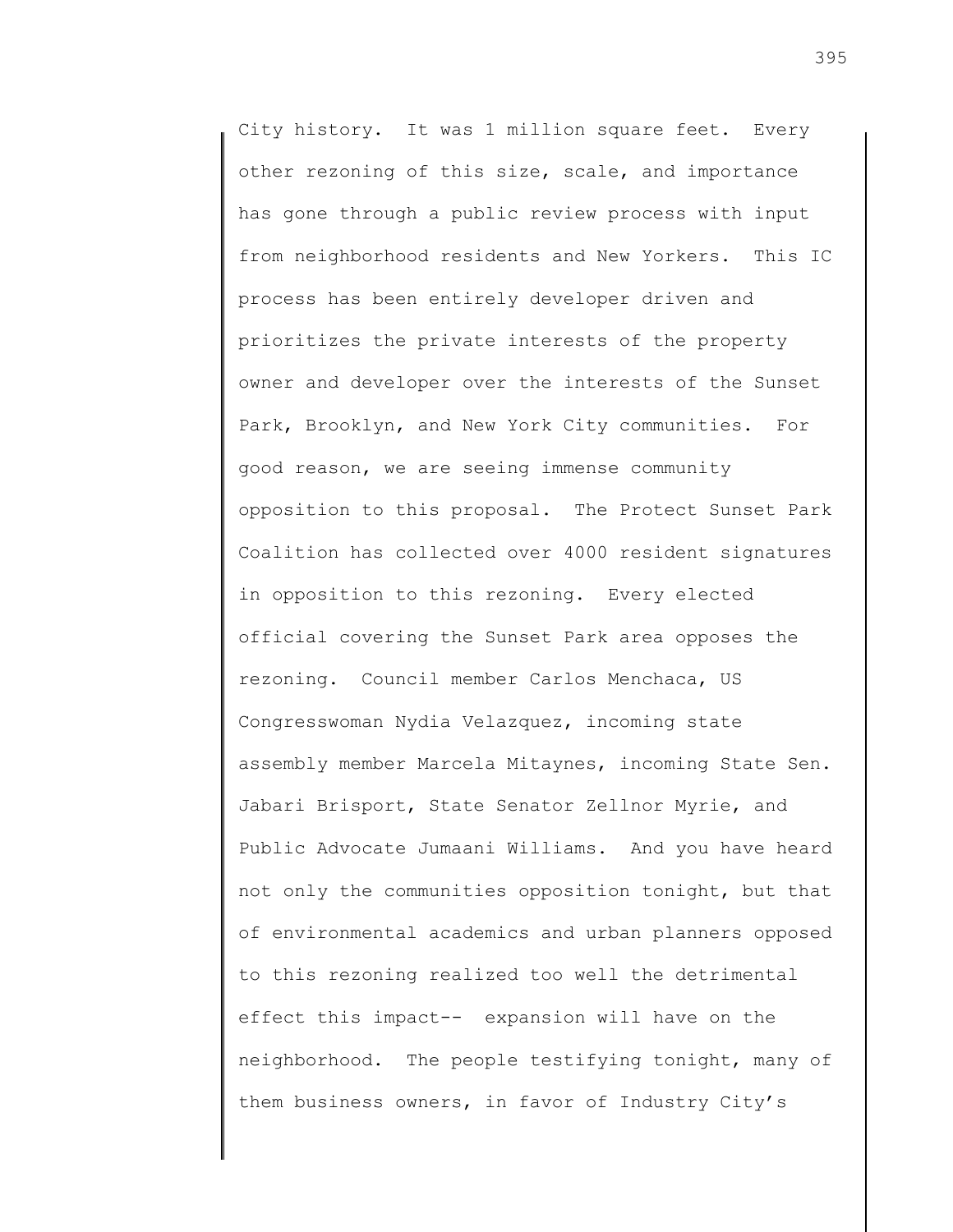expansion have financial interests in that expansion or they're here, paid for their time. Those of us opposing it, we are volunteers and we have been sitting on a 10 hour live zoom call because this is our live and this is our neighborhood. Industry City's well-paid PR firms are hammering on job creation as a reason for the Council to vote against our community and for Industry Setting, but Industry City--

SERGEANT-AT-ARMS: Time expired.

DAVID VIBERT: does not create jobs. Please listen to our community.

CHAIRPERSON MOYA: Thank you.

COMMITTEE COUNSEL: The next speaker will be Joseph Lara.

JOSEPH LARA: Can you hear me?

SERGEANT-AT-ARMS: Starting time.

JOSEPH LARA: Hello?

CHAIRPERSON MOYA: We can hear you. Can

you hear us?

JOSEPH LARA: Okay. Awesome.

CHAIRPERSON MOYA: Yep.

JOSEPH LARA: My name is Joseph Lara. I'm a native New Yorker. I grew up here with an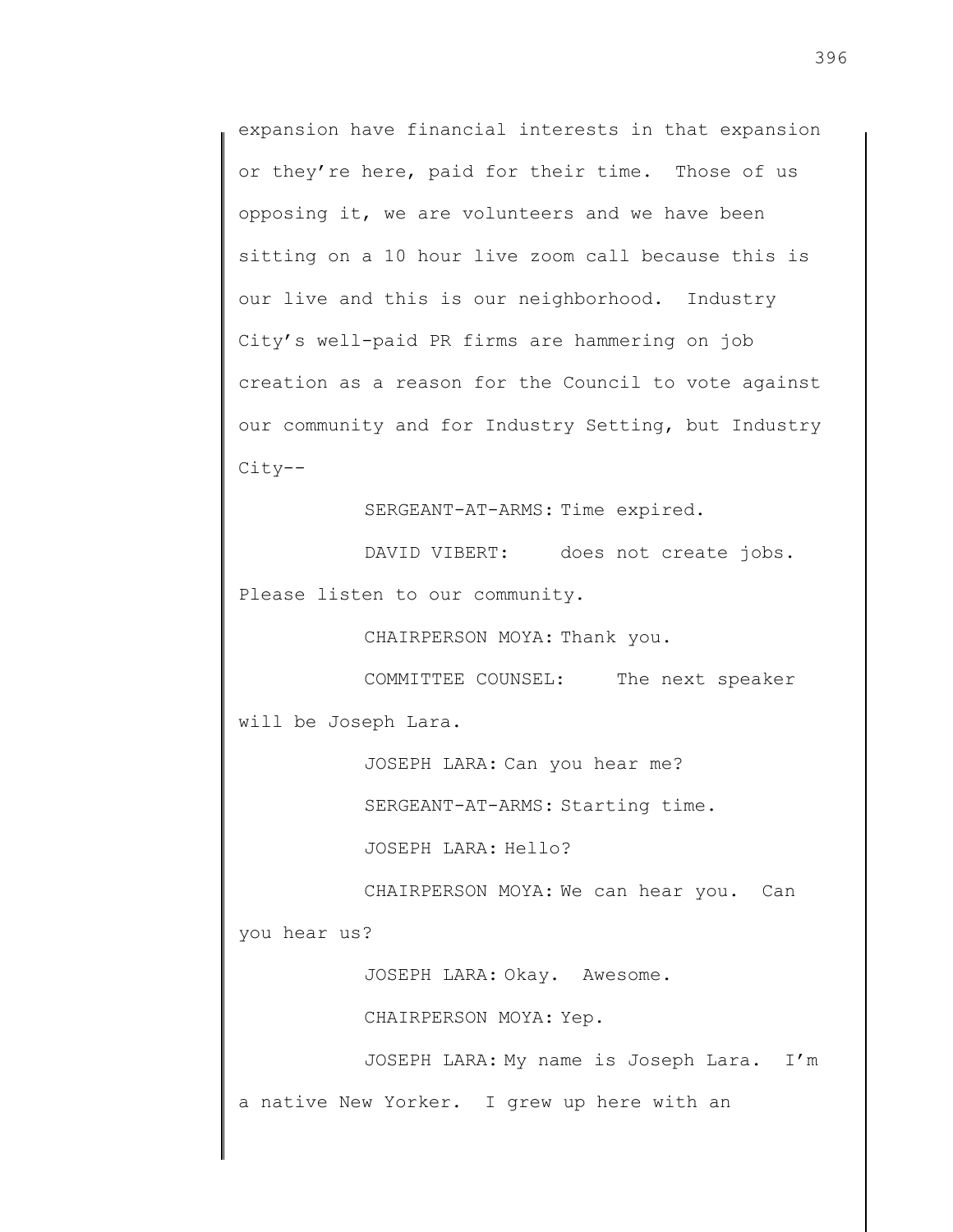immigrant single mother. For over 20 years, my mother and I have moved over 20 times. So, I know the harm of gentrification and displacement very intimately. I am currently a resident in a community health worker in Sunset Park and I've been helping are predominantly undocumented immigrant community gain access to basic social services. Sunset Park has been neglected for decades, making it one of the few affordable places for undocumented immigrants to live in New York City. In this pandemic, the community has been devastated with no shortages of fears. I was still miss appearances. Families are going hungry. COVID still wrecking maze families and many are worried of losing their homes. By supporting Industry City, this Council is condemning these families to the same miseries and the trauma of my upbringing here in New York. I know the cost and toll of real [inaudible 09:12:50] and I know the phases of the very people this proposal will displace. I know jobs are important, but we can't rely on vague promises that we know our underserved immigrant community can't access. This isn't an and or argument. Displacement of jobs. This community also need jobs and we can't abandon our waterfront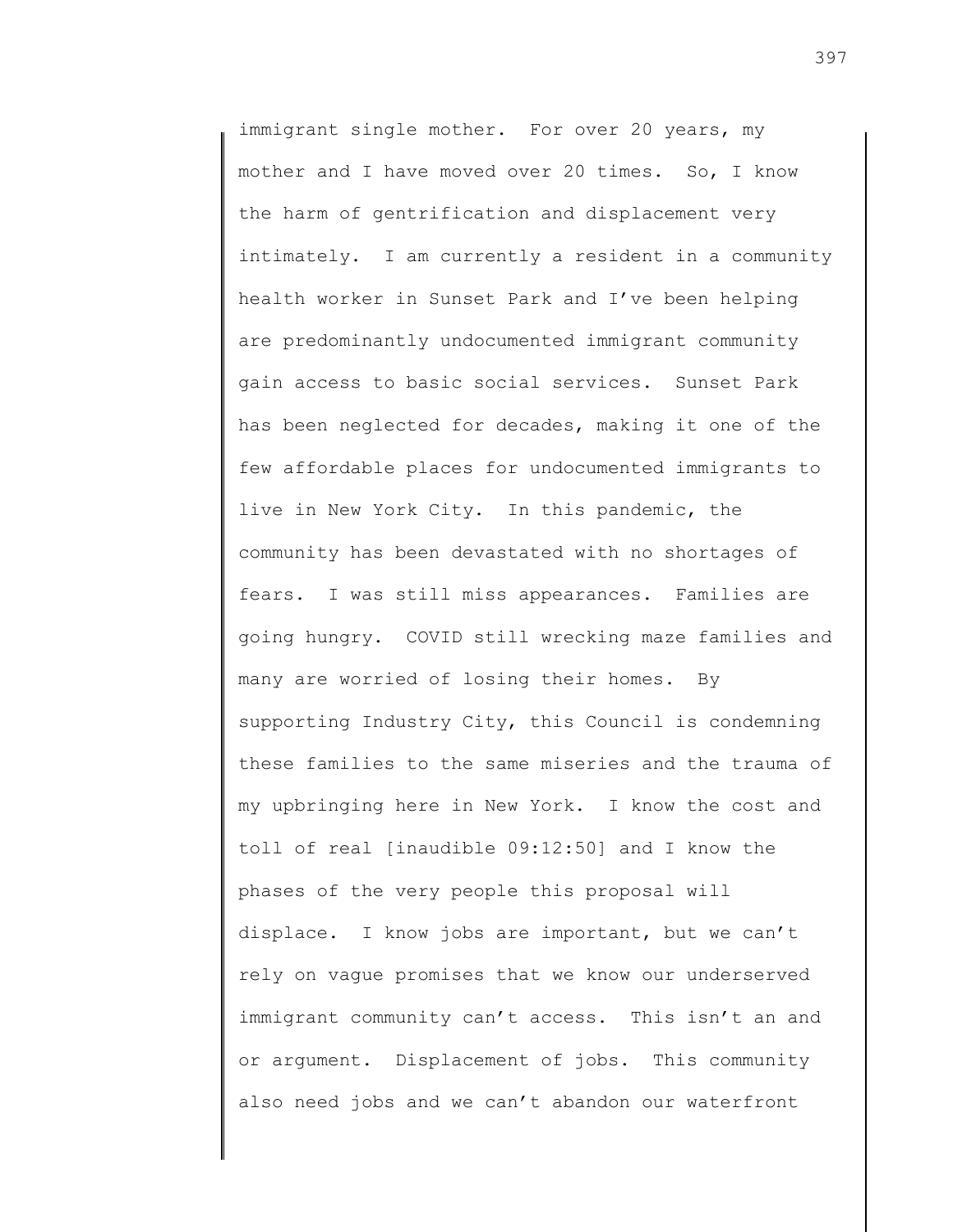luxury development because we know how predatory real estate is and how it will displace immigrant neighbors like it displaced me. So, as this Council, will you commit to a racial impact study to see what this proposal would mean for Sunset Park? We pledge to protect the vulnerable immigrant working class of Sunset Park to the public waterfront plan as required by the New York City charter instead of abandoning it, our waterfront, to private interests? And I hope, Council members, remember who you are supposed to be representing. I healed my time.

CHAIRPERSON MOYA: Thank you for your testimony. Counsel, who is our next panelist?

COMMITTEE COUNSEL: For the last name that was called for this panel, I will ask that Margaret Murphy, if you can hear me, to please raise your hand. We will give you a few seconds to do that. Margaret Murphy, we are asking you to raise your hand in order to be brought into this panel. Okay. It appears that this panel is complete.

CHAIRPERSON MOYA: Okay. Any Council members have questions for this panel?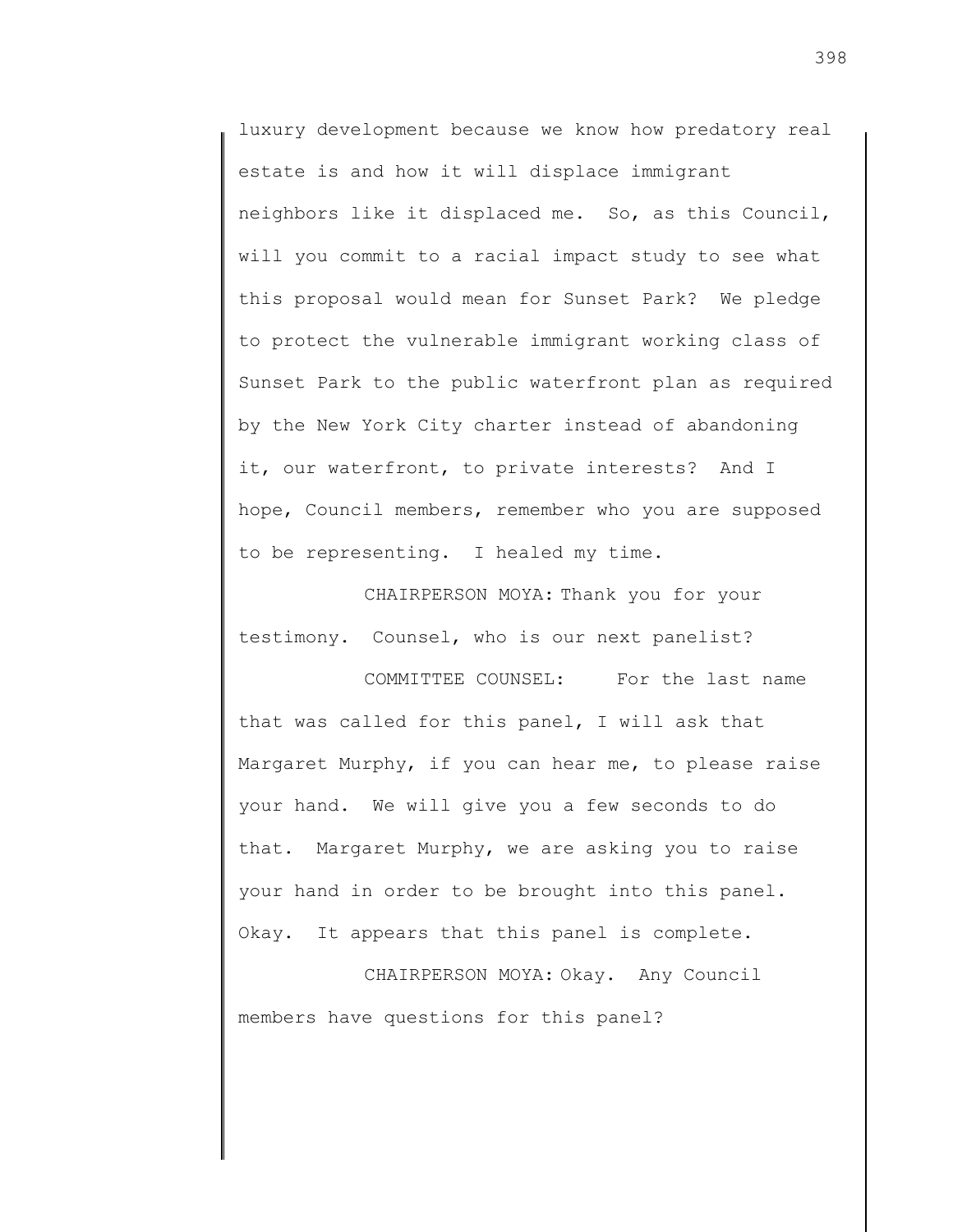COMMITTEE COUNSEL: Chair, I see no Council members with questions for the panel at this time.

CHAIRPERSON MOYA: Okay. Thank you very much to our panelist, thank you for your patience and thank you for your testimony today. Counsel, let's call it the next panel.

COMMITTEE COUNSEL: The next panel will include William Caravano, Andrew Hunt, Giovanni Traveres, Scott Kearns, and Manuel Arboleda. If any of those individuals whose names I just called can hear me, we ask that you please raise your hand at this time and we will allow a few seconds for you to do so. William Caravano, Andrew Hunt, Giovanni Traveres, Scott Kearns, and Manuel Arboleda. Okay. Chair Moya, it appears that we have none of those persons present at this time.

CHAIRPERSON MOYA: Okay. We will move to the next panel.

COMMITTEE COUNSEL: Chair, please stand by while we determine the next panel.

CHAIRPERSON MOYA: Okay. Standing by. COMMITTEE COUNSEL: Chair Moya, we do have Manuel Arboleda who has call for the just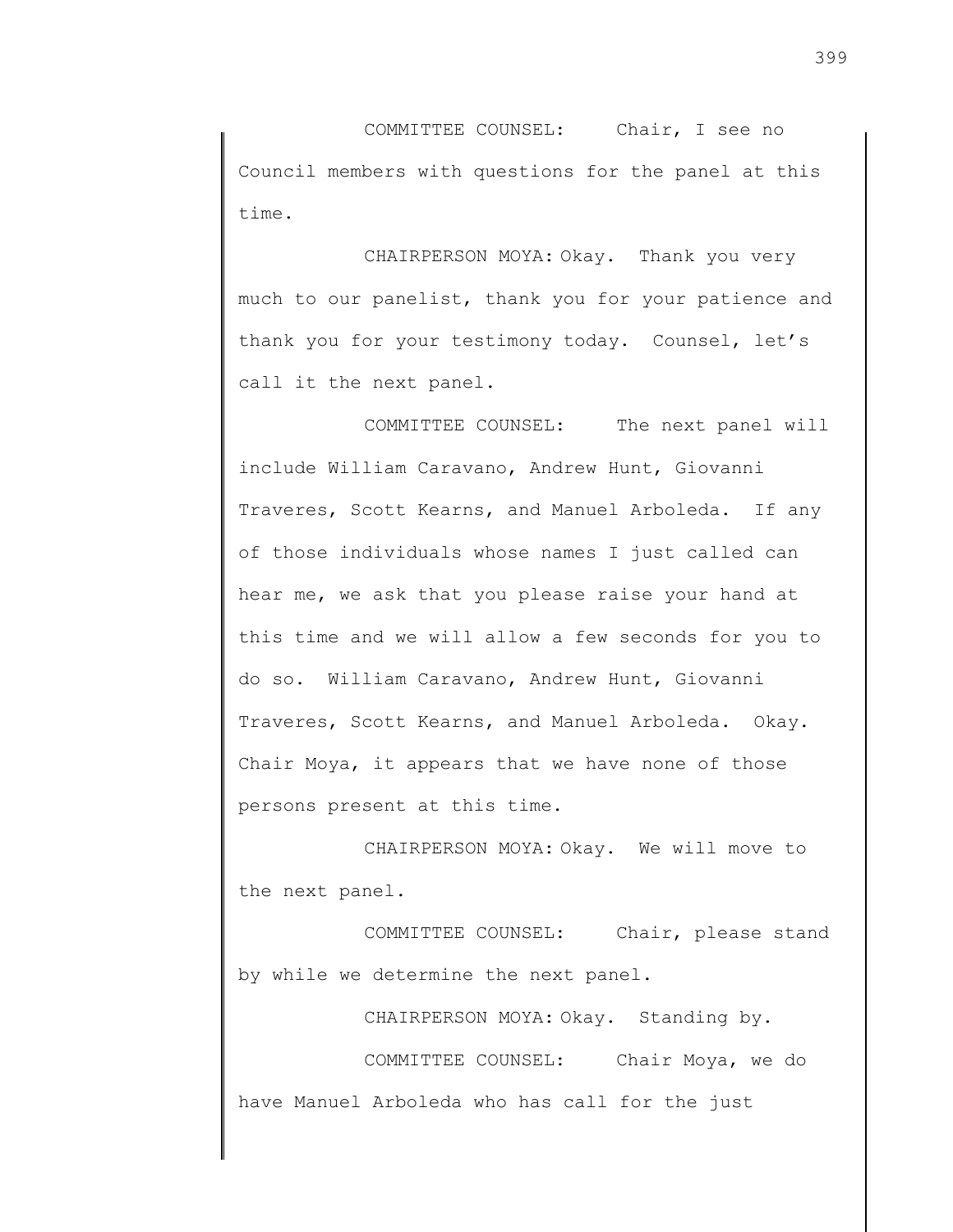released panel. Manuel Arboleda will be the next speaker.

CHAIRPERSON MOYA: Thank you. Manuel.

MANUEL ARBOLEDA: Hello. This is Manuel Arboleda.

CHAIRPERSON MOYA: Yes. Whenever you are ready.

> MANUEL ARBOLEDA: Yes. I am ready. CHAIRPERSON MOYA: Okay. You may begin.

MANUEL ARBOLEDA: Yes. Good evening. My name is Manuel Arboleda. I'm a property manager for Industrial City. I have been there with the company for 42 years. In 1978, as well as Sunset Park resident for the same time and whatever I can say to you that I'm very proud to live in the Sunset Park area as well as I am working for industrial city. The conditions in everything that we have, that is fantastic. We've got a lot of progress. We went through so many different problems. You know, catastrophes. We were hit with Sandy, but we are coming up from that. If the city approves the rezoning, we're going to be in a better shape. Since 2015, Sunset Park was tremendous [inaudible 09:18:18] a lot of empty buildings. Now we are proud that we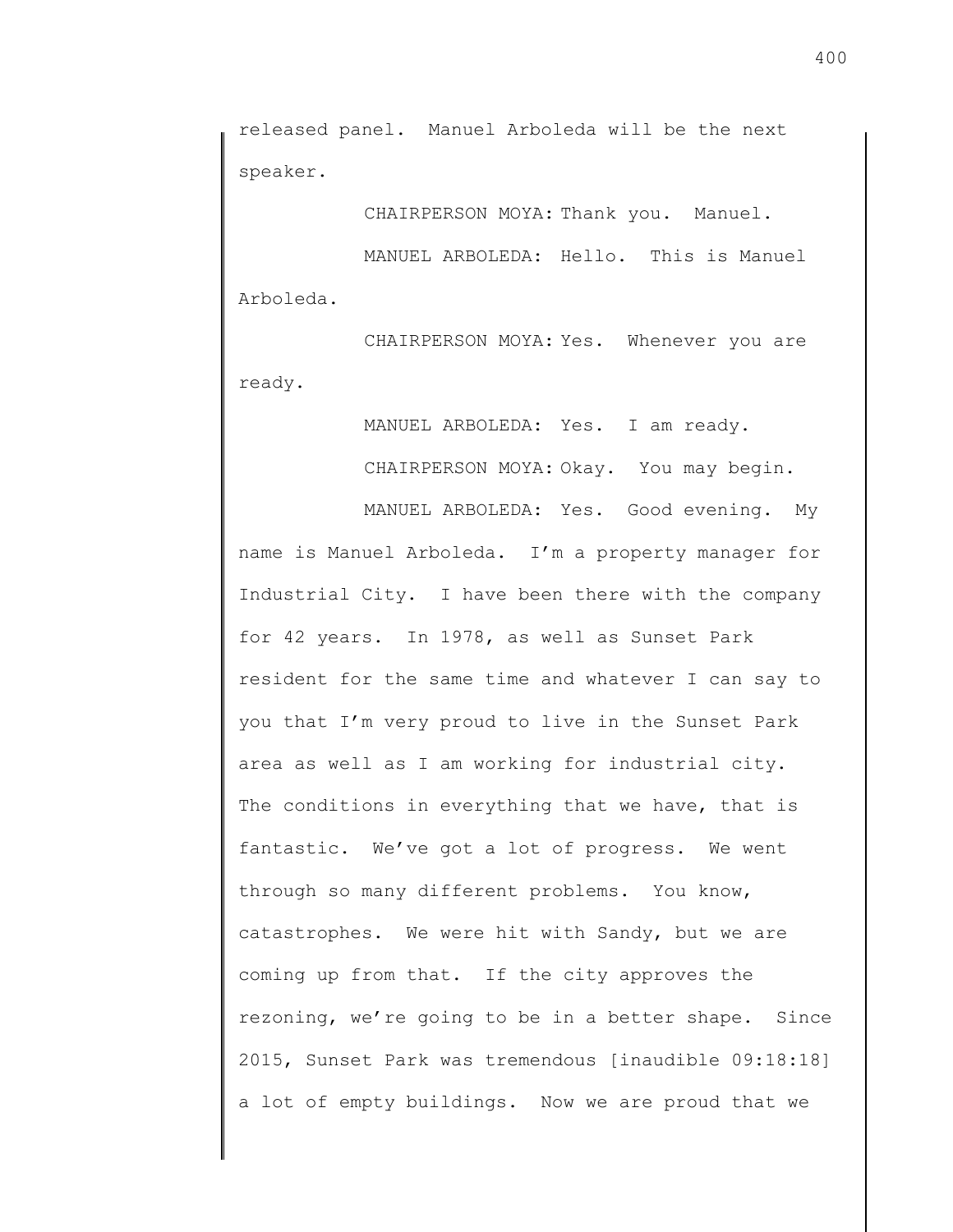work in Sunset Park, as well as Industry City. The buildings are very progress. Right now, with the pandemic, we really need this rezoning. You know, the economy is terrible, so if the city approves the rezoning, we're going to be in better shape. So, I approve this situation with the rezoning. Again, my name is Manuel Arboleda Senior. I am with the company of Sunset Park since 1978.

CHAIRPERSON MOYA: Thank you, Manuel. Thank you very much for your testimony today.

MANUEL ARBOLEDA: Thank you so much for the time that you are giving to me. Good night.

CHAIRPERSON MOYA: Thank you. Have a great night.

MANUEL ARBOLEDA: Okay. Good. Thank you. Bye.

CHAIRPERSON MOYA: Counsel, any questions for this panel?

COMMITTEE COUNSEL: Chair, I see no members with questions for the panel.

CHAIRPERSON MOYA: Great. We'll move to the next panel.

COMMITTEE COUNSEL: The next panel will include Victoria Sernos, Jimmy Atilas, Whitney Hugh,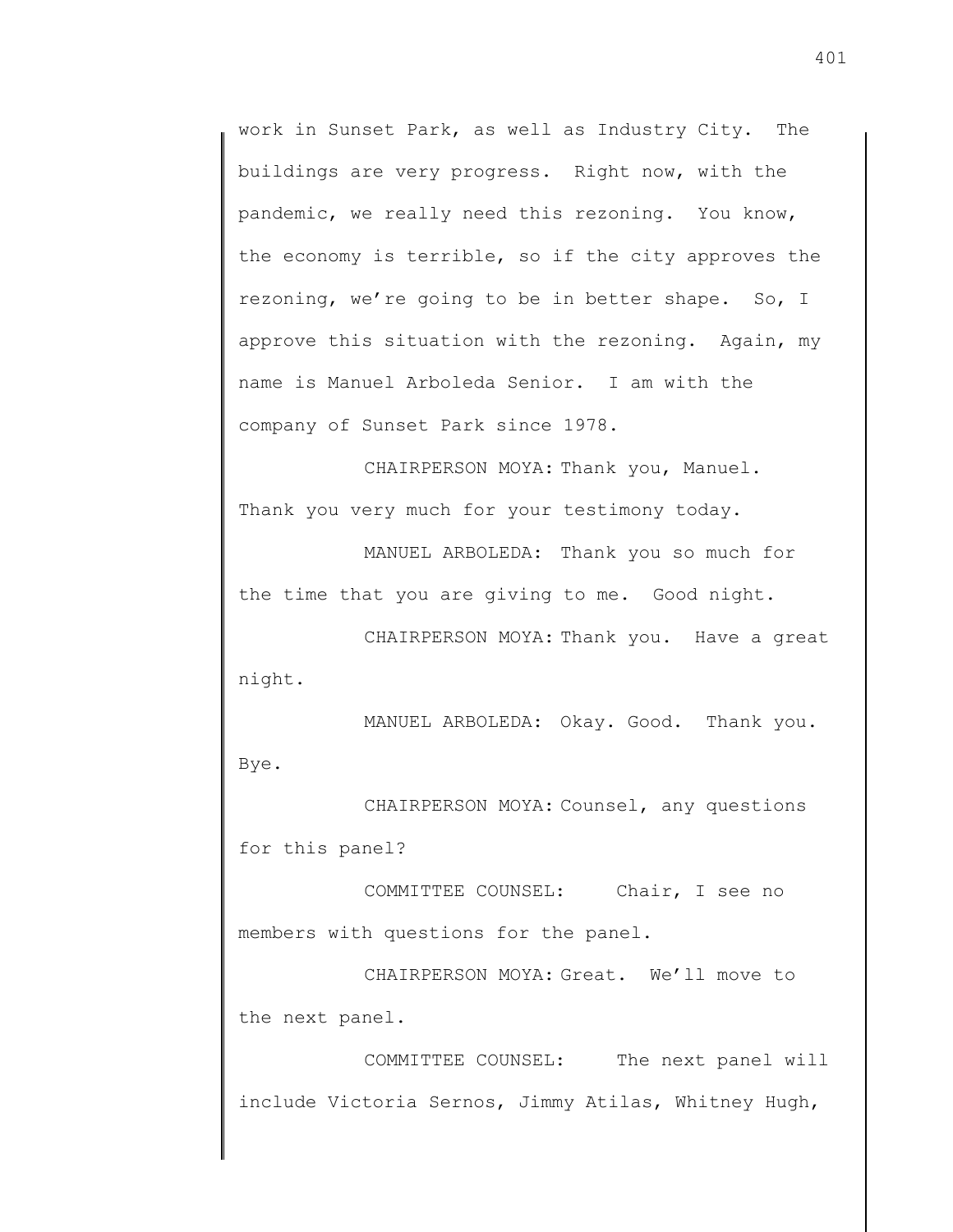and Katherine Walsh. We'll give a moment for those individuals to be brought in. The first speaker will be Katherine Walsh.

SERGEANT-AT-ARMS: Clock is ready.

CHAIRPERSON MOYA: Katherine, can you hear us? Katherine?

COMMITTEE COUNSEL: I think we need to wait a moment for her to be brought in.

KATHERINE WALSH: Hi. Thank you. This is Katherine Walsh. Can you hear me?

CHAIRPERSON MOYA: We can hear you, Katherine. Great. Thank you. Can I get started?

CHAIRPERSON MOYA: Yes. Whenever you're ready.

KATHERINE WALSH: Okay. Great. Thanks. So, my name is Katherine Walsh. I am born and raised here in Sunset Park and I'm also the Chair of the Brooklyn Democratic Party's Assembly District Committee for the 51st District in which the rezoning sits. My testimony today just reflects a letter that was signed by more than 40 fellow Brooklyn Democrats were just elected into account the committee in our district. These are representatives who live, work, send their kids to school in the district and have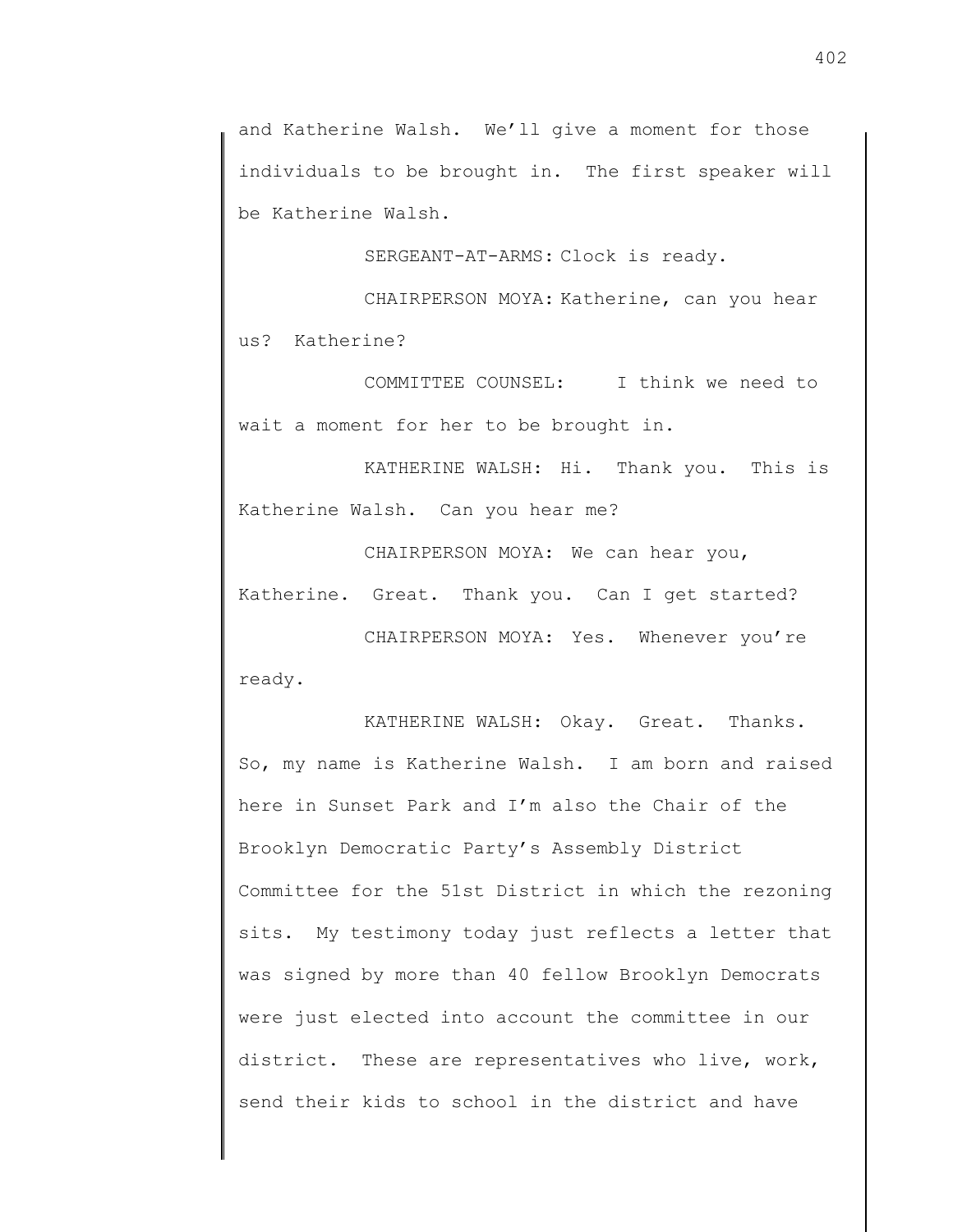been long time residents, as well. So I am just providing an abridged version of that letter for this testimony. Today we ask you to respect the work invoice of Council member Carlos Menchaca and community Board seven and, most of all, the thousands of Sunset Park community members to vote no on Industry City's current rezoning proposal. As residents of New York City, we are painfully aware of the economic difficulties we find ourselves saying due to the COVID pandemic. That pain is our pain, but this is not a reason to move forward with the plan which has clearly failed to win the support of the Sunset Park residents and the officials who studied it most closely in the community members. Community Board seven spent years analyzing the Industry City proposal. More than 4000 Sunset Park residents signed a petition to reject the rezoning, and our Council member Carlos Menchaca has officially also announced his opposition to the proposal. All of these recommendations, the opinions, the findings, the years of work and thousands of hours of time were ignored by the City Planning Commissions. As you know, for years, members of the Council have deferred to one another on land-use matters, believing that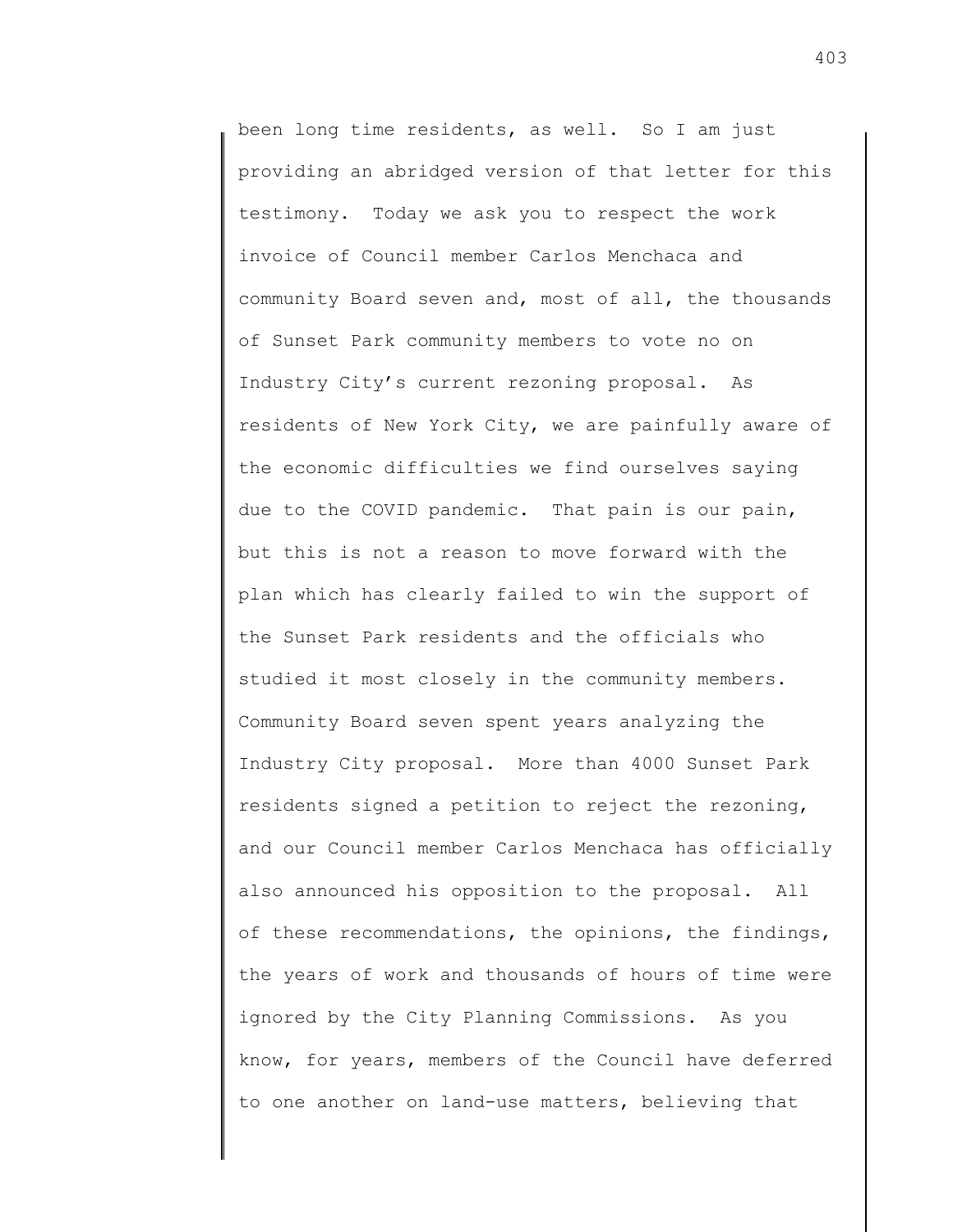local members are most responsive to the needs of their constituents and best able to judge the merits of projects within their districts. Member deference create accountability at the ballot box where it belongs. Now, to ignore the voices of so many Sunset Park residents did everything they can to make their opinions known is the kind of antidemocratic action that we, as Brooklyn Democratic Party, representatives cannot support. We ask you to vote  $no--$ 

CHAIRPERSON MOYA: Thank you.

KATHERINE WALSH: on the Industry City rezoning. Thank you.

CHAIRPERSON MOYA: Thank you, Katherine.

COMMITTEE COUNSEL: At this time, I will ask whether the following individuals can hear me to raise their hand of be recognizing in the hearing. Victoria Sernos, Jimmy Atilas, and Whitney Hu. If you just heard me calling her name, please raise your hand. The next speaker will be Whitney Hu.

SERGEANT-AT-ARMS: Time begins.

CHAIRPERSON MOYA: Whitney? Hi, Whitney. Can you hear us?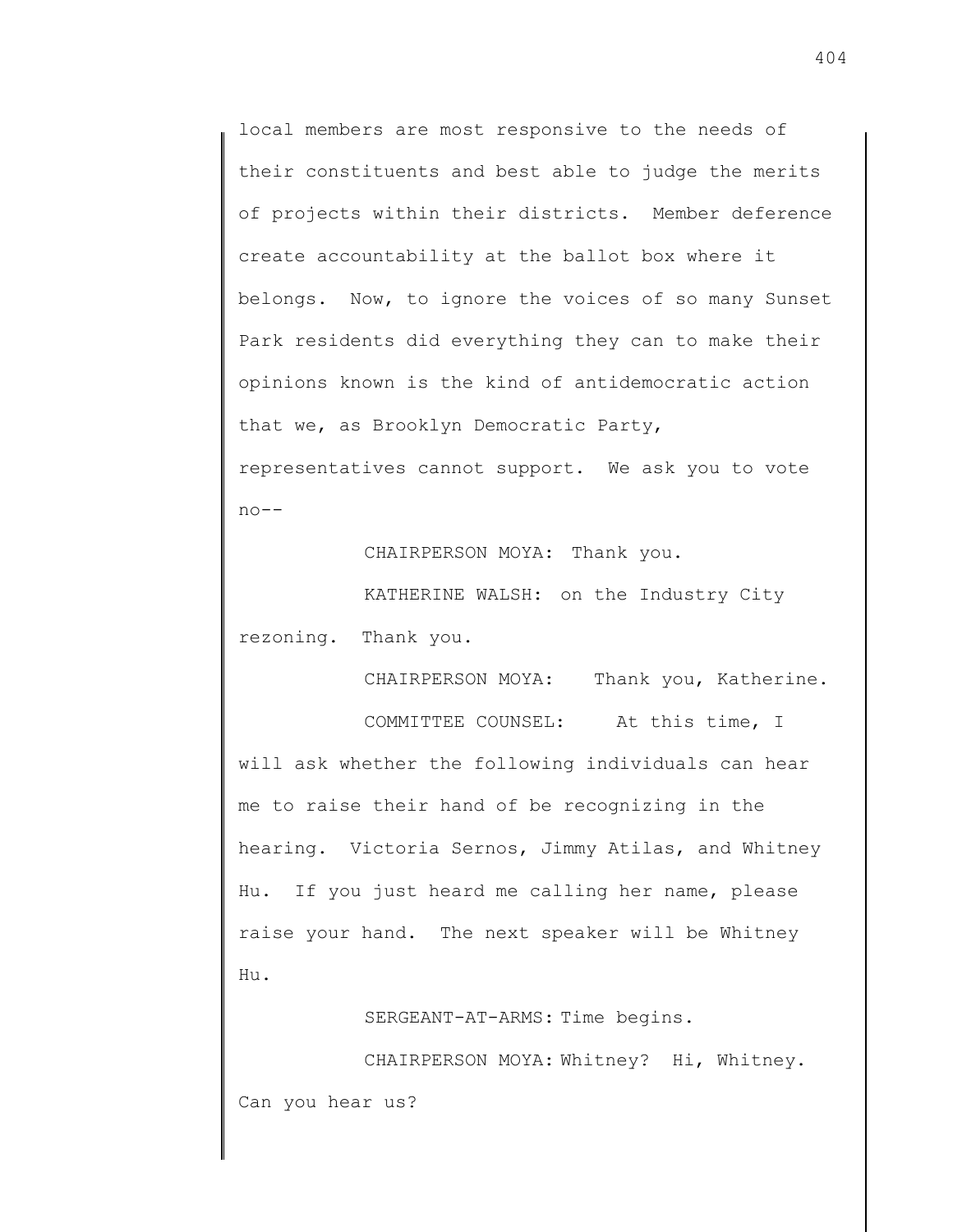WHITNEY HU: I can hear you.

CHAIRPERSON MOYA: Great. Whenever you're ready, you can begin.

WHITNEY HU: Great. Hi. My name is Whitney Hu. I live on fourth and 20th that I've been a part of the community for close to a decade. I think, after a long night, you guys have probably heard most of the statements and facts and all the reasoning for why you should strike down the Industry City rezoning, but I would also just really love to urge the city Council that at this moment we should not be trying to push through massive rezonings that are going to reshape neighborhoods. Our communities right now are focused on survival mode. One in four New Yorkers can't pay rent. 2.2 million have food scarcity. In trying to bring together a community to also fight a rezoning process through his tone deaf and it's cruel. We should be focused on making sure that our communities have enough to survive on and to stay within our neighborhood. The city Council should be focused on fighting the impending eviction that we are going to be seeing with the crisis, considering a lot are unable to even pay rent at the moment. There should be a moratorium on all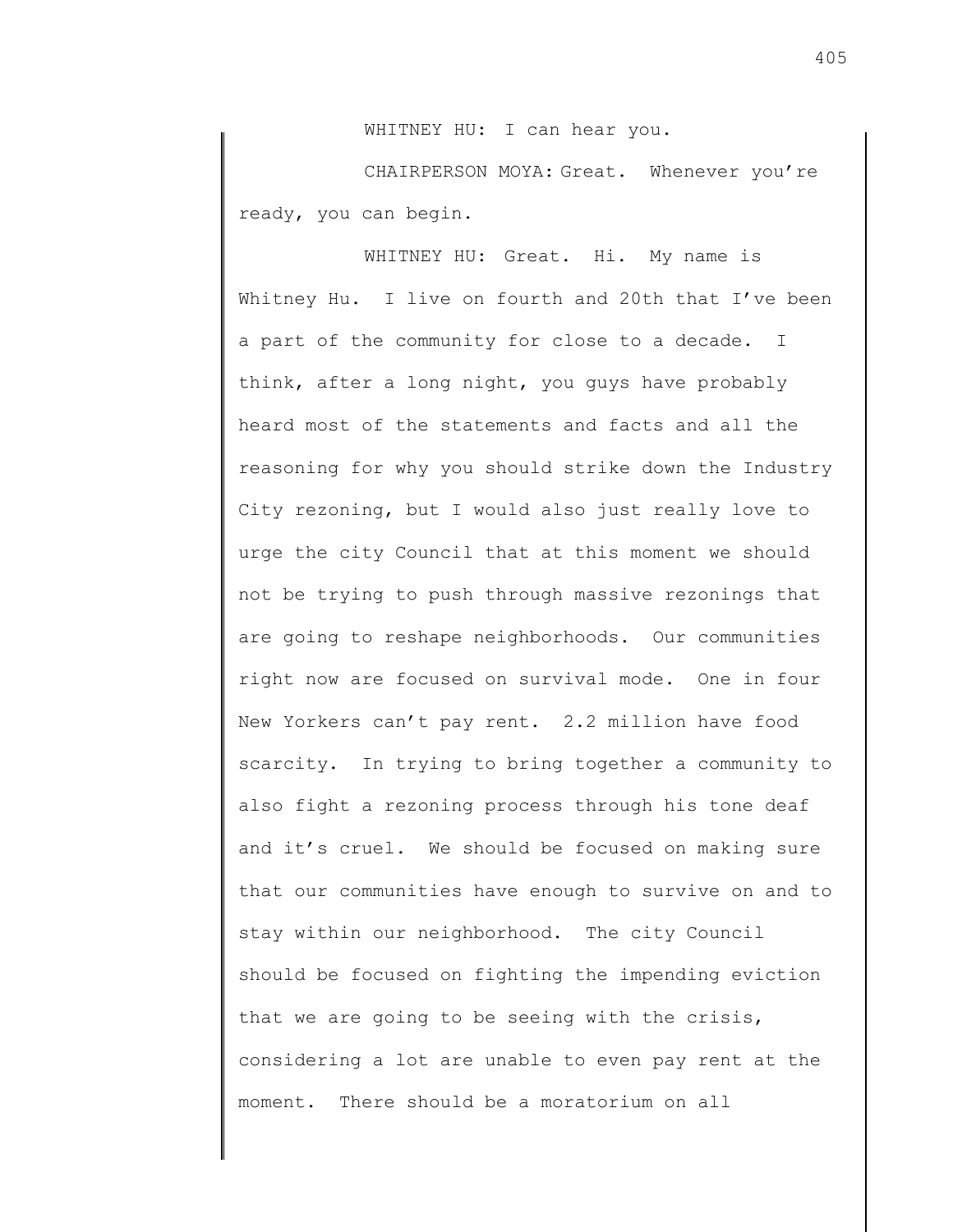rezonings moving forward. We know that the ULRP process is greatly broken and that we are forcing communities to have to negotiate on top. Just a reminder, Industry City-- by Blackstone. The same Blackstone that is also the cause of the US housing crisis as stated by the United Nations in the same Blackstone that is also one of the causes for the Amazon fires. If what is happening on the West Coast is terrifying, imagine that sort of energy coming to the Industry City. Coming to Sunset Parks waterfront. We are a working class neighborhood and we need to stay one in our communities shouldn't have to negotiate with developers and real estate money in order to get investments. Black indigenous and migrant communities are fighting for survival in New York City and it is up to the Council to actually--

SERGEANT-AT-ARMS: Time is expired.

WHITNEY HU: make [inaudible 09:26:18] to invest in people and not property? Thank you so much.

CHAIRPERSON MOYA: Thank you, Whitney. COMMITTEE COUNSEL: Chair, those are the two witnesses who were available for this panel.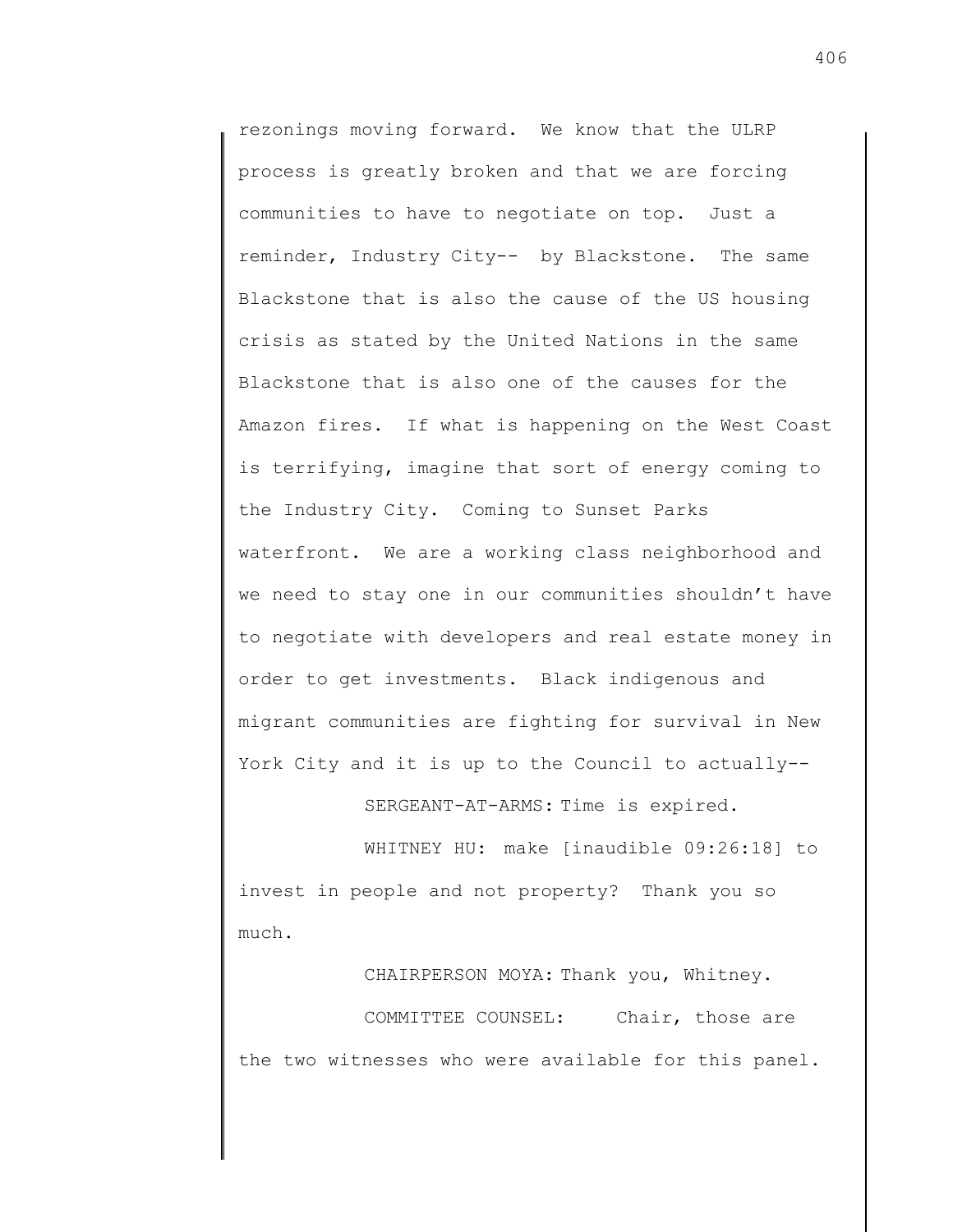CHAIRPERSON MOYA: Do we have any Council members who have questions for this panel?

COMMITTEE COUNSEL: At this time, I see no members with questions for this panel.

CHAIRPERSON MOYA: Great. Let's proceed and call up the next panel.

COMMITTEE COUNSEL: The next panel will include Nancy Calvarino, Laura Tirnervia, Albert Whiltshire, Elizabeth Rojas, and Carlos Raldires. The panel following that is expecting to include Priscilla Grimm, Rebecca Lorrie, and Eric Fretz. The first speaker on this panel will be Laura Churnervia.

CHAIRPERSON MOYA: Laura? Do we have you? Do we have Laura?

COMMITTEE COUNSEL: I see Laura. It's just a matter of having her-

CHAIRPERSON MOYA: Okay. Thank you, Arthur. Do we have Laura?

COMMITTEE COUNSEL: There appears to be a technical issue with Laura Tirnervia. If any other names that were called on this panel, if you can hear me and this is your name, we will ask you to please raise your hand as we deal with Ms. Tirnervia's audio. Nancy Calvarino, Albert Wiltshire, Elizabeth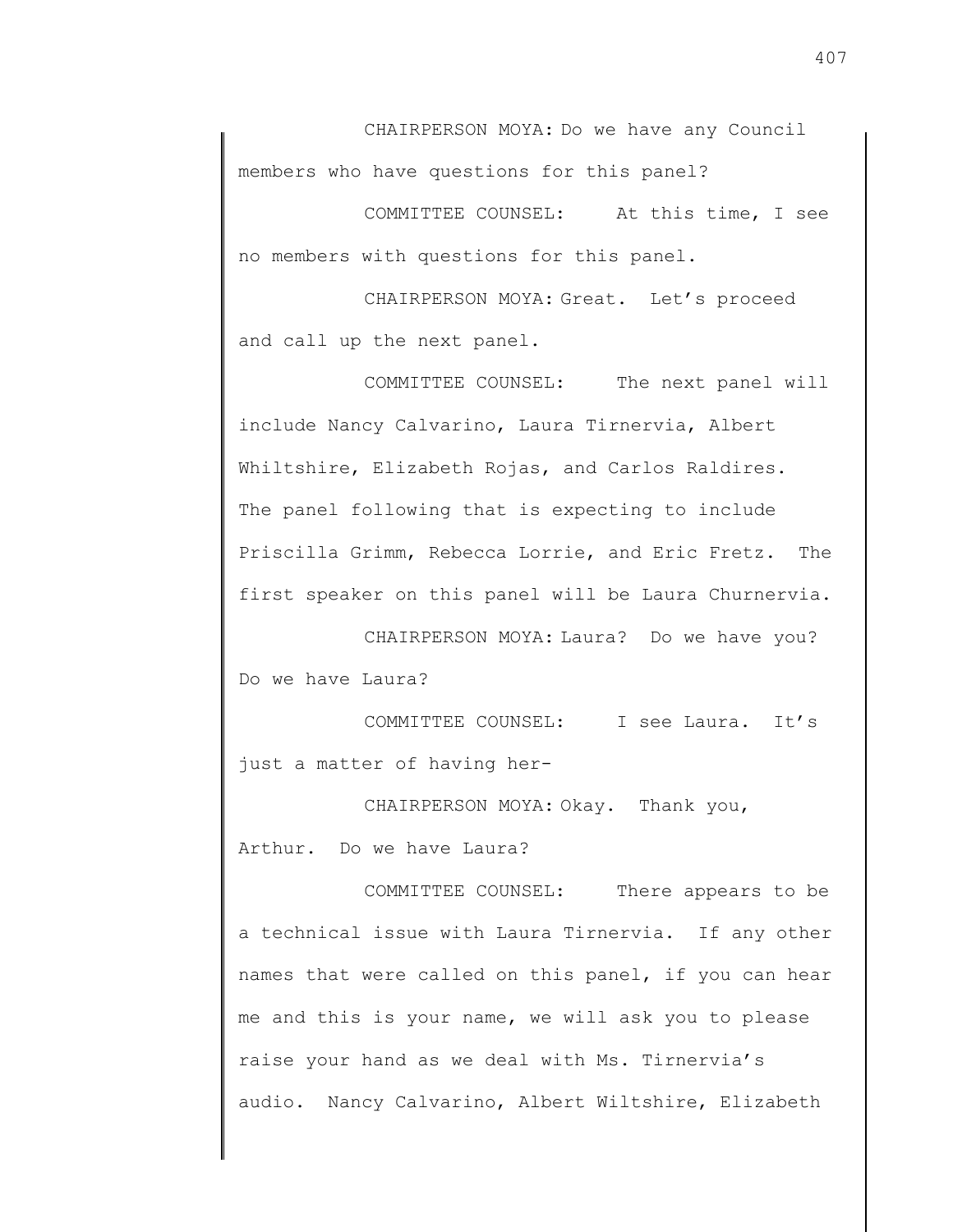Rojas, and Carlos Raldires. If you just heard me mention your name, please use the zoom raise hand function to raise your hand this time. As we continue to deal with Laura Tirnervia's audio issue, we will move ahead and include the next panel. Priscilla Grimm, Rebecca Lorrie, Eric Fretz. Bringing in the next panel. Priscilla Grimm, Rebecca Lorrie, and Eric Fretz. And the first speaker of this panel will be Eric Fretz.

> ERIC FRETZ: Oh, okay. Hi. CHAIRPERSON MOYA: Eric?

ERIC FRETZ: I live on 41st on Sunset Park, a community with long ties to the waterfront where people walk to work historically. I was horrified when I read through the proposal and the plans from Industry City. That waterfront area is zoned M-3 industrial for a reason and it is supported an ethnically mixed a working class community for the longest time. Right now, we have a unique, you know, large maritime area for the industry of the future as seen is the 197 A, and the grant proposals, and in [inaudible 09:31:06] looking to build the wind turbines at the South Brooklyn Marine Terminal that is been mentioned. And we could bring in 500 million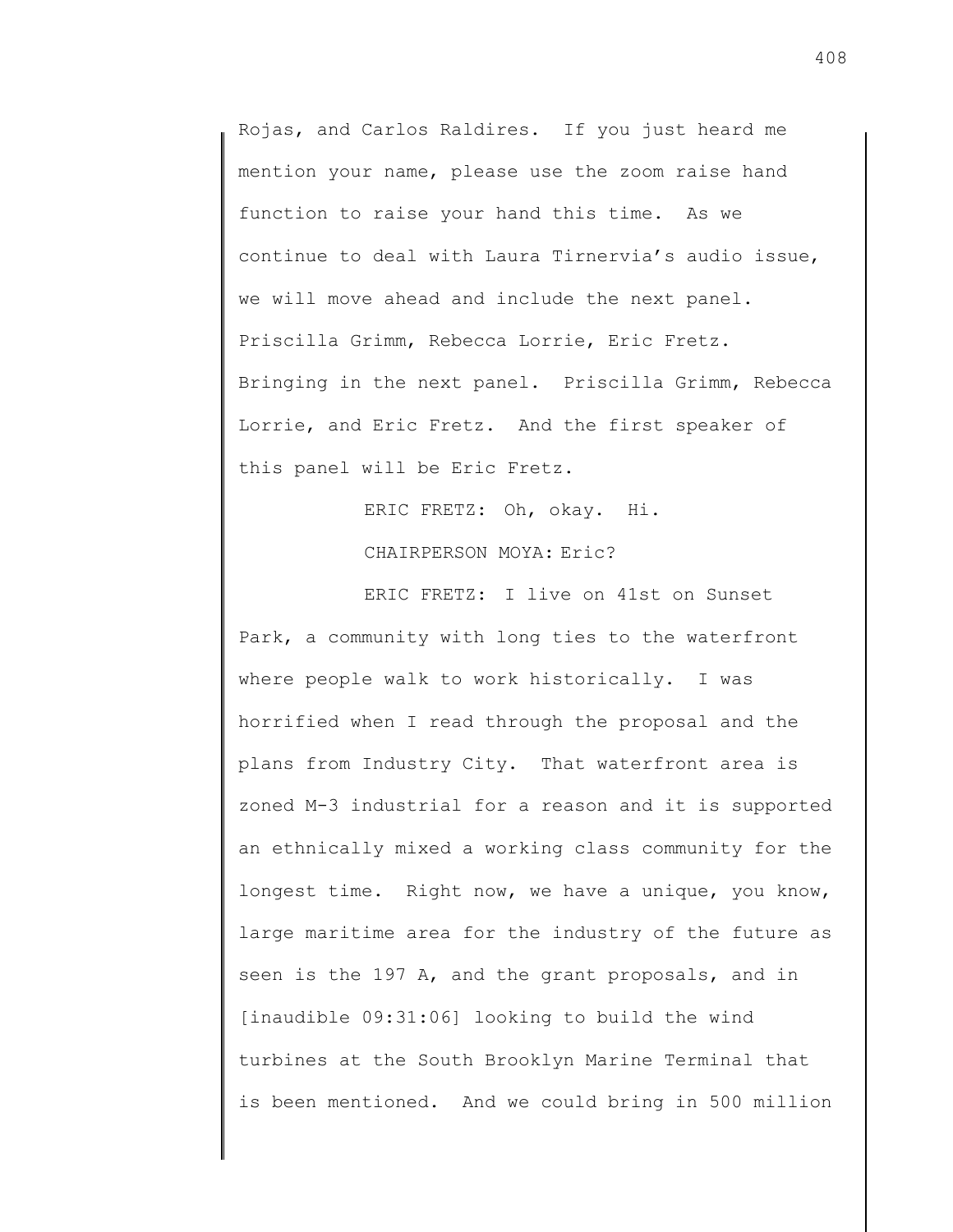dollars and, you know, essential, permanent jobs. With this kind of proposal, it would put a wall in front of that, keep it from expanding. And in the Industry City proposal, it says that heavier M uses would be restricted from locating in proximity to the hotels and the lighter uses. The private commercial pressures would decimate the badly needed manufacturing in the city. The present M-3 zoning is what we need. But even if changes were needed to be made, they should be made with the interest of the community and mind and they should be made as part of larger plans for the entire New York City waterfront. Not carving some kind of private, you know, luxury island out of it. The luxury tourist hotels, sure, they bring in more profit for the developers, but the wages are half that you get in manufacturing and they raise rents in an area already burdened. And it is that kind of displacement that is key here, but a lot of other people have mentioned it. Sunset Park already has too many hotels and, now, look, the luxury hotels in Manhattan, you know, they said almost empty. The offices, this fits 20 percent occupancy and new ones in Brooklyn, they want more retail now with retail shedding jobs throughout the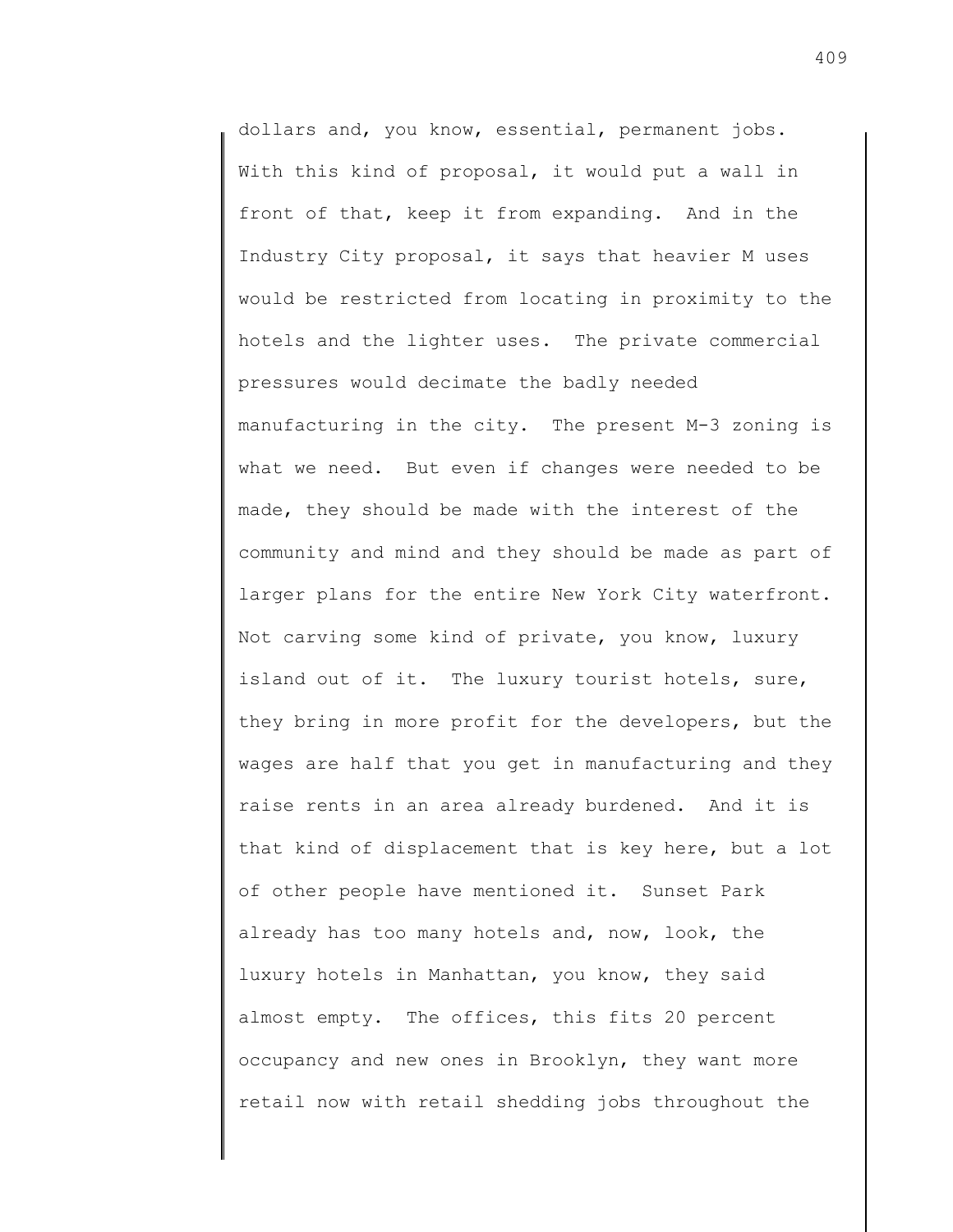city. The promises they made were nonsense in the first place and now they are just laughable about jobs. Some of the small business--

CHAIRPERSON MOYA: Thank you, Eric. Thank you for your testimony. Counsel, can we call up the next panel us, please?

COMMITTEE COUNSEL: If Priscilla Grimm and Rebecca Lorrie can hear me calling your name at this time, we ask you to please raise your hand using the zoom raise hand function. Priscilla Grimm and Rebecca Lorrie. Okay. As we wait for those two, that concludes this panel and, at this moment, I see no members with questions for this panel.

CHAIRPERSON MOYA: Thank you, Counsel. Let's call it the next panel.

COMMITTEE COUNSEL: The next panel will include Jennifer Wertz, Zackary Jasie, Honwar Coder, and Robert Mason. They will be followed in the next panel by Margaret Gregory, David Win, Elizabeth Norman, and Lynn Cohen Kohler. I'll just make another reminder that when you see the unmute request, that you accept it if you see it and I will, again, make the reminder that the unmuting process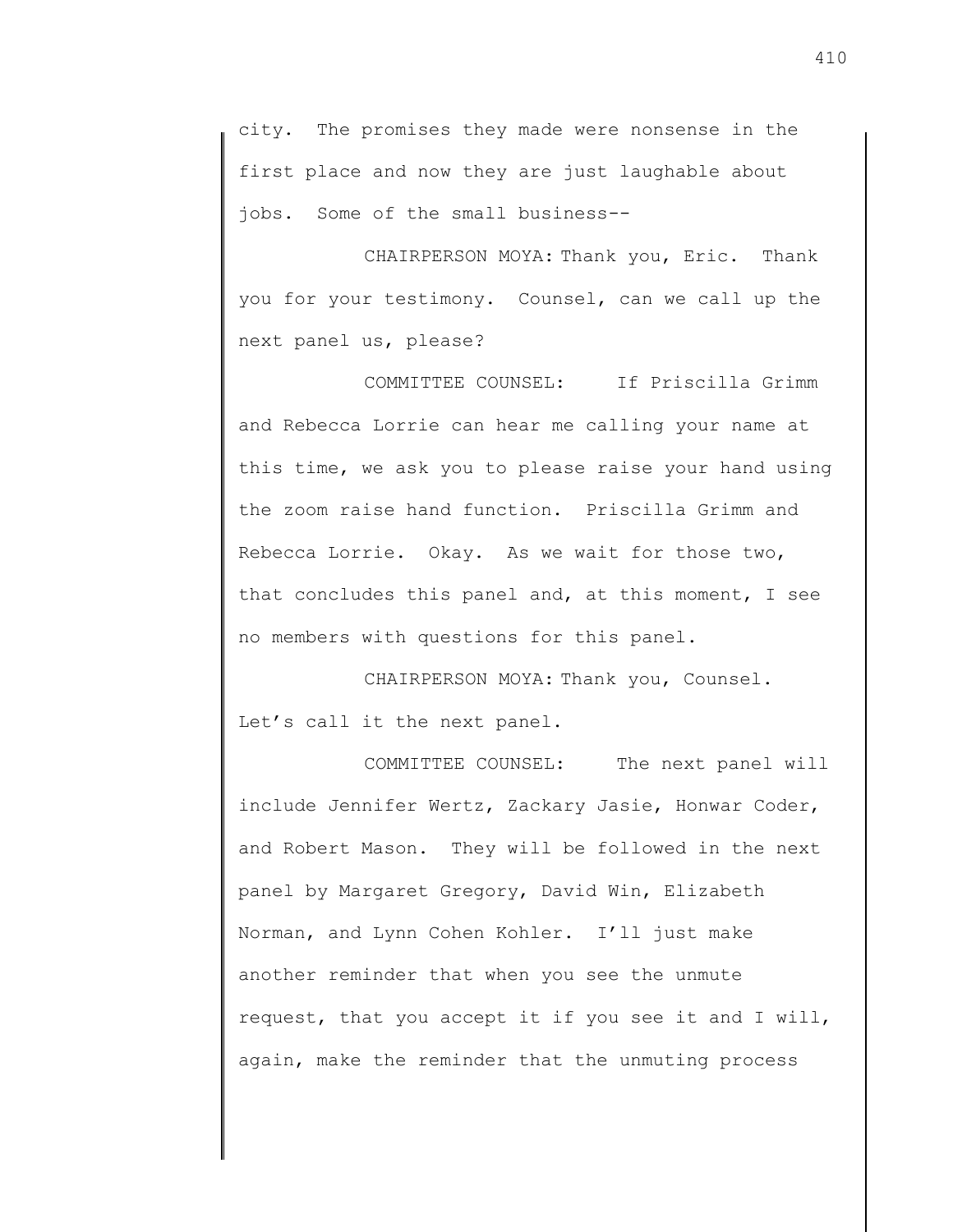can lead to some delay. The first speaker on this panel will be Jennifer Wertz.

SERGEANT-AT-ARMS: Clock is ready.

CHAIRPERSON MOYA: Jennifer? Jennifer? Do we have Jennifer?

COMMITTEE COUNSEL: I can Jennifer Wertz in our list, however, we appear to be having a similar audio issue with Jennifer Wertz. If you name is Zackary Jasie, Honwar Coder, and Robert Mason, we ask you to please use the zoom raise hand function to please raise your hand at this time. We will allow a moment for you to do so. And while we continue to deal with these audio issues, we'll recall the following panel. Margaret Gregory, David Win, Elizabeth Norman, and Lynn Cohen Kohler. And I will also include William Carabano. The first speaker will be William Carabano.

CHAIRPERSON MOYA: William?

WILLIAM CARABANO: Hey. Can you hear me okay?

CHAIRPERSON MOYA: Yep. We can hear you.

WILLIAM CARABANO: I apologize for the background noise. I'm in my brother's restaurant and I got skipped over earlier.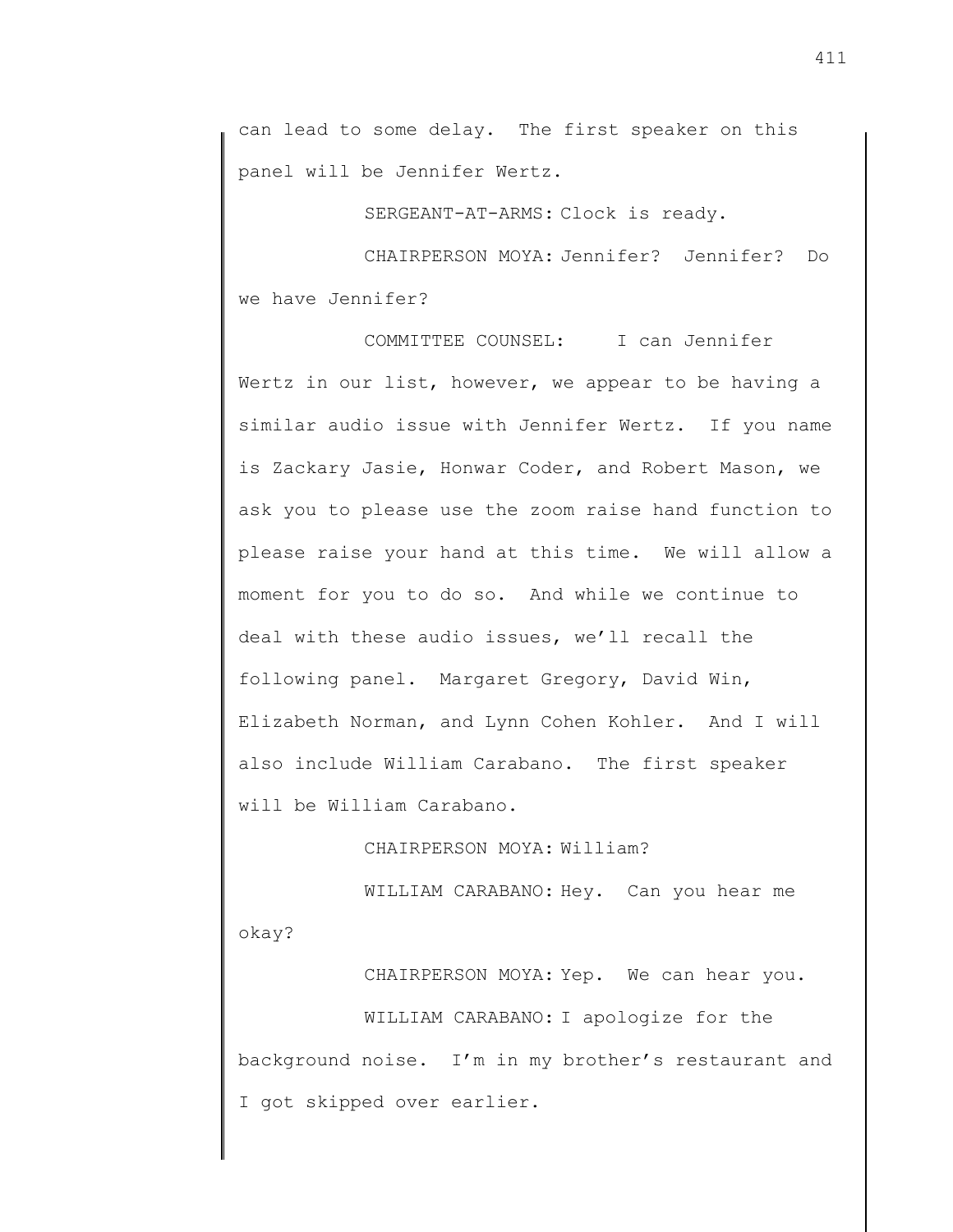CHAIRPERSON MOYA: Okay. Hold on. Let's start the clock time--

WILLIAM CARABANO: [speaking Spanish] Okay.

CHAIRPERSON MOYA: How are you, William? Thank you.

WILLIAM CARABANO: I'm sorry.

CHAIRPERSON MOYA: That's okay. You can start whenever you're ready.

WILLIAM CARABANO: Yeah. I'll get started. So, important Sunset Park, raised there. I only lived outside of Sunset Park for 10 years and I have been back in Sunset Park for 15 and I watched the neighborhood change a lot since I was a kid. I remember my friends sister, walked her home ones to the park itself and it was about 1 o'clock in the morning. This was like 16 years ago they said, do you remember back when we were younger, we would've been robbed and stabbed walking through this park. And now I am safely walking you this park because the neighborhood is changing little by little. And then, years later, the Barclay Center opened and I watch the neighborhood move from Park slope, building after building, block after block, and everything started changing. And now, stores are coming in, places were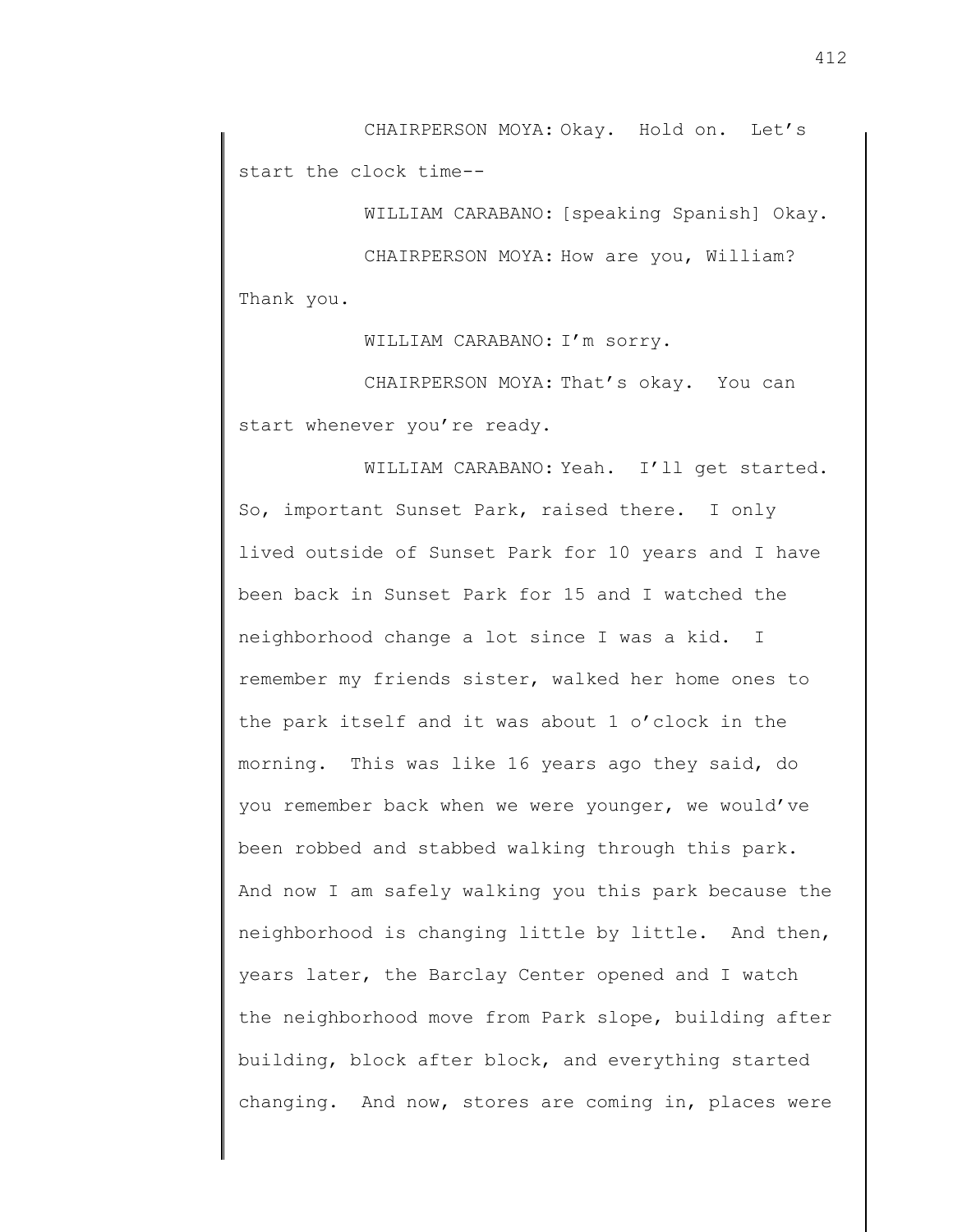cleaned up and then Industry City came and I was super excited about it and I still am. And I live right off the corner. And I watch so many people say so many things about Industry City and I am sorry to be so Frank, but, somehow magically Industry City disappeared tomorrow, the progression of what happened starting with Barclay Center would not-- it wouldn't seize. The same thing would happen and whether-- it's just a natural progression of how New York has been going. My father came here from Columbia when he was 17 years old with methane and he made his way, he built his way living in Sunset and he did what he had to do in very rough conditions. The conditions are a lot better if these days. There is a lot more opportunity for people and I firmly believe that Industry City is going to bring a lot more opportunity. I have friends who are businesses in there that I've watched them grow from block to block and then make their way there and it is taken them to other levels. So, again, even if it wasn't there tomorrow, I personally know some of the opposition and some other families are homeowners and they benefited from the fact that their home prices are now 2 to 3 times the value that they paid for it.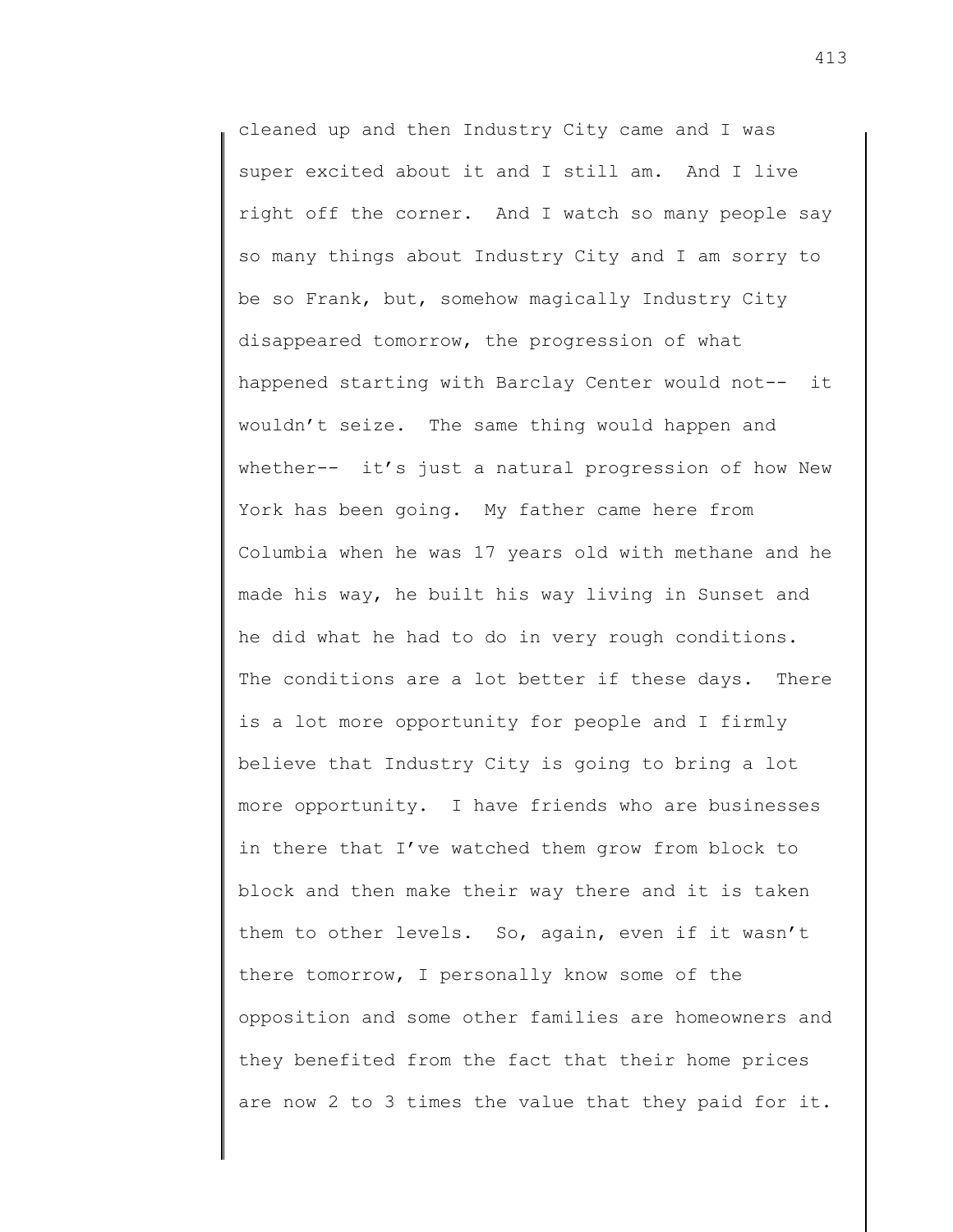And the fact that I feel safe walking through Sunset Park, which used in the named Gun set Park when I was younger-- because I am 45 years old. I just think that some of the things will continue the benefit. I'm looking forward--

SERGEANT-AT-ARMS: Time is expired.

CHAIRPERSON MOYA: William, thank you so much for your testimony.

COMMITTEE COUNSEL: The next speaker, we are going to go back and try to hear from Jennifer Wertz. Jennifer Wertz.

CHAIRPERSON MOYA: Jennifer--

JENNIFER WERTZ: Hi, there. Thank you very much.

CHAIRPERSON MOYA: That's okay.

JENNIFER WERTZ: Before that I was

putting my kids to bed. Hi. I just wanted to take a minute. I'm a resident of the neighborhood for over a decade. There is a lot of people my block. I live on 28th Street, that of been on the block for decades and I really want to speak for and against it, but I really feel like there is a compromise here and we need to listen to the people and I just feel like the people in the businesses together can work together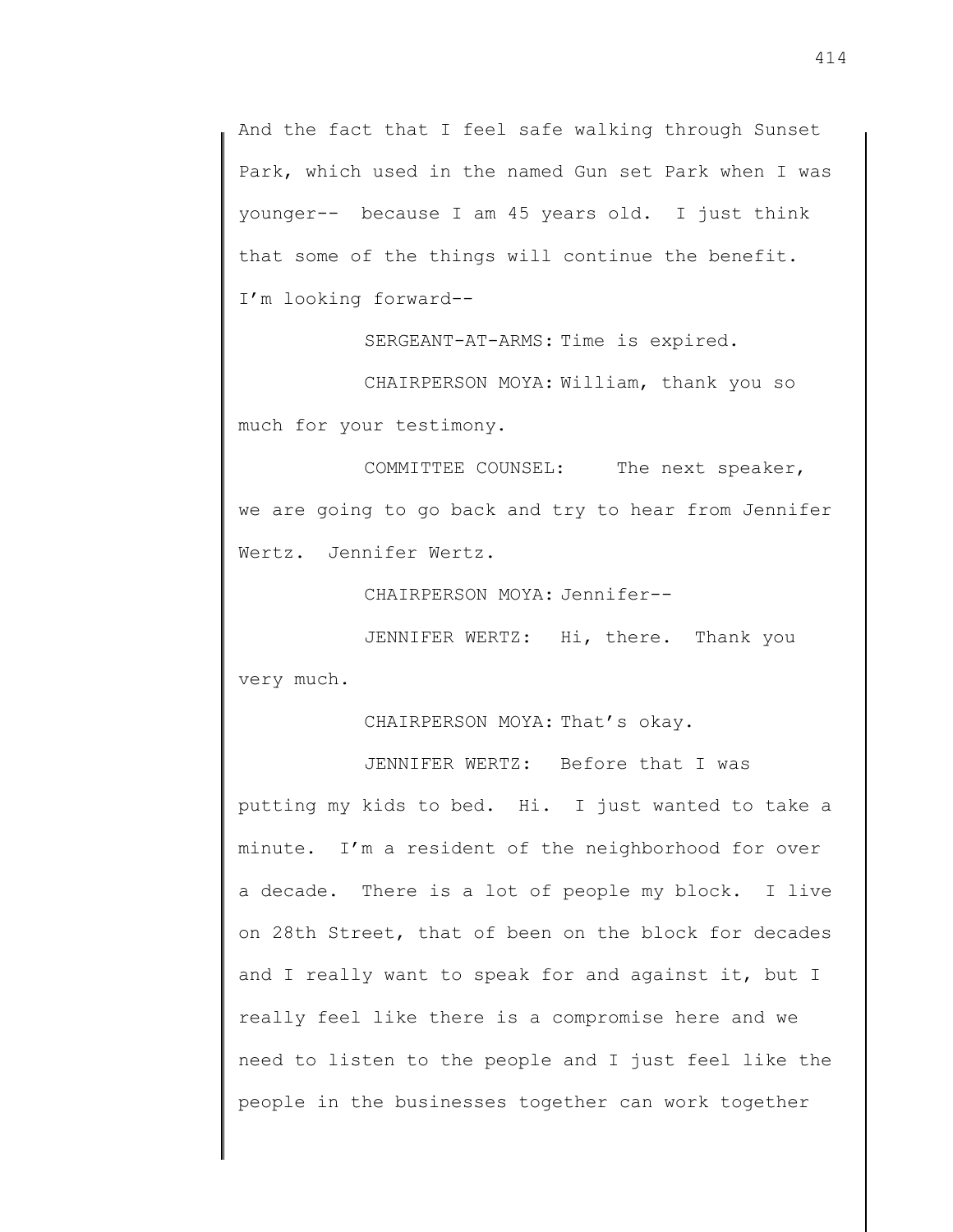to make this a better area. I know people are worried about being displaced, but I will tell you my neighbor next door, he had to move out because his landlord raised his rent and the reason they raise to the rent is not because of the rezoning. They raise the rent because the city hasn't done improvements that they need to do to keep the rents down. The city is increased the property taxes of by next-door neighbor by over three times in the past decade. So, that's, you know, 300 percent increase and then they can't fix the sewer at the end of the block, so, when it rains really hard for hurricane Irene and Sandy, there's been issues with the landlords having to pay thousands of dollars to rebuild their first floors. So, if we could take some of this revenue that would be coming in-- excuse me-- from Industry City, we could use it to fix problems that have been going on for decades. They have been talking about fixing the sewers long before COVID, long before Sandy, and long before Irene. It really needs to get fixed. There's other issues with safety that have not been fixed before the rezoning that really need to happen. There's so many children around here that don't really want to live next to another homeless shelter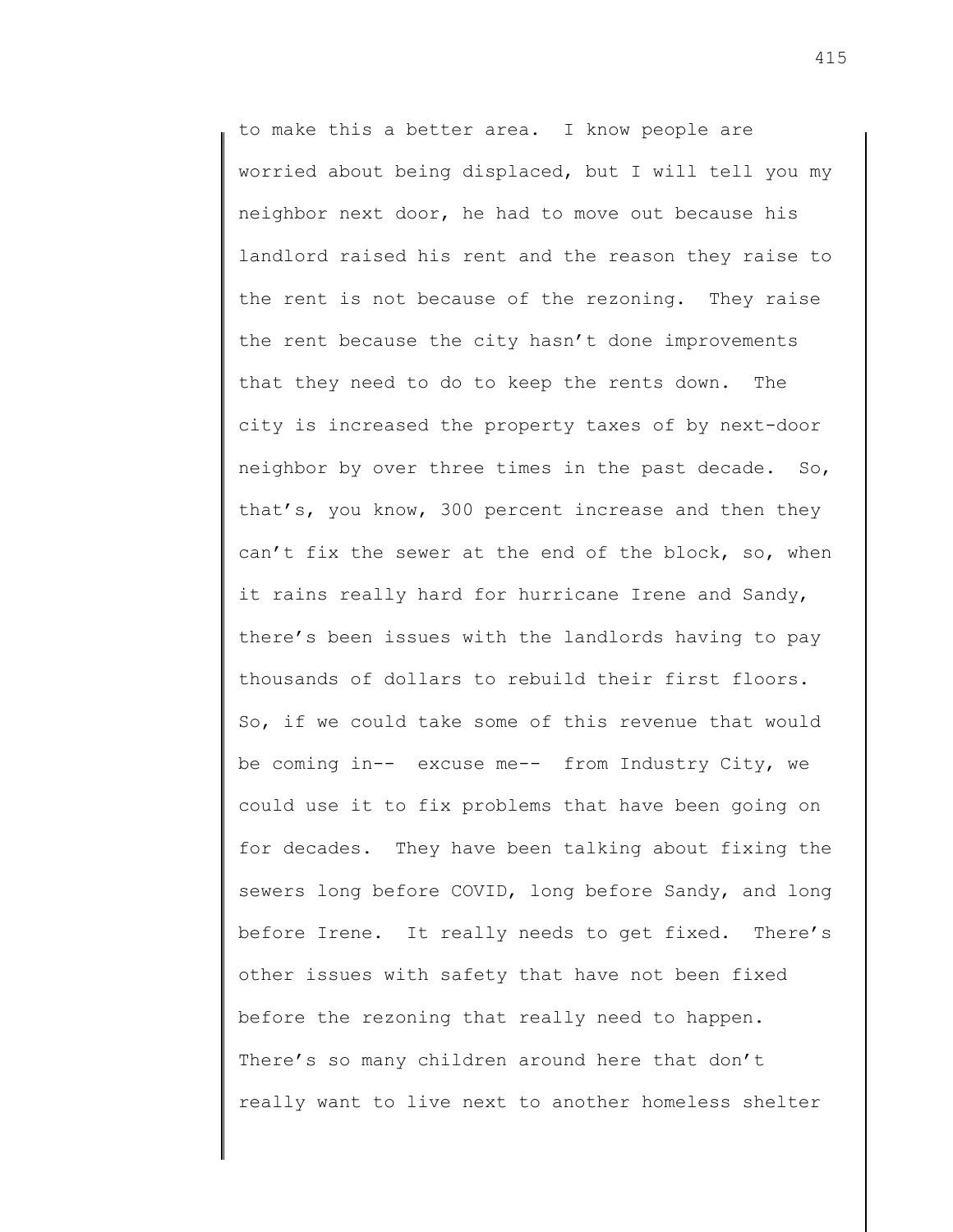or a prison likely have it Industry City already. We need businesses there that the community needs that we can work from and we also need the elected officials to realize that--

CHAIRPERSON MOYA: Jennifer, thank you. Sorry. We've run out of time, but we really appreciate your testimony and you can always submit that to us, as well. Thank you. Let's move on to our next panelist.

COMMITTEE COUNSEL: Going back to another name from the prior panel, Zachary Jasie will be the next speaker. Zachary Jasie.

> ZACHARY JASIE: Hello. Can you hear me? COMMITTEE COUNSEL: We can hear you.

CHAIRPERSON MOYA: We can hear you.

ZACHARY JASIE: Hi. My name is Zachary Jasie. I'm a 20 year resident of Sunset Park. I'm a member of [inaudible 09:41:55] local 52, the film and television industry and I am work with the community. I am speaking today as a private citizen testifying today in favor of a yes vote of Industry City. Since my time in the neighborhood, we've been working towards creating a sustainable working waterfront in Sunset Park. A waterfront that would provide jobs,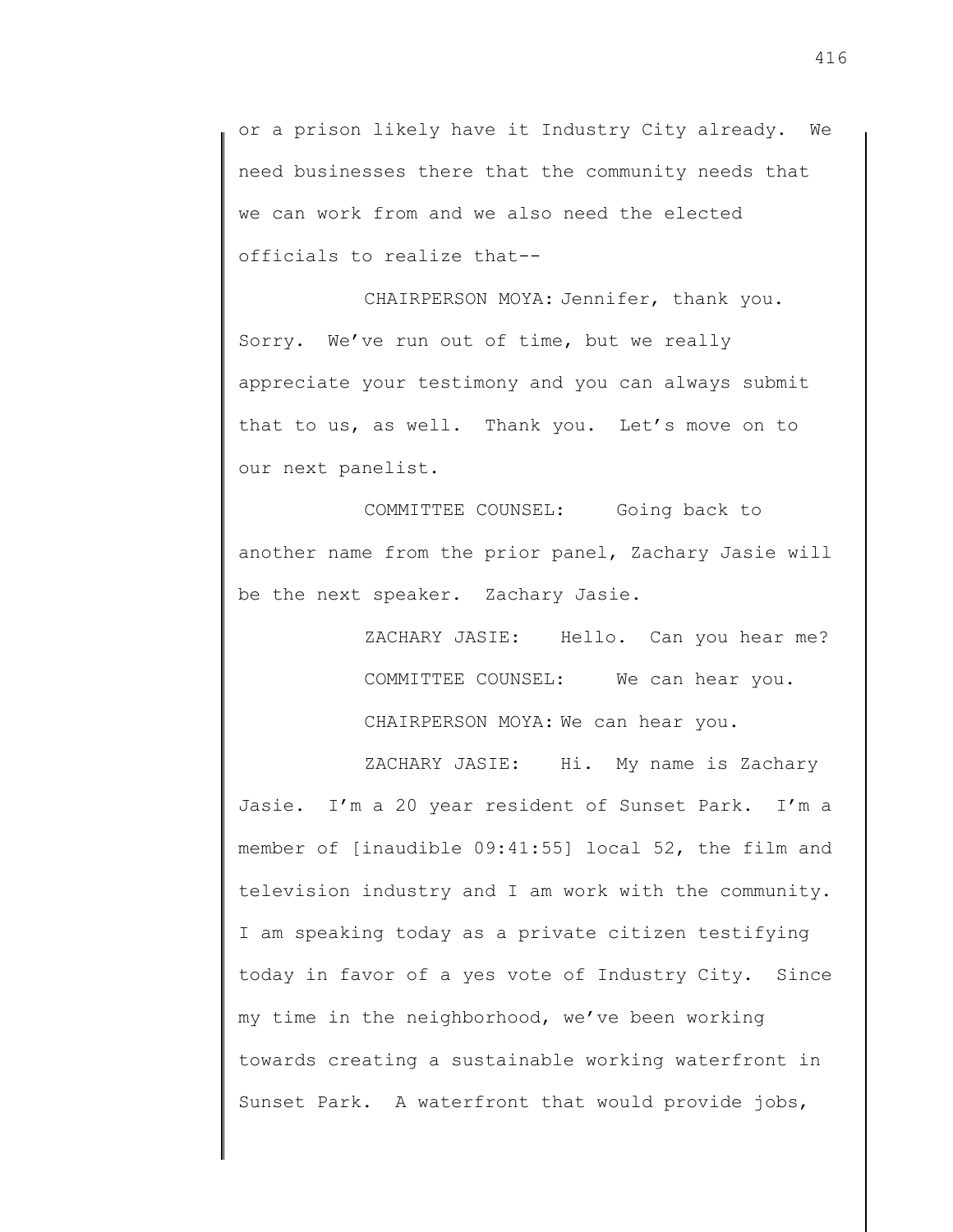activities, access, and no residential housing. Industry City's rezoning plan gives us the opportunity to accomplish all of these things. This is what a working waterfront looks like, something this community has sought for decades. We have an asphalt plant, distribution centers, always transfer station, the country's largest recycling plant, film studios, and a campus devoted to creating an enervating, providing sustainable green jobs, education, and retail improving everyone's lives in Sunset Park, Brooklyn and in New York City. One of the arguments being used against rezoning is that the ULRP process does not work. This is true in the city needs to work to improve this process, however, this is the process--

CHAIRPERSON MOYA: Zachary, thank you so much. We run out of time. We appreciate your testimony.

COMMITTEE COUNSEL: The next speaker will be Elizabeth Norman. Elizabeth Norman.

ELIZABETH NORMAN: Thank you. Can you hear me?

CHAIRPERSON MOYA: We can hear you, Elizabeth. Whenever you're ready.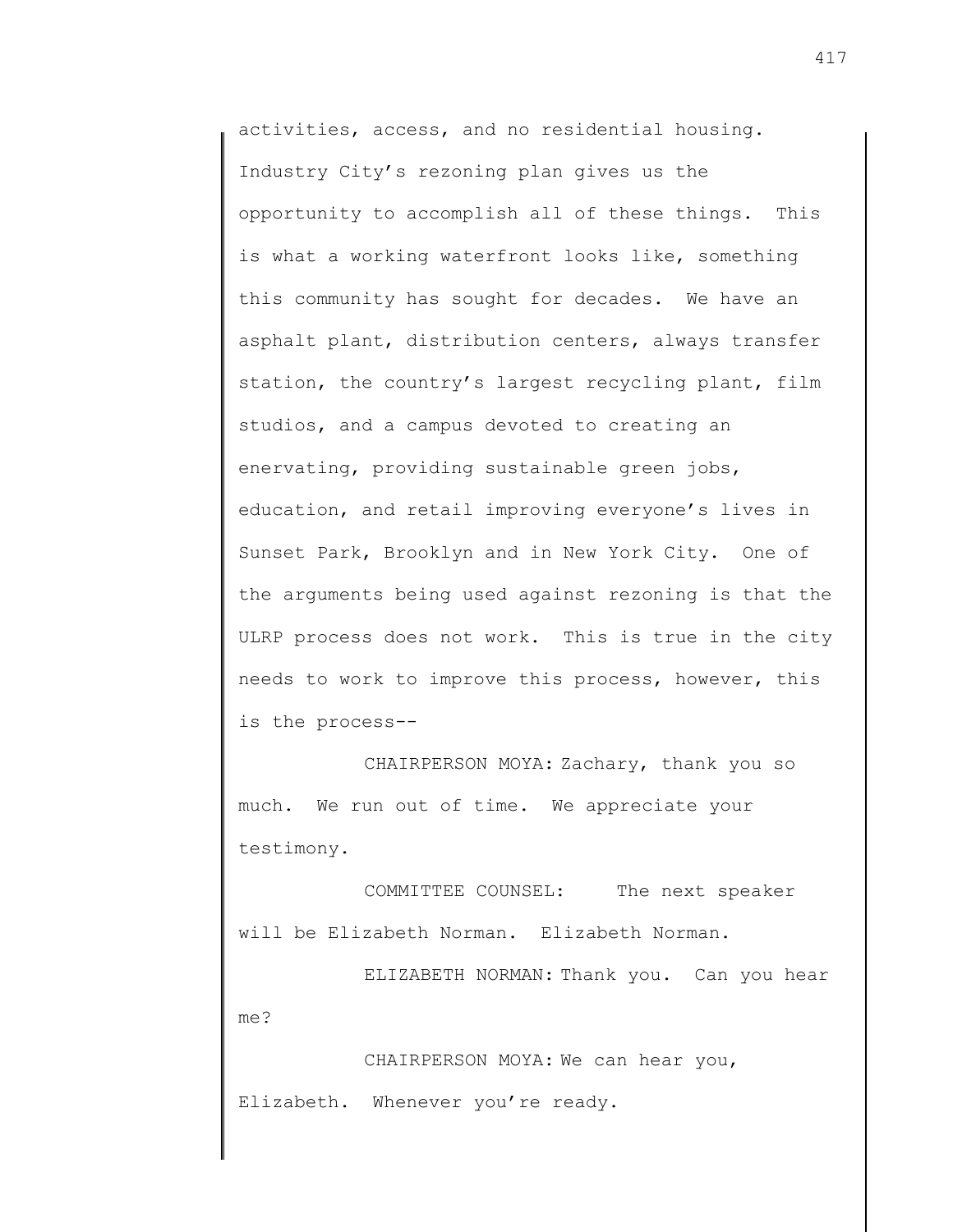ELIZABETH NORMAN: Thanks. Thanks. I have been a resident, homeowner, and landlord in Sunset Park for 15 years. I have actively sought to fight against displacement during that time and I'm asking you to vote now out of respect for our elected officials and the residents who have spoken. As a homeowner, I don't want to see people to get displaced or seeing the rents co-op or see property taxes go up, incentivizing people to charge more. As Elena said, the CBA is not binding and, if Industry City hasn't been willing to work with the community during this whole process, what is to make us think that they will now? It would be a real shame to lose the industrial waterfront to luxury malls and hotels, something that New York City has plenty of when we don't have enough industrial jobs or spaces for them. And if another event happens again on the waterfront like Sandy, large chain stores will not be open or there for the residents. Mom-and-pop shops who will be displaced will be. A friend of mine who lives on the lower East side said that after Sandy, nothing was open in terms of the big box stores and it was hard for her to find food because so many bodegas have been displaced. So, this plan doesn't account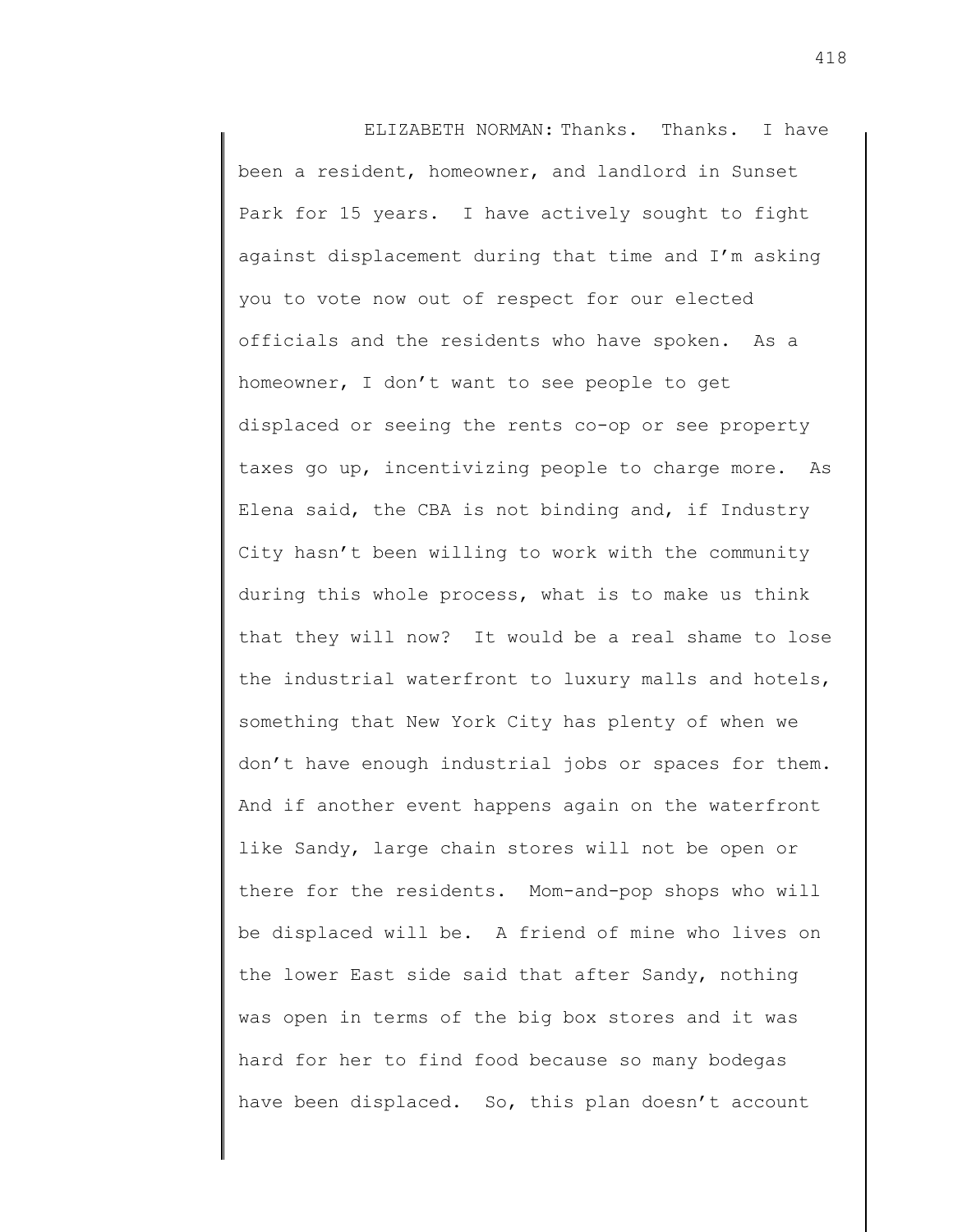for climate change and, if you think about a neighborhood like Williamsburg, it would be very expensive to convert that back to an industrial working waterfront. So, I think we should not lose one of the last ones that we have left. Thank you.

CHAIRPERSON MOYA: Thank you, Elizabeth.

COMMITTEE COUNSEL: I'll make one last call to Margaret Gregory, David Win, and Lynn Cohen Kohler. I'm asking if you can hear me. If you hear your name, please raise your hand using the raise hand function. Margaret Gregory, David Win, Lynn Cohen Kohler. Okay. That will do it for these panels. We've just heard from a collection of individuals from the prior two panels.

CHAIRPERSON MOYA: Thank you. Any council members who have questions for the panel?

COMMITTEE COUNSEL: I see no members with questions at this time.

CHAIRPERSON MOYA: Okay. Let's call up- thank you very much for your testimony and let's call up the next panel.

COMMITTEE COUNSEL: The next panel will include Gina Pignatellu, Marco Diaz Gonzalez, and Clinton Miller. They will be followed by Jose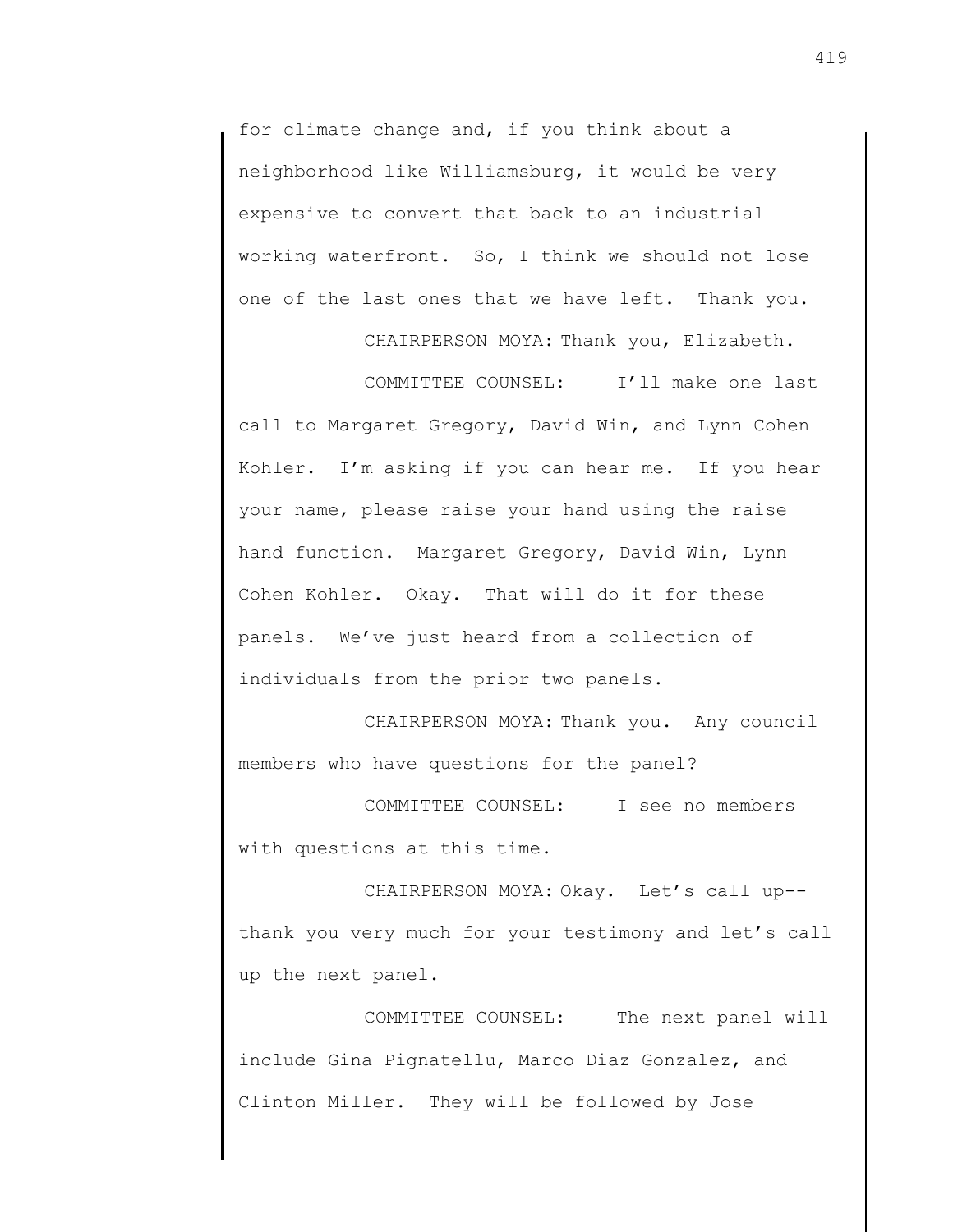Pincon, Felicia Davita, Jeremy Kaplan, and Alexa Aviles. For this panel, calling Gina Pignatellu, Marcos Dias Gonzalez, excuse me, and Clinton Miller. If you just heard me say your name, please raise your hand. Gina, Marcos Diaz Gonzalez, or Clinton Miller.

CHAIRPERSON MOYA: Do we have Marcos?

COMMITTEE COUNSEL: It appears we do have Marcos.

MARCOS DIAZ GONZALEZ: Yes. I am here. CHAIRPERSON MOYA: Okay, Marcos. We can hear you, so whenever you're ready, you may begin.

MARCOS DIAZ GONZALEZ: Thank you, Chair. Thank you, Council members. My name is Marcos Diaz Gonzalez. My company, ACOM [inaudible 09:47:06] I opened a 60 person office industry City three years ago. Many of our employees were attracted to the Industry City and the possibility to have a design office close to [inaudible 09:47:11] manufacturers and other companies. Our office includes designers and engineers working on resiliency, water, and green environmental projects. We also use our Industry City location to partner with a small MWBE firms, some of which you've heard before like Diaz X track. For instance, we also run MWBE partnership workshops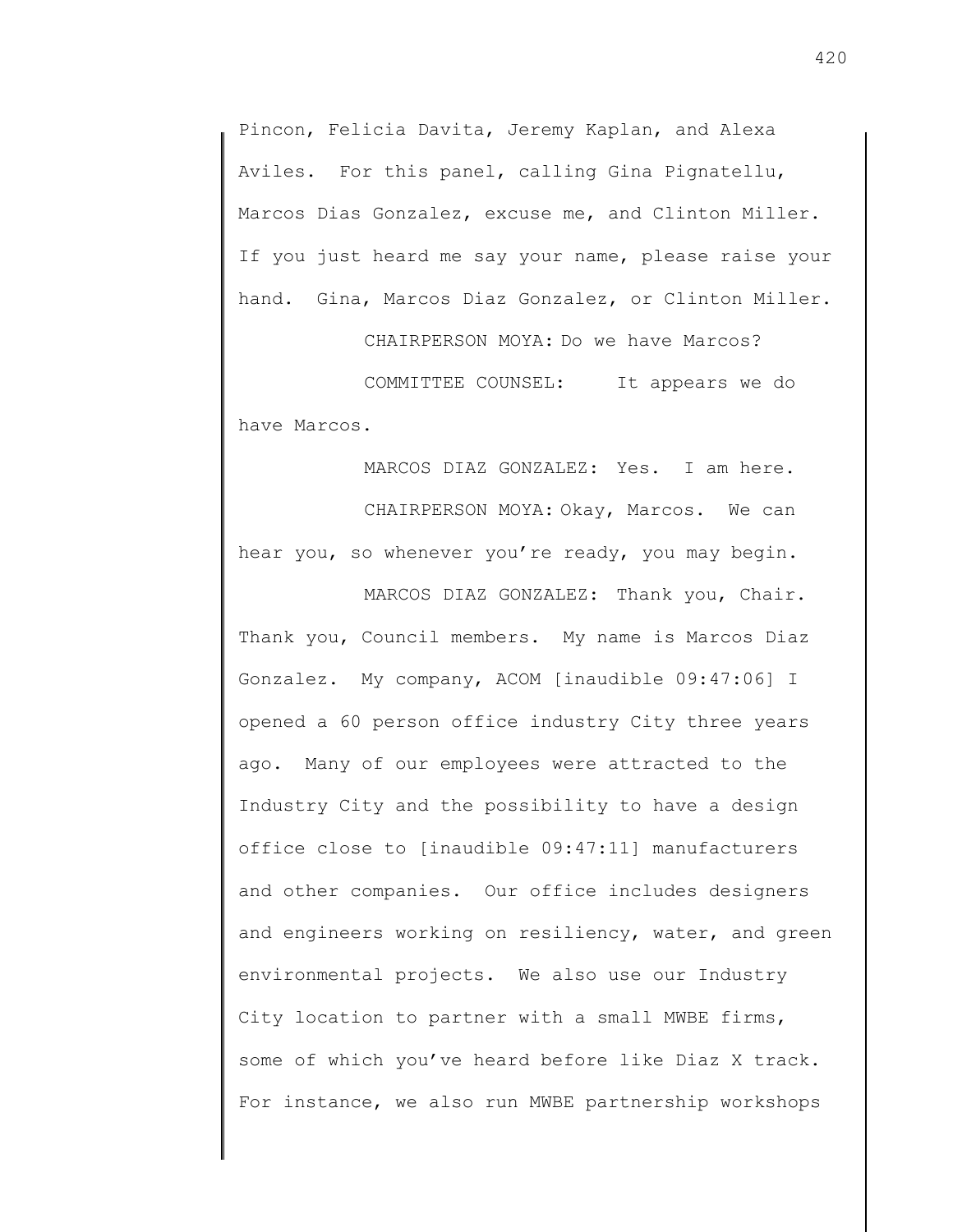on behalf of some of our clients such as New York City DEP, using our industry City office. Three years ago, we also partnered with Sunset Park high school for the [inaudible 09:47:45] mentor program of which I am the vice chair for engineering. The mentor program is the city's largest teen program focused on architecture, construction, and engineering. Every year, we mentor about 20 high school students from Sunset Park. They come to our office at Industry City and we have hired seven of them for paid summer internships and also as interns with the role to get them interested in green engineering jobs and, hopefully, they work for us and, hopefully, they work at Industry City and in Sunset Park. Finally, we have partnered with Industry City and Redhook Container Terminals to transform SBMT into an offshore wind that will create hundreds of green jobs and have a manufacturing, Irene engineering, and research and development in green offshore energy jobs. I strongly recommend that the City Council approves this rezoning. It will support the creation of a critical mass of jobs, including green jobs that will diversify the economy in Sunset Park and in Brooklyn. We talk often about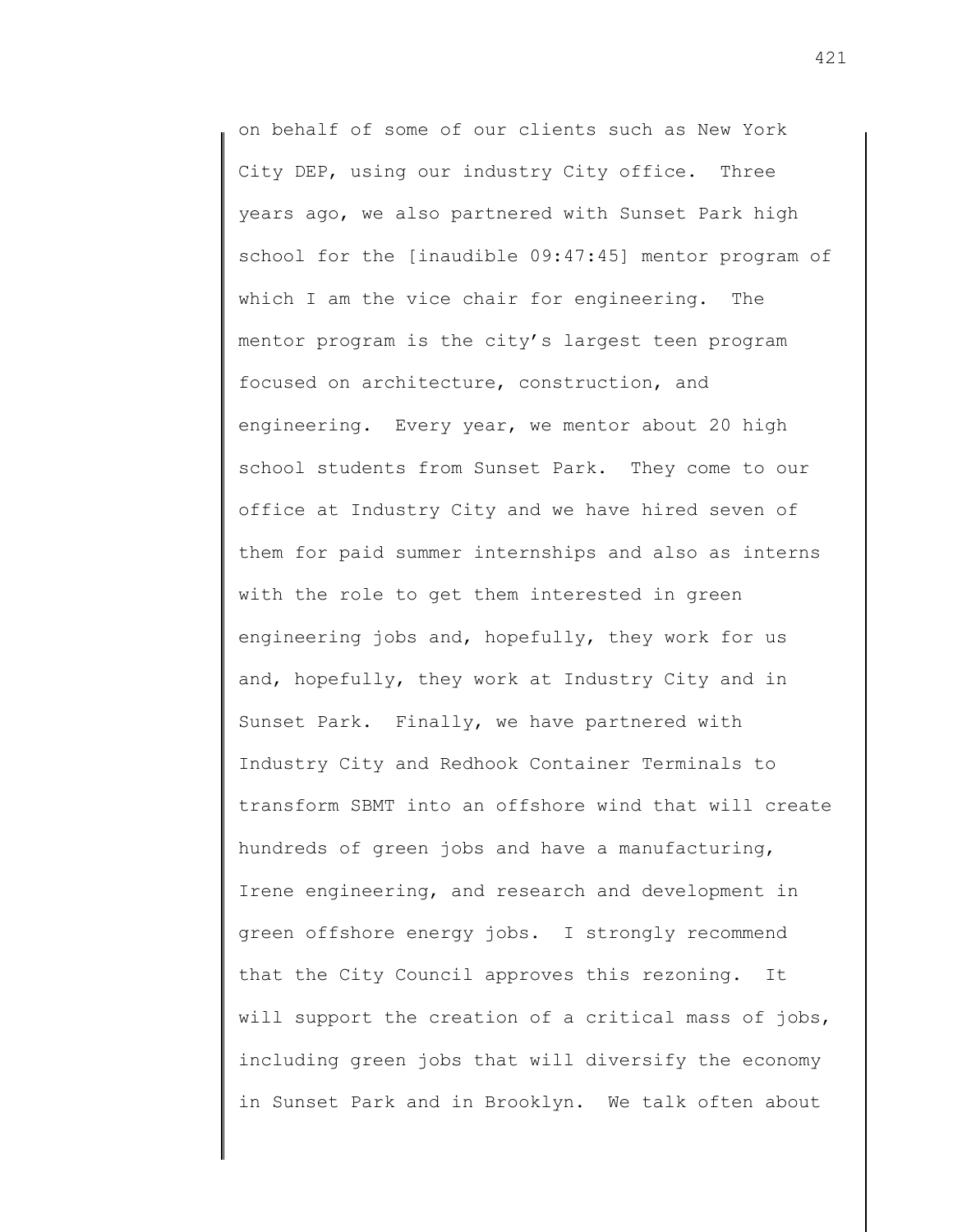resiliency, but you need economic resiliency in order to have resiliency. I would like to have-- you know, to think of the future in which Sunset Park--

SERGEANT-AT-ARMS: Time is expired.

COMMITTEE COUNSEL: That concludes our current panel, Chair Moya. I currently do not see any members with hands raised for questions.

CHAIRPERSON MOYA: All right. Thank you to the panel on let's move on and let's proceed to the next panel.

COMMITTEE COUNSEL: The next panel will include José-- This panel will be Alexa Aviles. Do we have Alexa Aviles with audio?

CHAIRPERSON MOYA: Alexa?

ALEXA AVILES: Yes.

CHAIRPERSON MOYA: Okay. Alexa, whenever you're ready, you can begin.

> ALEXA AVILES: Great. Can you hear me? CHAIRPERSON MOYA: We can hear you.

ALEXA AVILES: Fantastic. So, thank you so much for the opportunity to testify. It's been a long day of 10 hours. Thank you for your patience. My name is Alexa Aviles. I am a Brooklyn native, longtime resident of Sunset Park and a member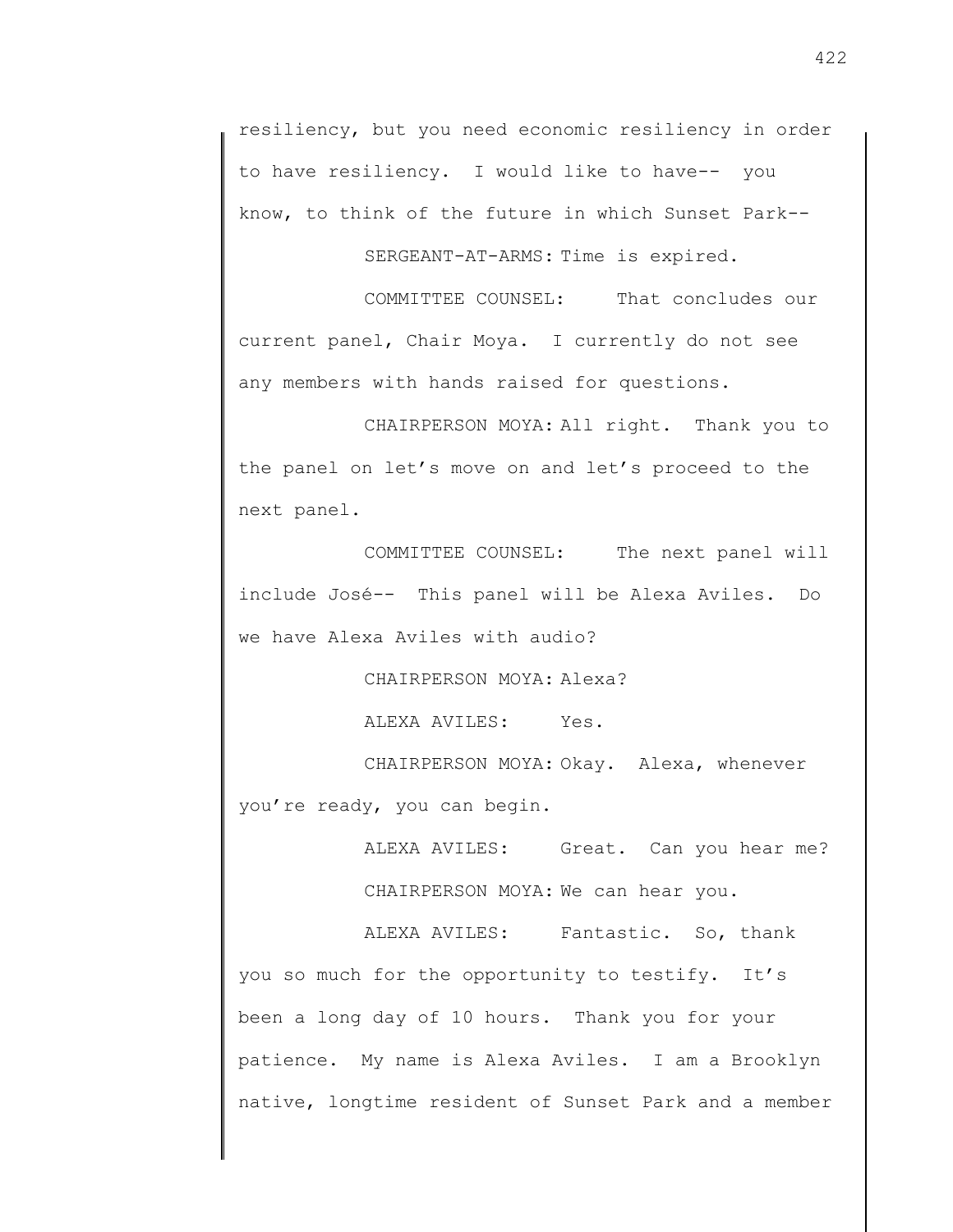of community boards seven. I've vehemently opposed the Industry City rezoning application and I ask you to reject to the application and stop this ineffective and broken process that is being used to railroad our community. I implore each of you to listen to the actual lived experiences of the Sunset Park residents who bear the brunt of the daily impacts of this complex. Sunset Park has been hardhit by COVID. We've had devastating job loss, rampant food insecurity, severe trauma and mental health needs, ICE raids, and a looming housing crisis. We are deeply suffering. Do you know who is not suffering? Industry City's owners who are reaping the benefits of high profits and a very lucrative market, purchasing even more property on the waterfront during-- from the federal government during this pandemic and spending millions of dollars on PR firms and lobbyists who paddle unsubstantiated claims and false promises. You know who could've benefited from those million-dollar investments? Our community. If Industry City listens so well, why has this application not changed? Where are all the things that we have asked for? Not found anywhere in this application. Kimball said they have made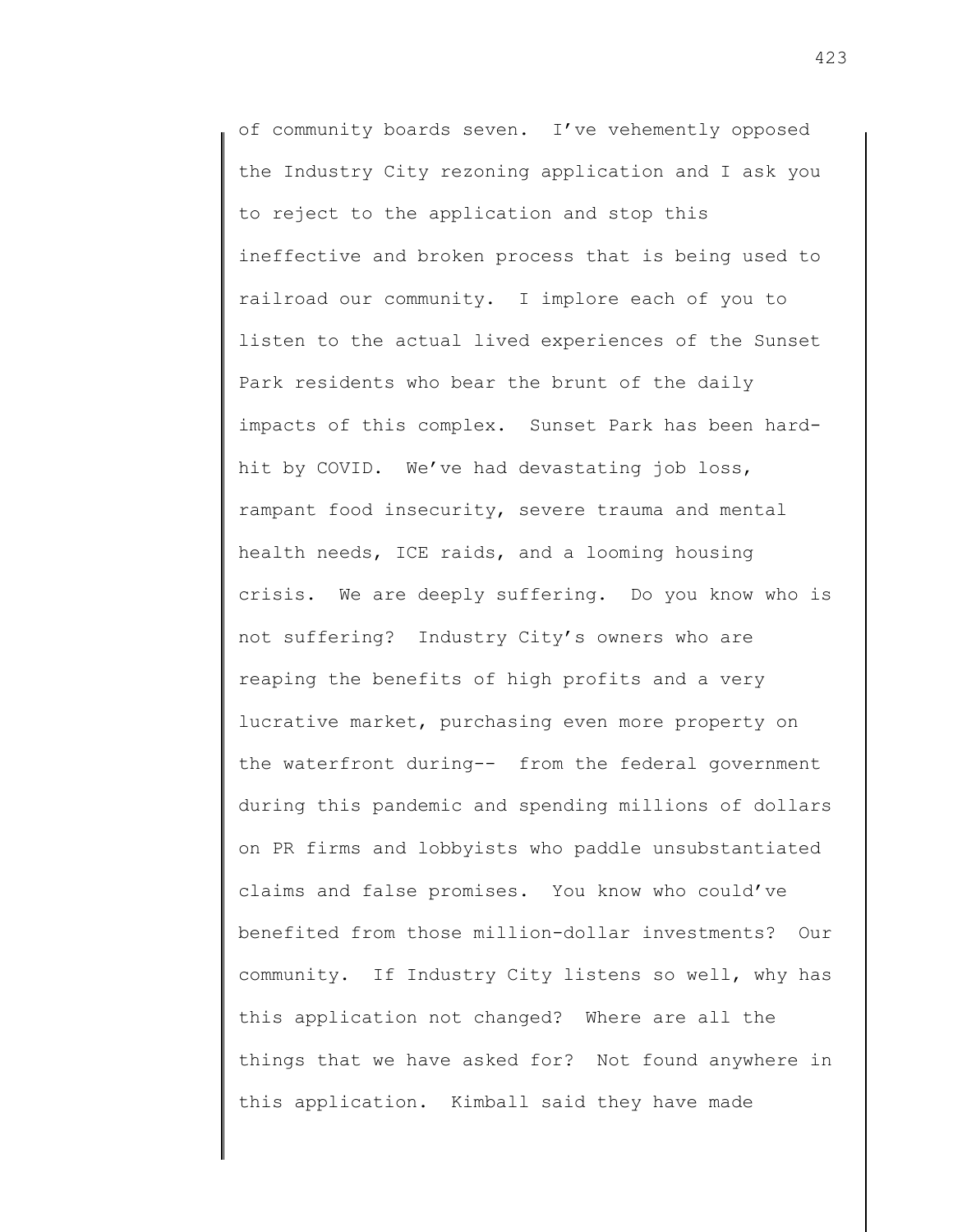historic commitments to manufacturing. That is not reflected in the applications usage allocations. It's a meager amount. The community board noticed significant failures in the application, but no one, not one, has been addressed by Industry City. Industry City is quick to want to negotiate some kind of community benefits, but was unwilling to change the application prior. Why? Because they know that a community benefits agreement is not enforceable. These changes should have been made in the application in a proper procedure. Mr. Kimball's testimony was filled with contradictions and no--

CHAIRPERSON MOYA: Alexa? Alexa, the two minutes have expired. We thank you very much for your testimony. We appreciate it. Thank you. You can always submit your testimony to us, as well. But thank you for your testimony and thank you for your patience.

COMMITTEE COUNSEL: The next speaker will be Jeremy Kaplan.

CHAIRPERSON MOYA: Jeremy? Hi, Jeremy. You've got to unmute yourself.

> JEREMY KAPLAN: Is it working now? CHAIRPERSON MOYA: Yep. Thank you.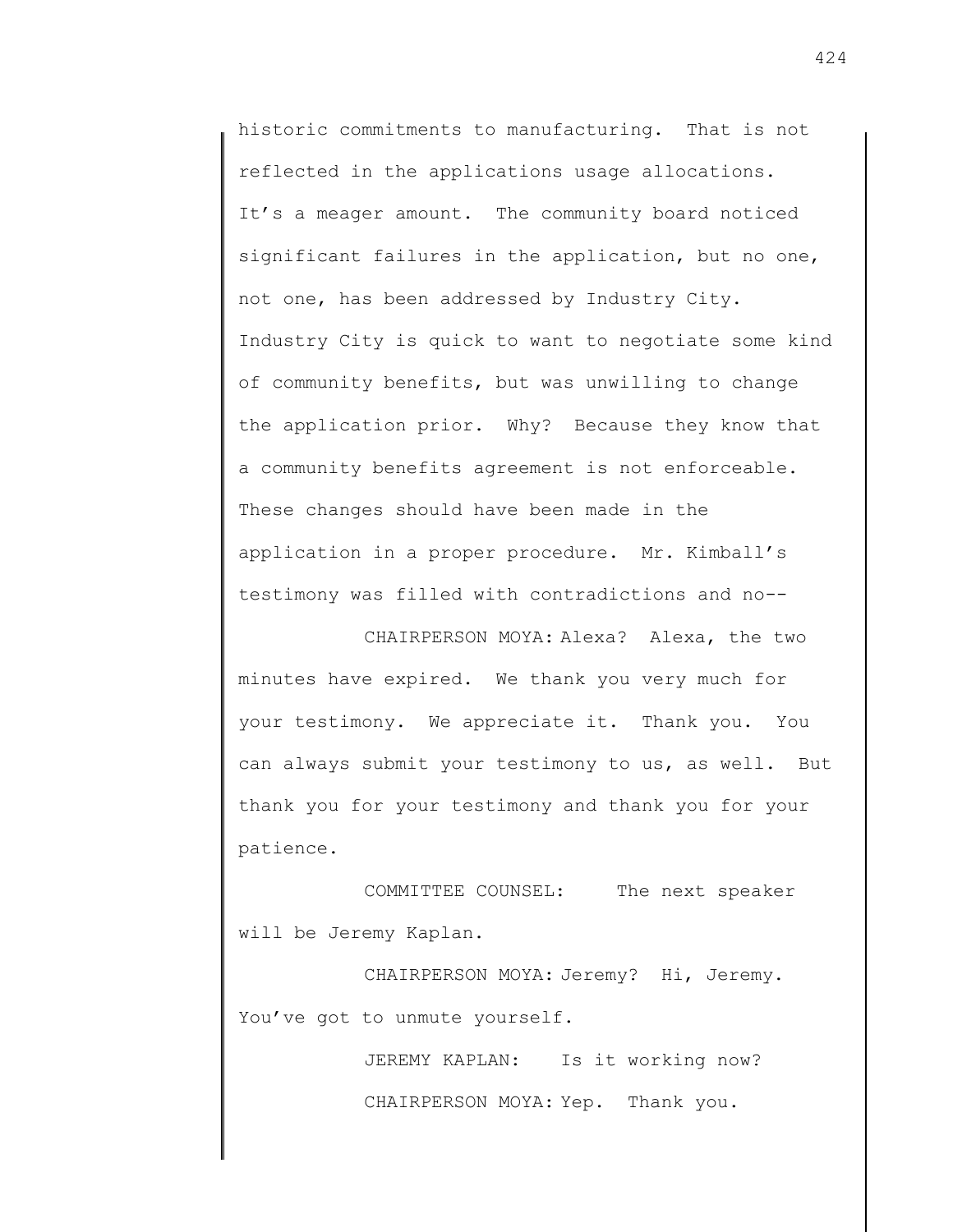JEREMY KAPLAN: All right. Councilman Francisco well, it's good to see you. I want to speak specifically to Rafael Salamanca and Stephen Levin, actually, about racial impacts because the fact is you are cosponsoring a bill about racial impacts on rezoning and right now, Industry City's rezoning is clear example of racial displacement of our Sunset Park community. A predominantly working class in the grand community and there is been very little to zero implications about racial displacement and there is these lies from Andrew Kimball and Industry City about this not being a housing when, essentially, already, Industry City has negatively impacted the working class and predominantly manufacturing communities of color. We have a lot of manufacturing on this waterfront. Small manufacturing that has already been priced out because Industry City has rents that are five to 10 times as much as the current manufacturing. And I think we need to be very smart about how we're developing and we're asking for a comprehensive waterfront. The community has never been saying we are just no because we have no ideas. We have really bold and beautiful ideas and we want you to listen to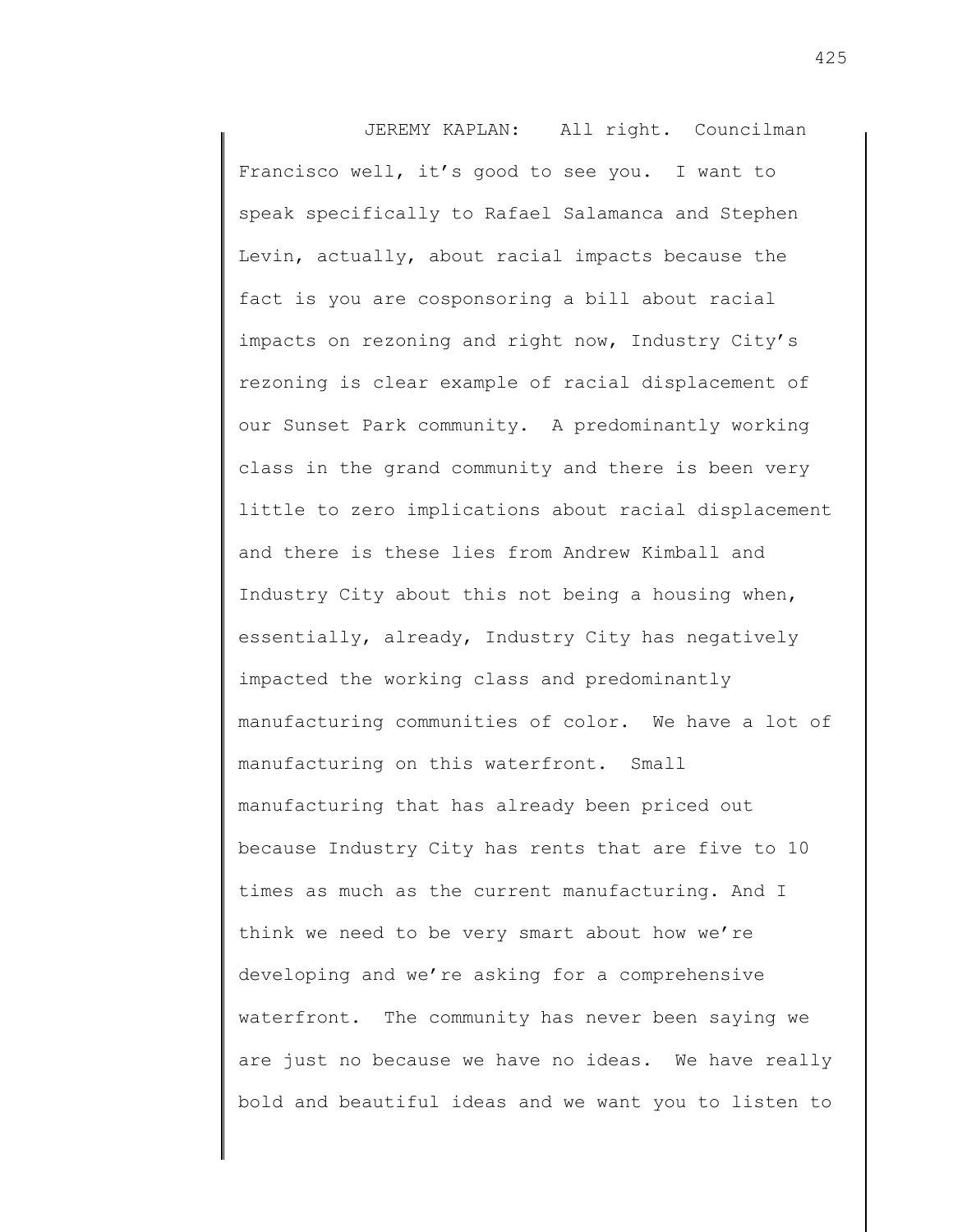us. We have been here for 10 hours and I'm disappointed to see that a lot of Council members are not even on right now listening to us. And now the community is finally able to speak and council members are on. So, I appreciate, Francisco Moya, that you are on and I want you to listen to La Lucha Dora. I want you to listen to the rest of our Council members. I want you to listen to Jabari Brisport, Marcela Mitaynes. I want you to listen to 5000 people and say no to this rezoning. Say yes to climate jobs. Say yes to our bold proposals that we have like the grid, like the 197 A plan that Andrew Kimball has said he's been using it, which has nothing to do with it. His proposal has nothing to do with it and we say no to this Industry City rezoning. And we say Sunset Park [speaking Spanish].

CHAIRPERSON MOYA: Thank you.

COMMITTEE COUNSEL: The next speaker will be Felicia DeVita.

CHAIRPERSON MOYA: Hi, Felicia.

FELICIA DEVITA: Hi. Thank you for taking my beach here. I'm a resident of 28th Street between third and Fourth Avenue and, although we are considered a mixed use of block, we have 14 multi-use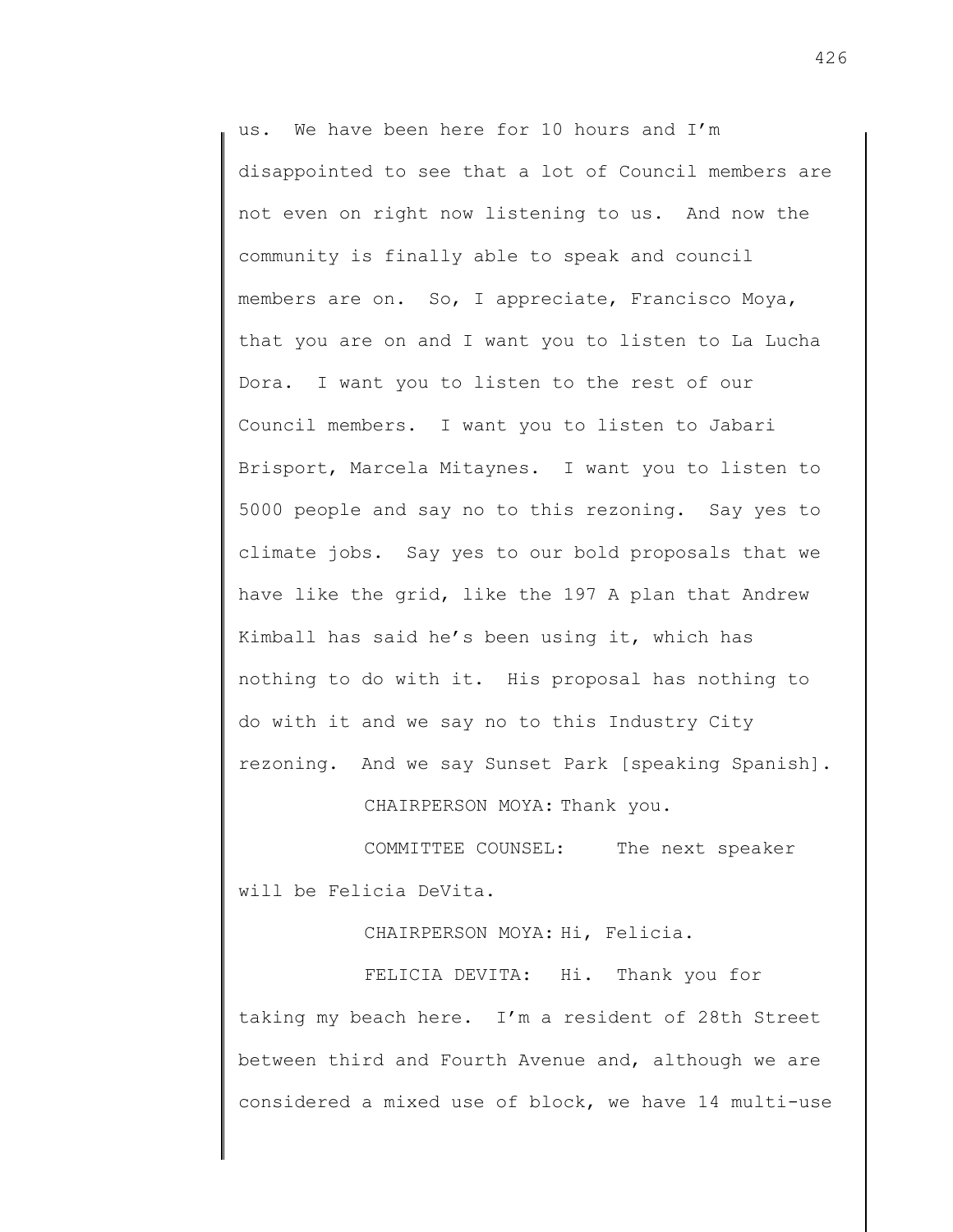homes and our children would like to play on our block and read their banks. The reason why this is an issue for us is we are all for change, however, we can't go forward with rezoning until we address the issues that Industry City has already brought to our community. Since the increase in truck traffic to Industry City and Liberty View, our small block has become a throughway for illegal 53 foot trailers traveling at high speeds to make the light, often taking off our mirrors. They often make a pit stop at Kentucky fried chicken, their food that they purchased, and throw the contents down on our street. Our block has become an illegal truck route for them to be able to turn down towards Third Avenue. I'm telling you today that these trucks traveling down at high speeds are a tragedy waiting to happen. I've spoken to many agencies about this problem. You can't continue to build and promise that you are adding to our community when we are suffering what you are building. Our taxes continue to increase and our quality of life continues to decline. A designated truck route needs to be designated before you start building more factories. It needs to be enforced. The other concern is our sewer system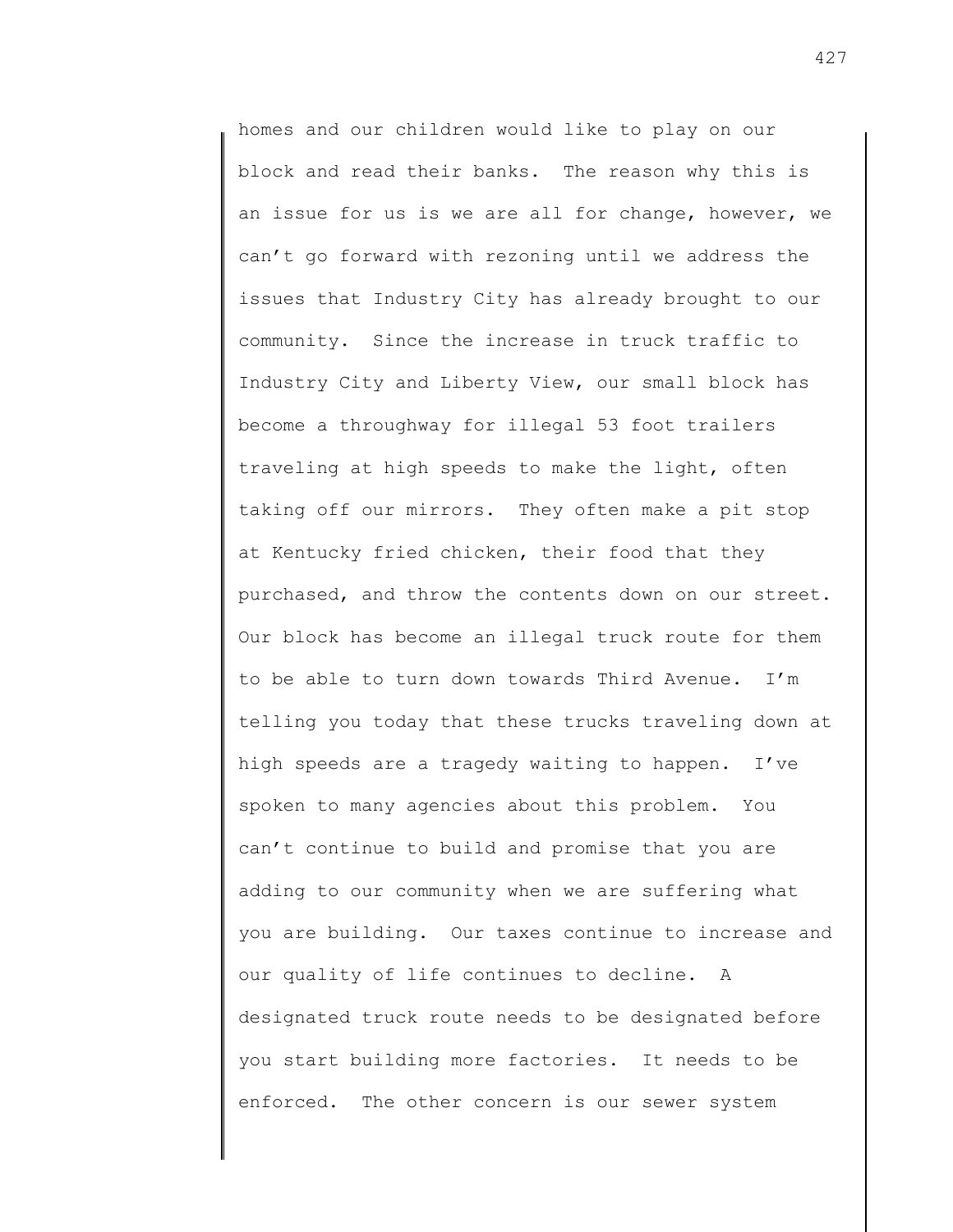that's over taxed. Our entire block of homeowners own sum pumps and install the check valves. Even with the safety measures in place, July, I have a rain backed up our sewers and the pressure of water was too much. We lost our entire kitchen and living room area from this disaster. Before you start building hotels on every corner and continue to build, we need to address that outdated sewer system that is in our neighborhood. The last concern is these spaces for homeless shelters next to our schools. What does that say for the future of this up-and-coming area? The highway that you used to use for trailers near Industry City has pushed them down to our corner and are underneath our street on 28th Street has become a mess while you continue to rebuild underneath the highway by Industry City. It makes it dangerous for us to cross Third Avenue to even go and visit Industry City. My husband's family has owned this house since it was built in 1910 and we won't be the generation that finally leaves. All the stores have closed--

SERGEANT-AT-ARMS: Time is expired.

COMMITTEE COUNSEL: At this time, I will ask and give Jose Pincon another few seconds to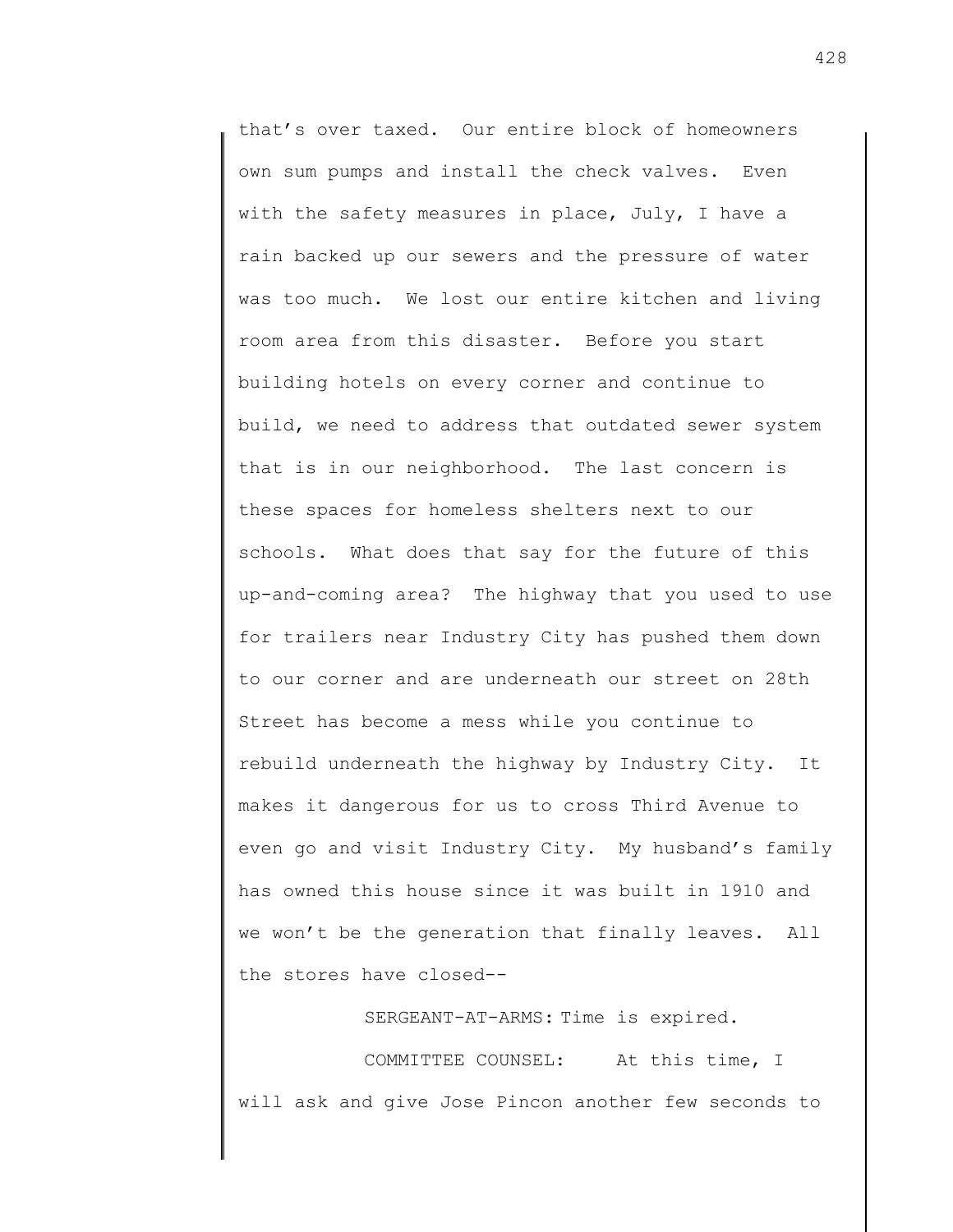raise his hand using the zoom raise hand function. Jose Pincon. And with that, Chair Moya, that concludes this panel and, at the moment, I see no members with questions for this panel.

CHAIRPERSON MOYA: Thank. Thank you to the panelists and let's proceed to the next panel, please.

COMMITTEE COUNSEL: For the next panel, I'm going to ask now for a show of hands among those listening. For anyone who requires interpretation services as part of the testimony, we ask that you please raise your hand at this time. The next immediate panel will be Marie Miller, Doug Steiner, Alondra Vargas Soto, and Peter J. McGuire. As we begin to bring those individuals in, I will again ask those waiting to testify to need translation services or the assistance of an interpreter for your testimony, we ask that you please raise your hand now. And I will now ask whether Marie Miller, Doug Steiner, Alondra Vargas Soto, or Peter J. McGuire, if you can hear my voice, please raise your hand now. It appears that we have no one on that panel. We're going to go to the next panel, Chair Moya which will include Joshua Molinite, David Rojas, Christopher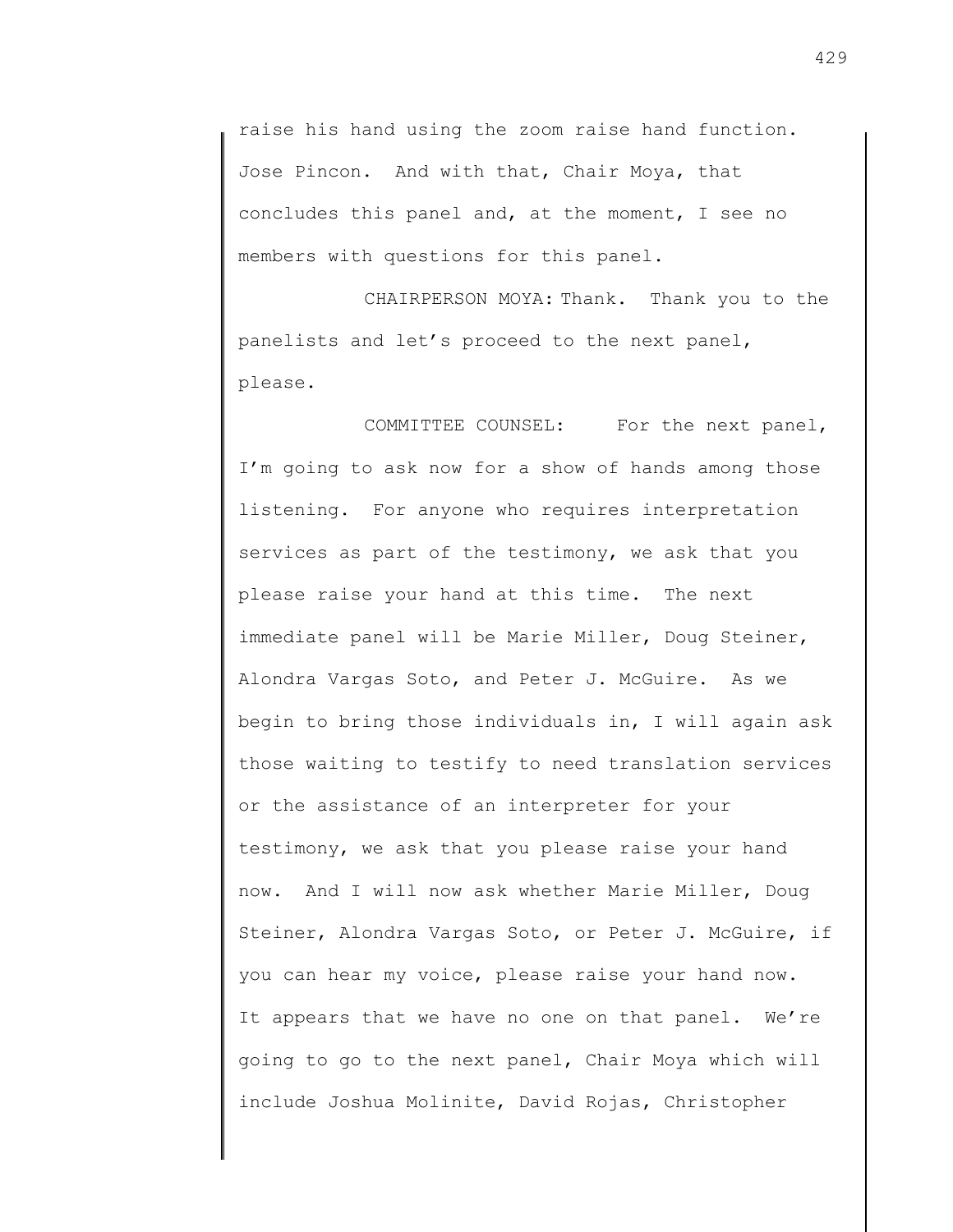Bajana, and Naomi Schiller. However, before we bring in that panel, excuse me, capturing why you. We're going to try to get Laura Tinervia who has been waiting patiently and been experiencing some audio issues. Laura Tinervia.

SERGEANT-AT-ARMS: Starting time. Okay. You've got to unmute yourself.

LAURA TINERVIA: Hello?

CHAIRPERSON MOYA: Yep. There you go,

Laura.

LAURA TINERVIA: Hi. Just give me one moment. I'm so sorry. I'm just pulling up my notes. CHAIRPERSON MOYA: That's okay.

LAURA TINERVIA: Okay. Thank you.

CHAIRPERSON MOYA: All right. And you may

begin.

LAURA TINERVIA: Hi. My name is Laura Tinervia and my family and I own and run a business in Industry City. We are on things Qatar manufacturing company and we have been there since 1990. I have personally worked there for over 11 years now and have seen it go from a very sketchy place that I was very nervous to be in to a flourishing campus that I am proud of and now enjoy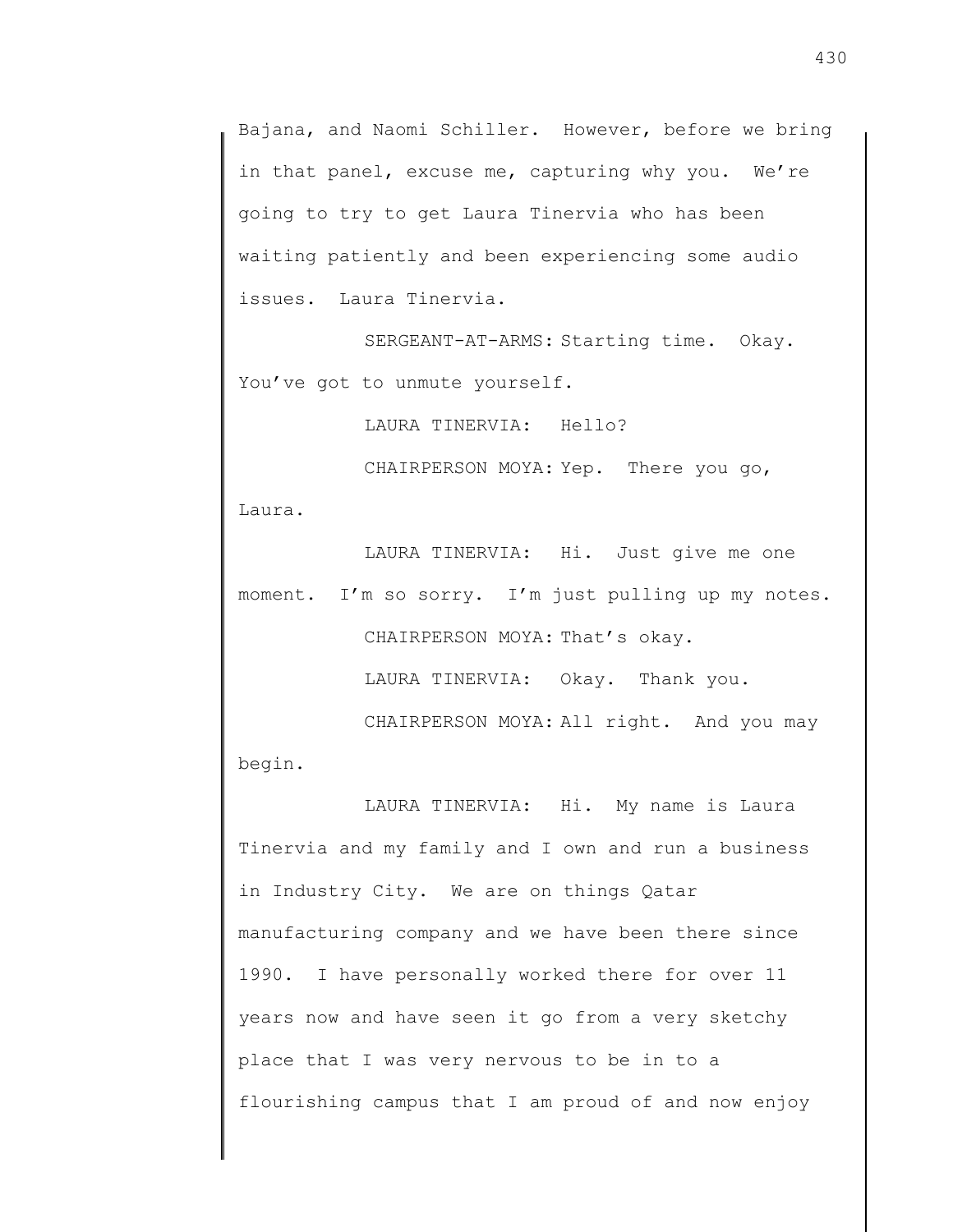with my family, friends, and coworkers. I'm here to offer my strong support for Industry City's rezoning. Let me tell you something about what it was like go for Andrew in the current ownership began the current revitalization. When we arrived as a tenant in 1919, filth and crime was everywhere. Unfortunately, I will never forget the smell of the halls as I walked up to her floor. There was even a specific day that my dad wanted to bring my little brother to work and had to shield him from seeing someone bleeding out in the staircase. It was a good day when the elevator worked in the power didn't go out. It was very hard to work under those conditions and was even worse to invite our customers and to them. Especially as a high-end company. All of that changed when the new ownership arrived in 2013. They've grown the campus, and invested in new power infrastructure, sidewalks, loading docks and amenities that make it a place that we now want to come to and are very proud to call home. I often see people traveling out of Brooklyn to work and enjoy free time and including my own friends and I don't understand why anyone would not want to keep that close to home. I am in favor of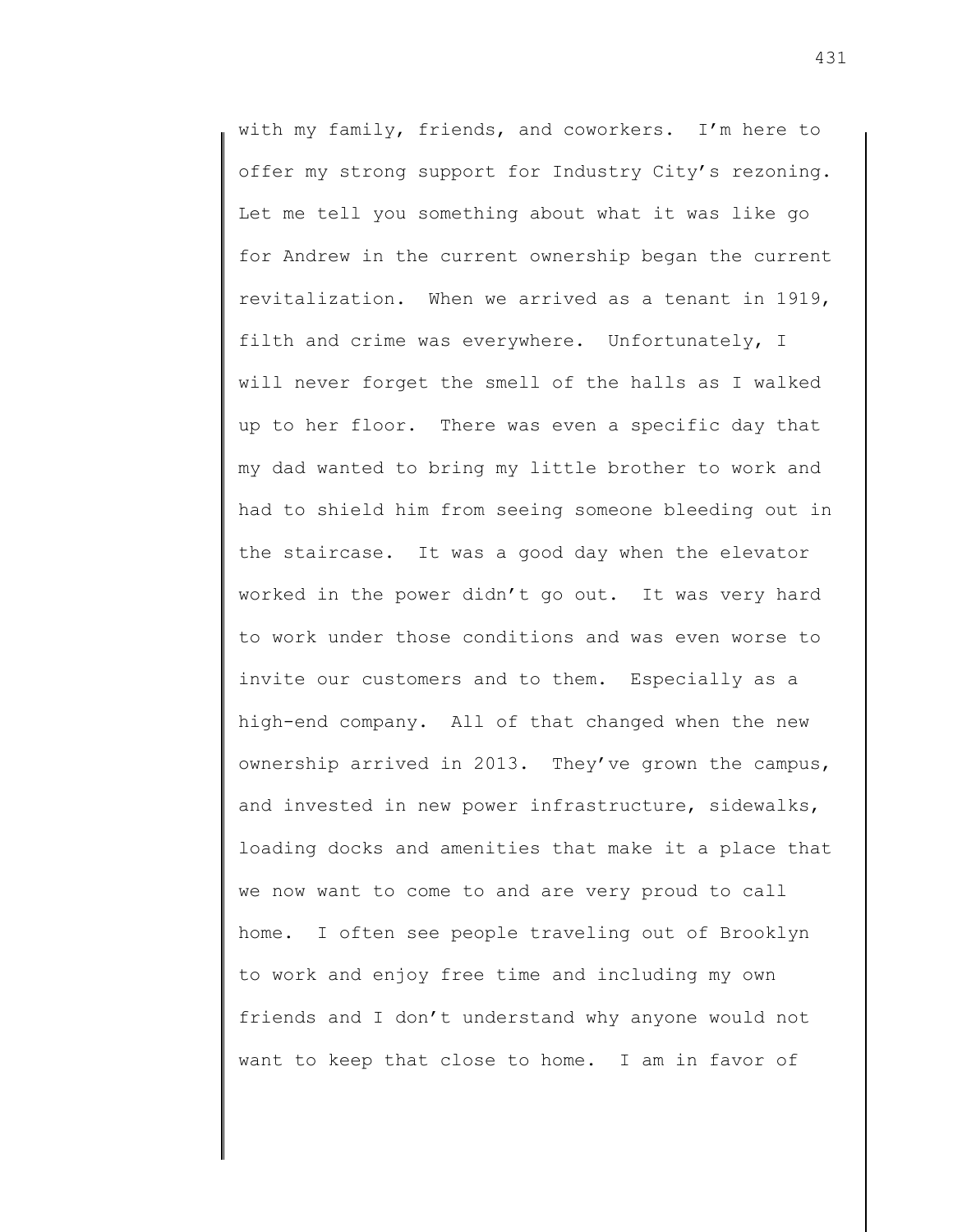Industry City's request for rezoning and I hope that you approve it. Thank you.

CHAIRPERSON MOYA: Thank you. Thank you, Laura. Thank you for your testimony today. Counsel, let's call it the next panel is, please.

COMMITTEE COUNSEL: the next panel I will recall. Joshua Molinite, David Rojas, Christopher Bajana, and Naomi Schiller. If you just heard me say your name, please do raise your hand now. Joshua Molinite, David Rojas, Christopher Bajana, Naomi Schiller. Chair Moya, we have an individual from a prior panel that we had called. The next speaker will now be Alondra Vargas Soto.

CHAIRPERSON MOYA: Alondra?

SERGEANT-AT-ARMS: Starting time.

CHAIRPERSON MOYA: Hi, Alondra. Can you

hear us?

ALONDRA VARGAS SOTO: Yes.

CHAIRPERSON MOYA: Great. Whenever you're ready you can begin.

ALONDRA VARGAS SOTO: Hi. My name's Alondra. I live on 147th Street in Sunset Park. So I just wanted to give a very personal account of what I think about this rezoning. I think that the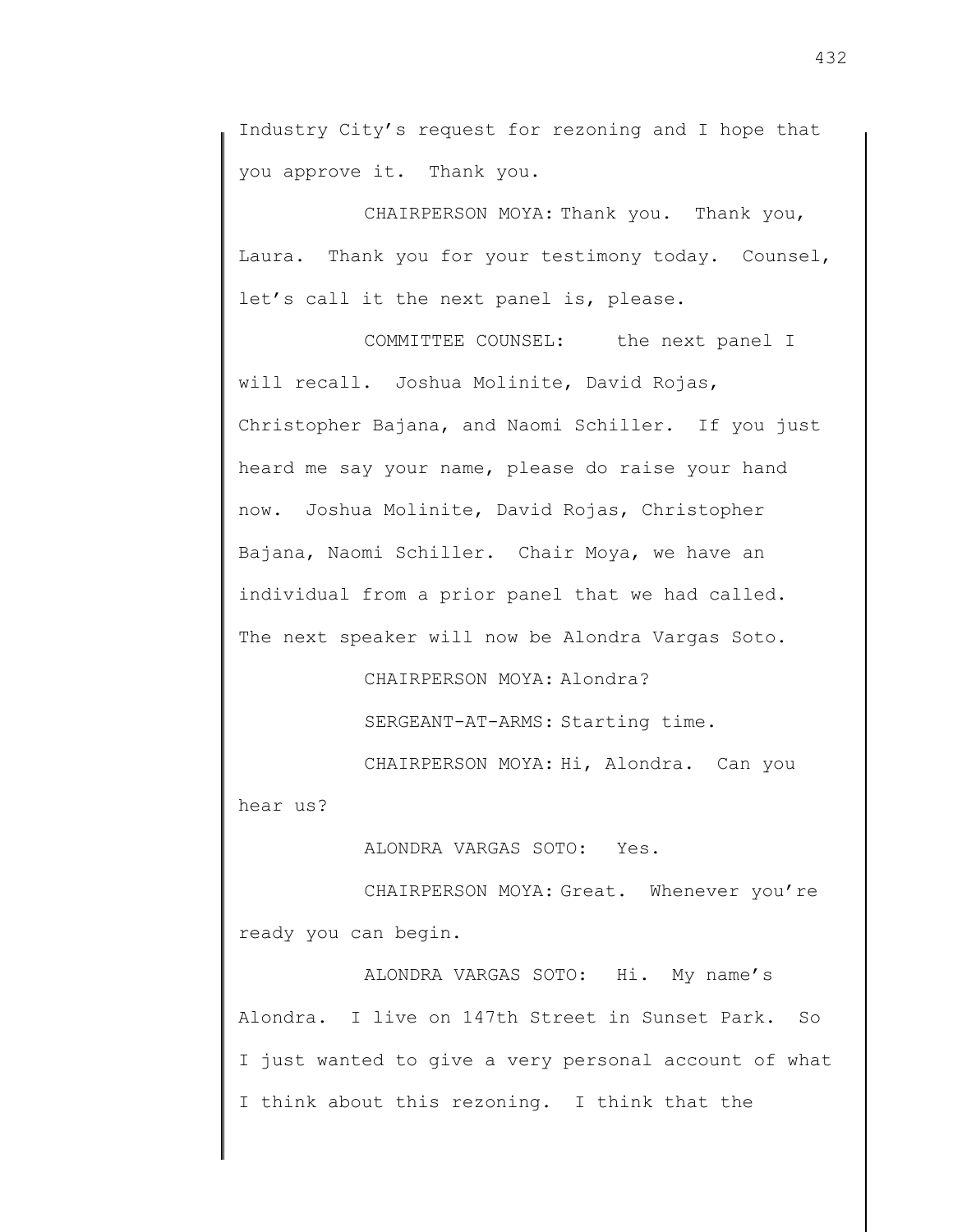Counsel should go no to this rezoning, no conditions, for a few reasons. One, my father works in the auto industry, which is very prominent in the industrial sector of Sunset Park within those exact avenues of what Industry City is thinking of rezoning and those businesses will not be able to pay rent once again three zoned and once that area has different building requirements. Also, just commenting off what the prior person spoke about in terms of why they were in favor of the rezoning, I just feel like that is not a just way to look in our neighborhood. Like, yes, we have had a bunch of crime in our neighborhood, but Sunset Park is full of working class people who come here to make a better life for themselves and are all these like violent people who are out here doing like most of things and Industry City is not our Savior in that way. Also, CBAs are not for Sunset Park. They are legally binding and so this whole talk of we can make them legally binding and let's take this off the table and come back with a CBA. I haven't seen any rezoning that has successfully done that or any hard evidence to show that that is what Sunset Park needs. And, in general, there is been very little evidence about how COVID will be looked at in terms of jobs,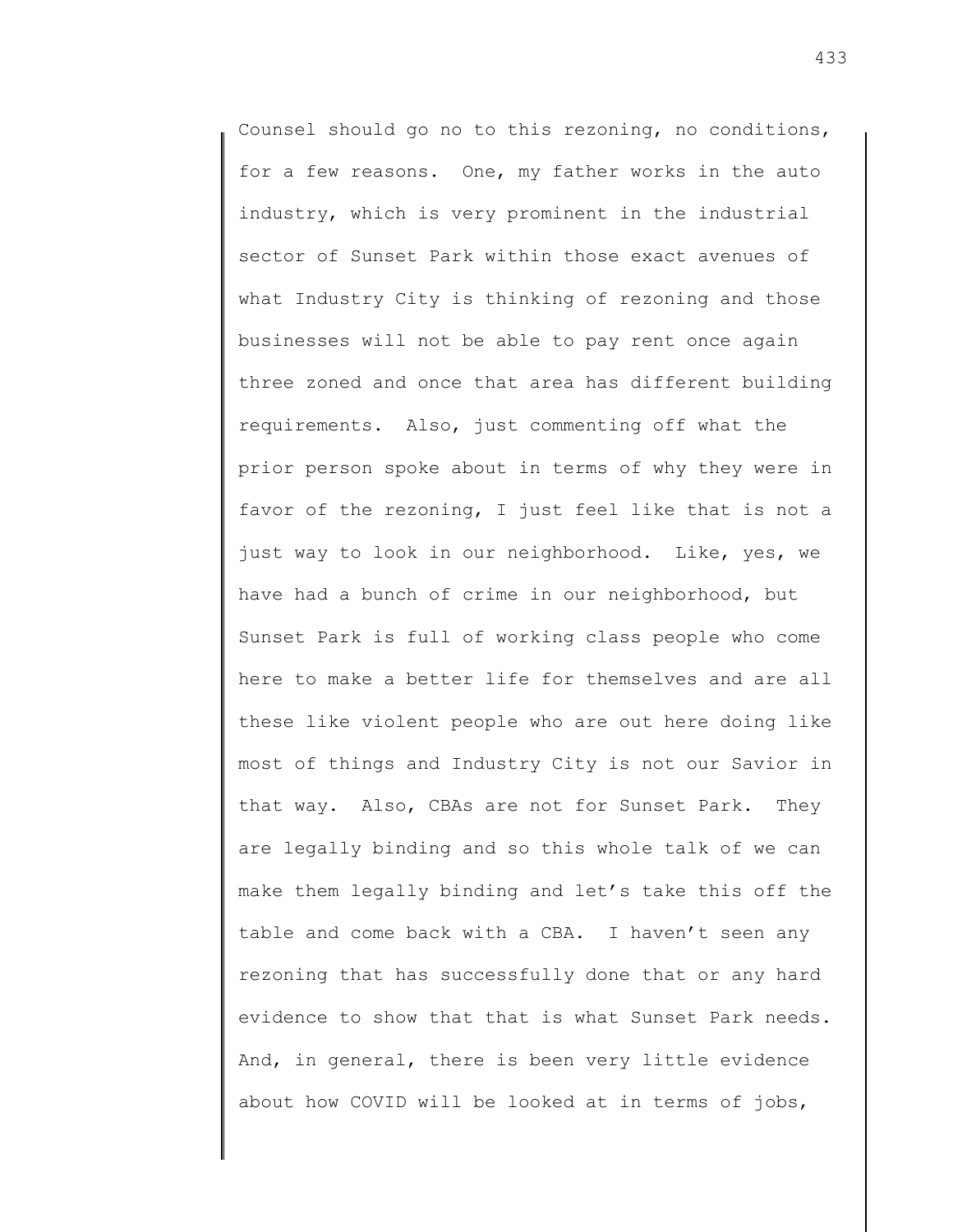in terms of our community. And many of those jobs are not for us. Even me with a college degree does not want to work there because, for me, it symbolizes that I'll be helping displace my community and that's just something I'm not about. And so on the Council members who want to vote yes, I strongly urge you to vote now, especially if you are a person of color because we are--

SERGEANT-AT-ARMS: Time expired.

ALONDRA VARGAS SOTO: really struggling right now and we do not need this rezoning. Thank you for your time.

COMMITTEE COUNSEL: Chair Moya, before we call the next panel up, I'll just note that I'm not seeing hands for members for this panelist. The next panel will be Sabrina Franza, David Crofton, Michael Anderson, Steve Lang, and Carlos Raldires. If I have just said your name, please raise your hand now using the zoom raise hand function. Sabrina Franza, David Crofton, Michael Anderson, Steve Lang, Carlos Raldires. Okay. Moving on to the next panel of names. The next panel will include Shana Castillo, Madeline Borrelli, Rachel Meyer, and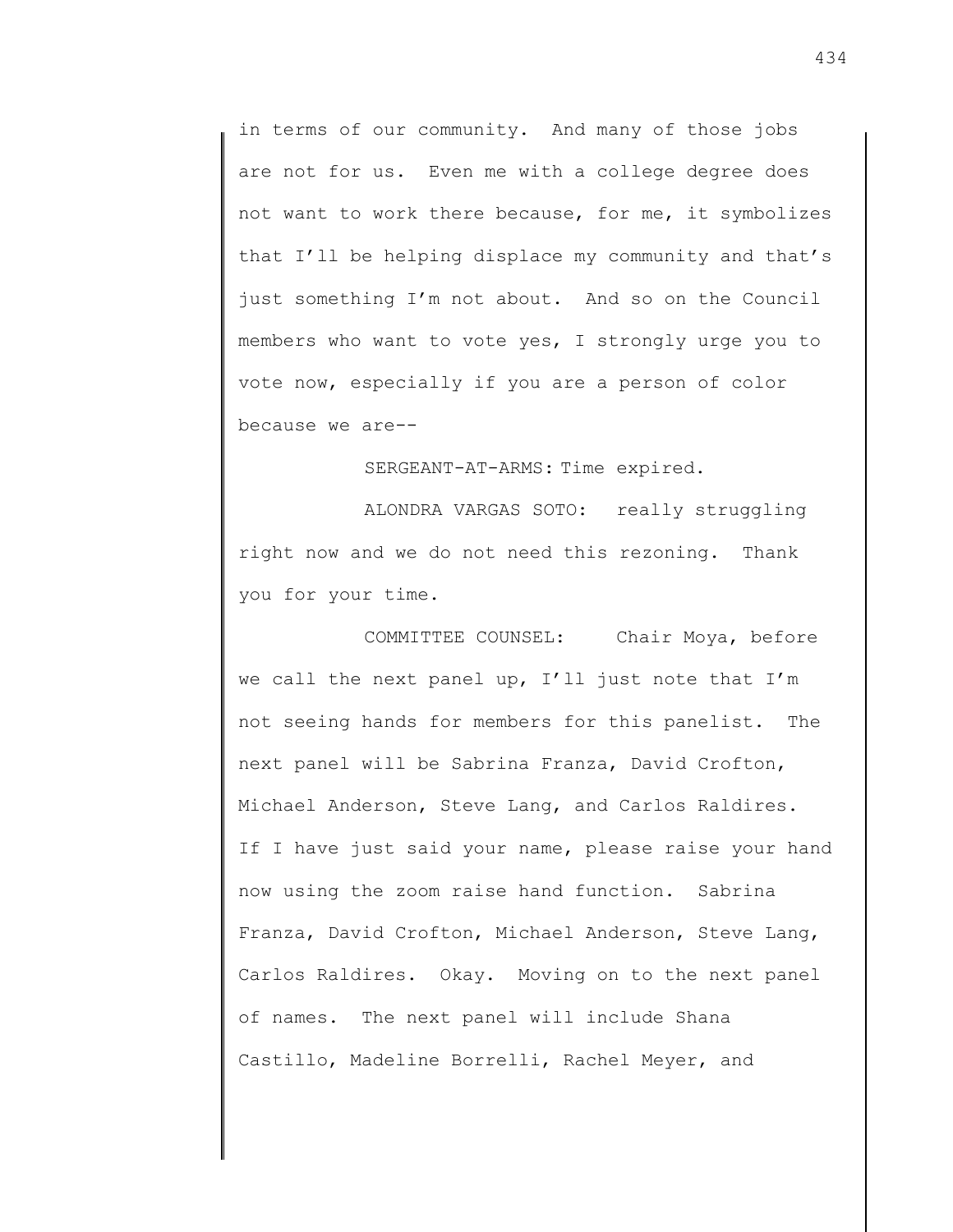Vanessa Fill. The first speaker on this panel will be Madeline Borrelli.

MADELINE BORRELLI: Good afternoon. My name is Madeline.

SERGEANT-AT-ARMS: Starting time.

MADELINE BORRELLI: My name is Madeline. I am a parent and an educator and a longtime resident of Sunset Park. I chose to speak today because I am vehemently against the proposed rezoning of Industry City by Jamestown Corporation. This rezoning effort is violent and it will displace many of the local businesses and community members that allow our neighborhood to thrive. The Sunset Park community demands that the City Council vote no to protect our neighborhood and save it from the capitalist vultures that want to see our waterfront further privatized and inaccessible to working-class people. It upsets me that the city continues to prioritize billionaires over local communities. [Inaudible 10:08:32] businesses are too expensive for many residents have access and it has already failed to provide meaningful employment for people in the area, despite what the owners would like you to believe.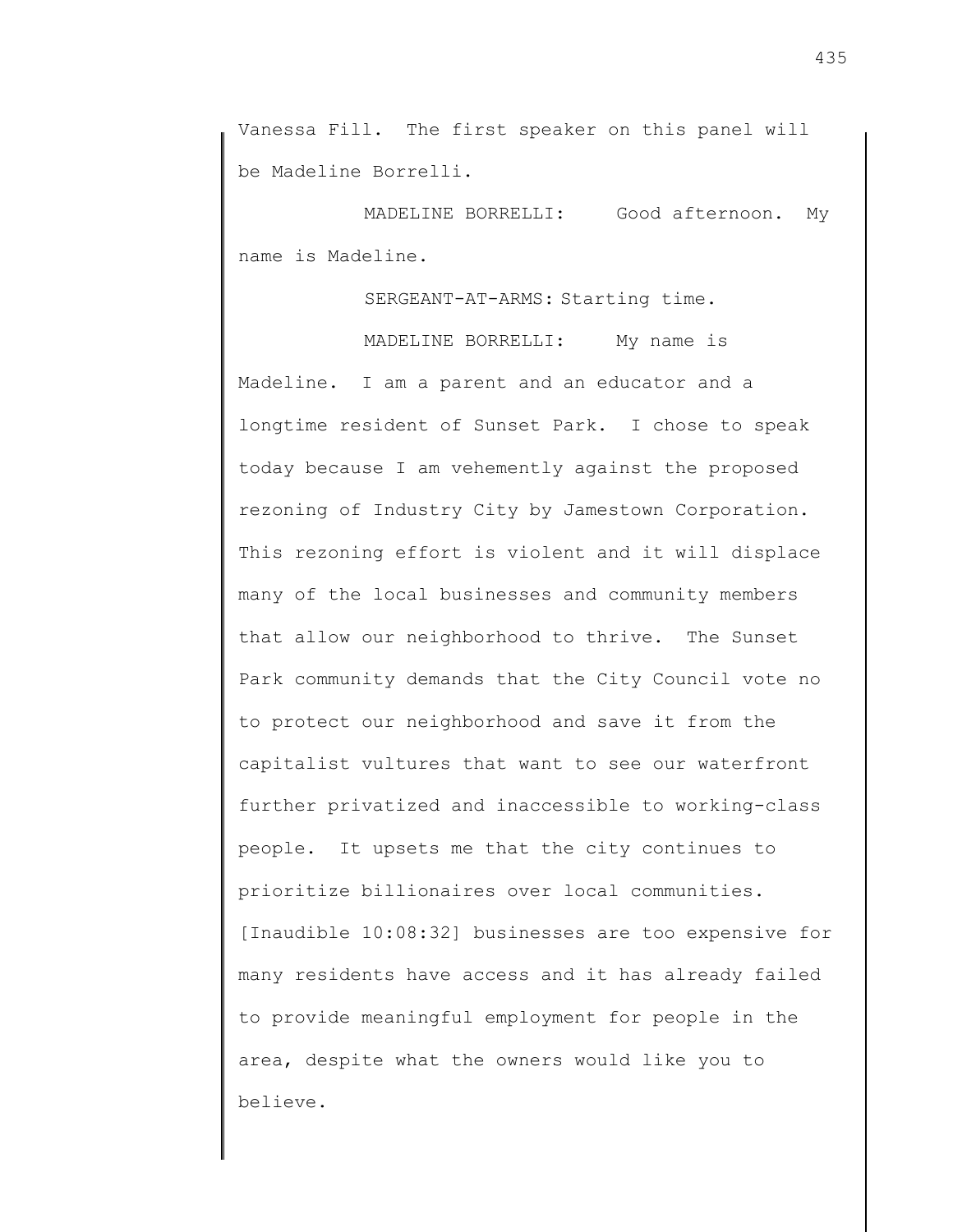COMMITTEE COUNSEL: Chair Moya, I'm sorry.

MADELINE BORRELLI: Can I continue?

COMMITTEE COUNSEL: I'm sorry. Will

come back to you. We do need the standard ease for a moment for to deal with a technical issue.

CHAIRPERSON MOYA: Hang tight. We will be right back. Thank you.

COMMITTEE COUNSEL: You may continue. Sorry.

CHAIRPERSON MOYA: Madeline?

COMMITTEE COUNSEL: Sorry, Ms.

Borrelli.

MADELINE BORRELLI: Thank you. CHAIRPERSON MOYA: Yep. Sorry. Go ahead. MADELINE BORELLI: Am I good to go? CHAIRPERSON MOYA: Yep. You're good to go.

MADELINE BORRELLI: Okay. Thank you.

So, this Industry City contains businesses that are too expensive for many residents tax status. This rezoning is going to cause rents to rise, forcing generations of families out of the community that they helped build. The Sunset Park community should decide the future of our Brooklyn waterfront. We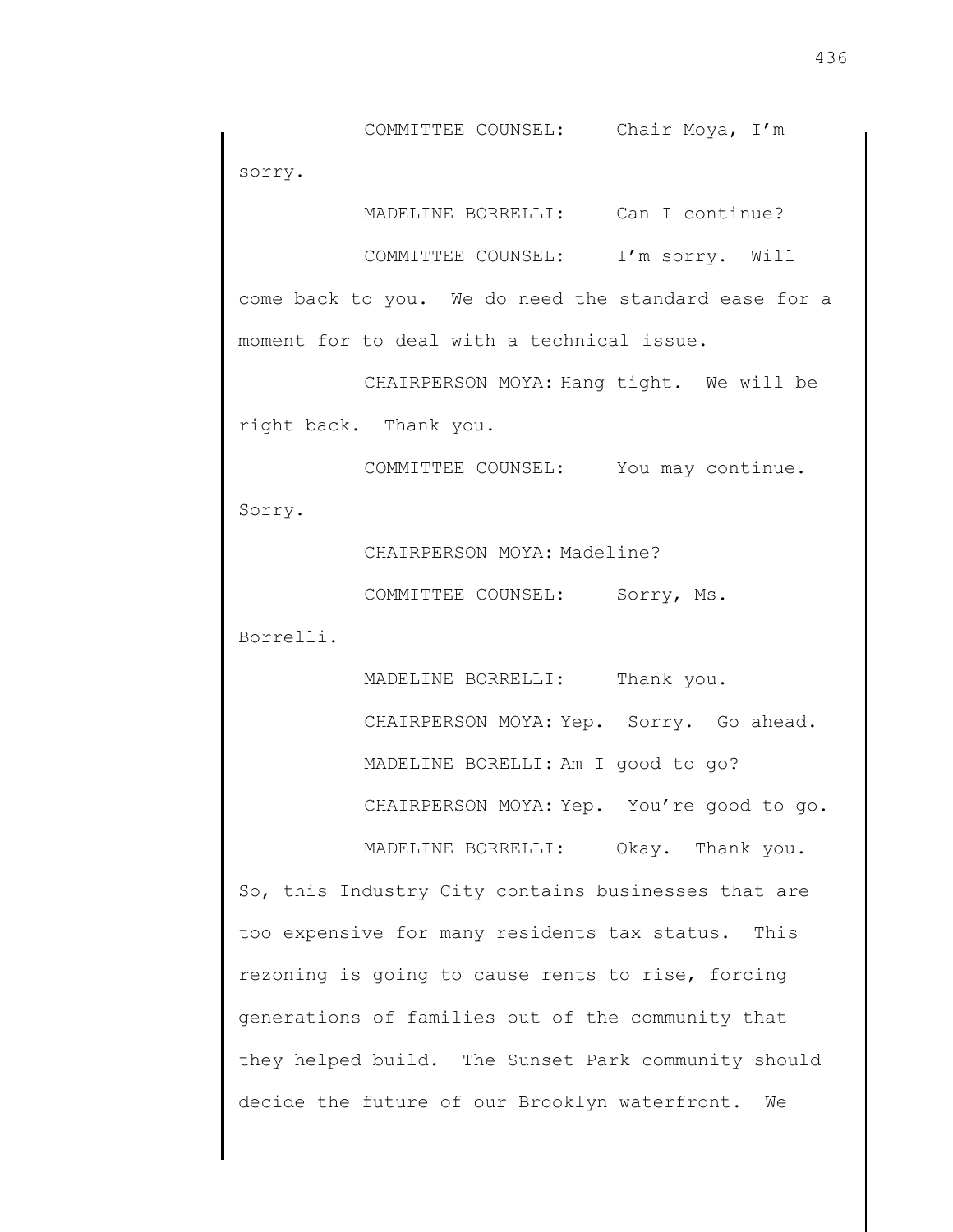don't need luxury retail or expensive hotels. We need protected and expanded affordable housing for families. We need public recreational spaces and parks for our kids. We need well-paying union and trade jobs for working-class folks and we need sustainable manufacturing practices and climate informed planning decisions. Industry City's owners keep mentioning New York City's crisis, but fails to recognize that runaway development, gentrification, and racist rezoning are a crisis in our neighborhood that they contribute to. They need to stop hiding behind innovation when what they really seek is profits no matter how the community is harmed. So, I asked why do we keep yielding structures to the rich? Where were they when the pandemic was ravaging our communities? How about, instead, we ask them to pay their fair share of taxes instead of letting them decide the future of communities that will never be a part of. I want to speak directly to the city Council members for a second. Council, I am calling on you to listen to the people, not the wealthy corporations, but the folks who will decide your future political careers. You have the opportunity to deliver--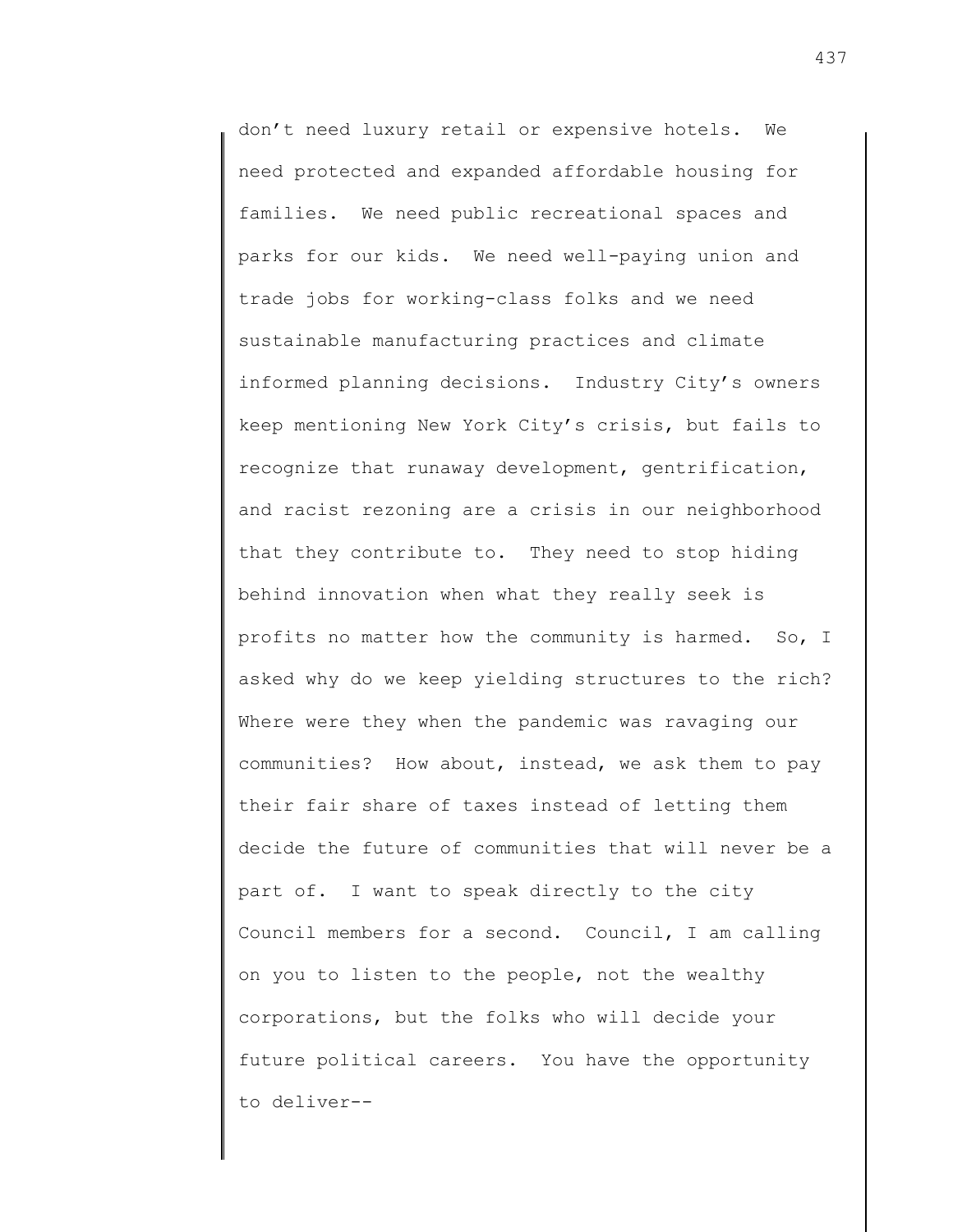SERGEANT-AT-ARMS: Time expired.

CHAIRPERSON MOYA: Thank you, Madeline.

COMMITTEE COUNSEL: The next speaker will be Vanessa Thill.

SERGEANT-AT-ARMS: Starting.

VANESSA THILL: Hi. Can you hear me? CHAIRPERSON MOYA: We can hear you,

Vanessa.

VANESSA THILL: Hi. Great. So, I'm here. I'm just representing a community of artists who I don't think have really spoken on this topic so far. Industry City used to be an affordable place where working artists would have studios and I worked for a nonprofit that was based in Industry City and they were some of the most predatory landlords in the way that they squeezed. They tried to squeeze as much of value added the tenants there. And, at this point, there are very few working artists left one of the things I hate most about Industry City is the way that they have branded themselves as a creative hub. What is a creative hub when they have displaced all of the people that actually make the culture what it is? And on top of that, I mean, who are the vendors? I want to know how many of those vendors and there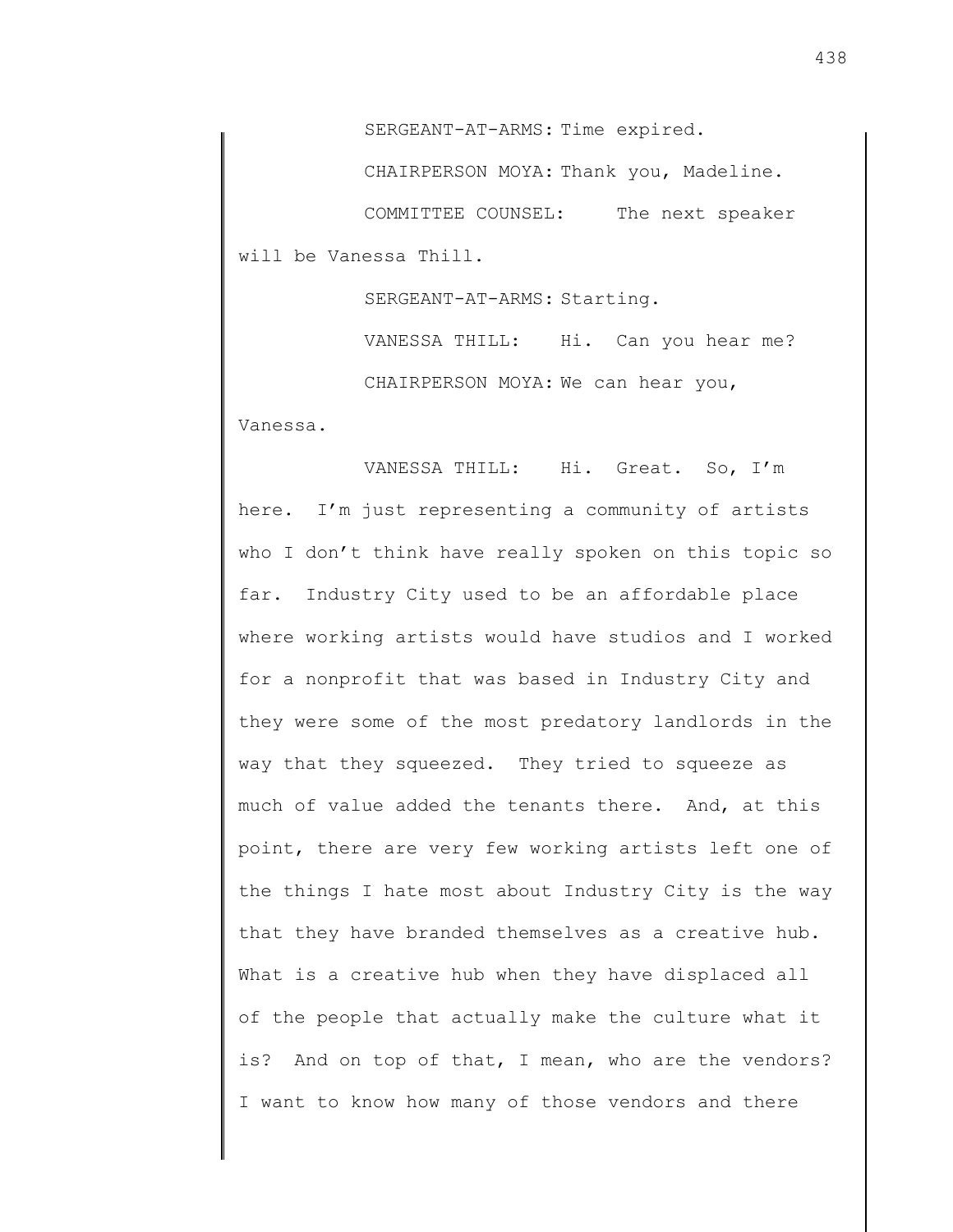are people of color and immigrant owned businesses. To me, they are blatantly racist in the way that they operate and they are absolutely not to be trusted. So, they have already so much space and I would like to question why they need to have more. And I am speaking directly to my councilman, Mr. Levin. I appreciate your thought on this. Really think hard because this is Williamsburg all over again. Make the right choice here. Listen to the people. Thank you.

CHAIRPERSON MOYA: Thank you. Let's move on to the next panelists.

COMMITTEE COUNSEL: At this time, last Shana Castillo. Shana Castillo or Rachel Meyer, if you can hear my voice saying your name, please raise your hand now using the zoom raise hand function. Okay. Chair Moya, that concludes this panel and, at this time, I see no members with questions for the panel.

CHAIRPERSON MOYA: Okay. Thank you. Let's move onto the next panel.

COMMITTEE COUNSEL: The next panel is being arranged and I will announce it shortly.

CHAIRPERSON MOYA: Thank you.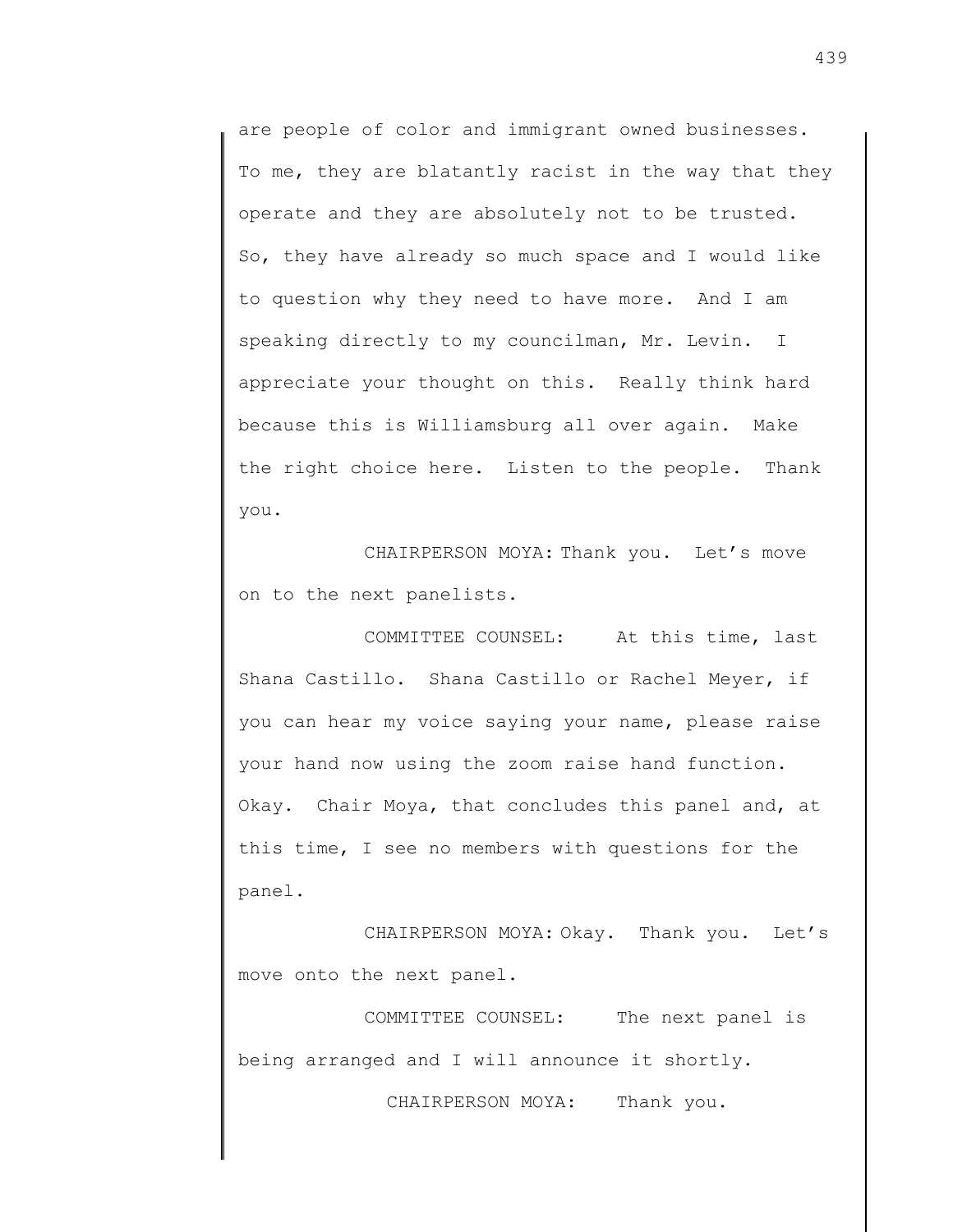COMMITTEE COUNSEL: The next panel will include Adam Kwapich, Irene Tong, Lita Hakoda, and Patrick Robbins. The next speaker, the first speaker on this panel, will be Irene Tong.

SERGEANT-AT-ARMS: Starting time.

CHAIRPERSON MOYA: Are we ready? Adam?

COMMITTEE COUNSEL: The first speaker is Irene Tong.

CHAIRPERSON MOYA: Oh, I'm sorry.

COMMITTEE COUNSEL: We're just waiting for her microphone to be unmuted. While we deal with Irene Tong, the next speaker will be Lita Hakoda.

SERGEANT-AT-ARMS: Starting time.

CHAIRPERSON MOYA: Lita? Do we have Lita?

COMMITTEE COUNSEL: I see Lita Hakoda.

We will come back to her. We're going to go to the next speaker, Patrick Robbins.

SERGEANT-AT-ARMS: Starting time.

CHAIRPERSON MOYA: Patrick?

PATRICK ROBBINS: Hi, everyone. Can you hear me?

CHAIRPERSON MOYA: We can hear you. You can begin.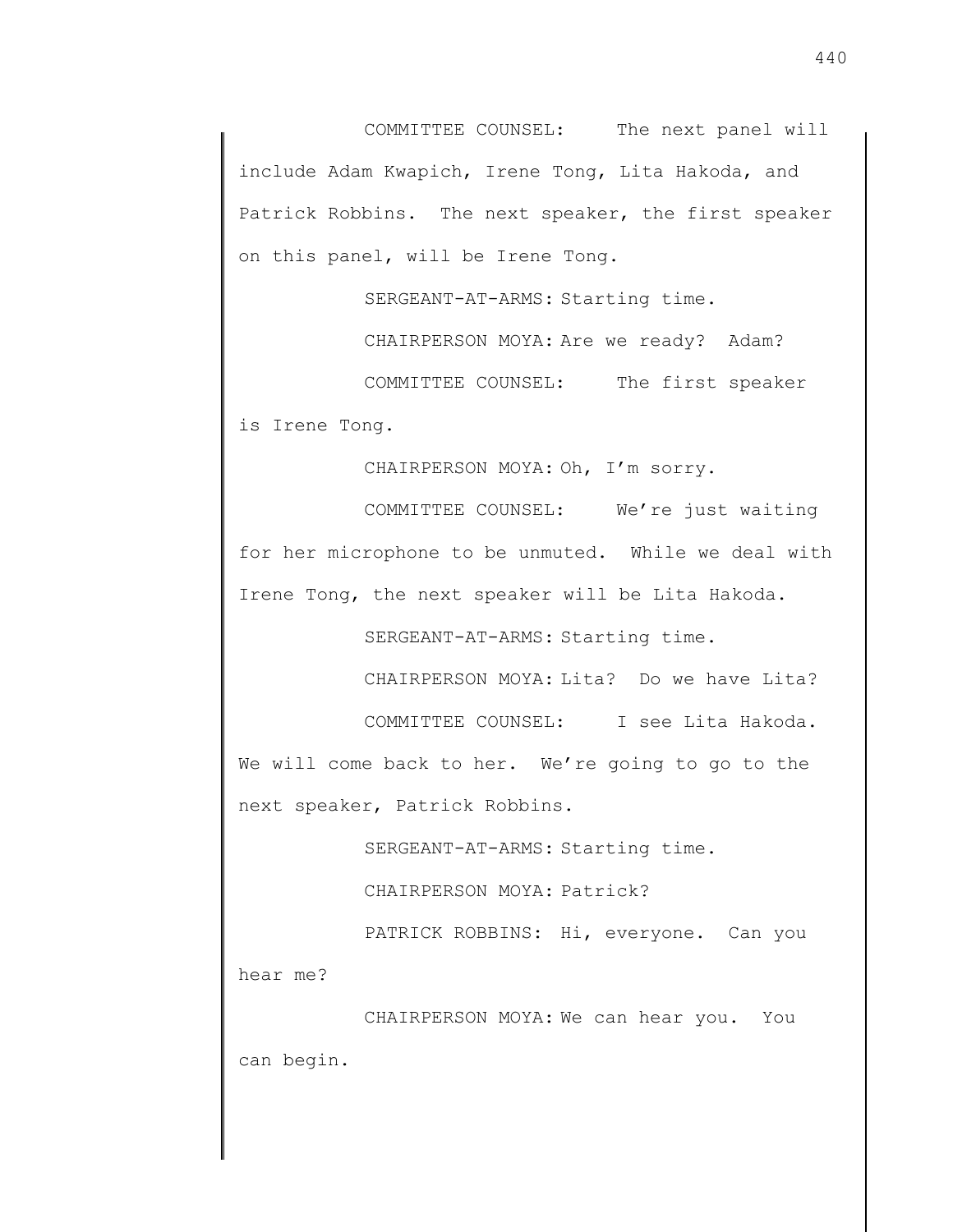PATRICK ROBBINS: Great. My name is Patrick Robbins. I am born and raised in Brooklyn. I am also on the organizing committee of the New York City DSA eco-socialist working group. We oppose the Industry City rezoning for several reasons. As many have mentioned, this will displace longtime residents. Currently, Sunset Park is a hub of manufacturing in New York City and, as of 2014, had the highest concentration of manufacturing jobs of any neighborhood in the city. We know that this will worsen gentrification. Our own lived experience in New York has shown that the social code should determine how prepared it is for climate disaster. Right now, we are in hurricane season. It is unconscionable to be advancing this at this moment. And I'm going to go, you know, just to speak to what people have said before, we have heard from the renters from Industry City. We have heard from their workers. Pretty much everything we have heard today has shown that these developers cannot be trusted and they cannot be trusted to do the right thing. And handing them a nonbinding community benefit agreement, I mean, that's insulting. And we oppose this. We support the UPROSE proposal for the GRID,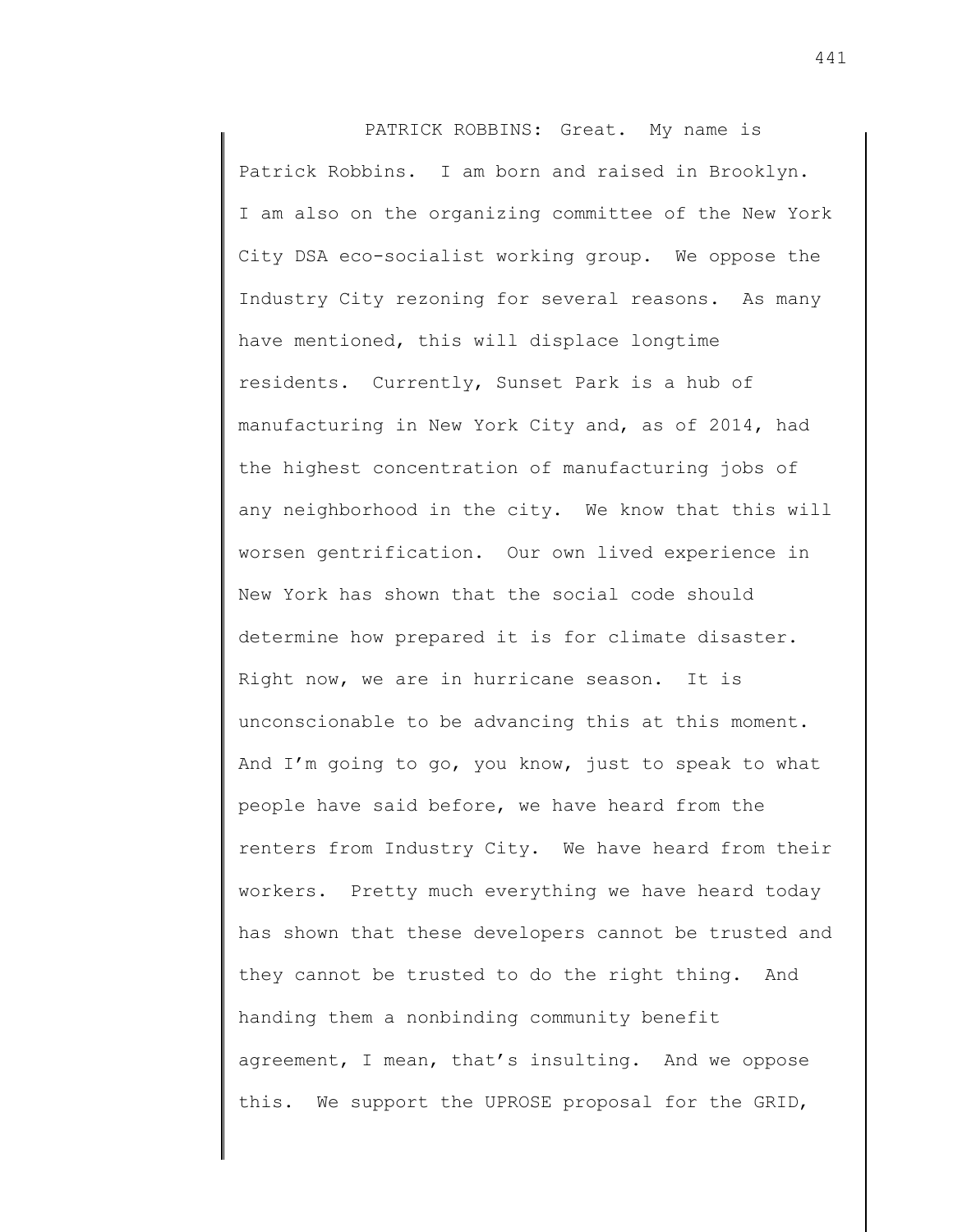the green resilient industrial district. This would create workforce training for renewable energy jobs, reduce carbon emissions, and ensure people who already live in Sunset Park benefit from development where they live. Thank you very much. I yield my time.

COMMITTEE COUNSEL: The next speaker will be Adam Kwapich.

CHAIRPERSON MOYA: Adam? Adam, you've got to unmute yourself?

> ADAM KWAPICH: May I begin? CHAIRPERSON MOYA: You can start. Yep.

ADAM KWAPICH: Thank you. My name is Adam Kwapich. First, I will discuss someone who spoke earlier. I have been a neighbor of Maria Roca for 19 years. She is a great community leader. I trust her judgment on matters pertaining to the Sunset Park. Also, I am proud of how Sunset Park helps the homeless. I am not afraid of the homeless. Most of the supporting rezoning wealthy. I am a lower class citizen. My last paycheck was less than 250 dollars. I strongly oppose the Industry City rezoning. Thank you.

CHAIRPERSON MOYA: Thank you, Adam.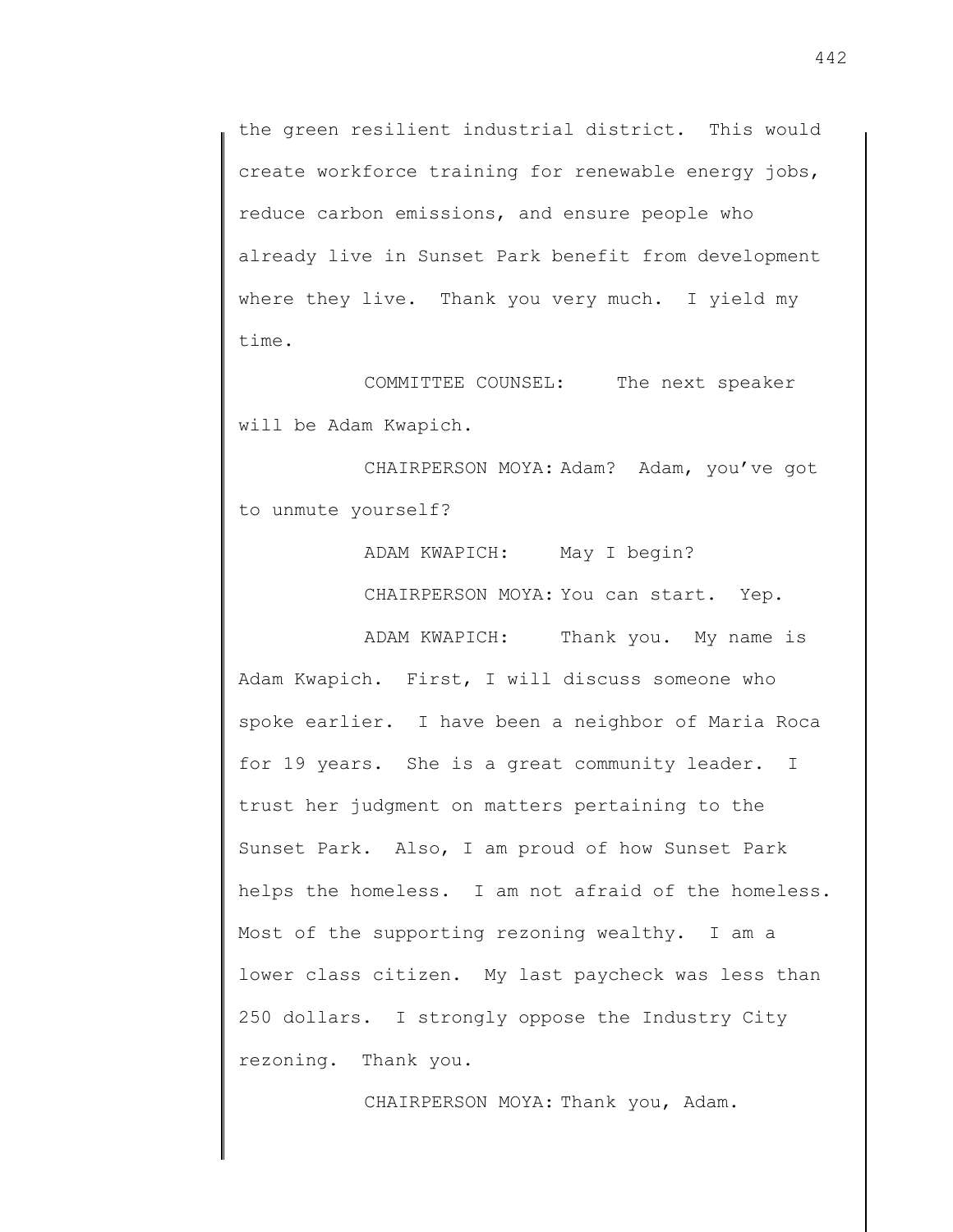COMMITTEE COUNSEL: We will now try to go back to Irene Tong. Irene Tong.

SERGEANT-AT-ARMS: Starting time.

CHAIRPERSON MOYA: Irene? Do we have Irene?

COMMITTEE COUNSEL: I can see Irene's name on our list. It appears we're having some sort of issue. Going to try to take Lita Hakoda. Lita Hakoda, if you can please raise your hand. It appears that we may have lost one of these panelists. That will conclude this panel. Irene Tong, we will try to come back to you. Chair Moya, that concludes this panel. I see no member questions at this time.

CHAIRPERSON MOYA: Thank you. Let's proceed to the next panel.

COMMITTEE COUNSEL: We are going to try to take a couple of individuals and then, Chair Moya, we're going to have to pause at a 30 for a moment.

CHAIRPERSON MOYA: Okay.

COMMITTEE COUNSEL: Is Darrin Goldner available? Darrin Goldner. Okay. I see Darrin Goldner who will be the next witness.

SERGEANT-AT-ARMS: Starting time.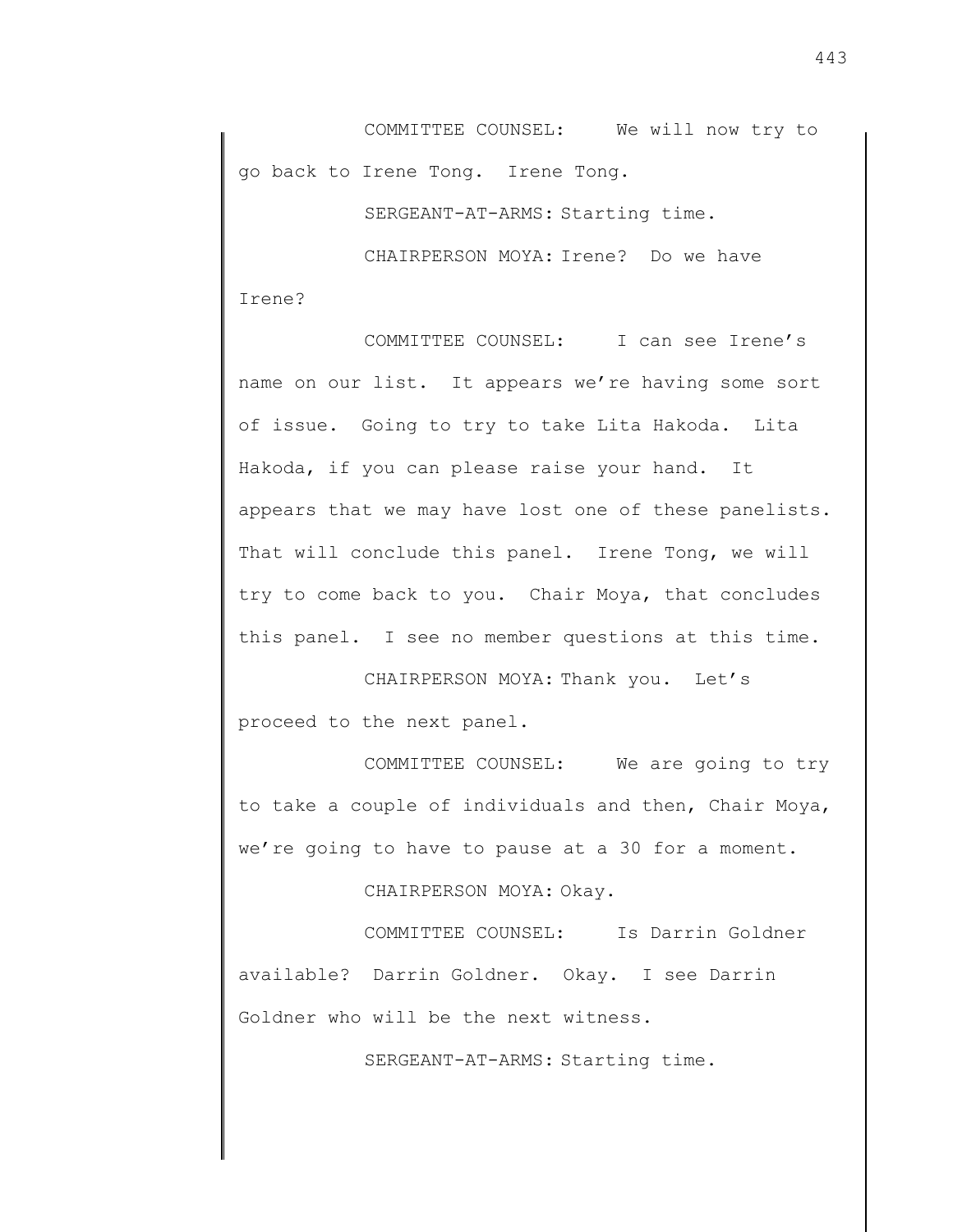DARREN GOLDNER: my name is Darren Goldner. I'm an organizer with the eco-socialist working group of the New York City chapter of Democratic Socialists of America. We are unequivocally opposed to the proposed rezoning for Industry City and in favor of climate justice like UPROSE's GRID plan. Like many of today's speakers, I was born and raised near Industry City. In fact, my first union job was with 32 BJ within walking distance of Industry City. I work nights and weekends cleaning middle school 88, so did my two brothers. This was on this work that helped us support our family. As a former 32 BJ member, I want to express that we are the exception, not the rule. For most, these cleaning jobs are not springboards for greater opportunities in life and not a great way to survive. I am appalled that the 32 BJ bosses would sell out the community and their own union members for short-term gains. It is so counter to the interest of our working neighborhood and the labor movement that must be emphasized. Luxury retail is and what this community needs and can come close to the higher-paying green industrial jobs that could be generated in this space. Industrial roles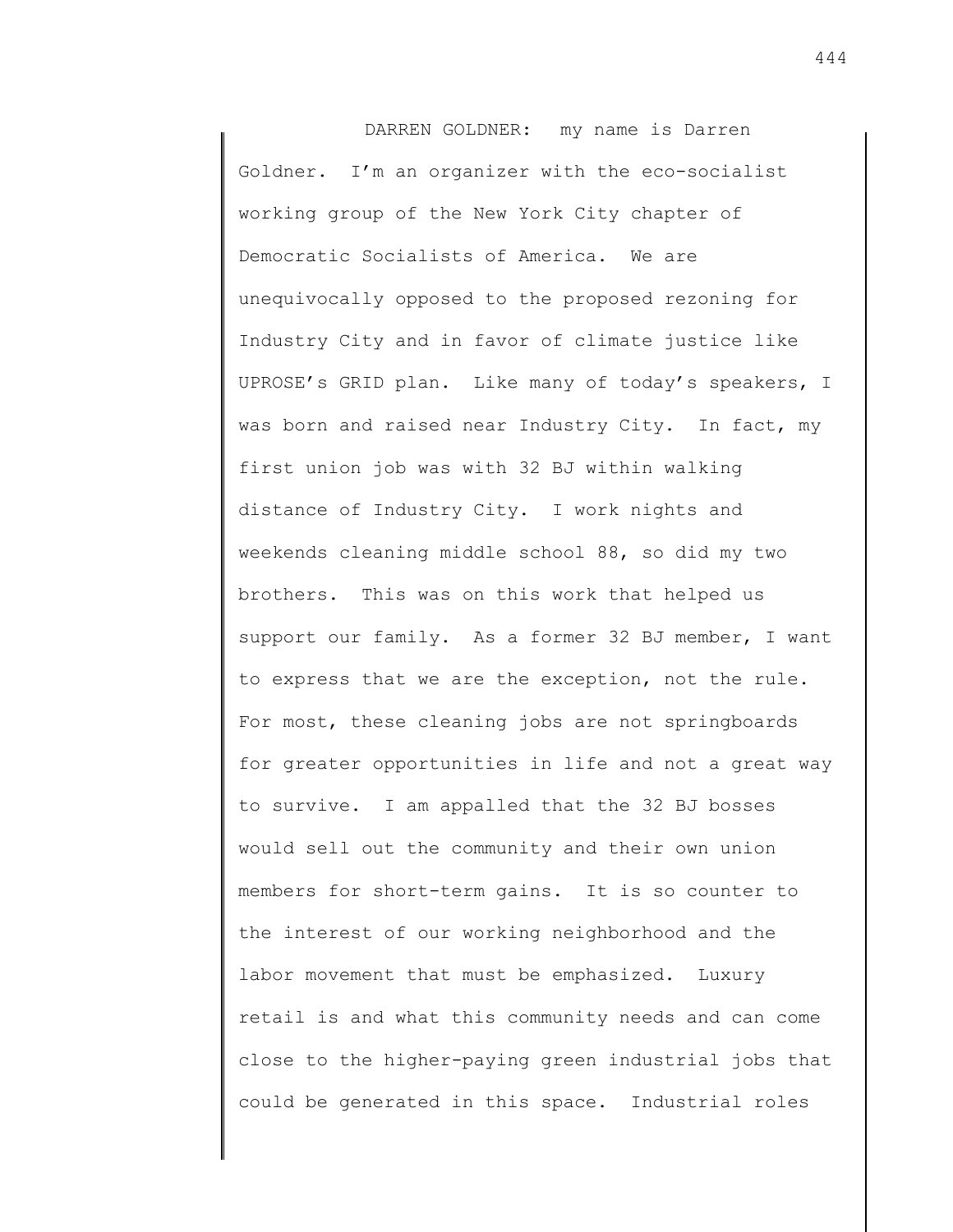are the highest paying jobs in this neighborhood and green industry represents skill and growth opportunities in our community for decades to come. This is in fantasy. New York's already passed Climate Leadership and Community Protection Act will create 150,000 green jobs and the Green New Deal will add even more. That the 32 BJ leaders would sacrifice those better long-term jobs is beyond disappointing. It's a direct betrayal of their duty and the trust placed in them. Next, the Industry City plan does nothing to address the existential crisis affecting our community. Coastal resiliency and displacement. Industry City sits on a valuable and rare stretch of our coast. It's an opportunity to rebuild our coast in a way that protects our neighborhood that are a growing floods risks that are the new reality. The IC plan has no attempt at coastal resiliency. In fact, Andrew Kimball just testified they intend to let the neighborhood flood. This is unacceptable. Our community cannot be endangered just so these investors can maximize their profits. As Industry City has brought in luxury shopping and high class tenants, Sunset Park has seen very few local job opportunities. At the same time,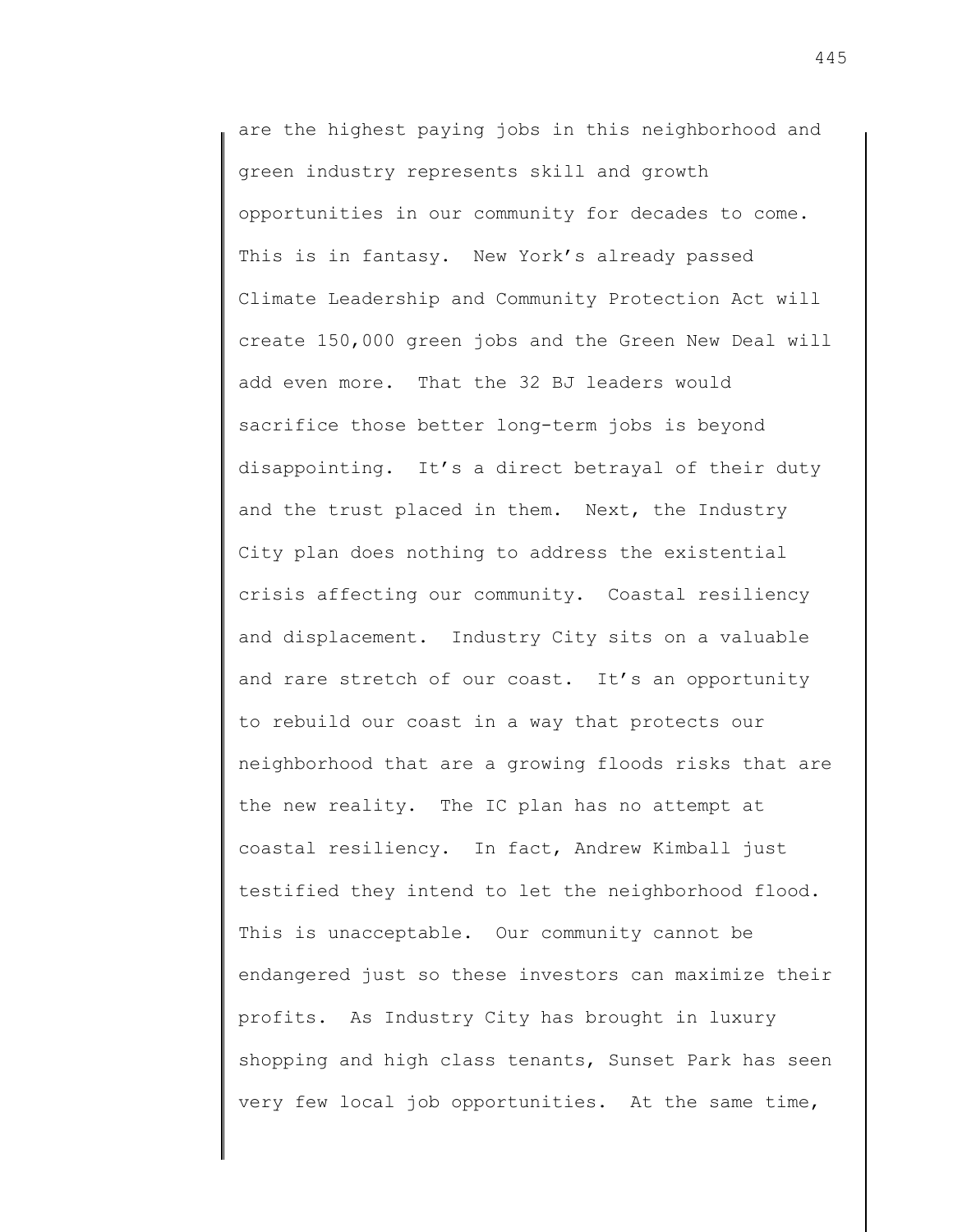residents are finding new competition for housing and quickly--

SERGEANT-AT-ARMS: Time expired.

CHAIRPERSON MOYA: Thank you. Thank you, Darren, for your testimony.

DARREN GOLDNER: Thank you.

COMMITTEE COUNSEL: That concludes that panel, Chair Moya. I see no members with questions at this time.

CHAIRPERSON MOYA: Great.

COMMITTEE COUNSEL: The next panel includes Aidee Canongo, Cynthia Vandenbosch, Frankie Correa, and Paul Demuro. The first speaker of the panel will be Aidee Canongo.

AIDEE CANONGO: Awesome. Can you guys hear me?

SERGEANT-AT-ARMS: Starting time.

AIDEE CANONGO: Okay.

CHAIRPERSON MOYA: Aidee, we can hear you.

AIDEE CANONGO: [inaudible 10:24:20].

It's only been 12 hours, but it is great to be here. My name is Aidee Canongo. I am a lifelong resident of Sunset Park. I live in Sunset Park and I would like to see no, Andrew Kimball, Richie Torres,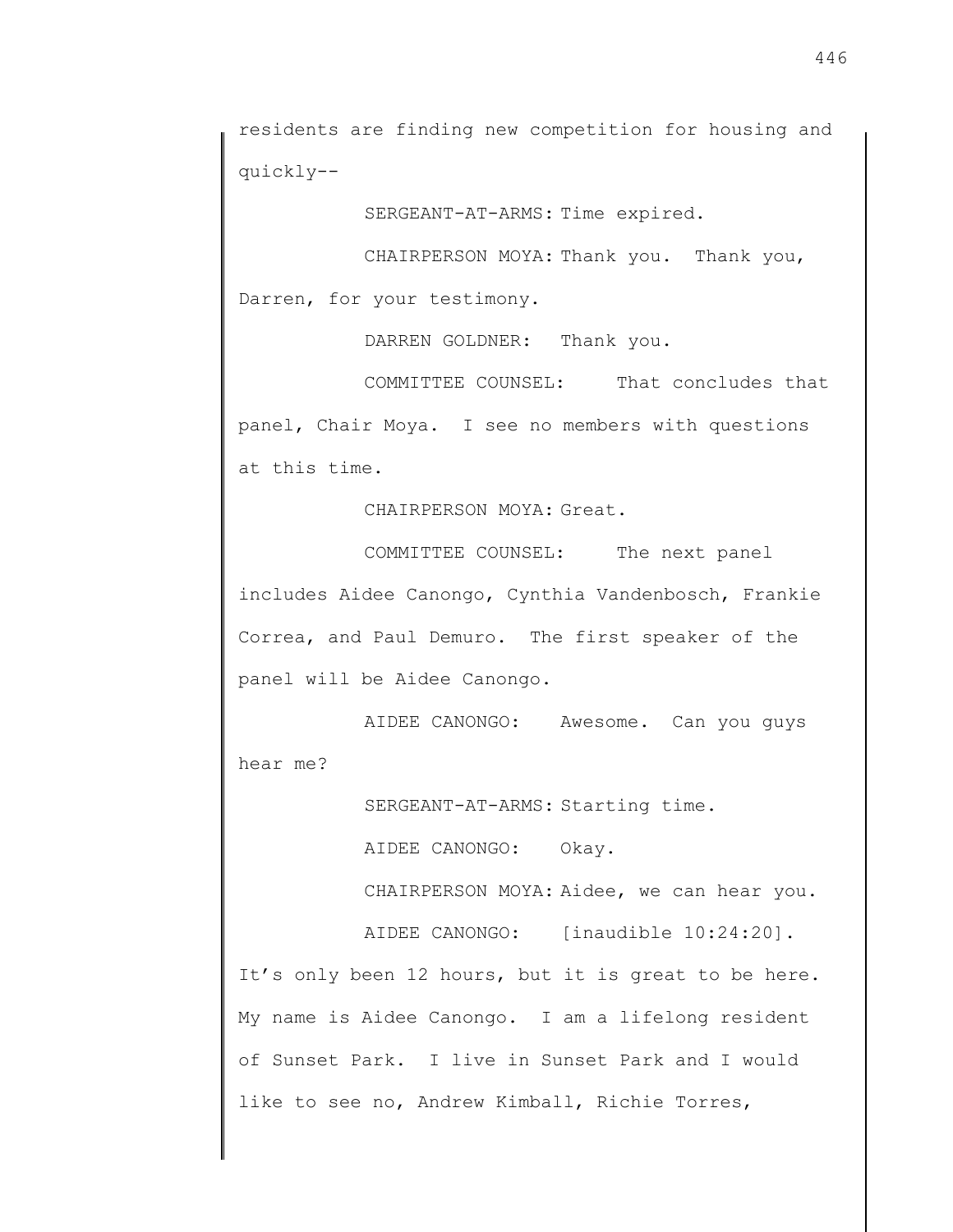Donovan Richards. I am not looking forward to the Industry City expansion. I am not looking forward to the displacement that is inevitable to our entire working class migrant community of color. Let me make something clear. Sunset Park is not a community leader feels sorry for. We are not a community that is pushing to get anybody sorrow. Our 36 Sunset Park area has never been the wild West. It is a community of migrants, which is different. The rezoning does not reflect the interests of Sunset Park community. It reflects the interest of developers, billionaires, and dirty politicians that are backed by real estate. I want to let you all know present that we are watching. The people of Sunset Park are watching. When you speak or post anything in relationship to the crimes against humanity happening at the ICE detention centers against our migrant women, I want you to know that we are watching and that you must protect the working class migrant children, migrant women, migrant families that live among you when you have sworn to protect. I am not asking pity for any of the residents of Sunset Park. On the contrary, I am asking you to acknowledge the success that we have had with the community, predominantly migrant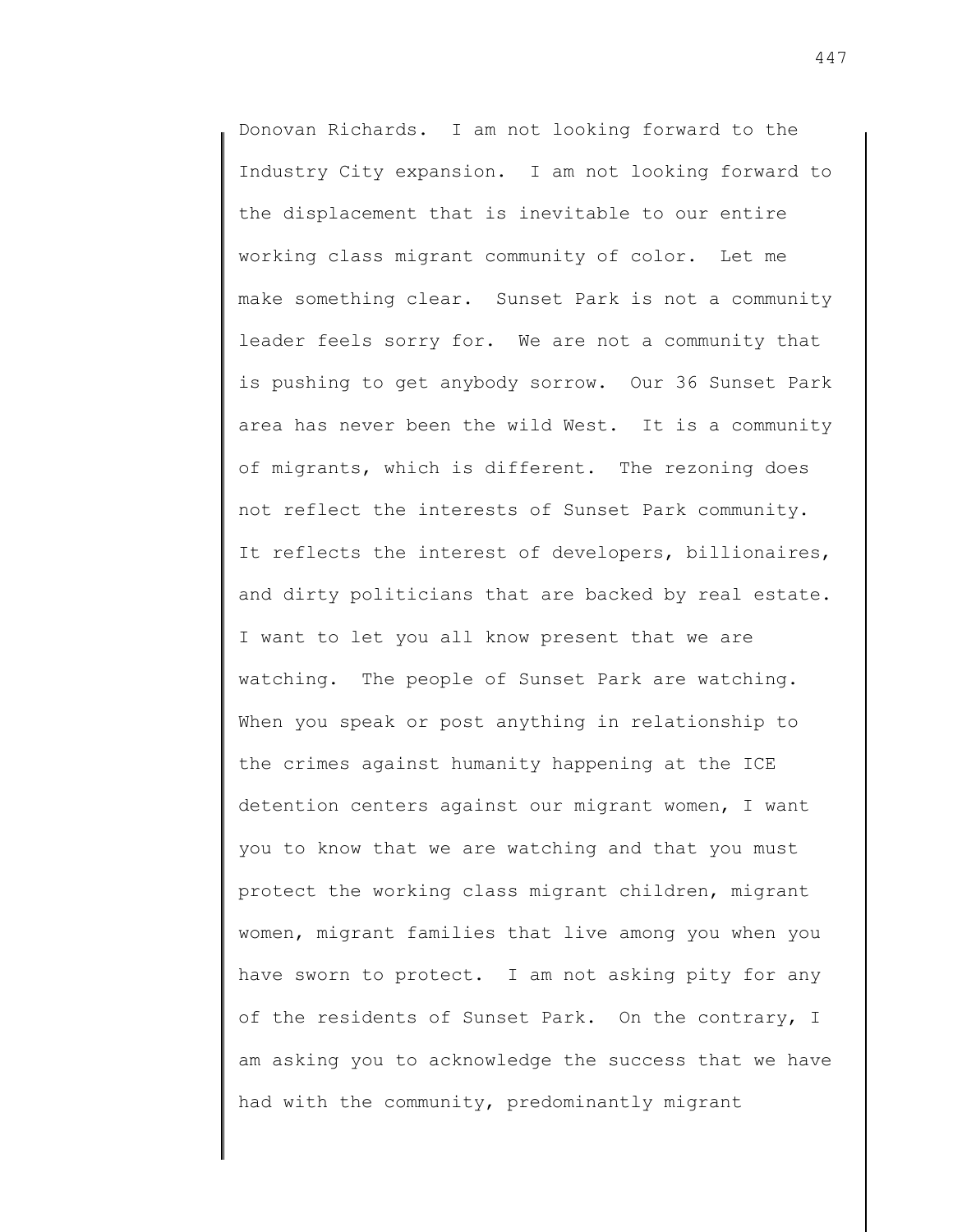community, working of color that, despite all factors against us, Sunset Park is a mecca for commerce, for culture, and for life. [speaking Spanish] And if I can translate that. How many more evictions? How many more ICE raids, how many more police violence? Enough is enough. No. I say no to Industry City because I stand with the migrant working class community of Sunset Park. Thank you very much.

CHAIRPERSON MOYA: Thank you.

COMMITTEE COUNSEL: The next speaker will be Cynthia VandenBosch.

CHAIRPERSON MOYA: Cynthia?

SERGEANT-AT-ARMS: Starting time.

CHAIRPERSON MOYA: Whatever you are ready.

CYNTHIA VANDENBOSCH: Respected members of the New York City Council, my name is Cindy VandenBosch. I am a small business owner and I live and work in the district. I am also the secretary of Brooklyn community board seven. Today, I am speaking on my own behalf after thoughtfully participating in a year's long process on both the community board and through speaking with my neighbors. This private application covers 16 blocks in one neighborhood in Sunset Park. This is a neighborhood that is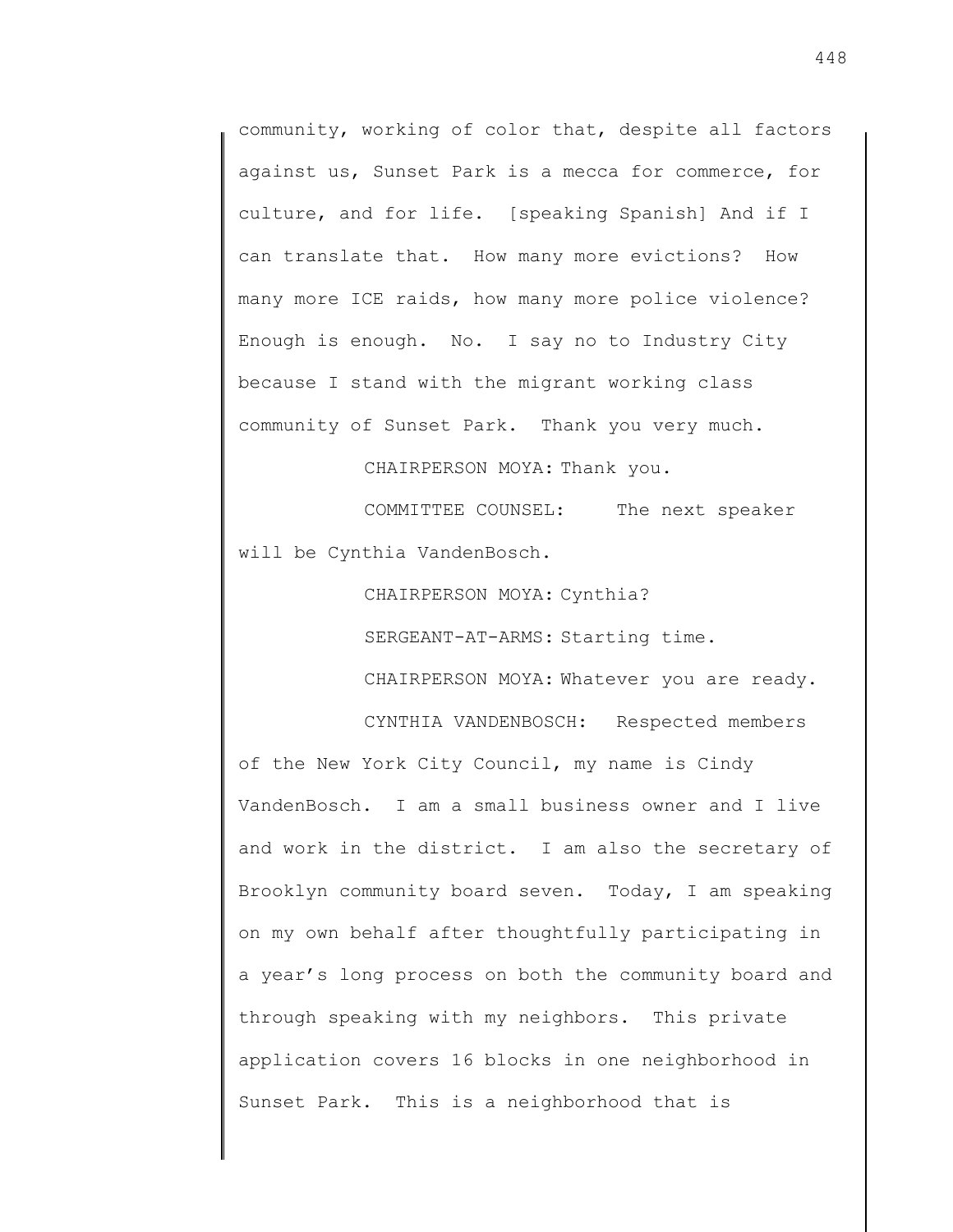maintained a strong industrial waterfront and workforce for generations. I am concerned about the scope and scale of this proposal in its current form and the impact the rezoning will have on displacing manufacturing and retail businesses on the industrial waterfront and displays same people who have lived in Sunset Park for decades. The fundamental issue here is that the applicant is legally bound to make decisions that maximize shareholder value. They are accountable to private investors, not the public. The motives and mechanisms for accountability are fundamentally different from city-owned nonprofit manage industrial sites like the Brooklyn Navy Yard. Which is why we don't see industrial retention at the heart of this application and, instead what we see is carefully crafted language about an innovation economy concept that includes luxury hotels and 900,000 square feet of unrestricted retail space which is the equivalent of six Costco's worth of retail within a matter of blocks. The fact that these conflicting uses are still in the application makes it clear to me that manufacturing businesses will be pushed out are priced out and that IC's innovation economy model will, in fact, play out as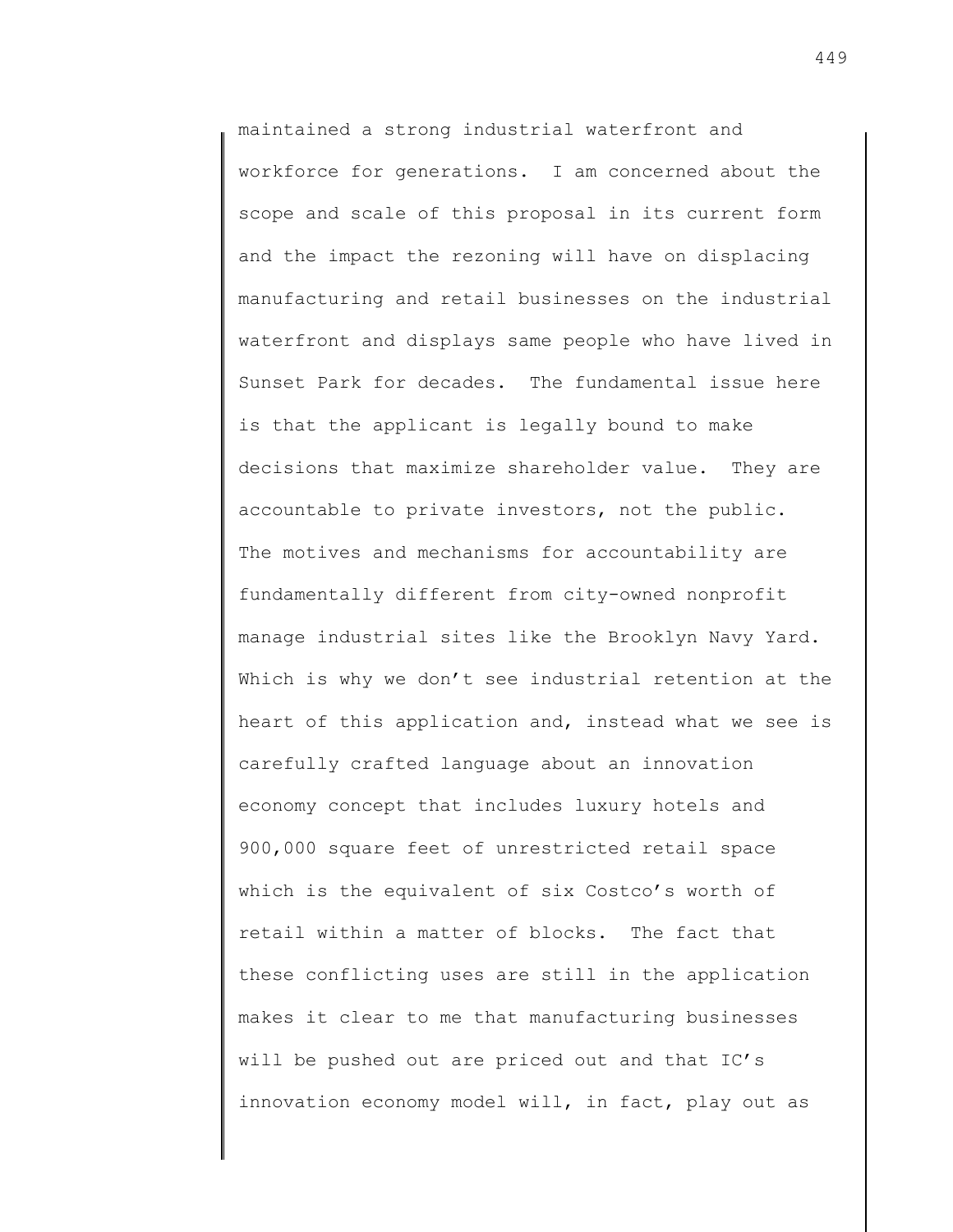an inequitable economy for the longtime businesses and residents of Sunset Park, something we have seen happen in others cities where innovation districts have widened racial and economic disparities. We have learned from COVID that industrial retention matters in this city and we can create models and Industry City can be on board as long as it remains one of the largest industrial complexes on the Brooklyn waterfront.

SERGEANT-AT-ARMS: Time.

COMMITTEE COUNSEL: The next speaker will be Frankie Correa.

CHAIRPERSON MOYA: Frankie?

SERGEANT-AT-ARMS: Starting time.

CHAIRPERSON MOYA: Frankie?

FRANKIE CORREA: Yes. Can you hear me?

CHAIRPERSON MOYA: We can hear you now, Frankie.

FRANKIE CORREA: Okay. Great. Hi. My name is Frankie Correa. I have been in Sunset Park for almost 40 years. Thank you for this short opportunity this week even as a community member. This platform doesn't feel like we are in a position of power. I say that because Industry City has a lot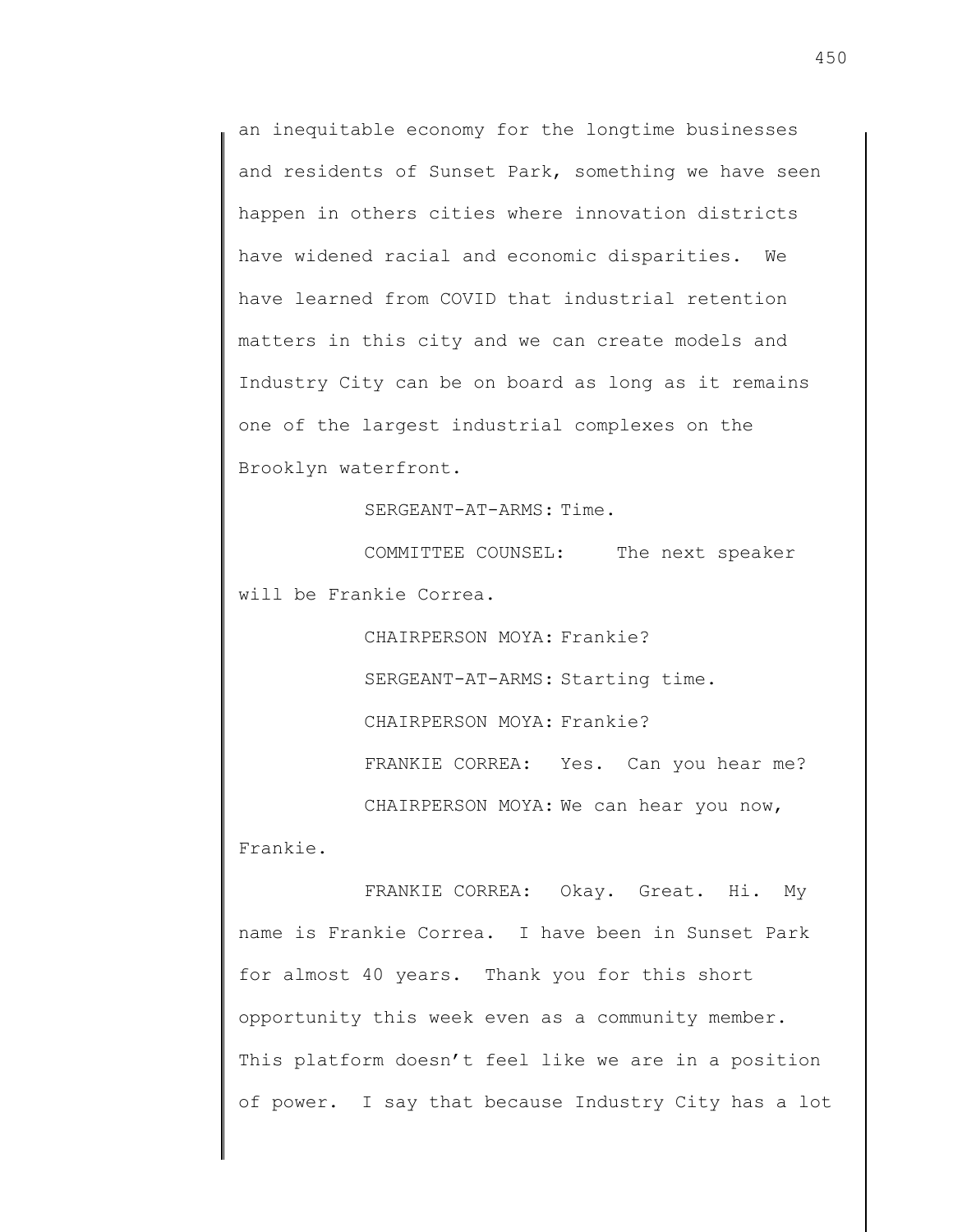of money, influence, and power and when you have money, you never let a good crisis go to waste. Many of our neighbors and throughout the country are temporarily out of work that, yet, the stock market is never been higher. So, Industry City has used their leverage and purchased more property as well as outside influences, newspapers, clergy's, tenants, and elected officials who need real estate sugar daddy dollars. All these supporters have been used to recite Industry City's rhetoric of 20,000 jobs, 100 million dollars in revenues, and they seek this opportunity to land grab wall people are hurting. Today, they have posed as both the victims who are trying to grow their businesses, as well as also the saviors of this community when, in fact, they have Pentagon sized properties of 17 buildings, almost 6 million square feet, yet, they want more. They say that they are bringing 100 million dollars in revenues in taxes. Our property taxes have tripled in the last seven years, so who's paying for this revenue? We know that, as they invested 1 billion dollars like they say, they will be writing off those revenues for years to come. Industry City has not worked with the community, but in Trump-like fashion,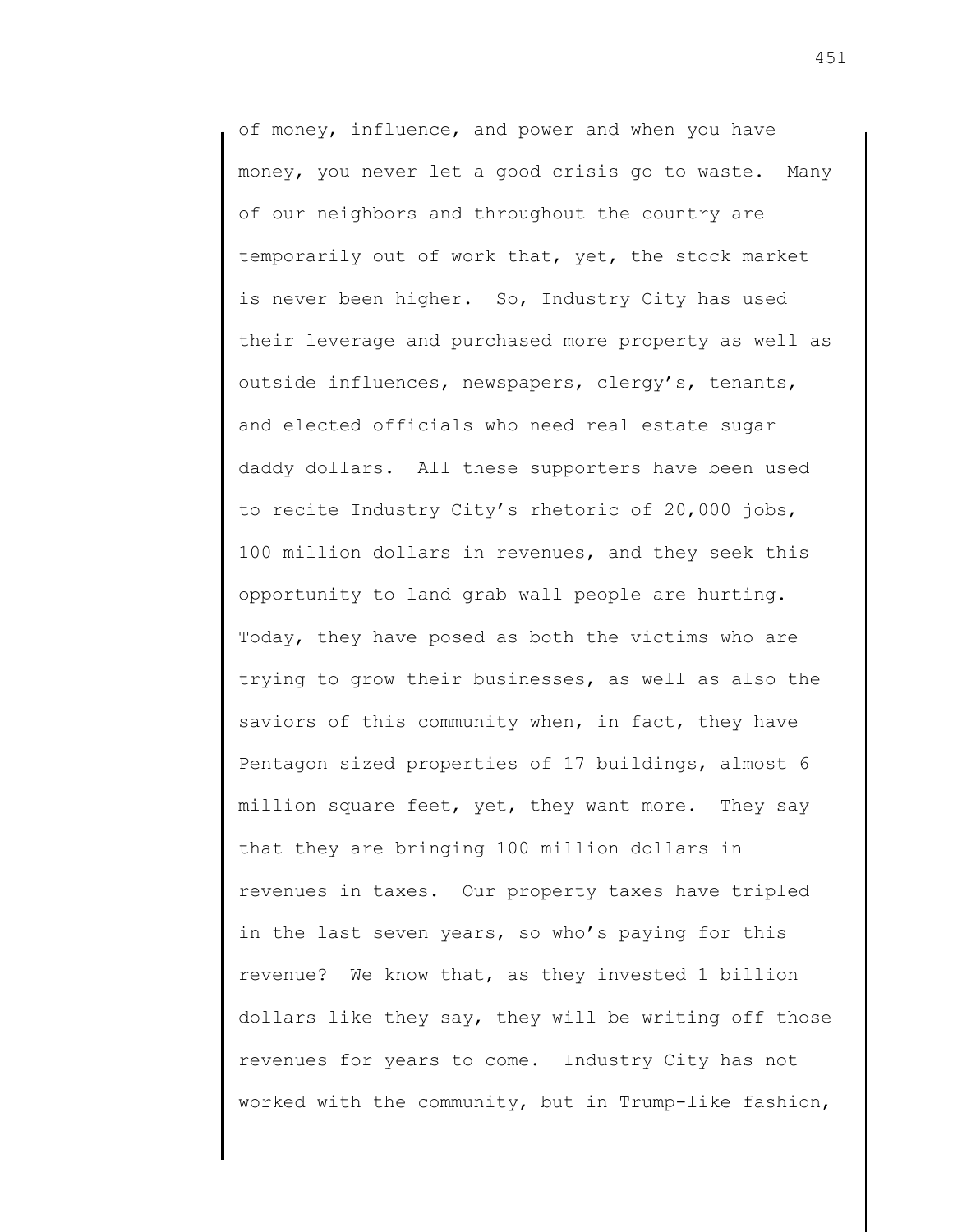they have been divisive. They have used to the unpopularity of our council member who has taken a couple of Apollo night treatment, but it stood behind the will of the people which is what we elected him to do. Not to kiss the reins of leadership or the so close stewards--

SERGEANT-AT-ARMS: Time expired.

COMMITTEE COUNSEL: The next speak will be Paul Demuro.

CHAIRPERSON MOYA: Paul?

PAUL DEMURO: Hi. Thank you. I'm Paul Demuro. I'm a middle school art teacher who has lived and worked in Sunset Park for the past nine years. I stand with my neighbors, over 4000 of whom have signed a petition against this rezoning, as you all well know at this point. And as well as all of our local elected officials and community groups and nonprofits who have spent countless hours working with community members saying no to this rezoning while envisioning a different path for our waterfront. It seems to me, obvious that IC's main goal is to maximize profits as landlords. In this plan is essential to that. Industry City's end goal isn't to create a coding camp utopia for our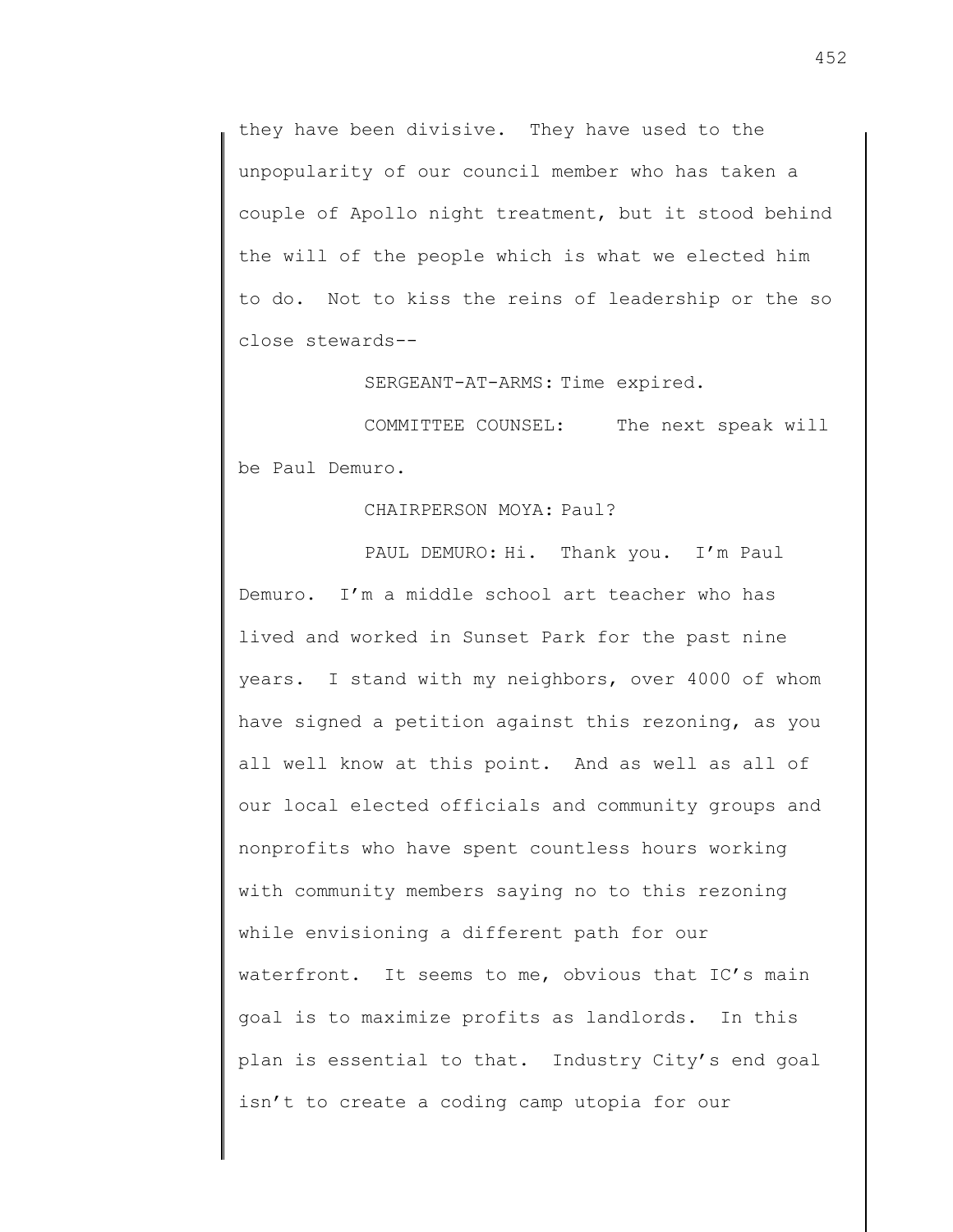neighborhood, but I am not here to say what Industry City should be under the current zoning restrictions. The owners of this complex took a speculative gamble when they purchased it with those restrictions in place. That gamble is not the burden of the residents of this neighborhood. Of course it is Industry City's right to seek that this zoning be changed, but that is not a process to be determined without the feedback of the current residents. In those current residents have spoken and said no emphatically to this proposal, rightly skeptical of and easily overturns CBA. I joined them in this rejection. I want to talk about innovation which has become a singular slogan for Industry City, yet, when we talk about innovation, that is the introduction of something new in the kind of advancement we need in this city and, more broadly this country, Industry City's plan is anything but innovative. In fact, it relies on a very traditional and stagnated mode of growth, namely charging expensive rents to chain stores, luxury hotels which I believe are still in the written proposal despite what was said today, private universities, novelty boutiques, while keeping the option open to sell the entire complex in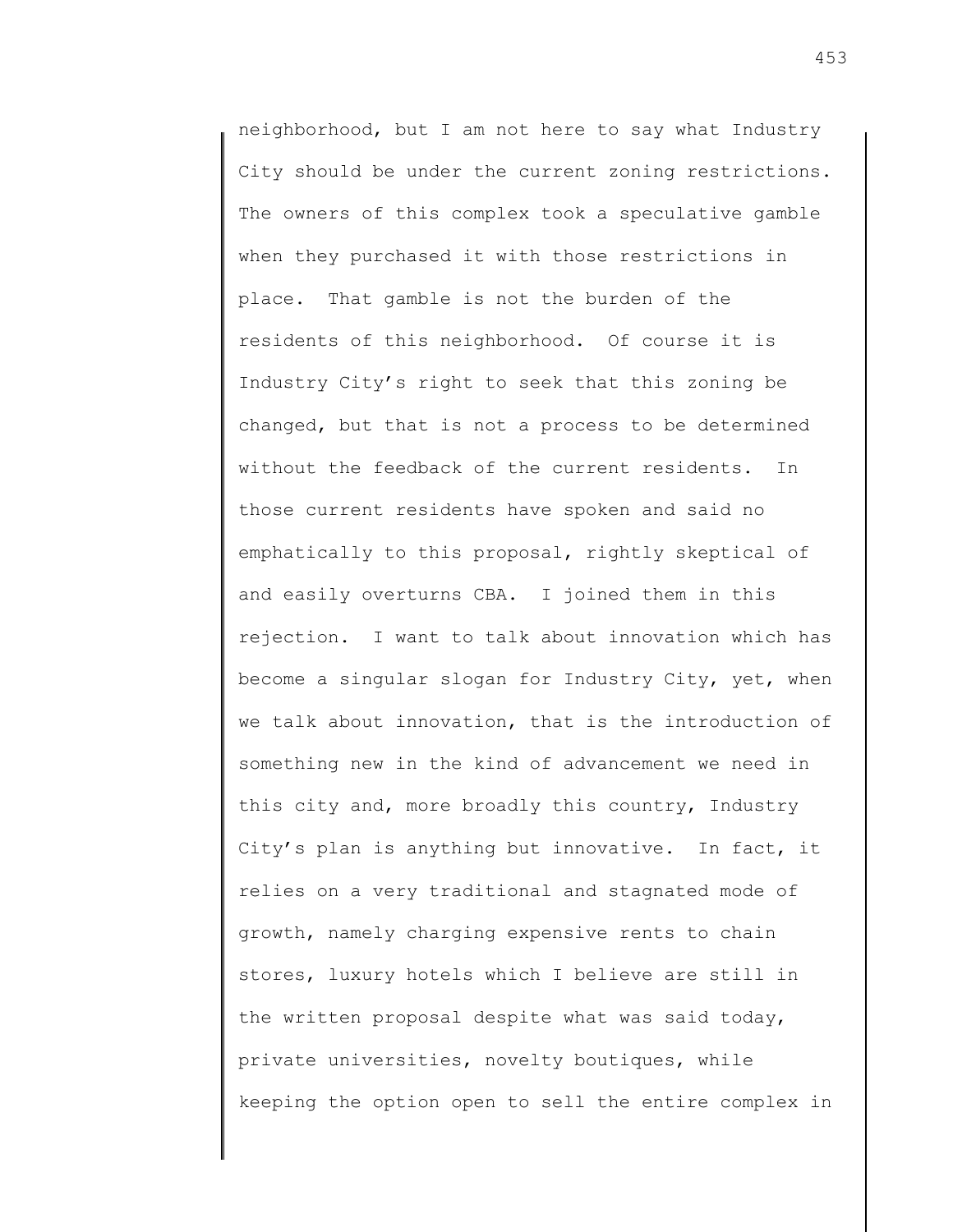just a few years' time. Industry City's model is to raise rents as high as possible for its international investors, and making the property desirable for a flip. It has become second nature for politicians to--

SERGEANT-AT-ARMS: Time expired.

PAUL DEMURO: Thank you. I'll submit my testimony.

CHAIRPERSON MOYA: Thank you.

COMMITTEE COUNSEL: Chair Moya, that concludes this panel.

CHAIRPERSON MOYA: Okay. Any questions? Nope?

COMMITTEE COUNSEL: I do not see any members for questions for this panel.

CHAIRPERSON MOYA: Let's call it the next panel.

COMMITTEE COUNSEL: The next panel will include Eve Mitchell, Gloria Novella, and Paul Stein. The first speaker will be Eve Mitchell.

SERGEANT-AT-ARMS: Start--

EVE MITCHELL: Hi. My name is Eve and I-- can you hear me?

CHAIRPERSON MOYA: We can hear you.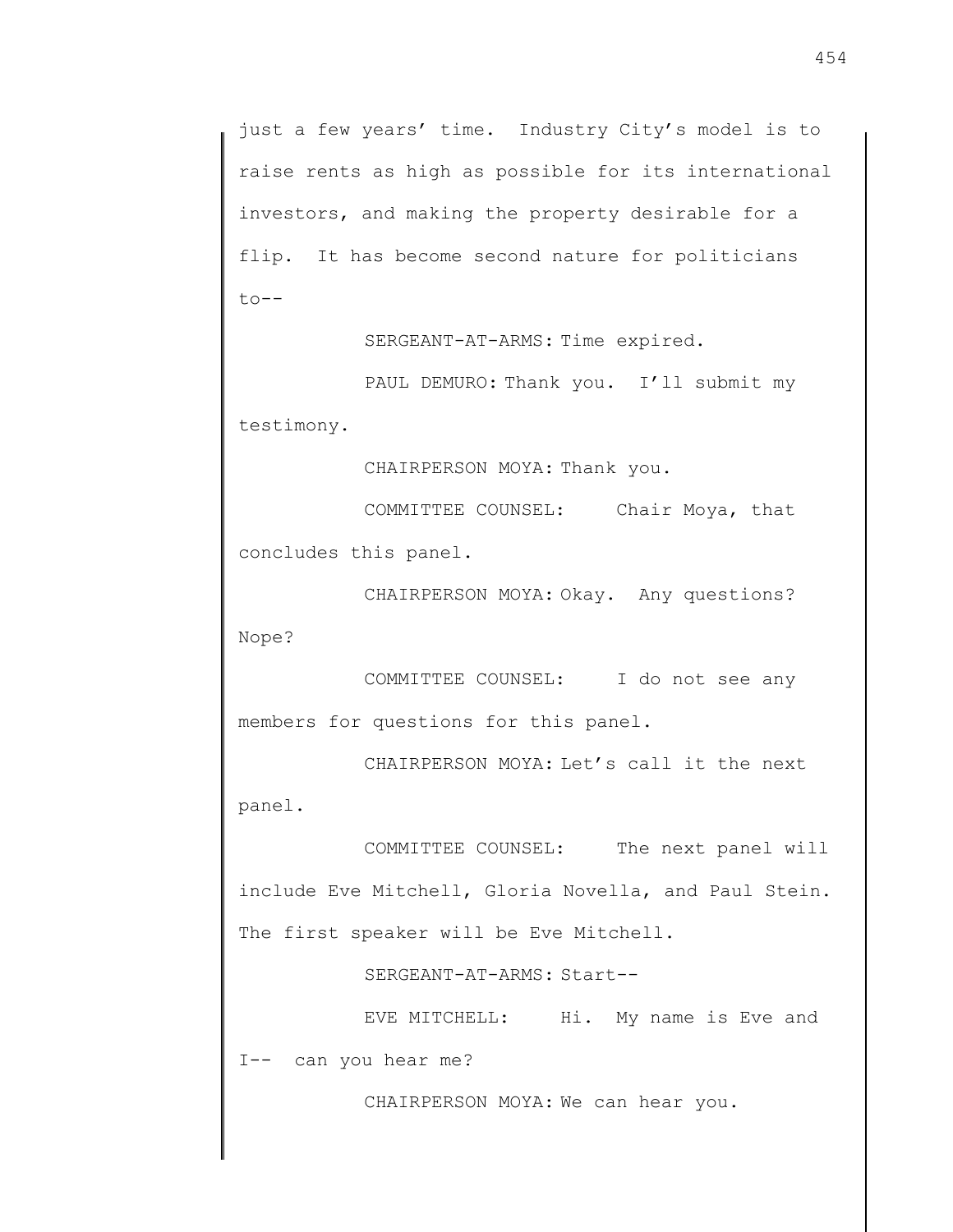EVE MITCHELL: Great. I'm with the Sunset Park Popular Assembly and I just wanted to call out today how alienating and disempowering this whole process has been. This whole meeting has been stacked with Industry City's supporters at the very beginning and you have waited until now to hear from community members who overwhelmingly need to not support this rezoning. We have heard from many different people in the community that disagree with this. We have heard some interesting stories. Menchaca, for example, forgot to mention that the community has to press him for months and months to vote against this. So we know that everybody who is actually not listening anymore-- these Council members are not listening, but everybody on the Council have their pockets lined with money from real estate capital. We know real estate capital runs the city and the politicians are just their playthings. The community has fought back for many months and forced Menchaca to vote no on this and this is a call to people not on the panel. This is a call to everyday people who are sick of this bullshit, sick of these processes that force us out of our neighborhoods, that force us out of the process and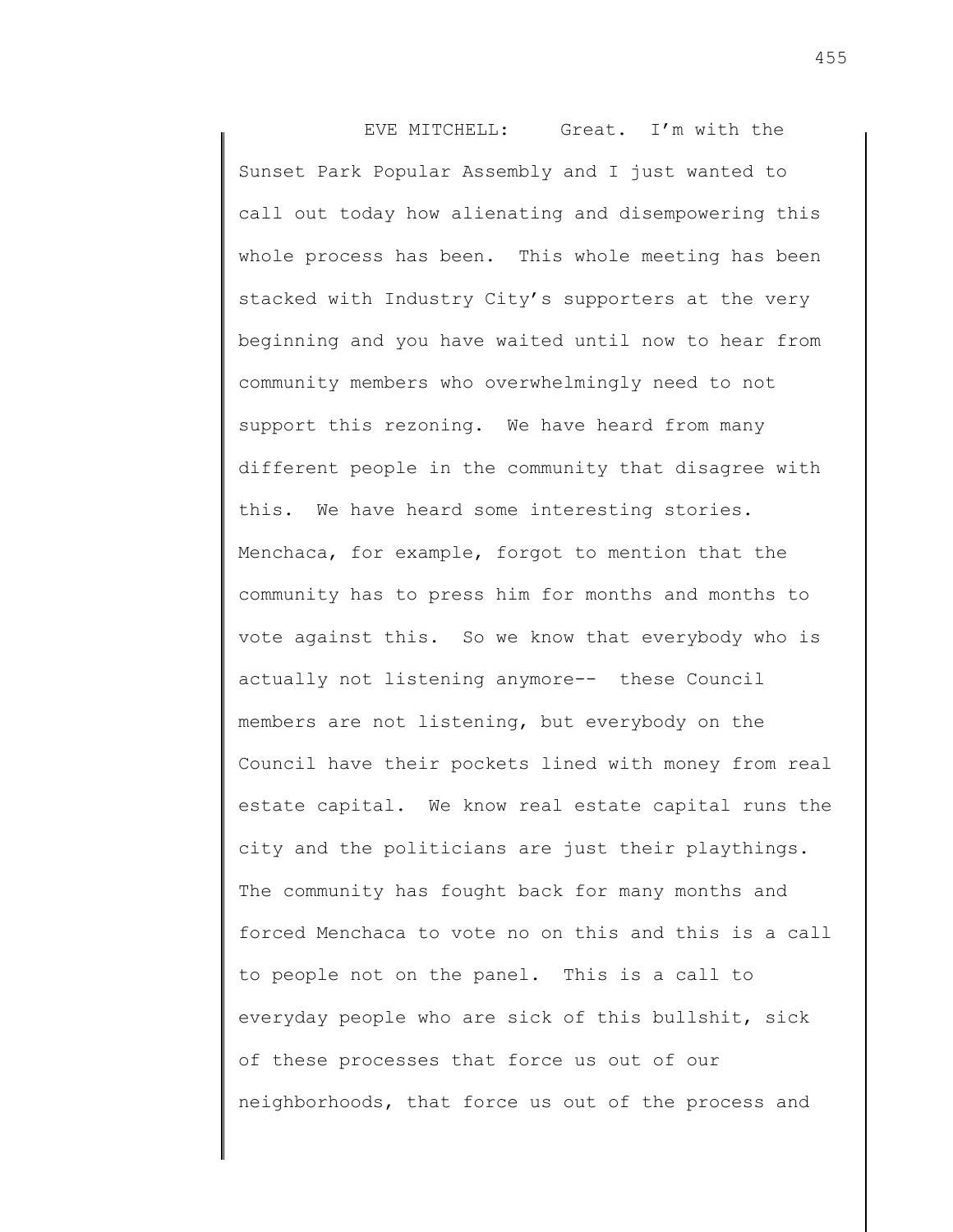we're building power front the ground up. So if you are interested in connecting in grassroots organizing that doesn't fall prey to these politicians and their bullshit, please--

CHAIRPERSON MOYA: Thank you very much. Thank you for your testimony.

COMMITTEE COUNSEL: The next speaker will be Gloria Novoa.

SERGEANT-AT-ARMS: Starting time.

GLORIA NOVOA: Good afternoon, City

Council. Do you hear me?

CHAIRPERSON MOYA: We can hear you, Gloria.

GLORIA NOVOA: Hi. I've been in Sunset Park 50 years. We tried our best to be we are. We have always been a working class immigrant, but powerful kind of community. This is a community that has been built on the same land that they now own, which is Busch Terminal. Everybody that came here was very clear. I can work and I can live in I can own and they are not supplying that kind of energy, that kind of gravitas, which is in their hands. When you buy a property as large as theirs, you are also buying the reality that you must be better because you are sure as heck bigger. And anybody that comes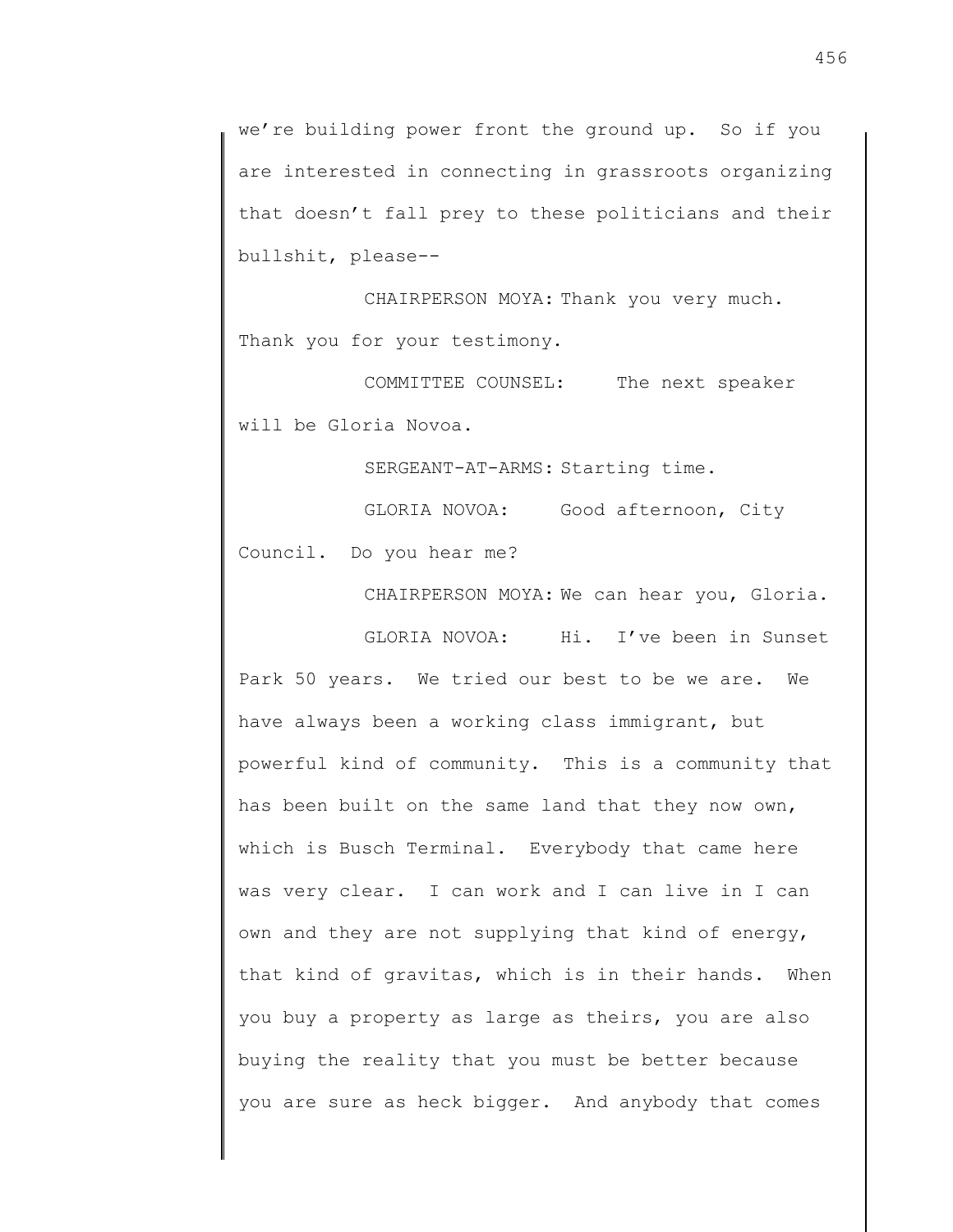on your blog, you expect certain things. You expect them to do, if they have a lawn, to claim their lawn because everybody else cuts their lawn. And to be a part of the community. They have chosen time and time again not to be that neighbor, as big as they are. They have made decisions that have never been a part of what Sunset Park is at its core which is a neighbor to neighbor neighborhood. I can't believe that, with all the kinds of lies he is told-- let us not forget that Andrew Kimball promise that he was going to write a different letter when he put in his paperwork and he did not. He sent the same paperwork which he had told our Councilman Carlos Menchaca he was going to change. He did not. If I can't trust you to do the simplest thing, which everyone will know you did it, how can I expect you to be anything but a bad neighbor and a bad person? Now, you bought, fine. You live with what you bought. Don't ask me to do any favors. Don't ask me to say yes to you because--

SERGEANT-AT-ARMS: Time expired.

CHAIRPERSON MOYA: Thank you.

COMMITTEE COUNSEL: The next speaker will be Paul Stein.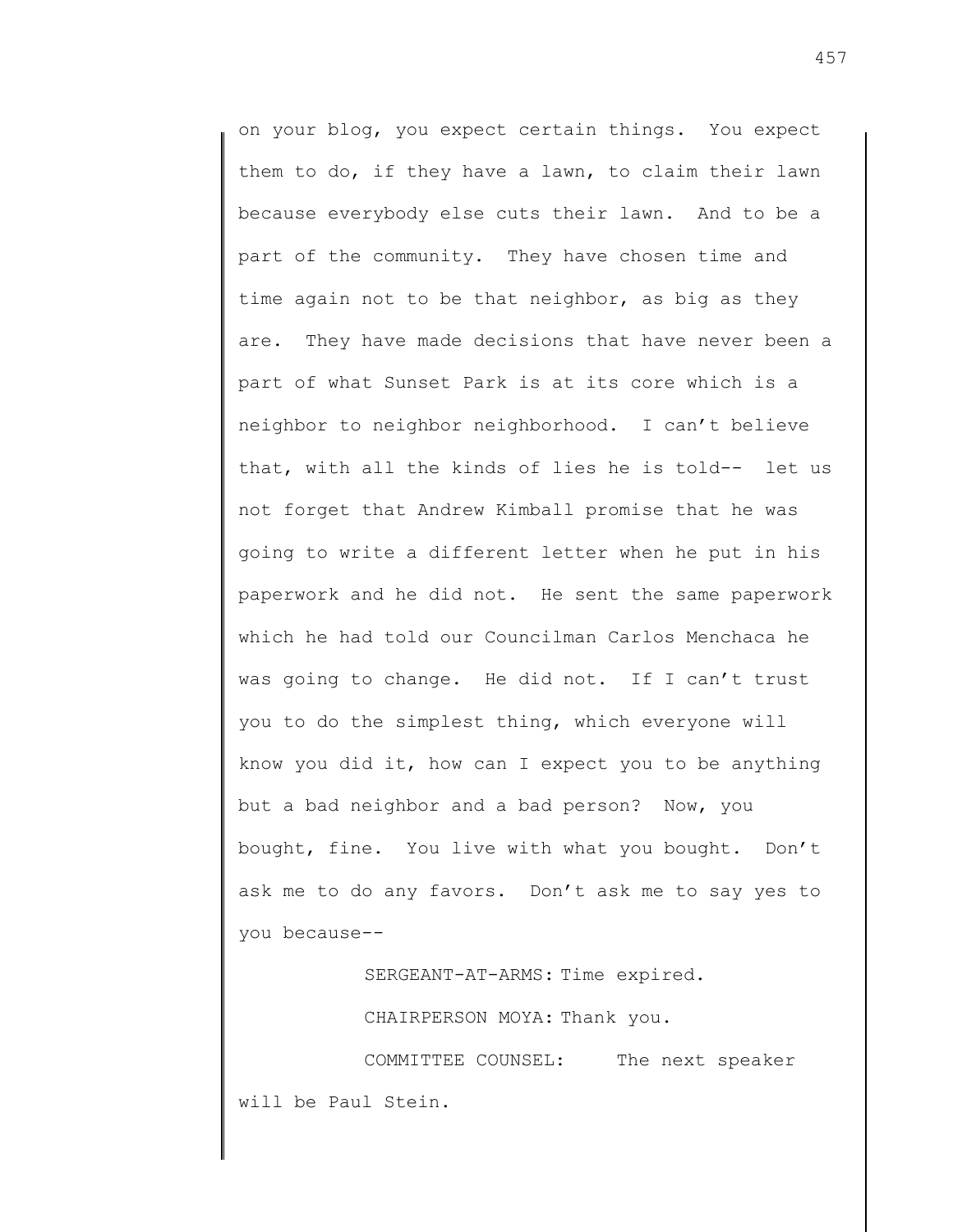SERGEANT-AT-ARMS: Starting time. CHAIRPERSON MOYA: All right, Paul. PAUL STEIN: Good evening. CHAIRPERSON MOYA: Good evening, Paul.

PAUL STEIN: I'm here because I wanted to personally appeal to the members of the city Council to honor the wishes of the majority of the Sunset Park community and oppose this rezoning. For two reasons. One, anti-upscale purposes, any upscale uses that are allowed to be carried out by Industry City means that that plan will not be available for manufacturing and, most importantly, for a green industrial district, which you've heard about earlier. And second of all, the rezoning would accelerate the displacement through gentrification and the effect of gentrification is racist, regardless of what you think about the motivation, the effect is definitely racist. And something to think about in terms of some facts having to do with the gentrification, the vast majority of the residents of Sunset Park are people of color. Two thirds of those residents are renters and two thirds of rental units in Sunset Park are not rentcontrolled, rent-stabilized, rent regulated in any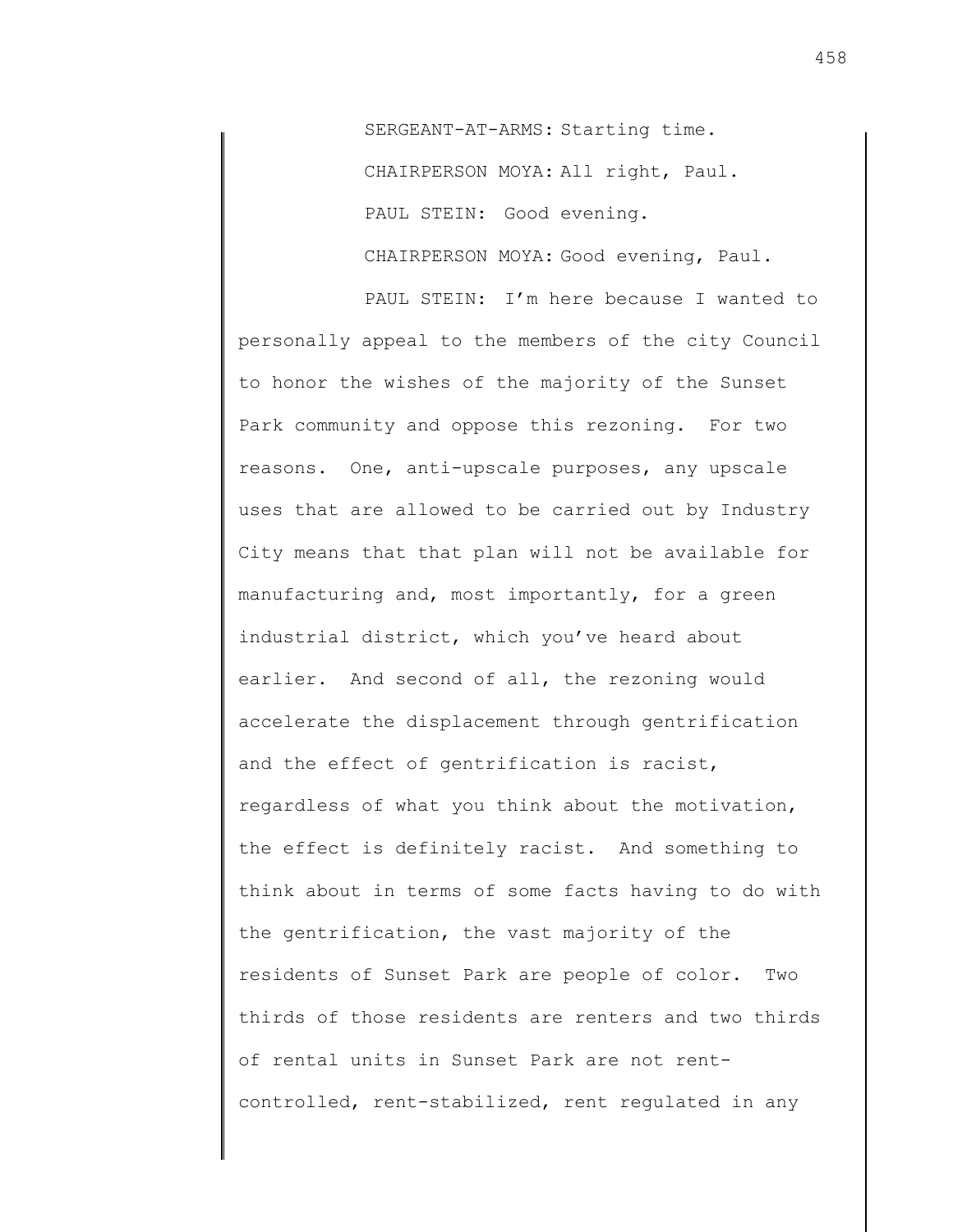way. And that means when the largest real estate companies in the city and the state, for example Douglas [inaudible 10:39:38] and in the country, actually, they advertise proximity to Industry City because they know that the new upscale workers at Industry City, not Sunset Park residents, the vast, vast majority of them, want to live, as Andrew Kimball said, the walk to work-- it's a walk to work property. So please vote no and end this acceleration of gentrification. Thank you.

CHAIRPERSON MOYA: Thank you. Thank you, Paul.

COMMITTEE COUNSEL: Chair Moya, that concludes this panel. I see no members with questions for this panel at this time.

CHAIRPERSON MOYA: Seeing none, and a members have any questions?

COMMITTEE COUNSEL: I see no members with questions at this time, Chair Moya.

CHAIRPERSON MOYA: Thank you. Let's move on to the next panel.

COMMITTEE COUNSEL: The next panel will include Brian Garrita, Lita Hakoda, Jess Kulig, Helen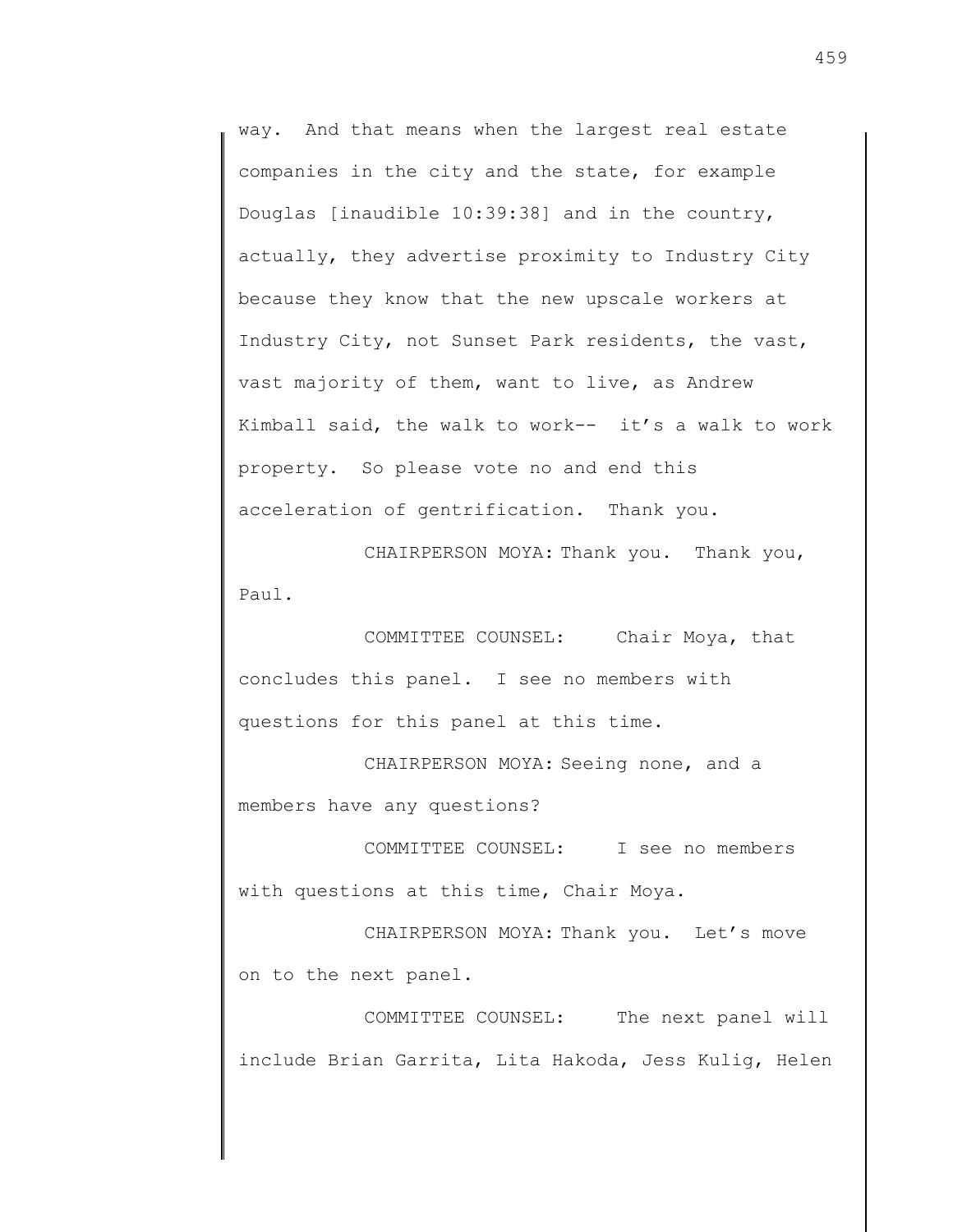Filion Onserut, and Corrine Candelaria. The first speaker on this panel will be Brian Garita.

CHAIRPERSON MOYA: Brian?

BRIAN GARITA: Hi. Yeah. Can you give me a like one minute? Sorry. I am just preparing my notes.

CHAIRPERSON MOYA: Brian, we are on a clock. You have to--

BRIAN GARITA: All right. If I'm on a clock, then--

CHAIRPERSON MOYA: We're on a clock. Are you ready?

> BRIAN GARITA: Yeah. I'm ready now. CHAIRPERSON MOYA: Great.

BRIAN GARITA: All right. So, my name is Brian Garita and I vehemently oppose this rezoning on the grounds that we are not here for your macroeconomics. We know that these developers are not humanitarians. That, you know, they talk about all this macroeconomics stuff, but the reality is that 55 percent of the sunset Park neighborhood is rent burdened. They spend more than 30 percent of their money on rent. About nine percent live in overcrowded households and we know how much that has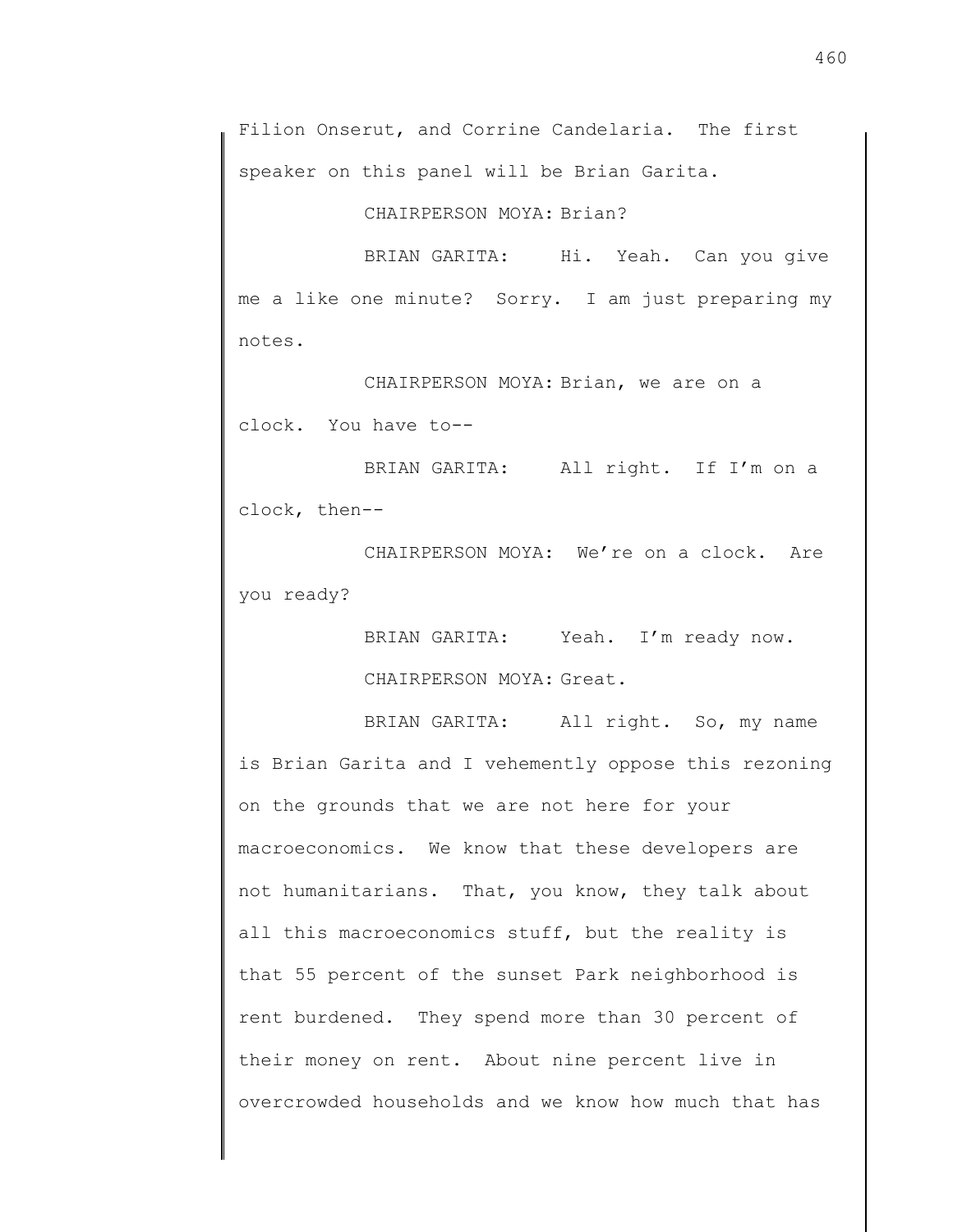affected them, you know, during this epidemic. Along with that, you know, with these ICE raids, you know, along with COVID, this rezoning is really going to treat my community for the worse. And a lot of our people are going to be displaced. We have to cancel rent. There's so much to do. And we're over here talking about a rezoning that's going to bring boutique hotels that aren't going to do anything to our community. And, you know, so again, I vehemently oppose this on so many levels. And just let the community decide what they want to do with their land, honestly. I think, you know, Donovan Richards, Robert Cornegy, these are all foolish men who don't have anything to do with our community. Let them rezone their own neighborhood. Why are they advocating for a rezoning--

CHAIRPERSON MOYA: Okay. We're not going  $to$ --

BRIAN GARITA: Leave us alone. CHAIRPERSON MOYA: We're not going into insulting other Council members right now.

> BRIAN GARITA: I'm not. I'm not. CHAIRPERSON MOYA: Please finish your--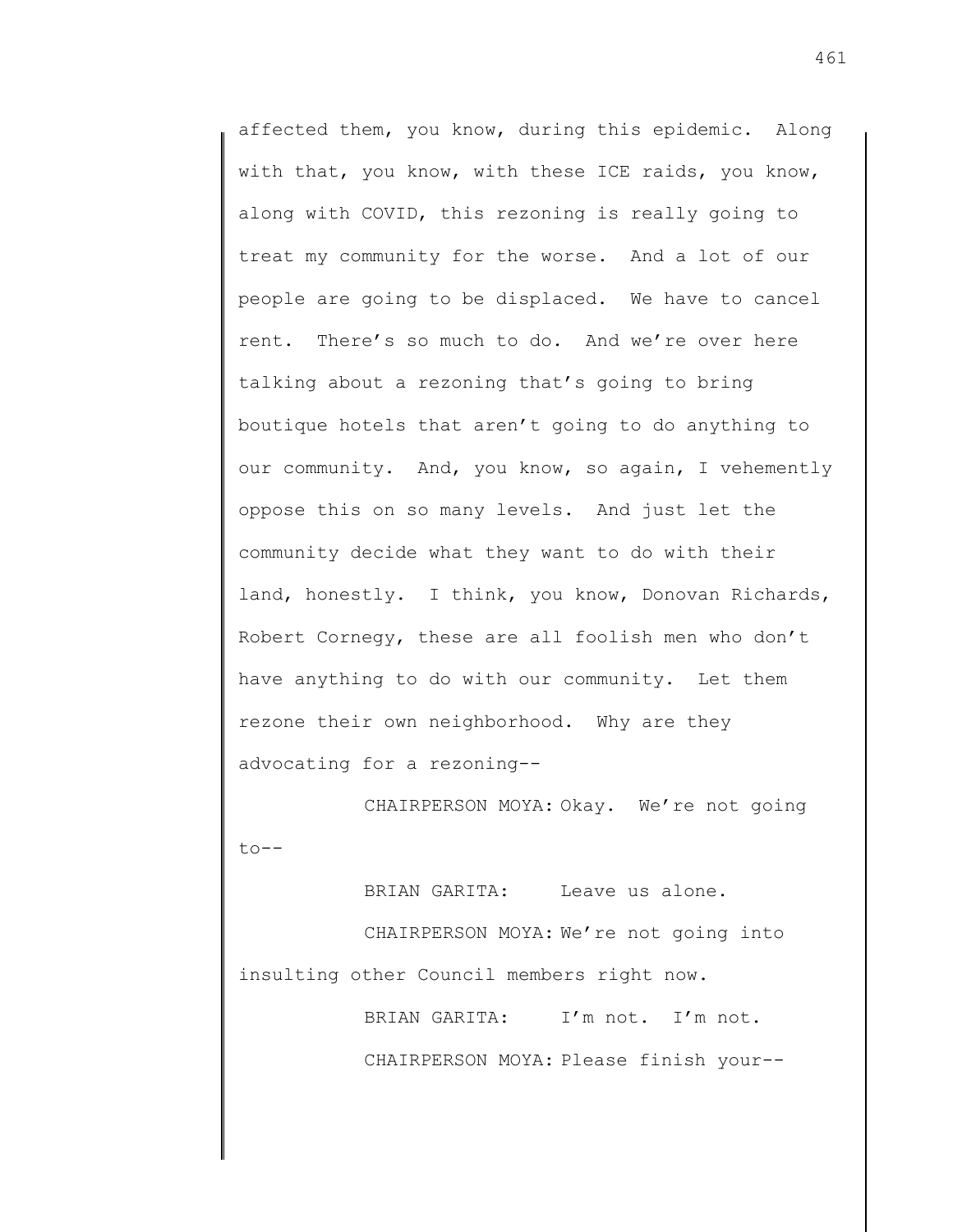BRIAN GARITA: I just want to point out--

CHAIRPERSON MOYA: Please finish your testimony, but let's keep it--

BRIAN GARITA: I just want to point out--

CHAIRPERSON MOYA: Let's keep it to the actual hearing itself. Okay?

BRIAN GARITA: Thank you. I'm sorry about that. I didn't mean to go-- digress. I just meant--

CHAIRPERSON MOYA: That's okay.

BRIAN GARITA: that our Council member has already spoken for our community. Those Council members should just speak for their own and, you know, stop trying to sell hours of piecemeal. And that is what is going to happen. Our community is going to change little by little. We already have report survey supposedly trying to come into our community. We don't want those kind of businesses here. We want our culture and our vibrancy to change our community and our economic development. Please, please. We do not need private developers. The filth and grime that those people mentioned before is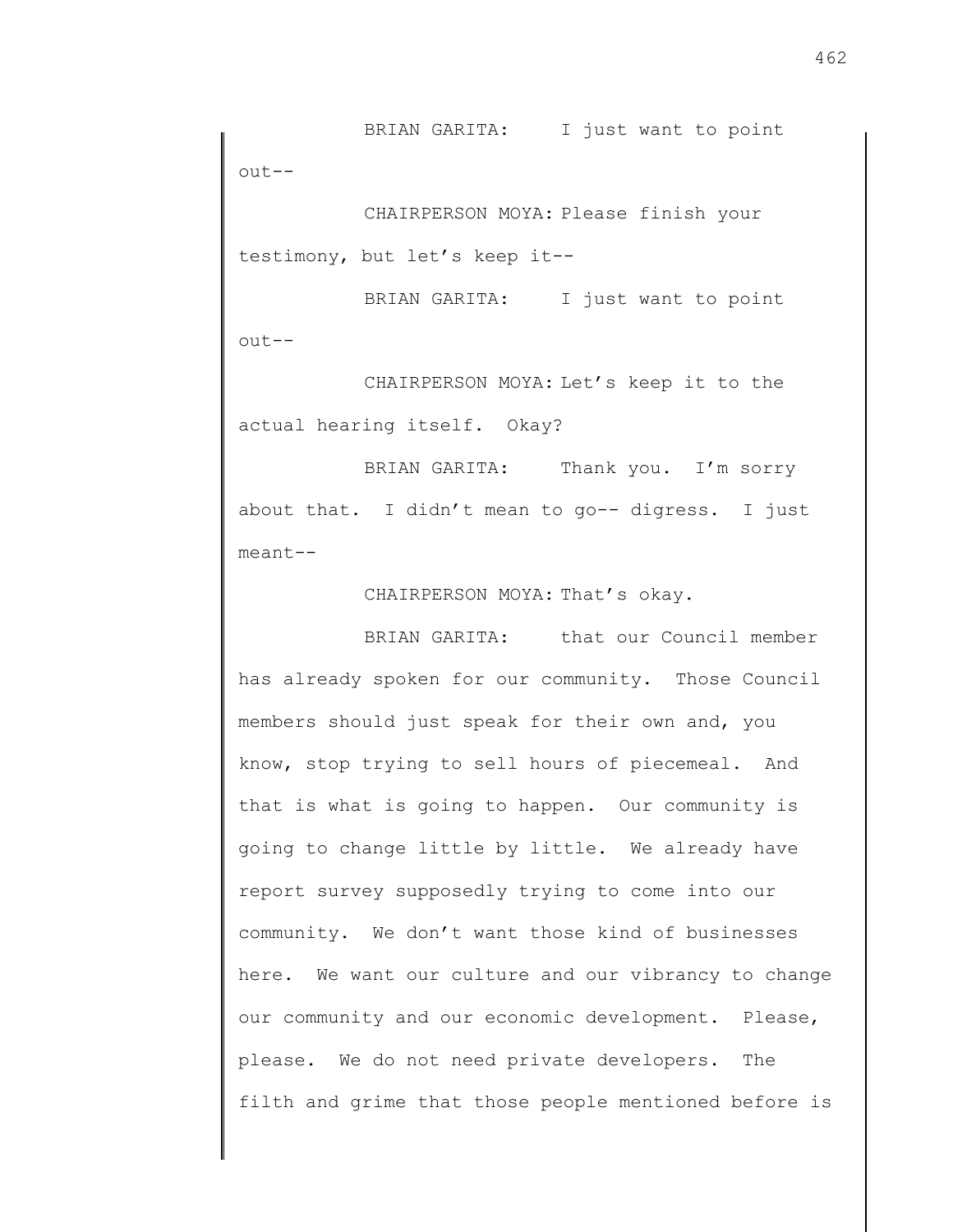my community and those people talk from a perch of privilege. Those people have nothing to do with our community and they do not live there every day--

SERGEANT-AT-ARMS: Time is expired.

CHAIRPERSON MOYA: Thank you, Brian. Thank you.

COMMITTEE COUNSEL: The next speaker is Carinn Candelaria.

CARINN CANDELARIA: Hello.

CHAIRPERSON MOYA: Hey, Carinn.

CARINN CANDELARIA: I'm doing well,

thanks. How are you? Is my time on?

CHAIRPERSON MOYA: Yeah. Whenever you're ready.

CARINN CANDELARIA: Okay. Hi. My name is Carinn Candelaria. I'm a resident of Sunset Park and small business owner here as a licensed New York City tour guide which is just to say that I have spent a lot of time sharing and interpreting, sometimes celebrating the history of our neighborhood and this Canarsie monopoly land that we occupy. And I want to say that, from my interactions with international visitors and conversations I have had with other community members, I can tell you that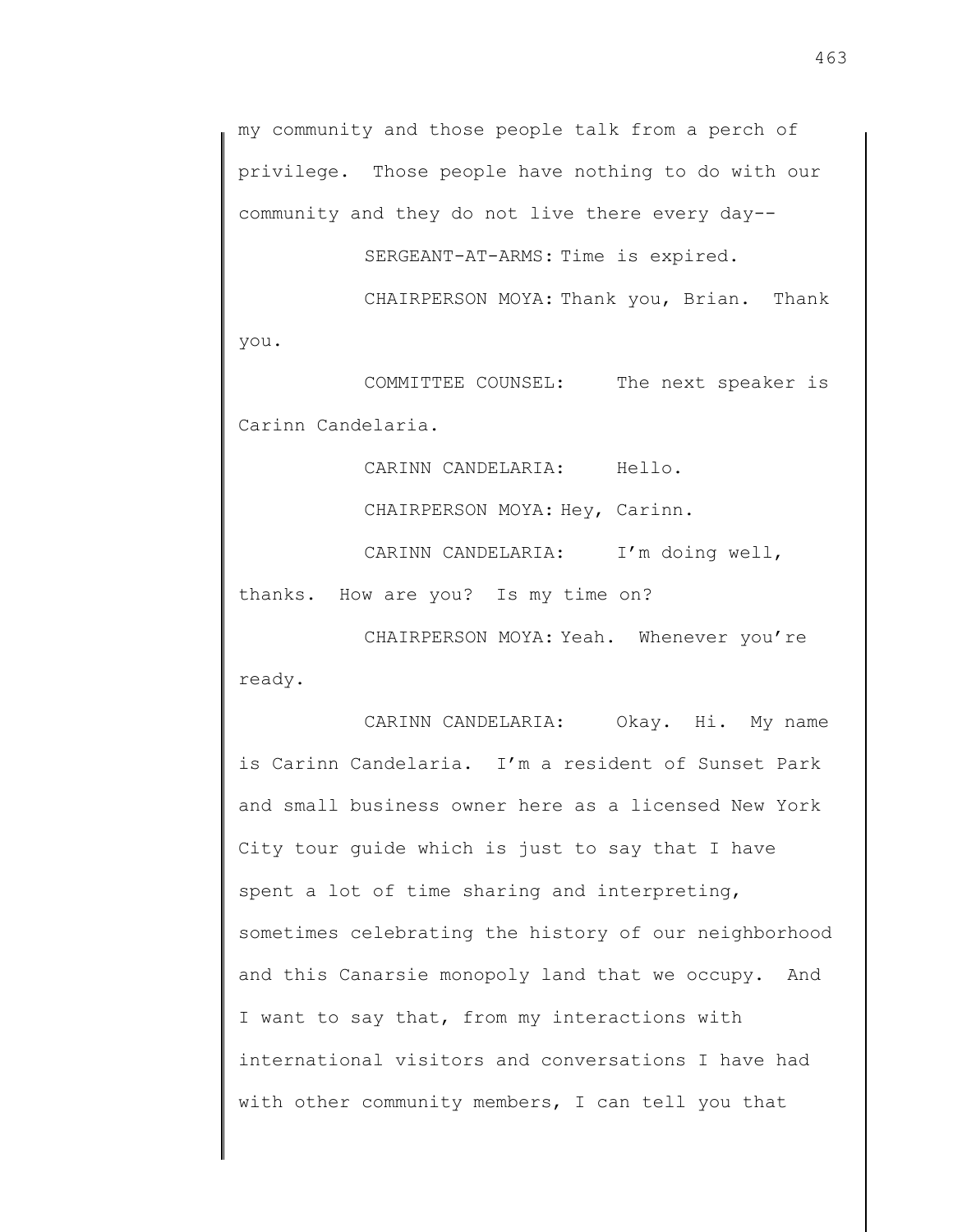this type of development is outdated and embarrassing. In my tours, I like to talk about the history of Busch Terminal and how, during World War II, is served not only the community, but the world. And there is an opportunity right now for Industry City to serve the world again, not their business hotels or toxic classrooms, but through a green waterfront. For the past month I've been here in northern California looking after family and the air outside has been unhealthy to hazardous for 22 days. So, I urge you to please take advantage of New York City's last waterfront opportunity to invest in sustainable energy, carbon neutral infrastructure, and environmental amenities to impact and inspire and impress the rest of the world. Then, selfishly, I'd like to end my tour with the skyline that doesn't get obstructed by literal pillars of racist rezonings, profit being put over people, and the selling of Sunset Park. Thank you for your time.

COMMITTEE COUNSEL: The next speaker is Helen [inaudible 10:45:50]

CHAIRPERSON MOYA: Helen? Aruthur, should we move on to the next person?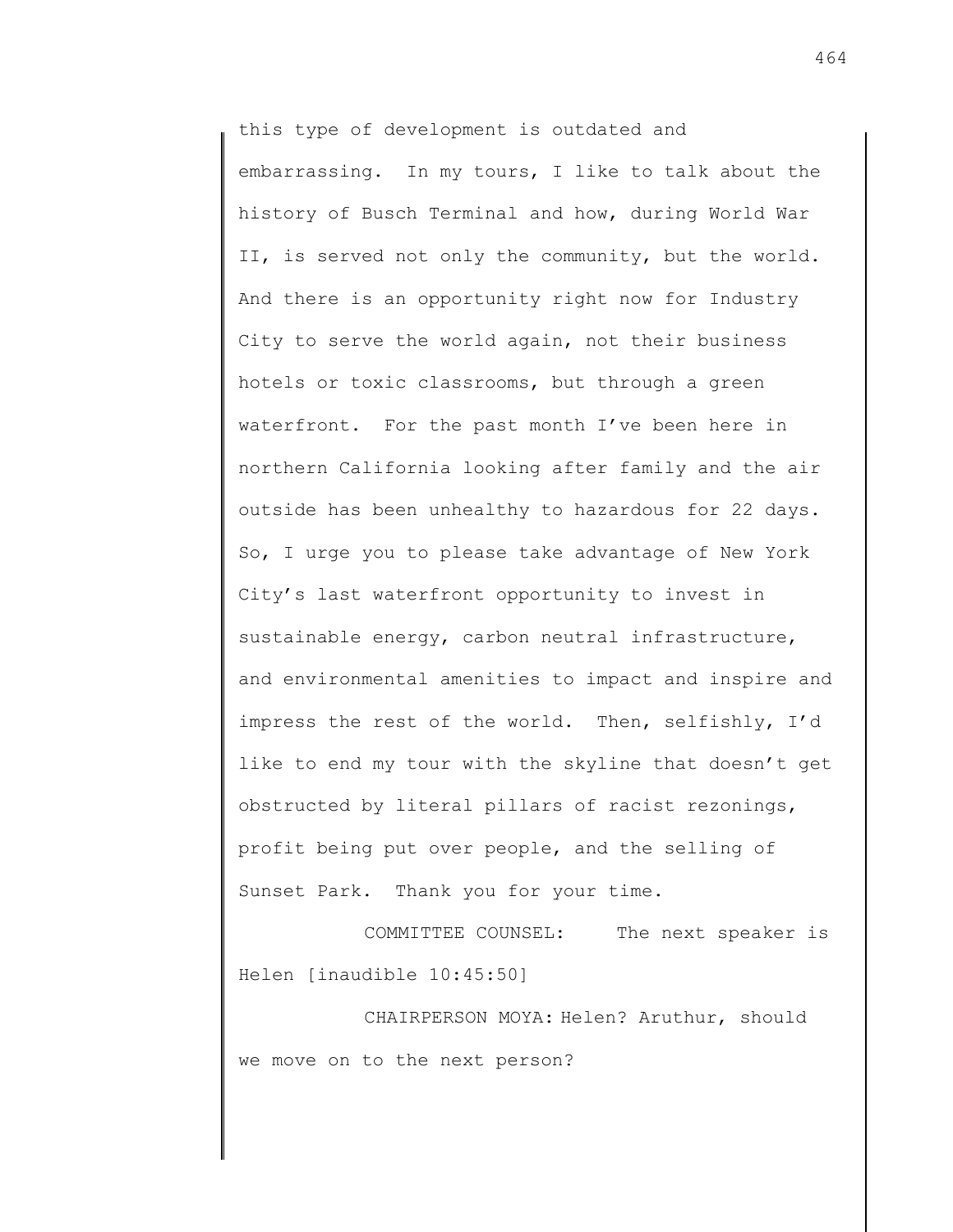COMMITTEE COUNSEL: We'll try to take Jess Kulig as the next speaker. Jess Kulig.

JESS KULIG: Hi. My name is Jess. I live in Sunset Park actually right down the street from Industry City. It's a great behind me sitting in my bedroom. So, the first thing I want to say is I am completely opposed to this rezoning, but before that, just this whole ULRP process is a sham. We all know it is meant to work in the favor of developers, make us feel like we have a voice. We know this as a community which is why we've been working for years outside of the process to show the strong opposition to the rezoning to Carlos, but, lo and behold, when Carlos finally says no, the goalpost is moved. Now, suddenly, the decision of the local Council member is in the one that matters. You know, all the Council gets to decide now. So, it's just shows how messed up and per formative this whole process is. The second thing is that, as other people have said earlier, all rezonings, including the current one are inherently racist. Tim Stein, who is an urban planner at CUNY grad Center wrote a book explaining that the purpose of rezonings is always to raise property values and that spreads across the whole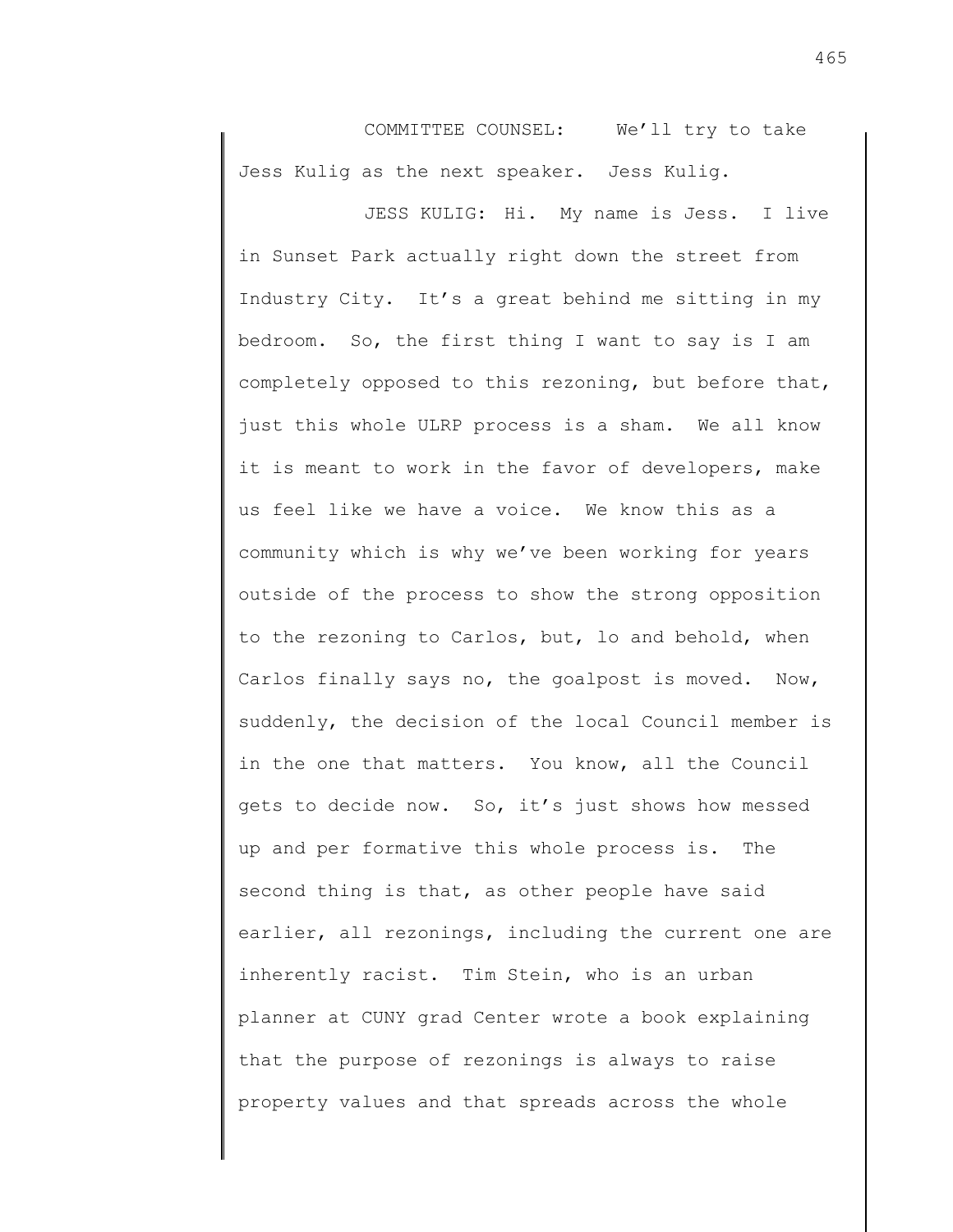neighborhood. Increased property values means higher rents which means displacement. My have already seen building owners marketing their properties at higher prices, like Paul said earlier. Explicitly stating that Industry City is about to be rezoned in his down the street and all the talk of 8000 shitty jobs really doesn't mean a thing when people are priced out of the neighborhood. And when I say shitty jobs, I'm talking about the ones at Lilac Chocolates, which is an Industry City business the hired union investors to stop workplace organizing. I'm also talking about the Industry City employees who retaliated against earlier this year for raising concerns about COVID cases. After much of the city was already shutting down. So, are they saying a good job this one that you are supposed to die for? I also don't hear any mention from Industry City of the fact that they are evicting the post office, which is, basically, the one thing that people in Sunset Park down at Industry City and that facility is made up of union workers, as well. And now we're going to have to go more than a mile--

SERGEANT-AT-ARMS: Time expired.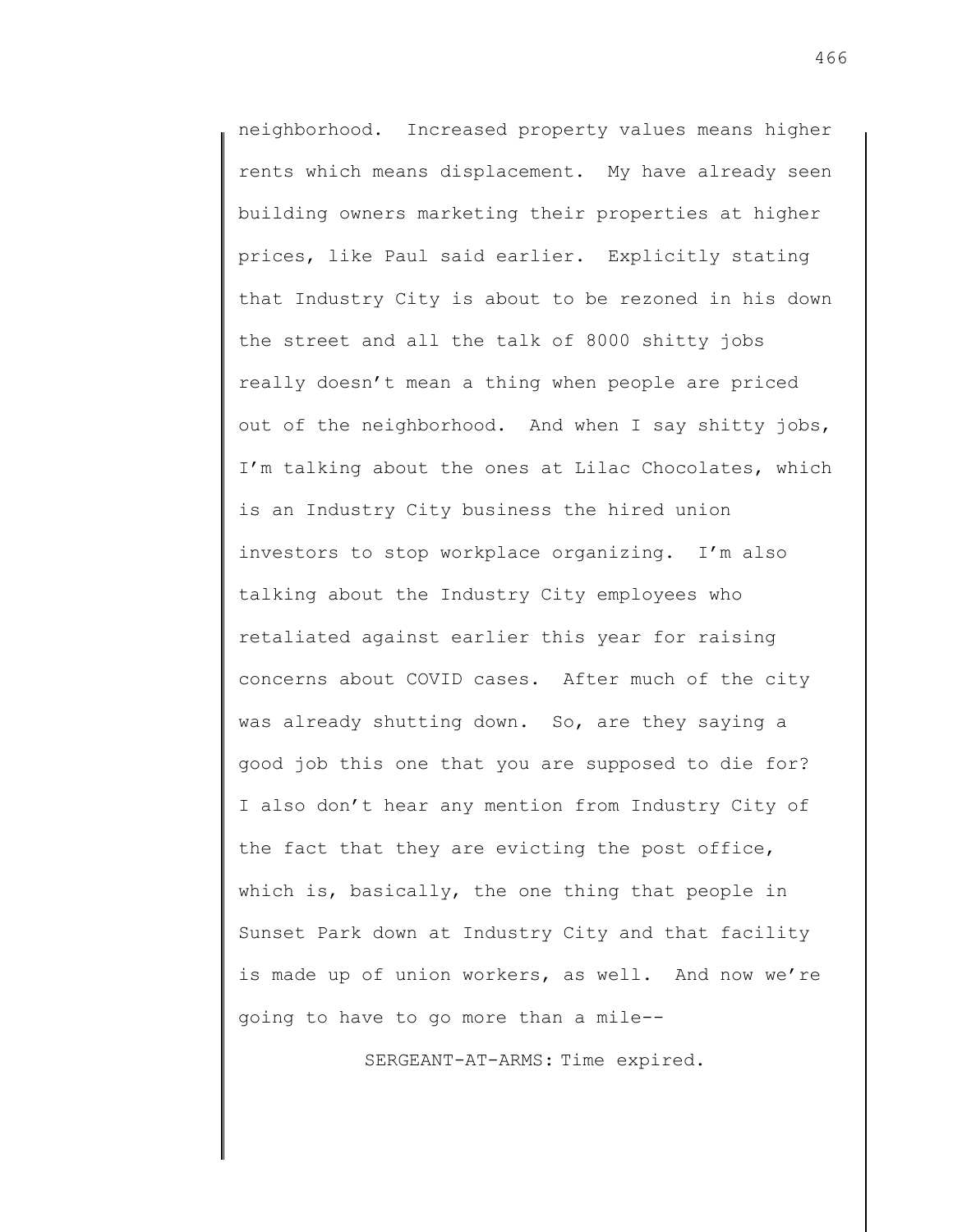CHAIRPERSON MOYA: Thank you for your testimony.

COMMITTEE COUNSEL: The next speaker will be Lita Hakoda.

LITA HAKODA: Hi. My name is Lita. I'm a member of Sunset Park tenants Union and the Sunset Park Popular Assembly and I just want to say that I am really, really extremely opposed to the rezoning proposal, as well as the current state of the Industry Say the buildings. Those luxury nicelooking things are not for me and not for people in the neighborhood and COVID pandemic has been asking us for fundamental changes in the way we live and think and work and cooperate with each other and our group is building on some amazing movement to support each other and this rezoning it is going to really ruin that. And we are really coming up with new strategies that deals with, you know, this capitalist relationship and dynamics and we are grouping together, building together to overturn that. And we heard already from some of the workers said how low they are paid are. Their wages are. And those people, along with the community members who have been opposing, you know, this rezoning for years, we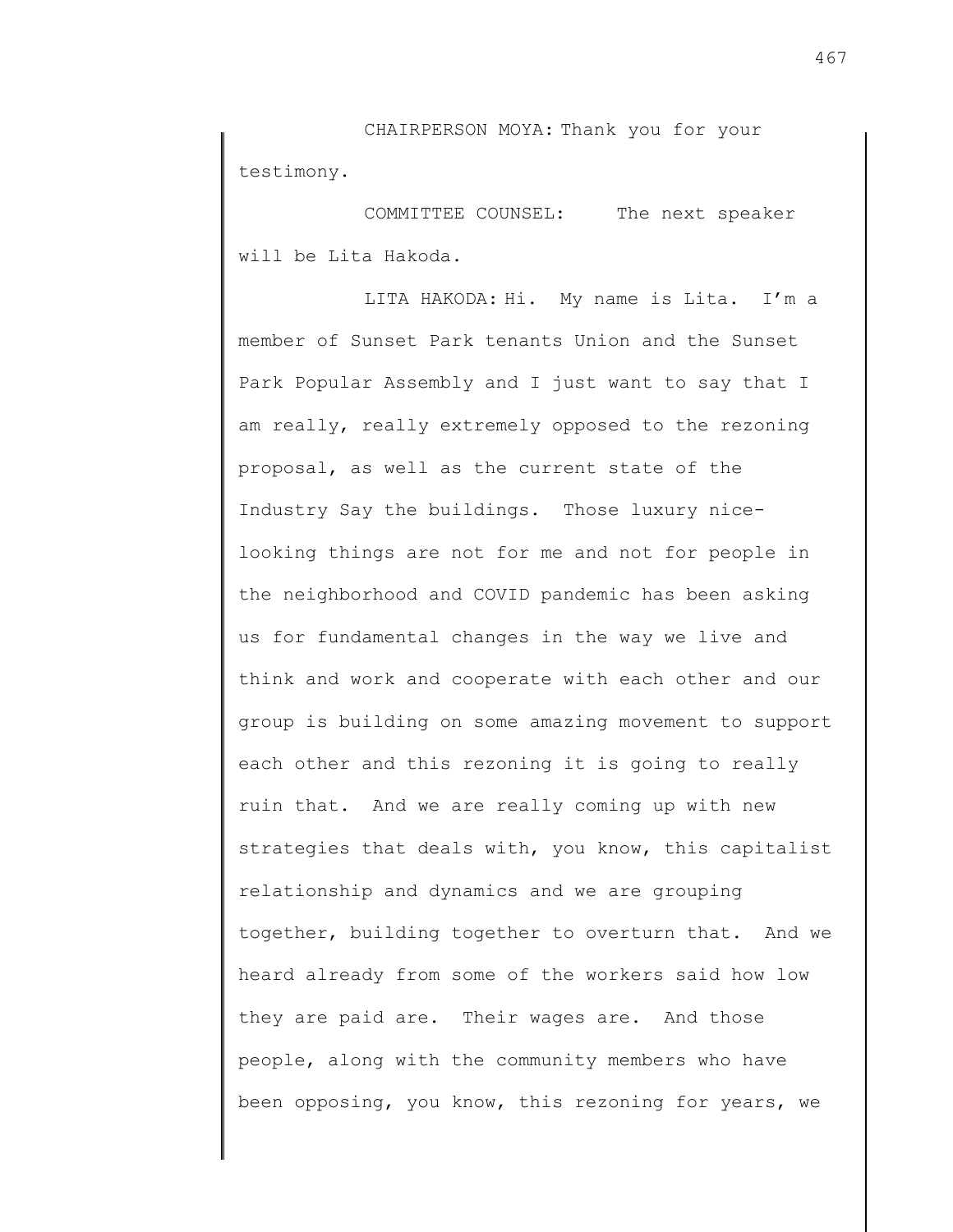really need to listen to them. They are talking reality and whoever is in favor of rezoning, in favor of Industry City is talking fantasy. We have learned history and we have seen what is going on in the neighborhood, like Williamsburg. I was displaced from Williamsburg and the older rezoning is really raised us, some people are pointed out. And in this process today, you know--

SERGEANT-AT-ARMS: Time is expired.

LITA HAKODA: Okay.

CHAIRPERSON MOYA: Thank you, Lita. Thank you so much.

COMMITTEE COUNSEL: The next speaker will be Helen Filion Onserut.

HELEN FILION ONSERUT: Thank you. I have lived in Sunset Park for the last 34 years and I consider this neighborhood to be the best I have ever lived in. The reason it is such a great neighborhood is because it is a good community where people care about each other and about making sure that people can stay and it remains a strong community. There are so many of those kinds of communities left in the city. I am now a homeowner and I love the tenants who live in my house. I would hate for them to have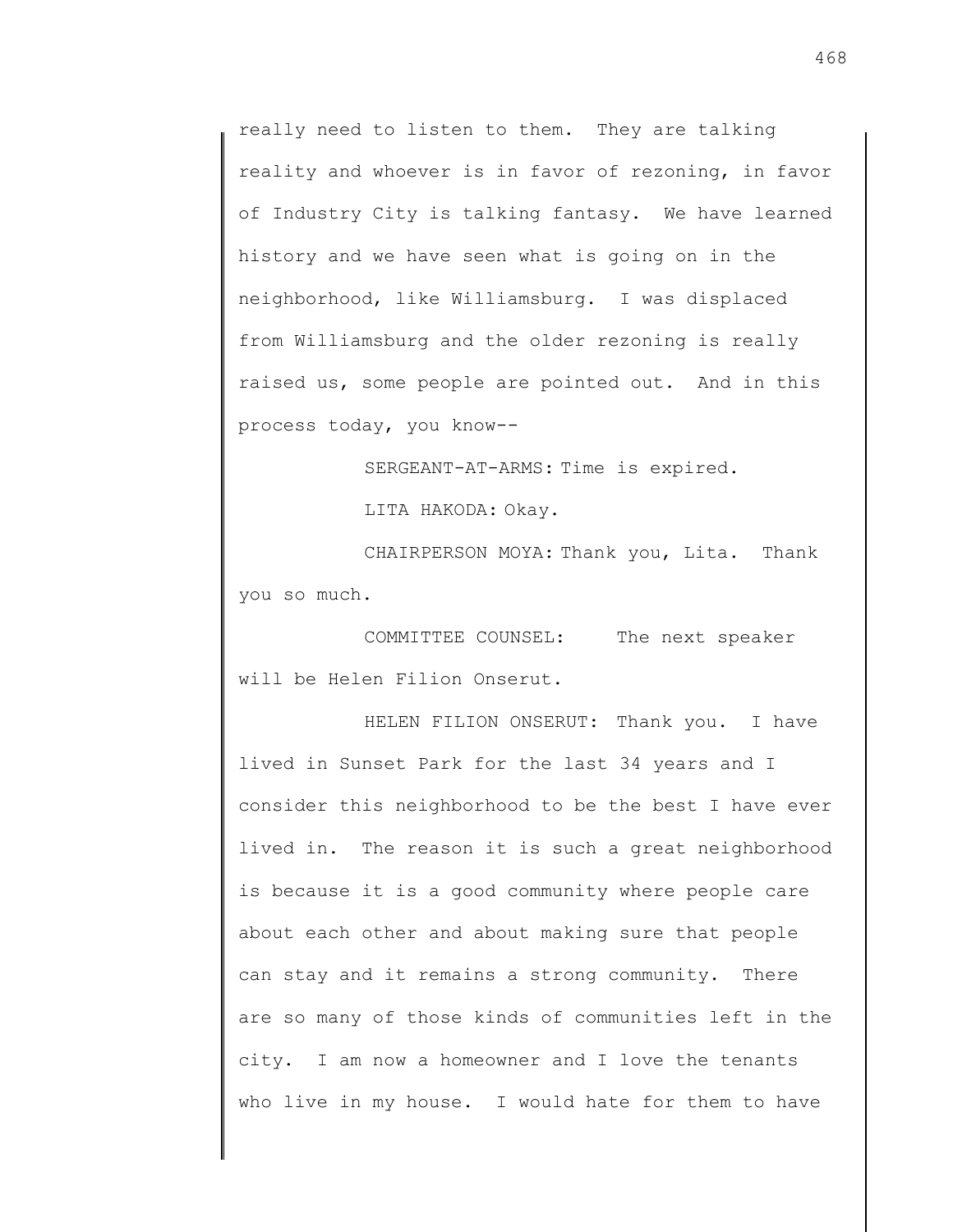to move because my taxes are going up and I need to raise their rent. I would hate for my working-class neighbors to be displaced and have to leave because real estate developers and the lawmakers that go to them are trying to rezone over 1 million square feet of Industry City without community agreement and support. We know this will hike up rents and cause more displacement in Sunset Park. Our Council member Carlos Menchaca took a long time to say no to this private rezoning plan because he wanted to try to work with Industry City developers for the benefit of the community. It is only when he realized that the developers weren't acting in good faith that he made the decision. It is very upsetting for those of us who have been invested and working on behalf of Sunset Park to realize that the decision made by the Council member we elected and we trust is not being backed by the rest of the Council, and particularly by Speaker. The Sunset Park waterfront, New York City's largest maritime manufacturing area and body is not only New York's industrial past, but also the neighborhood's history as a community of recently arrived immigrants and working-class families.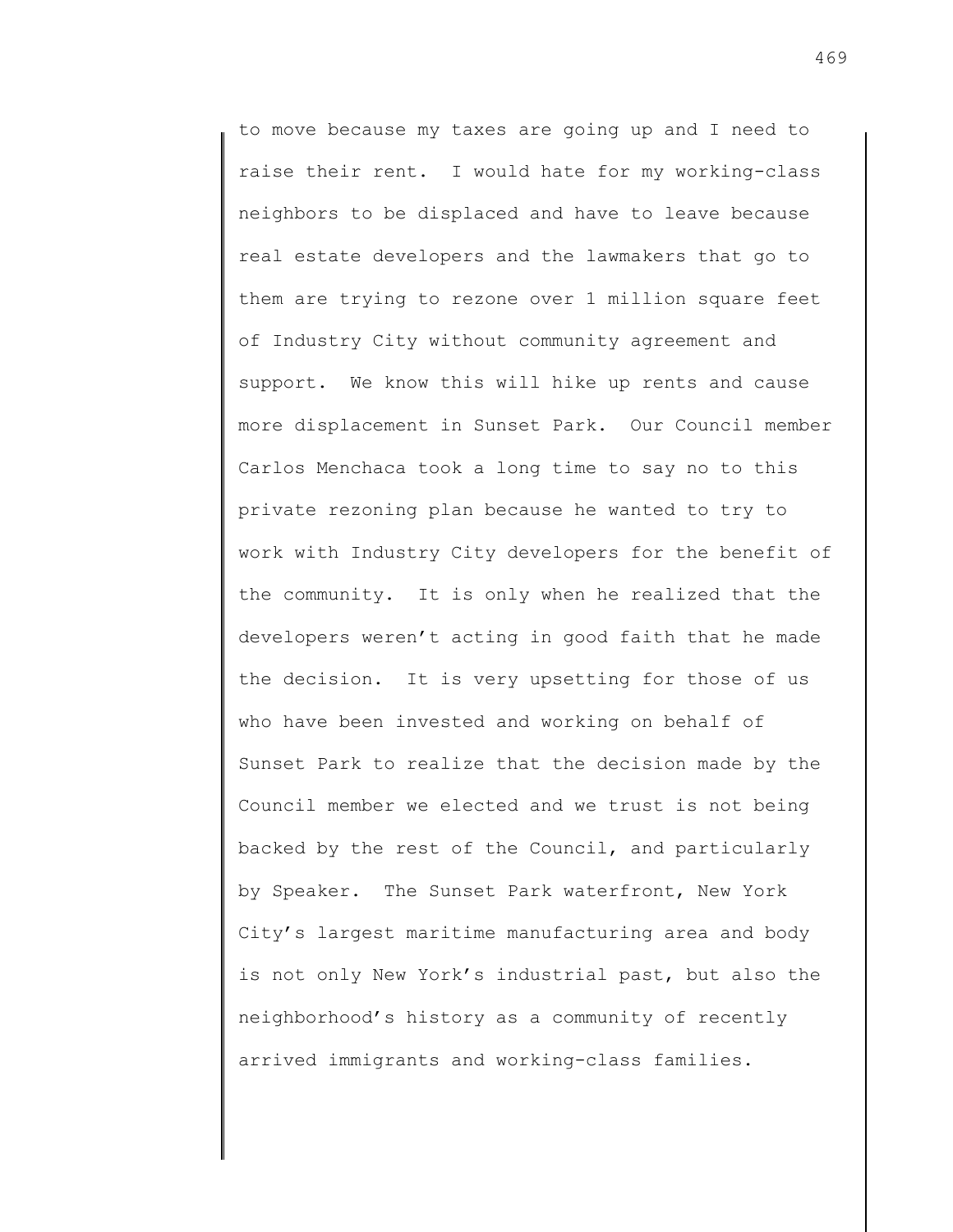Industry City envisions transforming the historic waterfront--

SERGEANT-AT-ARMS: Time is expired.

HELEN FILION ONSERT: Thank you.

CHAIRPERSON MOYA: Thank you.

COMMITTEE COUNSEL: The next speaker on this panel will be Rachel Meyer.

RACHEL MEYER: Hi. Can you hear me?

CHAIRPERSON MOYA: We can hear you.

Whenever you're ready.

RACHEL MEYER: Okay. Great. Thank you. My name is Rachel Meyer. I am a homeowner in Sunset Park. I have only been in the neighborhood for about five years, but I am opposed to the proposed rezoning and would urge the Counsel to vote against it. I want to echo and amplify what my neighbors have been saying. That there is real fear and real concern about rising rents in the neighborhood and that it would displays so many of our neighbors through gentrification and was really, you know, we fear to destroy the fabric of the community and the diversity of the community and just totally change the face of Sunset Park and why so many of us love to live there and raise our families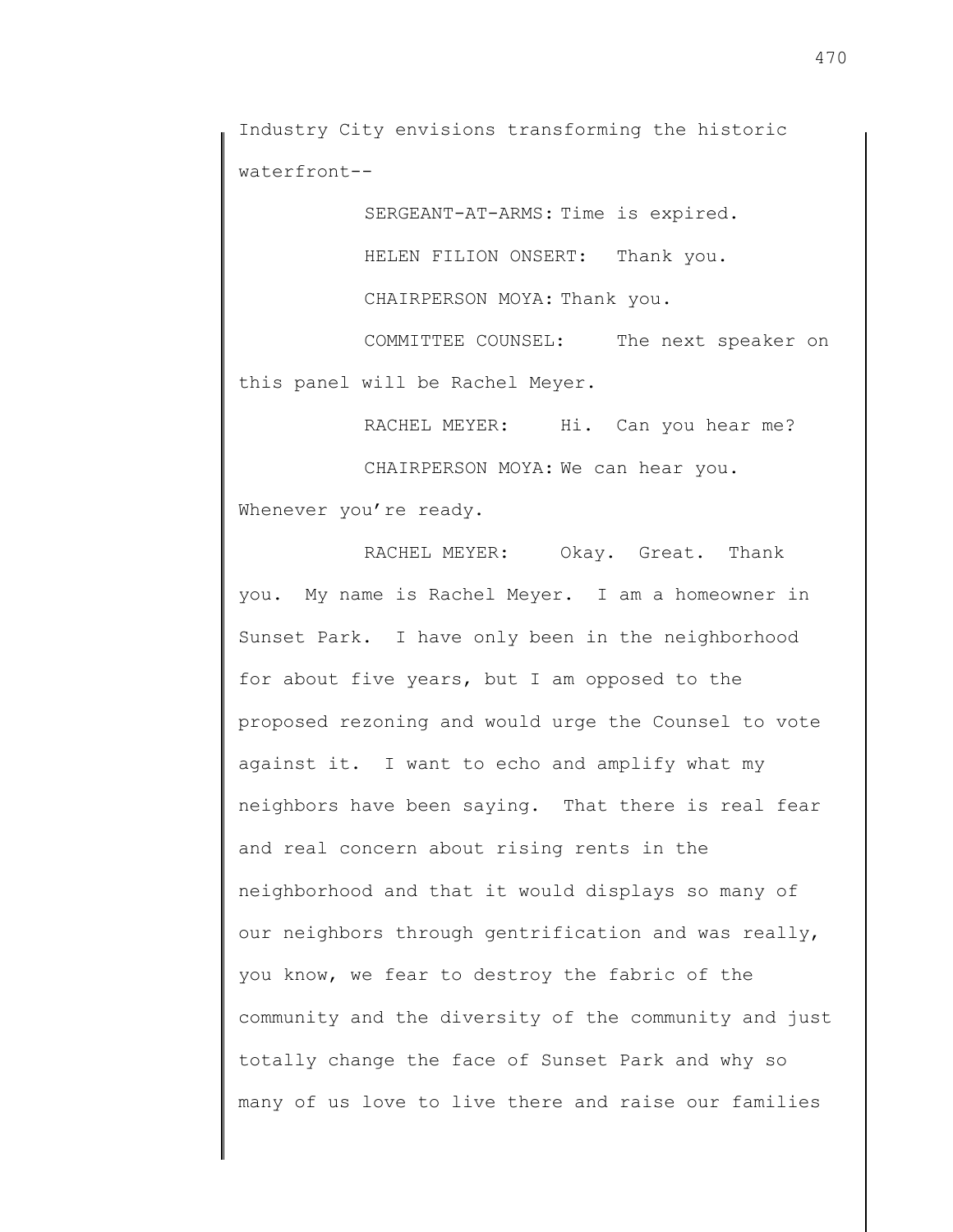there. This issue has been studied in such detail and there are no guarantees that the jobs well before Sunset Park. There is no way to keep that accountable and we can't just take Andrew Kimball's word for it that is going to support the neighborhood and invest and the people who live there. This is a totally arbitrary deadline and there is no reason to rush this process. There is no reason it needs to be decided on right now in the middle of COVID and without community support. And so I think the process needs to slow down and really look at the issues that the community is raising and I hope that the Council will vote no because those conditions haven't been met. Thank you.

CHAIRPERSON MOYA: Thank you. Let's call the next panelist, please.

COMMITTEE COUNSEL: Chair Moya, that concludes the speakers for this panel. I see no members with questions at this time for this panel.

CHAIRPERSON MOYA: Okay. Let's call it the next panel.

COMMITTEE COUNSEL: The next panel will include Shana Castillo. Phone caller with a number ending in the digits 8802. Elise Schuck.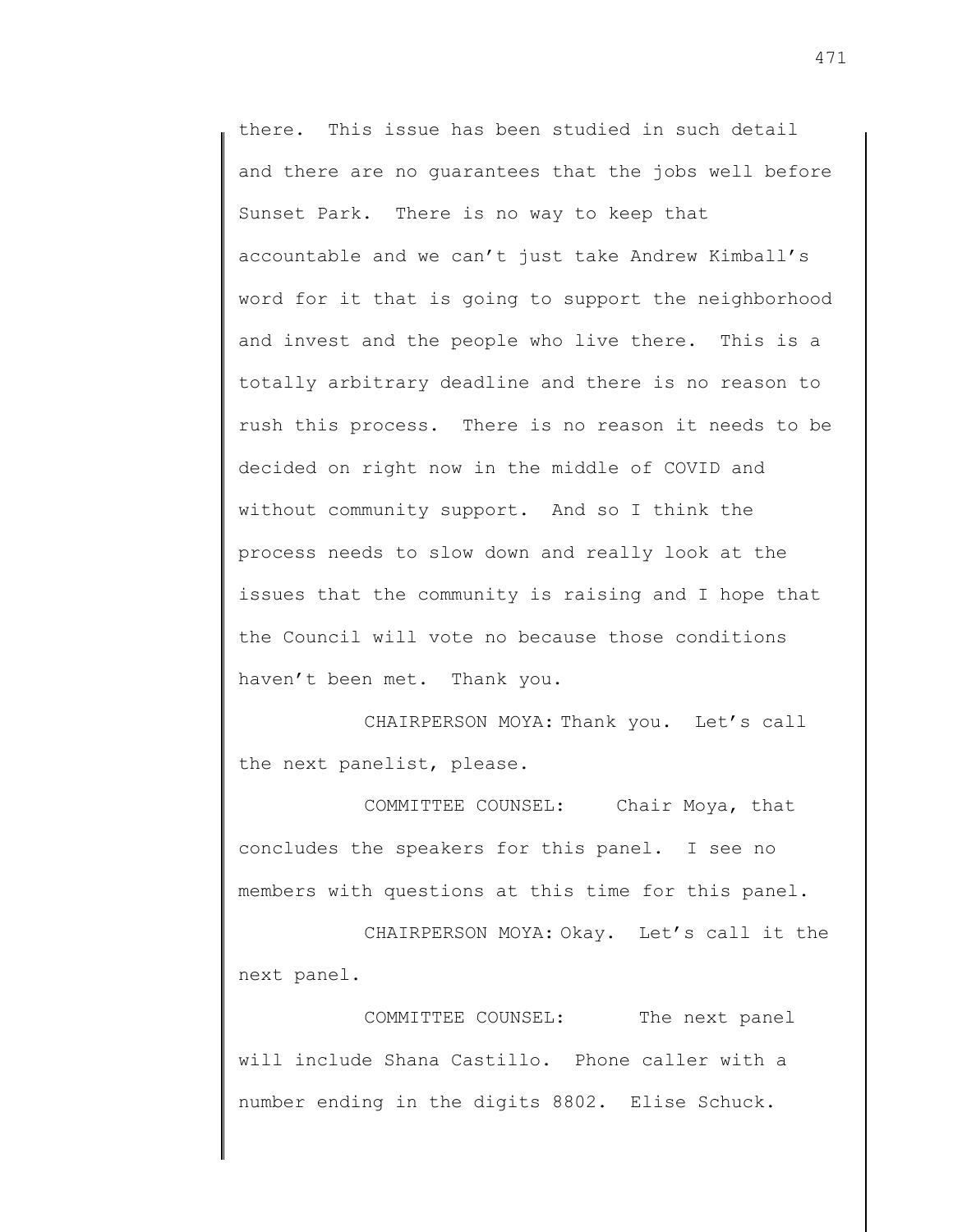Grace Bothwell. Sorry, Chair. An individual named Jeffers. An individual identified as Patricia W. Jorge Muniz. Karen Guzman and Jane Lee. The first witness on this panel will be Shanna Castillo.

SHANNA CASTILLO: Good evening. Can you hear me?

COMMITTEE COUNSEL: We can hear you. SHANNA CASTILLO: Great. Thank you for your time this evening and for providing us with the opportunity to testify. My name is Shanna Castillo. I'm a long time Sunset Park renter and local public school parent and I am urging the city Council to vote no on Industry City proposed rezoning. As a local school parent, I have spoken with many parents and many school teachers who know that Industry City is wrong for our community. They know this when contacting Industry City to try to work together in partnership to provide real learning opportunities for Sunset Park students. They know this when they take their students there on tours and they look around and see that there is very little that their students and their parents will be able to afford. And parents know that is also when they walk into that space, it is so very distinct and an undesirable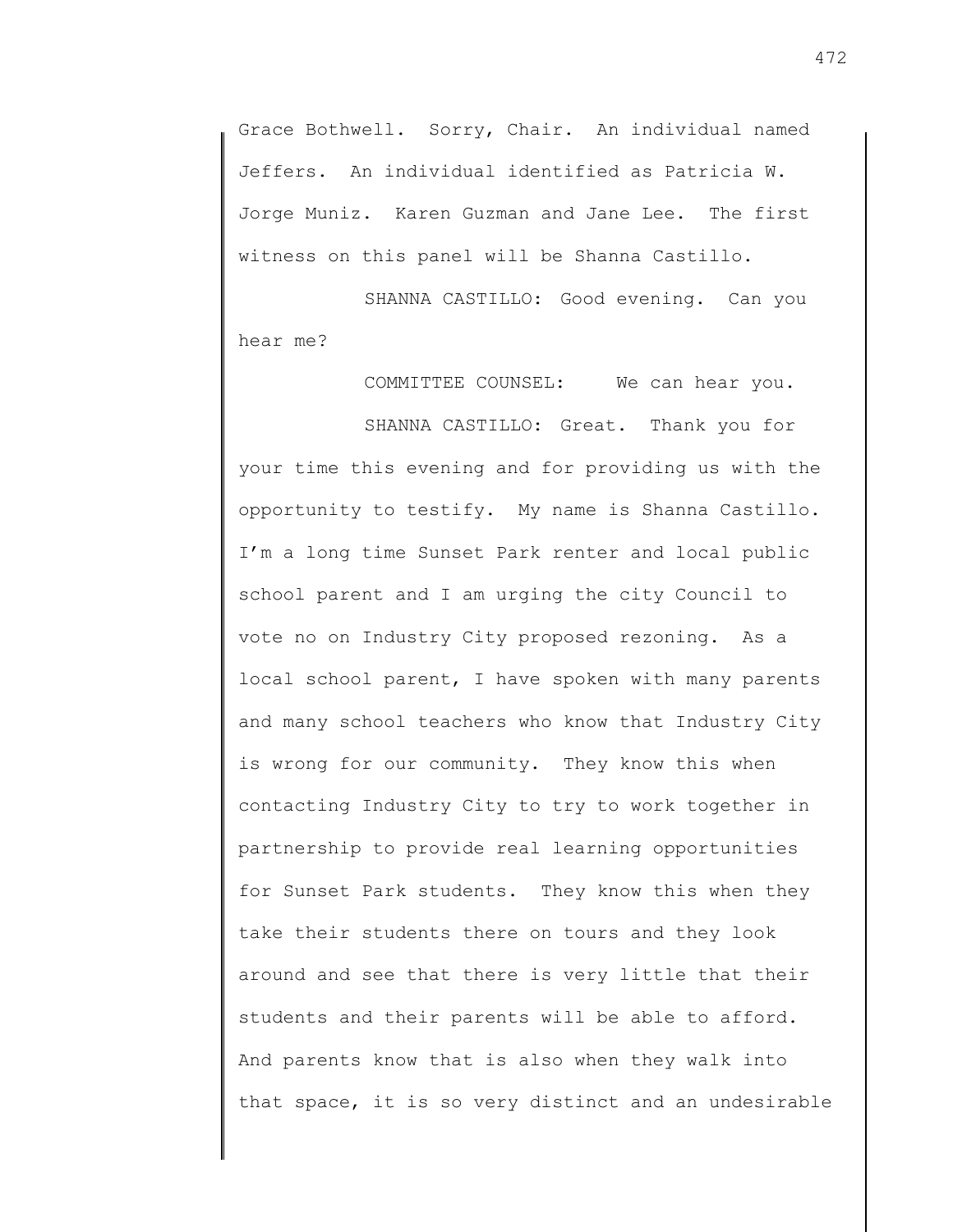wave from the character of the Sunset Park community. This is not a place that is being built for the local community. At a time during COVID, this is really our time to get a reality check. This is really our time to focus on the racial injustices that have been with us for decades. The Mayor talks about this in his press conferences, yet saying yes to an Industry City rezoning will just be the type of business deals and real estate deals that also happened under Bloomberg and see the devastation that that has caused to those local communities. I understand earlier the city Council does not want us to name call councilmembers, but councilmembers are certainly being disrespectful when they are coming from outside of our community and demanding that we embrace a deal that is only going to further displays those that are most in harm's way. It is not the right time for an Industry City rezoning. They will not go anywhere. They are here. They can continue to prove that they can be good community members--

CHAIRPERSON MOYA: Thank you. Thank you for your testimony. Let panelist, please.

COMMITTEE COUNSEL: The next speaker will be an unidentified caller with a phone number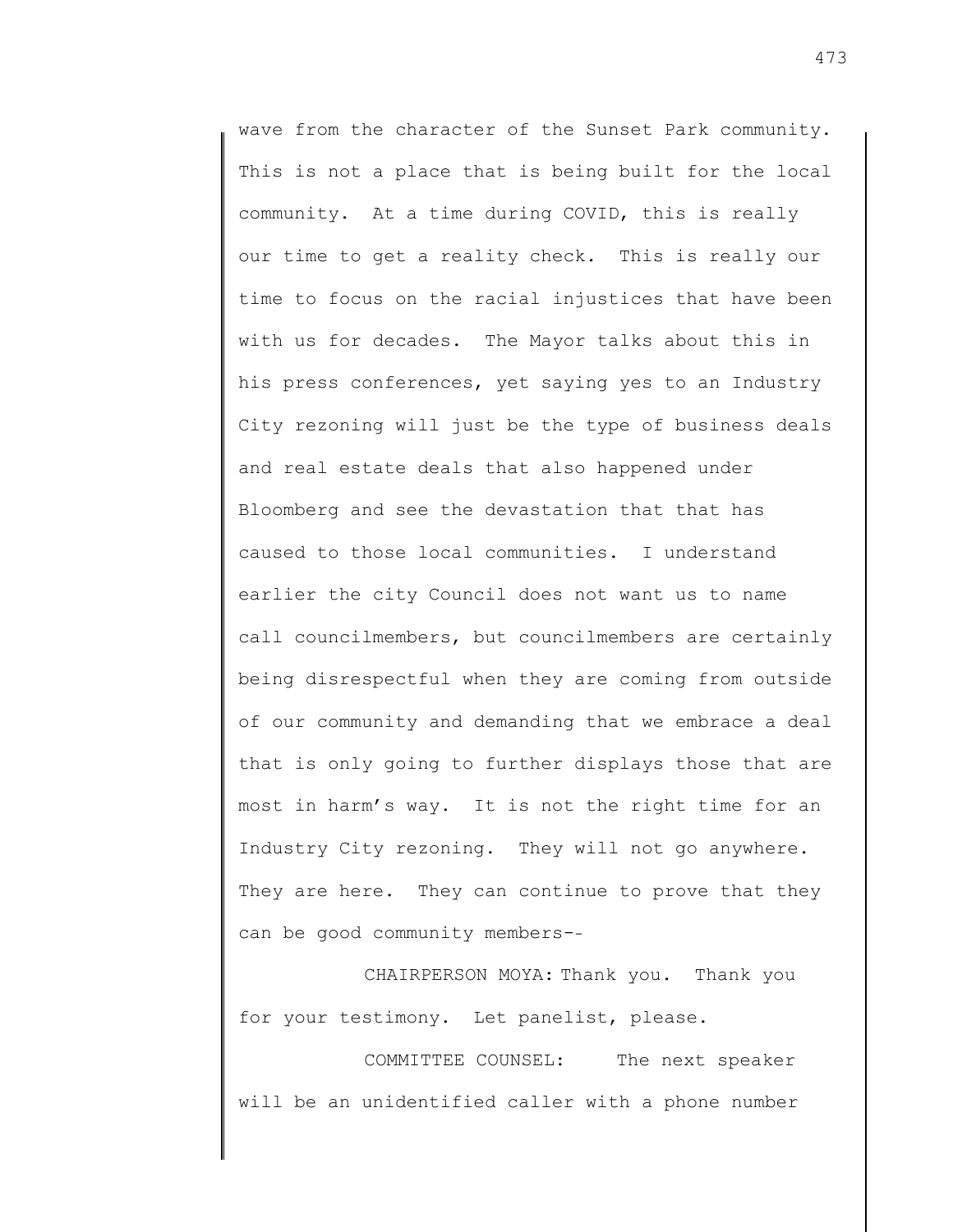ending in four digits 8802. We're calling the witness with the phone number with the digits ending in 8802. We will come back to the caller. The next witness will be Elise Schuck.

CHAIRPERSON MOYA: Elise? Elise, are you ready?

COMMITTEE COUNSEL: We will come back for Elise.

CHAIRPERSON MOYA: Elise, you will have to unmute yourself.

> ELISE SCHUCK: Hello? CHAIRPERSON MOYA: Yep.

ELISE SCHUCK: Can you hear us?

CHAIRPERSON MOYA: You can go.

BLANCA CARABAJO: [speaking foreign

language]

ELISE SCHUCK: My name is Blanca Carabajo. Thank you for the opportunity to listen to the community.

BLANCA CARABAJO: [speaking foreign language]

ELISE SCHUCK: I have lived in the community for 25 years.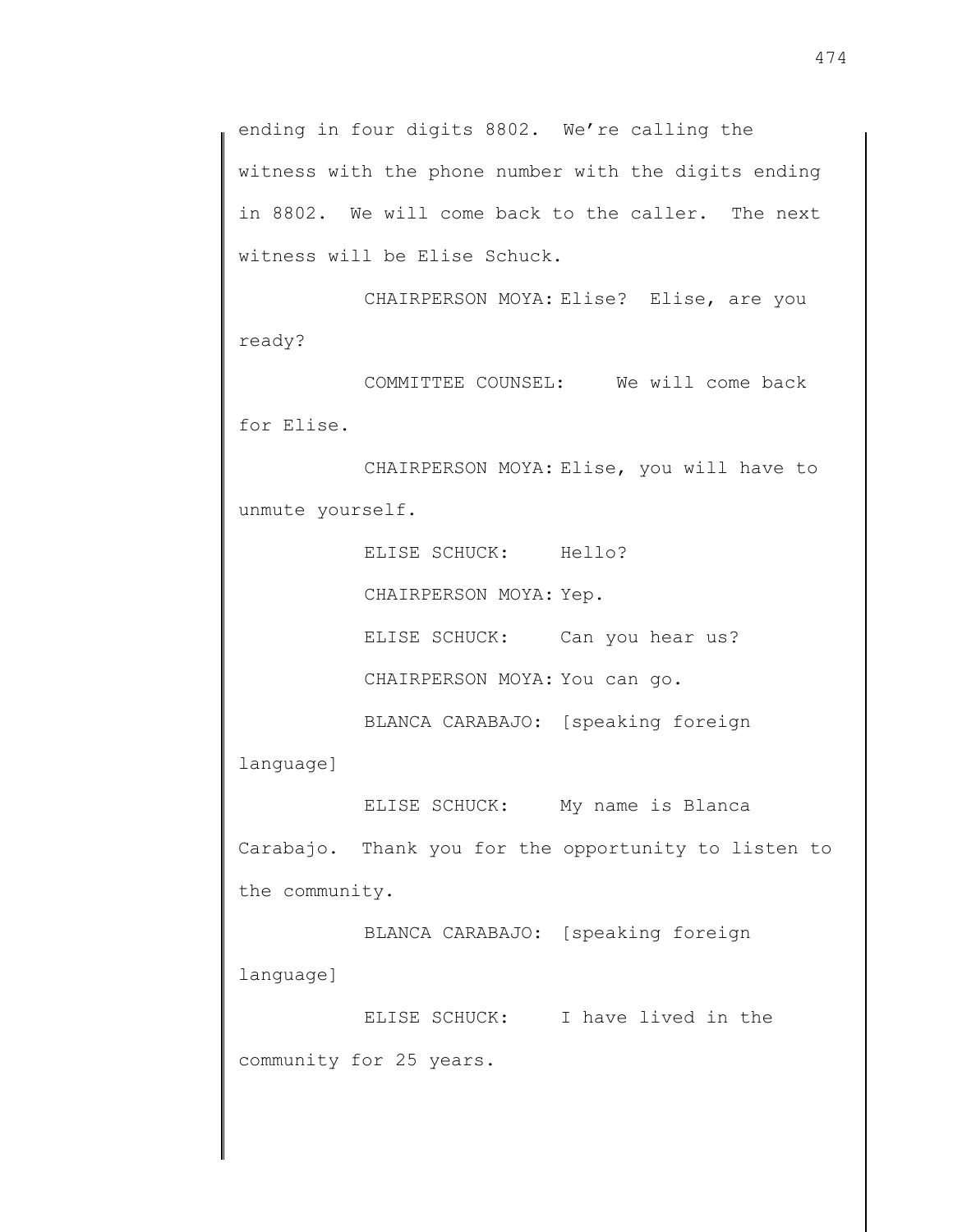BLANCA CARABAJO: [speaking foreign language]

ELISE SCHUCK: I used to have a business here at bus terminal at Industry City that was known as bus terminal for 10 years.

BLANCA CARABAJO: [speaking foreign language]

ELISE SCHUCK: In order to create Industry City, they had to get rid of that business is that they displaced.

BLANCA CARABAJO: [speaking foreign language]

ELISE SCHUCK: Those business is provided jobs to the communities. To mothers and families. Now, those 300 businesses have been displaced. Where are they now now that Industry City is here?

BLANCA CARABAJO: [speaking foreign language]

ELISE SCHUCK: They're lying. Industry City had to displace us and the businesses they brought in came with their own employees.

BLANCA CARABAJO: [speaking foreign language]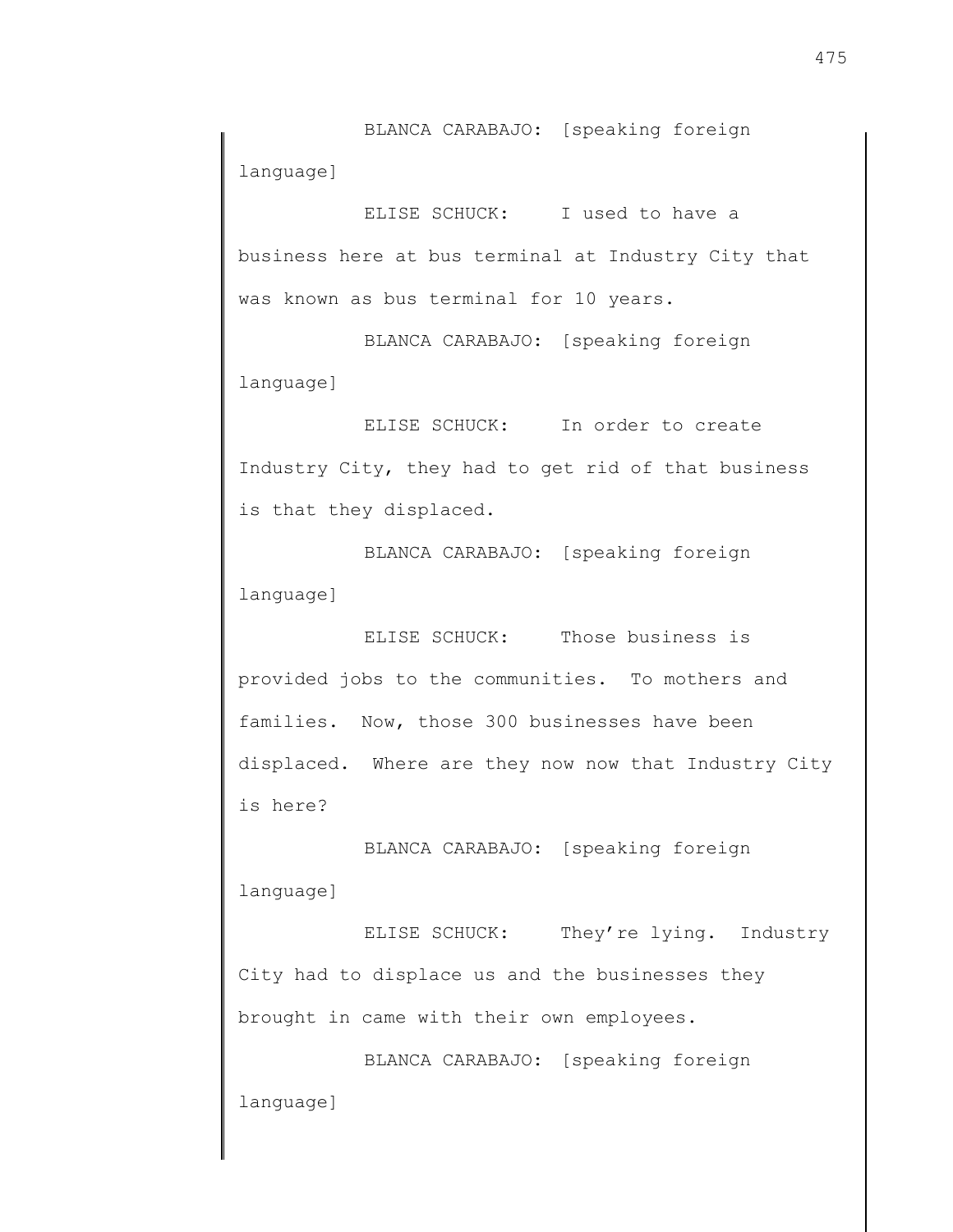ELISE SCHUCK: The rents are going up and tenants can't afford the rent. I have lost a lot of friends. They have been displaced from this community.

BLANCA CARABAJO: [speaking foreign language]

ELISE SCHUCK: Industry City does not offer jobs to the community. That is wrong.

BLANCA CARABAJO: [speaking foreign language]

ELISE SCHUCK: Industry City is displacing families, communities.

BLANCA CARABAJO: [speaking foreign language]

ELISE SCHUCK: Please, we need you to support the people. We the people do not support the rezoning.

BLANCA CARABAJO: [speaking foreign language]

ELISE SCHUCK: Remember, we have families that came to help lift up this country.

BLANCA CARABAJO: [speaking foreign language]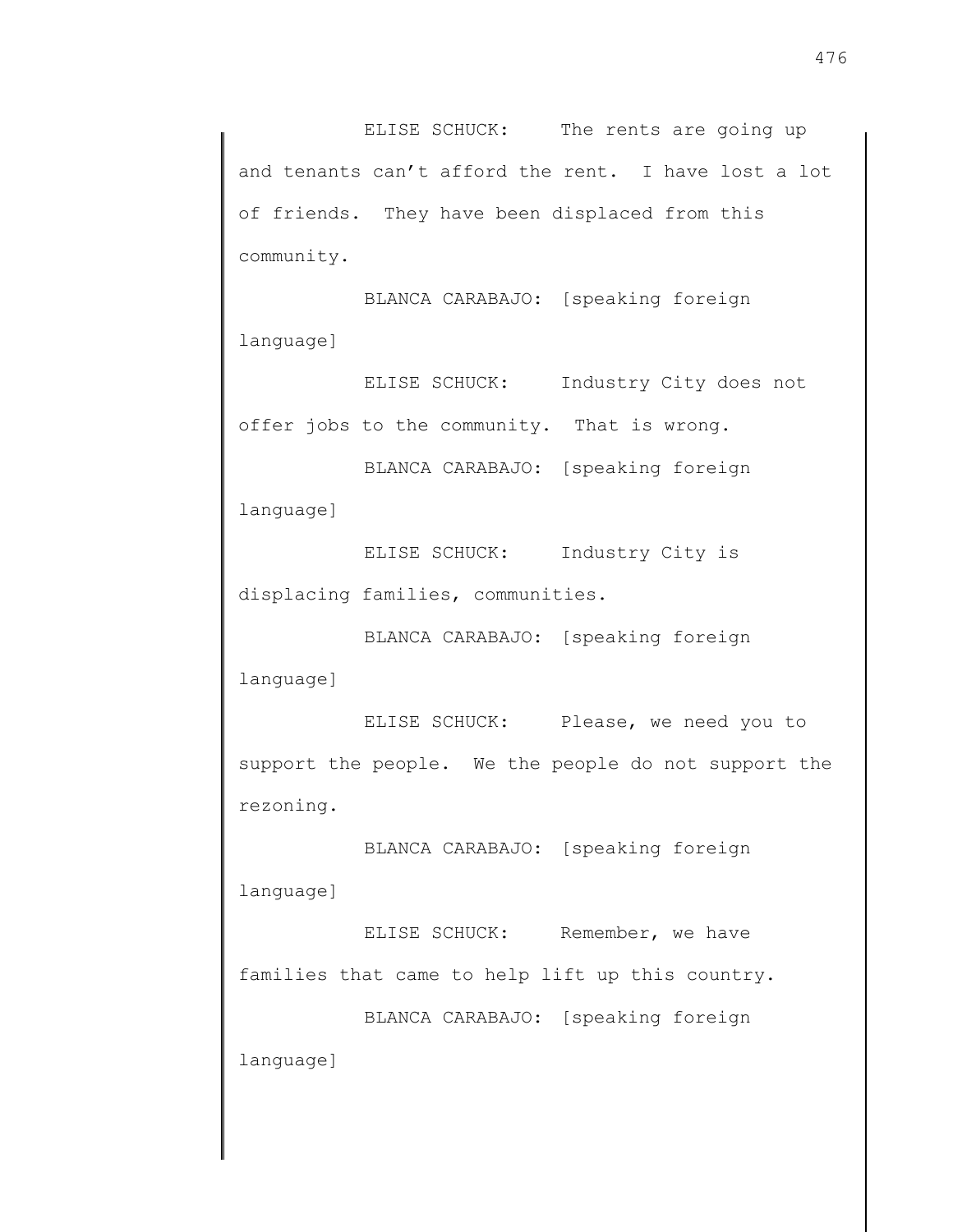COMMITTEE COUNSEL: The next witness with be Grace Bothwell.

> GRACE BOTHWELL: Hello. Can you hear me? CHAIRPERSON MOYA: We can hear you, Grace.

GRACE BOTHWELL: Hello. My name is Grace Bothwell. I am a resident of Sunset Park and before my worksite shut down due to COVID-19, I was a low income worker in the neighborhood. I stand with my neighbors and strongly oppose the Industry City rezoning. The rezoning plan will displays longtime residents and vulnerable migrant communities in order to create additional luxury retail that no resident wants or needs. This isn't baseless speculation. We have seen this play out in countless neighborhoods like Williamsburg, Chelsea, and downtown Brooklyn. This plan will dramatically accelerate gentrification in a neighborhood that is predominantly populated by people of color. This rezoning plan is racist. No qualifiers. Industry City is not built for the community, but only serves to make the rich richer and make the poor suffer. This plan does not reflect the interests of residents and is catered exclusively to rich developers who only care about shareholders and their bottom line. Sunset Park has the largest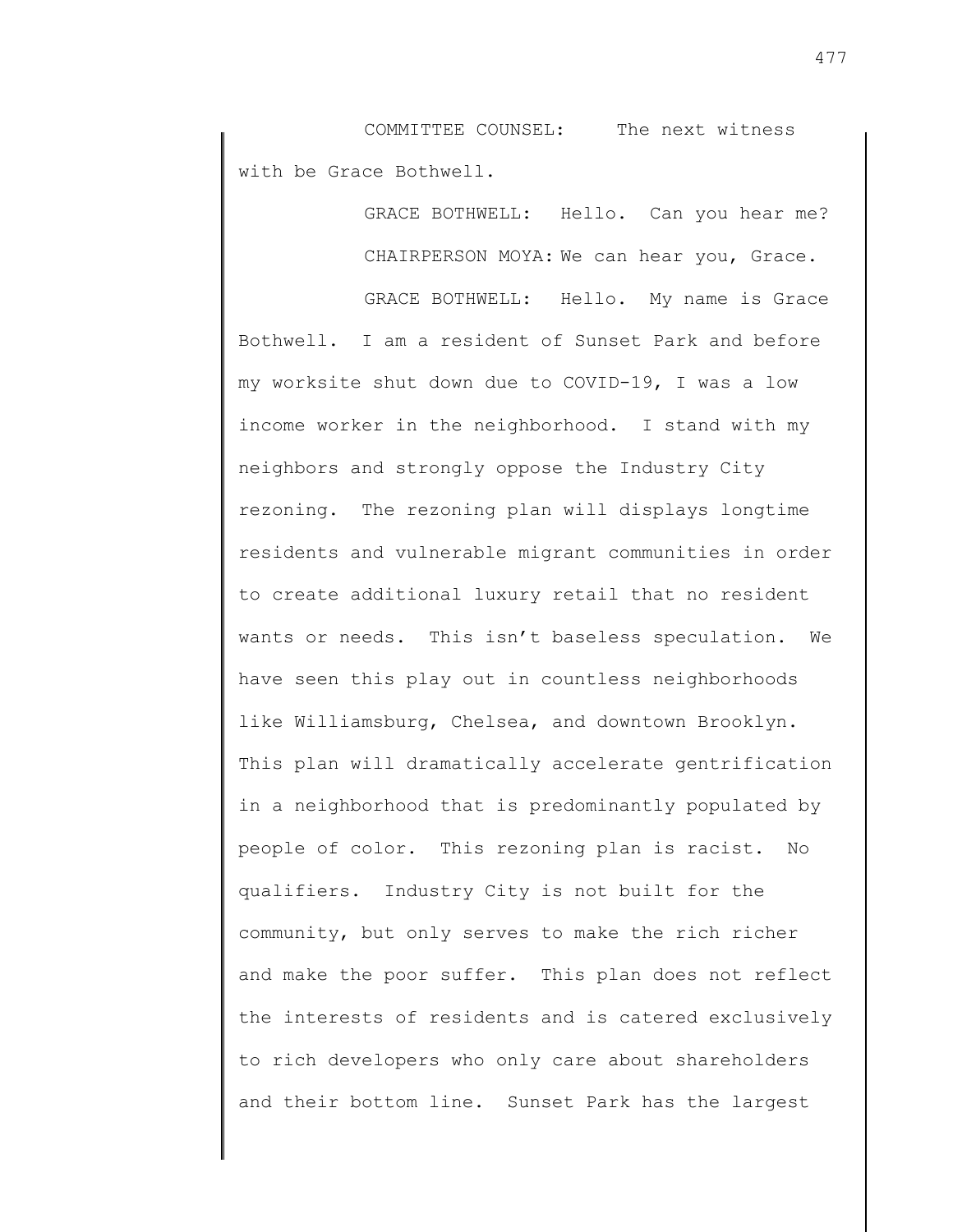working-class industrial waterfront in Brooklyn. This space could be immediately put to use to create planet friendly jobs like manufacturing windmills and shoring up the waterfront. We are staring down the barrel of multiple crises. COVID-19, gentrification and displacement, and climate change. It is an absolute travesty that this plan is being considered at all. There is no reason why we need to be voting on this today. City councilmembers, you need to do the right thing and vote no on this rezoning. The people over profit for once. I held my time.

COMMITTEE COUNSEL: The next speaker will be Jane Li.

JANE LI: Hi. Thank you for the opportunity to testify today. My name is Jane Lee. I am a resident of Sunset Park and I am also a housing attorney. And in my capacity as a housing attorney, I have had the opportunity, unfortunately, to represent tenants and tendon associations in Sunset Park who had been facing the pressures of gentrification and displacement and large landlords coming into the community to put profits over people. Industry City is a similar type of organization, but just on a huge, massive scale. The profits from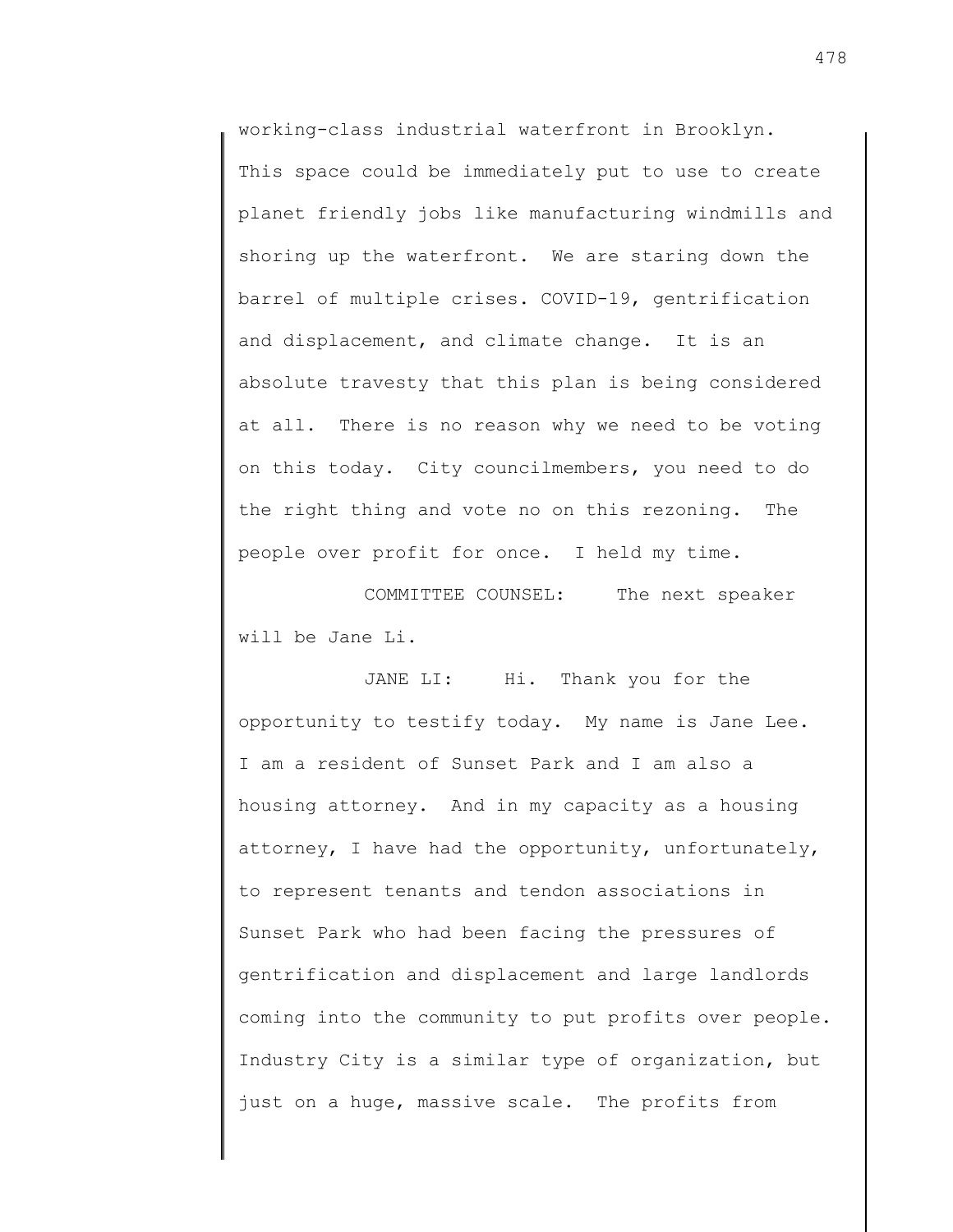Industry City are going to be coming and flowing into the community. While there are small businesses that work and rent space in the development or campus, so to speak, the profits are going outside to investors. Sunset Park is a working-class community with lots of immigrants and people of color and, frankly, one of the only affordable places left to live in South Brooklyn and if residents and tenants and families are being pushed out, there is no other place for them to go. So, for those reasons, I oppose the rezoning plan. And I think there is a false choice being presented between having good labor jobs and having to push this rezoning forward. And Sunset Park shouldn't be bearing the brunt of a failed economic development on many fronts and, especially, a lot of people are anxious about the economy in the times of COVID, but this is a real, lasting impact that is going to take place in this neighborhood and we shouldn't be so shortsighted about what's happening and who we're inviting to do additional business here. Industry City does enough business in the community at this point hat they do not need to expand--

CHAIRPERSON MOYA: Thank you.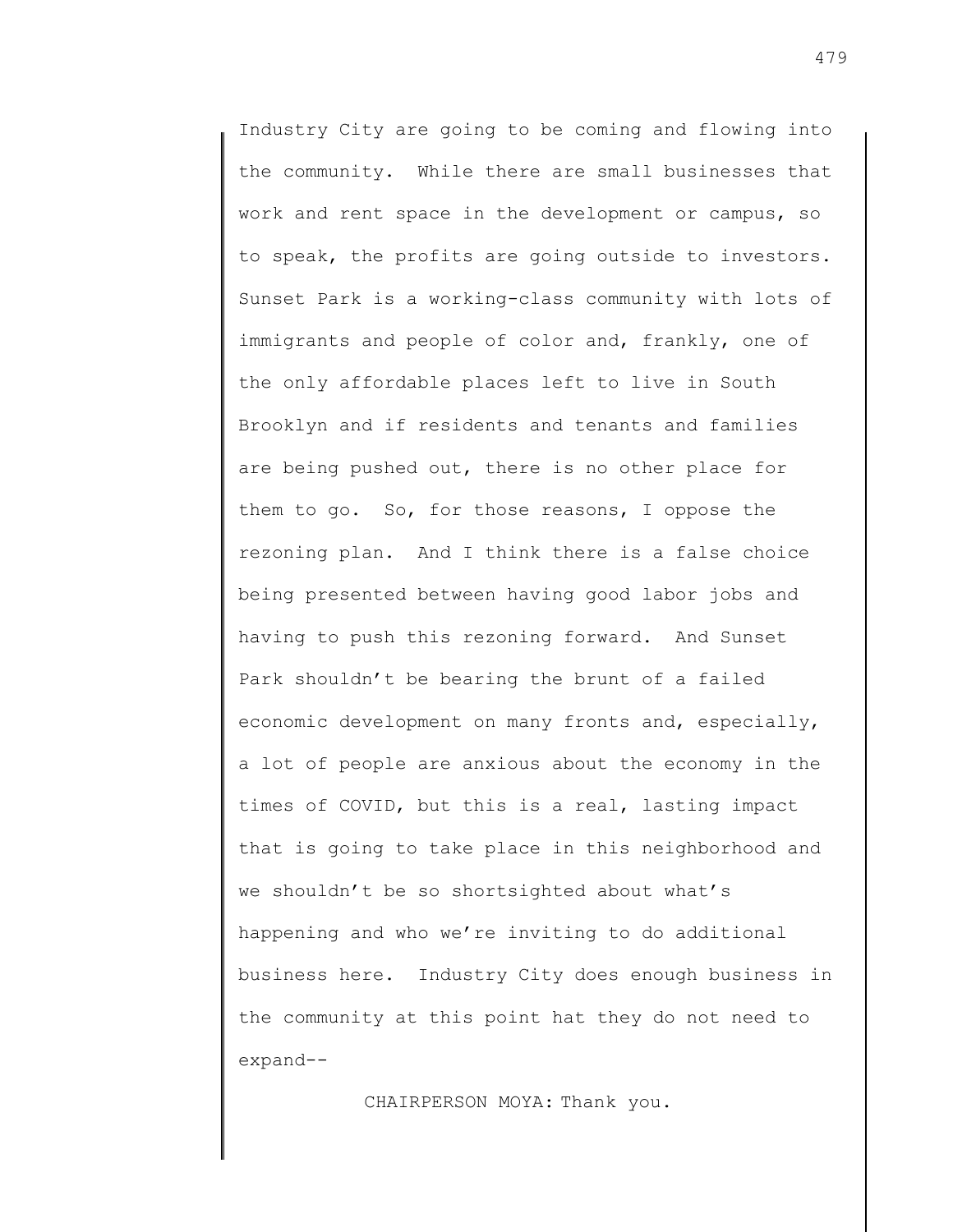COMMITTEE COUNSEL: The next witness will be the individual identified as Jeffers. J E F F E R S.

CHAIRPERSON MOYA: Jeffers? Going once, going twice. Okay. Let's move on to the next one.

COMMITTEE COUNSEL: We will try to go back to unidentified caller with the phone number ending in 8802. Can we have the phone call or with the number ending in 8802?

CHAIRPERSON MOYA: Caller?

UNIDENTIFIED: Hello? Hello?

SERGEANT-AT-ARMS: We hear you.

CHAIRPERSON MOYA: Just state your name and then you can start your testimony.

[Background comments]

CHAIRPERSON MOYA: Okay. We're going to meet you now. Let's move on to the next panelist.

COMMITTEE COUNSEL: At this time, I will ask if Patricia W., Jorge Muniz, or Karen Guzman, if you are hearing me say her name right now, please raise your hand in the zoom window. Patricia W., Jorge Muniz, Karen Guzman. Okay. We appear to have lost those witnesses or they appear to have exited the meeting. At this time I would ask if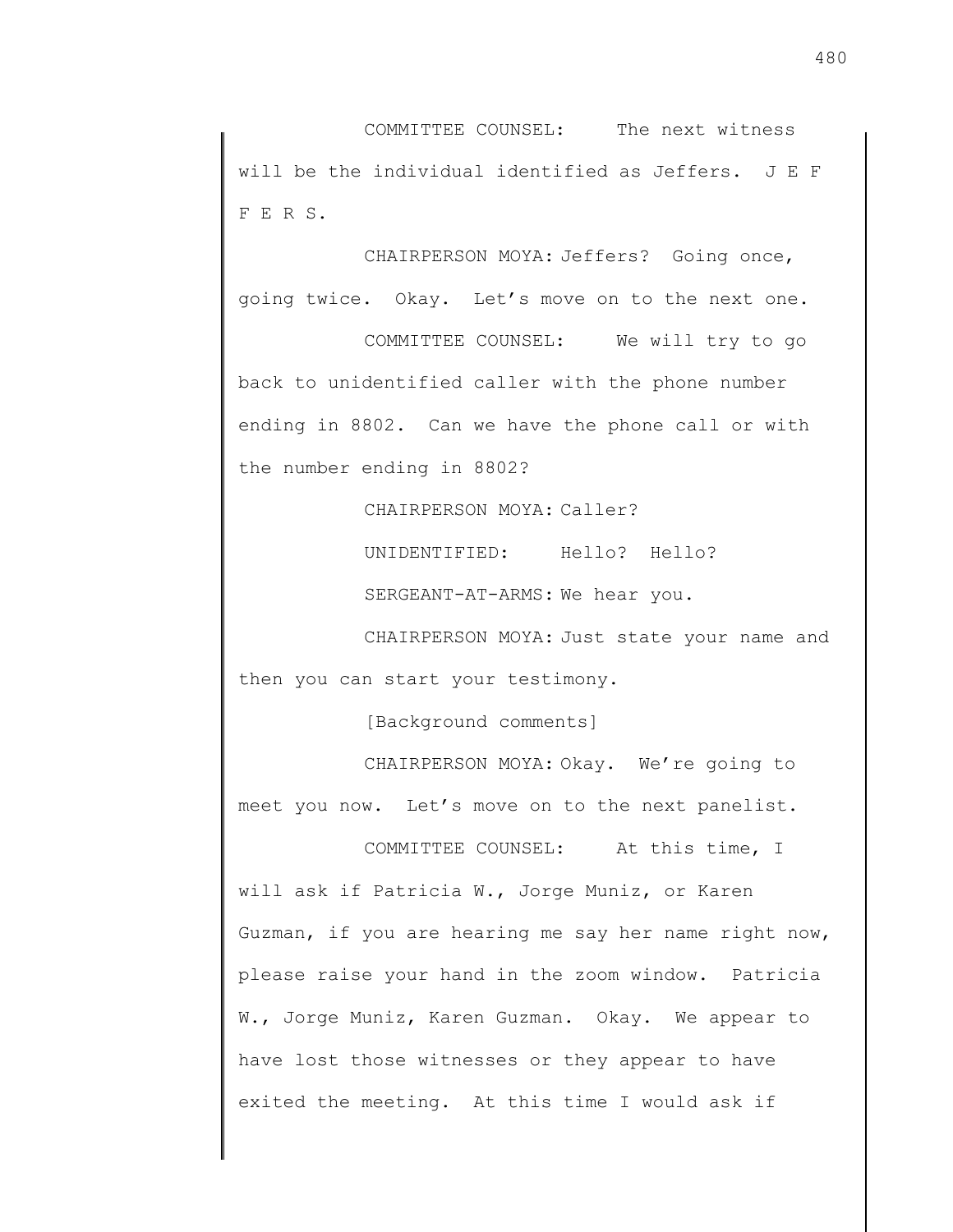there is anyone in the public still waiting to testify, to please use the zoom raise and function so that you can be identified. We're going to admit phone call or witness identified as user seven.

> CORBIN LEDLINE: Hello? Can you hear me? CHAIRPERSON MOYA: We can hear you.

CORBIN LEDLINE: Okay. What's up? First, I just want to say something to the folks listening who are from Sunset Park or other parts of the city. Don't for a minute get fooled into thinking that this process-- hello?

CHAIRPERSON MOYA: Yep. If you could state your name for the record.

CORBIN LEDLINE: My name is Corbin Ledline.

CHAIRPERSON MOYA: Okay.

CORBIN LEDLINE: Yeah. As I was saying, don't let any of us get fooled into thinking this process is democratic, right? We have been fighting for years to stop this in spite of all the resources Industry City and most sellout business unions do on this. We got our community board does say no. We got Carlos Menchaca to say no, so are we even having this conversation right now? We don't want to have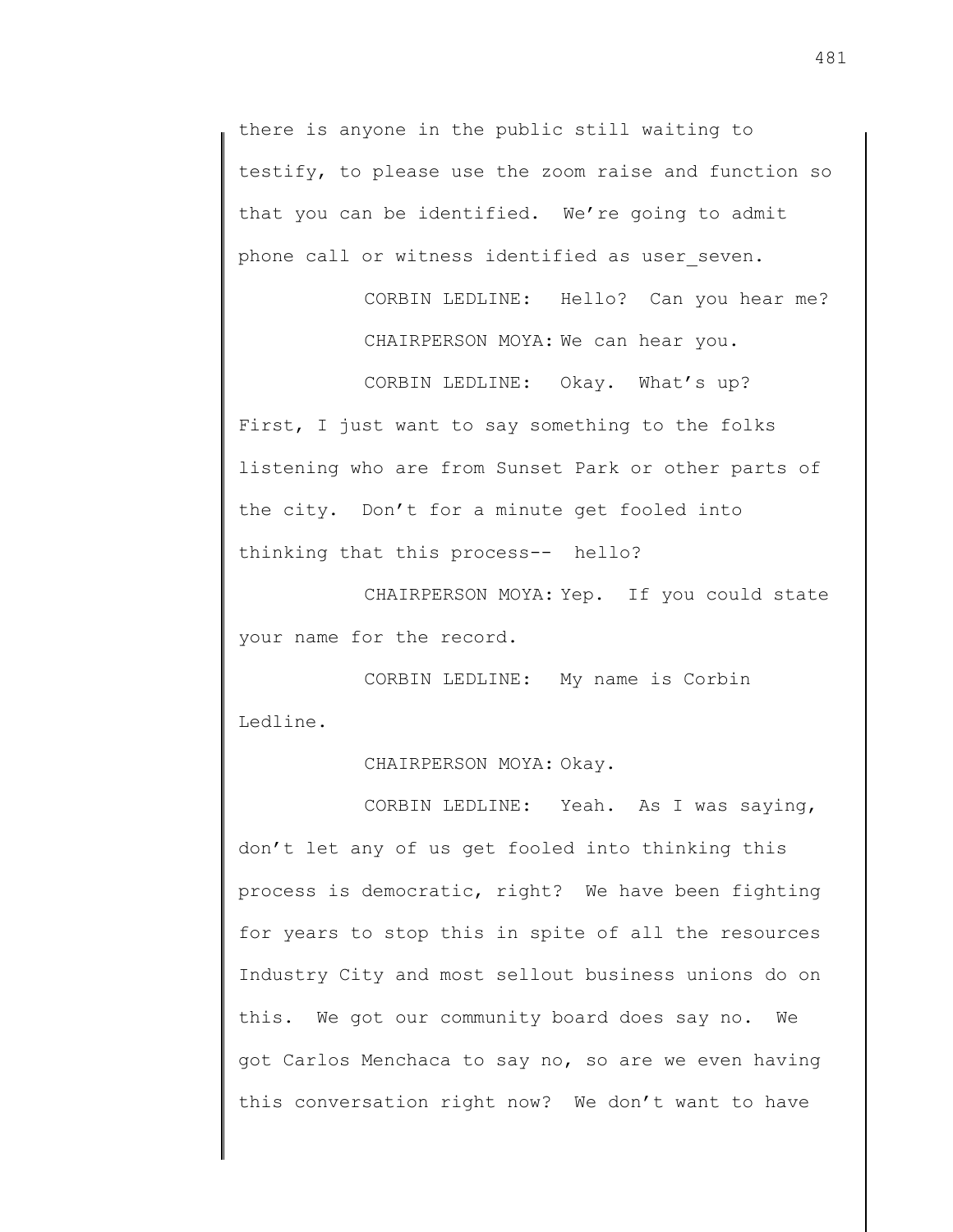our voices heard by a bunch of politicians who can go and make a decision for us. We don't want to just be heard by you. We want the decision-making power over what happens in our neighborhood which is why we need to be continuing to build with other communities for a moratorium on all rezonings until it is replaced with a new process and ULRP is abolished so we can have decision-making from the ground up and power over land use. Right? I am from Redhook. I live in Sunset Park now because I could no longer afford to live there and it is not a mystery that the rezonings of played a huge role in accelerating gentrification and displacement in Redhook. If you know Redhook and you go back to what's called the front, the area by the waterfront, right? You know there is been in ethnic cleansing back there. The folks that remain, though working-class people of color that remain, although rezonings have brought our precarious lowwage service jobs in the folks who managed to stay around, they tell me they feel like aliens in their own neighborhood, right? And that is what is going to happen to Sunset Park. And I don't know if you heard Andrew Kimball talking about his solution for gentrification which, essentially, was to warehouse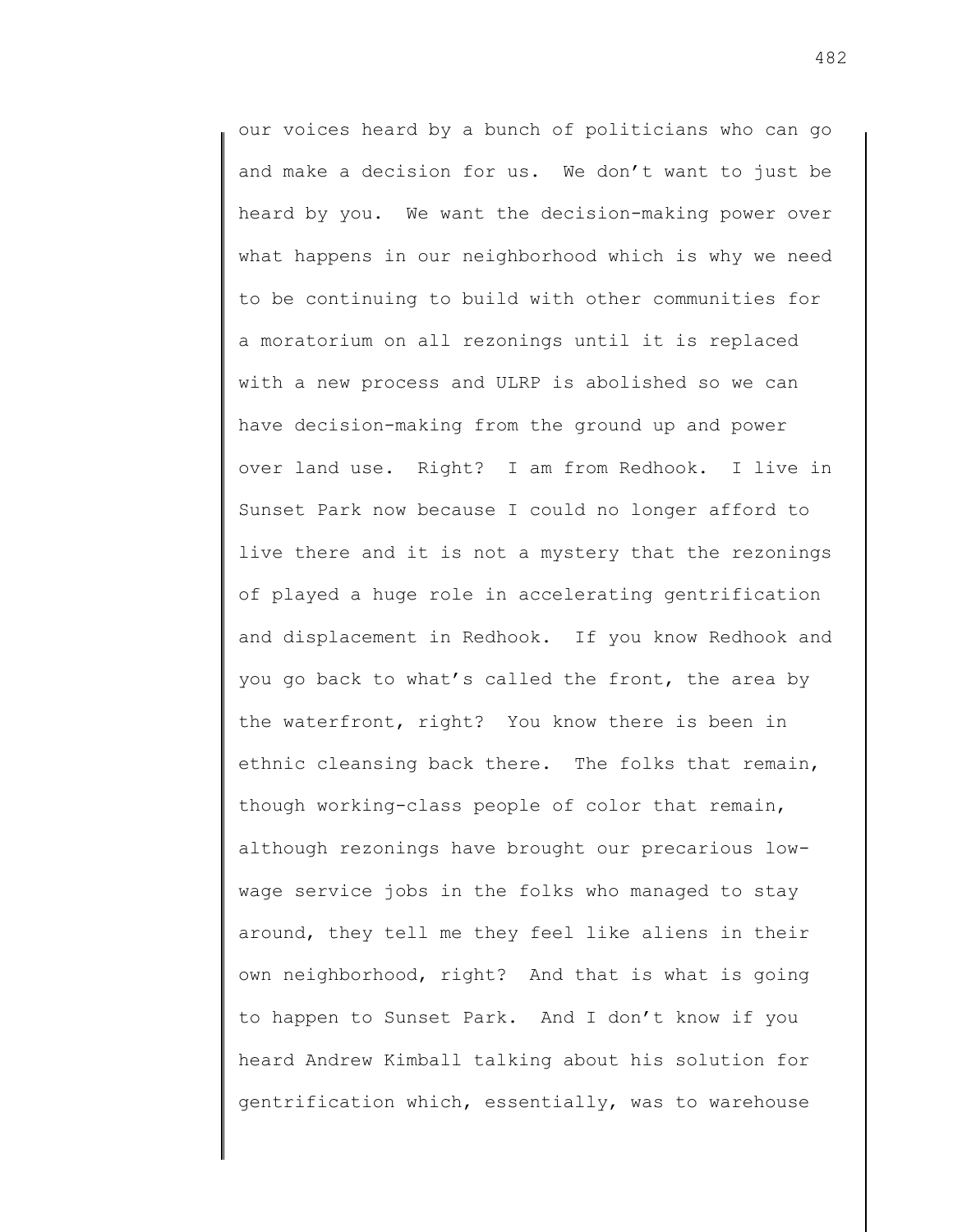for people nearby so they can make it to work easily. Nowhere did he mention any concerns about displacement, about the effect gentrification has on the social fabric of communities that he is destroying. He doesn't give a fuck about the people of Sunset Park.

CHAIRPERSON MOYA: All right. I appreciate it. There's not going to be any profanity in these hearings. Thank you. Let's move on to the next panelist, please.

COMMITTEE COUNSEL: The next panelist will be the unidentified witness labeled user six.

CHAIRPERSON MOYA: If you're going to testify, you can say your piece. If you are going to use profanity, were going to cut you off. It's that simple.

COMMITTEE COUNSEL: We will now hear from witness user six.

CHAIRPERSON MOYA: Okay. Going once, going twice. Let's move on.

COMMITTEE COUNSEL: Emmett Mendoza, if you wish to testify in this subcommittee hearing, please use the zoom function to raise your hand now. We will now hear from Emmitt. Emmitt Mendoza.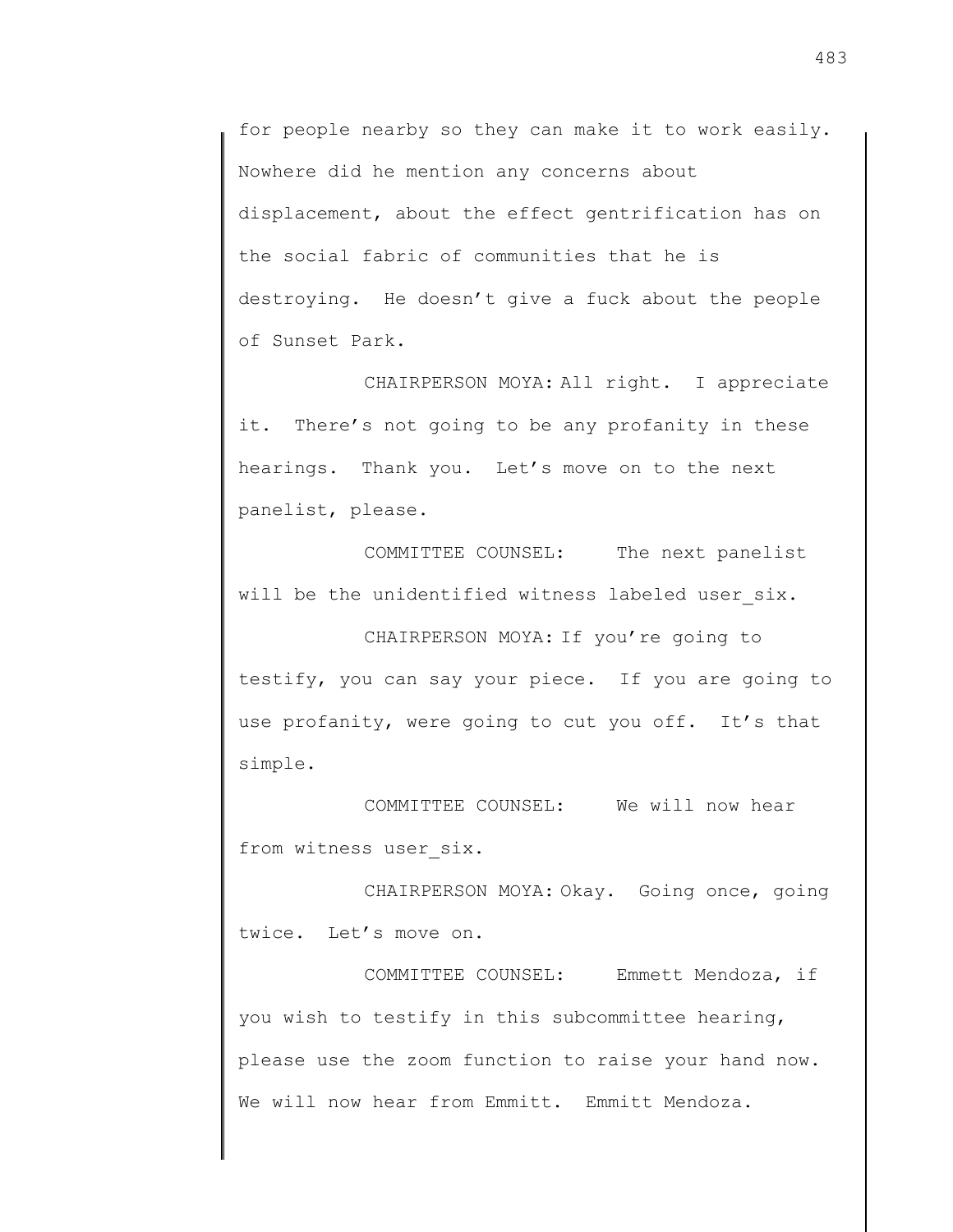EMMITT MENDOZA: Hey, guys. Can you hear me? Hello?

CHAIRPERSON MOYA: Yep.

EMMITT MENDOZA: Hi. This is Emmitt Mendoza from Sunset Park. As you can see, I am in the middle of Industry City here with my friends. The reason why we are in the middle of Industry City is because we are trying to stop this rezoning from moving forward. There are many obvious reasons of why this rezoning needs to stop. For one, it is a private rezoning which means that the interests to the community are not first. The interests of prospectors or developers were going to, basically, create this rezoning only to create profits for themselves, for all their investors, for the people who are funding Jamestown like block walk. As you all know, these corporations are not in here for opportunity. They're in your for the investors to create profit. At the end of the day, the 20,000 jobs that they promised are not real. Jamestown is a landlord. They are not job creators. As you heard, they hired at least around 80 people. These 20,000 jobs that they promised are not going to be through them. It's going to be through the people or the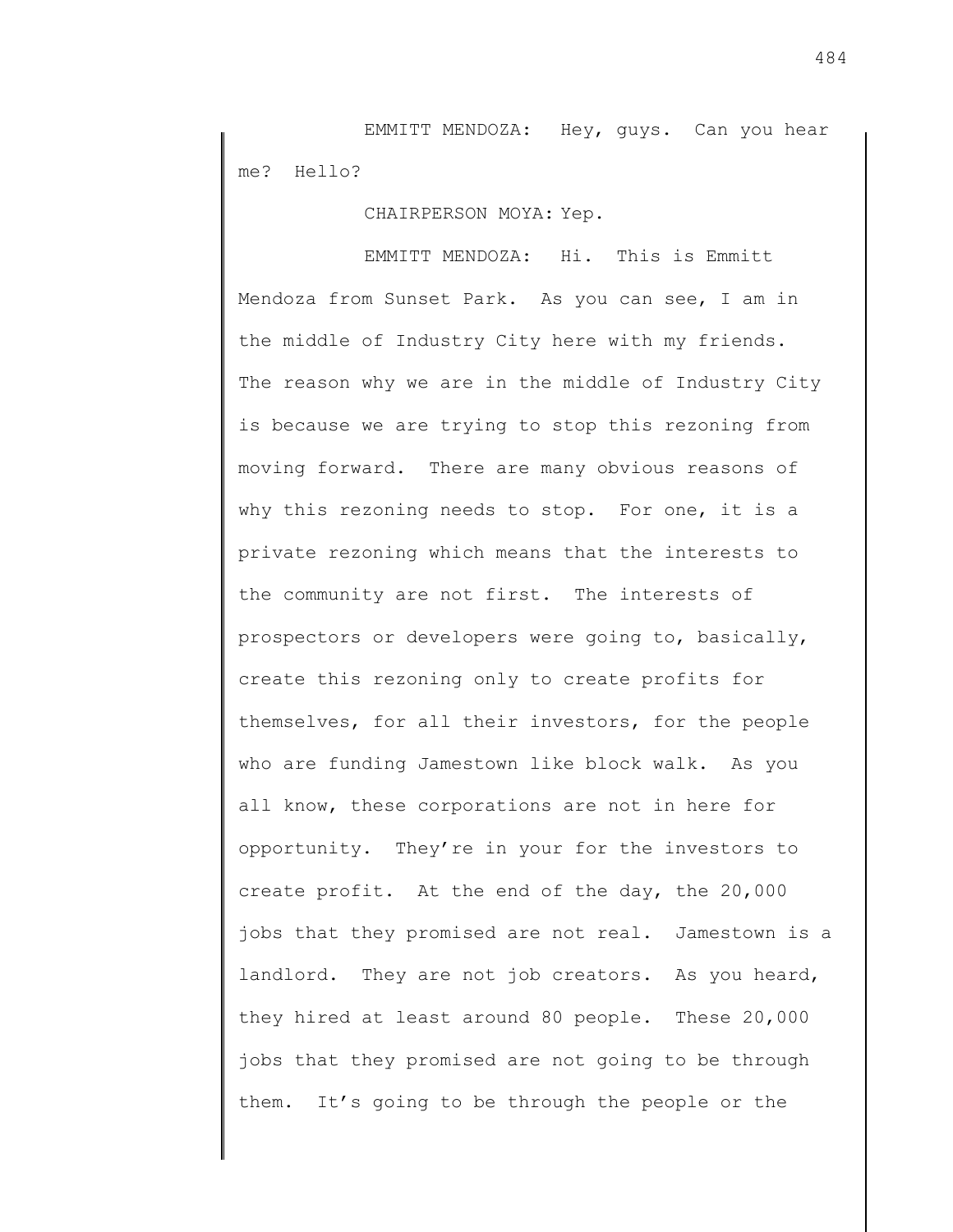organizations that are going higher. Secondly, as you know, rezoning in the past has displaced communities a lot. Williamsburg, Fourth Avenue, the park Slope rezonings, the [inaudible 11:14:49] rezoning. Each and every one of these rezonings has dramatically impacted the communities that have long lived there. The same thing can happen here in Sunset Park and I'm hoping night you, Francisco Moya, will vote no, but I'm also hoping in this time that we have a moratorium and I hope that you will [inaudible 11:15:06] if this rezoning does go through, it will displace thousands of people and I'm hoping that you also push for a rezoning moratorium for any upcoming rezonings. Thank you.

CHAIRPERSON MOYA: Thank you. Let's move on to the next panel.

COMMITTEE COUNSEL: capital the participant identified as Shlomo Rothchild, if you wish to testify in this subcommittee hearing and have not already done so, please raise your hand. Shlomo Rothchild, if you wish to testify in this subcommittee, please use the zoom raise and function.

CHAIRPERSON MOYA: Okay. Let's move on in the next one, Arthur.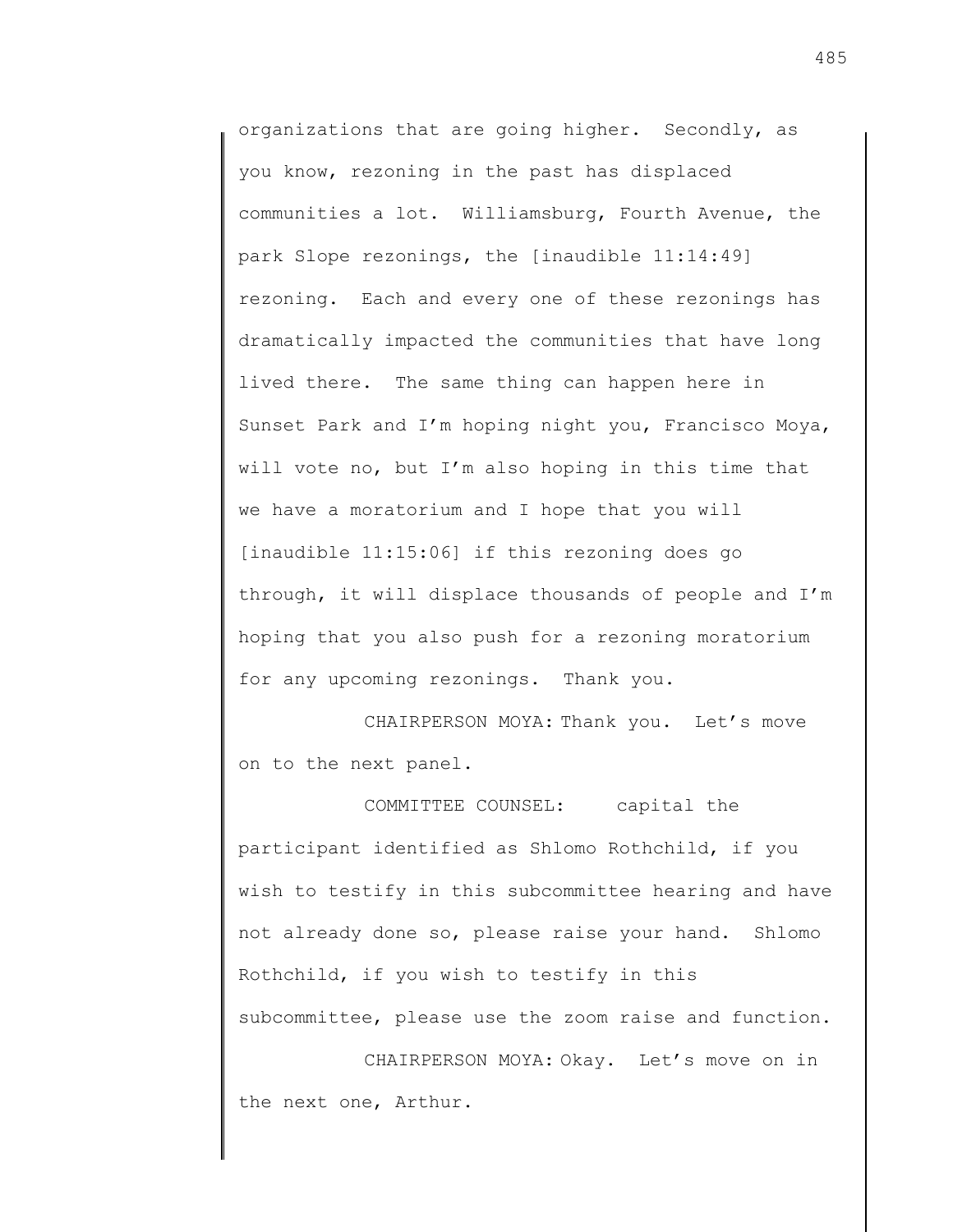COMMITTEE COUNSEL: Colleen Peabody Diaz, if you wish to testify in this subcommittee, please use the zoom raise hand function. I see the next witness will be Colleen Peabody Diaz. While we attempt to get Colleen Peabody Diaz in, is Shlomo Rothchild ready?

CHAIRPERSON MOYA: Okay. Must move on. COMMITTEE COUNSEL: Participant identified as Alyssa, one name only, if you wish to testify in this subcommittee, please use the zoom raise hand function if you have not already done so in this hearing. Chair Moya, I see no additional hands of people who have not already testifying.

CHAIRPERSON MOYA: Great. Okay. So are there any additional members of the public who wish to testify on Industry City?

COMMITTEE COUNSEL: Chair, this time, I see no other members of the public who have not already done so who wish to testify on this item.

CHAIRPERSON MOYA: Thank you. Okay. There being no other members of the public at which to testify on public hearing LU number 674 through 677 for Industry City, the hearing is now closed. This concludes today's business. All of today's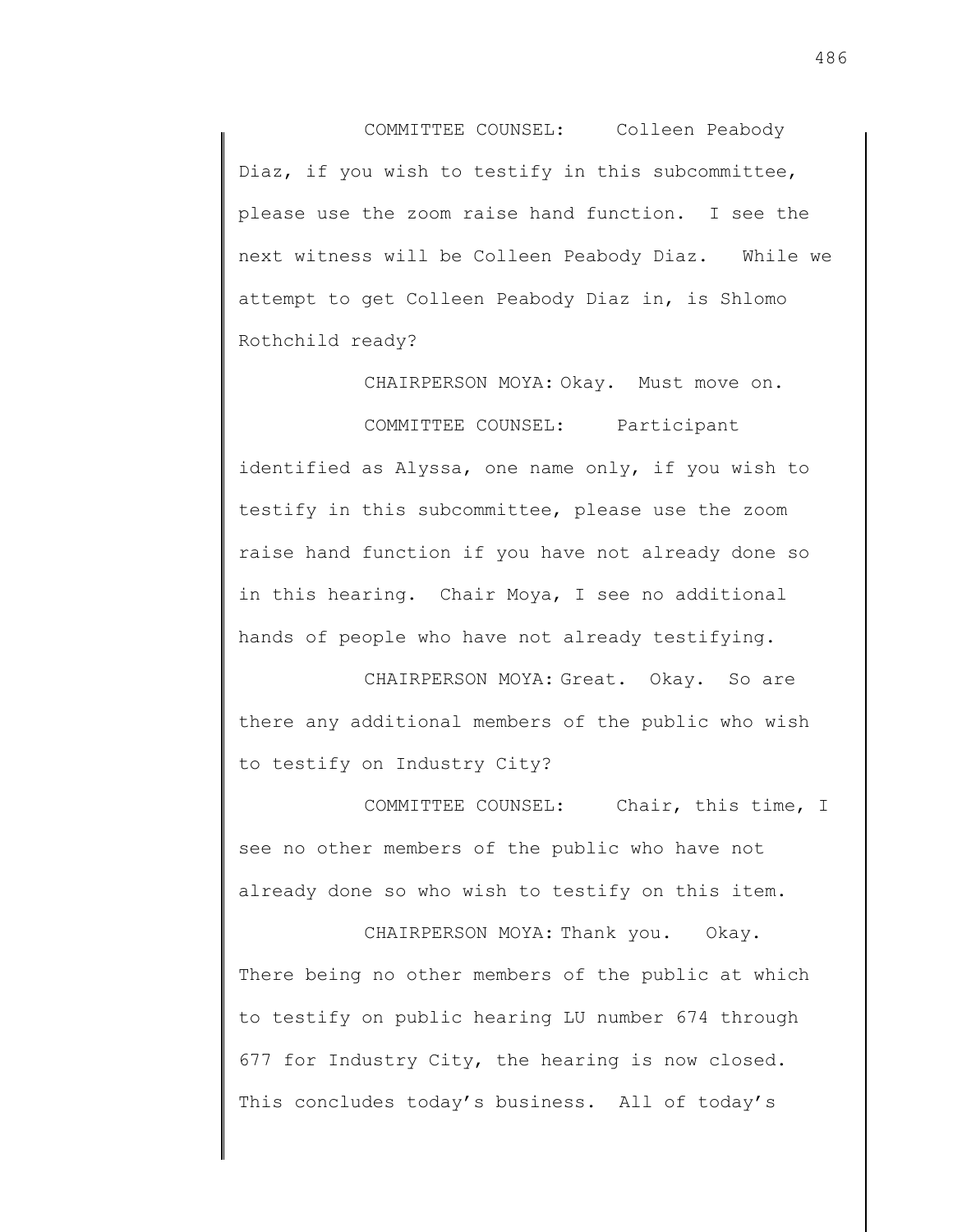applications are laid over and I remind you that if you have written testimony on these items, you may submit it to the land use-- you may submit it to landus[etestimony@Council.NYC.gov.](mailto:testimony@Council.NYC.gov) Please indicate the LU number and/or the project name in the subject heading.

COMMITTEE COUNSEL: Excuse me, Chair Moya.

CHAIRPERSON MOYA: Yep.

COMMITTEE COUNSEL: I see that Council member Menchaca has his hand raised to be recognized.

CHAIRPERSON MOYA: Council member? Are you just going to give a closing statement? Okay. I'll get back to you in a second.

COUNCIL MEMBER MENCHACA: You got it.

CHAIRPERSON MOYA: Okay. Yep. Just give

me two seconds I'll go back to you. But, look, folks, it's been a long day and I think there is just a lot of information that we have received and I want to thank all of the participants, everyone who stayed on for hours. We've now gone on for 11 hours and 31 minutes. It is an important issue, whether you are for or against it. We appreciate your time and your patience, but I also have to give a big thank you to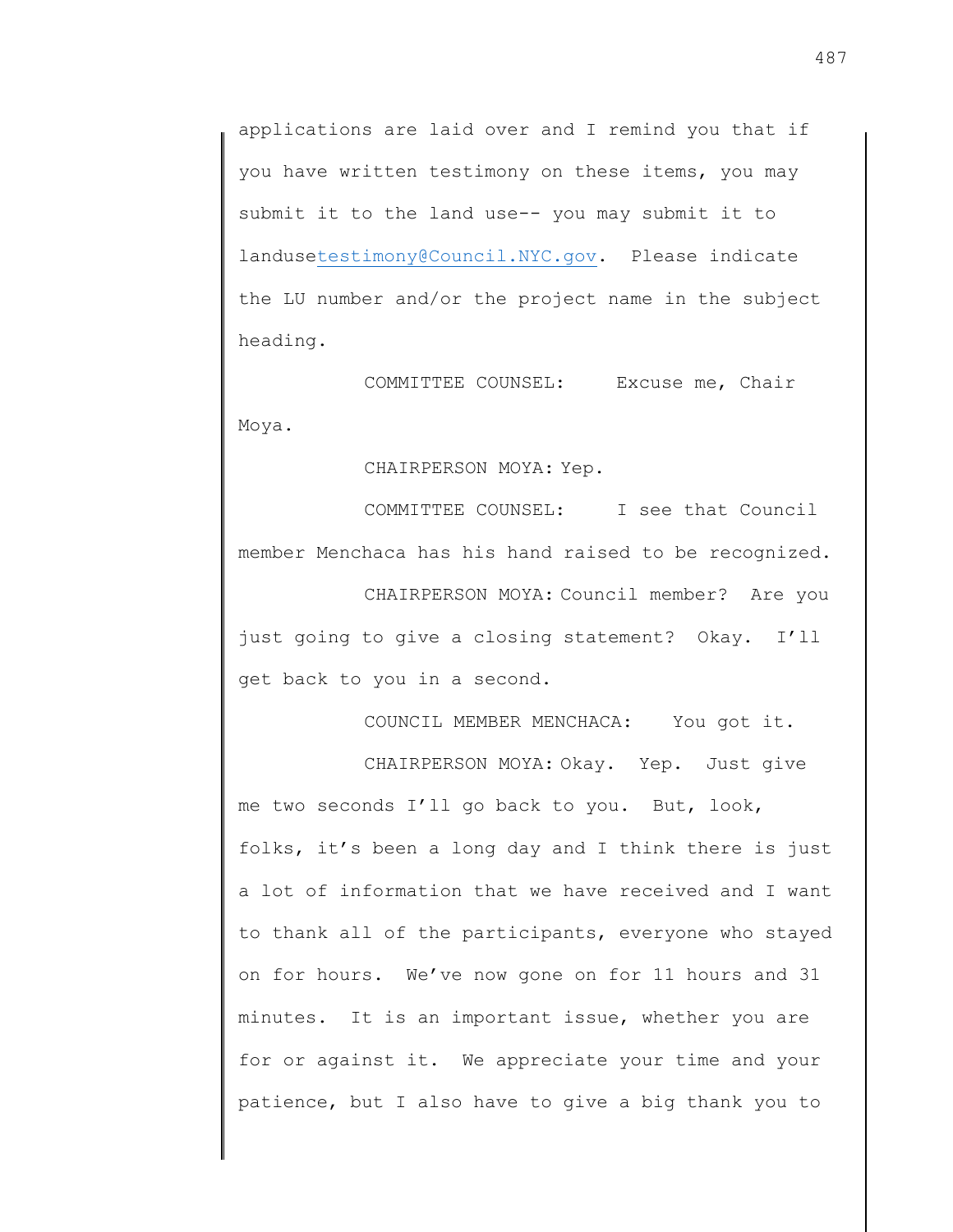the staff, our Sergeant-at-arms, all of you who have really That is hearing going and moving. We thank you so much for what you've been able to do to have this be a seamless zoom meeting today and made it so accessible to the public. We appreciate all the great work that you have done and how you've hung in there with us for these 11 hours. Thinking all of you for what you have done. And I also have to thank the incredible staff that we have in our land-use department. My copilot in this, Arthur, thank you. You've been incredible. You've really driven this thing home and I know that I couldn't have done this without you. But the staff, Chelsea, Amy, Rosa, John, Sam, Andrew, Brian, Katie, Caitlin, Malika, Julie, Sandy, Michael, and, of course, Raju, man, I've spent endless hours trying to get this hearing together and doing all the great work that all of you have done. It's been incredible and to Megan Tatio who is on my staff, as well. I want to thank her, as well. And, again, the staff. This has been a long hearing, but I want to thank you for everything that you have done. I'm going to turn it over to Council member Menchaca who I think also wants to say a couple of thanks yous to all of you.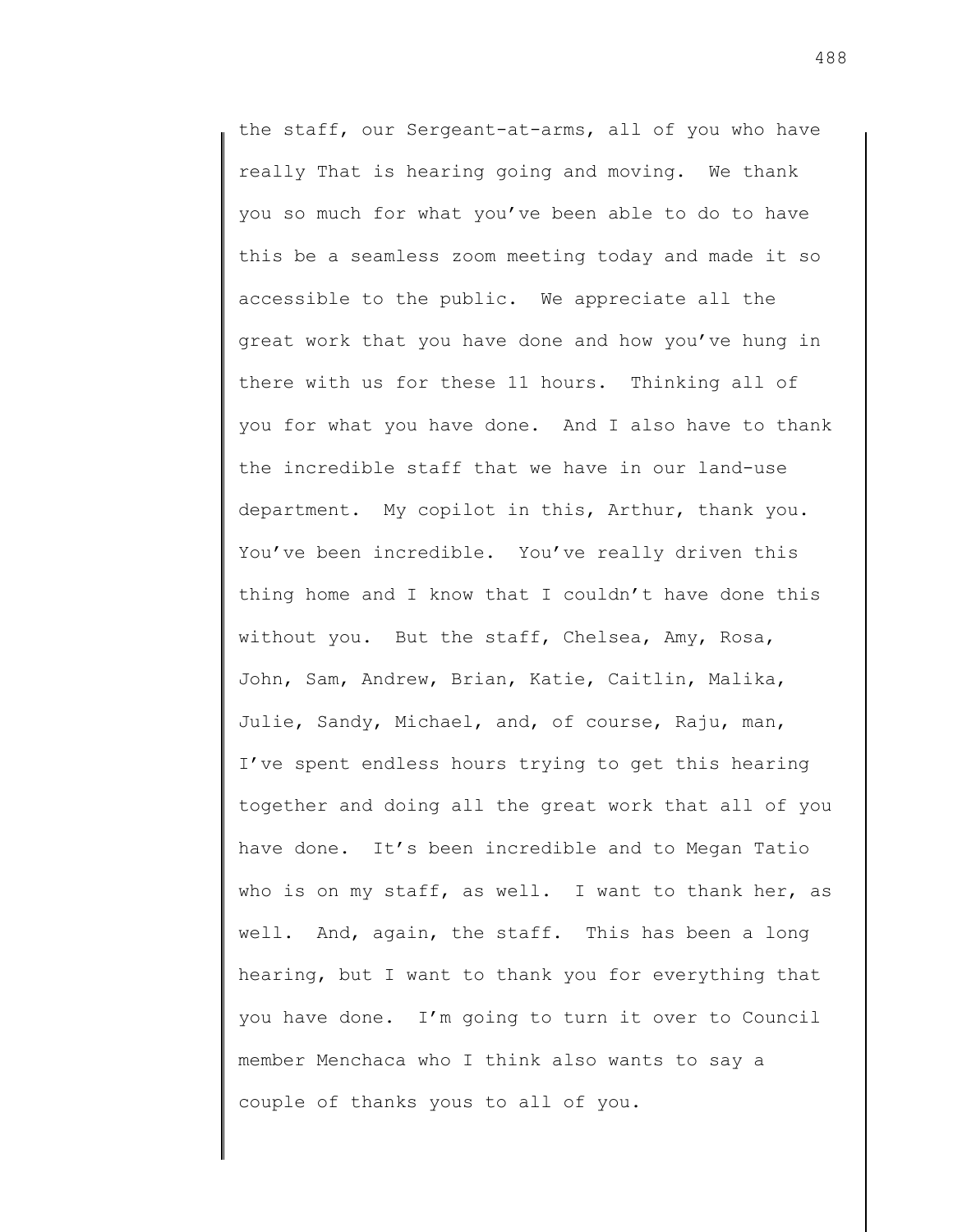COUNCIL MEMBER MENCHACA: Yes. In the first thank you is to you, Chair. You have managed to build something that was, I think, historic in a lot of ways. All the thank yous that you gave freely built out something that I think is going to be a model for future hearings as we move forward. I want to say thank you for all the interpreters, as well, who have been on this call interpreting for folks on the different zoom calls. I think it is the first time that the Council is on that before and I really think it is telling of the commitment that you, Chair, and the Council has made and demonstrated to bring their immigrant communities into this process. I will also say thank you to Cory Johnson, our Speaker, and Jason Goldman who really created that expectation from the very beginning. I also want to say thank you to Arthur. Thank you. I don't know how you did what you did. I hope you ate. I don't even think I saw you like eat, so I hope you ate something. If not, I hope you have something waiting for you. But I also just want to say thank you to all the members of the public who stayed so long in this. I think the last time I remember being on a public hearing like this was on budget and staying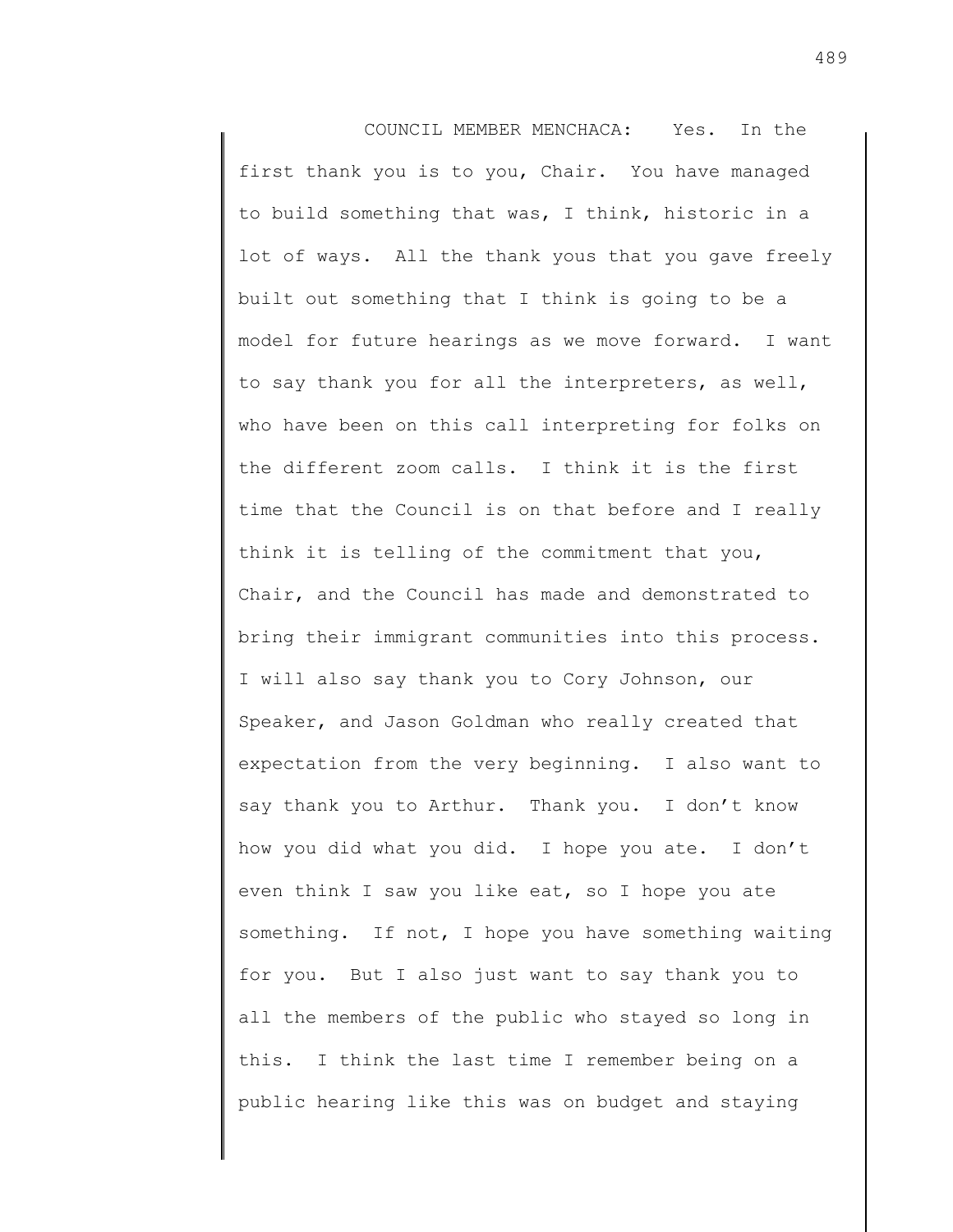for the whole thing, I feel the same way. I have zoom eyes right now. That hearing workers, hearing residents, hearing folks who are so supportive of Industry City, all of those members of the community are what made today possible and even have supported my final decision to say no and I'm hoping that, Chair, you can help me really amplify the voices that have come here today to all the rest of the subcommittee members and that is the work tomorrow. But thank you and [speaking Spanish]. Final, it's Mexican Independence Day and all this stuff on the hearing has forced me to do this and not think about Independence Day. So for all the [speaking Spanish] out there, let's celebrate wherever we are safely. Thank you.

CHAIRPERSON MOYA: Thank you. And I also want to say thank you to the Speaker Cory Johnson, Jason Goldman, and also to Chair Salamanca, for filling in. I appreciate what you have done. We really couldn't have done it without you. So, thank you all. This meeting is hereby adjourned.

[gravel]